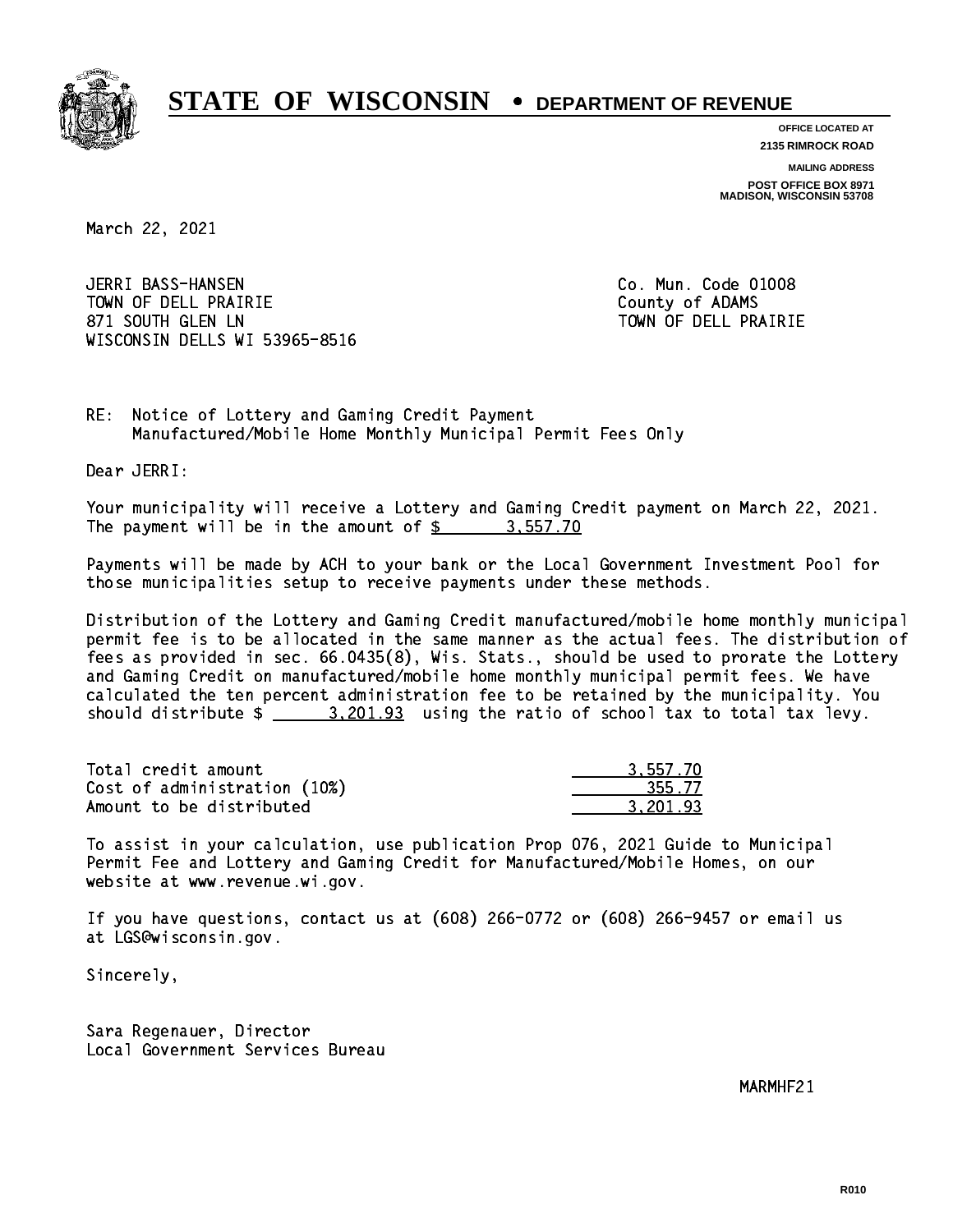

**OFFICE LOCATED AT 2135 RIMROCK ROAD**

**MAILING ADDRESS**

**POST OFFICE BOX 8971 MADISON, WISCONSIN 53708**

March 22, 2021

**JUDITH TAYLOR** TOWN OF EASTON COUNTY OF ALCOHOL COUNTY OF ADAMS P.O. BOX 102 TOWN OF EASTON GRAND MARSH WI 53936-0102

Co. Mun. Code 01010

RE: Notice of Lottery and Gaming Credit Payment Manufactured/Mobile Home Monthly Municipal Permit Fees Only

Dear JUDITH:

 Your municipality will receive a Lottery and Gaming Credit payment on March 22, 2021. The payment will be in the amount of  $\frac{2.861.41}{2.25}$ 

 Payments will be made by ACH to your bank or the Local Government Investment Pool for those municipalities setup to receive payments under these methods.

 Distribution of the Lottery and Gaming Credit manufactured/mobile home monthly municipal permit fee is to be allocated in the same manner as the actual fees. The distribution of fees as provided in sec. 66.0435(8), Wis. Stats., should be used to prorate the Lottery and Gaming Credit on manufactured/mobile home monthly municipal permit fees. We have calculated the ten percent administration fee to be retained by the municipality. You should distribute  $\frac{2.575.27}{2.575.27}$  using the ratio of school tax to total tax levy.

| Total credit amount          | 2.861.41 |
|------------------------------|----------|
| Cost of administration (10%) | 286.14   |
| Amount to be distributed     | 2.575.27 |

 To assist in your calculation, use publication Prop 076, 2021 Guide to Municipal Permit Fee and Lottery and Gaming Credit for Manufactured/Mobile Homes, on our website at www.revenue.wi.gov.

 If you have questions, contact us at (608) 266-0772 or (608) 266-9457 or email us at LGS@wisconsin.gov.

Sincerely,

 Sara Regenauer, Director Local Government Services Bureau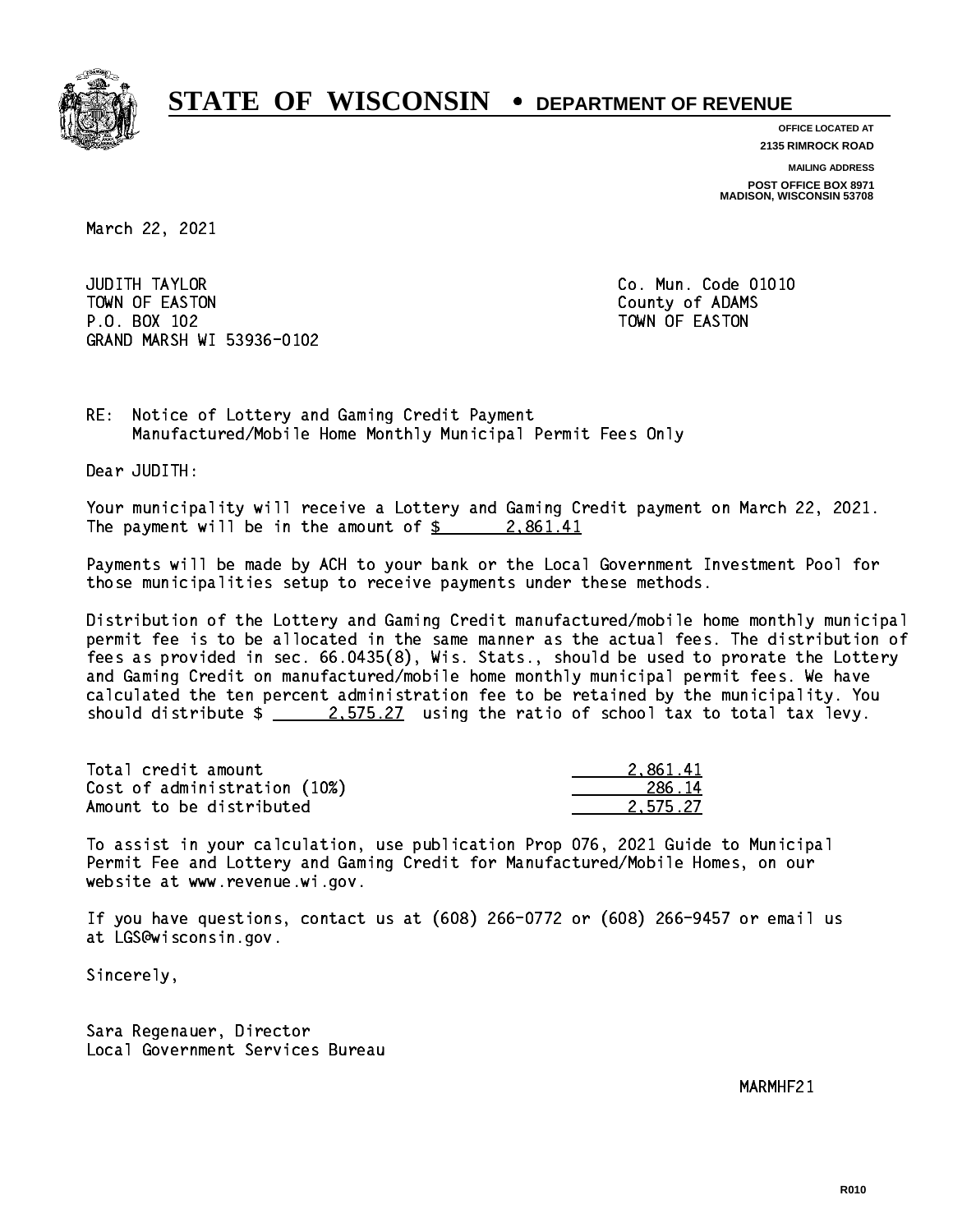

**OFFICE LOCATED AT**

**2135 RIMROCK ROAD**

**MAILING ADDRESS**

**POST OFFICE BOX 8971 MADISON, WISCONSIN 53708**

March 22, 2021

 CONSTANCE CROTHERS Co. Mun. Code 01022 TOWN OF NEW HAVEN **COUNTY OF A SERVICE COULD A** COUNTY OF ADAMS 3890 COUNTY ROAD G TOWN OF NEW HAVEN WISCONSIN DELLS WI 53965-8621

RE: Notice of Lottery and Gaming Credit Payment Manufactured/Mobile Home Monthly Municipal Permit Fees Only

Dear CONSTANCE:

 Your municipality will receive a Lottery and Gaming Credit payment on March 22, 2021. The payment will be in the amount of  $\frac{2}{5}$  2,653.40

 Payments will be made by ACH to your bank or the Local Government Investment Pool for those municipalities setup to receive payments under these methods.

 Distribution of the Lottery and Gaming Credit manufactured/mobile home monthly municipal permit fee is to be allocated in the same manner as the actual fees. The distribution of fees as provided in sec. 66.0435(8), Wis. Stats., should be used to prorate the Lottery and Gaming Credit on manufactured/mobile home monthly municipal permit fees. We have calculated the ten percent administration fee to be retained by the municipality. You should distribute  $\frac{2,388.06}{2}$  using the ratio of school tax to total tax levy.

| Total credit amount          | 2.653.40 |
|------------------------------|----------|
| Cost of administration (10%) | 265.34   |
| Amount to be distributed     | 2.388.06 |

 To assist in your calculation, use publication Prop 076, 2021 Guide to Municipal Permit Fee and Lottery and Gaming Credit for Manufactured/Mobile Homes, on our website at www.revenue.wi.gov.

 If you have questions, contact us at (608) 266-0772 or (608) 266-9457 or email us at LGS@wisconsin.gov.

Sincerely,

 Sara Regenauer, Director Local Government Services Bureau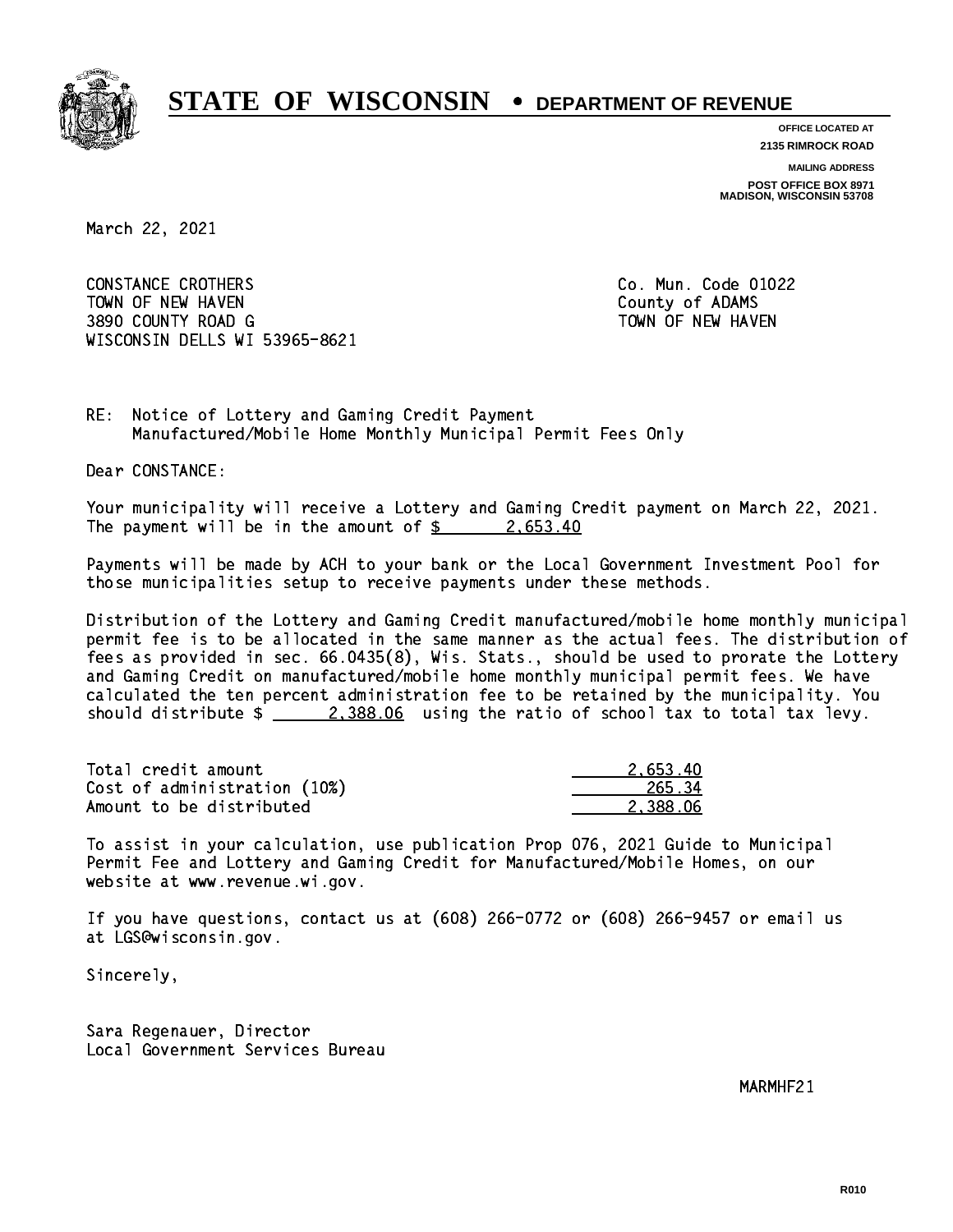

**OFFICE LOCATED AT**

**2135 RIMROCK ROAD**

**MAILING ADDRESS**

**POST OFFICE BOX 8971 MADISON, WISCONSIN 53708**

March 22, 2021

 SHEILA KORPELA Co. Mun. Code 02008 49940 BEASER ROAD TOWN OF GINGLES ASHLAND WI 54806

TOWN OF GINGLES County of ASHLAND

RE: Notice of Lottery and Gaming Credit Payment Manufactured/Mobile Home Monthly Municipal Permit Fees Only

Dear SHEILA:

 Your municipality will receive a Lottery and Gaming Credit payment on March 22, 2021. The payment will be in the amount of \$ 563.04 \_\_\_\_\_\_\_\_\_\_\_\_\_\_\_\_

 Payments will be made by ACH to your bank or the Local Government Investment Pool for those municipalities setup to receive payments under these methods.

 Distribution of the Lottery and Gaming Credit manufactured/mobile home monthly municipal permit fee is to be allocated in the same manner as the actual fees. The distribution of fees as provided in sec. 66.0435(8), Wis. Stats., should be used to prorate the Lottery and Gaming Credit on manufactured/mobile home monthly municipal permit fees. We have calculated the ten percent administration fee to be retained by the municipality. You should distribute  $\frac{2}{1}$   $\frac{506.74}{2}$  using the ratio of school tax to total tax levy.

| Total credit amount          | 563.04 |
|------------------------------|--------|
| Cost of administration (10%) | 56.30  |
| Amount to be distributed     | 506.74 |

| 563.04 |
|--------|
| 56 RN  |
| 6.74   |

 To assist in your calculation, use publication Prop 076, 2021 Guide to Municipal Permit Fee and Lottery and Gaming Credit for Manufactured/Mobile Homes, on our website at www.revenue.wi.gov.

 If you have questions, contact us at (608) 266-0772 or (608) 266-9457 or email us at LGS@wisconsin.gov.

Sincerely,

 Sara Regenauer, Director Local Government Services Bureau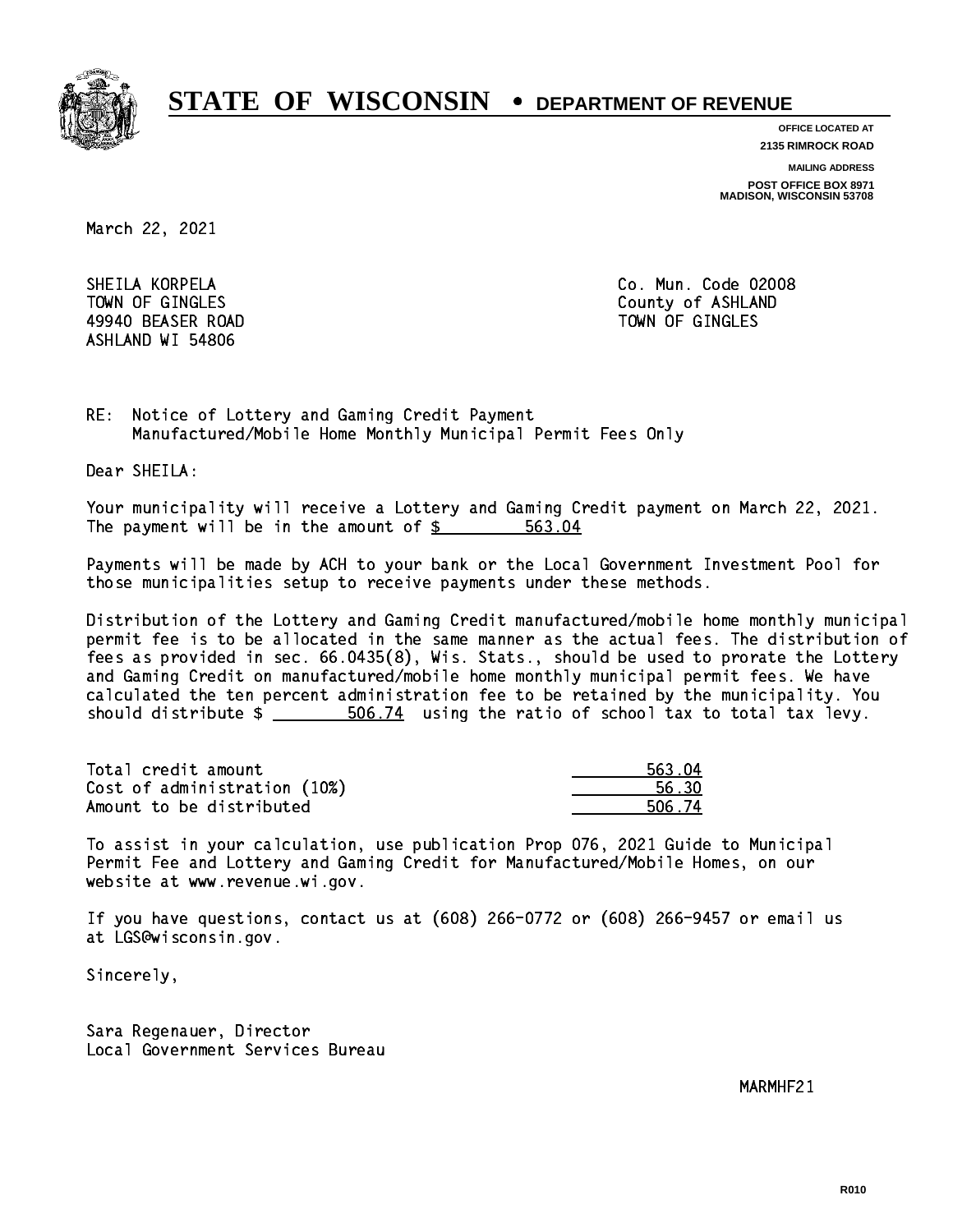

**OFFICE LOCATED AT**

**2135 RIMROCK ROAD**

**MAILING ADDRESS POST OFFICE BOX 8971 MADISON, WISCONSIN 53708**

March 22, 2021

CINDY PRITZL VILLAGE OF BUTTERNUT COUNTY OF ASHLAND PO BOX 276 BUTTERNUT WI 54514-0104

Co. Mun. Code 02106 VILLAGE OF BUTTERNUT

RE: Notice of Lottery and Gaming Credit Payment Manufactured/Mobile Home Monthly Municipal Permit Fees Only

Dear CINDY:

 Your municipality will receive a Lottery and Gaming Credit payment on March 22, 2021. The payment will be in the amount of \$ 572.20 \_\_\_\_\_\_\_\_\_\_\_\_\_\_\_\_

 Payments will be made by ACH to your bank or the Local Government Investment Pool for those municipalities setup to receive payments under these methods.

 Distribution of the Lottery and Gaming Credit manufactured/mobile home monthly municipal permit fee is to be allocated in the same manner as the actual fees. The distribution of fees as provided in sec. 66.0435(8), Wis. Stats., should be used to prorate the Lottery and Gaming Credit on manufactured/mobile home monthly municipal permit fees. We have calculated the ten percent administration fee to be retained by the municipality. You should distribute  $\frac{2}{1}$   $\frac{514.98}{1000}$  using the ratio of school tax to total tax levy.

Total credit amount Cost of administration (10%) Amount to be distributed

| 572-20   |
|----------|
| n 1. 22. |
|          |

 To assist in your calculation, use publication Prop 076, 2021 Guide to Municipal Permit Fee and Lottery and Gaming Credit for Manufactured/Mobile Homes, on our website at www.revenue.wi.gov.

 If you have questions, contact us at (608) 266-0772 or (608) 266-9457 or email us at LGS@wisconsin.gov.

Sincerely,

 Sara Regenauer, Director Local Government Services Bureau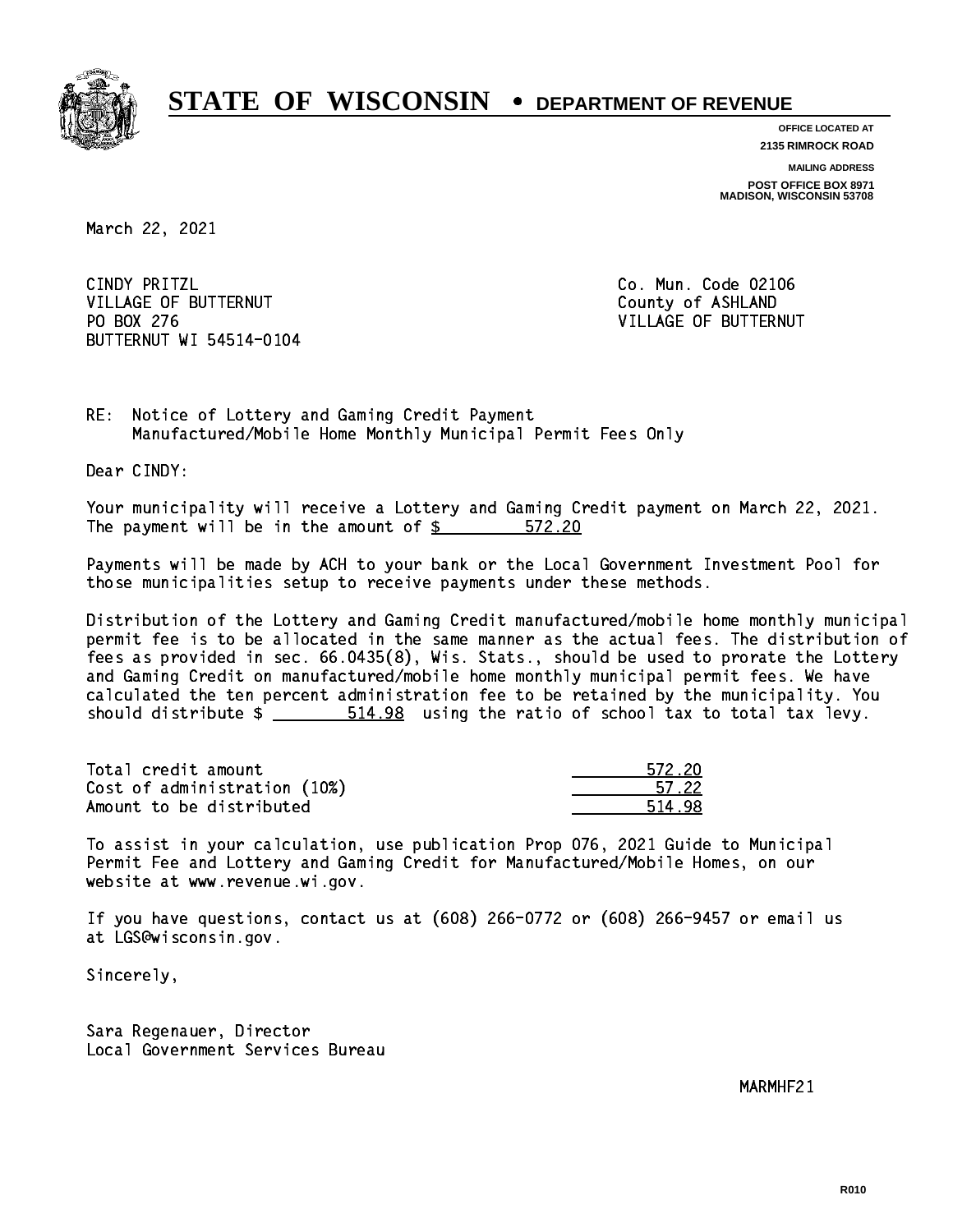

**OFFICE LOCATED AT**

**2135 RIMROCK ROAD**

**MAILING ADDRESS**

**POST OFFICE BOX 8971 MADISON, WISCONSIN 53708**

March 22, 2021

**BARB ZANELLA**  CITY OF ASHLAND County of ASHLAND 601 W MAIN ST CITY OF ASHLAND ASHLAND WI 54806-1537

Co. Mun. Code 02201

RE: Notice of Lottery and Gaming Credit Payment Manufactured/Mobile Home Monthly Municipal Permit Fees Only

Dear BARB:

 Your municipality will receive a Lottery and Gaming Credit payment on March 22, 2021. The payment will be in the amount of  $\frac{2}{3}$  10,584.84

 Payments will be made by ACH to your bank or the Local Government Investment Pool for those municipalities setup to receive payments under these methods.

 Distribution of the Lottery and Gaming Credit manufactured/mobile home monthly municipal permit fee is to be allocated in the same manner as the actual fees. The distribution of fees as provided in sec. 66.0435(8), Wis. Stats., should be used to prorate the Lottery and Gaming Credit on manufactured/mobile home monthly municipal permit fees. We have calculated the ten percent administration fee to be retained by the municipality. You should distribute  $\frac{2}{2}$   $\frac{9.526.36}{2}$  using the ratio of school tax to total tax levy.

| Total credit amount          | 10,584.84 |
|------------------------------|-----------|
| Cost of administration (10%) | 1.058.48  |
| Amount to be distributed     | 9.526.36  |

 To assist in your calculation, use publication Prop 076, 2021 Guide to Municipal Permit Fee and Lottery and Gaming Credit for Manufactured/Mobile Homes, on our website at www.revenue.wi.gov.

 If you have questions, contact us at (608) 266-0772 or (608) 266-9457 or email us at LGS@wisconsin.gov.

Sincerely,

 Sara Regenauer, Director Local Government Services Bureau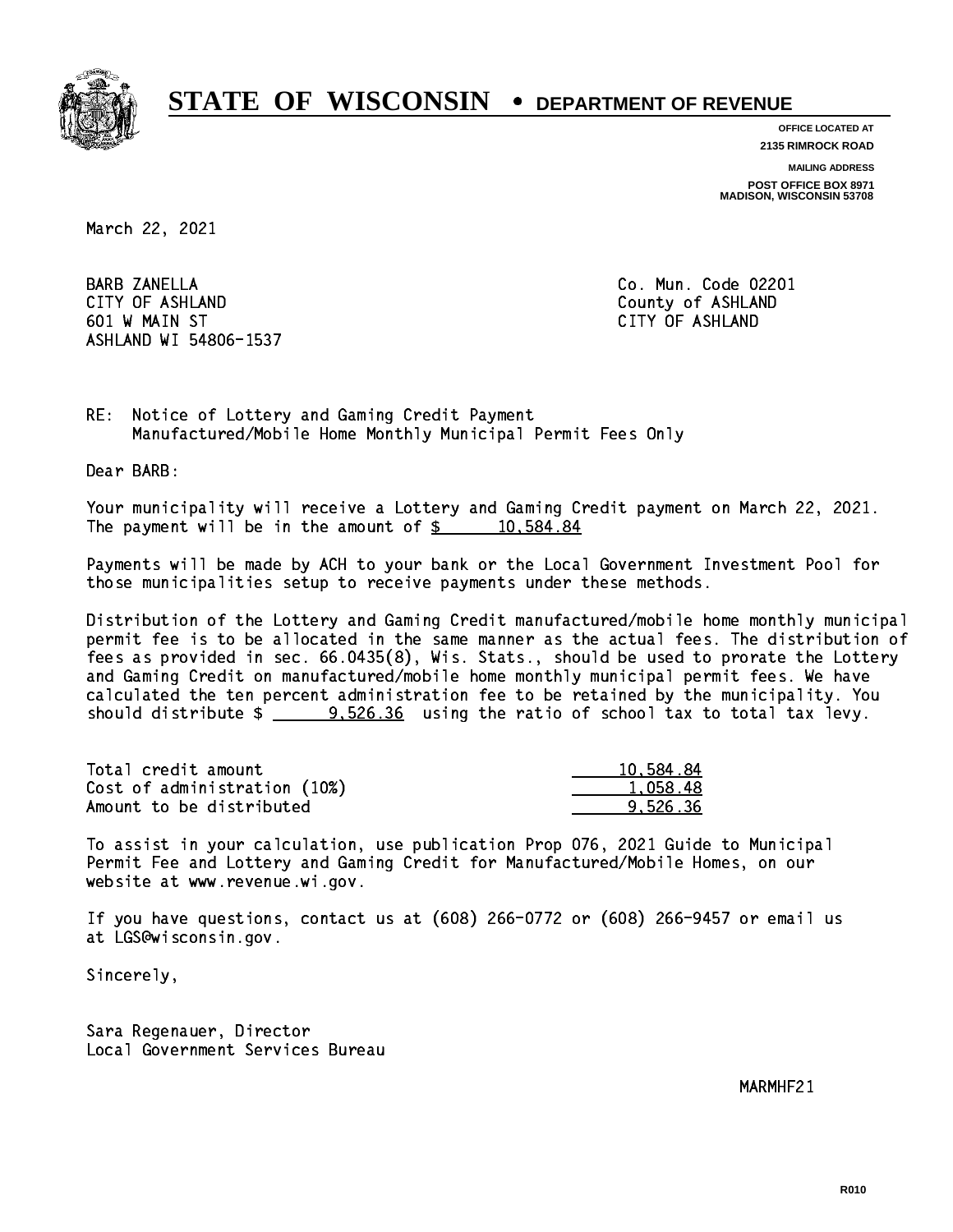

**OFFICE LOCATED AT**

**2135 RIMROCK ROAD**

**MAILING ADDRESS**

**POST OFFICE BOX 8971 MADISON, WISCONSIN 53708**

March 22, 2021

**GWEN WATSON** CITY OF MELLEN COUNTY OF ASHLAND PO BOX 708 CITY OF MELLEN MELLEN WI 54546-0708

Co. Mun. Code 02251

RE: Notice of Lottery and Gaming Credit Payment Manufactured/Mobile Home Monthly Municipal Permit Fees Only

Dear GWEN:

 Your municipality will receive a Lottery and Gaming Credit payment on March 22, 2021. The payment will be in the amount of  $\frac{26}{196.26}$ 

 Payments will be made by ACH to your bank or the Local Government Investment Pool for those municipalities setup to receive payments under these methods.

 Distribution of the Lottery and Gaming Credit manufactured/mobile home monthly municipal permit fee is to be allocated in the same manner as the actual fees. The distribution of fees as provided in sec. 66.0435(8), Wis. Stats., should be used to prorate the Lottery and Gaming Credit on manufactured/mobile home monthly municipal permit fees. We have calculated the ten percent administration fee to be retained by the municipality. You should distribute  $\frac{176.64}{176.64}$  using the ratio of school tax to total tax levy.

Total credit amount Cost of administration (10%) Amount to be distributed

| i 26   |
|--------|
| 9.62.  |
| 176.64 |

 To assist in your calculation, use publication Prop 076, 2021 Guide to Municipal Permit Fee and Lottery and Gaming Credit for Manufactured/Mobile Homes, on our website at www.revenue.wi.gov.

 If you have questions, contact us at (608) 266-0772 or (608) 266-9457 or email us at LGS@wisconsin.gov.

Sincerely,

 Sara Regenauer, Director Local Government Services Bureau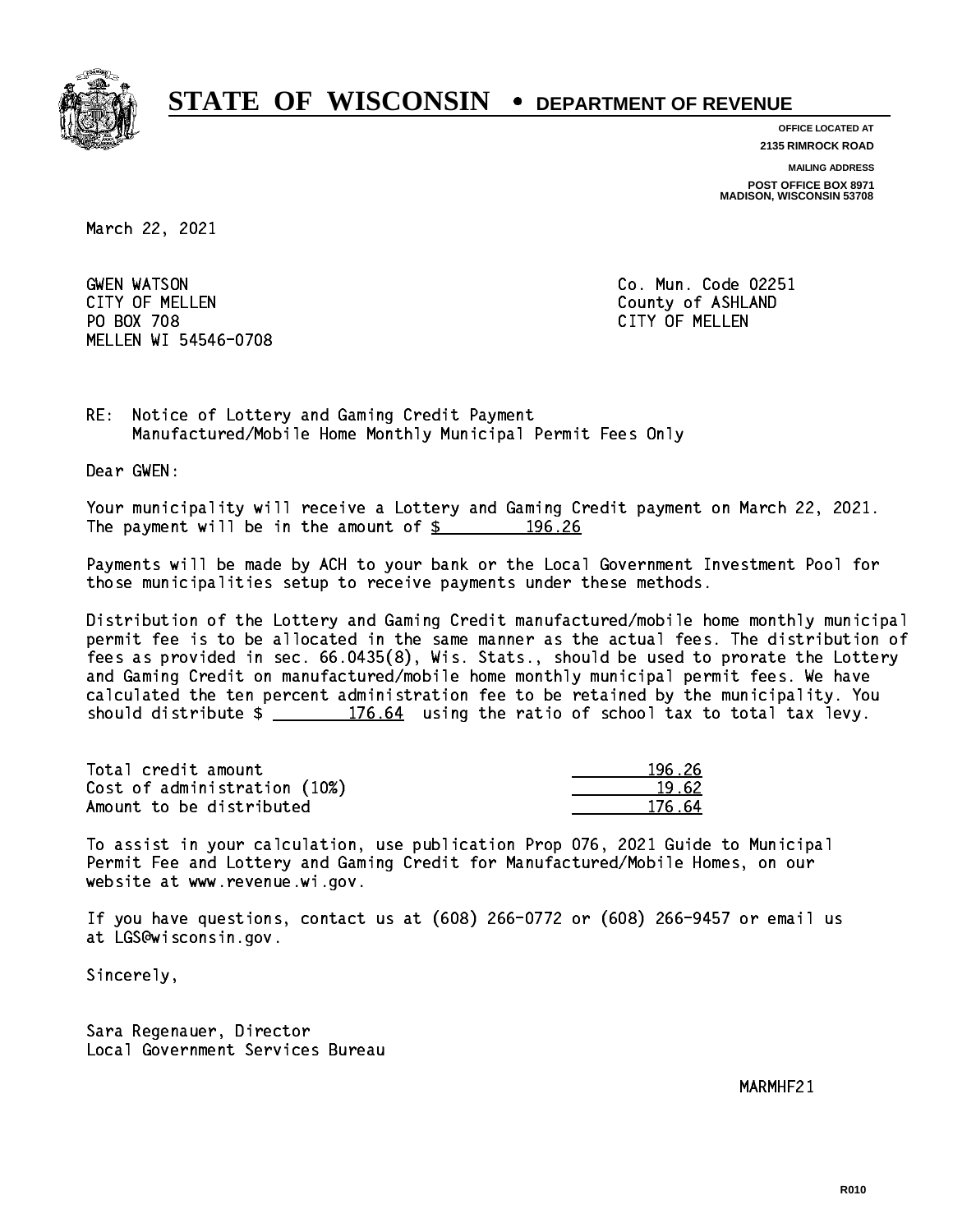

**OFFICE LOCATED AT**

**2135 RIMROCK ROAD**

**MAILING ADDRESS**

**POST OFFICE BOX 8971 MADISON, WISCONSIN 53708**

March 22, 2021

STEPHANIE SCHLOSSER CO. Mun. Code 03014 TOWN OF CLINTON County of BARRON 1033 15TH AVE TOWN OF CLINTON BARRON WI 54812-8928

RE: Notice of Lottery and Gaming Credit Payment Manufactured/Mobile Home Monthly Municipal Permit Fees Only

Dear STEPHANIE:

 Your municipality will receive a Lottery and Gaming Credit payment on March 22, 2021. The payment will be in the amount of  $\frac{24.26}{24.26}$ 

 Payments will be made by ACH to your bank or the Local Government Investment Pool for those municipalities setup to receive payments under these methods.

 Distribution of the Lottery and Gaming Credit manufactured/mobile home monthly municipal permit fee is to be allocated in the same manner as the actual fees. The distribution of fees as provided in sec. 66.0435(8), Wis. Stats., should be used to prorate the Lottery and Gaming Credit on manufactured/mobile home monthly municipal permit fees. We have calculated the ten percent administration fee to be retained by the municipality. You should distribute  $\frac{2}{1}$   $\frac{651.84}{184}$  using the ratio of school tax to total tax levy.

Total credit amount Cost of administration (10%) Amount to be distributed

| 4.26<br>724 |
|-------------|
| 12.42       |
| 51. 84      |

 To assist in your calculation, use publication Prop 076, 2021 Guide to Municipal Permit Fee and Lottery and Gaming Credit for Manufactured/Mobile Homes, on our website at www.revenue.wi.gov.

 If you have questions, contact us at (608) 266-0772 or (608) 266-9457 or email us at LGS@wisconsin.gov.

Sincerely,

 Sara Regenauer, Director Local Government Services Bureau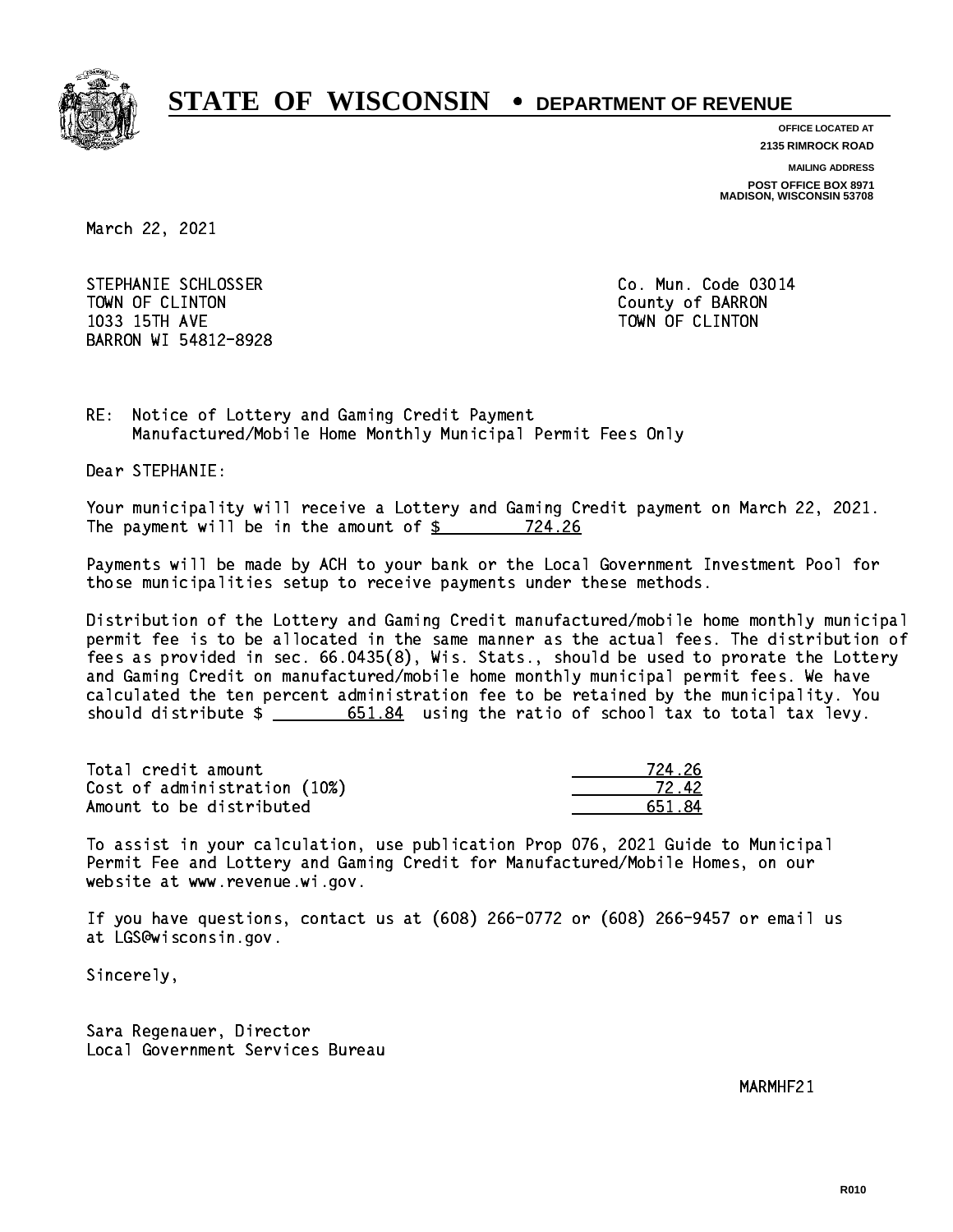

**OFFICE LOCATED AT**

**2135 RIMROCK ROAD**

**MAILING ADDRESS**

**POST OFFICE BOX 8971 MADISON, WISCONSIN 53708**

March 22, 2021

 LIZA SCHROEDER Co. Mun. Code 03036 TOWN OF PRAIRIE LAKE **COUNTY OF SALES IN TOWAL COUNTY OF BARRON** CHETEK WI 54728-9723

796 21ST STREET TOWN OF PRAIRIE LAKE

RE: Notice of Lottery and Gaming Credit Payment Manufactured/Mobile Home Monthly Municipal Permit Fees Only

Dear LIZA:

 Your municipality will receive a Lottery and Gaming Credit payment on March 22, 2021. The payment will be in the amount of  $\frac{2}{3}$  2,547.48

 Payments will be made by ACH to your bank or the Local Government Investment Pool for those municipalities setup to receive payments under these methods.

 Distribution of the Lottery and Gaming Credit manufactured/mobile home monthly municipal permit fee is to be allocated in the same manner as the actual fees. The distribution of fees as provided in sec. 66.0435(8), Wis. Stats., should be used to prorate the Lottery and Gaming Credit on manufactured/mobile home monthly municipal permit fees. We have calculated the ten percent administration fee to be retained by the municipality. You should distribute  $\frac{2.292.74}{2.292.74}$  using the ratio of school tax to total tax levy.

| Total credit amount          | 2.547.48 |
|------------------------------|----------|
| Cost of administration (10%) | 254.74   |
| Amount to be distributed     | 2.292.74 |

 To assist in your calculation, use publication Prop 076, 2021 Guide to Municipal Permit Fee and Lottery and Gaming Credit for Manufactured/Mobile Homes, on our website at www.revenue.wi.gov.

 If you have questions, contact us at (608) 266-0772 or (608) 266-9457 or email us at LGS@wisconsin.gov.

Sincerely,

 Sara Regenauer, Director Local Government Services Bureau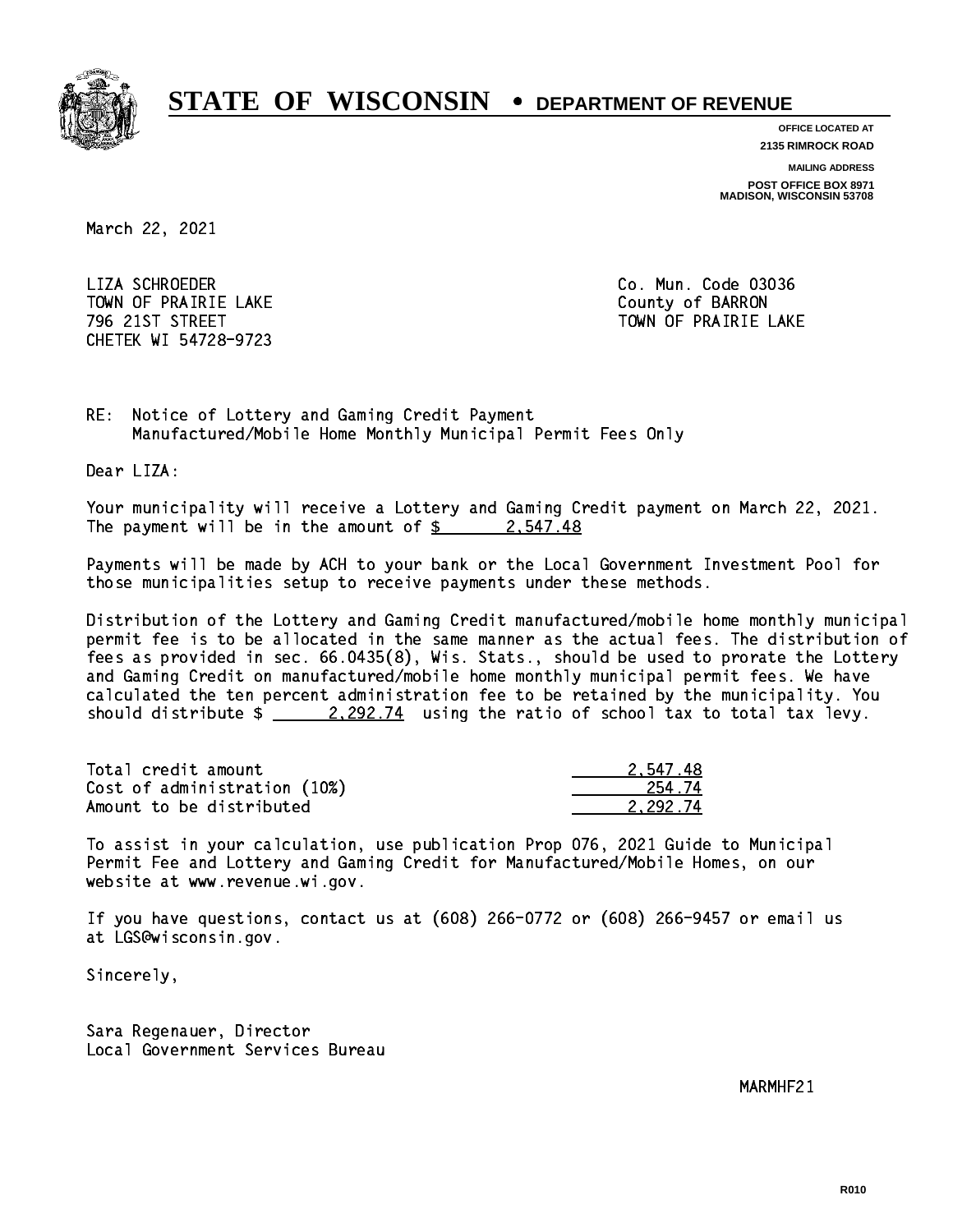

**OFFICE LOCATED AT**

**2135 RIMROCK ROAD**

**MAILING ADDRESS**

**POST OFFICE BOX 8971 MADISON, WISCONSIN 53708**

March 22, 2021

JANET TOMESH TOWN OF RICE LAKE **THE COUNTY OF BARRON** 1830 MACAULEY AVE **TOWN OF RICE LAKE** RICE LAKE WI 54868-2909

Co. Mun. Code 03038

RE: Notice of Lottery and Gaming Credit Payment Manufactured/Mobile Home Monthly Municipal Permit Fees Only

Dear JANET:

 Your municipality will receive a Lottery and Gaming Credit payment on March 22, 2021. The payment will be in the amount of  $\frac{2}{3}$  6,054.27

 Payments will be made by ACH to your bank or the Local Government Investment Pool for those municipalities setup to receive payments under these methods.

 Distribution of the Lottery and Gaming Credit manufactured/mobile home monthly municipal permit fee is to be allocated in the same manner as the actual fees. The distribution of fees as provided in sec. 66.0435(8), Wis. Stats., should be used to prorate the Lottery and Gaming Credit on manufactured/mobile home monthly municipal permit fees. We have calculated the ten percent administration fee to be retained by the municipality. You should distribute  $\frac{2}{1}$   $\frac{5.448.85}{2}$  using the ratio of school tax to total tax levy.

| Total credit amount          | 6.054.27 |
|------------------------------|----------|
| Cost of administration (10%) | 605.42   |
| Amount to be distributed     | 5.448.85 |

 To assist in your calculation, use publication Prop 076, 2021 Guide to Municipal Permit Fee and Lottery and Gaming Credit for Manufactured/Mobile Homes, on our website at www.revenue.wi.gov.

 If you have questions, contact us at (608) 266-0772 or (608) 266-9457 or email us at LGS@wisconsin.gov.

Sincerely,

 Sara Regenauer, Director Local Government Services Bureau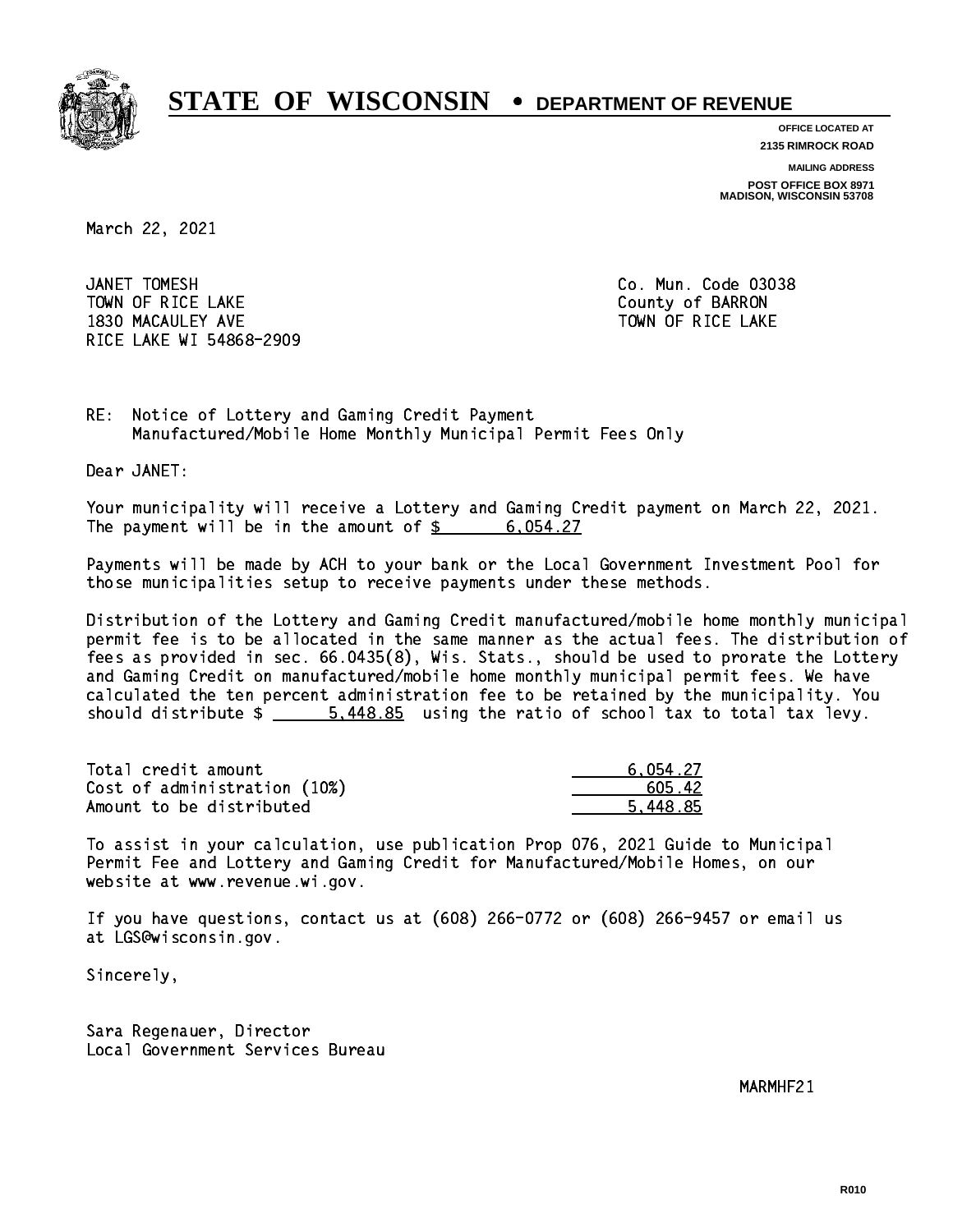

**OFFICE LOCATED AT**

**2135 RIMROCK ROAD**

**MAILING ADDRESS**

**POST OFFICE BOX 8971 MADISON, WISCONSIN 53708**

March 22, 2021

 ADELINE KEEF Co. Mun. Code 03044 TOWN OF STANLEY COUNTY COUNTY OF BARRON 2167 15TH AVE TOWN OF STANLEY CAMERON WI 54822-9728

RE: Notice of Lottery and Gaming Credit Payment Manufactured/Mobile Home Monthly Municipal Permit Fees Only

Dear ADELINE:

 Your municipality will receive a Lottery and Gaming Credit payment on March 22, 2021. The payment will be in the amount of \$ 5,749.74 \_\_\_\_\_\_\_\_\_\_\_\_\_\_\_\_

 Payments will be made by ACH to your bank or the Local Government Investment Pool for those municipalities setup to receive payments under these methods.

 Distribution of the Lottery and Gaming Credit manufactured/mobile home monthly municipal permit fee is to be allocated in the same manner as the actual fees. The distribution of fees as provided in sec. 66.0435(8), Wis. Stats., should be used to prorate the Lottery and Gaming Credit on manufactured/mobile home monthly municipal permit fees. We have calculated the ten percent administration fee to be retained by the municipality. You should distribute  $\frac{2}{1}$   $\frac{5.174.77}{2}$  using the ratio of school tax to total tax levy.

| Total credit amount          | 5.749.74 |
|------------------------------|----------|
| Cost of administration (10%) | 574.97   |
| Amount to be distributed     | 5.174.77 |

 To assist in your calculation, use publication Prop 076, 2021 Guide to Municipal Permit Fee and Lottery and Gaming Credit for Manufactured/Mobile Homes, on our website at www.revenue.wi.gov.

 If you have questions, contact us at (608) 266-0772 or (608) 266-9457 or email us at LGS@wisconsin.gov.

Sincerely,

 Sara Regenauer, Director Local Government Services Bureau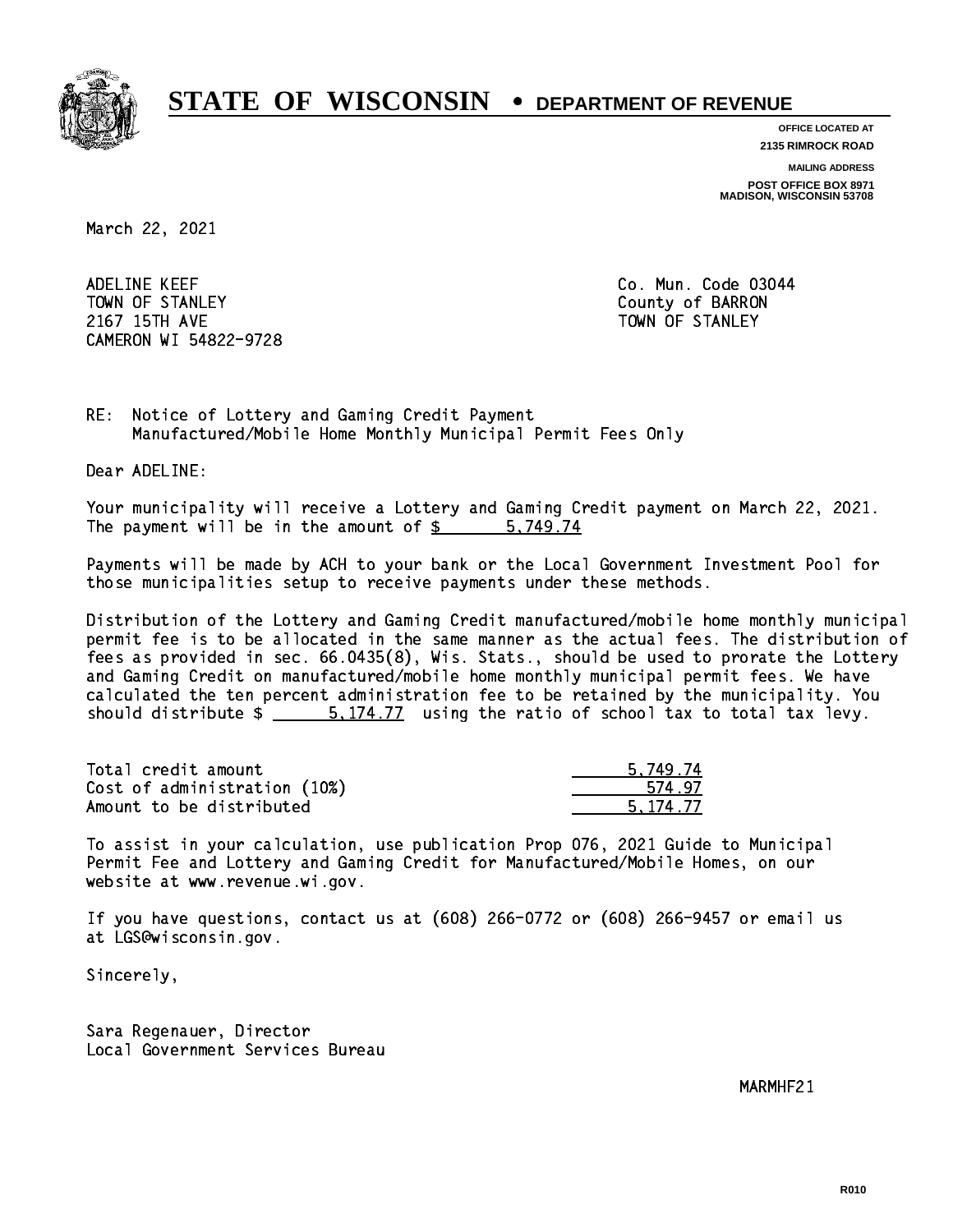

**OFFICE LOCATED AT 2135 RIMROCK ROAD**

**MAILING ADDRESS**

**POST OFFICE BOX 8971 MADISON, WISCONSIN 53708**

March 22, 2021

**KIM BAUER** VILLAGE OF ALMENA COUNTY OF BARRON ALMENA WI 54805

Co. Mun. Code 03101 131 SOO AVE E VILLAGE OF ALMENA

RE: Notice of Lottery and Gaming Credit Payment Manufactured/Mobile Home Monthly Municipal Permit Fees Only

Dear KIM:

 Your municipality will receive a Lottery and Gaming Credit payment on March 22, 2021. The payment will be in the amount of \$ 1,488.12 \_\_\_\_\_\_\_\_\_\_\_\_\_\_\_\_

 Payments will be made by ACH to your bank or the Local Government Investment Pool for those municipalities setup to receive payments under these methods.

 Distribution of the Lottery and Gaming Credit manufactured/mobile home monthly municipal permit fee is to be allocated in the same manner as the actual fees. The distribution of fees as provided in sec. 66.0435(8), Wis. Stats., should be used to prorate the Lottery and Gaming Credit on manufactured/mobile home monthly municipal permit fees. We have calculated the ten percent administration fee to be retained by the municipality. You should distribute  $\frac{1,339.31}{1,339.31}$  using the ratio of school tax to total tax levy.

| Total credit amount          | 1.488.12 |
|------------------------------|----------|
| Cost of administration (10%) | 148.81   |
| Amount to be distributed     | 1.339.31 |

 To assist in your calculation, use publication Prop 076, 2021 Guide to Municipal Permit Fee and Lottery and Gaming Credit for Manufactured/Mobile Homes, on our website at www.revenue.wi.gov.

 If you have questions, contact us at (608) 266-0772 or (608) 266-9457 or email us at LGS@wisconsin.gov.

Sincerely,

 Sara Regenauer, Director Local Government Services Bureau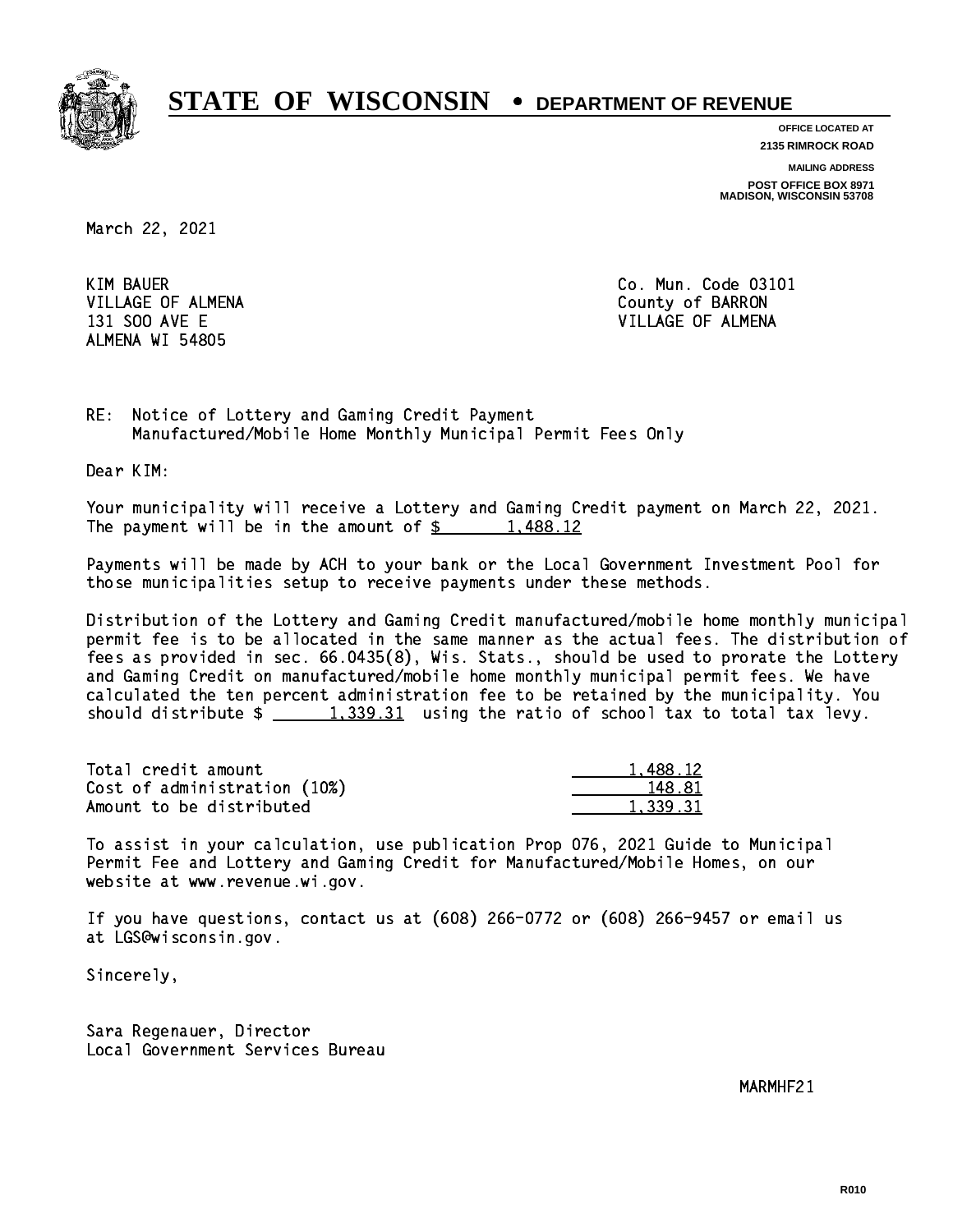

**OFFICE LOCATED AT 2135 RIMROCK ROAD**

**MAILING ADDRESS**

**POST OFFICE BOX 8971 MADISON, WISCONSIN 53708**

March 22, 2021

ROGER OLSON VILLAGE OF CAMERON COUNTY OF BARRON PO BOX 387 VILLAGE OF CAMERON CAMERON WI 54822-0387

Co. Mun. Code 03111

RE: Notice of Lottery and Gaming Credit Payment Manufactured/Mobile Home Monthly Municipal Permit Fees Only

Dear ROGER:

 Your municipality will receive a Lottery and Gaming Credit payment on March 22, 2021. The payment will be in the amount of  $\frac{2}{3}$  1,048.17

 Payments will be made by ACH to your bank or the Local Government Investment Pool for those municipalities setup to receive payments under these methods.

 Distribution of the Lottery and Gaming Credit manufactured/mobile home monthly municipal permit fee is to be allocated in the same manner as the actual fees. The distribution of fees as provided in sec. 66.0435(8), Wis. Stats., should be used to prorate the Lottery and Gaming Credit on manufactured/mobile home monthly municipal permit fees. We have calculated the ten percent administration fee to be retained by the municipality. You should distribute  $\frac{243.36}{2}$  using the ratio of school tax to total tax levy.

| Total credit amount          | 1.048.17 |
|------------------------------|----------|
| Cost of administration (10%) | 104.81   |
| Amount to be distributed     | 943.36   |

 To assist in your calculation, use publication Prop 076, 2021 Guide to Municipal Permit Fee and Lottery and Gaming Credit for Manufactured/Mobile Homes, on our website at www.revenue.wi.gov.

 If you have questions, contact us at (608) 266-0772 or (608) 266-9457 or email us at LGS@wisconsin.gov.

Sincerely,

 Sara Regenauer, Director Local Government Services Bureau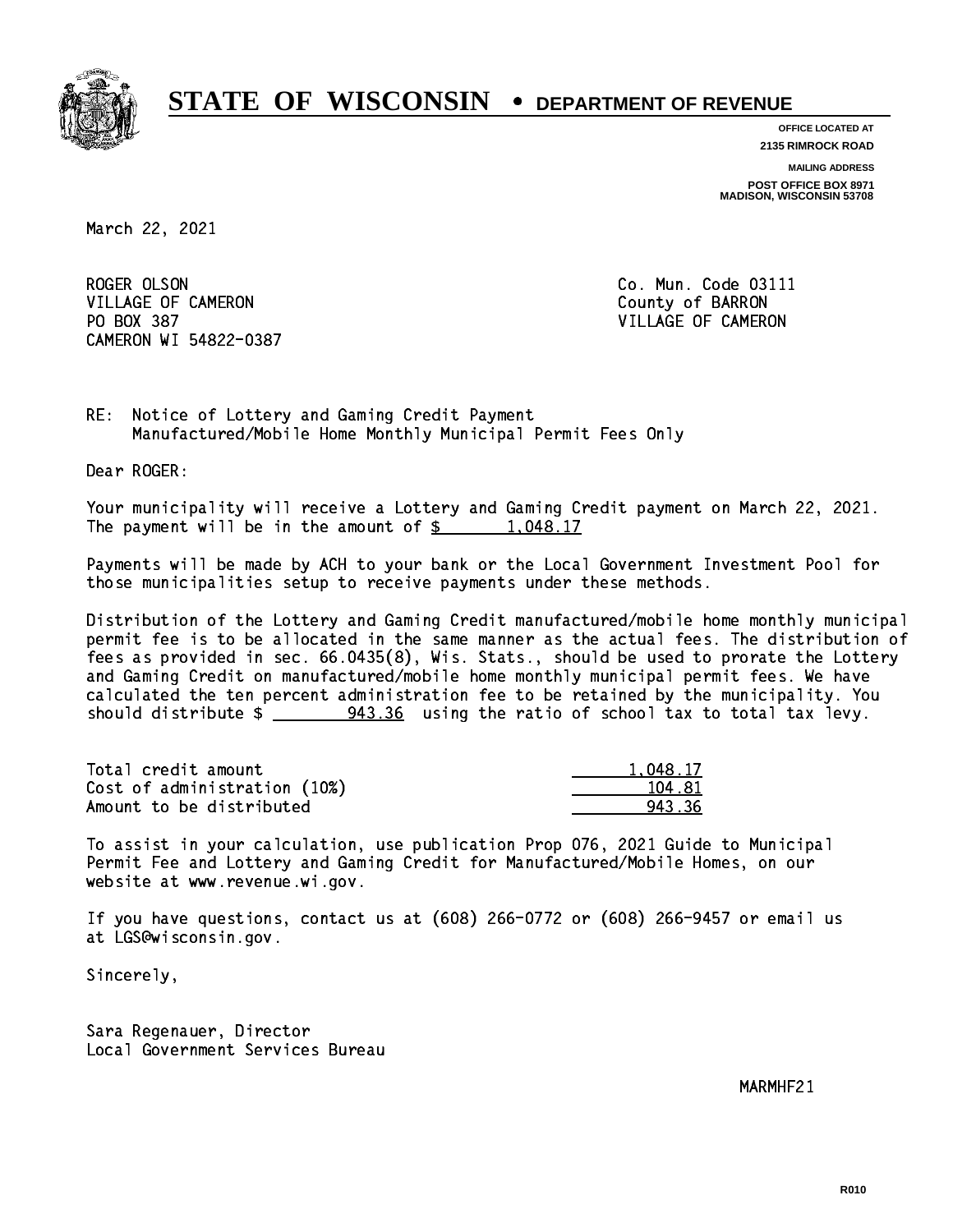

**OFFICE LOCATED AT 2135 RIMROCK ROAD**

**MAILING ADDRESS**

**POST OFFICE BOX 8971 MADISON, WISCONSIN 53708**

March 22, 2021

SHERRIE SIEBERT VILLAGE OF PRAIRIE FARM COUNTY OF BARRON 115 RIVER AVE N, PO BOX 74 VILLAGE OF PRAIRIE FARM PRAIRIE FARM WI 54762-0074

Co. Mun. Code 03171

RE: Notice of Lottery and Gaming Credit Payment Manufactured/Mobile Home Monthly Municipal Permit Fees Only

Dear SHERRIE:

 Your municipality will receive a Lottery and Gaming Credit payment on March 22, 2021. The payment will be in the amount of  $\frac{282.50}{200}$ 

 Payments will be made by ACH to your bank or the Local Government Investment Pool for those municipalities setup to receive payments under these methods.

 Distribution of the Lottery and Gaming Credit manufactured/mobile home monthly municipal permit fee is to be allocated in the same manner as the actual fees. The distribution of fees as provided in sec. 66.0435(8), Wis. Stats., should be used to prorate the Lottery and Gaming Credit on manufactured/mobile home monthly municipal permit fees. We have calculated the ten percent administration fee to be retained by the municipality. You should distribute  $\frac{254.25}{254.25}$  using the ratio of school tax to total tax levy.

Total credit amount Cost of administration (10%) Amount to be distributed

| 82 W.N |
|--------|
| 1.25   |
| l 25   |

 To assist in your calculation, use publication Prop 076, 2021 Guide to Municipal Permit Fee and Lottery and Gaming Credit for Manufactured/Mobile Homes, on our website at www.revenue.wi.gov.

 If you have questions, contact us at (608) 266-0772 or (608) 266-9457 or email us at LGS@wisconsin.gov.

Sincerely,

 Sara Regenauer, Director Local Government Services Bureau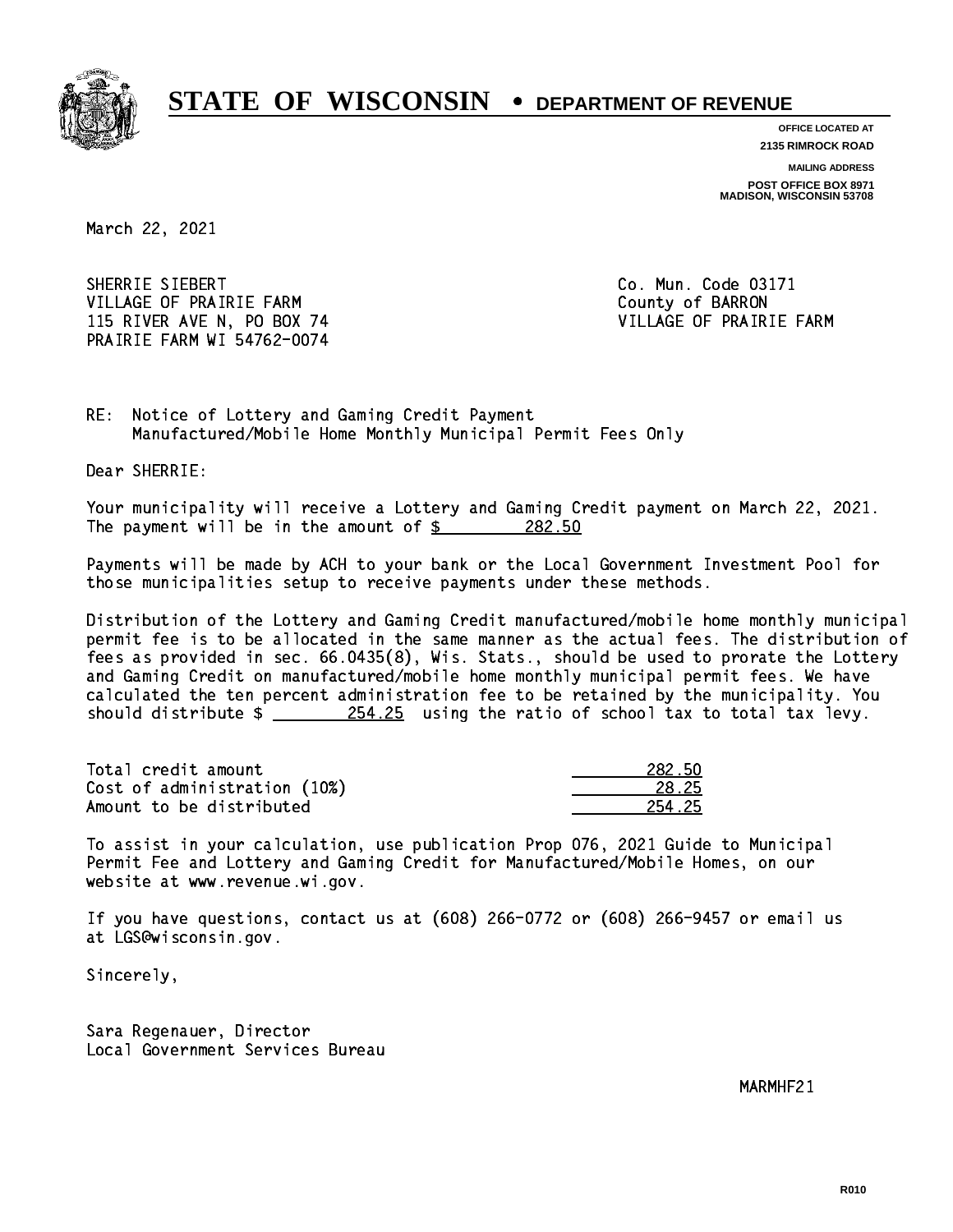

**OFFICE LOCATED AT**

**2135 RIMROCK ROAD**

**MAILING ADDRESS POST OFFICE BOX 8971 MADISON, WISCONSIN 53708**

March 22, 2021

ARDITH STORY VILLAGE OF TURTLE LAKE **COUNTY OF SALES AND A COUNTY OF BARRON** 114 MARTIN AVE E, PO BOX 11 VILLAGE OF TURTLE LAKE TURTLE LAKE WI 54889-0011

Co. Mun. Code 03186

RE: Notice of Lottery and Gaming Credit Payment Manufactured/Mobile Home Monthly Municipal Permit Fees Only

Dear ARDITH:

 Your municipality will receive a Lottery and Gaming Credit payment on March 22, 2021. The payment will be in the amount of \$ 2,029.68 \_\_\_\_\_\_\_\_\_\_\_\_\_\_\_\_

 Payments will be made by ACH to your bank or the Local Government Investment Pool for those municipalities setup to receive payments under these methods.

 Distribution of the Lottery and Gaming Credit manufactured/mobile home monthly municipal permit fee is to be allocated in the same manner as the actual fees. The distribution of fees as provided in sec. 66.0435(8), Wis. Stats., should be used to prorate the Lottery and Gaming Credit on manufactured/mobile home monthly municipal permit fees. We have calculated the ten percent administration fee to be retained by the municipality. You should distribute  $\frac{1.826.72}{1.826.72}$  using the ratio of school tax to total tax levy.

| Total credit amount          | 2.029.68 |
|------------------------------|----------|
| Cost of administration (10%) | 202.96   |
| Amount to be distributed     | 1.826.72 |

 To assist in your calculation, use publication Prop 076, 2021 Guide to Municipal Permit Fee and Lottery and Gaming Credit for Manufactured/Mobile Homes, on our website at www.revenue.wi.gov.

 If you have questions, contact us at (608) 266-0772 or (608) 266-9457 or email us at LGS@wisconsin.gov.

Sincerely,

 Sara Regenauer, Director Local Government Services Bureau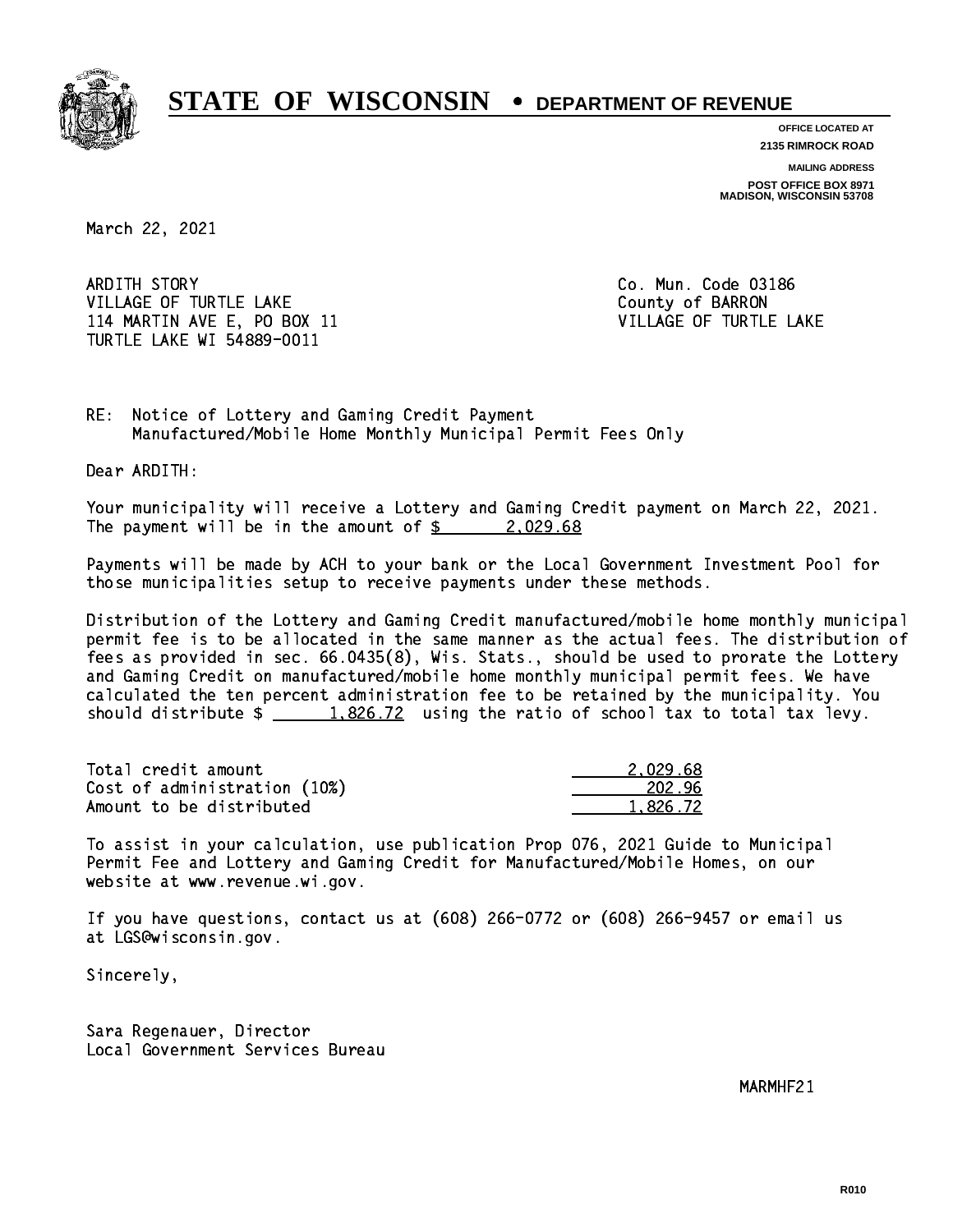

**OFFICE LOCATED AT**

**2135 RIMROCK ROAD**

**MAILING ADDRESS**

**POST OFFICE BOX 8971 MADISON, WISCONSIN 53708**

March 22, 2021

 KELLI RASMUSSEN Co. Mun. Code 03206 CITY OF BARRON County of BARRON PO BOX 156 CITY OF BARRON BARRON WI 54812-0156

RE: Notice of Lottery and Gaming Credit Payment Manufactured/Mobile Home Monthly Municipal Permit Fees Only

Dear KELLI:

 Your municipality will receive a Lottery and Gaming Credit payment on March 22, 2021. The payment will be in the amount of  $\frac{2}{3}$  9,729.12

 Payments will be made by ACH to your bank or the Local Government Investment Pool for those municipalities setup to receive payments under these methods.

 Distribution of the Lottery and Gaming Credit manufactured/mobile home monthly municipal permit fee is to be allocated in the same manner as the actual fees. The distribution of fees as provided in sec. 66.0435(8), Wis. Stats., should be used to prorate the Lottery and Gaming Credit on manufactured/mobile home monthly municipal permit fees. We have calculated the ten percent administration fee to be retained by the municipality. You should distribute  $\frac{2}{1}$   $\frac{8,756.21}{2}$  using the ratio of school tax to total tax levy.

| Total credit amount          | 9.729.12 |
|------------------------------|----------|
| Cost of administration (10%) | 972.91   |
| Amount to be distributed     | 8.756.21 |

 To assist in your calculation, use publication Prop 076, 2021 Guide to Municipal Permit Fee and Lottery and Gaming Credit for Manufactured/Mobile Homes, on our website at www.revenue.wi.gov.

 If you have questions, contact us at (608) 266-0772 or (608) 266-9457 or email us at LGS@wisconsin.gov.

Sincerely,

 Sara Regenauer, Director Local Government Services Bureau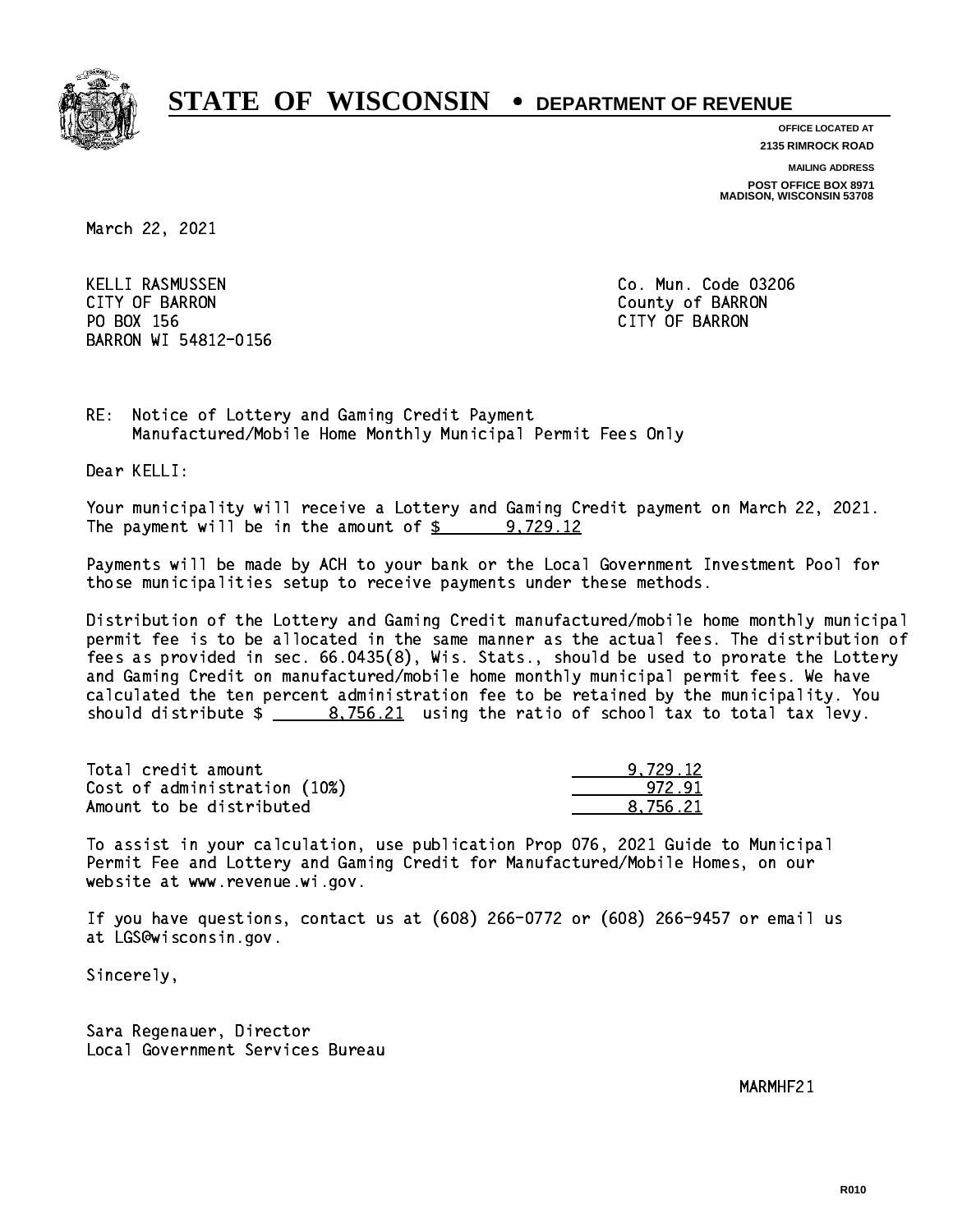

**OFFICE LOCATED AT**

**2135 RIMROCK ROAD**

**MAILING ADDRESS**

**POST OFFICE BOX 8971 MADISON, WISCONSIN 53708**

March 22, 2021

 CARMEN NEWMAN Co. Mun. Code 03211 CITY OF CHETEK County of BARRON PO BOX 194 CITY OF CHETEK CHETEK WI 54728-0194

RE: Notice of Lottery and Gaming Credit Payment Manufactured/Mobile Home Monthly Municipal Permit Fees Only

Dear CARMEN:

 Your municipality will receive a Lottery and Gaming Credit payment on March 22, 2021. The payment will be in the amount of  $\frac{273.44}{5}$ 

 Payments will be made by ACH to your bank or the Local Government Investment Pool for those municipalities setup to receive payments under these methods.

 Distribution of the Lottery and Gaming Credit manufactured/mobile home monthly municipal permit fee is to be allocated in the same manner as the actual fees. The distribution of fees as provided in sec. 66.0435(8), Wis. Stats., should be used to prorate the Lottery and Gaming Credit on manufactured/mobile home monthly municipal permit fees. We have calculated the ten percent administration fee to be retained by the municipality. You should distribute  $\frac{1,146.10}{1,146.10}$  using the ratio of school tax to total tax levy.

| Total credit amount          | 1.273.44 |
|------------------------------|----------|
| Cost of administration (10%) | 127.34   |
| Amount to be distributed     | 1,146.10 |

 To assist in your calculation, use publication Prop 076, 2021 Guide to Municipal Permit Fee and Lottery and Gaming Credit for Manufactured/Mobile Homes, on our website at www.revenue.wi.gov.

 If you have questions, contact us at (608) 266-0772 or (608) 266-9457 or email us at LGS@wisconsin.gov.

Sincerely,

 Sara Regenauer, Director Local Government Services Bureau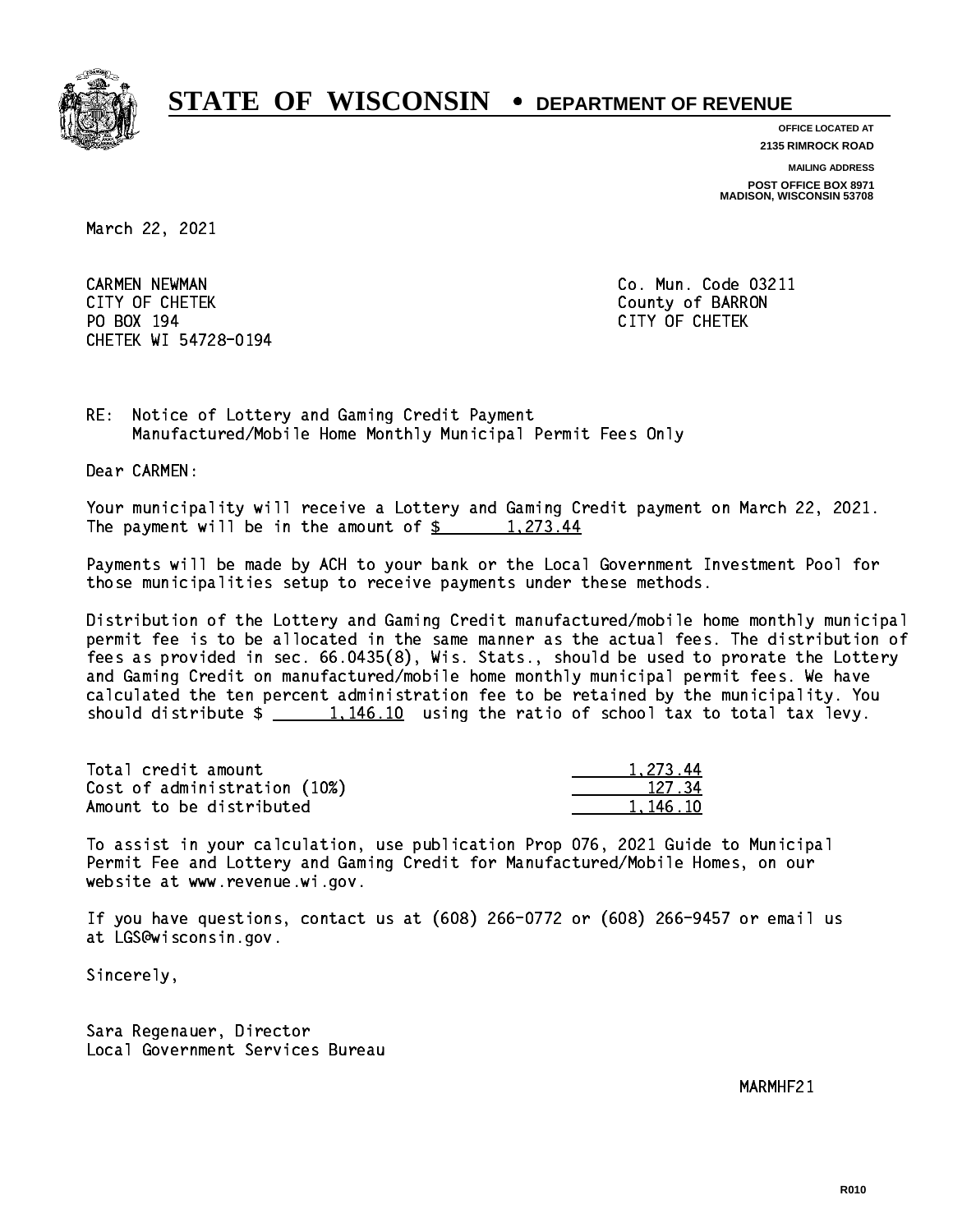

**OFFICE LOCATED AT 2135 RIMROCK ROAD**

**MAILING ADDRESS**

**POST OFFICE BOX 8971 MADISON, WISCONSIN 53708**

March 22, 2021

 DENISE SANDO Co. Mun. Code 03212 CITY OF CUMBERLAND COUNTY OF SARRON 950 1ST AVENUE CITY OF CUMBERLAND CUMBERLAND WI 54829

RE: Notice of Lottery and Gaming Credit Payment Manufactured/Mobile Home Monthly Municipal Permit Fees Only

Dear DENISE:

 Your municipality will receive a Lottery and Gaming Credit payment on March 22, 2021. The payment will be in the amount of  $\frac{2}{3}$  7,303.62

 Payments will be made by ACH to your bank or the Local Government Investment Pool for those municipalities setup to receive payments under these methods.

 Distribution of the Lottery and Gaming Credit manufactured/mobile home monthly municipal permit fee is to be allocated in the same manner as the actual fees. The distribution of fees as provided in sec. 66.0435(8), Wis. Stats., should be used to prorate the Lottery and Gaming Credit on manufactured/mobile home monthly municipal permit fees. We have calculated the ten percent administration fee to be retained by the municipality. You should distribute  $\frac{26}{100}$   $\frac{6,573.26}{200}$  using the ratio of school tax to total tax levy.

| Total credit amount          | 7.303.62 |
|------------------------------|----------|
| Cost of administration (10%) | 730.36   |
| Amount to be distributed     | 6.573.26 |

 To assist in your calculation, use publication Prop 076, 2021 Guide to Municipal Permit Fee and Lottery and Gaming Credit for Manufactured/Mobile Homes, on our website at www.revenue.wi.gov.

 If you have questions, contact us at (608) 266-0772 or (608) 266-9457 or email us at LGS@wisconsin.gov.

Sincerely,

 Sara Regenauer, Director Local Government Services Bureau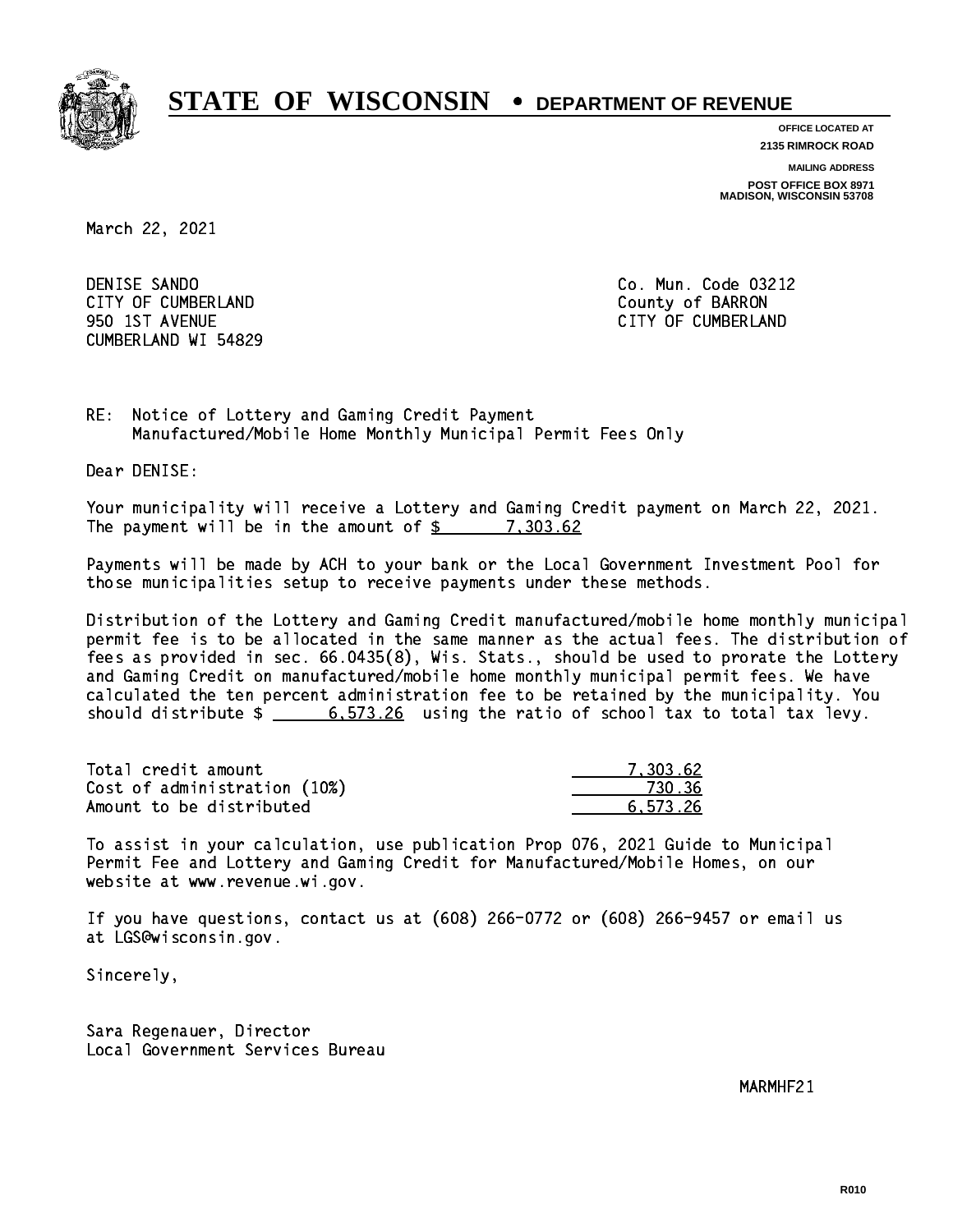

**OFFICE LOCATED AT**

**2135 RIMROCK ROAD**

**MAILING ADDRESS**

**POST OFFICE BOX 8971 MADISON, WISCONSIN 53708**

March 22, 2021

 KATHLEEN V MORSE Co. Mun. Code 03276 CITY OF RICE LAKE **COUNTY OF RICE LAKE**  30 E EAU CLAIRE ST CITY OF RICE LAKE RICE LAKE WI 54868

RE: Notice of Lottery and Gaming Credit Payment Manufactured/Mobile Home Monthly Municipal Permit Fees Only

Dear KATHLEEN:

 Your municipality will receive a Lottery and Gaming Credit payment on March 22, 2021. The payment will be in the amount of  $\frac{2}{3}$  6,198.12

 Payments will be made by ACH to your bank or the Local Government Investment Pool for those municipalities setup to receive payments under these methods.

 Distribution of the Lottery and Gaming Credit manufactured/mobile home monthly municipal permit fee is to be allocated in the same manner as the actual fees. The distribution of fees as provided in sec. 66.0435(8), Wis. Stats., should be used to prorate the Lottery and Gaming Credit on manufactured/mobile home monthly municipal permit fees. We have calculated the ten percent administration fee to be retained by the municipality. You should distribute  $\frac{2}{1}$   $\frac{5.578.31}{2}$  using the ratio of school tax to total tax levy.

| Total credit amount          | 6.198.12 |
|------------------------------|----------|
| Cost of administration (10%) | 619.81   |
| Amount to be distributed     | 5.578.31 |

 To assist in your calculation, use publication Prop 076, 2021 Guide to Municipal Permit Fee and Lottery and Gaming Credit for Manufactured/Mobile Homes, on our website at www.revenue.wi.gov.

 If you have questions, contact us at (608) 266-0772 or (608) 266-9457 or email us at LGS@wisconsin.gov.

Sincerely,

 Sara Regenauer, Director Local Government Services Bureau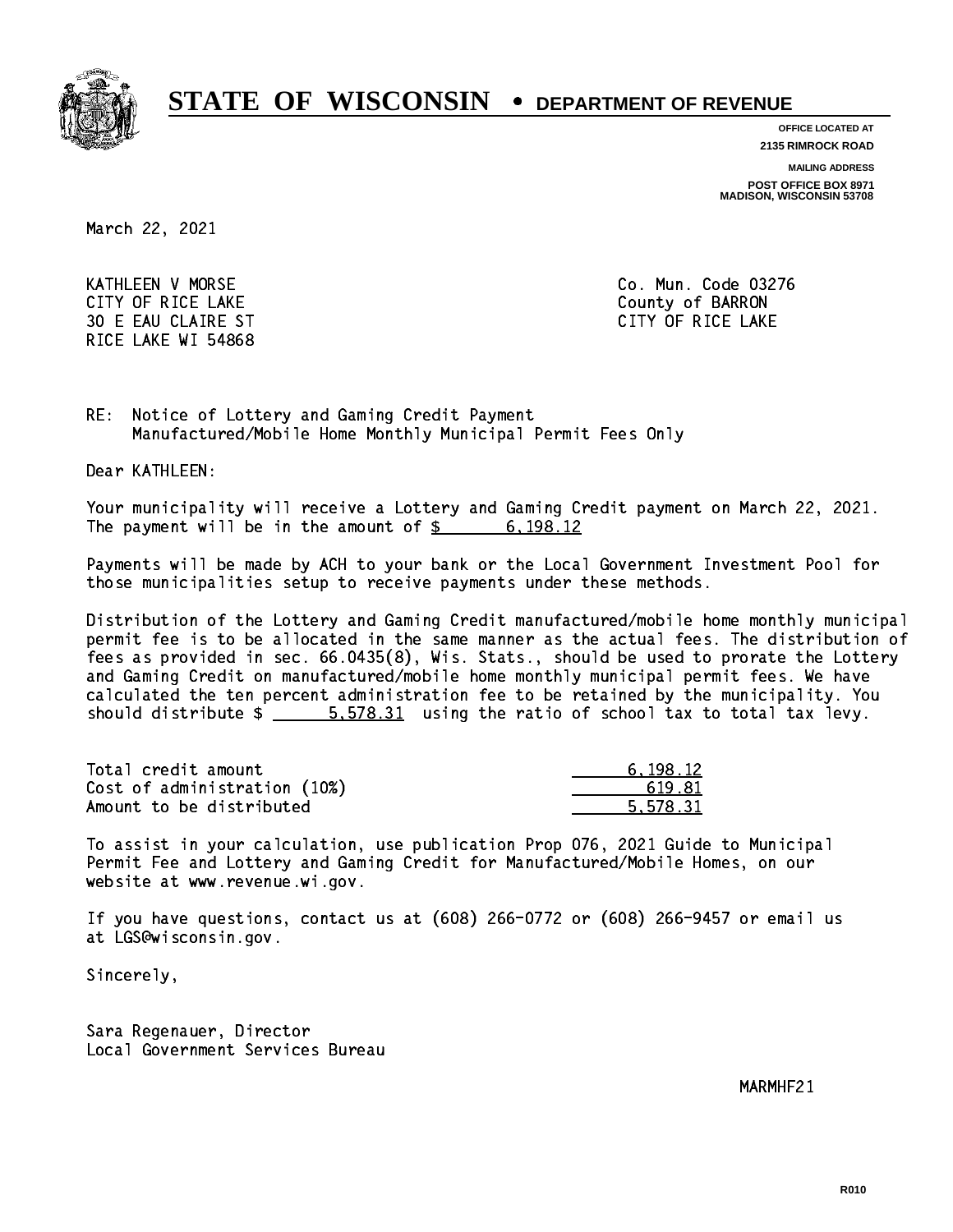

**OFFICE LOCATED AT**

**2135 RIMROCK ROAD**

**MAILING ADDRESS**

**POST OFFICE BOX 8971 MADISON, WISCONSIN 53708**

March 22, 2021

CAROL MORAVCHIK TOWN OF KEYSTONE County of BAYFIELD 64350 WASHNIESKI RD TOWN OF KEYSTONE MASON WI 54856

Co. Mun. Code 04028

RE: Notice of Lottery and Gaming Credit Payment Manufactured/Mobile Home Monthly Municipal Permit Fees Only

Dear CAROL:

 Your municipality will receive a Lottery and Gaming Credit payment on March 22, 2021. The payment will be in the amount of  $$ 524.88$ 

 Payments will be made by ACH to your bank or the Local Government Investment Pool for those municipalities setup to receive payments under these methods.

 Distribution of the Lottery and Gaming Credit manufactured/mobile home monthly municipal permit fee is to be allocated in the same manner as the actual fees. The distribution of fees as provided in sec. 66.0435(8), Wis. Stats., should be used to prorate the Lottery and Gaming Credit on manufactured/mobile home monthly municipal permit fees. We have calculated the ten percent administration fee to be retained by the municipality. You should distribute  $\frac{472.40}{1000}$  using the ratio of school tax to total tax levy.

Total credit amount 2008 2012 12:00 12:00 2012 2022 203  $Cost of administration (10%)$  52.48 Amount to be distributed and the set of  $472.40$ 

 To assist in your calculation, use publication Prop 076, 2021 Guide to Municipal Permit Fee and Lottery and Gaming Credit for Manufactured/Mobile Homes, on our website at www.revenue.wi.gov.

 If you have questions, contact us at (608) 266-0772 or (608) 266-9457 or email us at LGS@wisconsin.gov.

Sincerely,

 Sara Regenauer, Director Local Government Services Bureau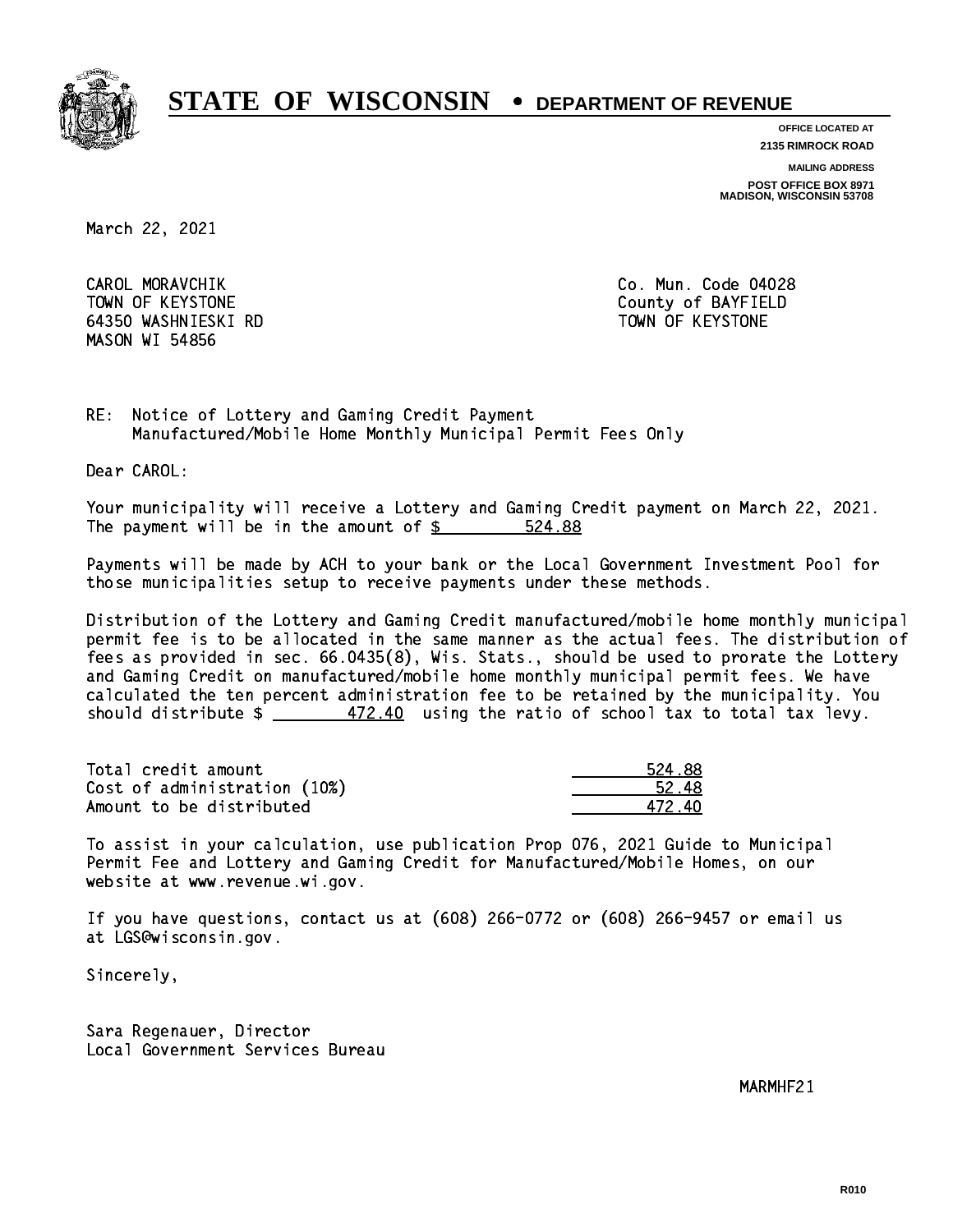

**OFFICE LOCATED AT**

**2135 RIMROCK ROAD**

**MAILING ADDRESS**

**POST OFFICE BOX 8971 MADISON, WISCONSIN 53708**

March 22, 2021

JEANETTE ROSKOM TOWN OF WRIGHTSTOWN County of BROWN 6317 STATE HWY 57 TOWN OF WRIGHTSTOWN DE PERE WI 54115-9621

Co. Mun. Code 05040

RE: Notice of Lottery and Gaming Credit Payment Manufactured/Mobile Home Monthly Municipal Permit Fees Only

Dear JEANETTE:

 Your municipality will receive a Lottery and Gaming Credit payment on March 22, 2021. The payment will be in the amount of \$ 5,409.00 \_\_\_\_\_\_\_\_\_\_\_\_\_\_\_\_

 Payments will be made by ACH to your bank or the Local Government Investment Pool for those municipalities setup to receive payments under these methods.

 Distribution of the Lottery and Gaming Credit manufactured/mobile home monthly municipal permit fee is to be allocated in the same manner as the actual fees. The distribution of fees as provided in sec. 66.0435(8), Wis. Stats., should be used to prorate the Lottery and Gaming Credit on manufactured/mobile home monthly municipal permit fees. We have calculated the ten percent administration fee to be retained by the municipality. You should distribute  $\frac{4.868.10}{ }$  using the ratio of school tax to total tax levy.

| Total credit amount          | 5,409.00 |
|------------------------------|----------|
| Cost of administration (10%) | 540.90   |
| Amount to be distributed     | 4.868.10 |

 To assist in your calculation, use publication Prop 076, 2021 Guide to Municipal Permit Fee and Lottery and Gaming Credit for Manufactured/Mobile Homes, on our website at www.revenue.wi.gov.

 If you have questions, contact us at (608) 266-0772 or (608) 266-9457 or email us at LGS@wisconsin.gov.

Sincerely,

 Sara Regenauer, Director Local Government Services Bureau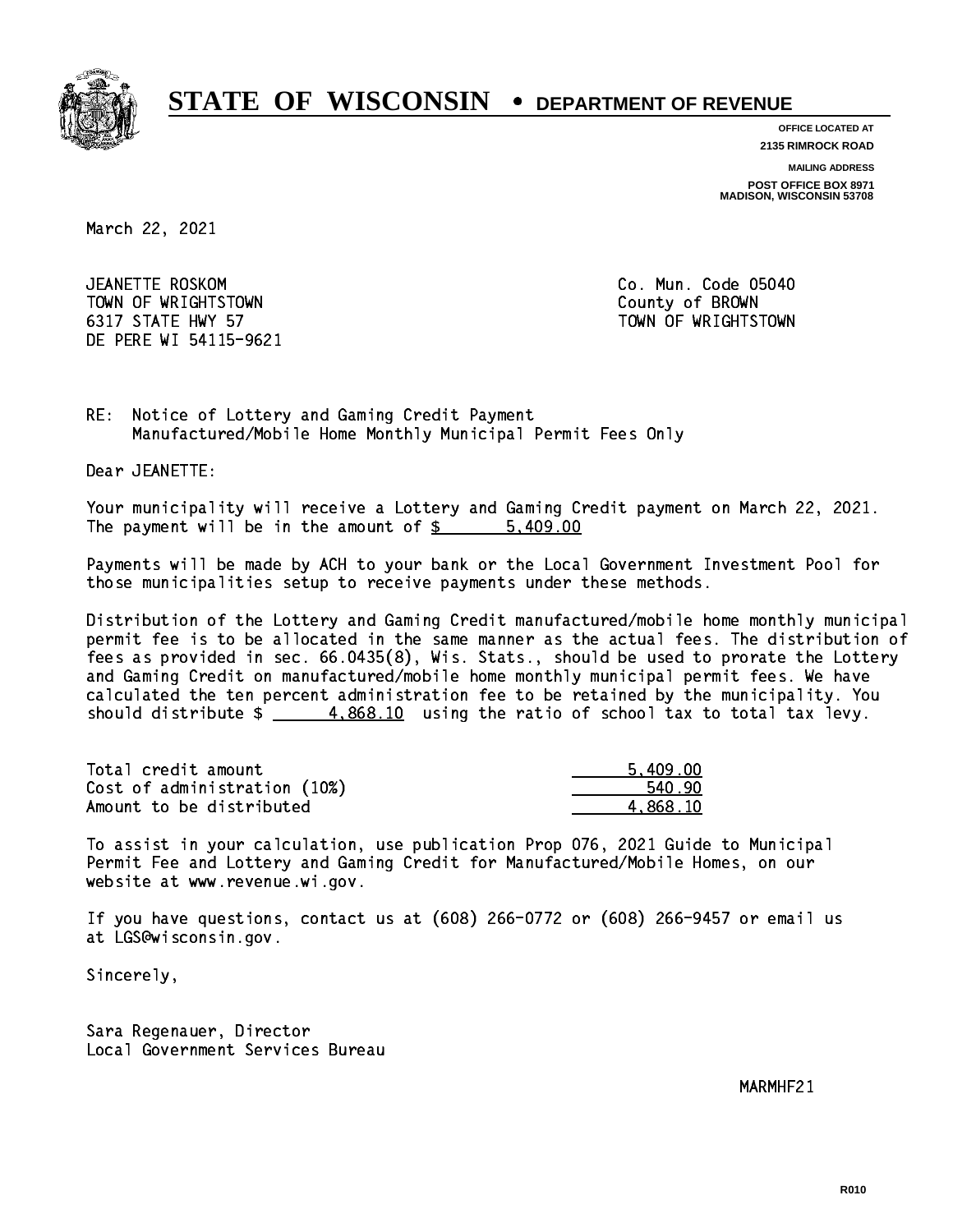

**OFFICE LOCATED AT**

**MAILING ADDRESS 2135 RIMROCK ROAD**

**POST OFFICE BOX 8971 MADISON, WISCONSIN 53708**

March 22, 2021

**KAREN SIMONS** VILLAGE OF BELLEVUE COUNTY OF BROWN 2828 ALLOUEZ AVE VILLAGE OF BELLEVUE GREEN BAY WI 54311-6644

Co. Mun. Code 05106

RE: Notice of Lottery and Gaming Credit Payment Manufactured/Mobile Home Monthly Municipal Permit Fees Only

Dear KAREN:

 Your municipality will receive a Lottery and Gaming Credit payment on March 22, 2021. The payment will be in the amount of  $\frac{2}{3}$  94,879.56

 Payments will be made by ACH to your bank or the Local Government Investment Pool for those municipalities setup to receive payments under these methods.

 Distribution of the Lottery and Gaming Credit manufactured/mobile home monthly municipal permit fee is to be allocated in the same manner as the actual fees. The distribution of fees as provided in sec. 66.0435(8), Wis. Stats., should be used to prorate the Lottery and Gaming Credit on manufactured/mobile home monthly municipal permit fees. We have calculated the ten percent administration fee to be retained by the municipality. You should distribute  $\frac{25.391.61}{2}$  using the ratio of school tax to total tax levy.

| Total credit amount          | 94,879.56 |
|------------------------------|-----------|
| Cost of administration (10%) | 9.487.95  |
| Amount to be distributed     | 85.391.61 |

 To assist in your calculation, use publication Prop 076, 2021 Guide to Municipal Permit Fee and Lottery and Gaming Credit for Manufactured/Mobile Homes, on our website at www.revenue.wi.gov.

 If you have questions, contact us at (608) 266-0772 or (608) 266-9457 or email us at LGS@wisconsin.gov.

Sincerely,

 Sara Regenauer, Director Local Government Services Bureau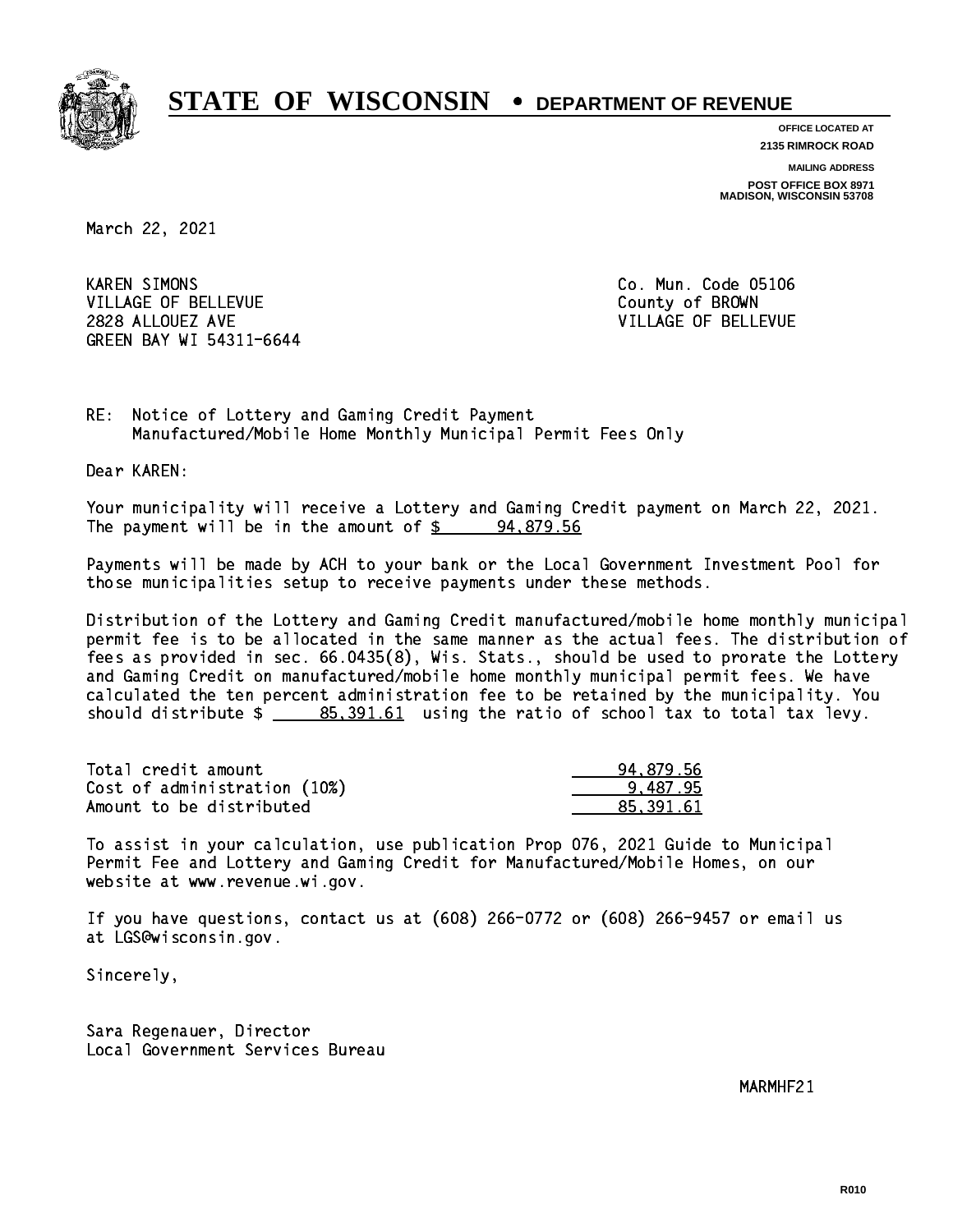

**OFFICE LOCATED AT 2135 RIMROCK ROAD**

**MAILING ADDRESS**

**POST OFFICE BOX 8971 MADISON, WISCONSIN 53708**

March 22, 2021

SHERRI KONKOL VILLAGE OF DENMARK COUNTY OF BROWN PO BOX 310, 118 N MAIN ST VILLAGE OF DENMARK DENMARK WI 54208-0310

Co. Mun. Code 05116

RE: Notice of Lottery and Gaming Credit Payment Manufactured/Mobile Home Monthly Municipal Permit Fees Only

Dear SHERRI:

 Your municipality will receive a Lottery and Gaming Credit payment on March 22, 2021. The payment will be in the amount of  $\frac{2}{3}$  2,023.20

 Payments will be made by ACH to your bank or the Local Government Investment Pool for those municipalities setup to receive payments under these methods.

 Distribution of the Lottery and Gaming Credit manufactured/mobile home monthly municipal permit fee is to be allocated in the same manner as the actual fees. The distribution of fees as provided in sec. 66.0435(8), Wis. Stats., should be used to prorate the Lottery and Gaming Credit on manufactured/mobile home monthly municipal permit fees. We have calculated the ten percent administration fee to be retained by the municipality. You should distribute  $\frac{1,820.88}{1,820.88}$  using the ratio of school tax to total tax levy.

| Total credit amount          | 2.023.20 |
|------------------------------|----------|
| Cost of administration (10%) | 202.32   |
| Amount to be distributed     | 1,820.88 |

 To assist in your calculation, use publication Prop 076, 2021 Guide to Municipal Permit Fee and Lottery and Gaming Credit for Manufactured/Mobile Homes, on our website at www.revenue.wi.gov.

 If you have questions, contact us at (608) 266-0772 or (608) 266-9457 or email us at LGS@wisconsin.gov.

Sincerely,

 Sara Regenauer, Director Local Government Services Bureau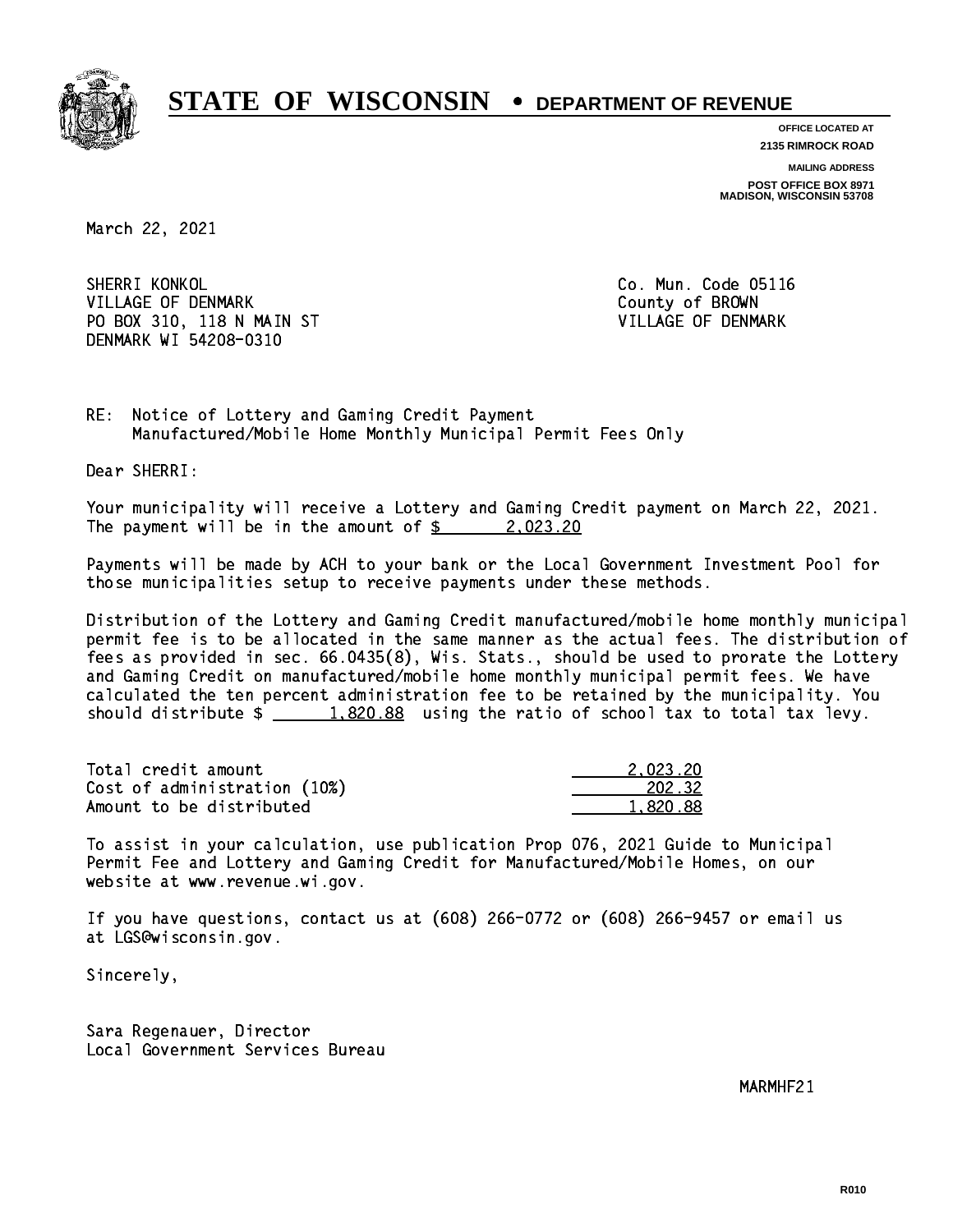

**OFFICE LOCATED AT**

**2135 RIMROCK ROAD**

**MAILING ADDRESS**

**POST OFFICE BOX 8971 MADISON, WISCONSIN 53708**

March 22, 2021

JODI PRZYBYLSKI VILLAGE OF PULASKI COUNTY OF BROWN PO BOX 320 VILLAGE OF PULASKI PULASKI WI 54162-0320

Co. Mun. Code 05171

RE: Notice of Lottery and Gaming Credit Payment Manufactured/Mobile Home Monthly Municipal Permit Fees Only

Dear JODI:

 Your municipality will receive a Lottery and Gaming Credit payment on March 22, 2021. The payment will be in the amount of  $\frac{2}{3}$  9,251.00

 Payments will be made by ACH to your bank or the Local Government Investment Pool for those municipalities setup to receive payments under these methods.

 Distribution of the Lottery and Gaming Credit manufactured/mobile home monthly municipal permit fee is to be allocated in the same manner as the actual fees. The distribution of fees as provided in sec. 66.0435(8), Wis. Stats., should be used to prorate the Lottery and Gaming Credit on manufactured/mobile home monthly municipal permit fees. We have calculated the ten percent administration fee to be retained by the municipality. You should distribute  $\frac{2}{2}$   $\frac{8,325.90}{2}$  using the ratio of school tax to total tax levy.

| Total credit amount          | 9.251.00 |
|------------------------------|----------|
| Cost of administration (10%) | 925.10   |
| Amount to be distributed     | 8.325.90 |

 To assist in your calculation, use publication Prop 076, 2021 Guide to Municipal Permit Fee and Lottery and Gaming Credit for Manufactured/Mobile Homes, on our website at www.revenue.wi.gov.

 If you have questions, contact us at (608) 266-0772 or (608) 266-9457 or email us at LGS@wisconsin.gov.

Sincerely,

 Sara Regenauer, Director Local Government Services Bureau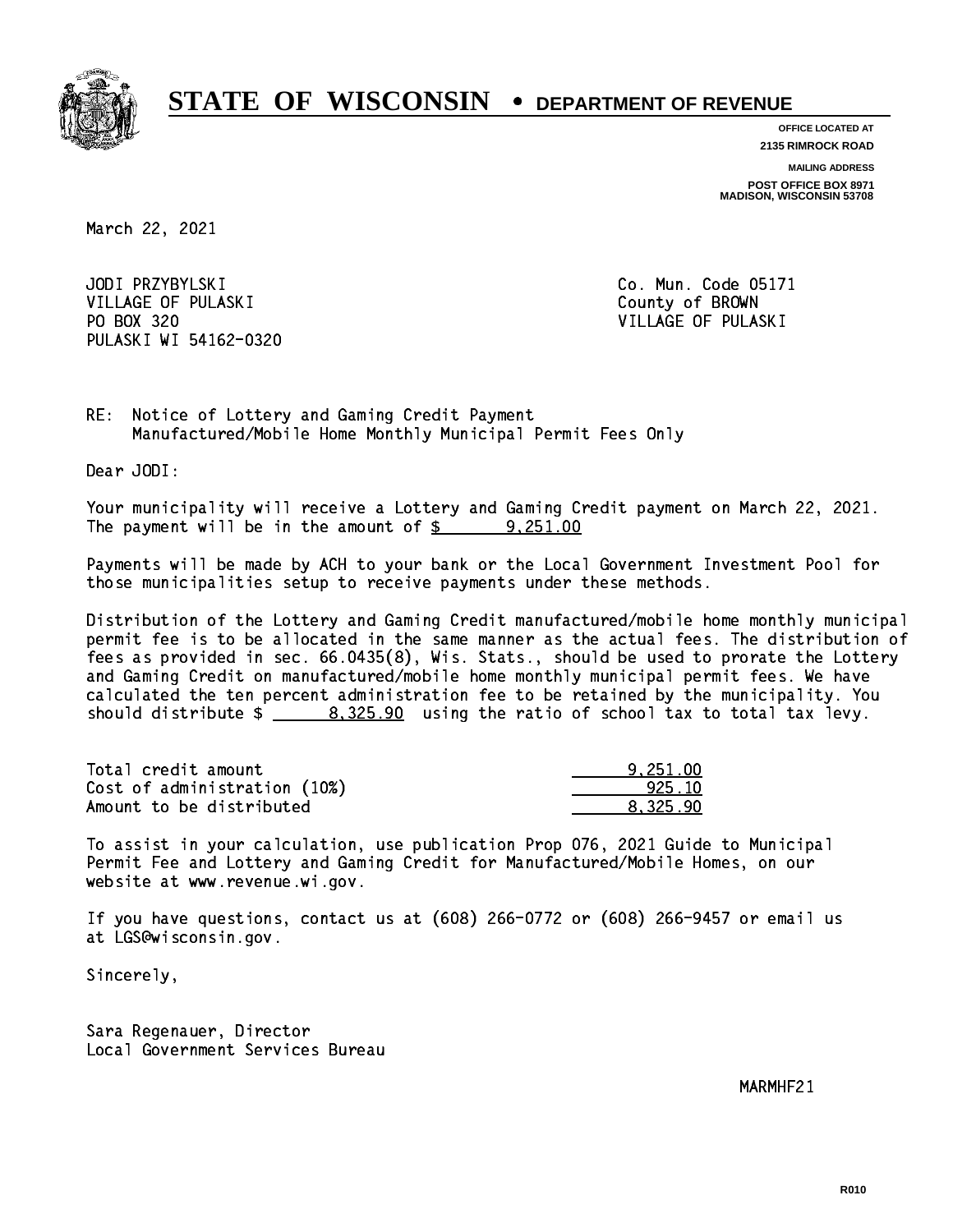

**OFFICE LOCATED AT**

**2135 RIMROCK ROAD**

**MAILING ADDRESS**

**POST OFFICE BOX 8971 MADISON, WISCONSIN 53708**

March 22, 2021

**JOE ZEGERS**  CITY OF DE PERE County of BROWN 335 S BROADWAY ST CITY OF DE PERE DE PERE WI 54115

Co. Mun. Code 05216

RE: Notice of Lottery and Gaming Credit Payment Manufactured/Mobile Home Monthly Municipal Permit Fees Only

Dear JOE:

 Your municipality will receive a Lottery and Gaming Credit payment on March 22, 2021. The payment will be in the amount of  $\frac{2}{3}$  2,162.40

 Payments will be made by ACH to your bank or the Local Government Investment Pool for those municipalities setup to receive payments under these methods.

 Distribution of the Lottery and Gaming Credit manufactured/mobile home monthly municipal permit fee is to be allocated in the same manner as the actual fees. The distribution of fees as provided in sec. 66.0435(8), Wis. Stats., should be used to prorate the Lottery and Gaming Credit on manufactured/mobile home monthly municipal permit fees. We have calculated the ten percent administration fee to be retained by the municipality. You should distribute  $\frac{1,946.16}{1,946.16}$  using the ratio of school tax to total tax levy.

| Total credit amount          | 2.162.40 |
|------------------------------|----------|
| Cost of administration (10%) | -216.24  |
| Amount to be distributed     | 1,946.16 |

 To assist in your calculation, use publication Prop 076, 2021 Guide to Municipal Permit Fee and Lottery and Gaming Credit for Manufactured/Mobile Homes, on our website at www.revenue.wi.gov.

 If you have questions, contact us at (608) 266-0772 or (608) 266-9457 or email us at LGS@wisconsin.gov.

Sincerely,

 Sara Regenauer, Director Local Government Services Bureau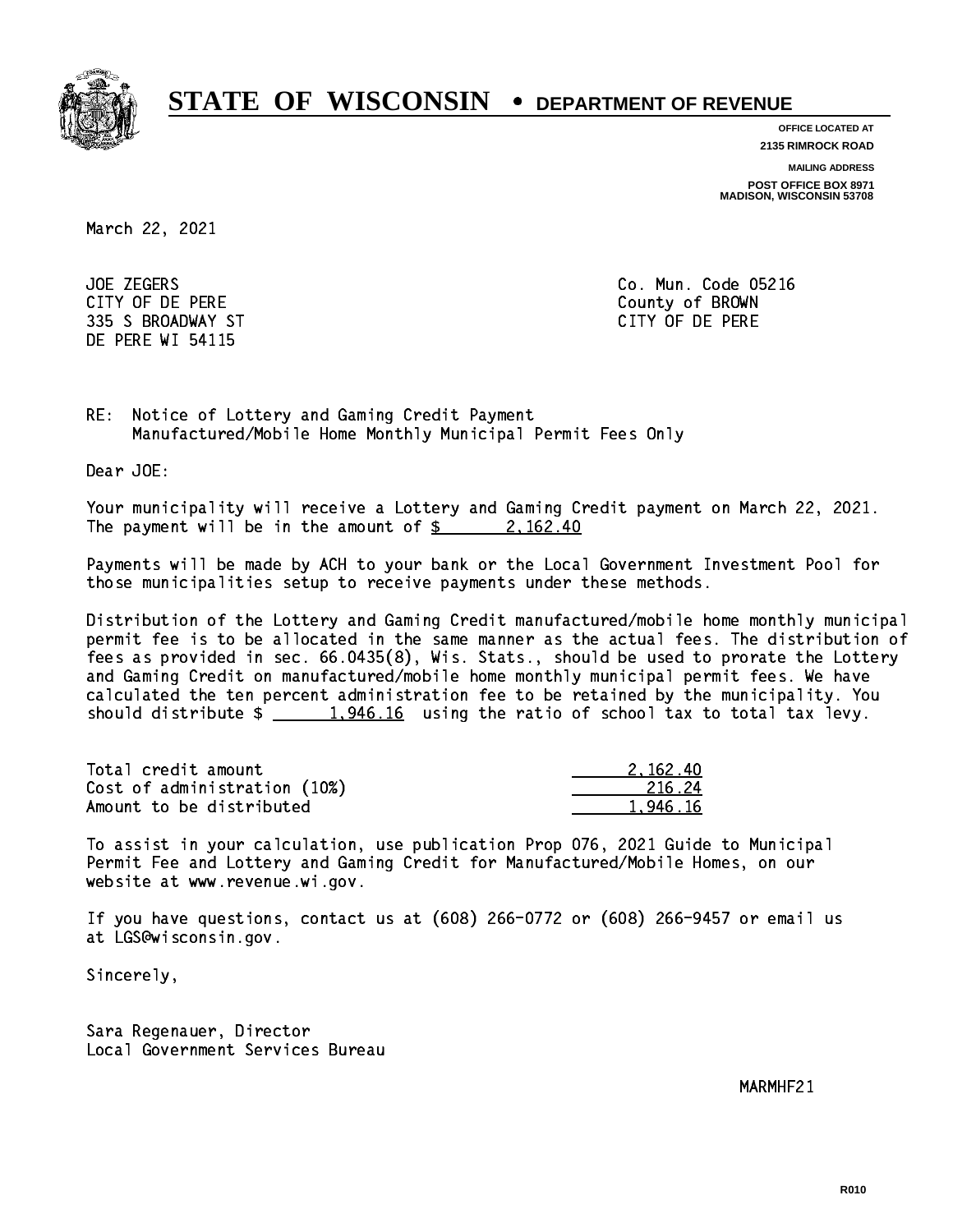

**OFFICE LOCATED AT 2135 RIMROCK ROAD**

**MAILING ADDRESS**

**POST OFFICE BOX 8971 MADISON, WISCONSIN 53708**

March 22, 2021

**PAM MANLEY**  CITY OF GREEN BAY County of BROWN 100 N JEFFERSON ST #105 CONTROL CONTROLLER TO A SAME CAPACITY OF GREEN BAY GREEN BAY WI 54301-5026

Co. Mun. Code 05231

RE: Notice of Lottery and Gaming Credit Payment Manufactured/Mobile Home Monthly Municipal Permit Fees Only

Dear PAM:

 Your municipality will receive a Lottery and Gaming Credit payment on March 22, 2021. The payment will be in the amount of  $\frac{24.625.67}{24.625.67}$ 

 Payments will be made by ACH to your bank or the Local Government Investment Pool for those municipalities setup to receive payments under these methods.

 Distribution of the Lottery and Gaming Credit manufactured/mobile home monthly municipal permit fee is to be allocated in the same manner as the actual fees. The distribution of fees as provided in sec. 66.0435(8), Wis. Stats., should be used to prorate the Lottery and Gaming Credit on manufactured/mobile home monthly municipal permit fees. We have calculated the ten percent administration fee to be retained by the municipality. You should distribute  $\frac{22,163.11}{22,163.11}$  using the ratio of school tax to total tax levy.

| Total credit amount          | 24.625.67 |
|------------------------------|-----------|
| Cost of administration (10%) | 2.462.56  |
| Amount to be distributed     | 22.163.11 |

 To assist in your calculation, use publication Prop 076, 2021 Guide to Municipal Permit Fee and Lottery and Gaming Credit for Manufactured/Mobile Homes, on our website at www.revenue.wi.gov.

 If you have questions, contact us at (608) 266-0772 or (608) 266-9457 or email us at LGS@wisconsin.gov.

Sincerely,

 Sara Regenauer, Director Local Government Services Bureau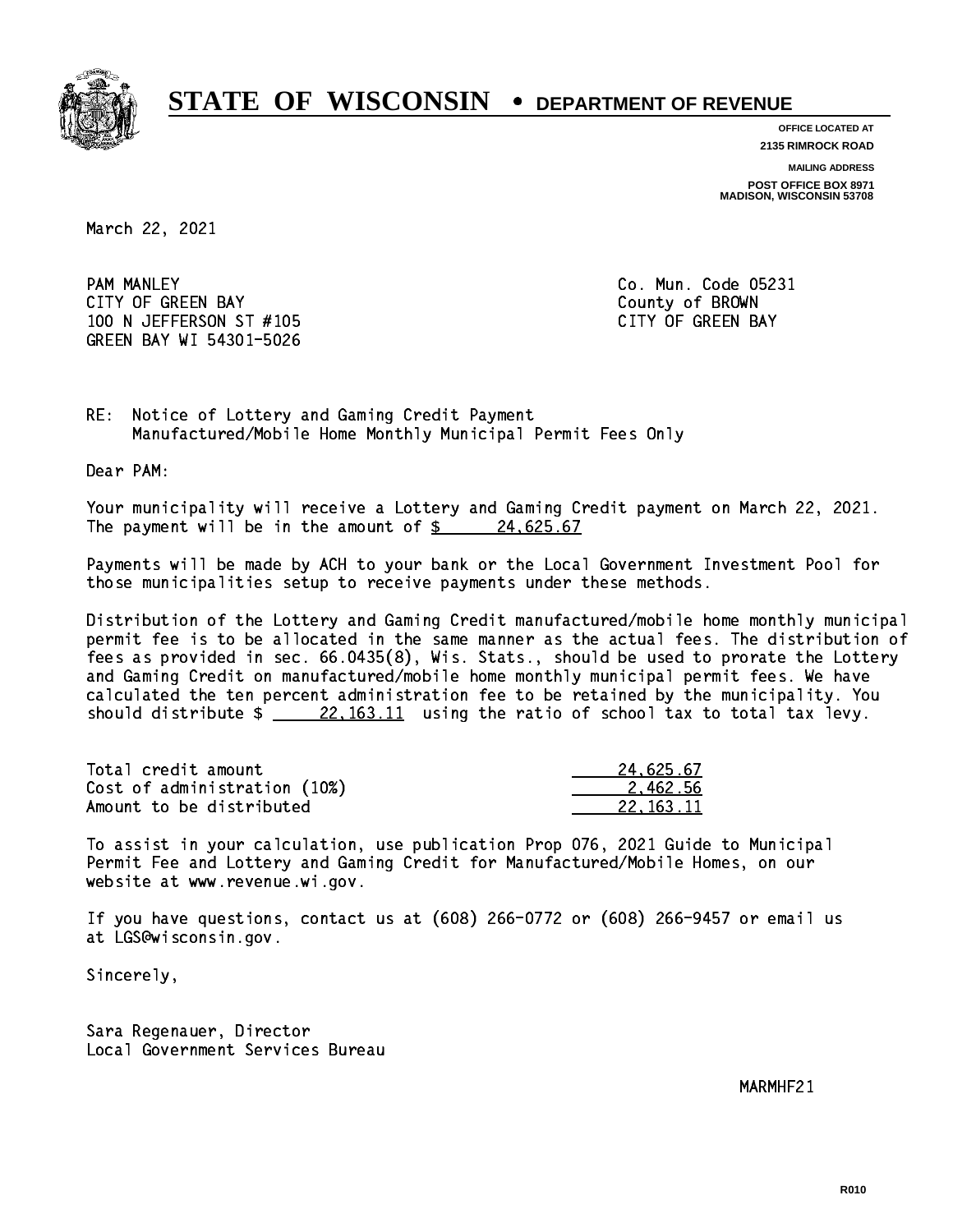

**OFFICE LOCATED AT**

**2135 RIMROCK ROAD**

**MAILING ADDRESS**

**POST OFFICE BOX 8971 MADISON, WISCONSIN 53708**

March 22, 2021

**CHRISTINE RUFF**  TOWN OF ALMA County of BUFFALO S1599 COUNTY RD N ALMA WI 54610-8332

Co. Mun. Code 06002 TOWN OF ALMA

RE: Notice of Lottery and Gaming Credit Payment Manufactured/Mobile Home Monthly Municipal Permit Fees Only

Dear CHRISTINE:

 Your municipality will receive a Lottery and Gaming Credit payment on March 22, 2021. The payment will be in the amount of  $\frac{299.87}{299.87}$ 

 Payments will be made by ACH to your bank or the Local Government Investment Pool for those municipalities setup to receive payments under these methods.

 Distribution of the Lottery and Gaming Credit manufactured/mobile home monthly municipal permit fee is to be allocated in the same manner as the actual fees. The distribution of fees as provided in sec. 66.0435(8), Wis. Stats., should be used to prorate the Lottery and Gaming Credit on manufactured/mobile home monthly municipal permit fees. We have calculated the ten percent administration fee to be retained by the municipality. You should distribute  $\frac{269.89}{201}$  using the ratio of school tax to total tax levy.

| Total credit amount          | 299.87 |
|------------------------------|--------|
| Cost of administration (10%) | 29.98  |
| Amount to be distributed     | 269.89 |

| 87 |
|----|
|    |
| ., |

 To assist in your calculation, use publication Prop 076, 2021 Guide to Municipal Permit Fee and Lottery and Gaming Credit for Manufactured/Mobile Homes, on our website at www.revenue.wi.gov.

 If you have questions, contact us at (608) 266-0772 or (608) 266-9457 or email us at LGS@wisconsin.gov.

Sincerely,

 Sara Regenauer, Director Local Government Services Bureau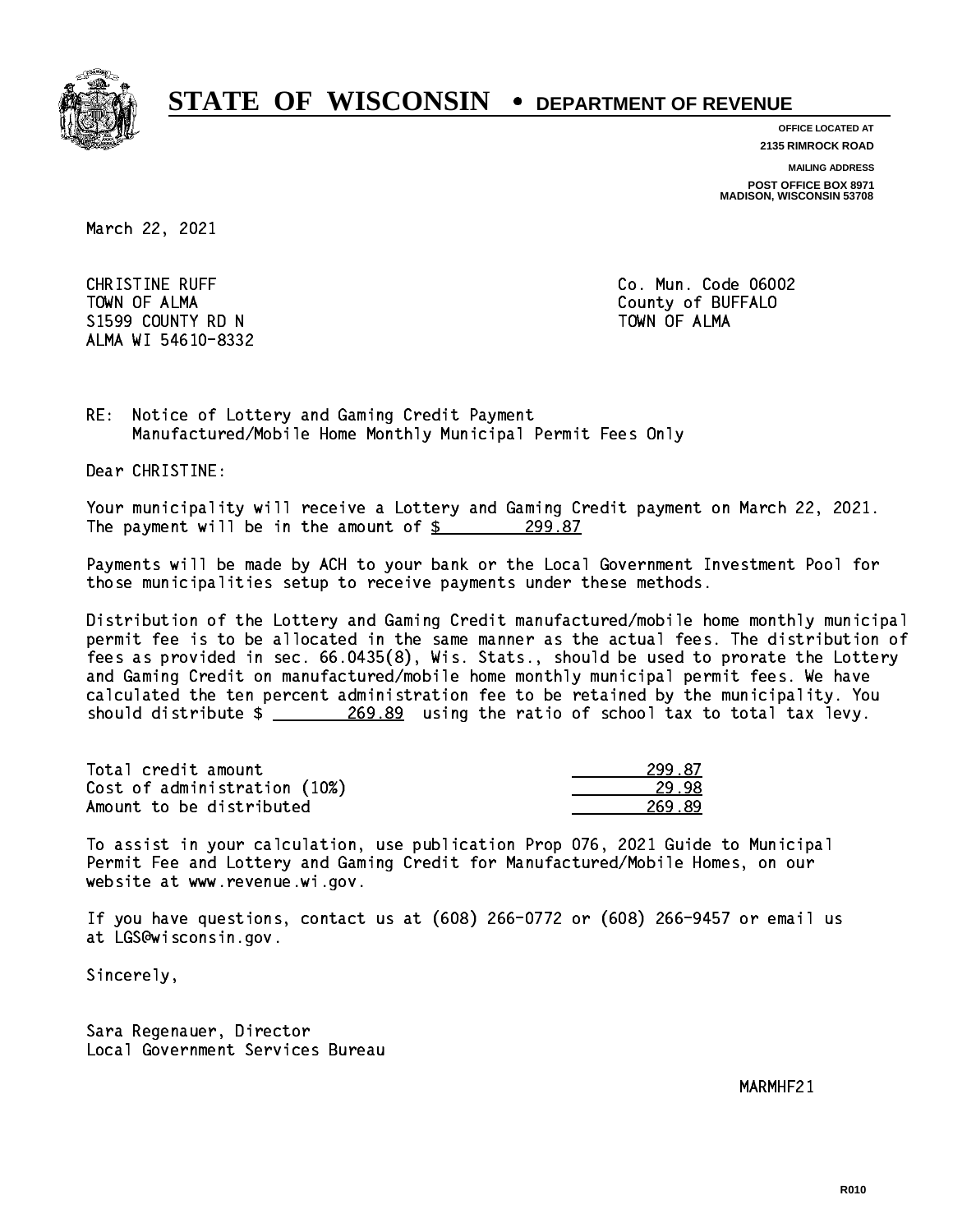

**OFFICE LOCATED AT**

**2135 RIMROCK ROAD**

**MAILING ADDRESS**

**POST OFFICE BOX 8971 MADISON, WISCONSIN 53708**

March 22, 2021

**KATHY KORRISON** TOWN OF GLENCOE COUNTY OF BUFFALO where the state  $\sim$  state  $\sim$  state  $\sim$  state  $\sim$  state  $\sim$  state  $\sim$ ARCADIA WI 54612-8778

Co. Mun. Code 06016

RE: Notice of Lottery and Gaming Credit Payment Manufactured/Mobile Home Monthly Municipal Permit Fees Only

Dear KATHY:

 Your municipality will receive a Lottery and Gaming Credit payment on March 22, 2021. The payment will be in the amount of  $\frac{2}{3}$  16.00

 Payments will be made by ACH to your bank or the Local Government Investment Pool for those municipalities setup to receive payments under these methods.

 Distribution of the Lottery and Gaming Credit manufactured/mobile home monthly municipal permit fee is to be allocated in the same manner as the actual fees. The distribution of fees as provided in sec. 66.0435(8), Wis. Stats., should be used to prorate the Lottery and Gaming Credit on manufactured/mobile home monthly municipal permit fees. We have calculated the ten percent administration fee to be retained by the municipality. You should distribute  $\frac{14.40}{14.40}$  using the ratio of school tax to total tax levy.

Total credit amount 16.00  $Cost of administration (10%)$  1.60 Amount to be distributed 14.40

 To assist in your calculation, use publication Prop 076, 2021 Guide to Municipal Permit Fee and Lottery and Gaming Credit for Manufactured/Mobile Homes, on our website at www.revenue.wi.gov.

 If you have questions, contact us at (608) 266-0772 or (608) 266-9457 or email us at LGS@wisconsin.gov.

Sincerely,

 Sara Regenauer, Director Local Government Services Bureau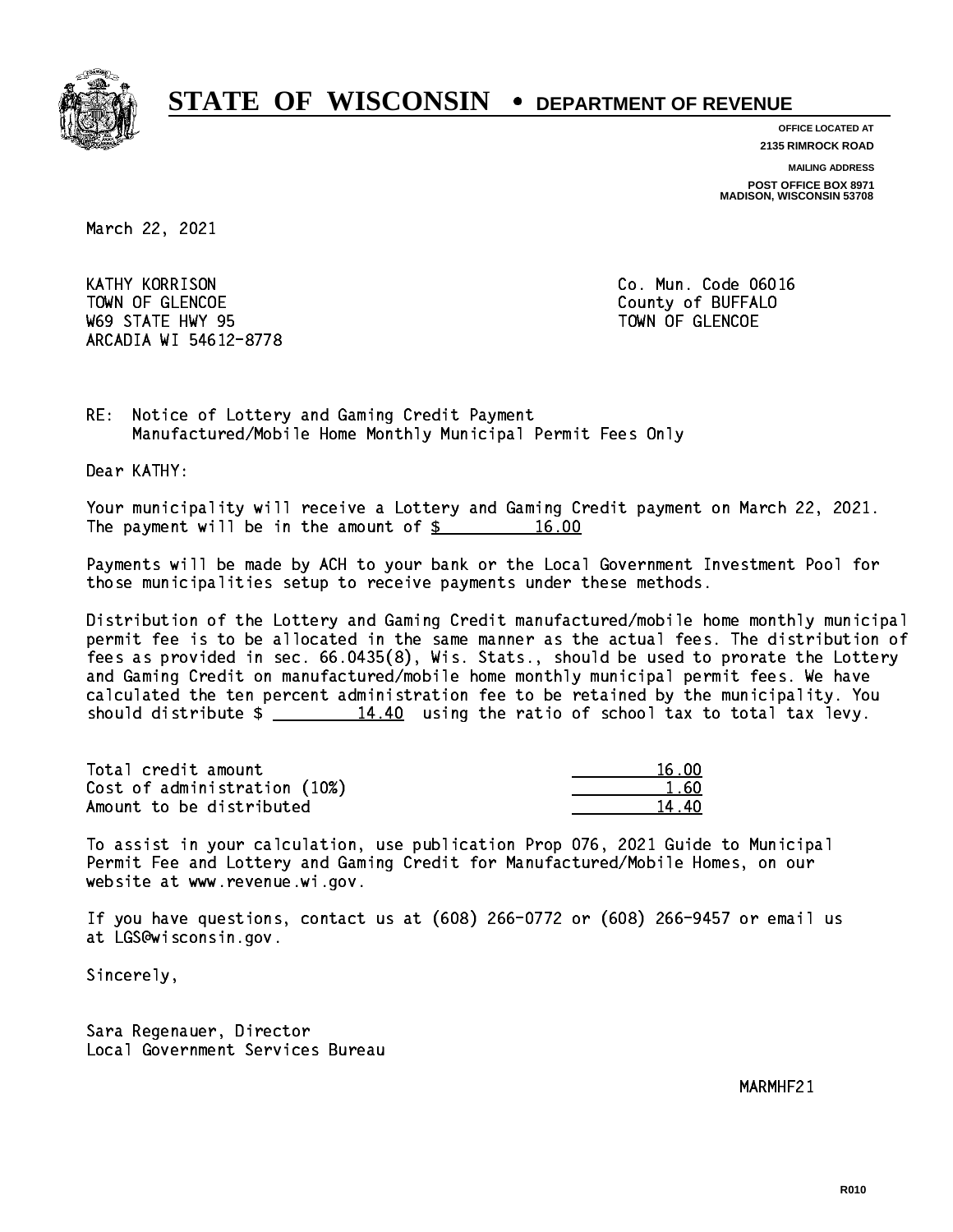

**OFFICE LOCATED AT**

**2135 RIMROCK ROAD**

**MAILING ADDRESS**

**POST OFFICE BOX 8971 MADISON, WISCONSIN 53708**

March 22, 2021

 LINDA M. TORGERSON Co. Mun. Code 06201 CITY OF ALMA County of BUFFALO PO BOX 277 CITY OF ALMA ALMA WI 54610-0277

CITY OF ALMA

RE: Notice of Lottery and Gaming Credit Payment Manufactured/Mobile Home Monthly Municipal Permit Fees Only

Dear LINDA:

 Your municipality will receive a Lottery and Gaming Credit payment on March 22, 2021. The payment will be in the amount of  $\frac{2}{3}$ 601.81

 Payments will be made by ACH to your bank or the Local Government Investment Pool for those municipalities setup to receive payments under these methods.

 Distribution of the Lottery and Gaming Credit manufactured/mobile home monthly municipal permit fee is to be allocated in the same manner as the actual fees. The distribution of fees as provided in sec. 66.0435(8), Wis. Stats., should be used to prorate the Lottery and Gaming Credit on manufactured/mobile home monthly municipal permit fees. We have calculated the ten percent administration fee to be retained by the municipality. You should distribute  $\frac{2}{1}$   $\frac{541.63}{63}$  using the ratio of school tax to total tax levy.

| Total credit amount          | 601.81 |
|------------------------------|--------|
| Cost of administration (10%) | 60.18  |
| Amount to be distributed     | 541.63 |

| 601.81 |
|--------|
| 50.18  |
| 541.63 |

 To assist in your calculation, use publication Prop 076, 2021 Guide to Municipal Permit Fee and Lottery and Gaming Credit for Manufactured/Mobile Homes, on our website at www.revenue.wi.gov.

 If you have questions, contact us at (608) 266-0772 or (608) 266-9457 or email us at LGS@wisconsin.gov.

Sincerely,

 Sara Regenauer, Director Local Government Services Bureau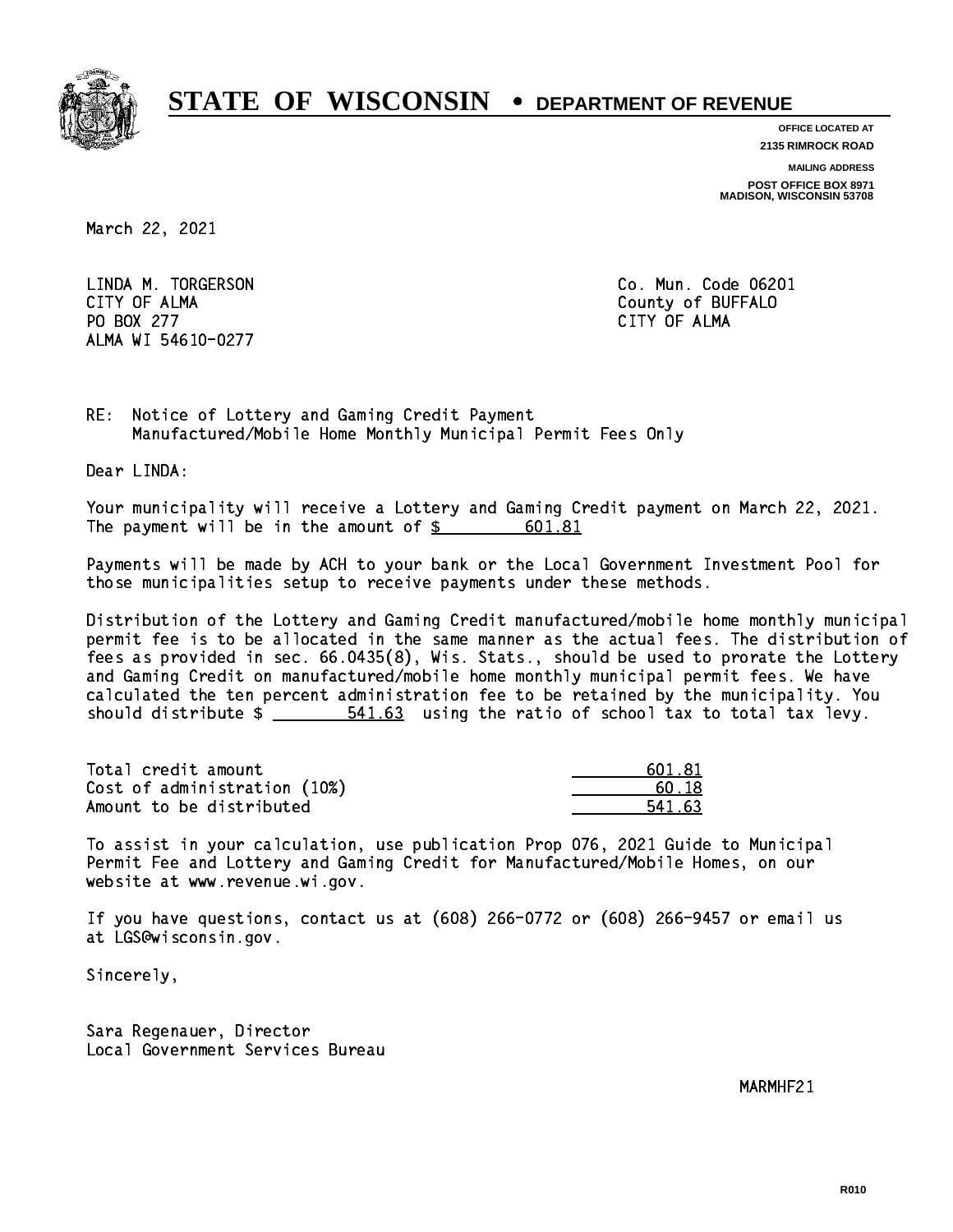

**OFFICE LOCATED AT**

**2135 RIMROCK ROAD**

**MAILING ADDRESS**

**POST OFFICE BOX 8971 MADISON, WISCONSIN 53708**

March 22, 2021

 JENNIFER EHLENFELDT Co. Mun. Code 06206 CITY OF BUFFALO CITY **COULD ACCOUNT COULD COULD COULD** COUNTY COUNTY 245 E 10TH ST CITY OF BUFFALO CITY BUFFALO CITY WI 54622-7324

RE: Notice of Lottery and Gaming Credit Payment Manufactured/Mobile Home Monthly Municipal Permit Fees Only

Dear JENNIFER:

 Your municipality will receive a Lottery and Gaming Credit payment on March 22, 2021. The payment will be in the amount of  $\frac{25}{100}$  3,096.25

 Payments will be made by ACH to your bank or the Local Government Investment Pool for those municipalities setup to receive payments under these methods.

 Distribution of the Lottery and Gaming Credit manufactured/mobile home monthly municipal permit fee is to be allocated in the same manner as the actual fees. The distribution of fees as provided in sec. 66.0435(8), Wis. Stats., should be used to prorate the Lottery and Gaming Credit on manufactured/mobile home monthly municipal permit fees. We have calculated the ten percent administration fee to be retained by the municipality. You should distribute  $\frac{2.786.63}{2.786.63}$  using the ratio of school tax to total tax levy.

| Total credit amount          | 3.096.25 |
|------------------------------|----------|
| Cost of administration (10%) | 309.62   |
| Amount to be distributed     | 2.786.63 |

 To assist in your calculation, use publication Prop 076, 2021 Guide to Municipal Permit Fee and Lottery and Gaming Credit for Manufactured/Mobile Homes, on our website at www.revenue.wi.gov.

 If you have questions, contact us at (608) 266-0772 or (608) 266-9457 or email us at LGS@wisconsin.gov.

Sincerely,

 Sara Regenauer, Director Local Government Services Bureau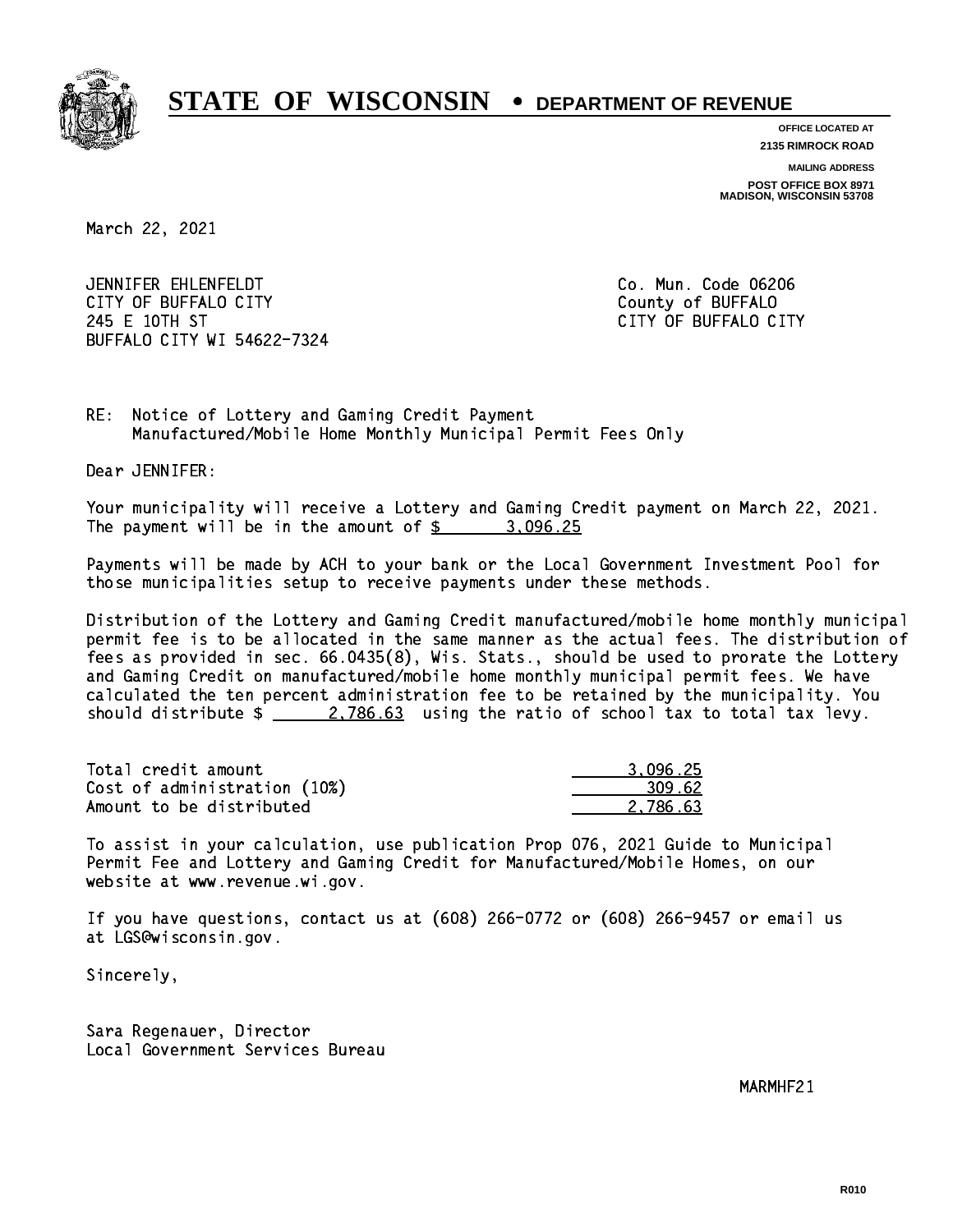

**OFFICE LOCATED AT 2135 RIMROCK ROAD**

**MAILING ADDRESS**

**POST OFFICE BOX 8971 MADISON, WISCONSIN 53708**

March 22, 2021

MICHELLE COPLEY CITY OF FOUNTAIN CITY COUNTROLLED COUNTROLLED COUNTROLLED COUNTROLLED COUNTROLLED COUNTROLLED COUNTROLLED COUNTROLLED COUNTROLLED AT A COUNTROLLED COUNTROLLED AT A COUNTROLLED COUNTROLLED AT A COUNTROLLED COUNTROLLED AT A PO BOX 85 FOUNTAIN CITY WI 54629-0085

Co. Mun. Code 06226 CITY OF FOUNTAIN CITY

RE: Notice of Lottery and Gaming Credit Payment Manufactured/Mobile Home Monthly Municipal Permit Fees Only

Dear MICHELE:

 Your municipality will receive a Lottery and Gaming Credit payment on March 22, 2021. The payment will be in the amount of \$ 1,261.07 \_\_\_\_\_\_\_\_\_\_\_\_\_\_\_\_

 Payments will be made by ACH to your bank or the Local Government Investment Pool for those municipalities setup to receive payments under these methods.

 Distribution of the Lottery and Gaming Credit manufactured/mobile home monthly municipal permit fee is to be allocated in the same manner as the actual fees. The distribution of fees as provided in sec. 66.0435(8), Wis. Stats., should be used to prorate the Lottery and Gaming Credit on manufactured/mobile home monthly municipal permit fees. We have calculated the ten percent administration fee to be retained by the municipality. You should distribute  $\frac{1,134.97}{1,134.97}$  using the ratio of school tax to total tax levy.

| Total credit amount          | 1,261.07 |
|------------------------------|----------|
| Cost of administration (10%) | 126.10   |
| Amount to be distributed     | 1.134.97 |

 To assist in your calculation, use publication Prop 076, 2021 Guide to Municipal Permit Fee and Lottery and Gaming Credit for Manufactured/Mobile Homes, on our website at www.revenue.wi.gov.

 If you have questions, contact us at (608) 266-0772 or (608) 266-9457 or email us at LGS@wisconsin.gov.

Sincerely,

 Sara Regenauer, Director Local Government Services Bureau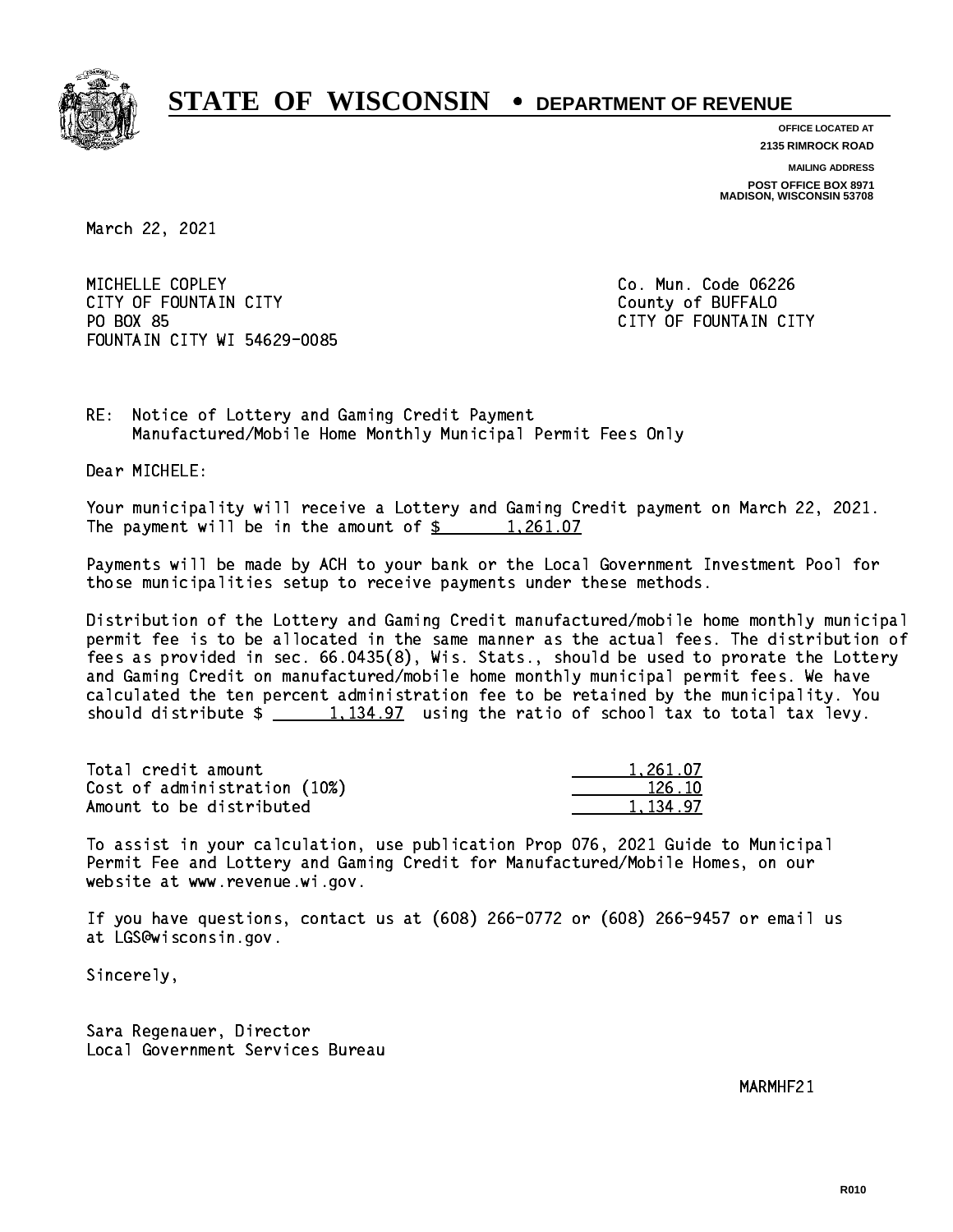

**OFFICE LOCATED AT 2135 RIMROCK ROAD**

**MAILING ADDRESS POST OFFICE BOX 8971 MADISON, WISCONSIN 53708**

March 22, 2021

TONI CARTER TOWN OF GRANTSBURG COUNTY OF BURNETT PO BOX 642 GRANTSBURG WI 54840-0642

Co. Mun. Code 07010 TOWN OF GRANTSBURG

RE: Notice of Lottery and Gaming Credit Payment Manufactured/Mobile Home Monthly Municipal Permit Fees Only

Dear TONI:

 Your municipality will receive a Lottery and Gaming Credit payment on March 22, 2021. The payment will be in the amount of  $\frac{2}{3}$  952.32

 Payments will be made by ACH to your bank or the Local Government Investment Pool for those municipalities setup to receive payments under these methods.

 Distribution of the Lottery and Gaming Credit manufactured/mobile home monthly municipal permit fee is to be allocated in the same manner as the actual fees. The distribution of fees as provided in sec. 66.0435(8), Wis. Stats., should be used to prorate the Lottery and Gaming Credit on manufactured/mobile home monthly municipal permit fees. We have calculated the ten percent administration fee to be retained by the municipality. You should distribute  $\frac{2}{2}$   $\frac{857.09}{2}$  using the ratio of school tax to total tax levy.

| Total credit amount          | 952.32 |
|------------------------------|--------|
| Cost of administration (10%) | 95.23  |
| Amount to be distributed     | 857.09 |

 To assist in your calculation, use publication Prop 076, 2021 Guide to Municipal Permit Fee and Lottery and Gaming Credit for Manufactured/Mobile Homes, on our website at www.revenue.wi.gov.

 If you have questions, contact us at (608) 266-0772 or (608) 266-9457 or email us at LGS@wisconsin.gov.

Sincerely,

 Sara Regenauer, Director Local Government Services Bureau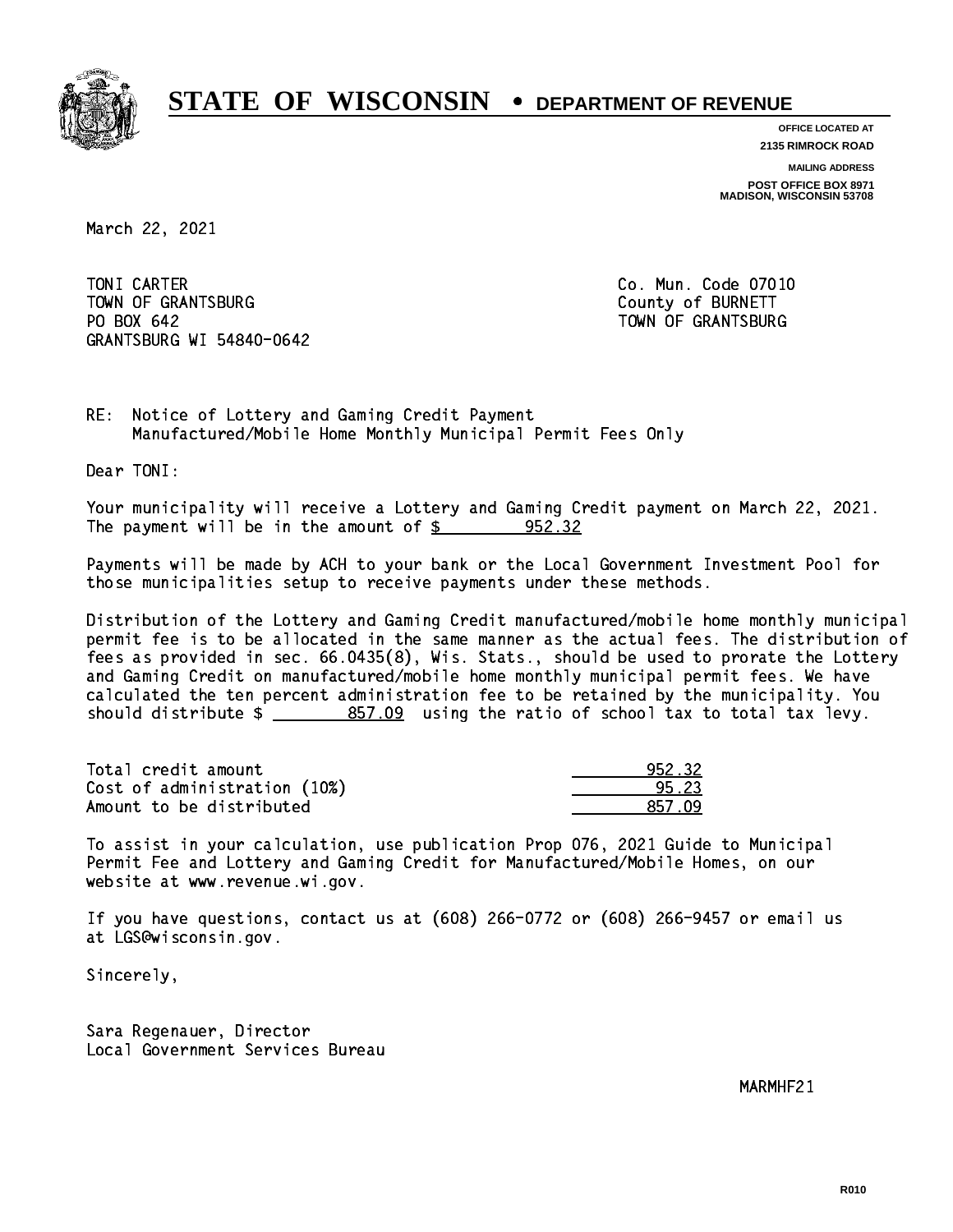

**OFFICE LOCATED AT 2135 RIMROCK ROAD**

**MAILING ADDRESS**

**POST OFFICE BOX 8971 MADISON, WISCONSIN 53708**

March 22, 2021

LYNDA WEBER TOWN OF OAKLAND County of BURNETT PO BOX 616 TOWN OF OAKLAND WEBSTER WI 54893-0616

Co. Mun. Code 07020

RE: Notice of Lottery and Gaming Credit Payment Manufactured/Mobile Home Monthly Municipal Permit Fees Only

Dear LYNDA:

 Your municipality will receive a Lottery and Gaming Credit payment on March 22, 2021. The payment will be in the amount of  $\frac{2}{3}$  3,430.92

 Payments will be made by ACH to your bank or the Local Government Investment Pool for those municipalities setup to receive payments under these methods.

 Distribution of the Lottery and Gaming Credit manufactured/mobile home monthly municipal permit fee is to be allocated in the same manner as the actual fees. The distribution of fees as provided in sec. 66.0435(8), Wis. Stats., should be used to prorate the Lottery and Gaming Credit on manufactured/mobile home monthly municipal permit fees. We have calculated the ten percent administration fee to be retained by the municipality. You should distribute  $\frac{2.087.83}{2.087.83}$  using the ratio of school tax to total tax levy.

| Total credit amount          | 3,430.92 |
|------------------------------|----------|
| Cost of administration (10%) | 343.09   |
| Amount to be distributed     | 3.087.83 |

 To assist in your calculation, use publication Prop 076, 2021 Guide to Municipal Permit Fee and Lottery and Gaming Credit for Manufactured/Mobile Homes, on our website at www.revenue.wi.gov.

 If you have questions, contact us at (608) 266-0772 or (608) 266-9457 or email us at LGS@wisconsin.gov.

Sincerely,

 Sara Regenauer, Director Local Government Services Bureau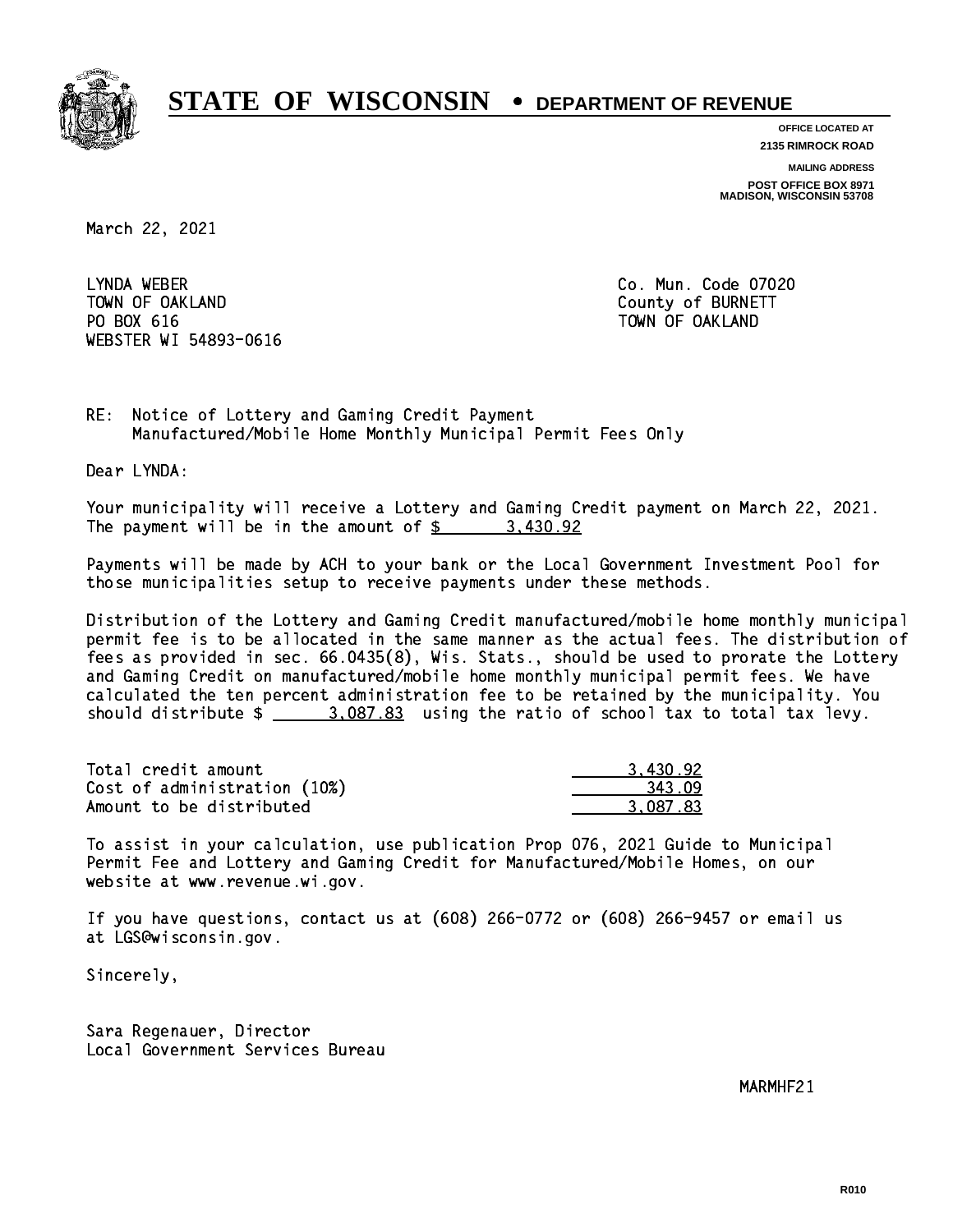

**OFFICE LOCATED AT**

**2135 RIMROCK ROAD**

**MAILING ADDRESS**

**POST OFFICE BOX 8971 MADISON, WISCONSIN 53708**

March 22, 2021

WENDY PURCELL TOWN OF WEBB LAKE COUNTY OF BURNETT 31390 NAMEKAGON RD. TOWN OF WEBB LAKE WEBB LAKE WI 54830

Co. Mun. Code 07038

RE: Notice of Lottery and Gaming Credit Payment Manufactured/Mobile Home Monthly Municipal Permit Fees Only

Dear WENDY:

 Your municipality will receive a Lottery and Gaming Credit payment on March 22, 2021. The payment will be in the amount of \$ 163.32 \_\_\_\_\_\_\_\_\_\_\_\_\_\_\_\_

 Payments will be made by ACH to your bank or the Local Government Investment Pool for those municipalities setup to receive payments under these methods.

 Distribution of the Lottery and Gaming Credit manufactured/mobile home monthly municipal permit fee is to be allocated in the same manner as the actual fees. The distribution of fees as provided in sec. 66.0435(8), Wis. Stats., should be used to prorate the Lottery and Gaming Credit on manufactured/mobile home monthly municipal permit fees. We have calculated the ten percent administration fee to be retained by the municipality. You should distribute  $\frac{146.99}{2}$  using the ratio of school tax to total tax levy.

Total credit amount Cost of administration (10%) Amount to be distributed

| 63.32.                          |
|---------------------------------|
| Т.                              |
| $\leq$ , $\leq$<br>п.<br>प्रप्र |

 To assist in your calculation, use publication Prop 076, 2021 Guide to Municipal Permit Fee and Lottery and Gaming Credit for Manufactured/Mobile Homes, on our website at www.revenue.wi.gov.

 If you have questions, contact us at (608) 266-0772 or (608) 266-9457 or email us at LGS@wisconsin.gov.

Sincerely,

 Sara Regenauer, Director Local Government Services Bureau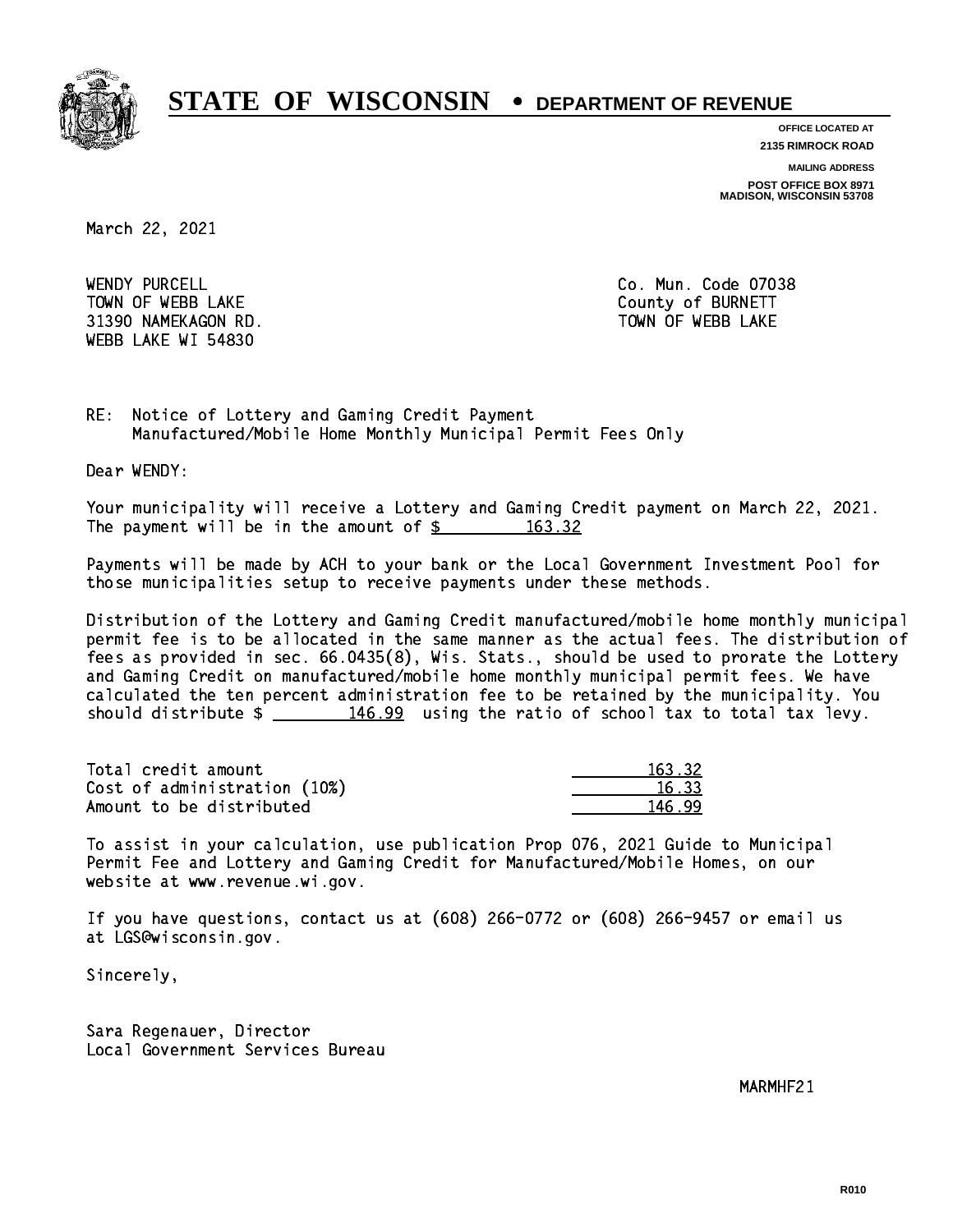

**OFFICE LOCATED AT**

**2135 RIMROCK ROAD**

**MAILING ADDRESS**

**POST OFFICE BOX 8971 MADISON, WISCONSIN 53708**

March 22, 2021

ANN PETERSON VILLAGE OF SIREN COUNTY OF BURNETT PO BOX 23 PO BOX 23 VILLAGE OF SIREN SIREN WI 54872-0023

Co. Mun. Code 07181

RE: Notice of Lottery and Gaming Credit Payment Manufactured/Mobile Home Monthly Municipal Permit Fees Only

Dear ANN:

 Your municipality will receive a Lottery and Gaming Credit payment on March 22, 2021. The payment will be in the amount of  $\frac{2.698.56}{2.25}$ 

 Payments will be made by ACH to your bank or the Local Government Investment Pool for those municipalities setup to receive payments under these methods.

 Distribution of the Lottery and Gaming Credit manufactured/mobile home monthly municipal permit fee is to be allocated in the same manner as the actual fees. The distribution of fees as provided in sec. 66.0435(8), Wis. Stats., should be used to prorate the Lottery and Gaming Credit on manufactured/mobile home monthly municipal permit fees. We have calculated the ten percent administration fee to be retained by the municipality. You should distribute  $\frac{2.428.71}{2.428.71}$  using the ratio of school tax to total tax levy.

| Total credit amount          | 2.698.56 |
|------------------------------|----------|
| Cost of administration (10%) | 269.85   |
| Amount to be distributed     | 2.428.71 |

 To assist in your calculation, use publication Prop 076, 2021 Guide to Municipal Permit Fee and Lottery and Gaming Credit for Manufactured/Mobile Homes, on our website at www.revenue.wi.gov.

 If you have questions, contact us at (608) 266-0772 or (608) 266-9457 or email us at LGS@wisconsin.gov.

Sincerely,

 Sara Regenauer, Director Local Government Services Bureau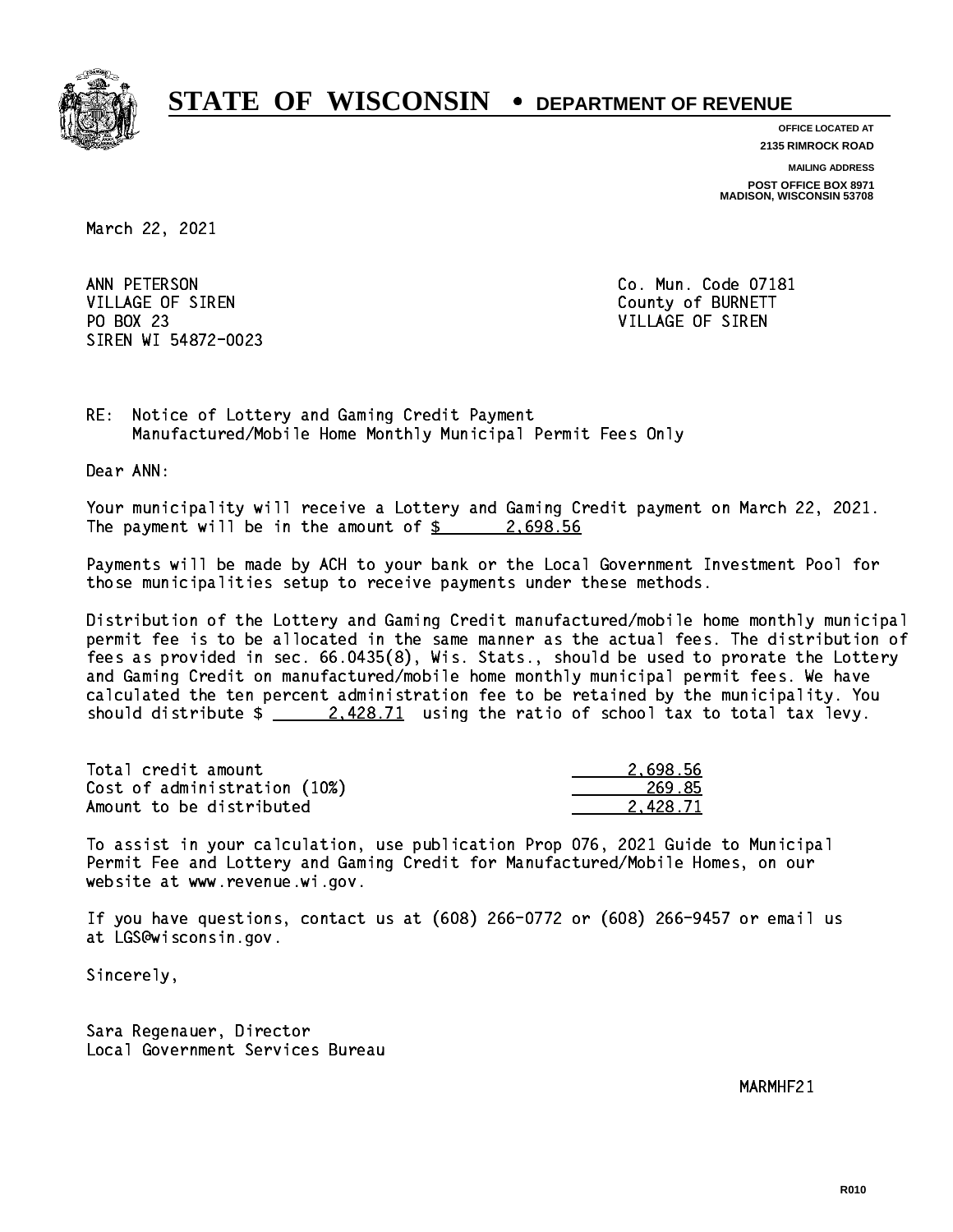

**OFFICE LOCATED AT**

**2135 RIMROCK ROAD**

**MAILING ADDRESS**

**POST OFFICE BOX 8971 MADISON, WISCONSIN 53708**

March 22, 2021

 DEBRA DORIOTT-KUHNLY Co. Mun. Code 07191 VILLAGE OF WEBSTER COUNTY OF BURNETT PO BOX 25 WEBSTER WI 54893-0025

VILLAGE OF WEBSTER

RE: Notice of Lottery and Gaming Credit Payment Manufactured/Mobile Home Monthly Municipal Permit Fees Only

Dear DEBRA:

 Your municipality will receive a Lottery and Gaming Credit payment on March 22, 2021. The payment will be in the amount of  $\frac{2}{3}$  397.96

 Payments will be made by ACH to your bank or the Local Government Investment Pool for those municipalities setup to receive payments under these methods.

 Distribution of the Lottery and Gaming Credit manufactured/mobile home monthly municipal permit fee is to be allocated in the same manner as the actual fees. The distribution of fees as provided in sec. 66.0435(8), Wis. Stats., should be used to prorate the Lottery and Gaming Credit on manufactured/mobile home monthly municipal permit fees. We have calculated the ten percent administration fee to be retained by the municipality. You should distribute  $\frac{258.17}{2}$  using the ratio of school tax to total tax levy.

| Total credit amount          | 397.96 |
|------------------------------|--------|
| Cost of administration (10%) | 39.79  |
| Amount to be distributed     | 358.17 |

| L 79 |
|------|
| -17  |

 To assist in your calculation, use publication Prop 076, 2021 Guide to Municipal Permit Fee and Lottery and Gaming Credit for Manufactured/Mobile Homes, on our website at www.revenue.wi.gov.

 If you have questions, contact us at (608) 266-0772 or (608) 266-9457 or email us at LGS@wisconsin.gov.

Sincerely,

 Sara Regenauer, Director Local Government Services Bureau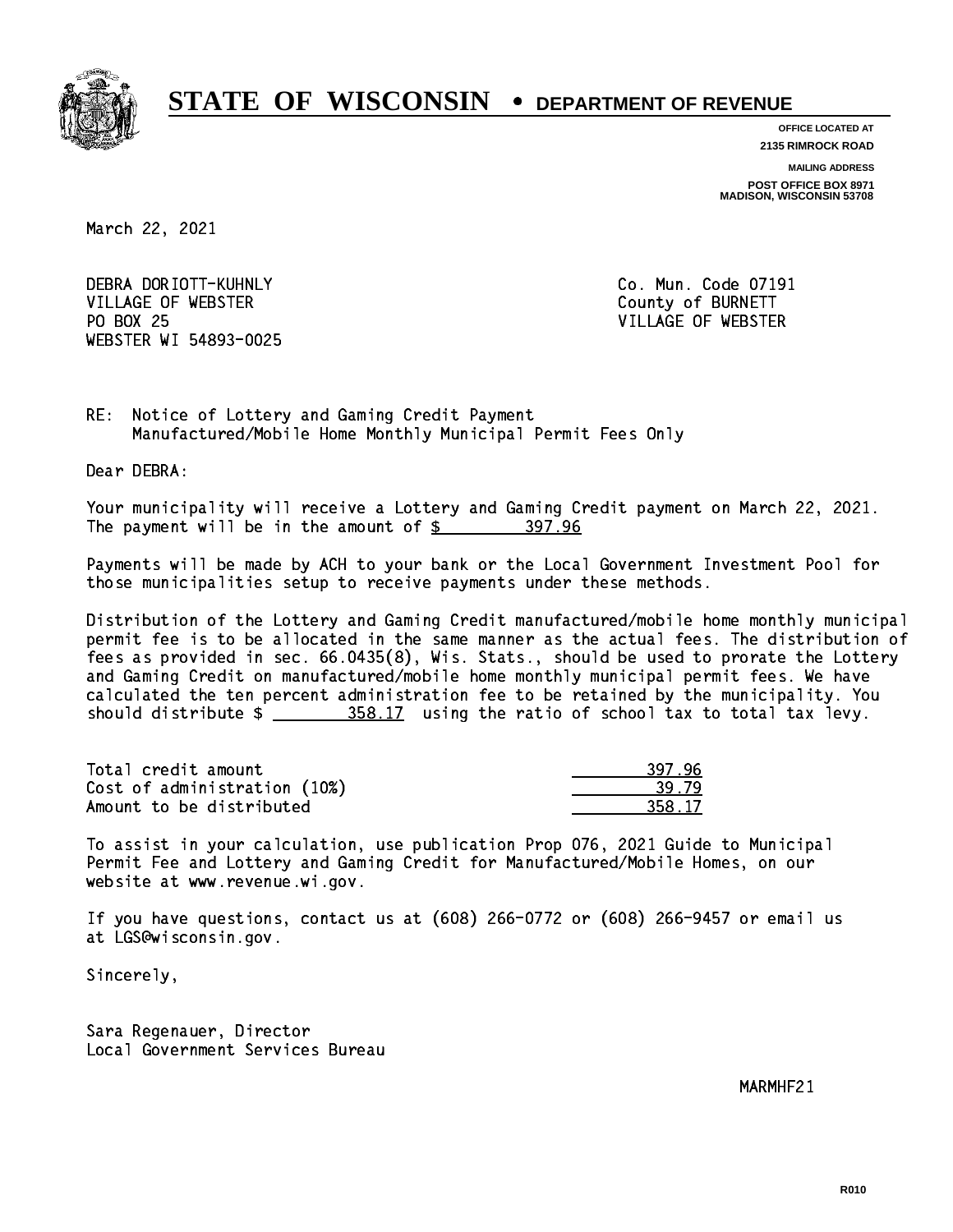

**OFFICE LOCATED AT**

**2135 RIMROCK ROAD**

**MAILING ADDRESS POST OFFICE BOX 8971 MADISON, WISCONSIN 53708**

March 22, 2021

SHARON OTT HILBERT WI 54129

Co. Mun. Code 08002 TOWN OF BRILLION County of CALUMET N8329 HWY 57 TOWN OF BRILLION

RE: Notice of Lottery and Gaming Credit Payment Manufactured/Mobile Home Monthly Municipal Permit Fees Only

Dear SHARON:

 Your municipality will receive a Lottery and Gaming Credit payment on March 22, 2021. The payment will be in the amount of  $\frac{2}{3}$  3,368.76

 Payments will be made by ACH to your bank or the Local Government Investment Pool for those municipalities setup to receive payments under these methods.

 Distribution of the Lottery and Gaming Credit manufactured/mobile home monthly municipal permit fee is to be allocated in the same manner as the actual fees. The distribution of fees as provided in sec. 66.0435(8), Wis. Stats., should be used to prorate the Lottery and Gaming Credit on manufactured/mobile home monthly municipal permit fees. We have calculated the ten percent administration fee to be retained by the municipality. You should distribute  $\frac{2}{2}$   $\frac{3.031.89}{2}$  using the ratio of school tax to total tax levy.

| Total credit amount          | 3.368.76 |
|------------------------------|----------|
| Cost of administration (10%) | 336.87   |
| Amount to be distributed     | 3.031.89 |

 To assist in your calculation, use publication Prop 076, 2021 Guide to Municipal Permit Fee and Lottery and Gaming Credit for Manufactured/Mobile Homes, on our website at www.revenue.wi.gov.

 If you have questions, contact us at (608) 266-0772 or (608) 266-9457 or email us at LGS@wisconsin.gov.

Sincerely,

 Sara Regenauer, Director Local Government Services Bureau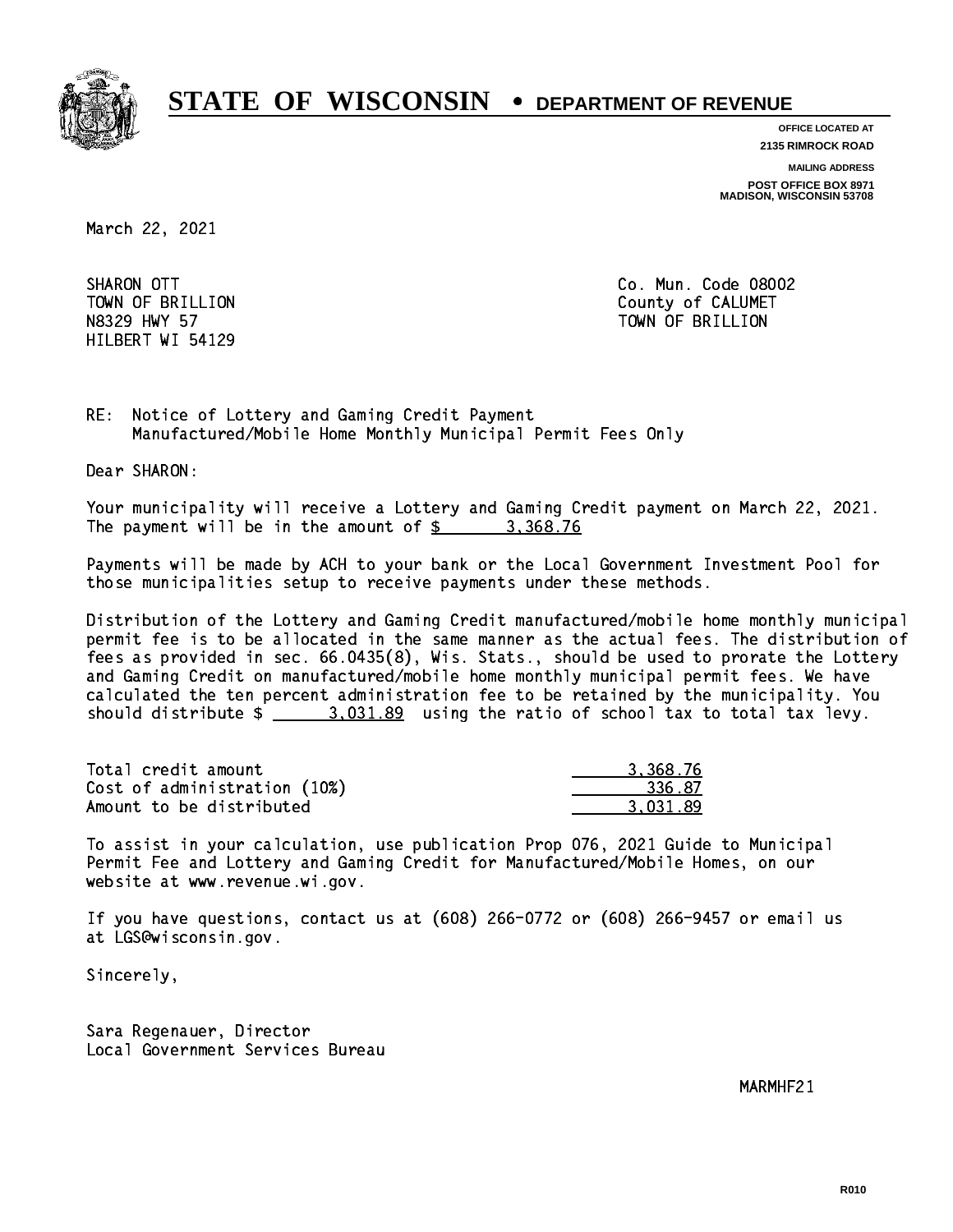

**OFFICE LOCATED AT**

**2135 RIMROCK ROAD**

**MAILING ADDRESS**

**POST OFFICE BOX 8971 MADISON, WISCONSIN 53708**

March 22, 2021

LORI FHLUG TOWN OF BROTHERTOWN **COUNTY COULD AND SERVICE OF CALUMET** CHILTON WI 53014

Co. Mun. Code 08004 W3916 ST CHARLES RD TOWN OF BROTHERTOWN WAS ALLOWDED AND TOWN OF BROTHERTOWN

RE: Notice of Lottery and Gaming Credit Payment Manufactured/Mobile Home Monthly Municipal Permit Fees Only

Dear LORI:

 Your municipality will receive a Lottery and Gaming Credit payment on March 22, 2021. The payment will be in the amount of \$ 742.92 \_\_\_\_\_\_\_\_\_\_\_\_\_\_\_\_

 Payments will be made by ACH to your bank or the Local Government Investment Pool for those municipalities setup to receive payments under these methods.

 Distribution of the Lottery and Gaming Credit manufactured/mobile home monthly municipal permit fee is to be allocated in the same manner as the actual fees. The distribution of fees as provided in sec. 66.0435(8), Wis. Stats., should be used to prorate the Lottery and Gaming Credit on manufactured/mobile home monthly municipal permit fees. We have calculated the ten percent administration fee to be retained by the municipality. You should distribute  $\frac{2}{1}$   $\frac{668.63}{68.63}$  using the ratio of school tax to total tax levy.

Total credit amount Cost of administration (10%) Amount to be distributed

| 42.92.<br>7. |
|--------------|
| L 29         |
| 668 63       |

 To assist in your calculation, use publication Prop 076, 2021 Guide to Municipal Permit Fee and Lottery and Gaming Credit for Manufactured/Mobile Homes, on our website at www.revenue.wi.gov.

 If you have questions, contact us at (608) 266-0772 or (608) 266-9457 or email us at LGS@wisconsin.gov.

Sincerely,

 Sara Regenauer, Director Local Government Services Bureau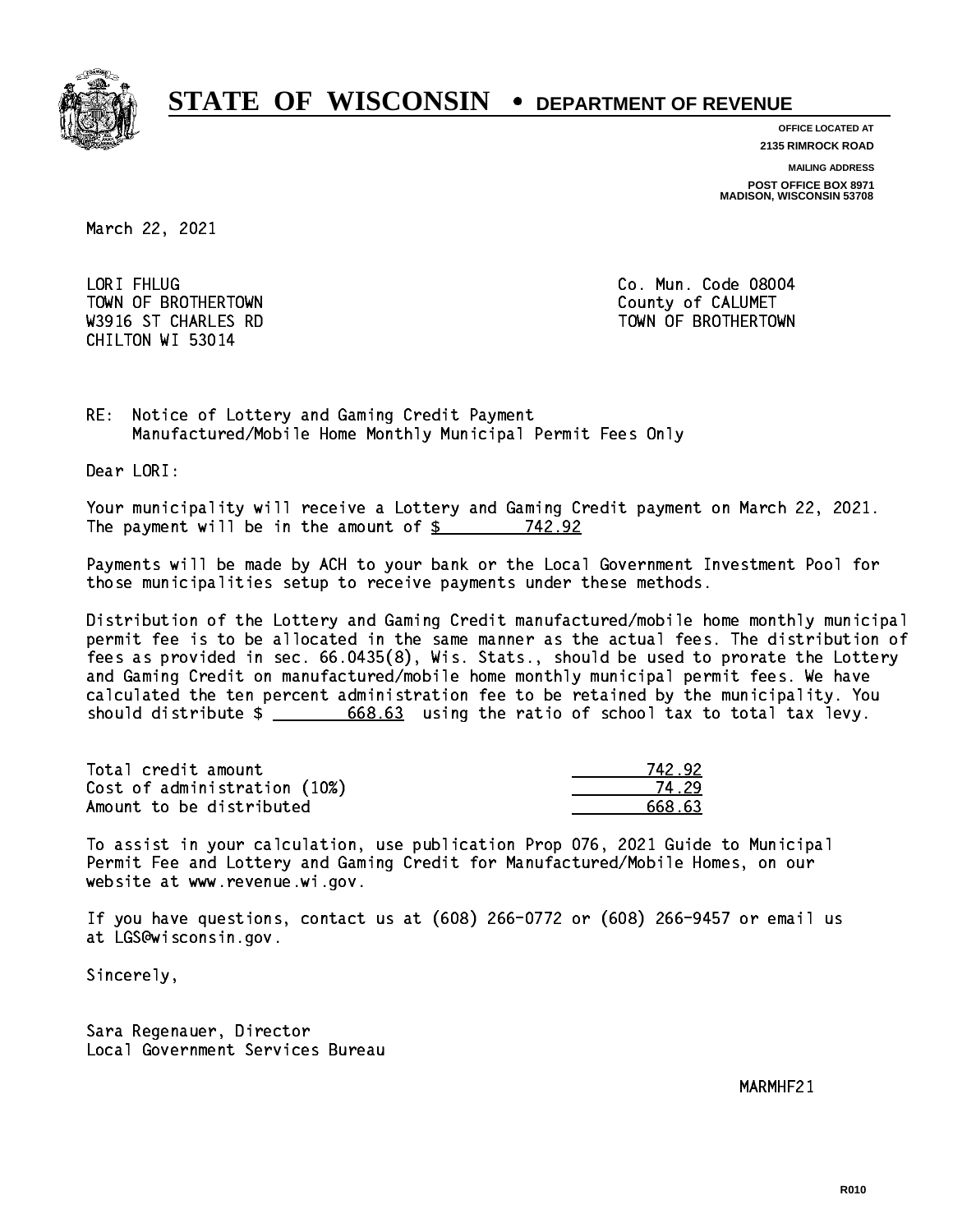

**OFFICE LOCATED AT**

**2135 RIMROCK ROAD**

**MAILING ADDRESS**

**POST OFFICE BOX 8971 MADISON, WISCONSIN 53708**

March 22, 2021

 MARY JO MUELLENBACH Co. Mun. Code 08012 TOWN OF NEW HOLSTEIN County of CALUMET N1092 DORN RD TOWN OF NEW HOLSTEIN CHILTON WI 53014-9686

RE: Notice of Lottery and Gaming Credit Payment Manufactured/Mobile Home Monthly Municipal Permit Fees Only

Dear MARY JO:

 Your municipality will receive a Lottery and Gaming Credit payment on March 22, 2021. The payment will be in the amount of \$ 3,660.24 \_\_\_\_\_\_\_\_\_\_\_\_\_\_\_\_

 Payments will be made by ACH to your bank or the Local Government Investment Pool for those municipalities setup to receive payments under these methods.

 Distribution of the Lottery and Gaming Credit manufactured/mobile home monthly municipal permit fee is to be allocated in the same manner as the actual fees. The distribution of fees as provided in sec. 66.0435(8), Wis. Stats., should be used to prorate the Lottery and Gaming Credit on manufactured/mobile home monthly municipal permit fees. We have calculated the ten percent administration fee to be retained by the municipality. You should distribute  $\frac{2}{2}$   $\frac{3,294.22}{2}$  using the ratio of school tax to total tax levy.

| Total credit amount          | 3.660.24 |
|------------------------------|----------|
| Cost of administration (10%) | 366.02   |
| Amount to be distributed     | 3.294.22 |

 To assist in your calculation, use publication Prop 076, 2021 Guide to Municipal Permit Fee and Lottery and Gaming Credit for Manufactured/Mobile Homes, on our website at www.revenue.wi.gov.

 If you have questions, contact us at (608) 266-0772 or (608) 266-9457 or email us at LGS@wisconsin.gov.

Sincerely,

 Sara Regenauer, Director Local Government Services Bureau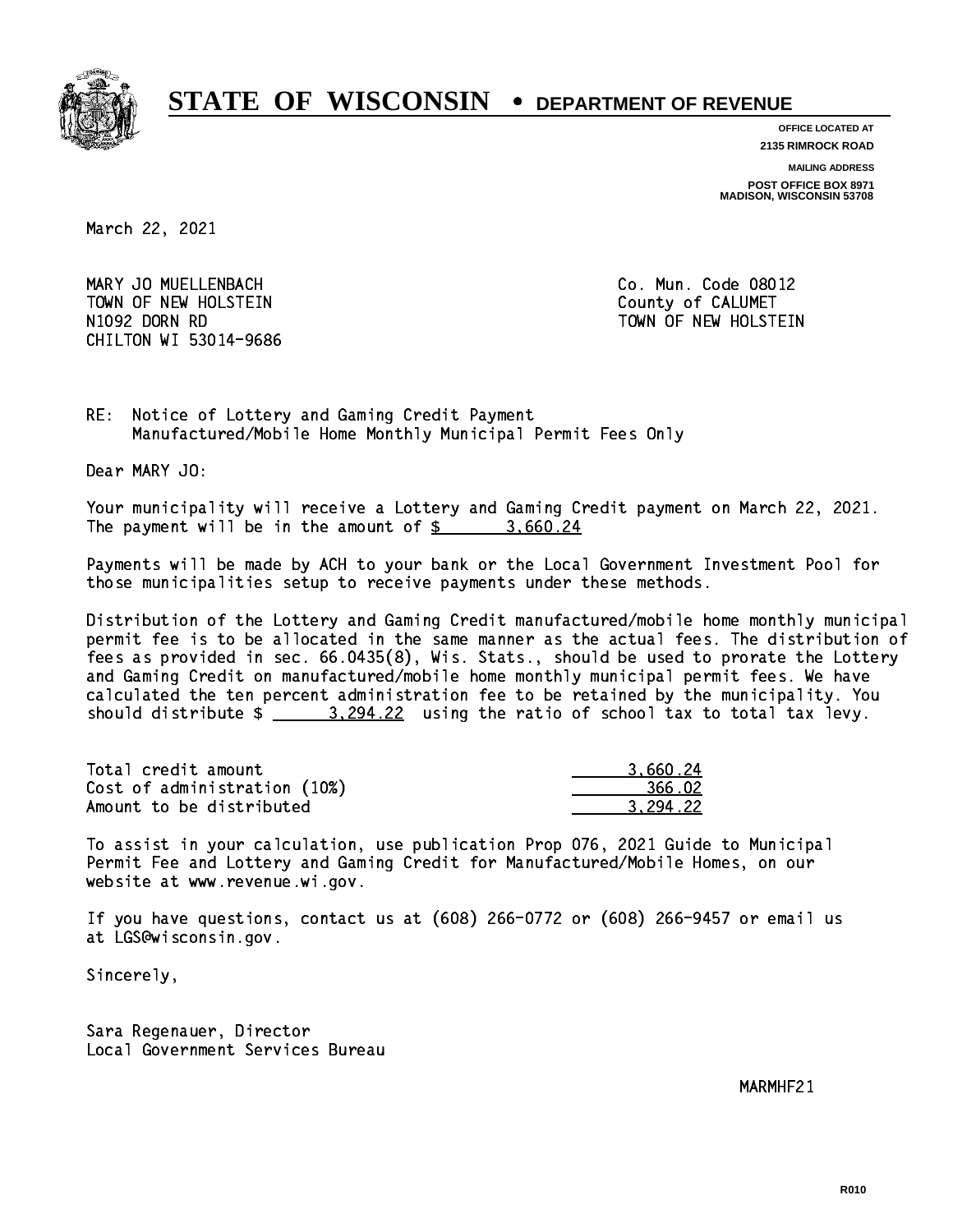

**OFFICE LOCATED AT**

**2135 RIMROCK ROAD**

**MAILING ADDRESS**

**POST OFFICE BOX 8971 MADISON, WISCONSIN 53708**

March 22, 2021

DENNIS G DUPREY VILLAGE OF HILBERT COUNTY OF CALUMET PO BOX 266 VILLAGE OF HILBERT HILBERT WI 54129-0266

Co. Mun. Code 08136

RE: Notice of Lottery and Gaming Credit Payment Manufactured/Mobile Home Monthly Municipal Permit Fees Only

Dear DENNIS:

 Your municipality will receive a Lottery and Gaming Credit payment on March 22, 2021. The payment will be in the amount of  $\frac{2}{3}$  2,598.12

 Payments will be made by ACH to your bank or the Local Government Investment Pool for those municipalities setup to receive payments under these methods.

 Distribution of the Lottery and Gaming Credit manufactured/mobile home monthly municipal permit fee is to be allocated in the same manner as the actual fees. The distribution of fees as provided in sec. 66.0435(8), Wis. Stats., should be used to prorate the Lottery and Gaming Credit on manufactured/mobile home monthly municipal permit fees. We have calculated the ten percent administration fee to be retained by the municipality. You should distribute  $\frac{2,338.31}{2}$  using the ratio of school tax to total tax levy.

| Total credit amount          | 2.598.12 |
|------------------------------|----------|
| Cost of administration (10%) | 259.81   |
| Amount to be distributed     | 2.338.31 |

 To assist in your calculation, use publication Prop 076, 2021 Guide to Municipal Permit Fee and Lottery and Gaming Credit for Manufactured/Mobile Homes, on our website at www.revenue.wi.gov.

 If you have questions, contact us at (608) 266-0772 or (608) 266-9457 or email us at LGS@wisconsin.gov.

Sincerely,

 Sara Regenauer, Director Local Government Services Bureau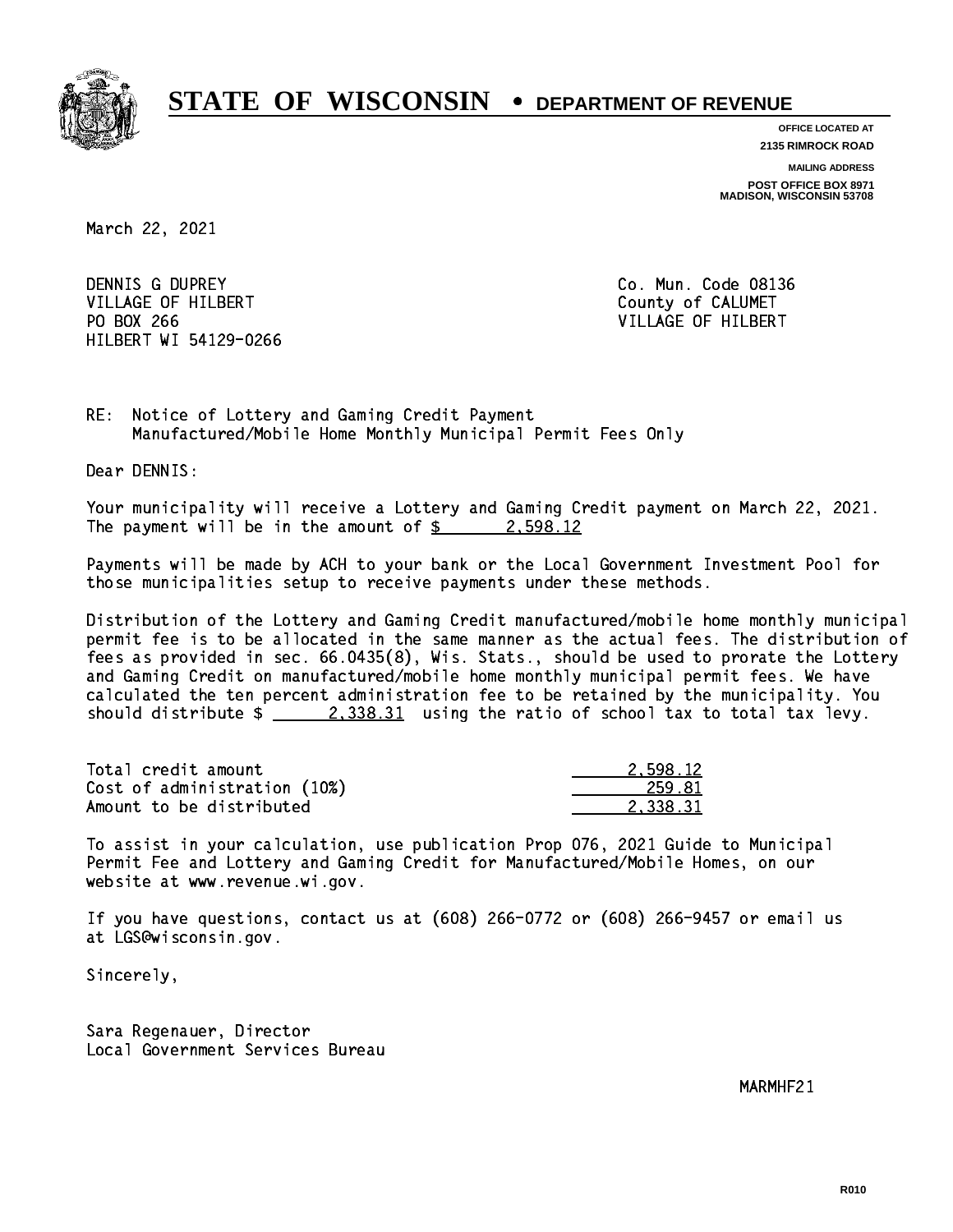

**OFFICE LOCATED AT**

**2135 RIMROCK ROAD**

**MAILING ADDRESS**

**POST OFFICE BOX 8971 MADISON, WISCONSIN 53708**

March 22, 2021

 TONY SAUCERMAN Co. Mun. Code 08201 CITY OF APPLETON COUNTY COUNTY OF CALUMET 100 N APPLETON ST CITY OF APPLETON APPLETON WI 54911-4702

RE: Notice of Lottery and Gaming Credit Payment Manufactured/Mobile Home Monthly Municipal Permit Fees Only

Dear TONY:

 Your municipality will receive a Lottery and Gaming Credit payment on March 22, 2021. The payment will be in the amount of  $\frac{2}{3}$  1,934.68

 Payments will be made by ACH to your bank or the Local Government Investment Pool for those municipalities setup to receive payments under these methods.

 Distribution of the Lottery and Gaming Credit manufactured/mobile home monthly municipal permit fee is to be allocated in the same manner as the actual fees. The distribution of fees as provided in sec. 66.0435(8), Wis. Stats., should be used to prorate the Lottery and Gaming Credit on manufactured/mobile home monthly municipal permit fees. We have calculated the ten percent administration fee to be retained by the municipality. You should distribute  $\frac{1,741.22}{1,741.22}$  using the ratio of school tax to total tax levy.

| Total credit amount          | 1.934.68 |
|------------------------------|----------|
| Cost of administration (10%) | 193.46   |
| Amount to be distributed     | 1.741.22 |

 To assist in your calculation, use publication Prop 076, 2021 Guide to Municipal Permit Fee and Lottery and Gaming Credit for Manufactured/Mobile Homes, on our website at www.revenue.wi.gov.

 If you have questions, contact us at (608) 266-0772 or (608) 266-9457 or email us at LGS@wisconsin.gov.

Sincerely,

 Sara Regenauer, Director Local Government Services Bureau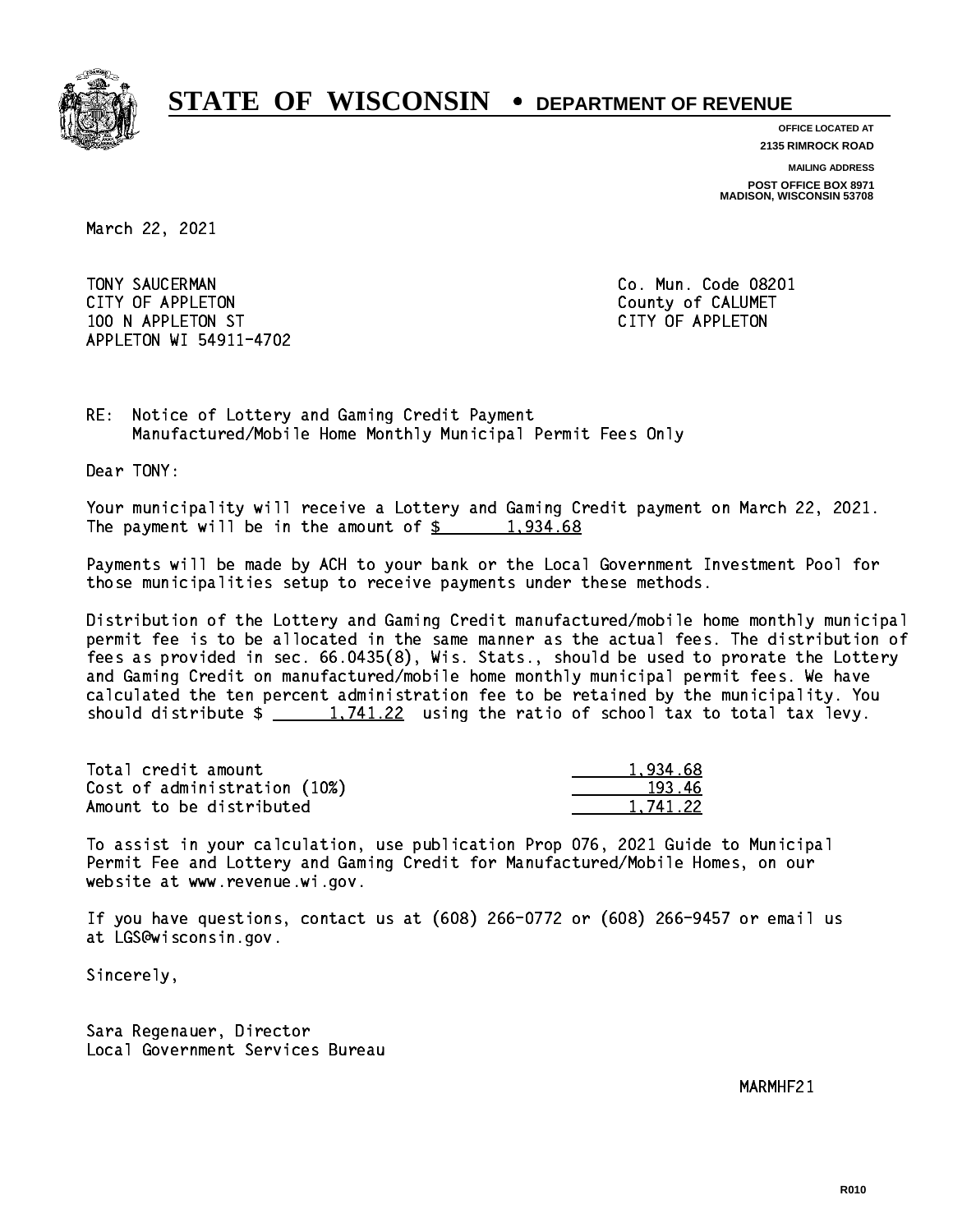

**OFFICE LOCATED AT**

**2135 RIMROCK ROAD**

**MAILING ADDRESS**

**POST OFFICE BOX 8971 MADISON, WISCONSIN 53708**

March 22, 2021

 PATRICIA SCHREIBER Co. Mun. Code 08206 CITY OF BRILLION County of CALUMET 201 N MAIN ST CITY OF BRIDGE OF BRIDGE OF BRIDGE OF BRIDGE OF BRIDGE OF BRIDGE OF BRIDGE OF BRIDGE OF BRIDGE O BRILLION WI 54110

RE: Notice of Lottery and Gaming Credit Payment Manufactured/Mobile Home Monthly Municipal Permit Fees Only

Dear PATRICIA:

 Your municipality will receive a Lottery and Gaming Credit payment on March 22, 2021. The payment will be in the amount of  $\frac{2}{3}$  3,453.29

 Payments will be made by ACH to your bank or the Local Government Investment Pool for those municipalities setup to receive payments under these methods.

 Distribution of the Lottery and Gaming Credit manufactured/mobile home monthly municipal permit fee is to be allocated in the same manner as the actual fees. The distribution of fees as provided in sec. 66.0435(8), Wis. Stats., should be used to prorate the Lottery and Gaming Credit on manufactured/mobile home monthly municipal permit fees. We have calculated the ten percent administration fee to be retained by the municipality. You should distribute  $\frac{2}{2}$   $\frac{3,107.97}{2}$  using the ratio of school tax to total tax levy.

| Total credit amount          | 3.453.29 |
|------------------------------|----------|
| Cost of administration (10%) | 345.32   |
| Amount to be distributed     | 3.107.97 |

 To assist in your calculation, use publication Prop 076, 2021 Guide to Municipal Permit Fee and Lottery and Gaming Credit for Manufactured/Mobile Homes, on our website at www.revenue.wi.gov.

 If you have questions, contact us at (608) 266-0772 or (608) 266-9457 or email us at LGS@wisconsin.gov.

Sincerely,

 Sara Regenauer, Director Local Government Services Bureau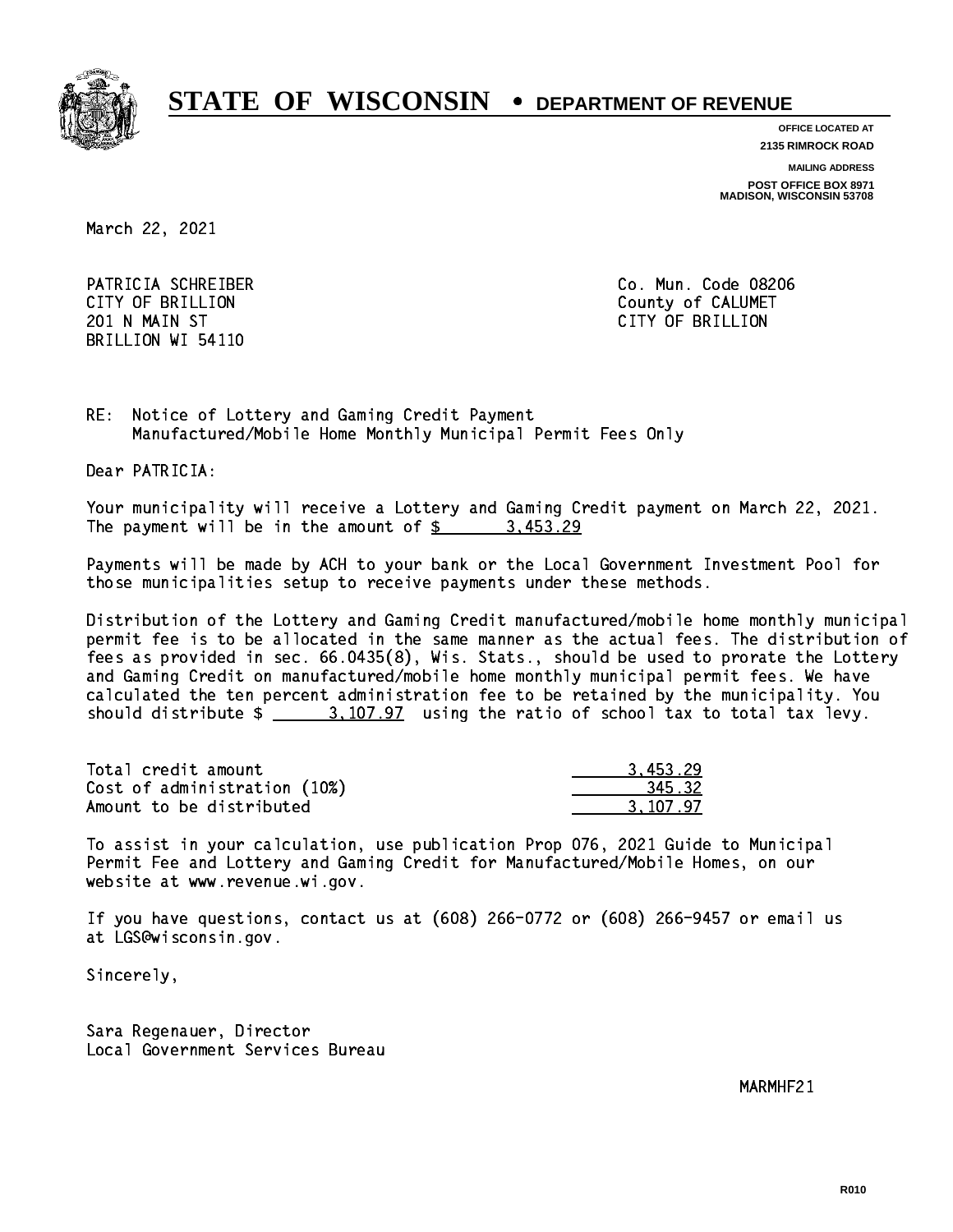

**OFFICE LOCATED AT**

**2135 RIMROCK ROAD**

**MAILING ADDRESS**

**POST OFFICE BOX 8971 MADISON, WISCONSIN 53708**

March 22, 2021

JANELLE MORITZ CITY OF KIEL **COUNTY COUNTY OF CALUMET** PO BOX 98 PO BOX 98 CITY OF KIEL KIEL WI 53042-0098

Co. Mun. Code 08241 CITY OF KIEL

RE: Notice of Lottery and Gaming Credit Payment Manufactured/Mobile Home Monthly Municipal Permit Fees Only

Dear JANELLE:

 Your municipality will receive a Lottery and Gaming Credit payment on March 22, 2021. The payment will be in the amount of  $\frac{2}{2}$  2,226.00

 Payments will be made by ACH to your bank or the Local Government Investment Pool for those municipalities setup to receive payments under these methods.

 Distribution of the Lottery and Gaming Credit manufactured/mobile home monthly municipal permit fee is to be allocated in the same manner as the actual fees. The distribution of fees as provided in sec. 66.0435(8), Wis. Stats., should be used to prorate the Lottery and Gaming Credit on manufactured/mobile home monthly municipal permit fees. We have calculated the ten percent administration fee to be retained by the municipality. You should distribute  $\frac{2,003.40}{2}$  using the ratio of school tax to total tax levy.

| Total credit amount          | 2.226.00 |
|------------------------------|----------|
| Cost of administration (10%) | 222.60   |
| Amount to be distributed     | 2,003.40 |

 To assist in your calculation, use publication Prop 076, 2021 Guide to Municipal Permit Fee and Lottery and Gaming Credit for Manufactured/Mobile Homes, on our website at www.revenue.wi.gov.

 If you have questions, contact us at (608) 266-0772 or (608) 266-9457 or email us at LGS@wisconsin.gov.

Sincerely,

 Sara Regenauer, Director Local Government Services Bureau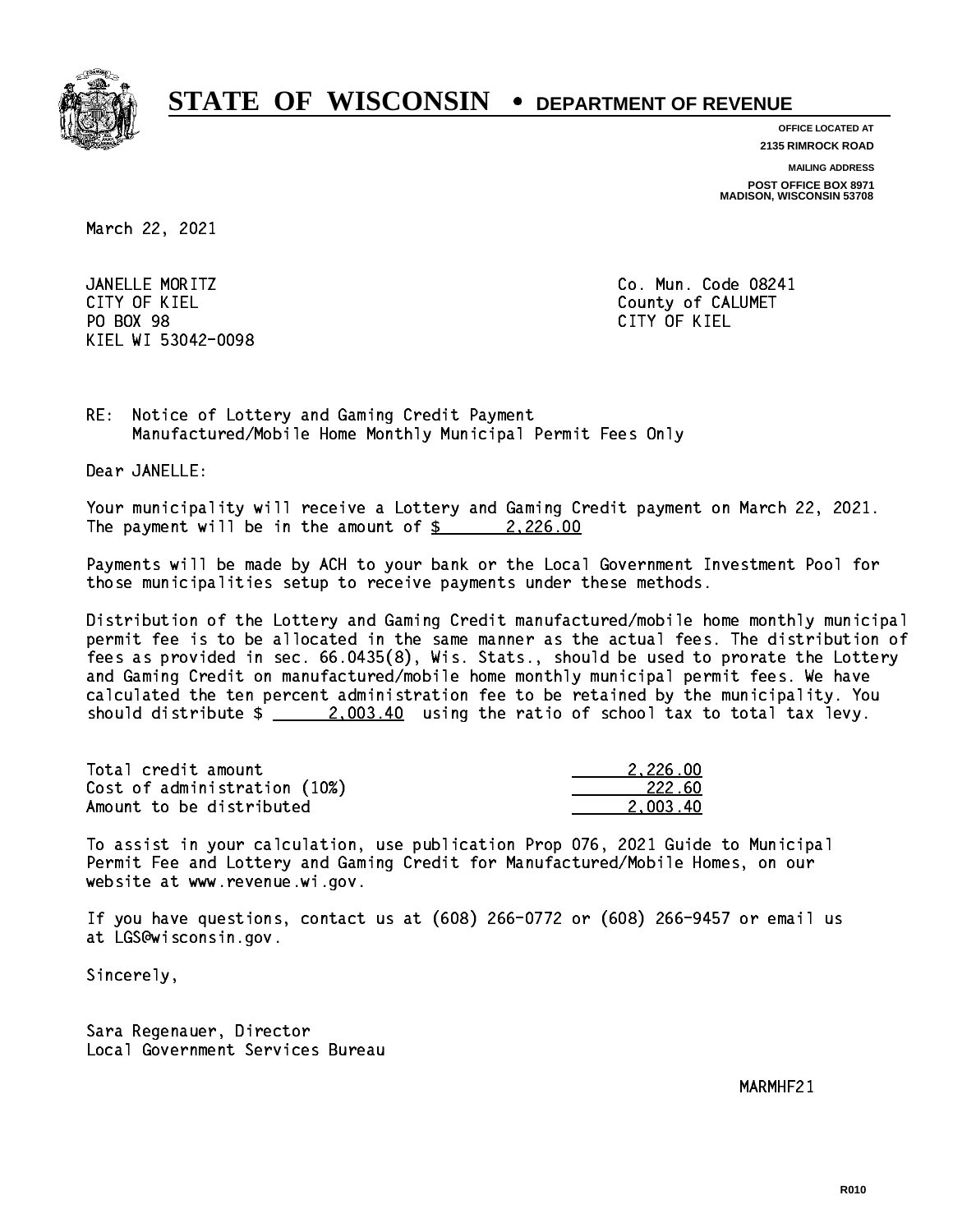

**OFFICE LOCATED AT**

**2135 RIMROCK ROAD**

**MAILING ADDRESS**

**POST OFFICE BOX 8971 MADISON, WISCONSIN 53708**

March 22, 2021

 ASHLEY NELSON Co. Mun. Code 09010 TOWN OF BLOOMER County of CHIPPEWA 23780 STATE HIGHWAY 40 TOWN OF BLOOMER BLOOMER WI 54724

RE: Notice of Lottery and Gaming Credit Payment Manufactured/Mobile Home Monthly Municipal Permit Fees Only

Dear ASHLEY:

 Your municipality will receive a Lottery and Gaming Credit payment on March 22, 2021. The payment will be in the amount of  $\frac{2}{3}$  2,873.28

 Payments will be made by ACH to your bank or the Local Government Investment Pool for those municipalities setup to receive payments under these methods.

 Distribution of the Lottery and Gaming Credit manufactured/mobile home monthly municipal permit fee is to be allocated in the same manner as the actual fees. The distribution of fees as provided in sec. 66.0435(8), Wis. Stats., should be used to prorate the Lottery and Gaming Credit on manufactured/mobile home monthly municipal permit fees. We have calculated the ten percent administration fee to be retained by the municipality. You should distribute  $\frac{2.585.96}{2.585.96}$  using the ratio of school tax to total tax levy.

| Total credit amount          | 2.873.28 |
|------------------------------|----------|
| Cost of administration (10%) | 287.32   |
| Amount to be distributed     | 2.585.96 |

 To assist in your calculation, use publication Prop 076, 2021 Guide to Municipal Permit Fee and Lottery and Gaming Credit for Manufactured/Mobile Homes, on our website at www.revenue.wi.gov.

 If you have questions, contact us at (608) 266-0772 or (608) 266-9457 or email us at LGS@wisconsin.gov.

Sincerely,

 Sara Regenauer, Director Local Government Services Bureau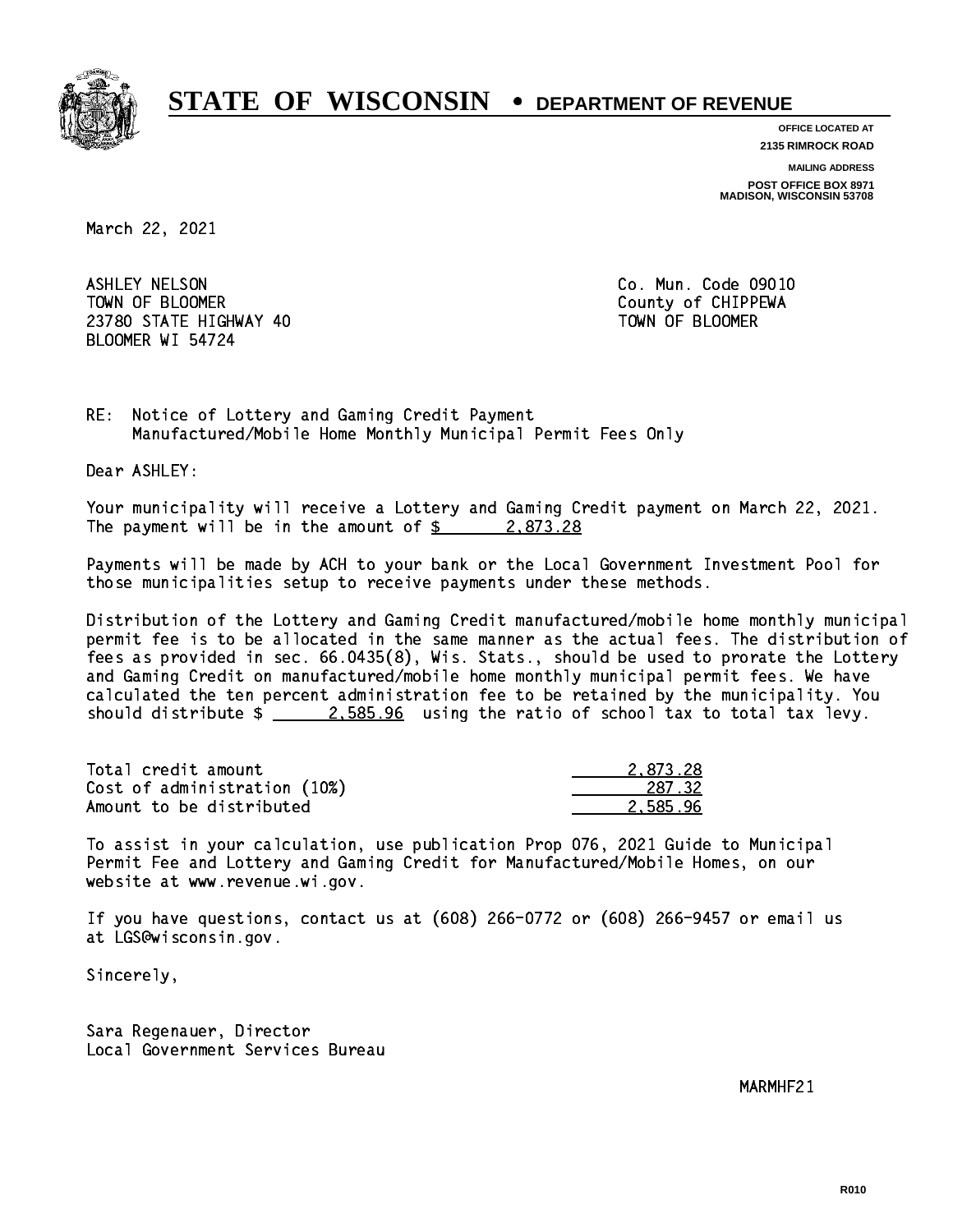

**OFFICE LOCATED AT**

**2135 RIMROCK ROAD**

**MAILING ADDRESS**

**POST OFFICE BOX 8971 MADISON, WISCONSIN 53708**

March 22, 2021

**KEVIN LUECK** TOWN OF EAGLE POINT COUNTS AND TOWN OF CHIPPEWA BLOOMER WI 54724

Co. Mun. Code 09020 17502 175TH AVENUE **TOWN OF EAGLE POINT** 

RE: Notice of Lottery and Gaming Credit Payment Manufactured/Mobile Home Monthly Municipal Permit Fees Only

Dear KEVIN:

 Your municipality will receive a Lottery and Gaming Credit payment on March 22, 2021. The payment will be in the amount of  $\frac{24.44}{5}$ 

 Payments will be made by ACH to your bank or the Local Government Investment Pool for those municipalities setup to receive payments under these methods.

 Distribution of the Lottery and Gaming Credit manufactured/mobile home monthly municipal permit fee is to be allocated in the same manner as the actual fees. The distribution of fees as provided in sec. 66.0435(8), Wis. Stats., should be used to prorate the Lottery and Gaming Credit on manufactured/mobile home monthly municipal permit fees. We have calculated the ten percent administration fee to be retained by the municipality. You should distribute  $\frac{112.00}{\pi}$  using the ratio of school tax to total tax levy.

Total credit amount 124.44 Cost of administration (10%) 12.44 \_\_\_\_\_\_\_\_\_\_\_\_\_\_ Amount to be distributed and the set of  $112.00$ 

 To assist in your calculation, use publication Prop 076, 2021 Guide to Municipal Permit Fee and Lottery and Gaming Credit for Manufactured/Mobile Homes, on our website at www.revenue.wi.gov.

 If you have questions, contact us at (608) 266-0772 or (608) 266-9457 or email us at LGS@wisconsin.gov.

Sincerely,

 Sara Regenauer, Director Local Government Services Bureau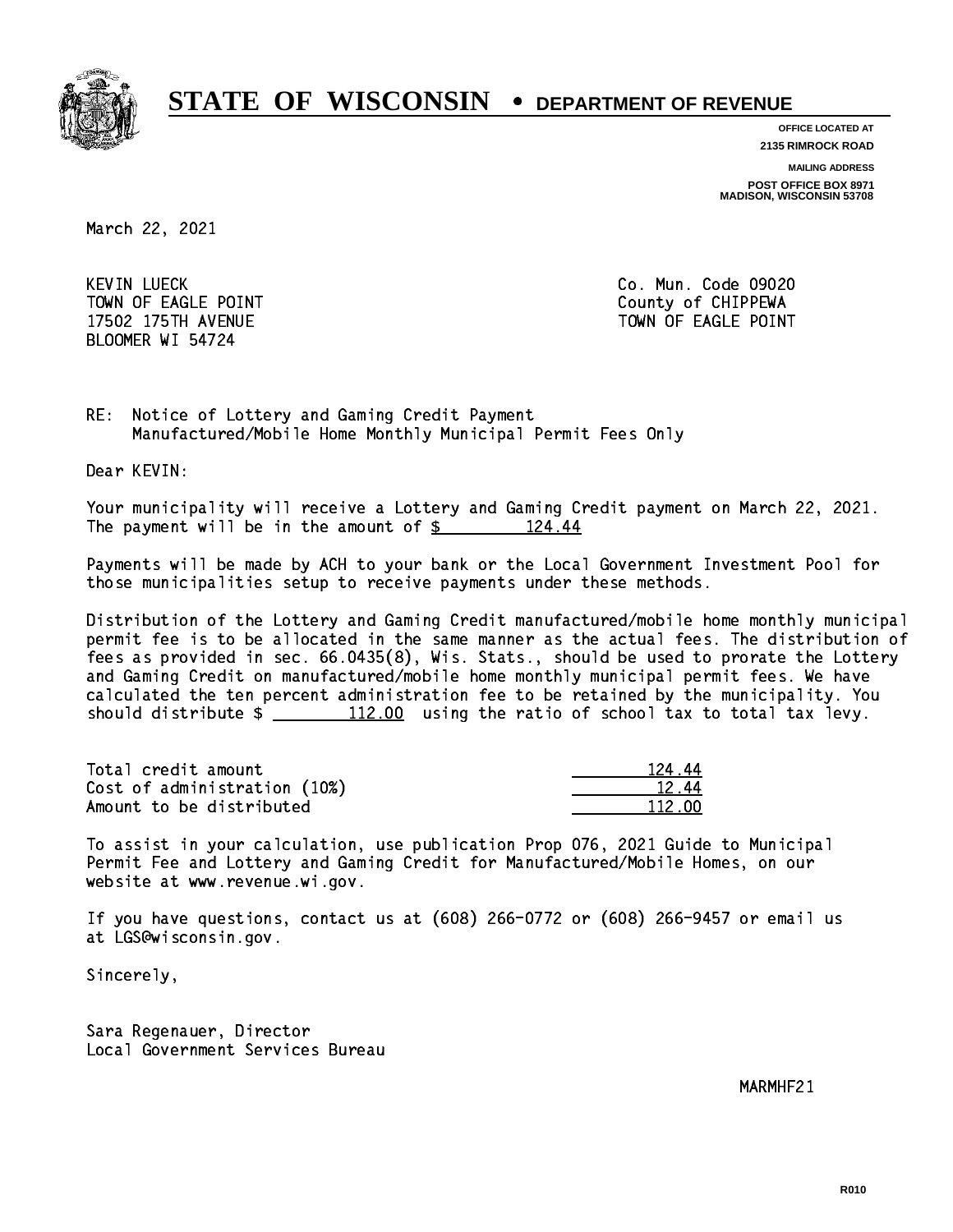

**OFFICE LOCATED AT**

**2135 RIMROCK ROAD**

**MAILING ADDRESS POST OFFICE BOX 8971 MADISON, WISCONSIN 53708**

March 22, 2021

LORI L HANSON TOWN OF LAFAYETTE TOWN OF LAFAYETTE 5765 197TH ST TOWN OF LAFAYETTE CHIPPEWA FALLS WI 54729-9128

Co. Mun. Code 09034

RE: Notice of Lottery and Gaming Credit Payment Manufactured/Mobile Home Monthly Municipal Permit Fees Only

Dear LORI:

 Your municipality will receive a Lottery and Gaming Credit payment on March 22, 2021. The payment will be in the amount of  $\frac{2.047.61}{2.047}$ 

 Payments will be made by ACH to your bank or the Local Government Investment Pool for those municipalities setup to receive payments under these methods.

 Distribution of the Lottery and Gaming Credit manufactured/mobile home monthly municipal permit fee is to be allocated in the same manner as the actual fees. The distribution of fees as provided in sec. 66.0435(8), Wis. Stats., should be used to prorate the Lottery and Gaming Credit on manufactured/mobile home monthly municipal permit fees. We have calculated the ten percent administration fee to be retained by the municipality. You should distribute  $\frac{1.842.85}{1.842.85}$  using the ratio of school tax to total tax levy.

| Total credit amount          | 2.047.61 |
|------------------------------|----------|
| Cost of administration (10%) | 204.76   |
| Amount to be distributed     | 1.842.85 |

 To assist in your calculation, use publication Prop 076, 2021 Guide to Municipal Permit Fee and Lottery and Gaming Credit for Manufactured/Mobile Homes, on our website at www.revenue.wi.gov.

 If you have questions, contact us at (608) 266-0772 or (608) 266-9457 or email us at LGS@wisconsin.gov.

Sincerely,

 Sara Regenauer, Director Local Government Services Bureau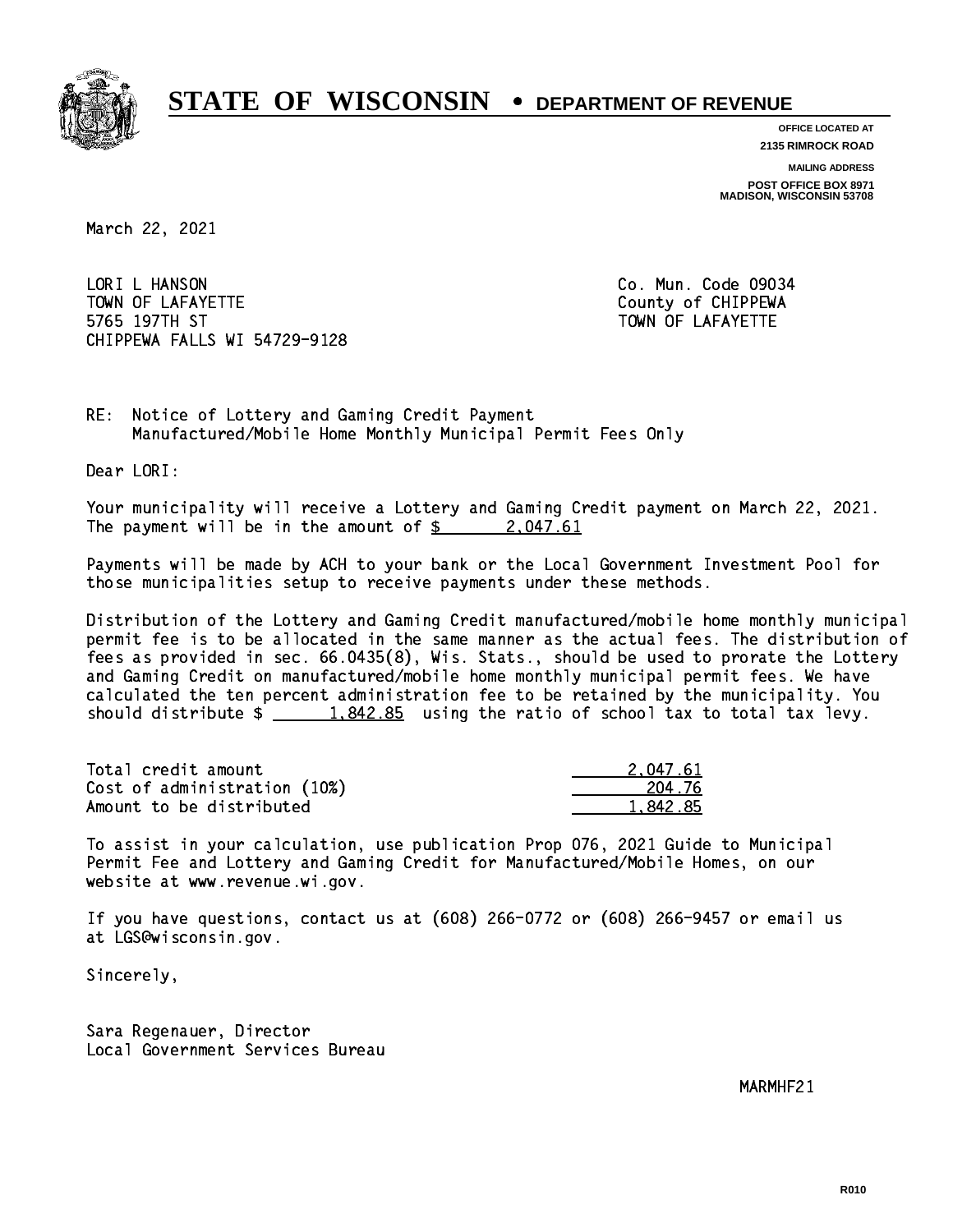

**OFFICE LOCATED AT**

**2135 RIMROCK ROAD**

**MAILING ADDRESS POST OFFICE BOX 8971 MADISON, WISCONSIN 53708**

March 22, 2021

DANA MARION TOWN OF SIGEL County of CHIPPEWA 27171 30TH AVE 27171 30TH AVE CADOTT WI 54727-5819

Co. Mun. Code 09040

RE: Notice of Lottery and Gaming Credit Payment Manufactured/Mobile Home Monthly Municipal Permit Fees Only

Dear DANA:

 Your municipality will receive a Lottery and Gaming Credit payment on March 22, 2021. The payment will be in the amount of \$ 3,526.61 \_\_\_\_\_\_\_\_\_\_\_\_\_\_\_\_

 Payments will be made by ACH to your bank or the Local Government Investment Pool for those municipalities setup to receive payments under these methods.

 Distribution of the Lottery and Gaming Credit manufactured/mobile home monthly municipal permit fee is to be allocated in the same manner as the actual fees. The distribution of fees as provided in sec. 66.0435(8), Wis. Stats., should be used to prorate the Lottery and Gaming Credit on manufactured/mobile home monthly municipal permit fees. We have calculated the ten percent administration fee to be retained by the municipality. You should distribute  $\frac{2}{1}$   $\frac{3.173.95}{2}$  using the ratio of school tax to total tax levy.

| Total credit amount          | 3.526.61 |
|------------------------------|----------|
| Cost of administration (10%) | -352.66  |
| Amount to be distributed     | 3.173.95 |

 To assist in your calculation, use publication Prop 076, 2021 Guide to Municipal Permit Fee and Lottery and Gaming Credit for Manufactured/Mobile Homes, on our website at www.revenue.wi.gov.

 If you have questions, contact us at (608) 266-0772 or (608) 266-9457 or email us at LGS@wisconsin.gov.

Sincerely,

 Sara Regenauer, Director Local Government Services Bureau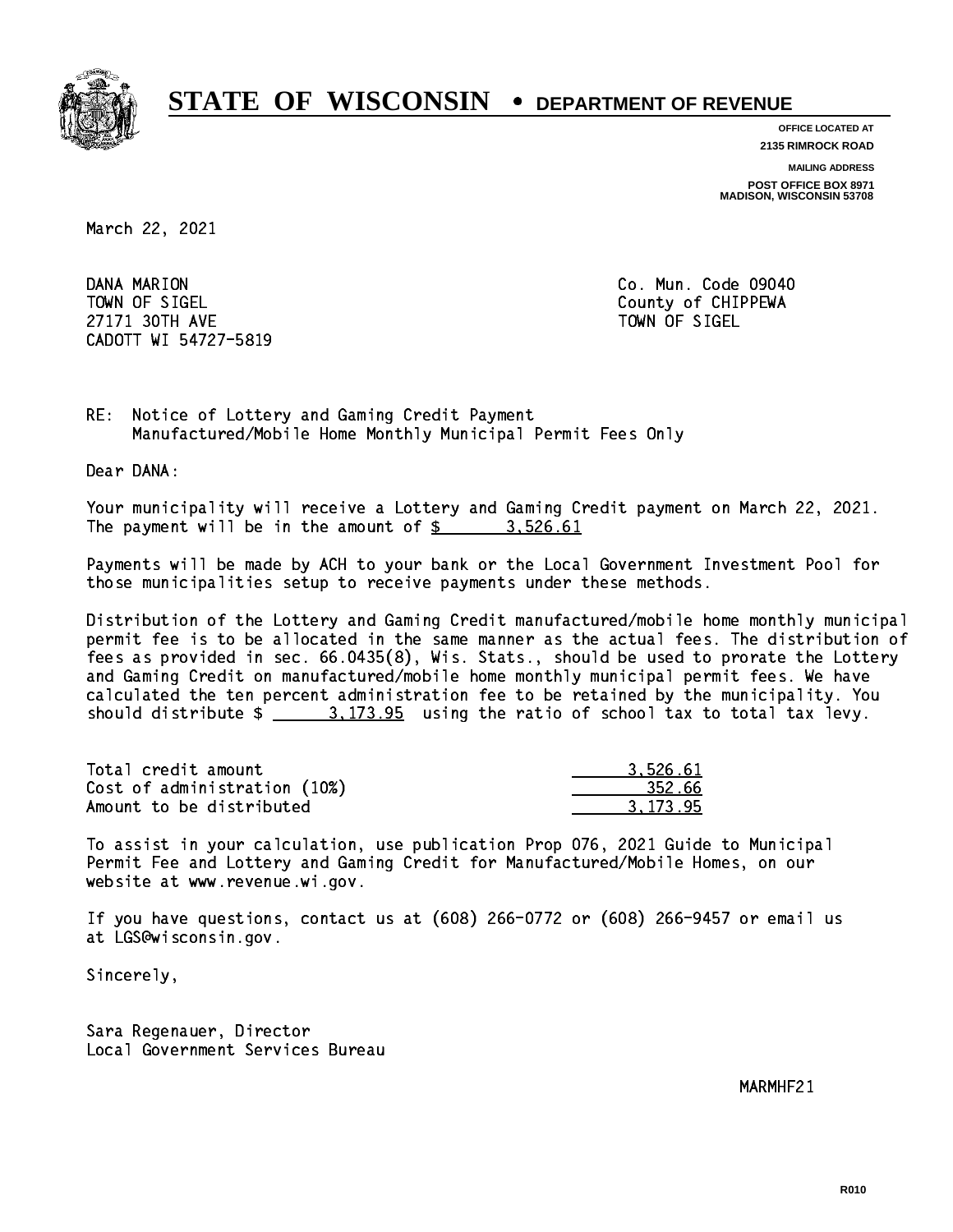

**OFFICE LOCATED AT**

**2135 RIMROCK ROAD**

**MAILING ADDRESS**

**POST OFFICE BOX 8971 MADISON, WISCONSIN 53708**

March 22, 2021

SANDRA BUETOW VILLAGE OF CADOTT COUNTY COUNTY COUNTY OF CHIPPEWA PO BOX 40 CADOTT WI 54727-0040

Co. Mun. Code 09111 VILLAGE OF CADOTT

RE: Notice of Lottery and Gaming Credit Payment Manufactured/Mobile Home Monthly Municipal Permit Fees Only

Dear SANDRA:

 Your municipality will receive a Lottery and Gaming Credit payment on March 22, 2021. The payment will be in the amount of  $\frac{2}{3}$  2,756.52

 Payments will be made by ACH to your bank or the Local Government Investment Pool for those municipalities setup to receive payments under these methods.

 Distribution of the Lottery and Gaming Credit manufactured/mobile home monthly municipal permit fee is to be allocated in the same manner as the actual fees. The distribution of fees as provided in sec. 66.0435(8), Wis. Stats., should be used to prorate the Lottery and Gaming Credit on manufactured/mobile home monthly municipal permit fees. We have calculated the ten percent administration fee to be retained by the municipality. You should distribute  $\frac{2.480.87}{2.480.87}$  using the ratio of school tax to total tax levy.

| Total credit amount          | 2.756.52 |
|------------------------------|----------|
| Cost of administration (10%) | 275.65   |
| Amount to be distributed     | 2.480.87 |

 To assist in your calculation, use publication Prop 076, 2021 Guide to Municipal Permit Fee and Lottery and Gaming Credit for Manufactured/Mobile Homes, on our website at www.revenue.wi.gov.

 If you have questions, contact us at (608) 266-0772 or (608) 266-9457 or email us at LGS@wisconsin.gov.

Sincerely,

 Sara Regenauer, Director Local Government Services Bureau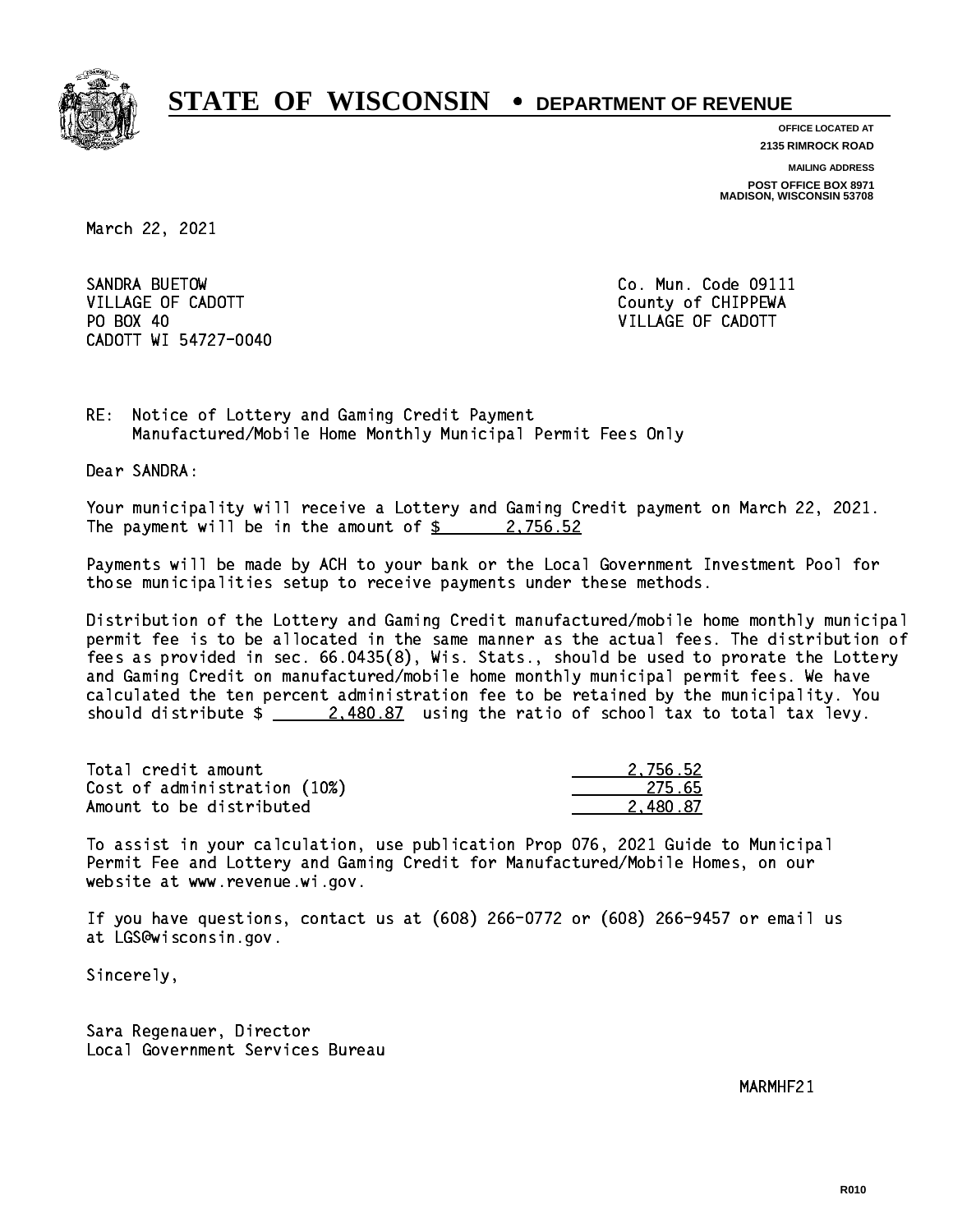

**OFFICE LOCATED AT**

**2135 RIMROCK ROAD**

**MAILING ADDRESS POST OFFICE BOX 8971 MADISON, WISCONSIN 53708**

March 22, 2021

**KRIS FITZSIMMONS** VILLAGE OF LAKE HALLIE COUNTY OF CHIPPEWA LAKE HALLIE WI 54729

Co. Mun. Code 09128 13136 30TH AVE VILLAGE OF LAKE HALLIE

RE: Notice of Lottery and Gaming Credit Payment Manufactured/Mobile Home Monthly Municipal Permit Fees Only

Dear KRIS:

 Your municipality will receive a Lottery and Gaming Credit payment on March 22, 2021. The payment will be in the amount of  $\frac{2}{3}$  2,133.48

 Payments will be made by ACH to your bank or the Local Government Investment Pool for those municipalities setup to receive payments under these methods.

 Distribution of the Lottery and Gaming Credit manufactured/mobile home monthly municipal permit fee is to be allocated in the same manner as the actual fees. The distribution of fees as provided in sec. 66.0435(8), Wis. Stats., should be used to prorate the Lottery and Gaming Credit on manufactured/mobile home monthly municipal permit fees. We have calculated the ten percent administration fee to be retained by the municipality. You should distribute  $\frac{1,920.14}{1,920.14}$  using the ratio of school tax to total tax levy.

| Total credit amount          | 2.133.48 |
|------------------------------|----------|
| Cost of administration (10%) | 213.34   |
| Amount to be distributed     | 1.920.14 |

 To assist in your calculation, use publication Prop 076, 2021 Guide to Municipal Permit Fee and Lottery and Gaming Credit for Manufactured/Mobile Homes, on our website at www.revenue.wi.gov.

 If you have questions, contact us at (608) 266-0772 or (608) 266-9457 or email us at LGS@wisconsin.gov.

Sincerely,

 Sara Regenauer, Director Local Government Services Bureau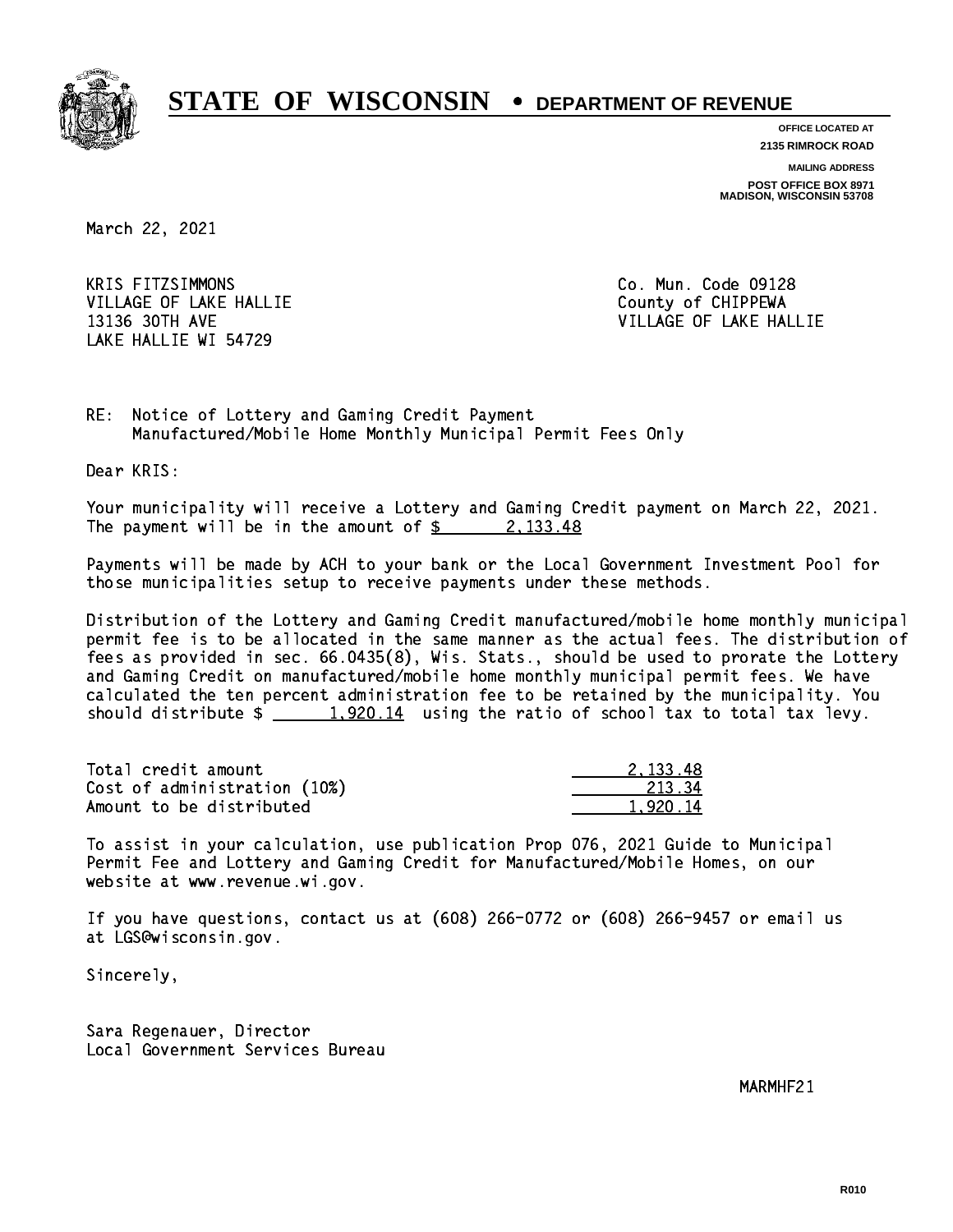

**OFFICE LOCATED AT**

**2135 RIMROCK ROAD**

**MAILING ADDRESS POST OFFICE BOX 8971 MADISON, WISCONSIN 53708**

March 22, 2021

PEGGY STANFORD VILLAGE OF NEW AUBURN COUNTY OF CHIPPEWA PO BOX 100 NEW AUBURN WI 54757-0100

Co. Mun. Code 09161 VILLAGE OF NEW AUBURN

RE: Notice of Lottery and Gaming Credit Payment Manufactured/Mobile Home Monthly Municipal Permit Fees Only

Dear PEGGY:

 Your municipality will receive a Lottery and Gaming Credit payment on March 22, 2021. The payment will be in the amount of  $\frac{2}{3}$ 11.00

 Payments will be made by ACH to your bank or the Local Government Investment Pool for those municipalities setup to receive payments under these methods.

 Distribution of the Lottery and Gaming Credit manufactured/mobile home monthly municipal permit fee is to be allocated in the same manner as the actual fees. The distribution of fees as provided in sec. 66.0435(8), Wis. Stats., should be used to prorate the Lottery and Gaming Credit on manufactured/mobile home monthly municipal permit fees. We have calculated the ten percent administration fee to be retained by the municipality. You should distribute  $\frac{2}{2}$   $\frac{9.90}{2}$  using the ratio of school tax to total tax levy.

Total credit amount Cost of administration (10%) Amount to be distributed

|  |  | ាក |  |
|--|--|----|--|
|  |  |    |  |
|  |  |    |  |

 To assist in your calculation, use publication Prop 076, 2021 Guide to Municipal Permit Fee and Lottery and Gaming Credit for Manufactured/Mobile Homes, on our website at www.revenue.wi.gov.

 If you have questions, contact us at (608) 266-0772 or (608) 266-9457 or email us at LGS@wisconsin.gov.

Sincerely,

 Sara Regenauer, Director Local Government Services Bureau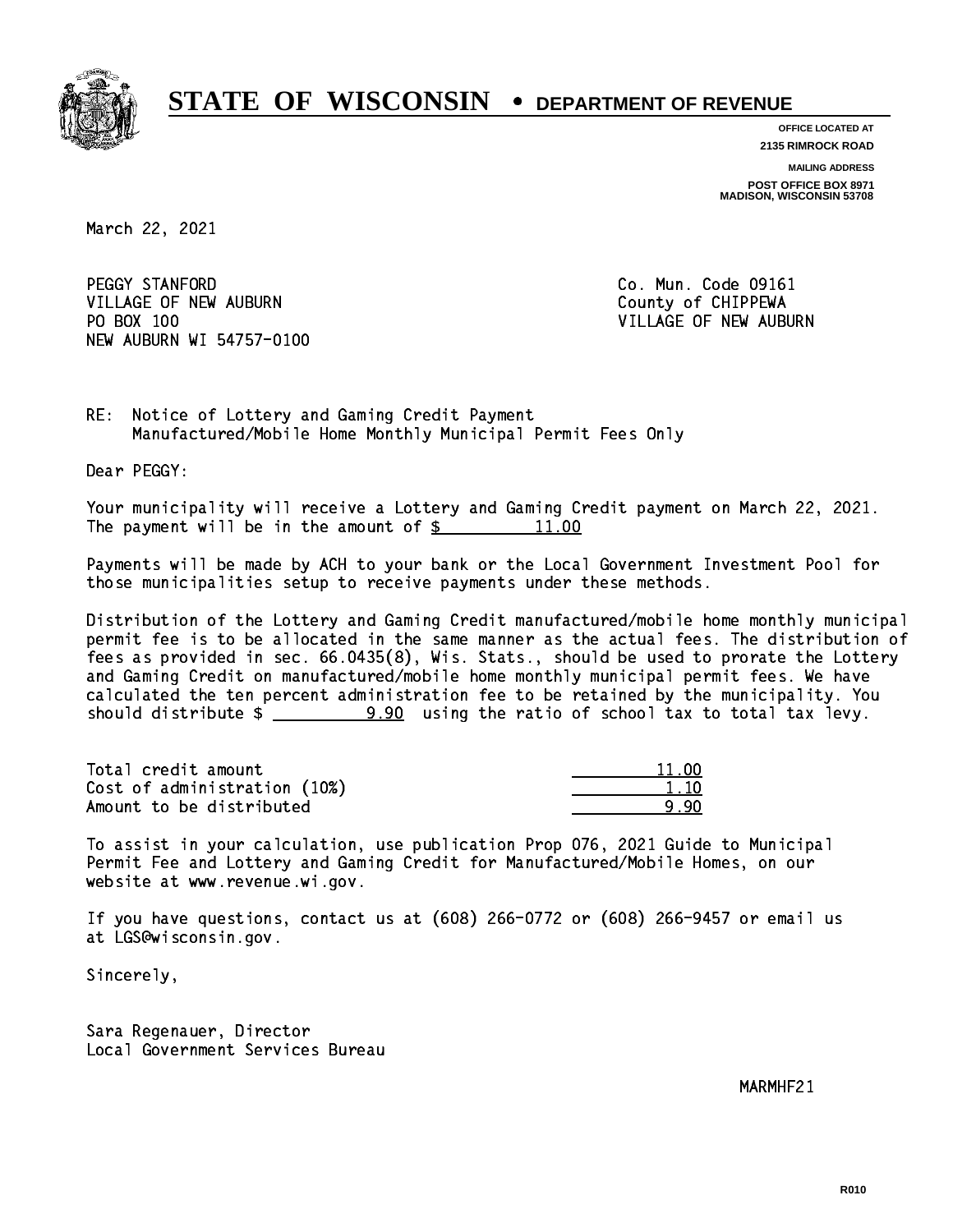

**OFFICE LOCATED AT**

**2135 RIMROCK ROAD**

**MAILING ADDRESS POST OFFICE BOX 8971 MADISON, WISCONSIN 53708**

March 22, 2021

 LYNNE BAUER Co. Mun. Code 09211 CITY OF CHIPPEWA FALLS COUNTY OF CHIPPEWA 30 W CENTRAL ST CITY OF CHIPPEWA FALLS CHIPPEWA FALLS WI 54729-2448

RE: Notice of Lottery and Gaming Credit Payment Manufactured/Mobile Home Monthly Municipal Permit Fees Only

Dear LYNNE:

 Your municipality will receive a Lottery and Gaming Credit payment on March 22, 2021. The payment will be in the amount of  $\frac{2}{3}$  7,290.48

 Payments will be made by ACH to your bank or the Local Government Investment Pool for those municipalities setup to receive payments under these methods.

 Distribution of the Lottery and Gaming Credit manufactured/mobile home monthly municipal permit fee is to be allocated in the same manner as the actual fees. The distribution of fees as provided in sec. 66.0435(8), Wis. Stats., should be used to prorate the Lottery and Gaming Credit on manufactured/mobile home monthly municipal permit fees. We have calculated the ten percent administration fee to be retained by the municipality. You should distribute  $\frac{2}{3}$   $\frac{6,561.44}{2}$  using the ratio of school tax to total tax levy.

| Total credit amount          | 7.290.48 |
|------------------------------|----------|
| Cost of administration (10%) | 729 N4   |
| Amount to be distributed     | 6.561.44 |

 To assist in your calculation, use publication Prop 076, 2021 Guide to Municipal Permit Fee and Lottery and Gaming Credit for Manufactured/Mobile Homes, on our website at www.revenue.wi.gov.

 If you have questions, contact us at (608) 266-0772 or (608) 266-9457 or email us at LGS@wisconsin.gov.

Sincerely,

 Sara Regenauer, Director Local Government Services Bureau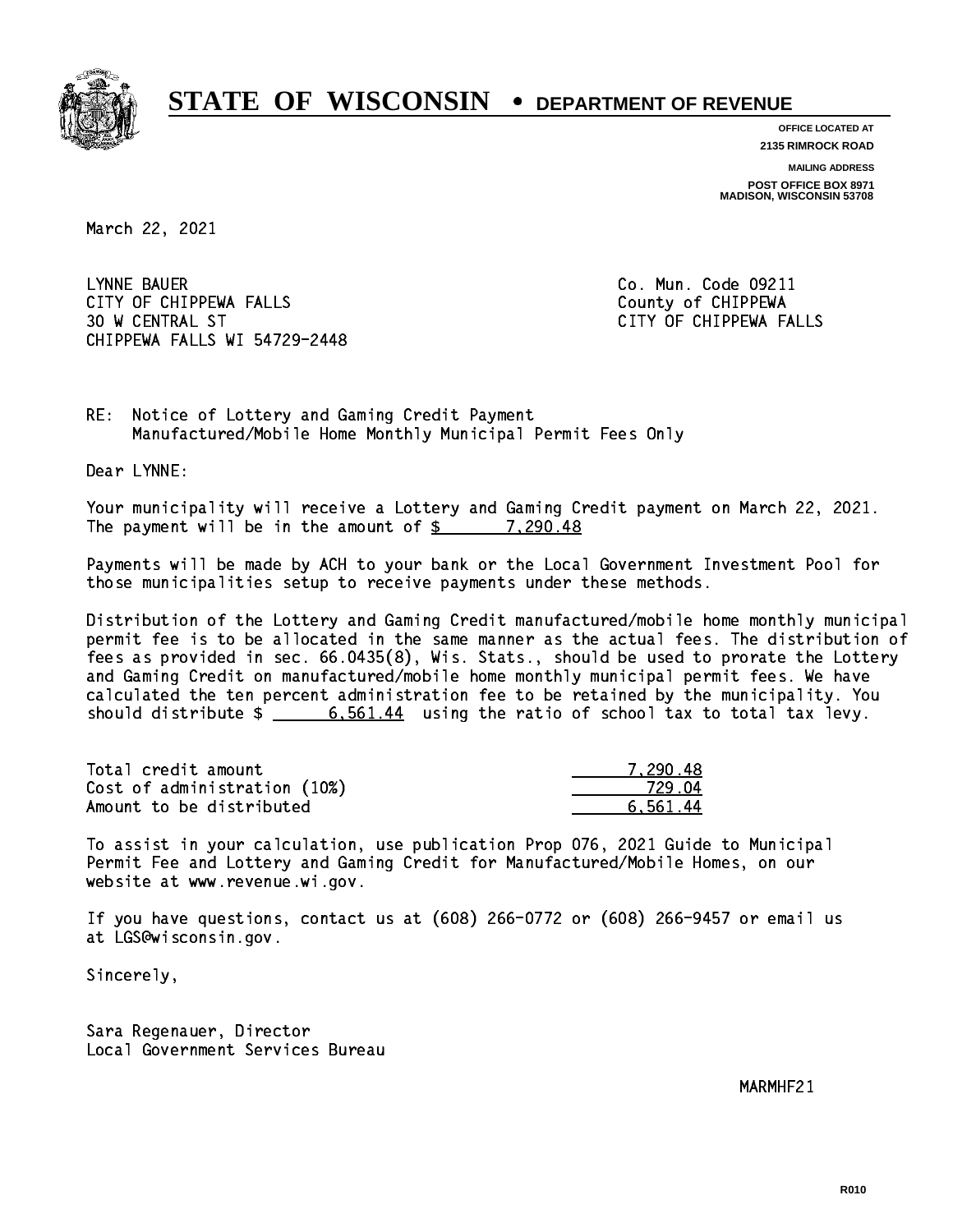

**OFFICE LOCATED AT**

**2135 RIMROCK ROAD**

**MAILING ADDRESS**

**POST OFFICE BOX 8971 MADISON, WISCONSIN 53708**

March 22, 2021

DAVID DEJONGH CITY OF CORNELL CITY OF COUNTLE COUNTRY OF CHIPPEWA PO BOX 796 CITY OF CORNELL CORNELL WI 54732-0796

Co. Mun. Code 09213

RE: Notice of Lottery and Gaming Credit Payment Manufactured/Mobile Home Monthly Municipal Permit Fees Only

Dear DAVID:

 Your municipality will receive a Lottery and Gaming Credit payment on March 22, 2021. The payment will be in the amount of  $$$ 455.98

 Payments will be made by ACH to your bank or the Local Government Investment Pool for those municipalities setup to receive payments under these methods.

 Distribution of the Lottery and Gaming Credit manufactured/mobile home monthly municipal permit fee is to be allocated in the same manner as the actual fees. The distribution of fees as provided in sec. 66.0435(8), Wis. Stats., should be used to prorate the Lottery and Gaming Credit on manufactured/mobile home monthly municipal permit fees. We have calculated the ten percent administration fee to be retained by the municipality. You should distribute  $\frac{410.39}{2}$  using the ratio of school tax to total tax levy.

Total credit amount Cost of administration (10%) Amount to be distributed

| 155 98 |
|--------|
| 5.59   |
| N 39   |

 To assist in your calculation, use publication Prop 076, 2021 Guide to Municipal Permit Fee and Lottery and Gaming Credit for Manufactured/Mobile Homes, on our website at www.revenue.wi.gov.

 If you have questions, contact us at (608) 266-0772 or (608) 266-9457 or email us at LGS@wisconsin.gov.

Sincerely,

 Sara Regenauer, Director Local Government Services Bureau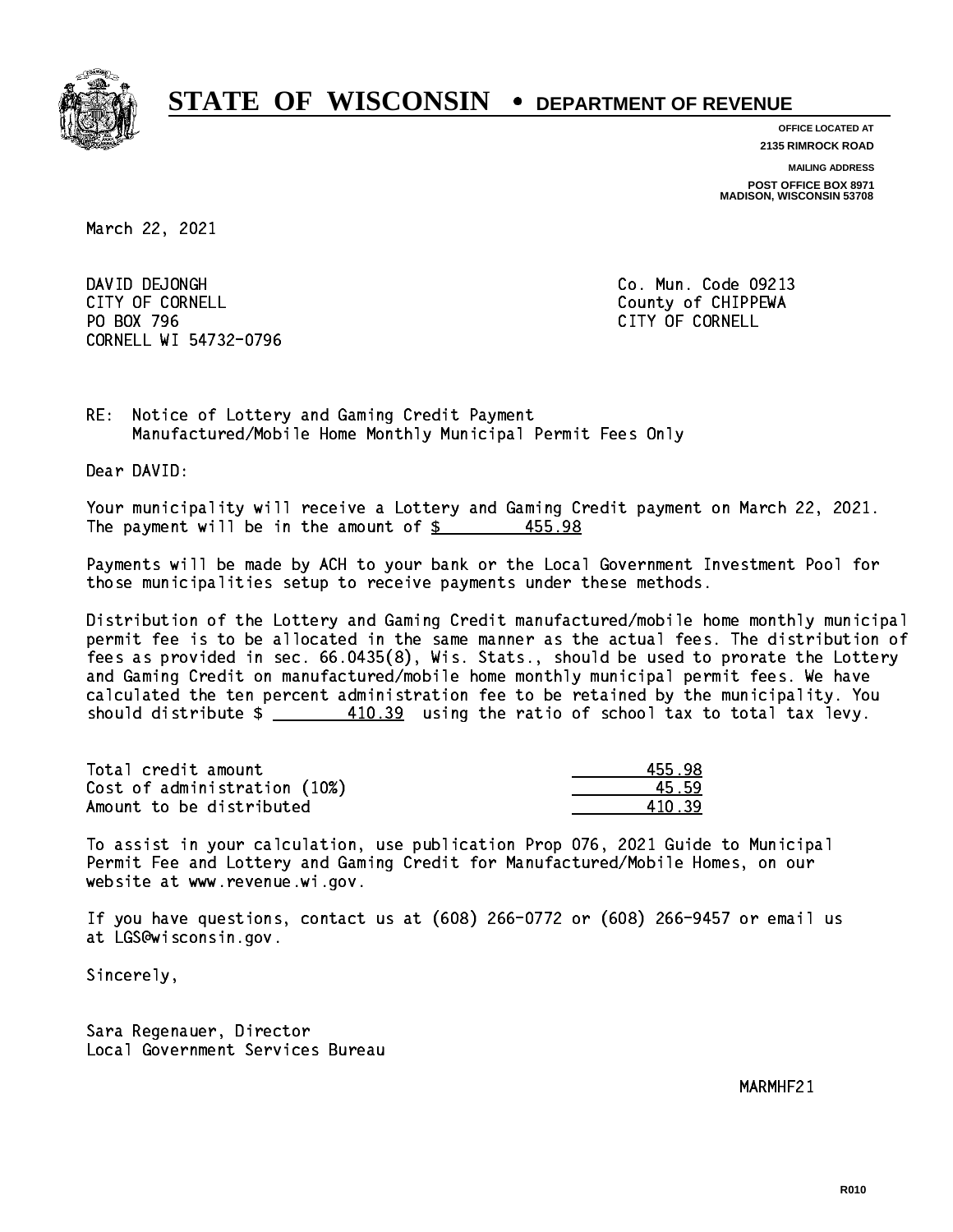

**OFFICE LOCATED AT**

**2135 RIMROCK ROAD**

**MAILING ADDRESS**

**POST OFFICE BOX 8971 MADISON, WISCONSIN 53708**

March 22, 2021

JACOB WINZENZ CITY OF EAU CLAIRE **COUNTY COUNTY OF CHIPPEWA** PO BOX 5148 EAU CLAIRE WI 54702-5148

Co. Mun. Code 09221 CITY OF EAU CLAIRE

RE: Notice of Lottery and Gaming Credit Payment Manufactured/Mobile Home Monthly Municipal Permit Fees Only

Dear JACOB:

 Your municipality will receive a Lottery and Gaming Credit payment on March 22, 2021. The payment will be in the amount of  $\frac{2}{3}$  4,130.17

 Payments will be made by ACH to your bank or the Local Government Investment Pool for those municipalities setup to receive payments under these methods.

 Distribution of the Lottery and Gaming Credit manufactured/mobile home monthly municipal permit fee is to be allocated in the same manner as the actual fees. The distribution of fees as provided in sec. 66.0435(8), Wis. Stats., should be used to prorate the Lottery and Gaming Credit on manufactured/mobile home monthly municipal permit fees. We have calculated the ten percent administration fee to be retained by the municipality. You should distribute  $\frac{2}{1}$   $\frac{3.717.16}{10}$  using the ratio of school tax to total tax levy.

| Total credit amount          | 4.130.17 |
|------------------------------|----------|
| Cost of administration (10%) | 413.01   |
| Amount to be distributed     | 3.717.16 |

 To assist in your calculation, use publication Prop 076, 2021 Guide to Municipal Permit Fee and Lottery and Gaming Credit for Manufactured/Mobile Homes, on our website at www.revenue.wi.gov.

 If you have questions, contact us at (608) 266-0772 or (608) 266-9457 or email us at LGS@wisconsin.gov.

Sincerely,

 Sara Regenauer, Director Local Government Services Bureau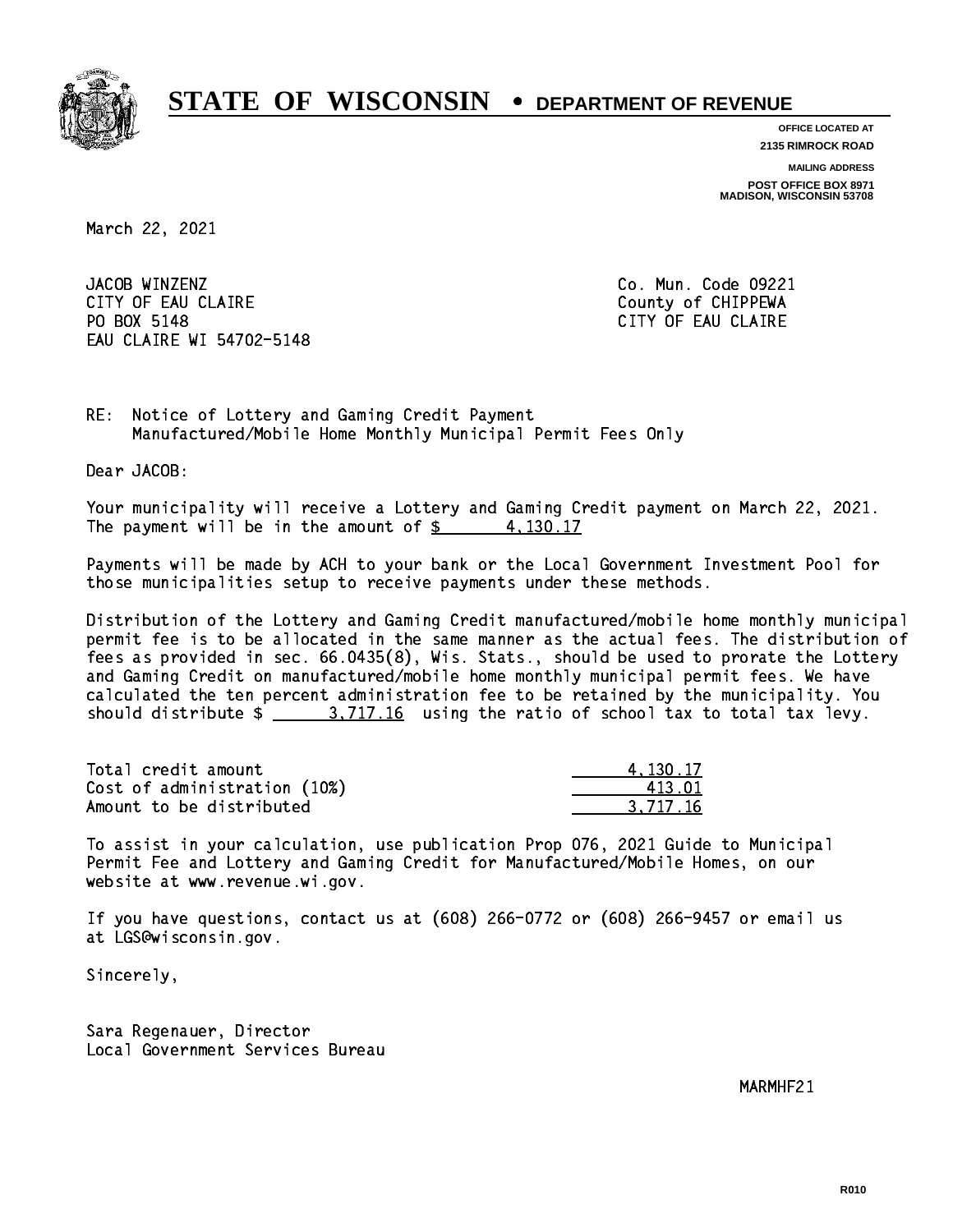

**OFFICE LOCATED AT**

**2135 RIMROCK ROAD**

**MAILING ADDRESS**

**POST OFFICE BOX 8971 MADISON, WISCONSIN 53708**

March 22, 2021

 NICOLE THIEL Co. Mun. Code 09281 CITY OF STANLEY **COUNTY COUNTY COUNTY OF CHIPPEWA**  353 S BROADWAY ST, PO BOX 155 CITY OF STANLEY STANLEY WI 54768-0155

RE: Notice of Lottery and Gaming Credit Payment Manufactured/Mobile Home Monthly Municipal Permit Fees Only

Dear NICOLE:

 Your municipality will receive a Lottery and Gaming Credit payment on March 22, 2021. The payment will be in the amount of  $\frac{2}{3}$  1,487.16

 Payments will be made by ACH to your bank or the Local Government Investment Pool for those municipalities setup to receive payments under these methods.

 Distribution of the Lottery and Gaming Credit manufactured/mobile home monthly municipal permit fee is to be allocated in the same manner as the actual fees. The distribution of fees as provided in sec. 66.0435(8), Wis. Stats., should be used to prorate the Lottery and Gaming Credit on manufactured/mobile home monthly municipal permit fees. We have calculated the ten percent administration fee to be retained by the municipality. You should distribute  $\frac{1,338.45}{1,338.45}$  using the ratio of school tax to total tax levy.

| Total credit amount          | 1,487.16 |
|------------------------------|----------|
| Cost of administration (10%) | 148.71   |
| Amount to be distributed     | 1,338.45 |

 To assist in your calculation, use publication Prop 076, 2021 Guide to Municipal Permit Fee and Lottery and Gaming Credit for Manufactured/Mobile Homes, on our website at www.revenue.wi.gov.

 If you have questions, contact us at (608) 266-0772 or (608) 266-9457 or email us at LGS@wisconsin.gov.

Sincerely,

 Sara Regenauer, Director Local Government Services Bureau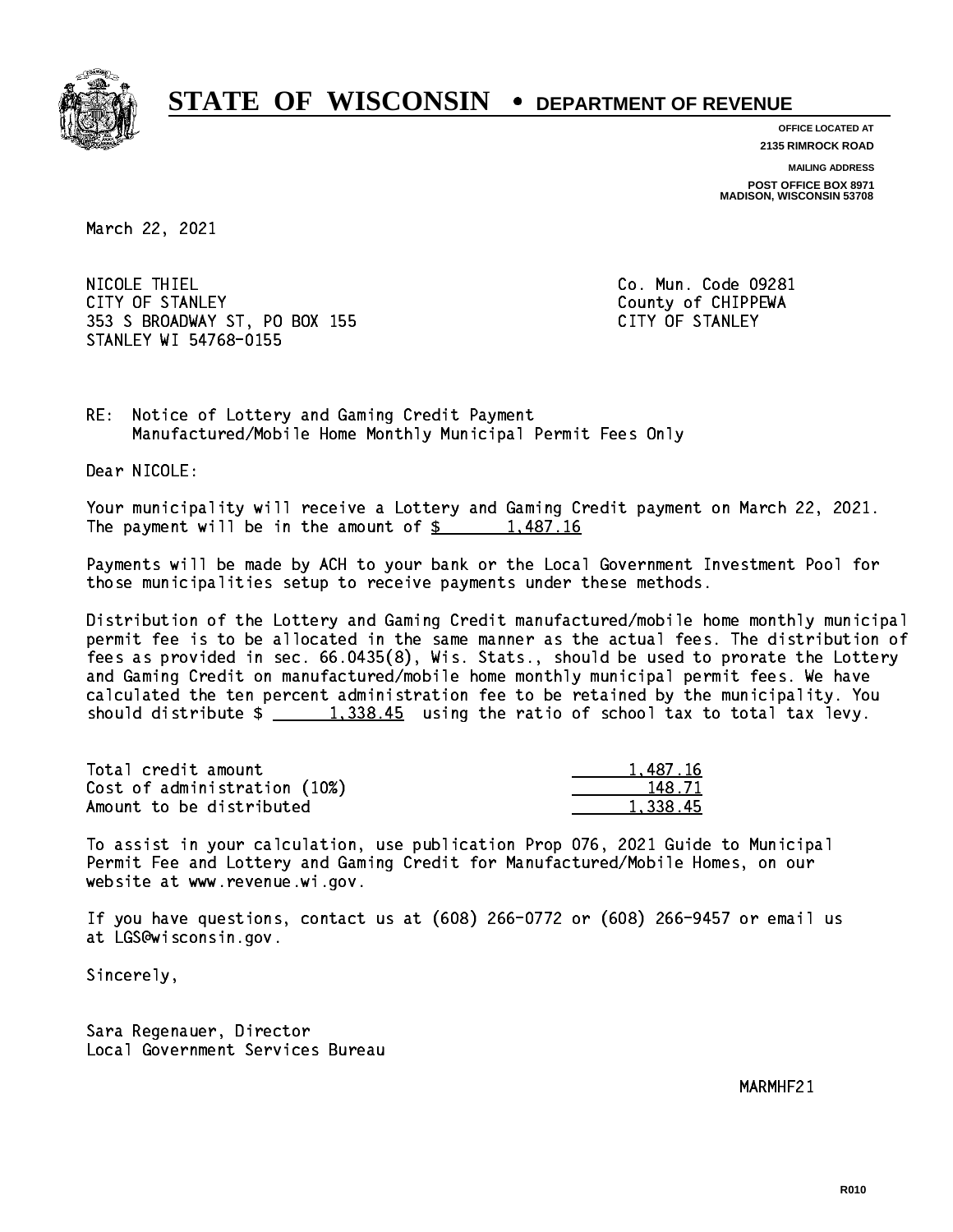

**OFFICE LOCATED AT 2135 RIMROCK ROAD**

**MAILING ADDRESS**

**POST OFFICE BOX 8971 MADISON, WISCONSIN 53708**

March 22, 2021

 DIANNE VINE Co. Mun. Code 10016 Town of Grant County of Clark County of Clark County of Clark County of Clark County of Clark County of Clark was a contract of the contract of the contract of the contract of the contract of the contract of the contract of the contract of the contract of the contract of the contract of the contract of the contract of the contract GRANTON WI 54436-8951

RE: Notice of Lottery and Gaming Credit Payment Manufactured/Mobile Home Monthly Municipal Permit Fees Only

Dear DIANNE:

 Your municipality will receive a Lottery and Gaming Credit payment on March 22, 2021. The payment will be in the amount of \$ 344.40 \_\_\_\_\_\_\_\_\_\_\_\_\_\_\_\_

 Payments will be made by ACH to your bank or the Local Government Investment Pool for those municipalities setup to receive payments under these methods.

 Distribution of the Lottery and Gaming Credit manufactured/mobile home monthly municipal permit fee is to be allocated in the same manner as the actual fees. The distribution of fees as provided in sec. 66.0435(8), Wis. Stats., should be used to prorate the Lottery and Gaming Credit on manufactured/mobile home monthly municipal permit fees. We have calculated the ten percent administration fee to be retained by the municipality. You should distribute  $\frac{209.96}{209.96}$  using the ratio of school tax to total tax levy.

| Total credit amount          | 344.40 |
|------------------------------|--------|
| Cost of administration (10%) | 3444   |
| Amount to be distributed     | 309.96 |

 To assist in your calculation, use publication Prop 076, 2021 Guide to Municipal Permit Fee and Lottery and Gaming Credit for Manufactured/Mobile Homes, on our website at www.revenue.wi.gov.

 If you have questions, contact us at (608) 266-0772 or (608) 266-9457 or email us at LGS@wisconsin.gov.

Sincerely,

 Sara Regenauer, Director Local Government Services Bureau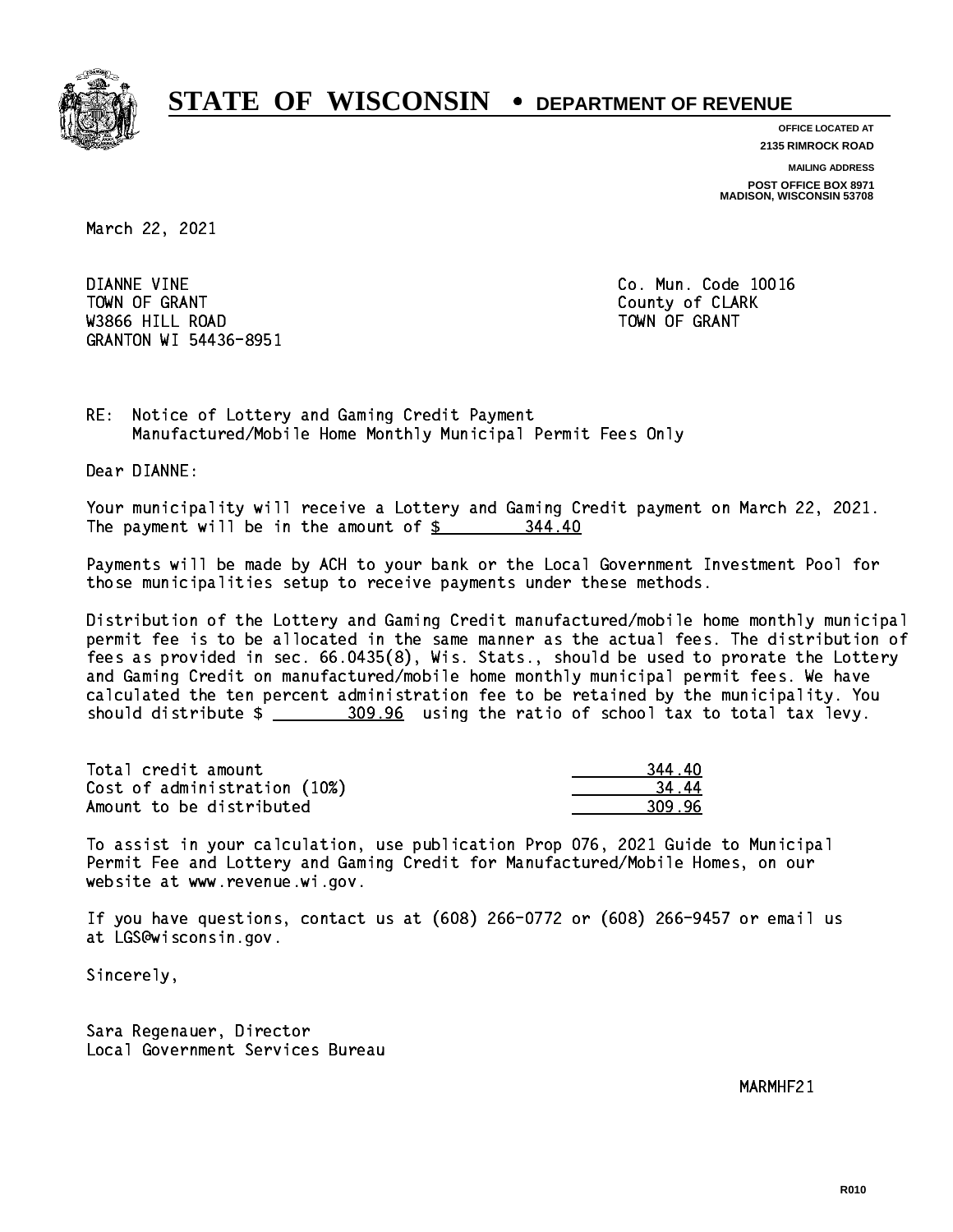

**OFFICE LOCATED AT 2135 RIMROCK ROAD**

**MAILING ADDRESS**

**POST OFFICE BOX 8971 MADISON, WISCONSIN 53708**

March 22, 2021

PATRICIA GEBERT CO. Mun. Code 10036 Town of May 1988, and the County of Clark of Clark of Clark of Clark of Clark of Clark of Clark of Clark of Cl W174 WATER RD TOWN OF MAYVILLE DORCHESTER WI 54425-0197

RE: Notice of Lottery and Gaming Credit Payment Manufactured/Mobile Home Monthly Municipal Permit Fees Only

Dear PATRICIA:

 Your municipality will receive a Lottery and Gaming Credit payment on March 22, 2021. The payment will be in the amount of  $\frac{25}{5}$ 55.68

 Payments will be made by ACH to your bank or the Local Government Investment Pool for those municipalities setup to receive payments under these methods.

 Distribution of the Lottery and Gaming Credit manufactured/mobile home monthly municipal permit fee is to be allocated in the same manner as the actual fees. The distribution of fees as provided in sec. 66.0435(8), Wis. Stats., should be used to prorate the Lottery and Gaming Credit on manufactured/mobile home monthly municipal permit fees. We have calculated the ten percent administration fee to be retained by the municipality. You should distribute  $\frac{2}{1}$   $\frac{50.12}{1}$  using the ratio of school tax to total tax levy.

Total credit amount Cost of administration (10%) Amount to be distributed

| Ń∕. |
|-----|
| S.  |
| -12 |

 To assist in your calculation, use publication Prop 076, 2021 Guide to Municipal Permit Fee and Lottery and Gaming Credit for Manufactured/Mobile Homes, on our website at www.revenue.wi.gov.

 If you have questions, contact us at (608) 266-0772 or (608) 266-9457 or email us at LGS@wisconsin.gov.

Sincerely,

 Sara Regenauer, Director Local Government Services Bureau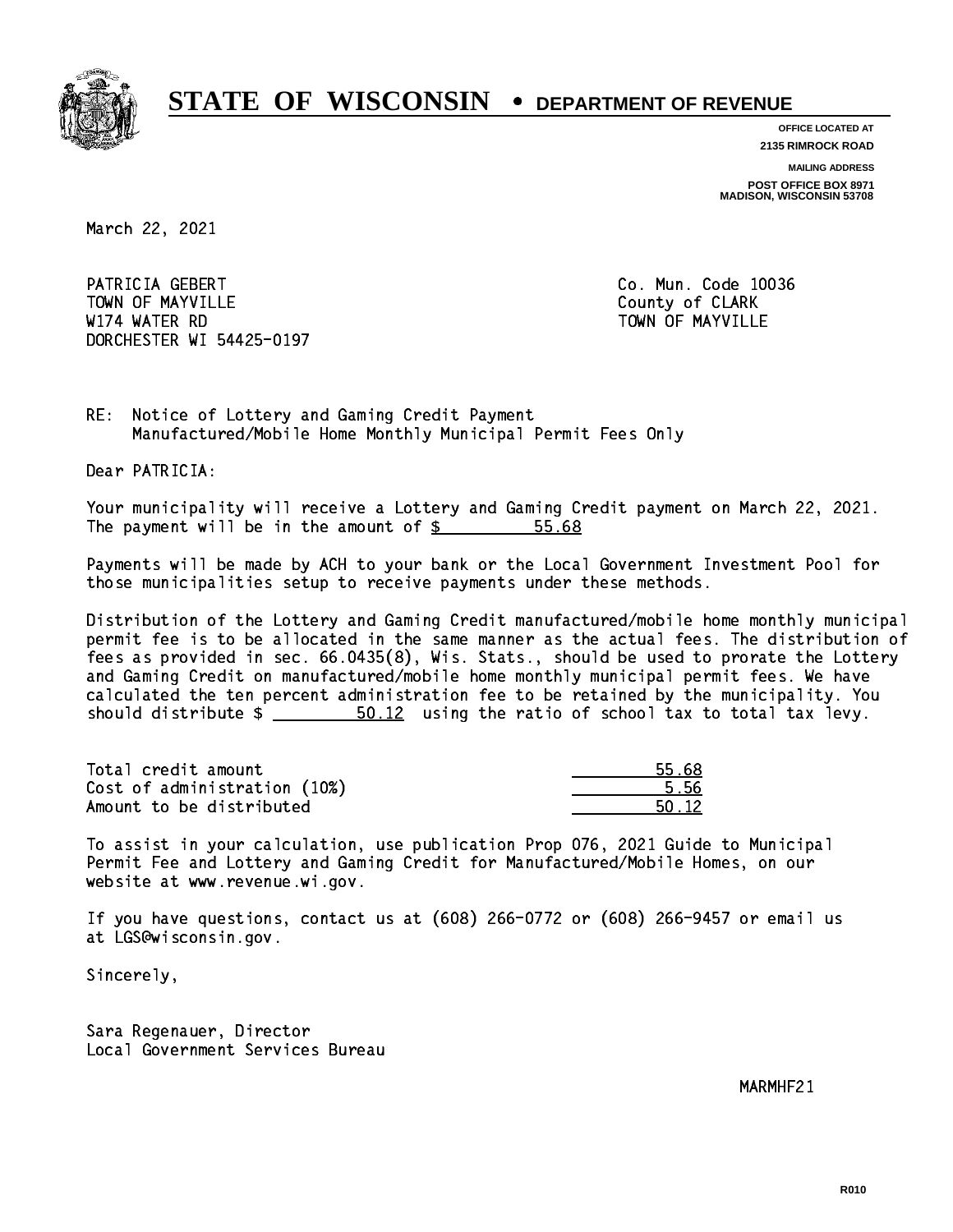

**OFFICE LOCATED AT 2135 RIMROCK ROAD**

**MAILING ADDRESS**

**POST OFFICE BOX 8971 MADISON, WISCONSIN 53708**

March 22, 2021

**DEBRA WETZEL** TOWN OF PINE VALLEY **COUNTY COULD A TOWAL COULD A COULD A** COUNTY OF CLARK N4738 STATE HWY 73 TOWN OF PINE VALLEY NEILLSVILLE WI 54456-6404

Co. Mun. Code 10042

RE: Notice of Lottery and Gaming Credit Payment Manufactured/Mobile Home Monthly Municipal Permit Fees Only

Dear DEBBIE:

 Your municipality will receive a Lottery and Gaming Credit payment on March 22, 2021. The payment will be in the amount of \$ 855.07 \_\_\_\_\_\_\_\_\_\_\_\_\_\_\_\_

 Payments will be made by ACH to your bank or the Local Government Investment Pool for those municipalities setup to receive payments under these methods.

 Distribution of the Lottery and Gaming Credit manufactured/mobile home monthly municipal permit fee is to be allocated in the same manner as the actual fees. The distribution of fees as provided in sec. 66.0435(8), Wis. Stats., should be used to prorate the Lottery and Gaming Credit on manufactured/mobile home monthly municipal permit fees. We have calculated the ten percent administration fee to be retained by the municipality. You should distribute  $\frac{2}{2}$   $\frac{769.57}{2}$  using the ratio of school tax to total tax levy.

| Total credit amount          | 855.07 |
|------------------------------|--------|
| Cost of administration (10%) | 85.50  |
| Amount to be distributed     | 769 57 |

 To assist in your calculation, use publication Prop 076, 2021 Guide to Municipal Permit Fee and Lottery and Gaming Credit for Manufactured/Mobile Homes, on our website at www.revenue.wi.gov.

 If you have questions, contact us at (608) 266-0772 or (608) 266-9457 or email us at LGS@wisconsin.gov.

Sincerely,

 Sara Regenauer, Director Local Government Services Bureau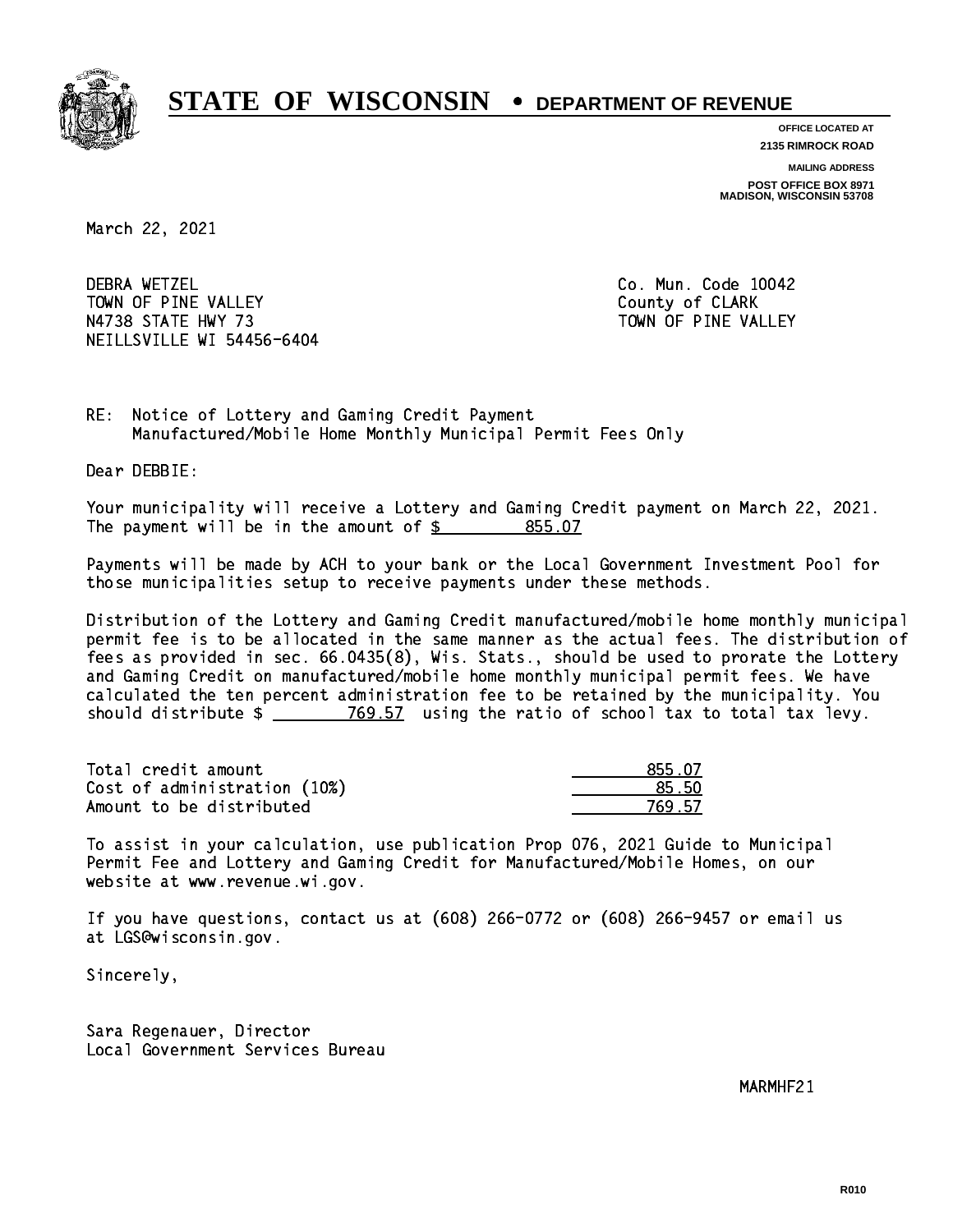

**OFFICE LOCATED AT 2135 RIMROCK ROAD**

**MAILING ADDRESS POST OFFICE BOX 8971 MADISON, WISCONSIN 53708**

March 22, 2021

JANE STOIBER VILLAGE OF CURTISS **County of CLARK** CURTISS WI 54422

Co. Mun. Code 10111 915 MERIDIAN ST. VILLAGE OF CURTISS

RE: Notice of Lottery and Gaming Credit Payment Manufactured/Mobile Home Monthly Municipal Permit Fees Only

Dear :

 Your municipality will receive a Lottery and Gaming Credit payment on March 22, 2021. The payment will be in the amount of \$ 859.32 \_\_\_\_\_\_\_\_\_\_\_\_\_\_\_\_

 Payments will be made by ACH to your bank or the Local Government Investment Pool for those municipalities setup to receive payments under these methods.

 Distribution of the Lottery and Gaming Credit manufactured/mobile home monthly municipal permit fee is to be allocated in the same manner as the actual fees. The distribution of fees as provided in sec. 66.0435(8), Wis. Stats., should be used to prorate the Lottery and Gaming Credit on manufactured/mobile home monthly municipal permit fees. We have calculated the ten percent administration fee to be retained by the municipality. You should distribute  $\frac{2}{2}$   $\frac{773.39}{2}$  using the ratio of school tax to total tax levy.

| Total credit amount          | 859.32 |
|------------------------------|--------|
| Cost of administration (10%) | 85.93  |
| Amount to be distributed     | 773.39 |

 To assist in your calculation, use publication Prop 076, 2021 Guide to Municipal Permit Fee and Lottery and Gaming Credit for Manufactured/Mobile Homes, on our website at www.revenue.wi.gov.

 If you have questions, contact us at (608) 266-0772 or (608) 266-9457 or email us at LGS@wisconsin.gov.

Sincerely,

 Sara Regenauer, Director Local Government Services Bureau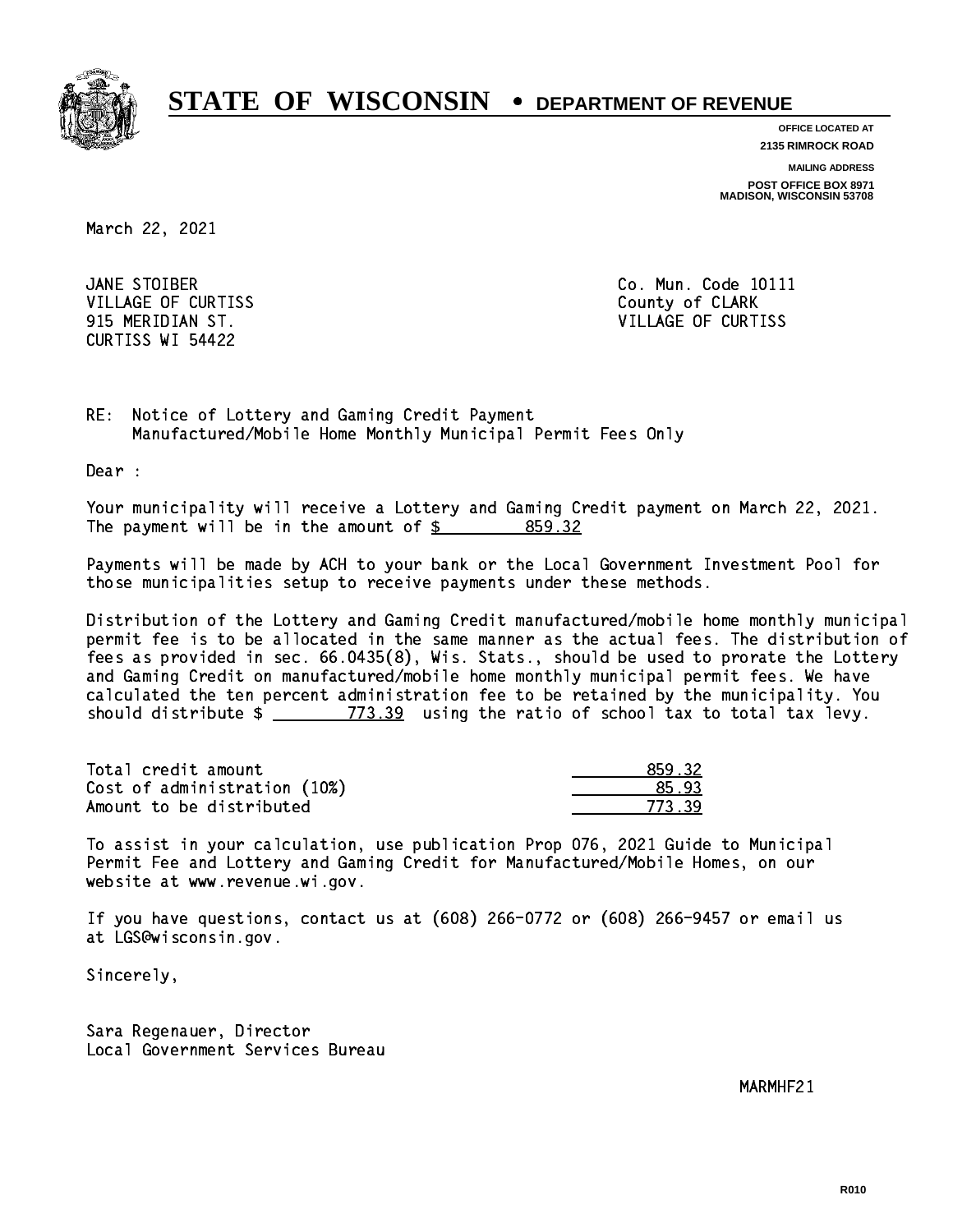

**OFFICE LOCATED AT**

**2135 RIMROCK ROAD**

**MAILING ADDRESS POST OFFICE BOX 8971 MADISON, WISCONSIN 53708**

March 22, 2021

 SUSAN BALLERSTEIN Co. Mun. Code 10116 VILLAGE OF DORCHESTER **COULD ACCEPT OF CLARK** DORCHESTER WI 54425

250 PARKSIDE DRIVE VILLAGE OF DORCHESTER

RE: Notice of Lottery and Gaming Credit Payment Manufactured/Mobile Home Monthly Municipal Permit Fees Only

Dear SUSAN:

 Your municipality will receive a Lottery and Gaming Credit payment on March 22, 2021. The payment will be in the amount of  $\frac{2}{3}$  1,112.64

 Payments will be made by ACH to your bank or the Local Government Investment Pool for those municipalities setup to receive payments under these methods.

 Distribution of the Lottery and Gaming Credit manufactured/mobile home monthly municipal permit fee is to be allocated in the same manner as the actual fees. The distribution of fees as provided in sec. 66.0435(8), Wis. Stats., should be used to prorate the Lottery and Gaming Credit on manufactured/mobile home monthly municipal permit fees. We have calculated the ten percent administration fee to be retained by the municipality. You should distribute  $\frac{1,001.38}{1}$  using the ratio of school tax to total tax levy.

Total credit amount Cost of administration (10%) Amount to be distributed

| 112.64 |
|--------|
| 111 26 |
| 138    |

 To assist in your calculation, use publication Prop 076, 2021 Guide to Municipal Permit Fee and Lottery and Gaming Credit for Manufactured/Mobile Homes, on our website at www.revenue.wi.gov.

 If you have questions, contact us at (608) 266-0772 or (608) 266-9457 or email us at LGS@wisconsin.gov.

Sincerely,

 Sara Regenauer, Director Local Government Services Bureau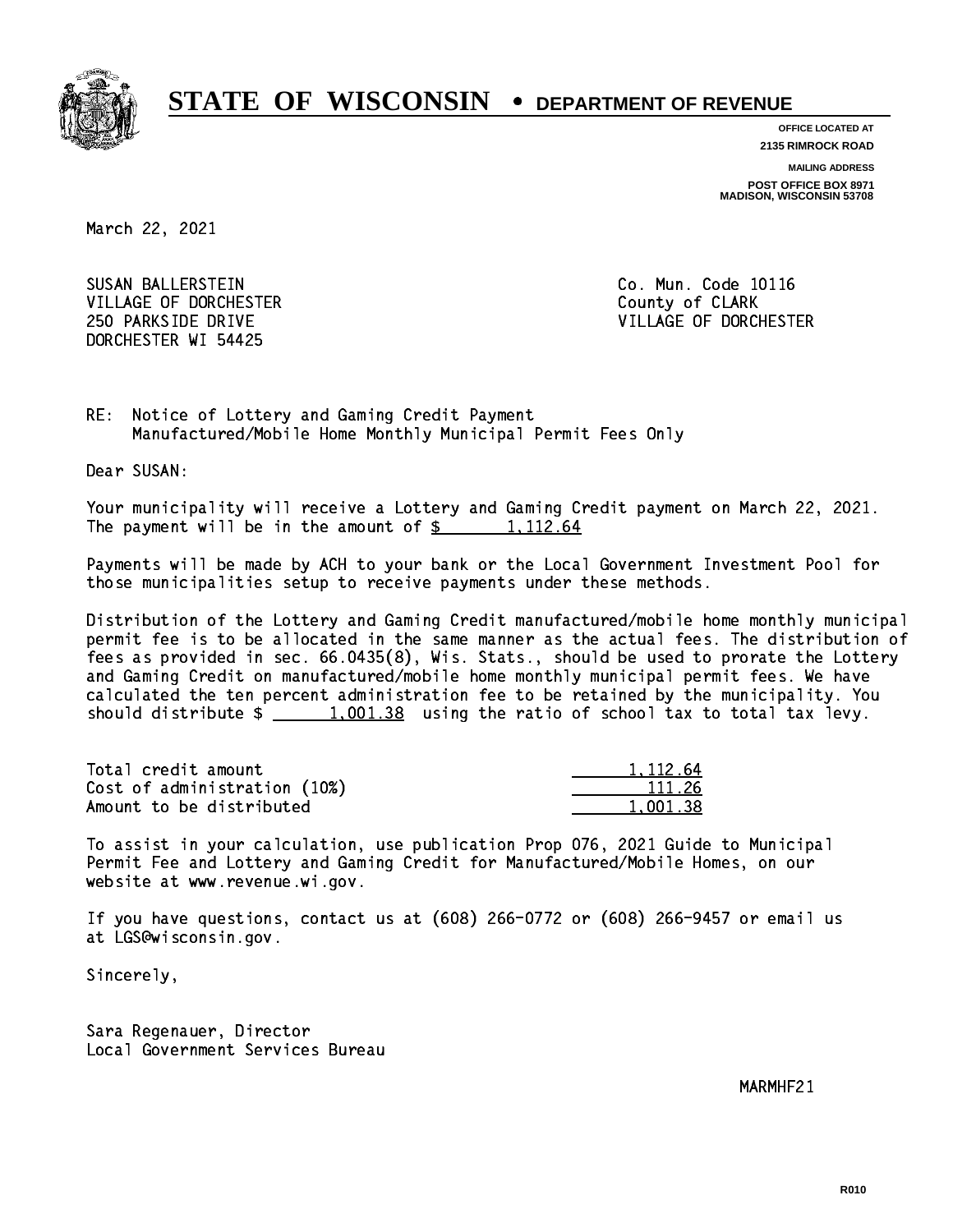

**OFFICE LOCATED AT 2135 RIMROCK ROAD**

**MAILING ADDRESS**

**POST OFFICE BOX 8971 MADISON, WISCONSIN 53708**

March 22, 2021

JOYE EICHTEN VILLAGE OF GRANTON COUNTY OF CLARK 210 MAPLE STREET BOX 69 VILLAGE OF GRANTON GRANTON WI 54436

Co. Mun. Code 10131

RE: Notice of Lottery and Gaming Credit Payment Manufactured/Mobile Home Monthly Municipal Permit Fees Only

Dear JOYE:

 Your municipality will receive a Lottery and Gaming Credit payment on March 22, 2021. The payment will be in the amount of  $\frac{2}{3}$  132.99

 Payments will be made by ACH to your bank or the Local Government Investment Pool for those municipalities setup to receive payments under these methods.

 Distribution of the Lottery and Gaming Credit manufactured/mobile home monthly municipal permit fee is to be allocated in the same manner as the actual fees. The distribution of fees as provided in sec. 66.0435(8), Wis. Stats., should be used to prorate the Lottery and Gaming Credit on manufactured/mobile home monthly municipal permit fees. We have calculated the ten percent administration fee to be retained by the municipality. You should distribute  $\frac{119.70}{19.70}$  using the ratio of school tax to total tax levy.

Total credit amount Cost of administration (10%) Amount to be distributed

| $132 -$    |
|------------|
| 3.29       |
| 1 L<br>-70 |

 To assist in your calculation, use publication Prop 076, 2021 Guide to Municipal Permit Fee and Lottery and Gaming Credit for Manufactured/Mobile Homes, on our website at www.revenue.wi.gov.

 If you have questions, contact us at (608) 266-0772 or (608) 266-9457 or email us at LGS@wisconsin.gov.

Sincerely,

 Sara Regenauer, Director Local Government Services Bureau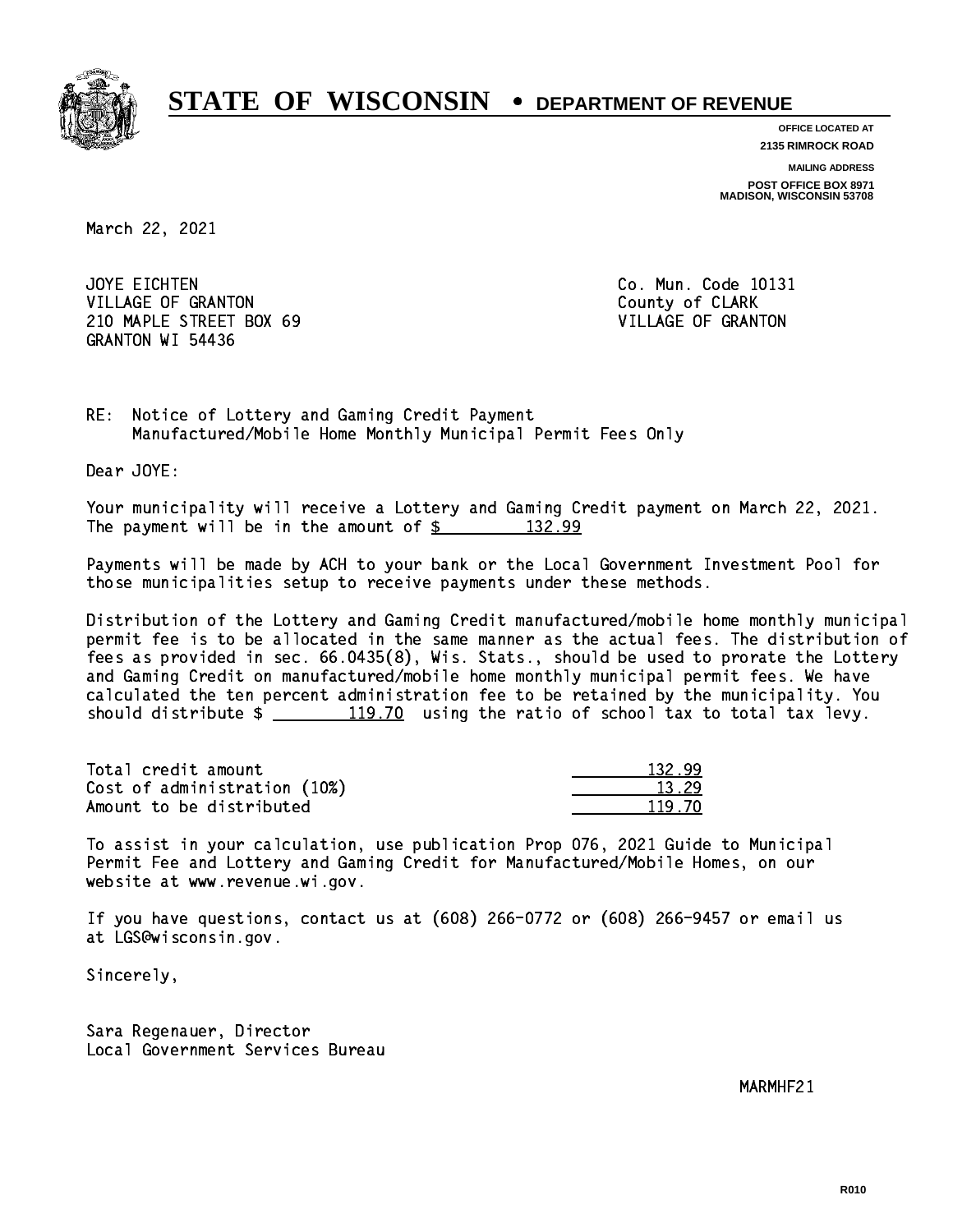

**OFFICE LOCATED AT 2135 RIMROCK ROAD**

**MAILING ADDRESS**

**POST OFFICE BOX 8971 MADISON, WISCONSIN 53708**

March 22, 2021

ELLEN NIEMI VILLAGE OF WITHEE **COUNTY OF SEARCH COULD A** COUNTY OF CLARK PO BOX A WITHEE WI 54498-0901

Co. Mun. Code 10191 VILLAGE OF WITHEE

RE: Notice of Lottery and Gaming Credit Payment Manufactured/Mobile Home Monthly Municipal Permit Fees Only

Dear ELLEN:

 Your municipality will receive a Lottery and Gaming Credit payment on March 22, 2021. The payment will be in the amount of  $\frac{2}{3}$  1,619.64

 Payments will be made by ACH to your bank or the Local Government Investment Pool for those municipalities setup to receive payments under these methods.

 Distribution of the Lottery and Gaming Credit manufactured/mobile home monthly municipal permit fee is to be allocated in the same manner as the actual fees. The distribution of fees as provided in sec. 66.0435(8), Wis. Stats., should be used to prorate the Lottery and Gaming Credit on manufactured/mobile home monthly municipal permit fees. We have calculated the ten percent administration fee to be retained by the municipality. You should distribute  $\frac{1.457.68}{1.457.68}$  using the ratio of school tax to total tax levy.

| Total credit amount          | 1.619.64 |
|------------------------------|----------|
| Cost of administration (10%) | 161.96   |
| Amount to be distributed     | 1.457.68 |

 To assist in your calculation, use publication Prop 076, 2021 Guide to Municipal Permit Fee and Lottery and Gaming Credit for Manufactured/Mobile Homes, on our website at www.revenue.wi.gov.

 If you have questions, contact us at (608) 266-0772 or (608) 266-9457 or email us at LGS@wisconsin.gov.

Sincerely,

 Sara Regenauer, Director Local Government Services Bureau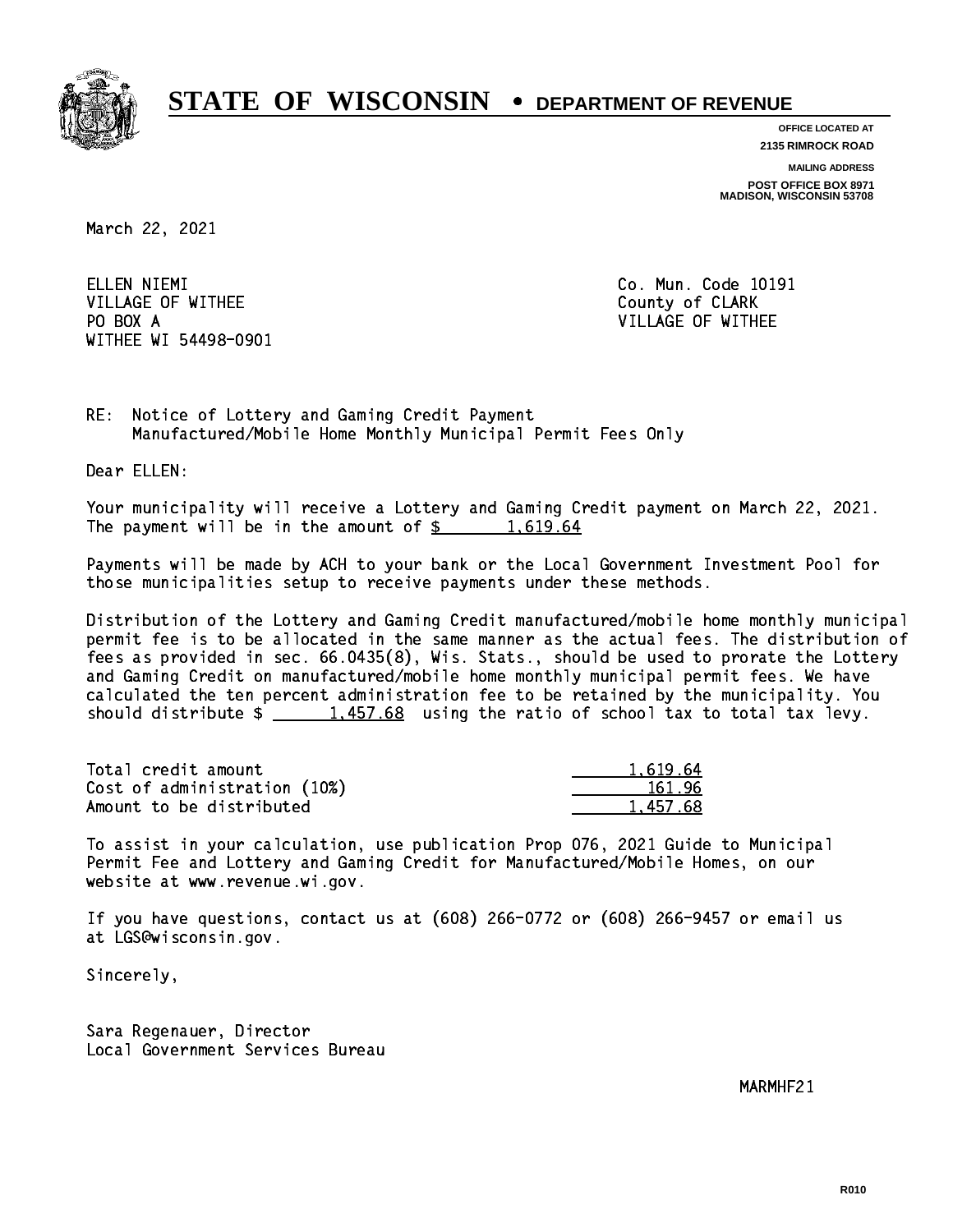

**OFFICE LOCATED AT 2135 RIMROCK ROAD**

**MAILING ADDRESS**

**POST OFFICE BOX 8971 MADISON, WISCONSIN 53708**

March 22, 2021

DAN GRADY CITY OF ABBOTSFORD County of CLARK 203 N FIRST ST, PO BOX 589 CITY OF ABBOTSFORD ABBOTSFORD WI 54405-0589

Co. Mun. Code 10201

RE: Notice of Lottery and Gaming Credit Payment Manufactured/Mobile Home Monthly Municipal Permit Fees Only

Dear DAN:

 Your municipality will receive a Lottery and Gaming Credit payment on March 22, 2021. The payment will be in the amount of \$ 666.48 \_\_\_\_\_\_\_\_\_\_\_\_\_\_\_\_

 Payments will be made by ACH to your bank or the Local Government Investment Pool for those municipalities setup to receive payments under these methods.

 Distribution of the Lottery and Gaming Credit manufactured/mobile home monthly municipal permit fee is to be allocated in the same manner as the actual fees. The distribution of fees as provided in sec. 66.0435(8), Wis. Stats., should be used to prorate the Lottery and Gaming Credit on manufactured/mobile home monthly municipal permit fees. We have calculated the ten percent administration fee to be retained by the municipality. You should distribute  $\frac{2}{1}$   $\frac{599.84}{2}$  using the ratio of school tax to total tax levy.

| Total credit amount          | 666.48 |
|------------------------------|--------|
| Cost of administration (10%) | .66 64 |
| Amount to be distributed     | 599.84 |

 To assist in your calculation, use publication Prop 076, 2021 Guide to Municipal Permit Fee and Lottery and Gaming Credit for Manufactured/Mobile Homes, on our website at www.revenue.wi.gov.

 If you have questions, contact us at (608) 266-0772 or (608) 266-9457 or email us at LGS@wisconsin.gov.

Sincerely,

 Sara Regenauer, Director Local Government Services Bureau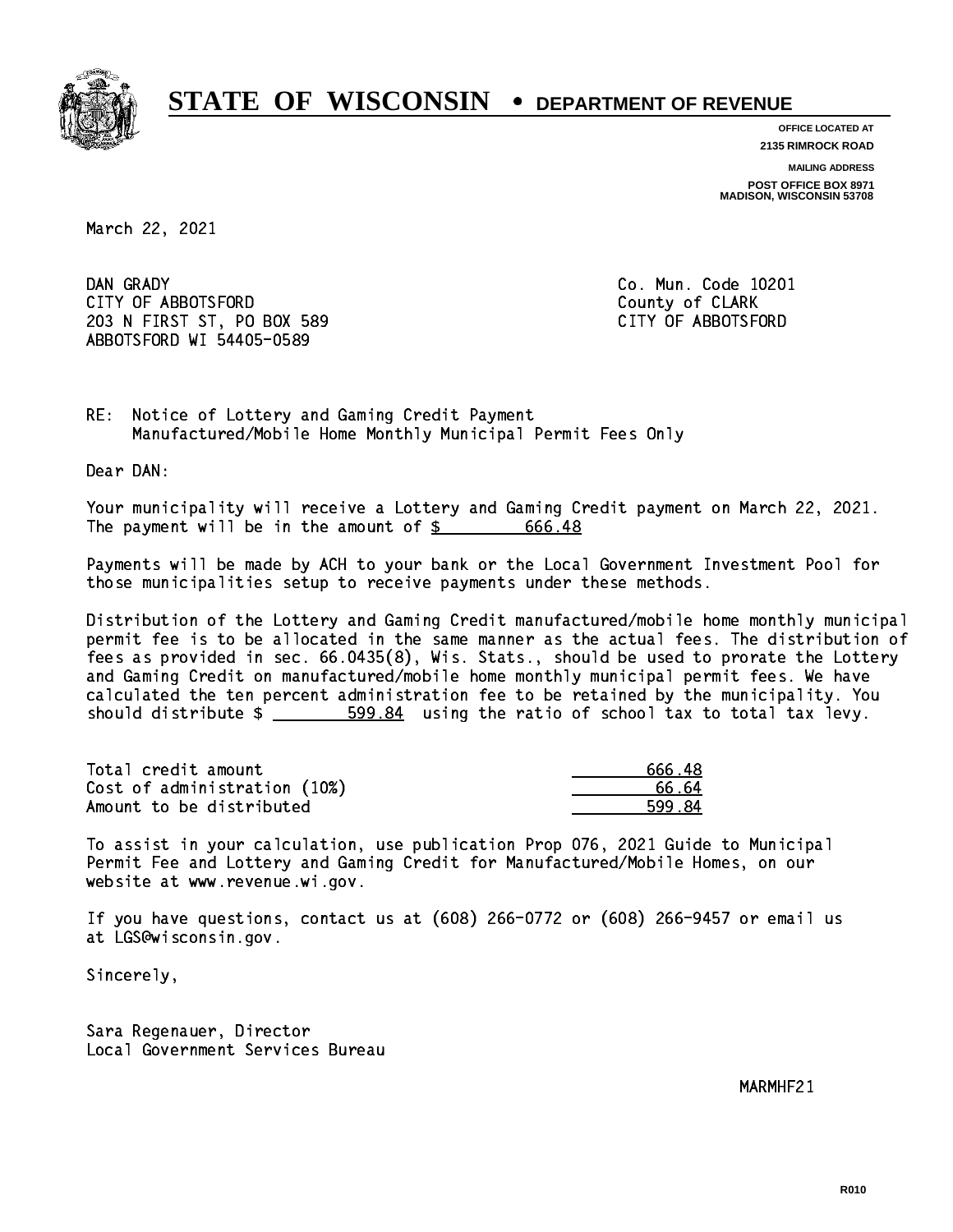

**OFFICE LOCATED AT 2135 RIMROCK ROAD**

**MAILING ADDRESS**

**POST OFFICE BOX 8971 MADISON, WISCONSIN 53708**

March 22, 2021

**KAYLA SCHAR** CITY OF GREENWOOD COUNTY OF GREENWOOD PO BOX D, 102 N MAIN ST CITY OF GREENWOOD GREENWOOD WI 54437

Co. Mun. Code 10231

RE: Notice of Lottery and Gaming Credit Payment Manufactured/Mobile Home Monthly Municipal Permit Fees Only

Dear KAYLA:

 Your municipality will receive a Lottery and Gaming Credit payment on March 22, 2021. The payment will be in the amount of  $\frac{2}{3}$  9,496.20

 Payments will be made by ACH to your bank or the Local Government Investment Pool for those municipalities setup to receive payments under these methods.

 Distribution of the Lottery and Gaming Credit manufactured/mobile home monthly municipal permit fee is to be allocated in the same manner as the actual fees. The distribution of fees as provided in sec. 66.0435(8), Wis. Stats., should be used to prorate the Lottery and Gaming Credit on manufactured/mobile home monthly municipal permit fees. We have calculated the ten percent administration fee to be retained by the municipality. You should distribute  $\frac{2}{1}$   $\frac{8.546.58}{2}$  using the ratio of school tax to total tax levy.

| Total credit amount          | 9.496.20 |
|------------------------------|----------|
| Cost of administration (10%) | 949.62   |
| Amount to be distributed     | 8.546.58 |

 To assist in your calculation, use publication Prop 076, 2021 Guide to Municipal Permit Fee and Lottery and Gaming Credit for Manufactured/Mobile Homes, on our website at www.revenue.wi.gov.

 If you have questions, contact us at (608) 266-0772 or (608) 266-9457 or email us at LGS@wisconsin.gov.

Sincerely,

 Sara Regenauer, Director Local Government Services Bureau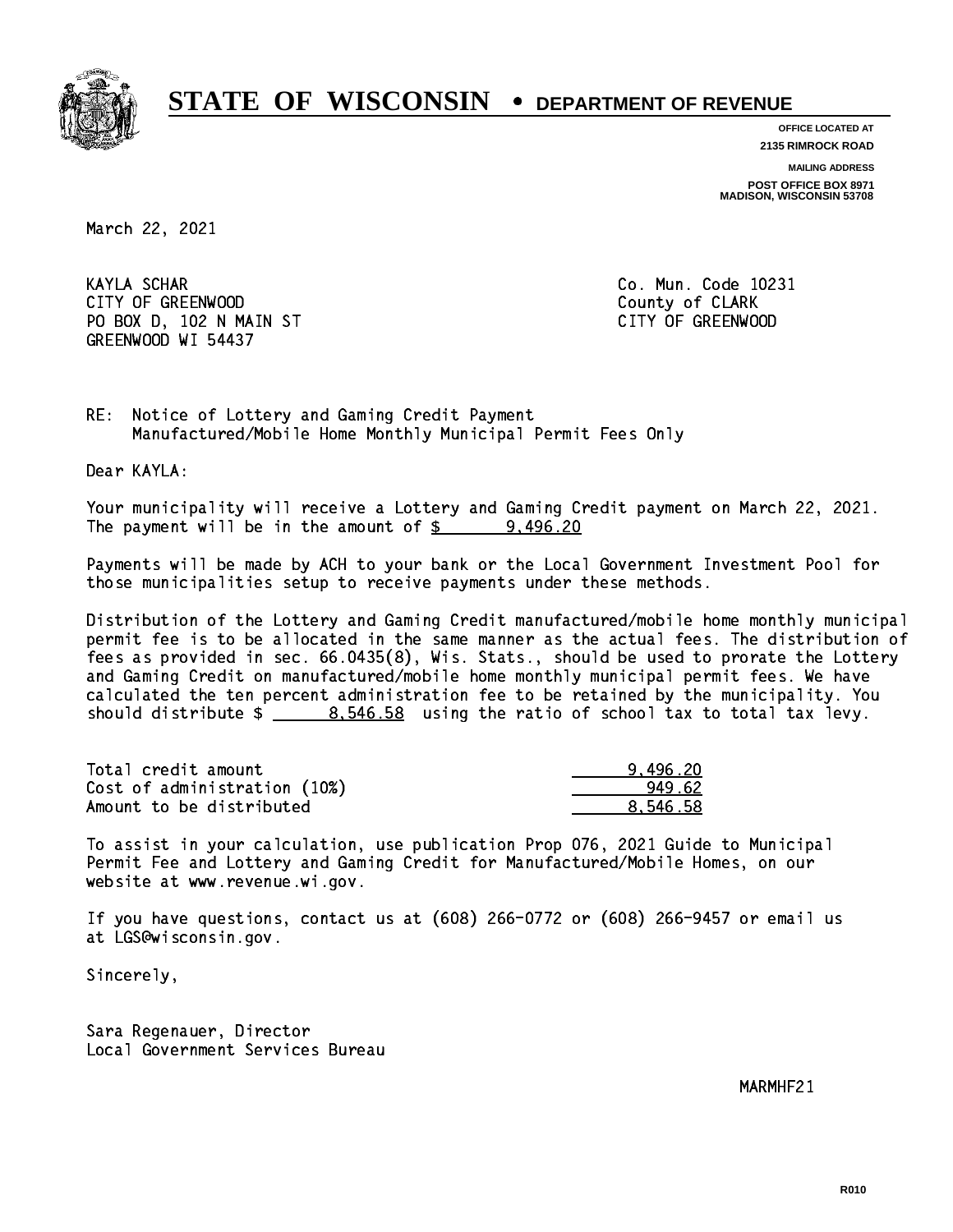

**OFFICE LOCATED AT 2135 RIMROCK ROAD**

**MAILING ADDRESS**

**POST OFFICE BOX 8971 MADISON, WISCONSIN 53708**

March 22, 2021

SHANNON TOUFAR CITY OF LOYAL COUNTY OF LOYAL COUNTY OF COUNTY OF COUNTY OF COUNTY OF COUNTY OF COUNTY OF COUNTY OF COUNTY OF COUNTY OF COUNTY OF COUNTY OF COUNTY OF COUNTY OF COUNTY OF COUNTY OF COUNTY OF COUNTY OF COUNTY OF COUNTY OF CO PO BOX 9 PO BOX 9 CITY OF LOYAL LOYAL WI 54446-0009

Co. Mun. Code 10246 CITY OF LOYAL

RE: Notice of Lottery and Gaming Credit Payment Manufactured/Mobile Home Monthly Municipal Permit Fees Only

Dear SHANNON:

 Your municipality will receive a Lottery and Gaming Credit payment on March 22, 2021. The payment will be in the amount of \$ 596.28 \_\_\_\_\_\_\_\_\_\_\_\_\_\_\_\_

 Payments will be made by ACH to your bank or the Local Government Investment Pool for those municipalities setup to receive payments under these methods.

 Distribution of the Lottery and Gaming Credit manufactured/mobile home monthly municipal permit fee is to be allocated in the same manner as the actual fees. The distribution of fees as provided in sec. 66.0435(8), Wis. Stats., should be used to prorate the Lottery and Gaming Credit on manufactured/mobile home monthly municipal permit fees. We have calculated the ten percent administration fee to be retained by the municipality. You should distribute  $\frac{2}{1}$   $\frac{536.66}{1000}$  using the ratio of school tax to total tax levy.

| Total credit amount          | 596.28 |
|------------------------------|--------|
| Cost of administration (10%) | 59.62  |
| Amount to be distributed     | 536.66 |

 To assist in your calculation, use publication Prop 076, 2021 Guide to Municipal Permit Fee and Lottery and Gaming Credit for Manufactured/Mobile Homes, on our website at www.revenue.wi.gov.

 If you have questions, contact us at (608) 266-0772 or (608) 266-9457 or email us at LGS@wisconsin.gov.

Sincerely,

 Sara Regenauer, Director Local Government Services Bureau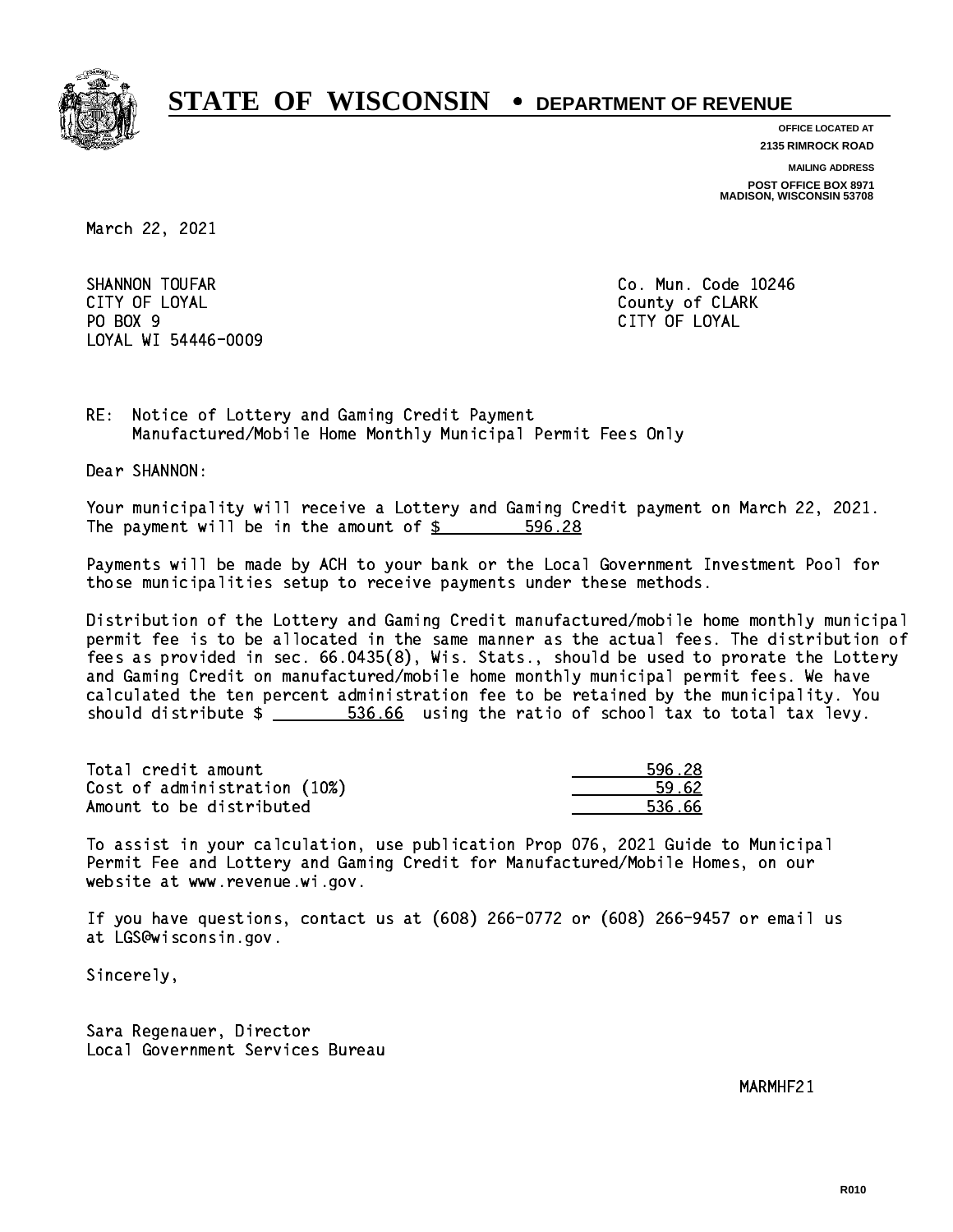

**OFFICE LOCATED AT**

**2135 RIMROCK ROAD**

**MAILING ADDRESS POST OFFICE BOX 8971 MADISON, WISCONSIN 53708**

March 22, 2021

 REX R ROEHL Co. Mun. Code 10261 CITY OF NEILLSVILLE **COUNTY COULD AND COULD COULD COULD** COUNTY OF CLARK 118 W 5TH ST CITY OF NEILLSVILLE NEILLSVILLE WI 54456-1999

RE: Notice of Lottery and Gaming Credit Payment Manufactured/Mobile Home Monthly Municipal Permit Fees Only

Dear REX:

 Your municipality will receive a Lottery and Gaming Credit payment on March 22, 2021. The payment will be in the amount of \$ 653.80 \_\_\_\_\_\_\_\_\_\_\_\_\_\_\_\_

 Payments will be made by ACH to your bank or the Local Government Investment Pool for those municipalities setup to receive payments under these methods.

 Distribution of the Lottery and Gaming Credit manufactured/mobile home monthly municipal permit fee is to be allocated in the same manner as the actual fees. The distribution of fees as provided in sec. 66.0435(8), Wis. Stats., should be used to prorate the Lottery and Gaming Credit on manufactured/mobile home monthly municipal permit fees. We have calculated the ten percent administration fee to be retained by the municipality. You should distribute  $\frac{2}{1-\frac{588.42}{1-\frac{200}{1-\frac{200}{1-\frac{200}{1-\frac{200}{1-\frac{200}{1-\frac{200}{1-\frac{200}{1-\frac{200}{1-\frac{200}{1-\frac{200}{1-\frac{200}{1-\frac{200}{1-\frac{200}{1-\frac{200}{1-\frac{200}{1-\frac{200}{1-\frac{200}{1-\frac{200}{1-\frac{200}{1-\frac{200}{1-\frac{200}{1-\frac{200}{1-\frac{200}{1-\$ 

| Total credit amount          | 653.80 |
|------------------------------|--------|
| Cost of administration (10%) | 65.38  |
| Amount to be distributed     | 588.42 |

 To assist in your calculation, use publication Prop 076, 2021 Guide to Municipal Permit Fee and Lottery and Gaming Credit for Manufactured/Mobile Homes, on our website at www.revenue.wi.gov.

 If you have questions, contact us at (608) 266-0772 or (608) 266-9457 or email us at LGS@wisconsin.gov.

Sincerely,

 Sara Regenauer, Director Local Government Services Bureau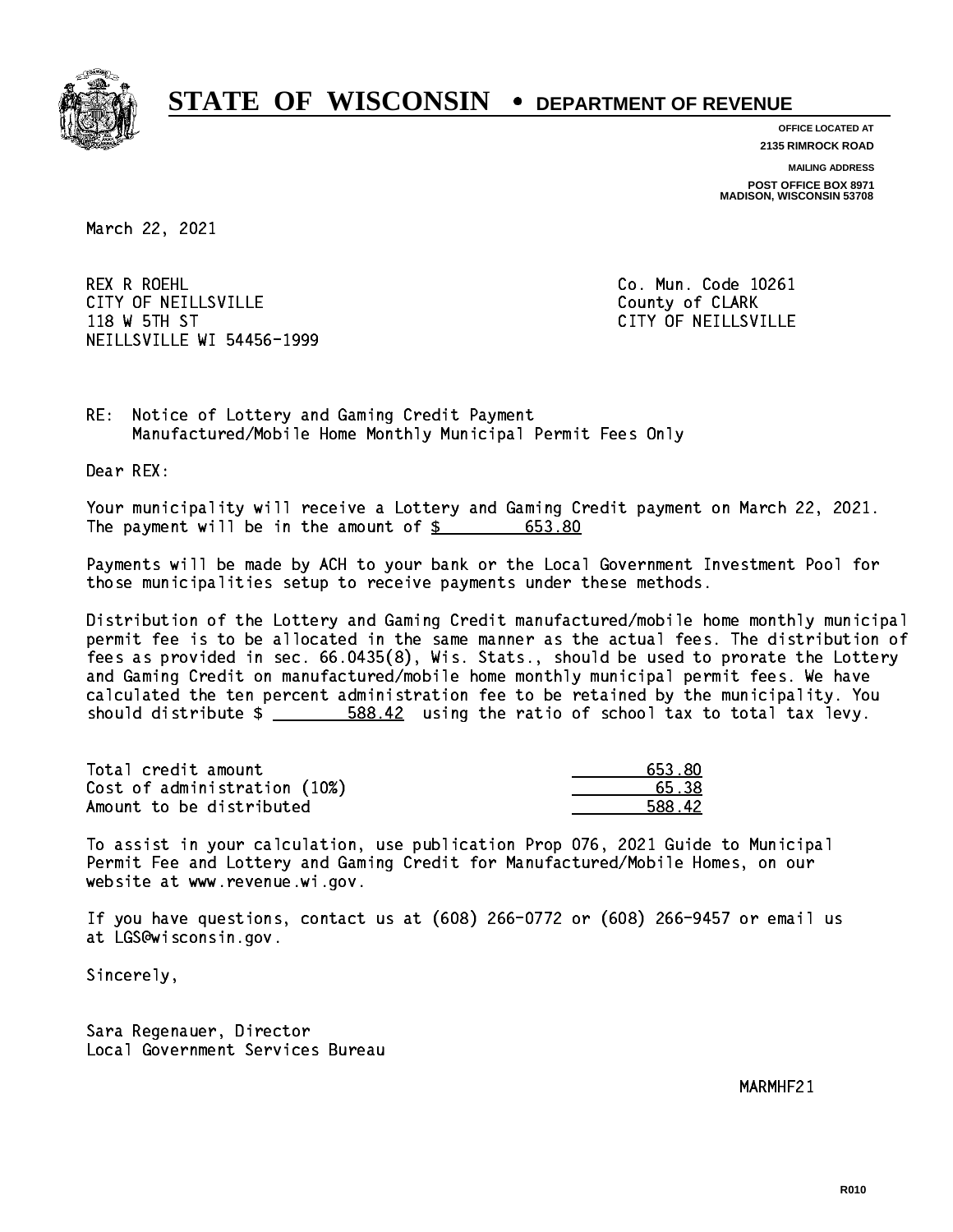

**OFFICE LOCATED AT 2135 RIMROCK ROAD**

**MAILING ADDRESS**

**POST OFFICE BOX 8971 MADISON, WISCONSIN 53708**

March 22, 2021

 MICHELE POGODZINSKI Co. Mun. Code 10286 CITY OF THE CITY OF THE COUNTY OF THE COUNTY OF COUNTY OF COUNTY OF COUNTY OF COUNTY OF COUNTY OF COUNTY OF COUNTY OF COUNTY OF COUNTY OF COUNTY OF COUNTY OF COUNTY OF COUNTY OF COUNTY OF COUNTY OF COUNTY OF COUNTY OF COUN PO BOX 334 PO BOX 334 CITY OF THORP THORP WI 54771-0334

RE: Notice of Lottery and Gaming Credit Payment Manufactured/Mobile Home Monthly Municipal Permit Fees Only

Dear MICHELE:

 Your municipality will receive a Lottery and Gaming Credit payment on March 22, 2021. The payment will be in the amount of  $\frac{2}{3}$  1,105.92

 Payments will be made by ACH to your bank or the Local Government Investment Pool for those municipalities setup to receive payments under these methods.

 Distribution of the Lottery and Gaming Credit manufactured/mobile home monthly municipal permit fee is to be allocated in the same manner as the actual fees. The distribution of fees as provided in sec. 66.0435(8), Wis. Stats., should be used to prorate the Lottery and Gaming Credit on manufactured/mobile home monthly municipal permit fees. We have calculated the ten percent administration fee to be retained by the municipality. You should distribute  $\frac{205.33}{2000}$  using the ratio of school tax to total tax levy.

| Total credit amount          | 1.105.92 |
|------------------------------|----------|
| Cost of administration (10%) | 110.59   |
| Amount to be distributed     | 995.33   |

 To assist in your calculation, use publication Prop 076, 2021 Guide to Municipal Permit Fee and Lottery and Gaming Credit for Manufactured/Mobile Homes, on our website at www.revenue.wi.gov.

 If you have questions, contact us at (608) 266-0772 or (608) 266-9457 or email us at LGS@wisconsin.gov.

Sincerely,

 Sara Regenauer, Director Local Government Services Bureau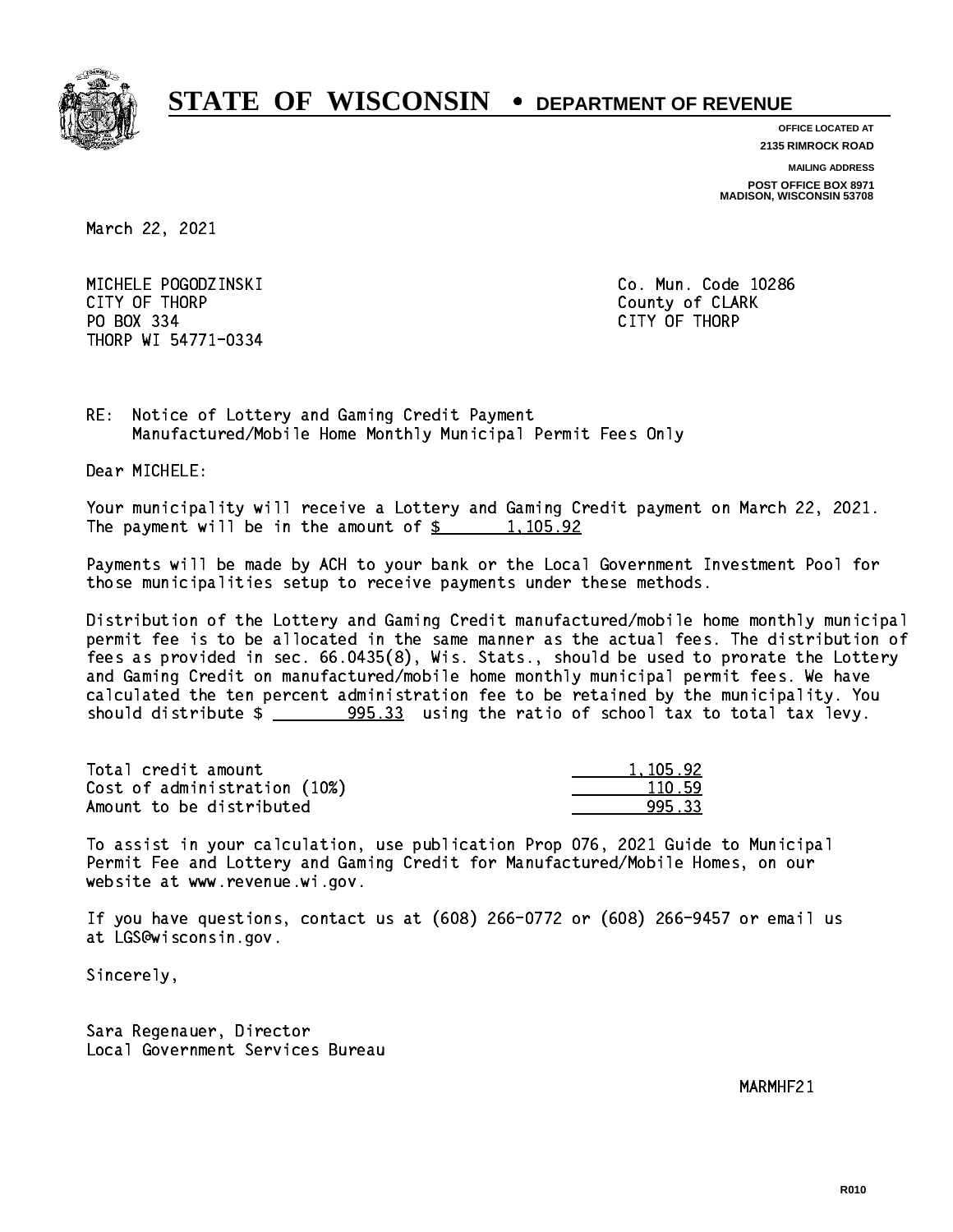

**OFFICE LOCATED AT**

**2135 RIMROCK ROAD**

**MAILING ADDRESS**

**POST OFFICE BOX 8971 MADISON, WISCONSIN 53708**

March 22, 2021

PEGGY TOMLINSON TOWN OF DEKORRA County of COLUMBIA W8495 COUNTY HWY VJ TOWN OF DEKORRA POYNETTE WI 53955-9323

Co. Mun. Code 11010

RE: Notice of Lottery and Gaming Credit Payment Manufactured/Mobile Home Monthly Municipal Permit Fees Only

Dear PEGGY:

 Your municipality will receive a Lottery and Gaming Credit payment on March 22, 2021. The payment will be in the amount of  $\frac{2}{3}$  3,898.16

 Payments will be made by ACH to your bank or the Local Government Investment Pool for those municipalities setup to receive payments under these methods.

 Distribution of the Lottery and Gaming Credit manufactured/mobile home monthly municipal permit fee is to be allocated in the same manner as the actual fees. The distribution of fees as provided in sec. 66.0435(8), Wis. Stats., should be used to prorate the Lottery and Gaming Credit on manufactured/mobile home monthly municipal permit fees. We have calculated the ten percent administration fee to be retained by the municipality. You should distribute  $\frac{2}{1}$   $\frac{3.508.35}{2}$  using the ratio of school tax to total tax levy.

| Total credit amount          | 3.898.16 |
|------------------------------|----------|
| Cost of administration (10%) | 389.81   |
| Amount to be distributed     | 3.508.35 |

 To assist in your calculation, use publication Prop 076, 2021 Guide to Municipal Permit Fee and Lottery and Gaming Credit for Manufactured/Mobile Homes, on our website at www.revenue.wi.gov.

 If you have questions, contact us at (608) 266-0772 or (608) 266-9457 or email us at LGS@wisconsin.gov.

Sincerely,

 Sara Regenauer, Director Local Government Services Bureau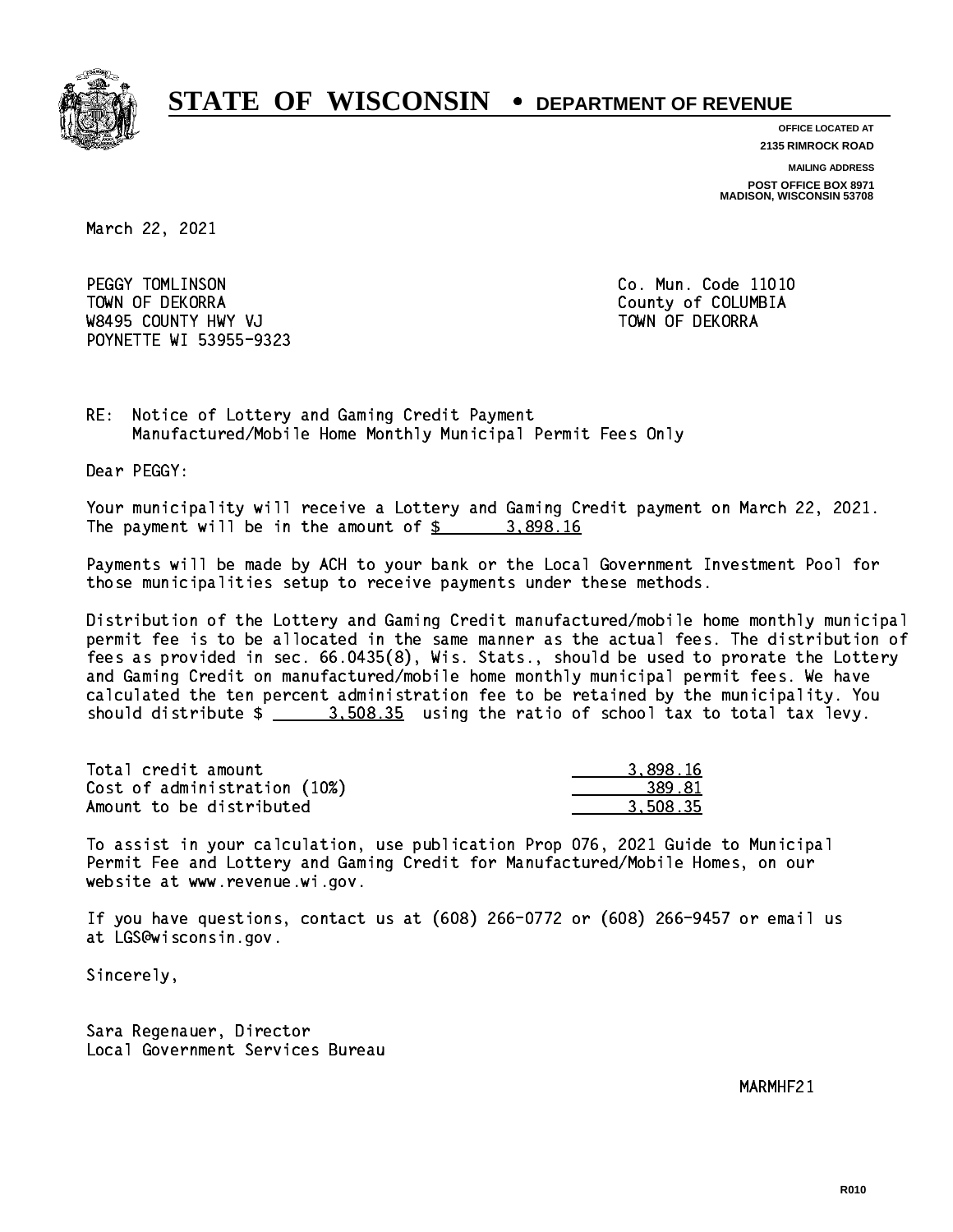

**OFFICE LOCATED AT**

**2135 RIMROCK ROAD**

**MAILING ADDRESS POST OFFICE BOX 8971 MADISON, WISCONSIN 53708**

March 22, 2021

STEPHANIE WARREN TOWN OF LEWISTON County of COLUMBIA PO BOX 555 PO BOX 555 TOWN OF LEWISTON WISCONSIN DELLS WI 53965-0555

Co. Mun. Code 11020

RE: Notice of Lottery and Gaming Credit Payment Manufactured/Mobile Home Monthly Municipal Permit Fees Only

Dear STEPHANIE:

 Your municipality will receive a Lottery and Gaming Credit payment on March 22, 2021. The payment will be in the amount of  $\frac{2}{3}$  1,423.53

 Payments will be made by ACH to your bank or the Local Government Investment Pool for those municipalities setup to receive payments under these methods.

 Distribution of the Lottery and Gaming Credit manufactured/mobile home monthly municipal permit fee is to be allocated in the same manner as the actual fees. The distribution of fees as provided in sec. 66.0435(8), Wis. Stats., should be used to prorate the Lottery and Gaming Credit on manufactured/mobile home monthly municipal permit fees. We have calculated the ten percent administration fee to be retained by the municipality. You should distribute  $\frac{1,281.18}{1,281.18}$  using the ratio of school tax to total tax levy.

| Total credit amount          | 1.423.53 |
|------------------------------|----------|
| Cost of administration (10%) | 142.35   |
| Amount to be distributed     | 1.281.18 |

 To assist in your calculation, use publication Prop 076, 2021 Guide to Municipal Permit Fee and Lottery and Gaming Credit for Manufactured/Mobile Homes, on our website at www.revenue.wi.gov.

 If you have questions, contact us at (608) 266-0772 or (608) 266-9457 or email us at LGS@wisconsin.gov.

Sincerely,

 Sara Regenauer, Director Local Government Services Bureau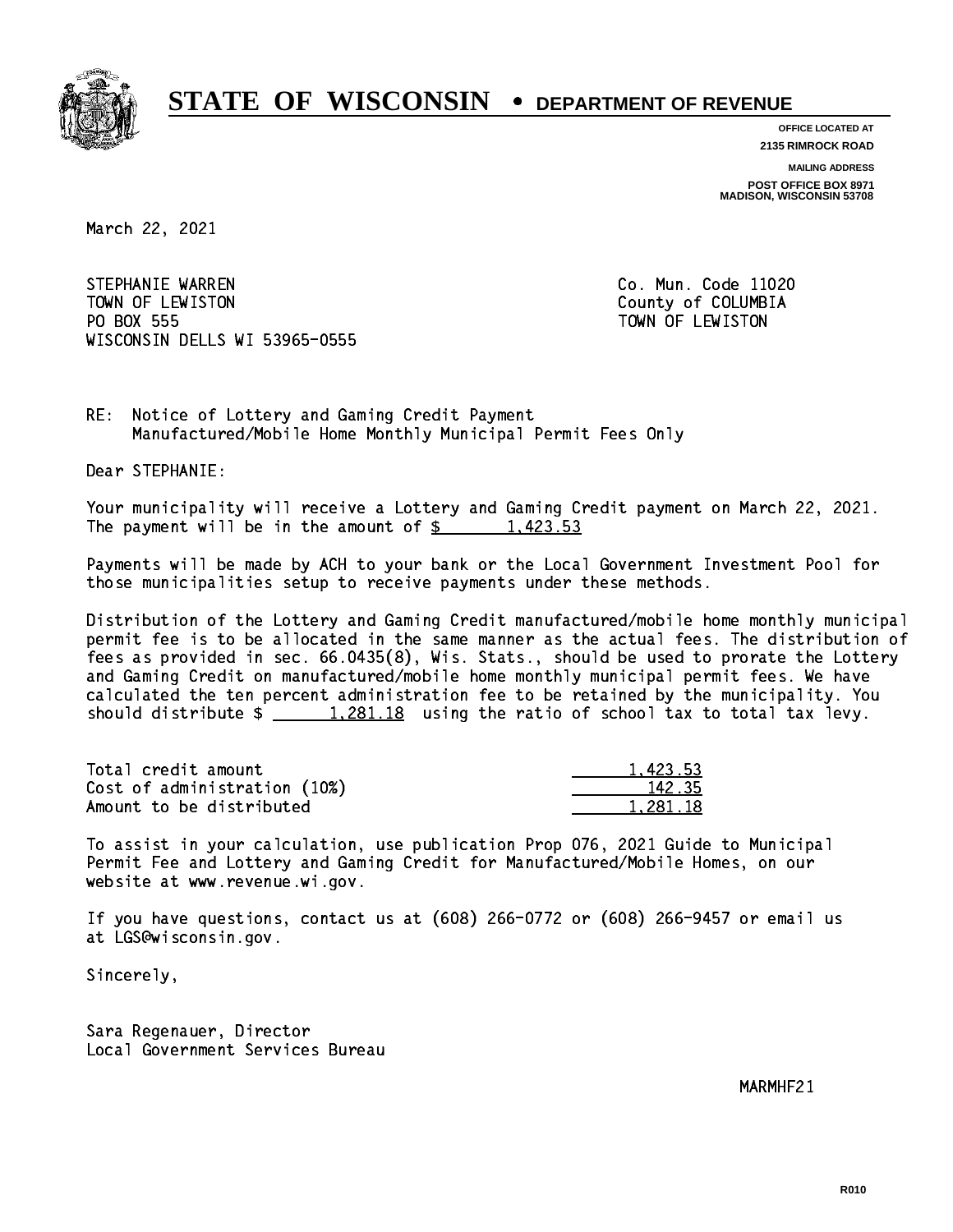

**OFFICE LOCATED AT**

**2135 RIMROCK ROAD**

**MAILING ADDRESS**

**POST OFFICE BOX 8971 MADISON, WISCONSIN 53708**

March 22, 2021

APRIL GOESKE TOWN OF LODI County of COLUMBIA W10919 COUNTY ROAD V TOWN OF LODI LODI WI 53555-9660

Co. Mun. Code 11022

RE: Notice of Lottery and Gaming Credit Payment Manufactured/Mobile Home Monthly Municipal Permit Fees Only

Dear APRIL:

 Your municipality will receive a Lottery and Gaming Credit payment on March 22, 2021. The payment will be in the amount of  $\frac{2}{3}$  2,148.30

 Payments will be made by ACH to your bank or the Local Government Investment Pool for those municipalities setup to receive payments under these methods.

 Distribution of the Lottery and Gaming Credit manufactured/mobile home monthly municipal permit fee is to be allocated in the same manner as the actual fees. The distribution of fees as provided in sec. 66.0435(8), Wis. Stats., should be used to prorate the Lottery and Gaming Credit on manufactured/mobile home monthly municipal permit fees. We have calculated the ten percent administration fee to be retained by the municipality. You should distribute  $\frac{1,933.47}{1,933.47}$  using the ratio of school tax to total tax levy.

| Total credit amount          | 2.148.30 |
|------------------------------|----------|
| Cost of administration (10%) | 214.83   |
| Amount to be distributed     | 1.933.47 |

 To assist in your calculation, use publication Prop 076, 2021 Guide to Municipal Permit Fee and Lottery and Gaming Credit for Manufactured/Mobile Homes, on our website at www.revenue.wi.gov.

 If you have questions, contact us at (608) 266-0772 or (608) 266-9457 or email us at LGS@wisconsin.gov.

Sincerely,

 Sara Regenauer, Director Local Government Services Bureau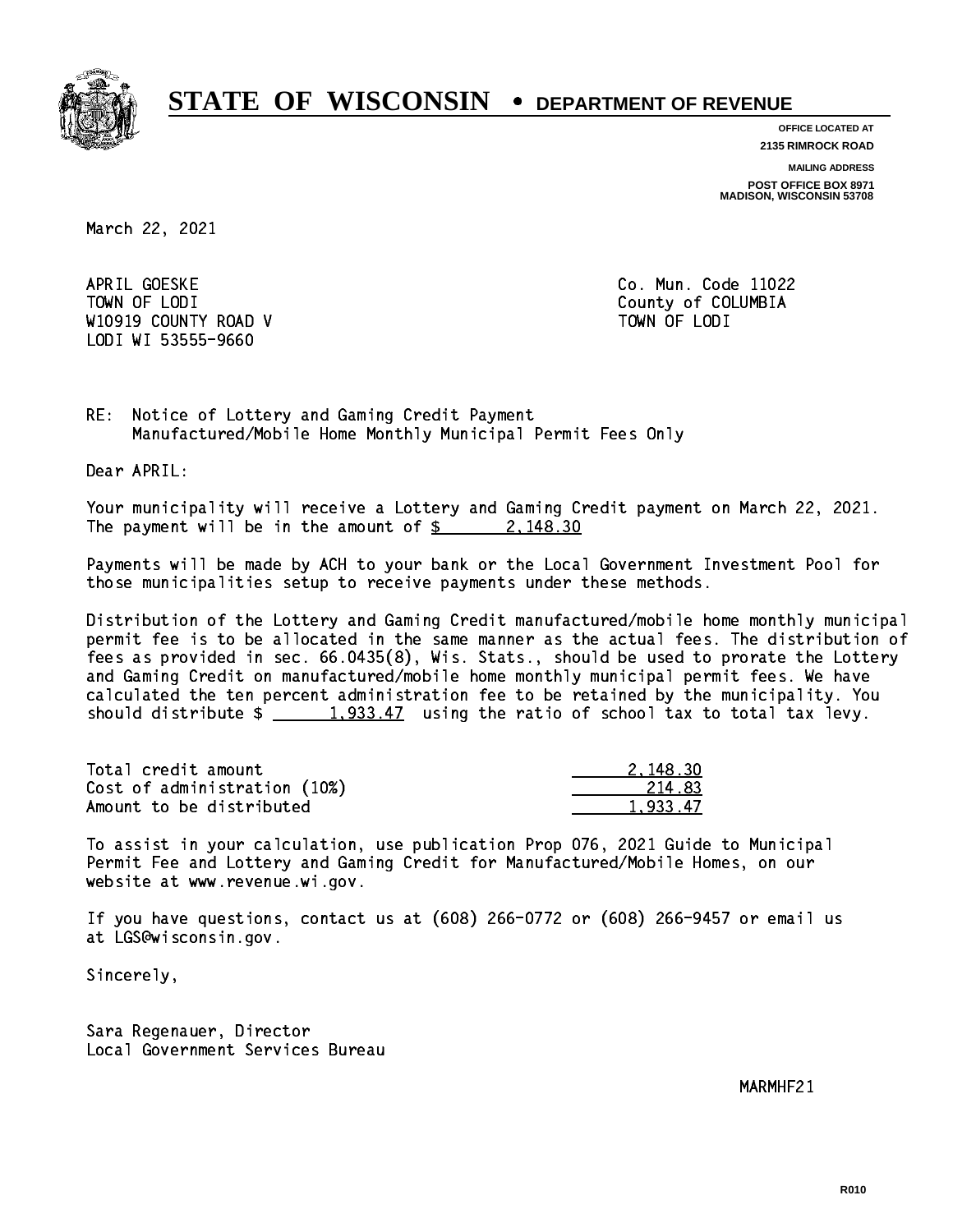

**OFFICE LOCATED AT**

**2135 RIMROCK ROAD**

**MAILING ADDRESS POST OFFICE BOX 8971 MADISON, WISCONSIN 53708**

March 22, 2021

CHERYL DAVIS TOWN OF NEWPORT County of COLUMBIA W14125 INGEBRETSON ROAD TOWN OF NEWPORT WISCONSIN DELLS WI 53965-8757

Co. Mun. Code 11028

RE: Notice of Lottery and Gaming Credit Payment Manufactured/Mobile Home Monthly Municipal Permit Fees Only

Dear CHERYL:

 Your municipality will receive a Lottery and Gaming Credit payment on March 22, 2021. The payment will be in the amount of \$ 317.16 \_\_\_\_\_\_\_\_\_\_\_\_\_\_\_\_

 Payments will be made by ACH to your bank or the Local Government Investment Pool for those municipalities setup to receive payments under these methods.

 Distribution of the Lottery and Gaming Credit manufactured/mobile home monthly municipal permit fee is to be allocated in the same manner as the actual fees. The distribution of fees as provided in sec. 66.0435(8), Wis. Stats., should be used to prorate the Lottery and Gaming Credit on manufactured/mobile home monthly municipal permit fees. We have calculated the ten percent administration fee to be retained by the municipality. You should distribute \$ 285.45 using the ratio of school tax to total tax levy. \_\_\_\_\_\_\_\_\_\_\_\_\_\_

Total credit amount Cost of administration (10%) Amount to be distributed

| '17.16 |
|--------|
| 1 / 1  |
|        |

 To assist in your calculation, use publication Prop 076, 2021 Guide to Municipal Permit Fee and Lottery and Gaming Credit for Manufactured/Mobile Homes, on our website at www.revenue.wi.gov.

 If you have questions, contact us at (608) 266-0772 or (608) 266-9457 or email us at LGS@wisconsin.gov.

Sincerely,

 Sara Regenauer, Director Local Government Services Bureau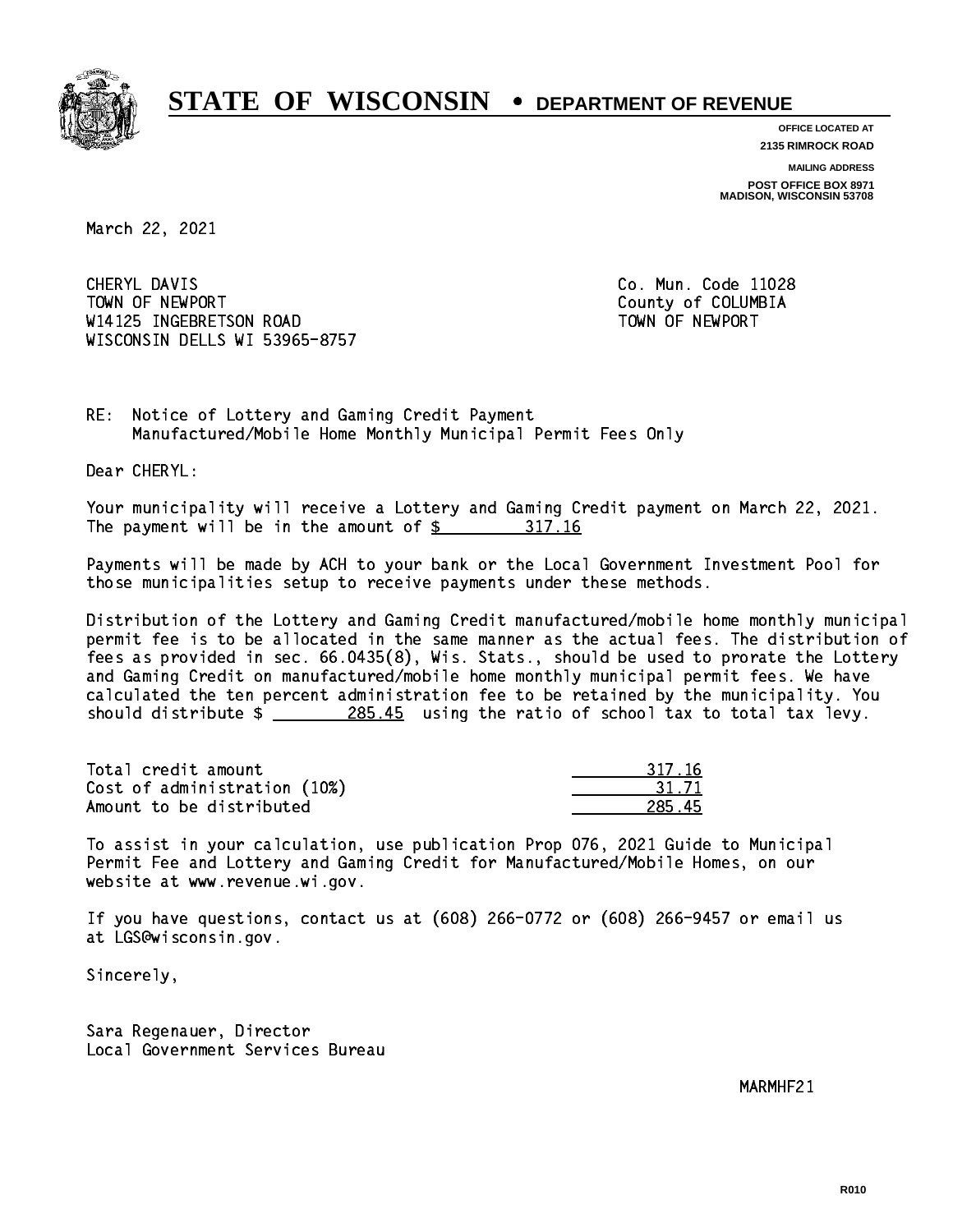

**OFFICE LOCATED AT**

**2135 RIMROCK ROAD**

**MAILING ADDRESS POST OFFICE BOX 8971 MADISON, WISCONSIN 53708**

March 22, 2021

MARK ZIMMERMAN TOWN OF PACIFIC **COLUMBIA** County of COLUMBIA P.O. BOX 857 TOWN OF PACIFIC PORTAGE WI 53901-0857

Co. Mun. Code 11032

RE: Notice of Lottery and Gaming Credit Payment Manufactured/Mobile Home Monthly Municipal Permit Fees Only

Dear MARK:

 Your municipality will receive a Lottery and Gaming Credit payment on March 22, 2021. The payment will be in the amount of \$ 6,321.51 \_\_\_\_\_\_\_\_\_\_\_\_\_\_\_\_

 Payments will be made by ACH to your bank or the Local Government Investment Pool for those municipalities setup to receive payments under these methods.

 Distribution of the Lottery and Gaming Credit manufactured/mobile home monthly municipal permit fee is to be allocated in the same manner as the actual fees. The distribution of fees as provided in sec. 66.0435(8), Wis. Stats., should be used to prorate the Lottery and Gaming Credit on manufactured/mobile home monthly municipal permit fees. We have calculated the ten percent administration fee to be retained by the municipality. You should distribute  $\frac{2}{1}$   $\frac{5.689.36}{20}$  using the ratio of school tax to total tax levy.

| Total credit amount          | 6.321.51 |
|------------------------------|----------|
| Cost of administration (10%) | 632.15   |
| Amount to be distributed     | 5.689.36 |

 To assist in your calculation, use publication Prop 076, 2021 Guide to Municipal Permit Fee and Lottery and Gaming Credit for Manufactured/Mobile Homes, on our website at www.revenue.wi.gov.

 If you have questions, contact us at (608) 266-0772 or (608) 266-9457 or email us at LGS@wisconsin.gov.

Sincerely,

 Sara Regenauer, Director Local Government Services Bureau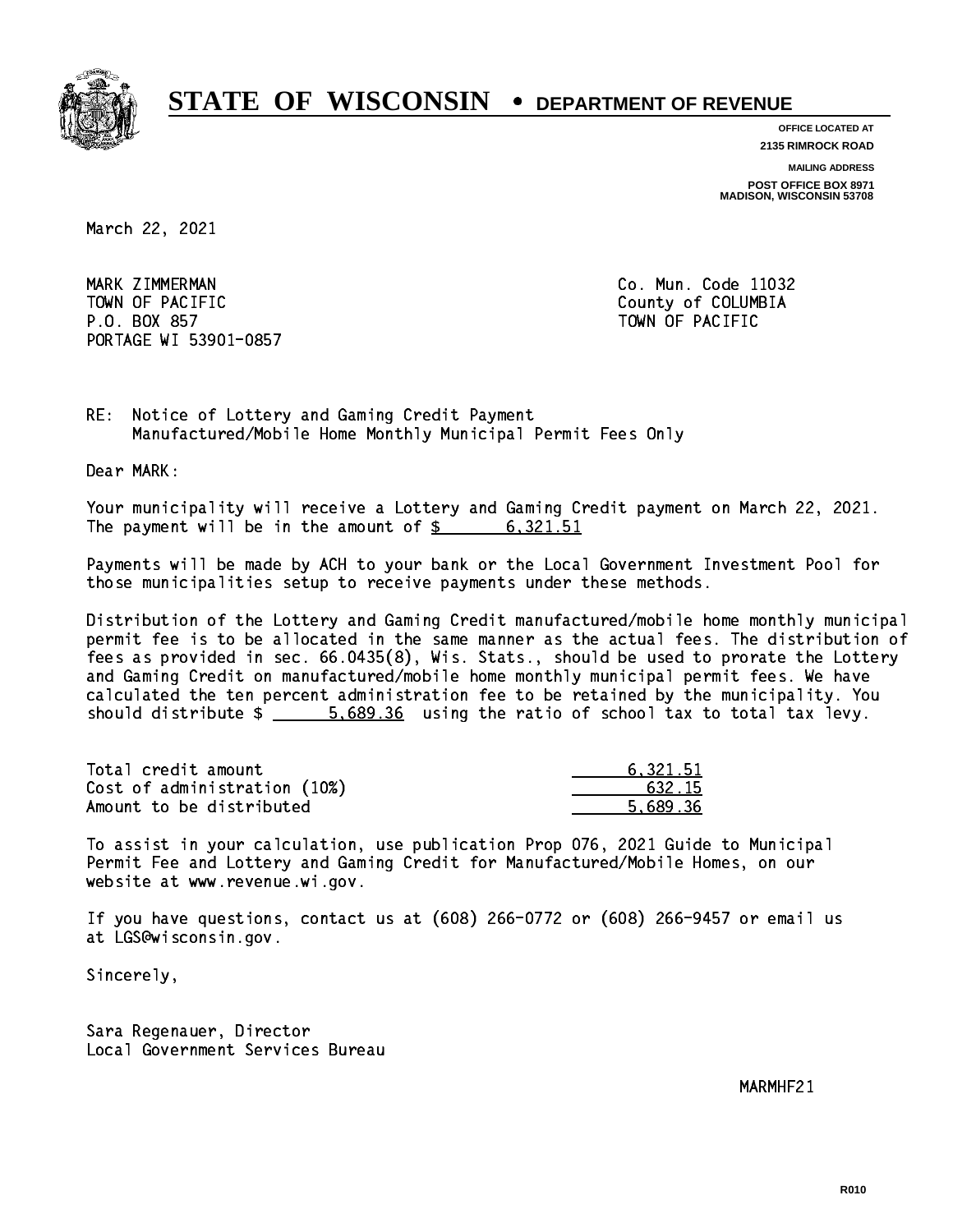

**OFFICE LOCATED AT**

**2135 RIMROCK ROAD**

**MAILING ADDRESS**

**POST OFFICE BOX 8971 MADISON, WISCONSIN 53708**

March 22, 2021

LONNA ZEMAN LODI WI 53555

Co. Mun. Code 11040 TOWN OF WEST POINT County of COLUMBIA N2114 RAUSCH RD. TOWN OF WEST POINT

RE: Notice of Lottery and Gaming Credit Payment Manufactured/Mobile Home Monthly Municipal Permit Fees Only

Dear LONNA:

 Your municipality will receive a Lottery and Gaming Credit payment on March 22, 2021. The payment will be in the amount of  $\frac{2}{3}$  15,708.48

 Payments will be made by ACH to your bank or the Local Government Investment Pool for those municipalities setup to receive payments under these methods.

 Distribution of the Lottery and Gaming Credit manufactured/mobile home monthly municipal permit fee is to be allocated in the same manner as the actual fees. The distribution of fees as provided in sec. 66.0435(8), Wis. Stats., should be used to prorate the Lottery and Gaming Credit on manufactured/mobile home monthly municipal permit fees. We have calculated the ten percent administration fee to be retained by the municipality. You should distribute  $\frac{14,137.64}{2}$  using the ratio of school tax to total tax levy.

| Total credit amount          | 15,708,48 |
|------------------------------|-----------|
| Cost of administration (10%) | 1.570.84  |
| Amount to be distributed     | 14.137.64 |

 To assist in your calculation, use publication Prop 076, 2021 Guide to Municipal Permit Fee and Lottery and Gaming Credit for Manufactured/Mobile Homes, on our website at www.revenue.wi.gov.

 If you have questions, contact us at (608) 266-0772 or (608) 266-9457 or email us at LGS@wisconsin.gov.

Sincerely,

 Sara Regenauer, Director Local Government Services Bureau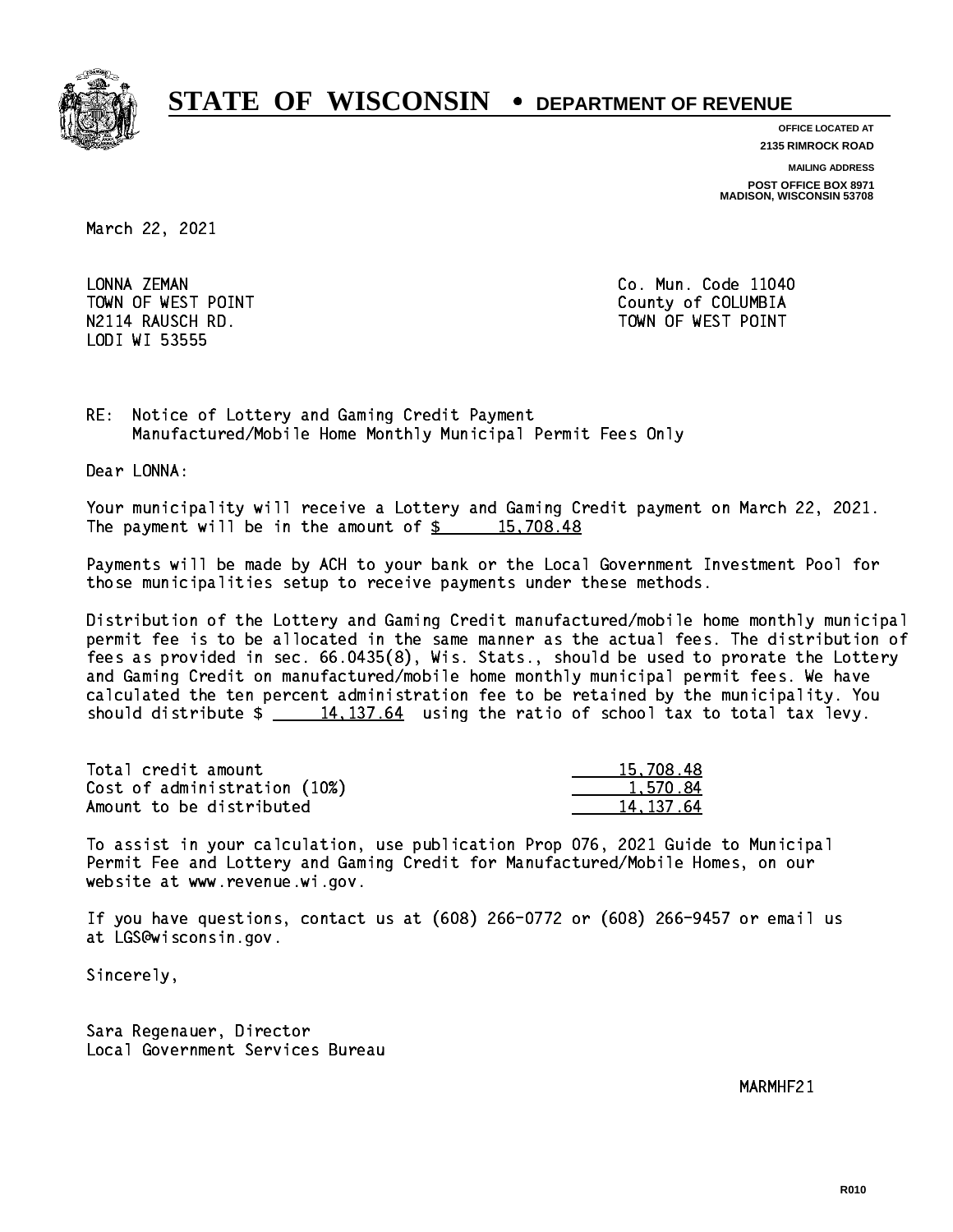

**OFFICE LOCATED AT**

**2135 RIMROCK ROAD**

**MAILING ADDRESS POST OFFICE BOX 8971 MADISON, WISCONSIN 53708**

March 22, 2021

BONNIE LANGSDORF **Co. Mun. Code 11116** VILLAGE OF DOYLESTOWN COUNTY OF COLUMBIA PO BOX 96 DOYLESTOWN WI 53928-0096

VILLAGE OF DOYLESTOWN

RE: Notice of Lottery and Gaming Credit Payment Manufactured/Mobile Home Monthly Municipal Permit Fees Only

Dear BONNIE:

 Your municipality will receive a Lottery and Gaming Credit payment on March 22, 2021. The payment will be in the amount of  $\frac{2}{3}$  3,198.77

 Payments will be made by ACH to your bank or the Local Government Investment Pool for those municipalities setup to receive payments under these methods.

 Distribution of the Lottery and Gaming Credit manufactured/mobile home monthly municipal permit fee is to be allocated in the same manner as the actual fees. The distribution of fees as provided in sec. 66.0435(8), Wis. Stats., should be used to prorate the Lottery and Gaming Credit on manufactured/mobile home monthly municipal permit fees. We have calculated the ten percent administration fee to be retained by the municipality. You should distribute  $\frac{2.878.90}{2.878.90}$  using the ratio of school tax to total tax levy.

| Total credit amount          | 3.198.77 |
|------------------------------|----------|
| Cost of administration (10%) | 319.87   |
| Amount to be distributed     | 2.878.90 |

 To assist in your calculation, use publication Prop 076, 2021 Guide to Municipal Permit Fee and Lottery and Gaming Credit for Manufactured/Mobile Homes, on our website at www.revenue.wi.gov.

 If you have questions, contact us at (608) 266-0772 or (608) 266-9457 or email us at LGS@wisconsin.gov.

Sincerely,

 Sara Regenauer, Director Local Government Services Bureau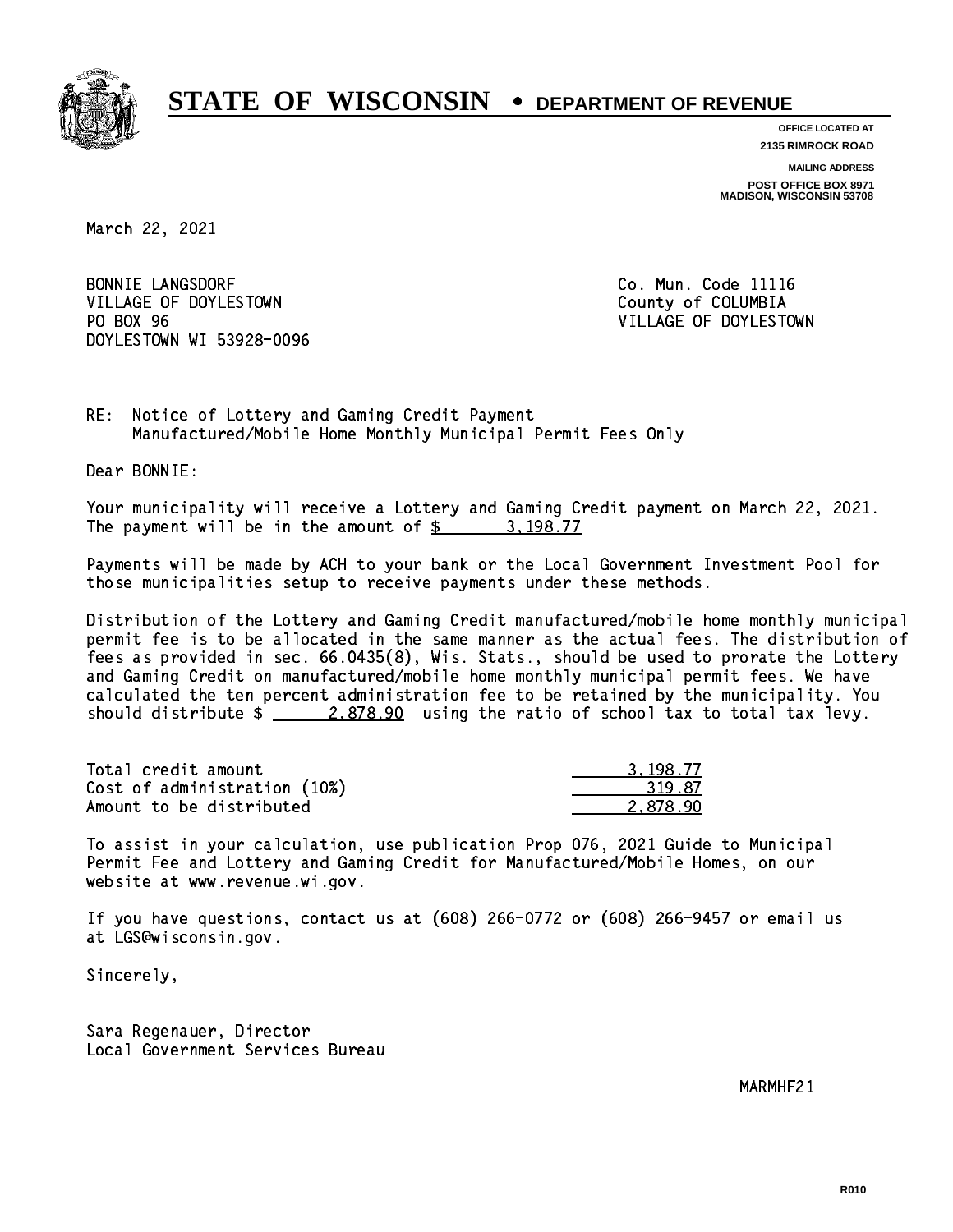

**OFFICE LOCATED AT 2135 RIMROCK ROAD**

**MAILING ADDRESS POST OFFICE BOX 8971 MADISON, WISCONSIN 53708**

March 22, 2021

MARIE ABEGGLEN VILLAGE OF FALL RIVER **COLLECT IN THE COLLECT OF SALE ASSESS** PO BOX 37 FALL RIVER WI 53932-0035

Co. Mun. Code 11126 VILLAGE OF FALL RIVER

RE: Notice of Lottery and Gaming Credit Payment Manufactured/Mobile Home Monthly Municipal Permit Fees Only

Dear MARIE:

 Your municipality will receive a Lottery and Gaming Credit payment on March 22, 2021. The payment will be in the amount of  $\frac{2}{3}$  3,725.64

 Payments will be made by ACH to your bank or the Local Government Investment Pool for those municipalities setup to receive payments under these methods.

 Distribution of the Lottery and Gaming Credit manufactured/mobile home monthly municipal permit fee is to be allocated in the same manner as the actual fees. The distribution of fees as provided in sec. 66.0435(8), Wis. Stats., should be used to prorate the Lottery and Gaming Credit on manufactured/mobile home monthly municipal permit fees. We have calculated the ten percent administration fee to be retained by the municipality. You should distribute  $\frac{2}{2}$   $\frac{3}{2}$ ,  $\frac{353.08}{2}$  using the ratio of school tax to total tax levy.

| Total credit amount          | 3.725.64 |
|------------------------------|----------|
| Cost of administration (10%) | 372.56   |
| Amount to be distributed     | 3.353.08 |

 To assist in your calculation, use publication Prop 076, 2021 Guide to Municipal Permit Fee and Lottery and Gaming Credit for Manufactured/Mobile Homes, on our website at www.revenue.wi.gov.

 If you have questions, contact us at (608) 266-0772 or (608) 266-9457 or email us at LGS@wisconsin.gov.

Sincerely,

 Sara Regenauer, Director Local Government Services Bureau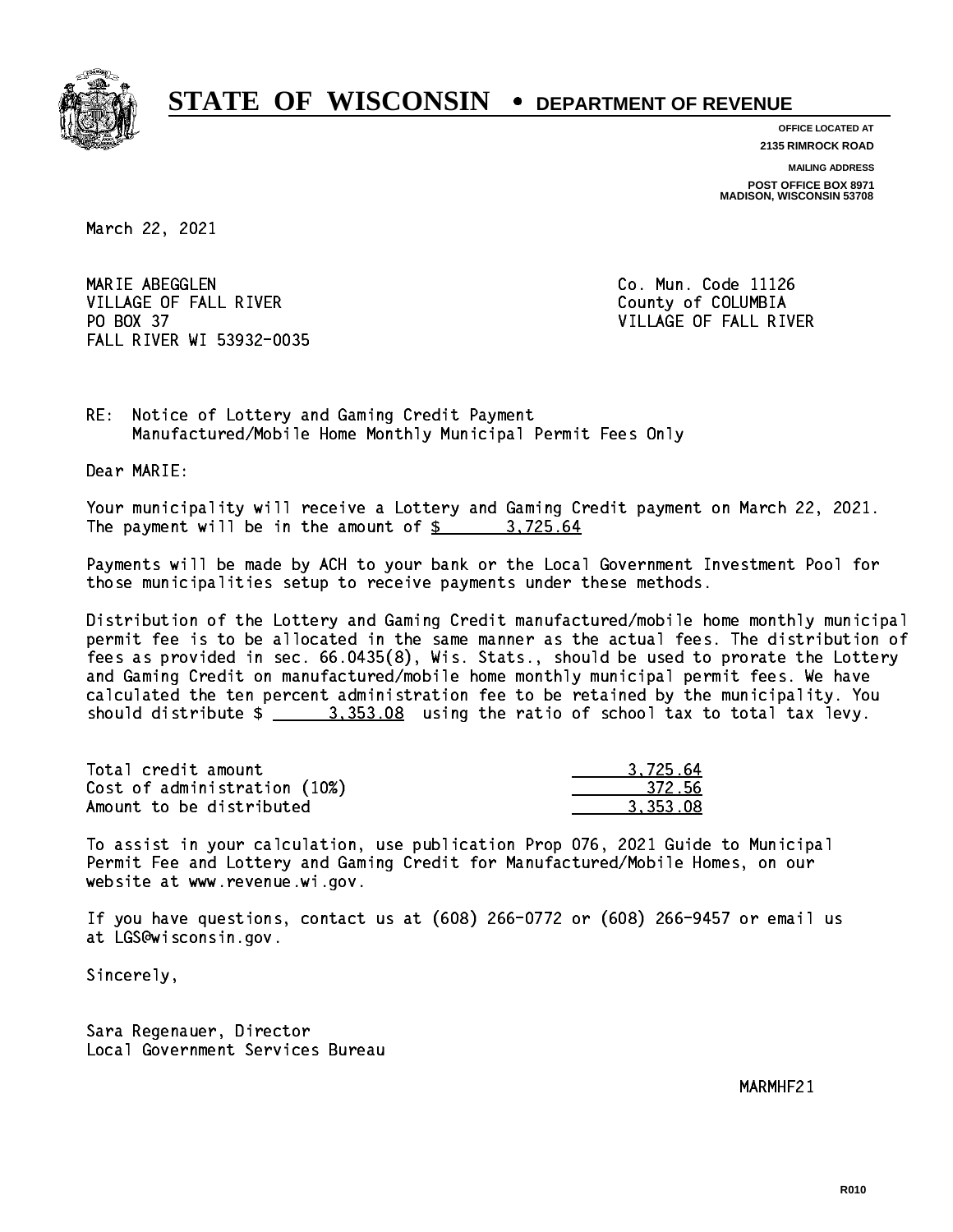

**OFFICE LOCATED AT 2135 RIMROCK ROAD**

**MAILING ADDRESS**

**POST OFFICE BOX 8971 MADISON, WISCONSIN 53708**

March 22, 2021

NATALIE MEGOW VILLAGE OF POYNETTE COUNTY OF COLUMBIA PO BOX 95, 106 SOUTH MAIN ST VILLAGE OF POYNETTE POYNETTE WI 53955-0095

Co. Mun. Code 11172

RE: Notice of Lottery and Gaming Credit Payment Manufactured/Mobile Home Monthly Municipal Permit Fees Only

Dear NATALIE:

 Your municipality will receive a Lottery and Gaming Credit payment on March 22, 2021. The payment will be in the amount of  $\frac{2}{3}$  8,249.81

 Payments will be made by ACH to your bank or the Local Government Investment Pool for those municipalities setup to receive payments under these methods.

 Distribution of the Lottery and Gaming Credit manufactured/mobile home monthly municipal permit fee is to be allocated in the same manner as the actual fees. The distribution of fees as provided in sec. 66.0435(8), Wis. Stats., should be used to prorate the Lottery and Gaming Credit on manufactured/mobile home monthly municipal permit fees. We have calculated the ten percent administration fee to be retained by the municipality. You should distribute  $\frac{2}{2}$   $\frac{7.424.83}{2}$  using the ratio of school tax to total tax levy.

| Total credit amount          | 8.249.81 |
|------------------------------|----------|
| Cost of administration (10%) | 824.98   |
| Amount to be distributed     | 7.424.83 |

 To assist in your calculation, use publication Prop 076, 2021 Guide to Municipal Permit Fee and Lottery and Gaming Credit for Manufactured/Mobile Homes, on our website at www.revenue.wi.gov.

 If you have questions, contact us at (608) 266-0772 or (608) 266-9457 or email us at LGS@wisconsin.gov.

Sincerely,

 Sara Regenauer, Director Local Government Services Bureau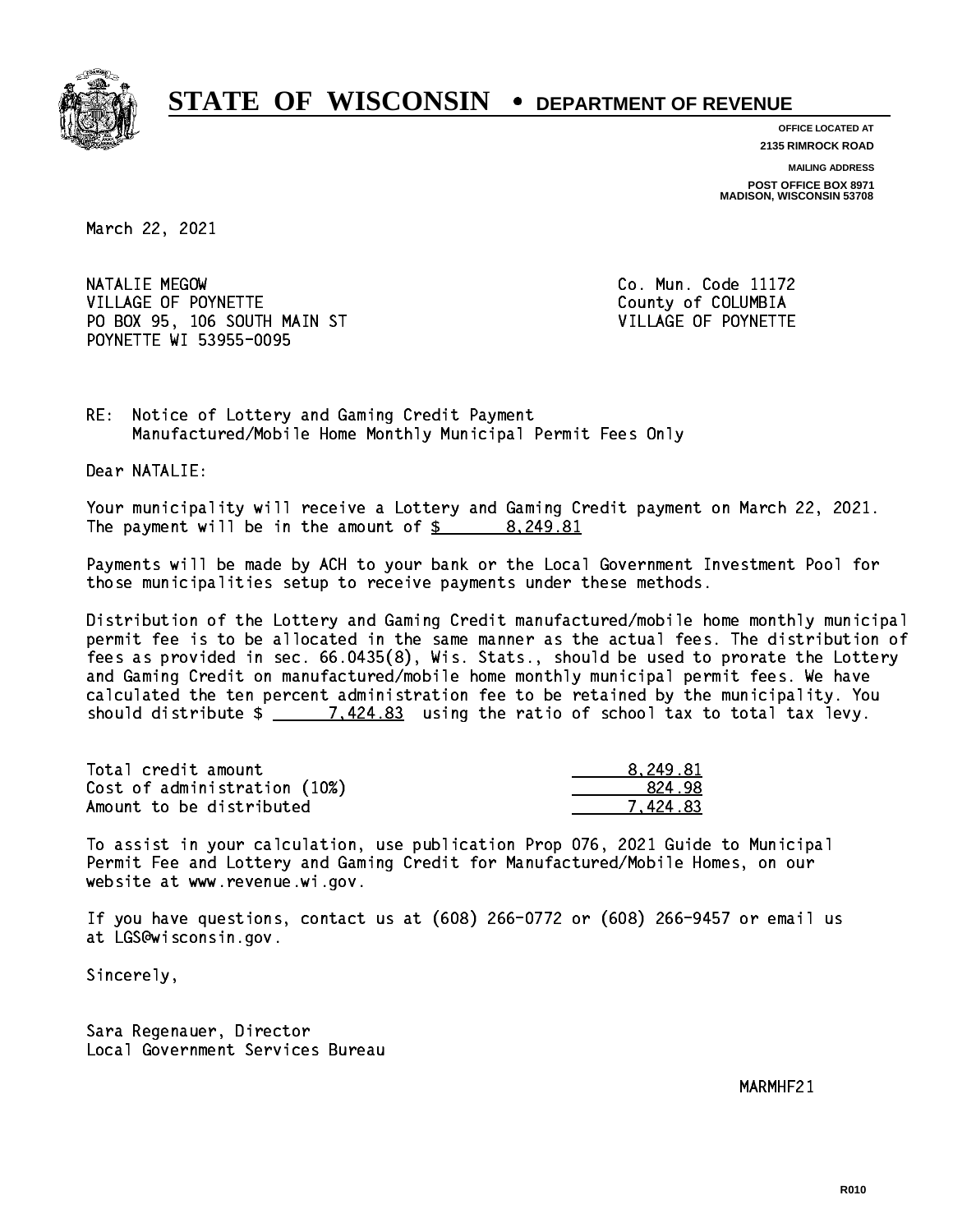

**OFFICE LOCATED AT 2135 RIMROCK ROAD**

**MAILING ADDRESS POST OFFICE BOX 8971 MADISON, WISCONSIN 53708**

March 22, 2021

 KYLE ELLEFSON Co. Mun. Code 11211 CITY OF COLUMBUS COME CONSULTED A COUNTY OF COLUMBIA 105 N DICKASON BLVD CITY OF COLUMBUS COLUMBUS WI 53925-1565

RE: Notice of Lottery and Gaming Credit Payment Manufactured/Mobile Home Monthly Municipal Permit Fees Only

Dear KYLE:

 Your municipality will receive a Lottery and Gaming Credit payment on March 22, 2021. The payment will be in the amount of \$ 892.08 \_\_\_\_\_\_\_\_\_\_\_\_\_\_\_\_

 Payments will be made by ACH to your bank or the Local Government Investment Pool for those municipalities setup to receive payments under these methods.

 Distribution of the Lottery and Gaming Credit manufactured/mobile home monthly municipal permit fee is to be allocated in the same manner as the actual fees. The distribution of fees as provided in sec. 66.0435(8), Wis. Stats., should be used to prorate the Lottery and Gaming Credit on manufactured/mobile home monthly municipal permit fees. We have calculated the ten percent administration fee to be retained by the municipality. You should distribute  $\frac{2}{1-x} = \frac{802.88}{1-x}$  using the ratio of school tax to total tax levy.

| Total credit amount          | -892.08 |
|------------------------------|---------|
| Cost of administration (10%) | .89.20  |
| Amount to be distributed     | -802.88 |

 To assist in your calculation, use publication Prop 076, 2021 Guide to Municipal Permit Fee and Lottery and Gaming Credit for Manufactured/Mobile Homes, on our website at www.revenue.wi.gov.

 If you have questions, contact us at (608) 266-0772 or (608) 266-9457 or email us at LGS@wisconsin.gov.

Sincerely,

 Sara Regenauer, Director Local Government Services Bureau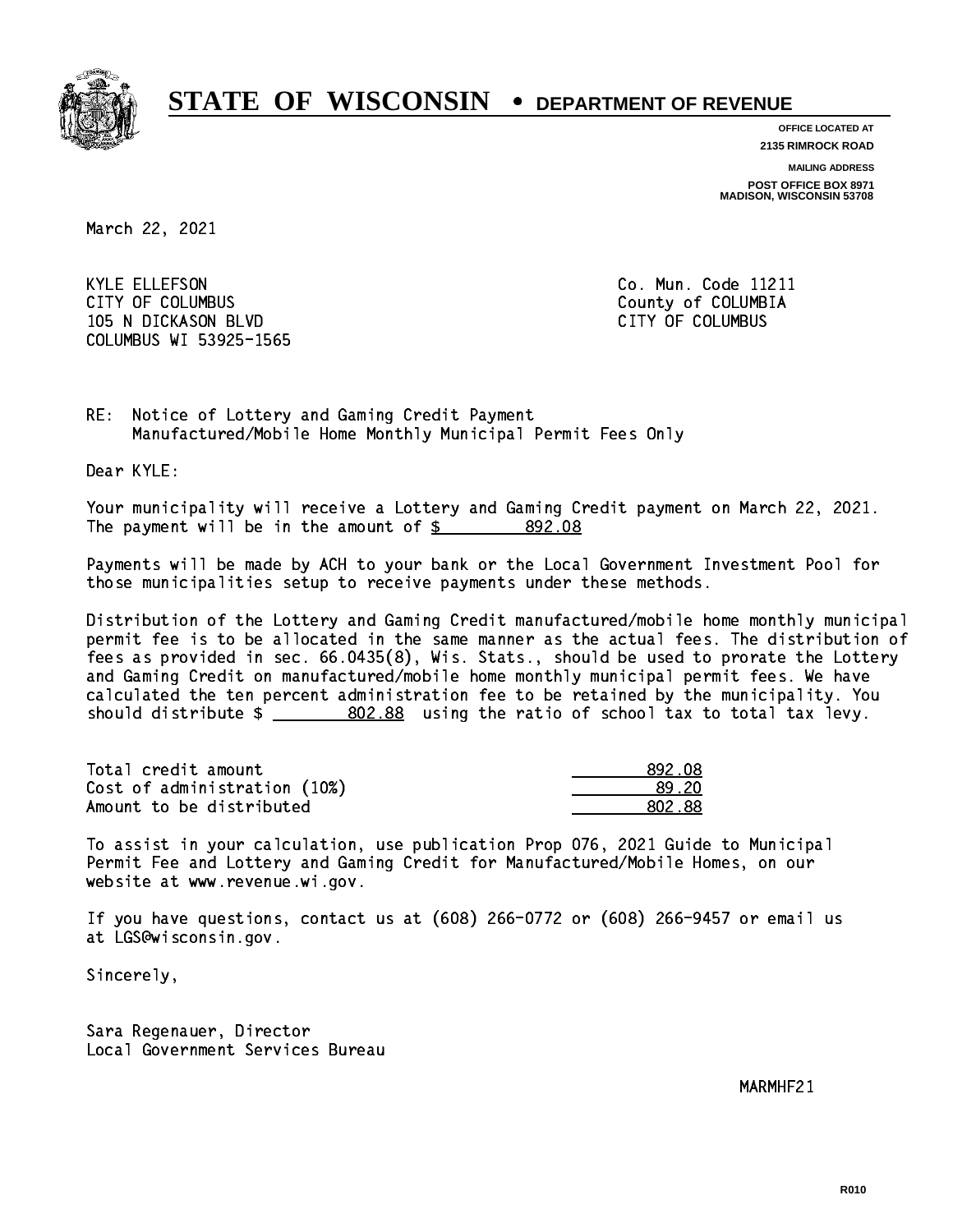

**OFFICE LOCATED AT**

**2135 RIMROCK ROAD**

**MAILING ADDRESS POST OFFICE BOX 8971 MADISON, WISCONSIN 53708**

March 22, 2021

**JEAN MOHR** CITY OF PORTAGE COUNTER COUNTY OF COLUMBIA 115 W PLEASANT ST CITY OF PORTAGE PORTAGE WI 53901-1742

Co. Mun. Code 11271

RE: Notice of Lottery and Gaming Credit Payment Manufactured/Mobile Home Monthly Municipal Permit Fees Only

Dear JEAN:

 Your municipality will receive a Lottery and Gaming Credit payment on March 22, 2021. The payment will be in the amount of  $\frac{2}{3}$  9,074.35

 Payments will be made by ACH to your bank or the Local Government Investment Pool for those municipalities setup to receive payments under these methods.

 Distribution of the Lottery and Gaming Credit manufactured/mobile home monthly municipal permit fee is to be allocated in the same manner as the actual fees. The distribution of fees as provided in sec. 66.0435(8), Wis. Stats., should be used to prorate the Lottery and Gaming Credit on manufactured/mobile home monthly municipal permit fees. We have calculated the ten percent administration fee to be retained by the municipality. You should distribute  $\frac{2}{100.92}$  using the ratio of school tax to total tax levy.

| Total credit amount          | 9.074.35 |
|------------------------------|----------|
| Cost of administration (10%) | 907 43   |
| Amount to be distributed     | 8.166.92 |

 To assist in your calculation, use publication Prop 076, 2021 Guide to Municipal Permit Fee and Lottery and Gaming Credit for Manufactured/Mobile Homes, on our website at www.revenue.wi.gov.

 If you have questions, contact us at (608) 266-0772 or (608) 266-9457 or email us at LGS@wisconsin.gov.

Sincerely,

 Sara Regenauer, Director Local Government Services Bureau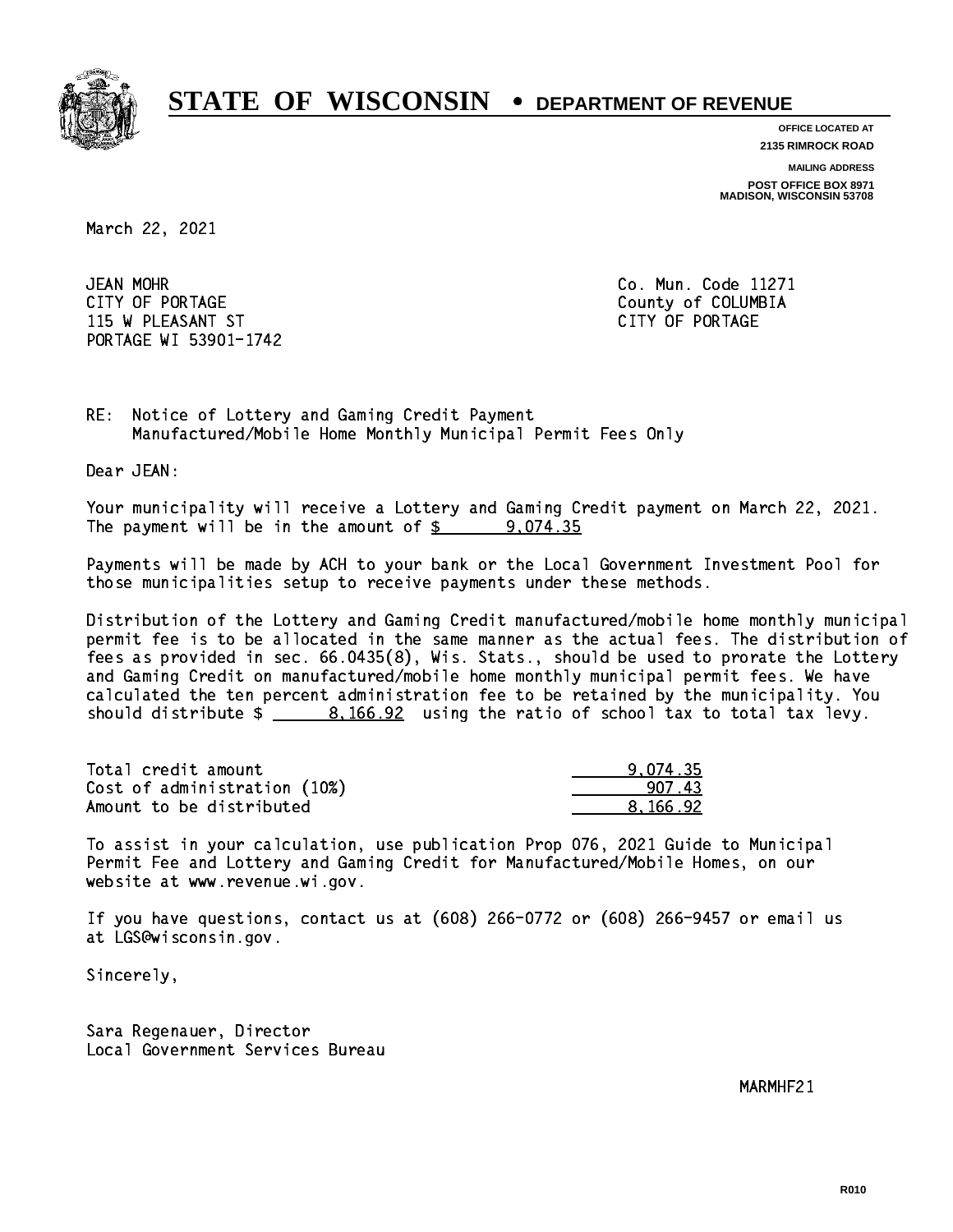

**OFFICE LOCATED AT 2135 RIMROCK ROAD**

**MAILING ADDRESS**

**POST OFFICE BOX 8971 MADISON, WISCONSIN 53708**

March 22, 2021

SARAH BROWN CITY OF WISCONSIN DELLS COUNTY OF COLUMBIA 300 LACROSSE ST CITY OF WISCONSIN DELLS WISCONSIN DELLS WI 53965-1569

Co. Mun. Code 11291

RE: Notice of Lottery and Gaming Credit Payment Manufactured/Mobile Home Monthly Municipal Permit Fees Only

Dear SARAH:

 Your municipality will receive a Lottery and Gaming Credit payment on March 22, 2021. The payment will be in the amount of  $\frac{2}{3}$  942.60

 Payments will be made by ACH to your bank or the Local Government Investment Pool for those municipalities setup to receive payments under these methods.

 Distribution of the Lottery and Gaming Credit manufactured/mobile home monthly municipal permit fee is to be allocated in the same manner as the actual fees. The distribution of fees as provided in sec. 66.0435(8), Wis. Stats., should be used to prorate the Lottery and Gaming Credit on manufactured/mobile home monthly municipal permit fees. We have calculated the ten percent administration fee to be retained by the municipality. You should distribute  $\frac{2}{2}$   $\frac{848.34}{2}$  using the ratio of school tax to total tax levy.

| Total credit amount          | 942.60 |
|------------------------------|--------|
| Cost of administration (10%) | 94.26  |
| Amount to be distributed     | 84834  |

 To assist in your calculation, use publication Prop 076, 2021 Guide to Municipal Permit Fee and Lottery and Gaming Credit for Manufactured/Mobile Homes, on our website at www.revenue.wi.gov.

 If you have questions, contact us at (608) 266-0772 or (608) 266-9457 or email us at LGS@wisconsin.gov.

Sincerely,

 Sara Regenauer, Director Local Government Services Bureau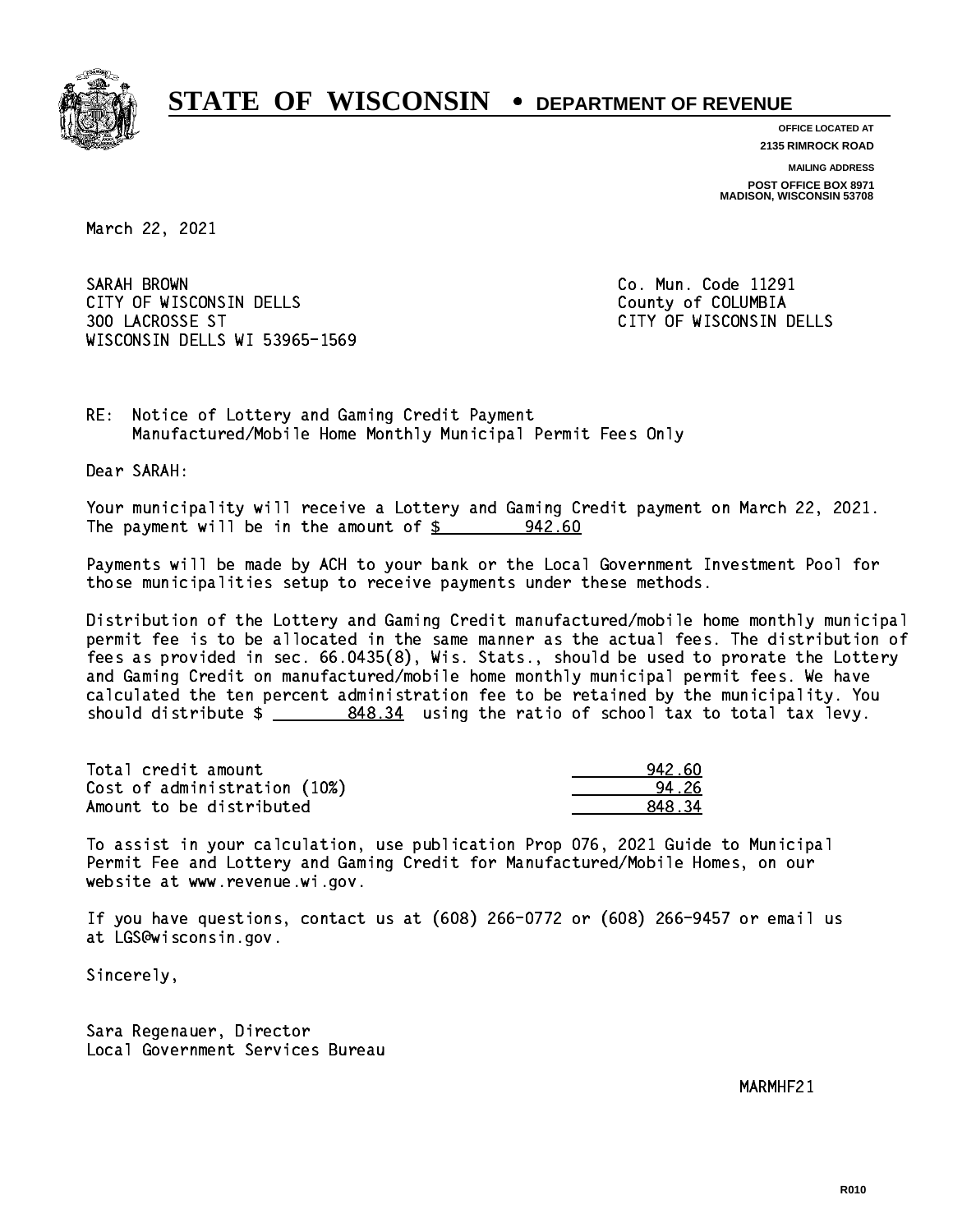

**OFFICE LOCATED AT**

**2135 RIMROCK ROAD**

**MAILING ADDRESS POST OFFICE BOX 8971 MADISON, WISCONSIN 53708**

March 22, 2021

 ROSE TRAUTSCH Co. Mun. Code 12002 TOWN OF BRIDGEPORT County of CRAWFORD 38588 GOLF VIEW DR TOWN OF BRIDGEPORT PRAIRIE DU CHIEN WI 53821-8495

RE: Notice of Lottery and Gaming Credit Payment Manufactured/Mobile Home Monthly Municipal Permit Fees Only

Dear ROSE:

 Your municipality will receive a Lottery and Gaming Credit payment on March 22, 2021. The payment will be in the amount of \$ 8,488.95 \_\_\_\_\_\_\_\_\_\_\_\_\_\_\_\_

 Payments will be made by ACH to your bank or the Local Government Investment Pool for those municipalities setup to receive payments under these methods.

 Distribution of the Lottery and Gaming Credit manufactured/mobile home monthly municipal permit fee is to be allocated in the same manner as the actual fees. The distribution of fees as provided in sec. 66.0435(8), Wis. Stats., should be used to prorate the Lottery and Gaming Credit on manufactured/mobile home monthly municipal permit fees. We have calculated the ten percent administration fee to be retained by the municipality. You should distribute  $\frac{2}{2}$   $\frac{7640.06}{2}$  using the ratio of school tax to total tax levy.

| Total credit amount          | 8,488.95 |
|------------------------------|----------|
| Cost of administration (10%) | 848.89   |
| Amount to be distributed     | 7.640.06 |

 To assist in your calculation, use publication Prop 076, 2021 Guide to Municipal Permit Fee and Lottery and Gaming Credit for Manufactured/Mobile Homes, on our website at www.revenue.wi.gov.

 If you have questions, contact us at (608) 266-0772 or (608) 266-9457 or email us at LGS@wisconsin.gov.

Sincerely,

 Sara Regenauer, Director Local Government Services Bureau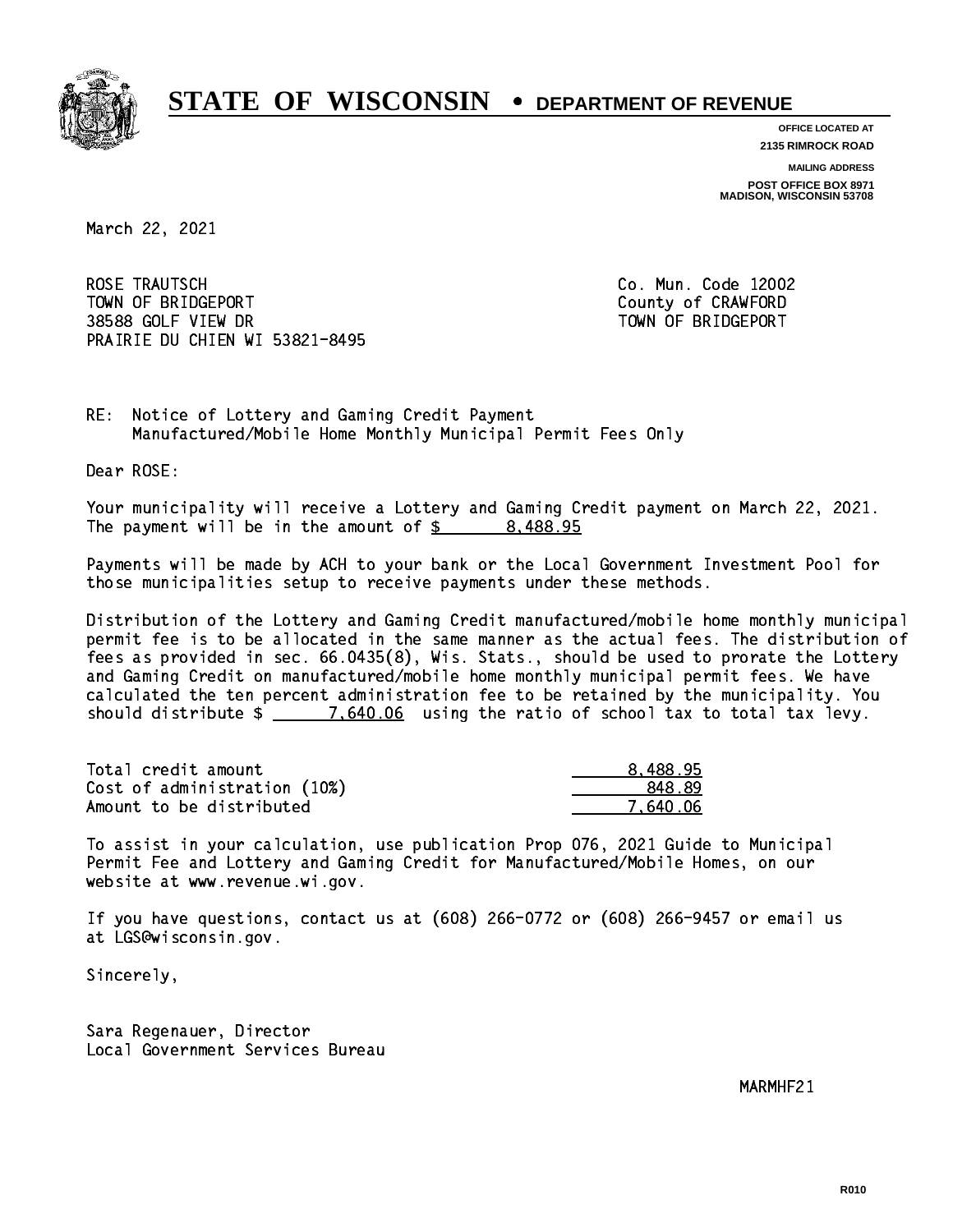

**OFFICE LOCATED AT 2135 RIMROCK ROAD**

**MAILING ADDRESS POST OFFICE BOX 8971 MADISON, WISCONSIN 53708**

March 22, 2021

 MARLENE CHECK Co. Mun. Code 12014 TOWN OF PRAIRIE DU CHIEN COUNTY COUNTY OF CRAWFORD 31794 STATE HWY 27 TOWN OF PRAIRIE DU CHIEN PRAIRIE DU CHIEN WI 53821-8537

RE: Notice of Lottery and Gaming Credit Payment Manufactured/Mobile Home Monthly Municipal Permit Fees Only

Dear MARLENE:

 Your municipality will receive a Lottery and Gaming Credit payment on March 22, 2021. The payment will be in the amount of  $\frac{2}{3}$  17,248.00

 Payments will be made by ACH to your bank or the Local Government Investment Pool for those municipalities setup to receive payments under these methods.

 Distribution of the Lottery and Gaming Credit manufactured/mobile home monthly municipal permit fee is to be allocated in the same manner as the actual fees. The distribution of fees as provided in sec. 66.0435(8), Wis. Stats., should be used to prorate the Lottery and Gaming Credit on manufactured/mobile home monthly municipal permit fees. We have calculated the ten percent administration fee to be retained by the municipality. You should distribute  $\frac{15.523.20}{15.523.20}$  using the ratio of school tax to total tax levy.

| Total credit amount          | 17,248,00 |
|------------------------------|-----------|
| Cost of administration (10%) | 1.724.80  |
| Amount to be distributed     | 15.523.20 |

 To assist in your calculation, use publication Prop 076, 2021 Guide to Municipal Permit Fee and Lottery and Gaming Credit for Manufactured/Mobile Homes, on our website at www.revenue.wi.gov.

 If you have questions, contact us at (608) 266-0772 or (608) 266-9457 or email us at LGS@wisconsin.gov.

Sincerely,

 Sara Regenauer, Director Local Government Services Bureau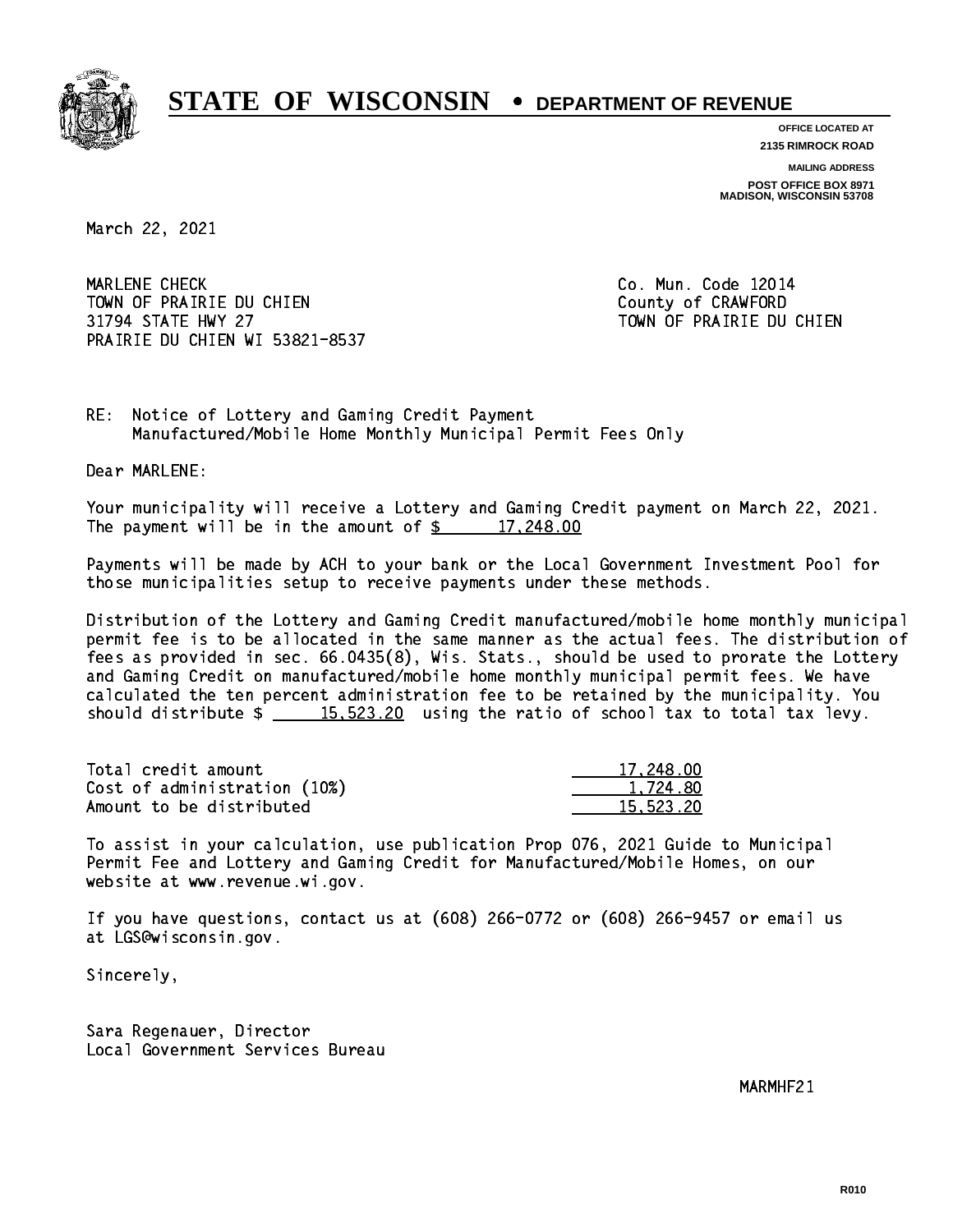

**OFFICE LOCATED AT 2135 RIMROCK ROAD**

**MAILING ADDRESS**

**POST OFFICE BOX 8971 MADISON, WISCONSIN 53708**

March 22, 2021

CARRIE BRUDOS VILLAGE OF DE SOTO COUNTY OF CRAWFORD PO BOX 37, 115 S HOUGHTON ST VILLAGE OF DE SOTO DE SOTO WI 54624-0037

Co. Mun. Code 12116

RE: Notice of Lottery and Gaming Credit Payment Manufactured/Mobile Home Monthly Municipal Permit Fees Only

Dear CARRIE:

 Your municipality will receive a Lottery and Gaming Credit payment on March 22, 2021. The payment will be in the amount of \$ 374.64 \_\_\_\_\_\_\_\_\_\_\_\_\_\_\_\_

 Payments will be made by ACH to your bank or the Local Government Investment Pool for those municipalities setup to receive payments under these methods.

 Distribution of the Lottery and Gaming Credit manufactured/mobile home monthly municipal permit fee is to be allocated in the same manner as the actual fees. The distribution of fees as provided in sec. 66.0435(8), Wis. Stats., should be used to prorate the Lottery and Gaming Credit on manufactured/mobile home monthly municipal permit fees. We have calculated the ten percent administration fee to be retained by the municipality. You should distribute  $\frac{237.18}{2}$  using the ratio of school tax to total tax levy.

Total credit amount Cost of administration (10%) Amount to be distributed

| 4.64       |
|------------|
| 16.<br>37. |
| 37.18      |

 To assist in your calculation, use publication Prop 076, 2021 Guide to Municipal Permit Fee and Lottery and Gaming Credit for Manufactured/Mobile Homes, on our website at www.revenue.wi.gov.

 If you have questions, contact us at (608) 266-0772 or (608) 266-9457 or email us at LGS@wisconsin.gov.

Sincerely,

 Sara Regenauer, Director Local Government Services Bureau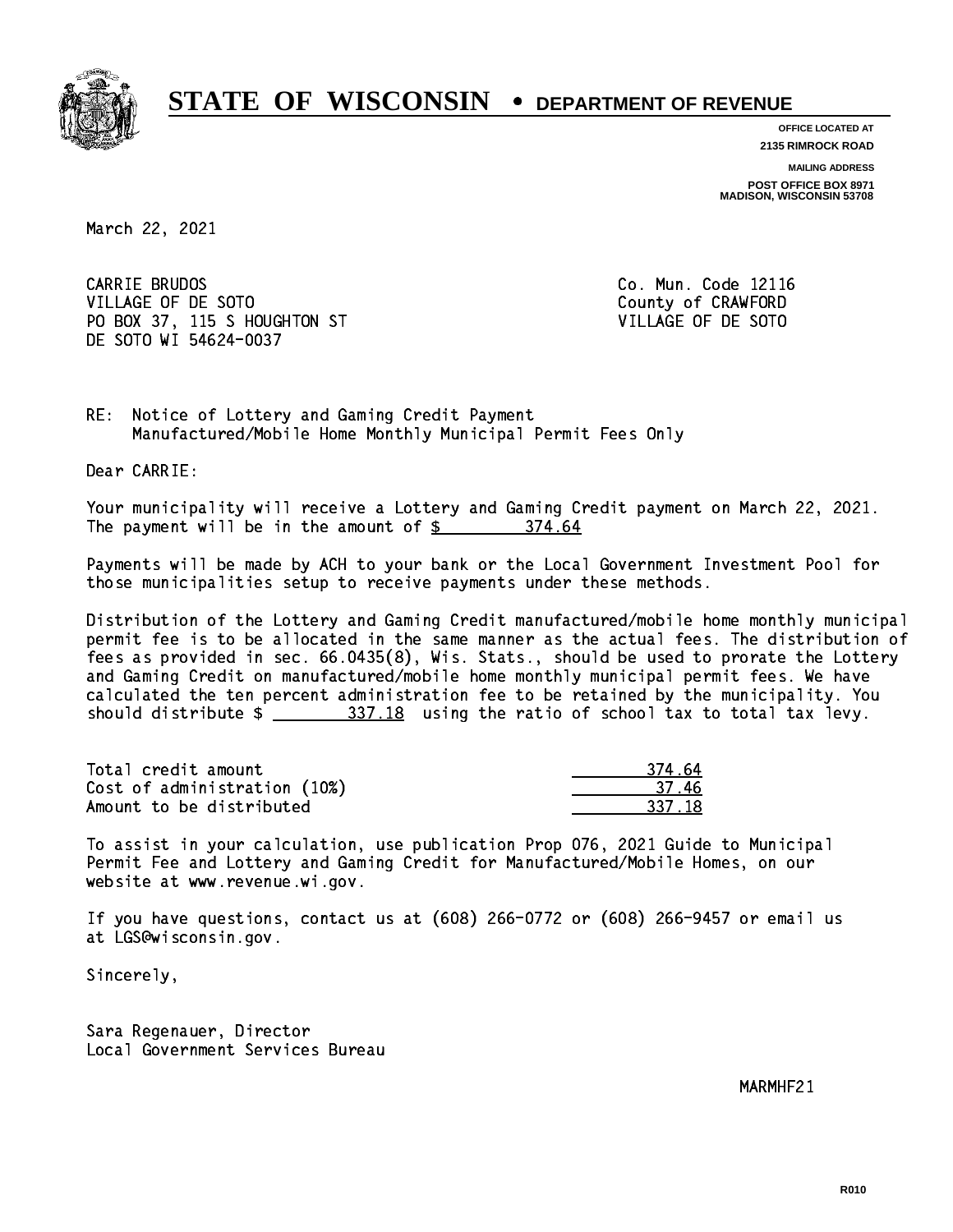

**OFFICE LOCATED AT 2135 RIMROCK ROAD**

**MAILING ADDRESS POST OFFICE BOX 8971 MADISON, WISCONSIN 53708**

March 22, 2021

DAWN MCCANN VILLAGE OF GAYS MILLS County of CRAWFORD 16381 STATE HWY 131 STE 1 VILLAGE OF GAYS MILLS GAYS MILLS WI 54631

Co. Mun. Code 12131

RE: Notice of Lottery and Gaming Credit Payment Manufactured/Mobile Home Monthly Municipal Permit Fees Only

Dear DAWN:

 Your municipality will receive a Lottery and Gaming Credit payment on March 22, 2021. The payment will be in the amount of \$ 605.92 \_\_\_\_\_\_\_\_\_\_\_\_\_\_\_\_

 Payments will be made by ACH to your bank or the Local Government Investment Pool for those municipalities setup to receive payments under these methods.

 Distribution of the Lottery and Gaming Credit manufactured/mobile home monthly municipal permit fee is to be allocated in the same manner as the actual fees. The distribution of fees as provided in sec. 66.0435(8), Wis. Stats., should be used to prorate the Lottery and Gaming Credit on manufactured/mobile home monthly municipal permit fees. We have calculated the ten percent administration fee to be retained by the municipality. You should distribute  $\frac{2}{1-x} = \frac{545.33}{100}$  using the ratio of school tax to total tax levy.

| Total credit amount          | 605.92 |
|------------------------------|--------|
| Cost of administration (10%) | 60.59  |
| Amount to be distributed     | 545.33 |

 To assist in your calculation, use publication Prop 076, 2021 Guide to Municipal Permit Fee and Lottery and Gaming Credit for Manufactured/Mobile Homes, on our website at www.revenue.wi.gov.

 If you have questions, contact us at (608) 266-0772 or (608) 266-9457 or email us at LGS@wisconsin.gov.

Sincerely,

 Sara Regenauer, Director Local Government Services Bureau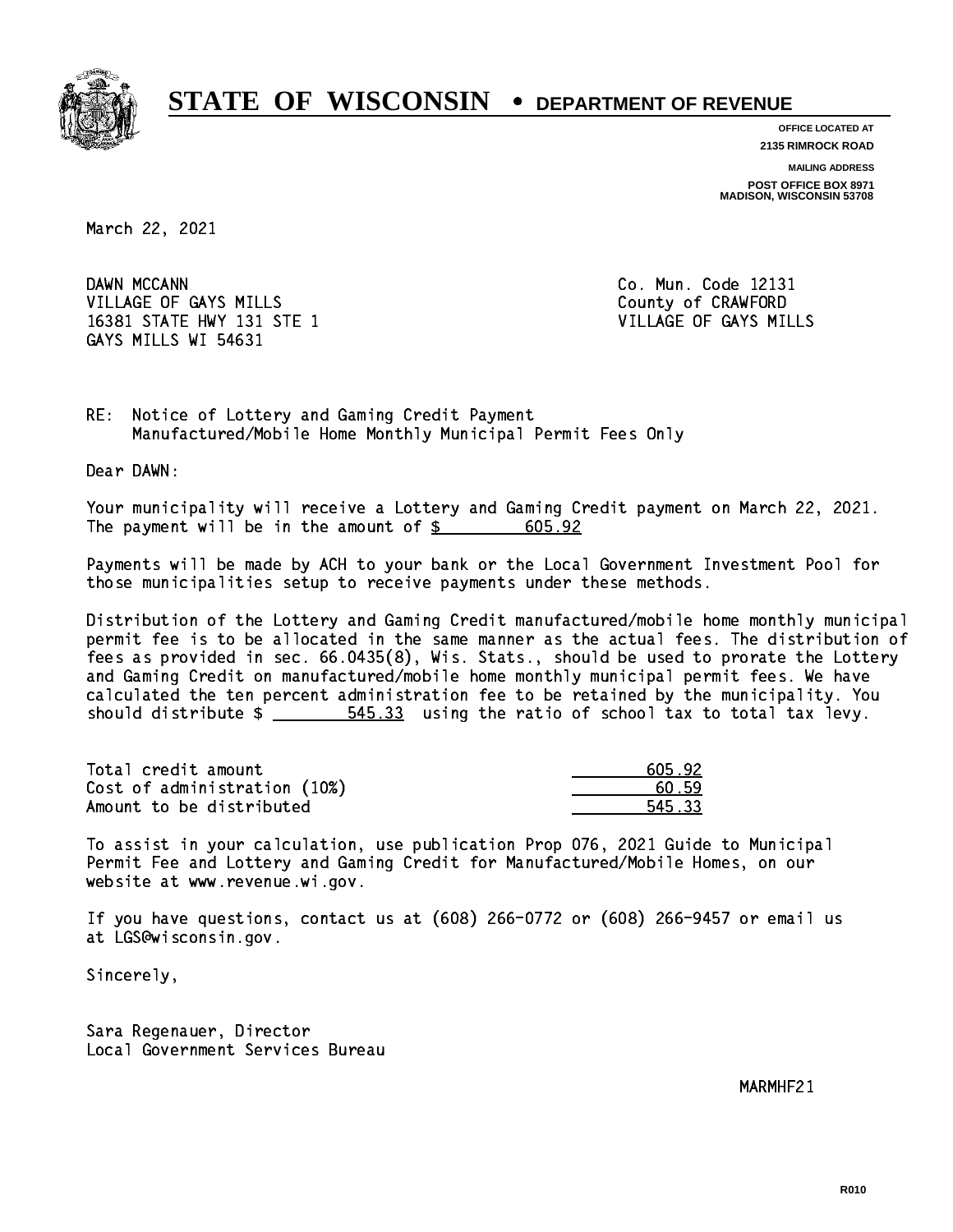

**OFFICE LOCATED AT 2135 RIMROCK ROAD**

**MAILING ADDRESS**

**POST OFFICE BOX 8971 MADISON, WISCONSIN 53708**

March 22, 2021

TAMERA KEPLER VILLAGE OF SOLDIERS GROVE COUNTY OF CRAWFORD PO BOX 121 SOLDIERS GROVE WI 54655-0121

Co. Mun. Code 12181 VILLAGE OF SOLDIERS GROVE

RE: Notice of Lottery and Gaming Credit Payment Manufactured/Mobile Home Monthly Municipal Permit Fees Only

Dear TAMERA:

 Your municipality will receive a Lottery and Gaming Credit payment on March 22, 2021. The payment will be in the amount of  $\frac{2}{3}$  792.36

 Payments will be made by ACH to your bank or the Local Government Investment Pool for those municipalities setup to receive payments under these methods.

 Distribution of the Lottery and Gaming Credit manufactured/mobile home monthly municipal permit fee is to be allocated in the same manner as the actual fees. The distribution of fees as provided in sec. 66.0435(8), Wis. Stats., should be used to prorate the Lottery and Gaming Credit on manufactured/mobile home monthly municipal permit fees. We have calculated the ten percent administration fee to be retained by the municipality. You should distribute  $\frac{2}{2}$   $\frac{713.13}{2}$  using the ratio of school tax to total tax levy.

Total credit amount Cost of administration (10%) Amount to be distributed

| १ २६      |
|-----------|
| - 23      |
| ่า ว<br>Ξ |

 To assist in your calculation, use publication Prop 076, 2021 Guide to Municipal Permit Fee and Lottery and Gaming Credit for Manufactured/Mobile Homes, on our website at www.revenue.wi.gov.

 If you have questions, contact us at (608) 266-0772 or (608) 266-9457 or email us at LGS@wisconsin.gov.

Sincerely,

 Sara Regenauer, Director Local Government Services Bureau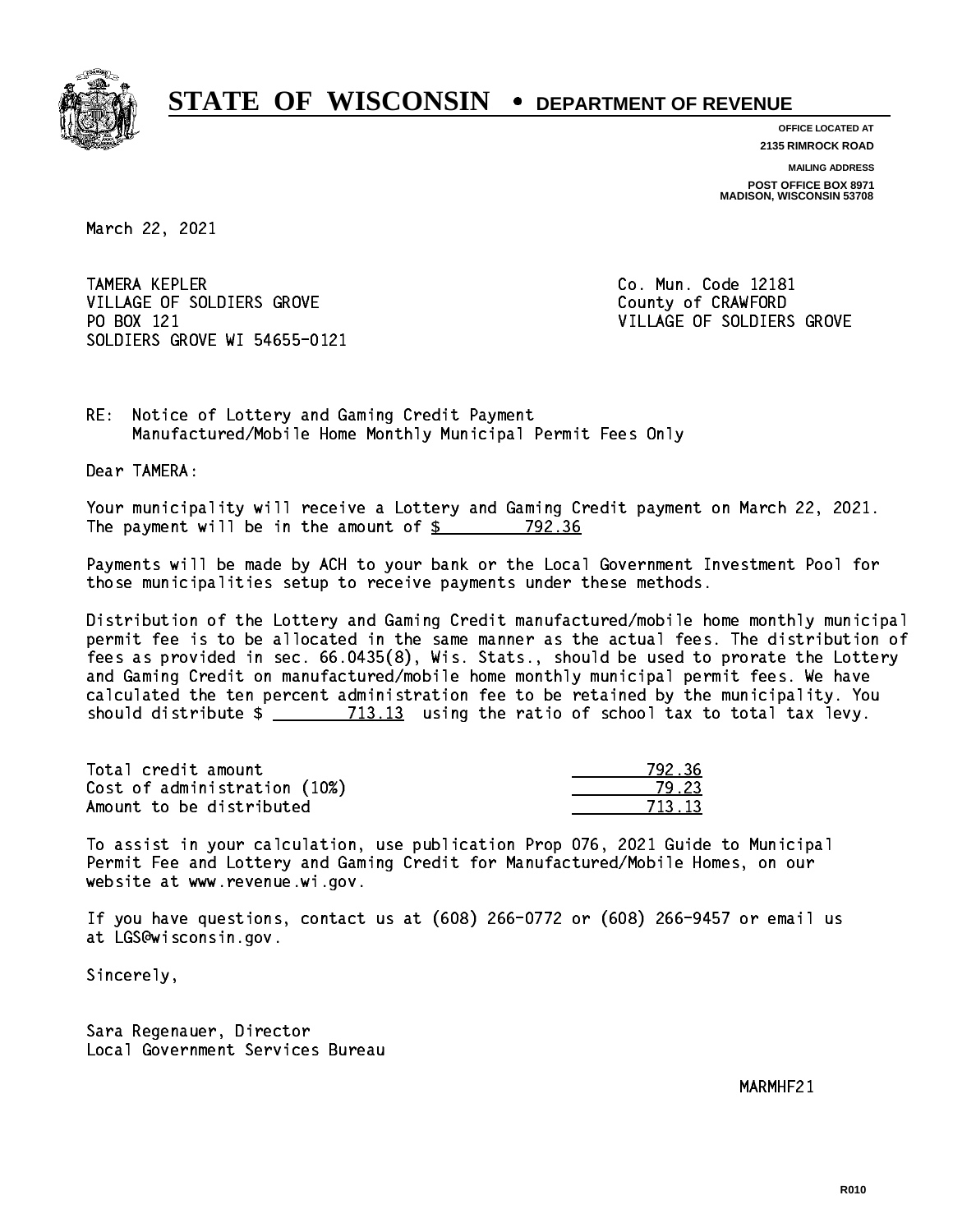

**OFFICE LOCATED AT 2135 RIMROCK ROAD**

**MAILING ADDRESS**

**POST OFFICE BOX 8971 MADISON, WISCONSIN 53708**

March 22, 2021

PHYLLIS GROOM VILLAGE OF WAUZEKA COUNTY OF CRAWFORD PO BOX 344,213B E FRONT ST VILLAGE OF WAUZEKA WAUZEKA WI 53826-0344

Co. Mun. Code 12191

RE: Notice of Lottery and Gaming Credit Payment Manufactured/Mobile Home Monthly Municipal Permit Fees Only

Dear PHYLLIS:

 Your municipality will receive a Lottery and Gaming Credit payment on March 22, 2021. The payment will be in the amount of  $\frac{2}{3}$  1,454.15

 Payments will be made by ACH to your bank or the Local Government Investment Pool for those municipalities setup to receive payments under these methods.

 Distribution of the Lottery and Gaming Credit manufactured/mobile home monthly municipal permit fee is to be allocated in the same manner as the actual fees. The distribution of fees as provided in sec. 66.0435(8), Wis. Stats., should be used to prorate the Lottery and Gaming Credit on manufactured/mobile home monthly municipal permit fees. We have calculated the ten percent administration fee to be retained by the municipality. You should distribute  $\frac{1,308.74}{1,308.74}$  using the ratio of school tax to total tax levy.

| Total credit amount          | 1.454.15 |
|------------------------------|----------|
| Cost of administration (10%) | 145.41   |
| Amount to be distributed     | 1,308.74 |

 To assist in your calculation, use publication Prop 076, 2021 Guide to Municipal Permit Fee and Lottery and Gaming Credit for Manufactured/Mobile Homes, on our website at www.revenue.wi.gov.

 If you have questions, contact us at (608) 266-0772 or (608) 266-9457 or email us at LGS@wisconsin.gov.

Sincerely,

 Sara Regenauer, Director Local Government Services Bureau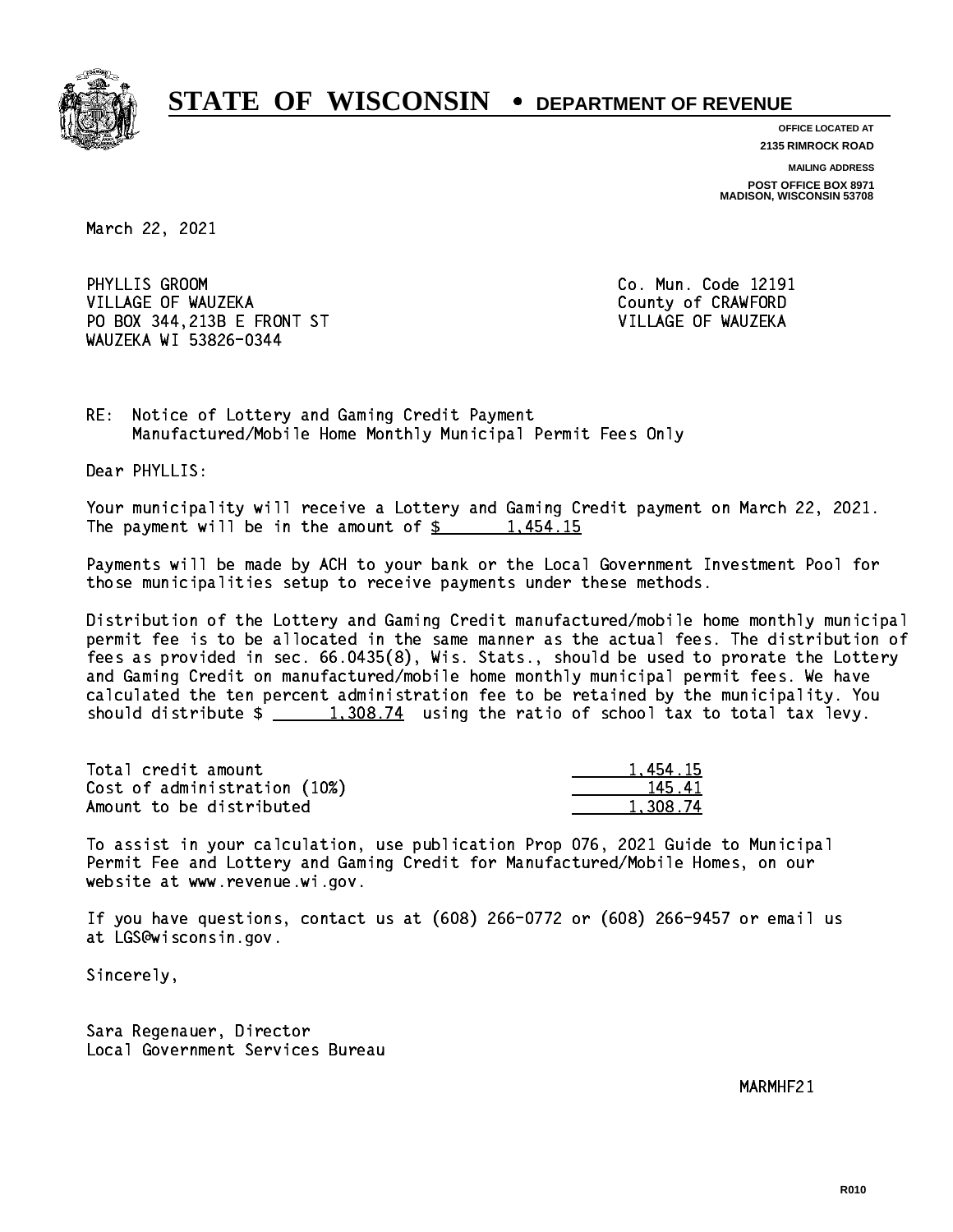

**OFFICE LOCATED AT**

**2135 RIMROCK ROAD**

**MAILING ADDRESS POST OFFICE BOX 8971 MADISON, WISCONSIN 53708**

March 22, 2021

**TINA FULLER** CITY OF PRAIRIE DU CHIEN COUNTY OF CRAWFORD PO BOX 324 PRAIRIE DU CHIEN WI 53821-0324

Co. Mun. Code 12271 CITY OF PRAIRIE DU CHIEN

RE: Notice of Lottery and Gaming Credit Payment Manufactured/Mobile Home Monthly Municipal Permit Fees Only

Dear TINA:

 Your municipality will receive a Lottery and Gaming Credit payment on March 22, 2021. The payment will be in the amount of  $\frac{2}{3}$  4,272.48

 Payments will be made by ACH to your bank or the Local Government Investment Pool for those municipalities setup to receive payments under these methods.

 Distribution of the Lottery and Gaming Credit manufactured/mobile home monthly municipal permit fee is to be allocated in the same manner as the actual fees. The distribution of fees as provided in sec. 66.0435(8), Wis. Stats., should be used to prorate the Lottery and Gaming Credit on manufactured/mobile home monthly municipal permit fees. We have calculated the ten percent administration fee to be retained by the municipality. You should distribute  $\frac{2}{1}$   $\frac{3.845.24}{2}$  using the ratio of school tax to total tax levy.

| Total credit amount          | 4.272.48 |
|------------------------------|----------|
| Cost of administration (10%) | 42724    |
| Amount to be distributed     | 3.845.24 |

 To assist in your calculation, use publication Prop 076, 2021 Guide to Municipal Permit Fee and Lottery and Gaming Credit for Manufactured/Mobile Homes, on our website at www.revenue.wi.gov.

 If you have questions, contact us at (608) 266-0772 or (608) 266-9457 or email us at LGS@wisconsin.gov.

Sincerely,

 Sara Regenauer, Director Local Government Services Bureau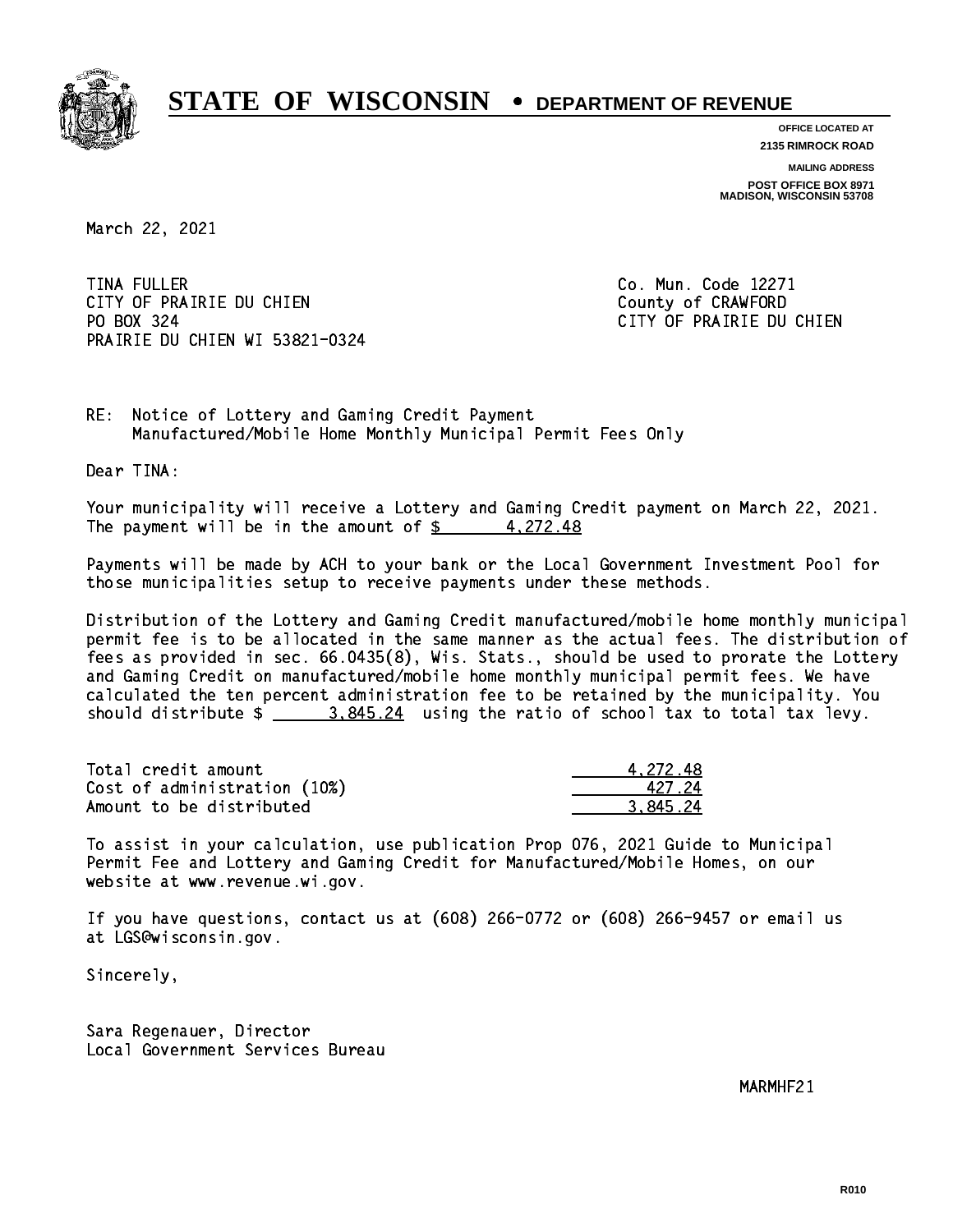

**OFFICE LOCATED AT 2135 RIMROCK ROAD**

**MAILING ADDRESS**

**POST OFFICE BOX 8971 MADISON, WISCONSIN 53708**

March 22, 2021

 CATHY HASSLINGER Co. Mun. Code 13028 TOWN OF DUNN County of DANE 4156 COUNTY RD B TOWN OF DUNN MC FARLAND WI 53558-9754

RE: Notice of Lottery and Gaming Credit Payment Manufactured/Mobile Home Monthly Municipal Permit Fees Only

Dear CATHY:

 Your municipality will receive a Lottery and Gaming Credit payment on March 22, 2021. The payment will be in the amount of  $\frac{28.828.80}{28.00}$ 

 Payments will be made by ACH to your bank or the Local Government Investment Pool for those municipalities setup to receive payments under these methods.

 Distribution of the Lottery and Gaming Credit manufactured/mobile home monthly municipal permit fee is to be allocated in the same manner as the actual fees. The distribution of fees as provided in sec. 66.0435(8), Wis. Stats., should be used to prorate the Lottery and Gaming Credit on manufactured/mobile home monthly municipal permit fees. We have calculated the ten percent administration fee to be retained by the municipality. You should distribute  $\frac{25,945.92}{25,945.92}$  using the ratio of school tax to total tax levy.

| Total credit amount          | 28,828,80 |
|------------------------------|-----------|
| Cost of administration (10%) | 2.882.88  |
| Amount to be distributed     | 25.945.92 |

 To assist in your calculation, use publication Prop 076, 2021 Guide to Municipal Permit Fee and Lottery and Gaming Credit for Manufactured/Mobile Homes, on our website at www.revenue.wi.gov.

 If you have questions, contact us at (608) 266-0772 or (608) 266-9457 or email us at LGS@wisconsin.gov.

Sincerely,

 Sara Regenauer, Director Local Government Services Bureau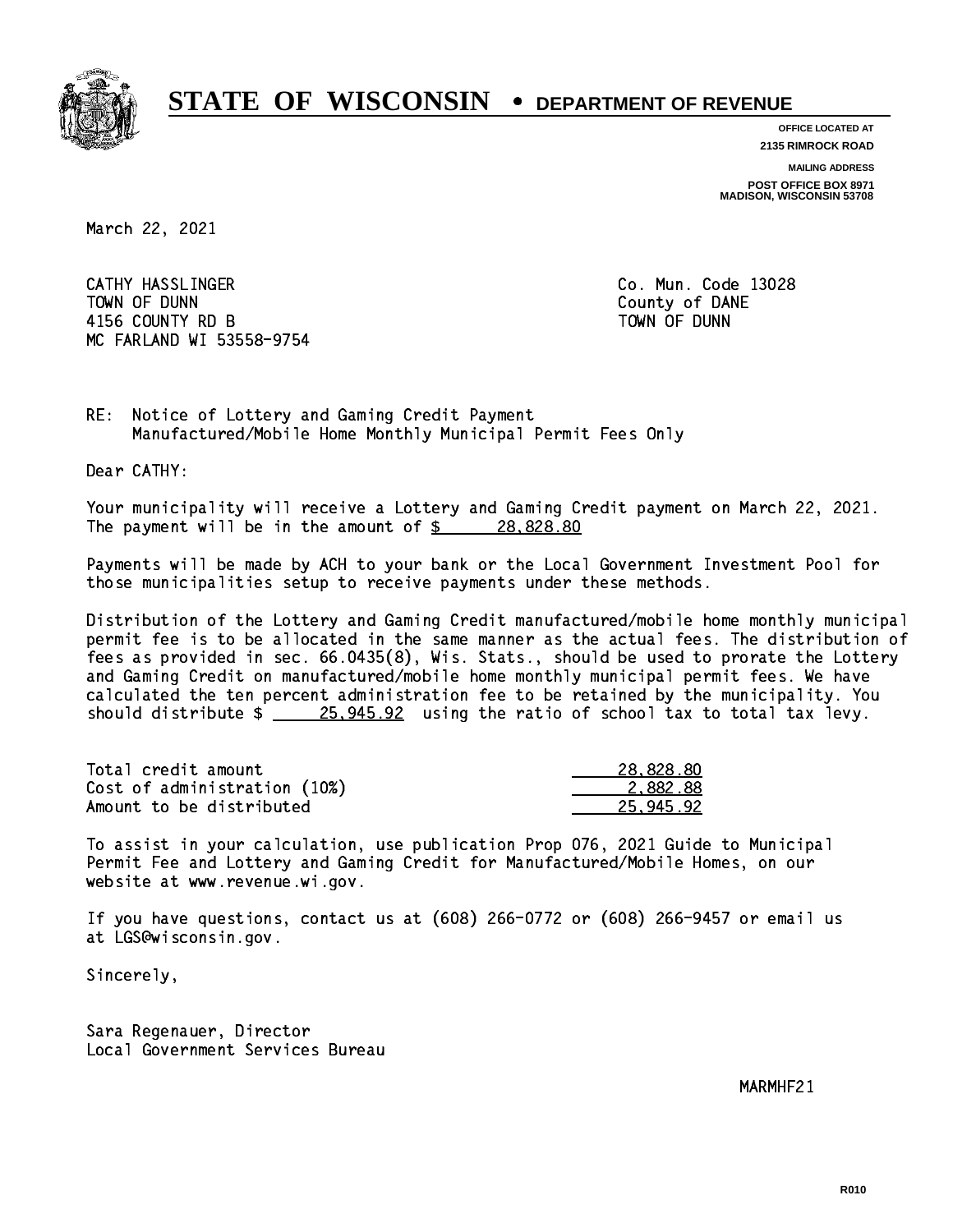

**OFFICE LOCATED AT 2135 RIMROCK ROAD**

**MAILING ADDRESS**

**POST OFFICE BOX 8971 MADISON, WISCONSIN 53708**

March 22, 2021

RENEE SCHWASS TOWN OF MADISON County of DANE 2120 FISH HATCHERY RD TOWN OF MADISON MADISON WI 53713

Co. Mun. Code 13032

RE: Notice of Lottery and Gaming Credit Payment Manufactured/Mobile Home Monthly Municipal Permit Fees Only

Dear RENEE:

 Your municipality will receive a Lottery and Gaming Credit payment on March 22, 2021. The payment will be in the amount of  $\frac{2}{3}$  2,452.70

 Payments will be made by ACH to your bank or the Local Government Investment Pool for those municipalities setup to receive payments under these methods.

 Distribution of the Lottery and Gaming Credit manufactured/mobile home monthly municipal permit fee is to be allocated in the same manner as the actual fees. The distribution of fees as provided in sec. 66.0435(8), Wis. Stats., should be used to prorate the Lottery and Gaming Credit on manufactured/mobile home monthly municipal permit fees. We have calculated the ten percent administration fee to be retained by the municipality. You should distribute  $\frac{2,207.43}{2}$  using the ratio of school tax to total tax levy.

| Total credit amount          | 2.452.70 |
|------------------------------|----------|
| Cost of administration (10%) | 245.27   |
| Amount to be distributed     | 2.207.43 |

 To assist in your calculation, use publication Prop 076, 2021 Guide to Municipal Permit Fee and Lottery and Gaming Credit for Manufactured/Mobile Homes, on our website at www.revenue.wi.gov.

 If you have questions, contact us at (608) 266-0772 or (608) 266-9457 or email us at LGS@wisconsin.gov.

Sincerely,

 Sara Regenauer, Director Local Government Services Bureau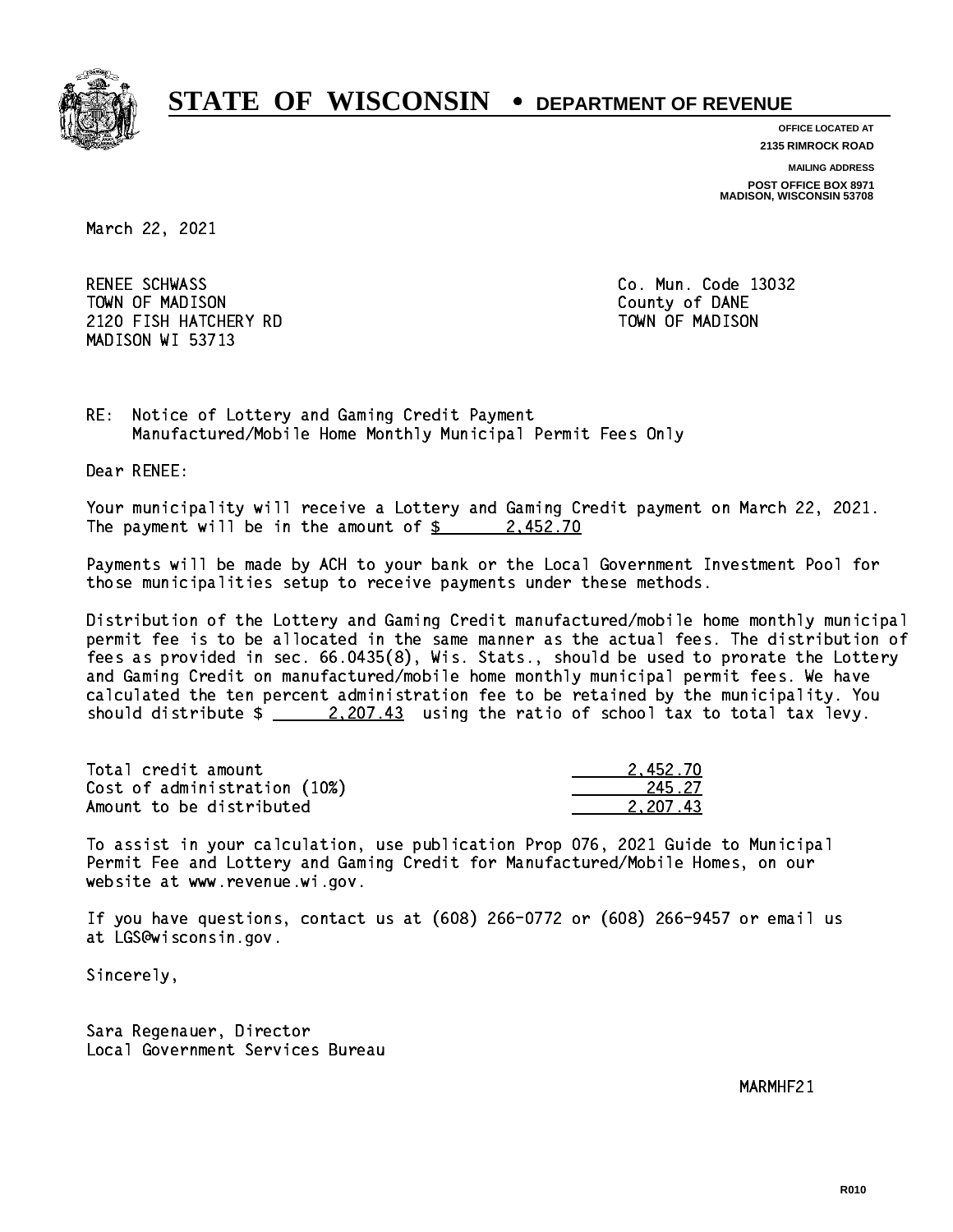

**OFFICE LOCATED AT 2135 RIMROCK ROAD**

**MAILING ADDRESS**

**POST OFFICE BOX 8971 MADISON, WISCONSIN 53708**

March 22, 2021

**KRISTY BUETHIN**  TOWN OF MAZOMANIE County of DANE 711 W HUDSON ST TOWN OF MAZOMANIE MAZOMANIE WI 53560-0396

Co. Mun. Code 13034

RE: Notice of Lottery and Gaming Credit Payment Manufactured/Mobile Home Monthly Municipal Permit Fees Only

Dear TREASURER:

 Your municipality will receive a Lottery and Gaming Credit payment on March 22, 2021. The payment will be in the amount of \$ 5,985.96 \_\_\_\_\_\_\_\_\_\_\_\_\_\_\_\_

 Payments will be made by ACH to your bank or the Local Government Investment Pool for those municipalities setup to receive payments under these methods.

 Distribution of the Lottery and Gaming Credit manufactured/mobile home monthly municipal permit fee is to be allocated in the same manner as the actual fees. The distribution of fees as provided in sec. 66.0435(8), Wis. Stats., should be used to prorate the Lottery and Gaming Credit on manufactured/mobile home monthly municipal permit fees. We have calculated the ten percent administration fee to be retained by the municipality. You should distribute  $\frac{2}{1}$   $\frac{5,387.37}{2}$  using the ratio of school tax to total tax levy.

| Total credit amount          | 5.985.96 |
|------------------------------|----------|
| Cost of administration (10%) | 598.59   |
| Amount to be distributed     | 5.387.37 |

 To assist in your calculation, use publication Prop 076, 2021 Guide to Municipal Permit Fee and Lottery and Gaming Credit for Manufactured/Mobile Homes, on our website at www.revenue.wi.gov.

 If you have questions, contact us at (608) 266-0772 or (608) 266-9457 or email us at LGS@wisconsin.gov.

Sincerely,

 Sara Regenauer, Director Local Government Services Bureau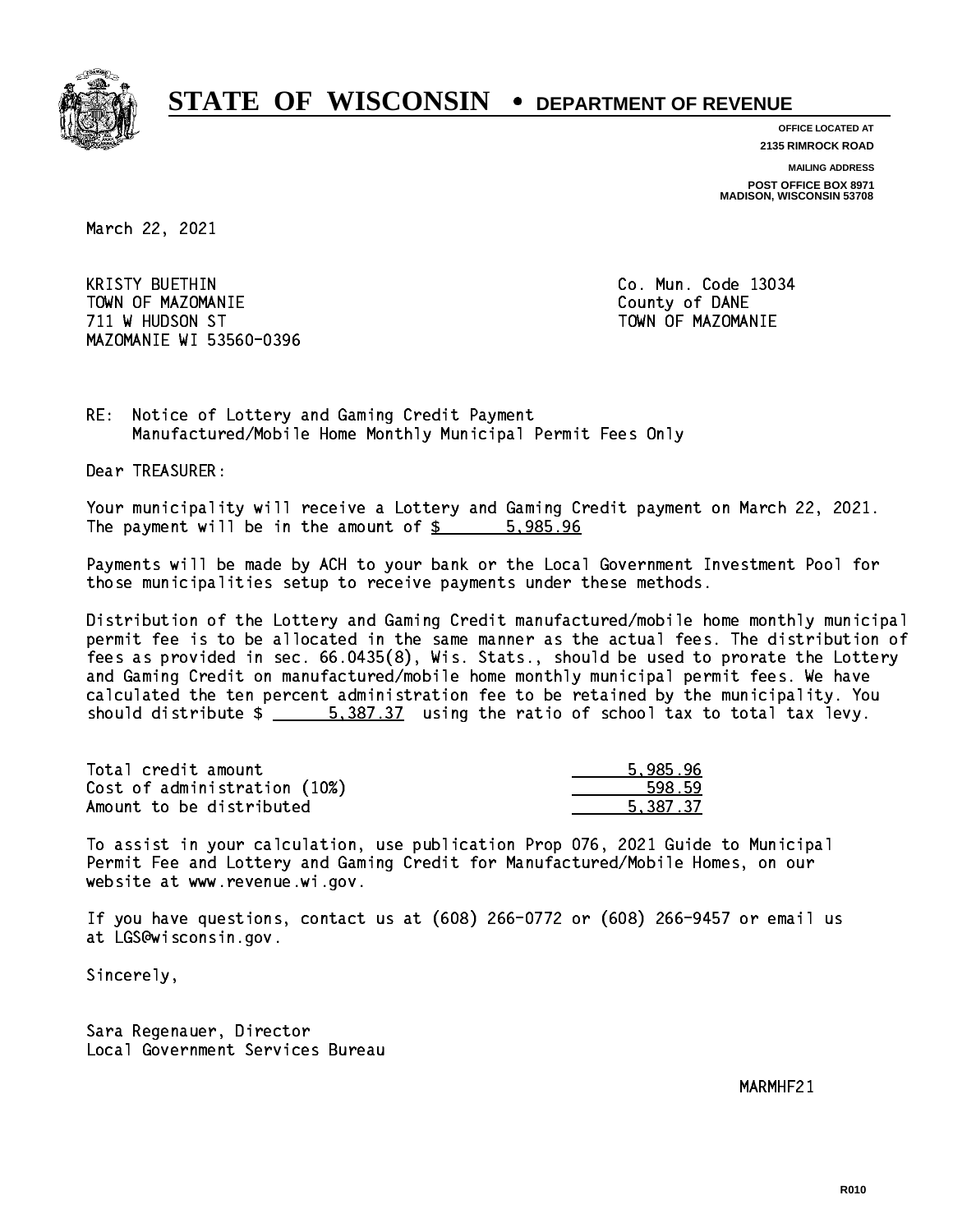

**OFFICE LOCATED AT 2135 RIMROCK ROAD**

**MAILING ADDRESS**

**POST OFFICE BOX 8971 MADISON, WISCONSIN 53708**

March 22, 2021

DIANAH FAYAS TOWN OF SPRINGFIELD **COUNTY OF SAME IN TIME OF SPRINGFIELD** 6157 CTH P DANE WI 53529

Co. Mun. Code 13056 TOWN OF SPRINGFIELD

RE: Notice of Lottery and Gaming Credit Payment Manufactured/Mobile Home Monthly Municipal Permit Fees Only

Dear DIANAH:

 Your municipality will receive a Lottery and Gaming Credit payment on March 22, 2021. The payment will be in the amount of  $\frac{2}{3}$  8,895.36

 Payments will be made by ACH to your bank or the Local Government Investment Pool for those municipalities setup to receive payments under these methods.

 Distribution of the Lottery and Gaming Credit manufactured/mobile home monthly municipal permit fee is to be allocated in the same manner as the actual fees. The distribution of fees as provided in sec. 66.0435(8), Wis. Stats., should be used to prorate the Lottery and Gaming Credit on manufactured/mobile home monthly municipal permit fees. We have calculated the ten percent administration fee to be retained by the municipality. You should distribute  $\frac{2}{1}$   $\frac{8,005.83}{2}$  using the ratio of school tax to total tax levy.

| Total credit amount          | 8.895.36 |
|------------------------------|----------|
| Cost of administration (10%) | 889.53   |
| Amount to be distributed     | 8.005.83 |

 To assist in your calculation, use publication Prop 076, 2021 Guide to Municipal Permit Fee and Lottery and Gaming Credit for Manufactured/Mobile Homes, on our website at www.revenue.wi.gov.

 If you have questions, contact us at (608) 266-0772 or (608) 266-9457 or email us at LGS@wisconsin.gov.

Sincerely,

 Sara Regenauer, Director Local Government Services Bureau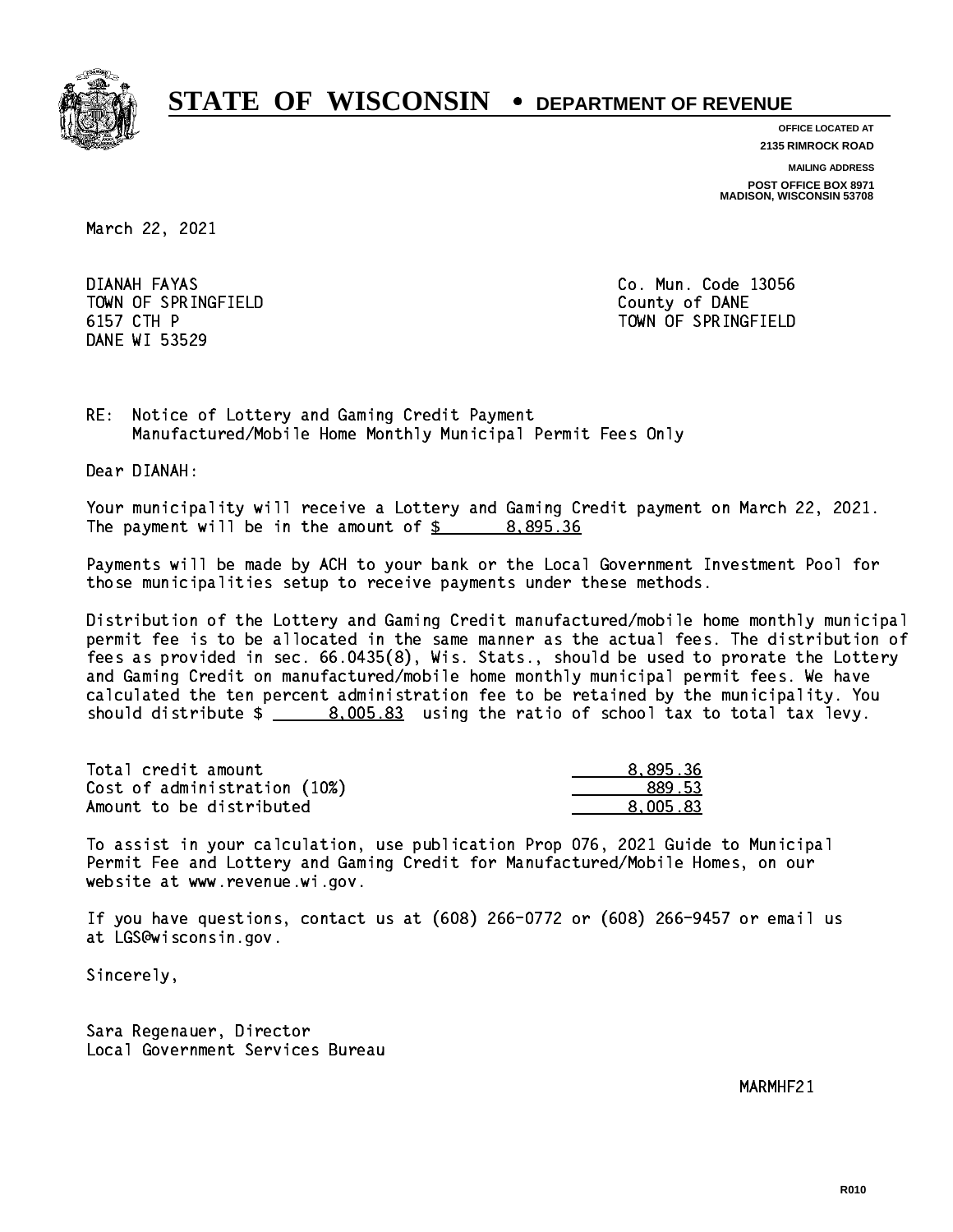

**OFFICE LOCATED AT**

**2135 RIMROCK ROAD**

**MAILING ADDRESS POST OFFICE BOX 8971 MADISON, WISCONSIN 53708**

March 22, 2021

MARY JO MICHEK VILLAGE OF BLUE MOUNDS **COUNTY OF BLUE MOUNDS** COUNTY OF DANE PO BOX 189 BLUE MOUNDS WI 53517-0189

Co. Mun. Code 13108 VILLAGE OF BLUE MOUNDS

RE: Notice of Lottery and Gaming Credit Payment Manufactured/Mobile Home Monthly Municipal Permit Fees Only

Dear MARY JO:

 Your municipality will receive a Lottery and Gaming Credit payment on March 22, 2021. The payment will be in the amount of  $\frac{2}{3}$  6,125.12

 Payments will be made by ACH to your bank or the Local Government Investment Pool for those municipalities setup to receive payments under these methods.

 Distribution of the Lottery and Gaming Credit manufactured/mobile home monthly municipal permit fee is to be allocated in the same manner as the actual fees. The distribution of fees as provided in sec. 66.0435(8), Wis. Stats., should be used to prorate the Lottery and Gaming Credit on manufactured/mobile home monthly municipal permit fees. We have calculated the ten percent administration fee to be retained by the municipality. You should distribute  $\frac{2}{1}$   $\frac{5.512.61}{2}$  using the ratio of school tax to total tax levy.

| Total credit amount          | 6.125.12 |
|------------------------------|----------|
| Cost of administration (10%) | 612.51   |
| Amount to be distributed     | 5.512.61 |

 To assist in your calculation, use publication Prop 076, 2021 Guide to Municipal Permit Fee and Lottery and Gaming Credit for Manufactured/Mobile Homes, on our website at www.revenue.wi.gov.

 If you have questions, contact us at (608) 266-0772 or (608) 266-9457 or email us at LGS@wisconsin.gov.

Sincerely,

 Sara Regenauer, Director Local Government Services Bureau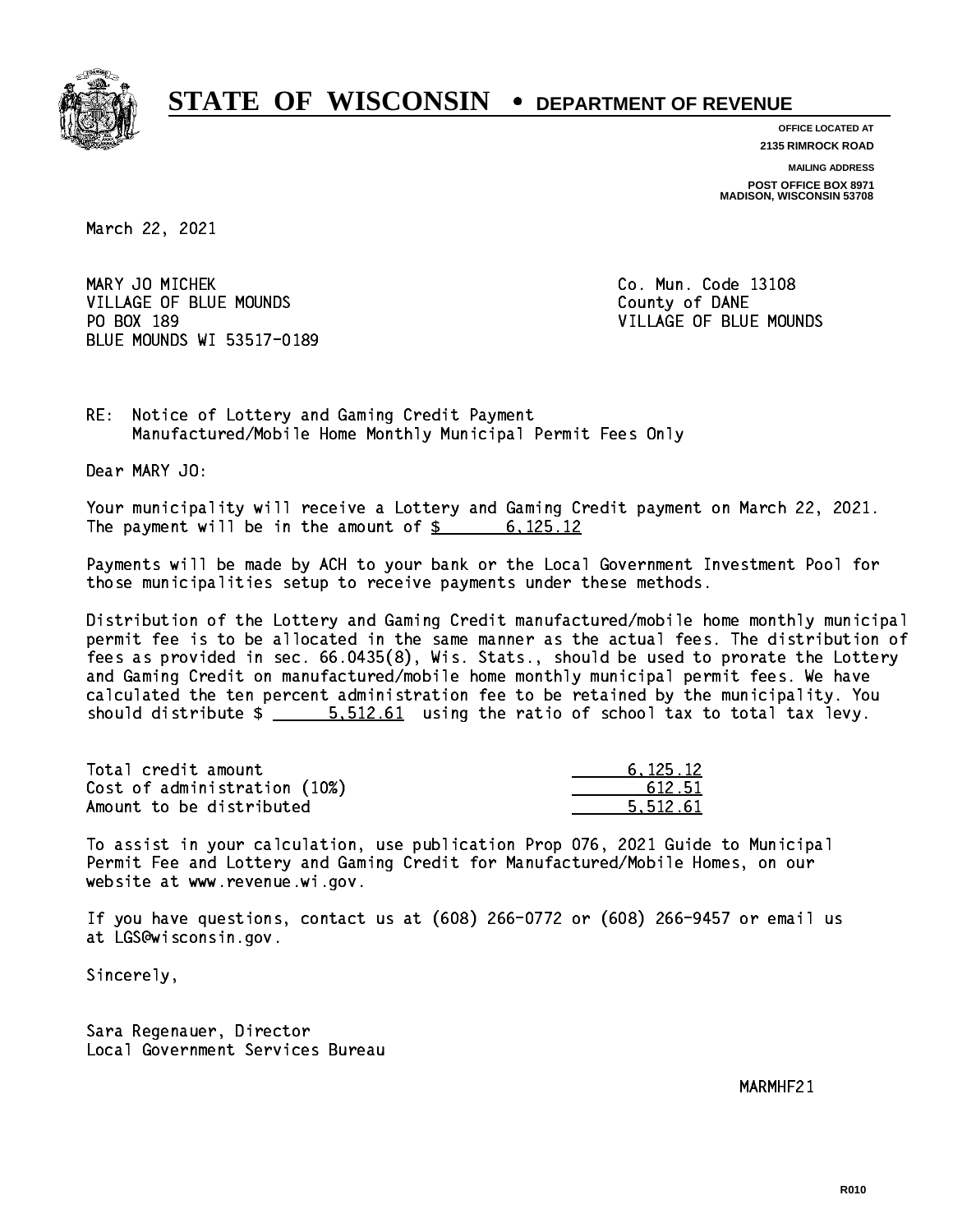

**OFFICE LOCATED AT**

**2135 RIMROCK ROAD**

**MAILING ADDRESS POST OFFICE BOX 8971 MADISON, WISCONSIN 53708**

March 22, 2021

**DENISE BLEECKER** VILLAGE OF MARSHALL **COUNTY OF MARSHALL** PO BOX 45 MARSHALL WI 53559-0045

Co. Mun. Code 13152 VILLAGE OF MARSHALL

RE: Notice of Lottery and Gaming Credit Payment Manufactured/Mobile Home Monthly Municipal Permit Fees Only

Dear DENISE:

 Your municipality will receive a Lottery and Gaming Credit payment on March 22, 2021. The payment will be in the amount of  $\frac{2}{3}$  38,591.28

 Payments will be made by ACH to your bank or the Local Government Investment Pool for those municipalities setup to receive payments under these methods.

 Distribution of the Lottery and Gaming Credit manufactured/mobile home monthly municipal permit fee is to be allocated in the same manner as the actual fees. The distribution of fees as provided in sec. 66.0435(8), Wis. Stats., should be used to prorate the Lottery and Gaming Credit on manufactured/mobile home monthly municipal permit fees. We have calculated the ten percent administration fee to be retained by the municipality. You should distribute  $\frac{24,732.16}{2}$  using the ratio of school tax to total tax levy.

| Total credit amount          | 38,591.28 |
|------------------------------|-----------|
| Cost of administration (10%) | 3.859.12  |
| Amount to be distributed     | 34.732.16 |

 To assist in your calculation, use publication Prop 076, 2021 Guide to Municipal Permit Fee and Lottery and Gaming Credit for Manufactured/Mobile Homes, on our website at www.revenue.wi.gov.

 If you have questions, contact us at (608) 266-0772 or (608) 266-9457 or email us at LGS@wisconsin.gov.

Sincerely,

 Sara Regenauer, Director Local Government Services Bureau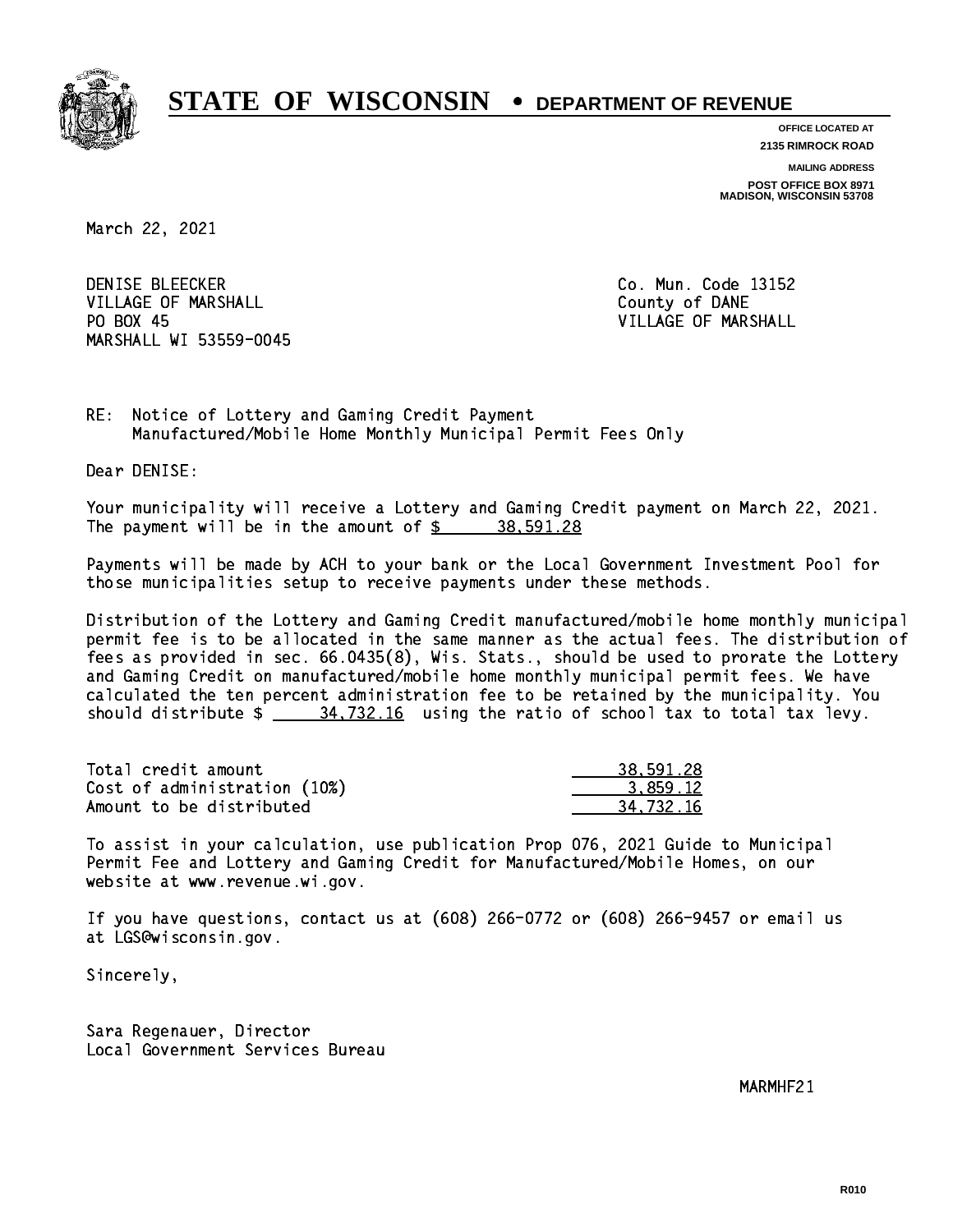

**OFFICE LOCATED AT 2135 RIMROCK ROAD**

**MAILING ADDRESS**

**POST OFFICE BOX 8971 MADISON, WISCONSIN 53708**

March 22, 2021

MISTY DODGE CITY OF FITCHBURG COUNTY COUNTY OF DANE 5520 LACY RD FITCHBURG WI 53711

Co. Mun. Code 13225 CITY OF FITCHBURG

RE: Notice of Lottery and Gaming Credit Payment Manufactured/Mobile Home Monthly Municipal Permit Fees Only

Dear MISTY:

 Your municipality will receive a Lottery and Gaming Credit payment on March 22, 2021. The payment will be in the amount of  $\frac{2}{3}$  1,663.20

 Payments will be made by ACH to your bank or the Local Government Investment Pool for those municipalities setup to receive payments under these methods.

 Distribution of the Lottery and Gaming Credit manufactured/mobile home monthly municipal permit fee is to be allocated in the same manner as the actual fees. The distribution of fees as provided in sec. 66.0435(8), Wis. Stats., should be used to prorate the Lottery and Gaming Credit on manufactured/mobile home monthly municipal permit fees. We have calculated the ten percent administration fee to be retained by the municipality. You should distribute  $\frac{1,496.88}{2}$  using the ratio of school tax to total tax levy.

| Total credit amount          | 1.663.20 |
|------------------------------|----------|
| Cost of administration (10%) | 166.32   |
| Amount to be distributed     | 1,496.88 |

 To assist in your calculation, use publication Prop 076, 2021 Guide to Municipal Permit Fee and Lottery and Gaming Credit for Manufactured/Mobile Homes, on our website at www.revenue.wi.gov.

 If you have questions, contact us at (608) 266-0772 or (608) 266-9457 or email us at LGS@wisconsin.gov.

Sincerely,

 Sara Regenauer, Director Local Government Services Bureau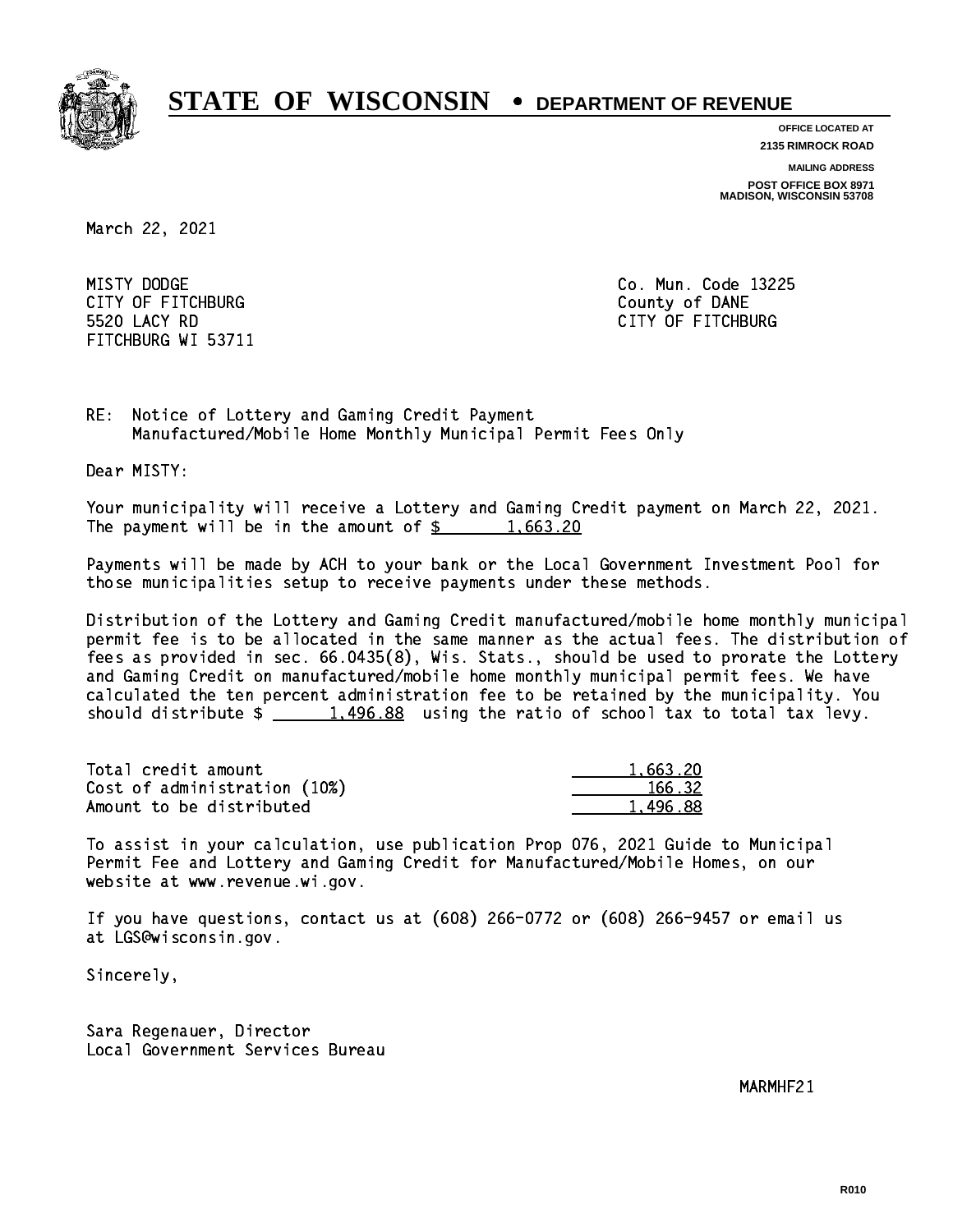

**OFFICE LOCATED AT 2135 RIMROCK ROAD**

**MAILING ADDRESS**

**POST OFFICE BOX 8971 MADISON, WISCONSIN 53708**

March 22, 2021

 CRAIG FRANKLIN Co. Mun. Code 13251 CITY OF MADISON County of DANE 210 MARTIN LUTHER KING RM 107 CONTROLLER STATES TO MADISON MADISON WI 53703-3342

RE: Notice of Lottery and Gaming Credit Payment Manufactured/Mobile Home Monthly Municipal Permit Fees Only

Dear CRAIG:

 Your municipality will receive a Lottery and Gaming Credit payment on March 22, 2021. The payment will be in the amount of  $\frac{2}{3}$  42,092.53

 Payments will be made by ACH to your bank or the Local Government Investment Pool for those municipalities setup to receive payments under these methods.

 Distribution of the Lottery and Gaming Credit manufactured/mobile home monthly municipal permit fee is to be allocated in the same manner as the actual fees. The distribution of fees as provided in sec. 66.0435(8), Wis. Stats., should be used to prorate the Lottery and Gaming Credit on manufactured/mobile home monthly municipal permit fees. We have calculated the ten percent administration fee to be retained by the municipality. You should distribute  $\frac{27.883.28}{27.883.28}$  using the ratio of school tax to total tax levy.

| Total credit amount          | 42.092.53 |
|------------------------------|-----------|
| Cost of administration (10%) | 4.209.25  |
| Amount to be distributed     | 37,883.28 |

 To assist in your calculation, use publication Prop 076, 2021 Guide to Municipal Permit Fee and Lottery and Gaming Credit for Manufactured/Mobile Homes, on our website at www.revenue.wi.gov.

 If you have questions, contact us at (608) 266-0772 or (608) 266-9457 or email us at LGS@wisconsin.gov.

Sincerely,

 Sara Regenauer, Director Local Government Services Bureau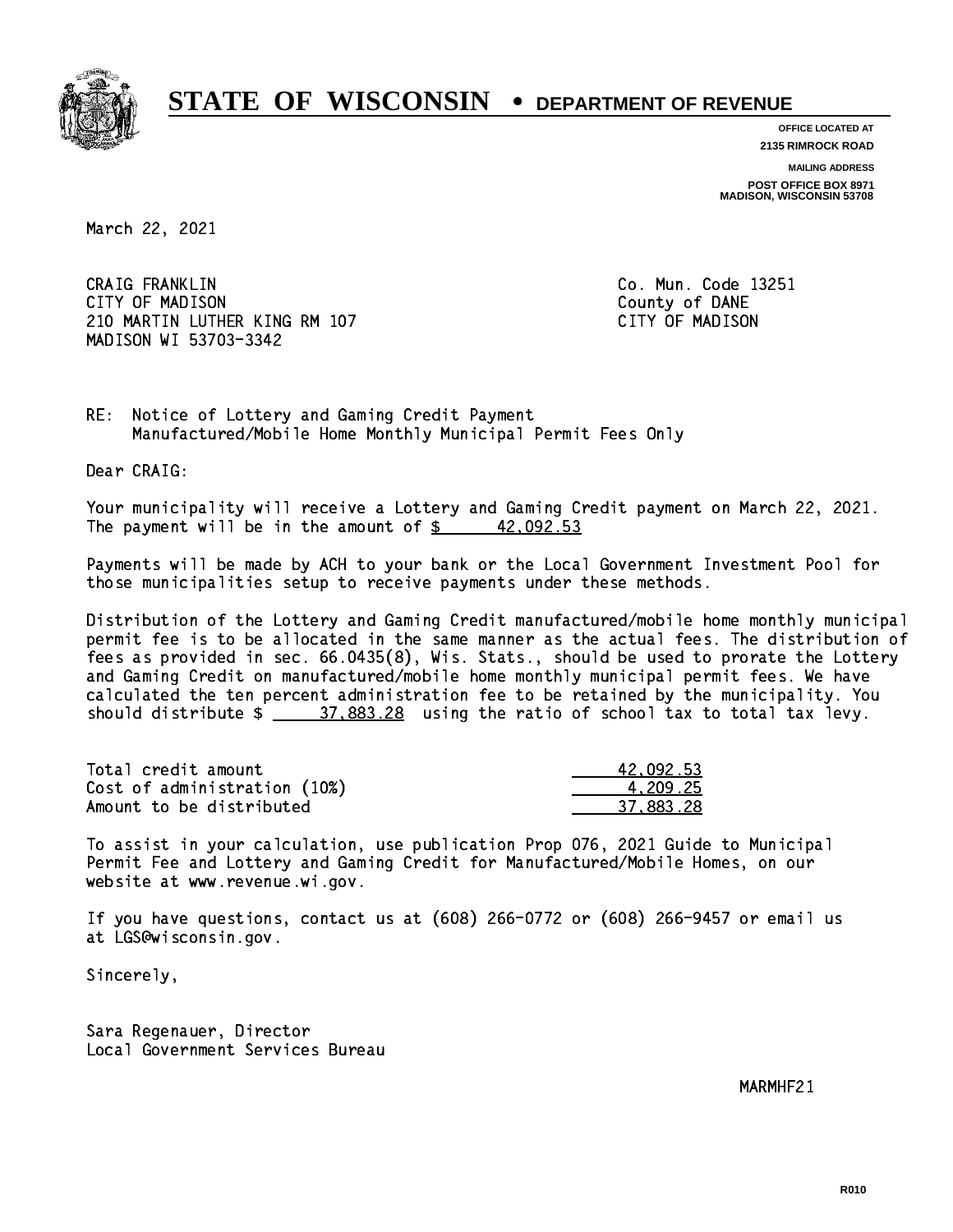

**OFFICE LOCATED AT 2135 RIMROCK ROAD**

**MAILING ADDRESS**

**POST OFFICE BOX 8971 MADISON, WISCONSIN 53708**

March 22, 2021

 MERCIA CHRISTIAN Co. Mun. Code 14004 TOWN OF BEAVER DAM **COUNTY OF SEARCH COUNTY OF DODGE** W8540 COUNTY RD W TOWN OF BEAVER DAM BEAVER DAM WI 53916-9422

RE: Notice of Lottery and Gaming Credit Payment Manufactured/Mobile Home Monthly Municipal Permit Fees Only

Dear MERCIA:

 Your municipality will receive a Lottery and Gaming Credit payment on March 22, 2021. The payment will be in the amount of  $\frac{22,099.20}{20}$ 

 Payments will be made by ACH to your bank or the Local Government Investment Pool for those municipalities setup to receive payments under these methods.

 Distribution of the Lottery and Gaming Credit manufactured/mobile home monthly municipal permit fee is to be allocated in the same manner as the actual fees. The distribution of fees as provided in sec. 66.0435(8), Wis. Stats., should be used to prorate the Lottery and Gaming Credit on manufactured/mobile home monthly municipal permit fees. We have calculated the ten percent administration fee to be retained by the municipality. You should distribute  $\frac{19,889.28}{2}$  using the ratio of school tax to total tax levy.

| Total credit amount          | 22.099.20 |
|------------------------------|-----------|
| Cost of administration (10%) | 2.209.92  |
| Amount to be distributed     | 19,889.28 |

 To assist in your calculation, use publication Prop 076, 2021 Guide to Municipal Permit Fee and Lottery and Gaming Credit for Manufactured/Mobile Homes, on our website at www.revenue.wi.gov.

 If you have questions, contact us at (608) 266-0772 or (608) 266-9457 or email us at LGS@wisconsin.gov.

Sincerely,

 Sara Regenauer, Director Local Government Services Bureau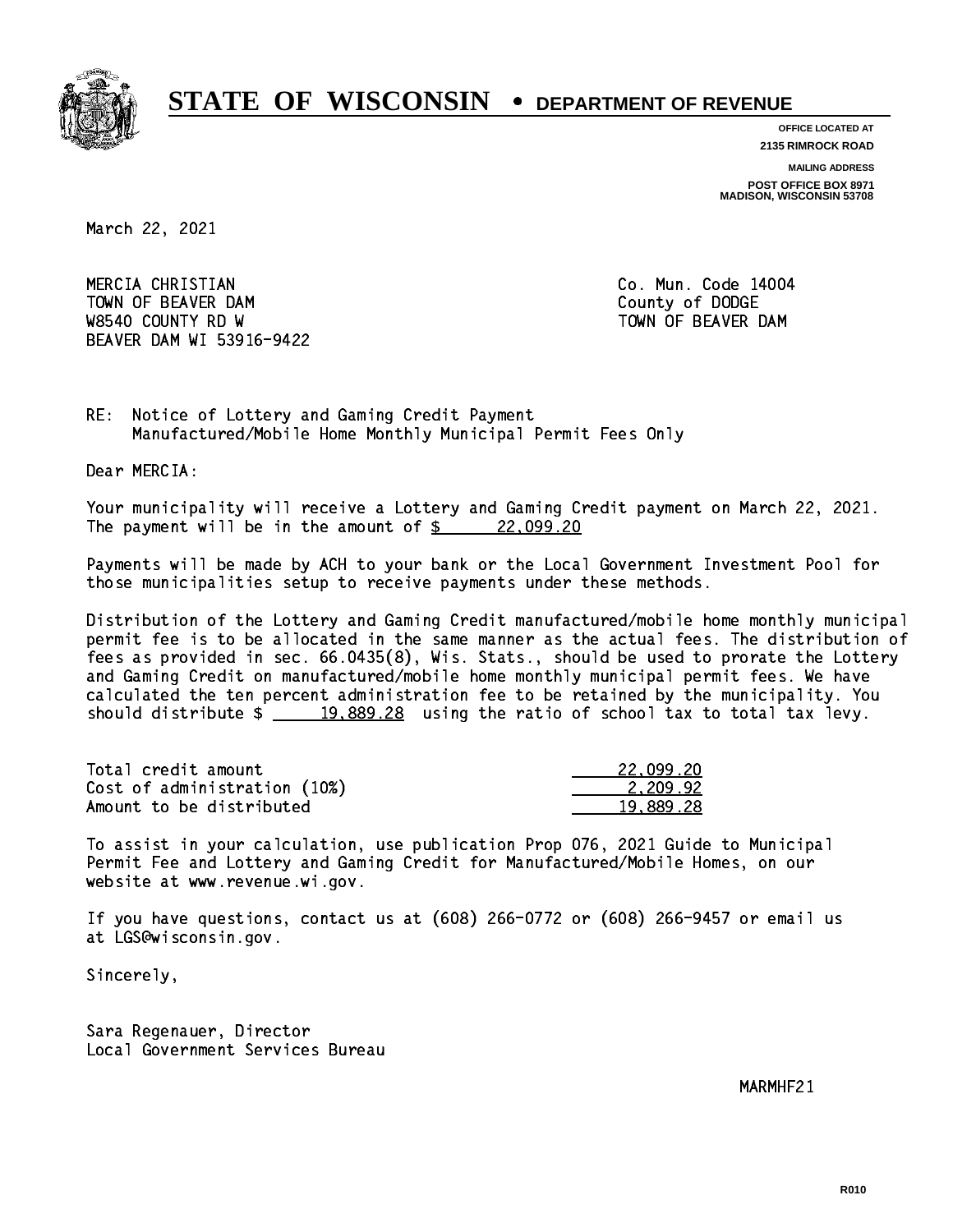

**OFFICE LOCATED AT 2135 RIMROCK ROAD**

**MAILING ADDRESS**

**POST OFFICE BOX 8971 MADISON, WISCONSIN 53708**

March 22, 2021

 MARJORIE BEILKE Co. Mun. Code 14008 Town of Calamus County of Dodge County of Dodge County of Dodge County of Dodge County of Dodge County of Dodge W10897 VAN BUREN RD TOWN OF CALAMUS COLUMBUS WI 53925-8989

RE: Notice of Lottery and Gaming Credit Payment Manufactured/Mobile Home Monthly Municipal Permit Fees Only

Dear MARJORIE:

 Your municipality will receive a Lottery and Gaming Credit payment on March 22, 2021. The payment will be in the amount of  $\frac{2}{3}$  2,511.24

 Payments will be made by ACH to your bank or the Local Government Investment Pool for those municipalities setup to receive payments under these methods.

 Distribution of the Lottery and Gaming Credit manufactured/mobile home monthly municipal permit fee is to be allocated in the same manner as the actual fees. The distribution of fees as provided in sec. 66.0435(8), Wis. Stats., should be used to prorate the Lottery and Gaming Credit on manufactured/mobile home monthly municipal permit fees. We have calculated the ten percent administration fee to be retained by the municipality. You should distribute  $\frac{2,260.12}{2}$  using the ratio of school tax to total tax levy.

| Total credit amount          | 2.511.24 |
|------------------------------|----------|
| Cost of administration (10%) | 251.12   |
| Amount to be distributed     | 2.260.12 |

 To assist in your calculation, use publication Prop 076, 2021 Guide to Municipal Permit Fee and Lottery and Gaming Credit for Manufactured/Mobile Homes, on our website at www.revenue.wi.gov.

 If you have questions, contact us at (608) 266-0772 or (608) 266-9457 or email us at LGS@wisconsin.gov.

Sincerely,

 Sara Regenauer, Director Local Government Services Bureau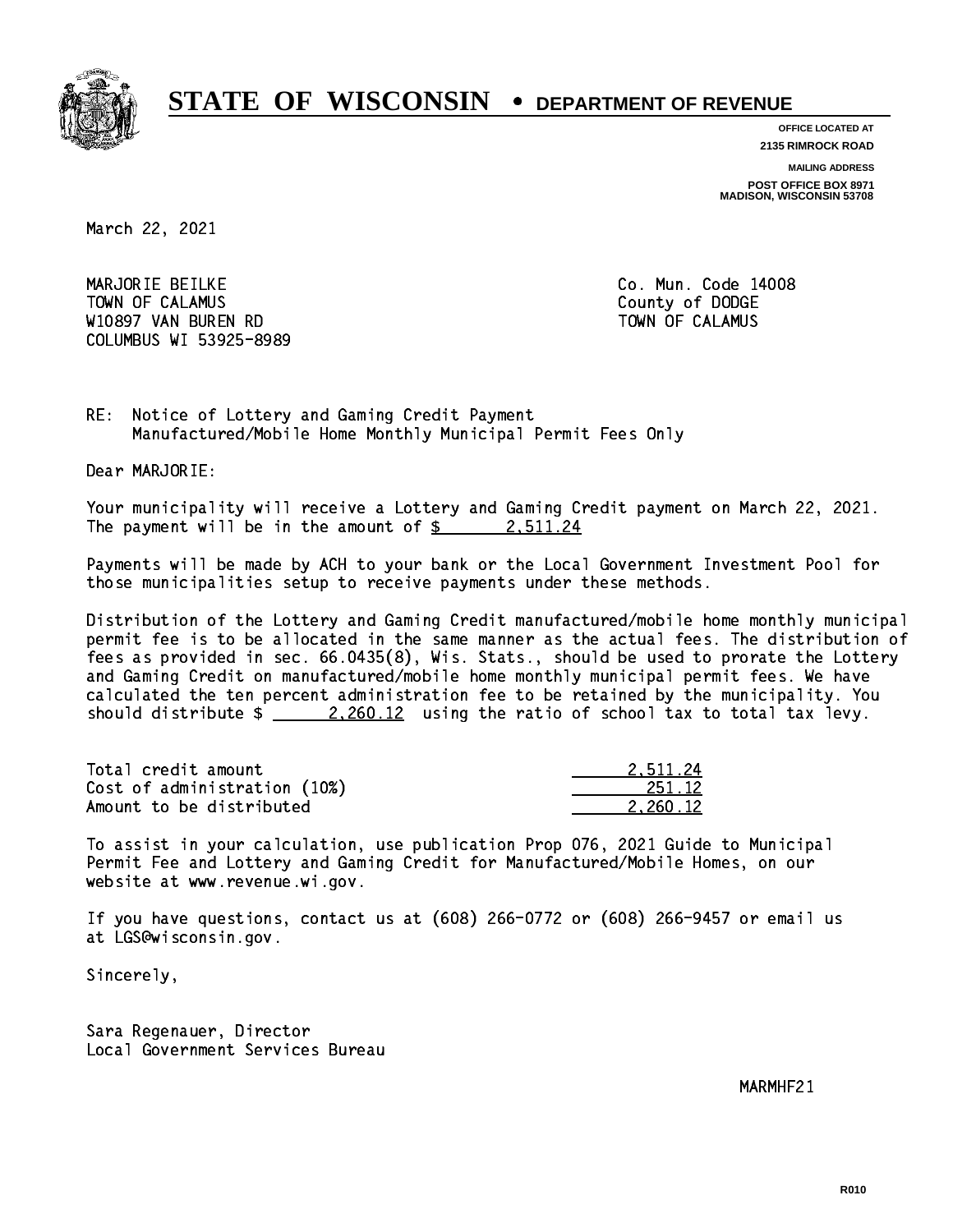

**OFFICE LOCATED AT 2135 RIMROCK ROAD**

**MAILING ADDRESS**

**POST OFFICE BOX 8971 MADISON, WISCONSIN 53708**

March 22, 2021

JOAN HULL TOWN OF CHESTER COUNTY OF DODGE COUNTY OF DODGE N9945 STATE ROAD 26 TOWN OF CHESTER BURNETT WI 53922-9761

Co. Mun. Code 14010

RE: Notice of Lottery and Gaming Credit Payment Manufactured/Mobile Home Monthly Municipal Permit Fees Only

Dear JOAN:

 Your municipality will receive a Lottery and Gaming Credit payment on March 22, 2021. The payment will be in the amount of  $\frac{2}{3}$  1,972.20

 Payments will be made by ACH to your bank or the Local Government Investment Pool for those municipalities setup to receive payments under these methods.

 Distribution of the Lottery and Gaming Credit manufactured/mobile home monthly municipal permit fee is to be allocated in the same manner as the actual fees. The distribution of fees as provided in sec. 66.0435(8), Wis. Stats., should be used to prorate the Lottery and Gaming Credit on manufactured/mobile home monthly municipal permit fees. We have calculated the ten percent administration fee to be retained by the municipality. You should distribute  $\frac{2}{2}$   $\frac{1,774.98}{2}$  using the ratio of school tax to total tax levy.

| Total credit amount          | 1.972.20 |
|------------------------------|----------|
| Cost of administration (10%) | 197.22   |
| Amount to be distributed     | 1.774.98 |

 To assist in your calculation, use publication Prop 076, 2021 Guide to Municipal Permit Fee and Lottery and Gaming Credit for Manufactured/Mobile Homes, on our website at www.revenue.wi.gov.

 If you have questions, contact us at (608) 266-0772 or (608) 266-9457 or email us at LGS@wisconsin.gov.

Sincerely,

 Sara Regenauer, Director Local Government Services Bureau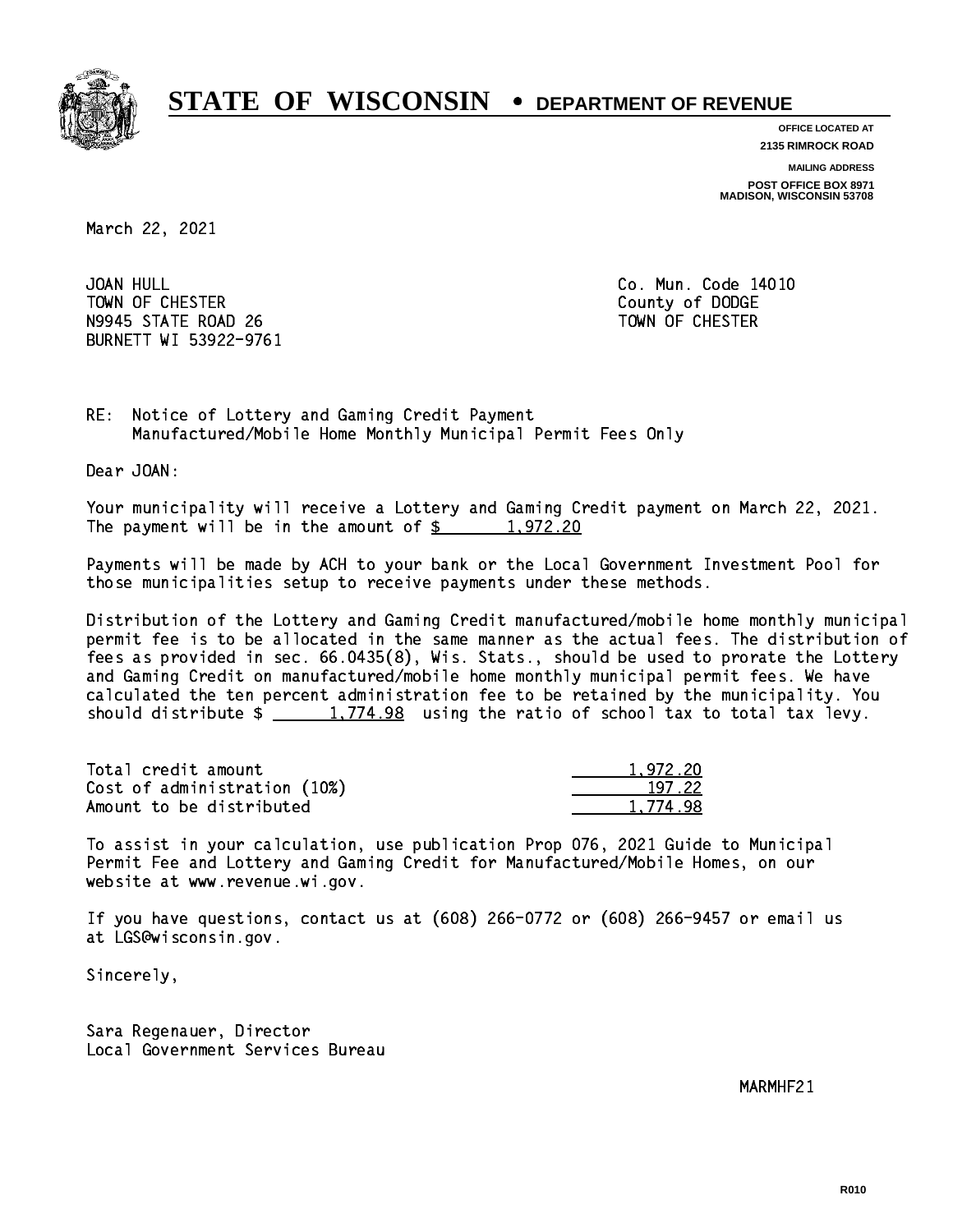

**OFFICE LOCATED AT 2135 RIMROCK ROAD**

**MAILING ADDRESS**

**POST OFFICE BOX 8971 MADISON, WISCONSIN 53708**

March 22, 2021

REBECCA SCHULZ Town of Hubbard County of Dodge County of Dodge County of Dodge County of Dodge County of Dodge County of Dodge County of Dodge County of Dodge County of Dodge County of Dodge County of Dodge County of Dodge County of Dodg was a constructed by the construction of the construction of the construction of the construction of the construction of the construction of the construction of the construction of the construction of the construction of t IRON RIDGE WI 53035-9782

Co. Mun. Code 14022

RE: Notice of Lottery and Gaming Credit Payment Manufactured/Mobile Home Monthly Municipal Permit Fees Only

Dear REBECCA:

 Your municipality will receive a Lottery and Gaming Credit payment on March 22, 2021. The payment will be in the amount of \$ 8,701.47 \_\_\_\_\_\_\_\_\_\_\_\_\_\_\_\_

 Payments will be made by ACH to your bank or the Local Government Investment Pool for those municipalities setup to receive payments under these methods.

 Distribution of the Lottery and Gaming Credit manufactured/mobile home monthly municipal permit fee is to be allocated in the same manner as the actual fees. The distribution of fees as provided in sec. 66.0435(8), Wis. Stats., should be used to prorate the Lottery and Gaming Credit on manufactured/mobile home monthly municipal permit fees. We have calculated the ten percent administration fee to be retained by the municipality. You should distribute  $\frac{2}{2}$   $\frac{7,831.33}{2}$  using the ratio of school tax to total tax levy.

| Total credit amount          | 8.701.47 |
|------------------------------|----------|
| Cost of administration (10%) | .870.14  |
| Amount to be distributed     | 7.831.33 |

 To assist in your calculation, use publication Prop 076, 2021 Guide to Municipal Permit Fee and Lottery and Gaming Credit for Manufactured/Mobile Homes, on our website at www.revenue.wi.gov.

 If you have questions, contact us at (608) 266-0772 or (608) 266-9457 or email us at LGS@wisconsin.gov.

Sincerely,

 Sara Regenauer, Director Local Government Services Bureau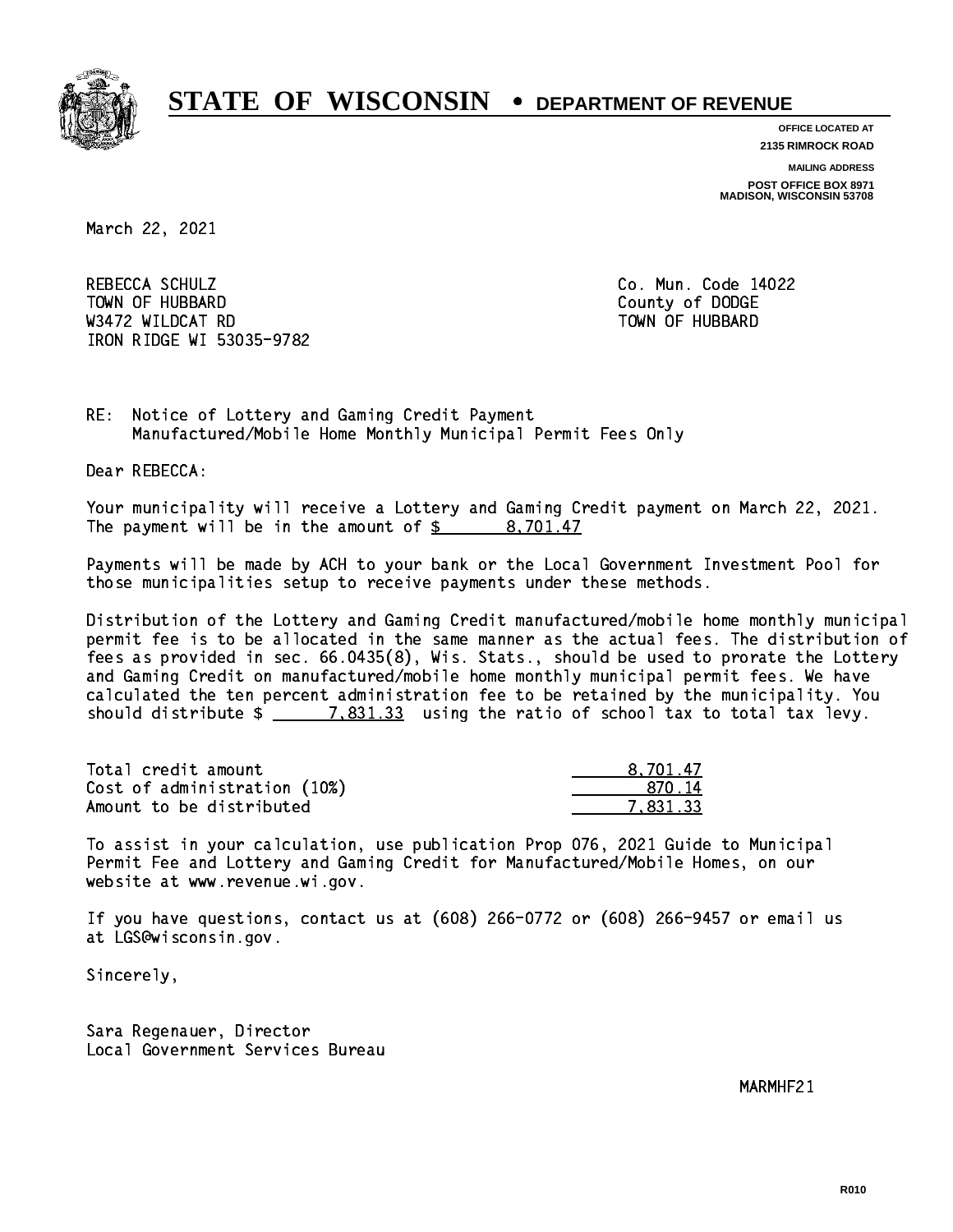

**OFFICE LOCATED AT**

**2135 RIMROCK ROAD**

**MAILING ADDRESS POST OFFICE BOX 8971 MADISON, WISCONSIN 53708**

March 22, 2021

ARLETTE LINDERT **Co. Mun. Code 14141** VILLAGE OF IRON RIDGE COUNTY OF DODGE P.O. BOX 247 VILLAGE OF IRON RIDGE IRON RIDGE WI 53035-0247

RE: Notice of Lottery and Gaming Credit Payment Manufactured/Mobile Home Monthly Municipal Permit Fees Only

Dear ARLETTE:

 Your municipality will receive a Lottery and Gaming Credit payment on March 22, 2021. The payment will be in the amount of  $\frac{2}{3}$  7,795.29

 Payments will be made by ACH to your bank or the Local Government Investment Pool for those municipalities setup to receive payments under these methods.

 Distribution of the Lottery and Gaming Credit manufactured/mobile home monthly municipal permit fee is to be allocated in the same manner as the actual fees. The distribution of fees as provided in sec. 66.0435(8), Wis. Stats., should be used to prorate the Lottery and Gaming Credit on manufactured/mobile home monthly municipal permit fees. We have calculated the ten percent administration fee to be retained by the municipality. You should distribute  $\frac{2}{2}$   $\frac{7,015.77}{2}$  using the ratio of school tax to total tax levy.

| Total credit amount          | 7.795.29 |
|------------------------------|----------|
| Cost of administration (10%) | 779.52   |
| Amount to be distributed     | 7.015.77 |

 To assist in your calculation, use publication Prop 076, 2021 Guide to Municipal Permit Fee and Lottery and Gaming Credit for Manufactured/Mobile Homes, on our website at www.revenue.wi.gov.

 If you have questions, contact us at (608) 266-0772 or (608) 266-9457 or email us at LGS@wisconsin.gov.

Sincerely,

 Sara Regenauer, Director Local Government Services Bureau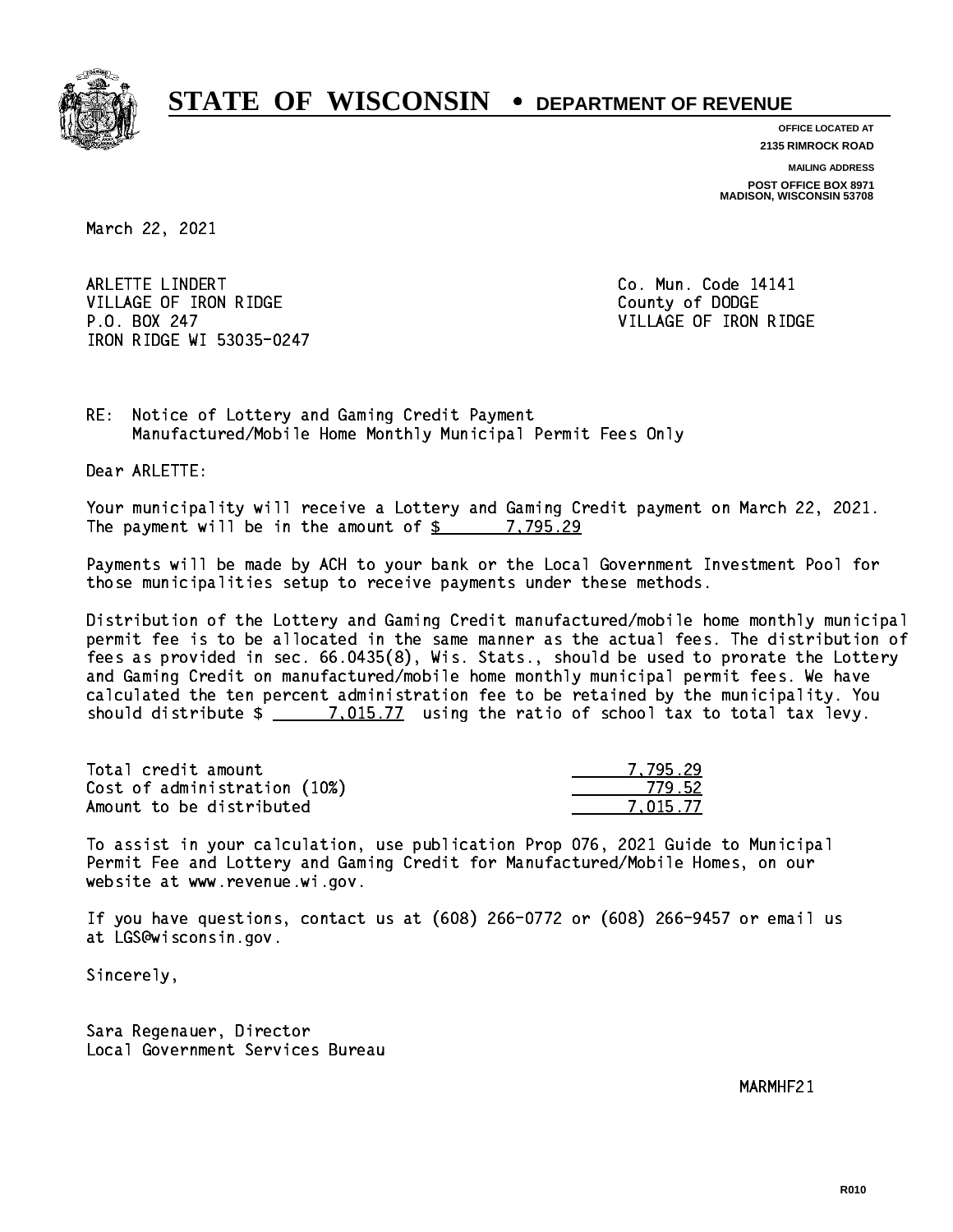

**OFFICE LOCATED AT 2135 RIMROCK ROAD**

**MAILING ADDRESS**

**POST OFFICE BOX 8971 MADISON, WISCONSIN 53708**

March 22, 2021

JENNA S RHEIN VILLAGE OF LOMIRA **COUNTY OF LOGAL COUNTY OF DODGE**  425 WATER ST VILLAGE OF LOMIRA LOMIRA WI 53048-9530

Co. Mun. Code 14146

RE: Notice of Lottery and Gaming Credit Payment Manufactured/Mobile Home Monthly Municipal Permit Fees Only

Dear SUE:

 Your municipality will receive a Lottery and Gaming Credit payment on March 22, 2021. The payment will be in the amount of  $\frac{2}{3}$  12,962.66

 Payments will be made by ACH to your bank or the Local Government Investment Pool for those municipalities setup to receive payments under these methods.

 Distribution of the Lottery and Gaming Credit manufactured/mobile home monthly municipal permit fee is to be allocated in the same manner as the actual fees. The distribution of fees as provided in sec. 66.0435(8), Wis. Stats., should be used to prorate the Lottery and Gaming Credit on manufactured/mobile home monthly municipal permit fees. We have calculated the ten percent administration fee to be retained by the municipality. You should distribute  $\frac{11,666.40}{2}$  using the ratio of school tax to total tax levy.

| Total credit amount          | 12,962.66 |
|------------------------------|-----------|
| Cost of administration (10%) | 1.296.26  |
| Amount to be distributed     | 11.666.40 |

 To assist in your calculation, use publication Prop 076, 2021 Guide to Municipal Permit Fee and Lottery and Gaming Credit for Manufactured/Mobile Homes, on our website at www.revenue.wi.gov.

 If you have questions, contact us at (608) 266-0772 or (608) 266-9457 or email us at LGS@wisconsin.gov.

Sincerely,

 Sara Regenauer, Director Local Government Services Bureau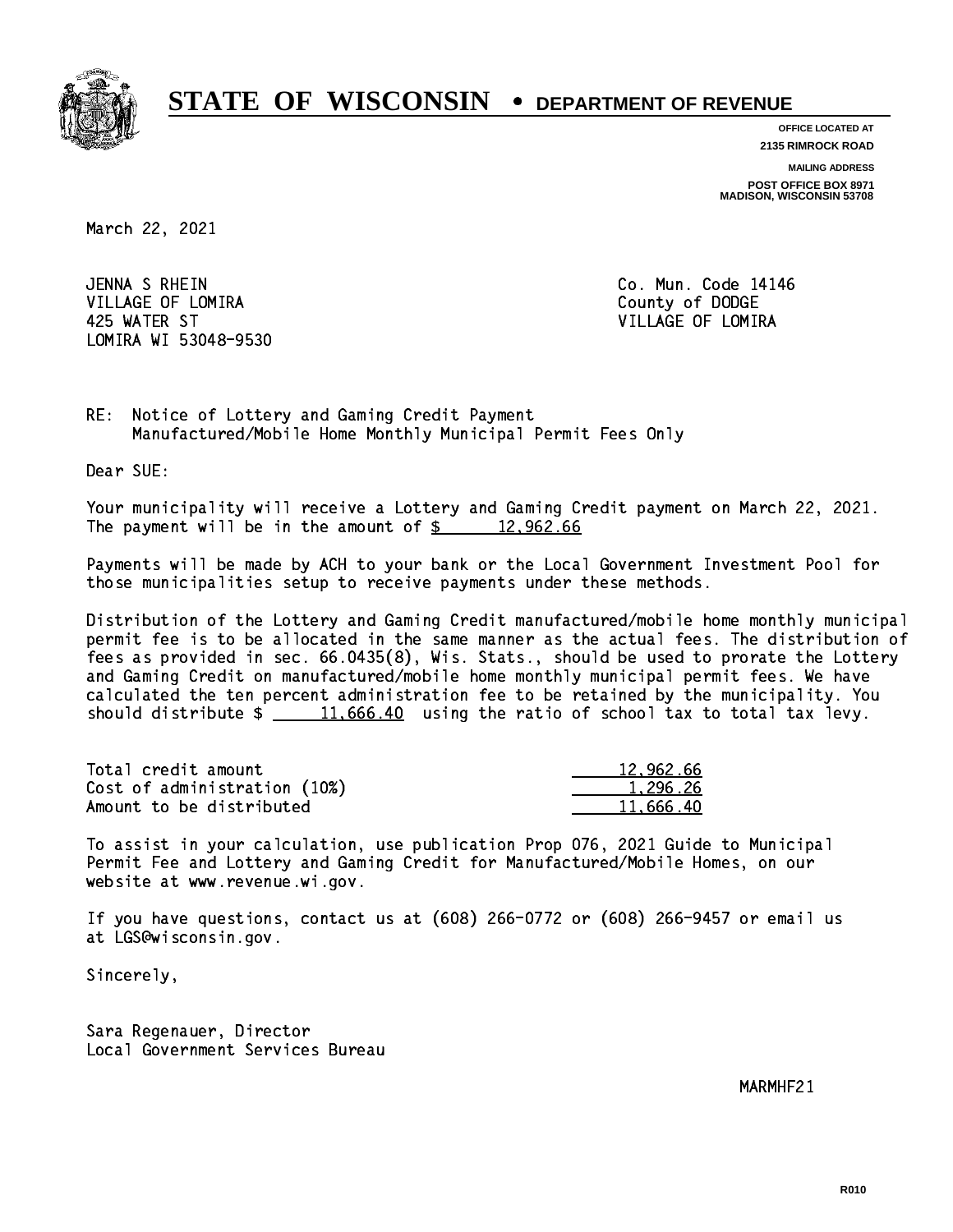

**OFFICE LOCATED AT 2135 RIMROCK ROAD**

**MAILING ADDRESS**

**POST OFFICE BOX 8971 MADISON, WISCONSIN 53708**

March 22, 2021

JODI WADE VILLAGE OF RANDOLPH COUNTY COUNTY OF DODGE 248 W STROUD ST VILLAGE OF RANDOLPH RANDOLPH WI 53956-1272

Co. Mun. Code 14176

RE: Notice of Lottery and Gaming Credit Payment Manufactured/Mobile Home Monthly Municipal Permit Fees Only

Dear JODI:

 Your municipality will receive a Lottery and Gaming Credit payment on March 22, 2021. The payment will be in the amount of  $\frac{2}{3}$  1,516.44

 Payments will be made by ACH to your bank or the Local Government Investment Pool for those municipalities setup to receive payments under these methods.

 Distribution of the Lottery and Gaming Credit manufactured/mobile home monthly municipal permit fee is to be allocated in the same manner as the actual fees. The distribution of fees as provided in sec. 66.0435(8), Wis. Stats., should be used to prorate the Lottery and Gaming Credit on manufactured/mobile home monthly municipal permit fees. We have calculated the ten percent administration fee to be retained by the municipality. You should distribute  $\frac{1,364.80}{1,364.80}$  using the ratio of school tax to total tax levy.

| Total credit amount          | 1.516.44 |
|------------------------------|----------|
| Cost of administration (10%) | 151.64   |
| Amount to be distributed     | 1.364.80 |

 To assist in your calculation, use publication Prop 076, 2021 Guide to Municipal Permit Fee and Lottery and Gaming Credit for Manufactured/Mobile Homes, on our website at www.revenue.wi.gov.

 If you have questions, contact us at (608) 266-0772 or (608) 266-9457 or email us at LGS@wisconsin.gov.

Sincerely,

 Sara Regenauer, Director Local Government Services Bureau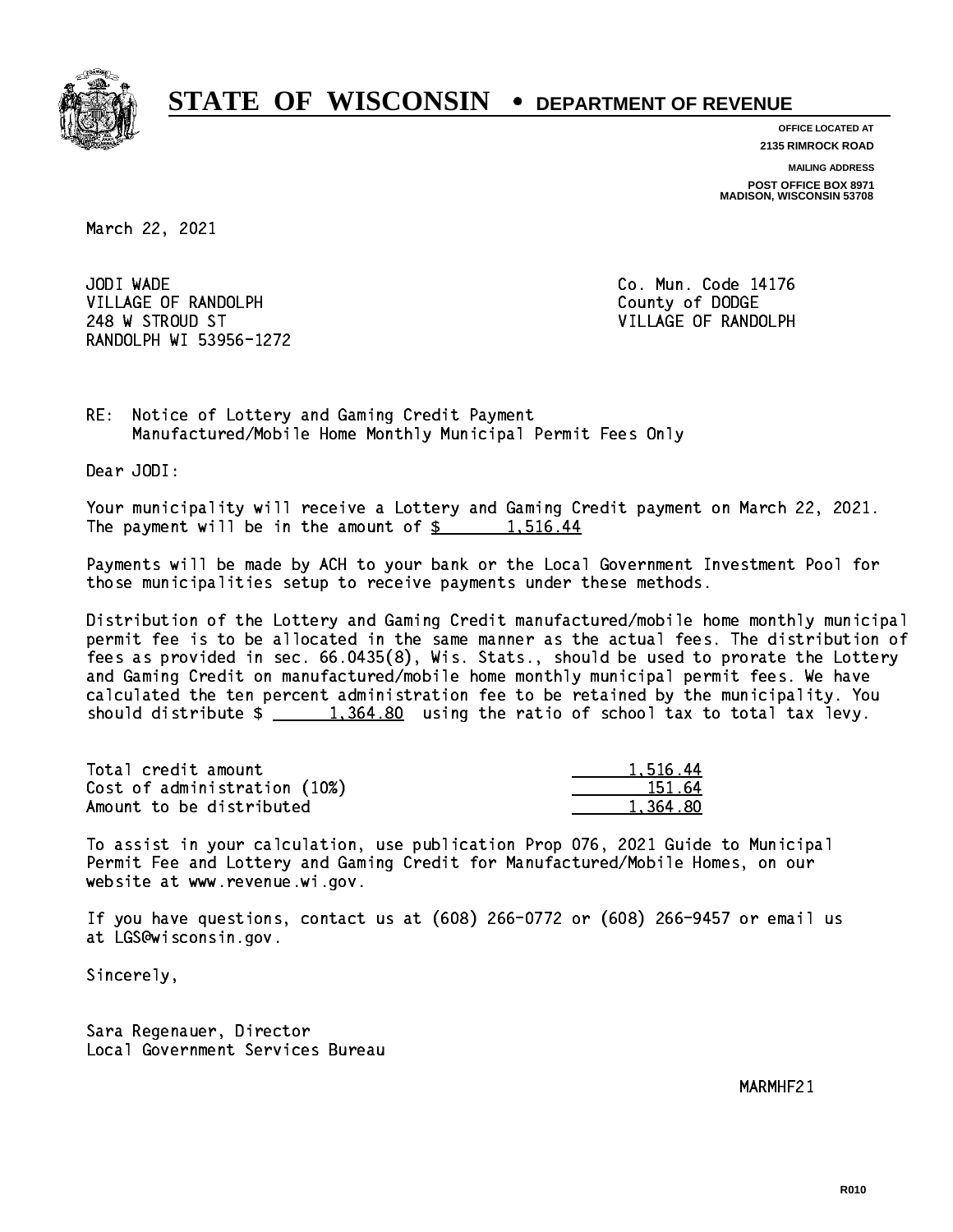

**OFFICE LOCATED AT 2135 RIMROCK ROAD**

**MAILING ADDRESS POST OFFICE BOX 8971 MADISON, WISCONSIN 53708**

March 22, 2021

CHRISTINE ABELL **CHRISTINE ABELL** VILLAGE OF REESEVILLE COUNTY OF DODGE P.O. BOX 273 VILLAGE OF REESEVILLE REESEVILLE WI 53579-0273

RE: Notice of Lottery and Gaming Credit Payment Manufactured/Mobile Home Monthly Municipal Permit Fees Only

Dear CHRISTINE:

 Your municipality will receive a Lottery and Gaming Credit payment on March 22, 2021. The payment will be in the amount of  $\frac{2}{3}$  7,252.55

 Payments will be made by ACH to your bank or the Local Government Investment Pool for those municipalities setup to receive payments under these methods.

 Distribution of the Lottery and Gaming Credit manufactured/mobile home monthly municipal permit fee is to be allocated in the same manner as the actual fees. The distribution of fees as provided in sec. 66.0435(8), Wis. Stats., should be used to prorate the Lottery and Gaming Credit on manufactured/mobile home monthly municipal permit fees. We have calculated the ten percent administration fee to be retained by the municipality. You should distribute  $\frac{2}{1}$   $\frac{6}{527.30}$  using the ratio of school tax to total tax levy.

| Total credit amount          | 7.252.55 |
|------------------------------|----------|
| Cost of administration (10%) | 725.25   |
| Amount to be distributed     | 6.527.30 |

 To assist in your calculation, use publication Prop 076, 2021 Guide to Municipal Permit Fee and Lottery and Gaming Credit for Manufactured/Mobile Homes, on our website at www.revenue.wi.gov.

 If you have questions, contact us at (608) 266-0772 or (608) 266-9457 or email us at LGS@wisconsin.gov.

Sincerely,

 Sara Regenauer, Director Local Government Services Bureau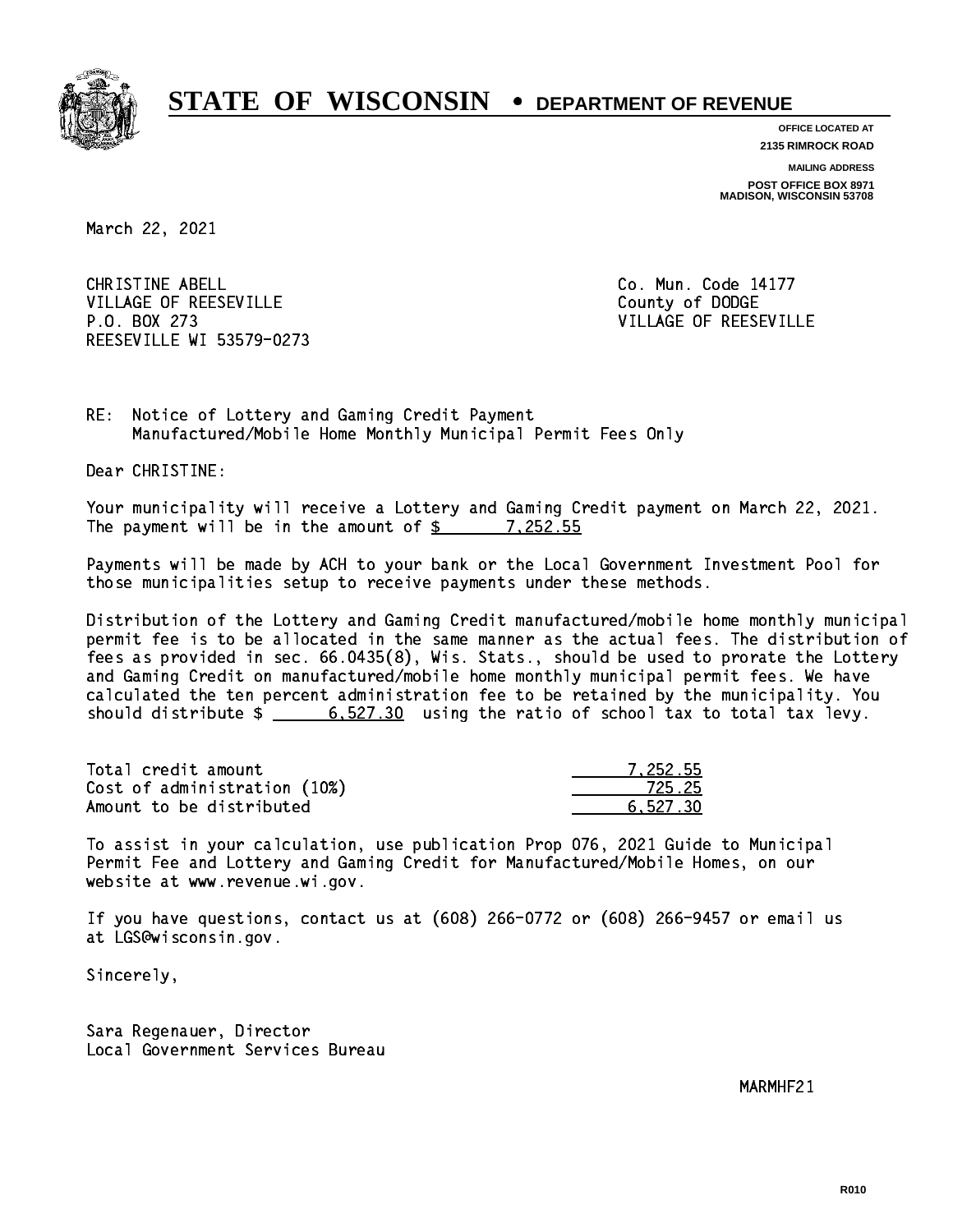

**OFFICE LOCATED AT 2135 RIMROCK ROAD**

**MAILING ADDRESS**

**POST OFFICE BOX 8971 MADISON, WISCONSIN 53708**

March 22, 2021

BECKY A TELLIER **Co. Mun. Code 14186** VILLAGE OF THERESA COUNTY OF DODGE PO BOX 327 VILLAGE OF THERESA THERESA WI 53091-0327

RE: Notice of Lottery and Gaming Credit Payment Manufactured/Mobile Home Monthly Municipal Permit Fees Only

Dear BECKY:

 Your municipality will receive a Lottery and Gaming Credit payment on March 22, 2021. The payment will be in the amount of  $\frac{29,004.99}{2}$ 

 Payments will be made by ACH to your bank or the Local Government Investment Pool for those municipalities setup to receive payments under these methods.

 Distribution of the Lottery and Gaming Credit manufactured/mobile home monthly municipal permit fee is to be allocated in the same manner as the actual fees. The distribution of fees as provided in sec. 66.0435(8), Wis. Stats., should be used to prorate the Lottery and Gaming Credit on manufactured/mobile home monthly municipal permit fees. We have calculated the ten percent administration fee to be retained by the municipality. You should distribute  $\frac{26,104.50}{26,104.50}$  using the ratio of school tax to total tax levy.

| Total credit amount          | 29,004.99 |
|------------------------------|-----------|
| Cost of administration (10%) | 2.900.49  |
| Amount to be distributed     | 26.104.50 |

 To assist in your calculation, use publication Prop 076, 2021 Guide to Municipal Permit Fee and Lottery and Gaming Credit for Manufactured/Mobile Homes, on our website at www.revenue.wi.gov.

 If you have questions, contact us at (608) 266-0772 or (608) 266-9457 or email us at LGS@wisconsin.gov.

Sincerely,

 Sara Regenauer, Director Local Government Services Bureau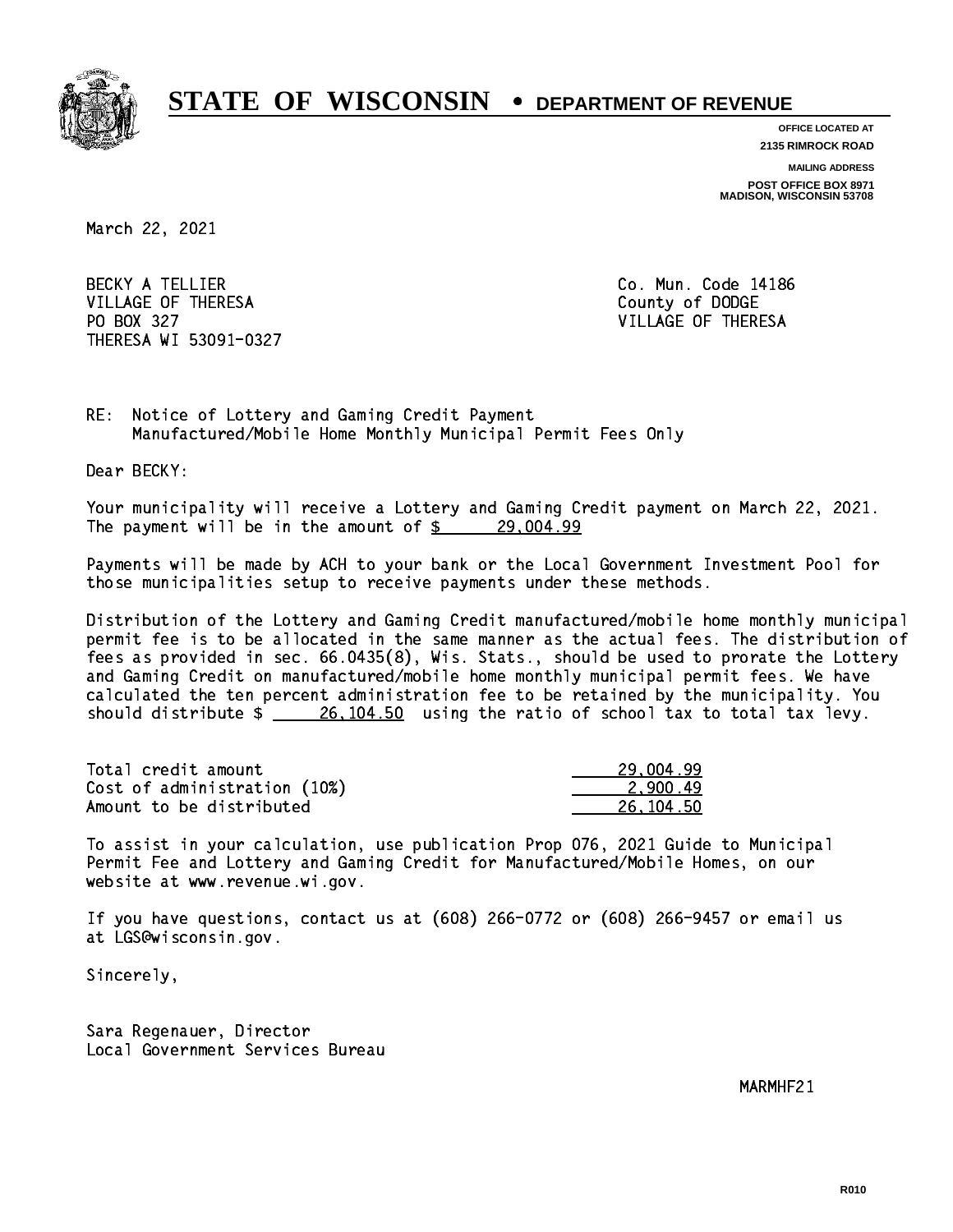

**OFFICE LOCATED AT 2135 RIMROCK ROAD**

**MAILING ADDRESS**

**POST OFFICE BOX 8971 MADISON, WISCONSIN 53708**

March 22, 2021

 KRYSTAL MCCAULEY Co. Mun. Code 14226 CITY OF FOUR COUNTY OF FOUR COUNTY OF DODGE COUNTY OF DODGE COUNTY OF DODGE COUNTY OF DODGE COUNTY OF DODGE CO PO BOX 105, 248 E. STATE ST. CITY OF FOX LAKE FOX LAKE WI 53933-0105

RE: Notice of Lottery and Gaming Credit Payment Manufactured/Mobile Home Monthly Municipal Permit Fees Only

Dear KRYSTAL:

 Your municipality will receive a Lottery and Gaming Credit payment on March 22, 2021. The payment will be in the amount of \$ 399.72 \_\_\_\_\_\_\_\_\_\_\_\_\_\_\_\_

 Payments will be made by ACH to your bank or the Local Government Investment Pool for those municipalities setup to receive payments under these methods.

 Distribution of the Lottery and Gaming Credit manufactured/mobile home monthly municipal permit fee is to be allocated in the same manner as the actual fees. The distribution of fees as provided in sec. 66.0435(8), Wis. Stats., should be used to prorate the Lottery and Gaming Credit on manufactured/mobile home monthly municipal permit fees. We have calculated the ten percent administration fee to be retained by the municipality. You should distribute  $\frac{259.75}{2}$  using the ratio of school tax to total tax levy.

| Total credit amount          | 399.72 |
|------------------------------|--------|
| Cost of administration (10%) | 39.97  |
| Amount to be distributed     | 359.75 |

 To assist in your calculation, use publication Prop 076, 2021 Guide to Municipal Permit Fee and Lottery and Gaming Credit for Manufactured/Mobile Homes, on our website at www.revenue.wi.gov.

 If you have questions, contact us at (608) 266-0772 or (608) 266-9457 or email us at LGS@wisconsin.gov.

Sincerely,

 Sara Regenauer, Director Local Government Services Bureau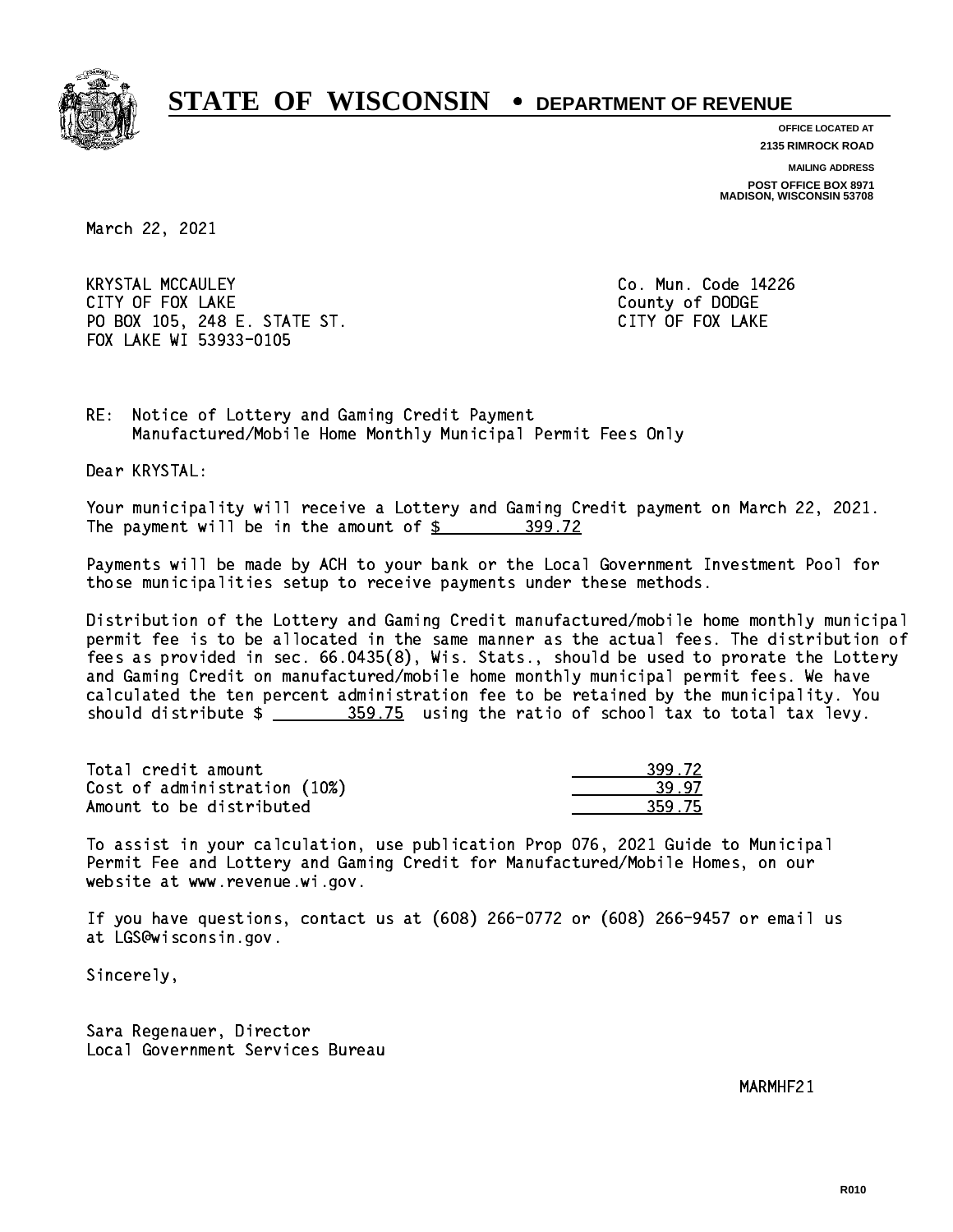

**OFFICE LOCATED AT**

**2135 RIMROCK ROAD**

**MAILING ADDRESS**

**POST OFFICE BOX 8971 MADISON, WISCONSIN 53708**

March 22, 2021

OFFICE OF CLERK **Co. Mun. Code 14292**  CITY OF WAUPUN County of DODGE 201 E MAIN ST CITY OF WAUPUN WAUPUN WI 53963-2019

RE: Notice of Lottery and Gaming Credit Payment Manufactured/Mobile Home Monthly Municipal Permit Fees Only

Dear OFFICE OF CLERK:

 Your municipality will receive a Lottery and Gaming Credit payment on March 22, 2021. The payment will be in the amount of  $\frac{2}{3}$  7,565.52

 Payments will be made by ACH to your bank or the Local Government Investment Pool for those municipalities setup to receive payments under these methods.

 Distribution of the Lottery and Gaming Credit manufactured/mobile home monthly municipal permit fee is to be allocated in the same manner as the actual fees. The distribution of fees as provided in sec. 66.0435(8), Wis. Stats., should be used to prorate the Lottery and Gaming Credit on manufactured/mobile home monthly municipal permit fees. We have calculated the ten percent administration fee to be retained by the municipality. You should distribute  $\frac{2}{1}$   $\frac{6,808.97}{2}$  using the ratio of school tax to total tax levy.

| Total credit amount          | 7.565.52 |
|------------------------------|----------|
| Cost of administration (10%) | 756.55   |
| Amount to be distributed     | 6.808.97 |

 To assist in your calculation, use publication Prop 076, 2021 Guide to Municipal Permit Fee and Lottery and Gaming Credit for Manufactured/Mobile Homes, on our website at www.revenue.wi.gov.

 If you have questions, contact us at (608) 266-0772 or (608) 266-9457 or email us at LGS@wisconsin.gov.

Sincerely,

 Sara Regenauer, Director Local Government Services Bureau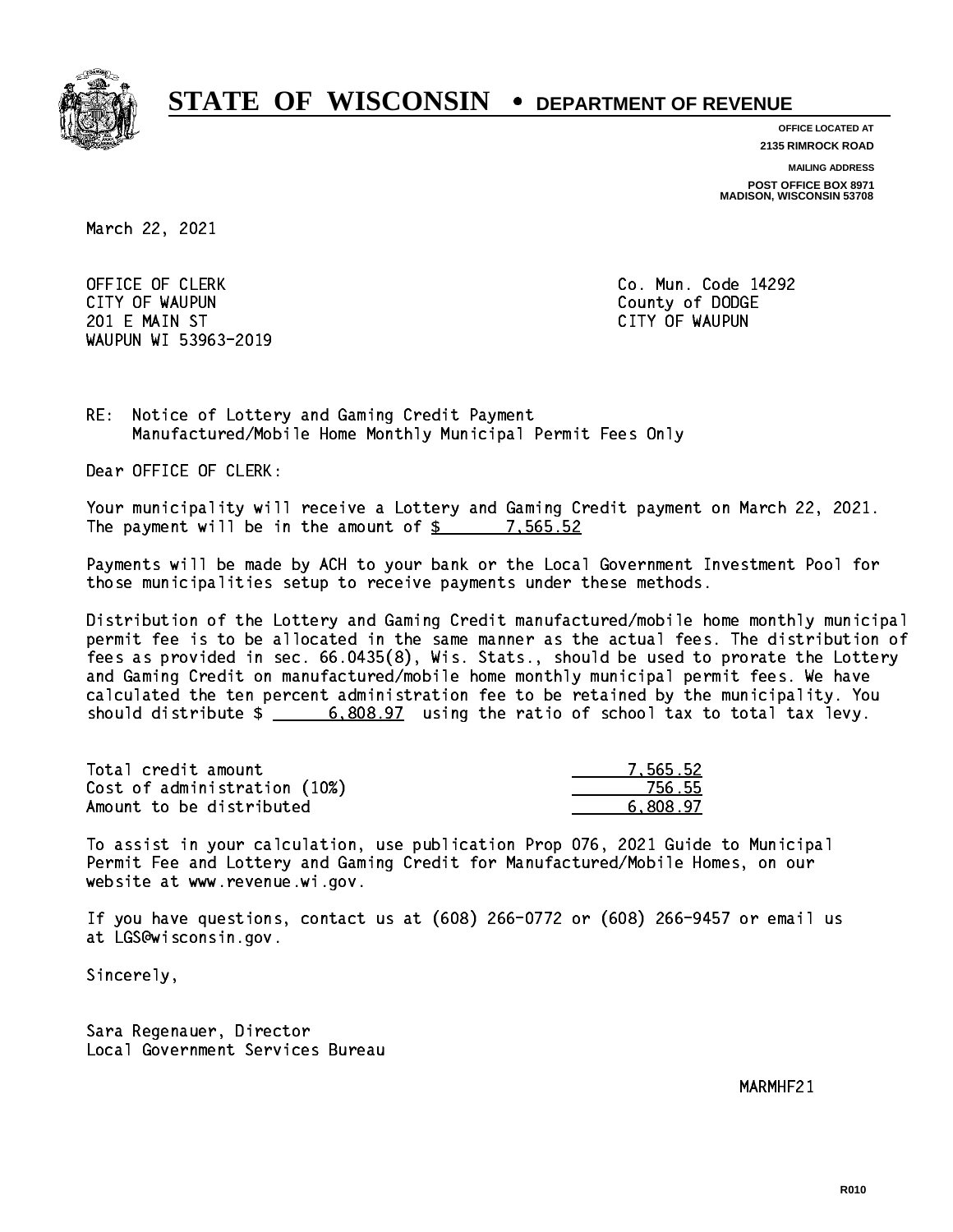

**OFFICE LOCATED AT 2135 RIMROCK ROAD**

**MAILING ADDRESS**

**POST OFFICE BOX 8971 MADISON, WISCONSIN 53708**

March 22, 2021

PAMELA KRAUEL TOWN OF EGG HARBOR County of DOOR 5242 COUNTY RD I TOWN OF EGG HARBOR STURGEON BAY WI 54235-8936

Co. Mun. Code 15008

RE: Notice of Lottery and Gaming Credit Payment Manufactured/Mobile Home Monthly Municipal Permit Fees Only

Dear PAMELA:

 Your municipality will receive a Lottery and Gaming Credit payment on March 22, 2021. The payment will be in the amount of  $\frac{2.051.76}{2.051.76}$ 

 Payments will be made by ACH to your bank or the Local Government Investment Pool for those municipalities setup to receive payments under these methods.

 Distribution of the Lottery and Gaming Credit manufactured/mobile home monthly municipal permit fee is to be allocated in the same manner as the actual fees. The distribution of fees as provided in sec. 66.0435(8), Wis. Stats., should be used to prorate the Lottery and Gaming Credit on manufactured/mobile home monthly municipal permit fees. We have calculated the ten percent administration fee to be retained by the municipality. You should distribute  $\frac{1.846.59}{1.846.59}$  using the ratio of school tax to total tax levy.

| Total credit amount          | 2.051.76 |
|------------------------------|----------|
| Cost of administration (10%) | 205.17   |
| Amount to be distributed     | 1.846.59 |

 To assist in your calculation, use publication Prop 076, 2021 Guide to Municipal Permit Fee and Lottery and Gaming Credit for Manufactured/Mobile Homes, on our website at www.revenue.wi.gov.

 If you have questions, contact us at (608) 266-0772 or (608) 266-9457 or email us at LGS@wisconsin.gov.

Sincerely,

 Sara Regenauer, Director Local Government Services Bureau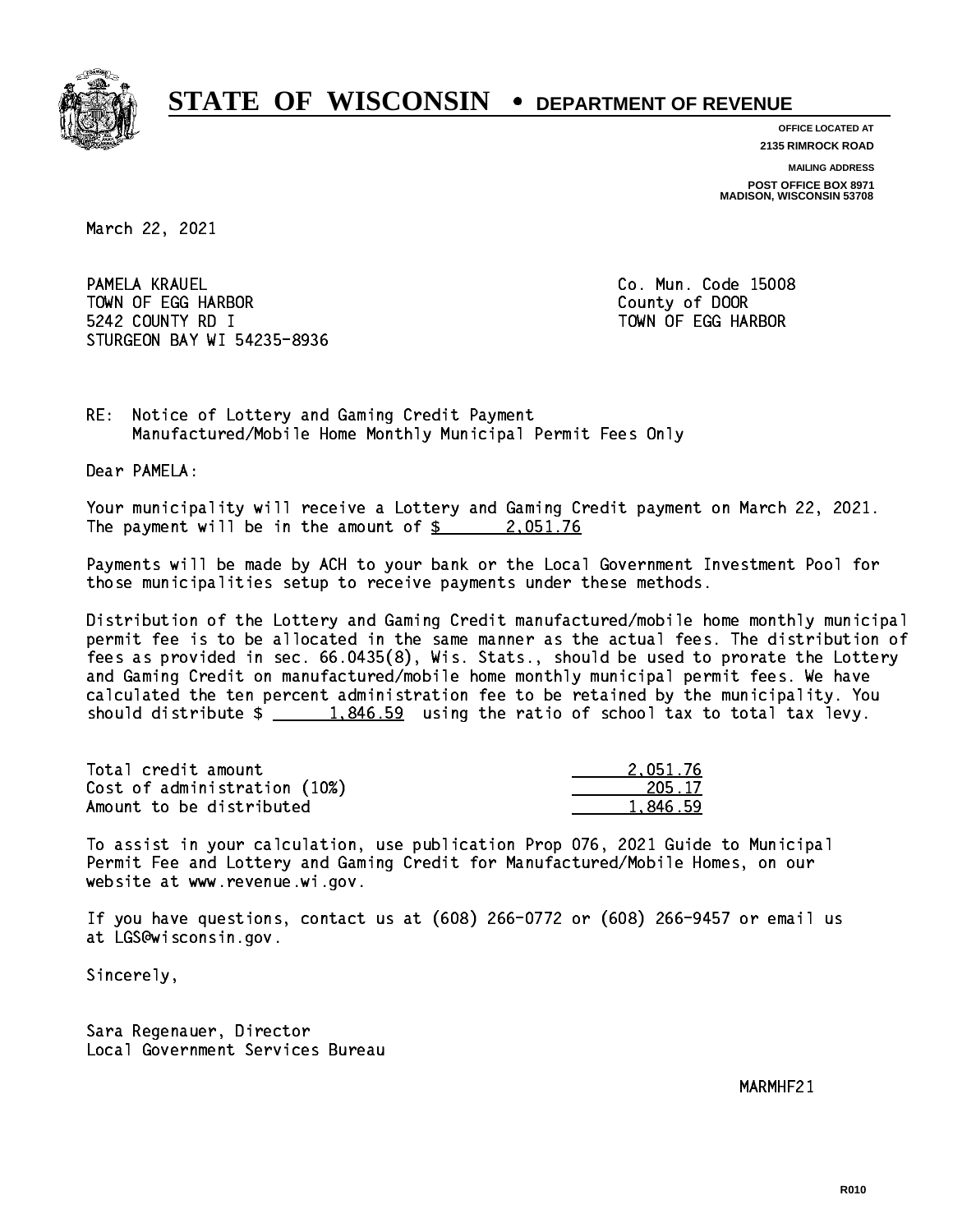

**OFFICE LOCATED AT 2135 RIMROCK ROAD**

**MAILING ADDRESS**

**POST OFFICE BOX 8971 MADISON, WISCONSIN 53708**

March 22, 2021

CAROL RUSSELL TOWN OF NASEWAUPEE **TOWA COUNTY OF SEXUAL COUNTY OF DOOR 7191 GUILETTE RD** TOWN OF NASEWAUPEE STURGEON BAY WI 54235-9216

Co. Mun. Code 15020

RE: Notice of Lottery and Gaming Credit Payment Manufactured/Mobile Home Monthly Municipal Permit Fees Only

Dear CAROL:

 Your municipality will receive a Lottery and Gaming Credit payment on March 22, 2021. The payment will be in the amount of  $\frac{2}{3}$ 947.81

 Payments will be made by ACH to your bank or the Local Government Investment Pool for those municipalities setup to receive payments under these methods.

 Distribution of the Lottery and Gaming Credit manufactured/mobile home monthly municipal permit fee is to be allocated in the same manner as the actual fees. The distribution of fees as provided in sec. 66.0435(8), Wis. Stats., should be used to prorate the Lottery and Gaming Credit on manufactured/mobile home monthly municipal permit fees. We have calculated the ten percent administration fee to be retained by the municipality. You should distribute  $\frac{2}{2}$   $\frac{853.03}{2}$  using the ratio of school tax to total tax levy.

| Total credit amount          | 947.81 |
|------------------------------|--------|
| Cost of administration (10%) | 94 78  |
| Amount to be distributed     | 853.03 |

 To assist in your calculation, use publication Prop 076, 2021 Guide to Municipal Permit Fee and Lottery and Gaming Credit for Manufactured/Mobile Homes, on our website at www.revenue.wi.gov.

 If you have questions, contact us at (608) 266-0772 or (608) 266-9457 or email us at LGS@wisconsin.gov.

Sincerely,

 Sara Regenauer, Director Local Government Services Bureau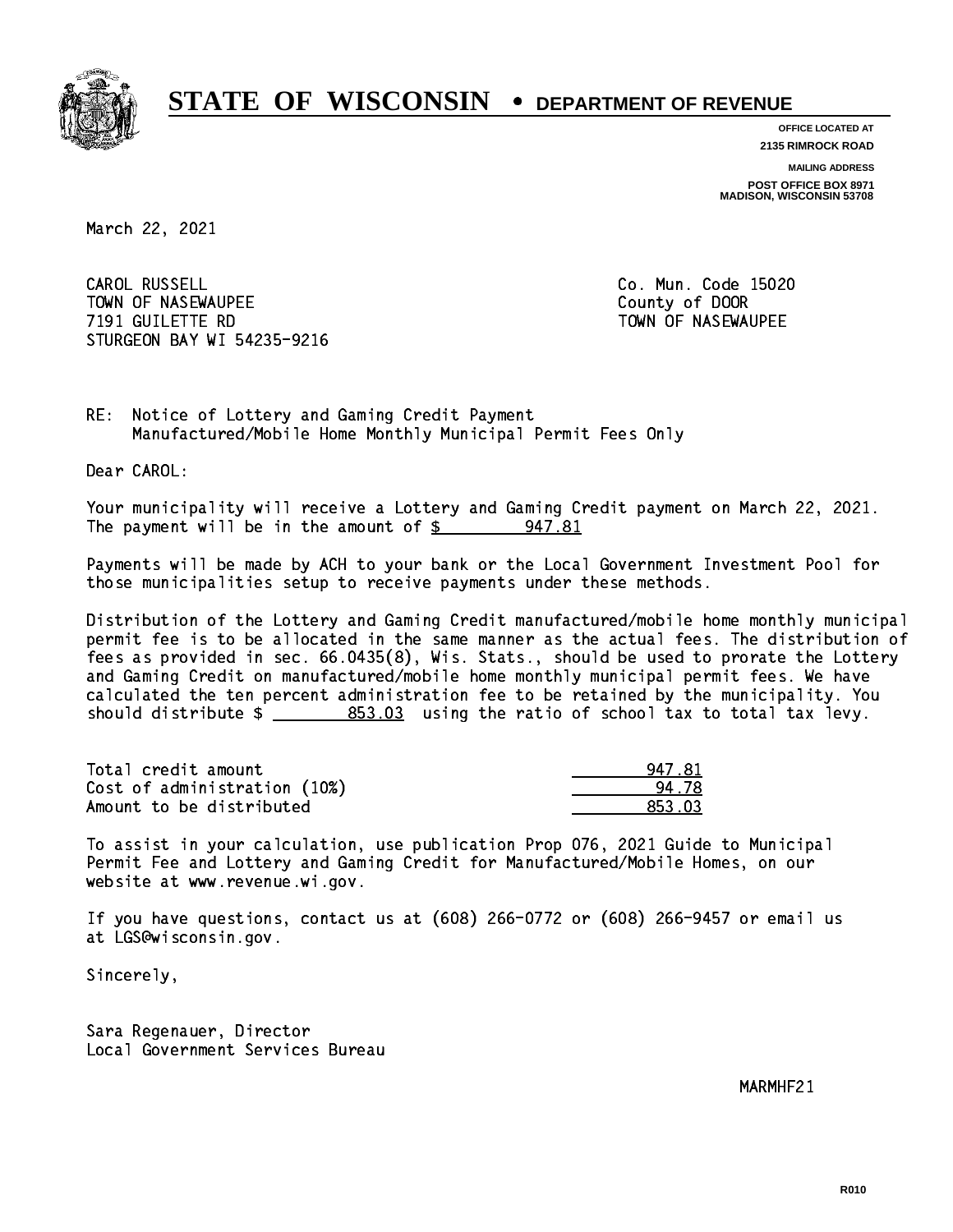

**OFFICE LOCATED AT 2135 RIMROCK ROAD**

**MAILING ADDRESS**

**POST OFFICE BOX 8971 MADISON, WISCONSIN 53708**

March 22, 2021

VALERIE CLARIZIO **Co. Mun. Code 15281** CITY OF STURGEON BAY **COUNTY COUNTY OF STURGEON BAY**  421 MICHIGAN ST CITY OF STURGEON BAY STURGEON BAY WI 54235

RE: Notice of Lottery and Gaming Credit Payment Manufactured/Mobile Home Monthly Municipal Permit Fees Only

Dear VALERIE:

 Your municipality will receive a Lottery and Gaming Credit payment on March 22, 2021. The payment will be in the amount of  $\frac{27,988.68}{27,988.68}$ 

 Payments will be made by ACH to your bank or the Local Government Investment Pool for those municipalities setup to receive payments under these methods.

 Distribution of the Lottery and Gaming Credit manufactured/mobile home monthly municipal permit fee is to be allocated in the same manner as the actual fees. The distribution of fees as provided in sec. 66.0435(8), Wis. Stats., should be used to prorate the Lottery and Gaming Credit on manufactured/mobile home monthly municipal permit fees. We have calculated the ten percent administration fee to be retained by the municipality. You should distribute  $\frac{25,189.82}{25,189.82}$  using the ratio of school tax to total tax levy.

| Total credit amount          | 27.988.68 |
|------------------------------|-----------|
| Cost of administration (10%) | 2.798.86  |
| Amount to be distributed     | 25.189.82 |

 To assist in your calculation, use publication Prop 076, 2021 Guide to Municipal Permit Fee and Lottery and Gaming Credit for Manufactured/Mobile Homes, on our website at www.revenue.wi.gov.

 If you have questions, contact us at (608) 266-0772 or (608) 266-9457 or email us at LGS@wisconsin.gov.

Sincerely,

 Sara Regenauer, Director Local Government Services Bureau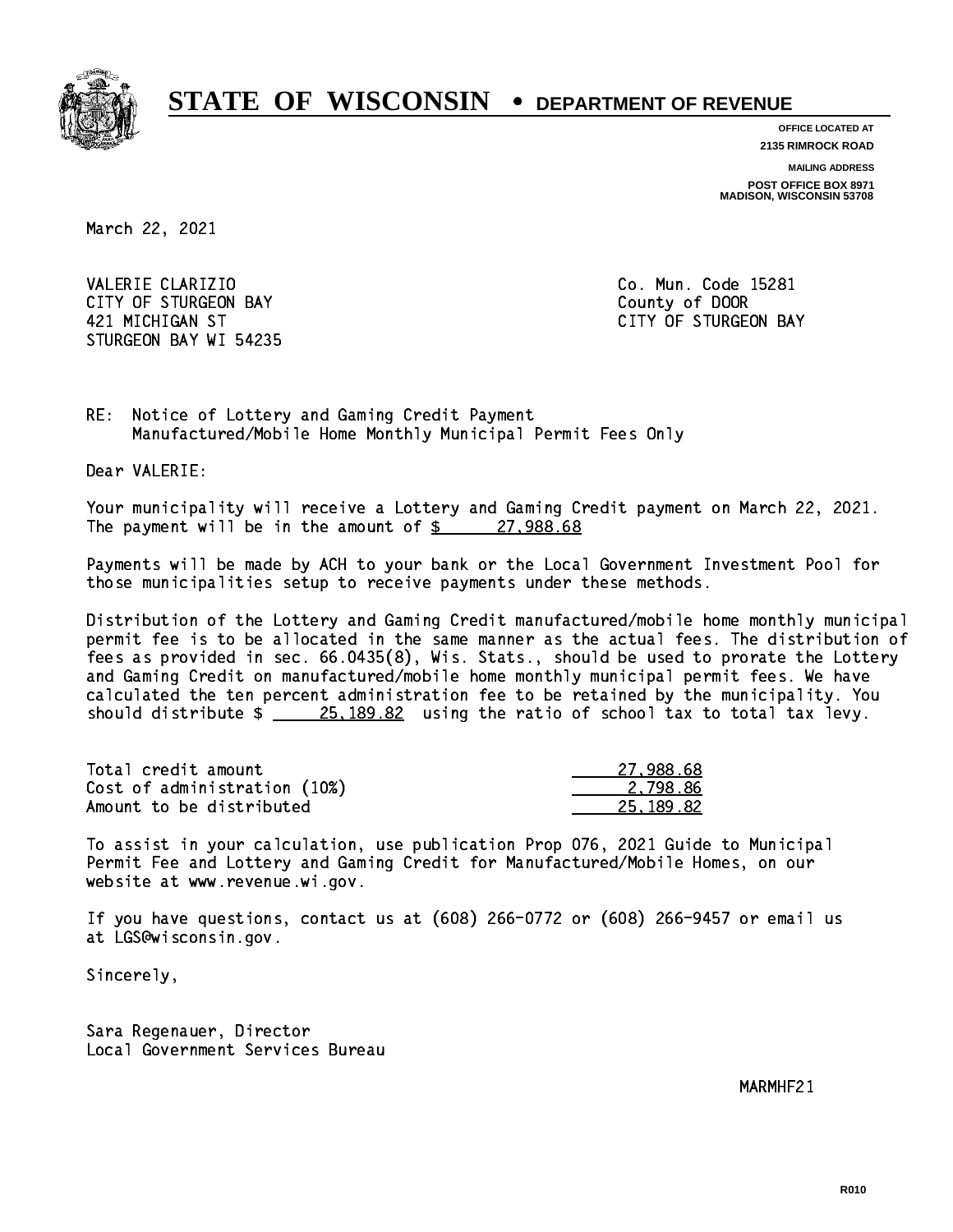

**OFFICE LOCATED AT 2135 RIMROCK ROAD**

**MAILING ADDRESS**

**POST OFFICE BOX 8971 MADISON, WISCONSIN 53708**

March 22, 2021

 LISA GLAUS Co. Mun. Code 16024 TOWN OF PARKLAND COUNTY OF DOUGLAS 5225 S JOHNSON RD TOWN OF PARKLAND SUPERIOR WI 54880-8478

RE: Notice of Lottery and Gaming Credit Payment Manufactured/Mobile Home Monthly Municipal Permit Fees Only

Dear LISA:

 Your municipality will receive a Lottery and Gaming Credit payment on March 22, 2021. The payment will be in the amount of  $\frac{2}{3}$  1,163.52

 Payments will be made by ACH to your bank or the Local Government Investment Pool for those municipalities setup to receive payments under these methods.

 Distribution of the Lottery and Gaming Credit manufactured/mobile home monthly municipal permit fee is to be allocated in the same manner as the actual fees. The distribution of fees as provided in sec. 66.0435(8), Wis. Stats., should be used to prorate the Lottery and Gaming Credit on manufactured/mobile home monthly municipal permit fees. We have calculated the ten percent administration fee to be retained by the municipality. You should distribute  $\frac{1,047.17}{1,047.17}$  using the ratio of school tax to total tax levy.

| Total credit amount          | 1, 163, 52 |
|------------------------------|------------|
| Cost of administration (10%) | 116.35     |
| Amount to be distributed     | 1.047.17   |

 $.047.17$  Amount to be distributed 1,047.17 \_\_\_\_\_\_\_\_\_\_\_\_\_\_ To assist in your calculation, use publication Prop 076, 2021 Guide to Municipal Permit Fee and Lottery and Gaming Credit for Manufactured/Mobile Homes, on our website at www.revenue.wi.gov.

 If you have questions, contact us at (608) 266-0772 or (608) 266-9457 or email us at LGS@wisconsin.gov.

Sincerely,

 Sara Regenauer, Director Local Government Services Bureau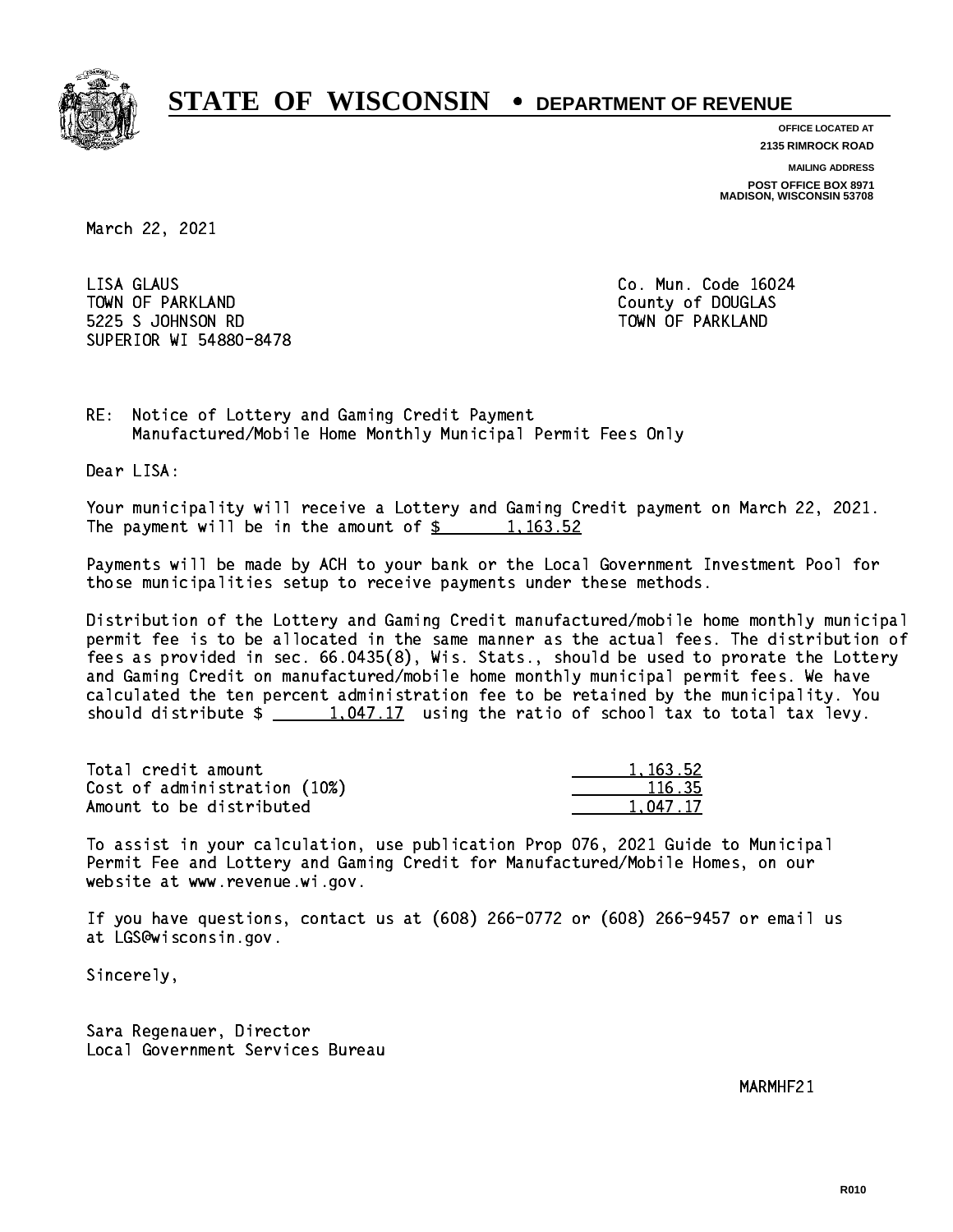

**OFFICE LOCATED AT**

**2135 RIMROCK ROAD**

**MAILING ADDRESS**

**POST OFFICE BOX 8971 MADISON, WISCONSIN 53708**

March 22, 2021

 TERRI LAFLAMME Co. Mun. Code 16028 TOWN OF SUMMIT County of DOUGLAS 2731 E MILCHESKY ROAD TOWN OF SUMMIT FOXBORO WI 54836

RE: Notice of Lottery and Gaming Credit Payment Manufactured/Mobile Home Monthly Municipal Permit Fees Only

Dear TERRI:

 Your municipality will receive a Lottery and Gaming Credit payment on March 22, 2021. The payment will be in the amount of \$ 396.30 \_\_\_\_\_\_\_\_\_\_\_\_\_\_\_\_

 Payments will be made by ACH to your bank or the Local Government Investment Pool for those municipalities setup to receive payments under these methods.

 Distribution of the Lottery and Gaming Credit manufactured/mobile home monthly municipal permit fee is to be allocated in the same manner as the actual fees. The distribution of fees as provided in sec. 66.0435(8), Wis. Stats., should be used to prorate the Lottery and Gaming Credit on manufactured/mobile home monthly municipal permit fees. We have calculated the ten percent administration fee to be retained by the municipality. You should distribute  $\frac{256.67}{2}$  using the ratio of school tax to total tax levy.

| Total credit amount          | 396.30 |
|------------------------------|--------|
| Cost of administration (10%) | 39.63  |
| Amount to be distributed     | 356.67 |

 To assist in your calculation, use publication Prop 076, 2021 Guide to Municipal Permit Fee and Lottery and Gaming Credit for Manufactured/Mobile Homes, on our website at www.revenue.wi.gov.

 If you have questions, contact us at (608) 266-0772 or (608) 266-9457 or email us at LGS@wisconsin.gov.

Sincerely,

 Sara Regenauer, Director Local Government Services Bureau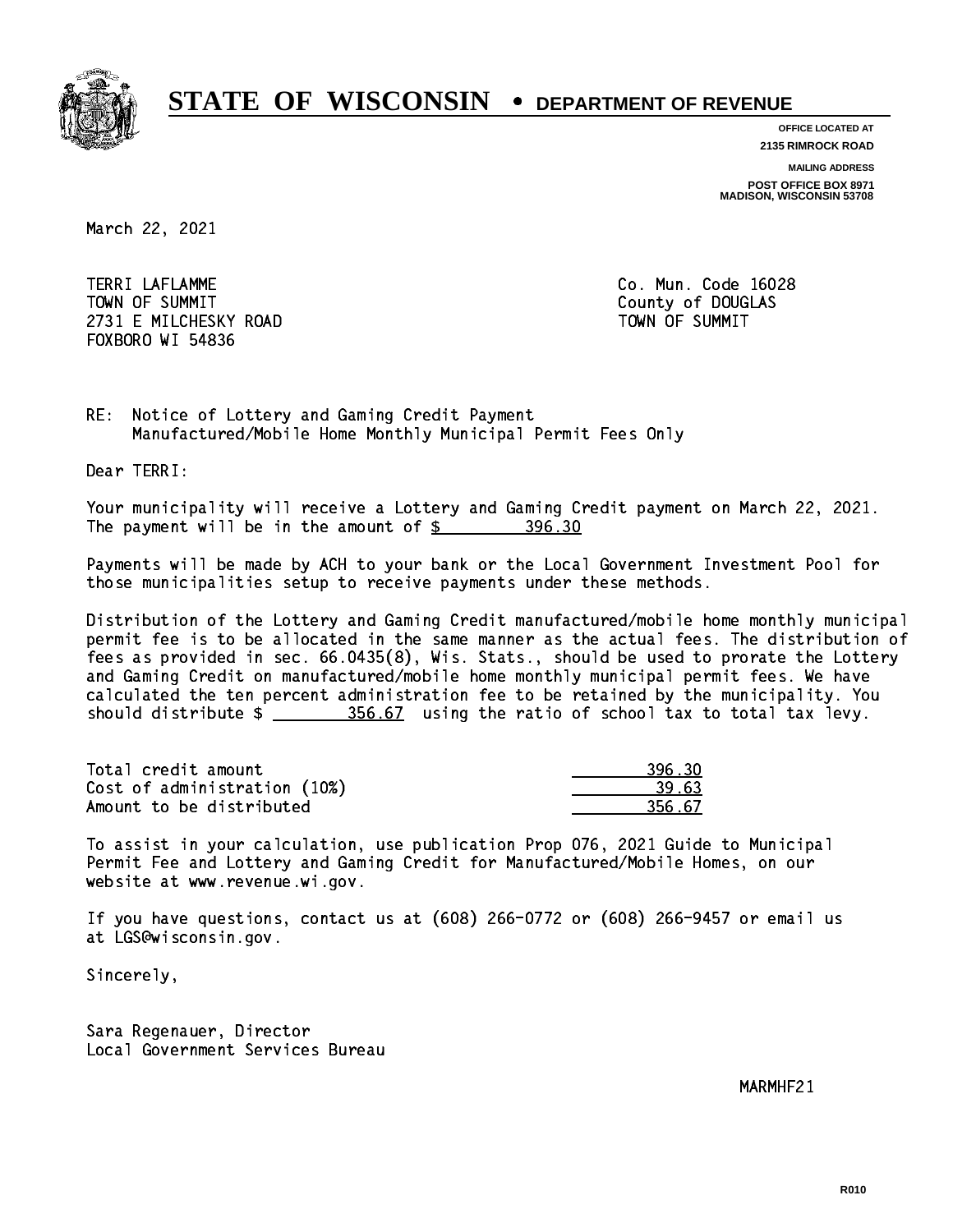

**OFFICE LOCATED AT 2135 RIMROCK ROAD**

**MAILING ADDRESS POST OFFICE BOX 8971 MADISON, WISCONSIN 53708**

March 22, 2021

REBECCA NORDSKOG COME CO. Mun. Code 16181 VILLAGE OF SOLON SPRINGS COUNTY OF DOUGLAS PO BOX 273 VILLAGE OF SOLON SPRINGS SOLON SPRINGS WI 54873-0273

RE: Notice of Lottery and Gaming Credit Payment Manufactured/Mobile Home Monthly Municipal Permit Fees Only

Dear REBECCA:

 Your municipality will receive a Lottery and Gaming Credit payment on March 22, 2021. The payment will be in the amount of  $\frac{2}{3}$  1,082.47

 Payments will be made by ACH to your bank or the Local Government Investment Pool for those municipalities setup to receive payments under these methods.

 Distribution of the Lottery and Gaming Credit manufactured/mobile home monthly municipal permit fee is to be allocated in the same manner as the actual fees. The distribution of fees as provided in sec. 66.0435(8), Wis. Stats., should be used to prorate the Lottery and Gaming Credit on manufactured/mobile home monthly municipal permit fees. We have calculated the ten percent administration fee to be retained by the municipality. You should distribute  $\frac{274.23}{1000}$  using the ratio of school tax to total tax levy.

| Total credit amount          | 1.082.47 |
|------------------------------|----------|
| Cost of administration (10%) | 108.24   |
| Amount to be distributed     | 974 23   |

 To assist in your calculation, use publication Prop 076, 2021 Guide to Municipal Permit Fee and Lottery and Gaming Credit for Manufactured/Mobile Homes, on our website at www.revenue.wi.gov.

 If you have questions, contact us at (608) 266-0772 or (608) 266-9457 or email us at LGS@wisconsin.gov.

Sincerely,

 Sara Regenauer, Director Local Government Services Bureau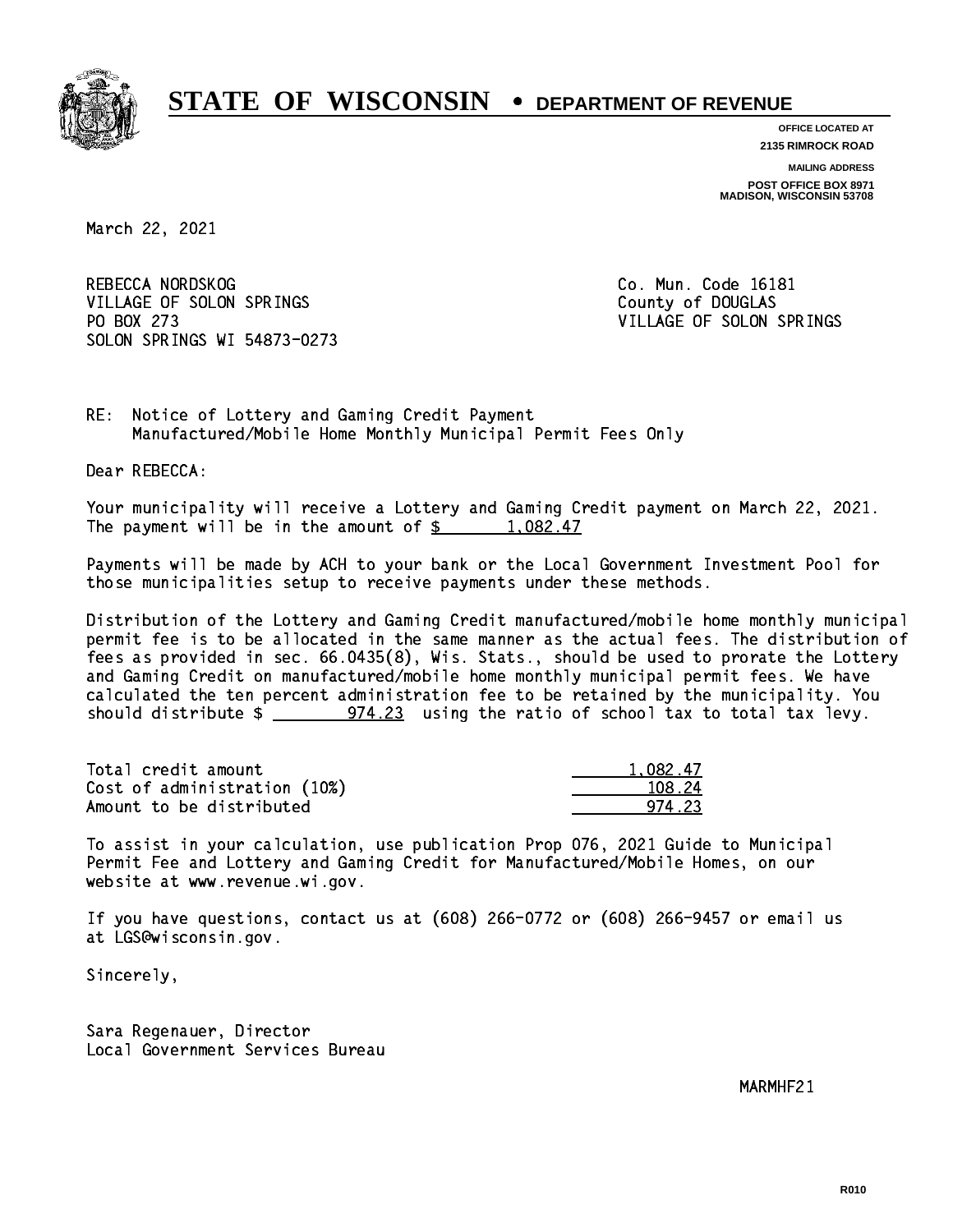

**OFFICE LOCATED AT**

**2135 RIMROCK ROAD**

**MAILING ADDRESS**

**POST OFFICE BOX 8971 MADISON, WISCONSIN 53708**

March 22, 2021

ASHLEY PUETZ, FINANCE DIRECTOR CO. Mun. Code 16281 CITY OF SUPERIOR COUNTY COUNTY OF DOUGLAS 1316 N 14TH ST CITY OF SUPERIOR SUPERIOR WI 54880

RE: Notice of Lottery and Gaming Credit Payment Manufactured/Mobile Home Monthly Municipal Permit Fees Only

Dear ASHLEY:

 Your municipality will receive a Lottery and Gaming Credit payment on March 22, 2021. The payment will be in the amount of  $\frac{27,058.80}{27,058.80}$ 

 Payments will be made by ACH to your bank or the Local Government Investment Pool for those municipalities setup to receive payments under these methods.

 Distribution of the Lottery and Gaming Credit manufactured/mobile home monthly municipal permit fee is to be allocated in the same manner as the actual fees. The distribution of fees as provided in sec. 66.0435(8), Wis. Stats., should be used to prorate the Lottery and Gaming Credit on manufactured/mobile home monthly municipal permit fees. We have calculated the ten percent administration fee to be retained by the municipality. You should distribute  $\frac{24,352.92}{24}$  using the ratio of school tax to total tax levy.

| Total credit amount          | 27.058.80 |
|------------------------------|-----------|
| Cost of administration (10%) | 2.705.88  |
| Amount to be distributed     | 24.352.92 |

 To assist in your calculation, use publication Prop 076, 2021 Guide to Municipal Permit Fee and Lottery and Gaming Credit for Manufactured/Mobile Homes, on our website at www.revenue.wi.gov.

 If you have questions, contact us at (608) 266-0772 or (608) 266-9457 or email us at LGS@wisconsin.gov.

Sincerely,

 Sara Regenauer, Director Local Government Services Bureau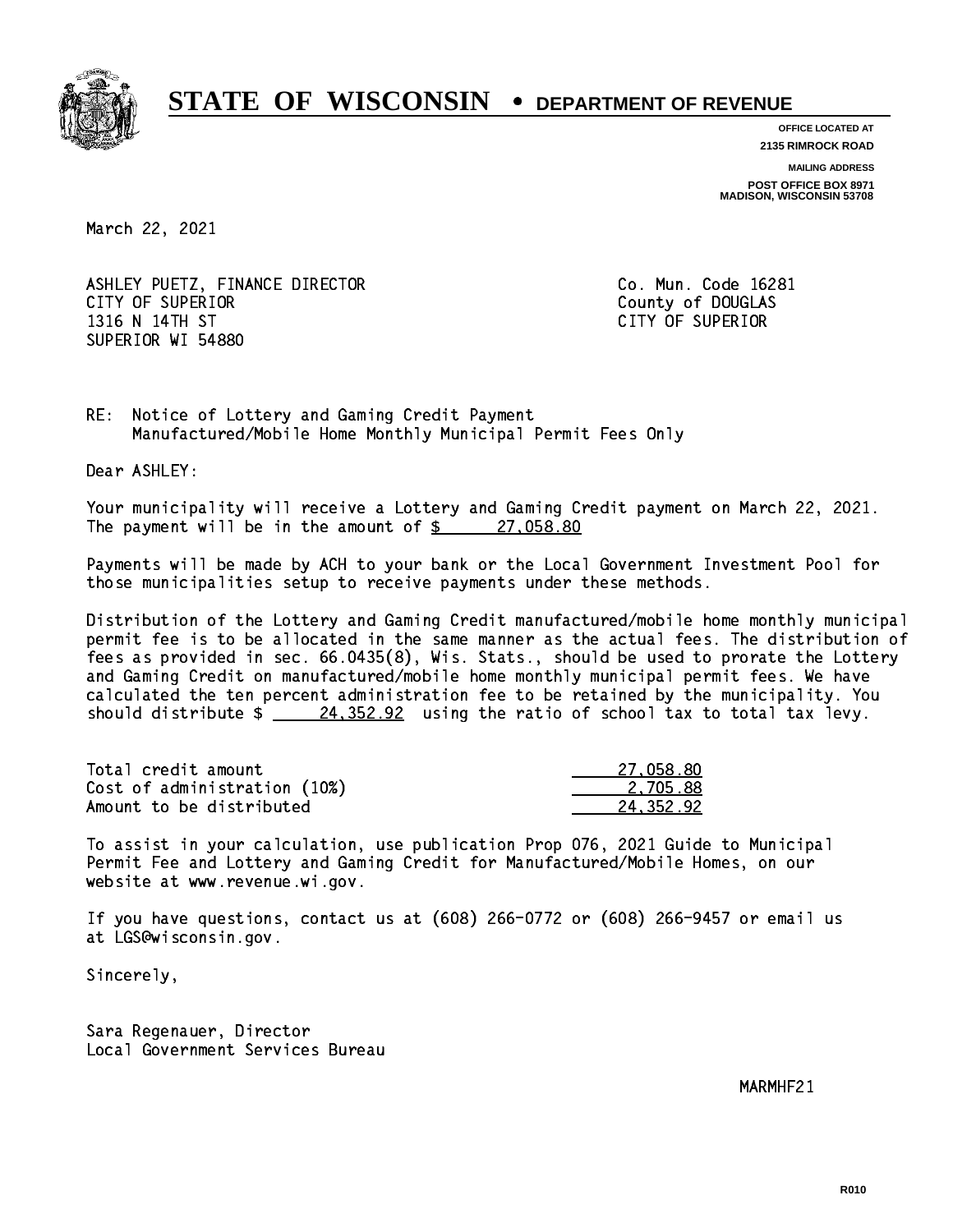

**OFFICE LOCATED AT 2135 RIMROCK ROAD**

**MAILING ADDRESS**

**POST OFFICE BOX 8971 MADISON, WISCONSIN 53708**

March 22, 2021

 ARLENE CARTWRIGHT Co. Mun. Code 17004 TOWN OF DUNN County of DUNN E4216 COUNTY ROAD Z TOWN OF DUNN MENOMONIE WI 54751-6434

RE: Notice of Lottery and Gaming Credit Payment Manufactured/Mobile Home Monthly Municipal Permit Fees Only

Dear ARLENE:

 Your municipality will receive a Lottery and Gaming Credit payment on March 22, 2021. The payment will be in the amount of  $\frac{2}{3}$  1,471.90

 Payments will be made by ACH to your bank or the Local Government Investment Pool for those municipalities setup to receive payments under these methods.

 Distribution of the Lottery and Gaming Credit manufactured/mobile home monthly municipal permit fee is to be allocated in the same manner as the actual fees. The distribution of fees as provided in sec. 66.0435(8), Wis. Stats., should be used to prorate the Lottery and Gaming Credit on manufactured/mobile home monthly municipal permit fees. We have calculated the ten percent administration fee to be retained by the municipality. You should distribute  $\frac{1,324.71}{1,324.71}$  using the ratio of school tax to total tax levy.

| Total credit amount          | 1.471.90 |
|------------------------------|----------|
| Cost of administration (10%) | 147.19   |
| Amount to be distributed     | 1.324.71 |

 To assist in your calculation, use publication Prop 076, 2021 Guide to Municipal Permit Fee and Lottery and Gaming Credit for Manufactured/Mobile Homes, on our website at www.revenue.wi.gov.

 If you have questions, contact us at (608) 266-0772 or (608) 266-9457 or email us at LGS@wisconsin.gov.

Sincerely,

 Sara Regenauer, Director Local Government Services Bureau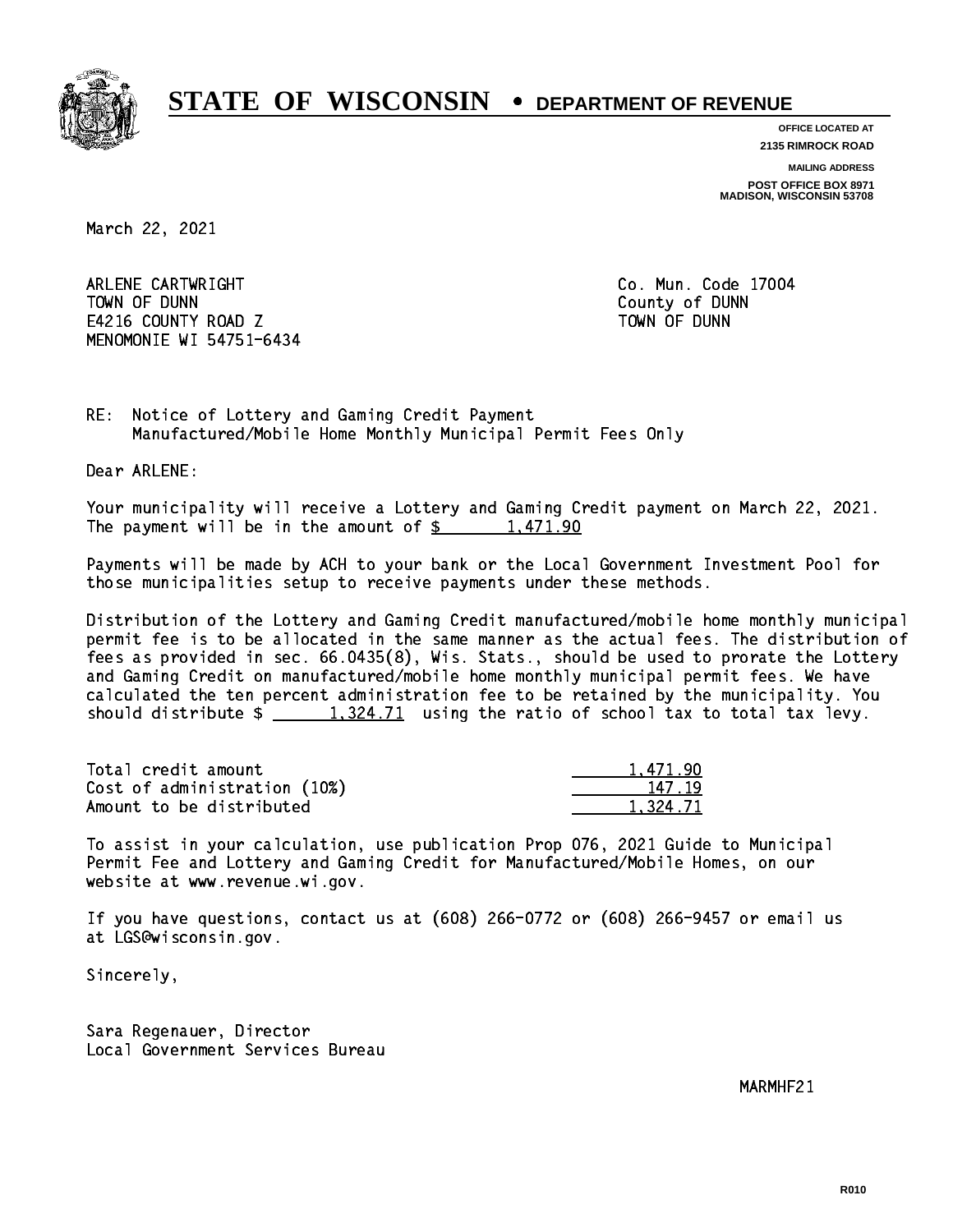

**OFFICE LOCATED AT 2135 RIMROCK ROAD**

**MAILING ADDRESS**

**POST OFFICE BOX 8971 MADISON, WISCONSIN 53708**

March 22, 2021

ANNE WAHL TOWN OF ELK MOUND COUNTY OF BUNNING COUNTY OF DUNNING COUNTY OF DUNNING COUNTY OF DUNNING COUNTY OF DUNNING COUNTY OF DUNNING COUNTY OF DUNNING COUNTY OF DUNNING COUNTY OF DUNNING COUNTY OF DUNNING COUNTY OF DUNNING COUNTY E8235 COUNTY RD E TOWN OF ELK MOUND ELK MOUND WI 54739-9282

Co. Mun. Code 17008

RE: Notice of Lottery and Gaming Credit Payment Manufactured/Mobile Home Monthly Municipal Permit Fees Only

Dear ANNE:

 Your municipality will receive a Lottery and Gaming Credit payment on March 22, 2021. The payment will be in the amount of  $\frac{2}{3}$  2,173.01

 Payments will be made by ACH to your bank or the Local Government Investment Pool for those municipalities setup to receive payments under these methods.

 Distribution of the Lottery and Gaming Credit manufactured/mobile home monthly municipal permit fee is to be allocated in the same manner as the actual fees. The distribution of fees as provided in sec. 66.0435(8), Wis. Stats., should be used to prorate the Lottery and Gaming Credit on manufactured/mobile home monthly municipal permit fees. We have calculated the ten percent administration fee to be retained by the municipality. You should distribute  $\frac{1,955.71}{1,955.71}$  using the ratio of school tax to total tax levy.

| Total credit amount          | 2.173.01 |
|------------------------------|----------|
| Cost of administration (10%) | 217.30   |
| Amount to be distributed     | 1,955.71 |

 To assist in your calculation, use publication Prop 076, 2021 Guide to Municipal Permit Fee and Lottery and Gaming Credit for Manufactured/Mobile Homes, on our website at www.revenue.wi.gov.

 If you have questions, contact us at (608) 266-0772 or (608) 266-9457 or email us at LGS@wisconsin.gov.

Sincerely,

 Sara Regenauer, Director Local Government Services Bureau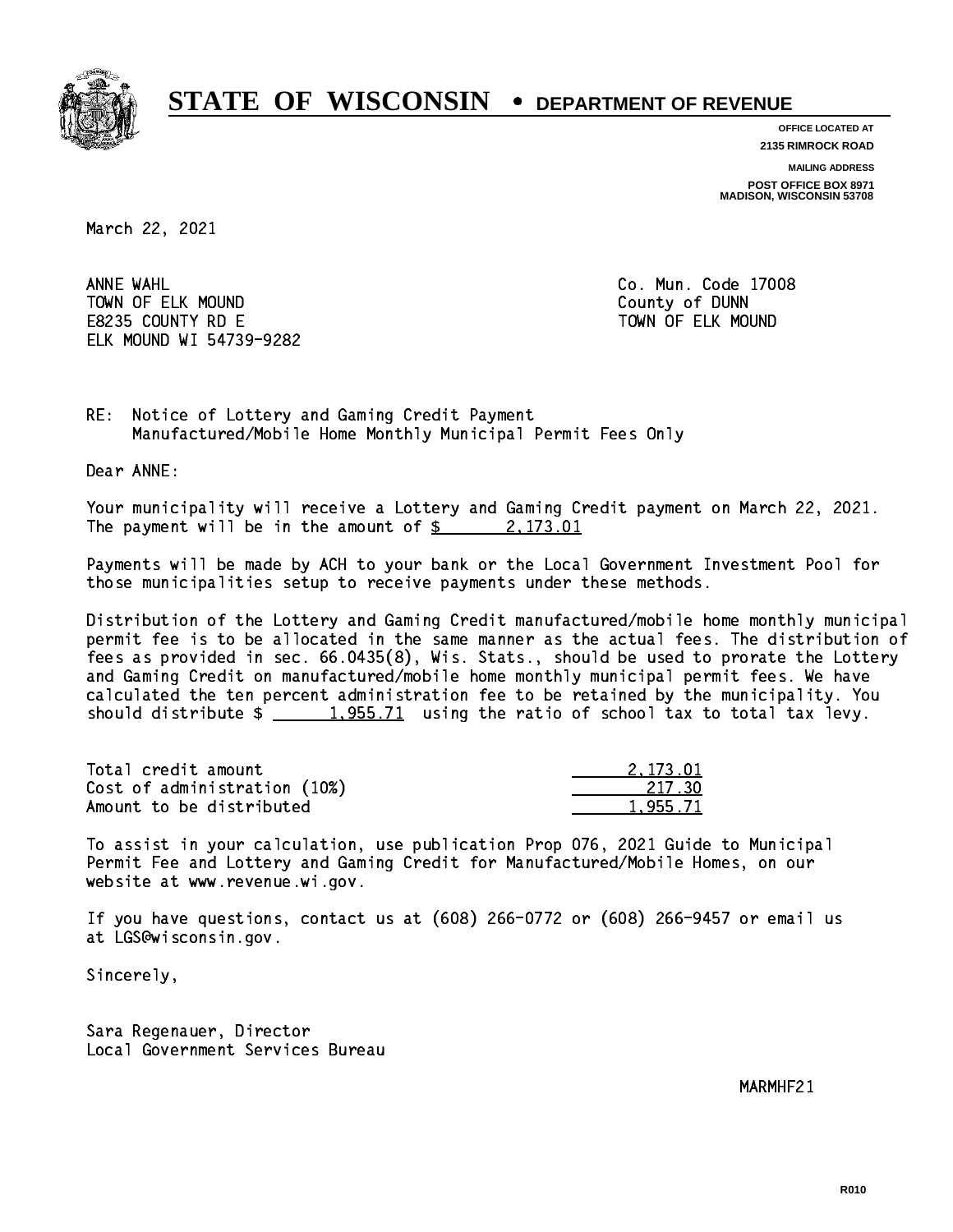

**OFFICE LOCATED AT 2135 RIMROCK ROAD**

**MAILING ADDRESS**

**POST OFFICE BOX 8971 MADISON, WISCONSIN 53708**

March 22, 2021

NANCY PONTO TOWN OF MENOMONIE County of DUNN N4564 446TH ST TOWN OF MENOMONIE MENOMONIE WI 54751

Co. Mun. Code 17016

RE: Notice of Lottery and Gaming Credit Payment Manufactured/Mobile Home Monthly Municipal Permit Fees Only

Dear NANCY:

 Your municipality will receive a Lottery and Gaming Credit payment on March 22, 2021. The payment will be in the amount of  $\frac{2}{3}$  13,797.82

 Payments will be made by ACH to your bank or the Local Government Investment Pool for those municipalities setup to receive payments under these methods.

 Distribution of the Lottery and Gaming Credit manufactured/mobile home monthly municipal permit fee is to be allocated in the same manner as the actual fees. The distribution of fees as provided in sec. 66.0435(8), Wis. Stats., should be used to prorate the Lottery and Gaming Credit on manufactured/mobile home monthly municipal permit fees. We have calculated the ten percent administration fee to be retained by the municipality. You should distribute  $\frac{2}{2}$   $\frac{12,418.04}{2}$  using the ratio of school tax to total tax levy.

| Total credit amount          | 13,797.82 |
|------------------------------|-----------|
| Cost of administration (10%) | 1.379.78  |
| Amount to be distributed     | 12.418.04 |

 To assist in your calculation, use publication Prop 076, 2021 Guide to Municipal Permit Fee and Lottery and Gaming Credit for Manufactured/Mobile Homes, on our website at www.revenue.wi.gov.

 If you have questions, contact us at (608) 266-0772 or (608) 266-9457 or email us at LGS@wisconsin.gov.

Sincerely,

 Sara Regenauer, Director Local Government Services Bureau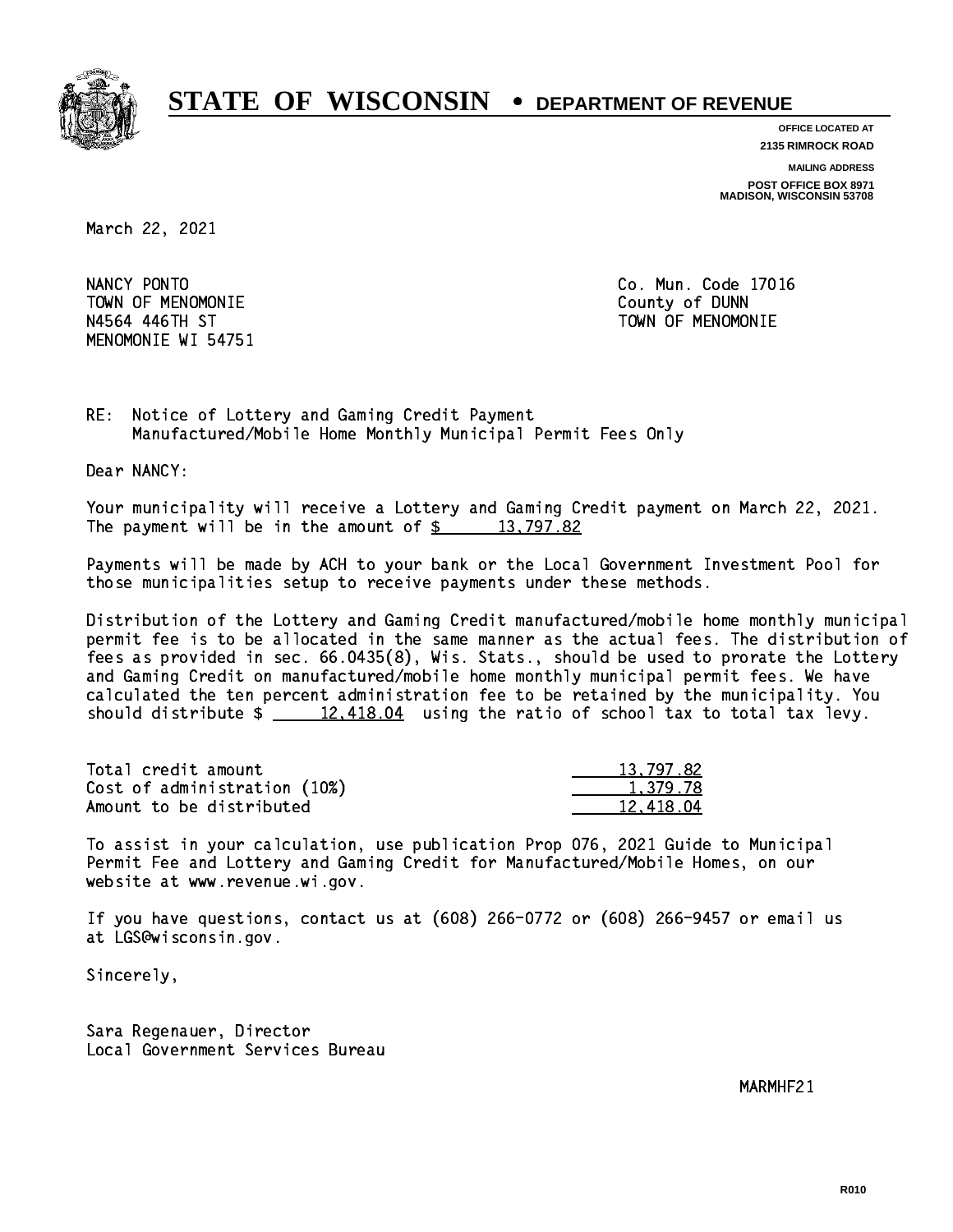

**OFFICE LOCATED AT 2135 RIMROCK ROAD**

**MAILING ADDRESS**

**POST OFFICE BOX 8971 MADISON, WISCONSIN 53708**

March 22, 2021

JONATHAN SYLTE TOWN OF ROCK CREEK COUNTY OF DUNN E8623 180TH AVE TOWN OF ROCK CREEK MONDOVI WI 54755-8870

Co. Mun. Code 17026

RE: Notice of Lottery and Gaming Credit Payment Manufactured/Mobile Home Monthly Municipal Permit Fees Only

Dear JONATHAN:

 Your municipality will receive a Lottery and Gaming Credit payment on March 22, 2021. The payment will be in the amount of  $\frac{2}{3}$ 63.24

 Payments will be made by ACH to your bank or the Local Government Investment Pool for those municipalities setup to receive payments under these methods.

 Distribution of the Lottery and Gaming Credit manufactured/mobile home monthly municipal permit fee is to be allocated in the same manner as the actual fees. The distribution of fees as provided in sec. 66.0435(8), Wis. Stats., should be used to prorate the Lottery and Gaming Credit on manufactured/mobile home monthly municipal permit fees. We have calculated the ten percent administration fee to be retained by the municipality. You should distribute  $\frac{2}{2}$   $\frac{56.92}{2}$  using the ratio of school tax to total tax levy.

Total credit amount Cost of administration (10%) Amount to be distributed

| 24   |
|------|
| - 32 |
| 42.  |

 To assist in your calculation, use publication Prop 076, 2021 Guide to Municipal Permit Fee and Lottery and Gaming Credit for Manufactured/Mobile Homes, on our website at www.revenue.wi.gov.

 If you have questions, contact us at (608) 266-0772 or (608) 266-9457 or email us at LGS@wisconsin.gov.

Sincerely,

 Sara Regenauer, Director Local Government Services Bureau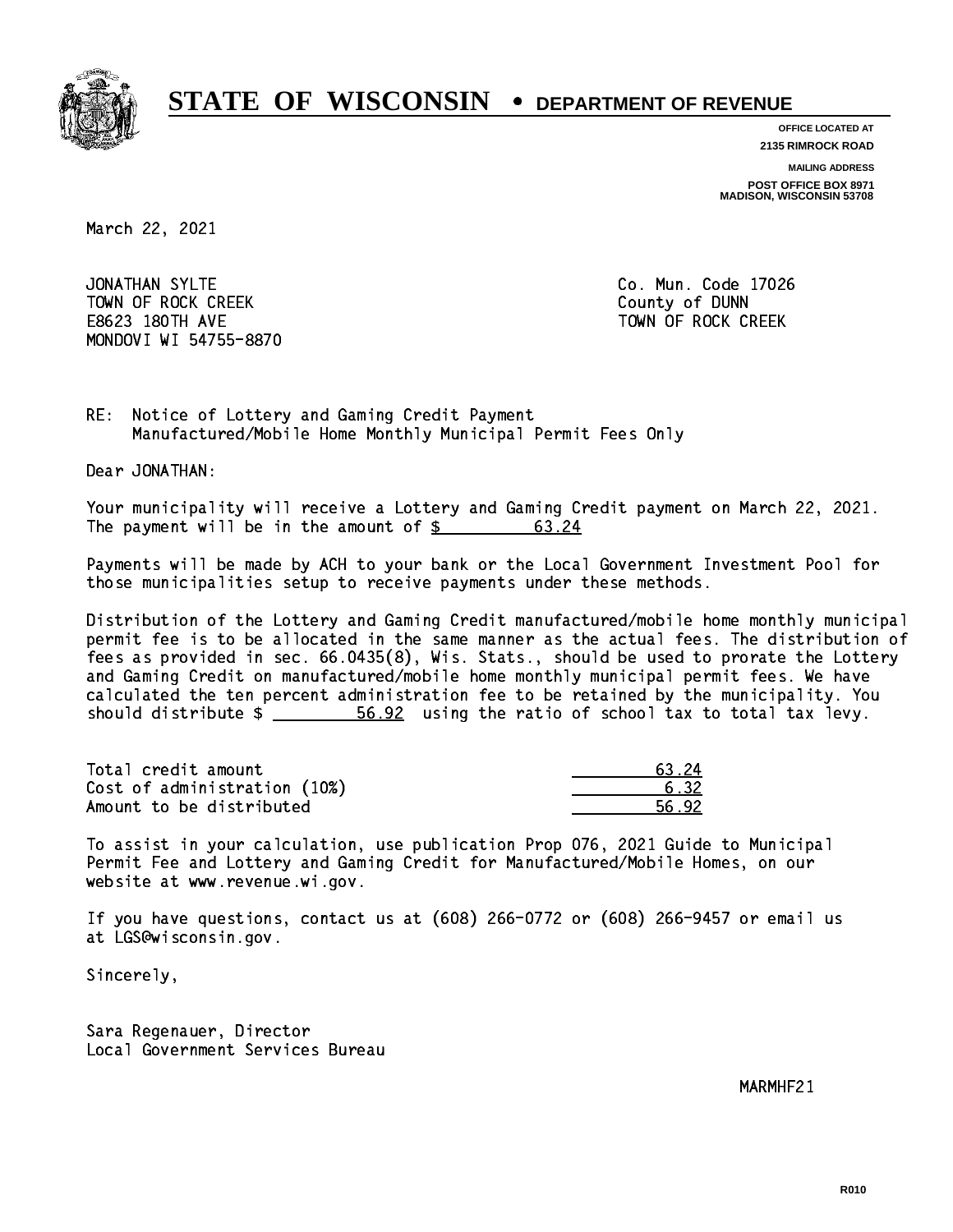

**OFFICE LOCATED AT 2135 RIMROCK ROAD**

**MAILING ADDRESS**

**POST OFFICE BOX 8971 MADISON, WISCONSIN 53708**

March 22, 2021

**GWEN SNYDER**  TOWN OF TAINTER County of DUNN N8150 COUNTY RD DG TAINTER TOWN OF TAINTER COLFAX WI 54730-4526

Co. Mun. Code 17038

RE: Notice of Lottery and Gaming Credit Payment Manufactured/Mobile Home Monthly Municipal Permit Fees Only

Dear GWEN:

 Your municipality will receive a Lottery and Gaming Credit payment on March 22, 2021. The payment will be in the amount of  $\frac{2}{3}$  3,201.02

 Payments will be made by ACH to your bank or the Local Government Investment Pool for those municipalities setup to receive payments under these methods.

 Distribution of the Lottery and Gaming Credit manufactured/mobile home monthly municipal permit fee is to be allocated in the same manner as the actual fees. The distribution of fees as provided in sec. 66.0435(8), Wis. Stats., should be used to prorate the Lottery and Gaming Credit on manufactured/mobile home monthly municipal permit fees. We have calculated the ten percent administration fee to be retained by the municipality. You should distribute  $\frac{2.880.92}{2.880.22}$  using the ratio of school tax to total tax levy.

| Total credit amount          | 3.201.02 |
|------------------------------|----------|
| Cost of administration (10%) | 320.10   |
| Amount to be distributed     | 2.880.92 |

 To assist in your calculation, use publication Prop 076, 2021 Guide to Municipal Permit Fee and Lottery and Gaming Credit for Manufactured/Mobile Homes, on our website at www.revenue.wi.gov.

 If you have questions, contact us at (608) 266-0772 or (608) 266-9457 or email us at LGS@wisconsin.gov.

Sincerely,

 Sara Regenauer, Director Local Government Services Bureau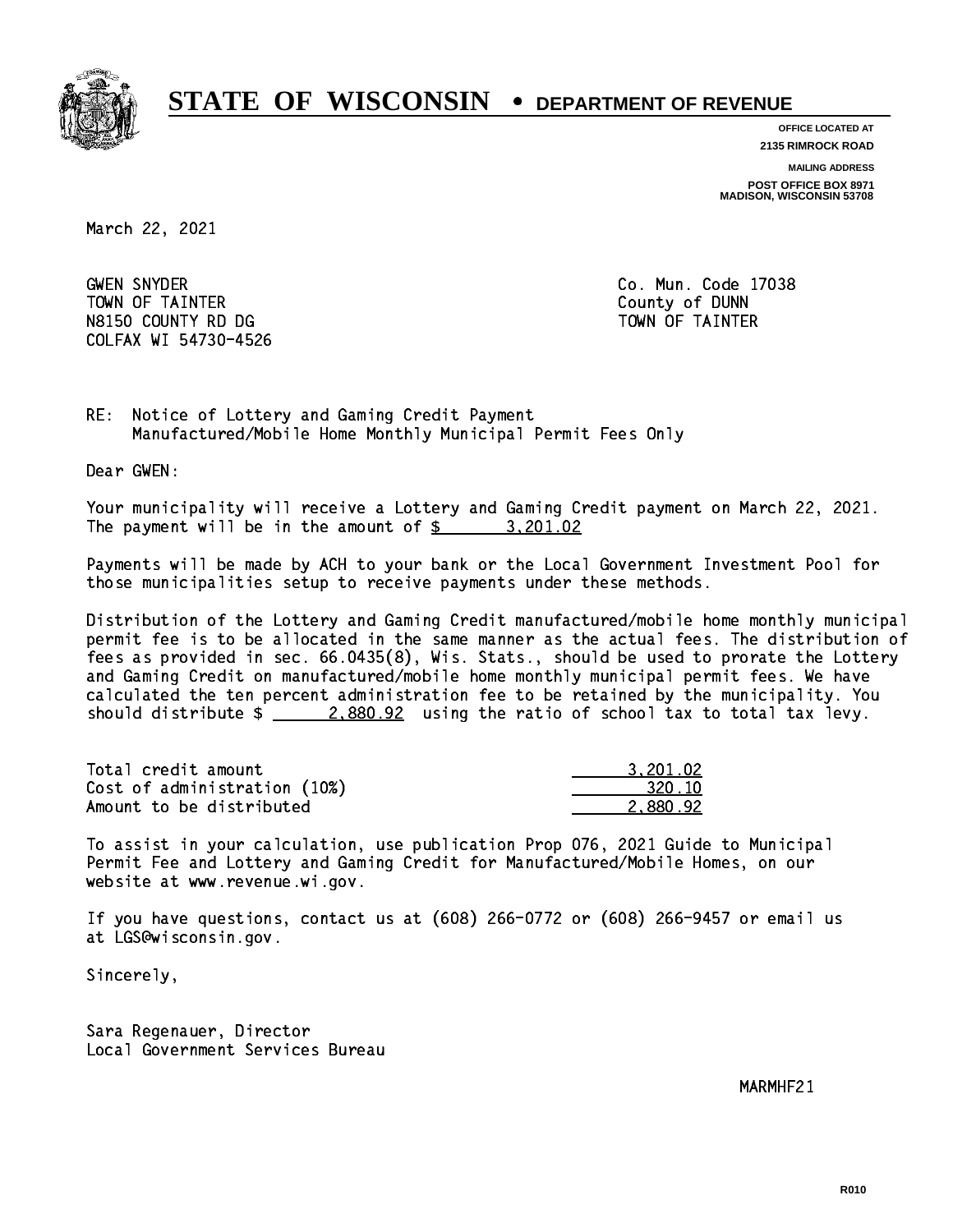

**OFFICE LOCATED AT 2135 RIMROCK ROAD**

**MAILING ADDRESS**

**POST OFFICE BOX 8971 MADISON, WISCONSIN 53708**

March 22, 2021

 LAURA RASMUSSEN Co. Mun. Code 17040 TOWN OF TIFFANY County of DUNN N11322 STATE ROAD 79 TOWN OF TIFFANY BOYCEVILLE WI 54725

RE: Notice of Lottery and Gaming Credit Payment Manufactured/Mobile Home Monthly Municipal Permit Fees Only

Dear LAURA:

 Your municipality will receive a Lottery and Gaming Credit payment on March 22, 2021. The payment will be in the amount of  $\frac{2}{3}$  431.96

 Payments will be made by ACH to your bank or the Local Government Investment Pool for those municipalities setup to receive payments under these methods.

 Distribution of the Lottery and Gaming Credit manufactured/mobile home monthly municipal permit fee is to be allocated in the same manner as the actual fees. The distribution of fees as provided in sec. 66.0435(8), Wis. Stats., should be used to prorate the Lottery and Gaming Credit on manufactured/mobile home monthly municipal permit fees. We have calculated the ten percent administration fee to be retained by the municipality. You should distribute  $\frac{288.77}{2}$  using the ratio of school tax to total tax levy.

| Total credit amount          | 431 96 |
|------------------------------|--------|
| Cost of administration (10%) | 43 19  |
| Amount to be distributed     | 388.77 |

 To assist in your calculation, use publication Prop 076, 2021 Guide to Municipal Permit Fee and Lottery and Gaming Credit for Manufactured/Mobile Homes, on our website at www.revenue.wi.gov.

 If you have questions, contact us at (608) 266-0772 or (608) 266-9457 or email us at LGS@wisconsin.gov.

Sincerely,

 Sara Regenauer, Director Local Government Services Bureau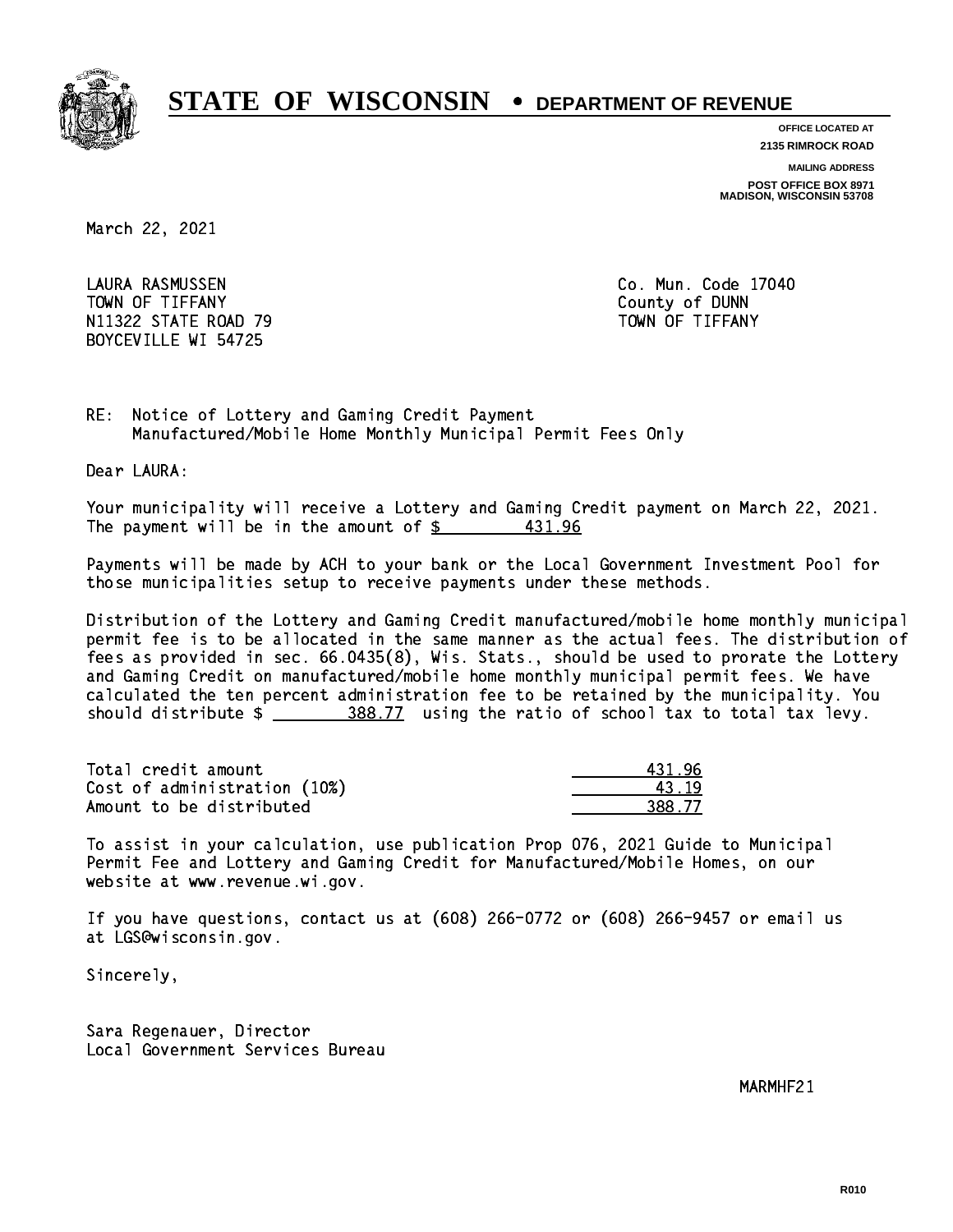

**OFFICE LOCATED AT 2135 RIMROCK ROAD**

**MAILING ADDRESS**

**POST OFFICE BOX 8971 MADISON, WISCONSIN 53708**

March 22, 2021

CINDY WANG TOWN OF WESTON COUNTY OF DUNN N4475 190TH ST TOWN OF WESTON MENOMONIE WI 54751-6103

Co. Mun. Code 17042

RE: Notice of Lottery and Gaming Credit Payment Manufactured/Mobile Home Monthly Municipal Permit Fees Only

Dear CINDY:

 Your municipality will receive a Lottery and Gaming Credit payment on March 22, 2021. The payment will be in the amount of \$ 333.29 \_\_\_\_\_\_\_\_\_\_\_\_\_\_\_\_

 Payments will be made by ACH to your bank or the Local Government Investment Pool for those municipalities setup to receive payments under these methods.

 Distribution of the Lottery and Gaming Credit manufactured/mobile home monthly municipal permit fee is to be allocated in the same manner as the actual fees. The distribution of fees as provided in sec. 66.0435(8), Wis. Stats., should be used to prorate the Lottery and Gaming Credit on manufactured/mobile home monthly municipal permit fees. We have calculated the ten percent administration fee to be retained by the municipality. You should distribute  $\frac{299.97}{2}$  using the ratio of school tax to total tax levy.

| Total credit amount          | 333.29 |
|------------------------------|--------|
| Cost of administration (10%) | 33.32  |
| Amount to be distributed     | 299.97 |

 To assist in your calculation, use publication Prop 076, 2021 Guide to Municipal Permit Fee and Lottery and Gaming Credit for Manufactured/Mobile Homes, on our website at www.revenue.wi.gov.

 If you have questions, contact us at (608) 266-0772 or (608) 266-9457 or email us at LGS@wisconsin.gov.

Sincerely,

 Sara Regenauer, Director Local Government Services Bureau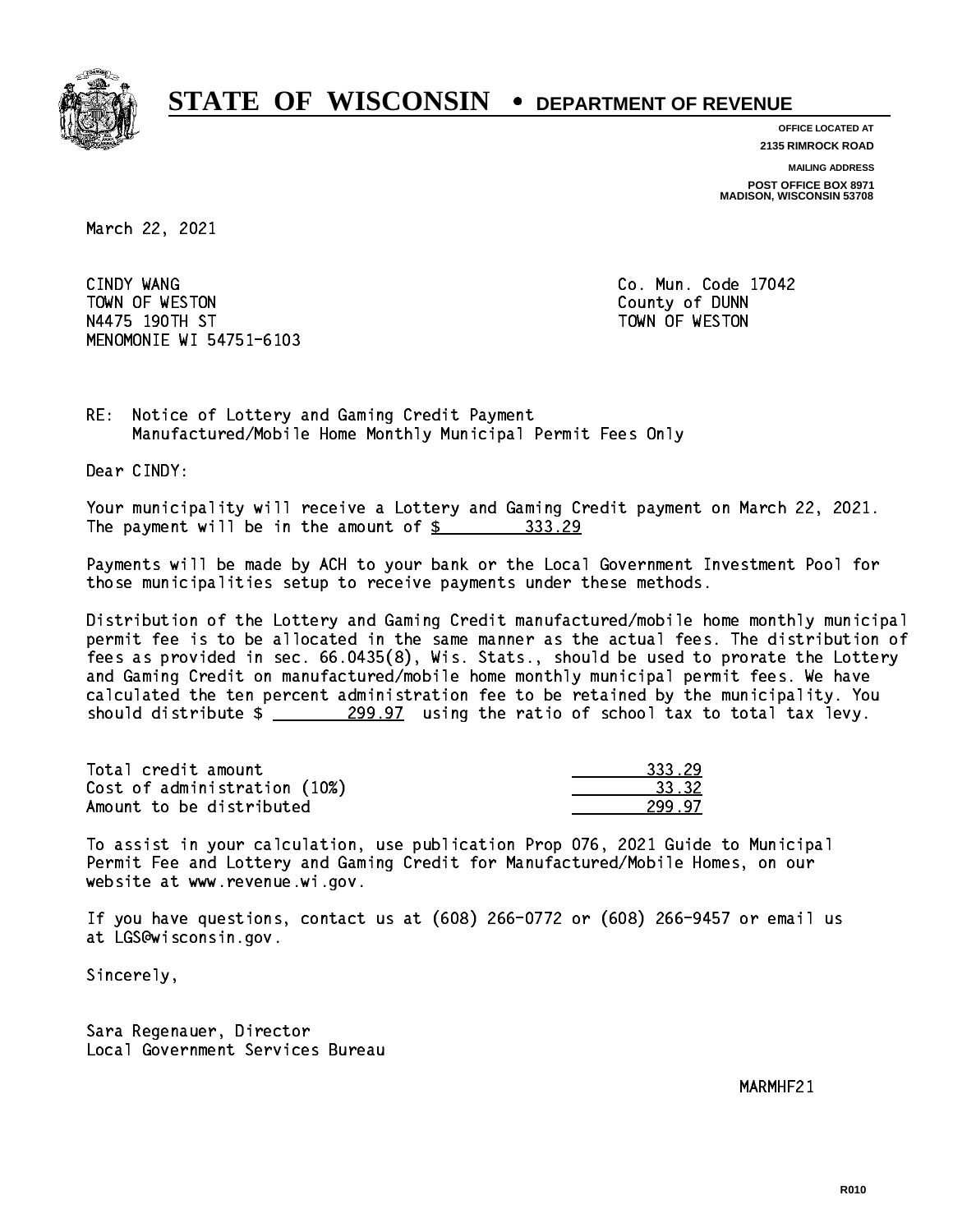

**OFFICE LOCATED AT 2135 RIMROCK ROAD**

**MAILING ADDRESS**

**POST OFFICE BOX 8971 MADISON, WISCONSIN 53708**

March 22, 2021

**BECKY STEFFE**  TOWN OF WILSON County of DUNN N13090 ST TOWN OF WILSON OF WILSON OF WILSON OF WILSON OF WILSON OF WILSON OF WILSON OF WILSON OF WILSON OF WI RIDGELAND WI 54763

Co. Mun. Code 17044

RE: Notice of Lottery and Gaming Credit Payment Manufactured/Mobile Home Monthly Municipal Permit Fees Only

Dear BECKY:

 Your municipality will receive a Lottery and Gaming Credit payment on March 22, 2021. The payment will be in the amount of  $\frac{2}{3}$ 404.02

 Payments will be made by ACH to your bank or the Local Government Investment Pool for those municipalities setup to receive payments under these methods.

 Distribution of the Lottery and Gaming Credit manufactured/mobile home monthly municipal permit fee is to be allocated in the same manner as the actual fees. The distribution of fees as provided in sec. 66.0435(8), Wis. Stats., should be used to prorate the Lottery and Gaming Credit on manufactured/mobile home monthly municipal permit fees. We have calculated the ten percent administration fee to be retained by the municipality. You should distribute \$ 363.62 using the ratio of school tax to total tax levy. \_\_\_\_\_\_\_\_\_\_\_\_\_\_

| Total credit amount          | 404.02 |
|------------------------------|--------|
| Cost of administration (10%) | 40.40  |
| Amount to be distributed     | 363.62 |

 To assist in your calculation, use publication Prop 076, 2021 Guide to Municipal Permit Fee and Lottery and Gaming Credit for Manufactured/Mobile Homes, on our website at www.revenue.wi.gov.

 If you have questions, contact us at (608) 266-0772 or (608) 266-9457 or email us at LGS@wisconsin.gov.

Sincerely,

 Sara Regenauer, Director Local Government Services Bureau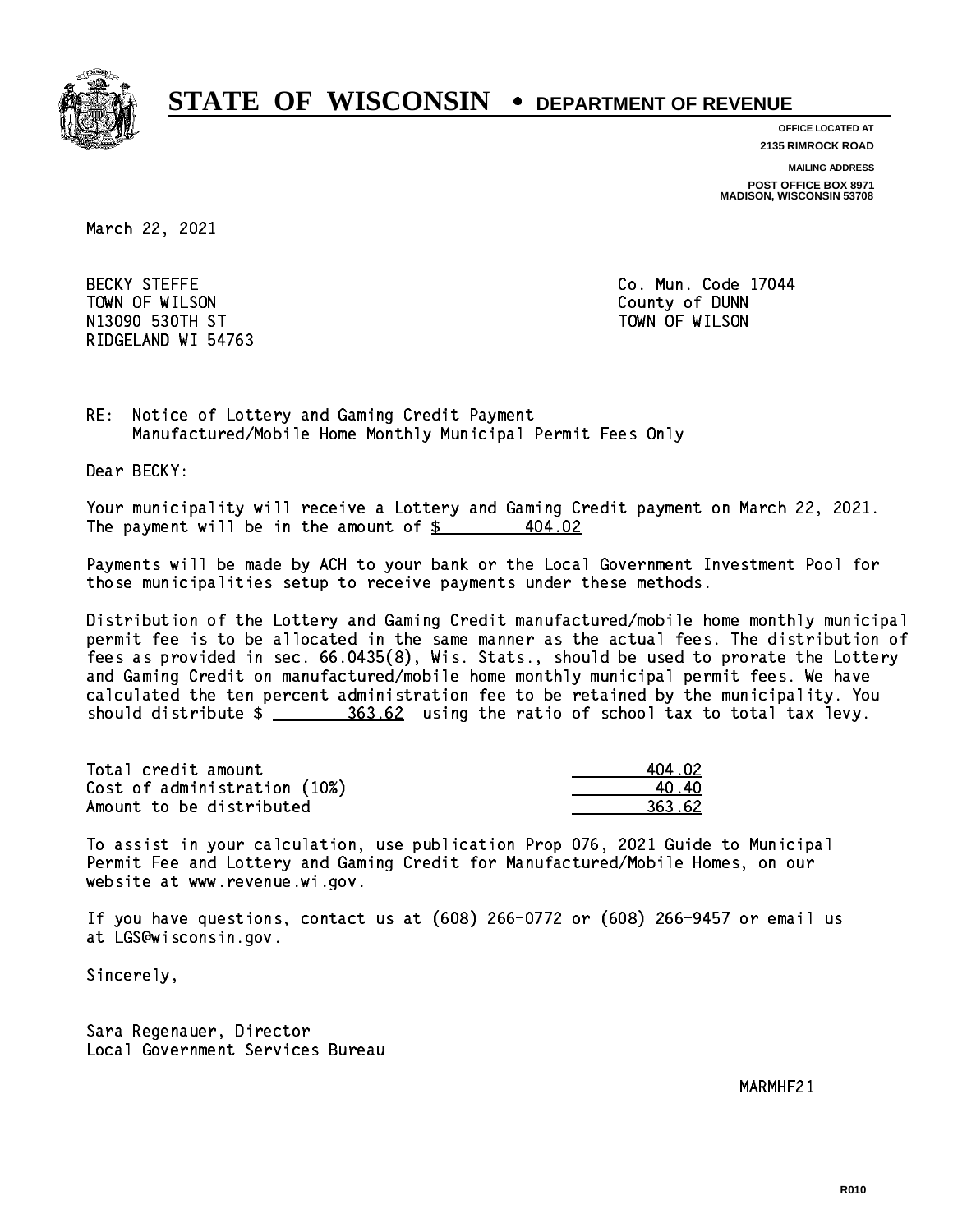

**OFFICE LOCATED AT**

**2135 RIMROCK ROAD**

**MAILING ADDRESS POST OFFICE BOX 8971 MADISON, WISCONSIN 53708**

March 22, 2021

DARLENE LEE VILLAGE OF BOYCEVILLE **COUNTY OF SEXUAL COUNTY OF BOYCEVILLE** PO BOX 368 BOYCEVILLE WI 54725-0368

Co. Mun. Code 17106 VILLAGE OF BOYCEVILLE

RE: Notice of Lottery and Gaming Credit Payment Manufactured/Mobile Home Monthly Municipal Permit Fees Only

Dear DARLENE:

 Your municipality will receive a Lottery and Gaming Credit payment on March 22, 2021. The payment will be in the amount of  $\frac{2}{3}$  4,505.40

 Payments will be made by ACH to your bank or the Local Government Investment Pool for those municipalities setup to receive payments under these methods.

 Distribution of the Lottery and Gaming Credit manufactured/mobile home monthly municipal permit fee is to be allocated in the same manner as the actual fees. The distribution of fees as provided in sec. 66.0435(8), Wis. Stats., should be used to prorate the Lottery and Gaming Credit on manufactured/mobile home monthly municipal permit fees. We have calculated the ten percent administration fee to be retained by the municipality. You should distribute  $\frac{4}{1054.86}$  using the ratio of school tax to total tax levy.

| Total credit amount          | 4,505.40 |
|------------------------------|----------|
| Cost of administration (10%) | 450.54   |
| Amount to be distributed     | 4.054.86 |

 To assist in your calculation, use publication Prop 076, 2021 Guide to Municipal Permit Fee and Lottery and Gaming Credit for Manufactured/Mobile Homes, on our website at www.revenue.wi.gov.

 If you have questions, contact us at (608) 266-0772 or (608) 266-9457 or email us at LGS@wisconsin.gov.

Sincerely,

 Sara Regenauer, Director Local Government Services Bureau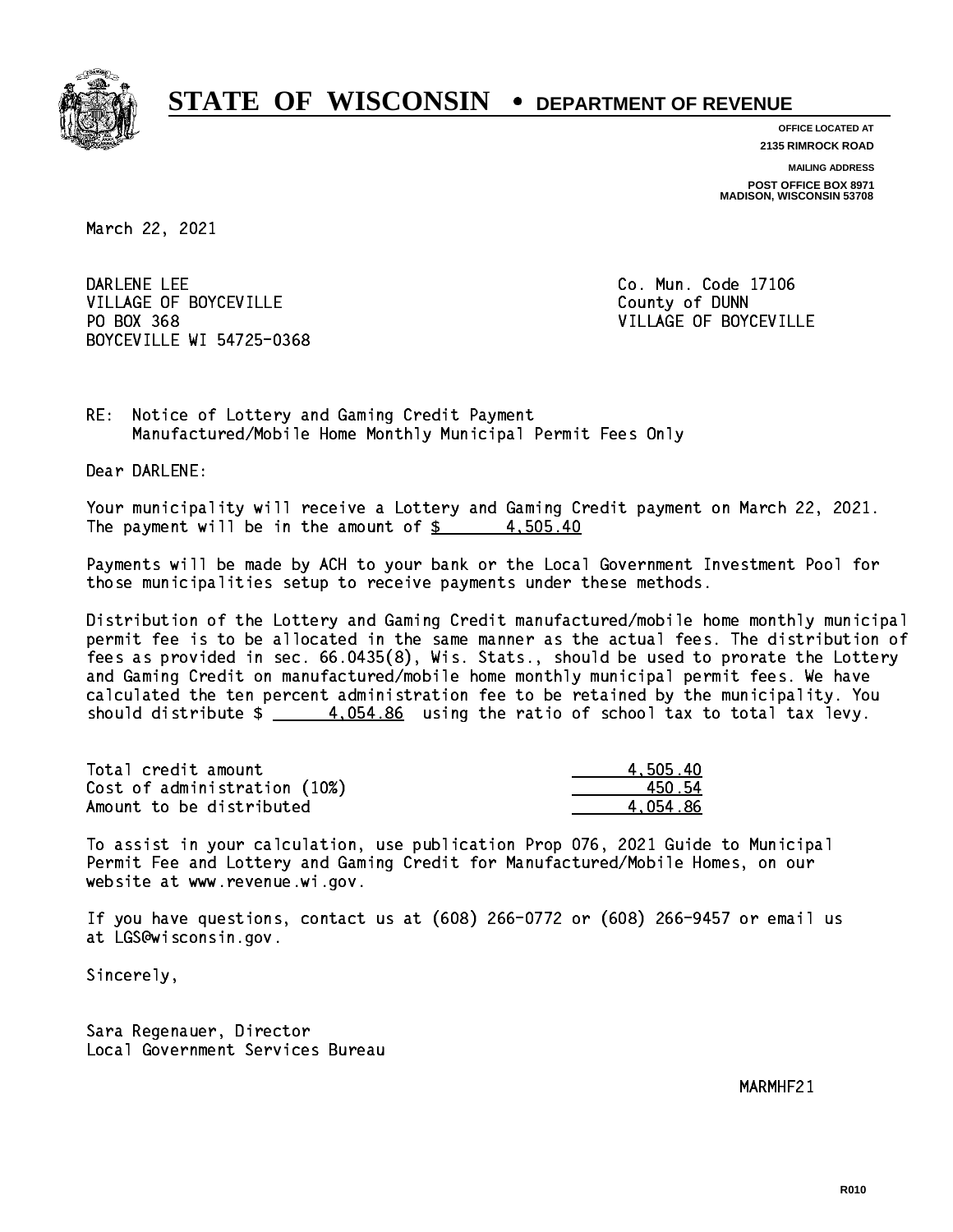

**OFFICE LOCATED AT 2135 RIMROCK ROAD**

**MAILING ADDRESS**

**POST OFFICE BOX 8971 MADISON, WISCONSIN 53708**

March 22, 2021

LYNN NIGGEMANN VILLAGE OF COLFAX COUNTY OF DUNN PO BOX 417 COLFAX WI 54730-0417

Co. Mun. Code 17111 VILLAGE OF COLFAX

RE: Notice of Lottery and Gaming Credit Payment Manufactured/Mobile Home Monthly Municipal Permit Fees Only

Dear LYNN:

 Your municipality will receive a Lottery and Gaming Credit payment on March 22, 2021. The payment will be in the amount of  $\frac{2}{3}$  3,669.48

 Payments will be made by ACH to your bank or the Local Government Investment Pool for those municipalities setup to receive payments under these methods.

 Distribution of the Lottery and Gaming Credit manufactured/mobile home monthly municipal permit fee is to be allocated in the same manner as the actual fees. The distribution of fees as provided in sec. 66.0435(8), Wis. Stats., should be used to prorate the Lottery and Gaming Credit on manufactured/mobile home monthly municipal permit fees. We have calculated the ten percent administration fee to be retained by the municipality. You should distribute  $\frac{2}{2}$   $\frac{3,302.54}{2}$  using the ratio of school tax to total tax levy.

| Total credit amount          | 3.669.48 |
|------------------------------|----------|
| Cost of administration (10%) | 366.94   |
| Amount to be distributed     | 3.302.54 |

 To assist in your calculation, use publication Prop 076, 2021 Guide to Municipal Permit Fee and Lottery and Gaming Credit for Manufactured/Mobile Homes, on our website at www.revenue.wi.gov.

 If you have questions, contact us at (608) 266-0772 or (608) 266-9457 or email us at LGS@wisconsin.gov.

Sincerely,

 Sara Regenauer, Director Local Government Services Bureau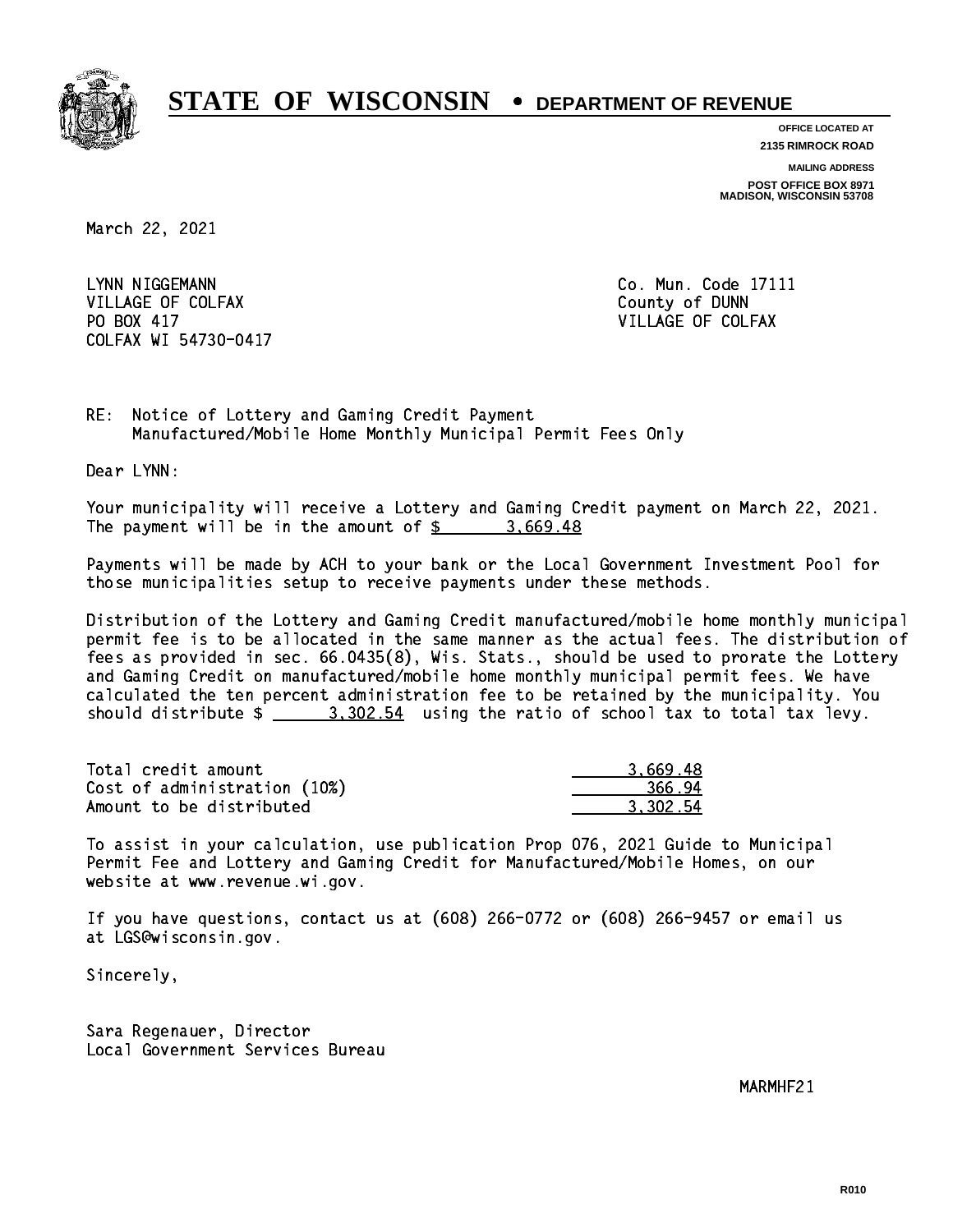

**OFFICE LOCATED AT**

**2135 RIMROCK ROAD**

**MAILING ADDRESS POST OFFICE BOX 8971 MADISON, WISCONSIN 53708**

March 22, 2021

PATRICIA HAHN VILLAGE OF ELK MOUND COUNTY OF DUNN PO BOX 188 ELK MOUND WI 54739-0188

Co. Mun. Code 17121 VILLAGE OF ELK MOUND

RE: Notice of Lottery and Gaming Credit Payment Manufactured/Mobile Home Monthly Municipal Permit Fees Only

Dear PATRICIA:

 Your municipality will receive a Lottery and Gaming Credit payment on March 22, 2021. The payment will be in the amount of  $\frac{2}{9}$  2,092.96

 Payments will be made by ACH to your bank or the Local Government Investment Pool for those municipalities setup to receive payments under these methods.

 Distribution of the Lottery and Gaming Credit manufactured/mobile home monthly municipal permit fee is to be allocated in the same manner as the actual fees. The distribution of fees as provided in sec. 66.0435(8), Wis. Stats., should be used to prorate the Lottery and Gaming Credit on manufactured/mobile home monthly municipal permit fees. We have calculated the ten percent administration fee to be retained by the municipality. You should distribute  $\frac{1.883.67}{1.883.67}$  using the ratio of school tax to total tax levy.

| Total credit amount          | 2.092.96 |
|------------------------------|----------|
| Cost of administration (10%) | 209.29   |
| Amount to be distributed     | 1,883.67 |

 To assist in your calculation, use publication Prop 076, 2021 Guide to Municipal Permit Fee and Lottery and Gaming Credit for Manufactured/Mobile Homes, on our website at www.revenue.wi.gov.

 If you have questions, contact us at (608) 266-0772 or (608) 266-9457 or email us at LGS@wisconsin.gov.

Sincerely,

 Sara Regenauer, Director Local Government Services Bureau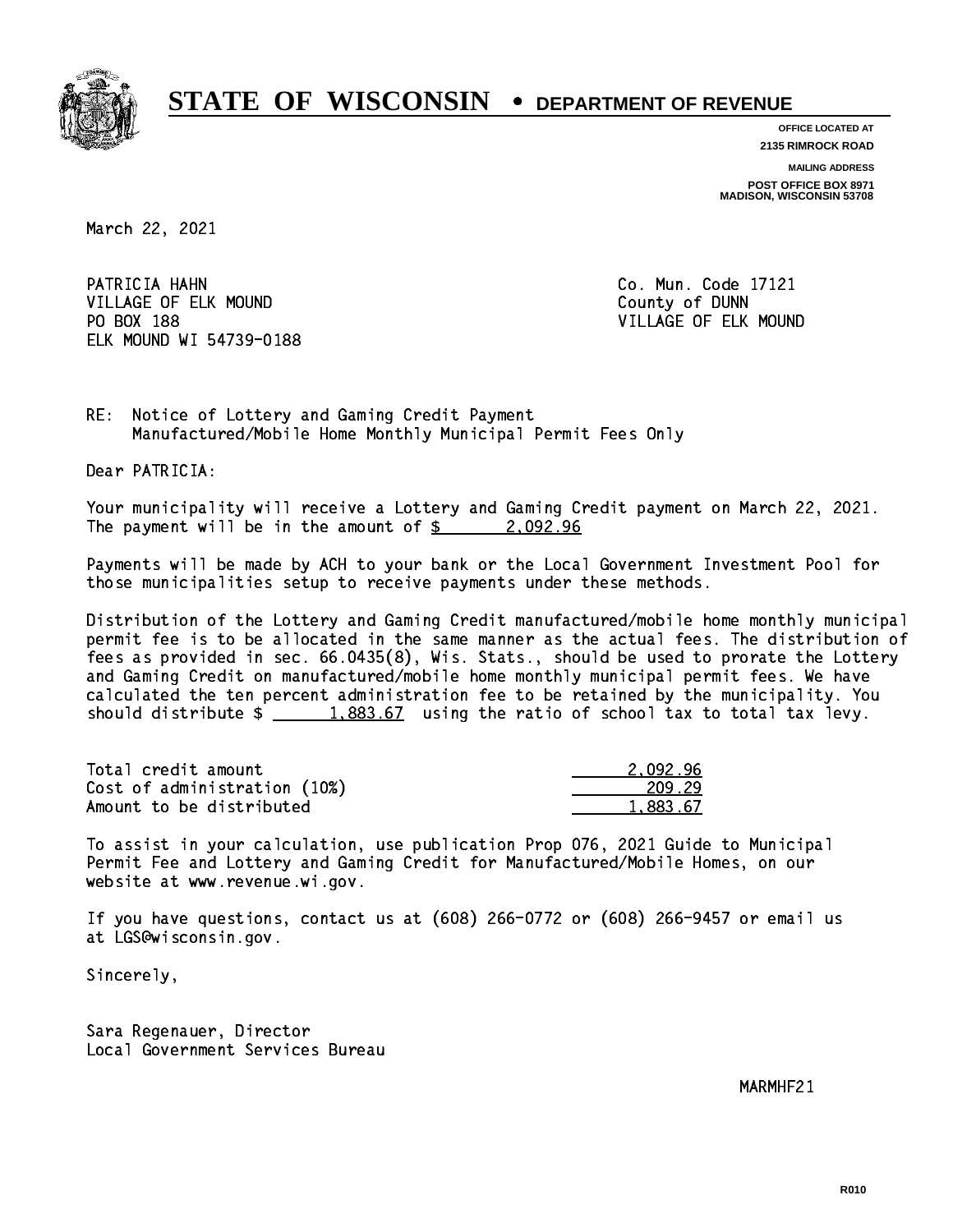

**OFFICE LOCATED AT 2135 RIMROCK ROAD**

**MAILING ADDRESS**

**POST OFFICE BOX 8971 MADISON, WISCONSIN 53708**

March 22, 2021

 VILLAGE OF KNAPP County of DUNN KNAPP WI 54749

 THERESA KOPACZ Co. Mun. Code 17141 PO BOX 86 VILLAGE OF KNAPP

RE: Notice of Lottery and Gaming Credit Payment Manufactured/Mobile Home Monthly Municipal Permit Fees Only

Dear THERESA:

 Your municipality will receive a Lottery and Gaming Credit payment on March 22, 2021. The payment will be in the amount of \$ 5,562.41 \_\_\_\_\_\_\_\_\_\_\_\_\_\_\_\_

 Payments will be made by ACH to your bank or the Local Government Investment Pool for those municipalities setup to receive payments under these methods.

 Distribution of the Lottery and Gaming Credit manufactured/mobile home monthly municipal permit fee is to be allocated in the same manner as the actual fees. The distribution of fees as provided in sec. 66.0435(8), Wis. Stats., should be used to prorate the Lottery and Gaming Credit on manufactured/mobile home monthly municipal permit fees. We have calculated the ten percent administration fee to be retained by the municipality. You should distribute  $\frac{2}{1}$   $\frac{5,006.17}{2}$  using the ratio of school tax to total tax levy.

| Total credit amount          | 5.562.41 |
|------------------------------|----------|
| Cost of administration (10%) | 556.24   |
| Amount to be distributed     | 5.006.17 |

 To assist in your calculation, use publication Prop 076, 2021 Guide to Municipal Permit Fee and Lottery and Gaming Credit for Manufactured/Mobile Homes, on our website at www.revenue.wi.gov.

 If you have questions, contact us at (608) 266-0772 or (608) 266-9457 or email us at LGS@wisconsin.gov.

Sincerely,

 Sara Regenauer, Director Local Government Services Bureau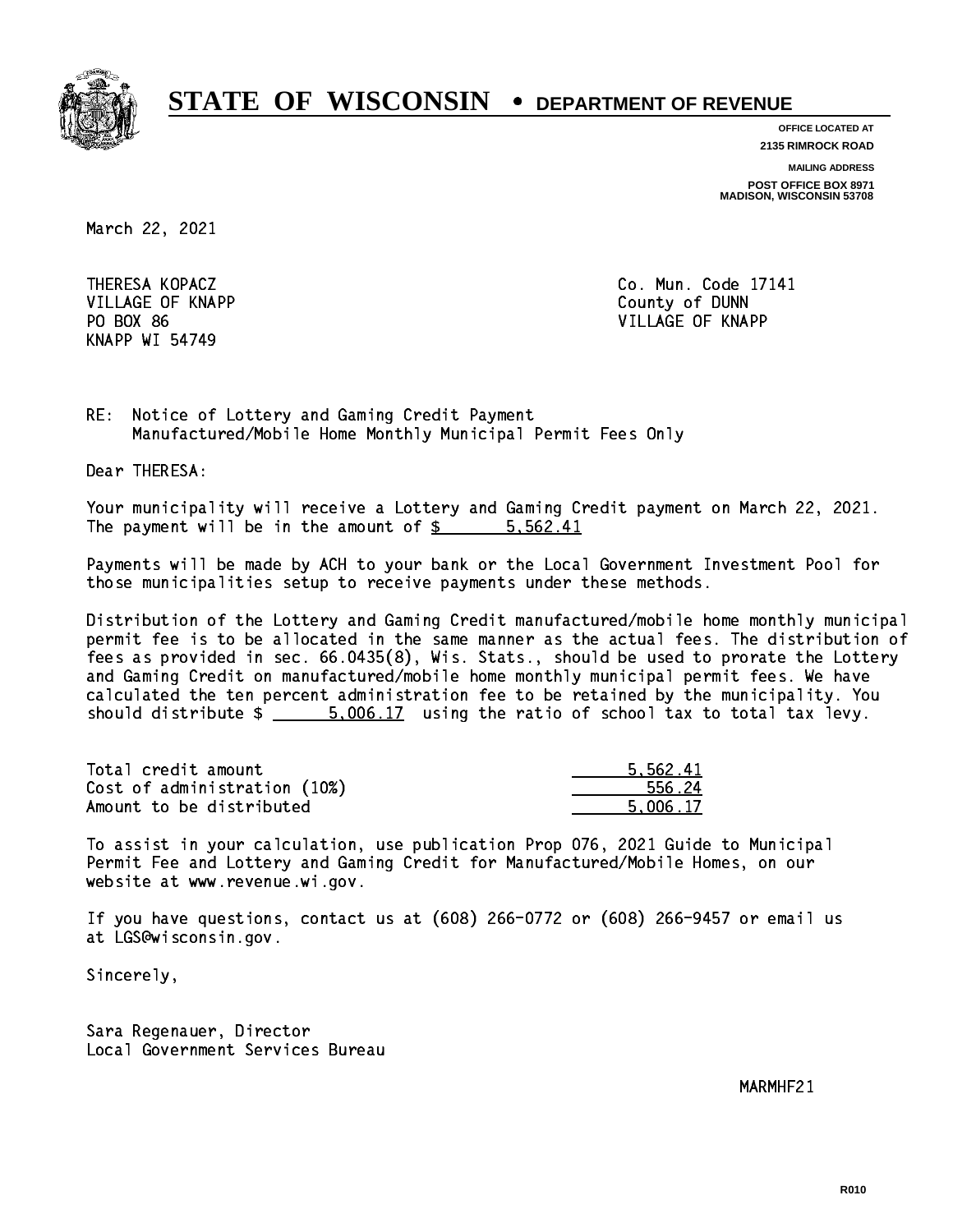

**OFFICE LOCATED AT 2135 RIMROCK ROAD**

**MAILING ADDRESS**

**POST OFFICE BOX 8971 MADISON, WISCONSIN 53708**

March 22, 2021

**HEIDI OLSON**  CITY OF MENOMONIE County of DUNN 800 WILSON AVE CITY OF MENOMONIE MENOMONIE WI 54751-2734

Co. Mun. Code 17251

RE: Notice of Lottery and Gaming Credit Payment Manufactured/Mobile Home Monthly Municipal Permit Fees Only

Dear HEIDI:

 Your municipality will receive a Lottery and Gaming Credit payment on March 22, 2021. The payment will be in the amount of  $\frac{21,080.95}{21,080.95}$ 

 Payments will be made by ACH to your bank or the Local Government Investment Pool for those municipalities setup to receive payments under these methods.

 Distribution of the Lottery and Gaming Credit manufactured/mobile home monthly municipal permit fee is to be allocated in the same manner as the actual fees. The distribution of fees as provided in sec. 66.0435(8), Wis. Stats., should be used to prorate the Lottery and Gaming Credit on manufactured/mobile home monthly municipal permit fees. We have calculated the ten percent administration fee to be retained by the municipality. You should distribute  $\frac{2}{18,972.86}$  using the ratio of school tax to total tax levy.

| Total credit amount          | 21,080.95 |
|------------------------------|-----------|
| Cost of administration (10%) | 2.108.09  |
| Amount to be distributed     | 18.972.86 |

 To assist in your calculation, use publication Prop 076, 2021 Guide to Municipal Permit Fee and Lottery and Gaming Credit for Manufactured/Mobile Homes, on our website at www.revenue.wi.gov.

 If you have questions, contact us at (608) 266-0772 or (608) 266-9457 or email us at LGS@wisconsin.gov.

Sincerely,

 Sara Regenauer, Director Local Government Services Bureau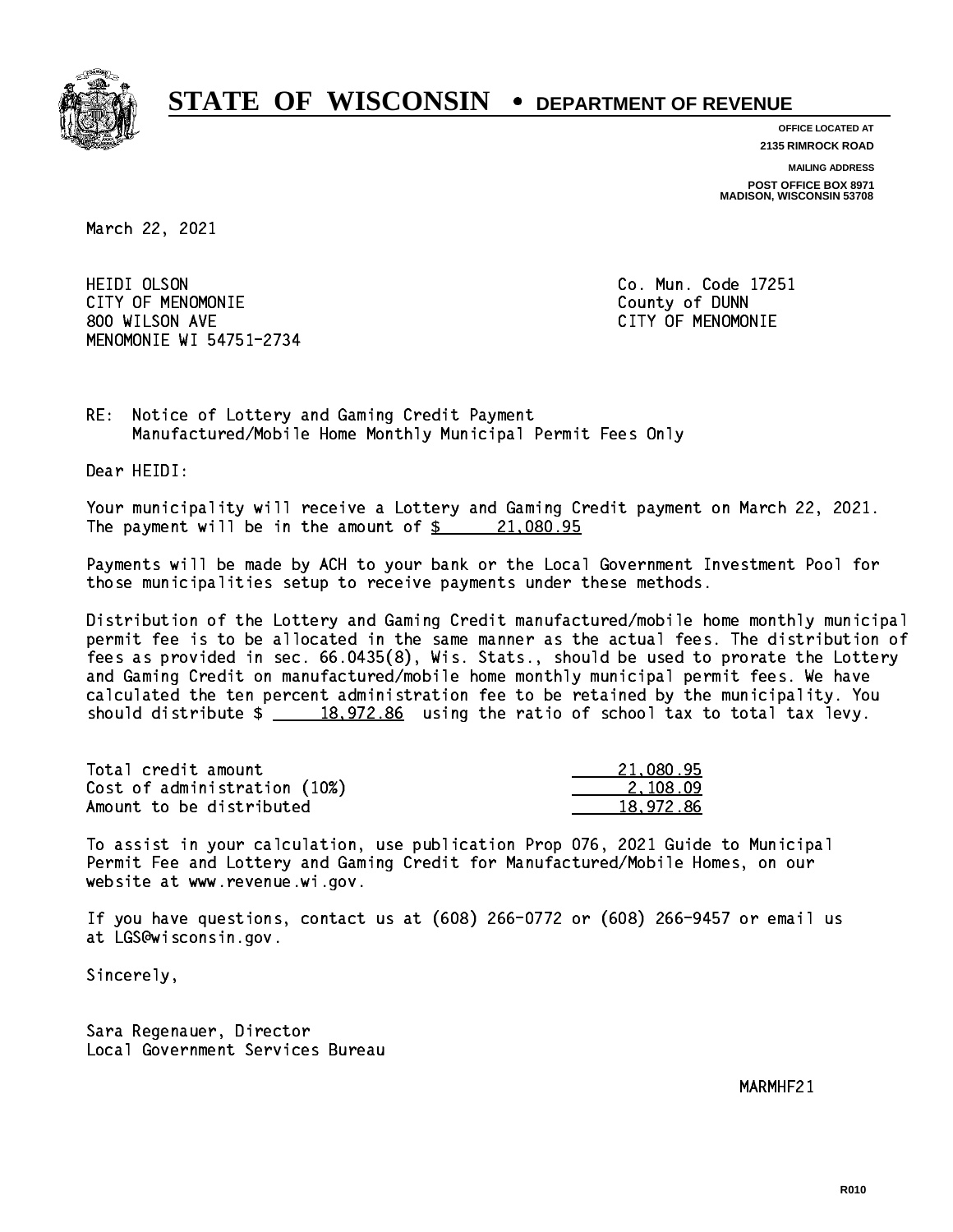

**OFFICE LOCATED AT**

**2135 RIMROCK ROAD**

**MAILING ADDRESS POST OFFICE BOX 8971 MADISON, WISCONSIN 53708**

March 22, 2021

**DEB HEATH** W6265 SPEHLE ROAD TOWN OF BRUNSWICK EAU CLAIRE WI 54701

Co. Mun. Code 18004 TOWN OF BRUNSWICK County of EAU CLAIRE

RE: Notice of Lottery and Gaming Credit Payment Manufactured/Mobile Home Monthly Municipal Permit Fees Only

Dear DEB:

 Your municipality will receive a Lottery and Gaming Credit payment on March 22, 2021. The payment will be in the amount of  $\frac{2}{3}$  8,475.00

 Payments will be made by ACH to your bank or the Local Government Investment Pool for those municipalities setup to receive payments under these methods.

 Distribution of the Lottery and Gaming Credit manufactured/mobile home monthly municipal permit fee is to be allocated in the same manner as the actual fees. The distribution of fees as provided in sec. 66.0435(8), Wis. Stats., should be used to prorate the Lottery and Gaming Credit on manufactured/mobile home monthly municipal permit fees. We have calculated the ten percent administration fee to be retained by the municipality. You should distribute  $\frac{2}{2}$   $\frac{7.627.50}{7.627.50}$  using the ratio of school tax to total tax levy.

| Total credit amount          | 8,475.00 |
|------------------------------|----------|
| Cost of administration (10%) | 847.50   |
| Amount to be distributed     | 7.627.50 |

 To assist in your calculation, use publication Prop 076, 2021 Guide to Municipal Permit Fee and Lottery and Gaming Credit for Manufactured/Mobile Homes, on our website at www.revenue.wi.gov.

 If you have questions, contact us at (608) 266-0772 or (608) 266-9457 or email us at LGS@wisconsin.gov.

Sincerely,

 Sara Regenauer, Director Local Government Services Bureau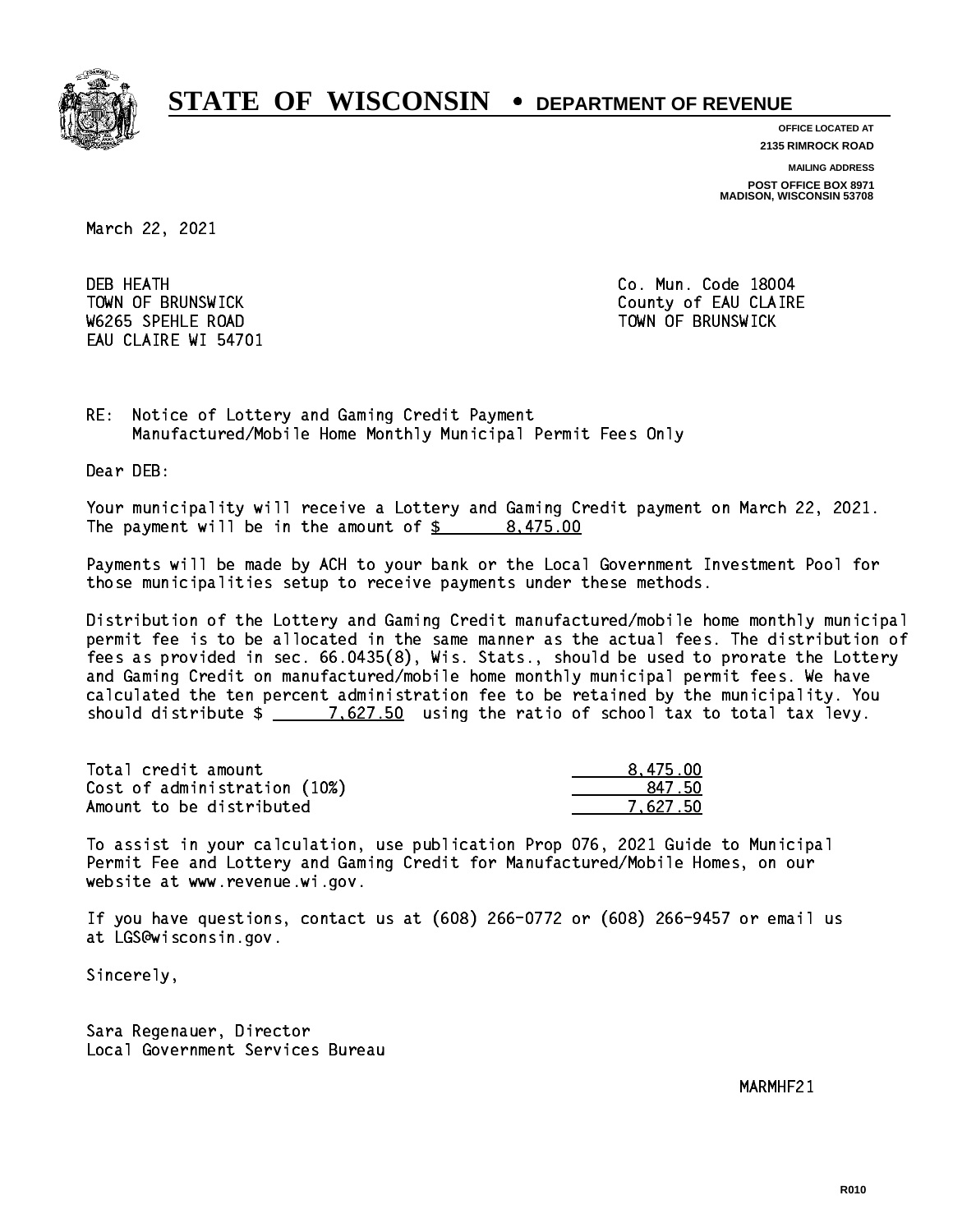

**OFFICE LOCATED AT**

**2135 RIMROCK ROAD**

**MAILING ADDRESS**

**POST OFFICE BOX 8971 MADISON, WISCONSIN 53708**

March 22, 2021

BONNIE ISAACSON W4337 COUNTY RD W TOWN OF DRAMMEN ELEVA WI 54738-9379

Co. Mun. Code 18008 TOWN OF DRAMMEN COUNTY OF EAU CLAIRE

RE: Notice of Lottery and Gaming Credit Payment Manufactured/Mobile Home Monthly Municipal Permit Fees Only

Dear BONNIE:

 Your municipality will receive a Lottery and Gaming Credit payment on March 22, 2021. The payment will be in the amount of  $\frac{2}{3}$  1,010.66

 Payments will be made by ACH to your bank or the Local Government Investment Pool for those municipalities setup to receive payments under these methods.

 Distribution of the Lottery and Gaming Credit manufactured/mobile home monthly municipal permit fee is to be allocated in the same manner as the actual fees. The distribution of fees as provided in sec. 66.0435(8), Wis. Stats., should be used to prorate the Lottery and Gaming Credit on manufactured/mobile home monthly municipal permit fees. We have calculated the ten percent administration fee to be retained by the municipality. You should distribute  $\frac{1}{2}$   $\frac{909.60}{2}$  using the ratio of school tax to total tax levy.

| Total credit amount          | 1.010.66 |
|------------------------------|----------|
| Cost of administration (10%) | 101.06   |
| Amount to be distributed     | 909.60   |

 To assist in your calculation, use publication Prop 076, 2021 Guide to Municipal Permit Fee and Lottery and Gaming Credit for Manufactured/Mobile Homes, on our website at www.revenue.wi.gov.

 If you have questions, contact us at (608) 266-0772 or (608) 266-9457 or email us at LGS@wisconsin.gov.

Sincerely,

 Sara Regenauer, Director Local Government Services Bureau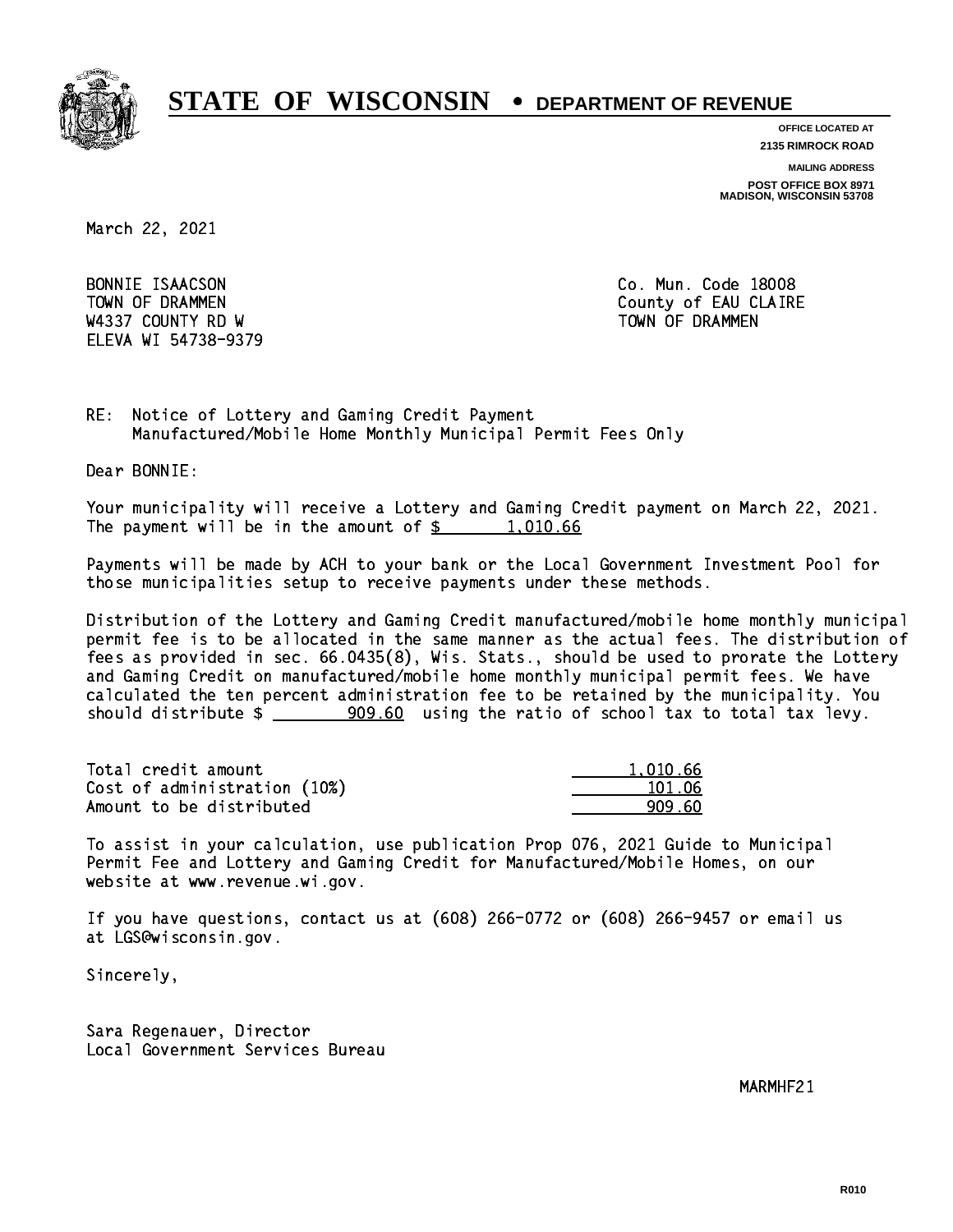

**OFFICE LOCATED AT 2135 RIMROCK ROAD**

**MAILING ADDRESS**

**POST OFFICE BOX 8971 MADISON, WISCONSIN 53708**

March 22, 2021

**SUE LARSON**  TOWN OF SEYMOUR County of EAU CLAIRE 6500 TOWER DR TOWN OF SEYMOUR EAU CLAIRE WI 54703-9722

Co. Mun. Code 18020

RE: Notice of Lottery and Gaming Credit Payment Manufactured/Mobile Home Monthly Municipal Permit Fees Only

Dear SUE:

 Your municipality will receive a Lottery and Gaming Credit payment on March 22, 2021. The payment will be in the amount of  $\frac{2.063.16}{2.25}$ 

 Payments will be made by ACH to your bank or the Local Government Investment Pool for those municipalities setup to receive payments under these methods.

 Distribution of the Lottery and Gaming Credit manufactured/mobile home monthly municipal permit fee is to be allocated in the same manner as the actual fees. The distribution of fees as provided in sec. 66.0435(8), Wis. Stats., should be used to prorate the Lottery and Gaming Credit on manufactured/mobile home monthly municipal permit fees. We have calculated the ten percent administration fee to be retained by the municipality. You should distribute  $\frac{1.856.85}{1.856.85}$  using the ratio of school tax to total tax levy.

| Total credit amount          | 2.063.16 |
|------------------------------|----------|
| Cost of administration (10%) | 206.31   |
| Amount to be distributed     | 1.856.85 |

 To assist in your calculation, use publication Prop 076, 2021 Guide to Municipal Permit Fee and Lottery and Gaming Credit for Manufactured/Mobile Homes, on our website at www.revenue.wi.gov.

 If you have questions, contact us at (608) 266-0772 or (608) 266-9457 or email us at LGS@wisconsin.gov.

Sincerely,

 Sara Regenauer, Director Local Government Services Bureau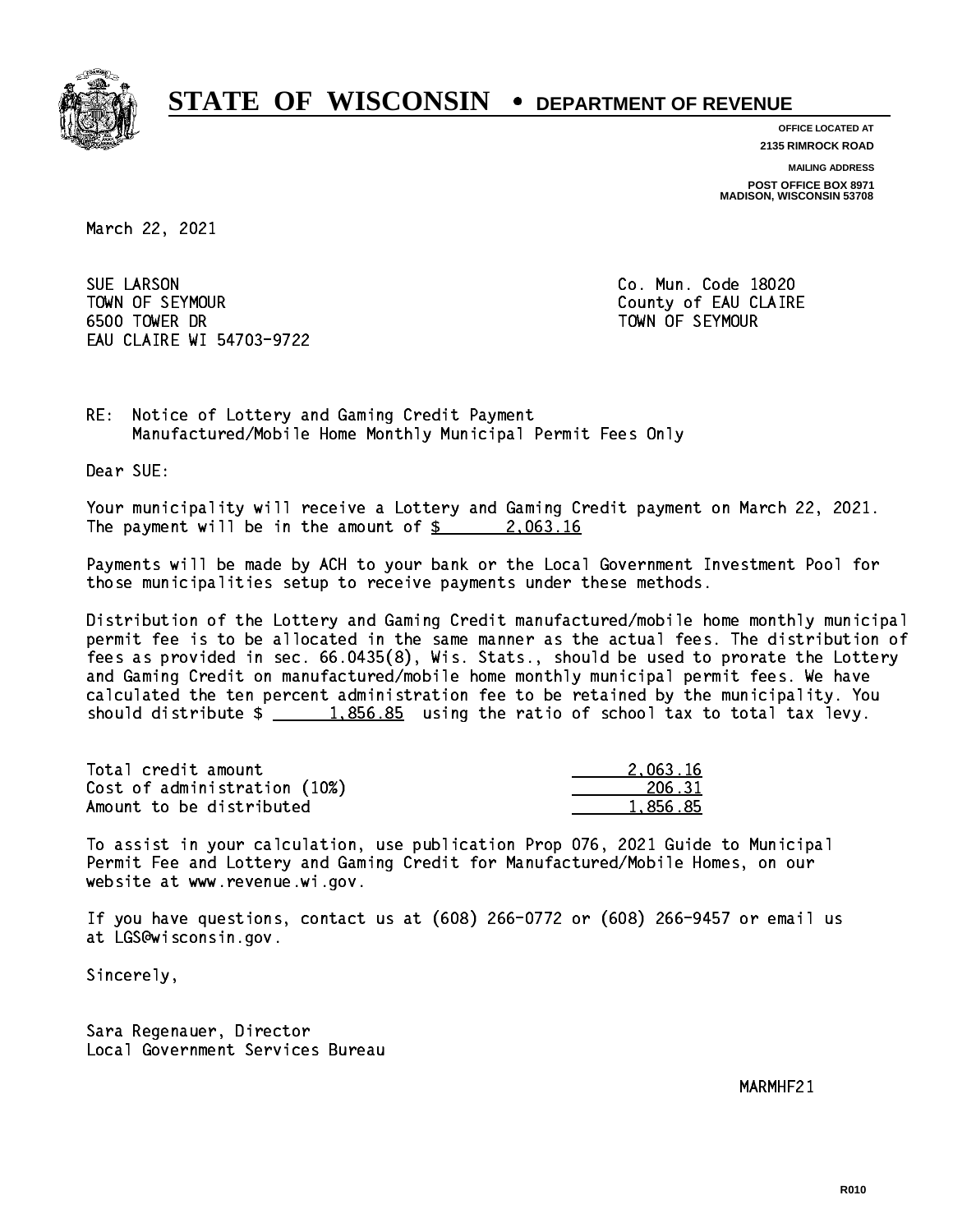

**OFFICE LOCATED AT**

**2135 RIMROCK ROAD**

**MAILING ADDRESS POST OFFICE BOX 8971 MADISON, WISCONSIN 53708**

March 22, 2021

JANELLE HENNING TOWN OF WASHINGTON COUNTY OF EAU CLAIRE 5750 OLD TOWN HALL RD TOWN OF WASHINGTON EAU CLAIRE WI 54701-8948

Co. Mun. Code 18024

RE: Notice of Lottery and Gaming Credit Payment Manufactured/Mobile Home Monthly Municipal Permit Fees Only

Dear JANELLE:

 Your municipality will receive a Lottery and Gaming Credit payment on March 22, 2021. The payment will be in the amount of  $\frac{2}{3}$  4,394.48

 Payments will be made by ACH to your bank or the Local Government Investment Pool for those municipalities setup to receive payments under these methods.

 Distribution of the Lottery and Gaming Credit manufactured/mobile home monthly municipal permit fee is to be allocated in the same manner as the actual fees. The distribution of fees as provided in sec. 66.0435(8), Wis. Stats., should be used to prorate the Lottery and Gaming Credit on manufactured/mobile home monthly municipal permit fees. We have calculated the ten percent administration fee to be retained by the municipality. You should distribute  $\frac{2}{2}$   $\frac{3.955.04}{2}$  using the ratio of school tax to total tax levy.

| Total credit amount          | 4.394.48 |
|------------------------------|----------|
| Cost of administration (10%) | 43944    |
| Amount to be distributed     | 3.955.04 |

 To assist in your calculation, use publication Prop 076, 2021 Guide to Municipal Permit Fee and Lottery and Gaming Credit for Manufactured/Mobile Homes, on our website at www.revenue.wi.gov.

 If you have questions, contact us at (608) 266-0772 or (608) 266-9457 or email us at LGS@wisconsin.gov.

Sincerely,

 Sara Regenauer, Director Local Government Services Bureau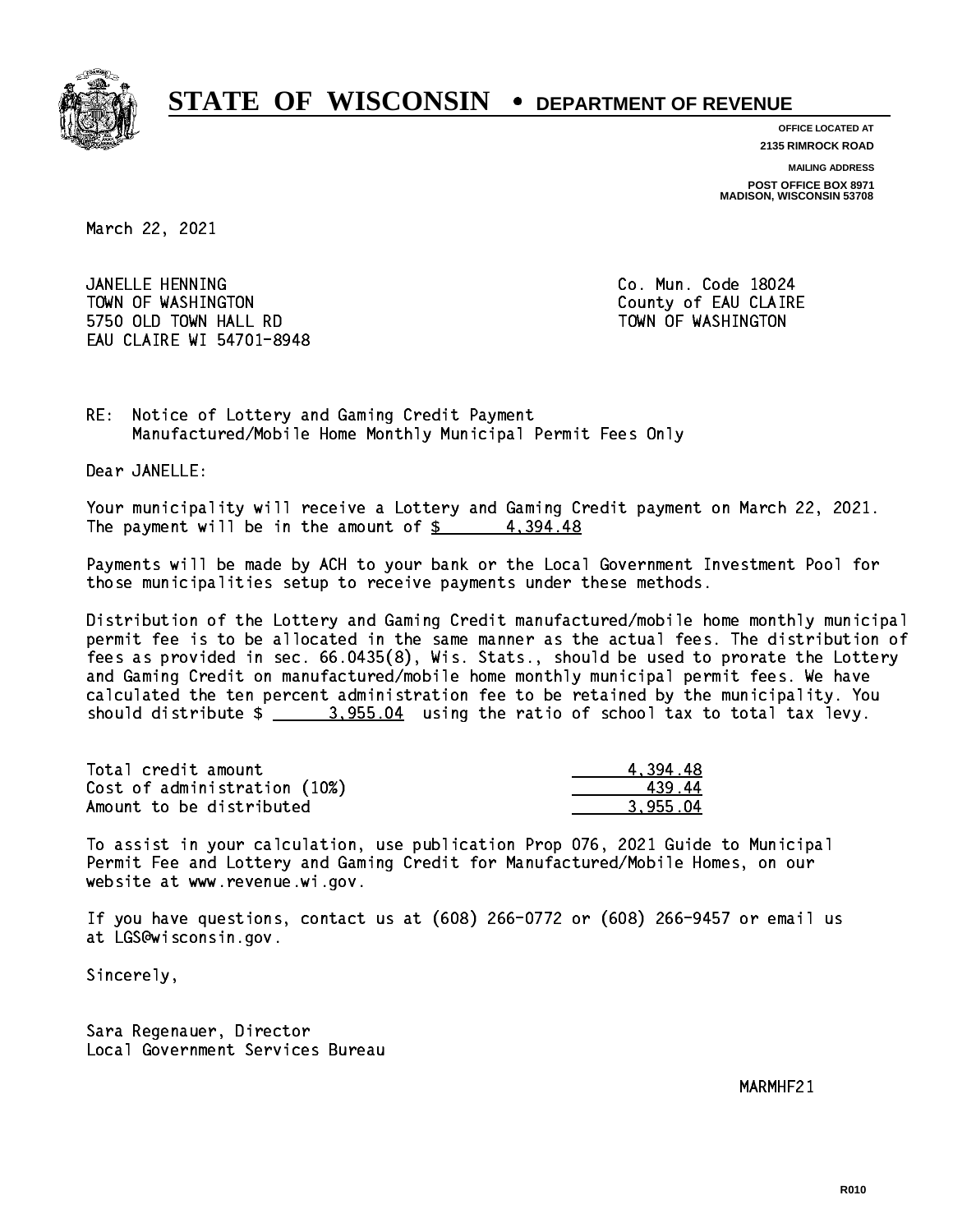

**OFFICE LOCATED AT**

**2135 RIMROCK ROAD**

**MAILING ADDRESS**

**POST OFFICE BOX 8971 MADISON, WISCONSIN 53708**

March 22, 2021

**TINA NELSON**  1303 LYNN AVE CITY OF ALTOONA ALTOONA WI 54720

Co. Mun. Code 18201 CITY OF ALTOONA COUNTY OF ALTOONA

RE: Notice of Lottery and Gaming Credit Payment Manufactured/Mobile Home Monthly Municipal Permit Fees Only

Dear TINA:

 Your municipality will receive a Lottery and Gaming Credit payment on March 22, 2021. The payment will be in the amount of  $\frac{2}{3}$  35,921.04

 Payments will be made by ACH to your bank or the Local Government Investment Pool for those municipalities setup to receive payments under these methods.

 Distribution of the Lottery and Gaming Credit manufactured/mobile home monthly municipal permit fee is to be allocated in the same manner as the actual fees. The distribution of fees as provided in sec. 66.0435(8), Wis. Stats., should be used to prorate the Lottery and Gaming Credit on manufactured/mobile home monthly municipal permit fees. We have calculated the ten percent administration fee to be retained by the municipality. You should distribute  $\frac{20,328.94}{20,328.94}$  using the ratio of school tax to total tax levy.

| Total credit amount          | 35,921.04 |
|------------------------------|-----------|
| Cost of administration (10%) | 3.592.10  |
| Amount to be distributed     | 32.328.94 |

 To assist in your calculation, use publication Prop 076, 2021 Guide to Municipal Permit Fee and Lottery and Gaming Credit for Manufactured/Mobile Homes, on our website at www.revenue.wi.gov.

 If you have questions, contact us at (608) 266-0772 or (608) 266-9457 or email us at LGS@wisconsin.gov.

Sincerely,

 Sara Regenauer, Director Local Government Services Bureau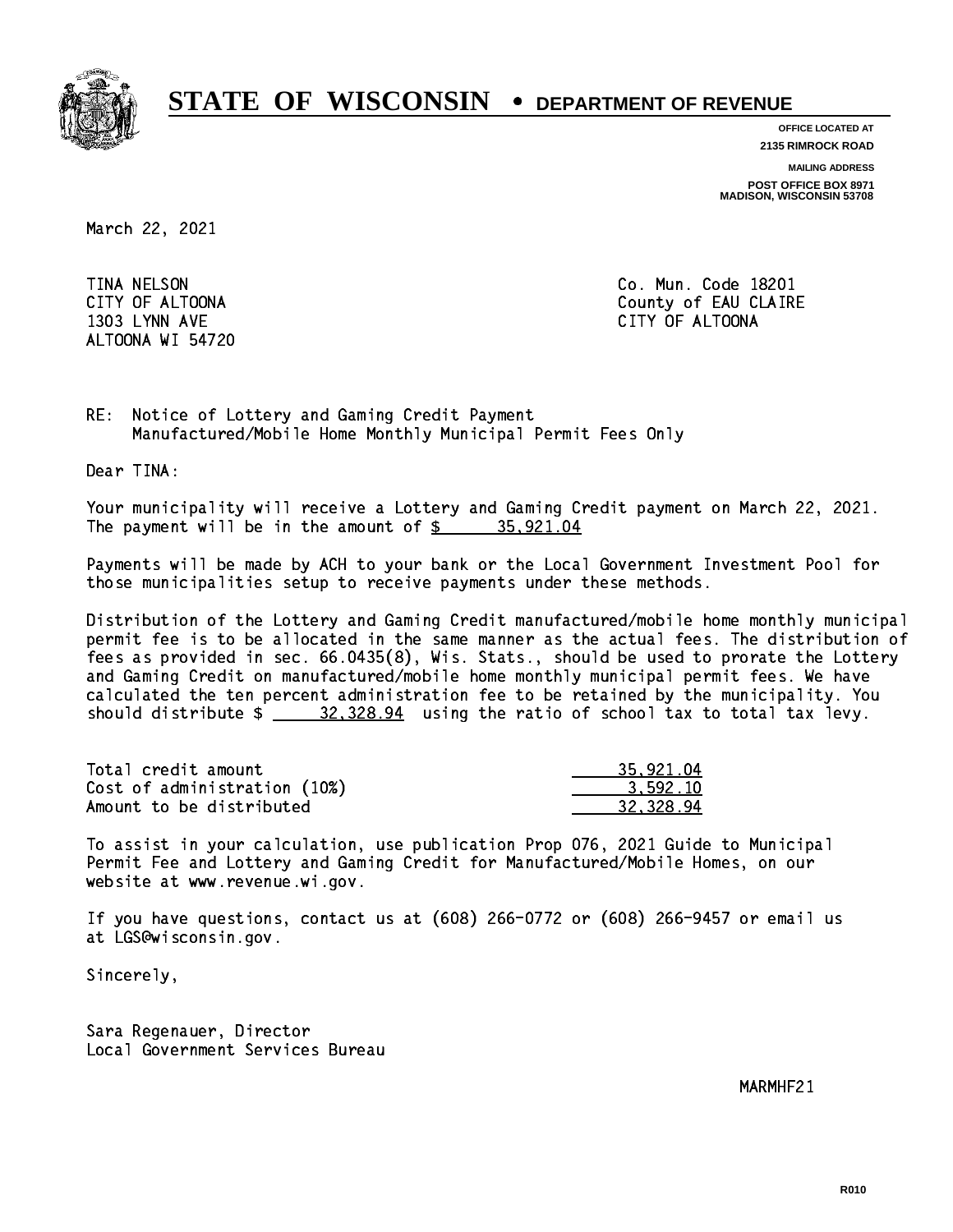

**OFFICE LOCATED AT**

**2135 RIMROCK ROAD**

**MAILING ADDRESS POST OFFICE BOX 8971 MADISON, WISCONSIN 53708**

March 22, 2021

 CYNTHIA ANDEREGG Co. Mun. Code 18202 CITY OF AUGUSTA County of EAU CLAIRE P.O. BOX 475 CITY OF AUGUSTA AUGUSTA WI 54722-0475

RE: Notice of Lottery and Gaming Credit Payment Manufactured/Mobile Home Monthly Municipal Permit Fees Only

Dear CYNTHIA:

 Your municipality will receive a Lottery and Gaming Credit payment on March 22, 2021. The payment will be in the amount of  $\frac{23.04}{24}$ 

 Payments will be made by ACH to your bank or the Local Government Investment Pool for those municipalities setup to receive payments under these methods.

 Distribution of the Lottery and Gaming Credit manufactured/mobile home monthly municipal permit fee is to be allocated in the same manner as the actual fees. The distribution of fees as provided in sec. 66.0435(8), Wis. Stats., should be used to prorate the Lottery and Gaming Credit on manufactured/mobile home monthly municipal permit fees. We have calculated the ten percent administration fee to be retained by the municipality. You should distribute  $\frac{2}{1}$   $\frac{560.74}{2}$  using the ratio of school tax to total tax levy.

Total credit amount Cost of administration (10%) Amount to be distributed

| 623.04 |
|--------|
| 62 30  |
| 560.74 |

 To assist in your calculation, use publication Prop 076, 2021 Guide to Municipal Permit Fee and Lottery and Gaming Credit for Manufactured/Mobile Homes, on our website at www.revenue.wi.gov.

 If you have questions, contact us at (608) 266-0772 or (608) 266-9457 or email us at LGS@wisconsin.gov.

Sincerely,

 Sara Regenauer, Director Local Government Services Bureau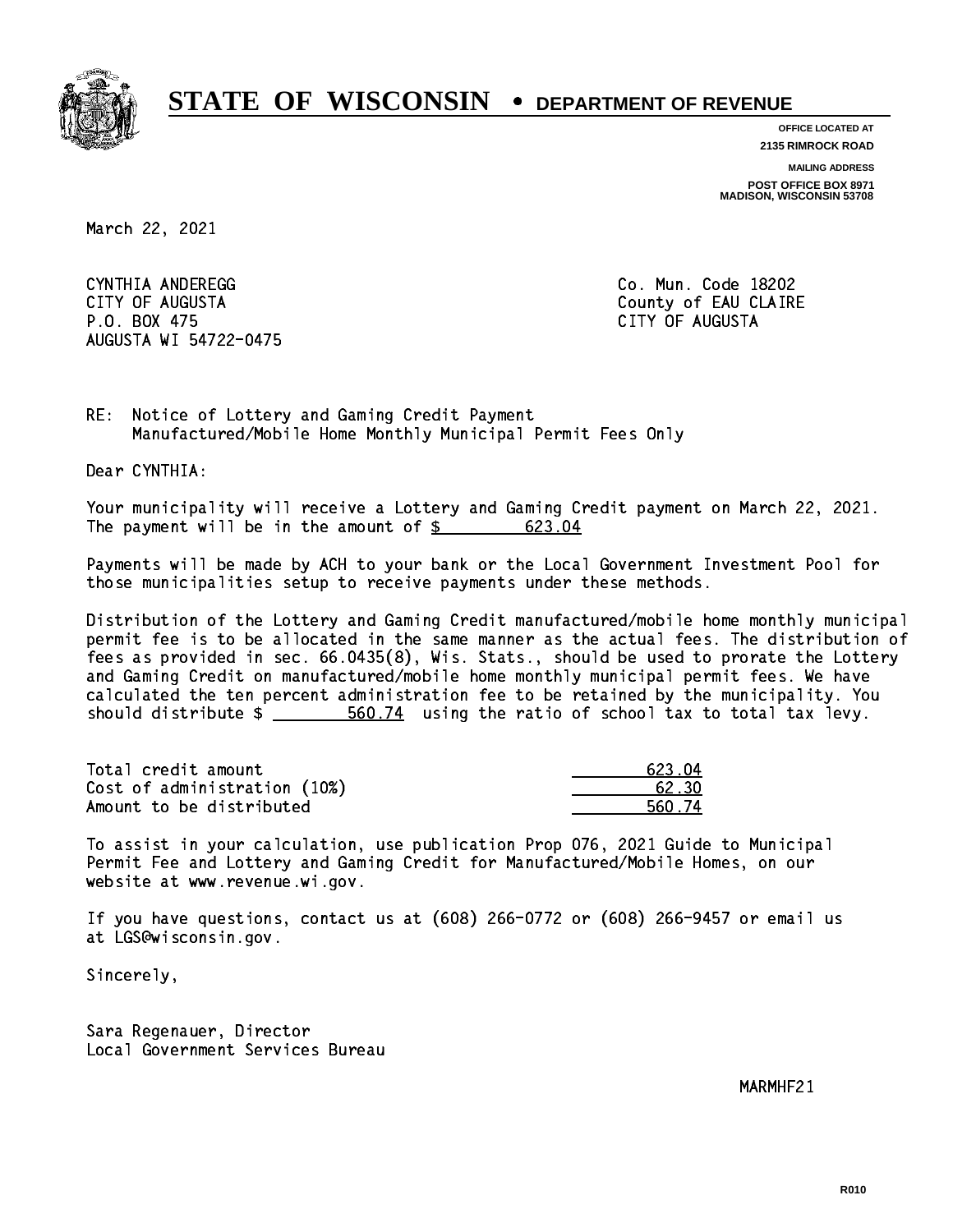

**OFFICE LOCATED AT**

**2135 RIMROCK ROAD**

**MAILING ADDRESS**

**POST OFFICE BOX 8971 MADISON, WISCONSIN 53708**

March 22, 2021

JACOB WINZENZ CITY OF EAU CLAIRE CITY OF EAU CLAIRE PO BOX 5148 EAU CLAIRE WI 54702-5148

Co. Mun. Code 18221 CITY OF EAU CLAIRE

RE: Notice of Lottery and Gaming Credit Payment Manufactured/Mobile Home Monthly Municipal Permit Fees Only

Dear JACOB:

 Your municipality will receive a Lottery and Gaming Credit payment on March 22, 2021. The payment will be in the amount of  $\frac{27,301.54}{27}$ 

 Payments will be made by ACH to your bank or the Local Government Investment Pool for those municipalities setup to receive payments under these methods.

 Distribution of the Lottery and Gaming Credit manufactured/mobile home monthly municipal permit fee is to be allocated in the same manner as the actual fees. The distribution of fees as provided in sec. 66.0435(8), Wis. Stats., should be used to prorate the Lottery and Gaming Credit on manufactured/mobile home monthly municipal permit fees. We have calculated the ten percent administration fee to be retained by the municipality. You should distribute  $\frac{24.571.39}{24.571.39}$  using the ratio of school tax to total tax levy.

| Total credit amount          | 27.301.54 |
|------------------------------|-----------|
| Cost of administration (10%) | 2.730.15  |
| Amount to be distributed     | 24.571.39 |

 To assist in your calculation, use publication Prop 076, 2021 Guide to Municipal Permit Fee and Lottery and Gaming Credit for Manufactured/Mobile Homes, on our website at www.revenue.wi.gov.

 If you have questions, contact us at (608) 266-0772 or (608) 266-9457 or email us at LGS@wisconsin.gov.

Sincerely,

 Sara Regenauer, Director Local Government Services Bureau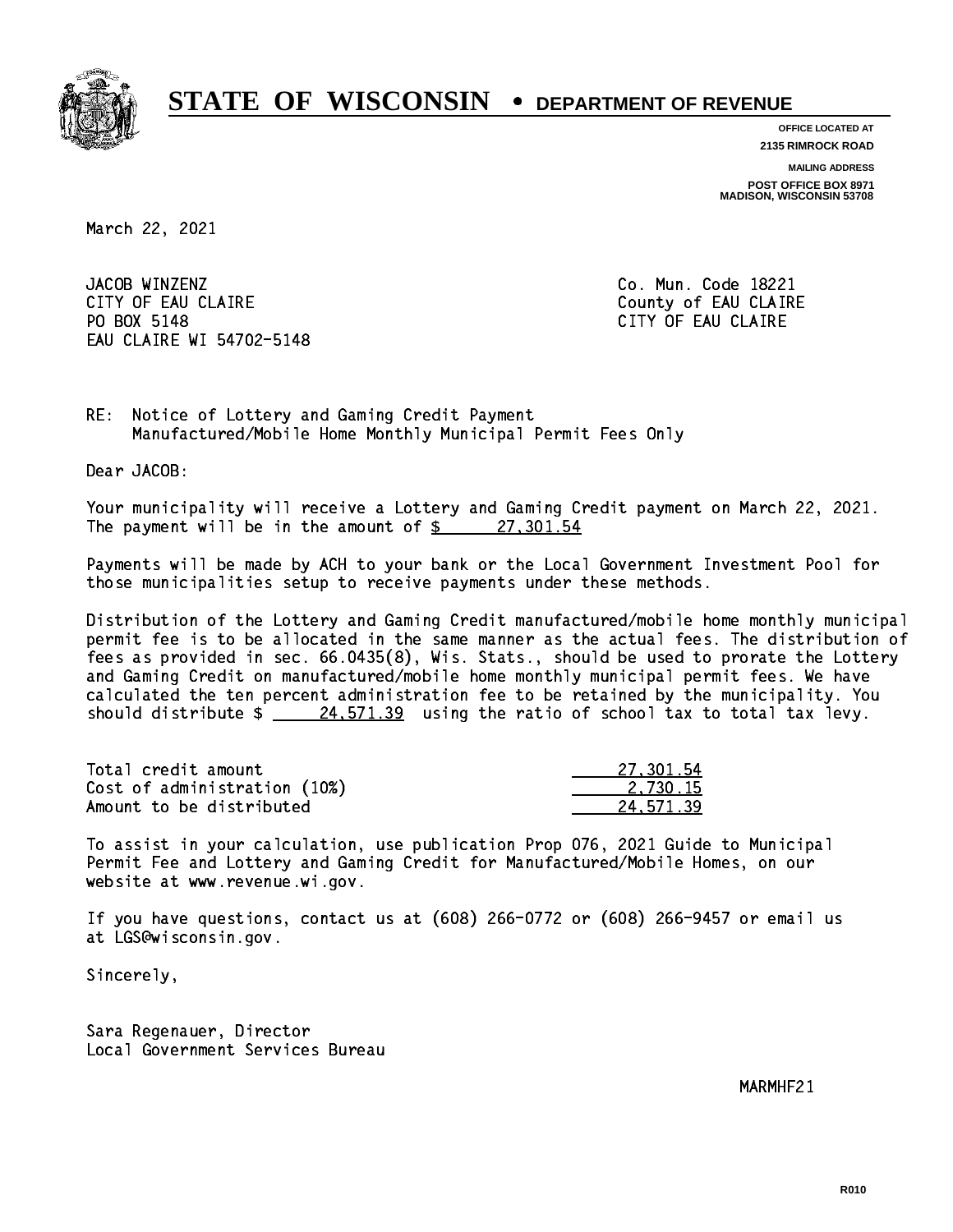

**OFFICE LOCATED AT 2135 RIMROCK ROAD**

**MAILING ADDRESS**

**POST OFFICE BOX 8971 MADISON, WISCONSIN 53708**

March 22, 2021

 DOREEN RUPLINGER Co. Mun. Code 20004 TOWN OF ASHFORD County of FOND DU LAC N2276 COUNTY RD V TOWN OF ASHFORD CAMPBELLSPORT WI 53010-2056

RE: Notice of Lottery and Gaming Credit Payment Manufactured/Mobile Home Monthly Municipal Permit Fees Only

Dear DOREEN:

 Your municipality will receive a Lottery and Gaming Credit payment on March 22, 2021. The payment will be in the amount of  $\frac{2}{3}$  6,483.02

 Payments will be made by ACH to your bank or the Local Government Investment Pool for those municipalities setup to receive payments under these methods.

 Distribution of the Lottery and Gaming Credit manufactured/mobile home monthly municipal permit fee is to be allocated in the same manner as the actual fees. The distribution of fees as provided in sec. 66.0435(8), Wis. Stats., should be used to prorate the Lottery and Gaming Credit on manufactured/mobile home monthly municipal permit fees. We have calculated the ten percent administration fee to be retained by the municipality. You should distribute  $\frac{2}{1}$   $\frac{5.834.72}{2}$  using the ratio of school tax to total tax levy.

| Total credit amount          | 6.483.02 |
|------------------------------|----------|
| Cost of administration (10%) | 648.30   |
| Amount to be distributed     | 5.834.72 |

 To assist in your calculation, use publication Prop 076, 2021 Guide to Municipal Permit Fee and Lottery and Gaming Credit for Manufactured/Mobile Homes, on our website at www.revenue.wi.gov.

 If you have questions, contact us at (608) 266-0772 or (608) 266-9457 or email us at LGS@wisconsin.gov.

Sincerely,

 Sara Regenauer, Director Local Government Services Bureau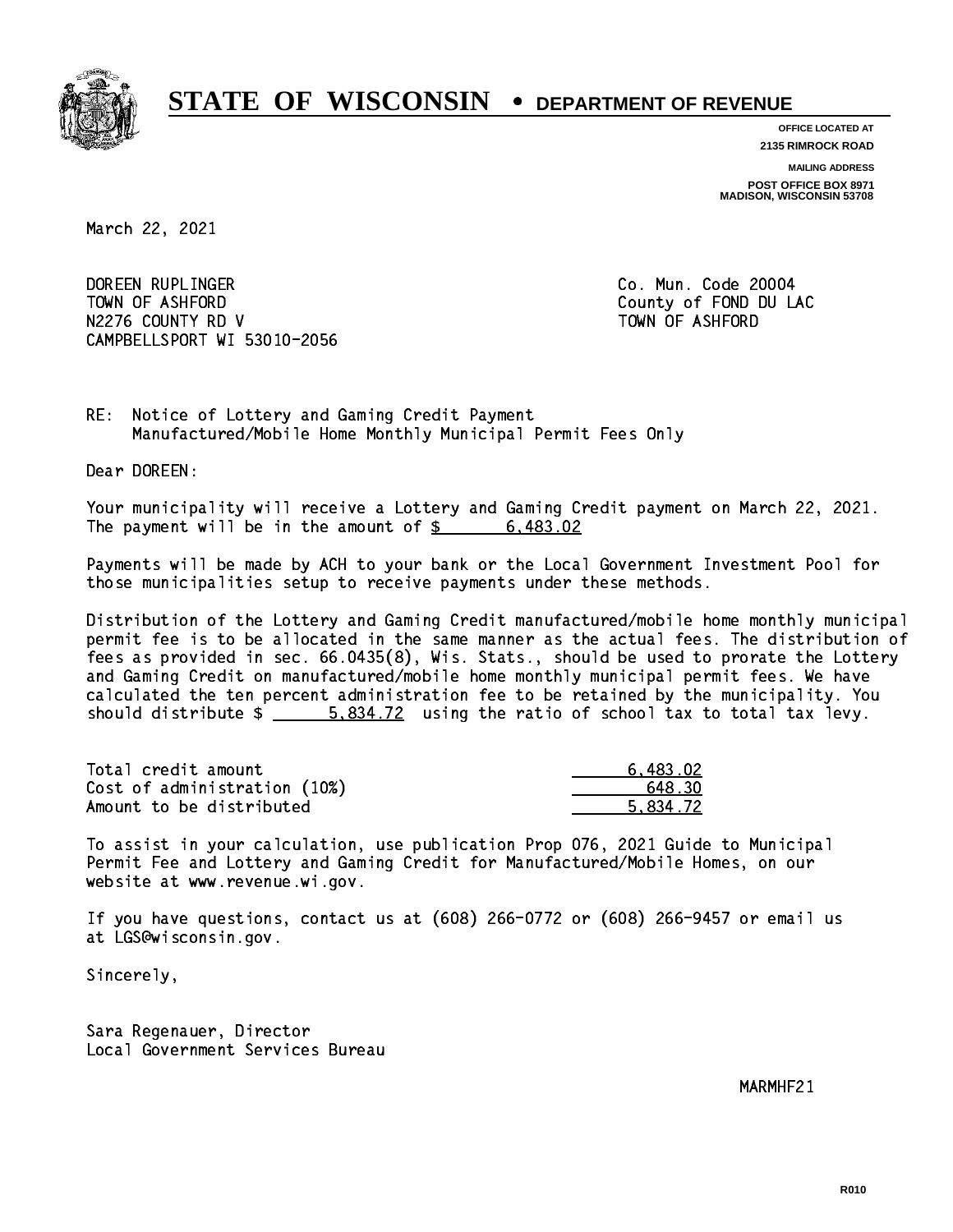

**OFFICE LOCATED AT 2135 RIMROCK ROAD**

**MAILING ADDRESS**

**POST OFFICE BOX 8971 MADISON, WISCONSIN 53708**

March 22, 2021

 GAIL SCHINDELHOLZ Co. Mun. Code 20016 TOWN OF EMPIRE County of FOND DU LAC W3909 ARTESIAN RD TOWN OF EMPIRE FOND DU LAC WI 54937-9075

RE: Notice of Lottery and Gaming Credit Payment Manufactured/Mobile Home Monthly Municipal Permit Fees Only

Dear GAIL:

 Your municipality will receive a Lottery and Gaming Credit payment on March 22, 2021. The payment will be in the amount of  $\frac{2}{3}$  2,556.22

 Payments will be made by ACH to your bank or the Local Government Investment Pool for those municipalities setup to receive payments under these methods.

 Distribution of the Lottery and Gaming Credit manufactured/mobile home monthly municipal permit fee is to be allocated in the same manner as the actual fees. The distribution of fees as provided in sec. 66.0435(8), Wis. Stats., should be used to prorate the Lottery and Gaming Credit on manufactured/mobile home monthly municipal permit fees. We have calculated the ten percent administration fee to be retained by the municipality. You should distribute  $\frac{2,300.60}{2}$  using the ratio of school tax to total tax levy.

| Total credit amount          | 2.556.22 |
|------------------------------|----------|
| Cost of administration (10%) | 255.62   |
| Amount to be distributed     | 2.300.60 |

 To assist in your calculation, use publication Prop 076, 2021 Guide to Municipal Permit Fee and Lottery and Gaming Credit for Manufactured/Mobile Homes, on our website at www.revenue.wi.gov.

 If you have questions, contact us at (608) 266-0772 or (608) 266-9457 or email us at LGS@wisconsin.gov.

Sincerely,

 Sara Regenauer, Director Local Government Services Bureau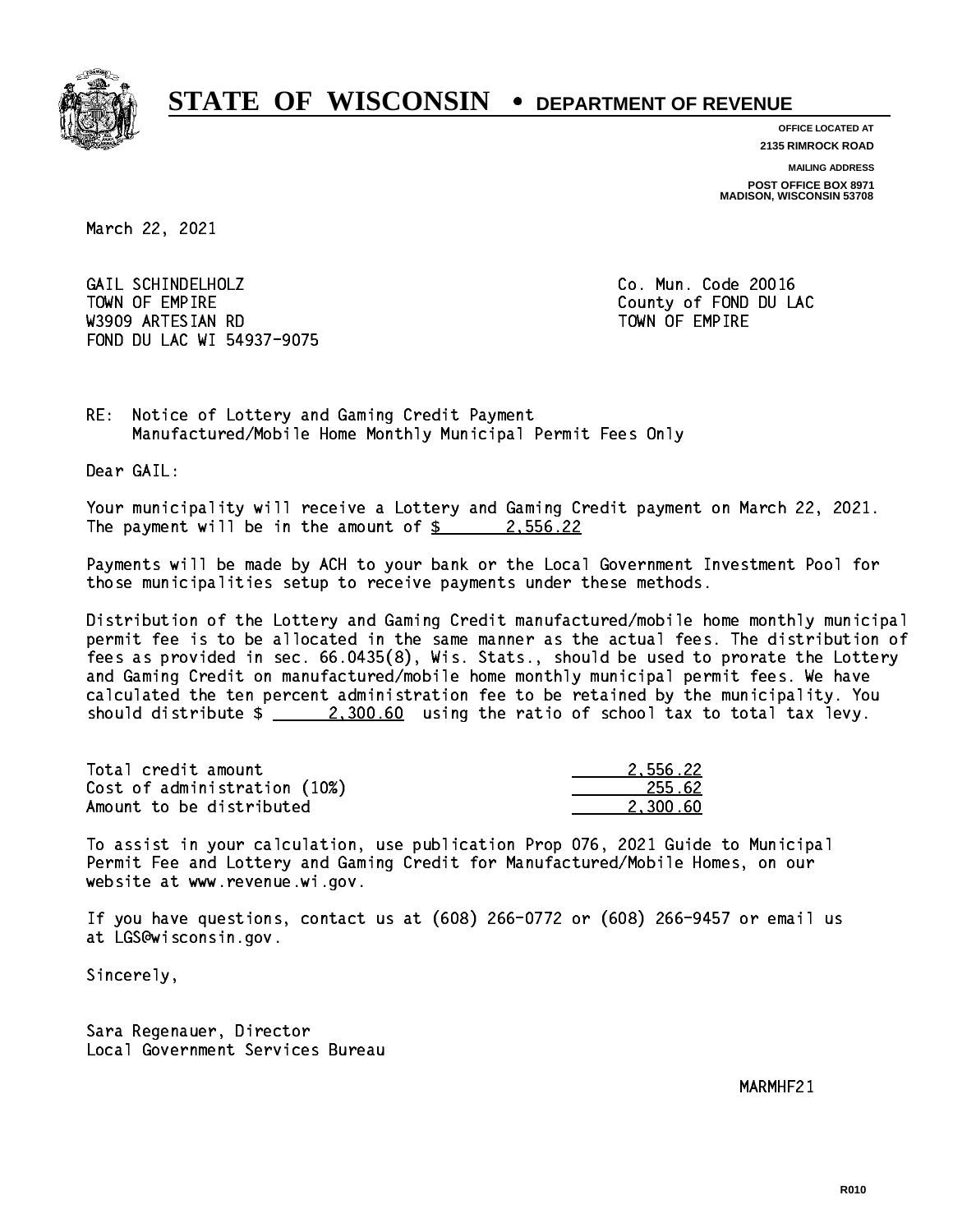

**OFFICE LOCATED AT**

**2135 RIMROCK ROAD**

**MAILING ADDRESS POST OFFICE BOX 8971 MADISON, WISCONSIN 53708**

March 22, 2021

**BRENDA POST**  TOWN OF FOND DU LAC County of FOND DU LAC N6297 TOWNLINE RD TO TO TOWN OF FOND DU LAC FOND DU LAC WI 54937-9790

Co. Mun. Code 20018

RE: Notice of Lottery and Gaming Credit Payment Manufactured/Mobile Home Monthly Municipal Permit Fees Only

Dear BRENDA:

 Your municipality will receive a Lottery and Gaming Credit payment on March 22, 2021. The payment will be in the amount of  $\frac{28}{1,340.28}$ 

 Payments will be made by ACH to your bank or the Local Government Investment Pool for those municipalities setup to receive payments under these methods.

 Distribution of the Lottery and Gaming Credit manufactured/mobile home monthly municipal permit fee is to be allocated in the same manner as the actual fees. The distribution of fees as provided in sec. 66.0435(8), Wis. Stats., should be used to prorate the Lottery and Gaming Credit on manufactured/mobile home monthly municipal permit fees. We have calculated the ten percent administration fee to be retained by the municipality. You should distribute  $\frac{1,206.26}{1,206.26}$  using the ratio of school tax to total tax levy.

| Total credit amount          | 1,340.28 |
|------------------------------|----------|
| Cost of administration (10%) | 134.02   |
| Amount to be distributed     | 1.206.26 |

 To assist in your calculation, use publication Prop 076, 2021 Guide to Municipal Permit Fee and Lottery and Gaming Credit for Manufactured/Mobile Homes, on our website at www.revenue.wi.gov.

 If you have questions, contact us at (608) 266-0772 or (608) 266-9457 or email us at LGS@wisconsin.gov.

Sincerely,

 Sara Regenauer, Director Local Government Services Bureau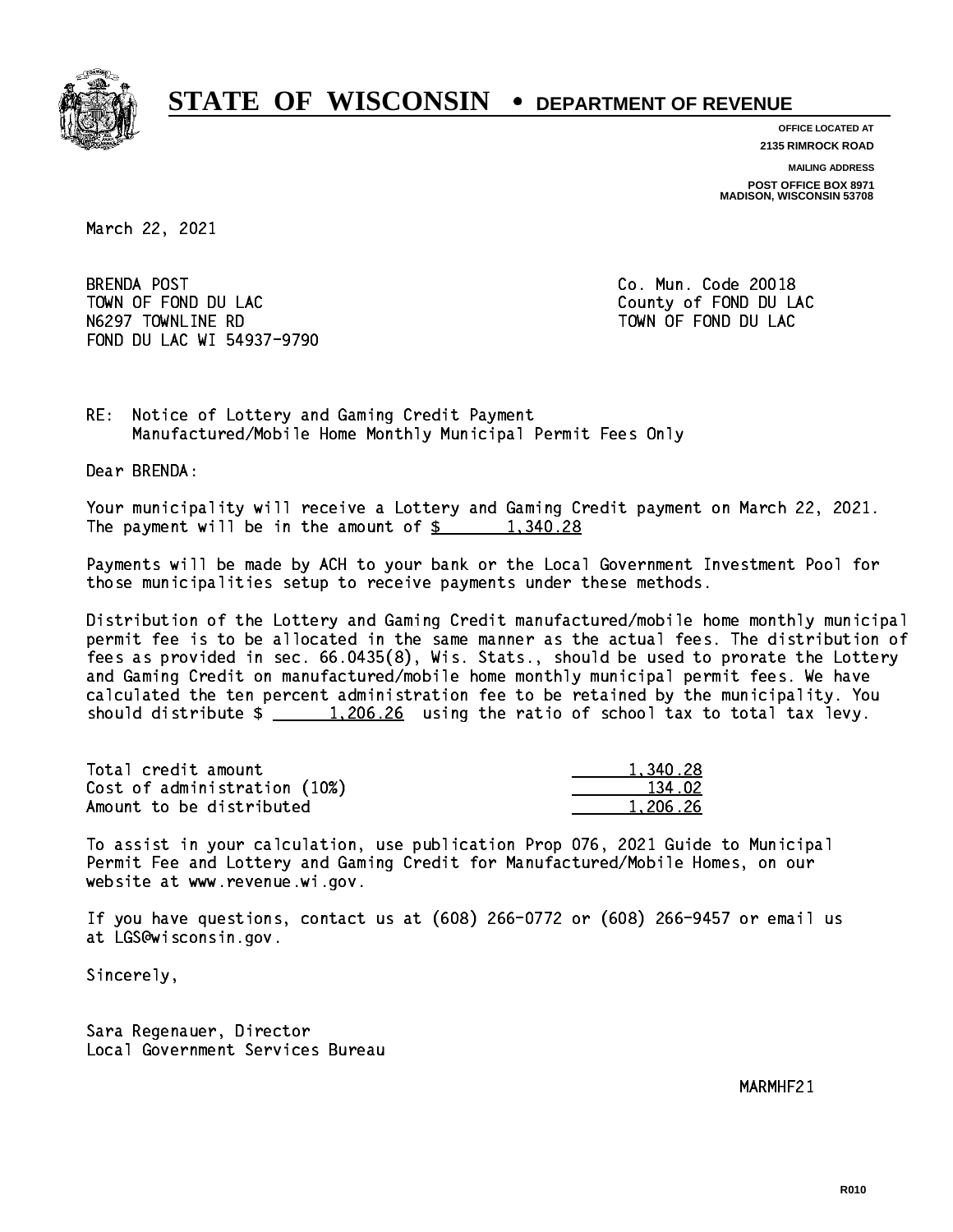

**OFFICE LOCATED AT 2135 RIMROCK ROAD**

**MAILING ADDRESS**

**POST OFFICE BOX 8971 MADISON, WISCONSIN 53708**

March 22, 2021

NANCY ALBRECHT COMMUNICATION CO. Mun. Code 20022 VAN DYNE WI 54979

 TOWN OF FRIENDSHIP County of FOND DU LAC N9561 ACORN ROAD TOWN OF FRIENDSHIP

RE: Notice of Lottery and Gaming Credit Payment Manufactured/Mobile Home Monthly Municipal Permit Fees Only

Dear NANCY:

 Your municipality will receive a Lottery and Gaming Credit payment on March 22, 2021. The payment will be in the amount of  $\frac{2}{3}$  60,442.92

 Payments will be made by ACH to your bank or the Local Government Investment Pool for those municipalities setup to receive payments under these methods.

 Distribution of the Lottery and Gaming Credit manufactured/mobile home monthly municipal permit fee is to be allocated in the same manner as the actual fees. The distribution of fees as provided in sec. 66.0435(8), Wis. Stats., should be used to prorate the Lottery and Gaming Credit on manufactured/mobile home monthly municipal permit fees. We have calculated the ten percent administration fee to be retained by the municipality. You should distribute  $\frac{2}{1}$   $\frac{54,398.63}{2}$  using the ratio of school tax to total tax levy.

| Total credit amount          | 60.442.92 |
|------------------------------|-----------|
| Cost of administration (10%) | 6.044.29  |
| Amount to be distributed     | 54.398.63 |

 To assist in your calculation, use publication Prop 076, 2021 Guide to Municipal Permit Fee and Lottery and Gaming Credit for Manufactured/Mobile Homes, on our website at www.revenue.wi.gov.

 If you have questions, contact us at (608) 266-0772 or (608) 266-9457 or email us at LGS@wisconsin.gov.

Sincerely,

 Sara Regenauer, Director Local Government Services Bureau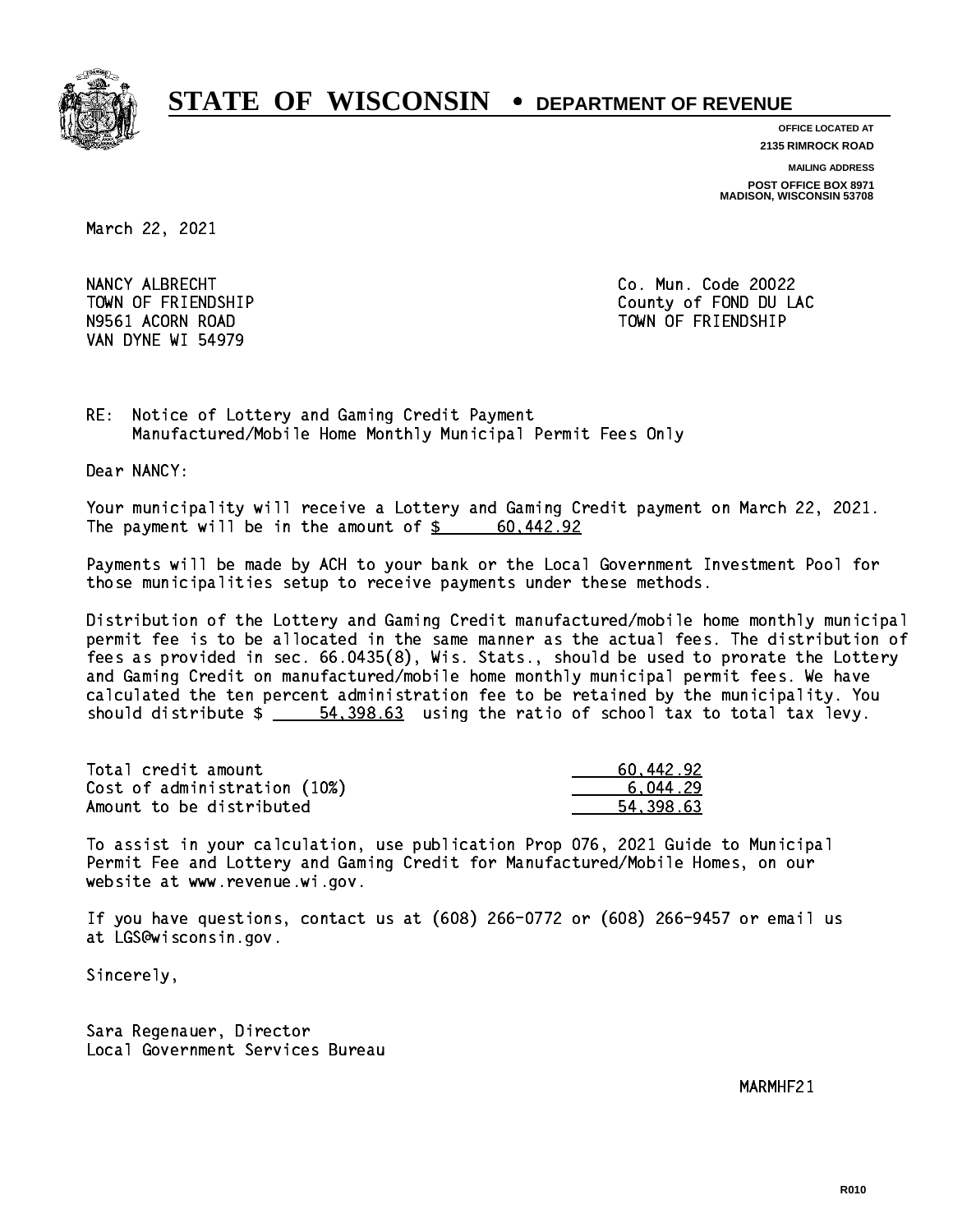

**OFFICE LOCATED AT 2135 RIMROCK ROAD**

**MAILING ADDRESS**

**POST OFFICE BOX 8971 MADISON, WISCONSIN 53708**

March 22, 2021

SHELBY SARAURER **Co. Mun. Code 20111** VILLAGE OF CAMPBELLSPORT COUNTY OF FOND DU LAC PO BOX 709, 470 GRANDVIEW AVE VILLAGE OF CAMPBELLSPORT CAMPBELLSPORT WI 53010-0709

RE: Notice of Lottery and Gaming Credit Payment Manufactured/Mobile Home Monthly Municipal Permit Fees Only

Dear SHELBY:

 Your municipality will receive a Lottery and Gaming Credit payment on March 22, 2021. The payment will be in the amount of  $\frac{26.42}{10.25}$ 

 Payments will be made by ACH to your bank or the Local Government Investment Pool for those municipalities setup to receive payments under these methods.

 Distribution of the Lottery and Gaming Credit manufactured/mobile home monthly municipal permit fee is to be allocated in the same manner as the actual fees. The distribution of fees as provided in sec. 66.0435(8), Wis. Stats., should be used to prorate the Lottery and Gaming Credit on manufactured/mobile home monthly municipal permit fees. We have calculated the ten percent administration fee to be retained by the municipality. You should distribute  $\frac{293.78}{2}$  using the ratio of school tax to total tax levy.

| Total credit amount          | 326.42 |
|------------------------------|--------|
| Cost of administration (10%) | 32.64  |
| Amount to be distributed     | 293.78 |

 To assist in your calculation, use publication Prop 076, 2021 Guide to Municipal Permit Fee and Lottery and Gaming Credit for Manufactured/Mobile Homes, on our website at www.revenue.wi.gov.

 If you have questions, contact us at (608) 266-0772 or (608) 266-9457 or email us at LGS@wisconsin.gov.

Sincerely,

 Sara Regenauer, Director Local Government Services Bureau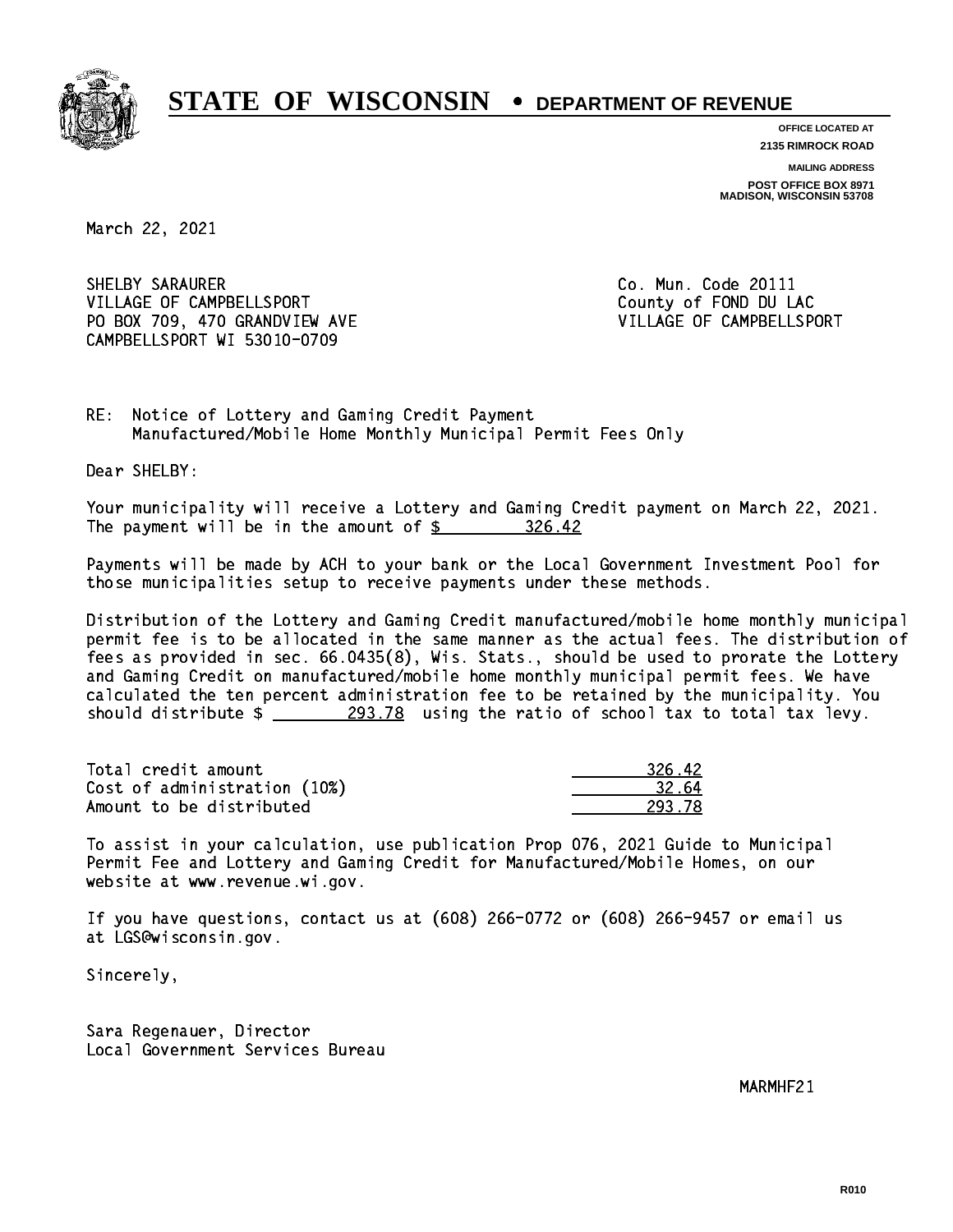

**OFFICE LOCATED AT 2135 RIMROCK ROAD**

**MAILING ADDRESS POST OFFICE BOX 8971 MADISON, WISCONSIN 53708**

March 22, 2021

**KARI SCHLEFKE** PO BOX 65 PO BOX 65 VILLAGE OF EDEN EDEN WI 53019-0065

Co. Mun. Code 20121 VILLAGE OF EDEN County of FOND DU LAC

RE: Notice of Lottery and Gaming Credit Payment Manufactured/Mobile Home Monthly Municipal Permit Fees Only

Dear KARI:

 Your municipality will receive a Lottery and Gaming Credit payment on March 22, 2021. The payment will be in the amount of  $\frac{2}{3}$  2,891.70

 Payments will be made by ACH to your bank or the Local Government Investment Pool for those municipalities setup to receive payments under these methods.

 Distribution of the Lottery and Gaming Credit manufactured/mobile home monthly municipal permit fee is to be allocated in the same manner as the actual fees. The distribution of fees as provided in sec. 66.0435(8), Wis. Stats., should be used to prorate the Lottery and Gaming Credit on manufactured/mobile home monthly municipal permit fees. We have calculated the ten percent administration fee to be retained by the municipality. You should distribute  $\frac{2.602.53}{ }$  using the ratio of school tax to total tax levy.

| Total credit amount          | 2.891.70 |
|------------------------------|----------|
| Cost of administration (10%) | 289.17   |
| Amount to be distributed     | 2.602.53 |

 To assist in your calculation, use publication Prop 076, 2021 Guide to Municipal Permit Fee and Lottery and Gaming Credit for Manufactured/Mobile Homes, on our website at www.revenue.wi.gov.

 If you have questions, contact us at (608) 266-0772 or (608) 266-9457 or email us at LGS@wisconsin.gov.

Sincerely,

 Sara Regenauer, Director Local Government Services Bureau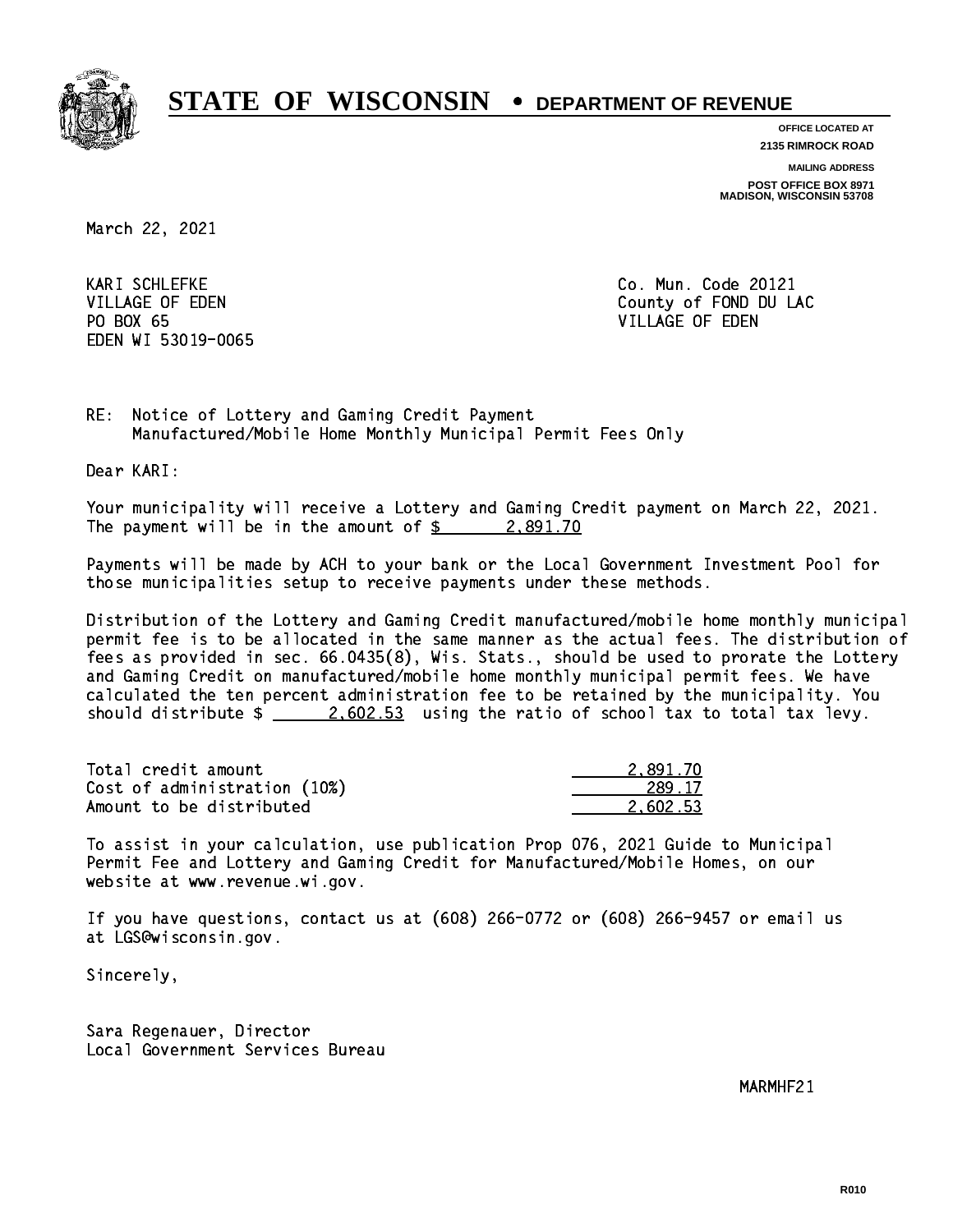

**OFFICE LOCATED AT 2135 RIMROCK ROAD**

**MAILING ADDRESS**

**POST OFFICE BOX 8971 MADISON, WISCONSIN 53708**

March 22, 2021

**KAREN SMIT** VILLAGE OF FAIRWATER COUNTY OF FOND DU LAC PO BOX 15 FAIRWATER WI 53931-0015

Co. Mun. Code 20126 VILLAGE OF FAIRWATER

RE: Notice of Lottery and Gaming Credit Payment Manufactured/Mobile Home Monthly Municipal Permit Fees Only

Dear KAREN:

 Your municipality will receive a Lottery and Gaming Credit payment on March 22, 2021. The payment will be in the amount of  $$$ 86.66

 Payments will be made by ACH to your bank or the Local Government Investment Pool for those municipalities setup to receive payments under these methods.

 Distribution of the Lottery and Gaming Credit manufactured/mobile home monthly municipal permit fee is to be allocated in the same manner as the actual fees. The distribution of fees as provided in sec. 66.0435(8), Wis. Stats., should be used to prorate the Lottery and Gaming Credit on manufactured/mobile home monthly municipal permit fees. We have calculated the ten percent administration fee to be retained by the municipality. You should distribute  $\frac{2}{2}$   $\frac{78.00}{2}$  using the ratio of school tax to total tax levy.

Total credit amount Cost of administration (10%) Amount to be distributed

| 86.66 |
|-------|
| 8.66  |
| 78.NO |

 To assist in your calculation, use publication Prop 076, 2021 Guide to Municipal Permit Fee and Lottery and Gaming Credit for Manufactured/Mobile Homes, on our website at www.revenue.wi.gov.

 If you have questions, contact us at (608) 266-0772 or (608) 266-9457 or email us at LGS@wisconsin.gov.

Sincerely,

 Sara Regenauer, Director Local Government Services Bureau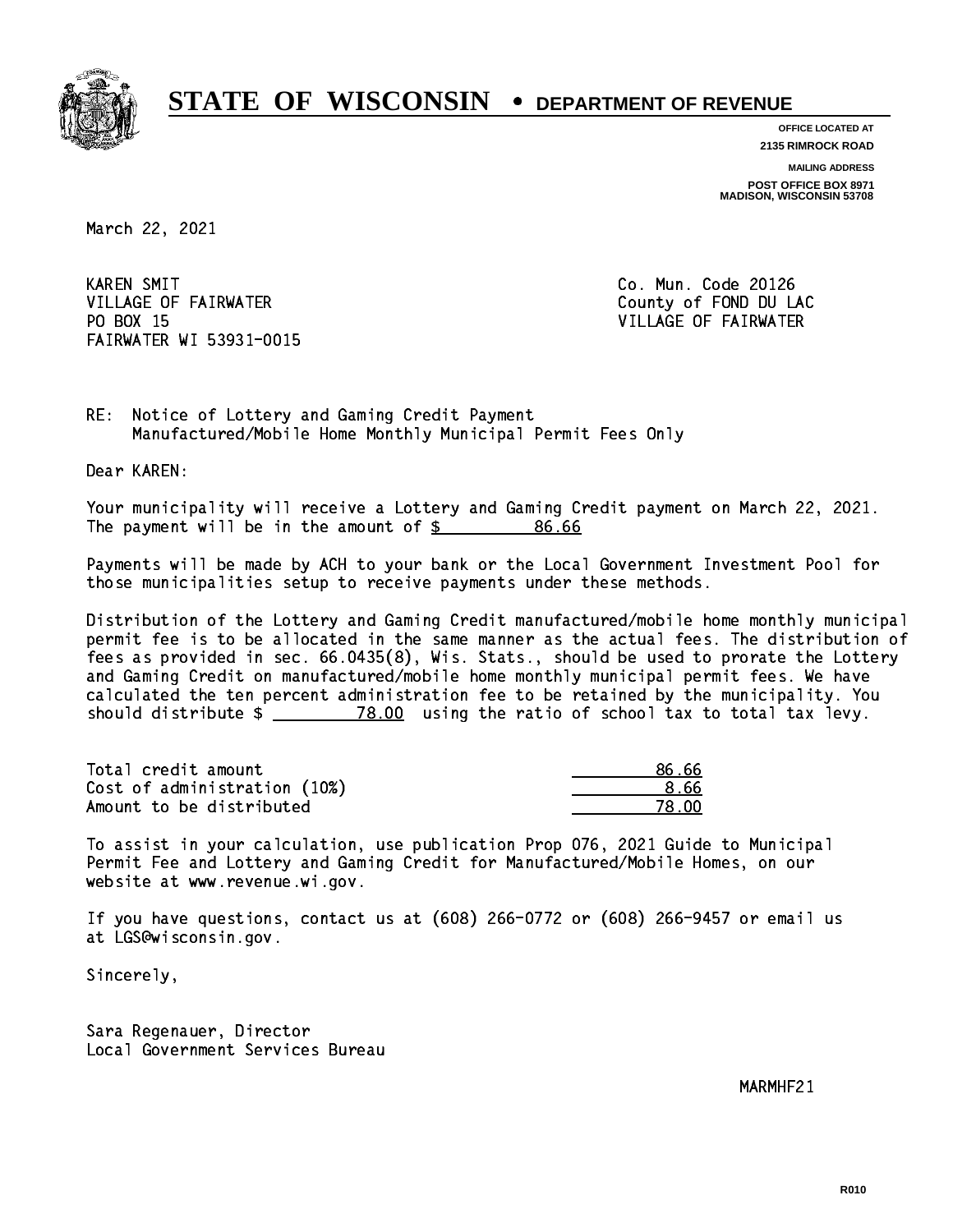

**OFFICE LOCATED AT**

**2135 RIMROCK ROAD**

**MAILING ADDRESS POST OFFICE BOX 8971 MADISON, WISCONSIN 53708**

March 22, 2021

NICK LEONARD VILLAGE OF NORTH FOND DU LAC COUNTY OF FOND DU LAC 16 GARFIELD ST VILLAGE OF NORTH FOND DU LAC NORTH FOND DU LAC WI 54937-1399

Co. Mun. Code 20161

RE: Notice of Lottery and Gaming Credit Payment Manufactured/Mobile Home Monthly Municipal Permit Fees Only

Dear NICK:

 Your municipality will receive a Lottery and Gaming Credit payment on March 22, 2021. The payment will be in the amount of  $\frac{2}{3}$  33,180.52

 Payments will be made by ACH to your bank or the Local Government Investment Pool for those municipalities setup to receive payments under these methods.

 Distribution of the Lottery and Gaming Credit manufactured/mobile home monthly municipal permit fee is to be allocated in the same manner as the actual fees. The distribution of fees as provided in sec. 66.0435(8), Wis. Stats., should be used to prorate the Lottery and Gaming Credit on manufactured/mobile home monthly municipal permit fees. We have calculated the ten percent administration fee to be retained by the municipality. You should distribute  $\frac{29,862.47}{29,862.47}$  using the ratio of school tax to total tax levy.

| Total credit amount          | 33.180.52 |
|------------------------------|-----------|
| Cost of administration (10%) | 3.318.05  |
| Amount to be distributed     | 29.862.47 |

 To assist in your calculation, use publication Prop 076, 2021 Guide to Municipal Permit Fee and Lottery and Gaming Credit for Manufactured/Mobile Homes, on our website at www.revenue.wi.gov.

 If you have questions, contact us at (608) 266-0772 or (608) 266-9457 or email us at LGS@wisconsin.gov.

Sincerely,

 Sara Regenauer, Director Local Government Services Bureau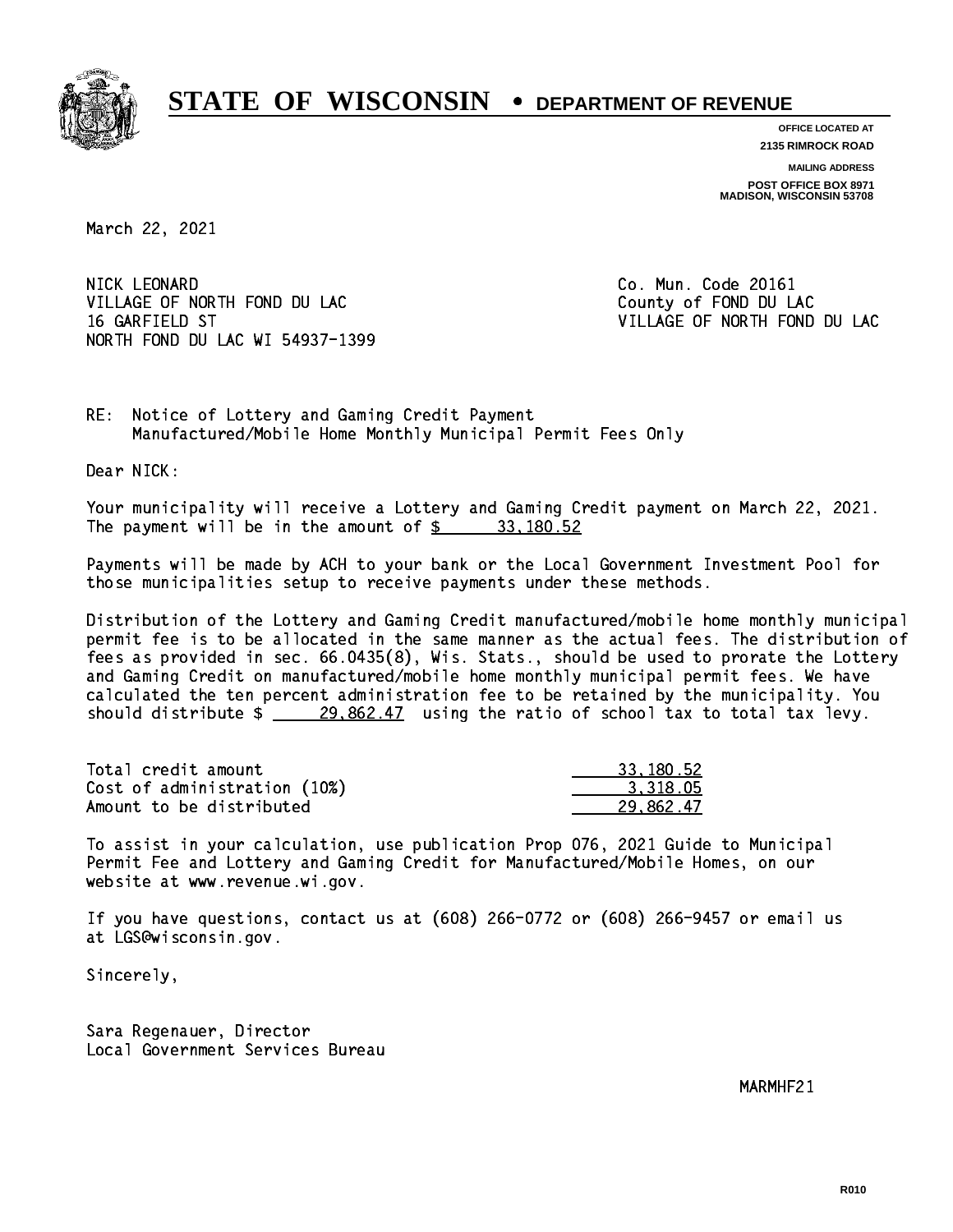

**OFFICE LOCATED AT 2135 RIMROCK ROAD**

**MAILING ADDRESS POST OFFICE BOX 8971 MADISON, WISCONSIN 53708**

March 22, 2021

 TRACY SALTER Co. Mun. Code 20226 CITY OF FOND DU LAC **COUNTY OF FOND DU** LAC PO BOX 150 CITY OF FOND DU LAC FOND DU LAC WI 54936-0150

RE: Notice of Lottery and Gaming Credit Payment Manufactured/Mobile Home Monthly Municipal Permit Fees Only

Dear TRACY:

 Your municipality will receive a Lottery and Gaming Credit payment on March 22, 2021. The payment will be in the amount of  $\frac{2}{3}$  11,910.19

 Payments will be made by ACH to your bank or the Local Government Investment Pool for those municipalities setup to receive payments under these methods.

 Distribution of the Lottery and Gaming Credit manufactured/mobile home monthly municipal permit fee is to be allocated in the same manner as the actual fees. The distribution of fees as provided in sec. 66.0435(8), Wis. Stats., should be used to prorate the Lottery and Gaming Credit on manufactured/mobile home monthly municipal permit fees. We have calculated the ten percent administration fee to be retained by the municipality. You should distribute  $\frac{10,719.18}{2}$  using the ratio of school tax to total tax levy.

| Total credit amount          | 11,910.19 |
|------------------------------|-----------|
| Cost of administration (10%) | 1.191.01  |
| Amount to be distributed     | 10.719.18 |

 To assist in your calculation, use publication Prop 076, 2021 Guide to Municipal Permit Fee and Lottery and Gaming Credit for Manufactured/Mobile Homes, on our website at www.revenue.wi.gov.

 If you have questions, contact us at (608) 266-0772 or (608) 266-9457 or email us at LGS@wisconsin.gov.

Sincerely,

 Sara Regenauer, Director Local Government Services Bureau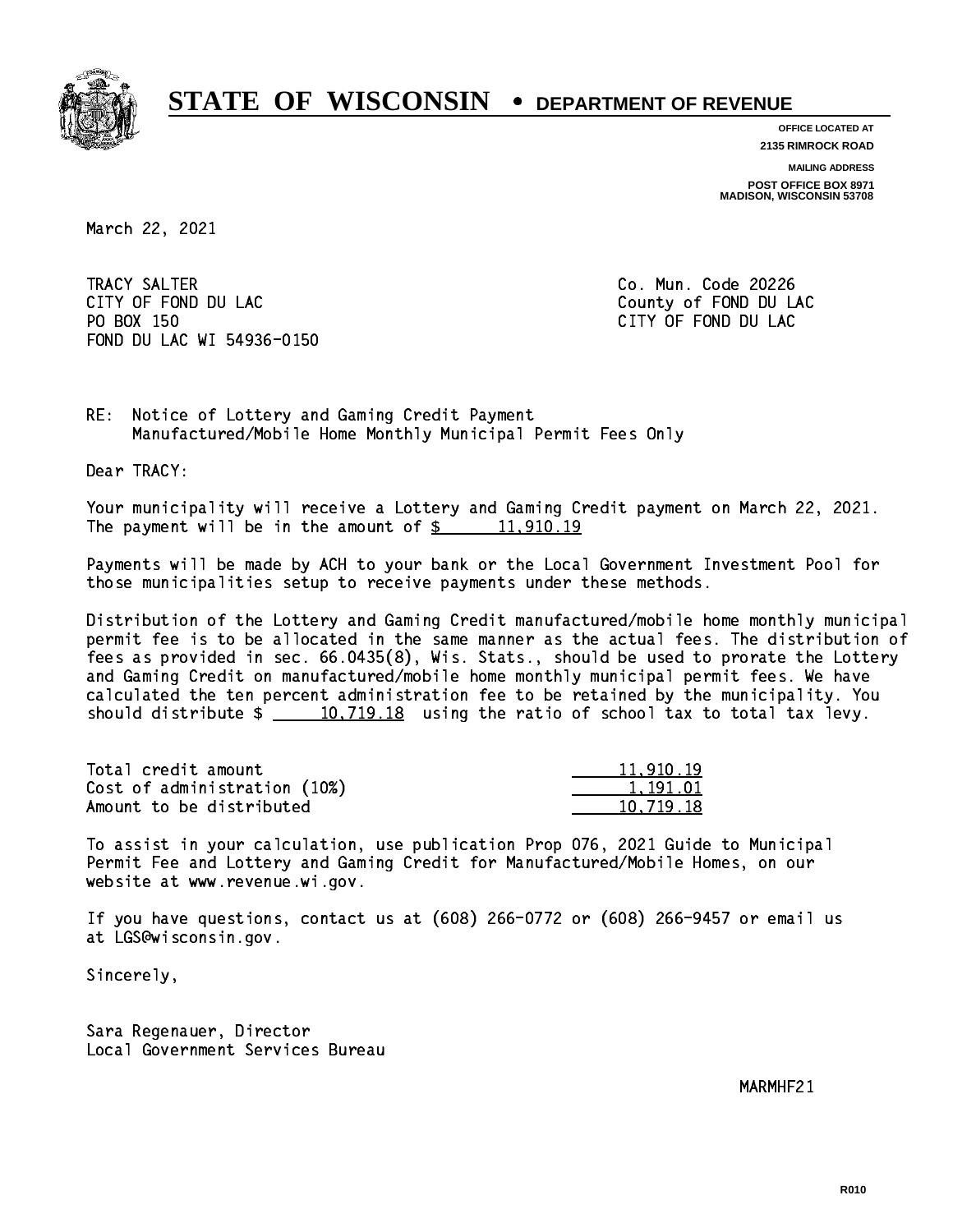

**OFFICE LOCATED AT**

**2135 RIMROCK ROAD**

**MAILING ADDRESS**

**POST OFFICE BOX 8971 MADISON, WISCONSIN 53708**

March 22, 2021

 LORI RICH Co. Mun. Code 20276 100 JACKSON ST CITY OF RIPON RIPON WI 54971-1312

CITY OF RIPON COUNTY COUNTY OF RIPON

RE: Notice of Lottery and Gaming Credit Payment Manufactured/Mobile Home Monthly Municipal Permit Fees Only

Dear LORI:

 Your municipality will receive a Lottery and Gaming Credit payment on March 22, 2021. The payment will be in the amount of  $\frac{2}{3}$  4,468.68

 Payments will be made by ACH to your bank or the Local Government Investment Pool for those municipalities setup to receive payments under these methods.

 Distribution of the Lottery and Gaming Credit manufactured/mobile home monthly municipal permit fee is to be allocated in the same manner as the actual fees. The distribution of fees as provided in sec. 66.0435(8), Wis. Stats., should be used to prorate the Lottery and Gaming Credit on manufactured/mobile home monthly municipal permit fees. We have calculated the ten percent administration fee to be retained by the municipality. You should distribute  $\frac{4.021.82}{2}$  using the ratio of school tax to total tax levy.

| Total credit amount          | 4.468.68 |
|------------------------------|----------|
| Cost of administration (10%) | 446.86   |
| Amount to be distributed     | 4.021.82 |

 To assist in your calculation, use publication Prop 076, 2021 Guide to Municipal Permit Fee and Lottery and Gaming Credit for Manufactured/Mobile Homes, on our website at www.revenue.wi.gov.

 If you have questions, contact us at (608) 266-0772 or (608) 266-9457 or email us at LGS@wisconsin.gov.

Sincerely,

 Sara Regenauer, Director Local Government Services Bureau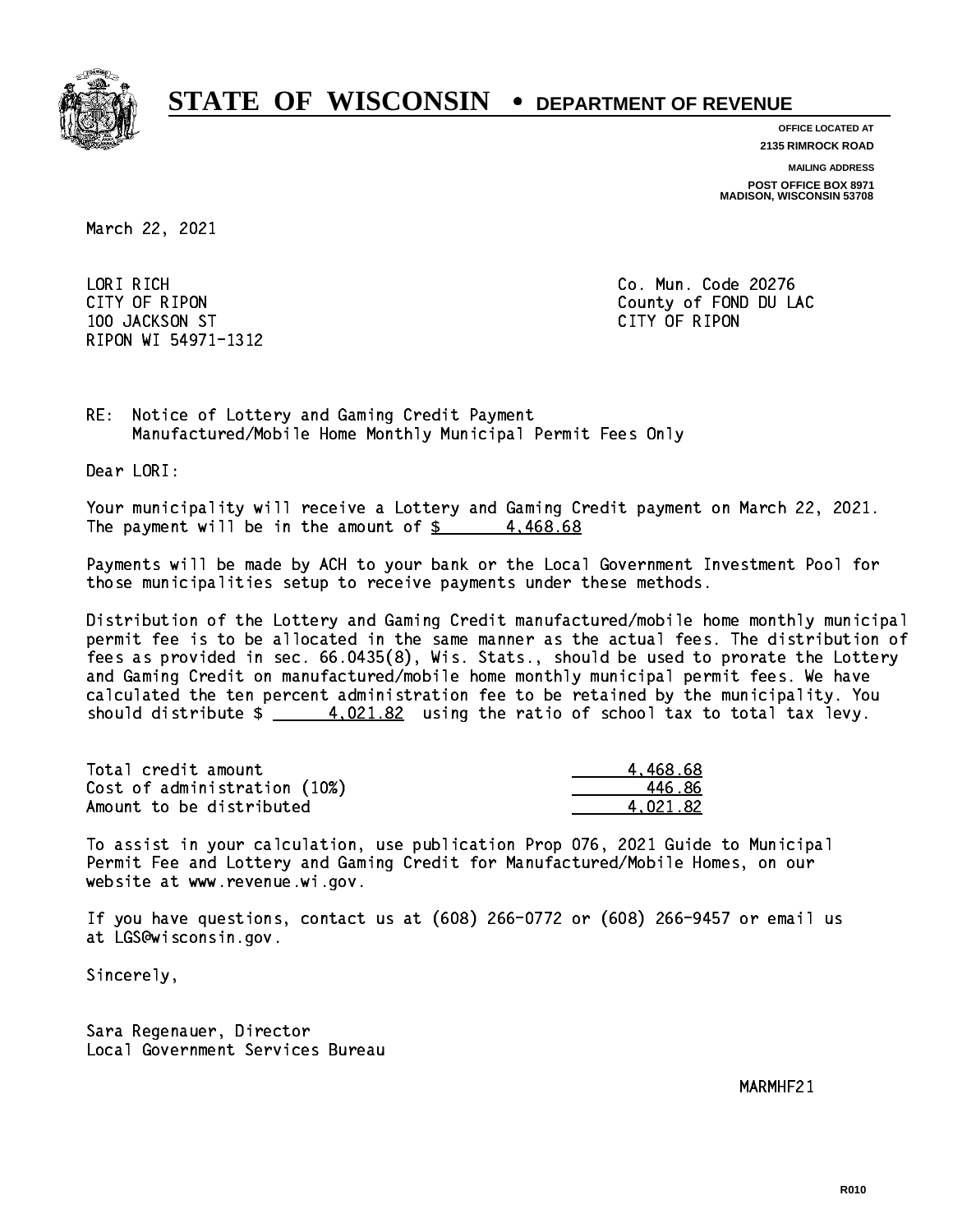

**OFFICE LOCATED AT**

**2135 RIMROCK ROAD**

**MAILING ADDRESS**

**POST OFFICE BOX 8971 MADISON, WISCONSIN 53708**

March 22, 2021

OFFICE OF CLERK **Co. Mun. Code 20292**  201 E MAIN ST CITY OF WAUPUN WAUPUN WI 53963-2019

CITY OF WAUPUN COUNTY COUNTY OF MAUPUN

RE: Notice of Lottery and Gaming Credit Payment Manufactured/Mobile Home Monthly Municipal Permit Fees Only

Dear OFFICE OF CLERK:

 Your municipality will receive a Lottery and Gaming Credit payment on March 22, 2021. The payment will be in the amount of  $\frac{289.20}{20}$ 

 Payments will be made by ACH to your bank or the Local Government Investment Pool for those municipalities setup to receive payments under these methods.

 Distribution of the Lottery and Gaming Credit manufactured/mobile home monthly municipal permit fee is to be allocated in the same manner as the actual fees. The distribution of fees as provided in sec. 66.0435(8), Wis. Stats., should be used to prorate the Lottery and Gaming Credit on manufactured/mobile home monthly municipal permit fees. We have calculated the ten percent administration fee to be retained by the municipality. You should distribute  $\frac{260.28}{20.28}$  using the ratio of school tax to total tax levy.

Total credit amount 289.20 Cost of administration (10%) 28.92 Amount to be distributed **260.28** and 260.28 and 260.28 and 260.28 and 260.28 and 260.28 and 260.28 and 260.28 and 260.28 and 260.28 and 260.28 and 260.28 and 260.28 and 260.28 and 260.28 and 260.28 and 260.28 and 260.28 a

 To assist in your calculation, use publication Prop 076, 2021 Guide to Municipal Permit Fee and Lottery and Gaming Credit for Manufactured/Mobile Homes, on our website at www.revenue.wi.gov.

 If you have questions, contact us at (608) 266-0772 or (608) 266-9457 or email us at LGS@wisconsin.gov.

Sincerely,

 Sara Regenauer, Director Local Government Services Bureau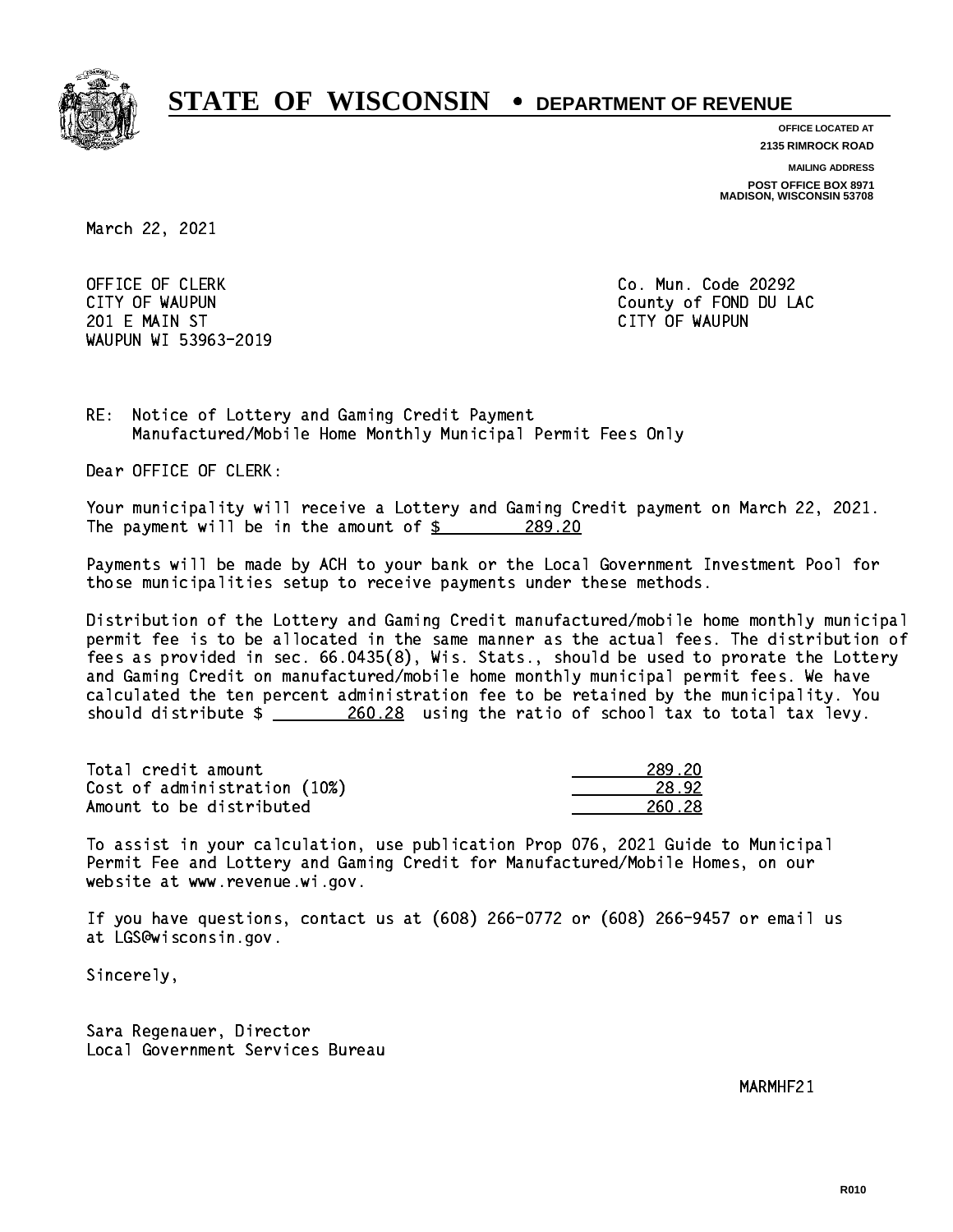

**OFFICE LOCATED AT 2135 RIMROCK ROAD**

**MAILING ADDRESS**

**POST OFFICE BOX 8971 MADISON, WISCONSIN 53708**

March 22, 2021

CINDY BRADLEY CITY OF CRANDON County of FOREST PO BOX 335 PO BOX 335 CITY OF CRANDON CRANDON WI 54520-0335

Co. Mun. Code 21211

RE: Notice of Lottery and Gaming Credit Payment Manufactured/Mobile Home Monthly Municipal Permit Fees Only

Dear CINDY:

 Your municipality will receive a Lottery and Gaming Credit payment on March 22, 2021. The payment will be in the amount of  $\frac{2}{3}$ 412.60

 Payments will be made by ACH to your bank or the Local Government Investment Pool for those municipalities setup to receive payments under these methods.

 Distribution of the Lottery and Gaming Credit manufactured/mobile home monthly municipal permit fee is to be allocated in the same manner as the actual fees. The distribution of fees as provided in sec. 66.0435(8), Wis. Stats., should be used to prorate the Lottery and Gaming Credit on manufactured/mobile home monthly municipal permit fees. We have calculated the ten percent administration fee to be retained by the municipality. You should distribute  $\frac{271.34}{27}$  using the ratio of school tax to total tax levy.

Total credit amount Cost of administration (10%) Amount to be distributed

| 112 AN |
|--------|
| 126    |
| 271    |

 To assist in your calculation, use publication Prop 076, 2021 Guide to Municipal Permit Fee and Lottery and Gaming Credit for Manufactured/Mobile Homes, on our website at www.revenue.wi.gov.

 If you have questions, contact us at (608) 266-0772 or (608) 266-9457 or email us at LGS@wisconsin.gov.

Sincerely,

 Sara Regenauer, Director Local Government Services Bureau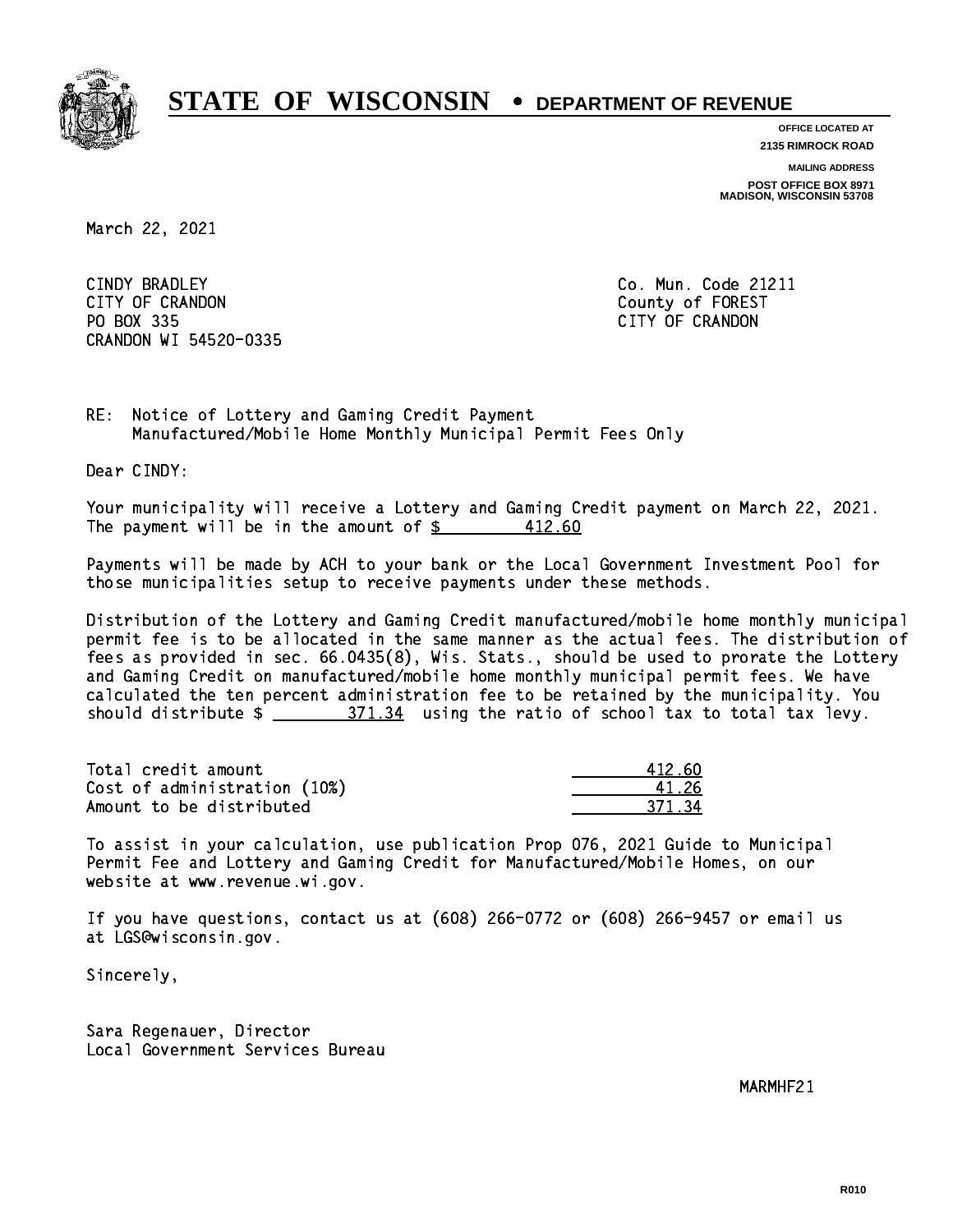

**OFFICE LOCATED AT**

**2135 RIMROCK ROAD**

**MAILING ADDRESS**

**POST OFFICE BOX 8971 MADISON, WISCONSIN 53708**

March 22, 2021

 COURTNEY ROUNDS Co. Mun. Code 22006 Town of Boscobel County of Granty of Granty of Granty of Granty of Granty of Granty of Granty of Granty of Gra 5931 W BLUFF STREET TOWN OF BOSCOBEL BOSCOBEL WI 53805

RE: Notice of Lottery and Gaming Credit Payment Manufactured/Mobile Home Monthly Municipal Permit Fees Only

Dear COURTNEY:

 Your municipality will receive a Lottery and Gaming Credit payment on March 22, 2021. The payment will be in the amount of  $$$ 463.42

 Payments will be made by ACH to your bank or the Local Government Investment Pool for those municipalities setup to receive payments under these methods.

 Distribution of the Lottery and Gaming Credit manufactured/mobile home monthly municipal permit fee is to be allocated in the same manner as the actual fees. The distribution of fees as provided in sec. 66.0435(8), Wis. Stats., should be used to prorate the Lottery and Gaming Credit on manufactured/mobile home monthly municipal permit fees. We have calculated the ten percent administration fee to be retained by the municipality. You should distribute  $\frac{417.08}{2}$  using the ratio of school tax to total tax levy.

Total credit amount Cost of administration (10%) Amount to be distributed

| 16342   |
|---------|
| २4 ⊼    |
| 417 N.R |

 To assist in your calculation, use publication Prop 076, 2021 Guide to Municipal Permit Fee and Lottery and Gaming Credit for Manufactured/Mobile Homes, on our website at www.revenue.wi.gov.

 If you have questions, contact us at (608) 266-0772 or (608) 266-9457 or email us at LGS@wisconsin.gov.

Sincerely,

 Sara Regenauer, Director Local Government Services Bureau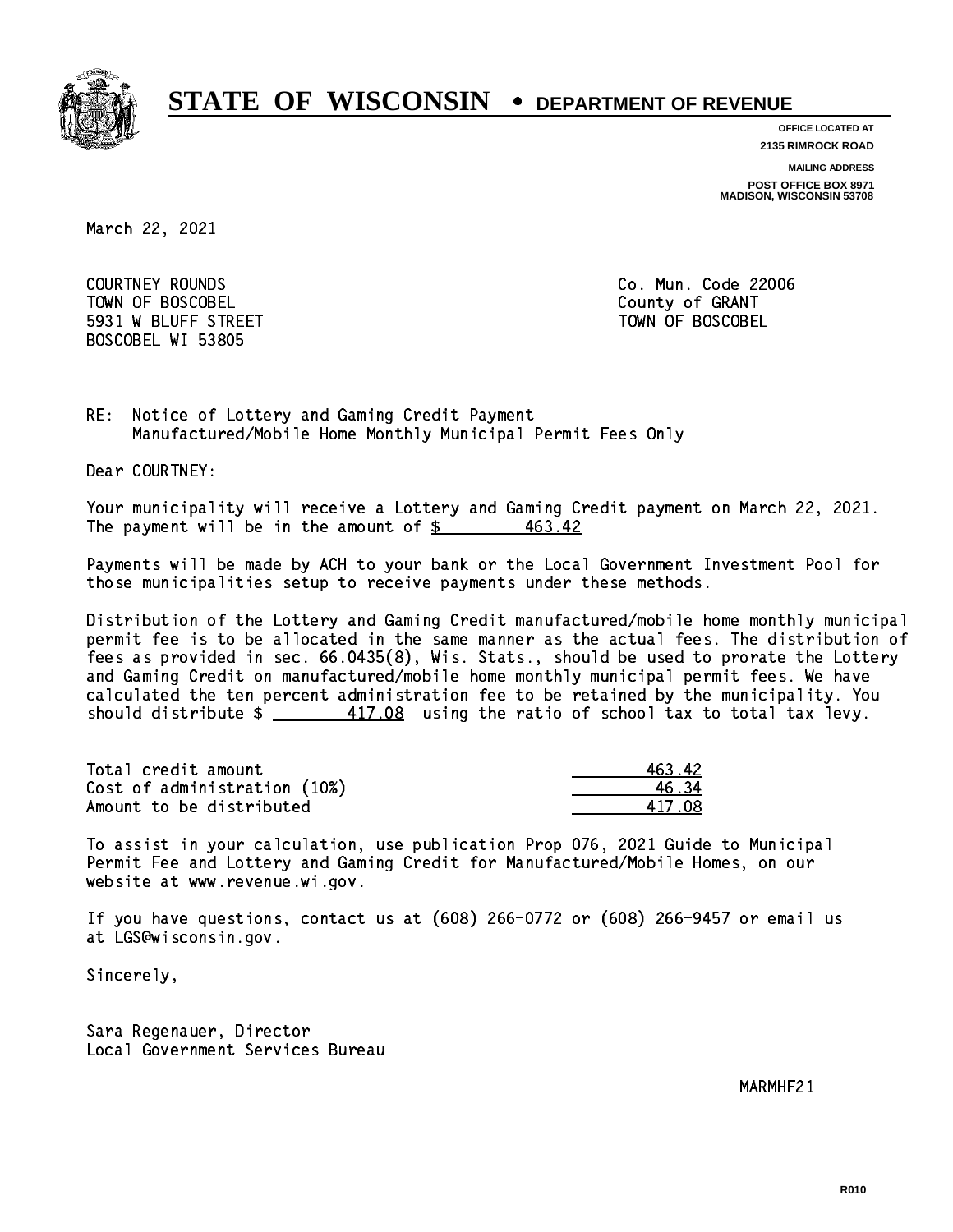

**OFFICE LOCATED AT 2135 RIMROCK ROAD**

**MAILING ADDRESS**

**POST OFFICE BOX 8971 MADISON, WISCONSIN 53708**

March 22, 2021

KEITH SCHLEISMAN TOWN OF JAMESTOWN County of GRANT 2367 BLUFF RD TOWN OF JAMESTOWN CUBA CITY WI 53807-9747

Co. Mun. Code 22026

RE: Notice of Lottery and Gaming Credit Payment Manufactured/Mobile Home Monthly Municipal Permit Fees Only

Dear KEITH:

 Your municipality will receive a Lottery and Gaming Credit payment on March 22, 2021. The payment will be in the amount of  $\frac{2}{3}$  3,054.51

 Payments will be made by ACH to your bank or the Local Government Investment Pool for those municipalities setup to receive payments under these methods.

 Distribution of the Lottery and Gaming Credit manufactured/mobile home monthly municipal permit fee is to be allocated in the same manner as the actual fees. The distribution of fees as provided in sec. 66.0435(8), Wis. Stats., should be used to prorate the Lottery and Gaming Credit on manufactured/mobile home monthly municipal permit fees. We have calculated the ten percent administration fee to be retained by the municipality. You should distribute  $\frac{2.749.06}{2.749.06}$  using the ratio of school tax to total tax levy.

| Total credit amount          | 3.054.51 |
|------------------------------|----------|
| Cost of administration (10%) | 305.45   |
| Amount to be distributed     | 2.749.06 |

 To assist in your calculation, use publication Prop 076, 2021 Guide to Municipal Permit Fee and Lottery and Gaming Credit for Manufactured/Mobile Homes, on our website at www.revenue.wi.gov.

 If you have questions, contact us at (608) 266-0772 or (608) 266-9457 or email us at LGS@wisconsin.gov.

Sincerely,

 Sara Regenauer, Director Local Government Services Bureau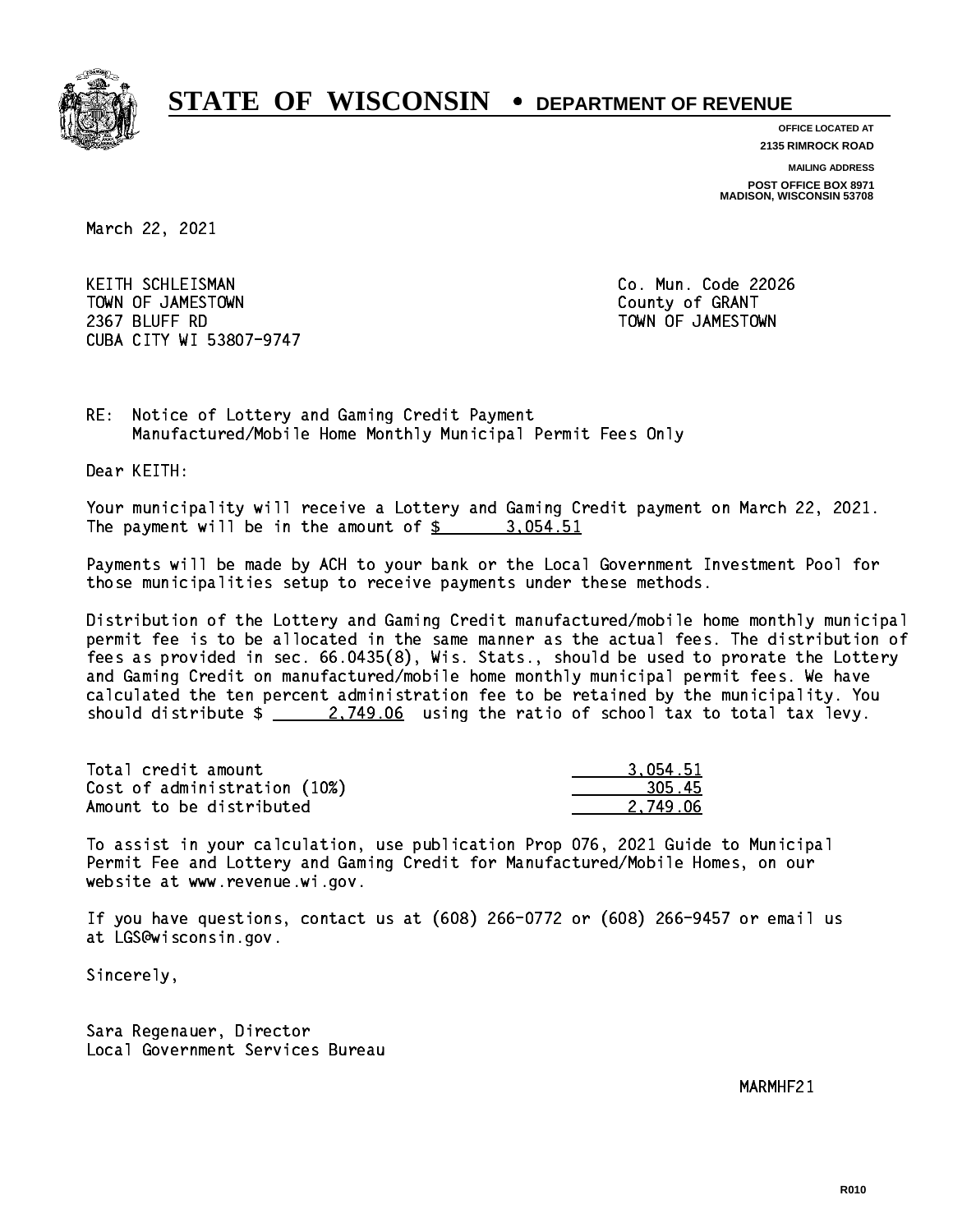

**OFFICE LOCATED AT**

**2135 RIMROCK ROAD**

**MAILING ADDRESS**

**POST OFFICE BOX 8971 MADISON, WISCONSIN 53708**

March 22, 2021

 LAURIE KING Co. Mun. Code 22034 Town of Marion County of Grants of Grants of Grants of Grants of Grants of Grants of Grants of Grants of Grants 16166 WALTZ LN TOWN OF MARION BOSCOBEL WI 53805-9120

RE: Notice of Lottery and Gaming Credit Payment Manufactured/Mobile Home Monthly Municipal Permit Fees Only

Dear LAURIE:

 Your municipality will receive a Lottery and Gaming Credit payment on March 22, 2021. The payment will be in the amount of  $\frac{2}{3}$  1,530.12

 Payments will be made by ACH to your bank or the Local Government Investment Pool for those municipalities setup to receive payments under these methods.

 Distribution of the Lottery and Gaming Credit manufactured/mobile home monthly municipal permit fee is to be allocated in the same manner as the actual fees. The distribution of fees as provided in sec. 66.0435(8), Wis. Stats., should be used to prorate the Lottery and Gaming Credit on manufactured/mobile home monthly municipal permit fees. We have calculated the ten percent administration fee to be retained by the municipality. You should distribute  $\frac{1,377.11}{1,377.11}$  using the ratio of school tax to total tax levy.

| Total credit amount          | 1,530.12 |
|------------------------------|----------|
| Cost of administration (10%) | 153.01   |
| Amount to be distributed     | 1.377.11 |

 To assist in your calculation, use publication Prop 076, 2021 Guide to Municipal Permit Fee and Lottery and Gaming Credit for Manufactured/Mobile Homes, on our website at www.revenue.wi.gov.

 If you have questions, contact us at (608) 266-0772 or (608) 266-9457 or email us at LGS@wisconsin.gov.

Sincerely,

 Sara Regenauer, Director Local Government Services Bureau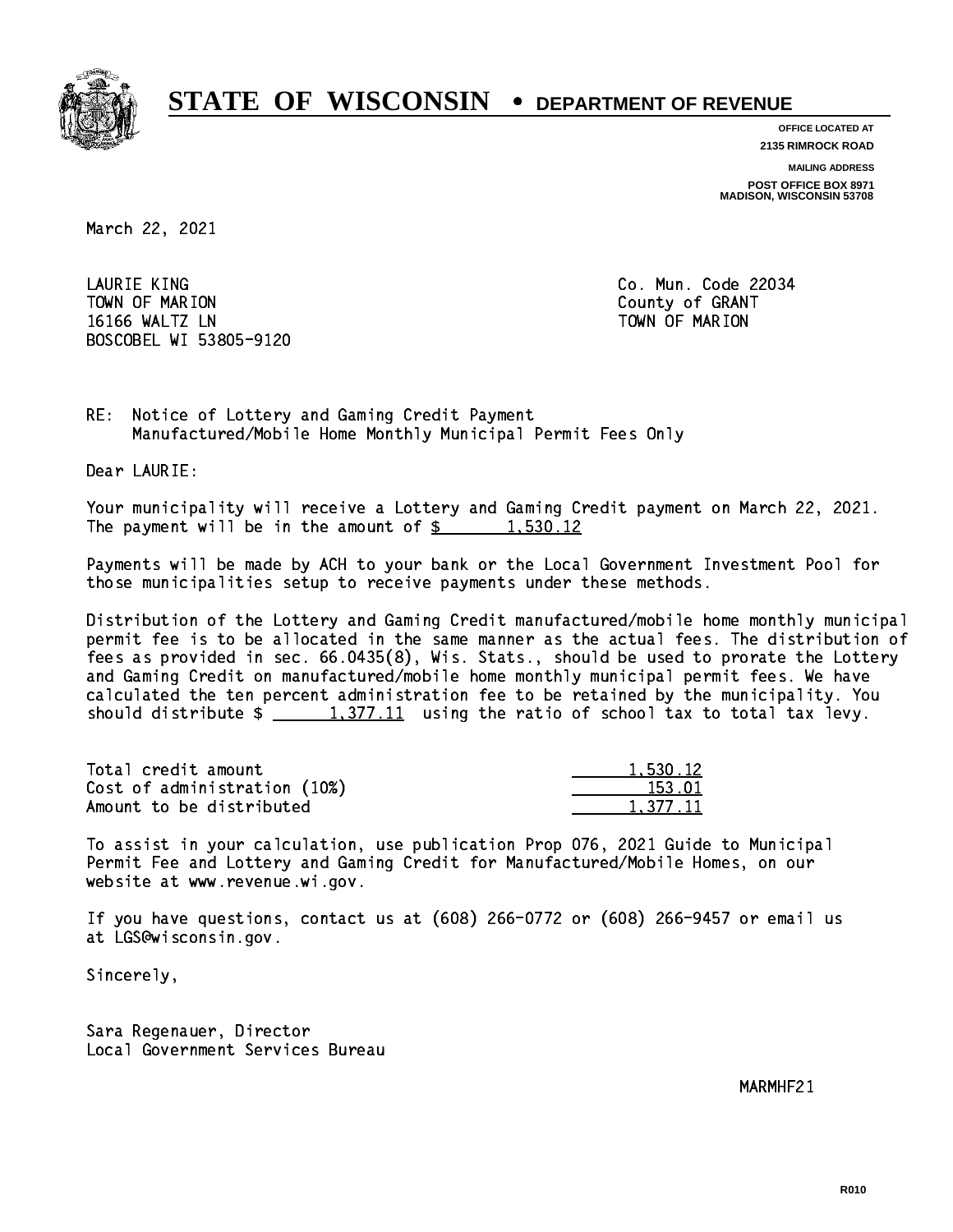

**OFFICE LOCATED AT**

**2135 RIMROCK ROAD**

**MAILING ADDRESS**

**POST OFFICE BOX 8971 MADISON, WISCONSIN 53708**

March 22, 2021

MERRY COOLEY TOWN OF MOUNT IDA County of GRANT 5363 PINE RD. TOWN OF MOUNT IDA FENNIMORE WI 53809

Co. Mun. Code 22040

RE: Notice of Lottery and Gaming Credit Payment Manufactured/Mobile Home Monthly Municipal Permit Fees Only

Dear MERRY:

 Your municipality will receive a Lottery and Gaming Credit payment on March 22, 2021. The payment will be in the amount of  $\frac{2}{3}$  170.71

 Payments will be made by ACH to your bank or the Local Government Investment Pool for those municipalities setup to receive payments under these methods.

 Distribution of the Lottery and Gaming Credit manufactured/mobile home monthly municipal permit fee is to be allocated in the same manner as the actual fees. The distribution of fees as provided in sec. 66.0435(8), Wis. Stats., should be used to prorate the Lottery and Gaming Credit on manufactured/mobile home monthly municipal permit fees. We have calculated the ten percent administration fee to be retained by the municipality. You should distribute  $\frac{153.64}{153.64}$  using the ratio of school tax to total tax levy.

Total credit amount Cost of administration (10%) Amount to be distributed

| ∣ 71  |
|-------|
| 17 N7 |
| 153.  |

 To assist in your calculation, use publication Prop 076, 2021 Guide to Municipal Permit Fee and Lottery and Gaming Credit for Manufactured/Mobile Homes, on our website at www.revenue.wi.gov.

 If you have questions, contact us at (608) 266-0772 or (608) 266-9457 or email us at LGS@wisconsin.gov.

Sincerely,

 Sara Regenauer, Director Local Government Services Bureau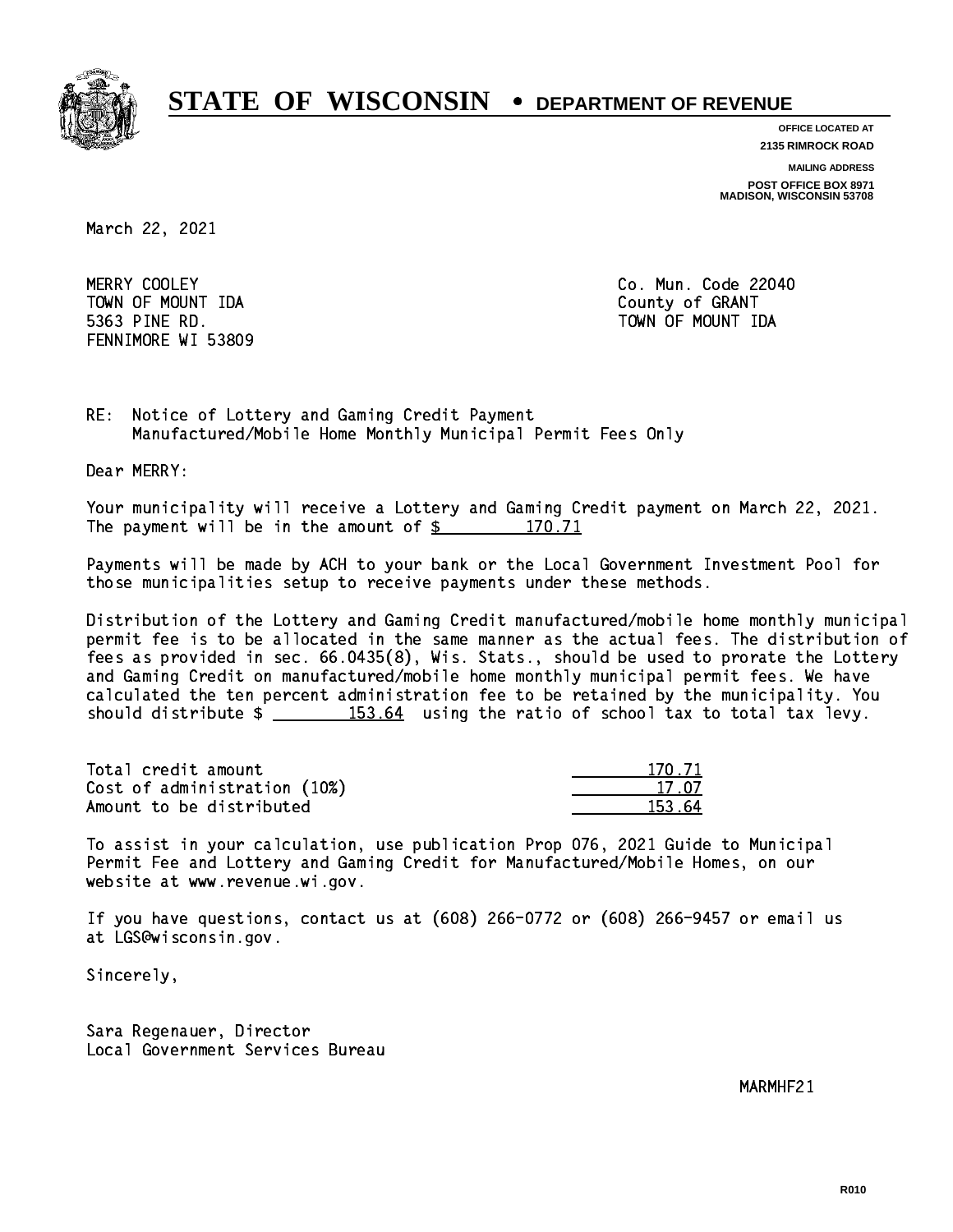

**OFFICE LOCATED AT 2135 RIMROCK ROAD**

**MAILING ADDRESS**

**POST OFFICE BOX 8971 MADISON, WISCONSIN 53708**

March 22, 2021

DAVID KLAR TOWN OF PLATTEVILLE COUNTY OF GRANT 1693 SOUTHWEST RD TOWN OF PLATTEVILLE PLATTEVILLE WI 53818-8903

Co. Mun. Code 22050

RE: Notice of Lottery and Gaming Credit Payment Manufactured/Mobile Home Monthly Municipal Permit Fees Only

Dear DAVID:

 Your municipality will receive a Lottery and Gaming Credit payment on March 22, 2021. The payment will be in the amount of  $\frac{2}{3}$  1,493.16

 Payments will be made by ACH to your bank or the Local Government Investment Pool for those municipalities setup to receive payments under these methods.

 Distribution of the Lottery and Gaming Credit manufactured/mobile home monthly municipal permit fee is to be allocated in the same manner as the actual fees. The distribution of fees as provided in sec. 66.0435(8), Wis. Stats., should be used to prorate the Lottery and Gaming Credit on manufactured/mobile home monthly municipal permit fees. We have calculated the ten percent administration fee to be retained by the municipality. You should distribute  $\frac{1,343.85}{2}$  using the ratio of school tax to total tax levy.

| Total credit amount          | 1.493.16 |
|------------------------------|----------|
| Cost of administration (10%) | 149.31   |
| Amount to be distributed     | 1.343.85 |

 To assist in your calculation, use publication Prop 076, 2021 Guide to Municipal Permit Fee and Lottery and Gaming Credit for Manufactured/Mobile Homes, on our website at www.revenue.wi.gov.

 If you have questions, contact us at (608) 266-0772 or (608) 266-9457 or email us at LGS@wisconsin.gov.

Sincerely,

 Sara Regenauer, Director Local Government Services Bureau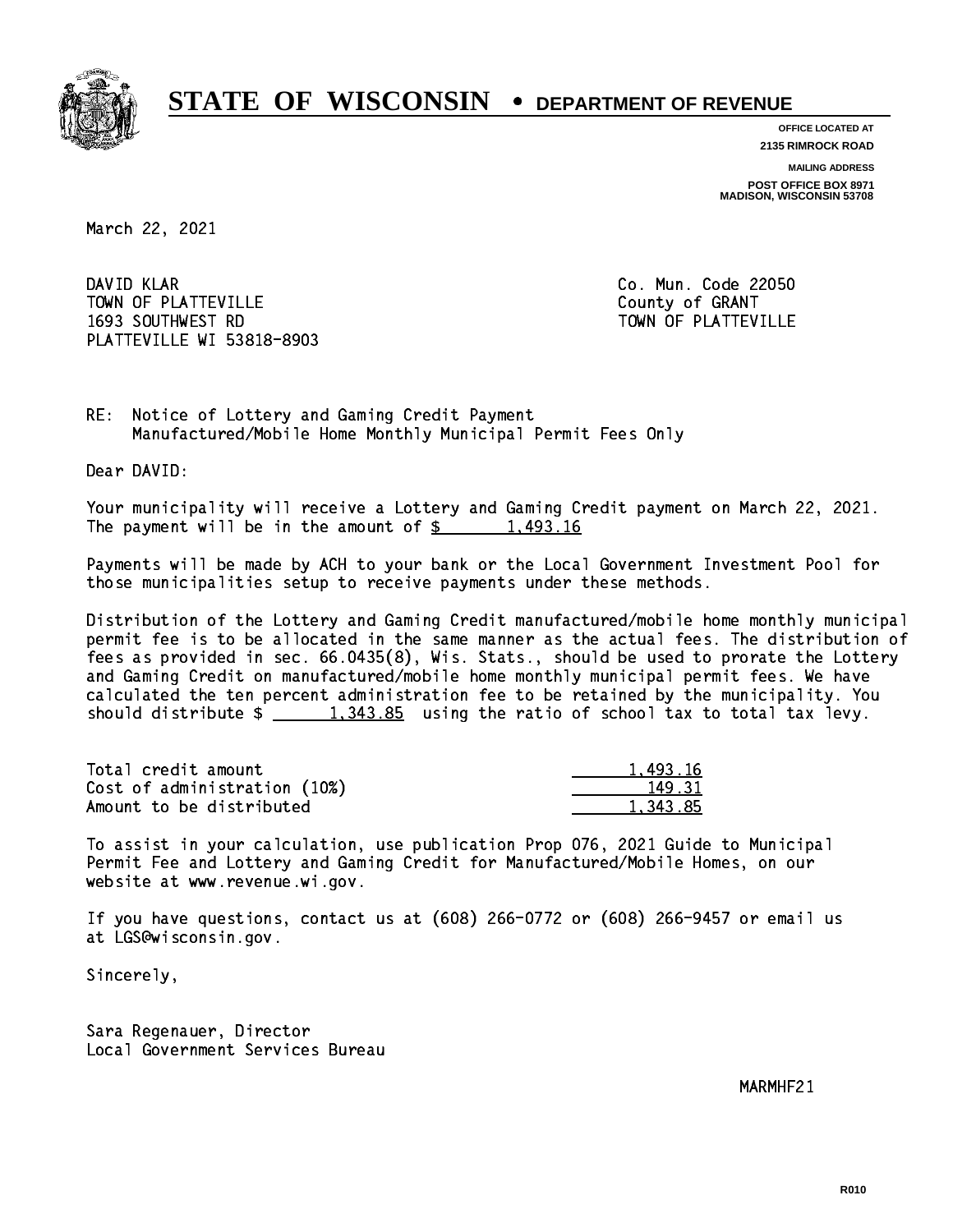

**OFFICE LOCATED AT**

**2135 RIMROCK ROAD**

**MAILING ADDRESS**

**POST OFFICE BOX 8971 MADISON, WISCONSIN 53708**

March 22, 2021

 KAREN STEINHART Co. Mun. Code 22054 Town of Streets. The Small county of Grants of Grants of Grants of Grants of Grants of Grants of Grants of Gra 585 LONE ROAD TOWN OF SMELSER CUBA CITY WI 53807

RE: Notice of Lottery and Gaming Credit Payment Manufactured/Mobile Home Monthly Municipal Permit Fees Only

Dear KAREN:

 Your municipality will receive a Lottery and Gaming Credit payment on March 22, 2021. The payment will be in the amount of  $$ 248.94$ 

 Payments will be made by ACH to your bank or the Local Government Investment Pool for those municipalities setup to receive payments under these methods.

 Distribution of the Lottery and Gaming Credit manufactured/mobile home monthly municipal permit fee is to be allocated in the same manner as the actual fees. The distribution of fees as provided in sec. 66.0435(8), Wis. Stats., should be used to prorate the Lottery and Gaming Credit on manufactured/mobile home monthly municipal permit fees. We have calculated the ten percent administration fee to be retained by the municipality. You should distribute  $\frac{224.05}{224.05}$  using the ratio of school tax to total tax levy.

Total credit amount 248.94 Cost of administration (10%) 24.89 Amount to be distributed **224.05** 

 To assist in your calculation, use publication Prop 076, 2021 Guide to Municipal Permit Fee and Lottery and Gaming Credit for Manufactured/Mobile Homes, on our website at www.revenue.wi.gov.

 If you have questions, contact us at (608) 266-0772 or (608) 266-9457 or email us at LGS@wisconsin.gov.

Sincerely,

 Sara Regenauer, Director Local Government Services Bureau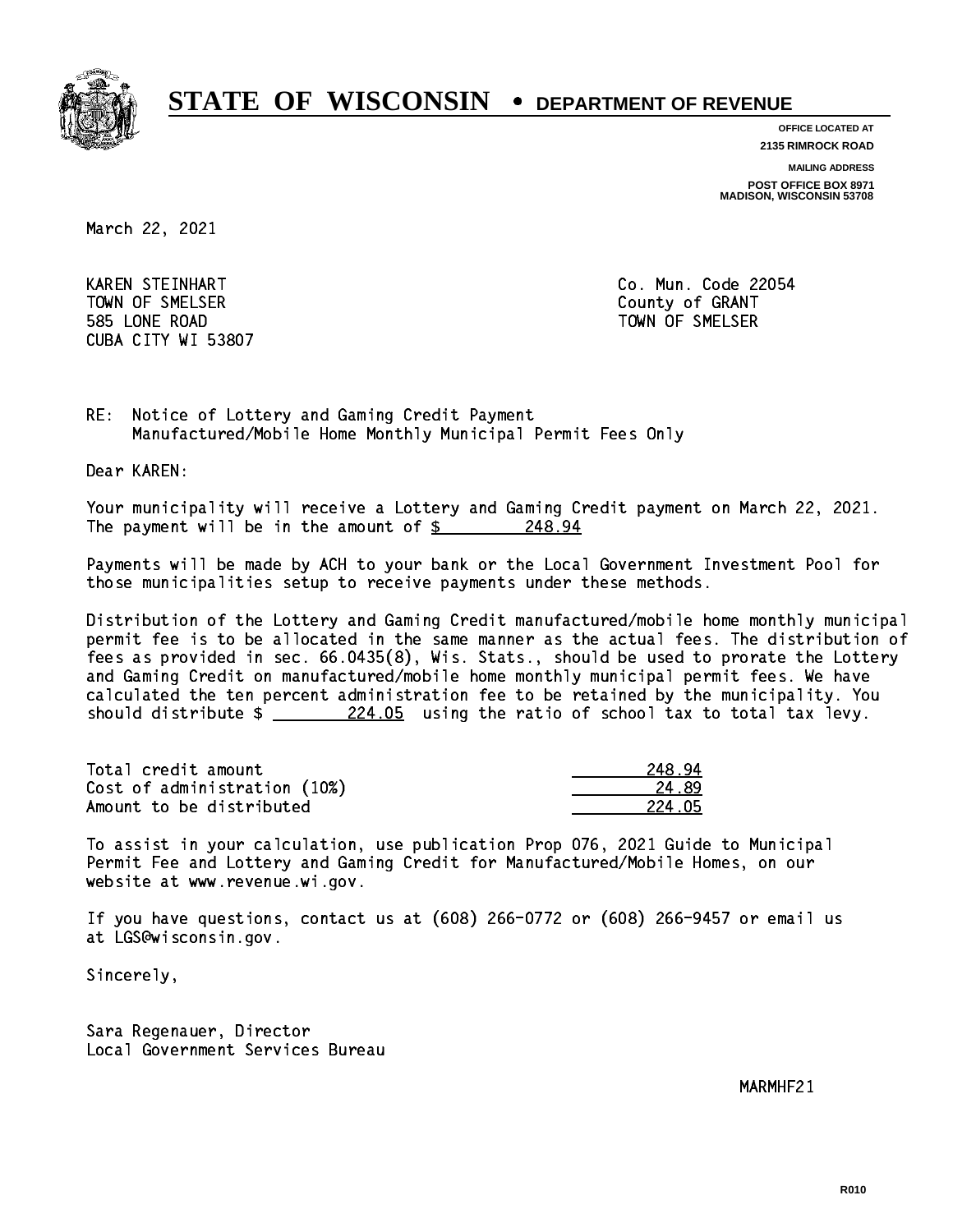

**OFFICE LOCATED AT 2135 RIMROCK ROAD**

**MAILING ADDRESS**

**POST OFFICE BOX 8971 MADISON, WISCONSIN 53708**

March 22, 2021

MARY CULLIGAN VILLAGE OF BLOOMINGTON COUNTY OF GRANT 453 CANAL ST., PO BOX 156 VILLAGE OF BLOOMINGTON BLOOMINGTON WI 53804

Co. Mun. Code 22107

RE: Notice of Lottery and Gaming Credit Payment Manufactured/Mobile Home Monthly Municipal Permit Fees Only

Dear MARY:

 Your municipality will receive a Lottery and Gaming Credit payment on March 22, 2021. The payment will be in the amount of  $\frac{2}{3}$ 412.63

 Payments will be made by ACH to your bank or the Local Government Investment Pool for those municipalities setup to receive payments under these methods.

 Distribution of the Lottery and Gaming Credit manufactured/mobile home monthly municipal permit fee is to be allocated in the same manner as the actual fees. The distribution of fees as provided in sec. 66.0435(8), Wis. Stats., should be used to prorate the Lottery and Gaming Credit on manufactured/mobile home monthly municipal permit fees. We have calculated the ten percent administration fee to be retained by the municipality. You should distribute  $\frac{271.37}{2}$  using the ratio of school tax to total tax levy.

Total credit amount Cost of administration (10%) Amount to be distributed

| 412.63 |
|--------|
| 1, 2h  |
| 71 37  |

 To assist in your calculation, use publication Prop 076, 2021 Guide to Municipal Permit Fee and Lottery and Gaming Credit for Manufactured/Mobile Homes, on our website at www.revenue.wi.gov.

 If you have questions, contact us at (608) 266-0772 or (608) 266-9457 or email us at LGS@wisconsin.gov.

Sincerely,

 Sara Regenauer, Director Local Government Services Bureau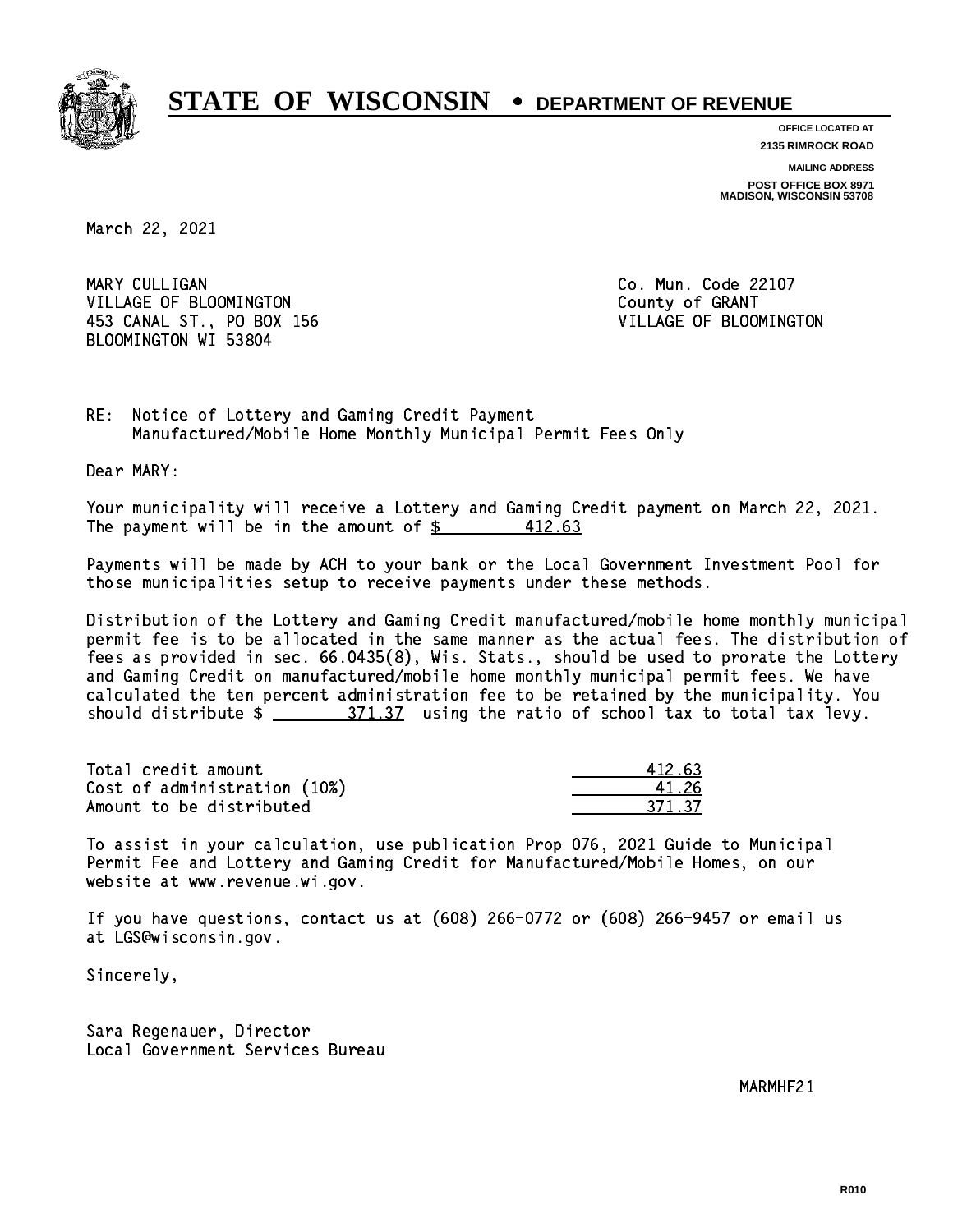

**OFFICE LOCATED AT**

**2135 RIMROCK ROAD**

**MAILING ADDRESS POST OFFICE BOX 8971 MADISON, WISCONSIN 53708**

March 22, 2021

JENNIFER SCHMITZ VILLAGE OF CASSVILLE COUNTY OF GRANT PO BOX 171 CASSVILLE WI 53806

Co. Mun. Code 22111 VILLAGE OF CASSVILLE

RE: Notice of Lottery and Gaming Credit Payment Manufactured/Mobile Home Monthly Municipal Permit Fees Only

Dear JENNIFER:

 Your municipality will receive a Lottery and Gaming Credit payment on March 22, 2021. The payment will be in the amount of \$ 312.60 \_\_\_\_\_\_\_\_\_\_\_\_\_\_\_\_

 Payments will be made by ACH to your bank or the Local Government Investment Pool for those municipalities setup to receive payments under these methods.

 Distribution of the Lottery and Gaming Credit manufactured/mobile home monthly municipal permit fee is to be allocated in the same manner as the actual fees. The distribution of fees as provided in sec. 66.0435(8), Wis. Stats., should be used to prorate the Lottery and Gaming Credit on manufactured/mobile home monthly municipal permit fees. We have calculated the ten percent administration fee to be retained by the municipality. You should distribute  $\frac{281.34}{281.34}$  using the ratio of school tax to total tax levy.

Total credit amount Cost of administration (10%) Amount to be distributed

| 312 AD                     |
|----------------------------|
| ll 26                      |
| 7Л<br>.,<br>$\times$ 1 $-$ |

 To assist in your calculation, use publication Prop 076, 2021 Guide to Municipal Permit Fee and Lottery and Gaming Credit for Manufactured/Mobile Homes, on our website at www.revenue.wi.gov.

 If you have questions, contact us at (608) 266-0772 or (608) 266-9457 or email us at LGS@wisconsin.gov.

Sincerely,

 Sara Regenauer, Director Local Government Services Bureau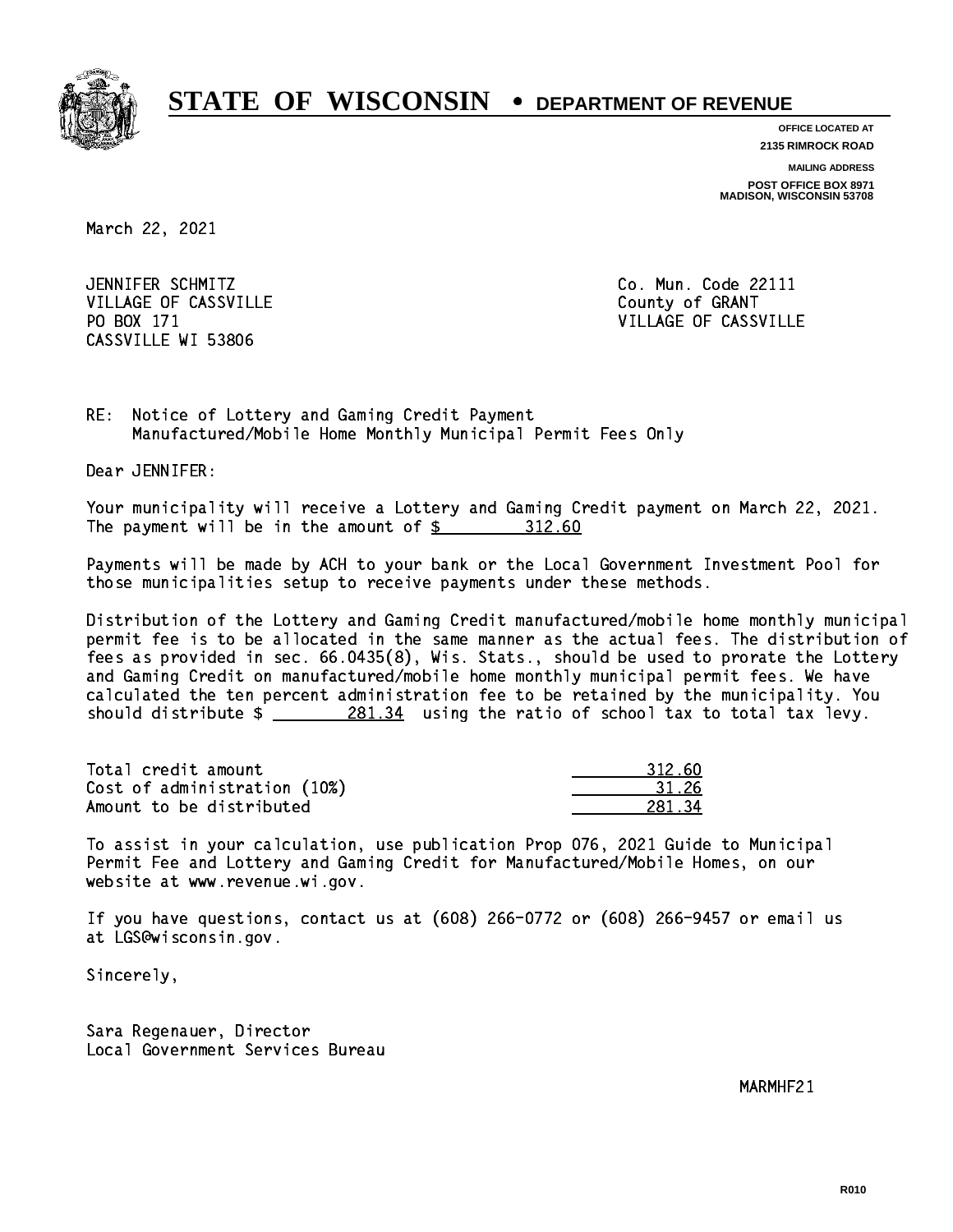

**OFFICE LOCATED AT**

**2135 RIMROCK ROAD**

**MAILING ADDRESS POST OFFICE BOX 8971 MADISON, WISCONSIN 53708**

March 22, 2021

SALLY BAUER VILLAGE OF HAZEL GREEN **COULD A SERVICE OF SEARCH COULD A** COUNTY OF GRANT PO BOX 367, 1610 FAIRPLAY ST VILLAGE OF HAZEL GREEN HAZEL GREEN WI 53811-0367

Co. Mun. Code 22136

RE: Notice of Lottery and Gaming Credit Payment Manufactured/Mobile Home Monthly Municipal Permit Fees Only

Dear SALLY:

 Your municipality will receive a Lottery and Gaming Credit payment on March 22, 2021. The payment will be in the amount of \$ 613.40 \_\_\_\_\_\_\_\_\_\_\_\_\_\_\_\_

 Payments will be made by ACH to your bank or the Local Government Investment Pool for those municipalities setup to receive payments under these methods.

 Distribution of the Lottery and Gaming Credit manufactured/mobile home monthly municipal permit fee is to be allocated in the same manner as the actual fees. The distribution of fees as provided in sec. 66.0435(8), Wis. Stats., should be used to prorate the Lottery and Gaming Credit on manufactured/mobile home monthly municipal permit fees. We have calculated the ten percent administration fee to be retained by the municipality. You should distribute  $\frac{2}{1}$   $\frac{552.06}{100}$  using the ratio of school tax to total tax levy.

Total credit amount Cost of administration (10%) Amount to be distributed

| ւո<br>613. |
|------------|
| 51 RA      |
| 552.06     |

 To assist in your calculation, use publication Prop 076, 2021 Guide to Municipal Permit Fee and Lottery and Gaming Credit for Manufactured/Mobile Homes, on our website at www.revenue.wi.gov.

 If you have questions, contact us at (608) 266-0772 or (608) 266-9457 or email us at LGS@wisconsin.gov.

Sincerely,

 Sara Regenauer, Director Local Government Services Bureau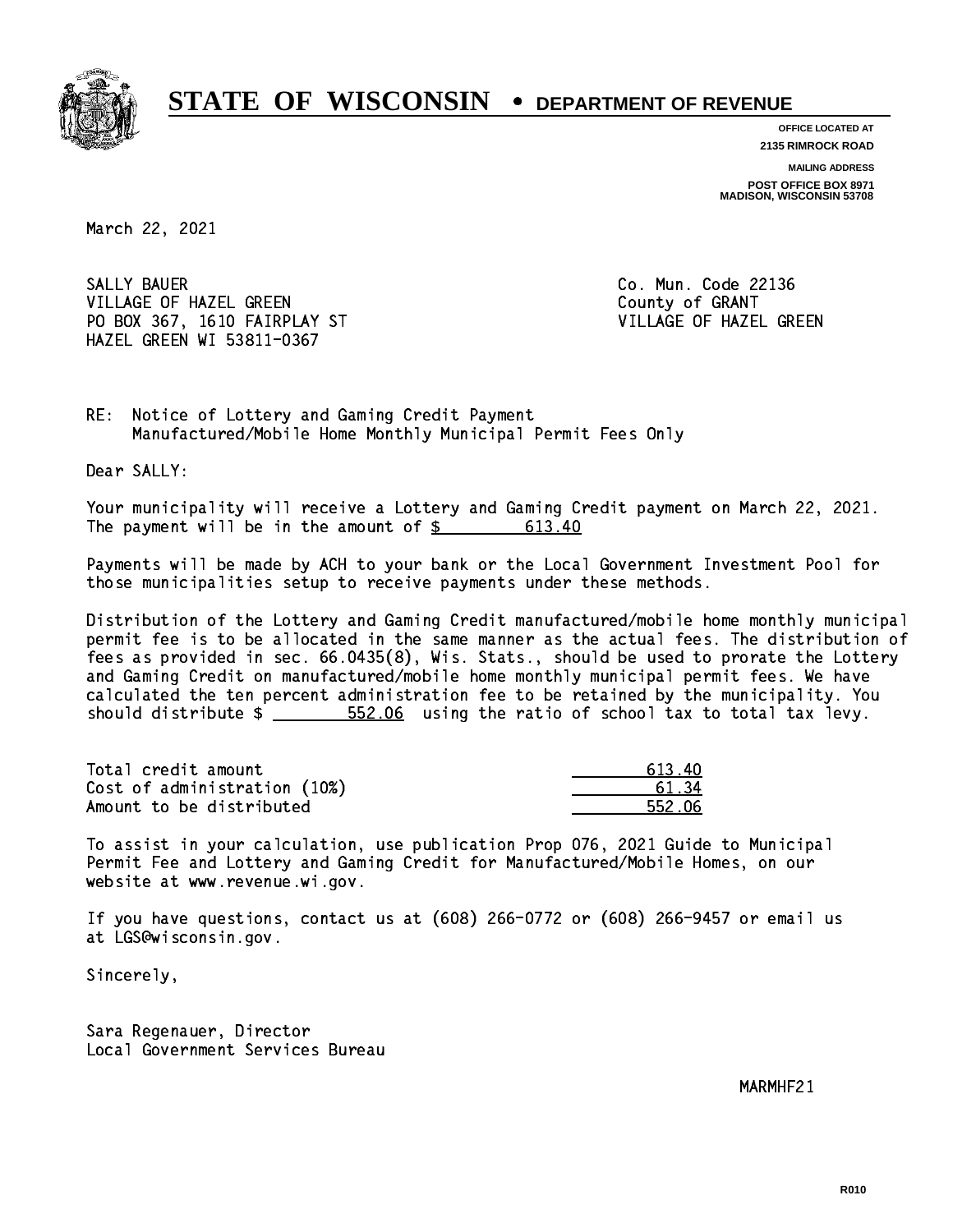

**OFFICE LOCATED AT 2135 RIMROCK ROAD**

**MAILING ADDRESS**

**POST OFFICE BOX 8971 MADISON, WISCONSIN 53708**

March 22, 2021

CINDA JOHNSON VILLAGE OF MUSCODA COUNTY OF GRANT PO BOX 206, 206 N WISCONSIN AV VILLAGE OF MUSCODA MUSCODA WI 53573-0206

Co. Mun. Code 22153

RE: Notice of Lottery and Gaming Credit Payment Manufactured/Mobile Home Monthly Municipal Permit Fees Only

Dear CINDA:

 Your municipality will receive a Lottery and Gaming Credit payment on March 22, 2021. The payment will be in the amount of  $\frac{2}{3}$  1,611.60

 Payments will be made by ACH to your bank or the Local Government Investment Pool for those municipalities setup to receive payments under these methods.

 Distribution of the Lottery and Gaming Credit manufactured/mobile home monthly municipal permit fee is to be allocated in the same manner as the actual fees. The distribution of fees as provided in sec. 66.0435(8), Wis. Stats., should be used to prorate the Lottery and Gaming Credit on manufactured/mobile home monthly municipal permit fees. We have calculated the ten percent administration fee to be retained by the municipality. You should distribute  $\frac{1,450.44}{1,450.44}$  using the ratio of school tax to total tax levy.

| Total credit amount          | 1,611.60 |
|------------------------------|----------|
| Cost of administration (10%) | 161.16   |
| Amount to be distributed     | 1.450.44 |

 To assist in your calculation, use publication Prop 076, 2021 Guide to Municipal Permit Fee and Lottery and Gaming Credit for Manufactured/Mobile Homes, on our website at www.revenue.wi.gov.

 If you have questions, contact us at (608) 266-0772 or (608) 266-9457 or email us at LGS@wisconsin.gov.

Sincerely,

 Sara Regenauer, Director Local Government Services Bureau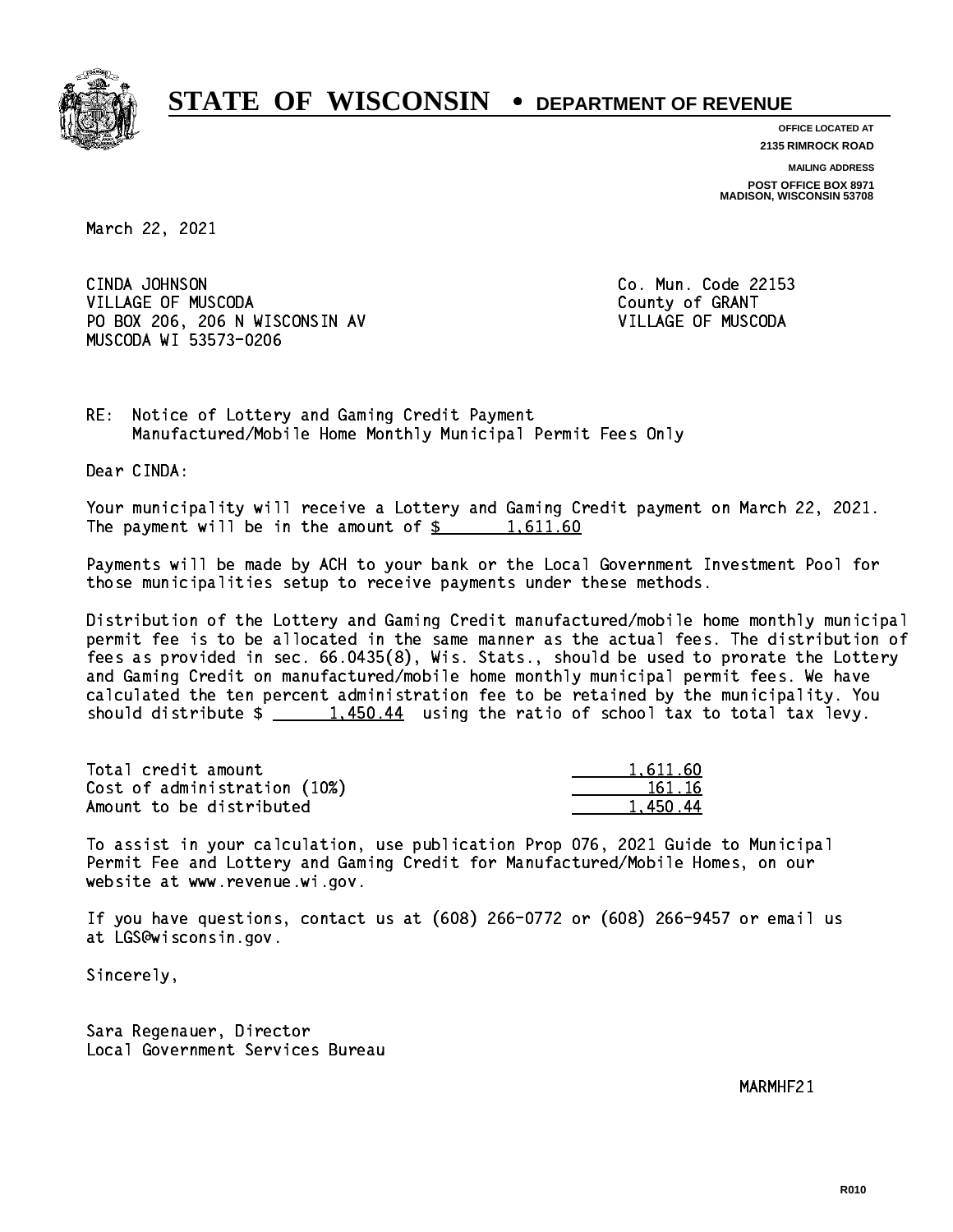

**OFFICE LOCATED AT**

**2135 RIMROCK ROAD**

**MAILING ADDRESS POST OFFICE BOX 8971 MADISON, WISCONSIN 53708**

March 22, 2021

**KELLY CONLEY** VILLAGE OF PATCH GROVE COUNTY OF GRANT PATCH GROVE WI 53817

Co. Mun. Code 22171 PO BOX 168 VILLAGE OF PATCH GROVE

RE: Notice of Lottery and Gaming Credit Payment Manufactured/Mobile Home Monthly Municipal Permit Fees Only

Dear KELLY:

 Your municipality will receive a Lottery and Gaming Credit payment on March 22, 2021. The payment will be in the amount of \$ 564.84 \_\_\_\_\_\_\_\_\_\_\_\_\_\_\_\_

 Payments will be made by ACH to your bank or the Local Government Investment Pool for those municipalities setup to receive payments under these methods.

 Distribution of the Lottery and Gaming Credit manufactured/mobile home monthly municipal permit fee is to be allocated in the same manner as the actual fees. The distribution of fees as provided in sec. 66.0435(8), Wis. Stats., should be used to prorate the Lottery and Gaming Credit on manufactured/mobile home monthly municipal permit fees. We have calculated the ten percent administration fee to be retained by the municipality. You should distribute  $\frac{2}{1}$   $\frac{508.36}{2}$  using the ratio of school tax to total tax levy.

Total credit amount Cost of administration (10%) Amount to be distributed

| 564.84 |
|--------|
| 56.48  |
| 508.36 |

 To assist in your calculation, use publication Prop 076, 2021 Guide to Municipal Permit Fee and Lottery and Gaming Credit for Manufactured/Mobile Homes, on our website at www.revenue.wi.gov.

 If you have questions, contact us at (608) 266-0772 or (608) 266-9457 or email us at LGS@wisconsin.gov.

Sincerely,

 Sara Regenauer, Director Local Government Services Bureau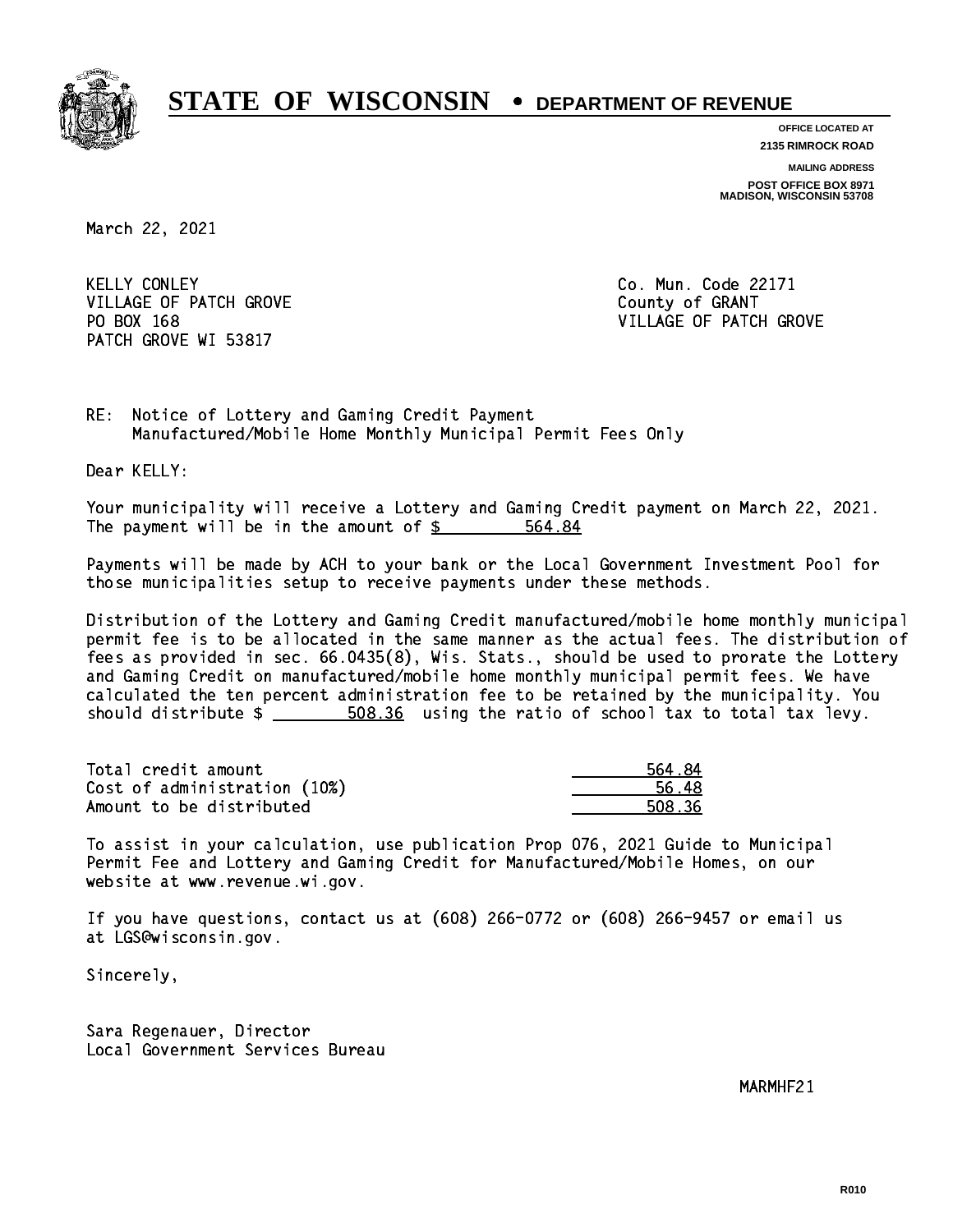

**OFFICE LOCATED AT**

**2135 RIMROCK ROAD**

**MAILING ADDRESS**

**POST OFFICE BOX 8971 MADISON, WISCONSIN 53708**

March 22, 2021

 JESSE GAVINSKI Co. Mun. Code 22172 VILLAGE OF POTOSI COUNTY OF GRANT 105 N MAIN ST VILLAGE OF POTOSI POTOSI WI 53820-9709

RE: Notice of Lottery and Gaming Credit Payment Manufactured/Mobile Home Monthly Municipal Permit Fees Only

Dear JESSE:

 Your municipality will receive a Lottery and Gaming Credit payment on March 22, 2021. The payment will be in the amount of \$ 155.04 \_\_\_\_\_\_\_\_\_\_\_\_\_\_\_\_

 Payments will be made by ACH to your bank or the Local Government Investment Pool for those municipalities setup to receive payments under these methods.

 Distribution of the Lottery and Gaming Credit manufactured/mobile home monthly municipal permit fee is to be allocated in the same manner as the actual fees. The distribution of fees as provided in sec. 66.0435(8), Wis. Stats., should be used to prorate the Lottery and Gaming Credit on manufactured/mobile home monthly municipal permit fees. We have calculated the ten percent administration fee to be retained by the municipality. You should distribute  $\frac{2}{2}$   $\frac{139.54}{2}$  using the ratio of school tax to total tax levy.

Total credit amount Cost of administration (10%) Amount to be distributed

| ו 155<br>۱Л |
|-------------|
| հ հՈ<br>Ъ.  |
| п,          |

 To assist in your calculation, use publication Prop 076, 2021 Guide to Municipal Permit Fee and Lottery and Gaming Credit for Manufactured/Mobile Homes, on our website at www.revenue.wi.gov.

 If you have questions, contact us at (608) 266-0772 or (608) 266-9457 or email us at LGS@wisconsin.gov.

Sincerely,

 Sara Regenauer, Director Local Government Services Bureau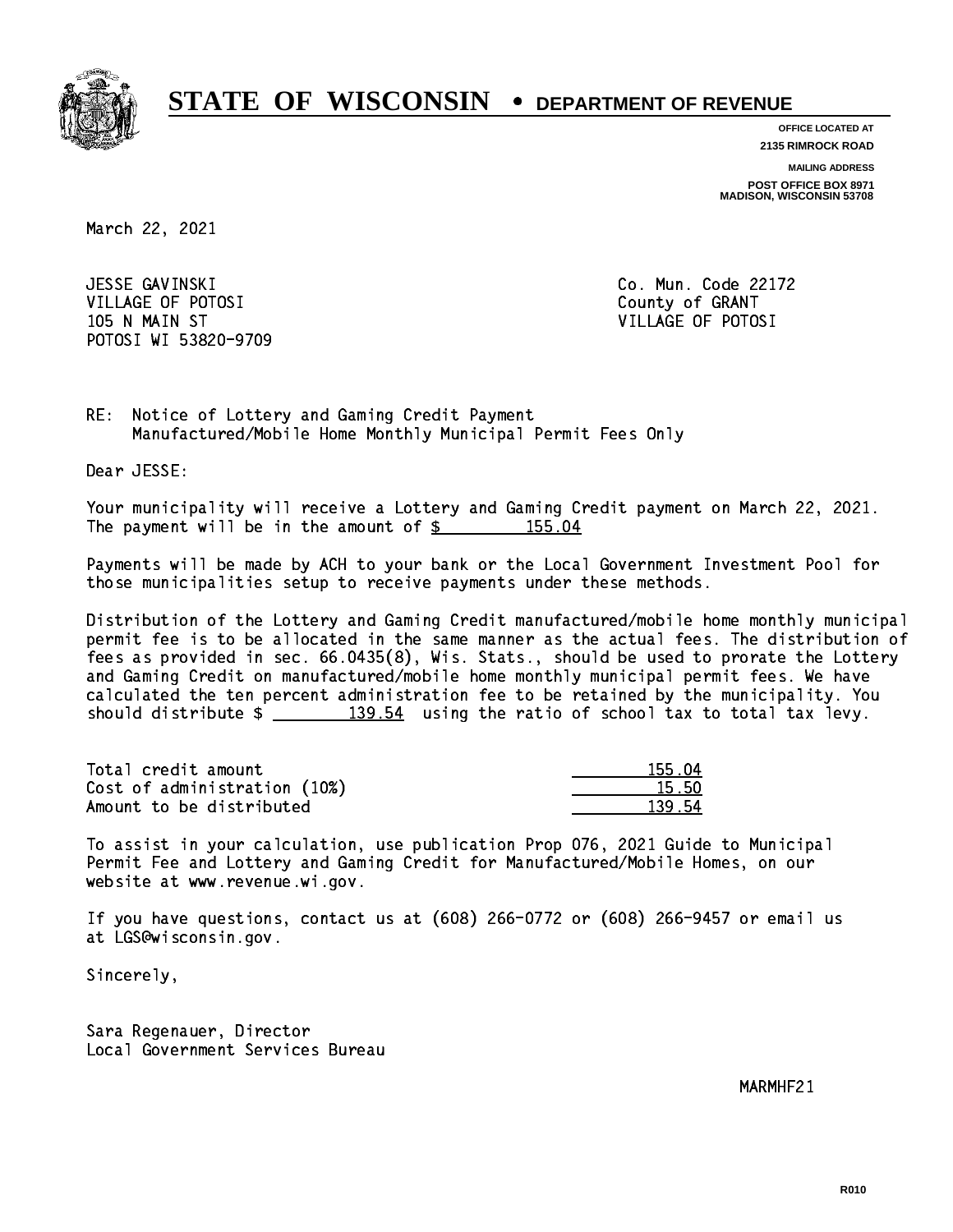

**OFFICE LOCATED AT**

**2135 RIMROCK ROAD**

**MAILING ADDRESS**

**POST OFFICE BOX 8971 MADISON, WISCONSIN 53708**

March 22, 2021

 MISTY D MOLZOF Co. Mun. Code 22206 CITY OF BOSCOBEL CITY OF BOSCOBEL 1006 WISCONSIN AVE CITY OF BOSCOBEL BOSCOBEL WI 53805-1532

RE: Notice of Lottery and Gaming Credit Payment Manufactured/Mobile Home Monthly Municipal Permit Fees Only

Dear MISTY:

 Your municipality will receive a Lottery and Gaming Credit payment on March 22, 2021. The payment will be in the amount of \$ 793.18 \_\_\_\_\_\_\_\_\_\_\_\_\_\_\_\_

 Payments will be made by ACH to your bank or the Local Government Investment Pool for those municipalities setup to receive payments under these methods.

 Distribution of the Lottery and Gaming Credit manufactured/mobile home monthly municipal permit fee is to be allocated in the same manner as the actual fees. The distribution of fees as provided in sec. 66.0435(8), Wis. Stats., should be used to prorate the Lottery and Gaming Credit on manufactured/mobile home monthly municipal permit fees. We have calculated the ten percent administration fee to be retained by the municipality. You should distribute  $\frac{2}{2}$   $\frac{713.87}{2}$  using the ratio of school tax to total tax levy.

Total credit amount Cost of administration (10%) Amount to be distributed

| $-1$ $\Omega$ |
|---------------|
| -31           |
| ⋾<br>37.      |

 To assist in your calculation, use publication Prop 076, 2021 Guide to Municipal Permit Fee and Lottery and Gaming Credit for Manufactured/Mobile Homes, on our website at www.revenue.wi.gov.

 If you have questions, contact us at (608) 266-0772 or (608) 266-9457 or email us at LGS@wisconsin.gov.

Sincerely,

 Sara Regenauer, Director Local Government Services Bureau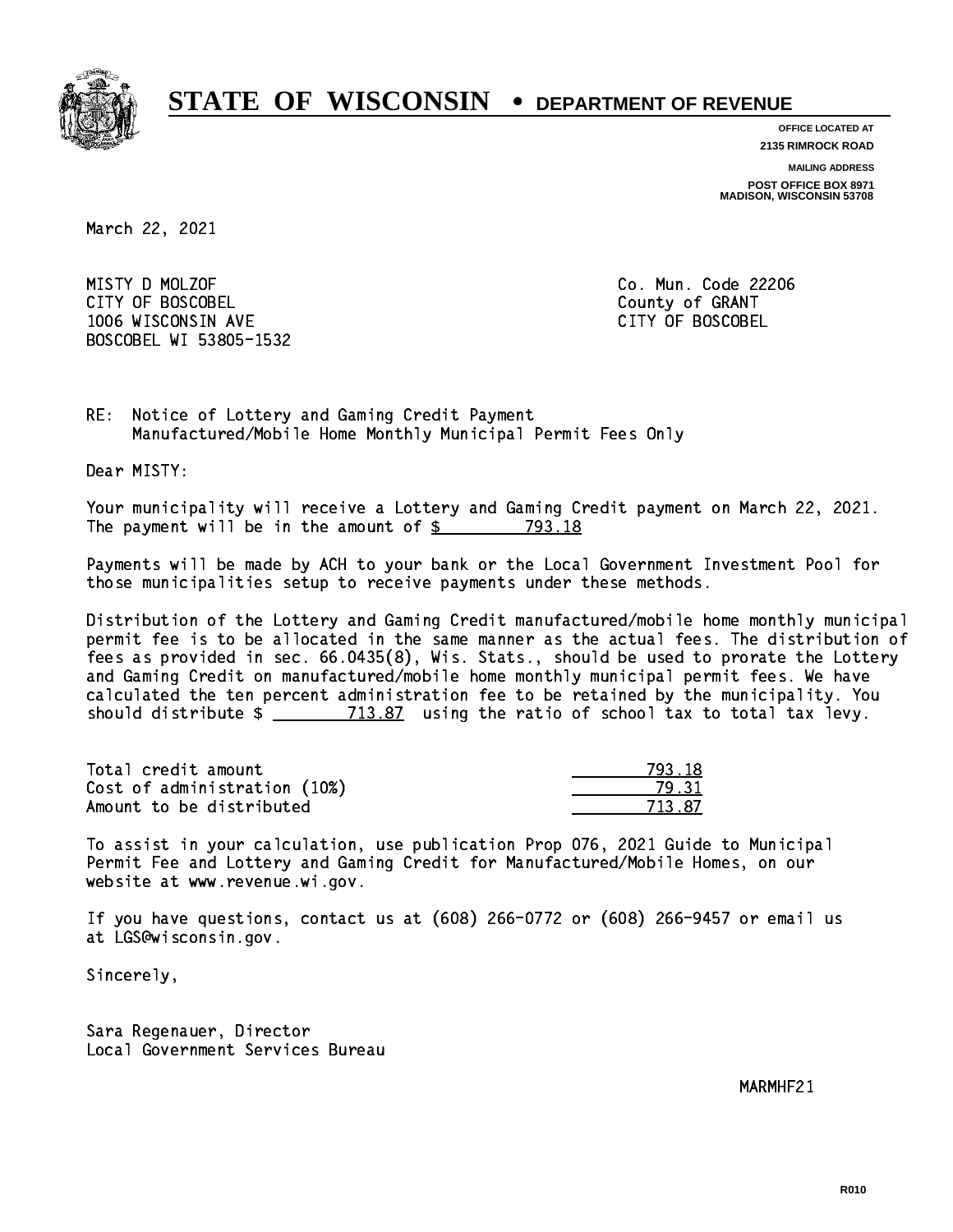

**OFFICE LOCATED AT**

**2135 RIMROCK ROAD**

**MAILING ADDRESS**

**POST OFFICE BOX 8971 MADISON, WISCONSIN 53708**

March 22, 2021

**DEBI HEISNER** CITY OF FENNIMORE **COULD COULD COULD COULD COULD** 860 LINCOLN AVE CONTROLLER SERVICE SERVICE SERVICE SERVICE SERVICE SERVICE SERVICE SERVICE SERVICE SERVICE SERVICE SERVICE SERVICE SERVICE SERVICE SERVICE SERVICE SERVICE SERVICE SERVICE SERVICE SERVICE SERVICE SERVICE SER FENNIMORE WI 53809

Co. Mun. Code 22226

RE: Notice of Lottery and Gaming Credit Payment Manufactured/Mobile Home Monthly Municipal Permit Fees Only

Dear DEBI:

 Your municipality will receive a Lottery and Gaming Credit payment on March 22, 2021. The payment will be in the amount of  $\frac{2}{2}$  2,252.57

 Payments will be made by ACH to your bank or the Local Government Investment Pool for those municipalities setup to receive payments under these methods.

 Distribution of the Lottery and Gaming Credit manufactured/mobile home monthly municipal permit fee is to be allocated in the same manner as the actual fees. The distribution of fees as provided in sec. 66.0435(8), Wis. Stats., should be used to prorate the Lottery and Gaming Credit on manufactured/mobile home monthly municipal permit fees. We have calculated the ten percent administration fee to be retained by the municipality. You should distribute  $\frac{2.027.32}{ }$  using the ratio of school tax to total tax levy.

| Total credit amount          | 2.252.57 |
|------------------------------|----------|
| Cost of administration (10%) | 225.25   |
| Amount to be distributed     | 2.027.32 |

 To assist in your calculation, use publication Prop 076, 2021 Guide to Municipal Permit Fee and Lottery and Gaming Credit for Manufactured/Mobile Homes, on our website at www.revenue.wi.gov.

 If you have questions, contact us at (608) 266-0772 or (608) 266-9457 or email us at LGS@wisconsin.gov.

Sincerely,

 Sara Regenauer, Director Local Government Services Bureau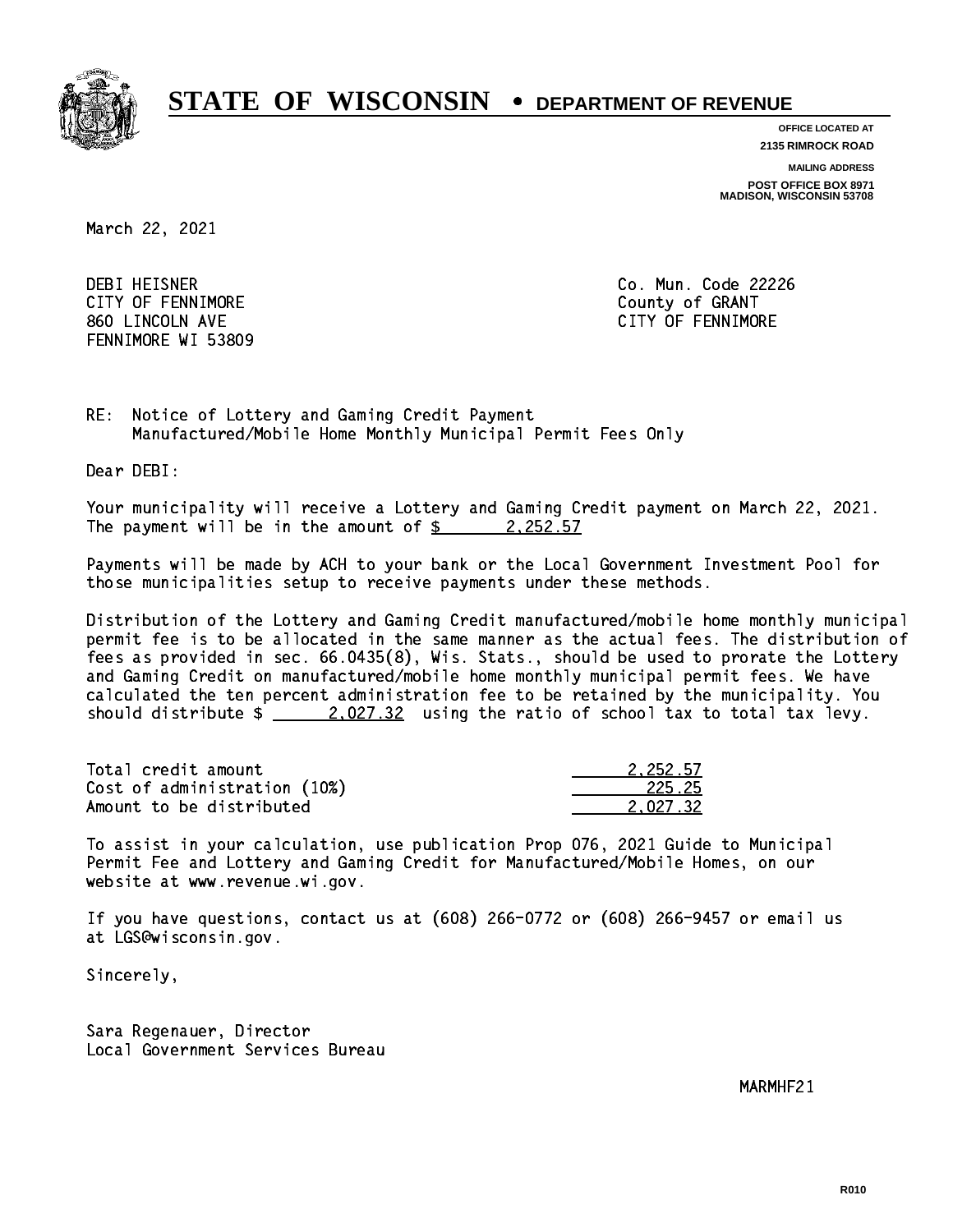

**OFFICE LOCATED AT**

**2135 RIMROCK ROAD**

**MAILING ADDRESS**

**POST OFFICE BOX 8971 MADISON, WISCONSIN 53708**

March 22, 2021

 DAVID KURIHARA Co. Mun. Code 22246 CITY OF LANCASTER COUNTY OF GRANT 206 S MADISON ST CITY OF LANCASTER LANCASTER WI 53813-1762

RE: Notice of Lottery and Gaming Credit Payment Manufactured/Mobile Home Monthly Municipal Permit Fees Only

Dear DAVID:

 Your municipality will receive a Lottery and Gaming Credit payment on March 22, 2021. The payment will be in the amount of  $\frac{24.54}{2}$ 

 Payments will be made by ACH to your bank or the Local Government Investment Pool for those municipalities setup to receive payments under these methods.

 Distribution of the Lottery and Gaming Credit manufactured/mobile home monthly municipal permit fee is to be allocated in the same manner as the actual fees. The distribution of fees as provided in sec. 66.0435(8), Wis. Stats., should be used to prorate the Lottery and Gaming Credit on manufactured/mobile home monthly municipal permit fees. We have calculated the ten percent administration fee to be retained by the municipality. You should distribute  $\frac{2}{2}$   $\frac{742.09}{2}$  using the ratio of school tax to total tax levy.

Total credit amount Cost of administration (10%) Amount to be distributed

| 824.54 |
|--------|
| 82.45  |
| 742.09 |

 To assist in your calculation, use publication Prop 076, 2021 Guide to Municipal Permit Fee and Lottery and Gaming Credit for Manufactured/Mobile Homes, on our website at www.revenue.wi.gov.

 If you have questions, contact us at (608) 266-0772 or (608) 266-9457 or email us at LGS@wisconsin.gov.

Sincerely,

 Sara Regenauer, Director Local Government Services Bureau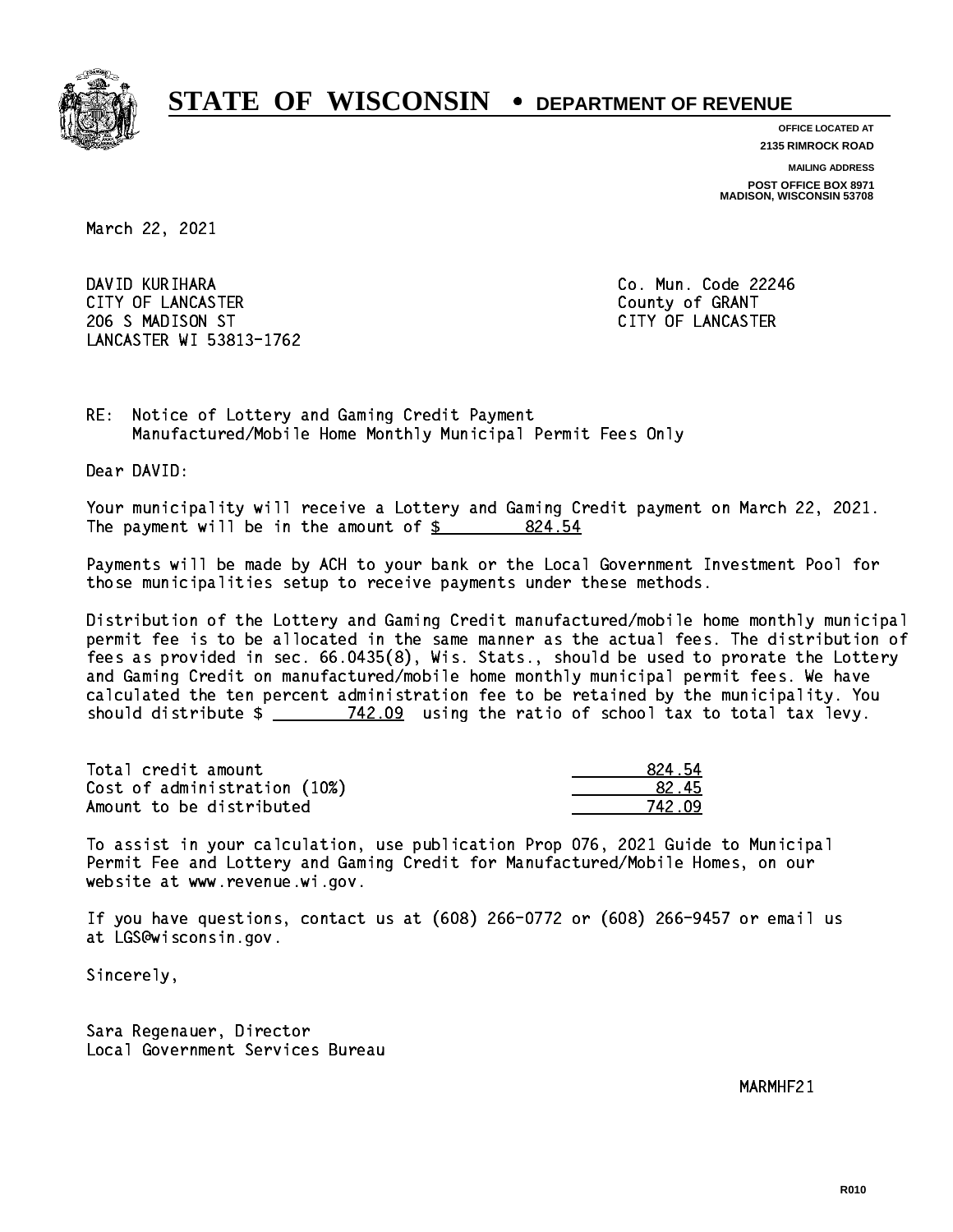

**OFFICE LOCATED AT**

**2135 RIMROCK ROAD**

**MAILING ADDRESS**

**POST OFFICE BOX 8971 MADISON, WISCONSIN 53708**

March 22, 2021

KATHLEEN GROSSEN Town of California  $\mathcal{L}$  county of Green  $\mathcal{L}$  W8735 BUCKHORN RD TOWN OF CADIZ BROWNTOWN WI 53522-9796

Co. Mun. Code 23008

RE: Notice of Lottery and Gaming Credit Payment Manufactured/Mobile Home Monthly Municipal Permit Fees Only

Dear KATHLEEN:

 Your municipality will receive a Lottery and Gaming Credit payment on March 22, 2021. The payment will be in the amount of  $\frac{2}{3}$  1,090.08

 Payments will be made by ACH to your bank or the Local Government Investment Pool for those municipalities setup to receive payments under these methods.

 Distribution of the Lottery and Gaming Credit manufactured/mobile home monthly municipal permit fee is to be allocated in the same manner as the actual fees. The distribution of fees as provided in sec. 66.0435(8), Wis. Stats., should be used to prorate the Lottery and Gaming Credit on manufactured/mobile home monthly municipal permit fees. We have calculated the ten percent administration fee to be retained by the municipality. You should distribute \$ 981.08 using the ratio of school tax to total tax levy. \_\_\_\_\_\_\_\_\_\_\_\_\_\_

| Total credit amount          | 1.090.08 |
|------------------------------|----------|
| Cost of administration (10%) | 109.00   |
| Amount to be distributed     | 981.08   |

 To assist in your calculation, use publication Prop 076, 2021 Guide to Municipal Permit Fee and Lottery and Gaming Credit for Manufactured/Mobile Homes, on our website at www.revenue.wi.gov.

 If you have questions, contact us at (608) 266-0772 or (608) 266-9457 or email us at LGS@wisconsin.gov.

Sincerely,

 Sara Regenauer, Director Local Government Services Bureau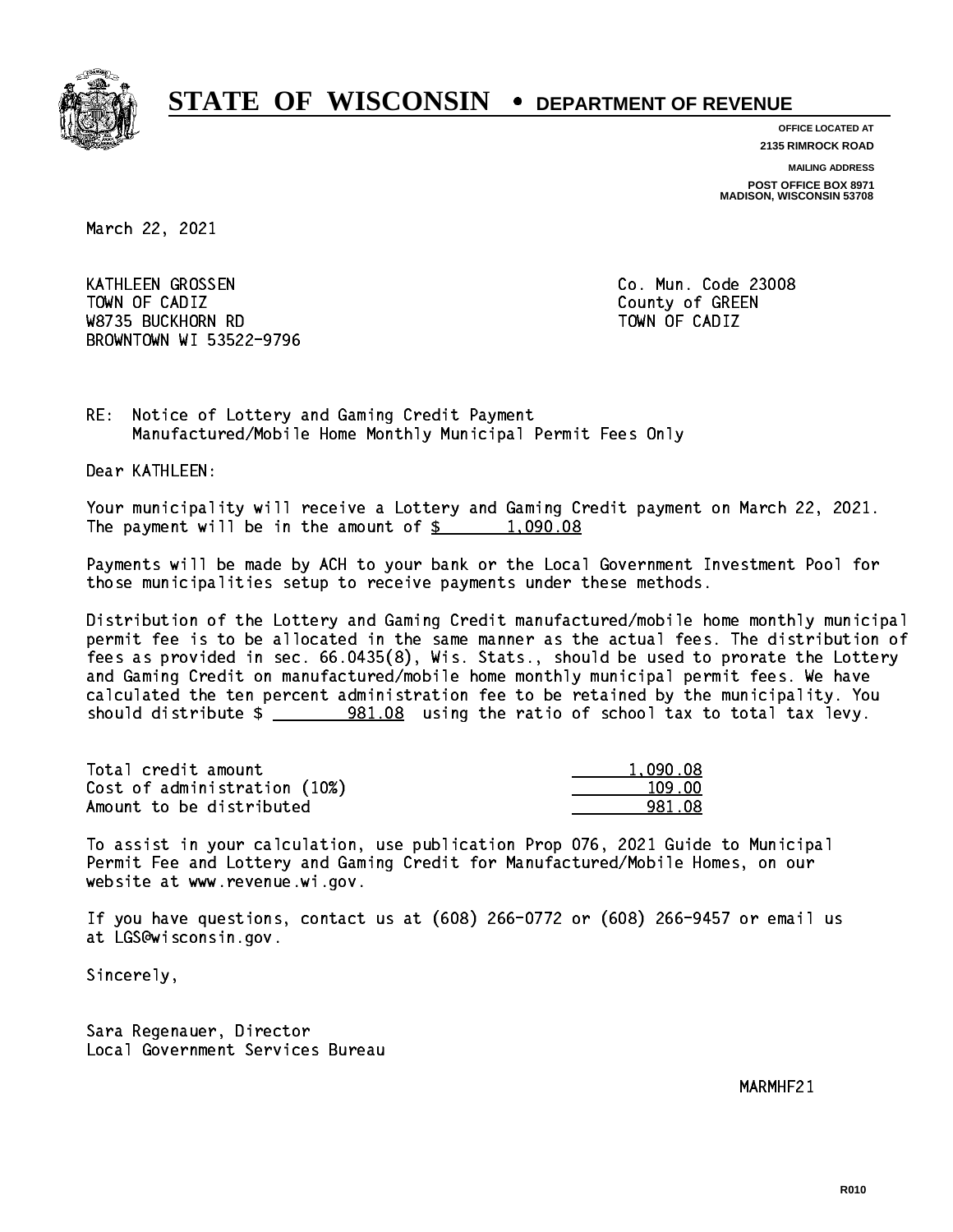

**OFFICE LOCATED AT**

**2135 RIMROCK ROAD**

**MAILING ADDRESS**

**POST OFFICE BOX 8971 MADISON, WISCONSIN 53708**

March 22, 2021

**CAROL MAVEUS** Town of Claramon County of Green County of Green County of Green County of Green County of Green County of Green County of Green County of Green County of Green County of Green County of Green County of Green County of Gre W5877 COUNTY RD P TO THE TOWN OF CLARNO MONROE WI 53566-9799

Co. Mun. Code 23010

RE: Notice of Lottery and Gaming Credit Payment Manufactured/Mobile Home Monthly Municipal Permit Fees Only

Dear CAROL:

 Your municipality will receive a Lottery and Gaming Credit payment on March 22, 2021. The payment will be in the amount of  $\frac{207.72}{200}$ 

 Payments will be made by ACH to your bank or the Local Government Investment Pool for those municipalities setup to receive payments under these methods.

 Distribution of the Lottery and Gaming Credit manufactured/mobile home monthly municipal permit fee is to be allocated in the same manner as the actual fees. The distribution of fees as provided in sec. 66.0435(8), Wis. Stats., should be used to prorate the Lottery and Gaming Credit on manufactured/mobile home monthly municipal permit fees. We have calculated the ten percent administration fee to be retained by the municipality. You should distribute  $\frac{2}{2}$   $\frac{186.95}{2}$  using the ratio of school tax to total tax levy.

Total credit amount Cost of administration (10%) Amount to be distributed

| IZ 72.   |
|----------|
| 1.77     |
| 95<br>Т. |

 To assist in your calculation, use publication Prop 076, 2021 Guide to Municipal Permit Fee and Lottery and Gaming Credit for Manufactured/Mobile Homes, on our website at www.revenue.wi.gov.

 If you have questions, contact us at (608) 266-0772 or (608) 266-9457 or email us at LGS@wisconsin.gov.

Sincerely,

 Sara Regenauer, Director Local Government Services Bureau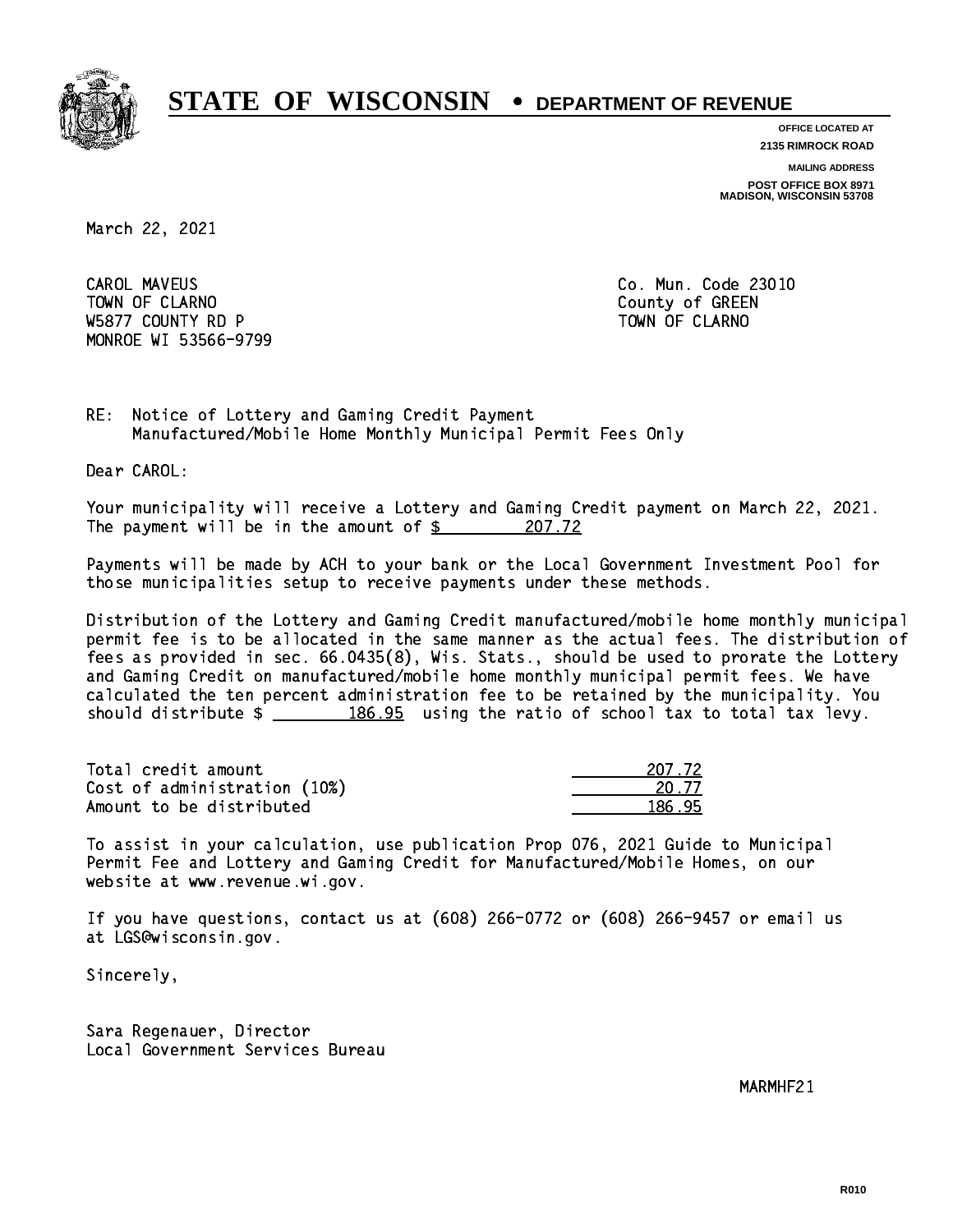

**OFFICE LOCATED AT 2135 RIMROCK ROAD**

**MAILING ADDRESS**

**POST OFFICE BOX 8971 MADISON, WISCONSIN 53708**

March 22, 2021

 JAMIE E OLSON Co. Mun. Code 23012 TOWN OF DECATUR County of GREEN PO BOX 333 PO BOX 333 TOWN OF DECATUR BRODHEAD WI 53520-0333

RE: Notice of Lottery and Gaming Credit Payment Manufactured/Mobile Home Monthly Municipal Permit Fees Only

Dear JAMIE:

 Your municipality will receive a Lottery and Gaming Credit payment on March 22, 2021. The payment will be in the amount of  $\frac{2}{3}$  1,076.40

 Payments will be made by ACH to your bank or the Local Government Investment Pool for those municipalities setup to receive payments under these methods.

 Distribution of the Lottery and Gaming Credit manufactured/mobile home monthly municipal permit fee is to be allocated in the same manner as the actual fees. The distribution of fees as provided in sec. 66.0435(8), Wis. Stats., should be used to prorate the Lottery and Gaming Credit on manufactured/mobile home monthly municipal permit fees. We have calculated the ten percent administration fee to be retained by the municipality. You should distribute  $\frac{268.76}{2}$  using the ratio of school tax to total tax levy.

| Total credit amount          | 1.076.40 |
|------------------------------|----------|
| Cost of administration (10%) | 107.64   |
| Amount to be distributed     | 968 76   |

 To assist in your calculation, use publication Prop 076, 2021 Guide to Municipal Permit Fee and Lottery and Gaming Credit for Manufactured/Mobile Homes, on our website at www.revenue.wi.gov.

 If you have questions, contact us at (608) 266-0772 or (608) 266-9457 or email us at LGS@wisconsin.gov.

Sincerely,

 Sara Regenauer, Director Local Government Services Bureau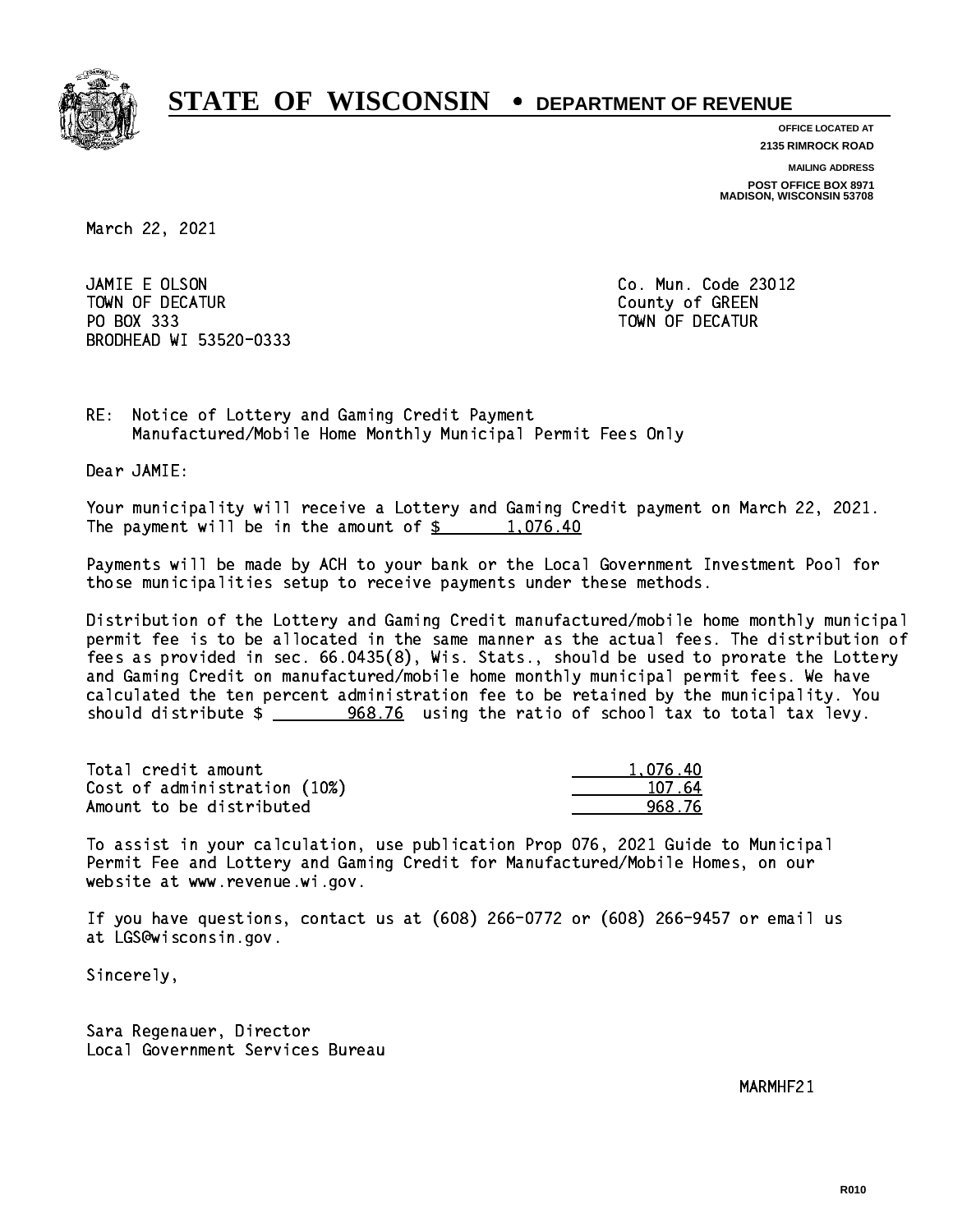

**OFFICE LOCATED AT**

**2135 RIMROCK ROAD**

**MAILING ADDRESS POST OFFICE BOX 8971 MADISON, WISCONSIN 53708**

March 22, 2021

NATALIE LLOYD VILLAGE OF MONTICELLO **COUNTY COULD AND COULD COULD COULD** PO BOX 147 MONTICELLO WI 53570-0147

Co. Mun. Code 23151 VILLAGE OF MONTICELLO

RE: Notice of Lottery and Gaming Credit Payment Manufactured/Mobile Home Monthly Municipal Permit Fees Only

Dear NATALIE:

 Your municipality will receive a Lottery and Gaming Credit payment on March 22, 2021. The payment will be in the amount of  $\frac{2}{3}$  650.52

 Payments will be made by ACH to your bank or the Local Government Investment Pool for those municipalities setup to receive payments under these methods.

 Distribution of the Lottery and Gaming Credit manufactured/mobile home monthly municipal permit fee is to be allocated in the same manner as the actual fees. The distribution of fees as provided in sec. 66.0435(8), Wis. Stats., should be used to prorate the Lottery and Gaming Credit on manufactured/mobile home monthly municipal permit fees. We have calculated the ten percent administration fee to be retained by the municipality. You should distribute  $\frac{2}{2}$   $\frac{585.47}{2}$  using the ratio of school tax to total tax levy.

Total credit amount Cost of administration (10%) Amount to be distributed

| 50.52 |
|-------|
| 5 N5  |
| 47    |

 To assist in your calculation, use publication Prop 076, 2021 Guide to Municipal Permit Fee and Lottery and Gaming Credit for Manufactured/Mobile Homes, on our website at www.revenue.wi.gov.

 If you have questions, contact us at (608) 266-0772 or (608) 266-9457 or email us at LGS@wisconsin.gov.

Sincerely,

 Sara Regenauer, Director Local Government Services Bureau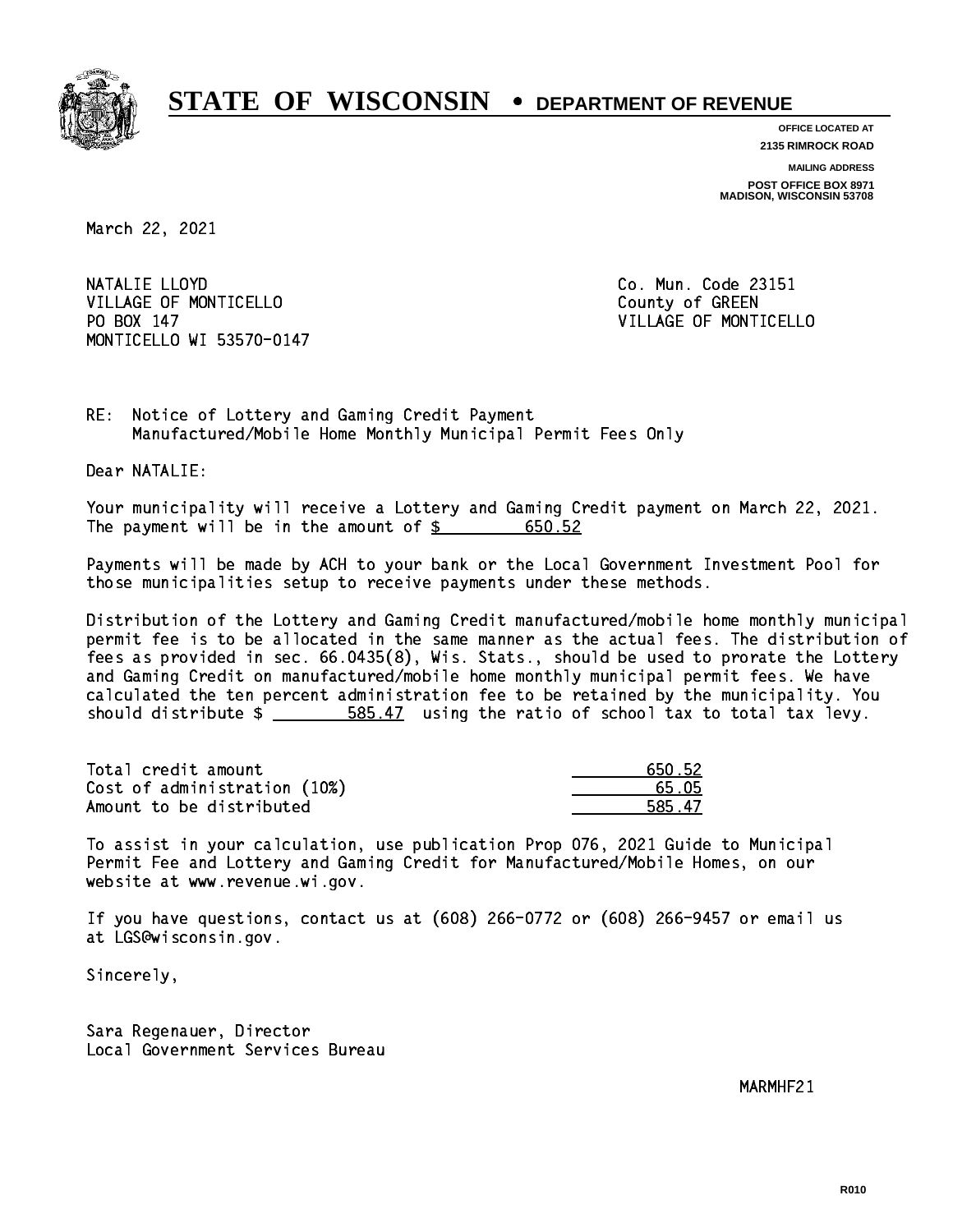

**OFFICE LOCATED AT 2135 RIMROCK ROAD**

**MAILING ADDRESS POST OFFICE BOX 8971 MADISON, WISCONSIN 53708**

March 22, 2021

LYNNE ERB VILLAGE OF NEW GLARUS **COUNTY OF GREEN** PO BOX 399 NEW GLARUS WI 53574-0399

Co. Mun. Code 23161 VILLAGE OF NEW GLARUS

RE: Notice of Lottery and Gaming Credit Payment Manufactured/Mobile Home Monthly Municipal Permit Fees Only

Dear LYNNE:

 Your municipality will receive a Lottery and Gaming Credit payment on March 22, 2021. The payment will be in the amount of  $\frac{2}{3}$  4,264.13

 Payments will be made by ACH to your bank or the Local Government Investment Pool for those municipalities setup to receive payments under these methods.

 Distribution of the Lottery and Gaming Credit manufactured/mobile home monthly municipal permit fee is to be allocated in the same manner as the actual fees. The distribution of fees as provided in sec. 66.0435(8), Wis. Stats., should be used to prorate the Lottery and Gaming Credit on manufactured/mobile home monthly municipal permit fees. We have calculated the ten percent administration fee to be retained by the municipality. You should distribute  $\frac{2.837.72}{2}$  using the ratio of school tax to total tax levy.

| Total credit amount          | 4.264.13 |
|------------------------------|----------|
| Cost of administration (10%) | 426.41   |
| Amount to be distributed     | 3.837.72 |

 To assist in your calculation, use publication Prop 076, 2021 Guide to Municipal Permit Fee and Lottery and Gaming Credit for Manufactured/Mobile Homes, on our website at www.revenue.wi.gov.

 If you have questions, contact us at (608) 266-0772 or (608) 266-9457 or email us at LGS@wisconsin.gov.

Sincerely,

 Sara Regenauer, Director Local Government Services Bureau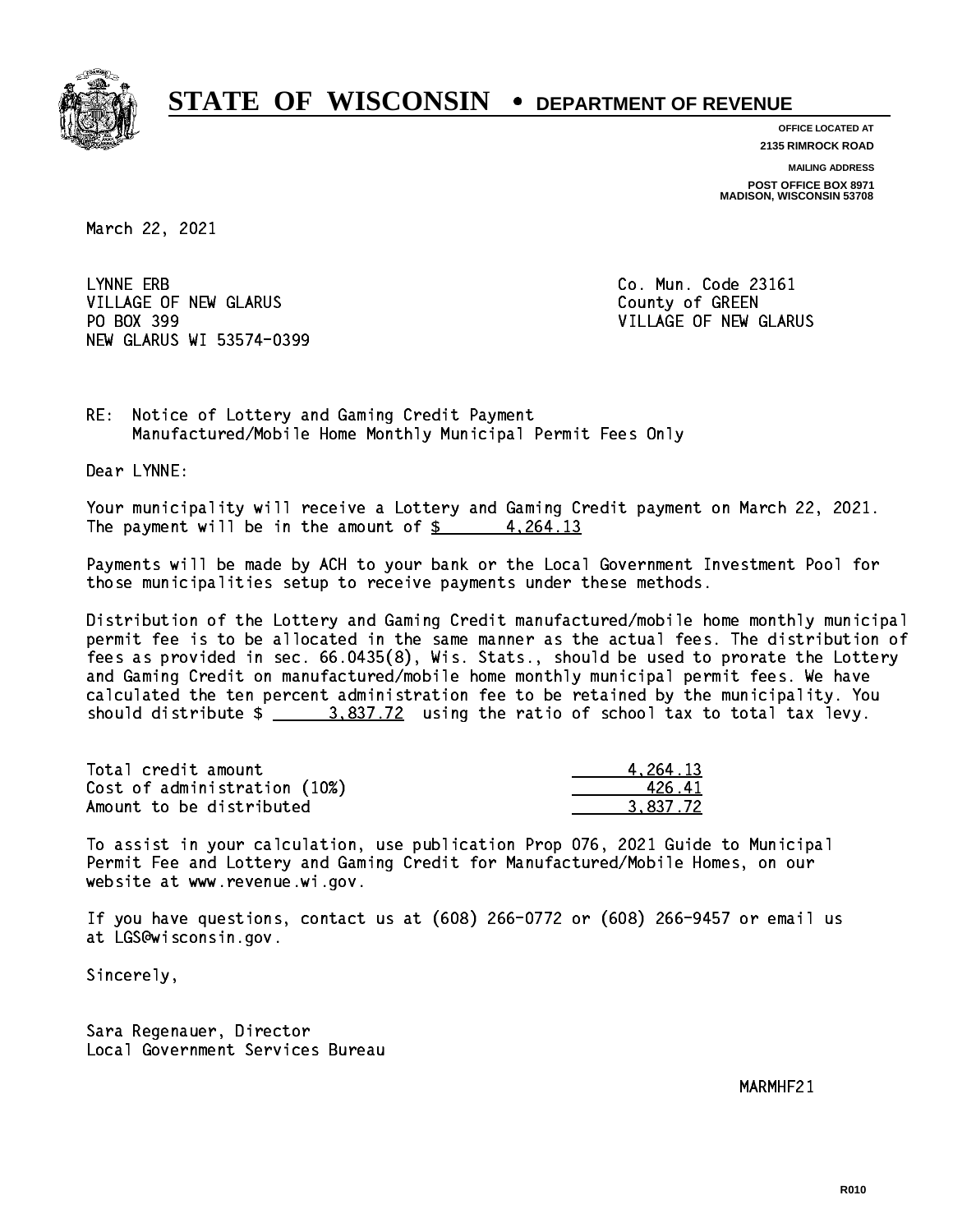

**OFFICE LOCATED AT**

**2135 RIMROCK ROAD**

**MAILING ADDRESS**

**POST OFFICE BOX 8971 MADISON, WISCONSIN 53708**

March 22, 2021

 KERI MILLER Co. Mun. Code 23206 CITY OF BRODHEAD County of GREEN 1111 WEST 2ND AVE. CITY OF BRODHEAD BRODHEAD WI 53520

RE: Notice of Lottery and Gaming Credit Payment Manufactured/Mobile Home Monthly Municipal Permit Fees Only

Dear KERI:

 Your municipality will receive a Lottery and Gaming Credit payment on March 22, 2021. The payment will be in the amount of \$ 3,116.38 \_\_\_\_\_\_\_\_\_\_\_\_\_\_\_\_

 Payments will be made by ACH to your bank or the Local Government Investment Pool for those municipalities setup to receive payments under these methods.

 Distribution of the Lottery and Gaming Credit manufactured/mobile home monthly municipal permit fee is to be allocated in the same manner as the actual fees. The distribution of fees as provided in sec. 66.0435(8), Wis. Stats., should be used to prorate the Lottery and Gaming Credit on manufactured/mobile home monthly municipal permit fees. We have calculated the ten percent administration fee to be retained by the municipality. You should distribute  $\frac{2,804.75}{2}$  using the ratio of school tax to total tax levy.

| Total credit amount          | 3.116.38 |
|------------------------------|----------|
| Cost of administration (10%) | 311.63   |
| Amount to be distributed     | 2.804.75 |

 To assist in your calculation, use publication Prop 076, 2021 Guide to Municipal Permit Fee and Lottery and Gaming Credit for Manufactured/Mobile Homes, on our website at www.revenue.wi.gov.

 If you have questions, contact us at (608) 266-0772 or (608) 266-9457 or email us at LGS@wisconsin.gov.

Sincerely,

 Sara Regenauer, Director Local Government Services Bureau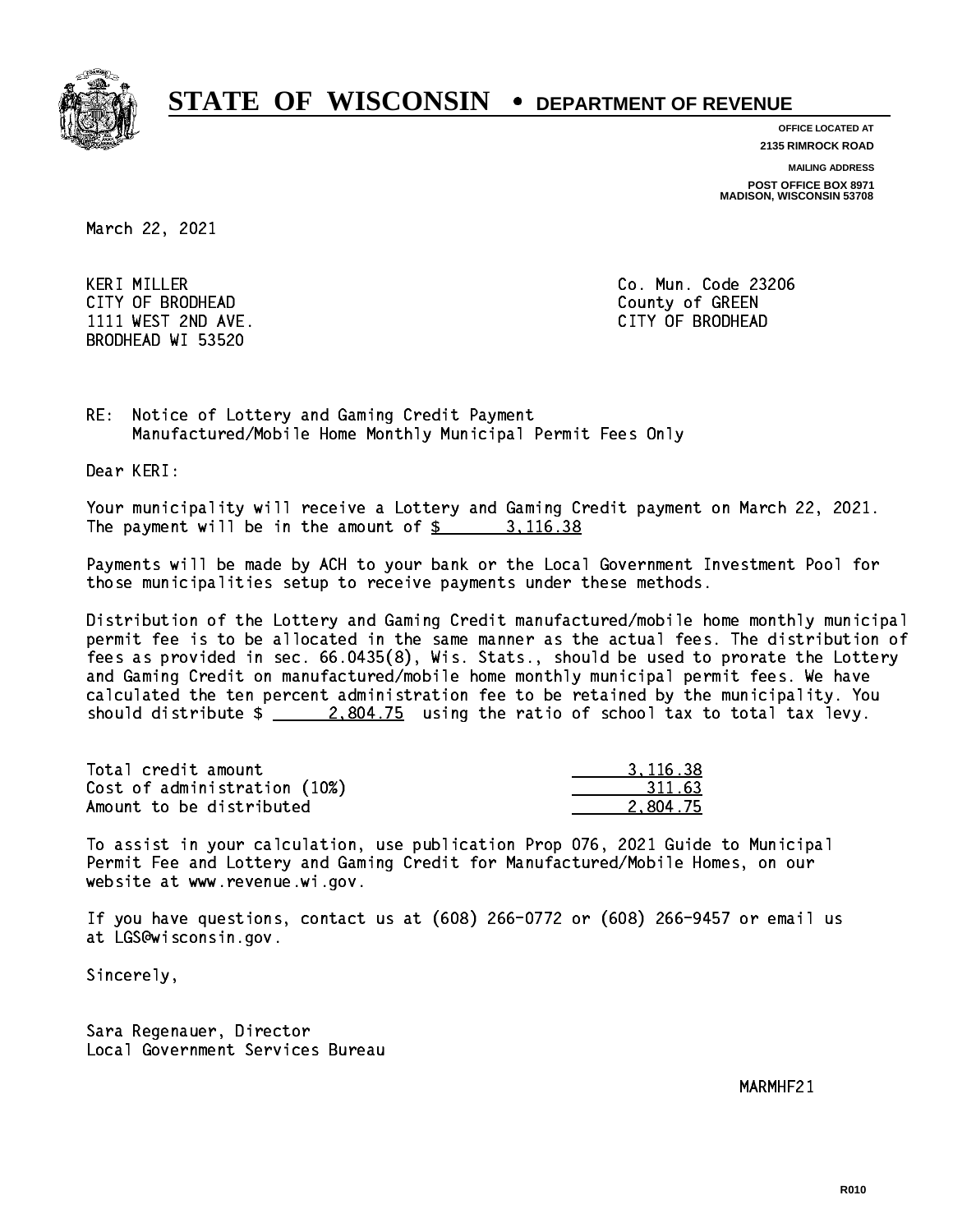

**OFFICE LOCATED AT**

**2135 RIMROCK ROAD**

**MAILING ADDRESS**

**POST OFFICE BOX 8971 MADISON, WISCONSIN 53708**

March 22, 2021

MONROE WI 53556

 BRITTNEY RINDY Co. Mun. Code 23251 CITY OF MONROE County of GREEN 1110 18TH AVE CITY OF MONROE

RE: Notice of Lottery and Gaming Credit Payment Manufactured/Mobile Home Monthly Municipal Permit Fees Only

Dear BRITTNEY:

 Your municipality will receive a Lottery and Gaming Credit payment on March 22, 2021. The payment will be in the amount of  $\frac{2}{3}$  14,964.48

 Payments will be made by ACH to your bank or the Local Government Investment Pool for those municipalities setup to receive payments under these methods.

 Distribution of the Lottery and Gaming Credit manufactured/mobile home monthly municipal permit fee is to be allocated in the same manner as the actual fees. The distribution of fees as provided in sec. 66.0435(8), Wis. Stats., should be used to prorate the Lottery and Gaming Credit on manufactured/mobile home monthly municipal permit fees. We have calculated the ten percent administration fee to be retained by the municipality. You should distribute  $\frac{2}{13,468.04}$  using the ratio of school tax to total tax levy.

| Total credit amount          | 14,964.48 |
|------------------------------|-----------|
| Cost of administration (10%) | 1.496.44  |
| Amount to be distributed     | 13.468.04 |

 To assist in your calculation, use publication Prop 076, 2021 Guide to Municipal Permit Fee and Lottery and Gaming Credit for Manufactured/Mobile Homes, on our website at www.revenue.wi.gov.

 If you have questions, contact us at (608) 266-0772 or (608) 266-9457 or email us at LGS@wisconsin.gov.

Sincerely,

 Sara Regenauer, Director Local Government Services Bureau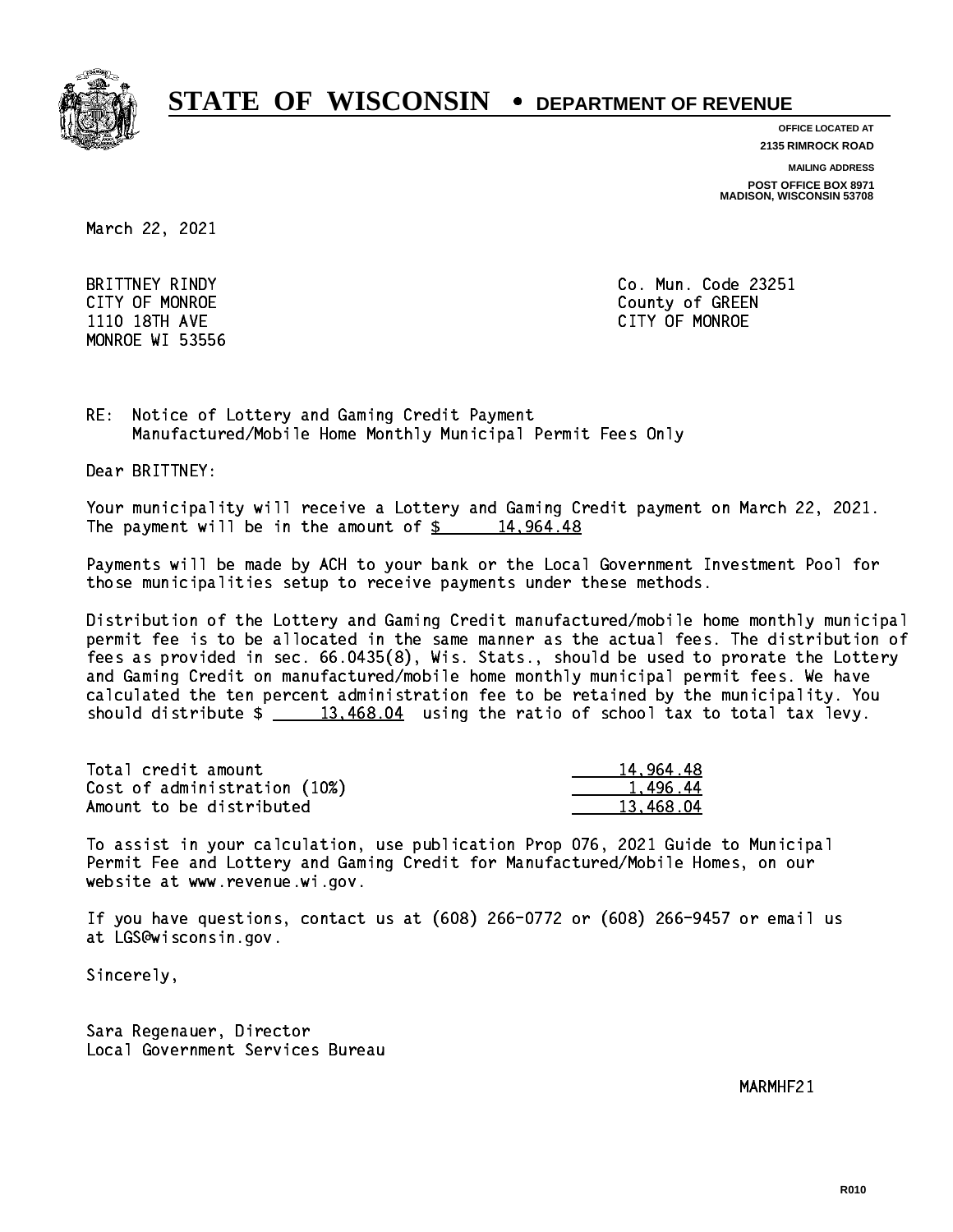

**OFFICE LOCATED AT 2135 RIMROCK ROAD**

**MAILING ADDRESS POST OFFICE BOX 8971 MADISON, WISCONSIN 53708**

March 22, 2021

AMANDA TONEY TOWN OF BROOKLYN County of GREEN LAKE N5988 COUNTY ROAD A TOWN OF BROOKLYN GREEN LAKE WI 54941-0656

Co. Mun. Code 24004

RE: Notice of Lottery and Gaming Credit Payment Manufactured/Mobile Home Monthly Municipal Permit Fees Only

Dear AMANDA:

 Your municipality will receive a Lottery and Gaming Credit payment on March 22, 2021. The payment will be in the amount of  $\frac{2}{3}$  2,362.80

 Payments will be made by ACH to your bank or the Local Government Investment Pool for those municipalities setup to receive payments under these methods.

 Distribution of the Lottery and Gaming Credit manufactured/mobile home monthly municipal permit fee is to be allocated in the same manner as the actual fees. The distribution of fees as provided in sec. 66.0435(8), Wis. Stats., should be used to prorate the Lottery and Gaming Credit on manufactured/mobile home monthly municipal permit fees. We have calculated the ten percent administration fee to be retained by the municipality. You should distribute  $\frac{2.126.52}{ }$  using the ratio of school tax to total tax levy.

| Total credit amount          | 2.362.80 |
|------------------------------|----------|
| Cost of administration (10%) | 236.28   |
| Amount to be distributed     | 2.126.52 |

 To assist in your calculation, use publication Prop 076, 2021 Guide to Municipal Permit Fee and Lottery and Gaming Credit for Manufactured/Mobile Homes, on our website at www.revenue.wi.gov.

 If you have questions, contact us at (608) 266-0772 or (608) 266-9457 or email us at LGS@wisconsin.gov.

Sincerely,

 Sara Regenauer, Director Local Government Services Bureau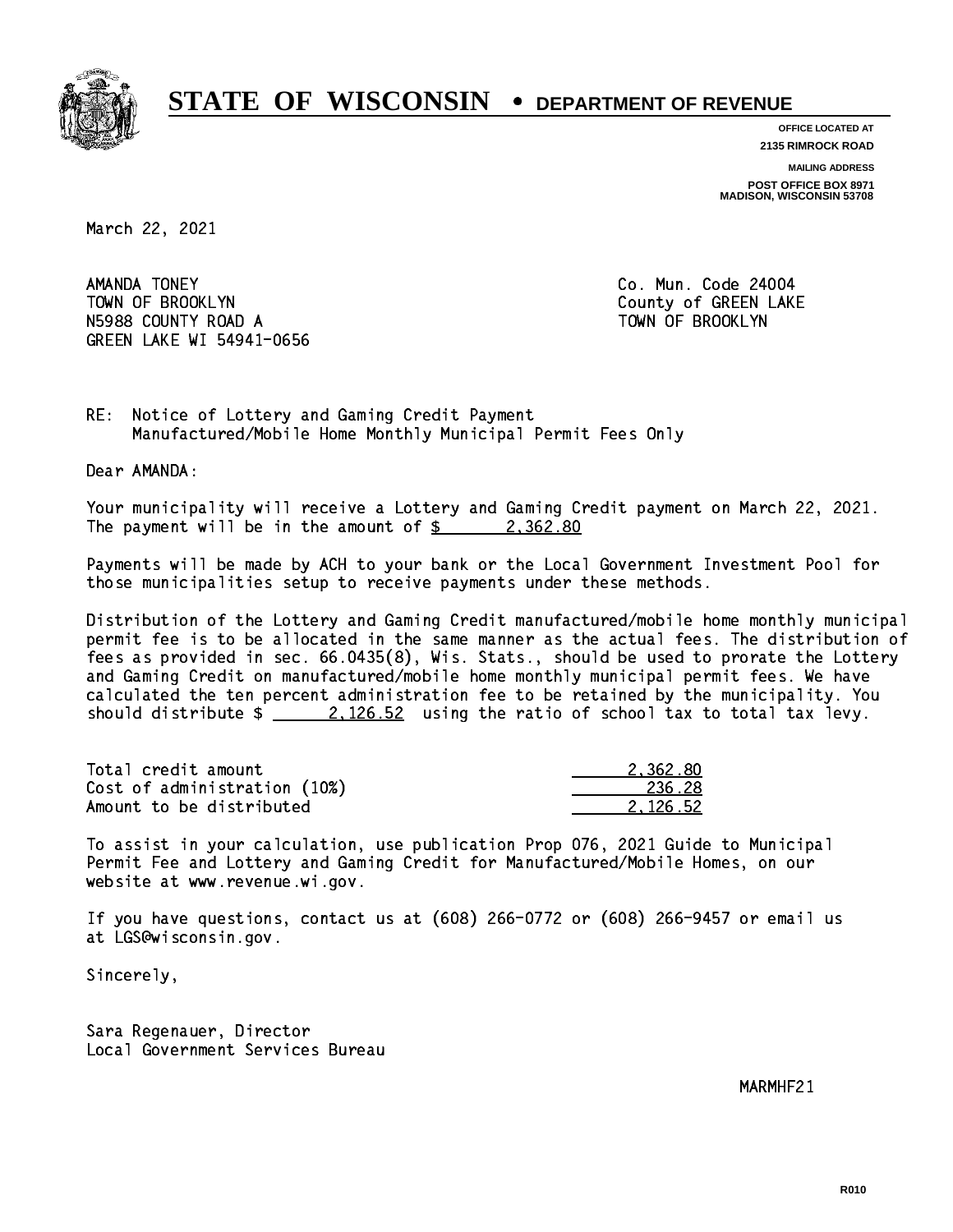

**OFFICE LOCATED AT 2135 RIMROCK ROAD**

**MAILING ADDRESS POST OFFICE BOX 8971 MADISON, WISCONSIN 53708**

March 22, 2021

 SUE GIESE Co. Mun. Code 24014 MARKESAN WI 53946

TOWN OF MARQUETTE TOWN OF MARQUETTE W306 LYONS STREET TOWN OF MARQUETTE

RE: Notice of Lottery and Gaming Credit Payment Manufactured/Mobile Home Monthly Municipal Permit Fees Only

Dear SUE:

 Your municipality will receive a Lottery and Gaming Credit payment on March 22, 2021. The payment will be in the amount of  $\frac{2}{3}$  1,227.12

 Payments will be made by ACH to your bank or the Local Government Investment Pool for those municipalities setup to receive payments under these methods.

 Distribution of the Lottery and Gaming Credit manufactured/mobile home monthly municipal permit fee is to be allocated in the same manner as the actual fees. The distribution of fees as provided in sec. 66.0435(8), Wis. Stats., should be used to prorate the Lottery and Gaming Credit on manufactured/mobile home monthly municipal permit fees. We have calculated the ten percent administration fee to be retained by the municipality. You should distribute  $\frac{1,104.41}{1,104.41}$  using the ratio of school tax to total tax levy.

| Total credit amount          | 1.227.12 |
|------------------------------|----------|
| Cost of administration (10%) | 122.71   |
| Amount to be distributed     | 1.104.41 |

 To assist in your calculation, use publication Prop 076, 2021 Guide to Municipal Permit Fee and Lottery and Gaming Credit for Manufactured/Mobile Homes, on our website at www.revenue.wi.gov.

 If you have questions, contact us at (608) 266-0772 or (608) 266-9457 or email us at LGS@wisconsin.gov.

Sincerely,

 Sara Regenauer, Director Local Government Services Bureau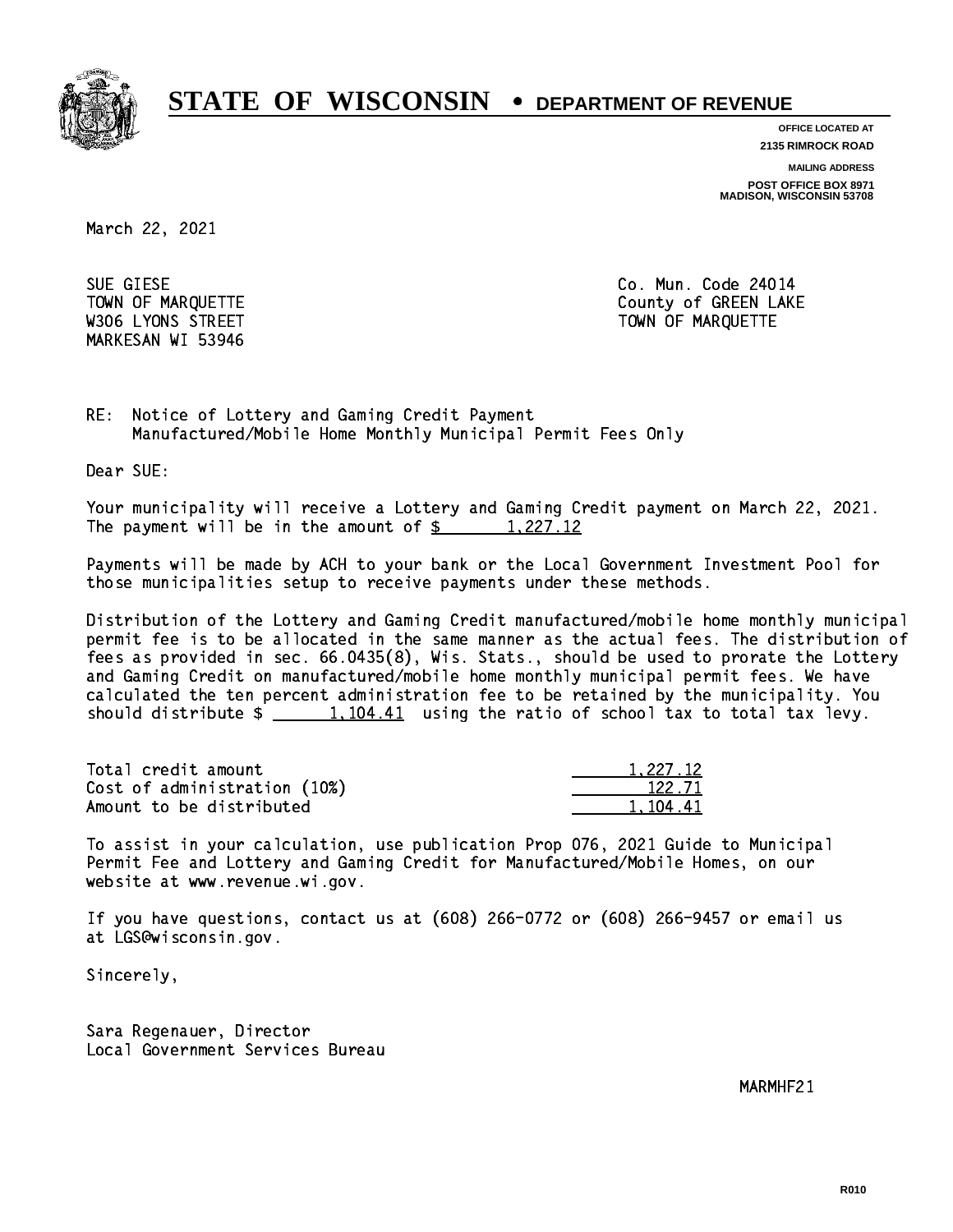

**OFFICE LOCATED AT 2135 RIMROCK ROAD**

**MAILING ADDRESS POST OFFICE BOX 8971 MADISON, WISCONSIN 53708**

March 22, 2021

JODIE OLSON PO BOX 272 CITY OF BERLIN BERLIN WI 54923-0272

Co. Mun. Code 24206 CITY OF BERLIN COUNTY OF BERLIN

RE: Notice of Lottery and Gaming Credit Payment Manufactured/Mobile Home Monthly Municipal Permit Fees Only

Dear JODIE:

 Your municipality will receive a Lottery and Gaming Credit payment on March 22, 2021. The payment will be in the amount of  $\frac{2}{3}$  117.08

 Payments will be made by ACH to your bank or the Local Government Investment Pool for those municipalities setup to receive payments under these methods.

 Distribution of the Lottery and Gaming Credit manufactured/mobile home monthly municipal permit fee is to be allocated in the same manner as the actual fees. The distribution of fees as provided in sec. 66.0435(8), Wis. Stats., should be used to prorate the Lottery and Gaming Credit on manufactured/mobile home monthly municipal permit fees. We have calculated the ten percent administration fee to be retained by the municipality. You should distribute  $\frac{105.38}{105.38}$  using the ratio of school tax to total tax levy.

Total credit amount Cost of administration (10%) Amount to be distributed

| 1171<br>١Q |
|------------|
| 1 70       |
| 5. ZQ<br>٦ |

 To assist in your calculation, use publication Prop 076, 2021 Guide to Municipal Permit Fee and Lottery and Gaming Credit for Manufactured/Mobile Homes, on our website at www.revenue.wi.gov.

 If you have questions, contact us at (608) 266-0772 or (608) 266-9457 or email us at LGS@wisconsin.gov.

Sincerely,

 Sara Regenauer, Director Local Government Services Bureau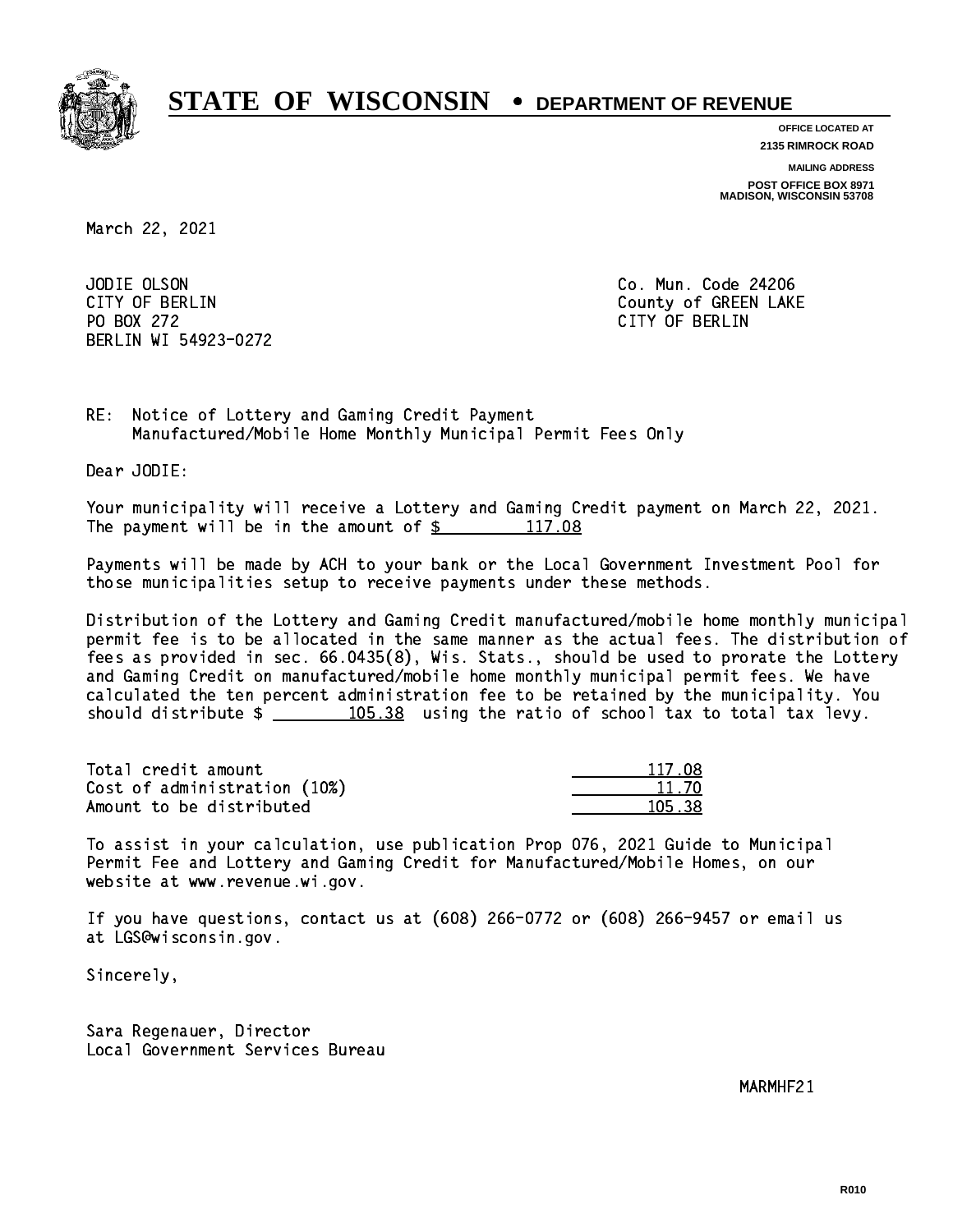

**OFFICE LOCATED AT**

**2135 RIMROCK ROAD**

**MAILING ADDRESS**

**POST OFFICE BOX 8971 MADISON, WISCONSIN 53708**

March 22, 2021

ELIZABETH AMEND CITY OF MARKESAN County of GREEN LAKE PO BOX 352 PO BOX 352 CITY OF MARKESAN MARKESAN WI 53946-0352

Co. Mun. Code 24251

RE: Notice of Lottery and Gaming Credit Payment Manufactured/Mobile Home Monthly Municipal Permit Fees Only

Dear BETSY:

 Your municipality will receive a Lottery and Gaming Credit payment on March 22, 2021. The payment will be in the amount of  $\frac{2}{3}$  966.48

 Payments will be made by ACH to your bank or the Local Government Investment Pool for those municipalities setup to receive payments under these methods.

 Distribution of the Lottery and Gaming Credit manufactured/mobile home monthly municipal permit fee is to be allocated in the same manner as the actual fees. The distribution of fees as provided in sec. 66.0435(8), Wis. Stats., should be used to prorate the Lottery and Gaming Credit on manufactured/mobile home monthly municipal permit fees. We have calculated the ten percent administration fee to be retained by the municipality. You should distribute  $\frac{2}{2}$   $\frac{869.84}{2}$  using the ratio of school tax to total tax levy.

| Total credit amount          | 966.48 |
|------------------------------|--------|
| Cost of administration (10%) | 96.64  |
| Amount to be distributed     | 869.84 |

 To assist in your calculation, use publication Prop 076, 2021 Guide to Municipal Permit Fee and Lottery and Gaming Credit for Manufactured/Mobile Homes, on our website at www.revenue.wi.gov.

 If you have questions, contact us at (608) 266-0772 or (608) 266-9457 or email us at LGS@wisconsin.gov.

Sincerely,

 Sara Regenauer, Director Local Government Services Bureau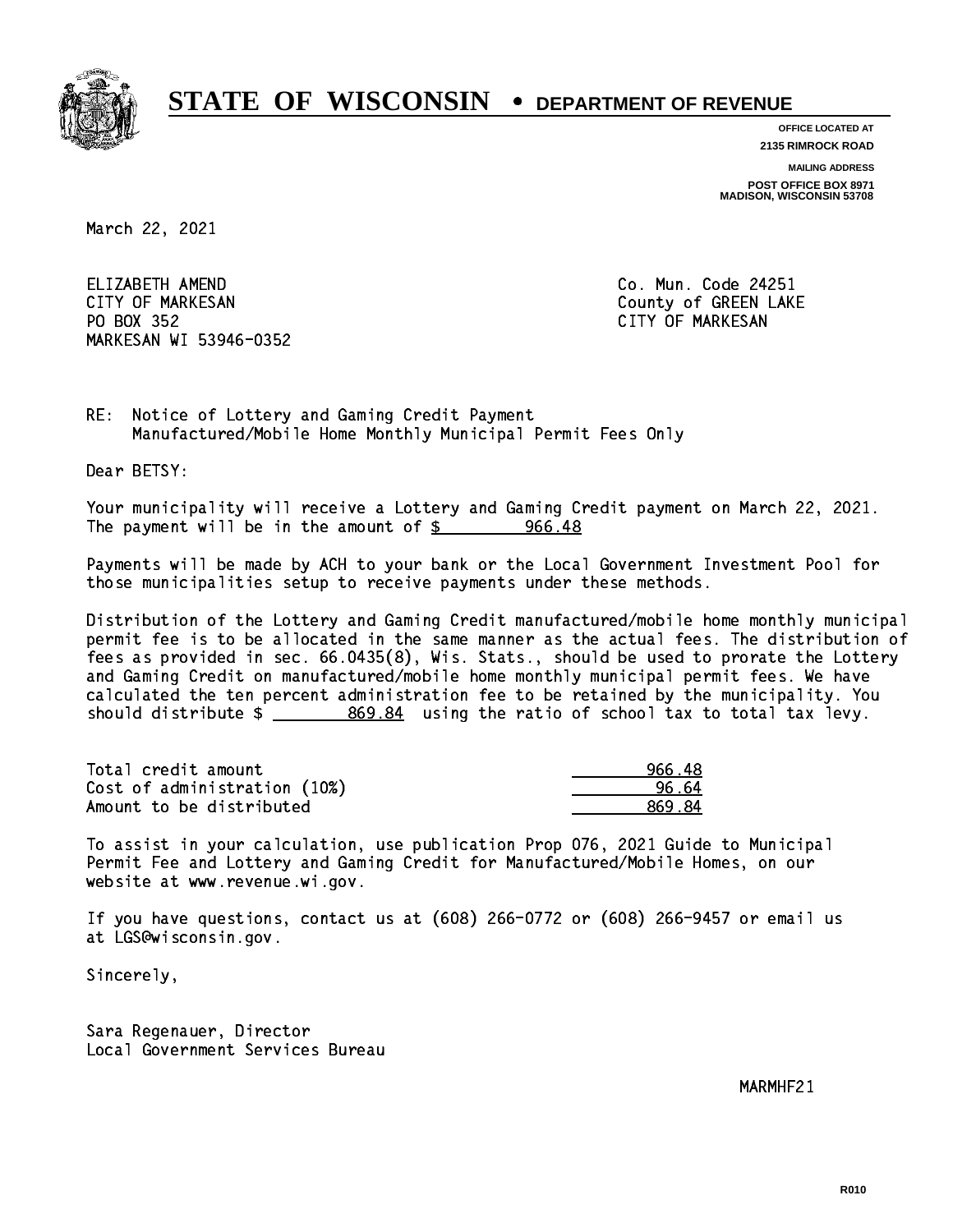

**OFFICE LOCATED AT**

**2135 RIMROCK ROAD**

**MAILING ADDRESS**

**POST OFFICE BOX 8971 MADISON, WISCONSIN 53708**

March 22, 2021

 MARY LOU NEUBAUER Co. Mun. Code 24271 CITY OF PRINCETON COUNTY OF PRINCETON 531 S FULTON ST PO BOX 53 CITY OF PRINCETON PRINCETON WI 54968

RE: Notice of Lottery and Gaming Credit Payment Manufactured/Mobile Home Monthly Municipal Permit Fees Only

Dear MARY LOU:

 Your municipality will receive a Lottery and Gaming Credit payment on March 22, 2021. The payment will be in the amount of  $$ 674.92$ 

 Payments will be made by ACH to your bank or the Local Government Investment Pool for those municipalities setup to receive payments under these methods.

 Distribution of the Lottery and Gaming Credit manufactured/mobile home monthly municipal permit fee is to be allocated in the same manner as the actual fees. The distribution of fees as provided in sec. 66.0435(8), Wis. Stats., should be used to prorate the Lottery and Gaming Credit on manufactured/mobile home monthly municipal permit fees. We have calculated the ten percent administration fee to be retained by the municipality. You should distribute  $\frac{2}{1}$   $\frac{607.43}{1000}$  using the ratio of school tax to total tax levy.

Total credit amount Cost of administration (10%) Amount to be distributed

| 674.92                |
|-----------------------|
| 67 <sub>1</sub><br>49 |
| NZ 43                 |

 To assist in your calculation, use publication Prop 076, 2021 Guide to Municipal Permit Fee and Lottery and Gaming Credit for Manufactured/Mobile Homes, on our website at www.revenue.wi.gov.

 If you have questions, contact us at (608) 266-0772 or (608) 266-9457 or email us at LGS@wisconsin.gov.

Sincerely,

 Sara Regenauer, Director Local Government Services Bureau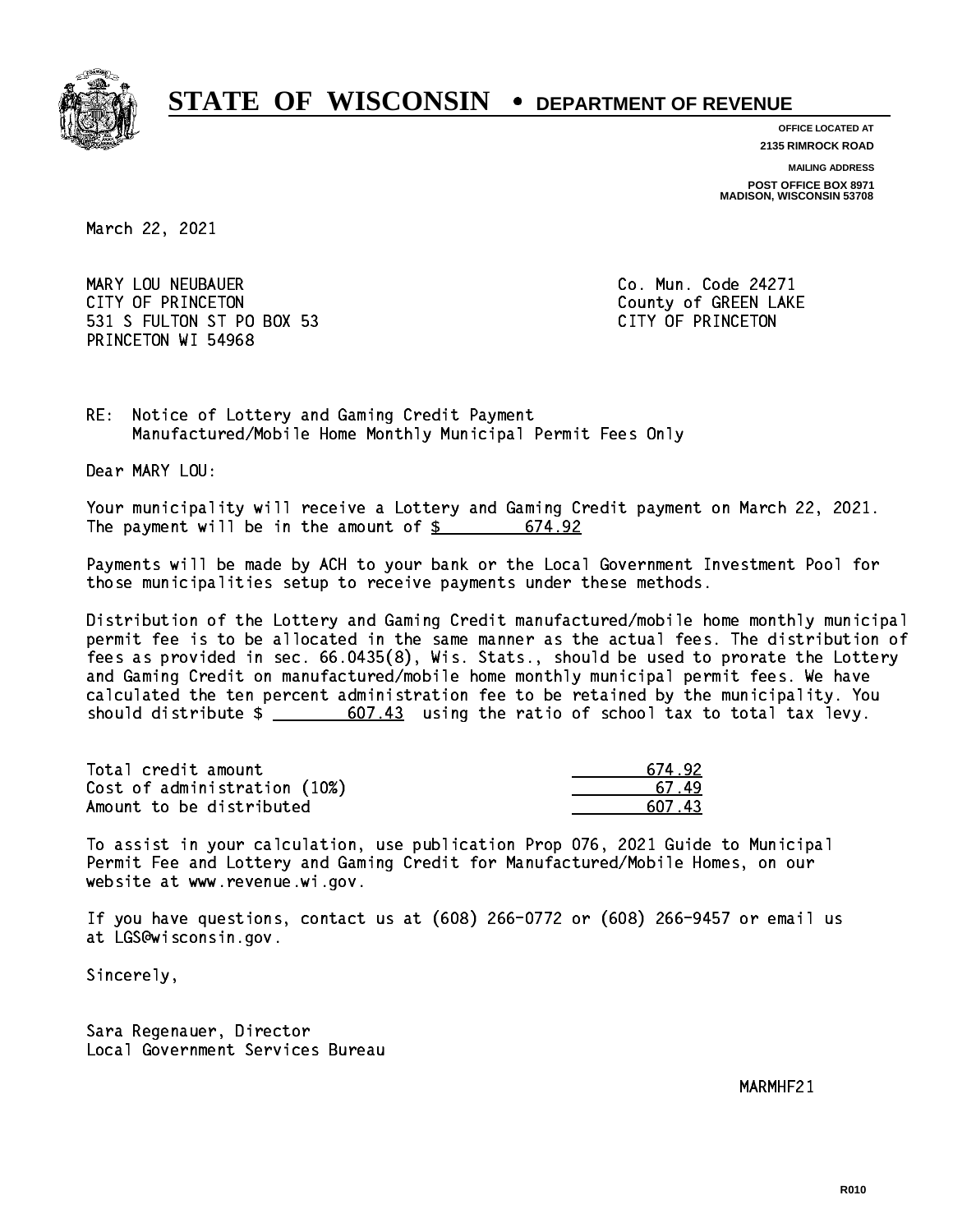

**OFFICE LOCATED AT 2135 RIMROCK ROAD**

**MAILING ADDRESS POST OFFICE BOX 8971 MADISON, WISCONSIN 53708**

March 22, 2021

MINNI GAUGER TOWN OF ARENA County of IOWA P O BOX 144 TOWN OF ARENA ARENA WI 53503-0144

Co. Mun. Code 25002

RE: Notice of Lottery and Gaming Credit Payment Manufactured/Mobile Home Monthly Municipal Permit Fees Only

Dear MINNI:

 Your municipality will receive a Lottery and Gaming Credit payment on March 22, 2021. The payment will be in the amount of  $\frac{2}{3}$  2,601.22

 Payments will be made by ACH to your bank or the Local Government Investment Pool for those municipalities setup to receive payments under these methods.

 Distribution of the Lottery and Gaming Credit manufactured/mobile home monthly municipal permit fee is to be allocated in the same manner as the actual fees. The distribution of fees as provided in sec. 66.0435(8), Wis. Stats., should be used to prorate the Lottery and Gaming Credit on manufactured/mobile home monthly municipal permit fees. We have calculated the ten percent administration fee to be retained by the municipality. You should distribute  $\frac{2,341.10}{2}$  using the ratio of school tax to total tax levy.

| Total credit amount          | 2.601.22 |
|------------------------------|----------|
| Cost of administration (10%) | 260.12   |
| Amount to be distributed     | 2.341.10 |

 To assist in your calculation, use publication Prop 076, 2021 Guide to Municipal Permit Fee and Lottery and Gaming Credit for Manufactured/Mobile Homes, on our website at www.revenue.wi.gov.

 If you have questions, contact us at (608) 266-0772 or (608) 266-9457 or email us at LGS@wisconsin.gov.

Sincerely,

 Sara Regenauer, Director Local Government Services Bureau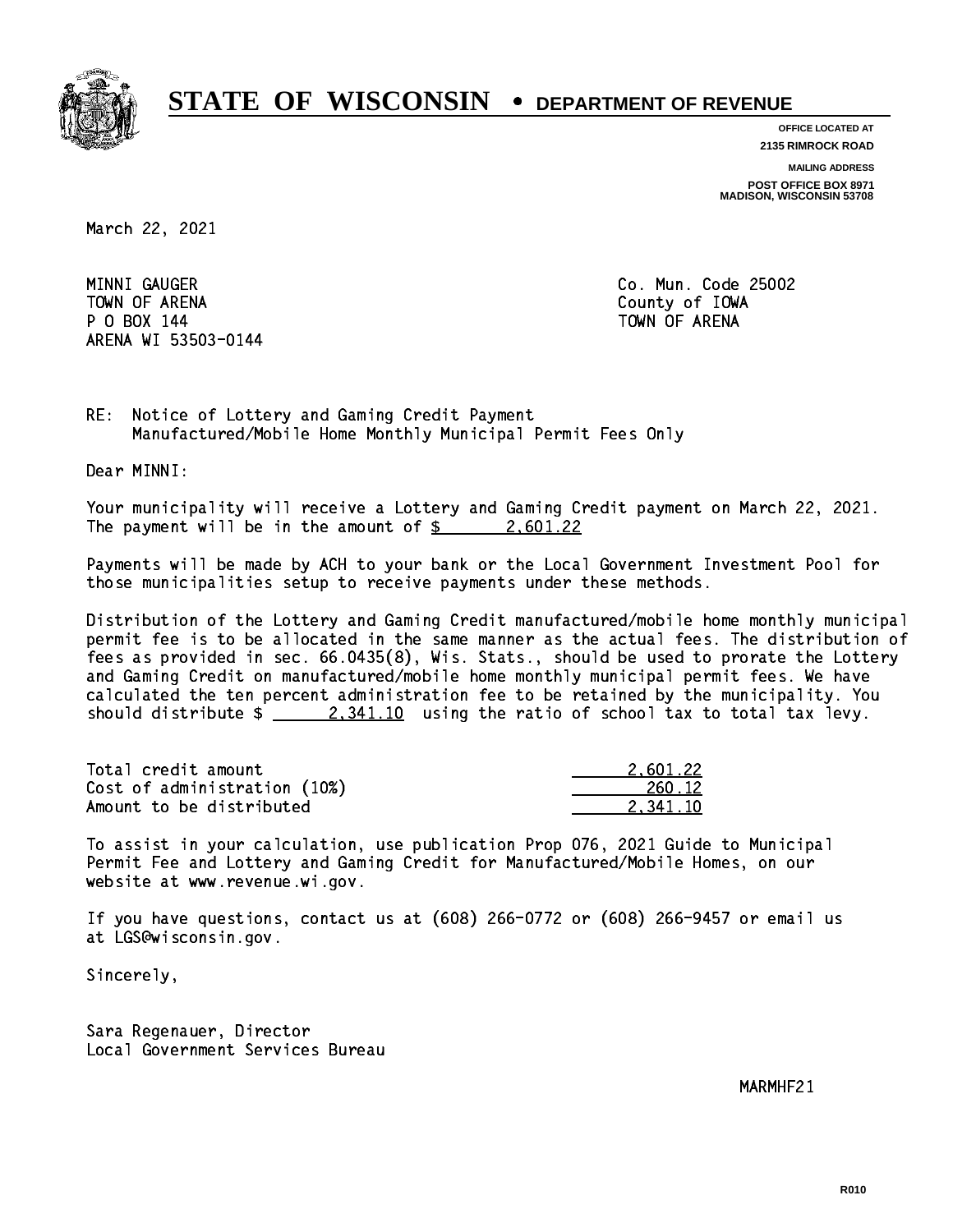

**OFFICE LOCATED AT 2135 RIMROCK ROAD**

**MAILING ADDRESS**

**POST OFFICE BOX 8971 MADISON, WISCONSIN 53708**

March 22, 2021

 DEBI J. HEISNER Co. Mun. Code 25018 TOWN OF MINERAL POINT TOWN TOWN County of IOWA 4946 SUNNY RIDGE RD TOWN OF MINERAL POINT MINERAL POINT WI 53565-8815

RE: Notice of Lottery and Gaming Credit Payment Manufactured/Mobile Home Monthly Municipal Permit Fees Only

Dear DEBI:

 Your municipality will receive a Lottery and Gaming Credit payment on March 22, 2021. The payment will be in the amount of  $\frac{2}{3}$  1,011.22

 Payments will be made by ACH to your bank or the Local Government Investment Pool for those municipalities setup to receive payments under these methods.

 Distribution of the Lottery and Gaming Credit manufactured/mobile home monthly municipal permit fee is to be allocated in the same manner as the actual fees. The distribution of fees as provided in sec. 66.0435(8), Wis. Stats., should be used to prorate the Lottery and Gaming Credit on manufactured/mobile home monthly municipal permit fees. We have calculated the ten percent administration fee to be retained by the municipality. You should distribute  $\frac{100.10}{10.10}$  using the ratio of school tax to total tax levy.

| Total credit amount          | 1.011.22 |
|------------------------------|----------|
| Cost of administration (10%) | 101.12   |
| Amount to be distributed     | 910.10   |

 To assist in your calculation, use publication Prop 076, 2021 Guide to Municipal Permit Fee and Lottery and Gaming Credit for Manufactured/Mobile Homes, on our website at www.revenue.wi.gov.

 If you have questions, contact us at (608) 266-0772 or (608) 266-9457 or email us at LGS@wisconsin.gov.

Sincerely,

 Sara Regenauer, Director Local Government Services Bureau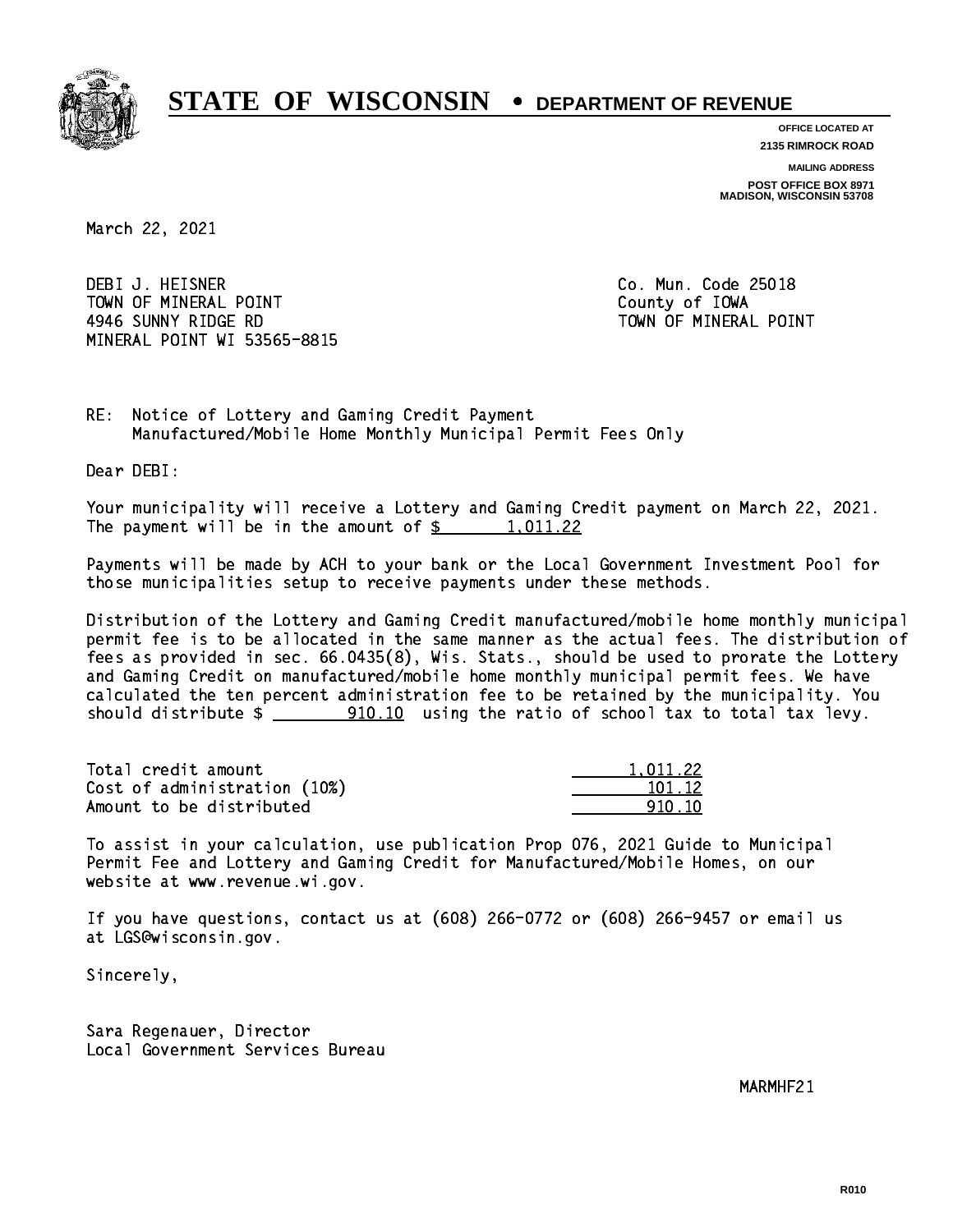

**OFFICE LOCATED AT 2135 RIMROCK ROAD**

**MAILING ADDRESS**

**POST OFFICE BOX 8971 MADISON, WISCONSIN 53708**

March 22, 2021

SUSAN ZIEBARTH VILLAGE OF AVOCA **COUNTY OF AVOCA** COUNTY OF IOWA 401 WISCONSIN ST VILLAGE OF AVOCA AVOCA WI 53506-0188

Co. Mun. Code 25102

RE: Notice of Lottery and Gaming Credit Payment Manufactured/Mobile Home Monthly Municipal Permit Fees Only

Dear SUSAN:

 Your municipality will receive a Lottery and Gaming Credit payment on March 22, 2021. The payment will be in the amount of  $\frac{2}{3}$  1,616.39

 Payments will be made by ACH to your bank or the Local Government Investment Pool for those municipalities setup to receive payments under these methods.

 Distribution of the Lottery and Gaming Credit manufactured/mobile home monthly municipal permit fee is to be allocated in the same manner as the actual fees. The distribution of fees as provided in sec. 66.0435(8), Wis. Stats., should be used to prorate the Lottery and Gaming Credit on manufactured/mobile home monthly municipal permit fees. We have calculated the ten percent administration fee to be retained by the municipality. You should distribute  $\frac{1.454.76}{1.454.76}$  using the ratio of school tax to total tax levy.

| Total credit amount          | 1,616.39 |
|------------------------------|----------|
| Cost of administration (10%) | 161.63   |
| Amount to be distributed     | 1.454.76 |

 To assist in your calculation, use publication Prop 076, 2021 Guide to Municipal Permit Fee and Lottery and Gaming Credit for Manufactured/Mobile Homes, on our website at www.revenue.wi.gov.

 If you have questions, contact us at (608) 266-0772 or (608) 266-9457 or email us at LGS@wisconsin.gov.

Sincerely,

 Sara Regenauer, Director Local Government Services Bureau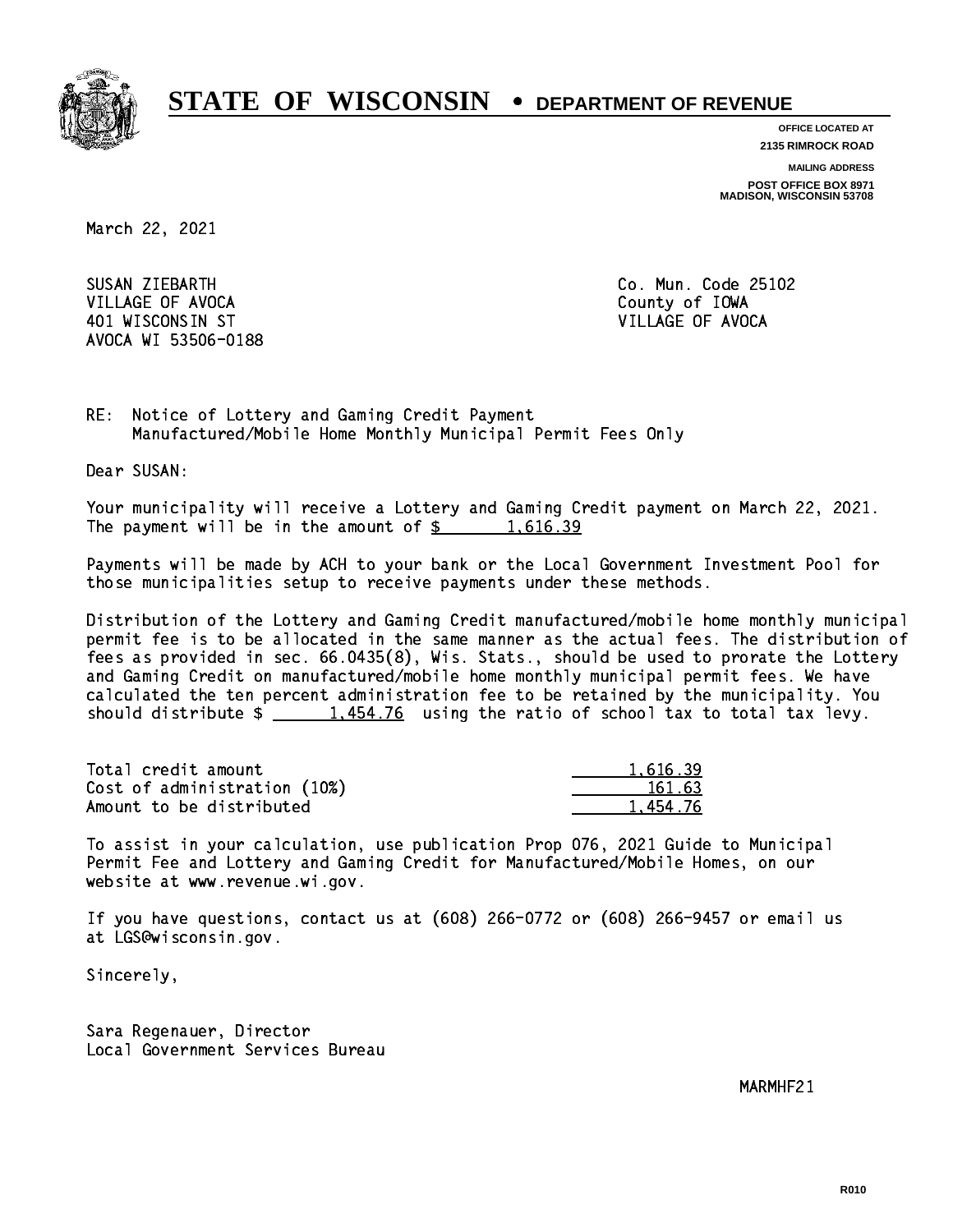

**OFFICE LOCATED AT 2135 RIMROCK ROAD**

**MAILING ADDRESS**

**POST OFFICE BOX 8971 MADISON, WISCONSIN 53708**

March 22, 2021

**BECKY FREDERICKS** VILLAGE OF HIGHLAND **County of IOWA** PO BOX 284 HIGHLAND WI 53543-0284

Co. Mun. Code 25136 VILLAGE OF HIGHLAND

RE: Notice of Lottery and Gaming Credit Payment Manufactured/Mobile Home Monthly Municipal Permit Fees Only

Dear BECKY:

 Your municipality will receive a Lottery and Gaming Credit payment on March 22, 2021. The payment will be in the amount of  $\frac{2}{3}$  119.80

 Payments will be made by ACH to your bank or the Local Government Investment Pool for those municipalities setup to receive payments under these methods.

 Distribution of the Lottery and Gaming Credit manufactured/mobile home monthly municipal permit fee is to be allocated in the same manner as the actual fees. The distribution of fees as provided in sec. 66.0435(8), Wis. Stats., should be used to prorate the Lottery and Gaming Credit on manufactured/mobile home monthly municipal permit fees. We have calculated the ten percent administration fee to be retained by the municipality. You should distribute  $\frac{107.82}{107.82}$  using the ratio of school tax to total tax levy.

Total credit amount Cost of administration (10%) Amount to be distributed

| חי<br>0 |
|---------|
| 11      |
| 17.82.  |

 To assist in your calculation, use publication Prop 076, 2021 Guide to Municipal Permit Fee and Lottery and Gaming Credit for Manufactured/Mobile Homes, on our website at www.revenue.wi.gov.

 If you have questions, contact us at (608) 266-0772 or (608) 266-9457 or email us at LGS@wisconsin.gov.

Sincerely,

 Sara Regenauer, Director Local Government Services Bureau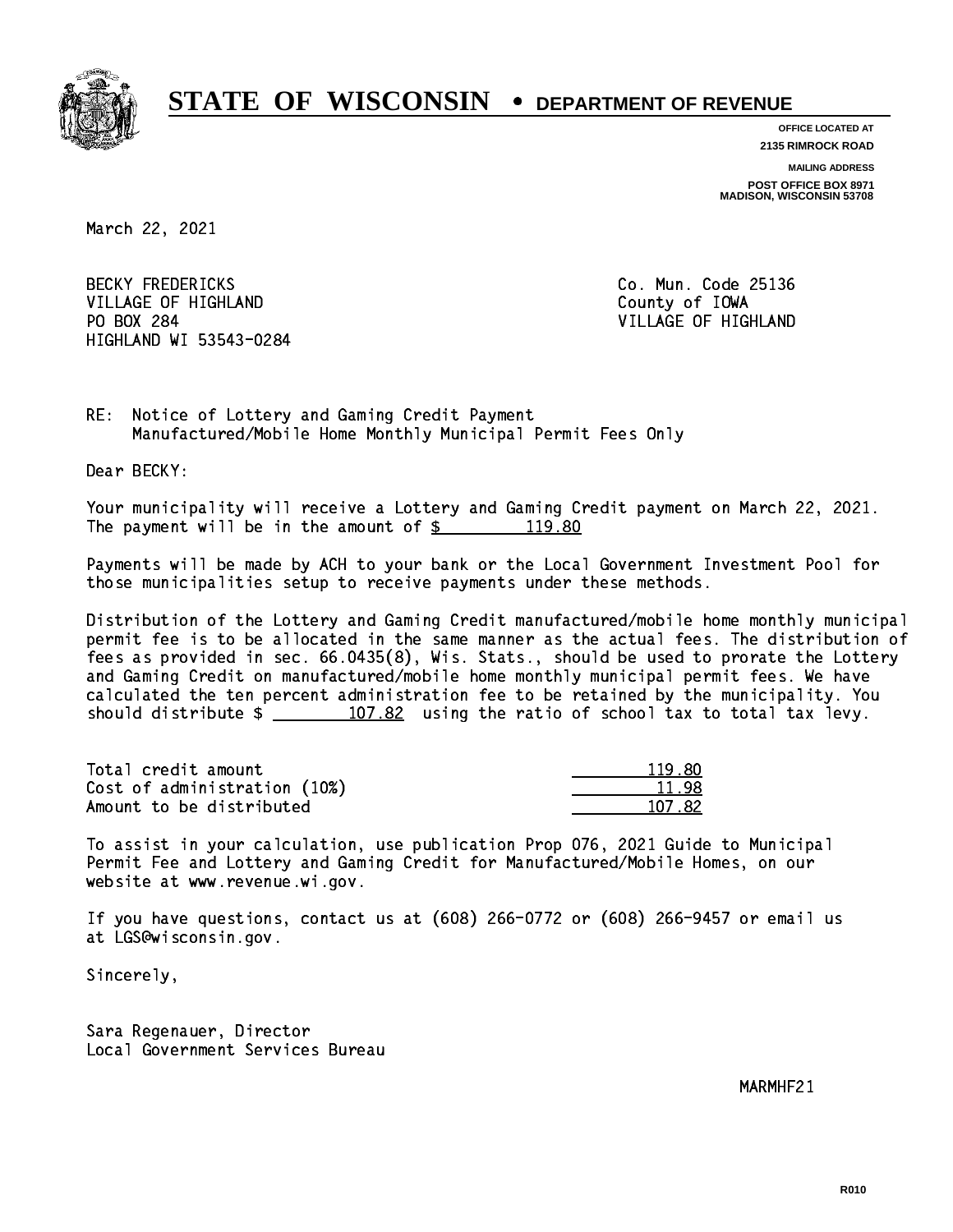

**OFFICE LOCATED AT 2135 RIMROCK ROAD**

**MAILING ADDRESS**

**POST OFFICE BOX 8971 MADISON, WISCONSIN 53708**

March 22, 2021

SHELLY BULL VILLAGE OF LINDEN COUNTY OF LOOKS PO BOX 469 LINDEN WI 53553-0469

Co. Mun. Code 25146 VILLAGE OF LINDEN

RE: Notice of Lottery and Gaming Credit Payment Manufactured/Mobile Home Monthly Municipal Permit Fees Only

Dear SHELLY:

 Your municipality will receive a Lottery and Gaming Credit payment on March 22, 2021. The payment will be in the amount of  $\frac{2}{3}$  1,518.24

 Payments will be made by ACH to your bank or the Local Government Investment Pool for those municipalities setup to receive payments under these methods.

 Distribution of the Lottery and Gaming Credit manufactured/mobile home monthly municipal permit fee is to be allocated in the same manner as the actual fees. The distribution of fees as provided in sec. 66.0435(8), Wis. Stats., should be used to prorate the Lottery and Gaming Credit on manufactured/mobile home monthly municipal permit fees. We have calculated the ten percent administration fee to be retained by the municipality. You should distribute  $\frac{1,366.42}{1,366.42}$  using the ratio of school tax to total tax levy.

| Total credit amount          | 1.518.24 |
|------------------------------|----------|
| Cost of administration (10%) | 151.82   |
| Amount to be distributed     | 1,366.42 |

 To assist in your calculation, use publication Prop 076, 2021 Guide to Municipal Permit Fee and Lottery and Gaming Credit for Manufactured/Mobile Homes, on our website at www.revenue.wi.gov.

 If you have questions, contact us at (608) 266-0772 or (608) 266-9457 or email us at LGS@wisconsin.gov.

Sincerely,

 Sara Regenauer, Director Local Government Services Bureau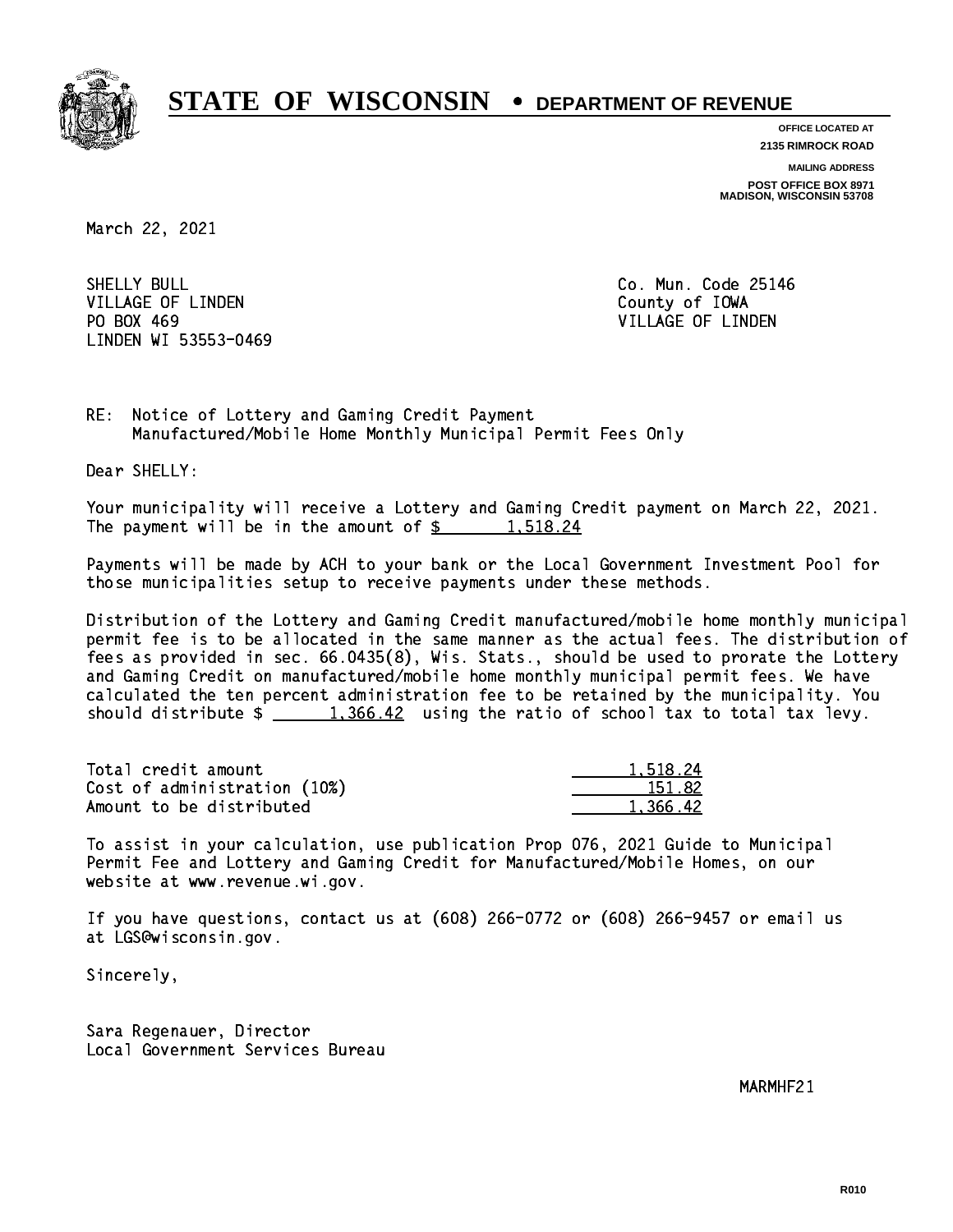

**OFFICE LOCATED AT 2135 RIMROCK ROAD**

**MAILING ADDRESS**

**POST OFFICE BOX 8971 MADISON, WISCONSIN 53708**

March 22, 2021

CINDA JOHNSON VILLAGE OF MUSCODA County of IOWA PO BOX 206, 206 N WISCONSIN AV VILLAGE OF MUSCODA MUSCODA WI 53573-0206

Co. Mun. Code 25153

RE: Notice of Lottery and Gaming Credit Payment Manufactured/Mobile Home Monthly Municipal Permit Fees Only

Dear CINDA:

 Your municipality will receive a Lottery and Gaming Credit payment on March 22, 2021. The payment will be in the amount of  $\frac{2}{3}$  1,546.56

 Payments will be made by ACH to your bank or the Local Government Investment Pool for those municipalities setup to receive payments under these methods.

 Distribution of the Lottery and Gaming Credit manufactured/mobile home monthly municipal permit fee is to be allocated in the same manner as the actual fees. The distribution of fees as provided in sec. 66.0435(8), Wis. Stats., should be used to prorate the Lottery and Gaming Credit on manufactured/mobile home monthly municipal permit fees. We have calculated the ten percent administration fee to be retained by the municipality. You should distribute  $\frac{1,391.91}{1}$  using the ratio of school tax to total tax levy.

| Total credit amount          | 1.546.56 |
|------------------------------|----------|
| Cost of administration (10%) | 154.65   |
| Amount to be distributed     | 1.391.91 |

 To assist in your calculation, use publication Prop 076, 2021 Guide to Municipal Permit Fee and Lottery and Gaming Credit for Manufactured/Mobile Homes, on our website at www.revenue.wi.gov.

 If you have questions, contact us at (608) 266-0772 or (608) 266-9457 or email us at LGS@wisconsin.gov.

Sincerely,

 Sara Regenauer, Director Local Government Services Bureau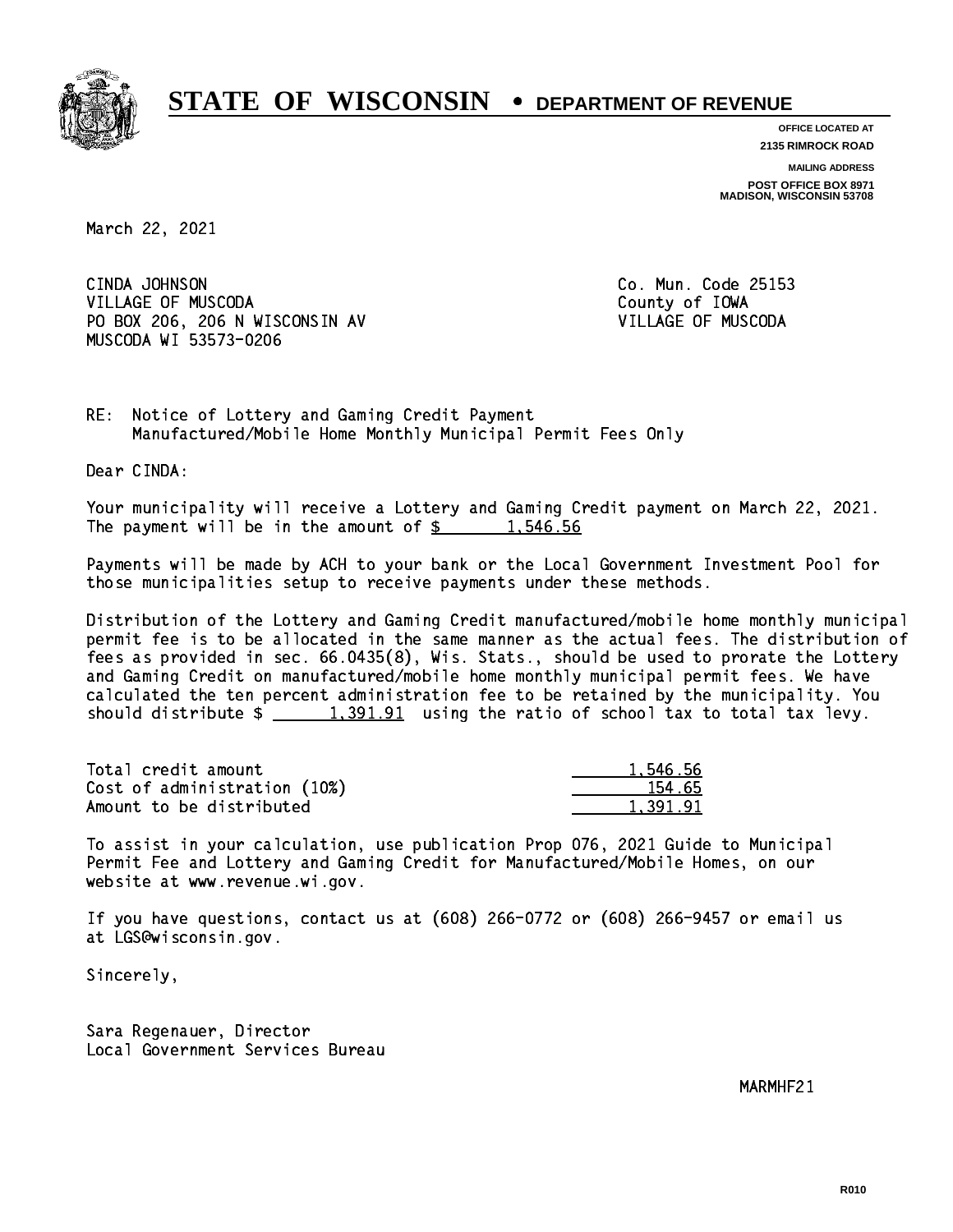

**OFFICE LOCATED AT 2135 RIMROCK ROAD**

**MAILING ADDRESS**

**POST OFFICE BOX 8971 MADISON, WISCONSIN 53708**

March 22, 2021

 LISA RILEY Co. Mun. Code 25216 CITY OF DODGEVILLE **COUNTY COUNTY OF IOWA**  100 E FOUNTAIN ST CITY OF DODGEVILLE DODGEVILLE WI 53533-1750

RE: Notice of Lottery and Gaming Credit Payment Manufactured/Mobile Home Monthly Municipal Permit Fees Only

Dear LISA:

 Your municipality will receive a Lottery and Gaming Credit payment on March 22, 2021. The payment will be in the amount of  $\frac{2}{3}$  4,191.96

 Payments will be made by ACH to your bank or the Local Government Investment Pool for those municipalities setup to receive payments under these methods.

 Distribution of the Lottery and Gaming Credit manufactured/mobile home monthly municipal permit fee is to be allocated in the same manner as the actual fees. The distribution of fees as provided in sec. 66.0435(8), Wis. Stats., should be used to prorate the Lottery and Gaming Credit on manufactured/mobile home monthly municipal permit fees. We have calculated the ten percent administration fee to be retained by the municipality. You should distribute  $\frac{2}{1}$   $\frac{3.772.77}{2}$  using the ratio of school tax to total tax levy.

| Total credit amount          | 4.191.96 |
|------------------------------|----------|
| Cost of administration (10%) | 419.19   |
| Amount to be distributed     | 3.772.77 |

 To assist in your calculation, use publication Prop 076, 2021 Guide to Municipal Permit Fee and Lottery and Gaming Credit for Manufactured/Mobile Homes, on our website at www.revenue.wi.gov.

 If you have questions, contact us at (608) 266-0772 or (608) 266-9457 or email us at LGS@wisconsin.gov.

Sincerely,

 Sara Regenauer, Director Local Government Services Bureau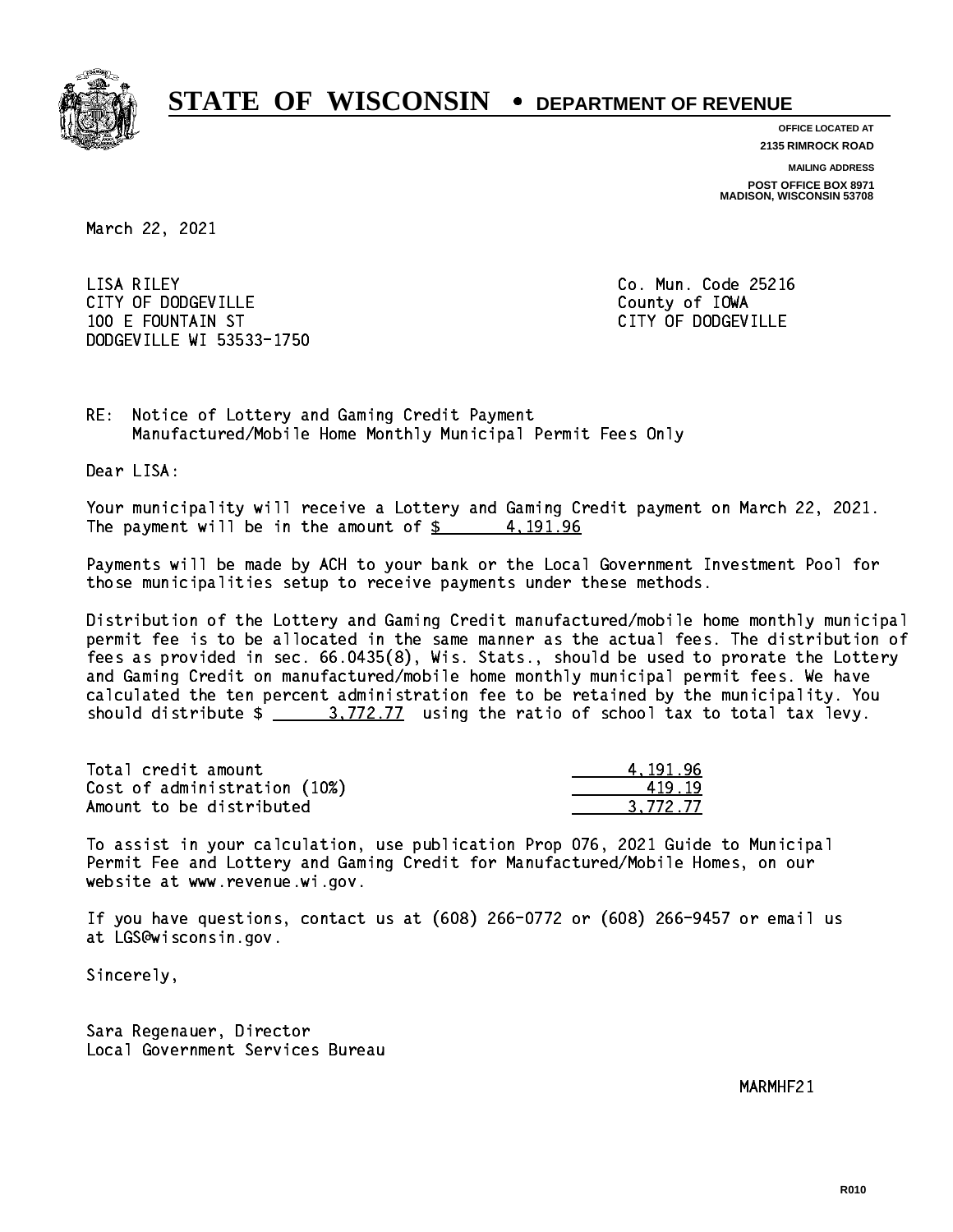

**OFFICE LOCATED AT**

**2135 RIMROCK ROAD**

**MAILING ADDRESS**

**POST OFFICE BOX 8971 MADISON, WISCONSIN 53708**

March 22, 2021

SHARI MARG TOWN OF ALBION County of JACKSON N6084 SQUAW CREEK RD TOWN OF ALBION BLACK RIVER FALLS WI 54615-6033

Co. Mun. Code 27004

1,414.00

RE: Notice of Lottery and Gaming Credit Payment Manufactured/Mobile Home Monthly Municipal Permit Fees Only

Dear SHARI:

 Your municipality will receive a Lottery and Gaming Credit payment on March 22, 2021. The payment will be in the amount of  $\frac{2}{3}$  1,414.00

 Payments will be made by ACH to your bank or the Local Government Investment Pool for those municipalities setup to receive payments under these methods.

 Distribution of the Lottery and Gaming Credit manufactured/mobile home monthly municipal permit fee is to be allocated in the same manner as the actual fees. The distribution of fees as provided in sec. 66.0435(8), Wis. Stats., should be used to prorate the Lottery and Gaming Credit on manufactured/mobile home monthly municipal permit fees. We have calculated the ten percent administration fee to be retained by the municipality. You should distribute  $\frac{1,272.60}{ }$  using the ratio of school tax to total tax levy.

| Total credit amount          | 1.414.00 |
|------------------------------|----------|
| Cost of administration (10%) | 141.40   |
| Amount to be distributed     | 1.272.60 |

 To assist in your calculation, use publication Prop 076, 2021 Guide to Municipal Permit Fee and Lottery and Gaming Credit for Manufactured/Mobile Homes, on our website at www.revenue.wi.gov.

 If you have questions, contact us at (608) 266-0772 or (608) 266-9457 or email us at LGS@wisconsin.gov.

Sincerely,

 Sara Regenauer, Director Local Government Services Bureau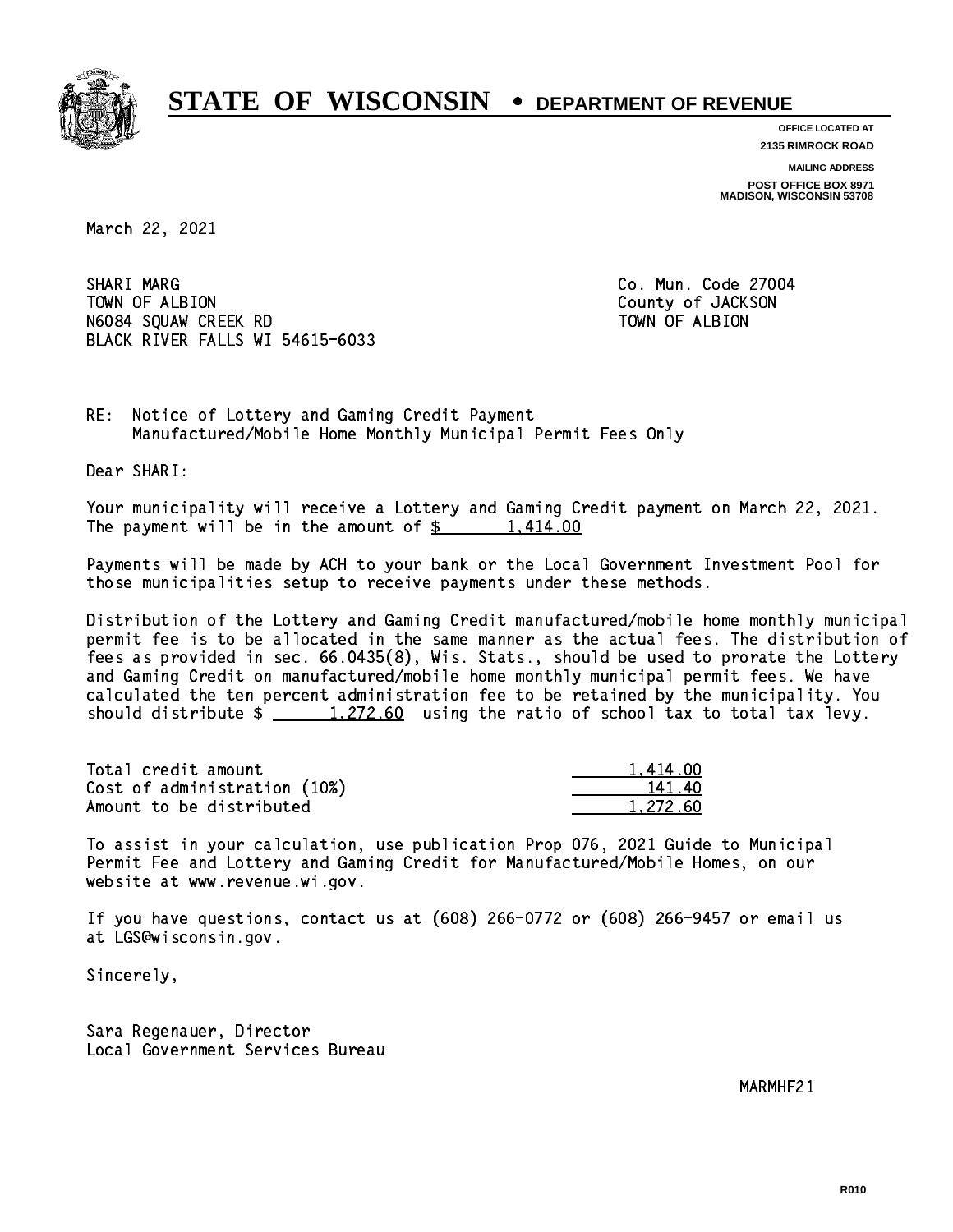

**OFFICE LOCATED AT**

**2135 RIMROCK ROAD**

**MAILING ADDRESS POST OFFICE BOX 8971 MADISON, WISCONSIN 53708**

March 22, 2021

JANN DAHL TOWN OF BROCKWAY **COUNTY OF SECOND-** TOWN OF BROCKWAY PO BOX 484 PO BOX 484 TOWN OF BROCKWAY BLK RIVER FLS WI 54615-0484

Co. Mun. Code 27010

RE: Notice of Lottery and Gaming Credit Payment Manufactured/Mobile Home Monthly Municipal Permit Fees Only

Dear JANN:

 Your municipality will receive a Lottery and Gaming Credit payment on March 22, 2021. The payment will be in the amount of  $\frac{2}{3}$  3,424.29

 Payments will be made by ACH to your bank or the Local Government Investment Pool for those municipalities setup to receive payments under these methods.

 Distribution of the Lottery and Gaming Credit manufactured/mobile home monthly municipal permit fee is to be allocated in the same manner as the actual fees. The distribution of fees as provided in sec. 66.0435(8), Wis. Stats., should be used to prorate the Lottery and Gaming Credit on manufactured/mobile home monthly municipal permit fees. We have calculated the ten percent administration fee to be retained by the municipality. You should distribute  $\frac{2.081.87}{2.081.87}$  using the ratio of school tax to total tax levy.

| Total credit amount          | 3.424.29 |
|------------------------------|----------|
| Cost of administration (10%) | 342.42   |
| Amount to be distributed     | 3.081.87 |

 To assist in your calculation, use publication Prop 076, 2021 Guide to Municipal Permit Fee and Lottery and Gaming Credit for Manufactured/Mobile Homes, on our website at www.revenue.wi.gov.

 If you have questions, contact us at (608) 266-0772 or (608) 266-9457 or email us at LGS@wisconsin.gov.

Sincerely,

 Sara Regenauer, Director Local Government Services Bureau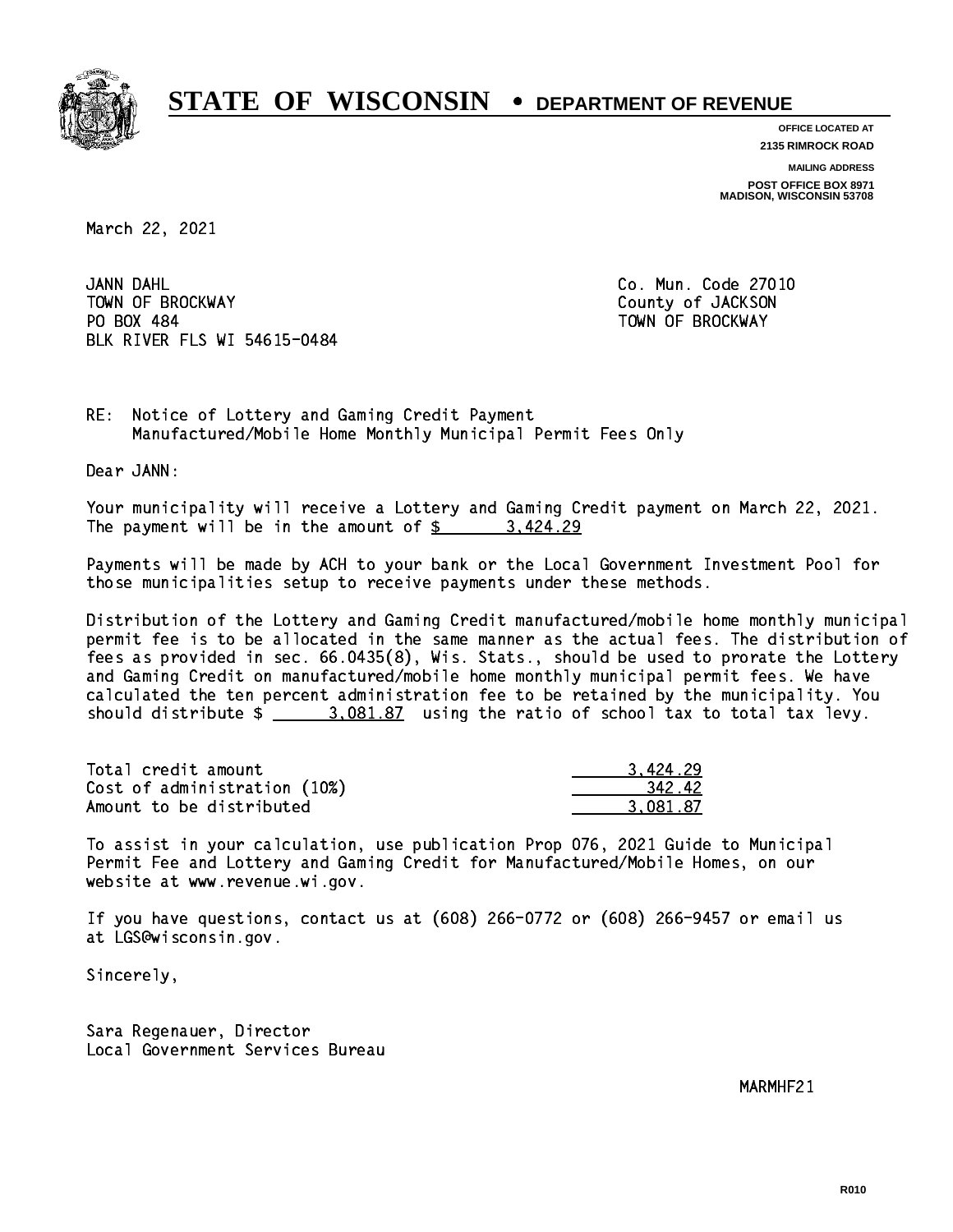

**OFFICE LOCATED AT**

**2135 RIMROCK ROAD**

**MAILING ADDRESS**

**POST OFFICE BOX 8971 MADISON, WISCONSIN 53708**

March 22, 2021

BRENDA LINDBERG N8454 HELSTAD RD. HIXTON WI 54635

Co. Mun. Code 27024 TOWN OF HIXTON COUNTY OF SALES AND TOWN OF HIXTON TOWN OF HIXTON

RE: Notice of Lottery and Gaming Credit Payment Manufactured/Mobile Home Monthly Municipal Permit Fees Only

Dear BRENDA:

 Your municipality will receive a Lottery and Gaming Credit payment on March 22, 2021. The payment will be in the amount of  $$ 706.32$ 

 Payments will be made by ACH to your bank or the Local Government Investment Pool for those municipalities setup to receive payments under these methods.

 Distribution of the Lottery and Gaming Credit manufactured/mobile home monthly municipal permit fee is to be allocated in the same manner as the actual fees. The distribution of fees as provided in sec. 66.0435(8), Wis. Stats., should be used to prorate the Lottery and Gaming Credit on manufactured/mobile home monthly municipal permit fees. We have calculated the ten percent administration fee to be retained by the municipality. You should distribute  $\frac{2}{1}$   $\frac{635.69}{635.69}$  using the ratio of school tax to total tax levy.

Total credit amount 706.32  $Cost of administration (10%)$   $20.63$ Amount to be distributed example of  $635.69$ 

 To assist in your calculation, use publication Prop 076, 2021 Guide to Municipal Permit Fee and Lottery and Gaming Credit for Manufactured/Mobile Homes, on our website at www.revenue.wi.gov.

 If you have questions, contact us at (608) 266-0772 or (608) 266-9457 or email us at LGS@wisconsin.gov.

Sincerely,

 Sara Regenauer, Director Local Government Services Bureau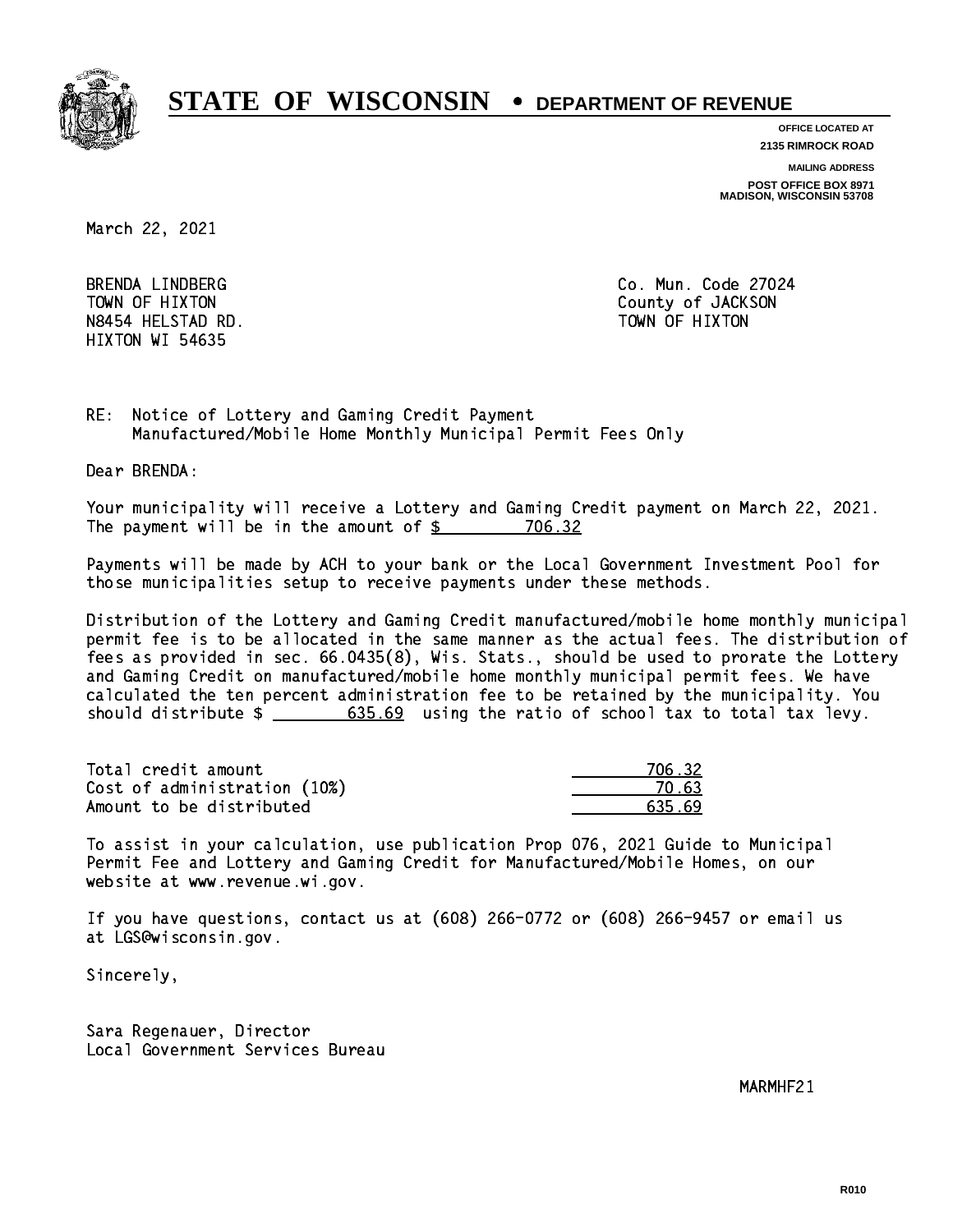

**OFFICE LOCATED AT 2135 RIMROCK ROAD**

**MAILING ADDRESS POST OFFICE BOX 8971 MADISON, WISCONSIN 53708**

March 22, 2021

**KYLE DENO** TOWN OF MANCHESTER COUNTY OF JACKSON W10904 VANCE RD TOWN OF MANCHESTER BLACK RIVER FALLS WI 54615-6929

Co. Mun. Code 27032

RE: Notice of Lottery and Gaming Credit Payment Manufactured/Mobile Home Monthly Municipal Permit Fees Only

Dear KYLE:

 Your municipality will receive a Lottery and Gaming Credit payment on March 22, 2021. The payment will be in the amount of  $\frac{237.96}{237.96}$ 

 Payments will be made by ACH to your bank or the Local Government Investment Pool for those municipalities setup to receive payments under these methods.

 Distribution of the Lottery and Gaming Credit manufactured/mobile home monthly municipal permit fee is to be allocated in the same manner as the actual fees. The distribution of fees as provided in sec. 66.0435(8), Wis. Stats., should be used to prorate the Lottery and Gaming Credit on manufactured/mobile home monthly municipal permit fees. We have calculated the ten percent administration fee to be retained by the municipality. You should distribute  $\frac{214.17}{214.12}$  using the ratio of school tax to total tax levy.

Total credit amount Cost of administration (10%) Amount to be distributed

| ' Y<br>$\mathbf{z}$ |
|---------------------|
| -17<br>2            |

 To assist in your calculation, use publication Prop 076, 2021 Guide to Municipal Permit Fee and Lottery and Gaming Credit for Manufactured/Mobile Homes, on our website at www.revenue.wi.gov.

 If you have questions, contact us at (608) 266-0772 or (608) 266-9457 or email us at LGS@wisconsin.gov.

Sincerely,

 Sara Regenauer, Director Local Government Services Bureau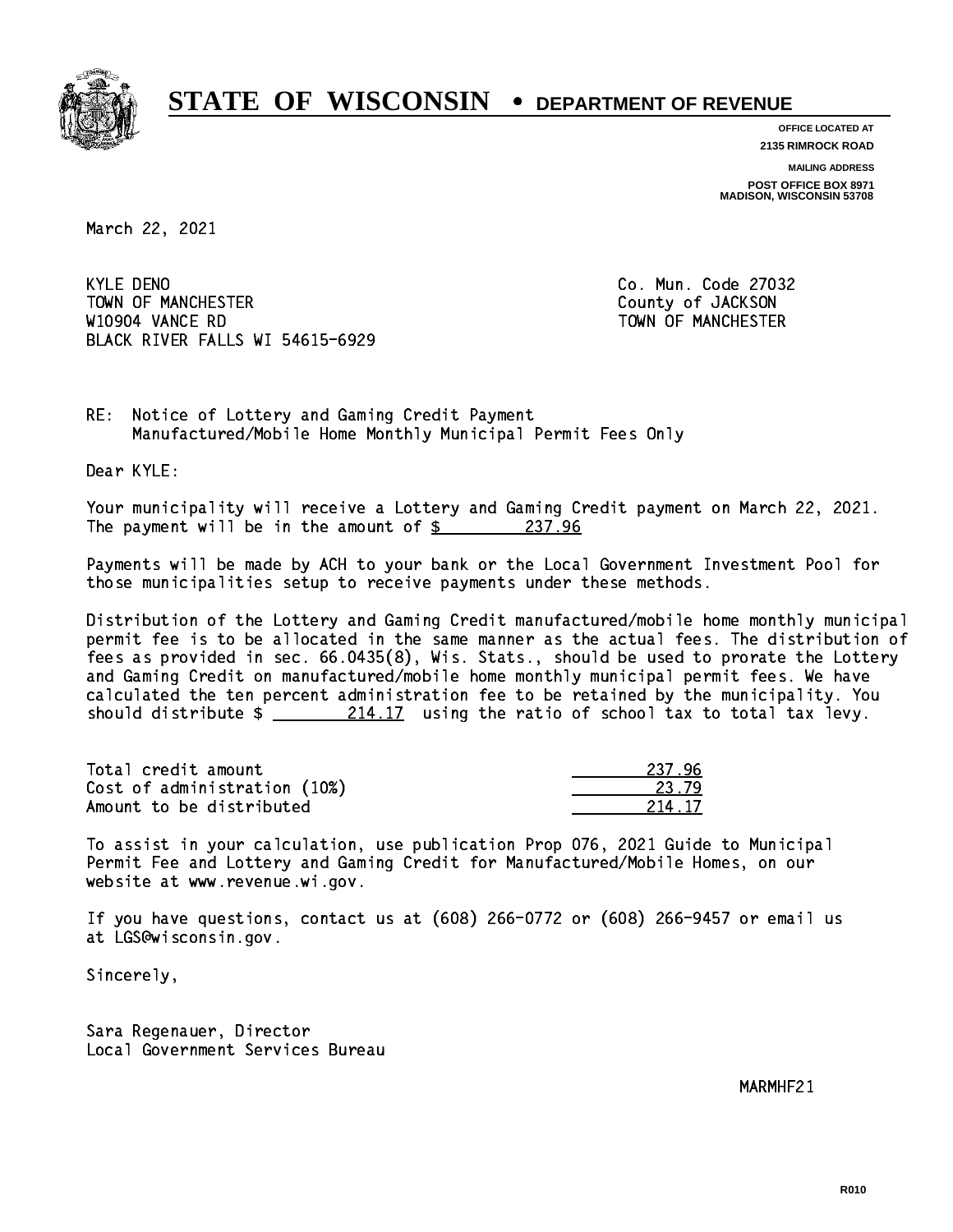

**OFFICE LOCATED AT**

**2135 RIMROCK ROAD**

**MAILING ADDRESS**

**POST OFFICE BOX 8971 MADISON, WISCONSIN 53708**

March 22, 2021

 LAURIE MUELLER Co. Mun. Code 27136 VILLAGE OF HIXTON COUNTY OF JACKSON PO BOX 127 VILLAGE OF HIXTON HIXTON WI 54635-0127

RE: Notice of Lottery and Gaming Credit Payment Manufactured/Mobile Home Monthly Municipal Permit Fees Only

Dear LAURIE:

 Your municipality will receive a Lottery and Gaming Credit payment on March 22, 2021. The payment will be in the amount of  $\frac{25.11}{20.25}$ 

 Payments will be made by ACH to your bank or the Local Government Investment Pool for those municipalities setup to receive payments under these methods.

 Distribution of the Lottery and Gaming Credit manufactured/mobile home monthly municipal permit fee is to be allocated in the same manner as the actual fees. The distribution of fees as provided in sec. 66.0435(8), Wis. Stats., should be used to prorate the Lottery and Gaming Credit on manufactured/mobile home monthly municipal permit fees. We have calculated the ten percent administration fee to be retained by the municipality. You should distribute  $\frac{22.60}{22.60}$  using the ratio of school tax to total tax levy.

Total credit amount 25.11 and 25.11 and 25.11 and 25.11 and 25.11 and 25.11 and 25.11 and 25.11 and 25.11 and 25.11 and 25.11 and 25.11 and 25.11 and 25.11 and 25.11 and 25.11 and 25.11 and 25.11 and 25.11 and 25.11 and 25  $Cost of administration (10%)$  2.51 Amount to be distributed **22.60** 

 To assist in your calculation, use publication Prop 076, 2021 Guide to Municipal Permit Fee and Lottery and Gaming Credit for Manufactured/Mobile Homes, on our website at www.revenue.wi.gov.

 If you have questions, contact us at (608) 266-0772 or (608) 266-9457 or email us at LGS@wisconsin.gov.

Sincerely,

 Sara Regenauer, Director Local Government Services Bureau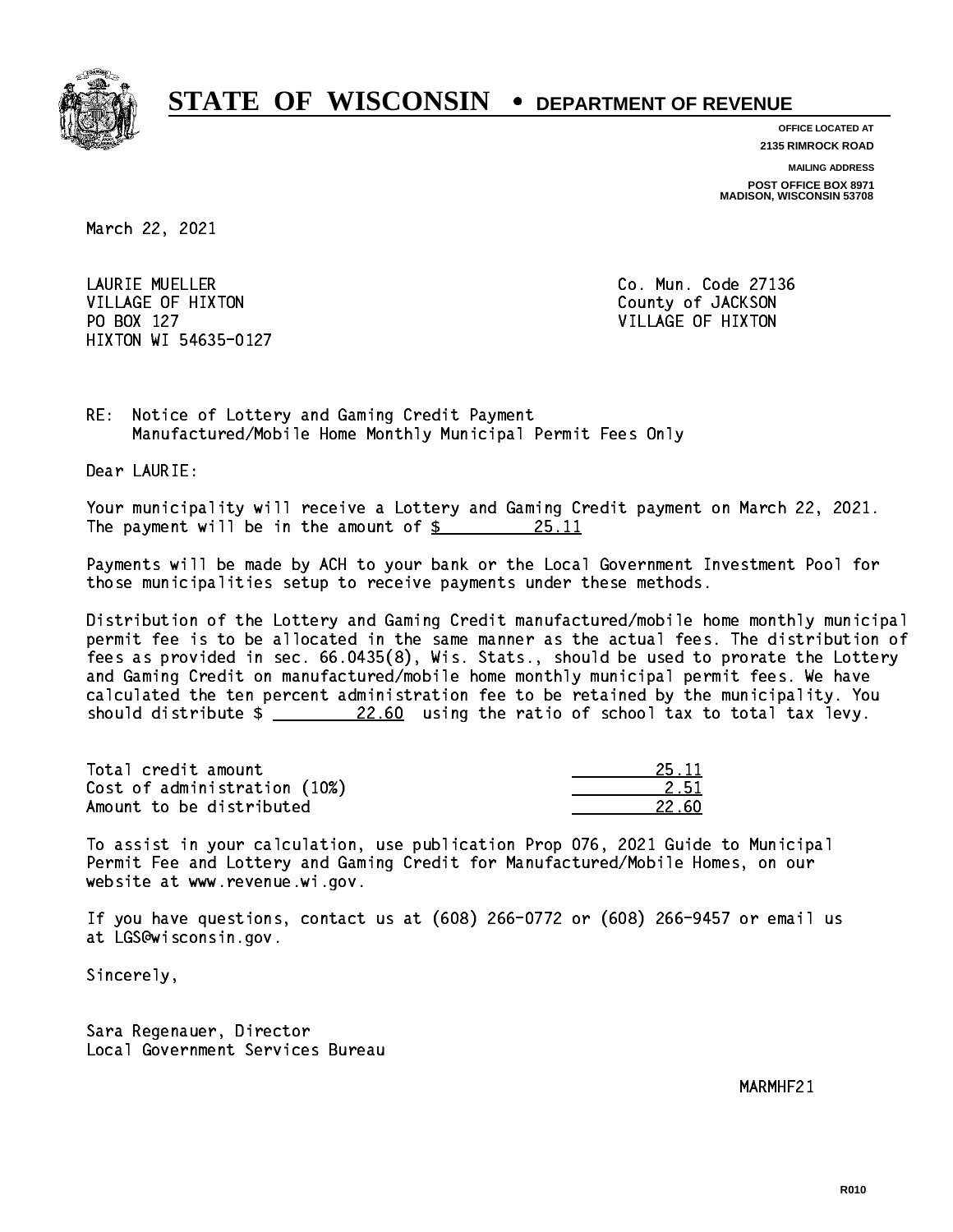

**OFFICE LOCATED AT 2135 RIMROCK ROAD**

**MAILING ADDRESS**

**POST OFFICE BOX 8971 MADISON, WISCONSIN 53708**

March 22, 2021

CASIE RENNING VILLAGE OF MELROSE COUNTY OF JACKSON PO BOX 117, 112 N WASHINGTON VILLAGE OF MELROSE MELROSE WI 54642-0117

Co. Mun. Code 27151

RE: Notice of Lottery and Gaming Credit Payment Manufactured/Mobile Home Monthly Municipal Permit Fees Only

Dear CASIE:

 Your municipality will receive a Lottery and Gaming Credit payment on March 22, 2021. The payment will be in the amount of  $\frac{2}{3}$  163.22

 Payments will be made by ACH to your bank or the Local Government Investment Pool for those municipalities setup to receive payments under these methods.

 Distribution of the Lottery and Gaming Credit manufactured/mobile home monthly municipal permit fee is to be allocated in the same manner as the actual fees. The distribution of fees as provided in sec. 66.0435(8), Wis. Stats., should be used to prorate the Lottery and Gaming Credit on manufactured/mobile home monthly municipal permit fees. We have calculated the ten percent administration fee to be retained by the municipality. You should distribute  $\frac{146.90}{146.90}$  using the ratio of school tax to total tax levy.

Total credit amount Cost of administration (10%) Amount to be distributed

| 63.22        |
|--------------|
| հ 32-<br>Т.  |
| 46. 90<br>Т. |

 To assist in your calculation, use publication Prop 076, 2021 Guide to Municipal Permit Fee and Lottery and Gaming Credit for Manufactured/Mobile Homes, on our website at www.revenue.wi.gov.

 If you have questions, contact us at (608) 266-0772 or (608) 266-9457 or email us at LGS@wisconsin.gov.

Sincerely,

 Sara Regenauer, Director Local Government Services Bureau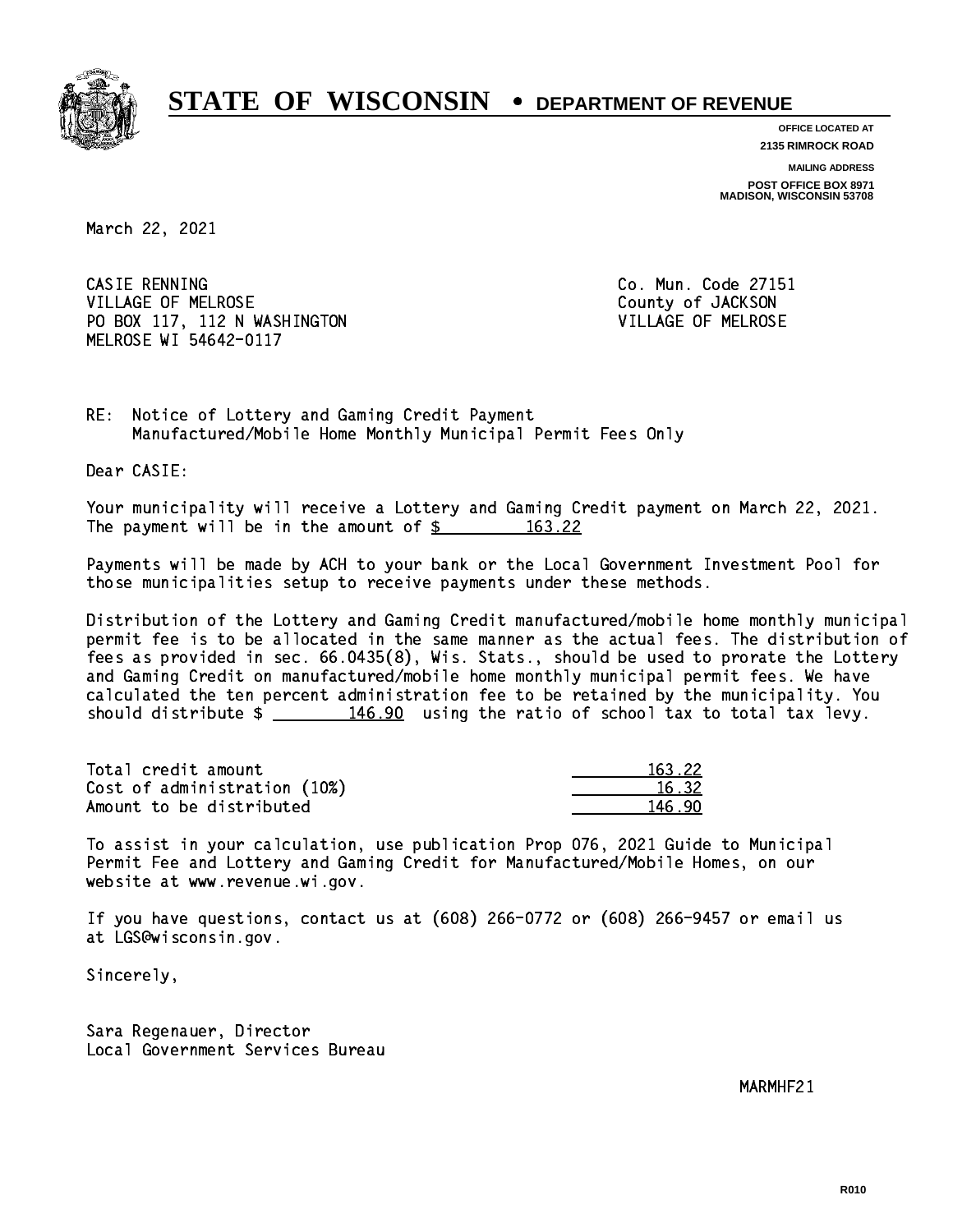

**OFFICE LOCATED AT 2135 RIMROCK ROAD**

**MAILING ADDRESS POST OFFICE BOX 8971 MADISON, WISCONSIN 53708**

March 22, 2021

 PENNY DANIELSON Co. Mun. Code 27152 VILLAGE OF MERRILLAN County of JACKSON PO BOX 70 MERRILLAN WI 54754-0070

VILLAGE OF MERRILLAN

RE: Notice of Lottery and Gaming Credit Payment Manufactured/Mobile Home Monthly Municipal Permit Fees Only

Dear PENNY:

 Your municipality will receive a Lottery and Gaming Credit payment on March 22, 2021. The payment will be in the amount of  $\frac{2}{3}$ 640.32

 Payments will be made by ACH to your bank or the Local Government Investment Pool for those municipalities setup to receive payments under these methods.

 Distribution of the Lottery and Gaming Credit manufactured/mobile home monthly municipal permit fee is to be allocated in the same manner as the actual fees. The distribution of fees as provided in sec. 66.0435(8), Wis. Stats., should be used to prorate the Lottery and Gaming Credit on manufactured/mobile home monthly municipal permit fees. We have calculated the ten percent administration fee to be retained by the municipality. You should distribute  $\frac{25}{100}$  576.29 using the ratio of school tax to total tax levy.

Total credit amount Cost of administration (10%) Amount to be distributed

| 0.32   |
|--------|
| 1 N R  |
| 576.29 |

 To assist in your calculation, use publication Prop 076, 2021 Guide to Municipal Permit Fee and Lottery and Gaming Credit for Manufactured/Mobile Homes, on our website at www.revenue.wi.gov.

 If you have questions, contact us at (608) 266-0772 or (608) 266-9457 or email us at LGS@wisconsin.gov.

Sincerely,

 Sara Regenauer, Director Local Government Services Bureau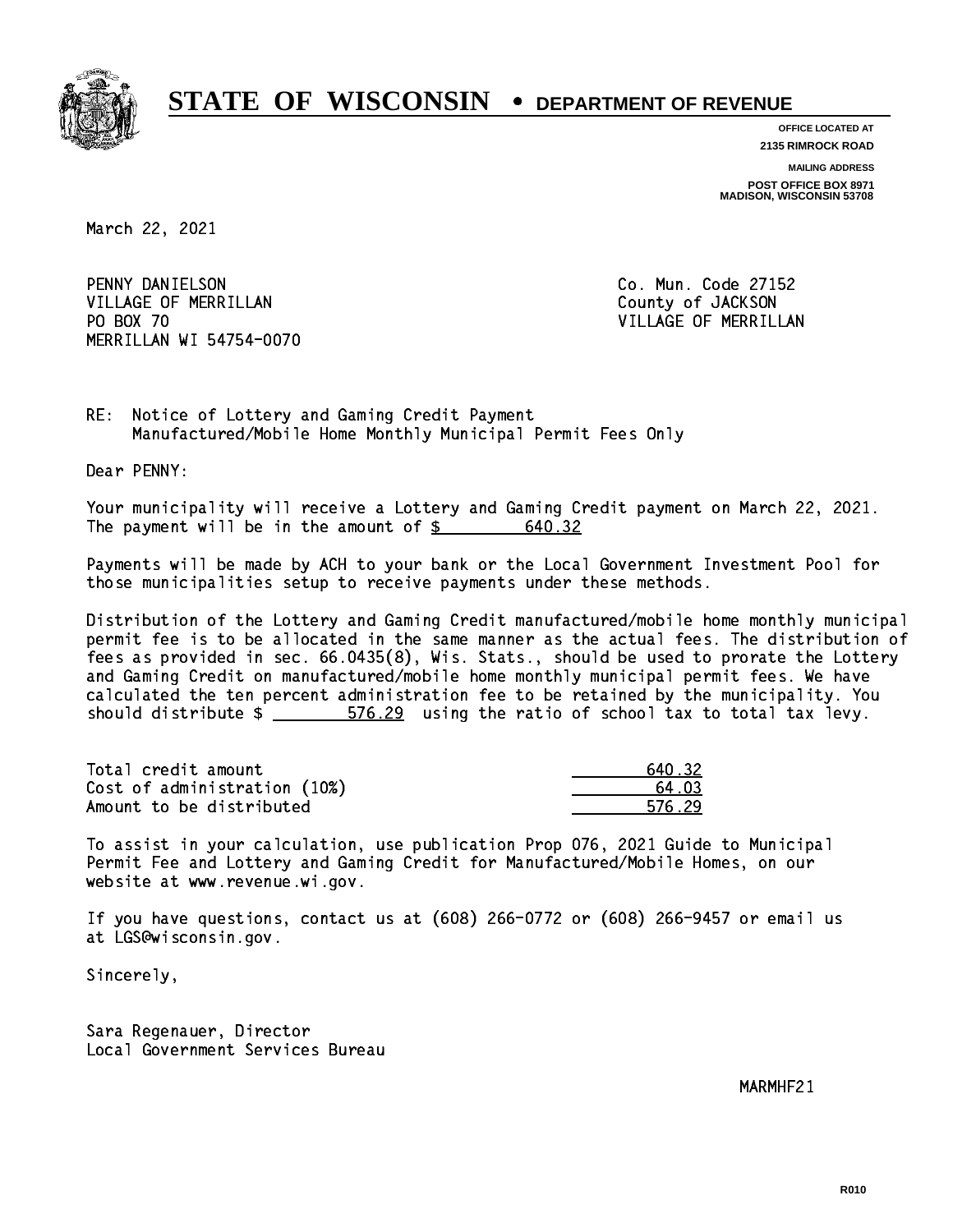

**OFFICE LOCATED AT**

**2135 RIMROCK ROAD**

**MAILING ADDRESS**

**POST OFFICE BOX 8971 MADISON, WISCONSIN 53708**

March 22, 2021

**WENDY BUE** VILLAGE OF TAYLOR COUNTY OF JACKSON PO BOX 130 VILLAGE OF TAYLOR TAYLOR WI 54659-0130

Co. Mun. Code 27186

RE: Notice of Lottery and Gaming Credit Payment Manufactured/Mobile Home Monthly Municipal Permit Fees Only

Dear WENDY:

 Your municipality will receive a Lottery and Gaming Credit payment on March 22, 2021. The payment will be in the amount of \$ 438.81 \_\_\_\_\_\_\_\_\_\_\_\_\_\_\_\_ 438.81

 Payments will be made by ACH to your bank or the Local Government Investment Pool for those municipalities setup to receive payments under these methods.

 Distribution of the Lottery and Gaming Credit manufactured/mobile home monthly municipal permit fee is to be allocated in the same manner as the actual fees. The distribution of fees as provided in sec. 66.0435(8), Wis. Stats., should be used to prorate the Lottery and Gaming Credit on manufactured/mobile home monthly municipal permit fees. We have calculated the ten percent administration fee to be retained by the municipality. You should distribute  $\frac{204.93}{204.93}$  using the ratio of school tax to total tax levy.

| Total credit amount          | 438.81 |
|------------------------------|--------|
| Cost of administration (10%) | 43.88  |
| Amount to be distributed     | 394.93 |

 To assist in your calculation, use publication Prop 076, 2021 Guide to Municipal Permit Fee and Lottery and Gaming Credit for Manufactured/Mobile Homes, on our website at www.revenue.wi.gov.

 If you have questions, contact us at (608) 266-0772 or (608) 266-9457 or email us at LGS@wisconsin.gov.

Sincerely,

 Sara Regenauer, Director Local Government Services Bureau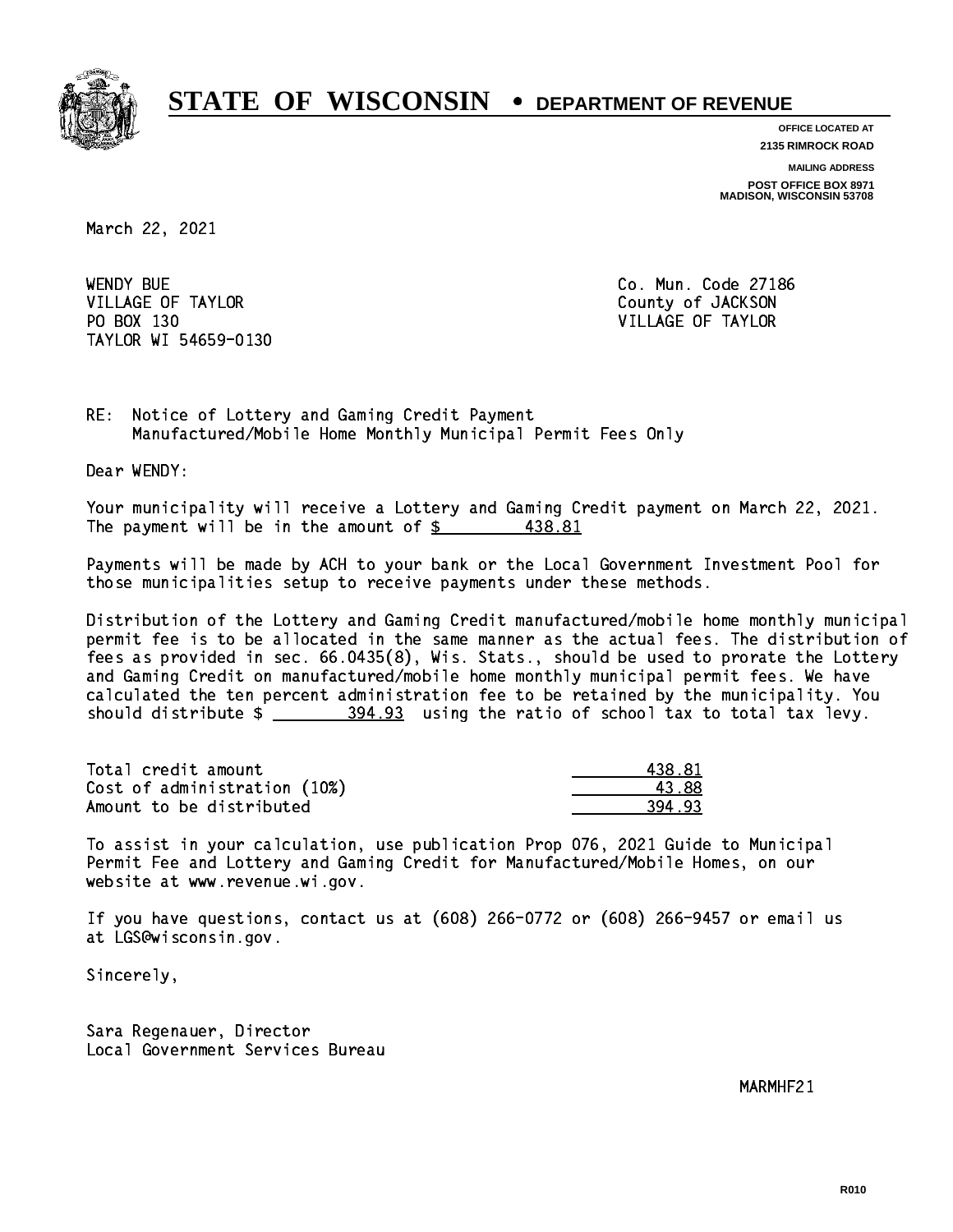

**OFFICE LOCATED AT 2135 RIMROCK ROAD**

**MAILING ADDRESS POST OFFICE BOX 8971 MADISON, WISCONSIN 53708**

March 22, 2021

**BRAD CHOWN** CITY OF BLACK RIVER FALLS COUNTY OF JACKSON 101 S 2ND ST CITY OF BLACK RIVER FALLS BLACK RIVER FALLS WI 54615-1725

Co. Mun. Code 27206

RE: Notice of Lottery and Gaming Credit Payment Manufactured/Mobile Home Monthly Municipal Permit Fees Only

Dear BRAD:

 Your municipality will receive a Lottery and Gaming Credit payment on March 22, 2021. The payment will be in the amount of  $\frac{2}{3}$  1,938.96

 Payments will be made by ACH to your bank or the Local Government Investment Pool for those municipalities setup to receive payments under these methods.

 Distribution of the Lottery and Gaming Credit manufactured/mobile home monthly municipal permit fee is to be allocated in the same manner as the actual fees. The distribution of fees as provided in sec. 66.0435(8), Wis. Stats., should be used to prorate the Lottery and Gaming Credit on manufactured/mobile home monthly municipal permit fees. We have calculated the ten percent administration fee to be retained by the municipality. You should distribute  $\frac{1,745.07}{1,745.07}$  using the ratio of school tax to total tax levy.

| Total credit amount          | 1.938.96 |
|------------------------------|----------|
| Cost of administration (10%) | 193.89   |
| Amount to be distributed     | 1.745.07 |

 To assist in your calculation, use publication Prop 076, 2021 Guide to Municipal Permit Fee and Lottery and Gaming Credit for Manufactured/Mobile Homes, on our website at www.revenue.wi.gov.

 If you have questions, contact us at (608) 266-0772 or (608) 266-9457 or email us at LGS@wisconsin.gov.

Sincerely,

 Sara Regenauer, Director Local Government Services Bureau

 $\mathcal{M}$  matrix  $\mathcal{M}$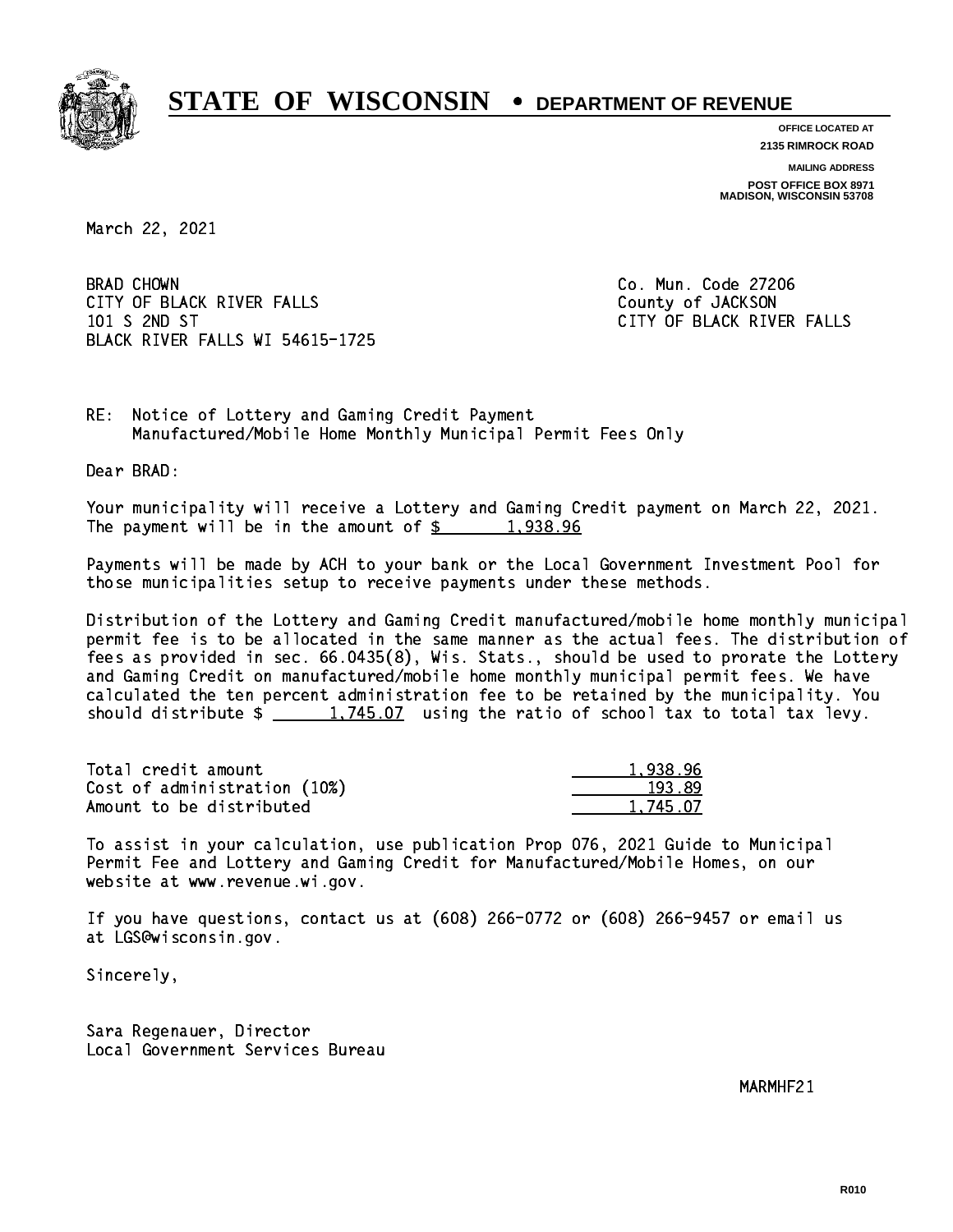

**OFFICE LOCATED AT**

**2135 RIMROCK ROAD**

**MAILING ADDRESS**

**POST OFFICE BOX 8971 MADISON, WISCONSIN 53708**

March 22, 2021

SHARON M GUENTERBERG CO. Mun. Code 28018 TOWN OF LAKE MILLS **TOWN OF LAKE MILLS**  W8875 AIRPORT RD TOWN OF LAKE MILLS WATERLOO WI 53594-9430

RE: Notice of Lottery and Gaming Credit Payment Manufactured/Mobile Home Monthly Municipal Permit Fees Only

Dear SHARON:

 Your municipality will receive a Lottery and Gaming Credit payment on March 22, 2021. The payment will be in the amount of  $\frac{2}{3}$  7,761.32

 Payments will be made by ACH to your bank or the Local Government Investment Pool for those municipalities setup to receive payments under these methods.

 Distribution of the Lottery and Gaming Credit manufactured/mobile home monthly municipal permit fee is to be allocated in the same manner as the actual fees. The distribution of fees as provided in sec. 66.0435(8), Wis. Stats., should be used to prorate the Lottery and Gaming Credit on manufactured/mobile home monthly municipal permit fees. We have calculated the ten percent administration fee to be retained by the municipality. You should distribute  $\frac{2}{1}$   $\frac{6,985.19}{2}$  using the ratio of school tax to total tax levy.

| Total credit amount          | 7.761.32 |
|------------------------------|----------|
| Cost of administration (10%) | 776.13   |
| Amount to be distributed     | 6.985.19 |

 To assist in your calculation, use publication Prop 076, 2021 Guide to Municipal Permit Fee and Lottery and Gaming Credit for Manufactured/Mobile Homes, on our website at www.revenue.wi.gov.

 If you have questions, contact us at (608) 266-0772 or (608) 266-9457 or email us at LGS@wisconsin.gov.

Sincerely,

 Sara Regenauer, Director Local Government Services Bureau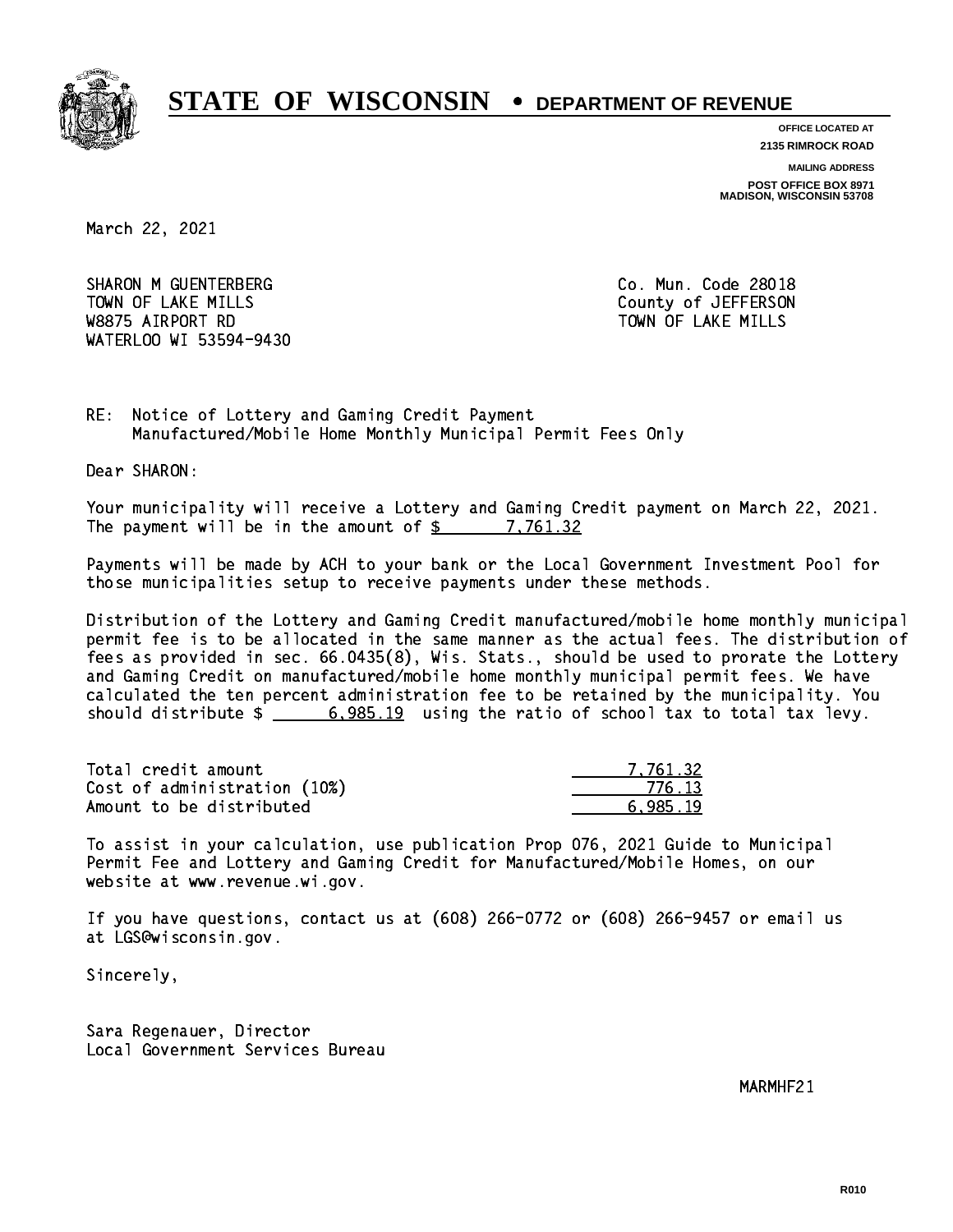

**OFFICE LOCATED AT**

**2135 RIMROCK ROAD**

**MAILING ADDRESS**

**POST OFFICE BOX 8971 MADISON, WISCONSIN 53708**

March 22, 2021

 CHRIS ASTRELLA Co. Mun. Code 28022 N4450 COUNTY RD A TOWN OF OAKLAND CAMBRIDGE WI 53523

TOWN OF OAKLAND COUNTY OF SALAR COUNTY OF SALAR COUNTY OF JEFFERSON

RE: Notice of Lottery and Gaming Credit Payment Manufactured/Mobile Home Monthly Municipal Permit Fees Only

Dear CHRIS:

 Your municipality will receive a Lottery and Gaming Credit payment on March 22, 2021. The payment will be in the amount of  $\frac{26}{91}$  26,947.92

 Payments will be made by ACH to your bank or the Local Government Investment Pool for those municipalities setup to receive payments under these methods.

 Distribution of the Lottery and Gaming Credit manufactured/mobile home monthly municipal permit fee is to be allocated in the same manner as the actual fees. The distribution of fees as provided in sec. 66.0435(8), Wis. Stats., should be used to prorate the Lottery and Gaming Credit on manufactured/mobile home monthly municipal permit fees. We have calculated the ten percent administration fee to be retained by the municipality. You should distribute  $\frac{24,253.13}{24,253.13}$  using the ratio of school tax to total tax levy.

| Total credit amount          | 26,947.92 |
|------------------------------|-----------|
| Cost of administration (10%) | 2.694.79  |
| Amount to be distributed     | 24.253.13 |

 To assist in your calculation, use publication Prop 076, 2021 Guide to Municipal Permit Fee and Lottery and Gaming Credit for Manufactured/Mobile Homes, on our website at www.revenue.wi.gov.

 If you have questions, contact us at (608) 266-0772 or (608) 266-9457 or email us at LGS@wisconsin.gov.

Sincerely,

 Sara Regenauer, Director Local Government Services Bureau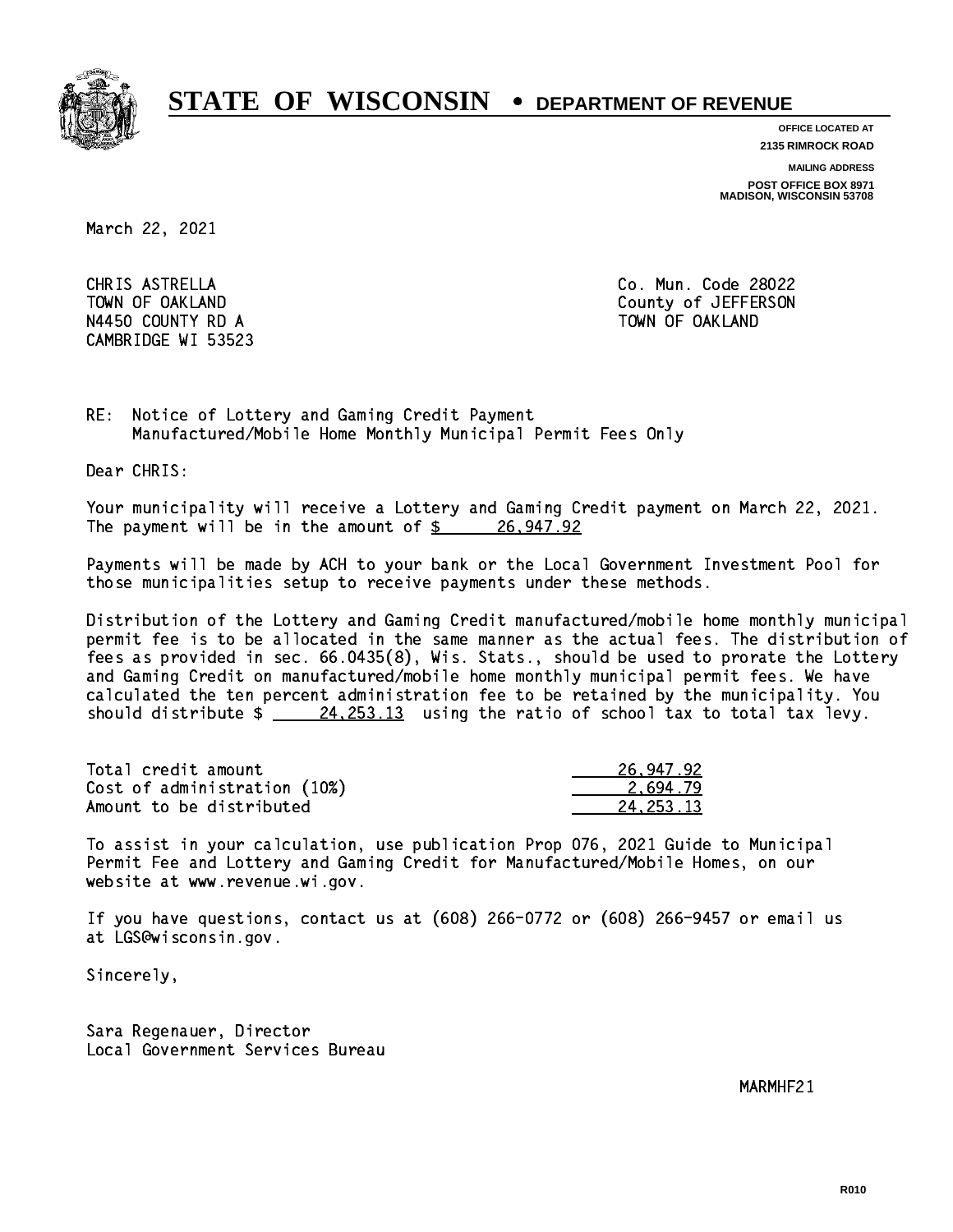

**OFFICE LOCATED AT**

**2135 RIMROCK ROAD**

**MAILING ADDRESS**

**POST OFFICE BOX 8971 MADISON, WISCONSIN 53708**

March 22, 2021

SHIRLEY BOOS TOWN OF SULLIVAN COUNTY OF SULLIVAN N3792 LIBERTY ST TOWN OF SULLIVAN SULLIVAN WI 53178-9606

Co. Mun. Code 28026

RE: Notice of Lottery and Gaming Credit Payment Manufactured/Mobile Home Monthly Municipal Permit Fees Only

Dear SHIRLEY:

 Your municipality will receive a Lottery and Gaming Credit payment on March 22, 2021. The payment will be in the amount of  $\frac{27}{054.72}$ 

 Payments will be made by ACH to your bank or the Local Government Investment Pool for those municipalities setup to receive payments under these methods.

 Distribution of the Lottery and Gaming Credit manufactured/mobile home monthly municipal permit fee is to be allocated in the same manner as the actual fees. The distribution of fees as provided in sec. 66.0435(8), Wis. Stats., should be used to prorate the Lottery and Gaming Credit on manufactured/mobile home monthly municipal permit fees. We have calculated the ten percent administration fee to be retained by the municipality. You should distribute  $\frac{24,349.25}{24}$  using the ratio of school tax to total tax levy.

| Total credit amount          | 27.054.72 |
|------------------------------|-----------|
| Cost of administration (10%) | 2.705.47  |
| Amount to be distributed     | 24.349.25 |

 To assist in your calculation, use publication Prop 076, 2021 Guide to Municipal Permit Fee and Lottery and Gaming Credit for Manufactured/Mobile Homes, on our website at www.revenue.wi.gov.

 If you have questions, contact us at (608) 266-0772 or (608) 266-9457 or email us at LGS@wisconsin.gov.

Sincerely,

 Sara Regenauer, Director Local Government Services Bureau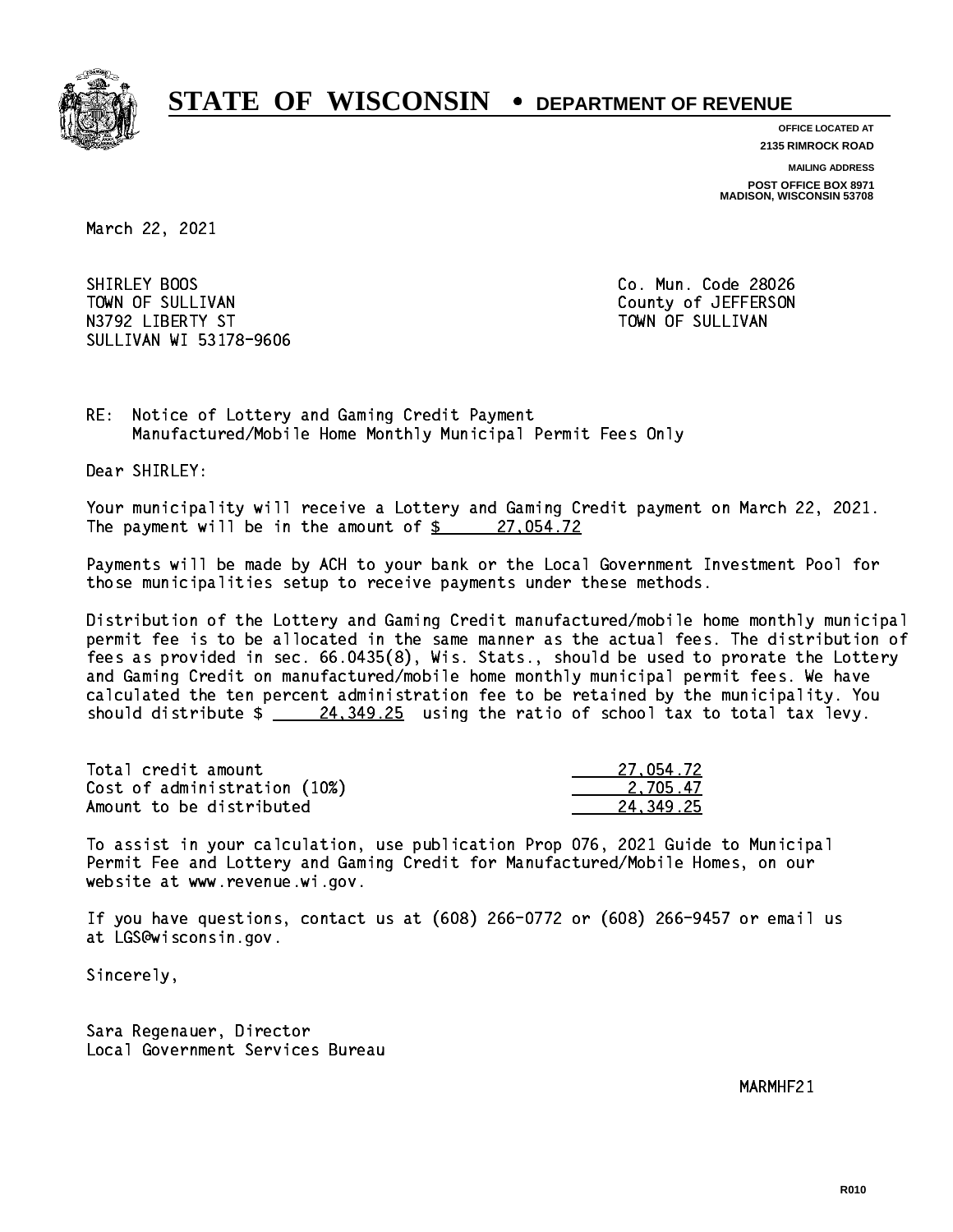

**OFFICE LOCATED AT**

**2135 RIMROCK ROAD**

**MAILING ADDRESS**

**POST OFFICE BOX 8971 MADISON, WISCONSIN 53708**

March 22, 2021

**VONNIE BUSKE** TOWN OF WATERTOWN COUNTY OF VALUE OF THE COUNTY OF A LIFT OF THE COUNTY OF A LIFT OF THE COUNTY OF THE COUNTY OF THE COUNTY OF THE COUNTY OF THE COUNTY OF THE COUNTY OF THE COUNTY OF THE COUNTY OF THE COUNTY OF THE COUNTY N8497 COUNTY ROAD D TOWN OF WATERTOWN NAME OF STATE OF STATE OF STATE OF STATE OF STATE OF STATE OF STATE OF S WATERTOWN WI 53094-9586

Co. Mun. Code 28032

RE: Notice of Lottery and Gaming Credit Payment Manufactured/Mobile Home Monthly Municipal Permit Fees Only

Dear VONNIE:

 Your municipality will receive a Lottery and Gaming Credit payment on March 22, 2021. The payment will be in the amount of  $\frac{2}{3}$  1,676.76

 Payments will be made by ACH to your bank or the Local Government Investment Pool for those municipalities setup to receive payments under these methods.

 Distribution of the Lottery and Gaming Credit manufactured/mobile home monthly municipal permit fee is to be allocated in the same manner as the actual fees. The distribution of fees as provided in sec. 66.0435(8), Wis. Stats., should be used to prorate the Lottery and Gaming Credit on manufactured/mobile home monthly municipal permit fees. We have calculated the ten percent administration fee to be retained by the municipality. You should distribute  $\frac{2}{1,509.09}$  using the ratio of school tax to total tax levy.

| Total credit amount          | 1,676.76 |
|------------------------------|----------|
| Cost of administration (10%) | 167.67   |
| Amount to be distributed     | 1.509.09 |

 To assist in your calculation, use publication Prop 076, 2021 Guide to Municipal Permit Fee and Lottery and Gaming Credit for Manufactured/Mobile Homes, on our website at www.revenue.wi.gov.

 If you have questions, contact us at (608) 266-0772 or (608) 266-9457 or email us at LGS@wisconsin.gov.

Sincerely,

 Sara Regenauer, Director Local Government Services Bureau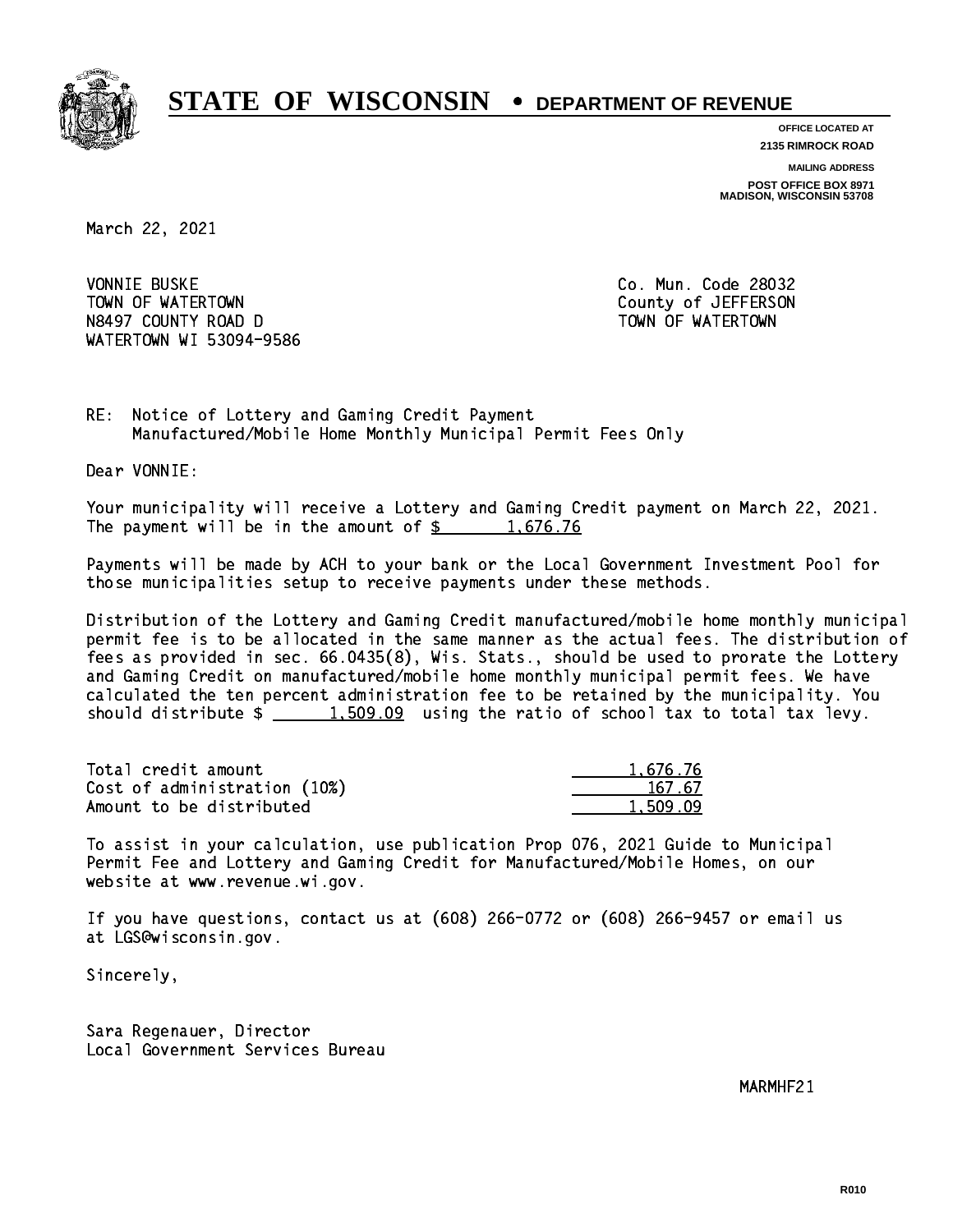

**OFFICE LOCATED AT**

**2135 RIMROCK ROAD**

**MAILING ADDRESS**

**POST OFFICE BOX 8971 MADISON, WISCONSIN 53708**

March 22, 2021

SAM BELL VILLAGE OF JOHNSON CREEK COUNTY OF JEFFERSON PO BOX 238 JOHNSON CREEK WI 53038-0238

Co. Mun. Code 28141 VILLAGE OF JOHNSON CREEK

RE: Notice of Lottery and Gaming Credit Payment Manufactured/Mobile Home Monthly Municipal Permit Fees Only

Dear SAM:

 Your municipality will receive a Lottery and Gaming Credit payment on March 22, 2021. The payment will be in the amount of  $\frac{22,279.44}{2}$ 

 Payments will be made by ACH to your bank or the Local Government Investment Pool for those municipalities setup to receive payments under these methods.

 Distribution of the Lottery and Gaming Credit manufactured/mobile home monthly municipal permit fee is to be allocated in the same manner as the actual fees. The distribution of fees as provided in sec. 66.0435(8), Wis. Stats., should be used to prorate the Lottery and Gaming Credit on manufactured/mobile home monthly municipal permit fees. We have calculated the ten percent administration fee to be retained by the municipality. You should distribute  $\frac{20.051.50}{20.051.50}$  using the ratio of school tax to total tax levy.

| Total credit amount          | 22,279.44 |
|------------------------------|-----------|
| Cost of administration (10%) | 2.227.94  |
| Amount to be distributed     | 20.051.50 |

 To assist in your calculation, use publication Prop 076, 2021 Guide to Municipal Permit Fee and Lottery and Gaming Credit for Manufactured/Mobile Homes, on our website at www.revenue.wi.gov.

 If you have questions, contact us at (608) 266-0772 or (608) 266-9457 or email us at LGS@wisconsin.gov.

Sincerely,

 Sara Regenauer, Director Local Government Services Bureau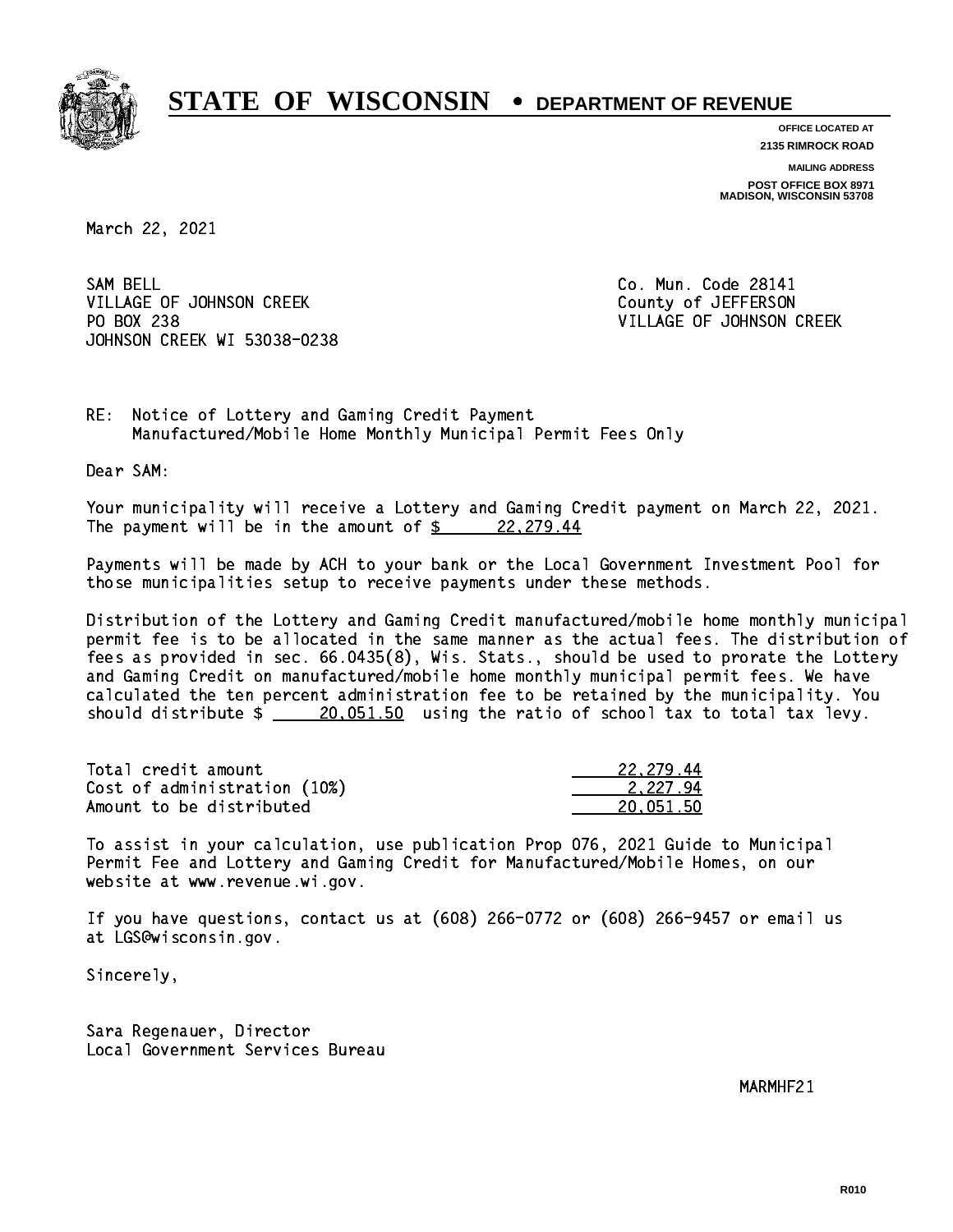

**OFFICE LOCATED AT 2135 RIMROCK ROAD**

**MAILING ADDRESS POST OFFICE BOX 8971 MADISON, WISCONSIN 53708**

March 22, 2021

 LAURIE MUELLER Co. Mun. Code 28171 VILLAGE OF PALMYRA COUNTY COUNTY OF SEPTERSON 100 TAFT ST, PO BOX 380 VILLAGE OF PALMYRA PALMYRA WI 53156-0380

RE: Notice of Lottery and Gaming Credit Payment Manufactured/Mobile Home Monthly Municipal Permit Fees Only

Dear LAURIE:

 Your municipality will receive a Lottery and Gaming Credit payment on March 22, 2021. The payment will be in the amount of \$ 3,437.52 \_\_\_\_\_\_\_\_\_\_\_\_\_\_\_\_

 Payments will be made by ACH to your bank or the Local Government Investment Pool for those municipalities setup to receive payments under these methods.

 Distribution of the Lottery and Gaming Credit manufactured/mobile home monthly municipal permit fee is to be allocated in the same manner as the actual fees. The distribution of fees as provided in sec. 66.0435(8), Wis. Stats., should be used to prorate the Lottery and Gaming Credit on manufactured/mobile home monthly municipal permit fees. We have calculated the ten percent administration fee to be retained by the municipality. You should distribute  $\frac{2}{2}$   $\frac{3.093.77}{2}$  using the ratio of school tax to total tax levy.

| Total credit amount          | 3.437.52 |
|------------------------------|----------|
| Cost of administration (10%) | 343.75   |
| Amount to be distributed     | 3.093.77 |

 To assist in your calculation, use publication Prop 076, 2021 Guide to Municipal Permit Fee and Lottery and Gaming Credit for Manufactured/Mobile Homes, on our website at www.revenue.wi.gov.

 If you have questions, contact us at (608) 266-0772 or (608) 266-9457 or email us at LGS@wisconsin.gov.

Sincerely,

 Sara Regenauer, Director Local Government Services Bureau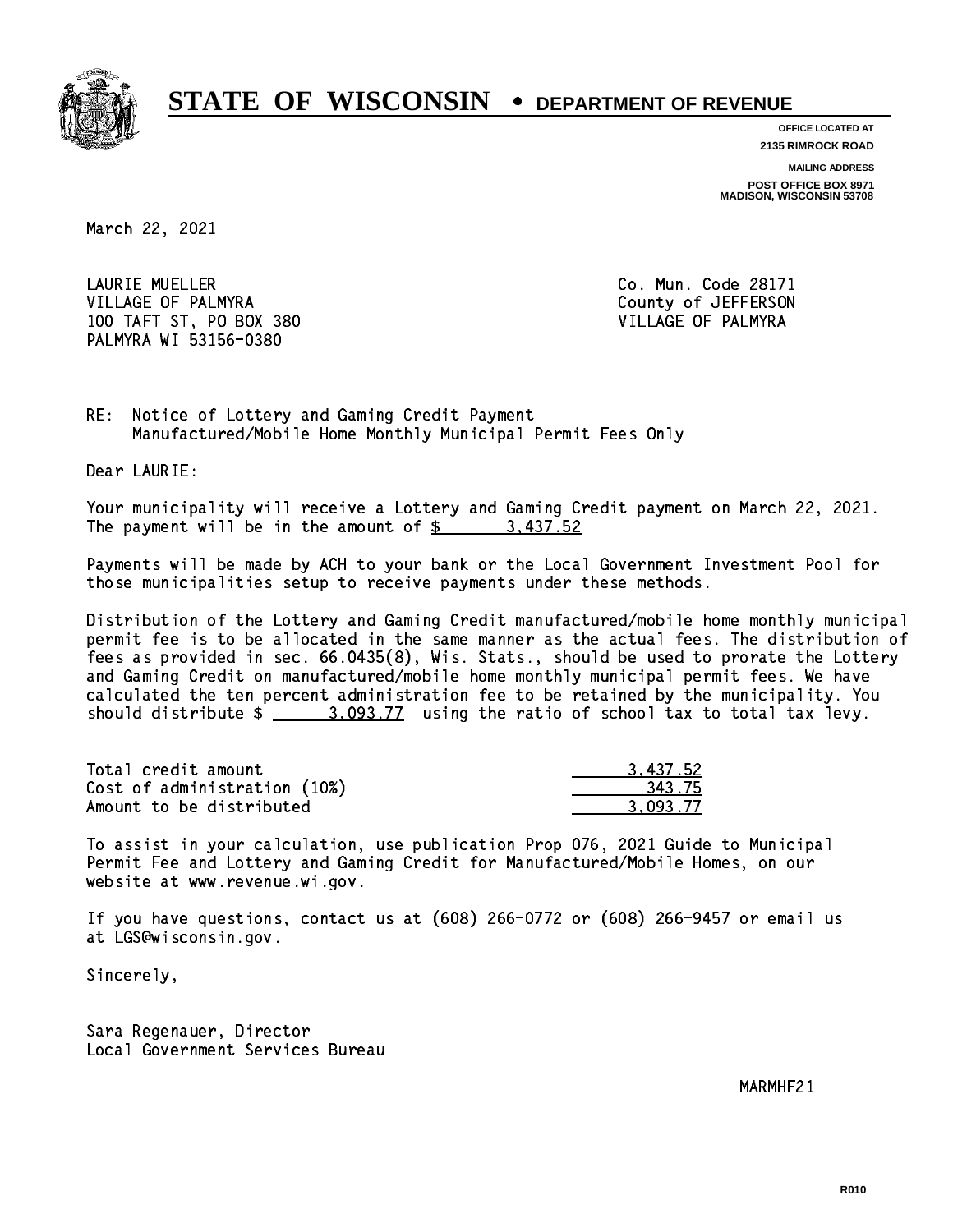

**OFFICE LOCATED AT**

**2135 RIMROCK ROAD**

**MAILING ADDRESS**

**POST OFFICE BOX 8971 MADISON, WISCONSIN 53708**

March 22, 2021

 TANYA PARLOW STEWART Co. Mun. Code 28241 CITY OF JEFFERSON County of JEFFERSON 317 S MAIN STREET CITY OF JEFFERSON JEFFERSON WI 53549

RE: Notice of Lottery and Gaming Credit Payment Manufactured/Mobile Home Monthly Municipal Permit Fees Only

Dear TANYA:

 Your municipality will receive a Lottery and Gaming Credit payment on March 22, 2021. The payment will be in the amount of  $\frac{24,266.18}{2}$ 

 Payments will be made by ACH to your bank or the Local Government Investment Pool for those municipalities setup to receive payments under these methods.

 Distribution of the Lottery and Gaming Credit manufactured/mobile home monthly municipal permit fee is to be allocated in the same manner as the actual fees. The distribution of fees as provided in sec. 66.0435(8), Wis. Stats., should be used to prorate the Lottery and Gaming Credit on manufactured/mobile home monthly municipal permit fees. We have calculated the ten percent administration fee to be retained by the municipality. You should distribute  $\frac{21,839.57}{21,839.57}$  using the ratio of school tax to total tax levy.

| Total credit amount          | 24.266.18 |
|------------------------------|-----------|
| Cost of administration (10%) | 2.426.61  |
| Amount to be distributed     | 21.839.57 |

 To assist in your calculation, use publication Prop 076, 2021 Guide to Municipal Permit Fee and Lottery and Gaming Credit for Manufactured/Mobile Homes, on our website at www.revenue.wi.gov.

 If you have questions, contact us at (608) 266-0772 or (608) 266-9457 or email us at LGS@wisconsin.gov.

Sincerely,

 Sara Regenauer, Director Local Government Services Bureau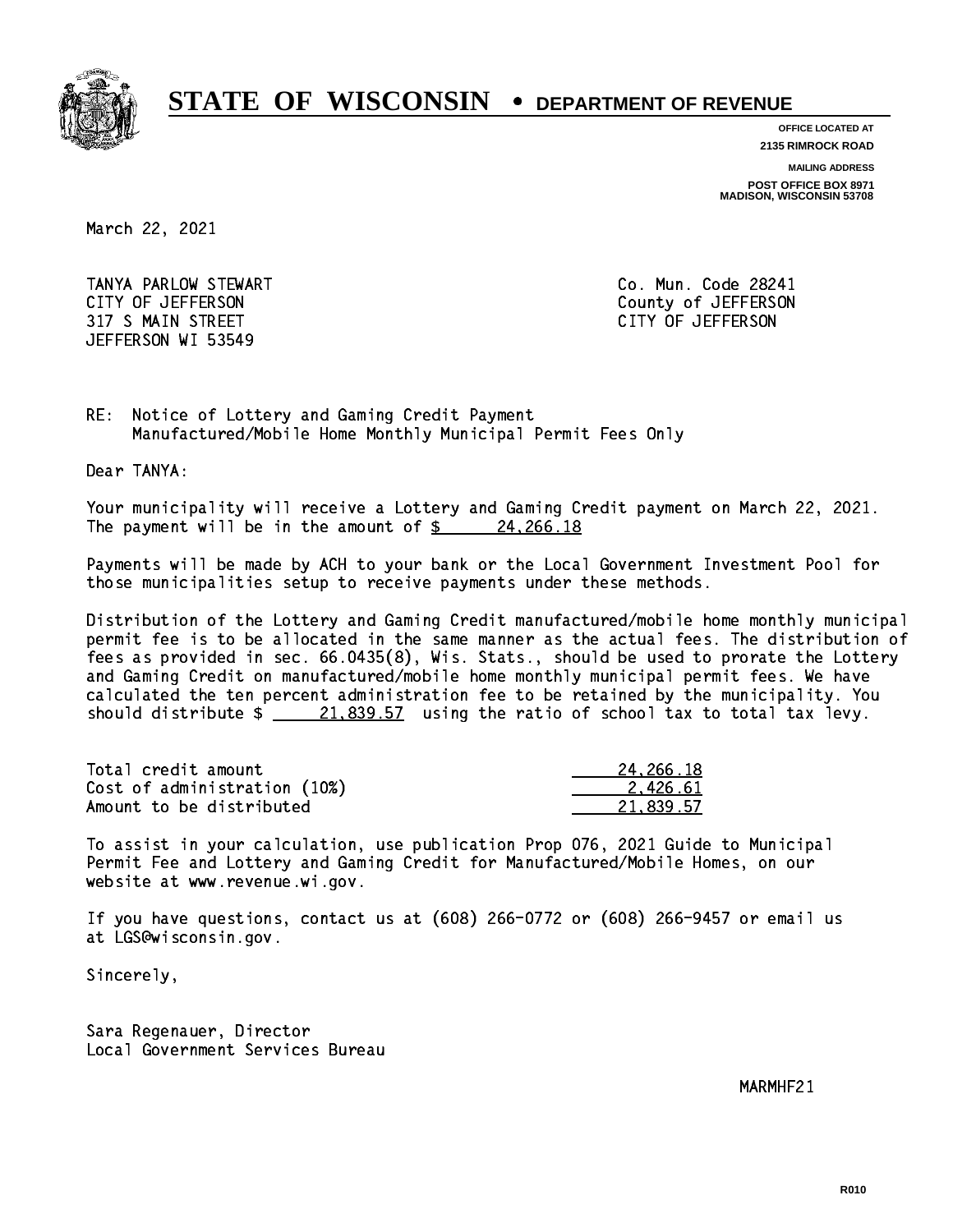

**OFFICE LOCATED AT**

**2135 RIMROCK ROAD**

**MAILING ADDRESS**

**POST OFFICE BOX 8971 MADISON, WISCONSIN 53708**

March 22, 2021

 ELIZABETH MILBRATH Co. Mun. Code 28246 200 D WATER STREET CITY OF LAKE MILLS LAKE MILLS WI 53551

CITY OF LAKE MILLS COUNTY OF LAKE MILLS

RE: Notice of Lottery and Gaming Credit Payment Manufactured/Mobile Home Monthly Municipal Permit Fees Only

Dear ELIZABETH:

 Your municipality will receive a Lottery and Gaming Credit payment on March 22, 2021. The payment will be in the amount of  $\frac{2}{3}$  11,697.84

 Payments will be made by ACH to your bank or the Local Government Investment Pool for those municipalities setup to receive payments under these methods.

 Distribution of the Lottery and Gaming Credit manufactured/mobile home monthly municipal permit fee is to be allocated in the same manner as the actual fees. The distribution of fees as provided in sec. 66.0435(8), Wis. Stats., should be used to prorate the Lottery and Gaming Credit on manufactured/mobile home monthly municipal permit fees. We have calculated the ten percent administration fee to be retained by the municipality. You should distribute  $\frac{10,528.06}{2}$  using the ratio of school tax to total tax levy.

| Total credit amount          | 11,697.84 |
|------------------------------|-----------|
| Cost of administration (10%) | 1.169.78  |
| Amount to be distributed     | 10.528.06 |

 To assist in your calculation, use publication Prop 076, 2021 Guide to Municipal Permit Fee and Lottery and Gaming Credit for Manufactured/Mobile Homes, on our website at www.revenue.wi.gov.

 If you have questions, contact us at (608) 266-0772 or (608) 266-9457 or email us at LGS@wisconsin.gov.

Sincerely,

 Sara Regenauer, Director Local Government Services Bureau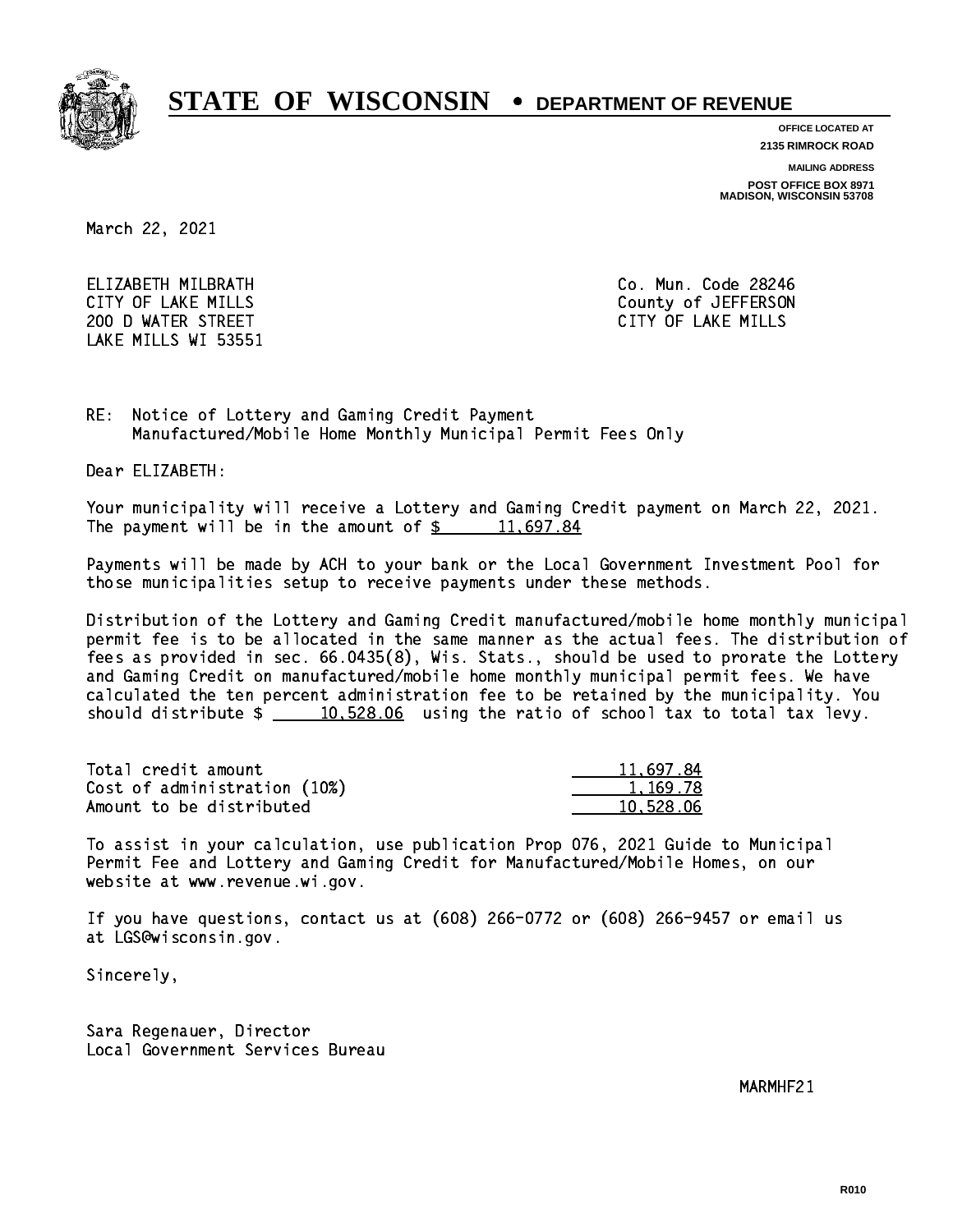

**OFFICE LOCATED AT**

**2135 RIMROCK ROAD**

**MAILING ADDRESS**

**POST OFFICE BOX 8971 MADISON, WISCONSIN 53708**

March 22, 2021

 MORTON HANSEN JR Co. Mun. Code 28290 CITY OF WATERLOO COUNTY OF WATERS ON COUNTY OF ACTIVE ASSESSED. 136 N MONROE ST CITY OF WATERLOO WATERLOO WI 53594-1198

RE: Notice of Lottery and Gaming Credit Payment Manufactured/Mobile Home Monthly Municipal Permit Fees Only

Dear MORTON:

 Your municipality will receive a Lottery and Gaming Credit payment on March 22, 2021. The payment will be in the amount of  $\frac{2}{3}$  9,515.16

 Payments will be made by ACH to your bank or the Local Government Investment Pool for those municipalities setup to receive payments under these methods.

 Distribution of the Lottery and Gaming Credit manufactured/mobile home monthly municipal permit fee is to be allocated in the same manner as the actual fees. The distribution of fees as provided in sec. 66.0435(8), Wis. Stats., should be used to prorate the Lottery and Gaming Credit on manufactured/mobile home monthly municipal permit fees. We have calculated the ten percent administration fee to be retained by the municipality. You should distribute  $\frac{2}{1}$   $\frac{8.563.65}{2}$  using the ratio of school tax to total tax levy.

| Total credit amount          | 9.515.16 |
|------------------------------|----------|
| Cost of administration (10%) | 951.51   |
| Amount to be distributed     | 8.563.65 |

 To assist in your calculation, use publication Prop 076, 2021 Guide to Municipal Permit Fee and Lottery and Gaming Credit for Manufactured/Mobile Homes, on our website at www.revenue.wi.gov.

 If you have questions, contact us at (608) 266-0772 or (608) 266-9457 or email us at LGS@wisconsin.gov.

Sincerely,

 Sara Regenauer, Director Local Government Services Bureau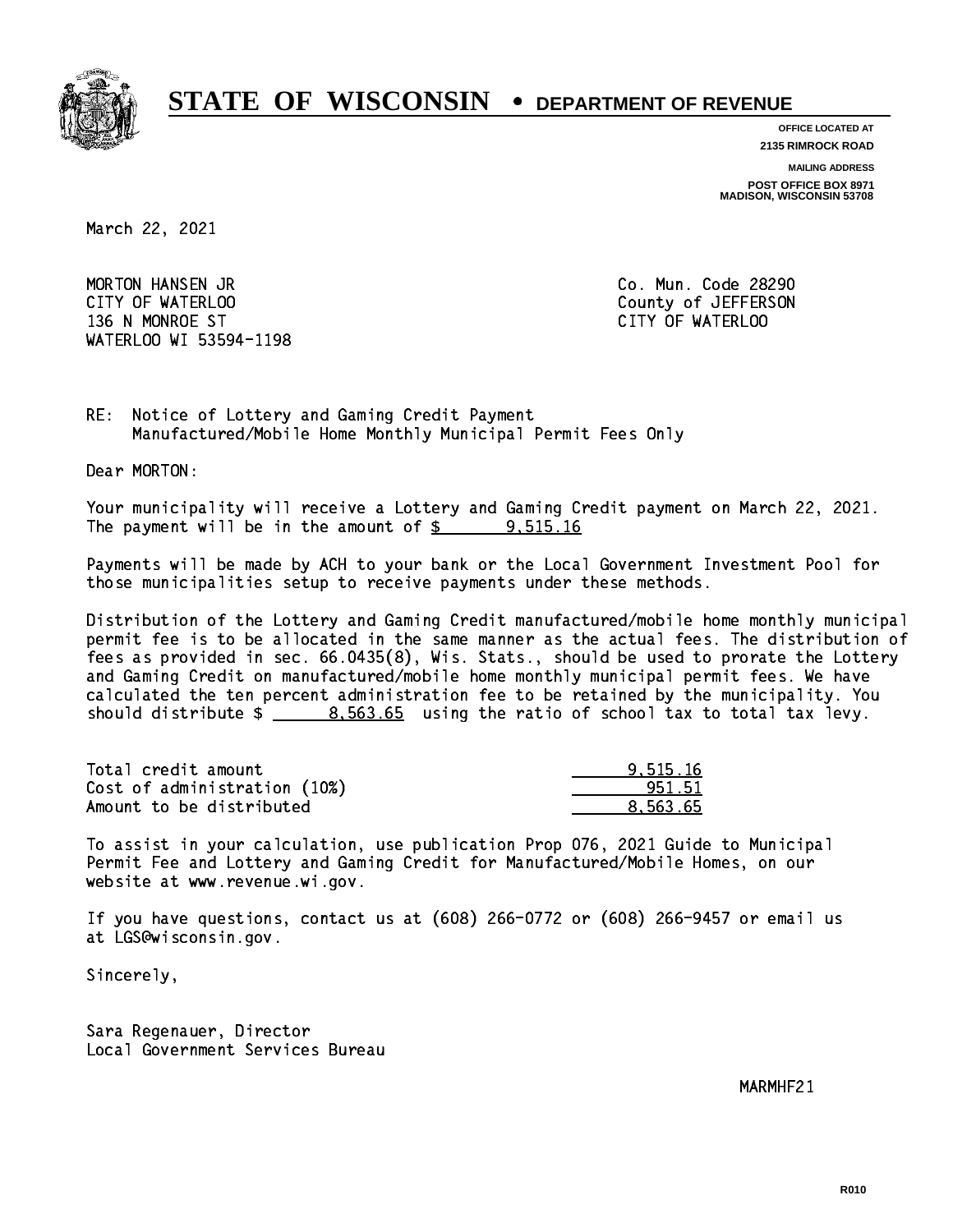

**OFFICE LOCATED AT**

**2135 RIMROCK ROAD**

**MAILING ADDRESS**

**POST OFFICE BOX 8971 MADISON, WISCONSIN 53708**

March 22, 2021

**KAREN DIETER** PO BOX 690 WHITEWATER WI 53190

Co. Mun. Code 28292 CITY OF WHITEWATER County of JEFFERSON CITY OF WHITEWATER

RE: Notice of Lottery and Gaming Credit Payment Manufactured/Mobile Home Monthly Municipal Permit Fees Only

Dear KAREN:

 Your municipality will receive a Lottery and Gaming Credit payment on March 22, 2021. The payment will be in the amount of  $\frac{2}{3}$  14,004.87

 Payments will be made by ACH to your bank or the Local Government Investment Pool for those municipalities setup to receive payments under these methods.

 Distribution of the Lottery and Gaming Credit manufactured/mobile home monthly municipal permit fee is to be allocated in the same manner as the actual fees. The distribution of fees as provided in sec. 66.0435(8), Wis. Stats., should be used to prorate the Lottery and Gaming Credit on manufactured/mobile home monthly municipal permit fees. We have calculated the ten percent administration fee to be retained by the municipality. You should distribute  $\frac{2}{2}$   $\frac{12,604.39}{2}$  using the ratio of school tax to total tax levy.

| Total credit amount          | 14,004.87 |
|------------------------------|-----------|
| Cost of administration (10%) | 1.400.48  |
| Amount to be distributed     | 12.604.39 |

 To assist in your calculation, use publication Prop 076, 2021 Guide to Municipal Permit Fee and Lottery and Gaming Credit for Manufactured/Mobile Homes, on our website at www.revenue.wi.gov.

 If you have questions, contact us at (608) 266-0772 or (608) 266-9457 or email us at LGS@wisconsin.gov.

Sincerely,

 Sara Regenauer, Director Local Government Services Bureau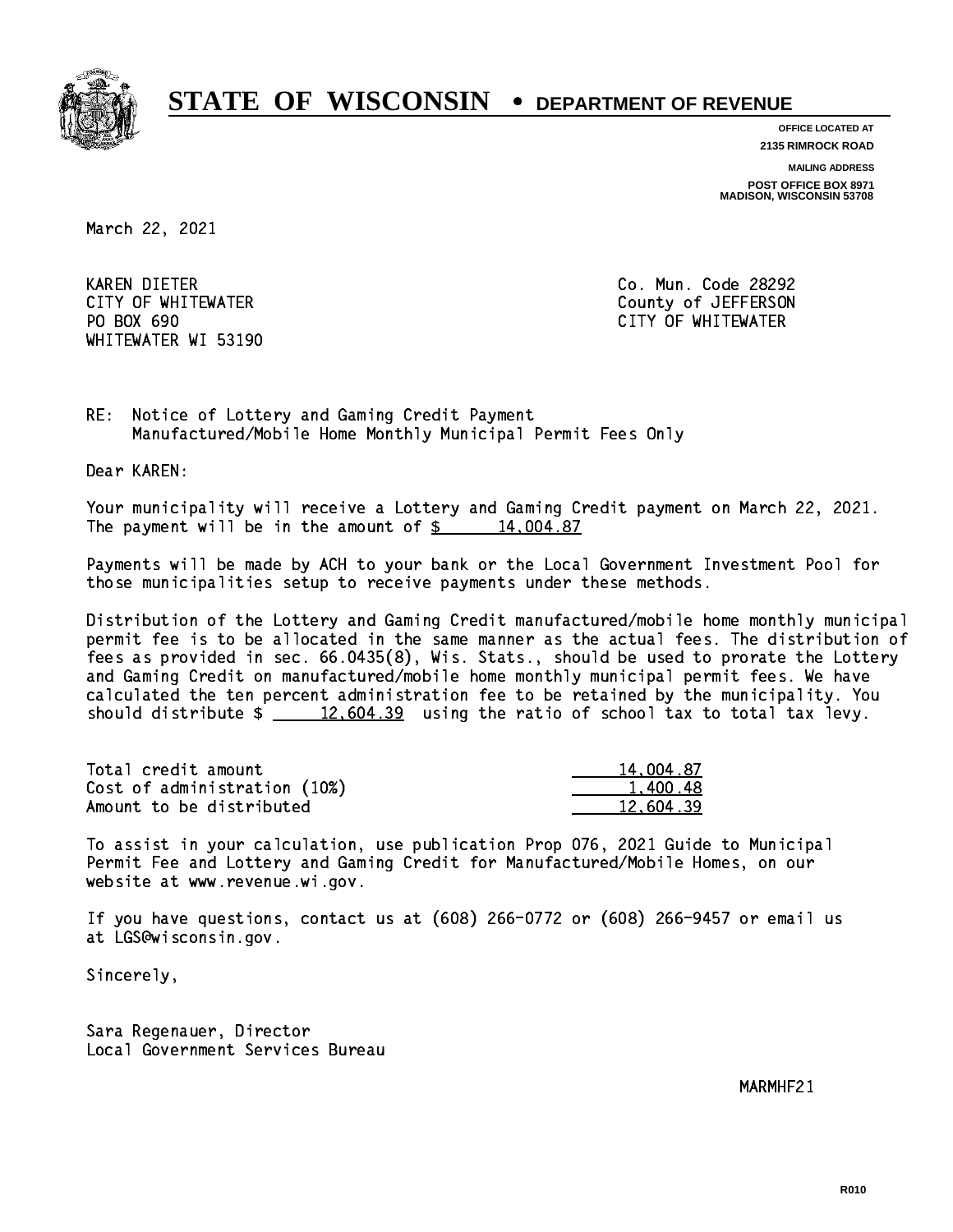

**OFFICE LOCATED AT 2135 RIMROCK ROAD**

**MAILING ADDRESS**

**POST OFFICE BOX 8971 MADISON, WISCONSIN 53708**

March 22, 2021

 CARIN E. LEACH Co. Mun. Code 29018 TOWN OF LEMONWEIR County of JUNEAU N3935 19TH AVE TOWN OF LEMONWEIR MAUSTON WI 53948-9605

RE: Notice of Lottery and Gaming Credit Payment Manufactured/Mobile Home Monthly Municipal Permit Fees Only

Dear CARIN:

 Your municipality will receive a Lottery and Gaming Credit payment on March 22, 2021. The payment will be in the amount of  $\frac{2}{3}$  11,005.08

 Payments will be made by ACH to your bank or the Local Government Investment Pool for those municipalities setup to receive payments under these methods.

 Distribution of the Lottery and Gaming Credit manufactured/mobile home monthly municipal permit fee is to be allocated in the same manner as the actual fees. The distribution of fees as provided in sec. 66.0435(8), Wis. Stats., should be used to prorate the Lottery and Gaming Credit on manufactured/mobile home monthly municipal permit fees. We have calculated the ten percent administration fee to be retained by the municipality. You should distribute  $\frac{2}{2}$   $\frac{9,904.58}{2}$  using the ratio of school tax to total tax levy.

| Total credit amount          | 11,005.08 |
|------------------------------|-----------|
| Cost of administration (10%) | 1,100.50  |
| Amount to be distributed     | 9.904.58  |

 To assist in your calculation, use publication Prop 076, 2021 Guide to Municipal Permit Fee and Lottery and Gaming Credit for Manufactured/Mobile Homes, on our website at www.revenue.wi.gov.

 If you have questions, contact us at (608) 266-0772 or (608) 266-9457 or email us at LGS@wisconsin.gov.

Sincerely,

 Sara Regenauer, Director Local Government Services Bureau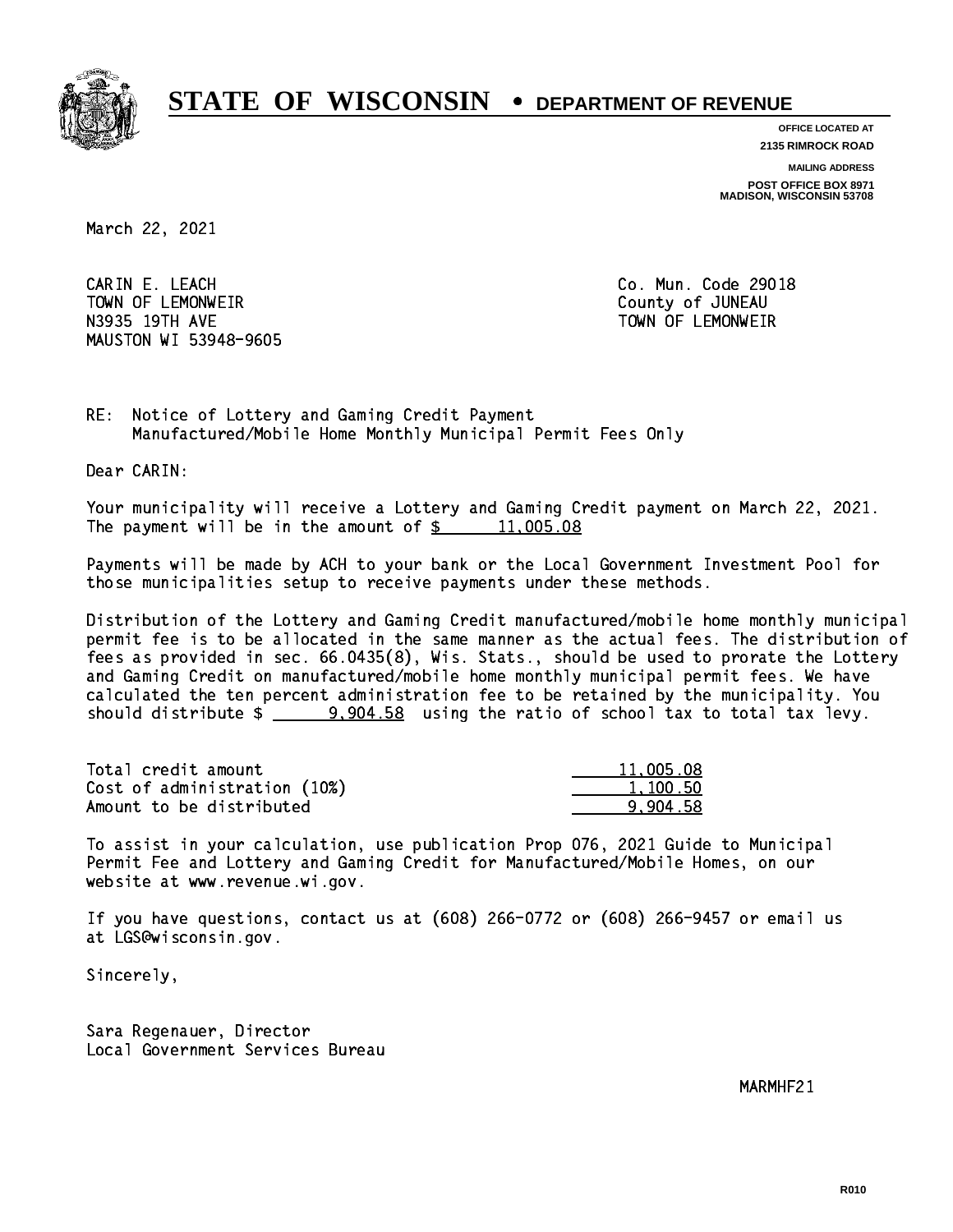

**OFFICE LOCATED AT**

**2135 RIMROCK ROAD**

**MAILING ADDRESS**

**POST OFFICE BOX 8971 MADISON, WISCONSIN 53708**

March 22, 2021

ANDREA HAWKINS TOWN OF LISBON COUNTY OF A LISBON N5293 MEYER RD TOWN OF LISBON NEW LISBON WI 53950-9124

Co. Mun. Code 29022

RE: Notice of Lottery and Gaming Credit Payment Manufactured/Mobile Home Monthly Municipal Permit Fees Only

Dear ANDREA:

 Your municipality will receive a Lottery and Gaming Credit payment on March 22, 2021. The payment will be in the amount of  $\frac{2}{3}$  2,197.98

 Payments will be made by ACH to your bank or the Local Government Investment Pool for those municipalities setup to receive payments under these methods.

 Distribution of the Lottery and Gaming Credit manufactured/mobile home monthly municipal permit fee is to be allocated in the same manner as the actual fees. The distribution of fees as provided in sec. 66.0435(8), Wis. Stats., should be used to prorate the Lottery and Gaming Credit on manufactured/mobile home monthly municipal permit fees. We have calculated the ten percent administration fee to be retained by the municipality. You should distribute  $\frac{1,978.19}{1,978.19}$  using the ratio of school tax to total tax levy.

| Total credit amount          | 2.197.98 |
|------------------------------|----------|
| Cost of administration (10%) | 219.79   |
| Amount to be distributed     | 1.978.19 |

 To assist in your calculation, use publication Prop 076, 2021 Guide to Municipal Permit Fee and Lottery and Gaming Credit for Manufactured/Mobile Homes, on our website at www.revenue.wi.gov.

 If you have questions, contact us at (608) 266-0772 or (608) 266-9457 or email us at LGS@wisconsin.gov.

Sincerely,

 Sara Regenauer, Director Local Government Services Bureau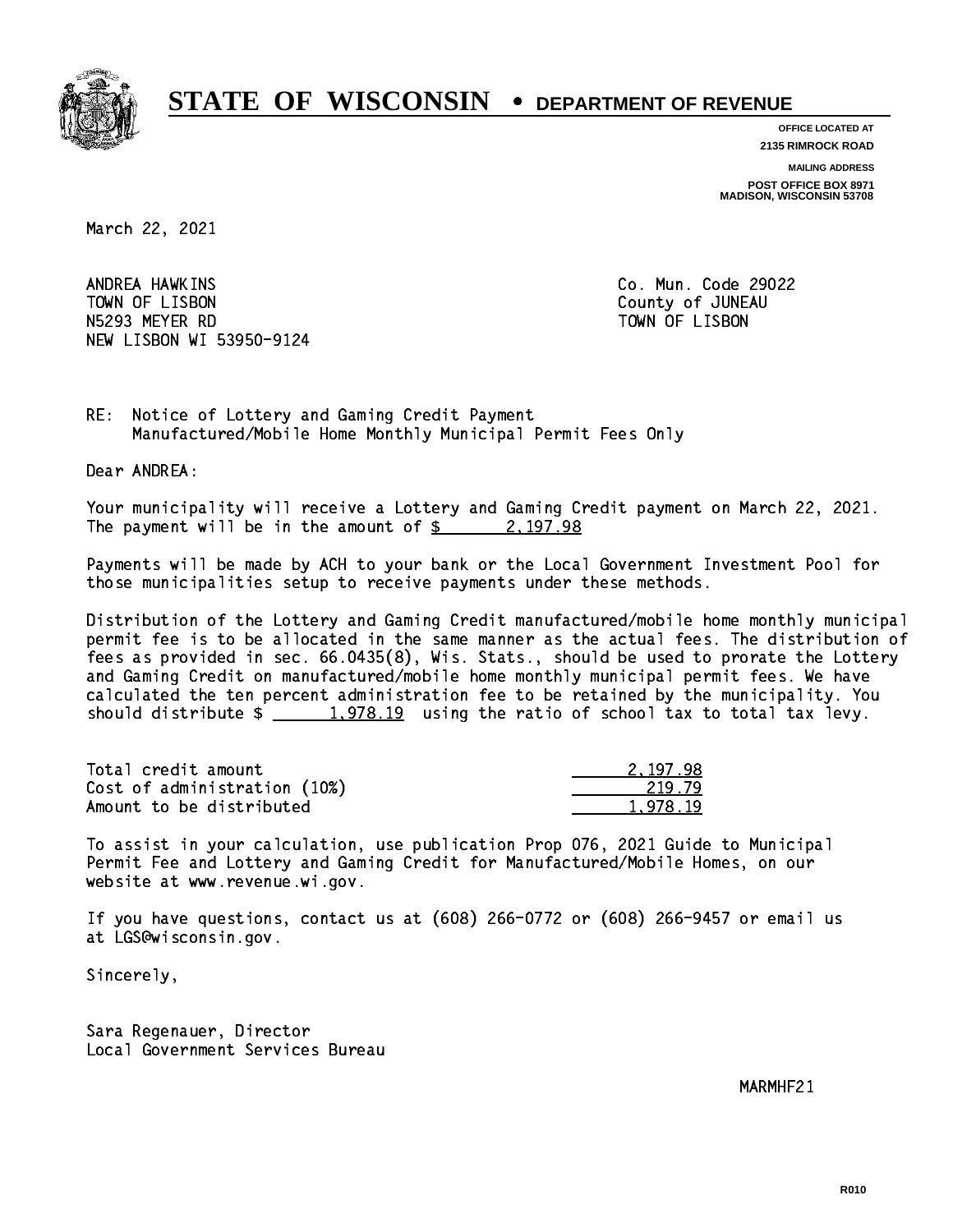

**OFFICE LOCATED AT 2135 RIMROCK ROAD**

**MAILING ADDRESS**

**POST OFFICE BOX 8971 MADISON, WISCONSIN 53708**

March 22, 2021

 SARAH STARK Co. Mun. Code 29111 VILLAGE OF CAMP DOUGLAS **COUNTY OF SAMPLE OF SAMPLE OF SAMPLE OF SAMPLE OF SAMPLE OF SAMPLE OF SAMPLE OF SAMPLE OF SAMPLE OF SAMPLE OF SAMPLE OF SAMPLE OF SAMPLE OF SAMPLE OF SAMPLE OF SAMPLE OF SAMPLE OF SAMPLE OF SAMPLE**  PO BOX 200, 304 CENTER ST VILLAGE OF CAMP DOUGLAS CAMP DOUGLAS WI 54618

RE: Notice of Lottery and Gaming Credit Payment Manufactured/Mobile Home Monthly Municipal Permit Fees Only

Dear SARAH:

 Your municipality will receive a Lottery and Gaming Credit payment on March 22, 2021. The payment will be in the amount of  $\frac{2}{3}$  1,179.84

 Payments will be made by ACH to your bank or the Local Government Investment Pool for those municipalities setup to receive payments under these methods.

 Distribution of the Lottery and Gaming Credit manufactured/mobile home monthly municipal permit fee is to be allocated in the same manner as the actual fees. The distribution of fees as provided in sec. 66.0435(8), Wis. Stats., should be used to prorate the Lottery and Gaming Credit on manufactured/mobile home monthly municipal permit fees. We have calculated the ten percent administration fee to be retained by the municipality. You should distribute  $\frac{1,061.86}{1,061.86}$  using the ratio of school tax to total tax levy.

| Total credit amount          | 1.179.84 |
|------------------------------|----------|
| Cost of administration (10%) | 117.98   |
| Amount to be distributed     | 1.061.86 |

 To assist in your calculation, use publication Prop 076, 2021 Guide to Municipal Permit Fee and Lottery and Gaming Credit for Manufactured/Mobile Homes, on our website at www.revenue.wi.gov.

 If you have questions, contact us at (608) 266-0772 or (608) 266-9457 or email us at LGS@wisconsin.gov.

Sincerely,

 Sara Regenauer, Director Local Government Services Bureau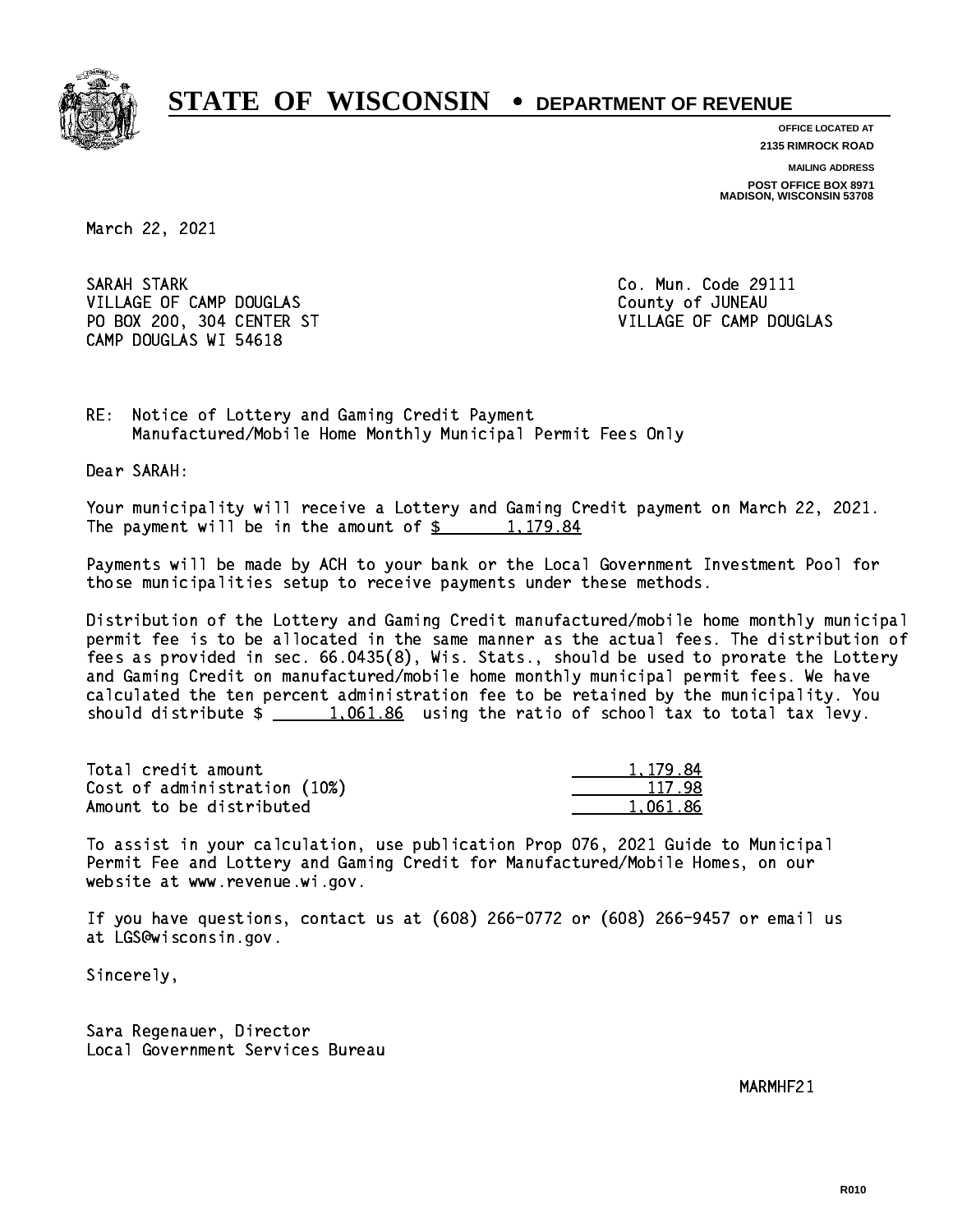

**OFFICE LOCATED AT 2135 RIMROCK ROAD**

**MAILING ADDRESS POST OFFICE BOX 8971 MADISON, WISCONSIN 53708**

March 22, 2021

LORI SCULLY VILLAGE OF LYNDON STATION COUNTY OF JUNEAU PO BOX 408 LYNDON STATION WI 53944-0408

Co. Mun. Code 29146 VILLAGE OF LYNDON STATION

RE: Notice of Lottery and Gaming Credit Payment Manufactured/Mobile Home Monthly Municipal Permit Fees Only

Dear LORI:

 Your municipality will receive a Lottery and Gaming Credit payment on March 22, 2021. The payment will be in the amount of  $\frac{2.056.80}{2.056.80}$ 

 Payments will be made by ACH to your bank or the Local Government Investment Pool for those municipalities setup to receive payments under these methods.

 Distribution of the Lottery and Gaming Credit manufactured/mobile home monthly municipal permit fee is to be allocated in the same manner as the actual fees. The distribution of fees as provided in sec. 66.0435(8), Wis. Stats., should be used to prorate the Lottery and Gaming Credit on manufactured/mobile home monthly municipal permit fees. We have calculated the ten percent administration fee to be retained by the municipality. You should distribute  $\frac{1.851.12}{1.851.12}$  using the ratio of school tax to total tax levy.

| Total credit amount          | 2.056.80 |
|------------------------------|----------|
| Cost of administration (10%) | 205.68   |
| Amount to be distributed     | 1.851.12 |

 To assist in your calculation, use publication Prop 076, 2021 Guide to Municipal Permit Fee and Lottery and Gaming Credit for Manufactured/Mobile Homes, on our website at www.revenue.wi.gov.

 If you have questions, contact us at (608) 266-0772 or (608) 266-9457 or email us at LGS@wisconsin.gov.

Sincerely,

 Sara Regenauer, Director Local Government Services Bureau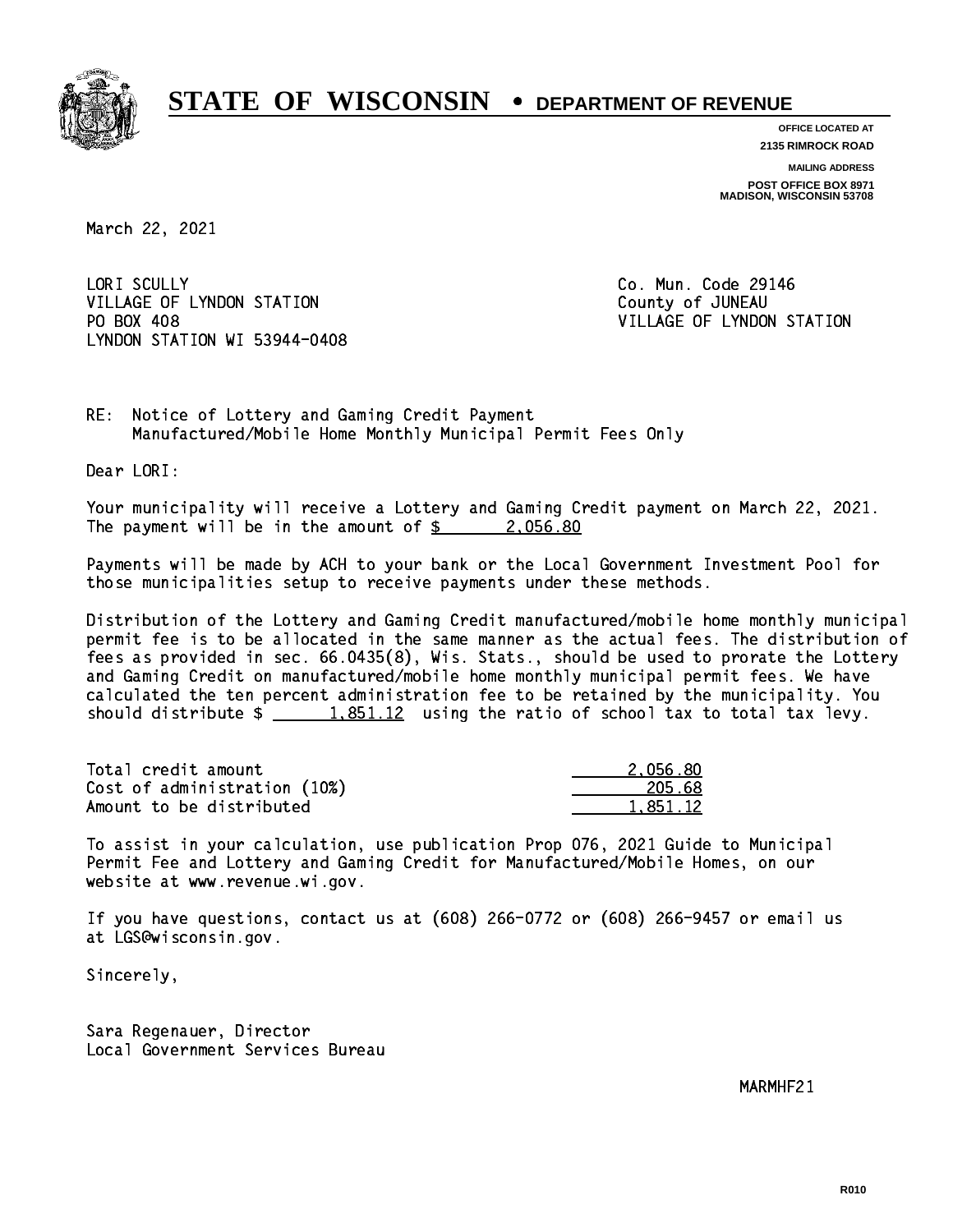

**OFFICE LOCATED AT**

**2135 RIMROCK ROAD**

**MAILING ADDRESS**

**POST OFFICE BOX 8971 MADISON, WISCONSIN 53708**

March 22, 2021

 CHERYL STEEN Co. Mun. Code 29161 VILLAGE OF NECEDAH COUNTY OF JUNEAU 101 CENTER ST VILLAGE OF NECEDAH NECEDAH WI 54646-0371

RE: Notice of Lottery and Gaming Credit Payment Manufactured/Mobile Home Monthly Municipal Permit Fees Only

Dear CHERYL:

 Your municipality will receive a Lottery and Gaming Credit payment on March 22, 2021. The payment will be in the amount of  $\frac{208.19}{200}$ 

 Payments will be made by ACH to your bank or the Local Government Investment Pool for those municipalities setup to receive payments under these methods.

 Distribution of the Lottery and Gaming Credit manufactured/mobile home monthly municipal permit fee is to be allocated in the same manner as the actual fees. The distribution of fees as provided in sec. 66.0435(8), Wis. Stats., should be used to prorate the Lottery and Gaming Credit on manufactured/mobile home monthly municipal permit fees. We have calculated the ten percent administration fee to be retained by the municipality. You should distribute  $\frac{2}{2}$   $\frac{187.38}{2}$  using the ratio of school tax to total tax levy.

Total credit amount Cost of administration (10%) Amount to be distributed

| 8. 19<br>٠, |
|-------------|
| 0. 81       |
| 37 38       |

 To assist in your calculation, use publication Prop 076, 2021 Guide to Municipal Permit Fee and Lottery and Gaming Credit for Manufactured/Mobile Homes, on our website at www.revenue.wi.gov.

 If you have questions, contact us at (608) 266-0772 or (608) 266-9457 or email us at LGS@wisconsin.gov.

Sincerely,

 Sara Regenauer, Director Local Government Services Bureau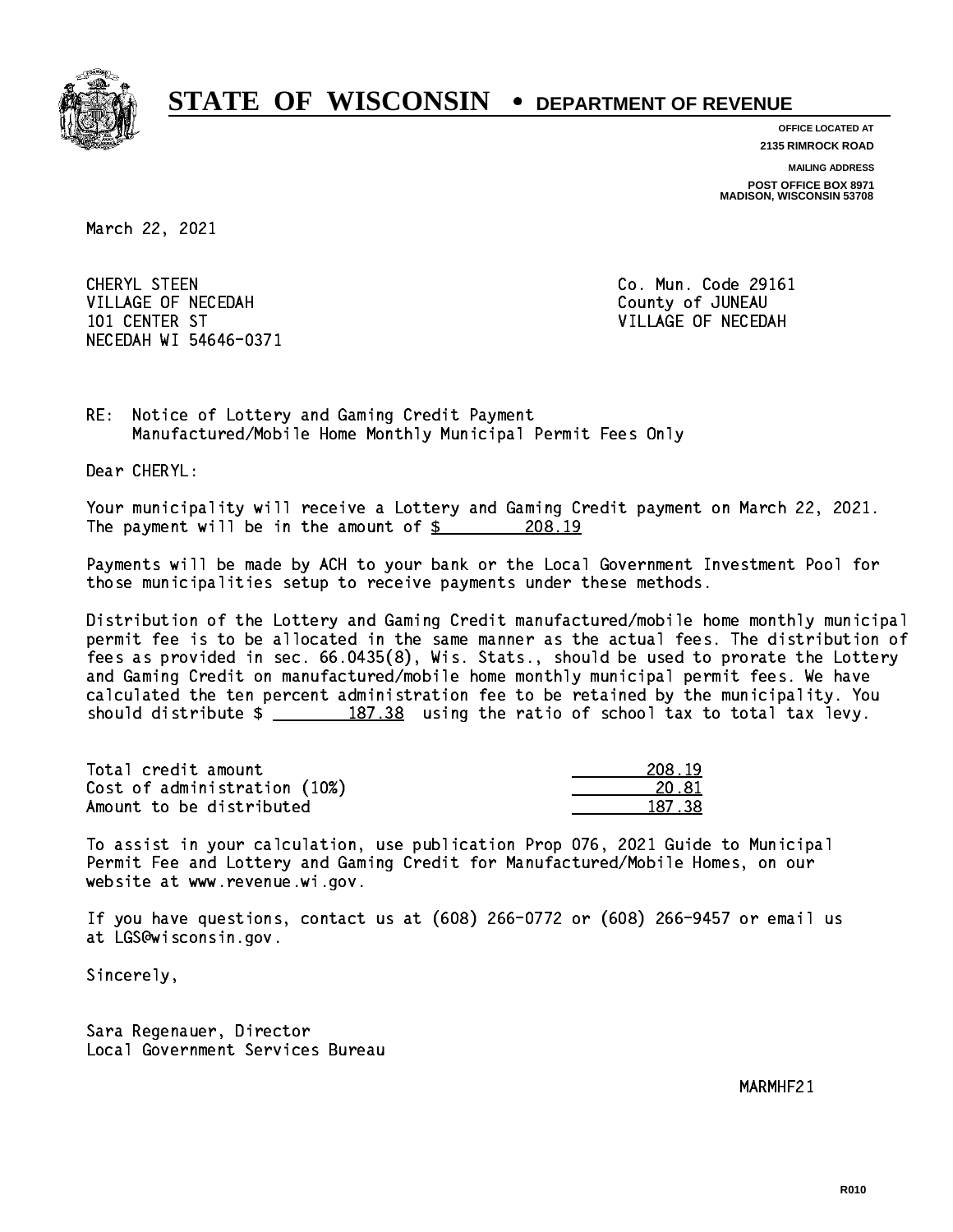

**OFFICE LOCATED AT**

**2135 RIMROCK ROAD**

**MAILING ADDRESS**

**POST OFFICE BOX 8971 MADISON, WISCONSIN 53708**

March 22, 2021

 LEE KUCHER Co. Mun. Code 29191 VILLAGE OF WONEWOC **COUNTY OF SECOND VILLAGE OF WONEWOC** WONEWOC WI 53968

200 WEST STREET VILLAGE OF WONEWOC

RE: Notice of Lottery and Gaming Credit Payment Manufactured/Mobile Home Monthly Municipal Permit Fees Only

Dear LEE:

 Your municipality will receive a Lottery and Gaming Credit payment on March 22, 2021. The payment will be in the amount of \$ 2,091.96 \_\_\_\_\_\_\_\_\_\_\_\_\_\_\_\_

 Payments will be made by ACH to your bank or the Local Government Investment Pool for those municipalities setup to receive payments under these methods.

 Distribution of the Lottery and Gaming Credit manufactured/mobile home monthly municipal permit fee is to be allocated in the same manner as the actual fees. The distribution of fees as provided in sec. 66.0435(8), Wis. Stats., should be used to prorate the Lottery and Gaming Credit on manufactured/mobile home monthly municipal permit fees. We have calculated the ten percent administration fee to be retained by the municipality. You should distribute  $\frac{1.882.77}{1.882.77}$  using the ratio of school tax to total tax levy.

| Total credit amount          | 2.091.96 |
|------------------------------|----------|
| Cost of administration (10%) | 209.19   |
| Amount to be distributed     | 1.882.77 |

 To assist in your calculation, use publication Prop 076, 2021 Guide to Municipal Permit Fee and Lottery and Gaming Credit for Manufactured/Mobile Homes, on our website at www.revenue.wi.gov.

 If you have questions, contact us at (608) 266-0772 or (608) 266-9457 or email us at LGS@wisconsin.gov.

Sincerely,

 Sara Regenauer, Director Local Government Services Bureau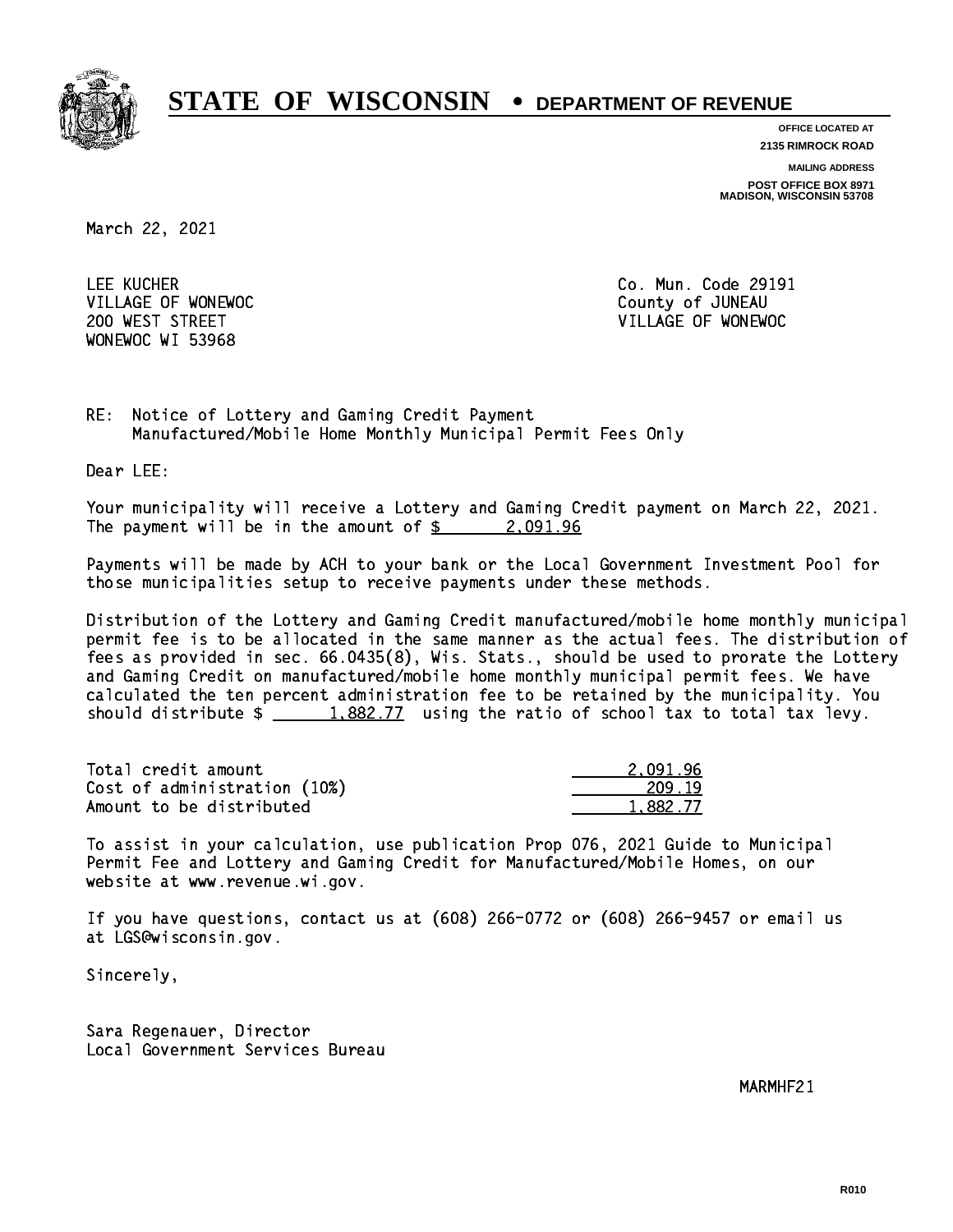

**OFFICE LOCATED AT**

**2135 RIMROCK ROAD**

**MAILING ADDRESS**

**POST OFFICE BOX 8971 MADISON, WISCONSIN 53708**

March 22, 2021

RANDALL D REEG Co. Mun. Code 29251 CITY OF MAUSTON County of JUNEAU 303 MANSION ST CITY OF MAUSTON MAUSTON WI 53948-1329

RE: Notice of Lottery and Gaming Credit Payment Manufactured/Mobile Home Monthly Municipal Permit Fees Only

Dear RANDALL:

 Your municipality will receive a Lottery and Gaming Credit payment on March 22, 2021. The payment will be in the amount of  $\frac{2}{3}$  6,868.08

 Payments will be made by ACH to your bank or the Local Government Investment Pool for those municipalities setup to receive payments under these methods.

 Distribution of the Lottery and Gaming Credit manufactured/mobile home monthly municipal permit fee is to be allocated in the same manner as the actual fees. The distribution of fees as provided in sec. 66.0435(8), Wis. Stats., should be used to prorate the Lottery and Gaming Credit on manufactured/mobile home monthly municipal permit fees. We have calculated the ten percent administration fee to be retained by the municipality. You should distribute  $\frac{20}{100}$   $\frac{6,181.28}{20}$  using the ratio of school tax to total tax levy.

| Total credit amount          | 6,868.08 |
|------------------------------|----------|
| Cost of administration (10%) | 686.80   |
| Amount to be distributed     | 6.181.28 |

 To assist in your calculation, use publication Prop 076, 2021 Guide to Municipal Permit Fee and Lottery and Gaming Credit for Manufactured/Mobile Homes, on our website at www.revenue.wi.gov.

 If you have questions, contact us at (608) 266-0772 or (608) 266-9457 or email us at LGS@wisconsin.gov.

Sincerely,

 Sara Regenauer, Director Local Government Services Bureau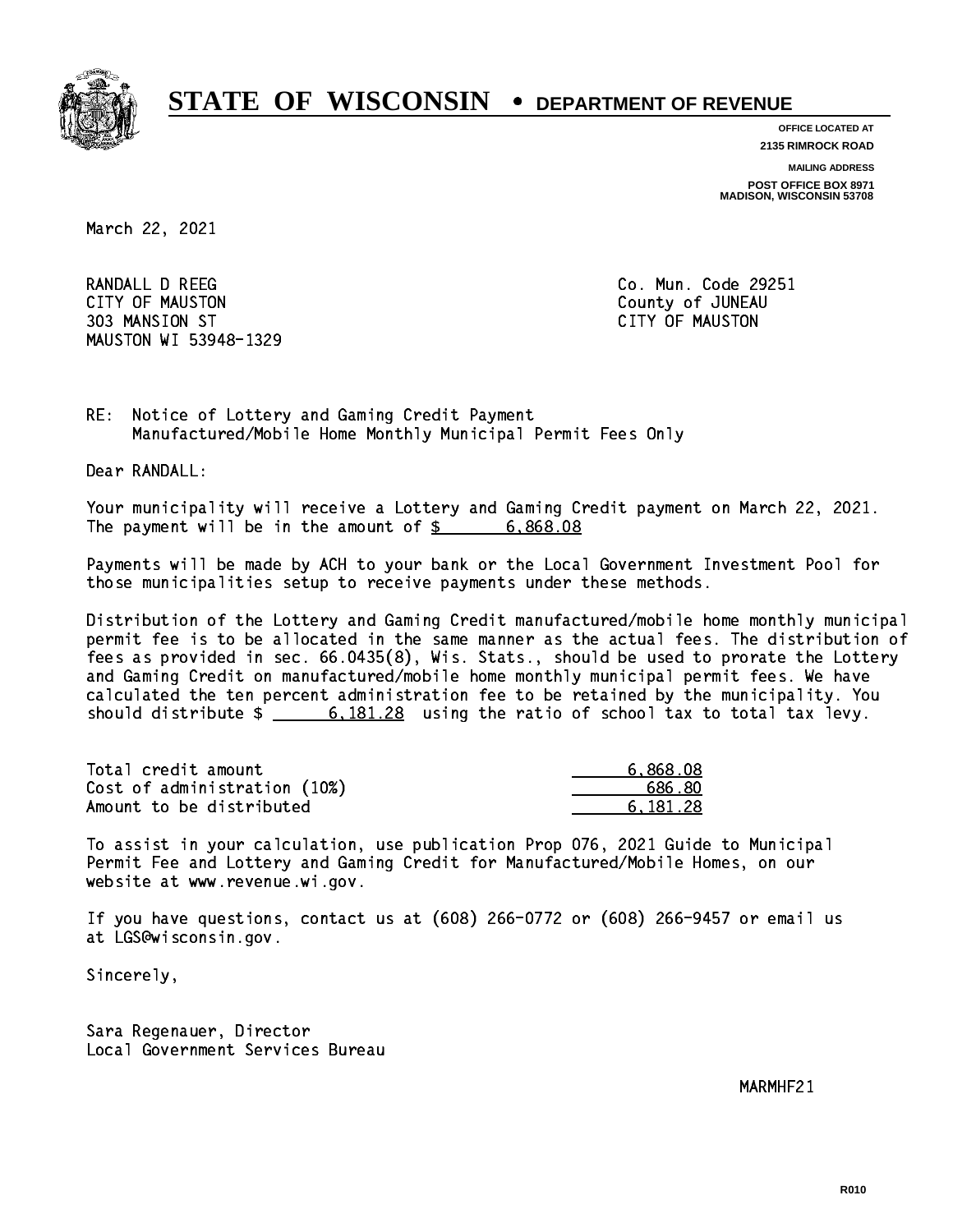

**OFFICE LOCATED AT**

**2135 RIMROCK ROAD**

**MAILING ADDRESS**

**POST OFFICE BOX 8971 MADISON, WISCONSIN 53708**

March 22, 2021

LISA VINZ CITY OF NEW LISBON County of JUNEAU PO BOX 218 NEW LISBON WI 53950-0218

Co. Mun. Code 29261 CITY OF NEW LISBON

RE: Notice of Lottery and Gaming Credit Payment Manufactured/Mobile Home Monthly Municipal Permit Fees Only

Dear LISA:

 Your municipality will receive a Lottery and Gaming Credit payment on March 22, 2021. The payment will be in the amount of \$ 3,242.04 \_\_\_\_\_\_\_\_\_\_\_\_\_\_\_\_

 Payments will be made by ACH to your bank or the Local Government Investment Pool for those municipalities setup to receive payments under these methods.

 Distribution of the Lottery and Gaming Credit manufactured/mobile home monthly municipal permit fee is to be allocated in the same manner as the actual fees. The distribution of fees as provided in sec. 66.0435(8), Wis. Stats., should be used to prorate the Lottery and Gaming Credit on manufactured/mobile home monthly municipal permit fees. We have calculated the ten percent administration fee to be retained by the municipality. You should distribute  $\frac{2.917.84}{2.917.84}$  using the ratio of school tax to total tax levy.

| Total credit amount          | 3.242.04 |
|------------------------------|----------|
| Cost of administration (10%) | 324.20   |
| Amount to be distributed     | 2.917.84 |

 To assist in your calculation, use publication Prop 076, 2021 Guide to Municipal Permit Fee and Lottery and Gaming Credit for Manufactured/Mobile Homes, on our website at www.revenue.wi.gov.

 If you have questions, contact us at (608) 266-0772 or (608) 266-9457 or email us at LGS@wisconsin.gov.

Sincerely,

 Sara Regenauer, Director Local Government Services Bureau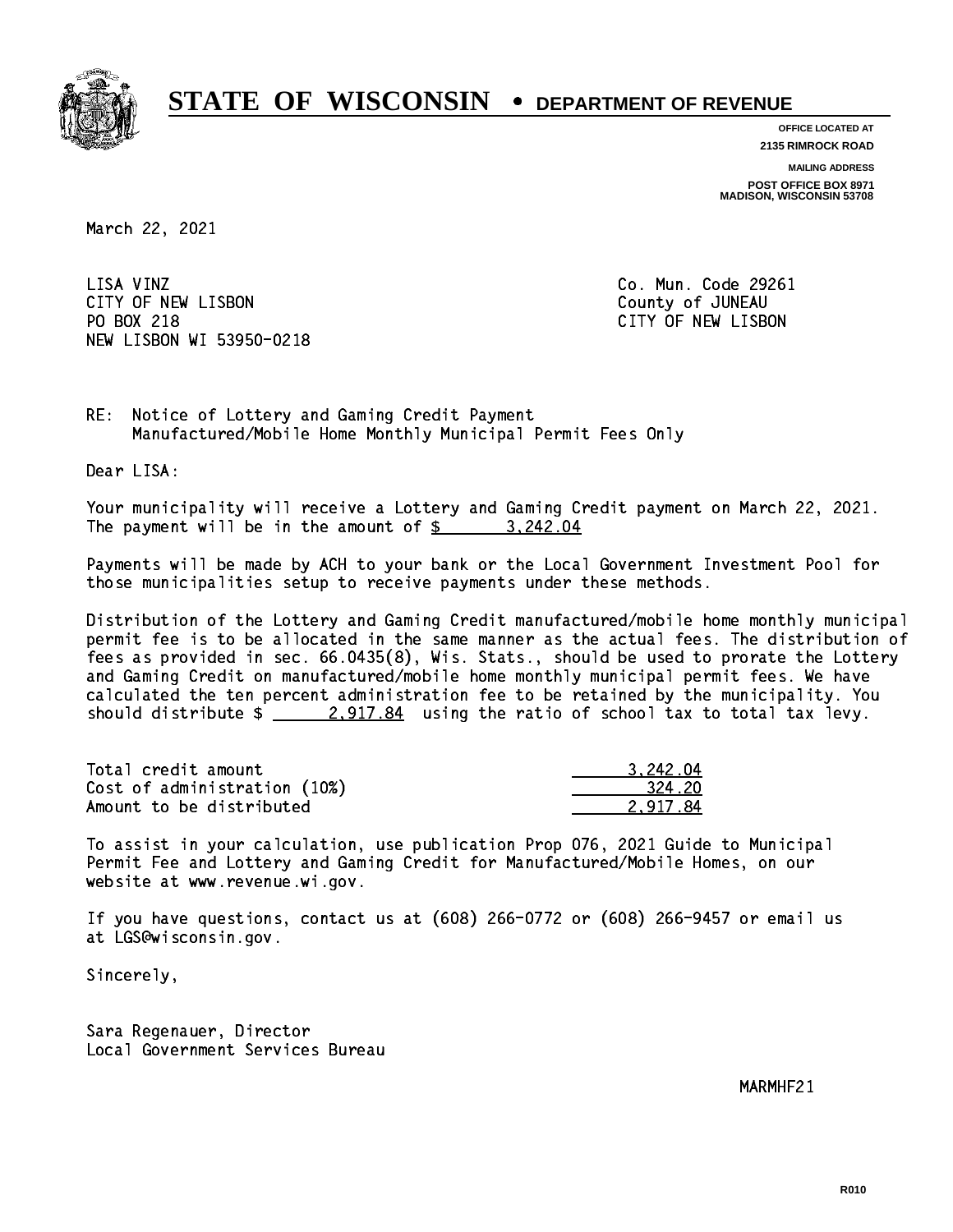

**OFFICE LOCATED AT 2135 RIMROCK ROAD**

**MAILING ADDRESS**

**POST OFFICE BOX 8971 MADISON, WISCONSIN 53708**

March 22, 2021

 LINDA PERONA Co. Mun. Code 30002 TOWN OF BRIGHTON County of KENOSHA PO BOX 249 PO BOX 249 TOWN OF BRIGHTON KANSASVILLE WI 53139-0249

RE: Notice of Lottery and Gaming Credit Payment Manufactured/Mobile Home Monthly Municipal Permit Fees Only

Dear LINDA:

 Your municipality will receive a Lottery and Gaming Credit payment on March 22, 2021. The payment will be in the amount of  $\frac{2}{3}$  4,446.12

 Payments will be made by ACH to your bank or the Local Government Investment Pool for those municipalities setup to receive payments under these methods.

 Distribution of the Lottery and Gaming Credit manufactured/mobile home monthly municipal permit fee is to be allocated in the same manner as the actual fees. The distribution of fees as provided in sec. 66.0435(8), Wis. Stats., should be used to prorate the Lottery and Gaming Credit on manufactured/mobile home monthly municipal permit fees. We have calculated the ten percent administration fee to be retained by the municipality. You should distribute  $\frac{4.001.51}{2}$  using the ratio of school tax to total tax levy.

| Total credit amount          | 4.446.12 |
|------------------------------|----------|
| Cost of administration (10%) | 444.61   |
| Amount to be distributed     | 4.001.51 |

 To assist in your calculation, use publication Prop 076, 2021 Guide to Municipal Permit Fee and Lottery and Gaming Credit for Manufactured/Mobile Homes, on our website at www.revenue.wi.gov.

 If you have questions, contact us at (608) 266-0772 or (608) 266-9457 or email us at LGS@wisconsin.gov.

Sincerely,

 Sara Regenauer, Director Local Government Services Bureau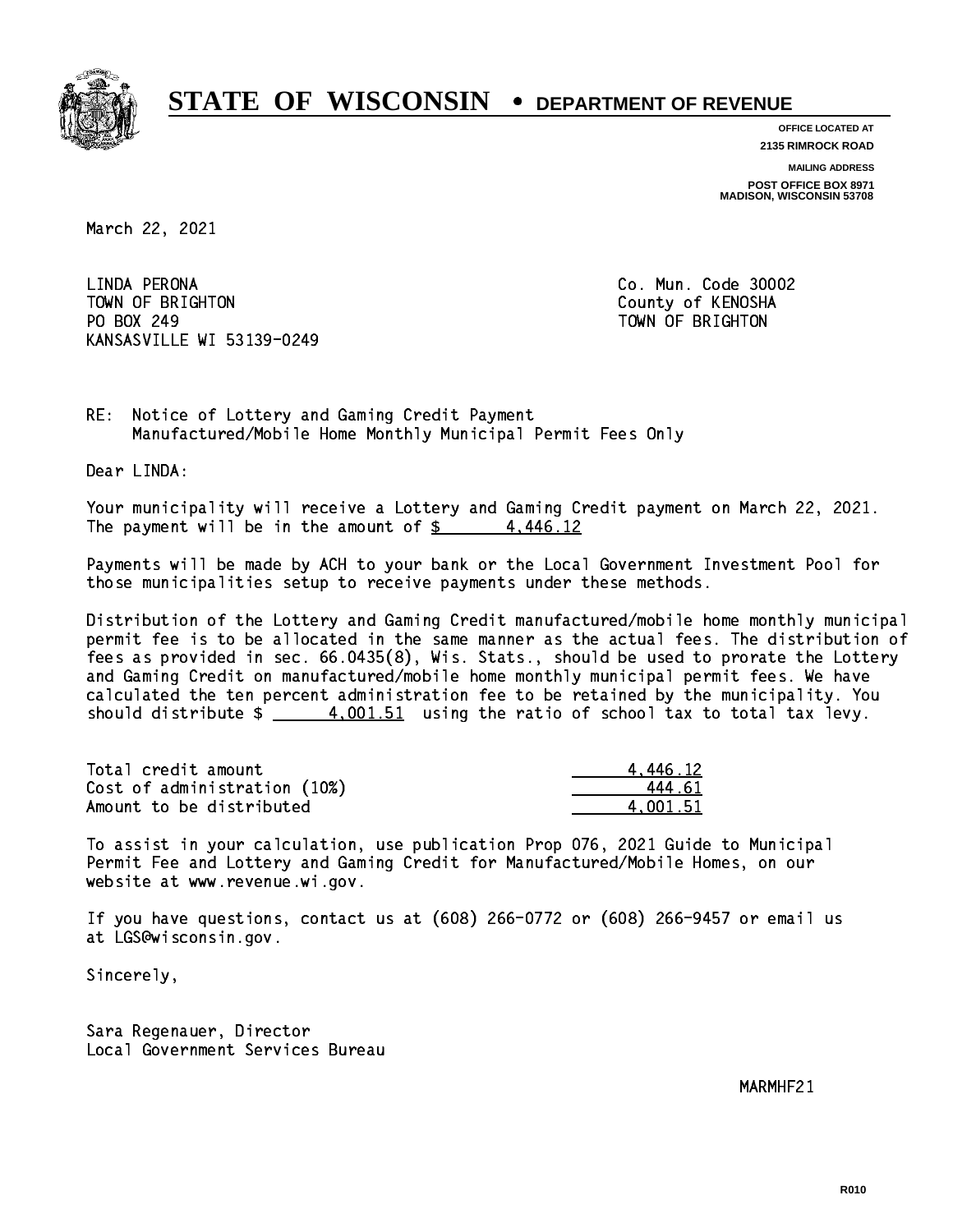

**OFFICE LOCATED AT**

**2135 RIMROCK ROAD**

**MAILING ADDRESS POST OFFICE BOX 8971 MADISON, WISCONSIN 53708**

March 22, 2021

MARY COLE TOWN OF SOMERS County of KENOSHA PO BOX 197 TOWN OF SOMERS SOMERS WI 53171-0197

Co. Mun. Code 30014

RE: Notice of Lottery and Gaming Credit Payment Manufactured/Mobile Home Monthly Municipal Permit Fees Only

Dear MARY:

 Your municipality will receive a Lottery and Gaming Credit payment on March 22, 2021. The payment will be in the amount of  $\frac{2}{3}$  3,459.24

 Payments will be made by ACH to your bank or the Local Government Investment Pool for those municipalities setup to receive payments under these methods.

 Distribution of the Lottery and Gaming Credit manufactured/mobile home monthly municipal permit fee is to be allocated in the same manner as the actual fees. The distribution of fees as provided in sec. 66.0435(8), Wis. Stats., should be used to prorate the Lottery and Gaming Credit on manufactured/mobile home monthly municipal permit fees. We have calculated the ten percent administration fee to be retained by the municipality. You should distribute  $\frac{2}{1}$   $\frac{3}{113.32}$  using the ratio of school tax to total tax levy.

| Total credit amount          | 3.459.24 |
|------------------------------|----------|
| Cost of administration (10%) | 345.92   |
| Amount to be distributed     | 3.113.32 |

 To assist in your calculation, use publication Prop 076, 2021 Guide to Municipal Permit Fee and Lottery and Gaming Credit for Manufactured/Mobile Homes, on our website at www.revenue.wi.gov.

 If you have questions, contact us at (608) 266-0772 or (608) 266-9457 or email us at LGS@wisconsin.gov.

Sincerely,

 Sara Regenauer, Director Local Government Services Bureau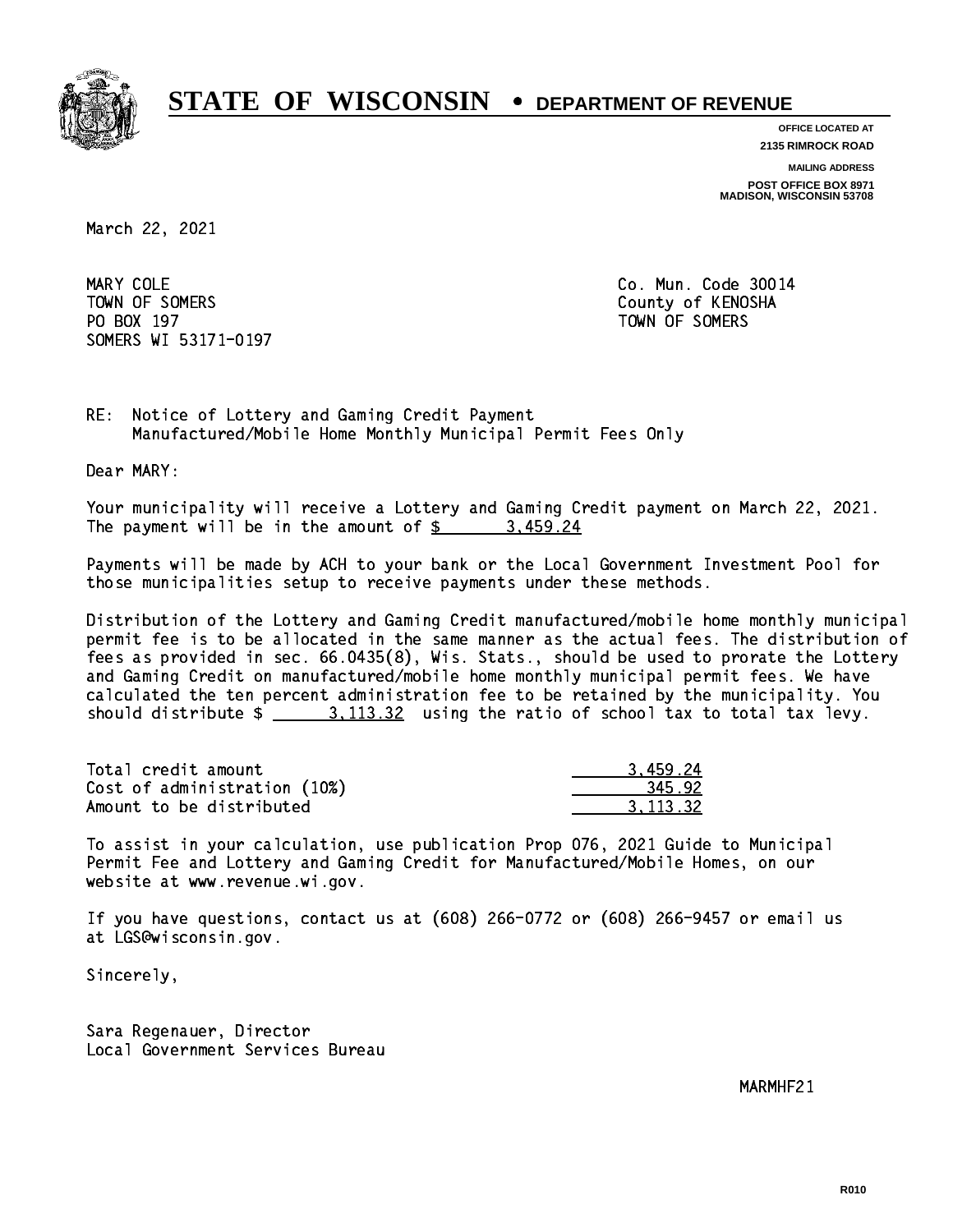

**OFFICE LOCATED AT**

**2135 RIMROCK ROAD**

**MAILING ADDRESS**

**POST OFFICE BOX 8971 MADISON, WISCONSIN 53708**

March 22, 2021

 DEBORAH K VOS Co. Mun. Code 30016 TOWN OF WHEATLAND County of KENOSHA PO BOX 797 NEW MUNSTER WI 53152-0797

TOWN OF WHEATLAND

RE: Notice of Lottery and Gaming Credit Payment Manufactured/Mobile Home Monthly Municipal Permit Fees Only

Dear DEBORAH:

 Your municipality will receive a Lottery and Gaming Credit payment on March 22, 2021. The payment will be in the amount of  $\frac{22,781.71}{2}$ 

 Payments will be made by ACH to your bank or the Local Government Investment Pool for those municipalities setup to receive payments under these methods.

 Distribution of the Lottery and Gaming Credit manufactured/mobile home monthly municipal permit fee is to be allocated in the same manner as the actual fees. The distribution of fees as provided in sec. 66.0435(8), Wis. Stats., should be used to prorate the Lottery and Gaming Credit on manufactured/mobile home monthly municipal permit fees. We have calculated the ten percent administration fee to be retained by the municipality. You should distribute  $\frac{20,503.54}{20,503.54}$  using the ratio of school tax to total tax levy.

| Total credit amount          | 22,781.71 |
|------------------------------|-----------|
| Cost of administration (10%) | 2.278.17  |
| Amount to be distributed     | 20.503.54 |

 To assist in your calculation, use publication Prop 076, 2021 Guide to Municipal Permit Fee and Lottery and Gaming Credit for Manufactured/Mobile Homes, on our website at www.revenue.wi.gov.

 If you have questions, contact us at (608) 266-0772 or (608) 266-9457 or email us at LGS@wisconsin.gov.

Sincerely,

 Sara Regenauer, Director Local Government Services Bureau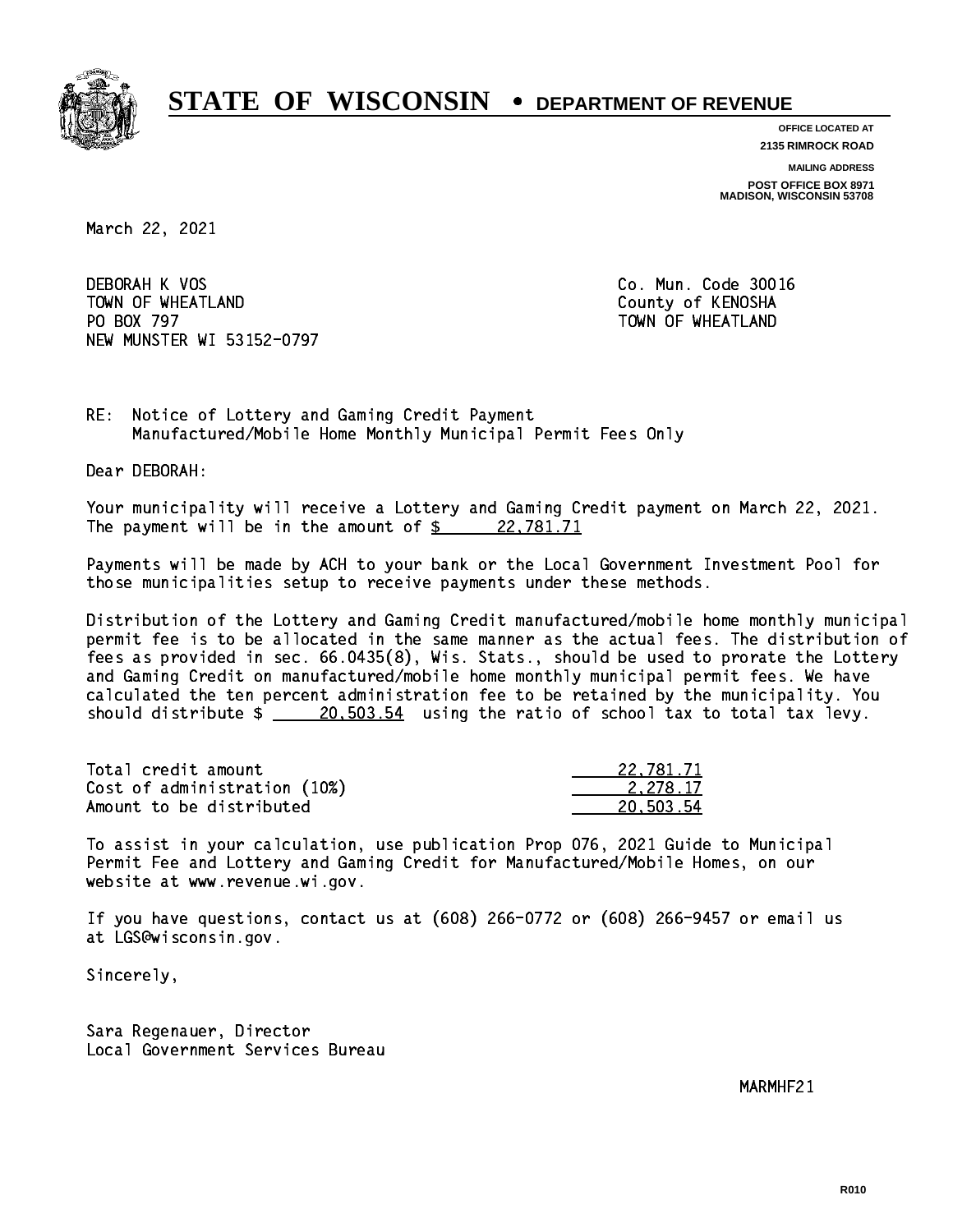

**OFFICE LOCATED AT**

**2135 RIMROCK ROAD**

**MAILING ADDRESS**

**POST OFFICE BOX 8971 MADISON, WISCONSIN 53708**

March 22, 2021

AMY KLEMKO BRISTOL WI 53104

Co. Mun. Code 30104 VILLAGE OF BRISTOL **COUNTY OF SALES AND ACCOUNT OF SALES** 19801 83RD STREET VILLAGE OF BRISTOL

RE: Notice of Lottery and Gaming Credit Payment Manufactured/Mobile Home Monthly Municipal Permit Fees Only

Dear AMY:

 Your municipality will receive a Lottery and Gaming Credit payment on March 22, 2021. The payment will be in the amount of  $\frac{26,394.24}{20}$ 

 Payments will be made by ACH to your bank or the Local Government Investment Pool for those municipalities setup to receive payments under these methods.

 Distribution of the Lottery and Gaming Credit manufactured/mobile home monthly municipal permit fee is to be allocated in the same manner as the actual fees. The distribution of fees as provided in sec. 66.0435(8), Wis. Stats., should be used to prorate the Lottery and Gaming Credit on manufactured/mobile home monthly municipal permit fees. We have calculated the ten percent administration fee to be retained by the municipality. You should distribute  $\frac{23,754.82}{23,754.82}$  using the ratio of school tax to total tax levy.

| Total credit amount          | 26,394.24 |
|------------------------------|-----------|
| Cost of administration (10%) | 2.639.42  |
| Amount to be distributed     | 23.754.82 |

 To assist in your calculation, use publication Prop 076, 2021 Guide to Municipal Permit Fee and Lottery and Gaming Credit for Manufactured/Mobile Homes, on our website at www.revenue.wi.gov.

 If you have questions, contact us at (608) 266-0772 or (608) 266-9457 or email us at LGS@wisconsin.gov.

Sincerely,

 Sara Regenauer, Director Local Government Services Bureau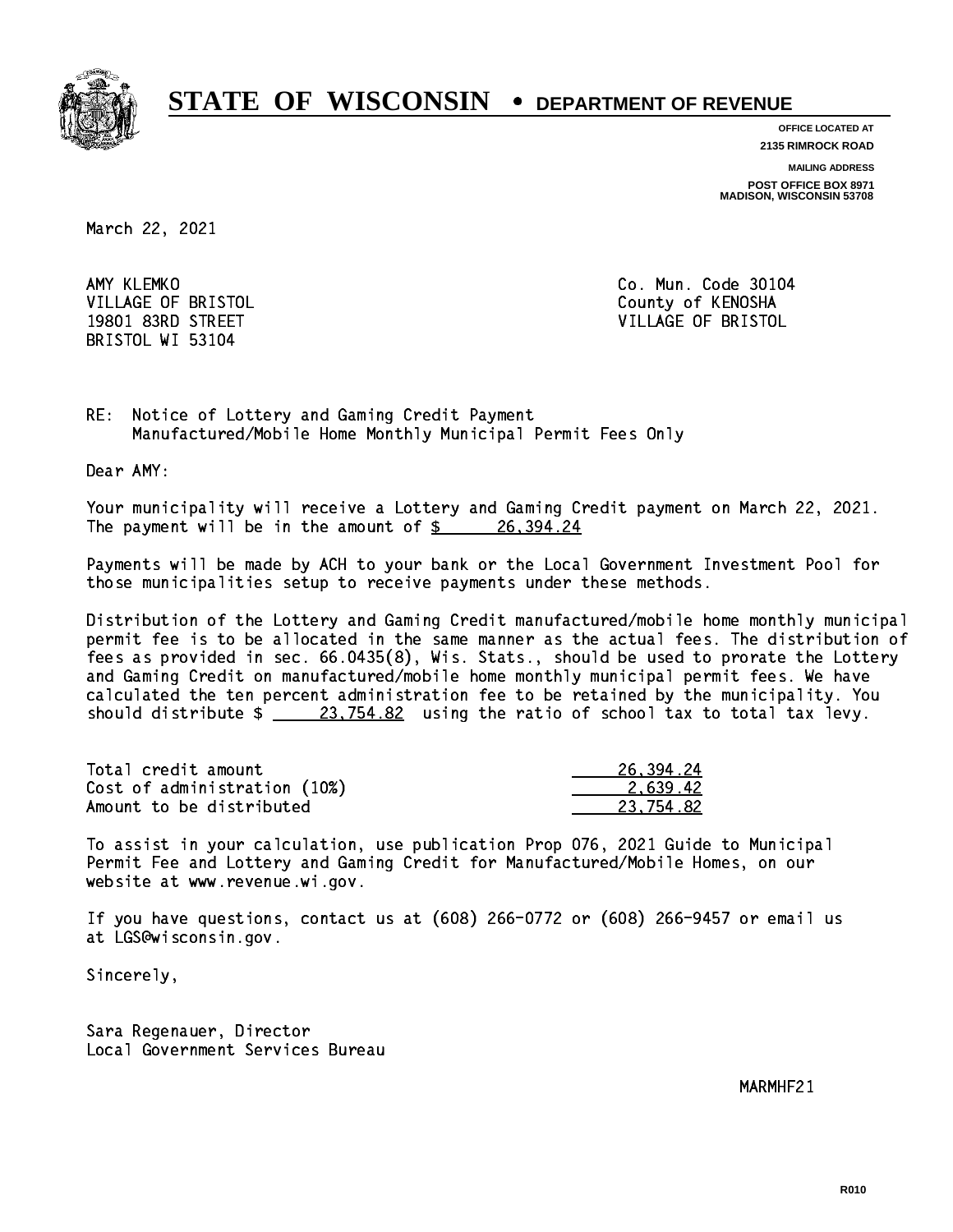

**OFFICE LOCATED AT 2135 RIMROCK ROAD**

**MAILING ADDRESS**

**POST OFFICE BOX 8971 MADISON, WISCONSIN 53708**

March 22, 2021

**KATHLEEN GOESSL** VILLAGE OF PLEASANT PRAIRIE **COUNTY OF COUNTY OF COUNTY** PLEASANT PRAIRIE WI 53158

Co. Mun. Code 30174 9915 39TH AVE VILLAGE OF PLEASANT PRAIRIE

RE: Notice of Lottery and Gaming Credit Payment Manufactured/Mobile Home Monthly Municipal Permit Fees Only

Dear KATHLEEN:

 Your municipality will receive a Lottery and Gaming Credit payment on March 22, 2021. The payment will be in the amount of  $\frac{2}{3}$   $\frac{54,240.60}{2}$ 

 Payments will be made by ACH to your bank or the Local Government Investment Pool for those municipalities setup to receive payments under these methods.

 Distribution of the Lottery and Gaming Credit manufactured/mobile home monthly municipal permit fee is to be allocated in the same manner as the actual fees. The distribution of fees as provided in sec. 66.0435(8), Wis. Stats., should be used to prorate the Lottery and Gaming Credit on manufactured/mobile home monthly municipal permit fees. We have calculated the ten percent administration fee to be retained by the municipality. You should distribute  $\frac{48.816.54}{2}$  using the ratio of school tax to total tax levy.

| Total credit amount          | 54.240.60 |
|------------------------------|-----------|
| Cost of administration (10%) | 5.424.06  |
| Amount to be distributed     | 48.816.54 |

 To assist in your calculation, use publication Prop 076, 2021 Guide to Municipal Permit Fee and Lottery and Gaming Credit for Manufactured/Mobile Homes, on our website at www.revenue.wi.gov.

 If you have questions, contact us at (608) 266-0772 or (608) 266-9457 or email us at LGS@wisconsin.gov.

Sincerely,

 Sara Regenauer, Director Local Government Services Bureau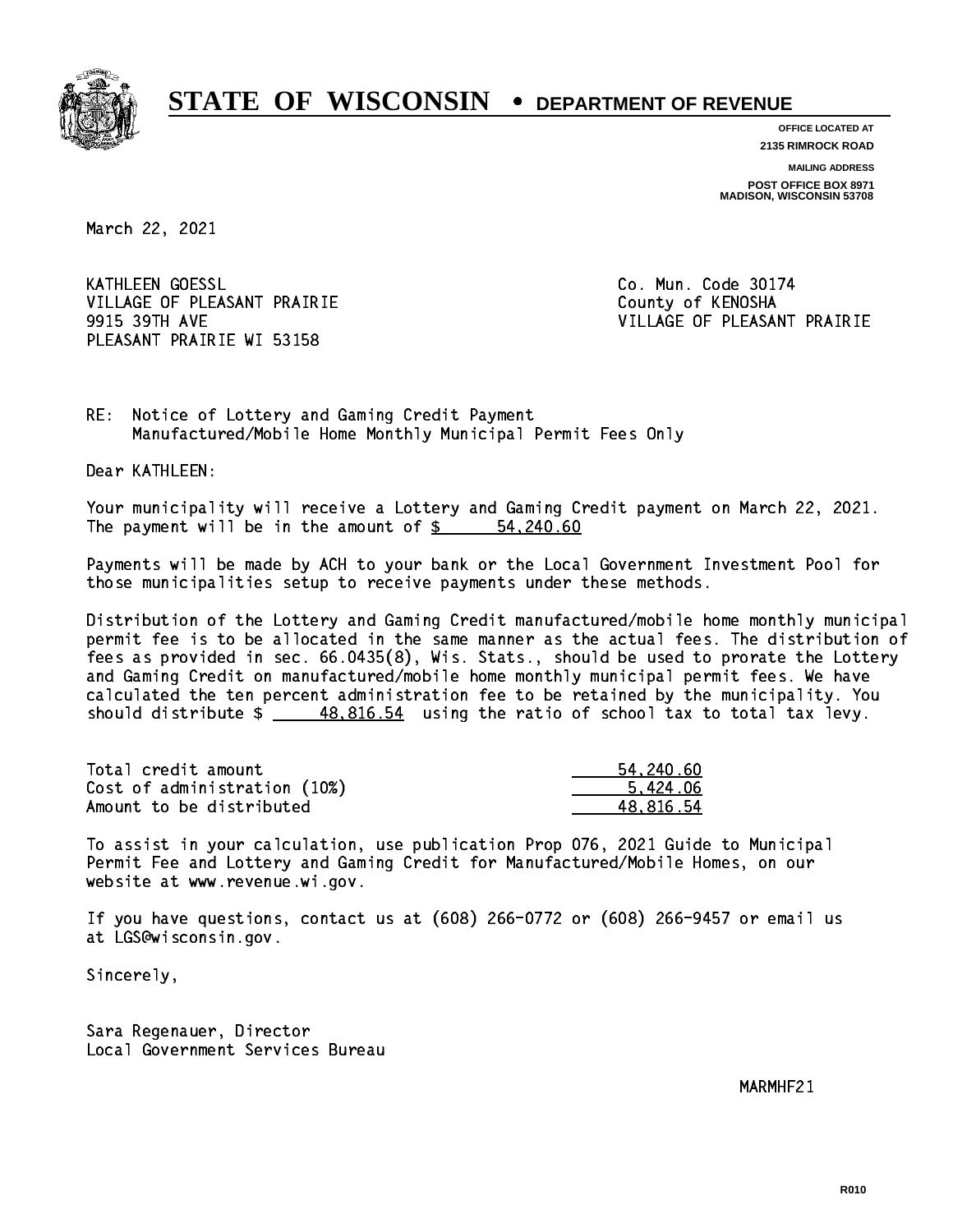

**OFFICE LOCATED AT 2135 RIMROCK ROAD**

**MAILING ADDRESS**

**POST OFFICE BOX 8971 MADISON, WISCONSIN 53708**

March 22, 2021

 CHRISTINE LAMB Co. Mun. Code 30179 VILLAGE OF SALEM LAKES County of KENOSHA SALEM WI 53168

9814 ANTIOCH ROAD VILLAGE OF SALEM LAKES

RE: Notice of Lottery and Gaming Credit Payment Manufactured/Mobile Home Monthly Municipal Permit Fees Only

Dear CHRISTINE:

 Your municipality will receive a Lottery and Gaming Credit payment on March 22, 2021. The payment will be in the amount of  $\frac{2}{3}$  42,023.64

 Payments will be made by ACH to your bank or the Local Government Investment Pool for those municipalities setup to receive payments under these methods.

 Distribution of the Lottery and Gaming Credit manufactured/mobile home monthly municipal permit fee is to be allocated in the same manner as the actual fees. The distribution of fees as provided in sec. 66.0435(8), Wis. Stats., should be used to prorate the Lottery and Gaming Credit on manufactured/mobile home monthly municipal permit fees. We have calculated the ten percent administration fee to be retained by the municipality. You should distribute  $\frac{27.821.28}{27.821.28}$  using the ratio of school tax to total tax levy.

| Total credit amount          | 42.023.64 |
|------------------------------|-----------|
| Cost of administration (10%) | 4.202.36  |
| Amount to be distributed     | 37.821.28 |

 To assist in your calculation, use publication Prop 076, 2021 Guide to Municipal Permit Fee and Lottery and Gaming Credit for Manufactured/Mobile Homes, on our website at www.revenue.wi.gov.

 If you have questions, contact us at (608) 266-0772 or (608) 266-9457 or email us at LGS@wisconsin.gov.

Sincerely,

 Sara Regenauer, Director Local Government Services Bureau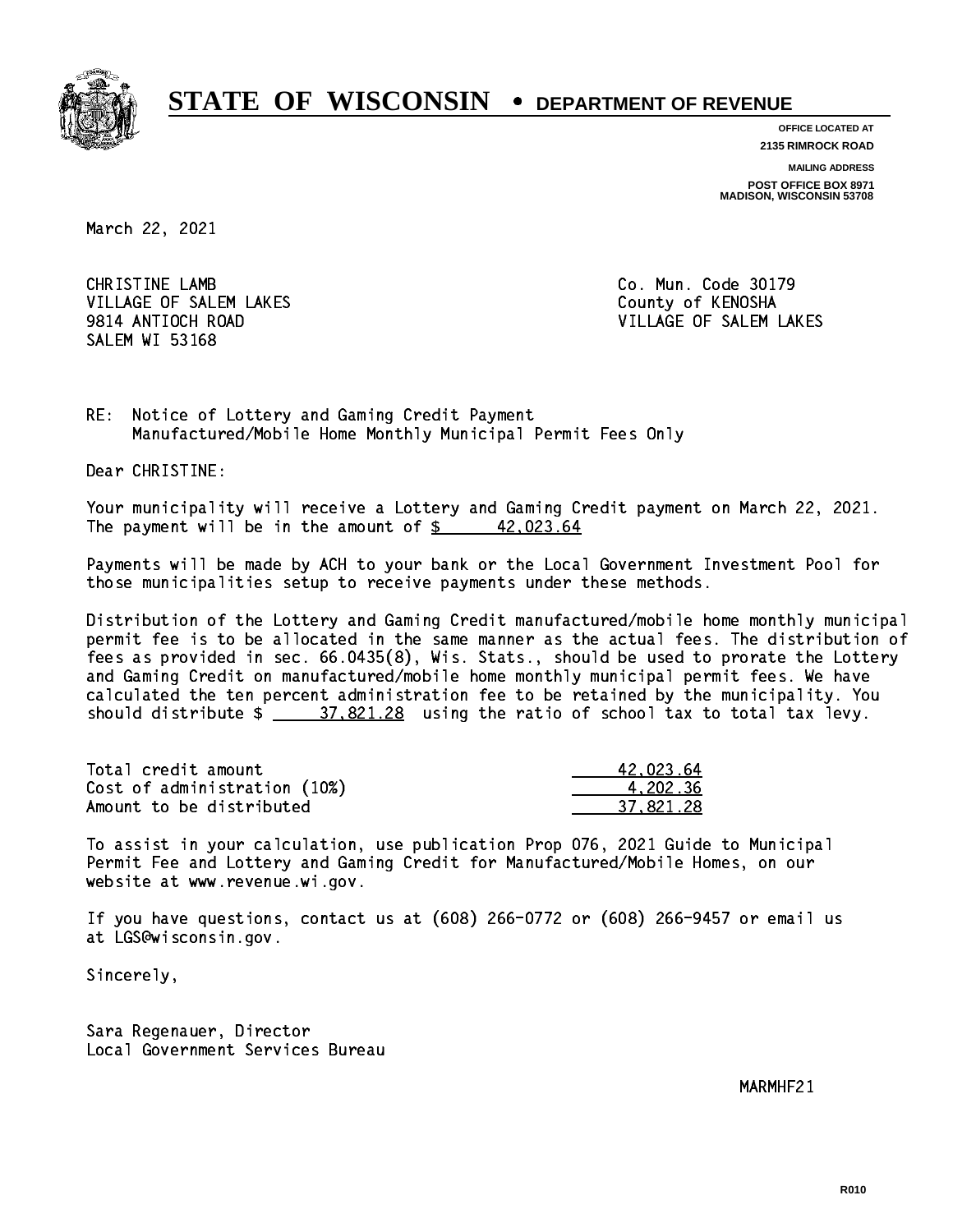

**OFFICE LOCATED AT**

**2135 RIMROCK ROAD**

**MAILING ADDRESS**

**POST OFFICE BOX 8971 MADISON, WISCONSIN 53708**

March 22, 2021

MARY COLE SOMERS WI 53171

Co. Mun. Code 30182 VILLAGE OF SOMERS COUNTY OF KENOSHA PO BOX 197 VILLAGE OF SOMERS

RE: Notice of Lottery and Gaming Credit Payment Manufactured/Mobile Home Monthly Municipal Permit Fees Only

Dear MARY:

 Your municipality will receive a Lottery and Gaming Credit payment on March 22, 2021. The payment will be in the amount of  $\frac{2}{3}$  18,074.04

 Payments will be made by ACH to your bank or the Local Government Investment Pool for those municipalities setup to receive payments under these methods.

 Distribution of the Lottery and Gaming Credit manufactured/mobile home monthly municipal permit fee is to be allocated in the same manner as the actual fees. The distribution of fees as provided in sec. 66.0435(8), Wis. Stats., should be used to prorate the Lottery and Gaming Credit on manufactured/mobile home monthly municipal permit fees. We have calculated the ten percent administration fee to be retained by the municipality. You should distribute  $\frac{16,266.64}{...}$  using the ratio of school tax to total tax levy.

| Total credit amount          | 18,074.04 |
|------------------------------|-----------|
| Cost of administration (10%) | 1,807.40  |
| Amount to be distributed     | 16.266.64 |

 To assist in your calculation, use publication Prop 076, 2021 Guide to Municipal Permit Fee and Lottery and Gaming Credit for Manufactured/Mobile Homes, on our website at www.revenue.wi.gov.

 If you have questions, contact us at (608) 266-0772 or (608) 266-9457 or email us at LGS@wisconsin.gov.

Sincerely,

 Sara Regenauer, Director Local Government Services Bureau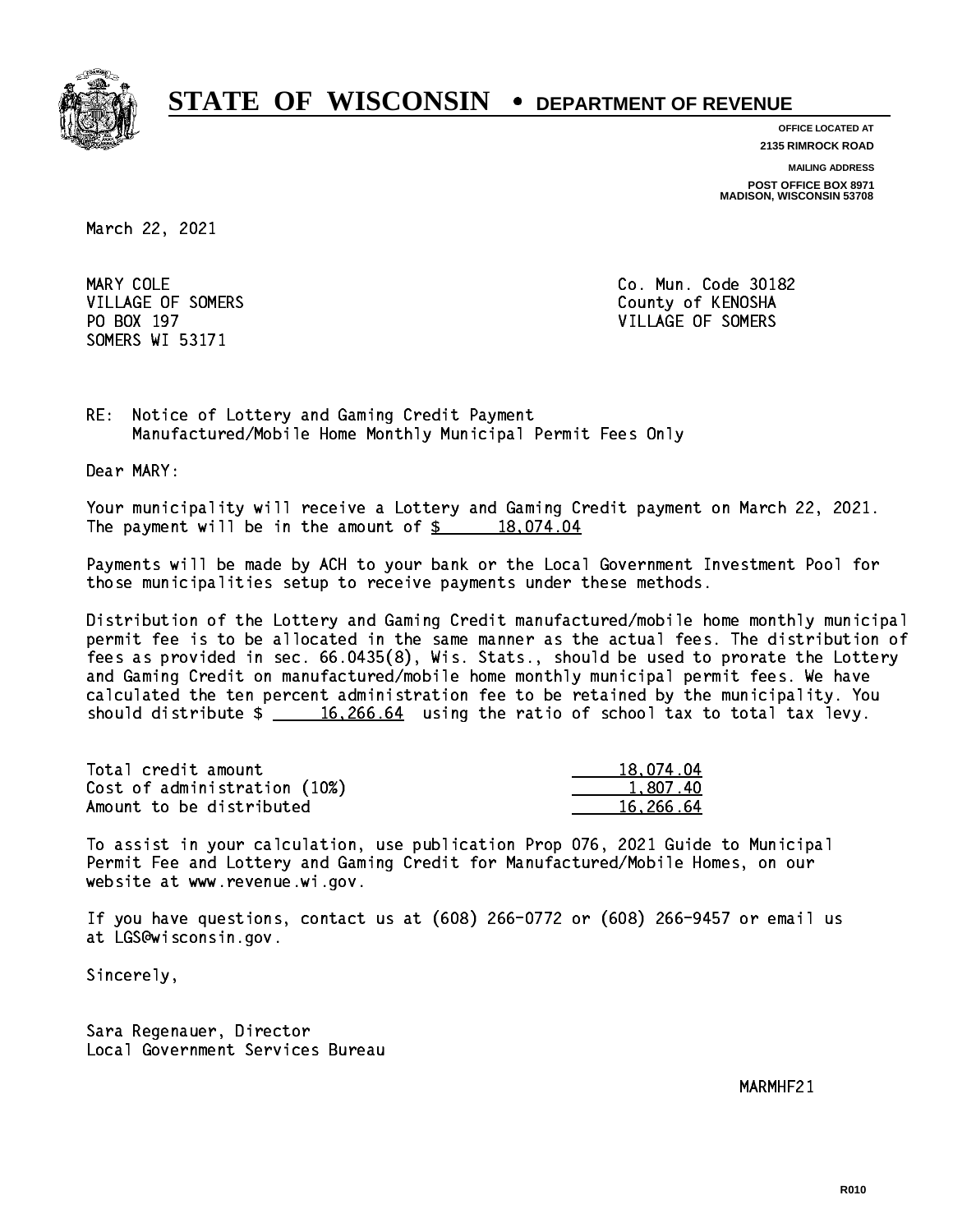

**OFFICE LOCATED AT**

**2135 RIMROCK ROAD**

**MAILING ADDRESS**

**POST OFFICE BOX 8971 MADISON, WISCONSIN 53708**

March 22, 2021

 MATT KRAUTER Co. Mun. Code 30241 CITY OF KENOSHA County of KENOSHA 625 52ND ST, RM 105 CITY OF KENOSHA KENOSHA WI 53140-3480

RE: Notice of Lottery and Gaming Credit Payment Manufactured/Mobile Home Monthly Municipal Permit Fees Only

Dear MATT:

 Your municipality will receive a Lottery and Gaming Credit payment on March 22, 2021. The payment will be in the amount of  $\frac{2}{3}$  39,303.97

 Payments will be made by ACH to your bank or the Local Government Investment Pool for those municipalities setup to receive payments under these methods.

 Distribution of the Lottery and Gaming Credit manufactured/mobile home monthly municipal permit fee is to be allocated in the same manner as the actual fees. The distribution of fees as provided in sec. 66.0435(8), Wis. Stats., should be used to prorate the Lottery and Gaming Credit on manufactured/mobile home monthly municipal permit fees. We have calculated the ten percent administration fee to be retained by the municipality. You should distribute  $\frac{25.373.58}{20.53}$  using the ratio of school tax to total tax levy.

| Total credit amount          | 39, 303, 97 |
|------------------------------|-------------|
| Cost of administration (10%) | 3.930.39    |
| Amount to be distributed     | 35.373.58   |

 To assist in your calculation, use publication Prop 076, 2021 Guide to Municipal Permit Fee and Lottery and Gaming Credit for Manufactured/Mobile Homes, on our website at www.revenue.wi.gov.

 If you have questions, contact us at (608) 266-0772 or (608) 266-9457 or email us at LGS@wisconsin.gov.

Sincerely,

 Sara Regenauer, Director Local Government Services Bureau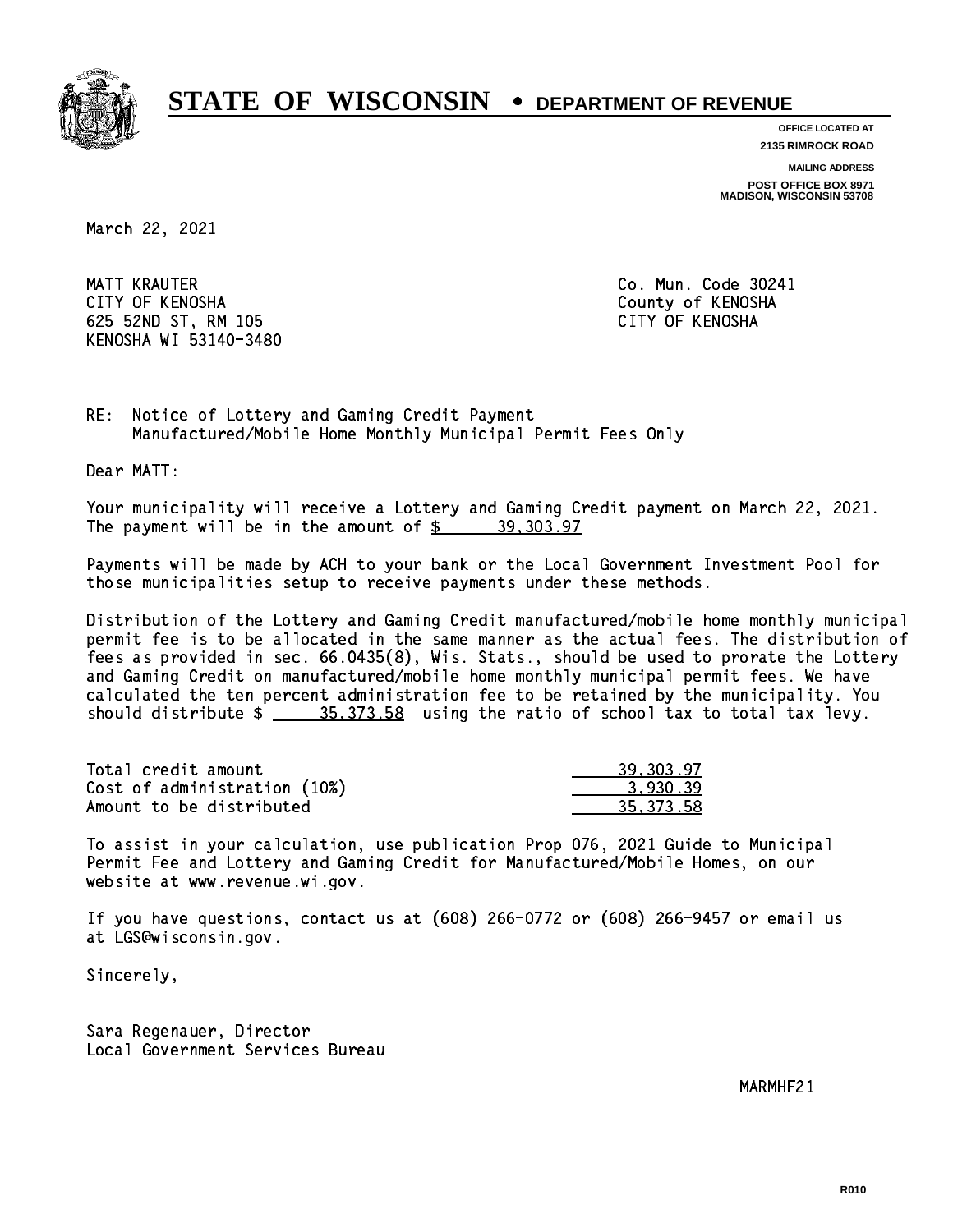

**OFFICE LOCATED AT**

**2135 RIMROCK ROAD**

**MAILING ADDRESS**

**POST OFFICE BOX 8971 MADISON, WISCONSIN 53708**

March 22, 2021

LINDA GRETZ TOWN OF PIERCE **THE COUNTY OF SEXUAL EXAMPLE COUNTY OF KEWAUNEE** N4421 STATE ROAD 42 TOWN OF PIERCE KEWAUNEE WI 54216

Co. Mun. Code 31016

RE: Notice of Lottery and Gaming Credit Payment Manufactured/Mobile Home Monthly Municipal Permit Fees Only

Dear LINDA:

 Your municipality will receive a Lottery and Gaming Credit payment on March 22, 2021. The payment will be in the amount of  $\frac{2}{3}$  1,433.44

 Payments will be made by ACH to your bank or the Local Government Investment Pool for those municipalities setup to receive payments under these methods.

 Distribution of the Lottery and Gaming Credit manufactured/mobile home monthly municipal permit fee is to be allocated in the same manner as the actual fees. The distribution of fees as provided in sec. 66.0435(8), Wis. Stats., should be used to prorate the Lottery and Gaming Credit on manufactured/mobile home monthly municipal permit fees. We have calculated the ten percent administration fee to be retained by the municipality. You should distribute  $\frac{1,290.10}{1,290.10}$  using the ratio of school tax to total tax levy.

| Total credit amount          | 1.433.44 |
|------------------------------|----------|
| Cost of administration (10%) | 143.34   |
| Amount to be distributed     | 1,290.10 |

 To assist in your calculation, use publication Prop 076, 2021 Guide to Municipal Permit Fee and Lottery and Gaming Credit for Manufactured/Mobile Homes, on our website at www.revenue.wi.gov.

 If you have questions, contact us at (608) 266-0772 or (608) 266-9457 or email us at LGS@wisconsin.gov.

Sincerely,

 Sara Regenauer, Director Local Government Services Bureau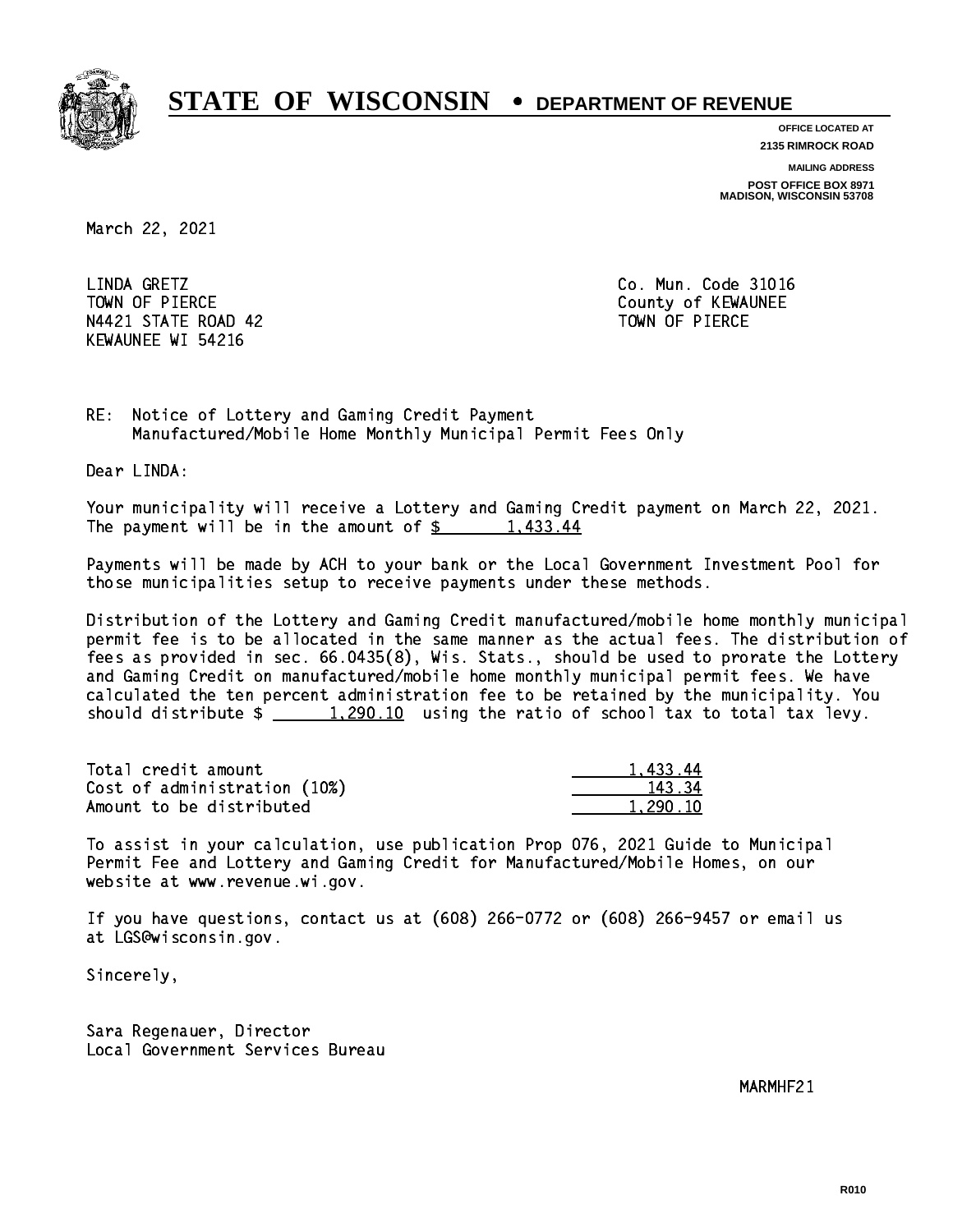

**OFFICE LOCATED AT 2135 RIMROCK ROAD**

**MAILING ADDRESS**

**POST OFFICE BOX 8971 MADISON, WISCONSIN 53708**

March 22, 2021

 MARY BERTRAND Co. Mun. Code 31020 TOWN OF WEST KEWAUNEE County of KEWAUNEE N3737 COUNTY RD C TOWN OF WEST KEWAUNEE KEWAUNEE WI 54216-9788

RE: Notice of Lottery and Gaming Credit Payment Manufactured/Mobile Home Monthly Municipal Permit Fees Only

Dear MARY:

 Your municipality will receive a Lottery and Gaming Credit payment on March 22, 2021. The payment will be in the amount of  $\frac{275.74}{275.74}$ 

 Payments will be made by ACH to your bank or the Local Government Investment Pool for those municipalities setup to receive payments under these methods.

 Distribution of the Lottery and Gaming Credit manufactured/mobile home monthly municipal permit fee is to be allocated in the same manner as the actual fees. The distribution of fees as provided in sec. 66.0435(8), Wis. Stats., should be used to prorate the Lottery and Gaming Credit on manufactured/mobile home monthly municipal permit fees. We have calculated the ten percent administration fee to be retained by the municipality. You should distribute \$ 248.17 using the ratio of school tax to total tax levy. \_\_\_\_\_\_\_\_\_\_\_\_\_\_

Total credit amount Cost of administration (10%) Amount to be distributed

| Δ     |
|-------|
| 27.57 |
| -17   |

 To assist in your calculation, use publication Prop 076, 2021 Guide to Municipal Permit Fee and Lottery and Gaming Credit for Manufactured/Mobile Homes, on our website at www.revenue.wi.gov.

 If you have questions, contact us at (608) 266-0772 or (608) 266-9457 or email us at LGS@wisconsin.gov.

Sincerely,

 Sara Regenauer, Director Local Government Services Bureau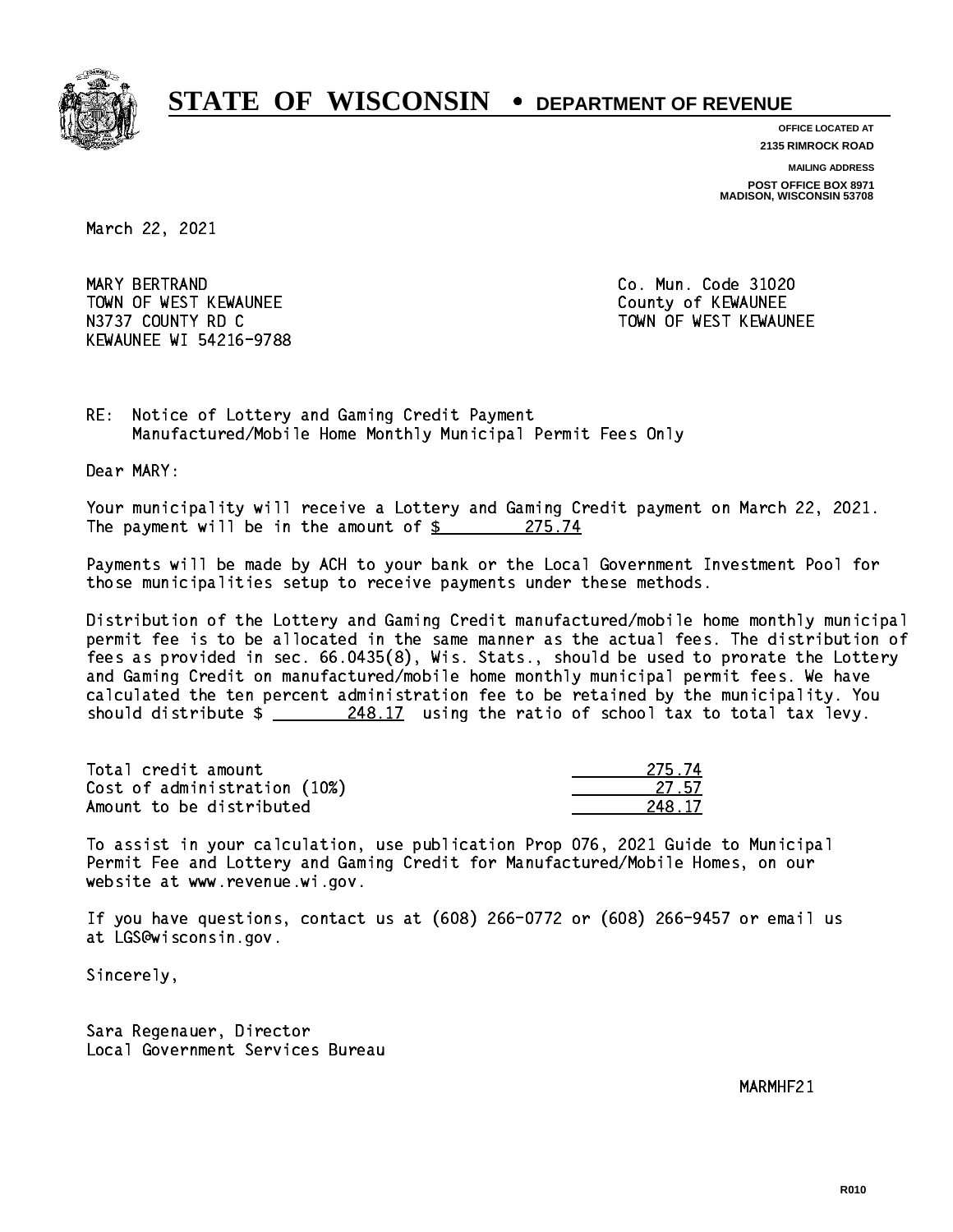

**OFFICE LOCATED AT**

**2135 RIMROCK ROAD**

**MAILING ADDRESS POST OFFICE BOX 8971 MADISON, WISCONSIN 53708**

March 22, 2021

MILISSA STIPE VILLAGE OF LUXEMBURG COUNTY OF KEWAUNEE PO BOX 307 LUXEMBURG WI 54217-0307

Co. Mun. Code 31146 VILLAGE OF LUXEMBURG

RE: Notice of Lottery and Gaming Credit Payment Manufactured/Mobile Home Monthly Municipal Permit Fees Only

Dear MILISSA:

 Your municipality will receive a Lottery and Gaming Credit payment on March 22, 2021. The payment will be in the amount of  $\frac{2}{3}$  7,501.80

 Payments will be made by ACH to your bank or the Local Government Investment Pool for those municipalities setup to receive payments under these methods.

 Distribution of the Lottery and Gaming Credit manufactured/mobile home monthly municipal permit fee is to be allocated in the same manner as the actual fees. The distribution of fees as provided in sec. 66.0435(8), Wis. Stats., should be used to prorate the Lottery and Gaming Credit on manufactured/mobile home monthly municipal permit fees. We have calculated the ten percent administration fee to be retained by the municipality. You should distribute  $\frac{2}{100}$   $\frac{6,751.62}{2}$  using the ratio of school tax to total tax levy.

| Total credit amount          | 7.501.80 |
|------------------------------|----------|
| Cost of administration (10%) | 750.18   |
| Amount to be distributed     | 6.751.62 |

 To assist in your calculation, use publication Prop 076, 2021 Guide to Municipal Permit Fee and Lottery and Gaming Credit for Manufactured/Mobile Homes, on our website at www.revenue.wi.gov.

 If you have questions, contact us at (608) 266-0772 or (608) 266-9457 or email us at LGS@wisconsin.gov.

Sincerely,

 Sara Regenauer, Director Local Government Services Bureau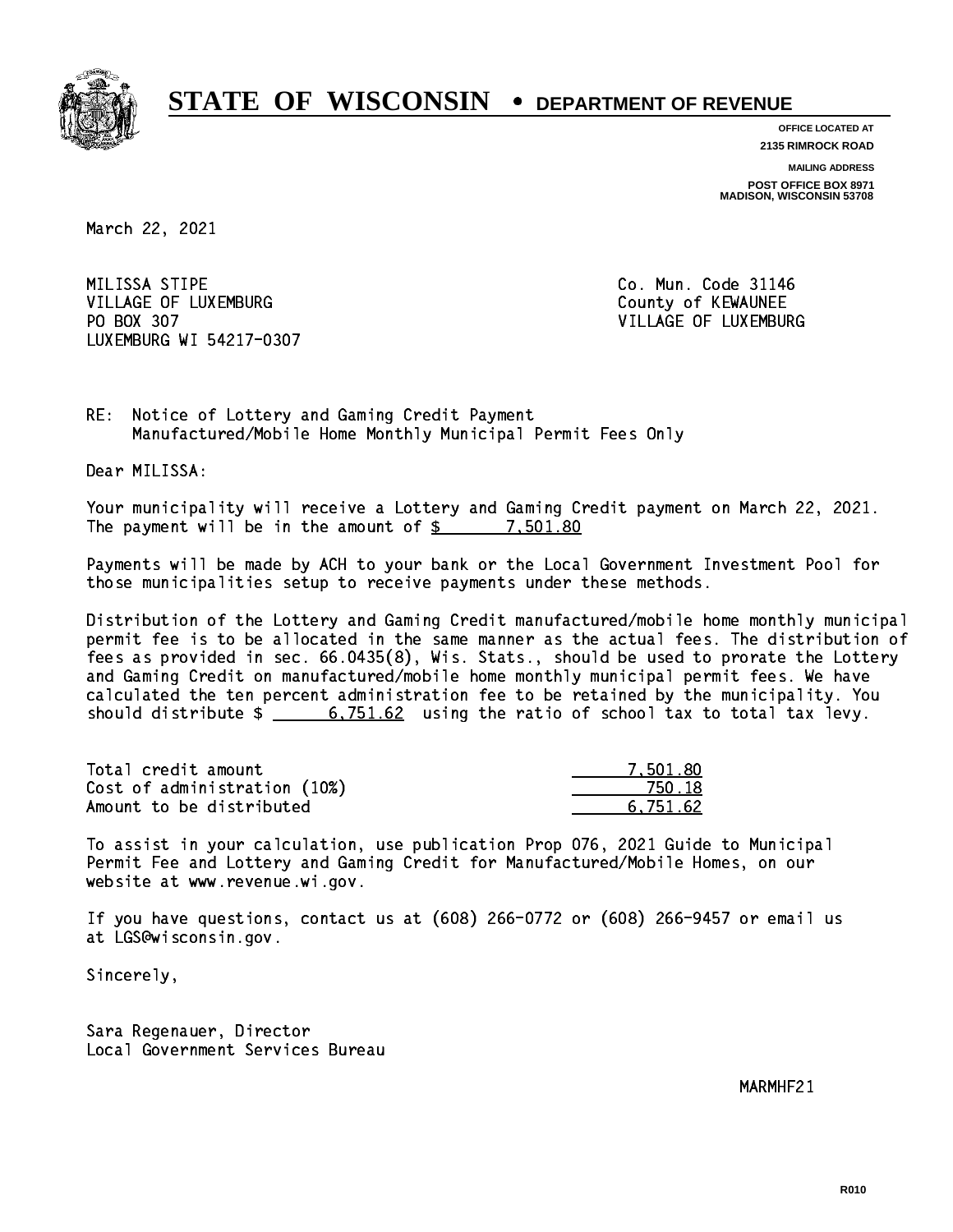

**OFFICE LOCATED AT**

**2135 RIMROCK ROAD**

**MAILING ADDRESS**

**POST OFFICE BOX 8971 MADISON, WISCONSIN 53708**

March 22, 2021

AMBER SHALLOW CITY OF ALGOMA **COUNTY OF ALGOMA**  416 FREMONT ST CITY OF ALGOMA ALGOMA WI 54201-1353

Co. Mun. Code 31201

RE: Notice of Lottery and Gaming Credit Payment Manufactured/Mobile Home Monthly Municipal Permit Fees Only

Dear AMBER:

 Your municipality will receive a Lottery and Gaming Credit payment on March 22, 2021. The payment will be in the amount of  $\frac{2}{3}$  2,393.24

 Payments will be made by ACH to your bank or the Local Government Investment Pool for those municipalities setup to receive payments under these methods.

 Distribution of the Lottery and Gaming Credit manufactured/mobile home monthly municipal permit fee is to be allocated in the same manner as the actual fees. The distribution of fees as provided in sec. 66.0435(8), Wis. Stats., should be used to prorate the Lottery and Gaming Credit on manufactured/mobile home monthly municipal permit fees. We have calculated the ten percent administration fee to be retained by the municipality. You should distribute  $\frac{2.153.92}{2.153.92}$  using the ratio of school tax to total tax levy.

| Total credit amount          | 2.393.24 |
|------------------------------|----------|
| Cost of administration (10%) | 239.32   |
| Amount to be distributed     | 2.153.92 |

 To assist in your calculation, use publication Prop 076, 2021 Guide to Municipal Permit Fee and Lottery and Gaming Credit for Manufactured/Mobile Homes, on our website at www.revenue.wi.gov.

 If you have questions, contact us at (608) 266-0772 or (608) 266-9457 or email us at LGS@wisconsin.gov.

Sincerely,

 Sara Regenauer, Director Local Government Services Bureau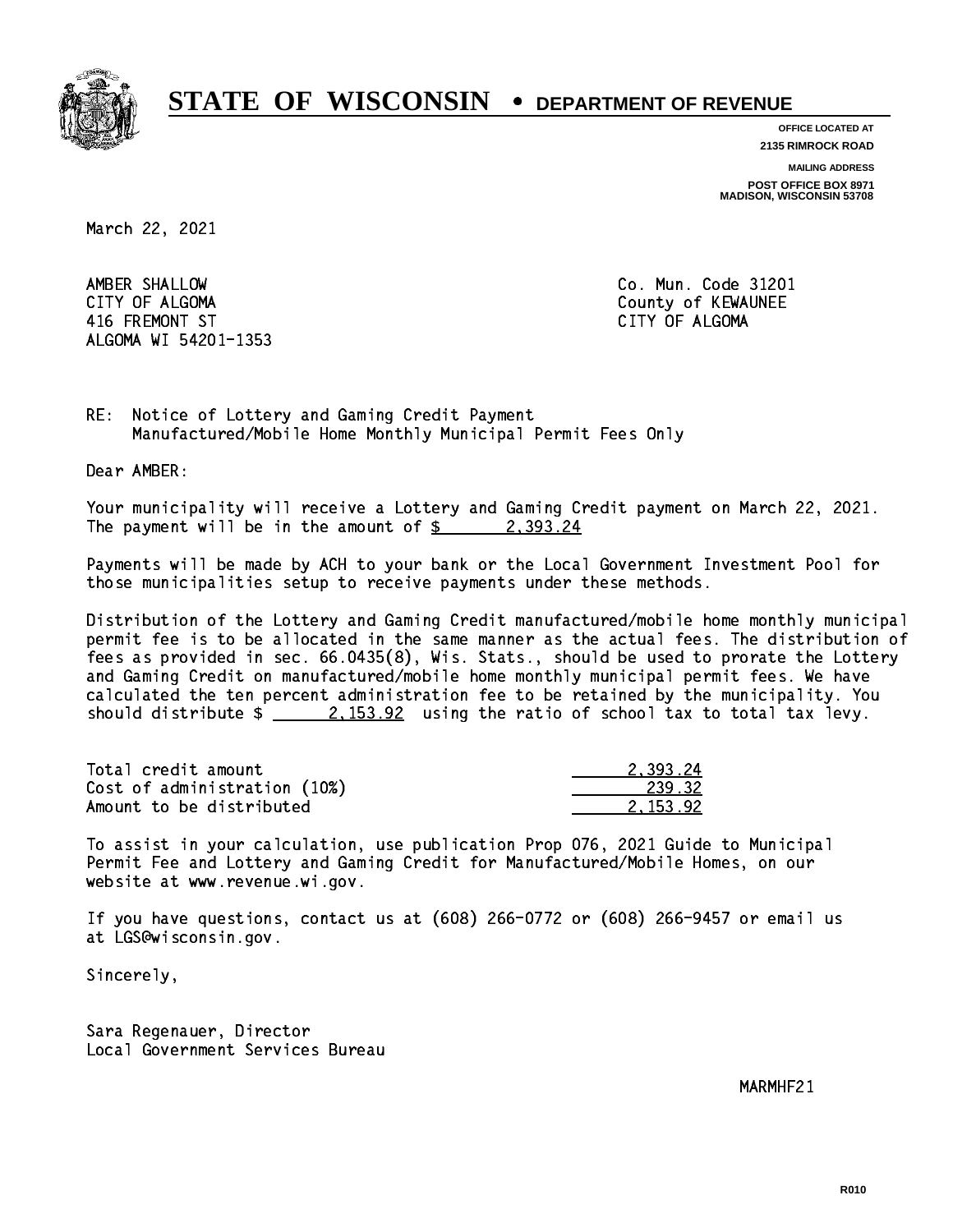

**OFFICE LOCATED AT**

**2135 RIMROCK ROAD**

**MAILING ADDRESS POST OFFICE BOX 8971 MADISON, WISCONSIN 53708**

March 22, 2021

**TERRI DECUR** CITY OF KEWAUNEE CITY OF KEWAUNEE 401 FIFTH ST CITY OF KEWAUNEE KEWAUNEE WI 54216-1023

Co. Mun. Code 31241

RE: Notice of Lottery and Gaming Credit Payment Manufactured/Mobile Home Monthly Municipal Permit Fees Only

Dear TERRI:

 Your municipality will receive a Lottery and Gaming Credit payment on March 22, 2021. The payment will be in the amount of  $\frac{2}{3}$  1,306.80

 Payments will be made by ACH to your bank or the Local Government Investment Pool for those municipalities setup to receive payments under these methods.

 Distribution of the Lottery and Gaming Credit manufactured/mobile home monthly municipal permit fee is to be allocated in the same manner as the actual fees. The distribution of fees as provided in sec. 66.0435(8), Wis. Stats., should be used to prorate the Lottery and Gaming Credit on manufactured/mobile home monthly municipal permit fees. We have calculated the ten percent administration fee to be retained by the municipality. You should distribute  $\frac{1}{2}$   $\frac{1}{106.12}$  using the ratio of school tax to total tax levy.

| Total credit amount          | 1,306.80 |
|------------------------------|----------|
| Cost of administration (10%) | 130.68   |
| Amount to be distributed     | 1,176.12 |

 To assist in your calculation, use publication Prop 076, 2021 Guide to Municipal Permit Fee and Lottery and Gaming Credit for Manufactured/Mobile Homes, on our website at www.revenue.wi.gov.

 If you have questions, contact us at (608) 266-0772 or (608) 266-9457 or email us at LGS@wisconsin.gov.

Sincerely,

 Sara Regenauer, Director Local Government Services Bureau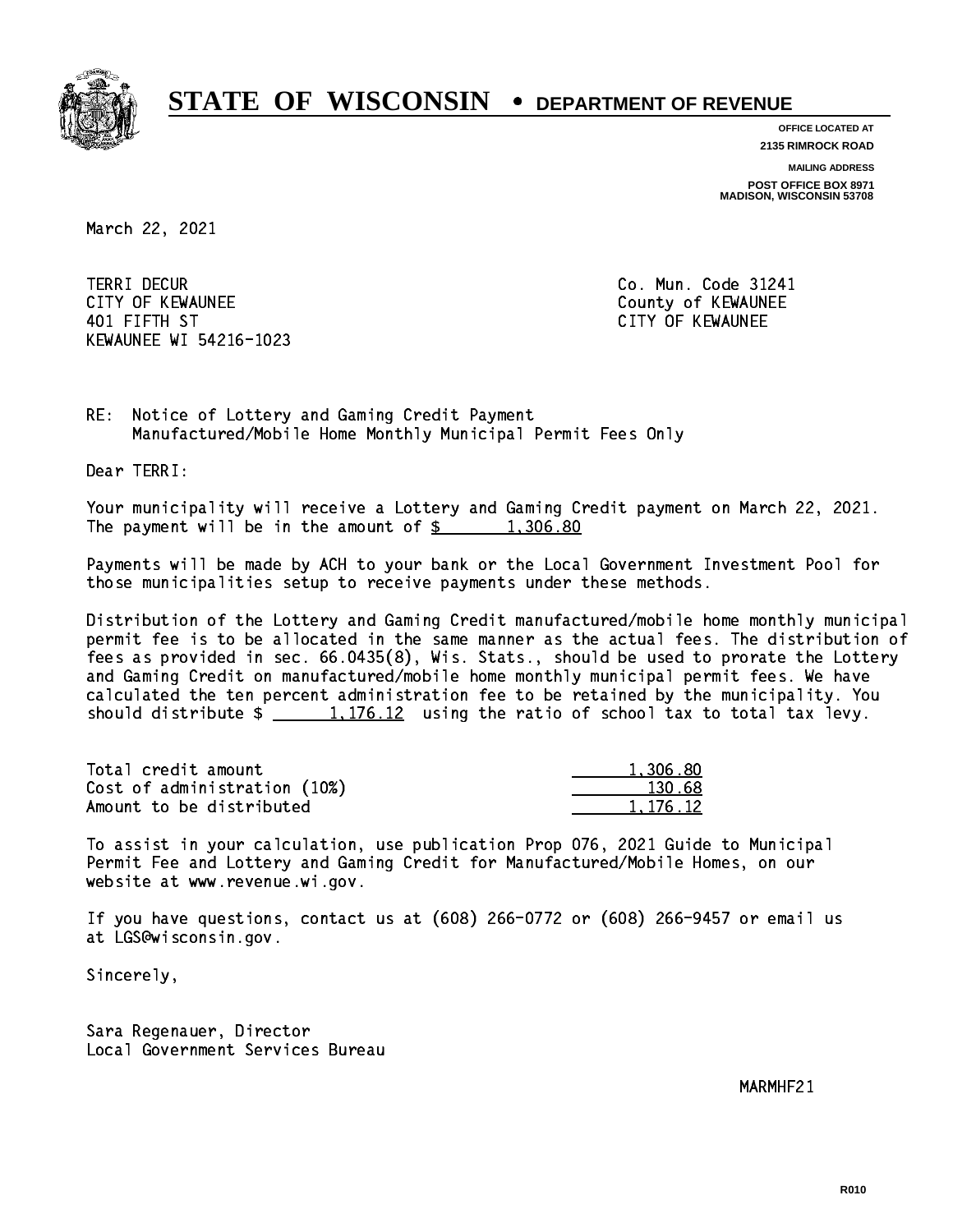

**OFFICE LOCATED AT 2135 RIMROCK ROAD**

**MAILING ADDRESS**

**POST OFFICE BOX 8971 MADISON, WISCONSIN 53708**

March 22, 2021

DAWN HEMKER TOWN OF BARRE **COUNTY OF SALES AND SERVICE OF A COUNTY OF LA CROSSE** N3880 OLD COUNTY RD M TOWN OF BARRE WEST SALEM WI 54669

Co. Mun. Code 32004

RE: Notice of Lottery and Gaming Credit Payment Manufactured/Mobile Home Monthly Municipal Permit Fees Only

Dear DAWN:

 Your municipality will receive a Lottery and Gaming Credit payment on March 22, 2021. The payment will be in the amount of  $\frac{2}{3}$  6,534.15

 Payments will be made by ACH to your bank or the Local Government Investment Pool for those municipalities setup to receive payments under these methods.

 Distribution of the Lottery and Gaming Credit manufactured/mobile home monthly municipal permit fee is to be allocated in the same manner as the actual fees. The distribution of fees as provided in sec. 66.0435(8), Wis. Stats., should be used to prorate the Lottery and Gaming Credit on manufactured/mobile home monthly municipal permit fees. We have calculated the ten percent administration fee to be retained by the municipality. You should distribute  $\frac{2}{1}$   $\frac{5,880.74}{2}$  using the ratio of school tax to total tax levy.

| Total credit amount          | 6.534.15 |
|------------------------------|----------|
| Cost of administration (10%) | 653.41   |
| Amount to be distributed     | 5.880.74 |

 To assist in your calculation, use publication Prop 076, 2021 Guide to Municipal Permit Fee and Lottery and Gaming Credit for Manufactured/Mobile Homes, on our website at www.revenue.wi.gov.

 If you have questions, contact us at (608) 266-0772 or (608) 266-9457 or email us at LGS@wisconsin.gov.

Sincerely,

 Sara Regenauer, Director Local Government Services Bureau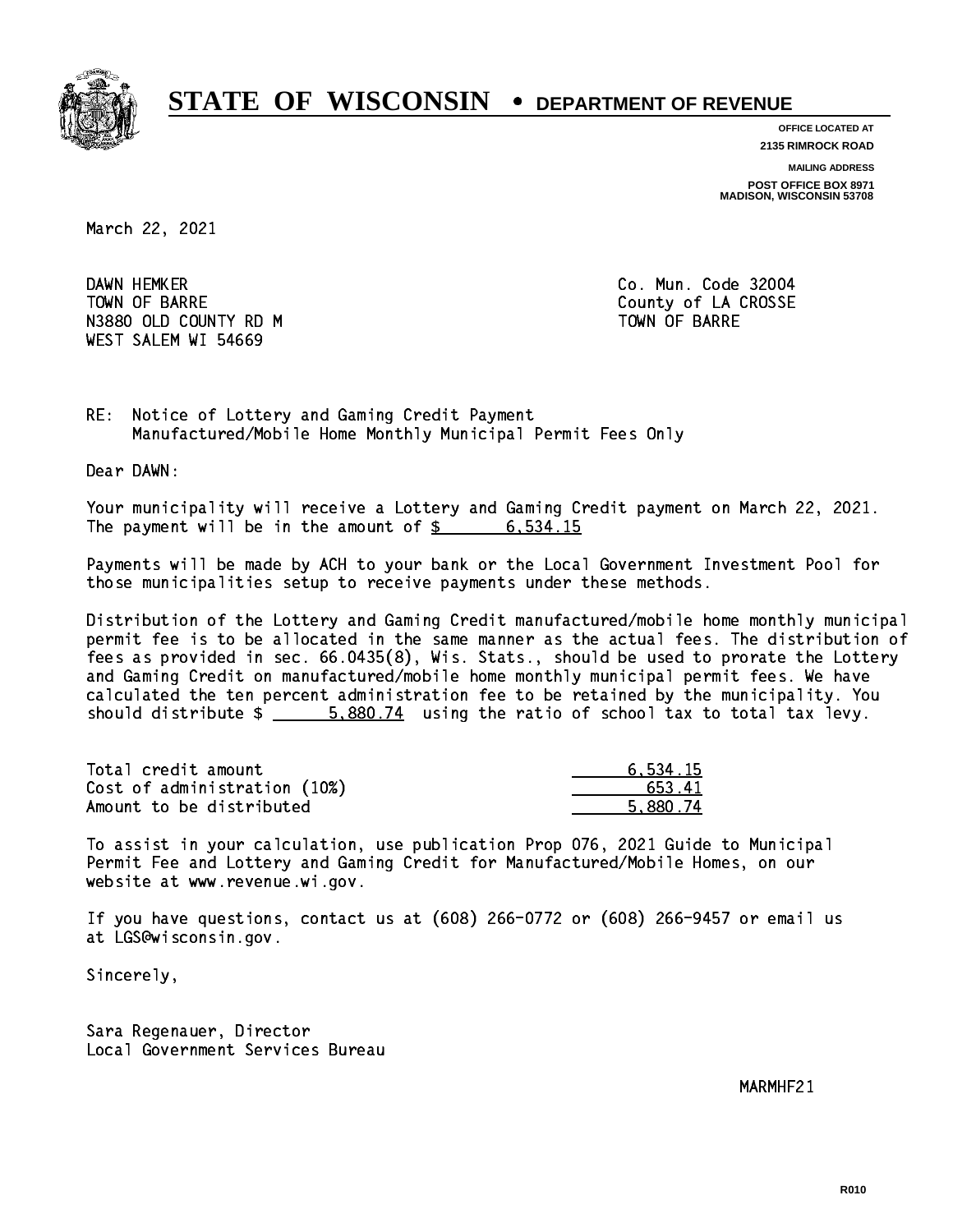

**OFFICE LOCATED AT 2135 RIMROCK ROAD**

**MAILING ADDRESS**

**POST OFFICE BOX 8971 MADISON, WISCONSIN 53708**

March 22, 2021

 JODI ANDERSON Co. Mun. Code 32006 W2875 ANDERSON RD. TOWN OF BURNS MINDORO WI 54644

TOWN OF BURNS **COUNTY OF A COULD A** COUNTY OF LA CROSSE

RE: Notice of Lottery and Gaming Credit Payment Manufactured/Mobile Home Monthly Municipal Permit Fees Only

Dear JODI:

 Your municipality will receive a Lottery and Gaming Credit payment on March 22, 2021. The payment will be in the amount of  $\frac{2}{3}$  1,478.28

 Payments will be made by ACH to your bank or the Local Government Investment Pool for those municipalities setup to receive payments under these methods.

 Distribution of the Lottery and Gaming Credit manufactured/mobile home monthly municipal permit fee is to be allocated in the same manner as the actual fees. The distribution of fees as provided in sec. 66.0435(8), Wis. Stats., should be used to prorate the Lottery and Gaming Credit on manufactured/mobile home monthly municipal permit fees. We have calculated the ten percent administration fee to be retained by the municipality. You should distribute  $\frac{1,330.46}{1,330.46}$  using the ratio of school tax to total tax levy.

| Total credit amount          | 1.478.28 |
|------------------------------|----------|
| Cost of administration (10%) | 147.82   |
| Amount to be distributed     | 1,330.46 |

 To assist in your calculation, use publication Prop 076, 2021 Guide to Municipal Permit Fee and Lottery and Gaming Credit for Manufactured/Mobile Homes, on our website at www.revenue.wi.gov.

 If you have questions, contact us at (608) 266-0772 or (608) 266-9457 or email us at LGS@wisconsin.gov.

Sincerely,

 Sara Regenauer, Director Local Government Services Bureau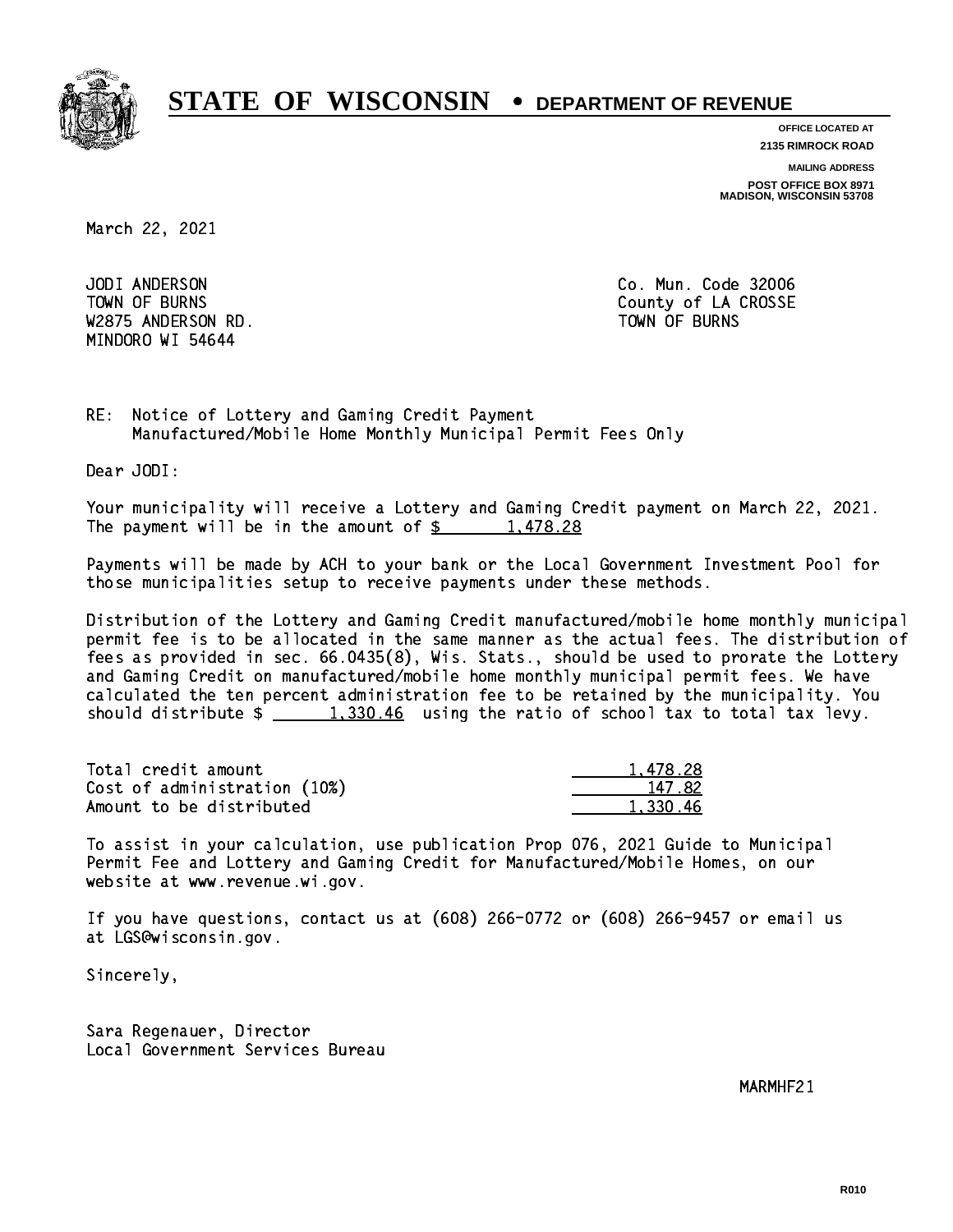

**OFFICE LOCATED AT 2135 RIMROCK ROAD**

**MAILING ADDRESS POST OFFICE BOX 8971 MADISON, WISCONSIN 53708**

March 22, 2021

 CASSANDRA HANAN Co. Mun. Code 32008 TOWN OF CAMPBELL **TOWN OF CAMPBELL**  2219 BAINBRIDGE ST TOWN OF CAMPBELL LA CROSSE WI 54603-1356

RE: Notice of Lottery and Gaming Credit Payment Manufactured/Mobile Home Monthly Municipal Permit Fees Only

Dear CASSANDRA:

 Your municipality will receive a Lottery and Gaming Credit payment on March 22, 2021. The payment will be in the amount of  $\frac{2}{3}$  6,324.68

 Payments will be made by ACH to your bank or the Local Government Investment Pool for those municipalities setup to receive payments under these methods.

 Distribution of the Lottery and Gaming Credit manufactured/mobile home monthly municipal permit fee is to be allocated in the same manner as the actual fees. The distribution of fees as provided in sec. 66.0435(8), Wis. Stats., should be used to prorate the Lottery and Gaming Credit on manufactured/mobile home monthly municipal permit fees. We have calculated the ten percent administration fee to be retained by the municipality. You should distribute  $\frac{2}{2}$  5,692.22 using the ratio of school tax to total tax levy.

| Total credit amount          | 6.324.68 |
|------------------------------|----------|
| Cost of administration (10%) | 632.46   |
| Amount to be distributed     | 5.692.22 |

 To assist in your calculation, use publication Prop 076, 2021 Guide to Municipal Permit Fee and Lottery and Gaming Credit for Manufactured/Mobile Homes, on our website at www.revenue.wi.gov.

 If you have questions, contact us at (608) 266-0772 or (608) 266-9457 or email us at LGS@wisconsin.gov.

Sincerely,

 Sara Regenauer, Director Local Government Services Bureau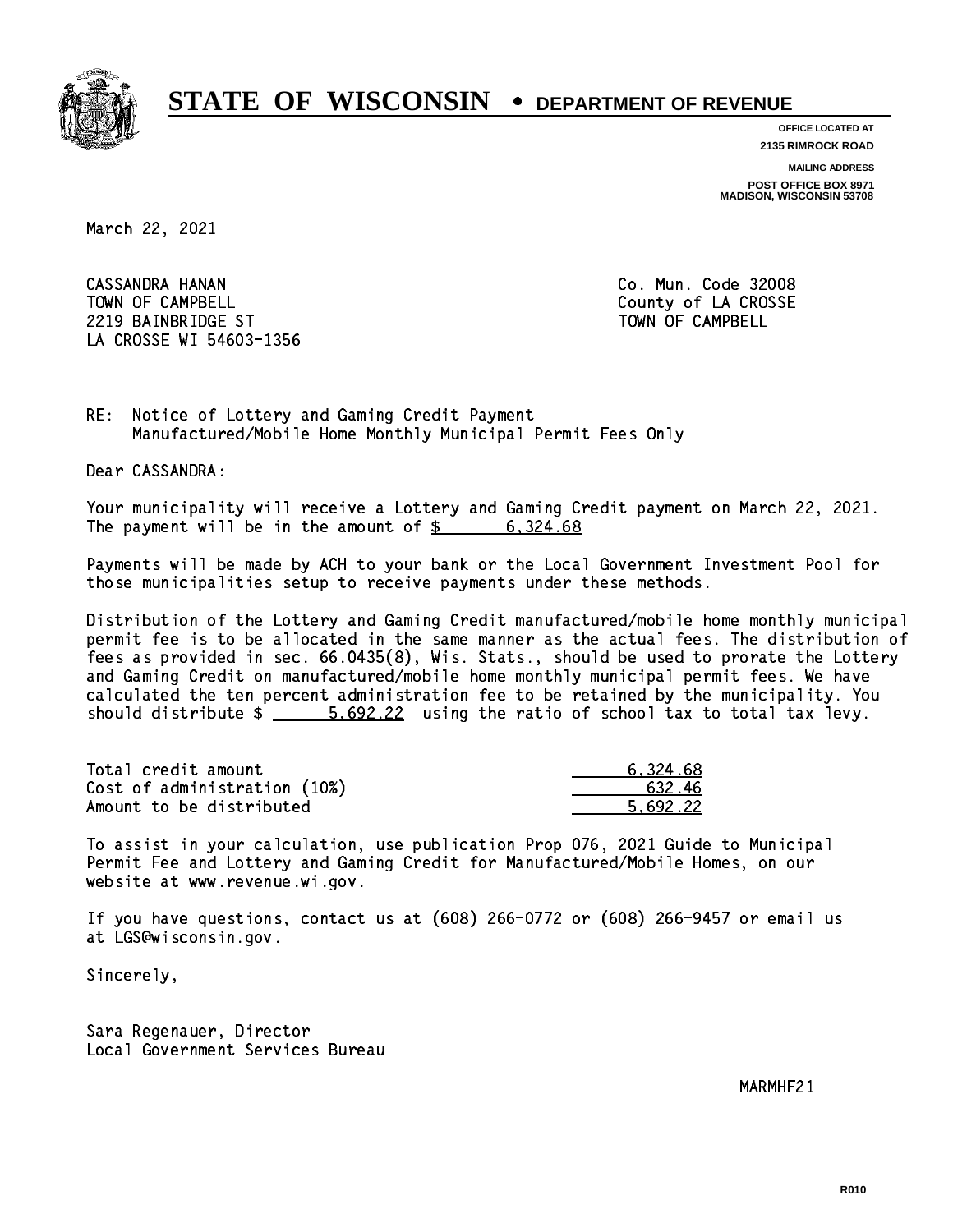

**OFFICE LOCATED AT**

**2135 RIMROCK ROAD**

**MAILING ADDRESS POST OFFICE BOX 8971 MADISON, WISCONSIN 53708**

March 22, 2021

JODI ANERSON W2875 ANDERSON ROAD TOWN OF FARMINGTON MINDORO WI 54644

Co. Mun. Code 32010 TOWN OF FARMINGTON County of LA CROSSE

RE: Notice of Lottery and Gaming Credit Payment Manufactured/Mobile Home Monthly Municipal Permit Fees Only

Dear JODI:

 Your municipality will receive a Lottery and Gaming Credit payment on March 22, 2021. The payment will be in the amount of \$ 386.92 \_\_\_\_\_\_\_\_\_\_\_\_\_\_\_\_

 Payments will be made by ACH to your bank or the Local Government Investment Pool for those municipalities setup to receive payments under these methods.

 Distribution of the Lottery and Gaming Credit manufactured/mobile home monthly municipal permit fee is to be allocated in the same manner as the actual fees. The distribution of fees as provided in sec. 66.0435(8), Wis. Stats., should be used to prorate the Lottery and Gaming Credit on manufactured/mobile home monthly municipal permit fees. We have calculated the ten percent administration fee to be retained by the municipality. You should distribute  $\frac{248.23}{1000}$  using the ratio of school tax to total tax levy.

| Total credit amount          | 386.92 |
|------------------------------|--------|
| Cost of administration (10%) | 38.69  |
| Amount to be distributed     | 348.23 |

 To assist in your calculation, use publication Prop 076, 2021 Guide to Municipal Permit Fee and Lottery and Gaming Credit for Manufactured/Mobile Homes, on our website at www.revenue.wi.gov.

 If you have questions, contact us at (608) 266-0772 or (608) 266-9457 or email us at LGS@wisconsin.gov.

Sincerely,

 Sara Regenauer, Director Local Government Services Bureau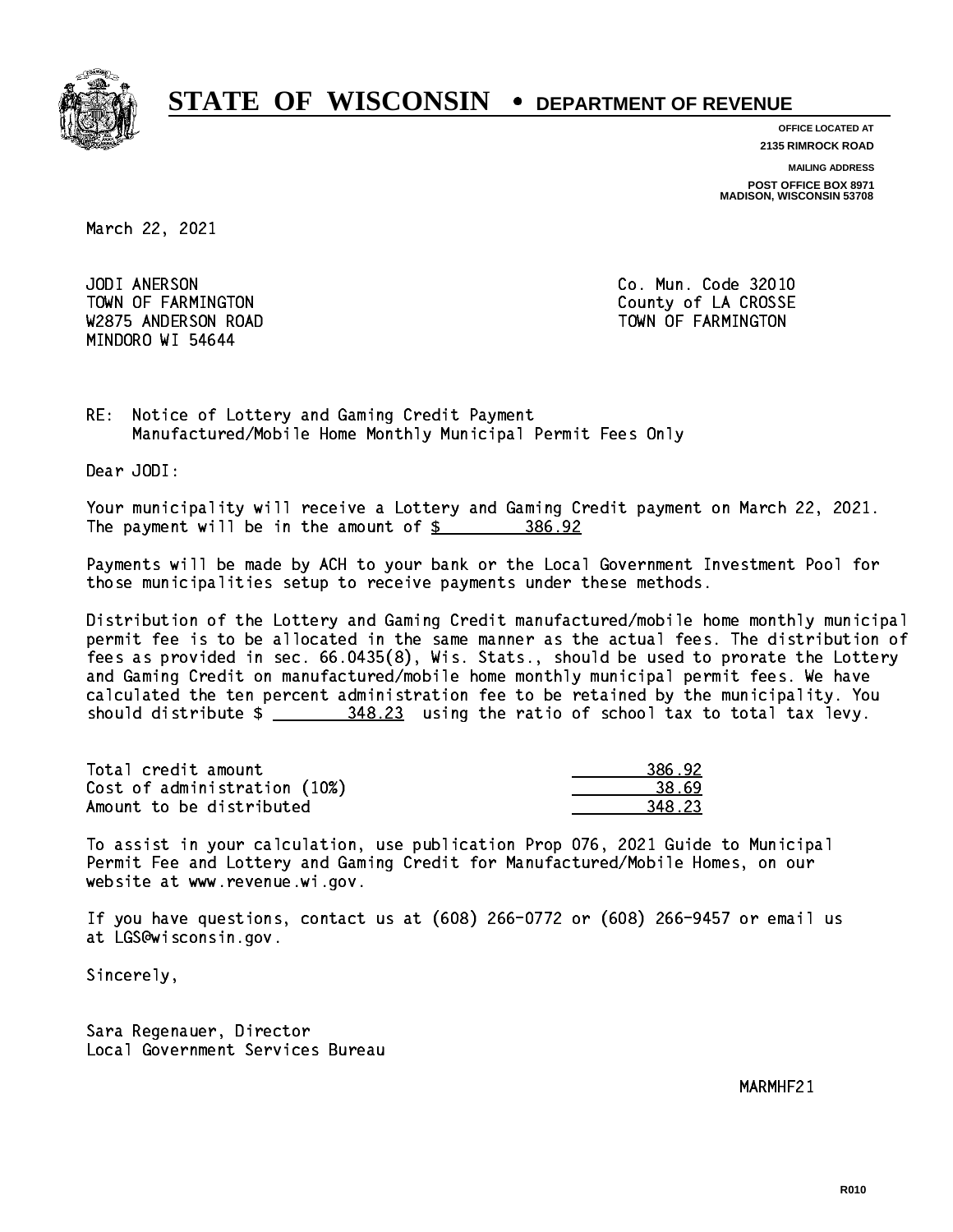

**OFFICE LOCATED AT**

**2135 RIMROCK ROAD**

**MAILING ADDRESS**

**POST OFFICE BOX 8971 MADISON, WISCONSIN 53708**

March 22, 2021

DANNY KJOS TOWN OF GREENFIELD County of LA CROSSE N1800 TOWN HALL ROAD TOWN OF GREENFIELD LA CROSSE WI 54601

Co. Mun. Code 32012

RE: Notice of Lottery and Gaming Credit Payment Manufactured/Mobile Home Monthly Municipal Permit Fees Only

Dear DANNY:

 Your municipality will receive a Lottery and Gaming Credit payment on March 22, 2021. The payment will be in the amount of  $\frac{2}{3}$  13,597.92

 Payments will be made by ACH to your bank or the Local Government Investment Pool for those municipalities setup to receive payments under these methods.

 Distribution of the Lottery and Gaming Credit manufactured/mobile home monthly municipal permit fee is to be allocated in the same manner as the actual fees. The distribution of fees as provided in sec. 66.0435(8), Wis. Stats., should be used to prorate the Lottery and Gaming Credit on manufactured/mobile home monthly municipal permit fees. We have calculated the ten percent administration fee to be retained by the municipality. You should distribute  $\frac{2}{2}$   $\frac{12,238.13}{2}$  using the ratio of school tax to total tax levy.

| Total credit amount          | 13,597.92 |
|------------------------------|-----------|
| Cost of administration (10%) | 1.359.79  |
| Amount to be distributed     | 12,238.13 |

 To assist in your calculation, use publication Prop 076, 2021 Guide to Municipal Permit Fee and Lottery and Gaming Credit for Manufactured/Mobile Homes, on our website at www.revenue.wi.gov.

 If you have questions, contact us at (608) 266-0772 or (608) 266-9457 or email us at LGS@wisconsin.gov.

Sincerely,

 Sara Regenauer, Director Local Government Services Bureau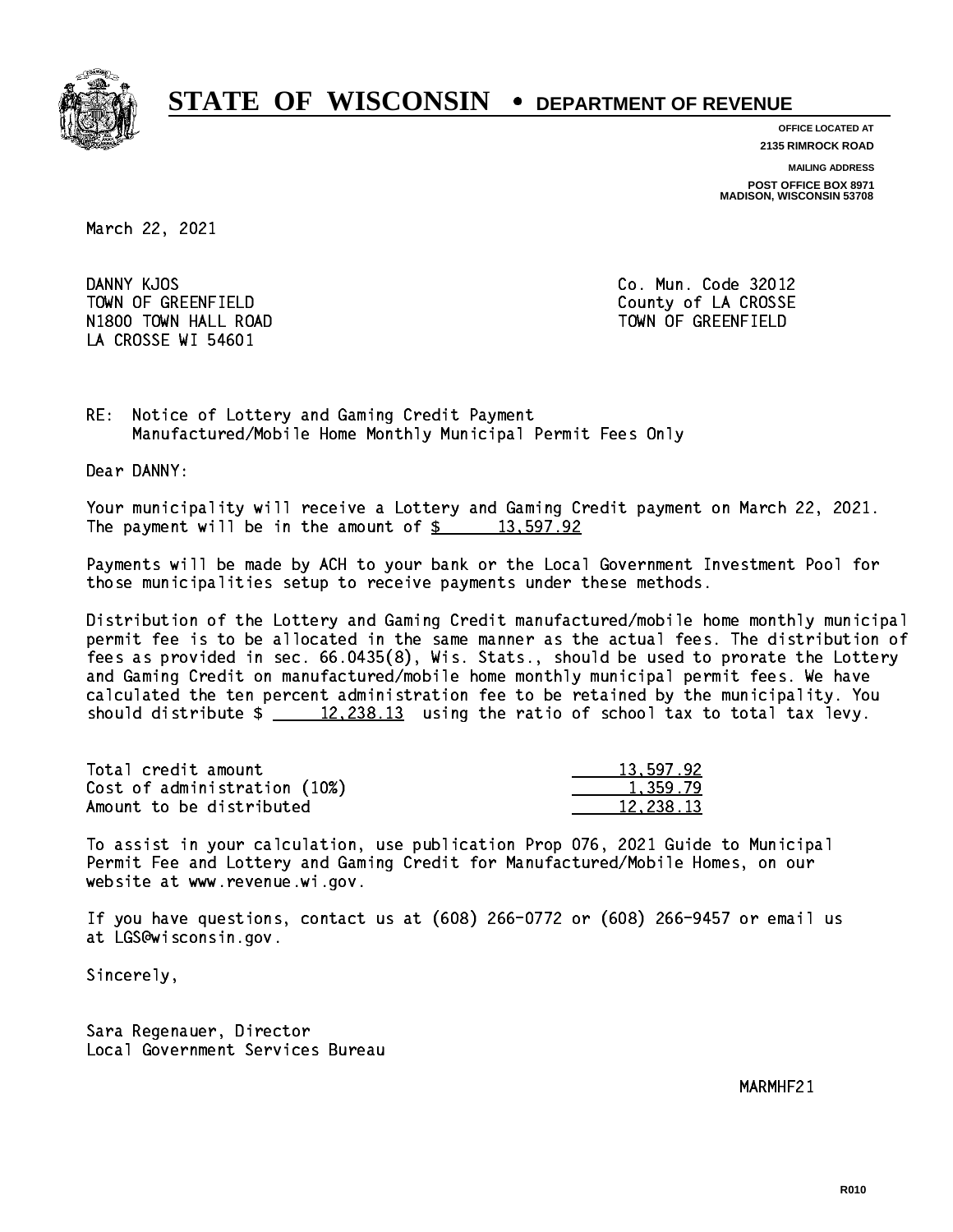

**OFFICE LOCATED AT 2135 RIMROCK ROAD**

**MAILING ADDRESS**

**POST OFFICE BOX 8971 MADISON, WISCONSIN 53708**

March 22, 2021

 MARLA WAGNER Co. Mun. Code 32016 TOWN OF HOLLAND **COUNTY OF SALES AND COUNTY OF LA CROSSE** W7937 COUNTY RD MH TOWN OF HOLLAND HOLMEN WI 54636-9305

RE: Notice of Lottery and Gaming Credit Payment Manufactured/Mobile Home Monthly Municipal Permit Fees Only

Dear MARLA:

 Your municipality will receive a Lottery and Gaming Credit payment on March 22, 2021. The payment will be in the amount of  $\frac{2}{3}$  4,930.08

 Payments will be made by ACH to your bank or the Local Government Investment Pool for those municipalities setup to receive payments under these methods.

 Distribution of the Lottery and Gaming Credit manufactured/mobile home monthly municipal permit fee is to be allocated in the same manner as the actual fees. The distribution of fees as provided in sec. 66.0435(8), Wis. Stats., should be used to prorate the Lottery and Gaming Credit on manufactured/mobile home monthly municipal permit fees. We have calculated the ten percent administration fee to be retained by the municipality. You should distribute  $\frac{2}{1}$   $\frac{4,437.08}{2}$  using the ratio of school tax to total tax levy.

| Total credit amount          | 4.930.08 |
|------------------------------|----------|
| Cost of administration (10%) | 493.00   |
| Amount to be distributed     | 4.437.08 |

 To assist in your calculation, use publication Prop 076, 2021 Guide to Municipal Permit Fee and Lottery and Gaming Credit for Manufactured/Mobile Homes, on our website at www.revenue.wi.gov.

 If you have questions, contact us at (608) 266-0772 or (608) 266-9457 or email us at LGS@wisconsin.gov.

Sincerely,

 Sara Regenauer, Director Local Government Services Bureau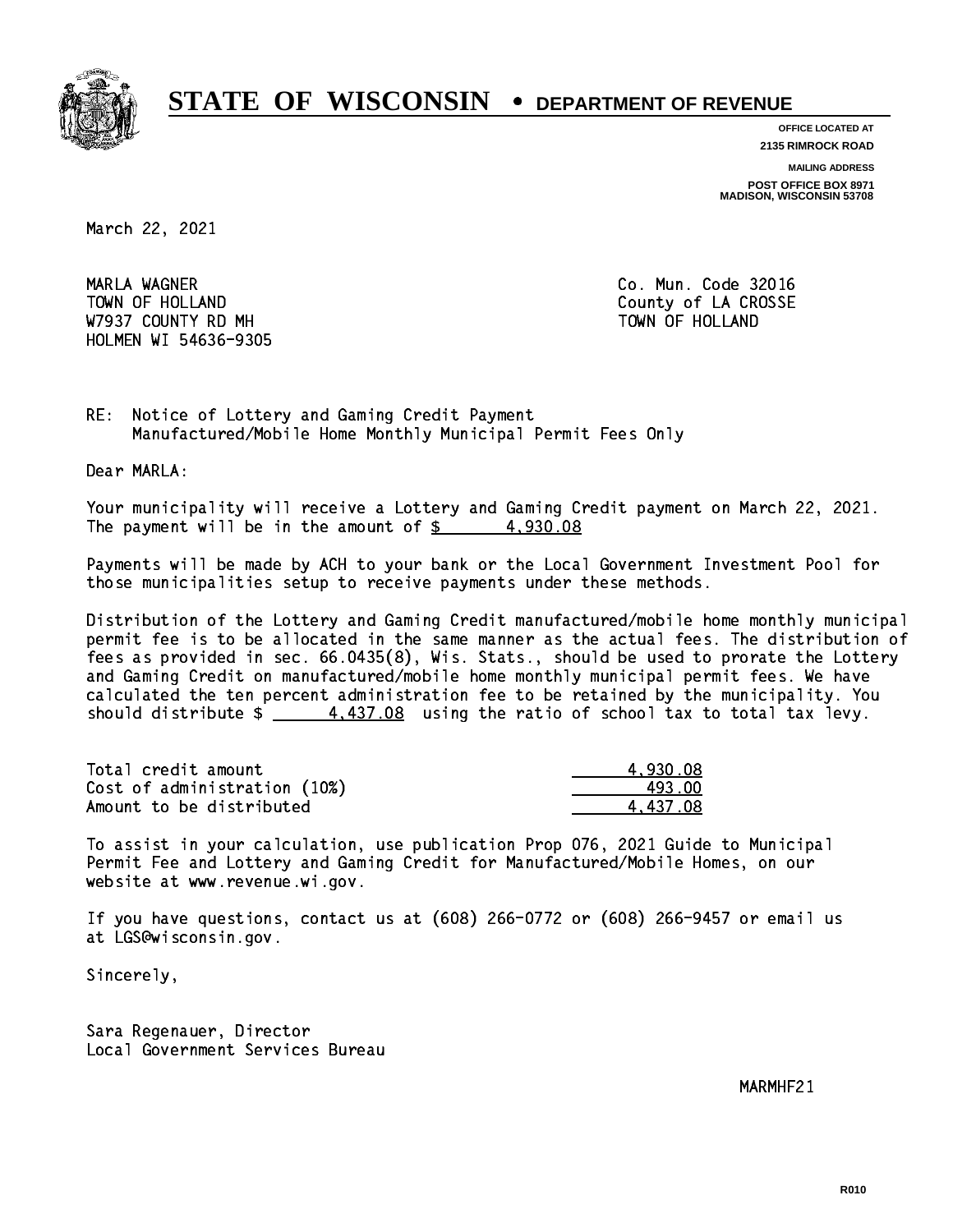

**OFFICE LOCATED AT 2135 RIMROCK ROAD**

**MAILING ADDRESS POST OFFICE BOX 8971 MADISON, WISCONSIN 53708**

March 22, 2021

**HELEN ROOP** TOWN OF MEDARY **COUNTY** COUNTY COUNTY OF LA CROSSE N3393 SMITH VALLEY RD TOWN OF MEDARY LA CROSSE WI 54601

Co. Mun. Code 32018

RE: Notice of Lottery and Gaming Credit Payment Manufactured/Mobile Home Monthly Municipal Permit Fees Only

Dear HELEN:

 Your municipality will receive a Lottery and Gaming Credit payment on March 22, 2021. The payment will be in the amount of  $\frac{2}{3}$  2,773.63

 Payments will be made by ACH to your bank or the Local Government Investment Pool for those municipalities setup to receive payments under these methods.

 Distribution of the Lottery and Gaming Credit manufactured/mobile home monthly municipal permit fee is to be allocated in the same manner as the actual fees. The distribution of fees as provided in sec. 66.0435(8), Wis. Stats., should be used to prorate the Lottery and Gaming Credit on manufactured/mobile home monthly municipal permit fees. We have calculated the ten percent administration fee to be retained by the municipality. You should distribute  $\frac{2.496.27}{2.496.27}$  using the ratio of school tax to total tax levy.

| Total credit amount          | 2.773.63 |
|------------------------------|----------|
| Cost of administration (10%) | -277.36  |
| Amount to be distributed     | 2.496.27 |

 To assist in your calculation, use publication Prop 076, 2021 Guide to Municipal Permit Fee and Lottery and Gaming Credit for Manufactured/Mobile Homes, on our website at www.revenue.wi.gov.

 If you have questions, contact us at (608) 266-0772 or (608) 266-9457 or email us at LGS@wisconsin.gov.

Sincerely,

 Sara Regenauer, Director Local Government Services Bureau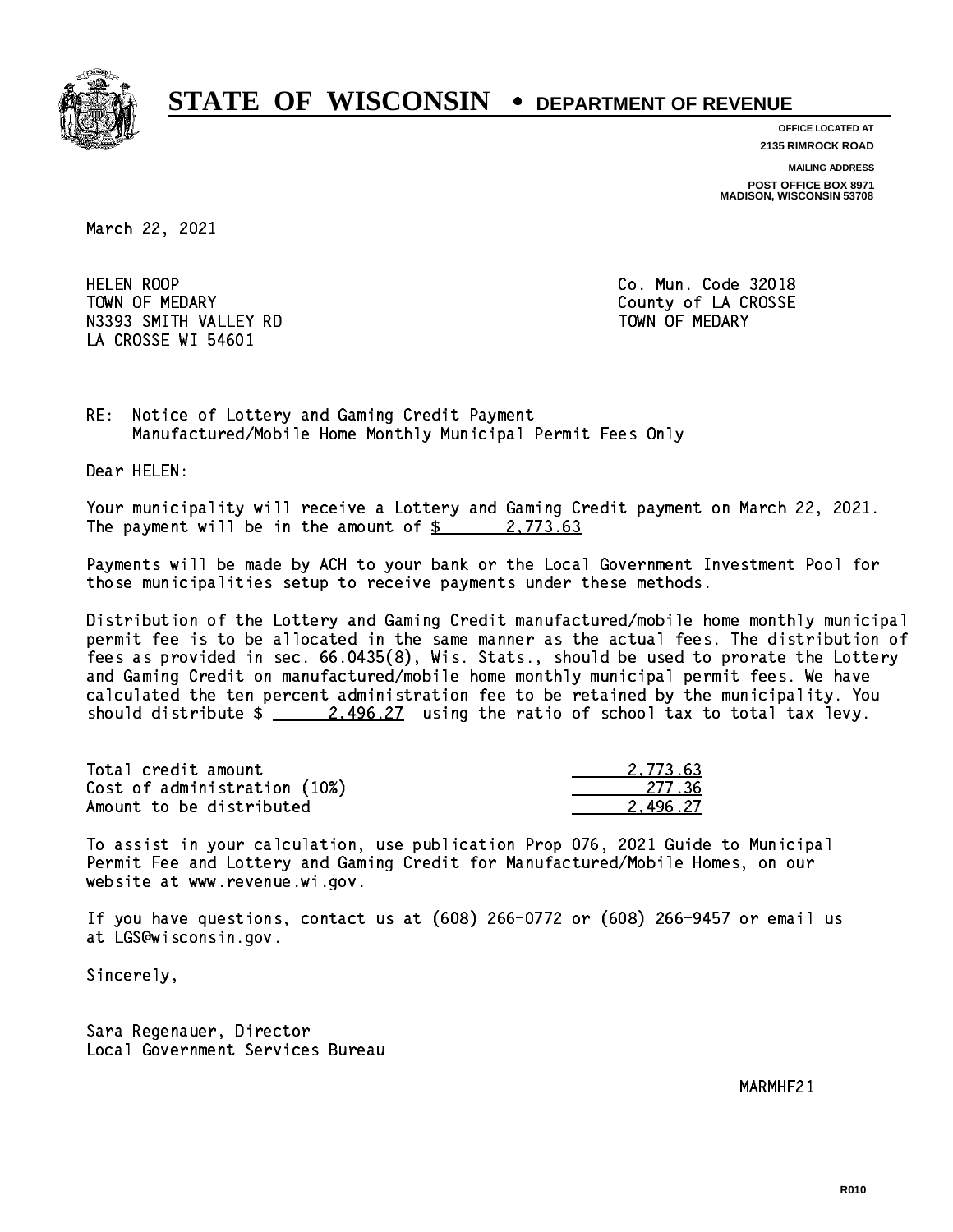

**OFFICE LOCATED AT**

**2135 RIMROCK ROAD**

**MAILING ADDRESS POST OFFICE BOX 8971 MADISON, WISCONSIN 53708**

March 22, 2021

 SARA JARR Co. Mun. Code 32022 2800 WARD AVE TOWN OF SHELBY LA CROSSE WI 54601

TOWN OF SHELBY **COUNTY** COUNTY OF LA CROSSE

RE: Notice of Lottery and Gaming Credit Payment Manufactured/Mobile Home Monthly Municipal Permit Fees Only

Dear SARA:

 Your municipality will receive a Lottery and Gaming Credit payment on March 22, 2021. The payment will be in the amount of  $\frac{2}{3}$  15,690.24

 Payments will be made by ACH to your bank or the Local Government Investment Pool for those municipalities setup to receive payments under these methods.

 Distribution of the Lottery and Gaming Credit manufactured/mobile home monthly municipal permit fee is to be allocated in the same manner as the actual fees. The distribution of fees as provided in sec. 66.0435(8), Wis. Stats., should be used to prorate the Lottery and Gaming Credit on manufactured/mobile home monthly municipal permit fees. We have calculated the ten percent administration fee to be retained by the municipality. You should distribute  $\frac{14,121.22}{...}$  using the ratio of school tax to total tax levy.

| Total credit amount          | 15.690.24 |
|------------------------------|-----------|
| Cost of administration (10%) | 1,569.02  |
| Amount to be distributed     | 14.121.22 |

 To assist in your calculation, use publication Prop 076, 2021 Guide to Municipal Permit Fee and Lottery and Gaming Credit for Manufactured/Mobile Homes, on our website at www.revenue.wi.gov.

 If you have questions, contact us at (608) 266-0772 or (608) 266-9457 or email us at LGS@wisconsin.gov.

Sincerely,

 Sara Regenauer, Director Local Government Services Bureau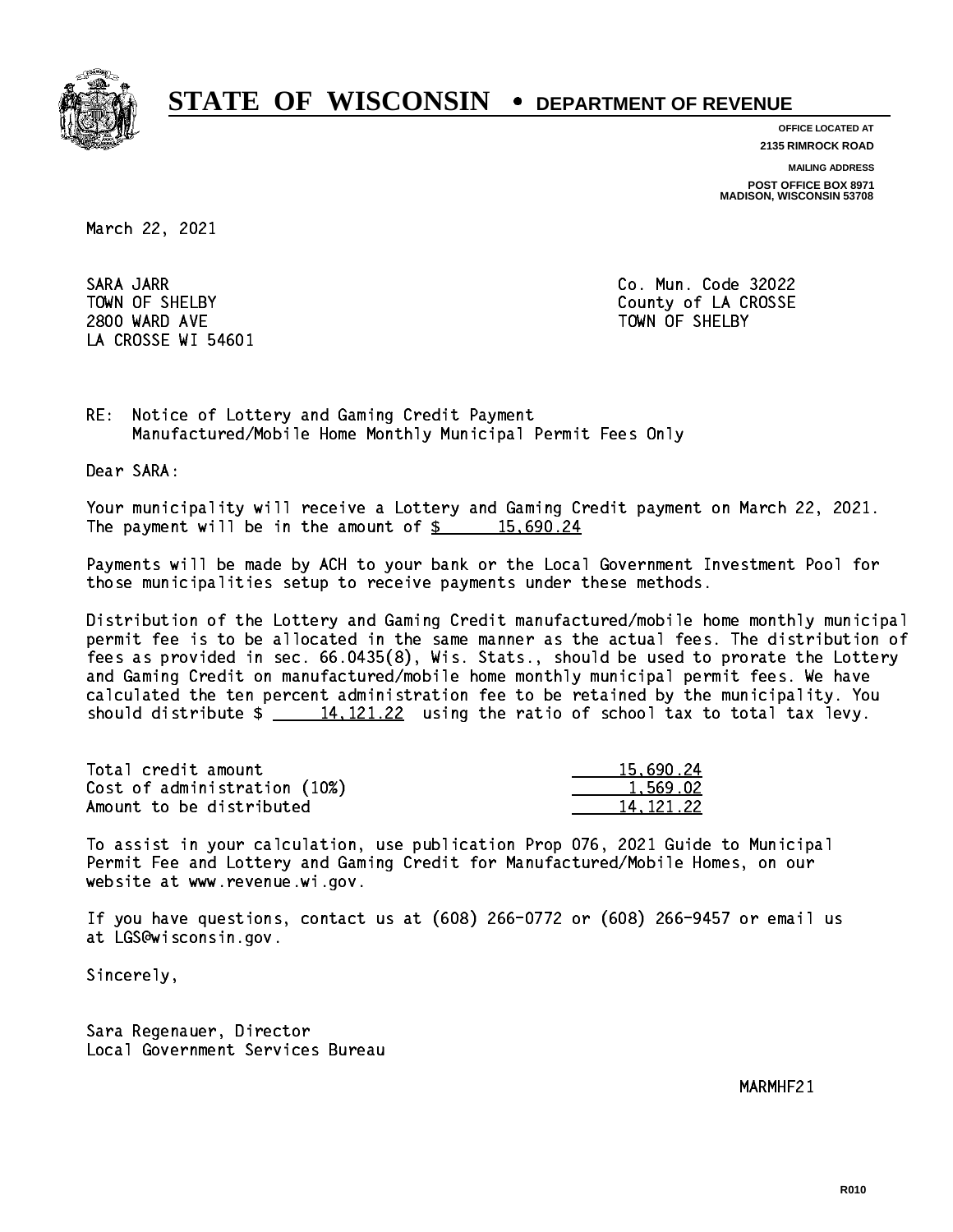

**OFFICE LOCATED AT 2135 RIMROCK ROAD**

**MAILING ADDRESS POST OFFICE BOX 8971 MADISON, WISCONSIN 53708**

March 22, 2021

ANGELA HORNBERG VILLAGE OF HOLMEN COUNTY OF LA CROSSE PO BOX 158 VILLAGE OF HOLMEN HOLMEN WI 54636-0158

Co. Mun. Code 32136

RE: Notice of Lottery and Gaming Credit Payment Manufactured/Mobile Home Monthly Municipal Permit Fees Only

Dear ANGELA:

 Your municipality will receive a Lottery and Gaming Credit payment on March 22, 2021. The payment will be in the amount of  $\frac{2}{3}$  73,640.40

 Payments will be made by ACH to your bank or the Local Government Investment Pool for those municipalities setup to receive payments under these methods.

 Distribution of the Lottery and Gaming Credit manufactured/mobile home monthly municipal permit fee is to be allocated in the same manner as the actual fees. The distribution of fees as provided in sec. 66.0435(8), Wis. Stats., should be used to prorate the Lottery and Gaming Credit on manufactured/mobile home monthly municipal permit fees. We have calculated the ten percent administration fee to be retained by the municipality. You should distribute  $\frac{2.66,276.36}{2.26,26}$  using the ratio of school tax to total tax levy.

| Total credit amount          | 73.640.40 |
|------------------------------|-----------|
| Cost of administration (10%) | 7.364.04  |
| Amount to be distributed     | 66.276.36 |

 To assist in your calculation, use publication Prop 076, 2021 Guide to Municipal Permit Fee and Lottery and Gaming Credit for Manufactured/Mobile Homes, on our website at www.revenue.wi.gov.

 If you have questions, contact us at (608) 266-0772 or (608) 266-9457 or email us at LGS@wisconsin.gov.

Sincerely,

 Sara Regenauer, Director Local Government Services Bureau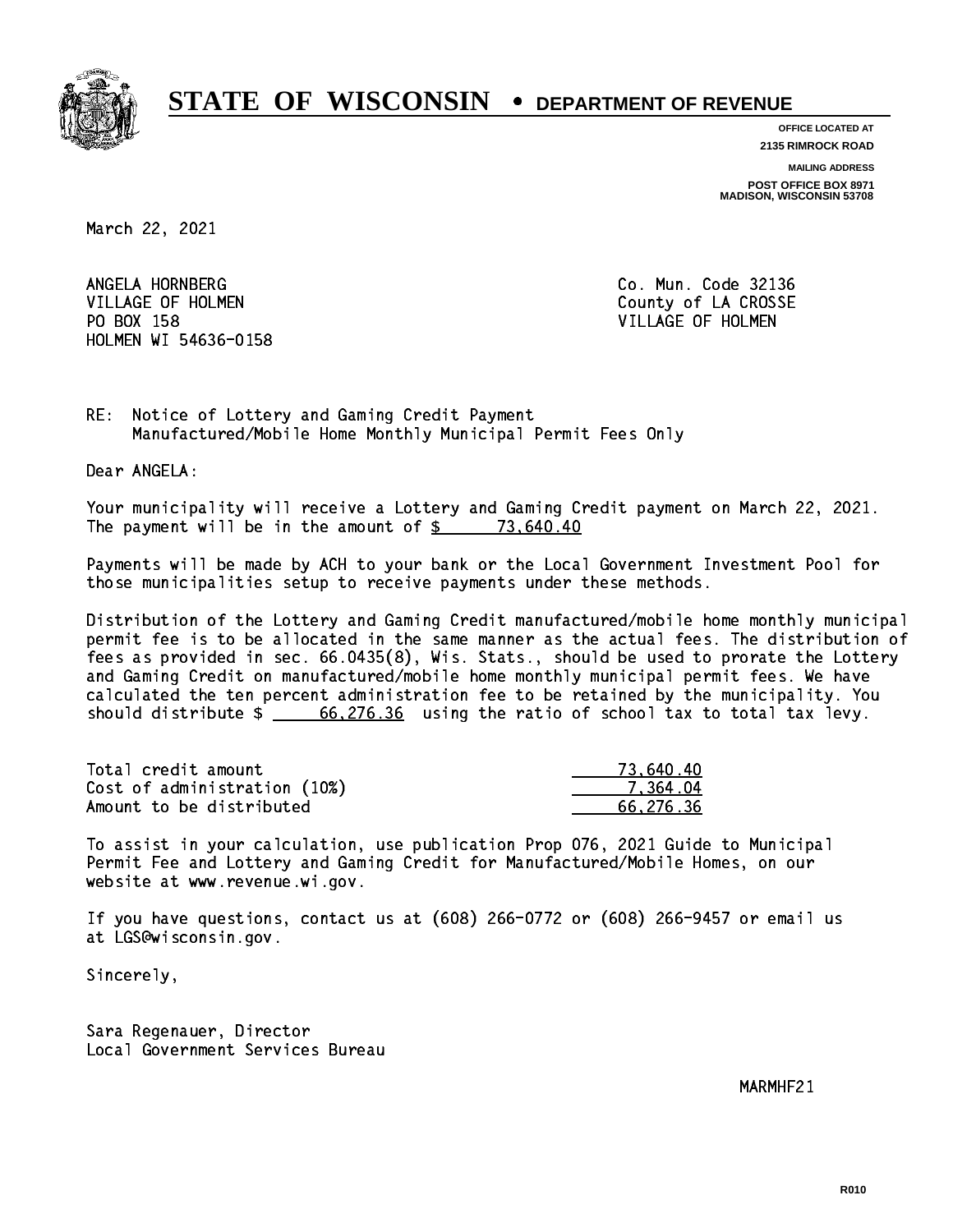

**OFFICE LOCATED AT 2135 RIMROCK ROAD**

**MAILING ADDRESS POST OFFICE BOX 8971 MADISON, WISCONSIN 53708**

March 22, 2021

 TERESA L DELONG Co. Mun. Code 32191 VILLAGE OF WEST SALEM **COULD ACCOUNT OF LA CROSSE**  175 S LEONARD ST VILLAGE OF WEST SALEM WEST SALEM WI 54669-1620

RE: Notice of Lottery and Gaming Credit Payment Manufactured/Mobile Home Monthly Municipal Permit Fees Only

Dear TERESA:

 Your municipality will receive a Lottery and Gaming Credit payment on March 22, 2021. The payment will be in the amount of \$ 25,169.52 \_\_\_\_\_\_\_\_\_\_\_\_\_\_\_\_

 Payments will be made by ACH to your bank or the Local Government Investment Pool for those municipalities setup to receive payments under these methods.

 Distribution of the Lottery and Gaming Credit manufactured/mobile home monthly municipal permit fee is to be allocated in the same manner as the actual fees. The distribution of fees as provided in sec. 66.0435(8), Wis. Stats., should be used to prorate the Lottery and Gaming Credit on manufactured/mobile home monthly municipal permit fees. We have calculated the ten percent administration fee to be retained by the municipality. You should distribute  $\frac{22.652.57}{22.652.57}$  using the ratio of school tax to total tax levy.

| Total credit amount          | 25, 169, 52 |
|------------------------------|-------------|
| Cost of administration (10%) | 2.516.95    |
| Amount to be distributed     | 22.652.57   |

 To assist in your calculation, use publication Prop 076, 2021 Guide to Municipal Permit Fee and Lottery and Gaming Credit for Manufactured/Mobile Homes, on our website at www.revenue.wi.gov.

 If you have questions, contact us at (608) 266-0772 or (608) 266-9457 or email us at LGS@wisconsin.gov.

Sincerely,

 Sara Regenauer, Director Local Government Services Bureau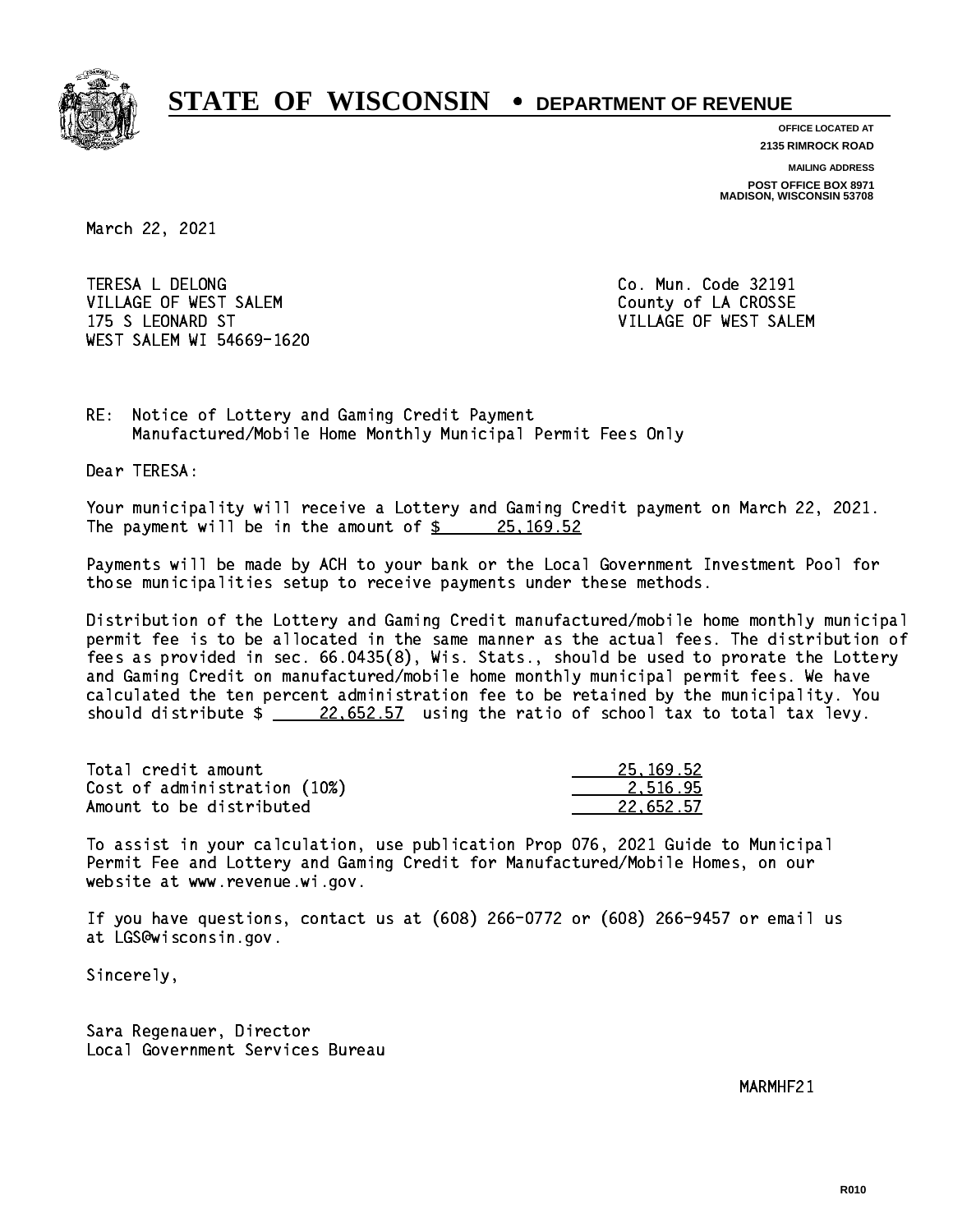

**OFFICE LOCATED AT**

**2135 RIMROCK ROAD**

**MAILING ADDRESS**

**POST OFFICE BOX 8971 MADISON, WISCONSIN 53708**

March 22, 2021

**VALERIE FENSKE** CITY OF LA CROSSE COUNTY OF LA CROSSE 400 LA CROSSE ST CITY OF LA CROSSE LA CROSSE WI 54601-3396

Co. Mun. Code 32246

RE: Notice of Lottery and Gaming Credit Payment Manufactured/Mobile Home Monthly Municipal Permit Fees Only

Dear VALERIE:

 Your municipality will receive a Lottery and Gaming Credit payment on March 22, 2021. The payment will be in the amount of  $\frac{2}{3}$  41,478.92

 Payments will be made by ACH to your bank or the Local Government Investment Pool for those municipalities setup to receive payments under these methods.

 Distribution of the Lottery and Gaming Credit manufactured/mobile home monthly municipal permit fee is to be allocated in the same manner as the actual fees. The distribution of fees as provided in sec. 66.0435(8), Wis. Stats., should be used to prorate the Lottery and Gaming Credit on manufactured/mobile home monthly municipal permit fees. We have calculated the ten percent administration fee to be retained by the municipality. You should distribute  $\frac{27,331.03}{2}$  using the ratio of school tax to total tax levy.

| Total credit amount          | 41.478.92 |
|------------------------------|-----------|
| Cost of administration (10%) | 4.147.89  |
| Amount to be distributed     | 37.331.03 |

 To assist in your calculation, use publication Prop 076, 2021 Guide to Municipal Permit Fee and Lottery and Gaming Credit for Manufactured/Mobile Homes, on our website at www.revenue.wi.gov.

 If you have questions, contact us at (608) 266-0772 or (608) 266-9457 or email us at LGS@wisconsin.gov.

Sincerely,

 Sara Regenauer, Director Local Government Services Bureau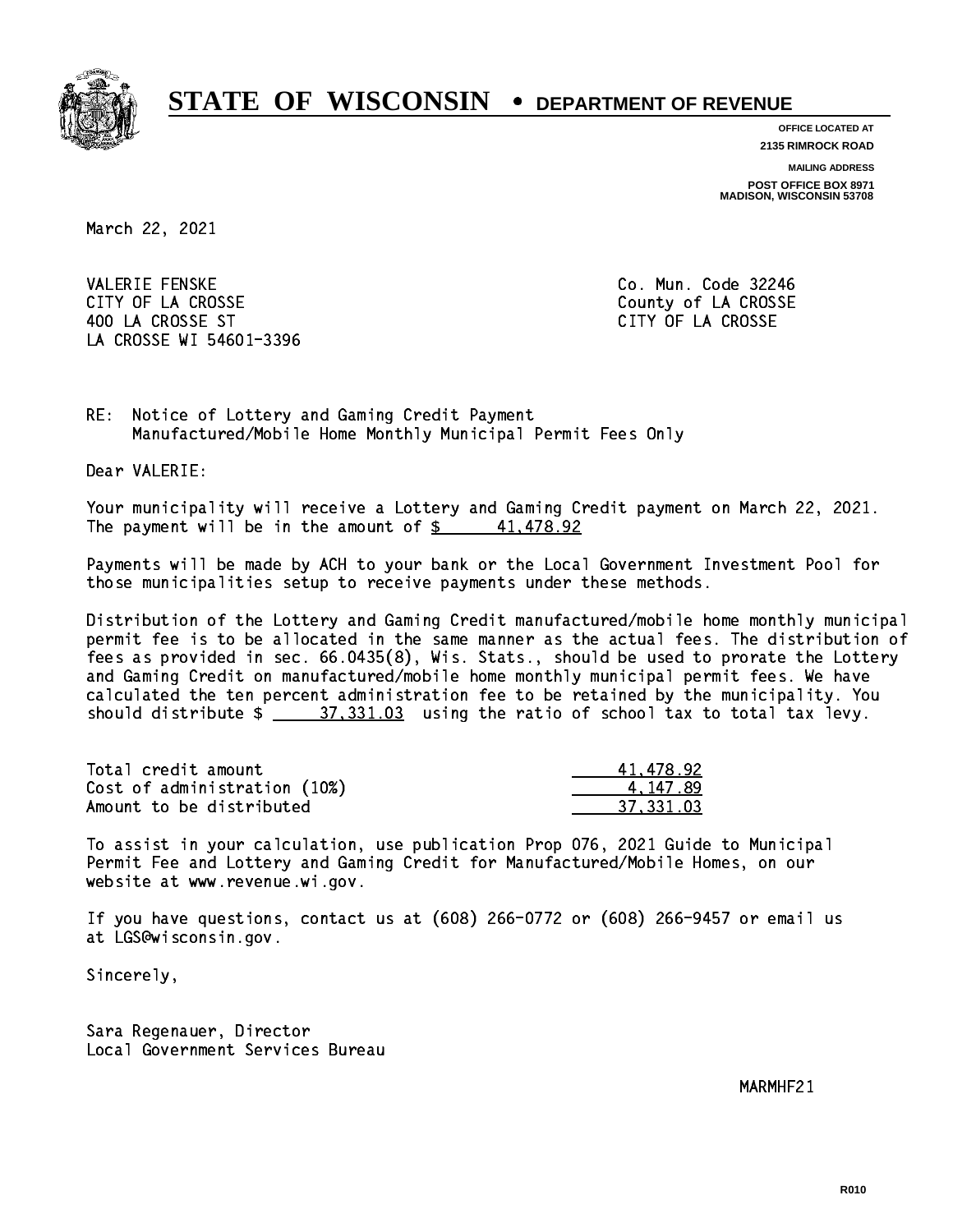

**OFFICE LOCATED AT 2135 RIMROCK ROAD**

**MAILING ADDRESS POST OFFICE BOX 8971 MADISON, WISCONSIN 53708**

March 22, 2021

**FRED BUEHLER** CITY OF ONALASKA COUNTY COUNTY OF COUNTY OF COUNTY OF LA CROSSE 415 MAIN ST CITY OF ONALASKA ONALASKA WI 54650-2953

Co. Mun. Code 32265

RE: Notice of Lottery and Gaming Credit Payment Manufactured/Mobile Home Monthly Municipal Permit Fees Only

Dear FRED:

 Your municipality will receive a Lottery and Gaming Credit payment on March 22, 2021. The payment will be in the amount of  $\frac{2}{3}$  33,119.75

 Payments will be made by ACH to your bank or the Local Government Investment Pool for those municipalities setup to receive payments under these methods.

 Distribution of the Lottery and Gaming Credit manufactured/mobile home monthly municipal permit fee is to be allocated in the same manner as the actual fees. The distribution of fees as provided in sec. 66.0435(8), Wis. Stats., should be used to prorate the Lottery and Gaming Credit on manufactured/mobile home monthly municipal permit fees. We have calculated the ten percent administration fee to be retained by the municipality. You should distribute  $\frac{29,807.78}{29.807.78}$  using the ratio of school tax to total tax levy.

| Total credit amount          | 33.119.75 |
|------------------------------|-----------|
| Cost of administration (10%) | 3.311.97  |
| Amount to be distributed     | 29.807.78 |

 To assist in your calculation, use publication Prop 076, 2021 Guide to Municipal Permit Fee and Lottery and Gaming Credit for Manufactured/Mobile Homes, on our website at www.revenue.wi.gov.

 If you have questions, contact us at (608) 266-0772 or (608) 266-9457 or email us at LGS@wisconsin.gov.

Sincerely,

 Sara Regenauer, Director Local Government Services Bureau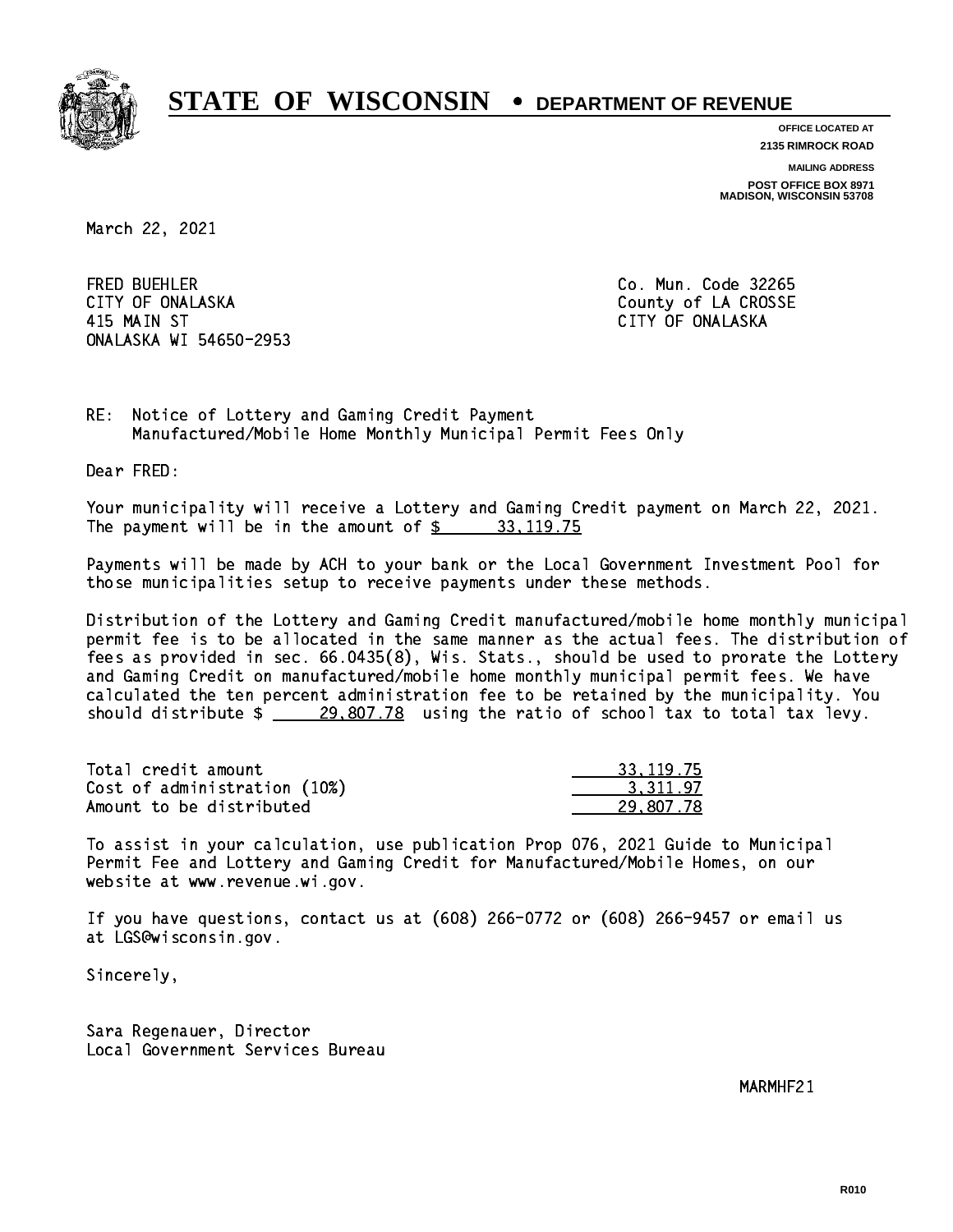

**OFFICE LOCATED AT**

**2135 RIMROCK ROAD**

**MAILING ADDRESS**

**POST OFFICE BOX 8971 MADISON, WISCONSIN 53708**

March 22, 2021

PENNY DEBUHR BELMONT WI 53510

Co. Mun. Code 33004 TOWN OF BELMONT COUNTY COUNTY OF LAFAYETTE P.O. BOX 36 TOWN OF BELMONT

RE: Notice of Lottery and Gaming Credit Payment Manufactured/Mobile Home Monthly Municipal Permit Fees Only

Dear PENNY:

 Your municipality will receive a Lottery and Gaming Credit payment on March 22, 2021. The payment will be in the amount of  $\frac{2}{3}$  6,037.32

 Payments will be made by ACH to your bank or the Local Government Investment Pool for those municipalities setup to receive payments under these methods.

 Distribution of the Lottery and Gaming Credit manufactured/mobile home monthly municipal permit fee is to be allocated in the same manner as the actual fees. The distribution of fees as provided in sec. 66.0435(8), Wis. Stats., should be used to prorate the Lottery and Gaming Credit on manufactured/mobile home monthly municipal permit fees. We have calculated the ten percent administration fee to be retained by the municipality. You should distribute  $\frac{2}{1}$   $\frac{5.433.59}{2}$  using the ratio of school tax to total tax levy.

| Total credit amount          | 6.037.32 |
|------------------------------|----------|
| Cost of administration (10%) | 603.73   |
| Amount to be distributed     | 5.433.59 |

 To assist in your calculation, use publication Prop 076, 2021 Guide to Municipal Permit Fee and Lottery and Gaming Credit for Manufactured/Mobile Homes, on our website at www.revenue.wi.gov.

 If you have questions, contact us at (608) 266-0772 or (608) 266-9457 or email us at LGS@wisconsin.gov.

Sincerely,

 Sara Regenauer, Director Local Government Services Bureau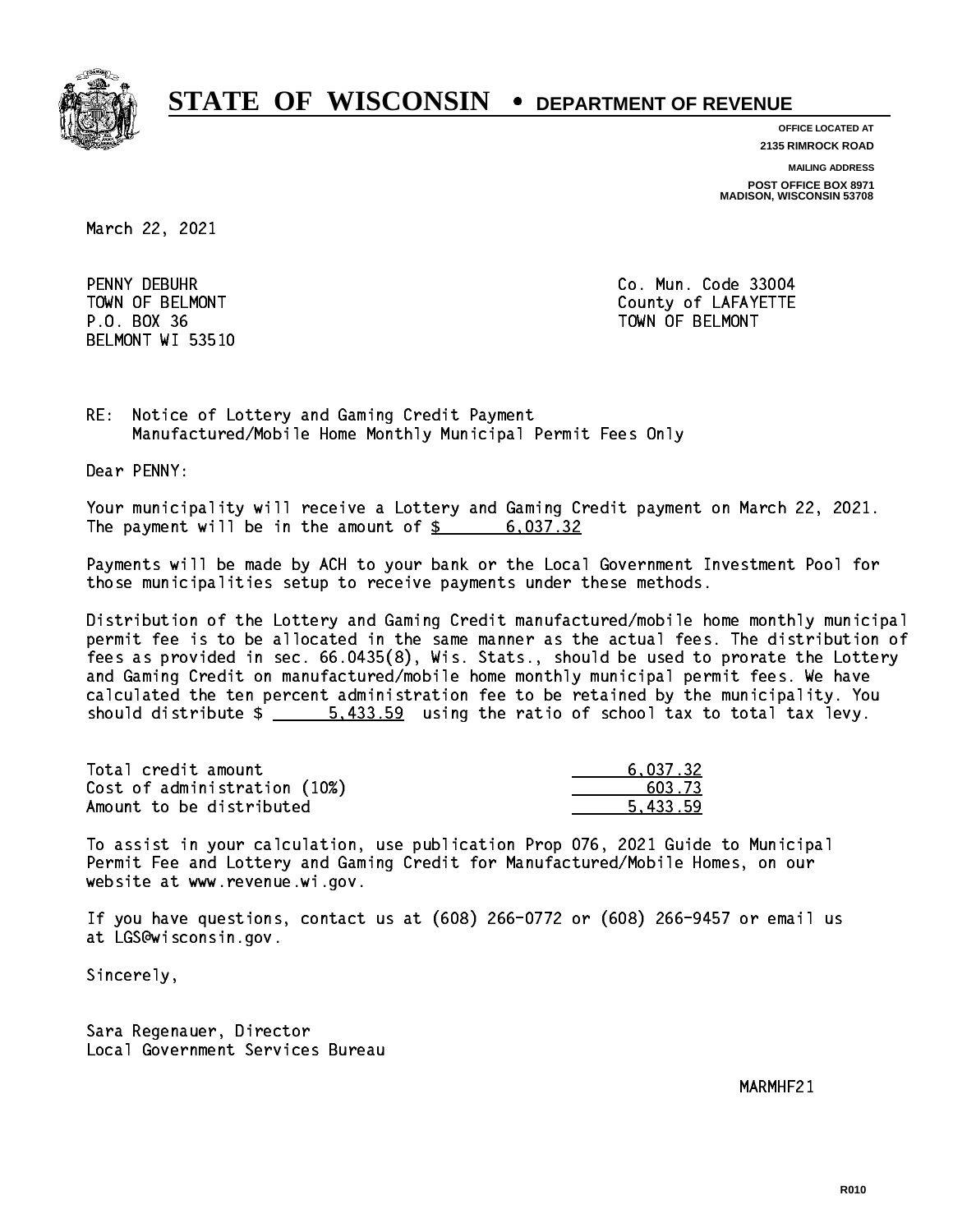

**OFFICE LOCATED AT**

**2135 RIMROCK ROAD**

**MAILING ADDRESS POST OFFICE BOX 8971 MADISON, WISCONSIN 53708**

March 22, 2021

SANDRA FLANNERY VILLAGE OF ARGYLE COUNTY OF LAFAYETTE 401 EAST MILWAUKEE ST. VILLAGE OF ARGYLE ARGYLE WI 53504

Co. Mun. Code 33101

RE: Notice of Lottery and Gaming Credit Payment Manufactured/Mobile Home Monthly Municipal Permit Fees Only

Dear SANDRA:

 Your municipality will receive a Lottery and Gaming Credit payment on March 22, 2021. The payment will be in the amount of  $\frac{222.80}{1,222.80}$ 

 Payments will be made by ACH to your bank or the Local Government Investment Pool for those municipalities setup to receive payments under these methods.

 Distribution of the Lottery and Gaming Credit manufactured/mobile home monthly municipal permit fee is to be allocated in the same manner as the actual fees. The distribution of fees as provided in sec. 66.0435(8), Wis. Stats., should be used to prorate the Lottery and Gaming Credit on manufactured/mobile home monthly municipal permit fees. We have calculated the ten percent administration fee to be retained by the municipality. You should distribute  $\frac{1,100.52}{1,100.52}$  using the ratio of school tax to total tax levy.

| Total credit amount          | 1,222.80 |
|------------------------------|----------|
| Cost of administration (10%) | 122.28   |
| Amount to be distributed     | 1.100.52 |

 To assist in your calculation, use publication Prop 076, 2021 Guide to Municipal Permit Fee and Lottery and Gaming Credit for Manufactured/Mobile Homes, on our website at www.revenue.wi.gov.

 If you have questions, contact us at (608) 266-0772 or (608) 266-9457 or email us at LGS@wisconsin.gov.

Sincerely,

 Sara Regenauer, Director Local Government Services Bureau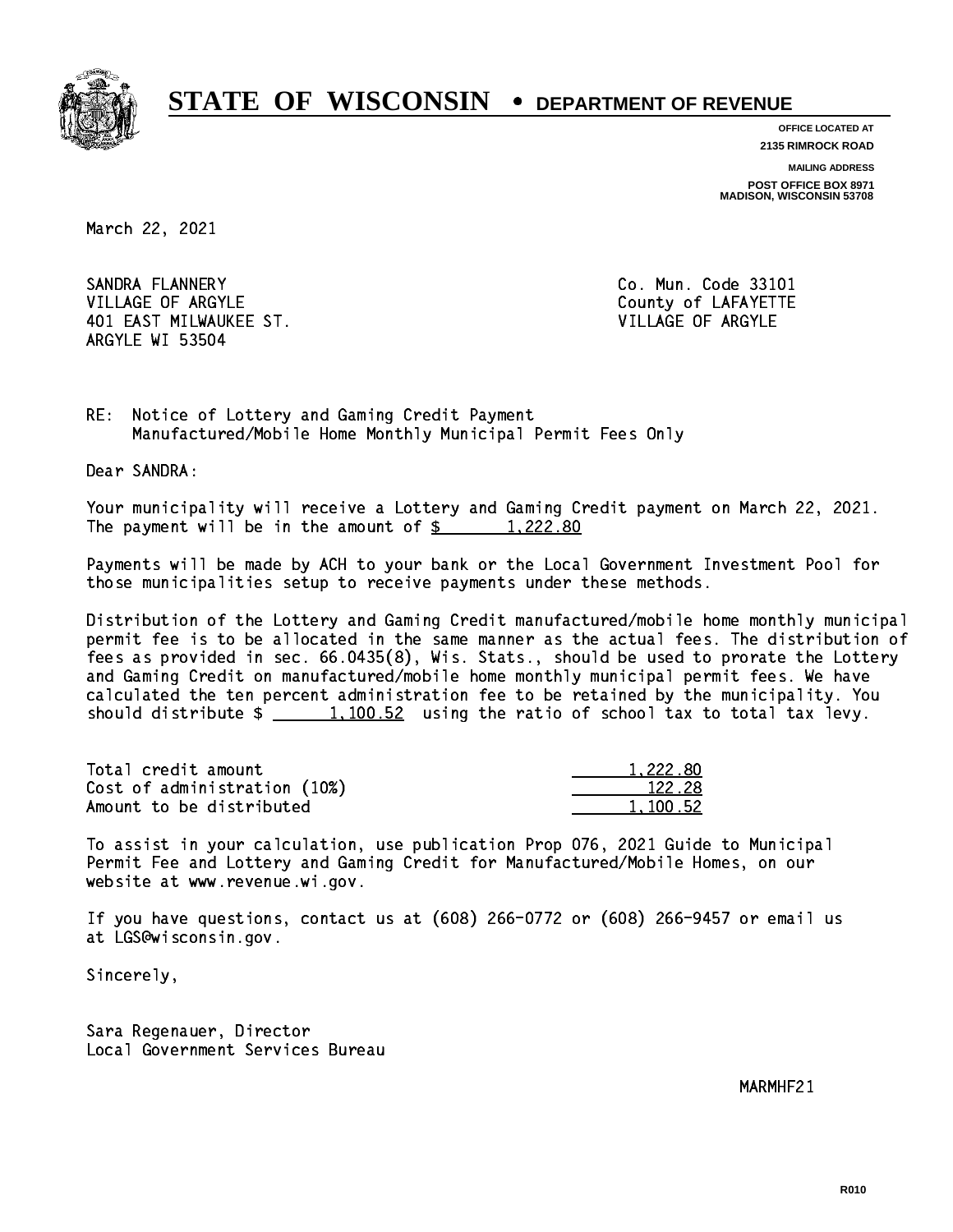

**OFFICE LOCATED AT**

**2135 RIMROCK ROAD**

**MAILING ADDRESS**

**POST OFFICE BOX 8971 MADISON, WISCONSIN 53708**

March 22, 2021

ALICE GILMAN PO BOX 6 BELMONT WI 53510

Co. Mun. Code 33106 VILLAGE OF BELMONT COUNTS AND THE COUNTY OF LAFAYETTE VILLAGE OF BELMONT

RE: Notice of Lottery and Gaming Credit Payment Manufactured/Mobile Home Monthly Municipal Permit Fees Only

Dear ALICE:

 Your municipality will receive a Lottery and Gaming Credit payment on March 22, 2021. The payment will be in the amount of \$ 385.56 \_\_\_\_\_\_\_\_\_\_\_\_\_\_\_\_

 Payments will be made by ACH to your bank or the Local Government Investment Pool for those municipalities setup to receive payments under these methods.

 Distribution of the Lottery and Gaming Credit manufactured/mobile home monthly municipal permit fee is to be allocated in the same manner as the actual fees. The distribution of fees as provided in sec. 66.0435(8), Wis. Stats., should be used to prorate the Lottery and Gaming Credit on manufactured/mobile home monthly municipal permit fees. We have calculated the ten percent administration fee to be retained by the municipality. You should distribute  $\frac{247.01}{100}$  using the ratio of school tax to total tax levy.

Total credit amount Cost of administration (10%) Amount to be distributed

| 15. 56 |
|--------|
| 55     |
| .7 N1  |

 To assist in your calculation, use publication Prop 076, 2021 Guide to Municipal Permit Fee and Lottery and Gaming Credit for Manufactured/Mobile Homes, on our website at www.revenue.wi.gov.

 If you have questions, contact us at (608) 266-0772 or (608) 266-9457 or email us at LGS@wisconsin.gov.

Sincerely,

 Sara Regenauer, Director Local Government Services Bureau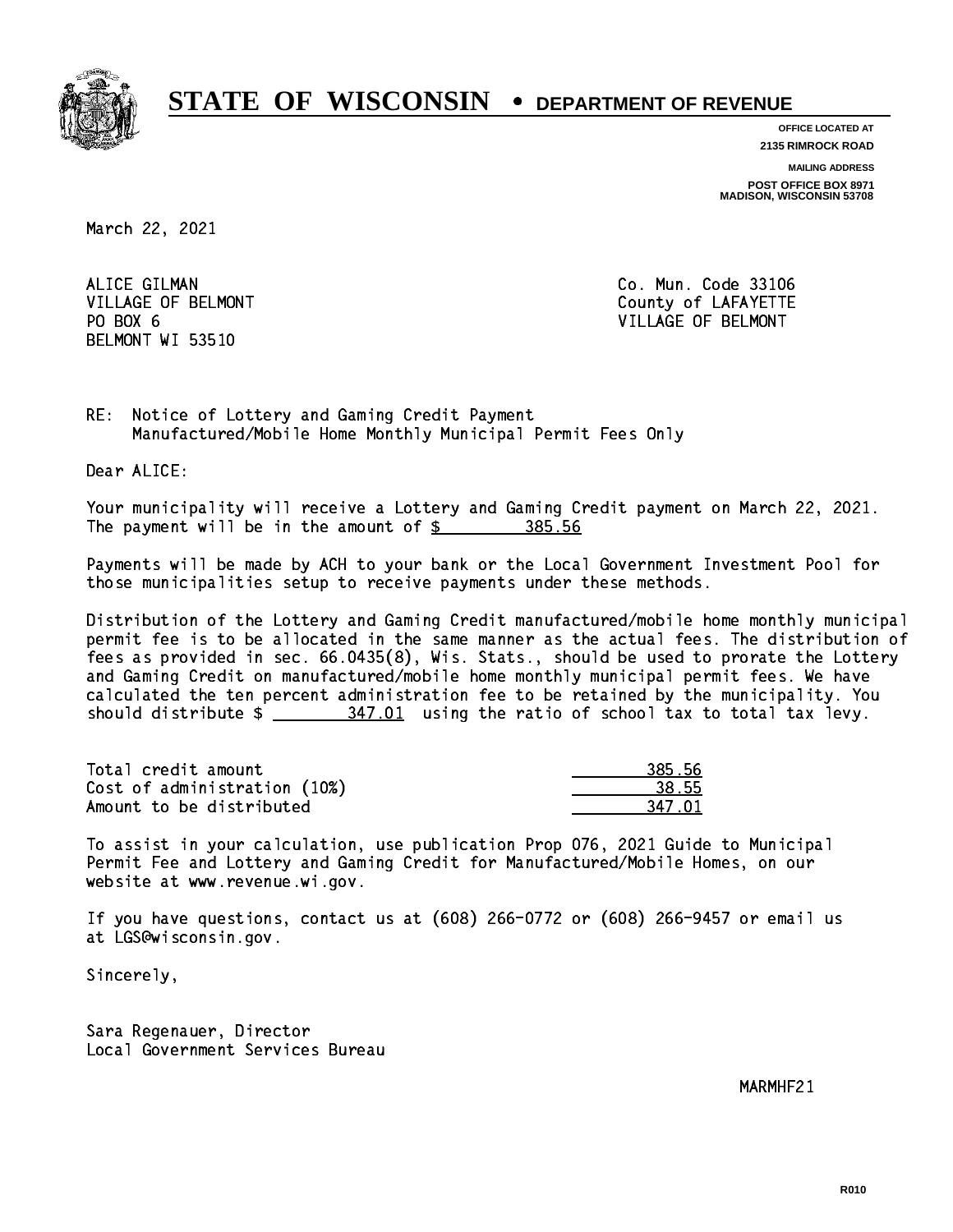

**OFFICE LOCATED AT 2135 RIMROCK ROAD**

**MAILING ADDRESS**

**POST OFFICE BOX 8971 MADISON, WISCONSIN 53708**

March 22, 2021

PHILIP A RISSEEUW Co. Mun. Code 33216 CITY OF DARLINGTON County of LAFAYETTE PO BOX 207 DARLINGTON WI 53530-0207

CITY OF DARLINGTON

RE: Notice of Lottery and Gaming Credit Payment Manufactured/Mobile Home Monthly Municipal Permit Fees Only

Dear PHILIP:

 Your municipality will receive a Lottery and Gaming Credit payment on March 22, 2021. The payment will be in the amount of  $\frac{2}{3}$  1,401.60

 Payments will be made by ACH to your bank or the Local Government Investment Pool for those municipalities setup to receive payments under these methods.

 Distribution of the Lottery and Gaming Credit manufactured/mobile home monthly municipal permit fee is to be allocated in the same manner as the actual fees. The distribution of fees as provided in sec. 66.0435(8), Wis. Stats., should be used to prorate the Lottery and Gaming Credit on manufactured/mobile home monthly municipal permit fees. We have calculated the ten percent administration fee to be retained by the municipality. You should distribute  $\frac{1,261.44}{1,261.44}$  using the ratio of school tax to total tax levy.

| Total credit amount          | 1.401.60 |
|------------------------------|----------|
| Cost of administration (10%) | 140.16   |
| Amount to be distributed     | 1.261.44 |

 To assist in your calculation, use publication Prop 076, 2021 Guide to Municipal Permit Fee and Lottery and Gaming Credit for Manufactured/Mobile Homes, on our website at www.revenue.wi.gov.

 If you have questions, contact us at (608) 266-0772 or (608) 266-9457 or email us at LGS@wisconsin.gov.

Sincerely,

 Sara Regenauer, Director Local Government Services Bureau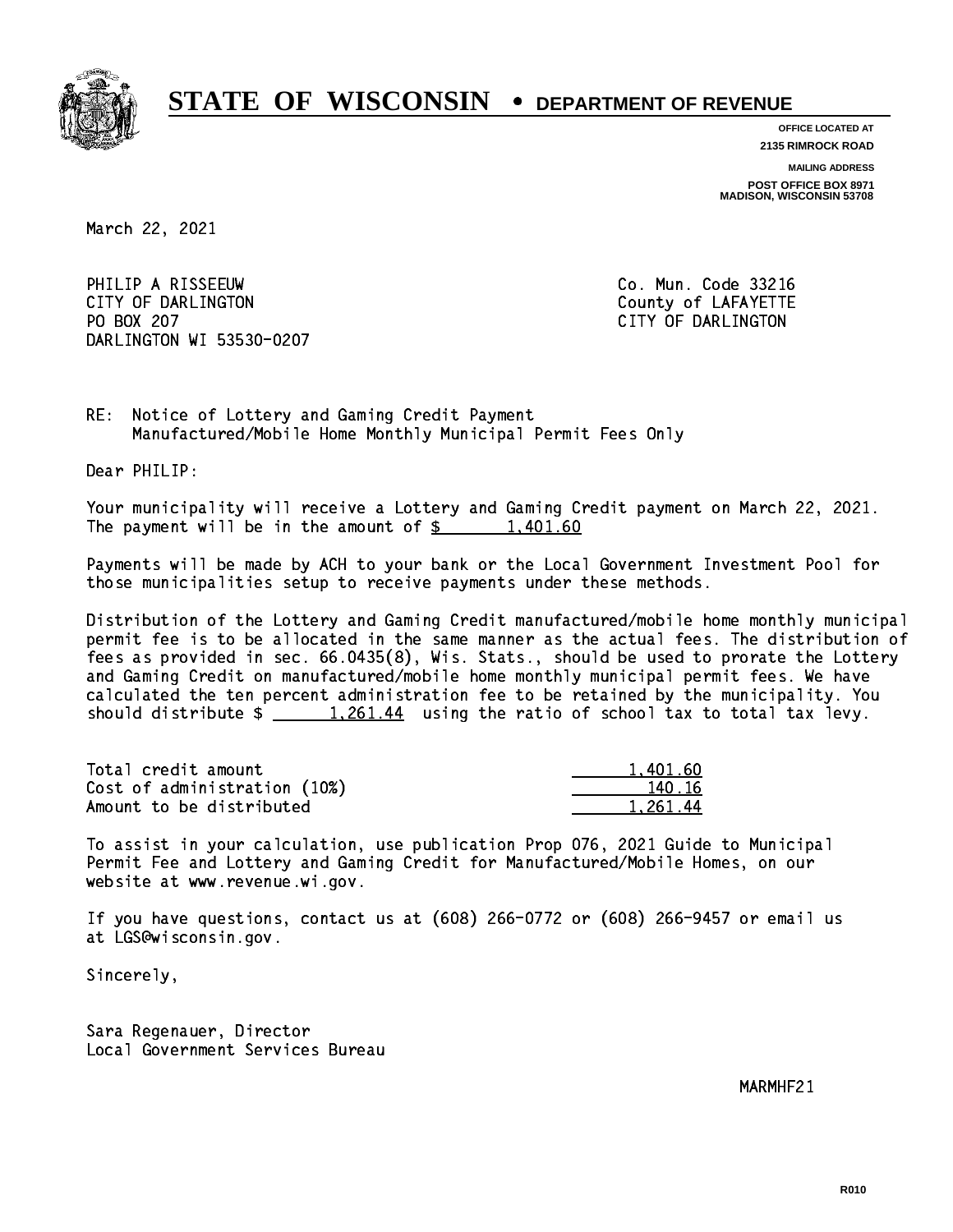

**OFFICE LOCATED AT**

**2135 RIMROCK ROAD**

**MAILING ADDRESS**

**POST OFFICE BOX 8971 MADISON, WISCONSIN 53708**

March 22, 2021

 MARSHA EINSWEILER Co. Mun. Code 33281 CITY OF SHULLSBURG COUNTY COUNTY OF LAFAYETTE PO BOX 580 SHULLSBURG WI 53586-0580

CITY OF SHULLSBURG

RE: Notice of Lottery and Gaming Credit Payment Manufactured/Mobile Home Monthly Municipal Permit Fees Only

Dear MARSHA:

 Your municipality will receive a Lottery and Gaming Credit payment on March 22, 2021. The payment will be in the amount of  $$ 529.44$ 

 Payments will be made by ACH to your bank or the Local Government Investment Pool for those municipalities setup to receive payments under these methods.

 Distribution of the Lottery and Gaming Credit manufactured/mobile home monthly municipal permit fee is to be allocated in the same manner as the actual fees. The distribution of fees as provided in sec. 66.0435(8), Wis. Stats., should be used to prorate the Lottery and Gaming Credit on manufactured/mobile home monthly municipal permit fees. We have calculated the ten percent administration fee to be retained by the municipality. You should distribute  $\frac{2}{1}$   $\frac{476.50}{2}$  using the ratio of school tax to total tax levy.

Total credit amount Cost of administration (10%) Amount to be distributed

| 529.       |
|------------|
| 52.5       |
| ה ג<br>n 1 |

 To assist in your calculation, use publication Prop 076, 2021 Guide to Municipal Permit Fee and Lottery and Gaming Credit for Manufactured/Mobile Homes, on our website at www.revenue.wi.gov.

 If you have questions, contact us at (608) 266-0772 or (608) 266-9457 or email us at LGS@wisconsin.gov.

Sincerely,

 Sara Regenauer, Director Local Government Services Bureau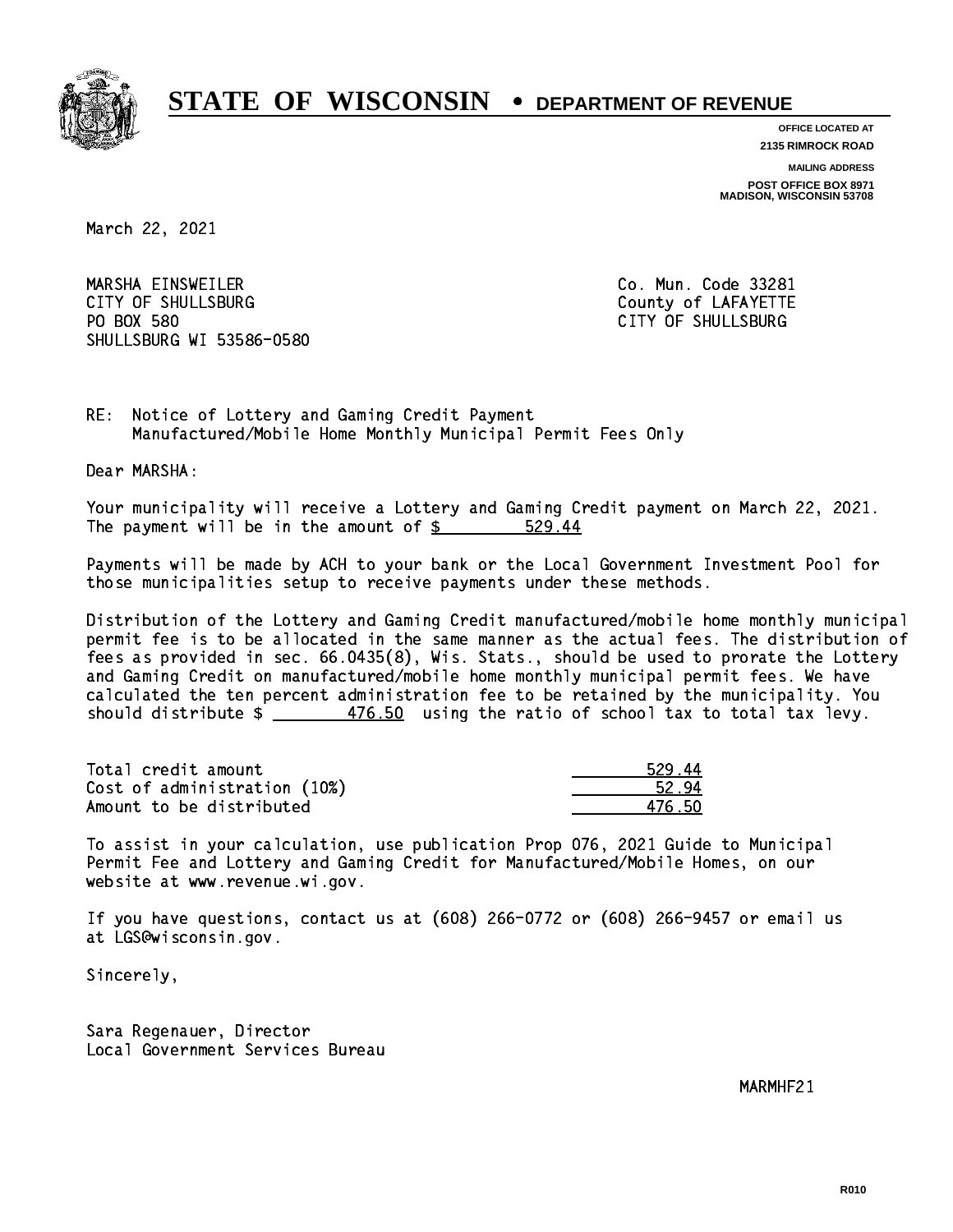

**OFFICE LOCATED AT**

**2135 RIMROCK ROAD**

**MAILING ADDRESS**

**POST OFFICE BOX 8971 MADISON, WISCONSIN 53708**

March 22, 2021

ROCHELLE SCHIELKE CO. Mun. Code 34026 TOWN OF ROLLING **COUNTY OF ROLLING**  N1545 SUGAR BUSH RD TOWN OF ROLLING ANTIGO WI 54409-9072

RE: Notice of Lottery and Gaming Credit Payment Manufactured/Mobile Home Monthly Municipal Permit Fees Only

Dear ROCHELLE:

 Your municipality will receive a Lottery and Gaming Credit payment on March 22, 2021. The payment will be in the amount of \$ 309.77 \_\_\_\_\_\_\_\_\_\_\_\_\_\_\_\_

 Payments will be made by ACH to your bank or the Local Government Investment Pool for those municipalities setup to receive payments under these methods.

 Distribution of the Lottery and Gaming Credit manufactured/mobile home monthly municipal permit fee is to be allocated in the same manner as the actual fees. The distribution of fees as provided in sec. 66.0435(8), Wis. Stats., should be used to prorate the Lottery and Gaming Credit on manufactured/mobile home monthly municipal permit fees. We have calculated the ten percent administration fee to be retained by the municipality. You should distribute  $\frac{278.80}{278.80}$  using the ratio of school tax to total tax levy.

Total credit amount 309.77  $Cost of administration (10%)$  30.97 Amount to be distributed **278.80** 

 To assist in your calculation, use publication Prop 076, 2021 Guide to Municipal Permit Fee and Lottery and Gaming Credit for Manufactured/Mobile Homes, on our website at www.revenue.wi.gov.

 If you have questions, contact us at (608) 266-0772 or (608) 266-9457 or email us at LGS@wisconsin.gov.

Sincerely,

 Sara Regenauer, Director Local Government Services Bureau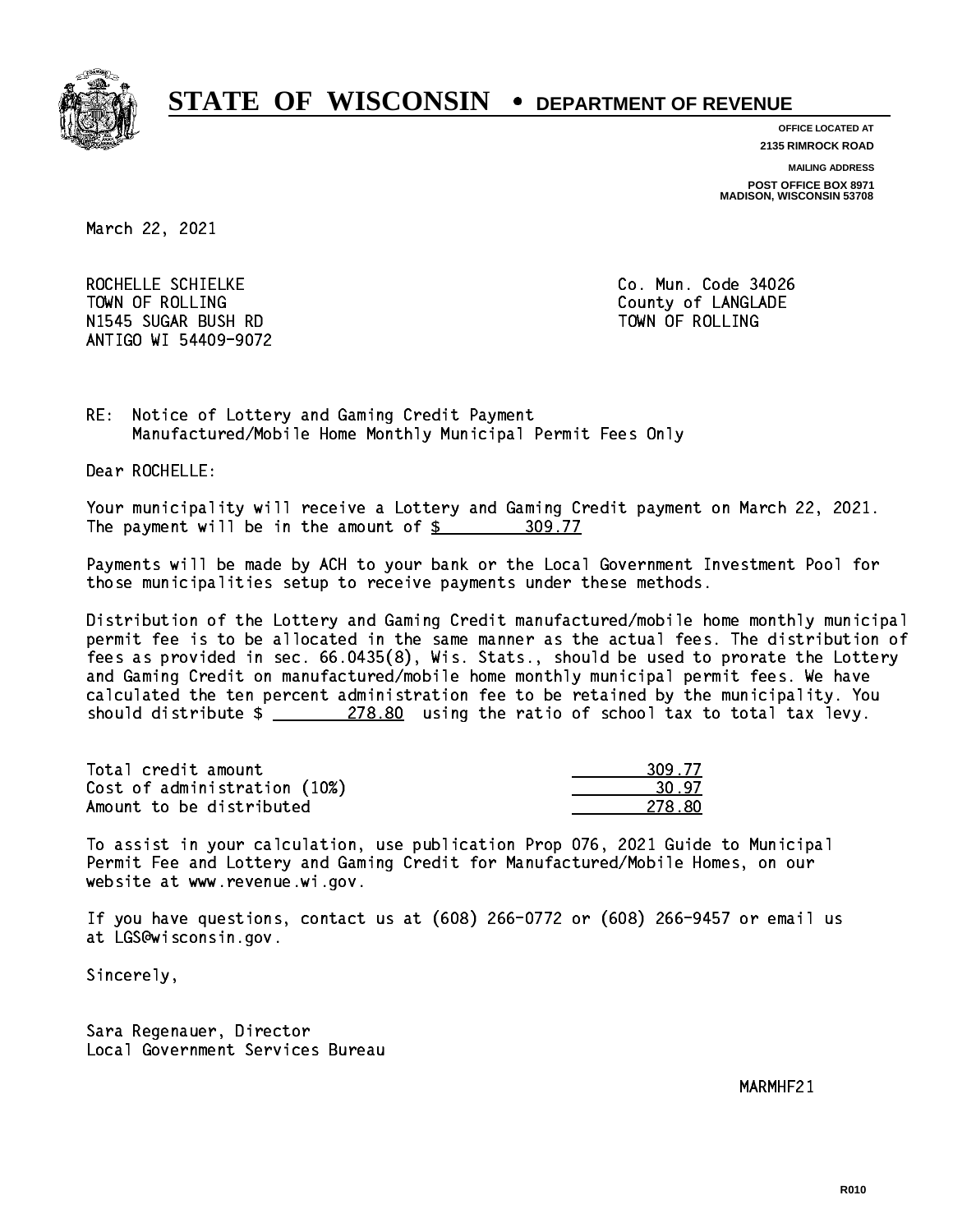

**OFFICE LOCATED AT**

**2135 RIMROCK ROAD**

**MAILING ADDRESS**

**POST OFFICE BOX 8971 MADISON, WISCONSIN 53708**

March 22, 2021

 KAYE M. MATUCHESKI Co. Mun. Code 34201 CITY OF ANTIGO COUNTY OF ANTIGO 700 EDISON ST CITY OF ANTIGO ANTIGO WI 54409-1955

RE: Notice of Lottery and Gaming Credit Payment Manufactured/Mobile Home Monthly Municipal Permit Fees Only

Dear KAYE:

 Your municipality will receive a Lottery and Gaming Credit payment on March 22, 2021. The payment will be in the amount of \$ 2,010.48 \_\_\_\_\_\_\_\_\_\_\_\_\_\_\_\_

 Payments will be made by ACH to your bank or the Local Government Investment Pool for those municipalities setup to receive payments under these methods.

 Distribution of the Lottery and Gaming Credit manufactured/mobile home monthly municipal permit fee is to be allocated in the same manner as the actual fees. The distribution of fees as provided in sec. 66.0435(8), Wis. Stats., should be used to prorate the Lottery and Gaming Credit on manufactured/mobile home monthly municipal permit fees. We have calculated the ten percent administration fee to be retained by the municipality. You should distribute  $\frac{1,809.44}{1,809.44}$  using the ratio of school tax to total tax levy.

| Total credit amount          | 2.010.48 |
|------------------------------|----------|
| Cost of administration (10%) | 201.04   |
| Amount to be distributed     | 1.809.44 |

 To assist in your calculation, use publication Prop 076, 2021 Guide to Municipal Permit Fee and Lottery and Gaming Credit for Manufactured/Mobile Homes, on our website at www.revenue.wi.gov.

 If you have questions, contact us at (608) 266-0772 or (608) 266-9457 or email us at LGS@wisconsin.gov.

Sincerely,

 Sara Regenauer, Director Local Government Services Bureau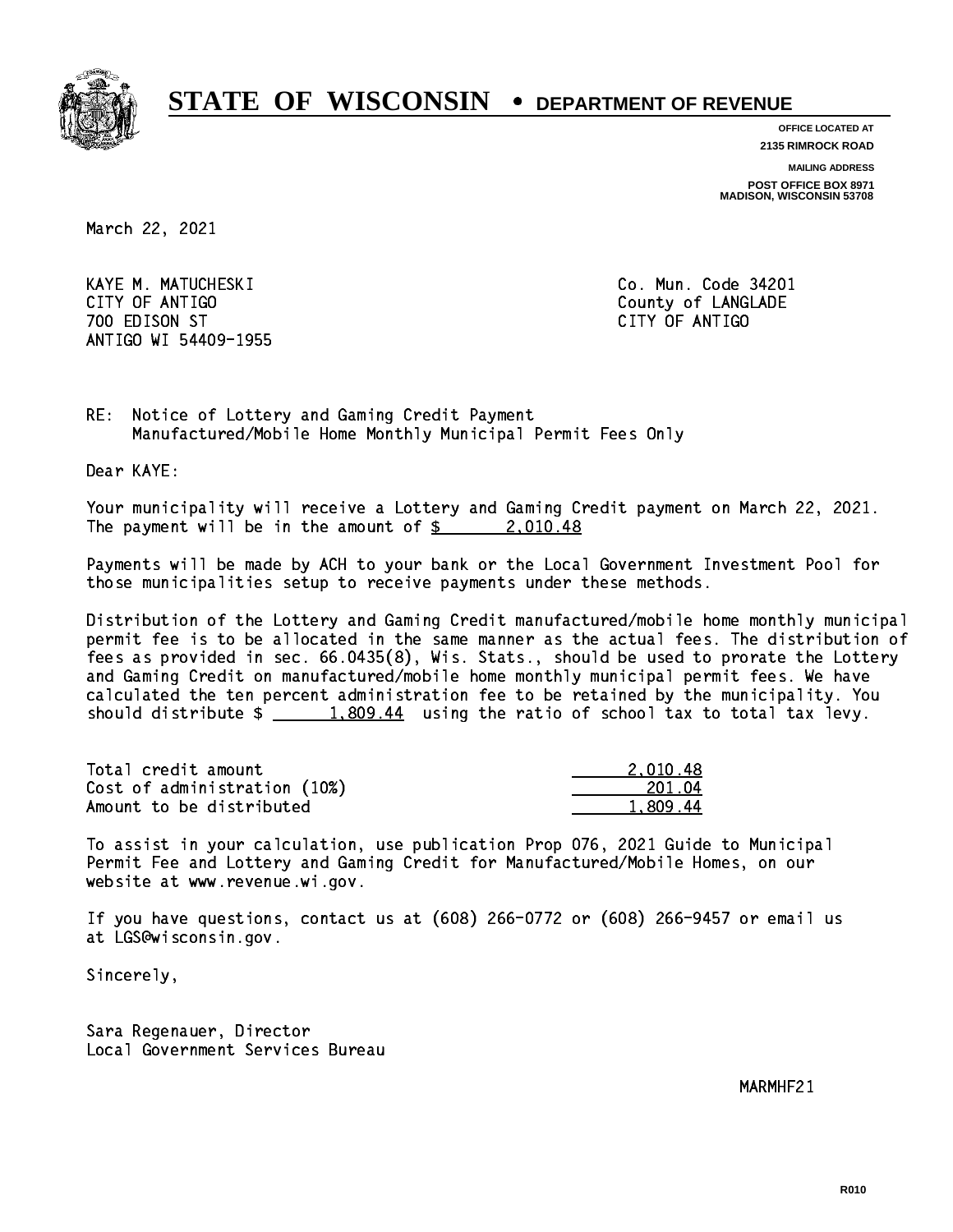

**OFFICE LOCATED AT**

**2135 RIMROCK ROAD**

**MAILING ADDRESS**

**POST OFFICE BOX 8971 MADISON, WISCONSIN 53708**

March 22, 2021

PHYLLIS J EVANS **Co. Mun. Code 35004** TOWN OF BRADLEY **COUNTY COULD AND ACCOUNT OF COULD A** PO BOX 325 PO BOX 325 TOWN OF BRADLEY TOMAHAWK WI 54487-0325

RE: Notice of Lottery and Gaming Credit Payment Manufactured/Mobile Home Monthly Municipal Permit Fees Only

Dear PHYLLIS:

 Your municipality will receive a Lottery and Gaming Credit payment on March 22, 2021. The payment will be in the amount of  $\frac{2}{3}$  2,190.25

 Payments will be made by ACH to your bank or the Local Government Investment Pool for those municipalities setup to receive payments under these methods.

 Distribution of the Lottery and Gaming Credit manufactured/mobile home monthly municipal permit fee is to be allocated in the same manner as the actual fees. The distribution of fees as provided in sec. 66.0435(8), Wis. Stats., should be used to prorate the Lottery and Gaming Credit on manufactured/mobile home monthly municipal permit fees. We have calculated the ten percent administration fee to be retained by the municipality. You should distribute  $\frac{1,971.23}{1,971.23}$  using the ratio of school tax to total tax levy.

| Total credit amount          | 2.190.25 |
|------------------------------|----------|
| Cost of administration (10%) | 219.02   |
| Amount to be distributed     | 1.971.23 |

 To assist in your calculation, use publication Prop 076, 2021 Guide to Municipal Permit Fee and Lottery and Gaming Credit for Manufactured/Mobile Homes, on our website at www.revenue.wi.gov.

 If you have questions, contact us at (608) 266-0772 or (608) 266-9457 or email us at LGS@wisconsin.gov.

Sincerely,

 Sara Regenauer, Director Local Government Services Bureau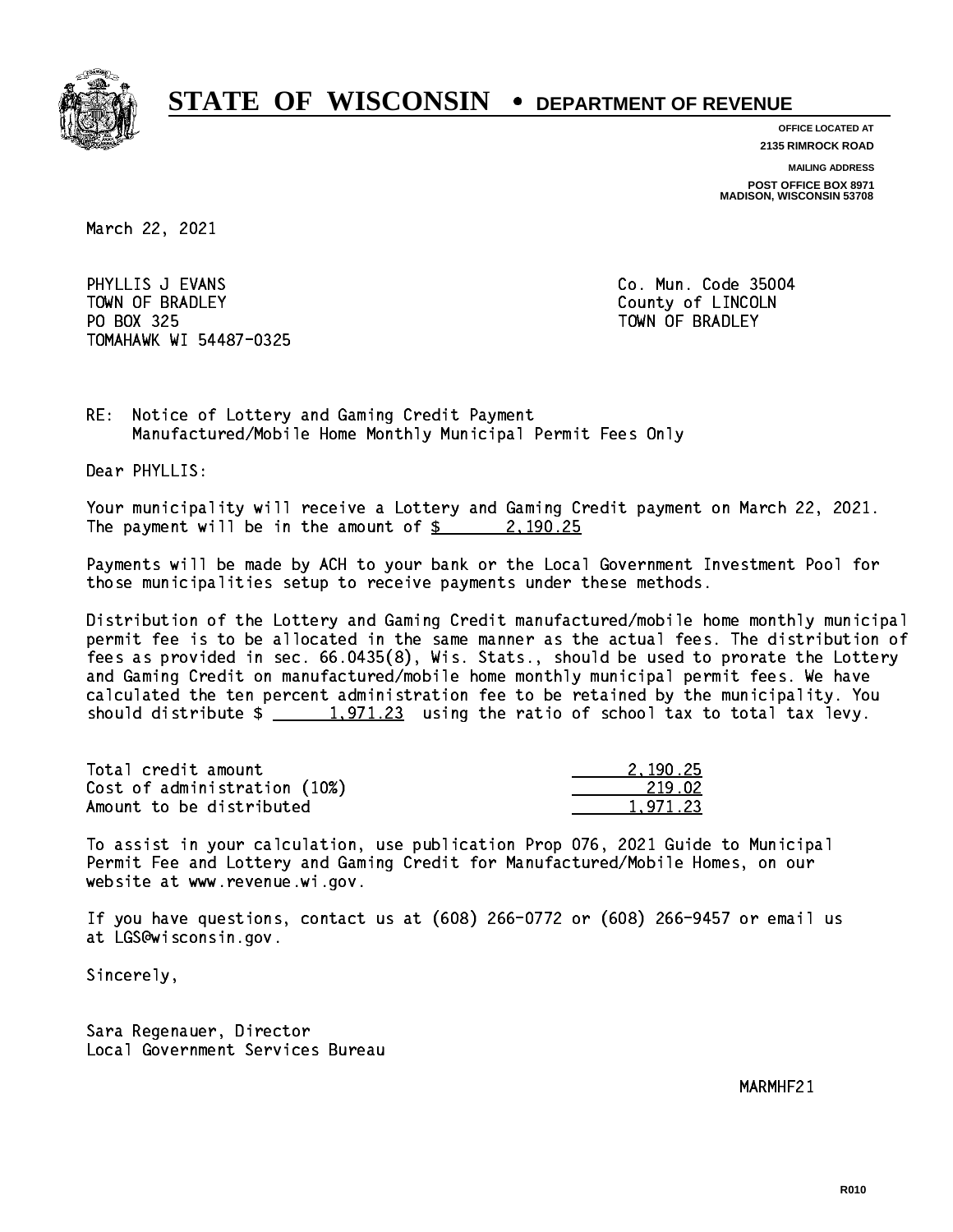

**OFFICE LOCATED AT**

**2135 RIMROCK ROAD**

**MAILING ADDRESS POST OFFICE BOX 8971 MADISON, WISCONSIN 53708**

March 22, 2021

**KAY TAUTGES** TOWN OF MERRILL **TOWN OF MERRILL** W4594 PROGRESS AVE TOWN OF MERRILL MERRILL WI 54452-3084

Co. Mun. Code 35014

RE: Notice of Lottery and Gaming Credit Payment Manufactured/Mobile Home Monthly Municipal Permit Fees Only

Dear KAY:

 Your municipality will receive a Lottery and Gaming Credit payment on March 22, 2021. The payment will be in the amount of  $\frac{2}{3}$  8,354.23

 Payments will be made by ACH to your bank or the Local Government Investment Pool for those municipalities setup to receive payments under these methods.

 Distribution of the Lottery and Gaming Credit manufactured/mobile home monthly municipal permit fee is to be allocated in the same manner as the actual fees. The distribution of fees as provided in sec. 66.0435(8), Wis. Stats., should be used to prorate the Lottery and Gaming Credit on manufactured/mobile home monthly municipal permit fees. We have calculated the ten percent administration fee to be retained by the municipality. You should distribute  $\frac{2}{1.518.81}$  using the ratio of school tax to total tax levy.

| Total credit amount          | 8.354.23 |
|------------------------------|----------|
| Cost of administration (10%) | 835.42   |
| Amount to be distributed     | 7.518.81 |

 To assist in your calculation, use publication Prop 076, 2021 Guide to Municipal Permit Fee and Lottery and Gaming Credit for Manufactured/Mobile Homes, on our website at www.revenue.wi.gov.

 If you have questions, contact us at (608) 266-0772 or (608) 266-9457 or email us at LGS@wisconsin.gov.

Sincerely,

 Sara Regenauer, Director Local Government Services Bureau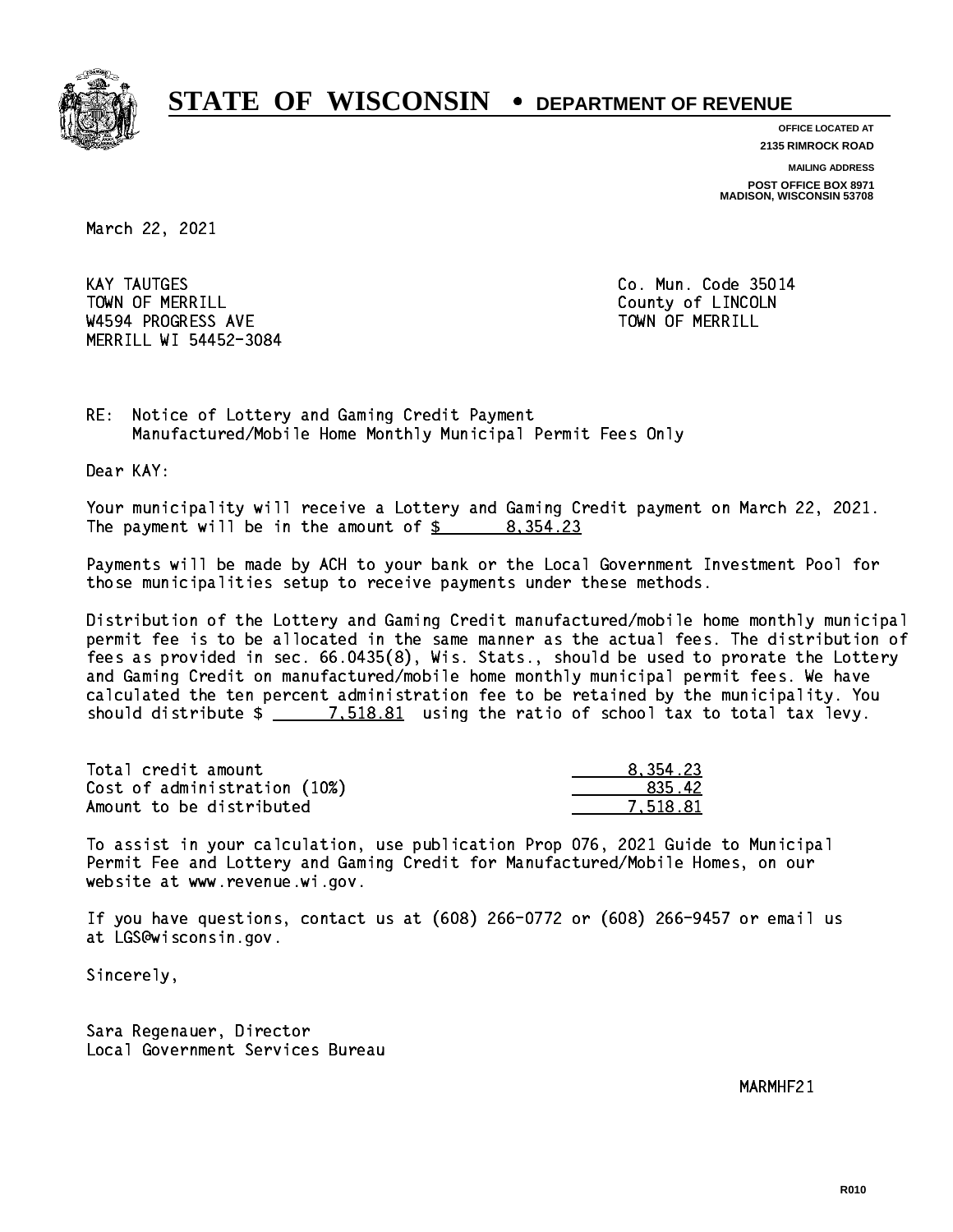

**OFFICE LOCATED AT**

**2135 RIMROCK ROAD**

**MAILING ADDRESS**

**POST OFFICE BOX 8971 MADISON, WISCONSIN 53708**

March 22, 2021

DONNA OPPER TOWN OF PINE RIVER **COUNTY OF LINCOLN** MERRILL WI 54452

Co. Mun. Code 35016 W2496 CENTER RD TOWN OF PINE RIVER

RE: Notice of Lottery and Gaming Credit Payment Manufactured/Mobile Home Monthly Municipal Permit Fees Only

Dear DONNA:

 Your municipality will receive a Lottery and Gaming Credit payment on March 22, 2021. The payment will be in the amount of  $\frac{2}{3}$  2,384.46

 Payments will be made by ACH to your bank or the Local Government Investment Pool for those municipalities setup to receive payments under these methods.

 Distribution of the Lottery and Gaming Credit manufactured/mobile home monthly municipal permit fee is to be allocated in the same manner as the actual fees. The distribution of fees as provided in sec. 66.0435(8), Wis. Stats., should be used to prorate the Lottery and Gaming Credit on manufactured/mobile home monthly municipal permit fees. We have calculated the ten percent administration fee to be retained by the municipality. You should distribute  $\frac{2.146.02}{2.146.02}$  using the ratio of school tax to total tax levy.

| Total credit amount          | 2.384.46 |
|------------------------------|----------|
| Cost of administration (10%) | 238.44   |
| Amount to be distributed     | 2.146.02 |

 To assist in your calculation, use publication Prop 076, 2021 Guide to Municipal Permit Fee and Lottery and Gaming Credit for Manufactured/Mobile Homes, on our website at www.revenue.wi.gov.

 If you have questions, contact us at (608) 266-0772 or (608) 266-9457 or email us at LGS@wisconsin.gov.

Sincerely,

 Sara Regenauer, Director Local Government Services Bureau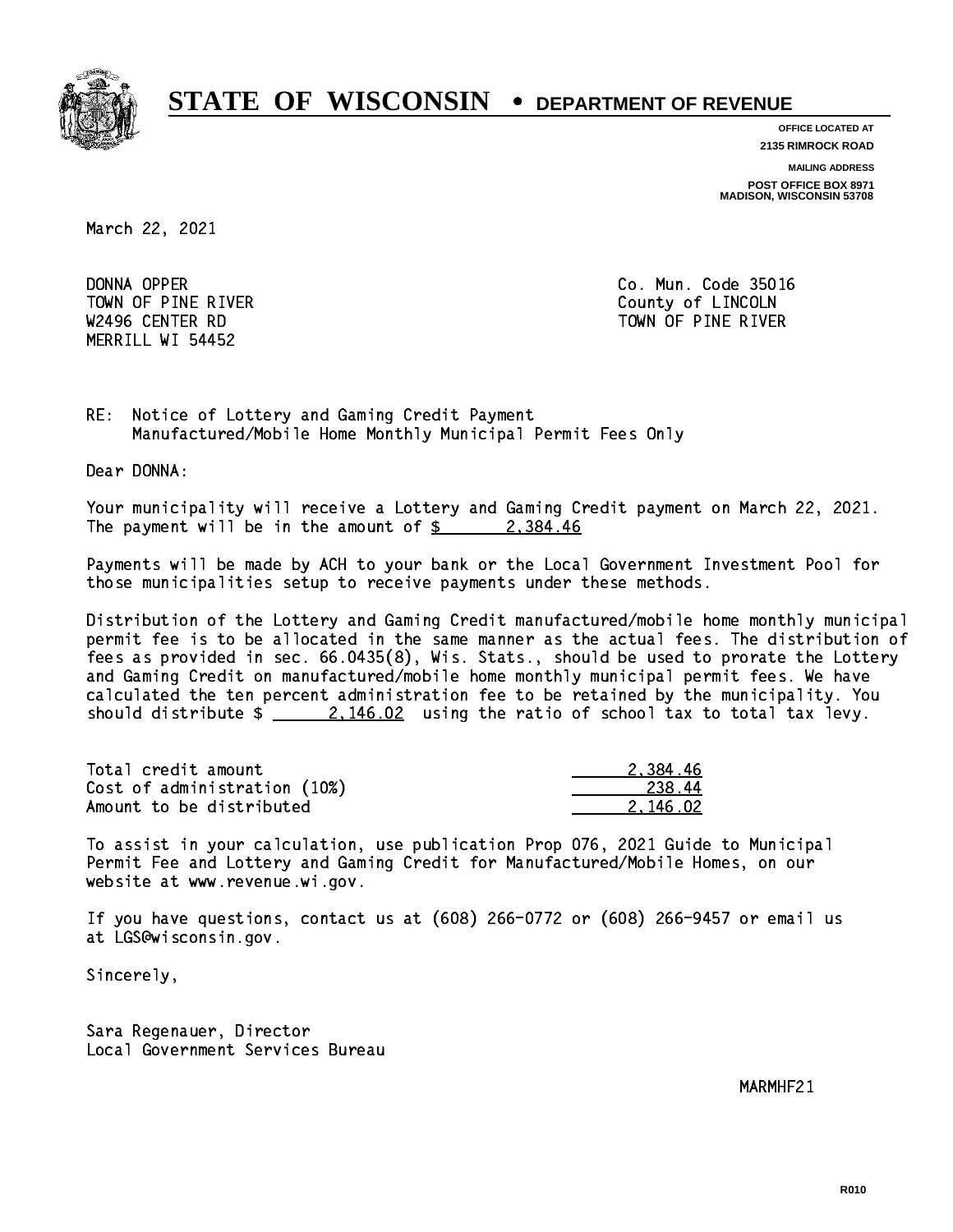

**OFFICE LOCATED AT**

**2135 RIMROCK ROAD**

**MAILING ADDRESS**

**POST OFFICE BOX 8971 MADISON, WISCONSIN 53708**

March 22, 2021

KATHERINE UNERTL Communication of the contract of the contract of the code 25251 CITY OF MERRILL **COUNTY COUNTY OF LINCOLN**  1004 E 1ST ST CITY OF MERRILL MERRILL WI 54452-2560

RE: Notice of Lottery and Gaming Credit Payment Manufactured/Mobile Home Monthly Municipal Permit Fees Only

Dear KATHERINE:

 Your municipality will receive a Lottery and Gaming Credit payment on March 22, 2021. The payment will be in the amount of  $\frac{2}{3}$  4,645.56

 Payments will be made by ACH to your bank or the Local Government Investment Pool for those municipalities setup to receive payments under these methods.

 Distribution of the Lottery and Gaming Credit manufactured/mobile home monthly municipal permit fee is to be allocated in the same manner as the actual fees. The distribution of fees as provided in sec. 66.0435(8), Wis. Stats., should be used to prorate the Lottery and Gaming Credit on manufactured/mobile home monthly municipal permit fees. We have calculated the ten percent administration fee to be retained by the municipality. You should distribute  $\frac{4.181.01}{2}$  using the ratio of school tax to total tax levy.

| Total credit amount          | 4.645.56 |
|------------------------------|----------|
| Cost of administration (10%) | 464.55   |
| Amount to be distributed     | 4.181.01 |

 To assist in your calculation, use publication Prop 076, 2021 Guide to Municipal Permit Fee and Lottery and Gaming Credit for Manufactured/Mobile Homes, on our website at www.revenue.wi.gov.

 If you have questions, contact us at (608) 266-0772 or (608) 266-9457 or email us at LGS@wisconsin.gov.

Sincerely,

 Sara Regenauer, Director Local Government Services Bureau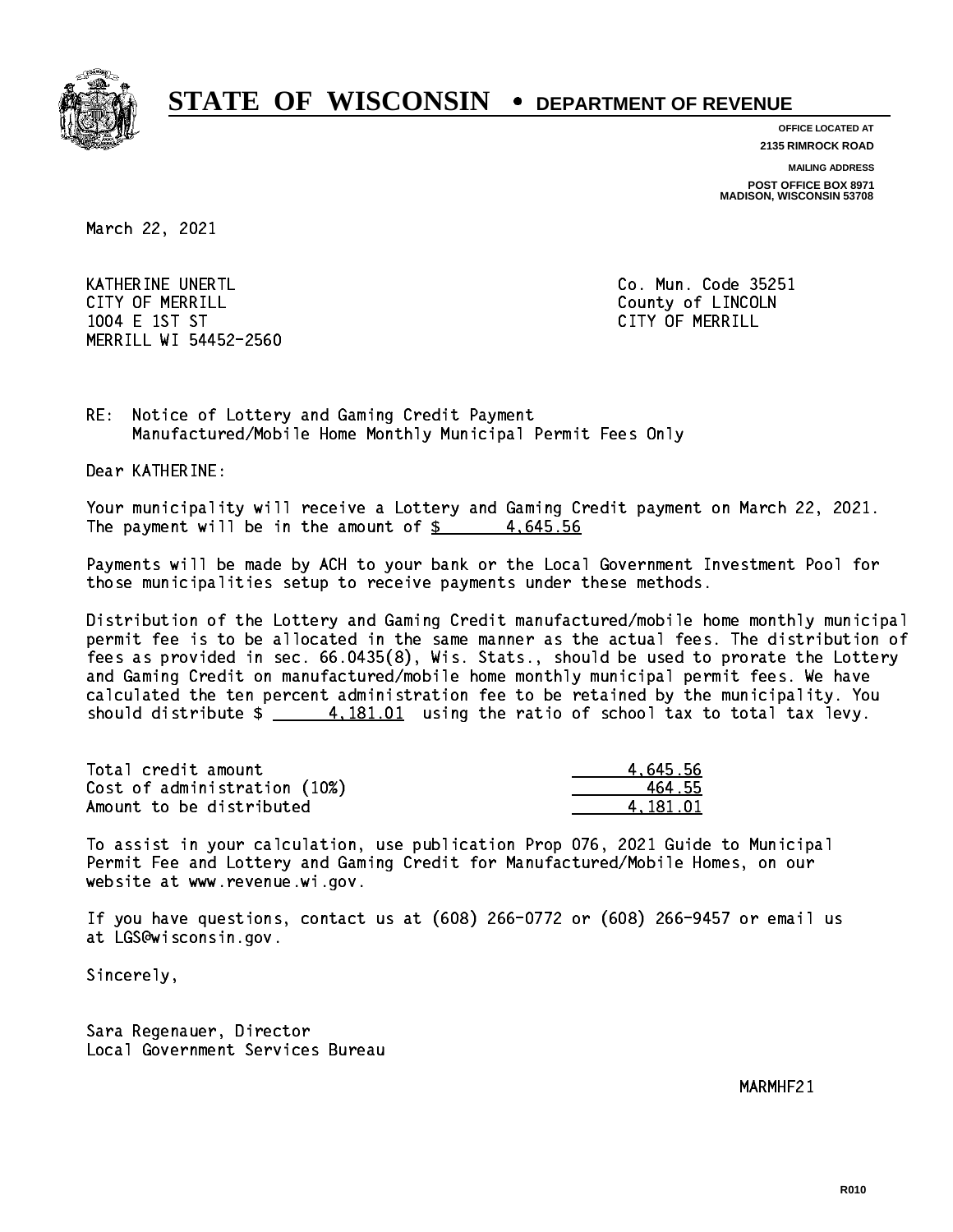

**OFFICE LOCATED AT**

**2135 RIMROCK ROAD**

**MAILING ADDRESS**

**POST OFFICE BOX 8971 MADISON, WISCONSIN 53708**

March 22, 2021

 LAUREL VONDRACHEK Co. Mun. Code 36032 12912 STATE HWY 67 TOWN OF SCHLESWIG KIEL WI 53042-2638

TOWN OF SCHLESWIG County of MANITOWOC

RE: Notice of Lottery and Gaming Credit Payment Manufactured/Mobile Home Monthly Municipal Permit Fees Only

Dear LAUREL:

 Your municipality will receive a Lottery and Gaming Credit payment on March 22, 2021. The payment will be in the amount of  $\frac{2}{3}$  2,053.53

 Payments will be made by ACH to your bank or the Local Government Investment Pool for those municipalities setup to receive payments under these methods.

 Distribution of the Lottery and Gaming Credit manufactured/mobile home monthly municipal permit fee is to be allocated in the same manner as the actual fees. The distribution of fees as provided in sec. 66.0435(8), Wis. Stats., should be used to prorate the Lottery and Gaming Credit on manufactured/mobile home monthly municipal permit fees. We have calculated the ten percent administration fee to be retained by the municipality. You should distribute  $\frac{1.848.18}{1.848.18}$  using the ratio of school tax to total tax levy.

| Total credit amount          | 2.053.53 |
|------------------------------|----------|
| Cost of administration (10%) | 205.35   |
| Amount to be distributed     | 1.848.18 |

 To assist in your calculation, use publication Prop 076, 2021 Guide to Municipal Permit Fee and Lottery and Gaming Credit for Manufactured/Mobile Homes, on our website at www.revenue.wi.gov.

 If you have questions, contact us at (608) 266-0772 or (608) 266-9457 or email us at LGS@wisconsin.gov.

Sincerely,

 Sara Regenauer, Director Local Government Services Bureau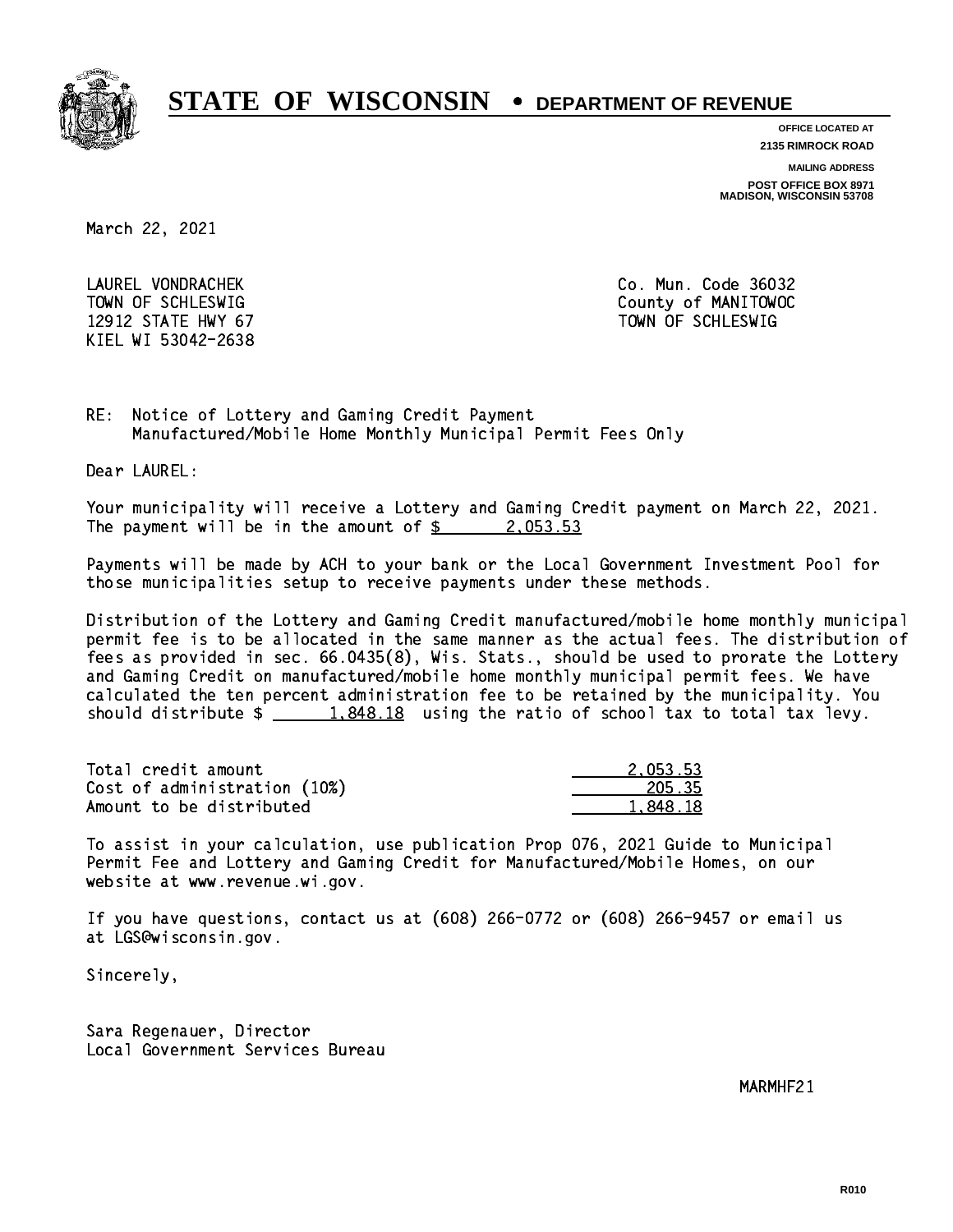

**OFFICE LOCATED AT 2135 RIMROCK ROAD**

**MAILING ADDRESS POST OFFICE BOX 8971 MADISON, WISCONSIN 53708**

March 22, 2021

**STACY GRUNWALD** VILLAGE OF CLEVELAND County of MANITOWOC PO BOX 87 CLEVELAND WI 53015-0087

Co. Mun. Code 36112 VILLAGE OF CLEVELAND

RE: Notice of Lottery and Gaming Credit Payment Manufactured/Mobile Home Monthly Municipal Permit Fees Only

Dear STACY:

 Your municipality will receive a Lottery and Gaming Credit payment on March 22, 2021. The payment will be in the amount of  $\frac{2}{3}$  6,909.02

 Payments will be made by ACH to your bank or the Local Government Investment Pool for those municipalities setup to receive payments under these methods.

 Distribution of the Lottery and Gaming Credit manufactured/mobile home monthly municipal permit fee is to be allocated in the same manner as the actual fees. The distribution of fees as provided in sec. 66.0435(8), Wis. Stats., should be used to prorate the Lottery and Gaming Credit on manufactured/mobile home monthly municipal permit fees. We have calculated the ten percent administration fee to be retained by the municipality. You should distribute  $\frac{2.218.12}{2}$  using the ratio of school tax to total tax levy.

| Total credit amount          | 6.909.02 |
|------------------------------|----------|
| Cost of administration (10%) | .690.90  |
| Amount to be distributed     | 6.218.12 |

 To assist in your calculation, use publication Prop 076, 2021 Guide to Municipal Permit Fee and Lottery and Gaming Credit for Manufactured/Mobile Homes, on our website at www.revenue.wi.gov.

 If you have questions, contact us at (608) 266-0772 or (608) 266-9457 or email us at LGS@wisconsin.gov.

Sincerely,

 Sara Regenauer, Director Local Government Services Bureau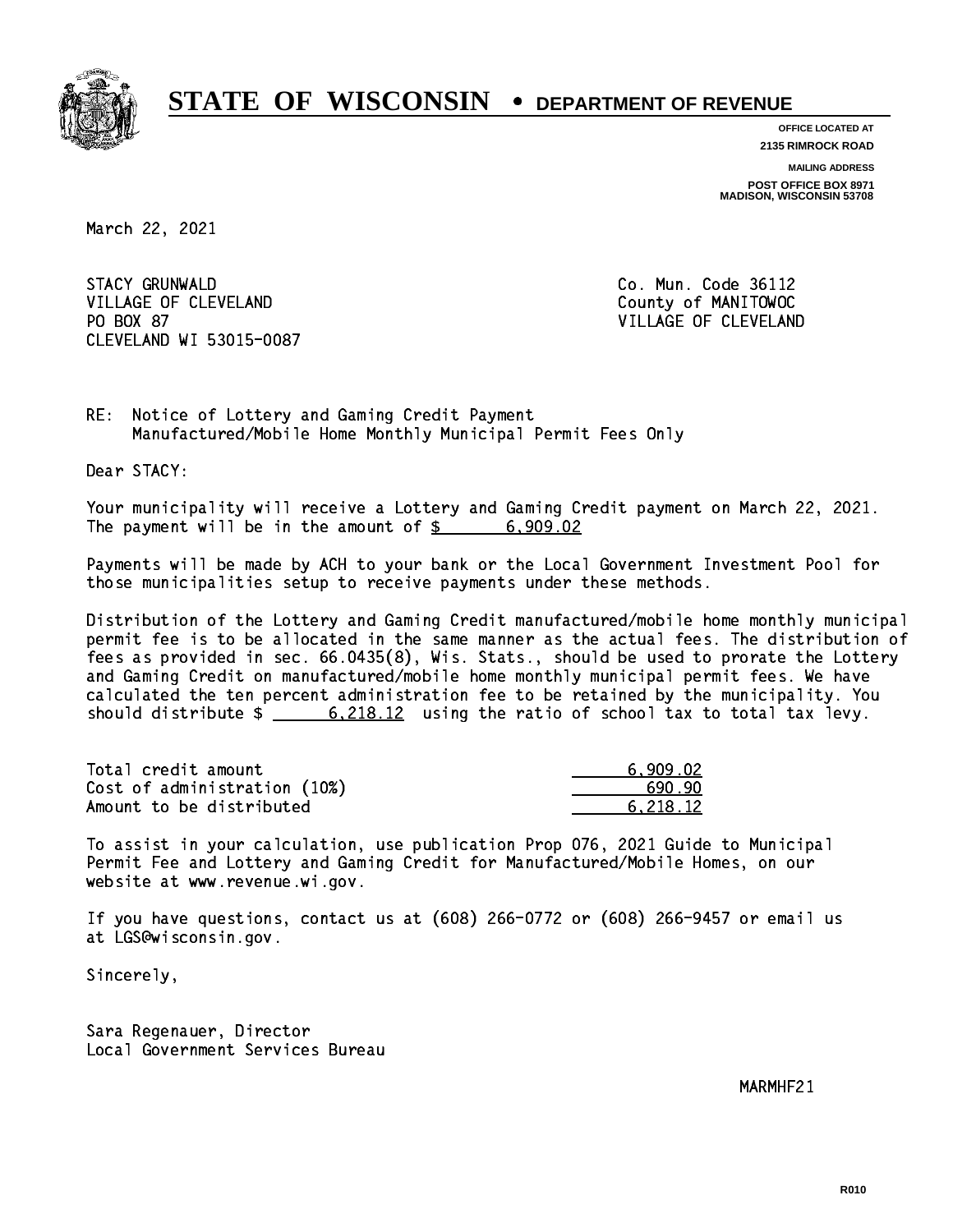

**OFFICE LOCATED AT 2135 RIMROCK ROAD**

**MAILING ADDRESS POST OFFICE BOX 8971 MADISON, WISCONSIN 53708**

March 22, 2021

**SUSAN KORNELY** VILLAGE OF KELLNERSVILLE COUNTY OF MANITOWOC PO BOX 87 KELLNERSVILLE WI 54215-0056

Co. Mun. Code 36132 VILLAGE OF KELLNERSVILLE

RE: Notice of Lottery and Gaming Credit Payment Manufactured/Mobile Home Monthly Municipal Permit Fees Only

Dear SUSAN:

 Your municipality will receive a Lottery and Gaming Credit payment on March 22, 2021. The payment will be in the amount of  $\frac{2}{3}$ 619.71

 Payments will be made by ACH to your bank or the Local Government Investment Pool for those municipalities setup to receive payments under these methods.

 Distribution of the Lottery and Gaming Credit manufactured/mobile home monthly municipal permit fee is to be allocated in the same manner as the actual fees. The distribution of fees as provided in sec. 66.0435(8), Wis. Stats., should be used to prorate the Lottery and Gaming Credit on manufactured/mobile home monthly municipal permit fees. We have calculated the ten percent administration fee to be retained by the municipality. You should distribute  $\frac{2}{1}$   $\frac{557.74}{2}$  using the ratio of school tax to total tax levy.

Total credit amount Cost of administration (10%) Amount to be distributed

| L 71  |
|-------|
| -97   |
| 57.74 |

 To assist in your calculation, use publication Prop 076, 2021 Guide to Municipal Permit Fee and Lottery and Gaming Credit for Manufactured/Mobile Homes, on our website at www.revenue.wi.gov.

 If you have questions, contact us at (608) 266-0772 or (608) 266-9457 or email us at LGS@wisconsin.gov.

Sincerely,

 Sara Regenauer, Director Local Government Services Bureau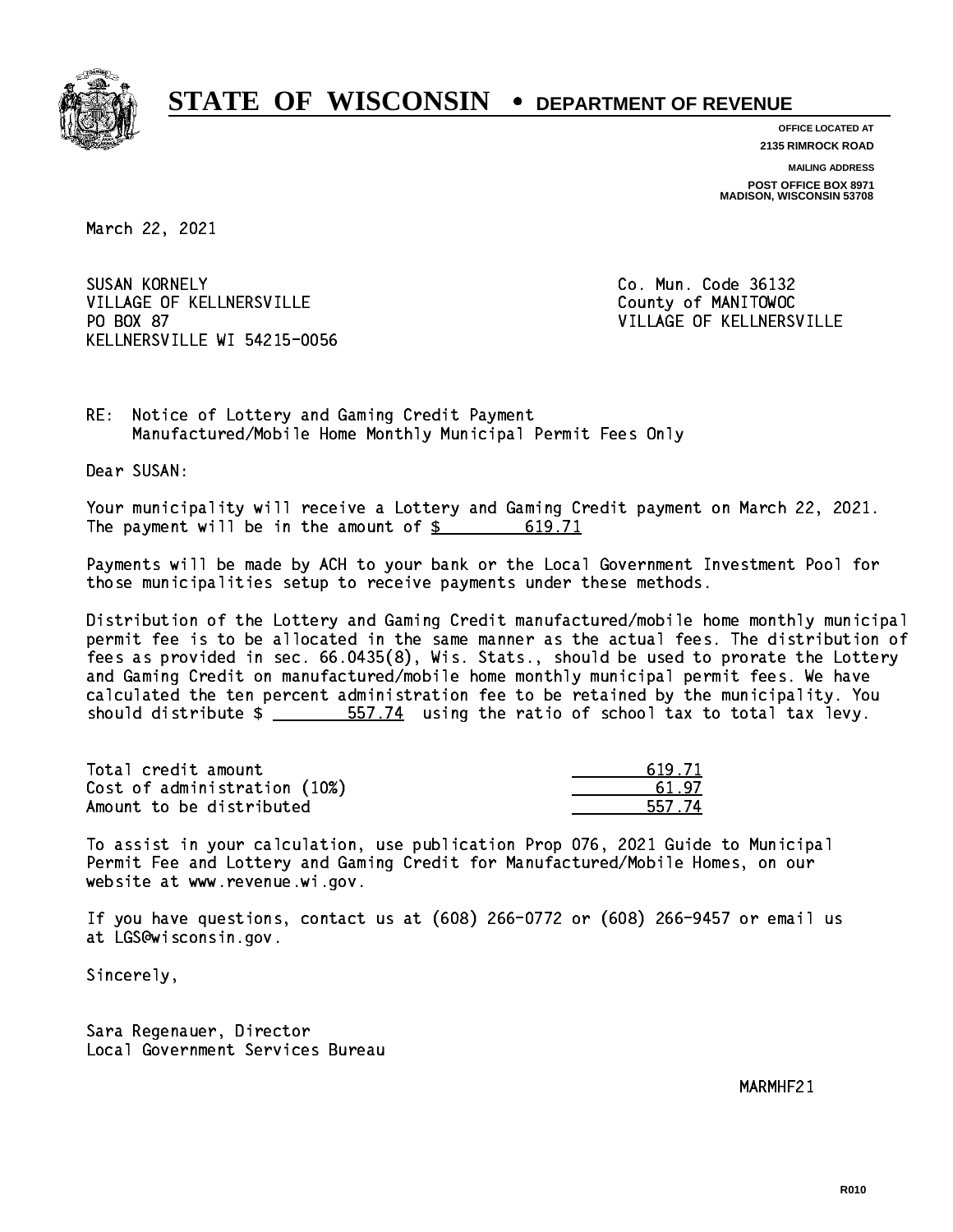

**OFFICE LOCATED AT**

**2135 RIMROCK ROAD**

**MAILING ADDRESS**

**POST OFFICE BOX 8971 MADISON, WISCONSIN 53708**

March 22, 2021

MARY JO KRAHN VILLAGE OF REEDSVILLE COUNTY OF MANITOWOC 217 MENASHA ST VILLAGE OF REEDSVILLE REEDSVILLE WI 54230-8597

Co. Mun. Code 36176

RE: Notice of Lottery and Gaming Credit Payment Manufactured/Mobile Home Monthly Municipal Permit Fees Only

Dear MARY JO:

 Your municipality will receive a Lottery and Gaming Credit payment on March 22, 2021. The payment will be in the amount of  $\frac{2.626.92}{2.626}$ 

 Payments will be made by ACH to your bank or the Local Government Investment Pool for those municipalities setup to receive payments under these methods.

 Distribution of the Lottery and Gaming Credit manufactured/mobile home monthly municipal permit fee is to be allocated in the same manner as the actual fees. The distribution of fees as provided in sec. 66.0435(8), Wis. Stats., should be used to prorate the Lottery and Gaming Credit on manufactured/mobile home monthly municipal permit fees. We have calculated the ten percent administration fee to be retained by the municipality. You should distribute  $\frac{2,364.23}{2}$  using the ratio of school tax to total tax levy.

| Total credit amount          | 2.626.92 |
|------------------------------|----------|
| Cost of administration (10%) | 262.69   |
| Amount to be distributed     | 2.364.23 |

 To assist in your calculation, use publication Prop 076, 2021 Guide to Municipal Permit Fee and Lottery and Gaming Credit for Manufactured/Mobile Homes, on our website at www.revenue.wi.gov.

 If you have questions, contact us at (608) 266-0772 or (608) 266-9457 or email us at LGS@wisconsin.gov.

Sincerely,

 Sara Regenauer, Director Local Government Services Bureau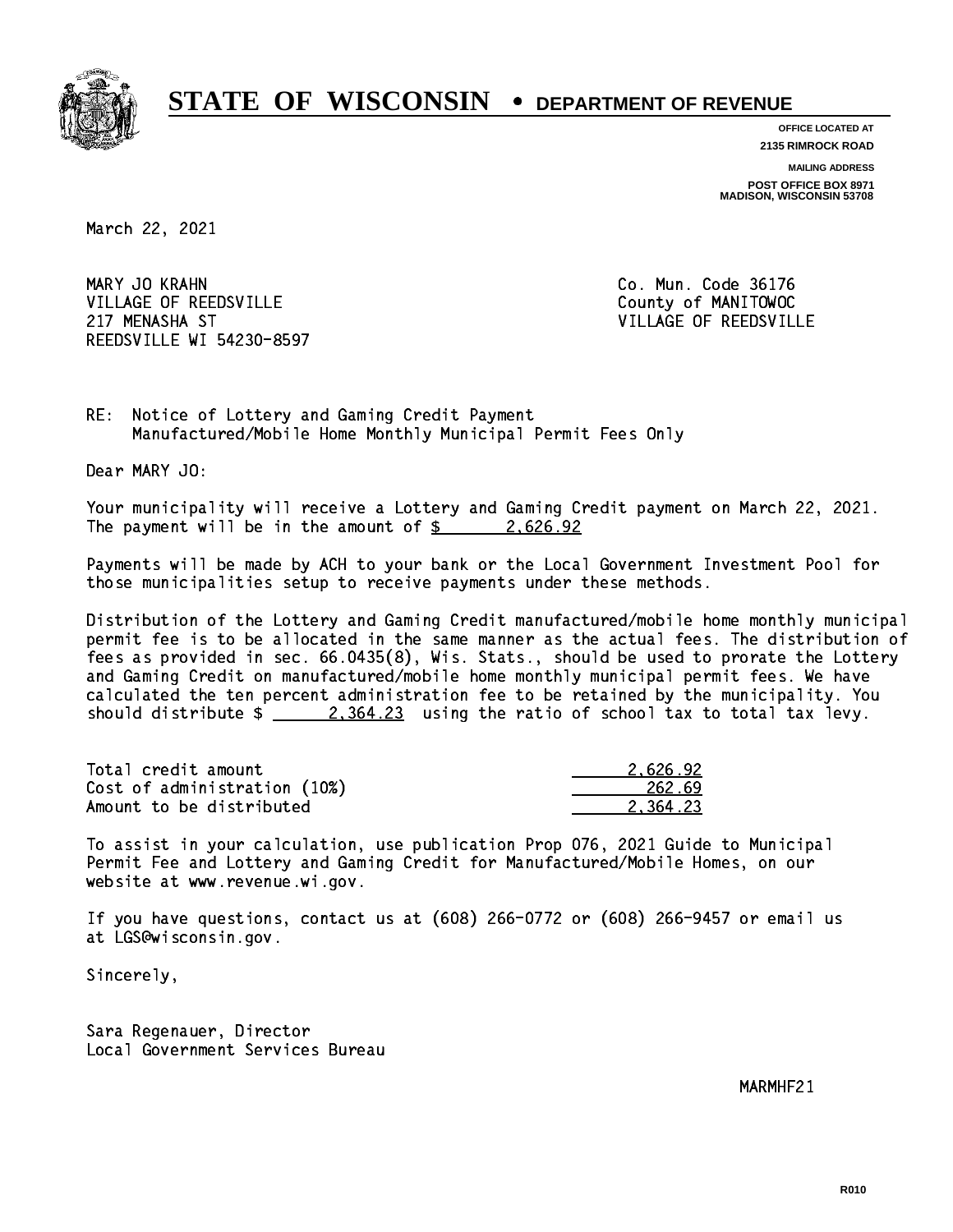

**OFFICE LOCATED AT 2135 RIMROCK ROAD**

**MAILING ADDRESS POST OFFICE BOX 8971 MADISON, WISCONSIN 53708**

March 22, 2021

KAY M. MUELLER VILLAGE OF SAINT NAZIANZ County of MANITOWOC PO BOX 302 ST NAZIANZ WI 54232-0302

Co. Mun. Code 36181 VILLAGE OF SAINT NAZIANZ

RE: Notice of Lottery and Gaming Credit Payment Manufactured/Mobile Home Monthly Municipal Permit Fees Only

Dear KAY:

 Your municipality will receive a Lottery and Gaming Credit payment on March 22, 2021. The payment will be in the amount of  $\frac{2}{3}$  3,435.91

 Payments will be made by ACH to your bank or the Local Government Investment Pool for those municipalities setup to receive payments under these methods.

 Distribution of the Lottery and Gaming Credit manufactured/mobile home monthly municipal permit fee is to be allocated in the same manner as the actual fees. The distribution of fees as provided in sec. 66.0435(8), Wis. Stats., should be used to prorate the Lottery and Gaming Credit on manufactured/mobile home monthly municipal permit fees. We have calculated the ten percent administration fee to be retained by the municipality. You should distribute  $\frac{2}{2}$   $\frac{3.092.32}{2}$  using the ratio of school tax to total tax levy.

| Total credit amount          | 3,435.91 |
|------------------------------|----------|
| Cost of administration (10%) | 343.59   |
| Amount to be distributed     | 3.092.32 |

 To assist in your calculation, use publication Prop 076, 2021 Guide to Municipal Permit Fee and Lottery and Gaming Credit for Manufactured/Mobile Homes, on our website at www.revenue.wi.gov.

 If you have questions, contact us at (608) 266-0772 or (608) 266-9457 or email us at LGS@wisconsin.gov.

Sincerely,

 Sara Regenauer, Director Local Government Services Bureau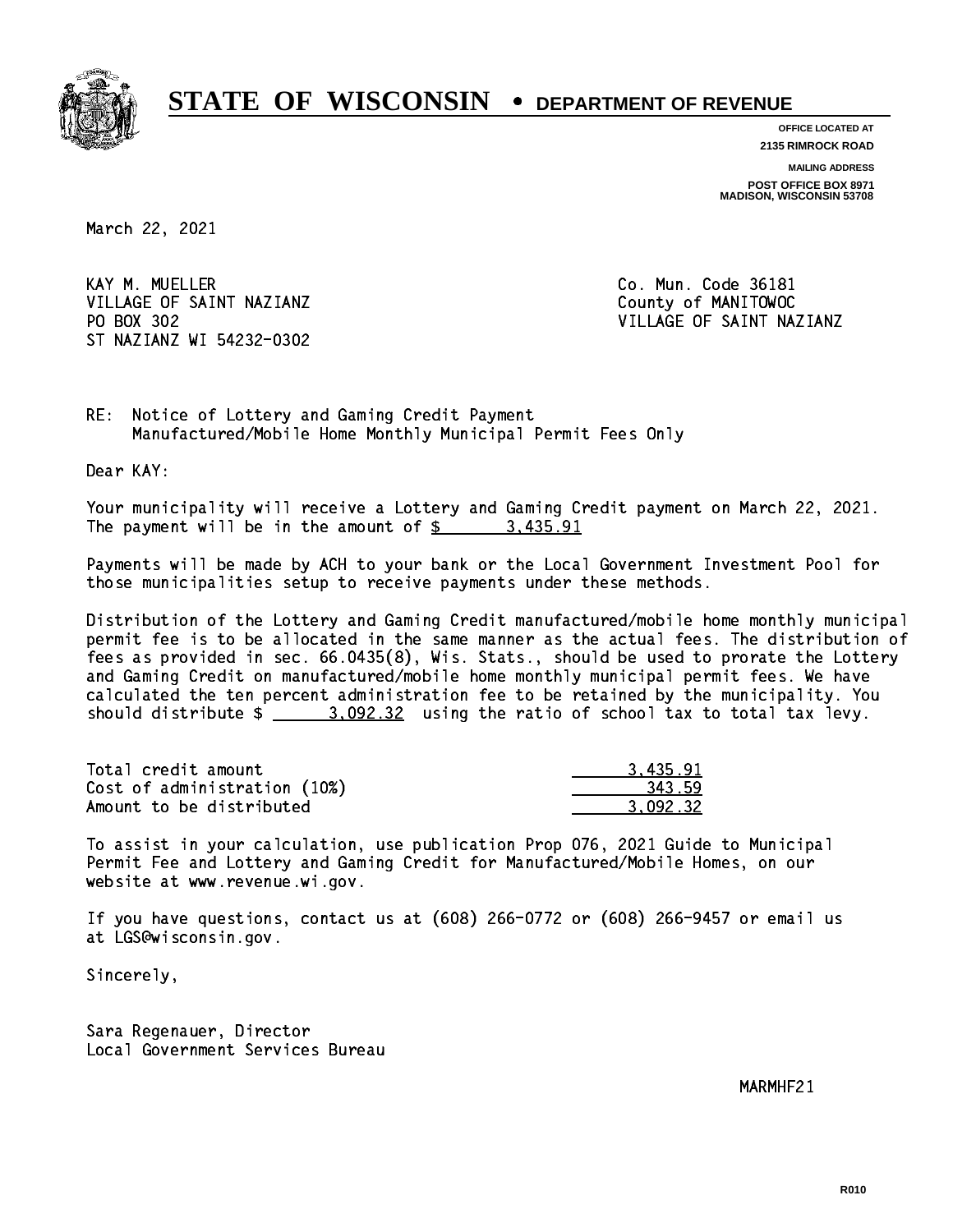

**OFFICE LOCATED AT**

**2135 RIMROCK ROAD**

**MAILING ADDRESS**

**POST OFFICE BOX 8971 MADISON, WISCONSIN 53708**

March 22, 2021

 LORI BRUCKNER Co. Mun. Code 36186 VILLAGE OF VALDERS COUNTY OF MANITOWOC PO BOX 459 VILLAGE OF VALDERS VALDERS WI 54245-0459

RE: Notice of Lottery and Gaming Credit Payment Manufactured/Mobile Home Monthly Municipal Permit Fees Only

Dear LORI:

 Your municipality will receive a Lottery and Gaming Credit payment on March 22, 2021. The payment will be in the amount of  $\frac{2}{3}$  1,323.12

 Payments will be made by ACH to your bank or the Local Government Investment Pool for those municipalities setup to receive payments under these methods.

 Distribution of the Lottery and Gaming Credit manufactured/mobile home monthly municipal permit fee is to be allocated in the same manner as the actual fees. The distribution of fees as provided in sec. 66.0435(8), Wis. Stats., should be used to prorate the Lottery and Gaming Credit on manufactured/mobile home monthly municipal permit fees. We have calculated the ten percent administration fee to be retained by the municipality. You should distribute  $\frac{1,190.81}{2}$  using the ratio of school tax to total tax levy.

| Total credit amount          | 1,323.12 |
|------------------------------|----------|
| Cost of administration (10%) | 132.31   |
| Amount to be distributed     | 1,190.81 |

 To assist in your calculation, use publication Prop 076, 2021 Guide to Municipal Permit Fee and Lottery and Gaming Credit for Manufactured/Mobile Homes, on our website at www.revenue.wi.gov.

 If you have questions, contact us at (608) 266-0772 or (608) 266-9457 or email us at LGS@wisconsin.gov.

Sincerely,

 Sara Regenauer, Director Local Government Services Bureau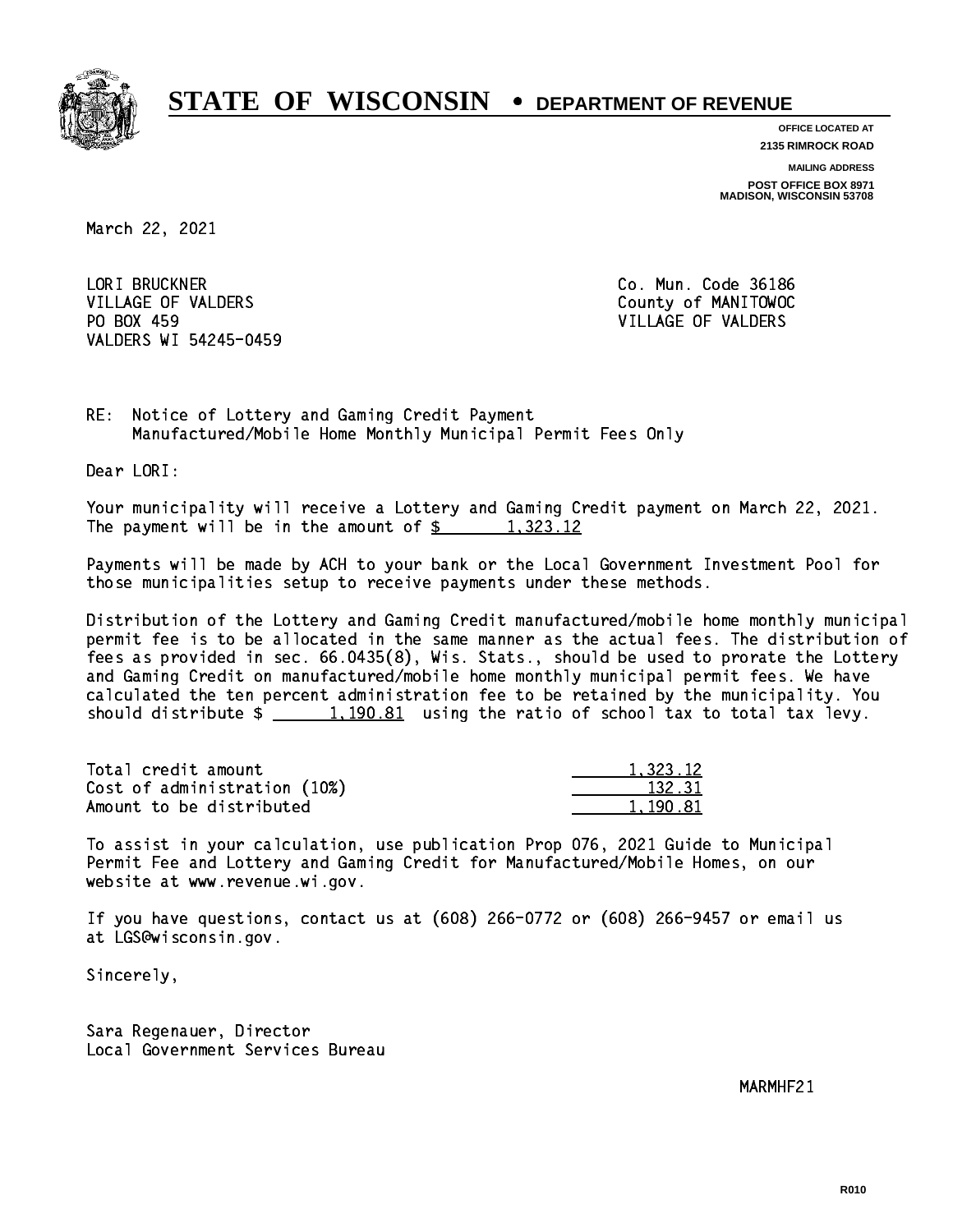

**OFFICE LOCATED AT 2135 RIMROCK ROAD**

**MAILING ADDRESS POST OFFICE BOX 8971 MADISON, WISCONSIN 53708**

March 22, 2021

 SHAWN ALFRED Co. Mun. Code 36251 CITY OF MANITOWOC County of MANITOWOC 900 QUAY ST CITY OF MANITOWOC MANITOWOC WI 54220-4543

RE: Notice of Lottery and Gaming Credit Payment Manufactured/Mobile Home Monthly Municipal Permit Fees Only

Dear SHAWN:

 Your municipality will receive a Lottery and Gaming Credit payment on March 22, 2021. The payment will be in the amount of \$ 6,133.75 \_\_\_\_\_\_\_\_\_\_\_\_\_\_\_\_

 Payments will be made by ACH to your bank or the Local Government Investment Pool for those municipalities setup to receive payments under these methods.

 Distribution of the Lottery and Gaming Credit manufactured/mobile home monthly municipal permit fee is to be allocated in the same manner as the actual fees. The distribution of fees as provided in sec. 66.0435(8), Wis. Stats., should be used to prorate the Lottery and Gaming Credit on manufactured/mobile home monthly municipal permit fees. We have calculated the ten percent administration fee to be retained by the municipality. You should distribute  $\frac{2}{1}$   $\frac{5.520.38}{2}$  using the ratio of school tax to total tax levy.

| Total credit amount          | 6.133.75 |
|------------------------------|----------|
| Cost of administration (10%) | 613.37   |
| Amount to be distributed     | 5.520.38 |

 To assist in your calculation, use publication Prop 076, 2021 Guide to Municipal Permit Fee and Lottery and Gaming Credit for Manufactured/Mobile Homes, on our website at www.revenue.wi.gov.

 If you have questions, contact us at (608) 266-0772 or (608) 266-9457 or email us at LGS@wisconsin.gov.

Sincerely,

 Sara Regenauer, Director Local Government Services Bureau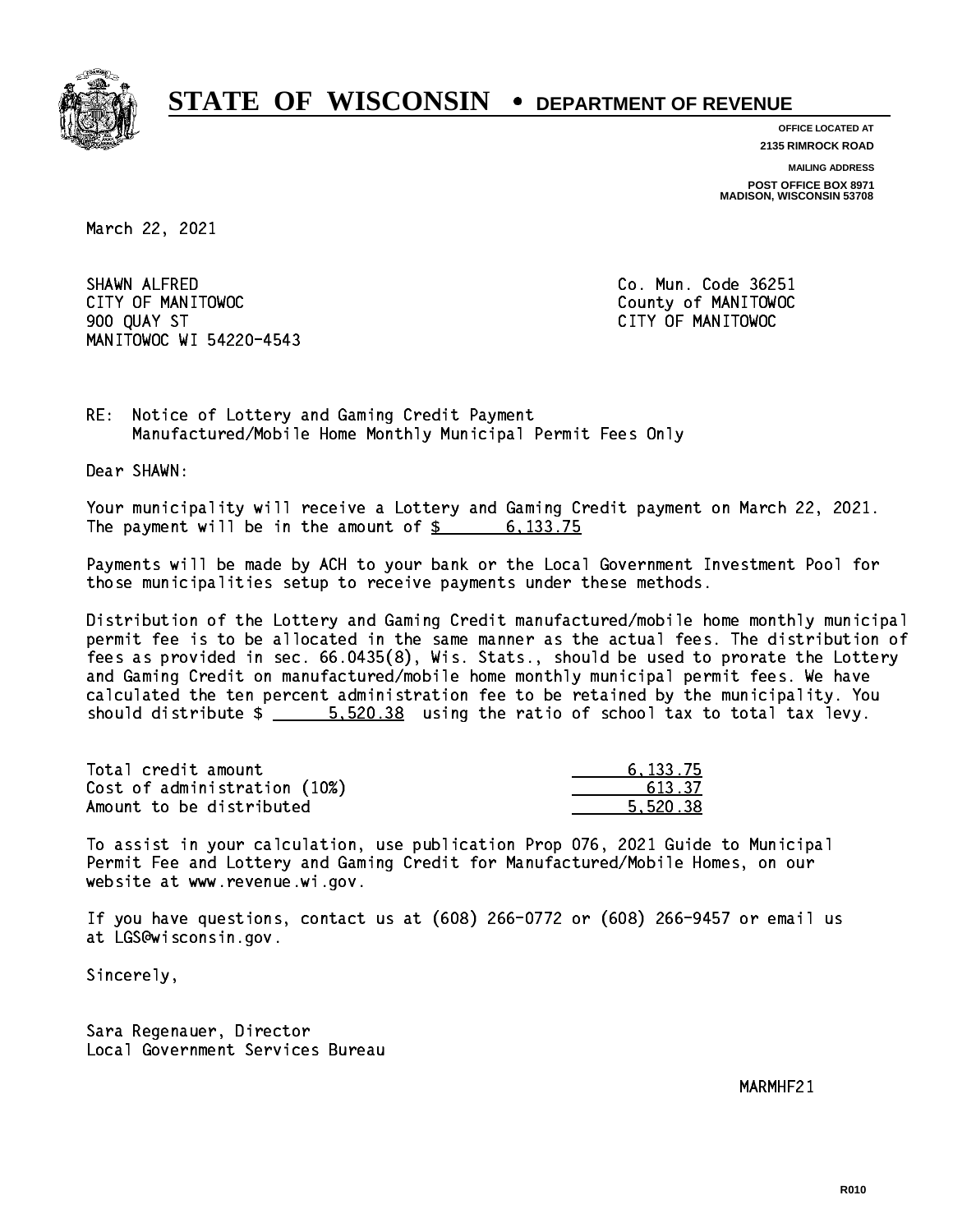

**OFFICE LOCATED AT**

**2135 RIMROCK ROAD**

**MAILING ADDRESS**

**POST OFFICE BOX 8971 MADISON, WISCONSIN 53708**

March 22, 2021

 ROSITA SLEMBARSKI Co. Mun. Code 37048 TOWN OF KNOWLTON County of MARATHON 205220 OLD HIGHWAY 51 TOWN OF KNOWLTON MOSINEE WI 54455

RE: Notice of Lottery and Gaming Credit Payment Manufactured/Mobile Home Monthly Municipal Permit Fees Only

Dear ROSITA:

 Your municipality will receive a Lottery and Gaming Credit payment on March 22, 2021. The payment will be in the amount of  $\frac{2}{3}$  1,266.53

 Payments will be made by ACH to your bank or the Local Government Investment Pool for those municipalities setup to receive payments under these methods.

 Distribution of the Lottery and Gaming Credit manufactured/mobile home monthly municipal permit fee is to be allocated in the same manner as the actual fees. The distribution of fees as provided in sec. 66.0435(8), Wis. Stats., should be used to prorate the Lottery and Gaming Credit on manufactured/mobile home monthly municipal permit fees. We have calculated the ten percent administration fee to be retained by the municipality. You should distribute  $\frac{2}{1,139.88}$  using the ratio of school tax to total tax levy.

| Total credit amount          | 1.266.53 |
|------------------------------|----------|
| Cost of administration (10%) | 126.65   |
| Amount to be distributed     | 1.139.88 |

 To assist in your calculation, use publication Prop 076, 2021 Guide to Municipal Permit Fee and Lottery and Gaming Credit for Manufactured/Mobile Homes, on our website at www.revenue.wi.gov.

 If you have questions, contact us at (608) 266-0772 or (608) 266-9457 or email us at LGS@wisconsin.gov.

Sincerely,

 Sara Regenauer, Director Local Government Services Bureau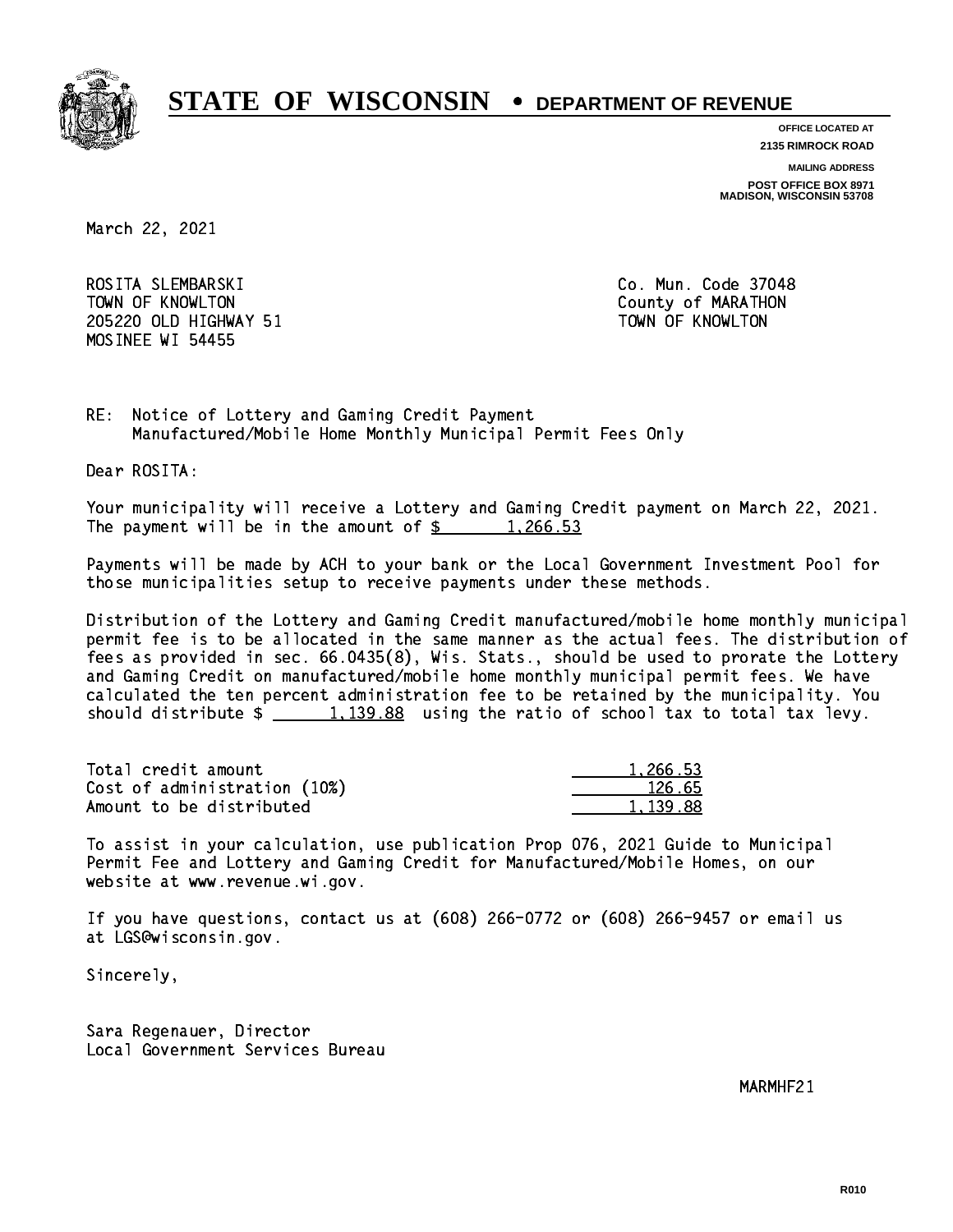

**OFFICE LOCATED AT**

**2135 RIMROCK ROAD**

**MAILING ADDRESS**

**POST OFFICE BOX 8971 MADISON, WISCONSIN 53708**

March 22, 2021

 JULIE KURTH Co. Mun. Code 37058 TOWN OF MOSINEE County of MARATHON 216178 OTTER LN TOWN OF MOSINEE MOSINEE WI 54455-9784

RE: Notice of Lottery and Gaming Credit Payment Manufactured/Mobile Home Monthly Municipal Permit Fees Only

Dear JULIE:

 Your municipality will receive a Lottery and Gaming Credit payment on March 22, 2021. The payment will be in the amount of  $\frac{2}{3}$  3,881.88

 Payments will be made by ACH to your bank or the Local Government Investment Pool for those municipalities setup to receive payments under these methods.

 Distribution of the Lottery and Gaming Credit manufactured/mobile home monthly municipal permit fee is to be allocated in the same manner as the actual fees. The distribution of fees as provided in sec. 66.0435(8), Wis. Stats., should be used to prorate the Lottery and Gaming Credit on manufactured/mobile home monthly municipal permit fees. We have calculated the ten percent administration fee to be retained by the municipality. You should distribute  $\frac{2}{1}$   $\frac{3.493.70}{2}$  using the ratio of school tax to total tax levy.

| Total credit amount          | 3.881.88 |
|------------------------------|----------|
| Cost of administration (10%) | 388.18   |
| Amount to be distributed     | 3.493.70 |

 To assist in your calculation, use publication Prop 076, 2021 Guide to Municipal Permit Fee and Lottery and Gaming Credit for Manufactured/Mobile Homes, on our website at www.revenue.wi.gov.

 If you have questions, contact us at (608) 266-0772 or (608) 266-9457 or email us at LGS@wisconsin.gov.

Sincerely,

 Sara Regenauer, Director Local Government Services Bureau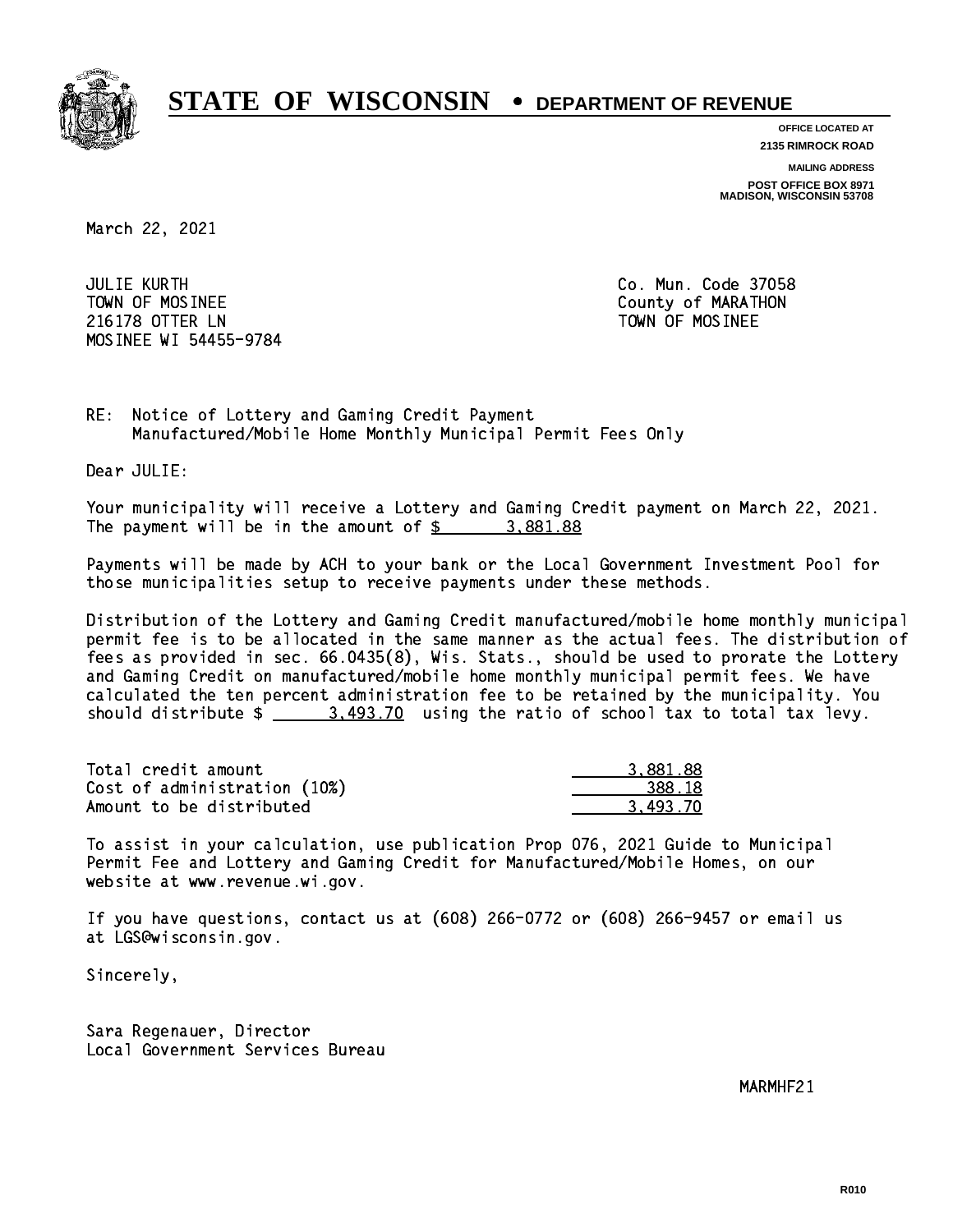

**OFFICE LOCATED AT**

**2135 RIMROCK ROAD**

**MAILING ADDRESS**

**POST OFFICE BOX 8971 MADISON, WISCONSIN 53708**

March 22, 2021

 FAYE ZERNICKE Co. Mun. Code 37076 TOWN OF STETTIN County of MARATHON 142430 COUNTRYSIDE DR TOWN OF STETTIN WAUSAU WI 54401

RE: Notice of Lottery and Gaming Credit Payment Manufactured/Mobile Home Monthly Municipal Permit Fees Only

Dear FAYE:

 Your municipality will receive a Lottery and Gaming Credit payment on March 22, 2021. The payment will be in the amount of  $\frac{2}{2}$  2,205.00

 Payments will be made by ACH to your bank or the Local Government Investment Pool for those municipalities setup to receive payments under these methods.

 Distribution of the Lottery and Gaming Credit manufactured/mobile home monthly municipal permit fee is to be allocated in the same manner as the actual fees. The distribution of fees as provided in sec. 66.0435(8), Wis. Stats., should be used to prorate the Lottery and Gaming Credit on manufactured/mobile home monthly municipal permit fees. We have calculated the ten percent administration fee to be retained by the municipality. You should distribute  $\frac{1,984.50}{1,984.50}$  using the ratio of school tax to total tax levy.

| Total credit amount          | 2,205.00 |
|------------------------------|----------|
| Cost of administration (10%) | 220.50   |
| Amount to be distributed     | 1,984.50 |

 To assist in your calculation, use publication Prop 076, 2021 Guide to Municipal Permit Fee and Lottery and Gaming Credit for Manufactured/Mobile Homes, on our website at www.revenue.wi.gov.

 If you have questions, contact us at (608) 266-0772 or (608) 266-9457 or email us at LGS@wisconsin.gov.

Sincerely,

 Sara Regenauer, Director Local Government Services Bureau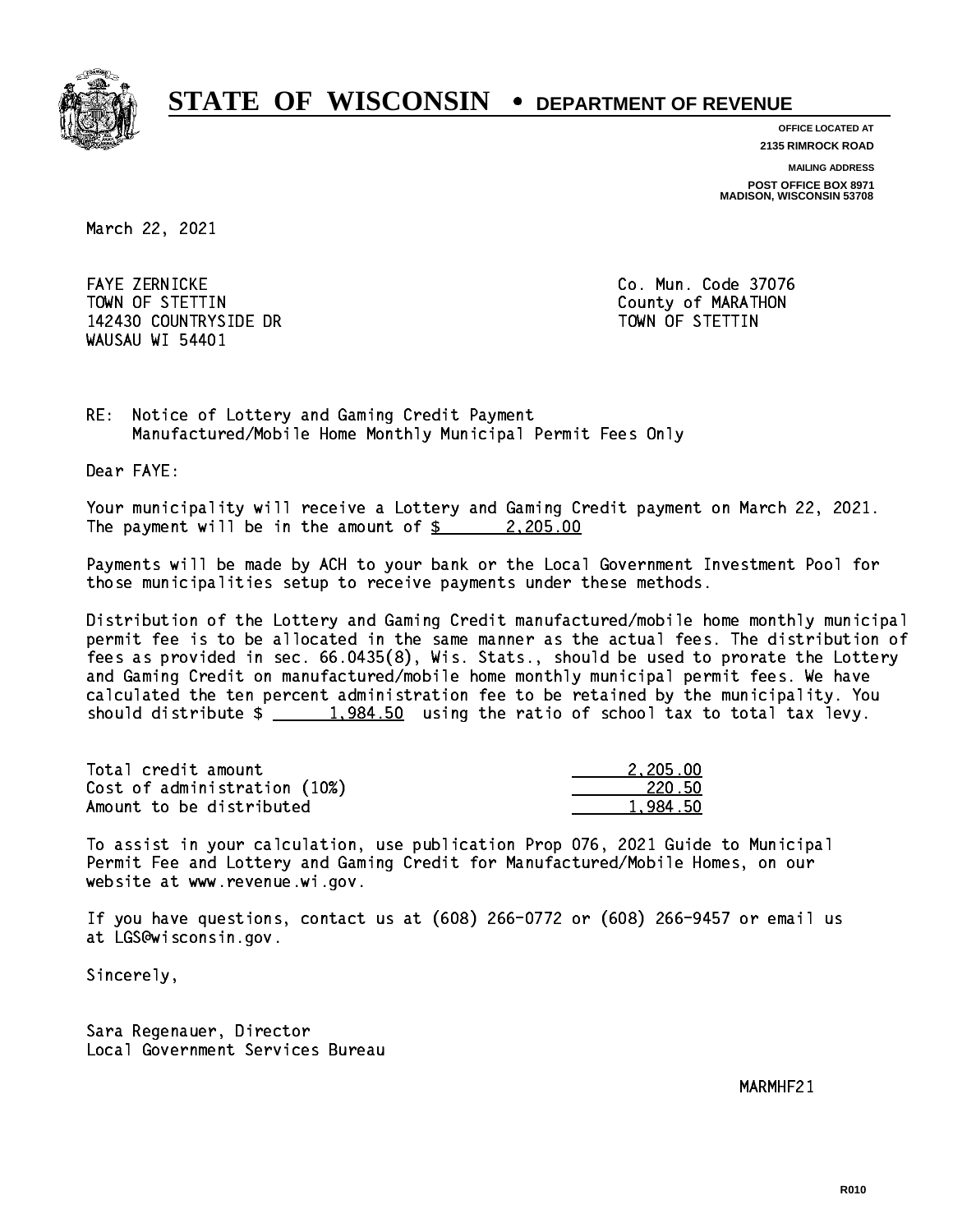

**OFFICE LOCATED AT 2135 RIMROCK ROAD**

**MAILING ADDRESS POST OFFICE BOX 8971 MADISON, WISCONSIN 53708**

March 22, 2021

LISA CZECH VILLAGE OF ATHENS County of MARATHON PO BOX 220 VILLAGE OF ATHENS ATHENS WI 54411-0220

Co. Mun. Code 37102

RE: Notice of Lottery and Gaming Credit Payment Manufactured/Mobile Home Monthly Municipal Permit Fees Only

Dear LISA:

 Your municipality will receive a Lottery and Gaming Credit payment on March 22, 2021. The payment will be in the amount of  $\frac{2}{3}$ 447.09

 Payments will be made by ACH to your bank or the Local Government Investment Pool for those municipalities setup to receive payments under these methods.

 Distribution of the Lottery and Gaming Credit manufactured/mobile home monthly municipal permit fee is to be allocated in the same manner as the actual fees. The distribution of fees as provided in sec. 66.0435(8), Wis. Stats., should be used to prorate the Lottery and Gaming Credit on manufactured/mobile home monthly municipal permit fees. We have calculated the ten percent administration fee to be retained by the municipality. You should distribute  $\frac{402.39}{102.39}$  using the ratio of school tax to total tax levy.

Total credit amount Cost of administration (10%) Amount to be distributed

| 17 N9 |
|-------|
| 47N   |
| N2 39 |

 To assist in your calculation, use publication Prop 076, 2021 Guide to Municipal Permit Fee and Lottery and Gaming Credit for Manufactured/Mobile Homes, on our website at www.revenue.wi.gov.

 If you have questions, contact us at (608) 266-0772 or (608) 266-9457 or email us at LGS@wisconsin.gov.

Sincerely,

 Sara Regenauer, Director Local Government Services Bureau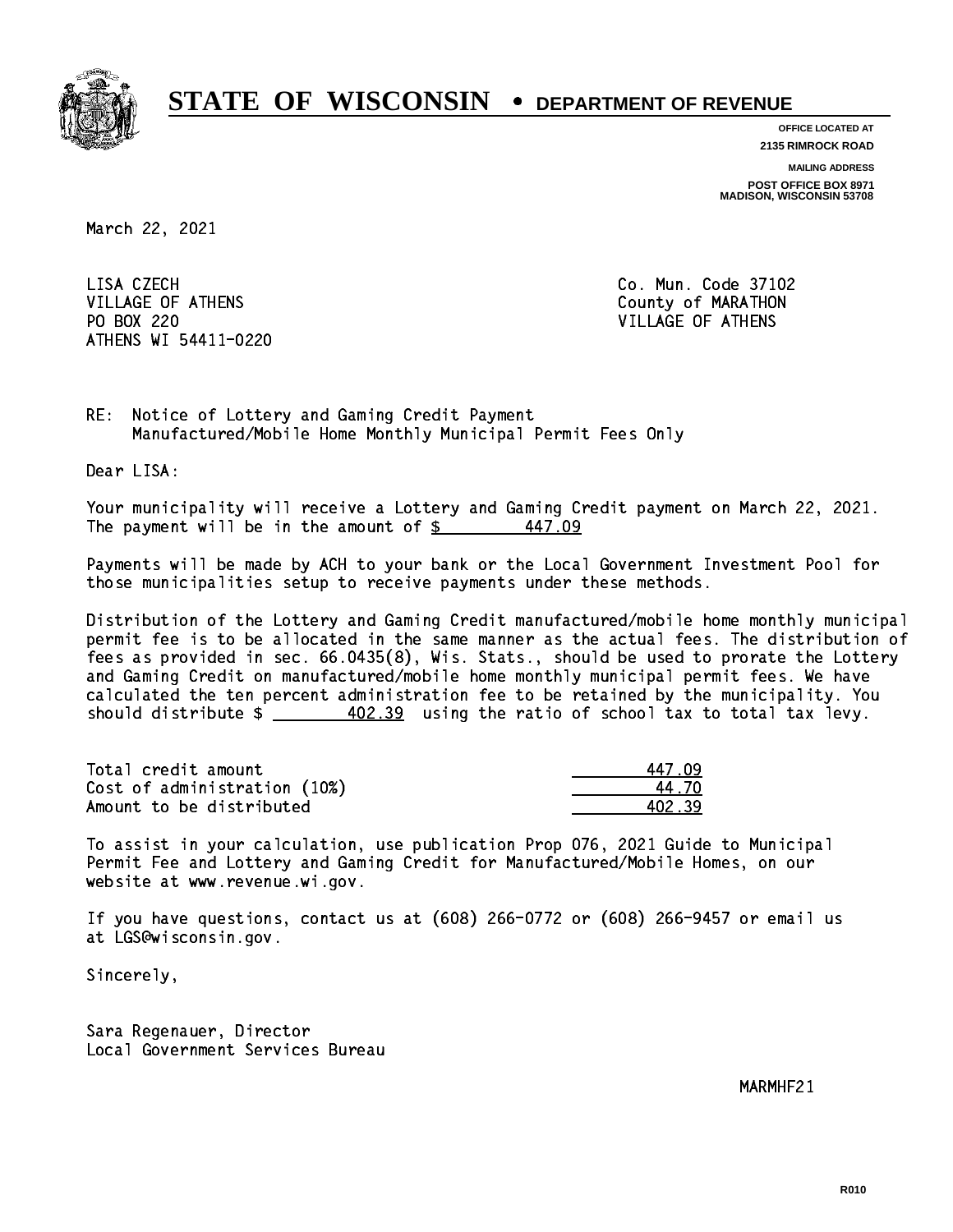

**OFFICE LOCATED AT**

**2135 RIMROCK ROAD**

**MAILING ADDRESS**

**POST OFFICE BOX 8971 MADISON, WISCONSIN 53708**

March 22, 2021

JENNIFER LOPEZ VILLAGE OF EDGAR County of MARATHON PO BOX 67 VILLAGE OF EDGAR EDGAR WI 54426-0067

Co. Mun. Code 37121

RE: Notice of Lottery and Gaming Credit Payment Manufactured/Mobile Home Monthly Municipal Permit Fees Only

Dear JENNIFER:

 Your municipality will receive a Lottery and Gaming Credit payment on March 22, 2021. The payment will be in the amount of  $\frac{2}{3}$  8,086.92

 Payments will be made by ACH to your bank or the Local Government Investment Pool for those municipalities setup to receive payments under these methods.

 Distribution of the Lottery and Gaming Credit manufactured/mobile home monthly municipal permit fee is to be allocated in the same manner as the actual fees. The distribution of fees as provided in sec. 66.0435(8), Wis. Stats., should be used to prorate the Lottery and Gaming Credit on manufactured/mobile home monthly municipal permit fees. We have calculated the ten percent administration fee to be retained by the municipality. You should distribute  $\frac{278.23}{1.278.23}$  using the ratio of school tax to total tax levy.

| Total credit amount          | 8.086.92 |
|------------------------------|----------|
| Cost of administration (10%) | 808.69   |
| Amount to be distributed     | 7.278.23 |

 To assist in your calculation, use publication Prop 076, 2021 Guide to Municipal Permit Fee and Lottery and Gaming Credit for Manufactured/Mobile Homes, on our website at www.revenue.wi.gov.

 If you have questions, contact us at (608) 266-0772 or (608) 266-9457 or email us at LGS@wisconsin.gov.

Sincerely,

 Sara Regenauer, Director Local Government Services Bureau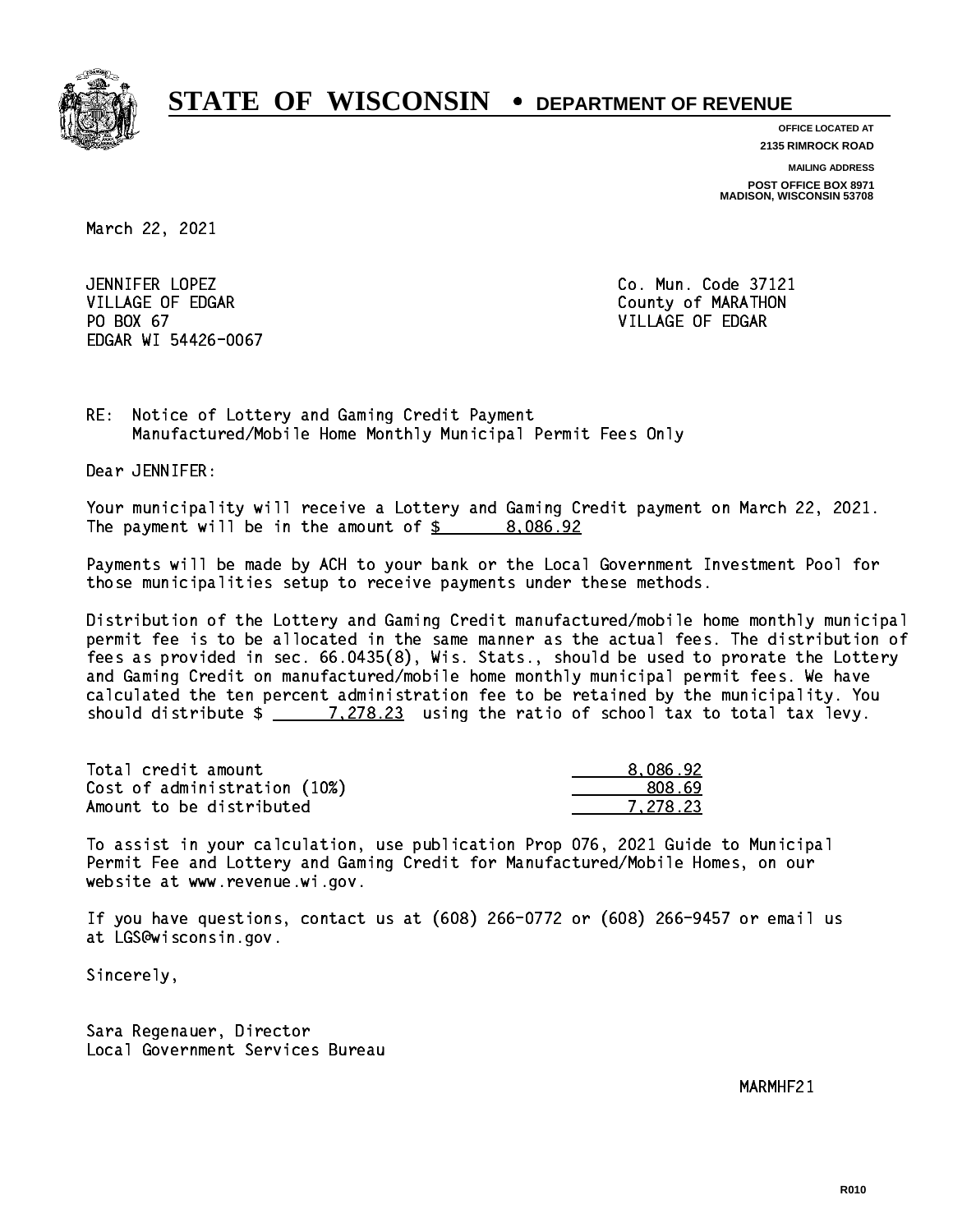

**OFFICE LOCATED AT 2135 RIMROCK ROAD**

**MAILING ADDRESS**

**POST OFFICE BOX 8971 MADISON, WISCONSIN 53708**

March 22, 2021

ALICIA RICHMOND VILLAGE OF KRONENWETTER County of MARATHON KRONENWETTER WI 54455

Co. Mun. Code 37145 1582 KRONENWETTER DR VILLAGE OF KRONENWETTER

RE: Notice of Lottery and Gaming Credit Payment Manufactured/Mobile Home Monthly Municipal Permit Fees Only

Dear ALICIA:

 Your municipality will receive a Lottery and Gaming Credit payment on March 22, 2021. The payment will be in the amount of  $\frac{2}{3}$  2,366.88

 Payments will be made by ACH to your bank or the Local Government Investment Pool for those municipalities setup to receive payments under these methods.

 Distribution of the Lottery and Gaming Credit manufactured/mobile home monthly municipal permit fee is to be allocated in the same manner as the actual fees. The distribution of fees as provided in sec. 66.0435(8), Wis. Stats., should be used to prorate the Lottery and Gaming Credit on manufactured/mobile home monthly municipal permit fees. We have calculated the ten percent administration fee to be retained by the municipality. You should distribute  $\frac{2}{2}$   $\frac{2,130.20}{2}$  using the ratio of school tax to total tax levy.

| Total credit amount          | 2.366.88 |
|------------------------------|----------|
| Cost of administration (10%) | 236.68   |
| Amount to be distributed     | 2.130.20 |

 To assist in your calculation, use publication Prop 076, 2021 Guide to Municipal Permit Fee and Lottery and Gaming Credit for Manufactured/Mobile Homes, on our website at www.revenue.wi.gov.

 If you have questions, contact us at (608) 266-0772 or (608) 266-9457 or email us at LGS@wisconsin.gov.

Sincerely,

 Sara Regenauer, Director Local Government Services Bureau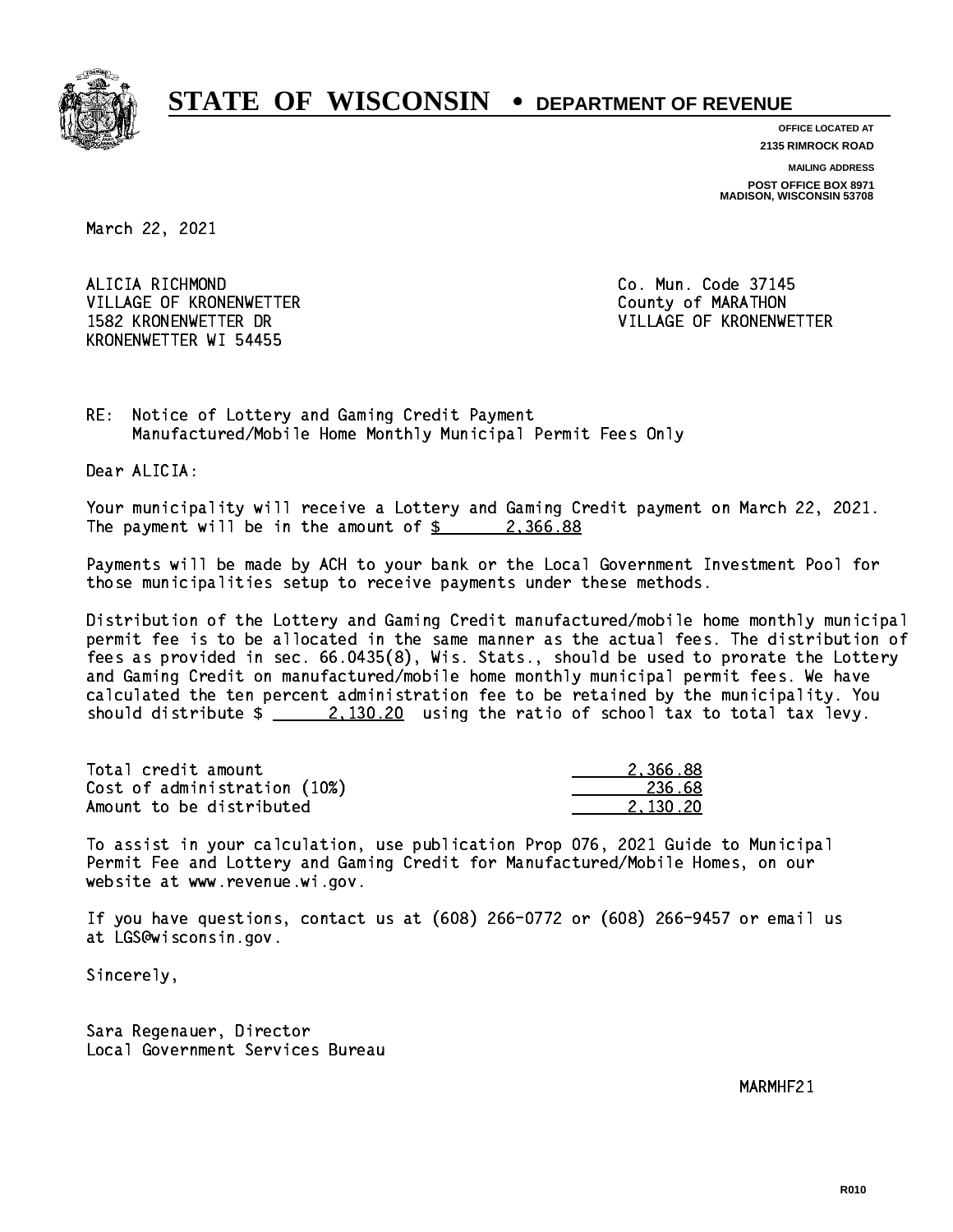

**OFFICE LOCATED AT 2135 RIMROCK ROAD**

**MAILING ADDRESS**

**POST OFFICE BOX 8971 MADISON, WISCONSIN 53708**

March 22, 2021

ANDREW KURTZ VILLAGE OF MARATHON COUNTY OF MARATHON PO BOX 487 MARATHON WI 54448-0487

Co. Mun. Code 37151 VILLAGE OF MARATHON

RE: Notice of Lottery and Gaming Credit Payment Manufactured/Mobile Home Monthly Municipal Permit Fees Only

Dear ANDREW:

 Your municipality will receive a Lottery and Gaming Credit payment on March 22, 2021. The payment will be in the amount of  $\frac{2}{3}$  1,399.32

 Payments will be made by ACH to your bank or the Local Government Investment Pool for those municipalities setup to receive payments under these methods.

 Distribution of the Lottery and Gaming Credit manufactured/mobile home monthly municipal permit fee is to be allocated in the same manner as the actual fees. The distribution of fees as provided in sec. 66.0435(8), Wis. Stats., should be used to prorate the Lottery and Gaming Credit on manufactured/mobile home monthly municipal permit fees. We have calculated the ten percent administration fee to be retained by the municipality. You should distribute  $\frac{1}{259.39}$  using the ratio of school tax to total tax levy.

| Total credit amount          | 1,399.32 |
|------------------------------|----------|
| Cost of administration (10%) | 139.93   |
| Amount to be distributed     | 1,259.39 |

 To assist in your calculation, use publication Prop 076, 2021 Guide to Municipal Permit Fee and Lottery and Gaming Credit for Manufactured/Mobile Homes, on our website at www.revenue.wi.gov.

 If you have questions, contact us at (608) 266-0772 or (608) 266-9457 or email us at LGS@wisconsin.gov.

Sincerely,

 Sara Regenauer, Director Local Government Services Bureau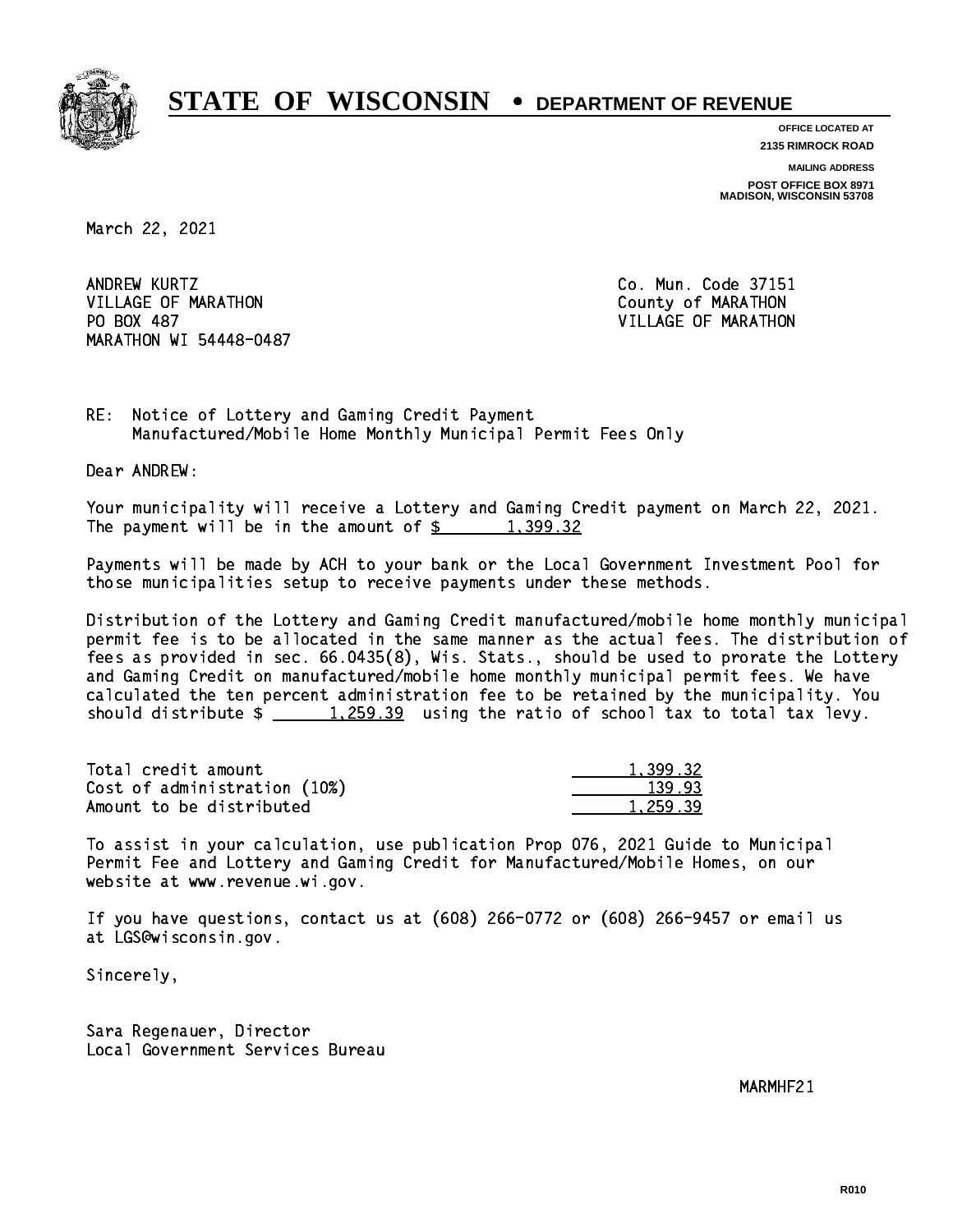

**OFFICE LOCATED AT 2135 RIMROCK ROAD**

**MAILING ADDRESS**

**POST OFFICE BOX 8971 MADISON, WISCONSIN 53708**

March 22, 2021

PAUL HENSCH VILLAGE OF SPENCER COUNTY OF MARATHON PO BOX 360 VILLAGE OF SPENCER SPENCER WI 54479-0360

Co. Mun. Code 37181

RE: Notice of Lottery and Gaming Credit Payment Manufactured/Mobile Home Monthly Municipal Permit Fees Only

Dear PAUL:

 Your municipality will receive a Lottery and Gaming Credit payment on March 22, 2021. The payment will be in the amount of  $\frac{2}{3}$  3,282.08

 Payments will be made by ACH to your bank or the Local Government Investment Pool for those municipalities setup to receive payments under these methods.

 Distribution of the Lottery and Gaming Credit manufactured/mobile home monthly municipal permit fee is to be allocated in the same manner as the actual fees. The distribution of fees as provided in sec. 66.0435(8), Wis. Stats., should be used to prorate the Lottery and Gaming Credit on manufactured/mobile home monthly municipal permit fees. We have calculated the ten percent administration fee to be retained by the municipality. You should distribute  $\frac{2.953.88}{2.253.88}$  using the ratio of school tax to total tax levy.

| Total credit amount          | 3.282.08 |
|------------------------------|----------|
| Cost of administration (10%) | 328.20   |
| Amount to be distributed     | 2.953.88 |

 To assist in your calculation, use publication Prop 076, 2021 Guide to Municipal Permit Fee and Lottery and Gaming Credit for Manufactured/Mobile Homes, on our website at www.revenue.wi.gov.

 If you have questions, contact us at (608) 266-0772 or (608) 266-9457 or email us at LGS@wisconsin.gov.

Sincerely,

 Sara Regenauer, Director Local Government Services Bureau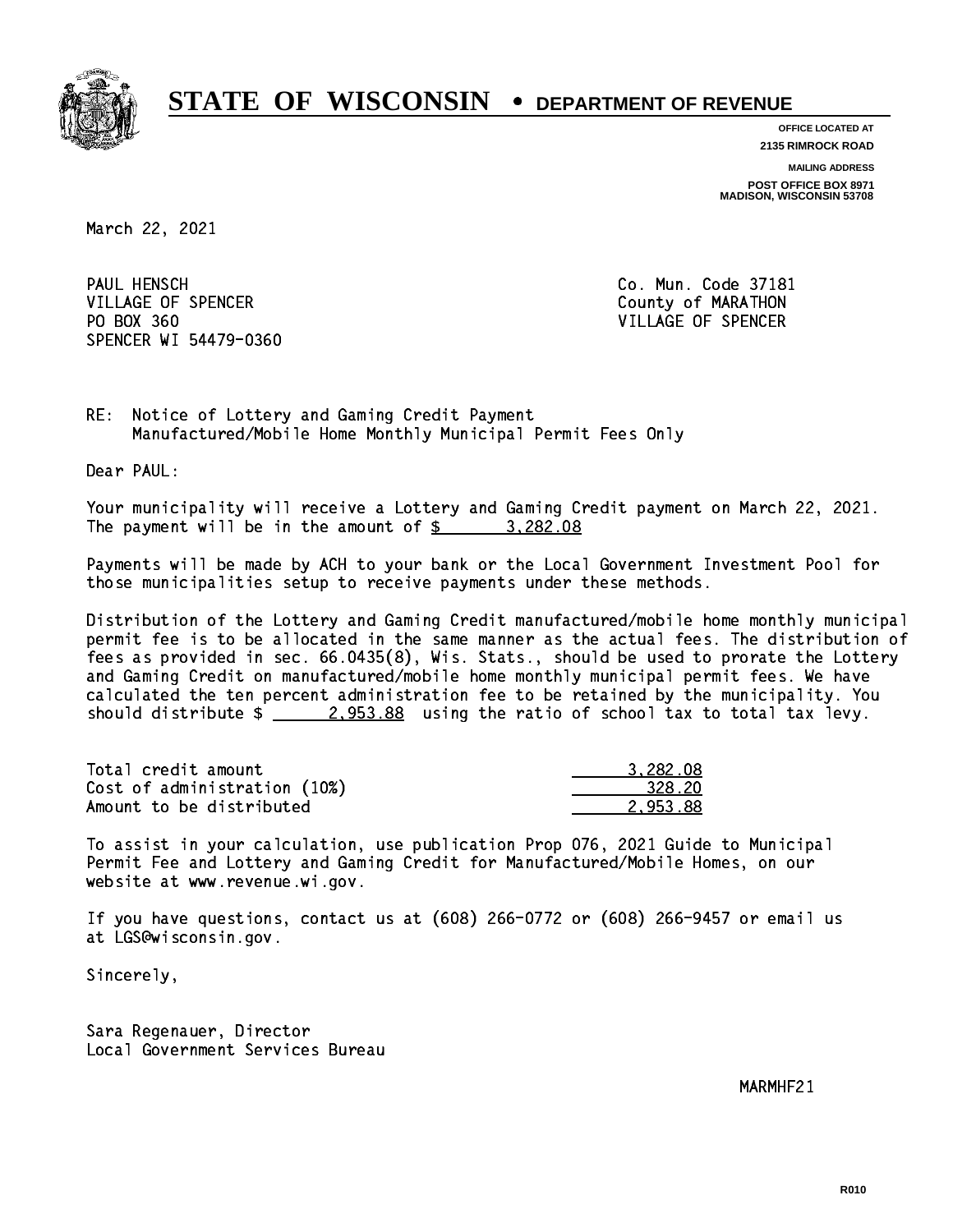

**OFFICE LOCATED AT 2135 RIMROCK ROAD**

**MAILING ADDRESS**

**POST OFFICE BOX 8971 MADISON, WISCONSIN 53708**

March 22, 2021

JENNY WUSSOW VILLAGE OF STRATFORD **COUNTY OF MARATHON**  213060 LEGION ST, P.O. BOX 12 VILLAGE OF STRATFORD STRATFORD WI 54484

Co. Mun. Code 37182

RE: Notice of Lottery and Gaming Credit Payment Manufactured/Mobile Home Monthly Municipal Permit Fees Only

Dear ROSEANN:

 Your municipality will receive a Lottery and Gaming Credit payment on March 22, 2021. The payment will be in the amount of  $\frac{2}{3}$  3,025.18

 Payments will be made by ACH to your bank or the Local Government Investment Pool for those municipalities setup to receive payments under these methods.

 Distribution of the Lottery and Gaming Credit manufactured/mobile home monthly municipal permit fee is to be allocated in the same manner as the actual fees. The distribution of fees as provided in sec. 66.0435(8), Wis. Stats., should be used to prorate the Lottery and Gaming Credit on manufactured/mobile home monthly municipal permit fees. We have calculated the ten percent administration fee to be retained by the municipality. You should distribute  $\frac{2.722.67}{ }$  using the ratio of school tax to total tax levy.

| Total credit amount          | 3.025.18 |
|------------------------------|----------|
| Cost of administration (10%) | 302.51   |
| Amount to be distributed     | 2.722.67 |

 To assist in your calculation, use publication Prop 076, 2021 Guide to Municipal Permit Fee and Lottery and Gaming Credit for Manufactured/Mobile Homes, on our website at www.revenue.wi.gov.

 If you have questions, contact us at (608) 266-0772 or (608) 266-9457 or email us at LGS@wisconsin.gov.

Sincerely,

 Sara Regenauer, Director Local Government Services Bureau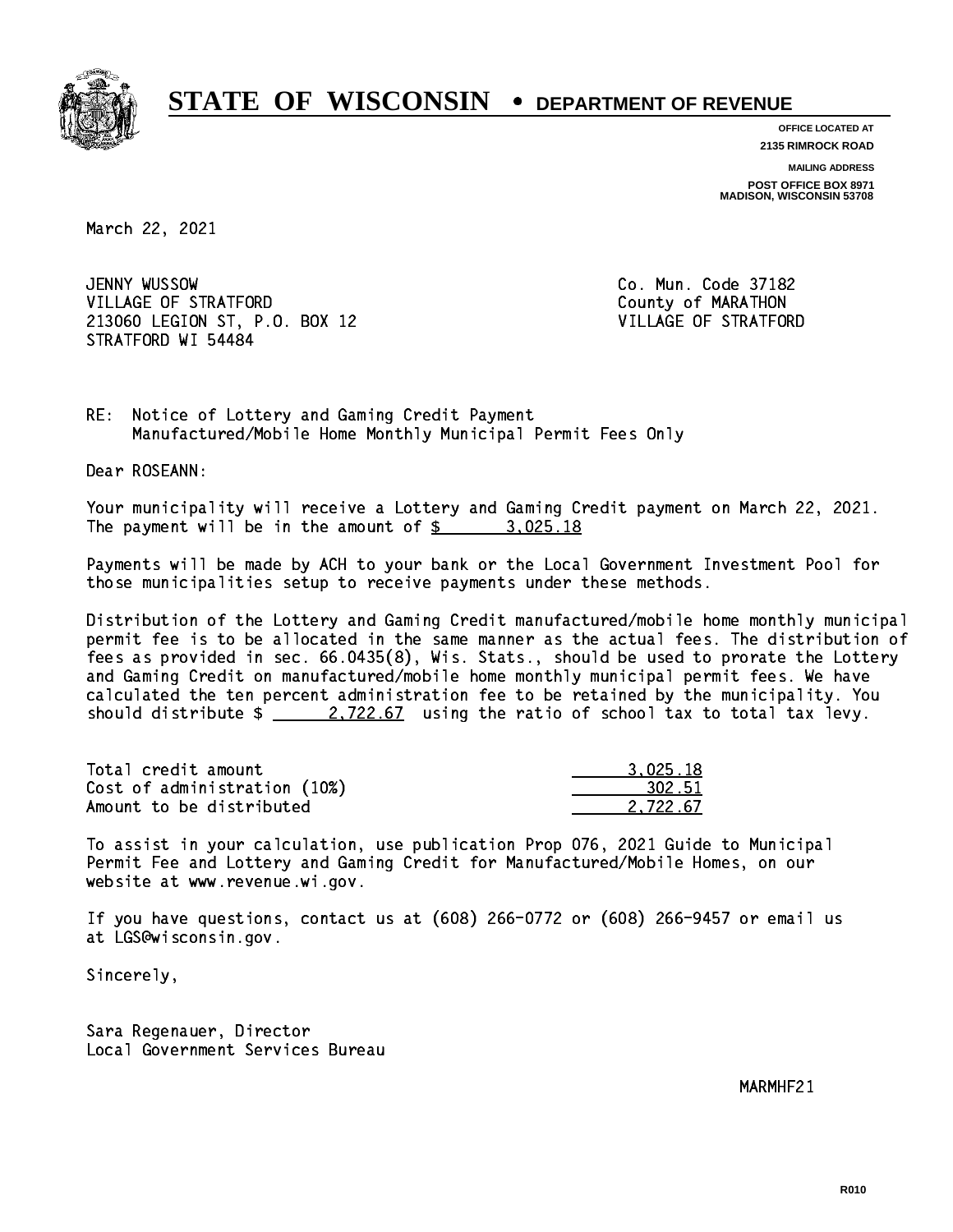

**OFFICE LOCATED AT**

**2135 RIMROCK ROAD**

**MAILING ADDRESS**

**POST OFFICE BOX 8971 MADISON, WISCONSIN 53708**

March 22, 2021

 JESSICA TRAUTMAN Co. Mun. Code 37192 5500 SCHOFIELD AVE VILLAGE OF WESTON WESTON WI 54476

VILLAGE OF WESTON COUNTY OF MARATHON

RE: Notice of Lottery and Gaming Credit Payment Manufactured/Mobile Home Monthly Municipal Permit Fees Only

Dear JESSICA:

 Your municipality will receive a Lottery and Gaming Credit payment on March 22, 2021. The payment will be in the amount of  $\frac{2}{3}$  8,138.04

 Payments will be made by ACH to your bank or the Local Government Investment Pool for those municipalities setup to receive payments under these methods.

 Distribution of the Lottery and Gaming Credit manufactured/mobile home monthly municipal permit fee is to be allocated in the same manner as the actual fees. The distribution of fees as provided in sec. 66.0435(8), Wis. Stats., should be used to prorate the Lottery and Gaming Credit on manufactured/mobile home monthly municipal permit fees. We have calculated the ten percent administration fee to be retained by the municipality. You should distribute  $\frac{2}{2}$   $\frac{7,324.24}{2}$  using the ratio of school tax to total tax levy.

| Total credit amount          | 8,138.04 |
|------------------------------|----------|
| Cost of administration (10%) | 813.80   |
| Amount to be distributed     | 7.324.24 |

 To assist in your calculation, use publication Prop 076, 2021 Guide to Municipal Permit Fee and Lottery and Gaming Credit for Manufactured/Mobile Homes, on our website at www.revenue.wi.gov.

 If you have questions, contact us at (608) 266-0772 or (608) 266-9457 or email us at LGS@wisconsin.gov.

Sincerely,

 Sara Regenauer, Director Local Government Services Bureau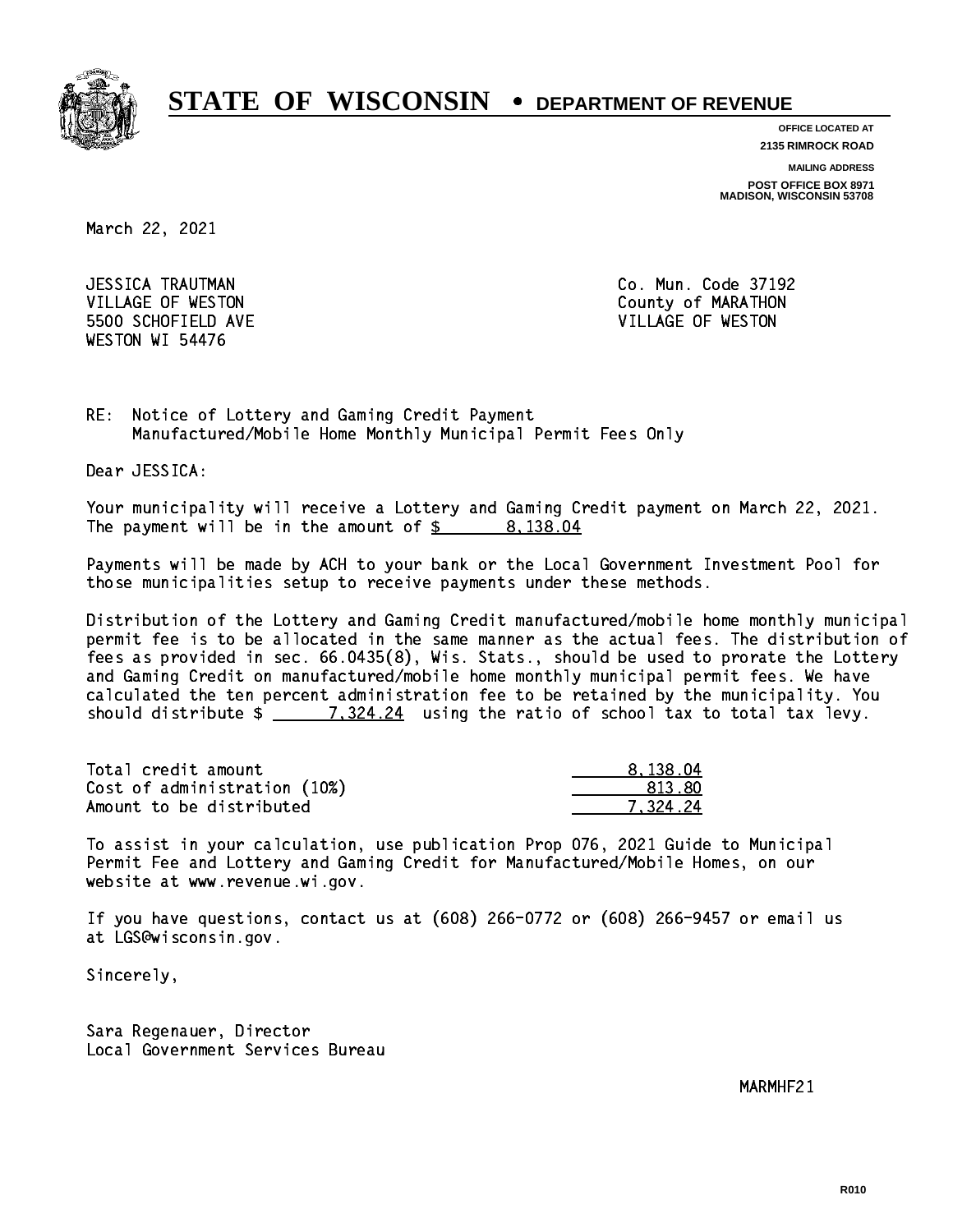

**OFFICE LOCATED AT**

**2135 RIMROCK ROAD**

**MAILING ADDRESS**

**POST OFFICE BOX 8971 MADISON, WISCONSIN 53708**

March 22, 2021

DAN GRADY CITY OF ABBOTSFORD County of MARATHON 203 N FIRST ST, PO BOX 589 CITY OF ABBOTSFORD ABBOTSFORD WI 54405-0589

Co. Mun. Code 37201

RE: Notice of Lottery and Gaming Credit Payment Manufactured/Mobile Home Monthly Municipal Permit Fees Only

Dear DAN:

 Your municipality will receive a Lottery and Gaming Credit payment on March 22, 2021. The payment will be in the amount of \$ 8,594.73 \_\_\_\_\_\_\_\_\_\_\_\_\_\_\_\_

 Payments will be made by ACH to your bank or the Local Government Investment Pool for those municipalities setup to receive payments under these methods.

 Distribution of the Lottery and Gaming Credit manufactured/mobile home monthly municipal permit fee is to be allocated in the same manner as the actual fees. The distribution of fees as provided in sec. 66.0435(8), Wis. Stats., should be used to prorate the Lottery and Gaming Credit on manufactured/mobile home monthly municipal permit fees. We have calculated the ten percent administration fee to be retained by the municipality. You should distribute  $\frac{2}{2}$   $\frac{7,735.26}{2}$  using the ratio of school tax to total tax levy.

| Total credit amount          | 8.594.73 |
|------------------------------|----------|
| Cost of administration (10%) | 859.47   |
| Amount to be distributed     | 7.735.26 |

 To assist in your calculation, use publication Prop 076, 2021 Guide to Municipal Permit Fee and Lottery and Gaming Credit for Manufactured/Mobile Homes, on our website at www.revenue.wi.gov.

 If you have questions, contact us at (608) 266-0772 or (608) 266-9457 or email us at LGS@wisconsin.gov.

Sincerely,

 Sara Regenauer, Director Local Government Services Bureau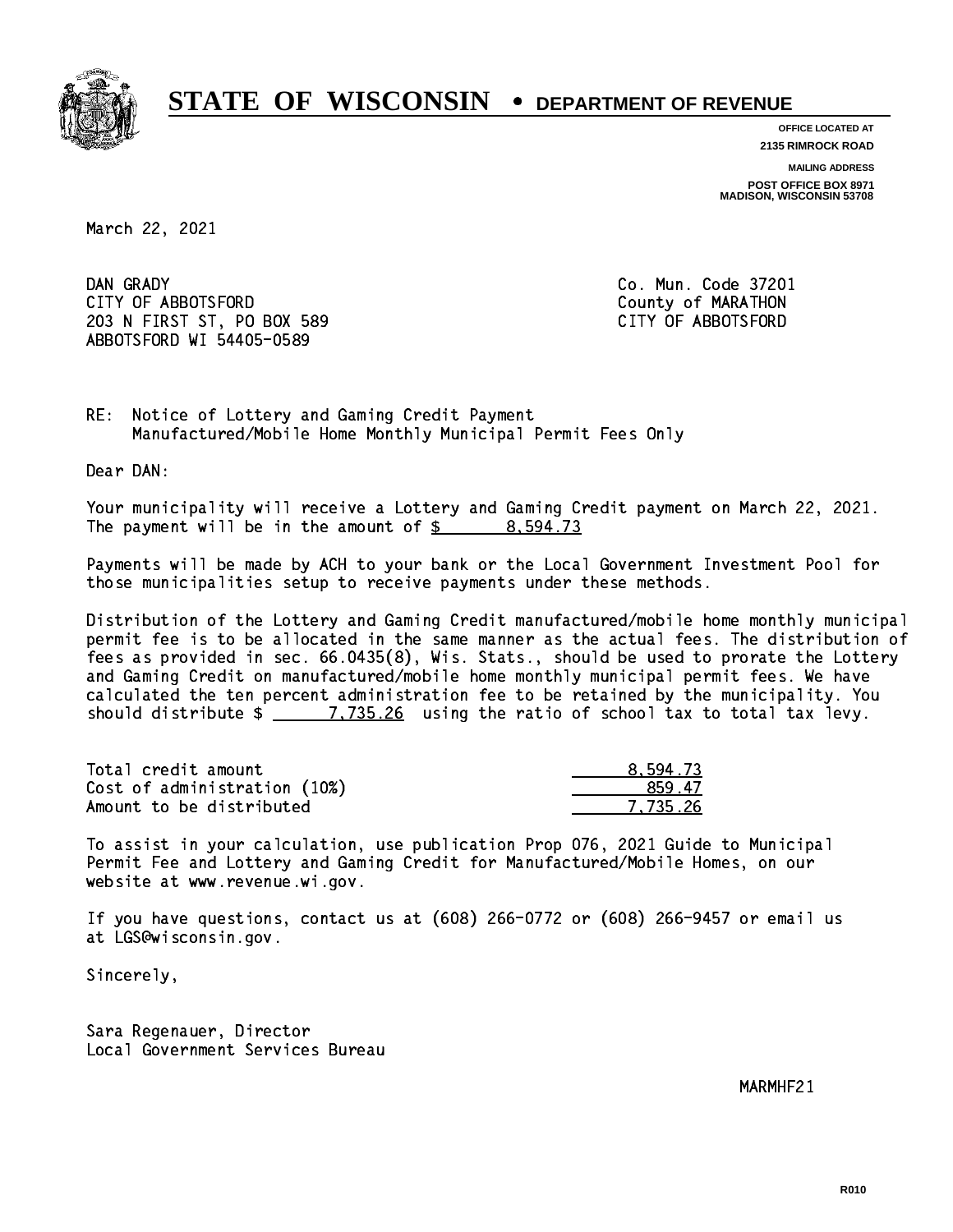

**OFFICE LOCATED AT**

**2135 RIMROCK ROAD**

**MAILING ADDRESS**

**POST OFFICE BOX 8971 MADISON, WISCONSIN 53708**

March 22, 2021

 CONNIE GURTNER Co. Mun. Code 37211 PO BOX 236 PO BOX 236 CITY OF COLBY COLBY WI 54421-0236

CITY OF COLBY COUNTY COUNTY OF COUNTY COUNTY OF MARATHON

RE: Notice of Lottery and Gaming Credit Payment Manufactured/Mobile Home Monthly Municipal Permit Fees Only

Dear CONNIE:

 Your municipality will receive a Lottery and Gaming Credit payment on March 22, 2021. The payment will be in the amount of  $\frac{2}{3}$  2,902.14

 Payments will be made by ACH to your bank or the Local Government Investment Pool for those municipalities setup to receive payments under these methods.

 Distribution of the Lottery and Gaming Credit manufactured/mobile home monthly municipal permit fee is to be allocated in the same manner as the actual fees. The distribution of fees as provided in sec. 66.0435(8), Wis. Stats., should be used to prorate the Lottery and Gaming Credit on manufactured/mobile home monthly municipal permit fees. We have calculated the ten percent administration fee to be retained by the municipality. You should distribute  $\frac{2.611.93}{2.611.93}$  using the ratio of school tax to total tax levy.

| Total credit amount          | 2.902.14 |
|------------------------------|----------|
| Cost of administration (10%) | 290.21   |
| Amount to be distributed     | 2.611.93 |

 To assist in your calculation, use publication Prop 076, 2021 Guide to Municipal Permit Fee and Lottery and Gaming Credit for Manufactured/Mobile Homes, on our website at www.revenue.wi.gov.

 If you have questions, contact us at (608) 266-0772 or (608) 266-9457 or email us at LGS@wisconsin.gov.

Sincerely,

 Sara Regenauer, Director Local Government Services Bureau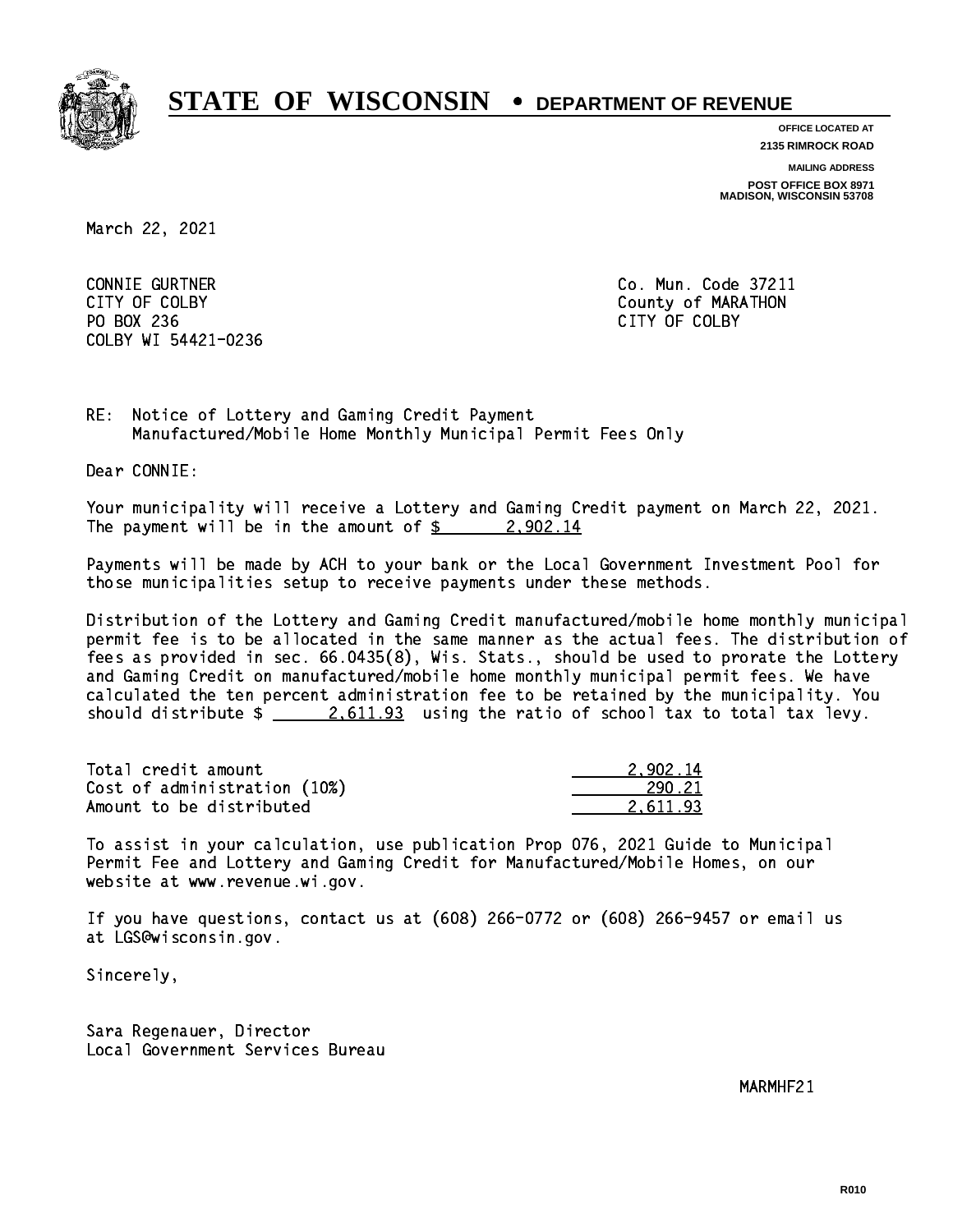

**OFFICE LOCATED AT**

**2135 RIMROCK ROAD**

**MAILING ADDRESS**

**POST OFFICE BOX 8971 MADISON, WISCONSIN 53708**

March 22, 2021

**RON AUMANN**  CITY OF MARSHFIELD County of MARATHON 207 W 6TH STREET CITY OF MARSHFIELD MARSHFIELD WI 54449

Co. Mun. Code 37250

RE: Notice of Lottery and Gaming Credit Payment Manufactured/Mobile Home Monthly Municipal Permit Fees Only

Dear RON:

 Your municipality will receive a Lottery and Gaming Credit payment on March 22, 2021. The payment will be in the amount of  $\frac{2}{3}$  2,481.29

 Payments will be made by ACH to your bank or the Local Government Investment Pool for those municipalities setup to receive payments under these methods.

 Distribution of the Lottery and Gaming Credit manufactured/mobile home monthly municipal permit fee is to be allocated in the same manner as the actual fees. The distribution of fees as provided in sec. 66.0435(8), Wis. Stats., should be used to prorate the Lottery and Gaming Credit on manufactured/mobile home monthly municipal permit fees. We have calculated the ten percent administration fee to be retained by the municipality. You should distribute  $\frac{2.233.17}{2.233.17}$  using the ratio of school tax to total tax levy.

| Total credit amount          | 2.481.29 |
|------------------------------|----------|
| Cost of administration (10%) | 248.12   |
| Amount to be distributed     | 2.233.17 |

 To assist in your calculation, use publication Prop 076, 2021 Guide to Municipal Permit Fee and Lottery and Gaming Credit for Manufactured/Mobile Homes, on our website at www.revenue.wi.gov.

 If you have questions, contact us at (608) 266-0772 or (608) 266-9457 or email us at LGS@wisconsin.gov.

Sincerely,

 Sara Regenauer, Director Local Government Services Bureau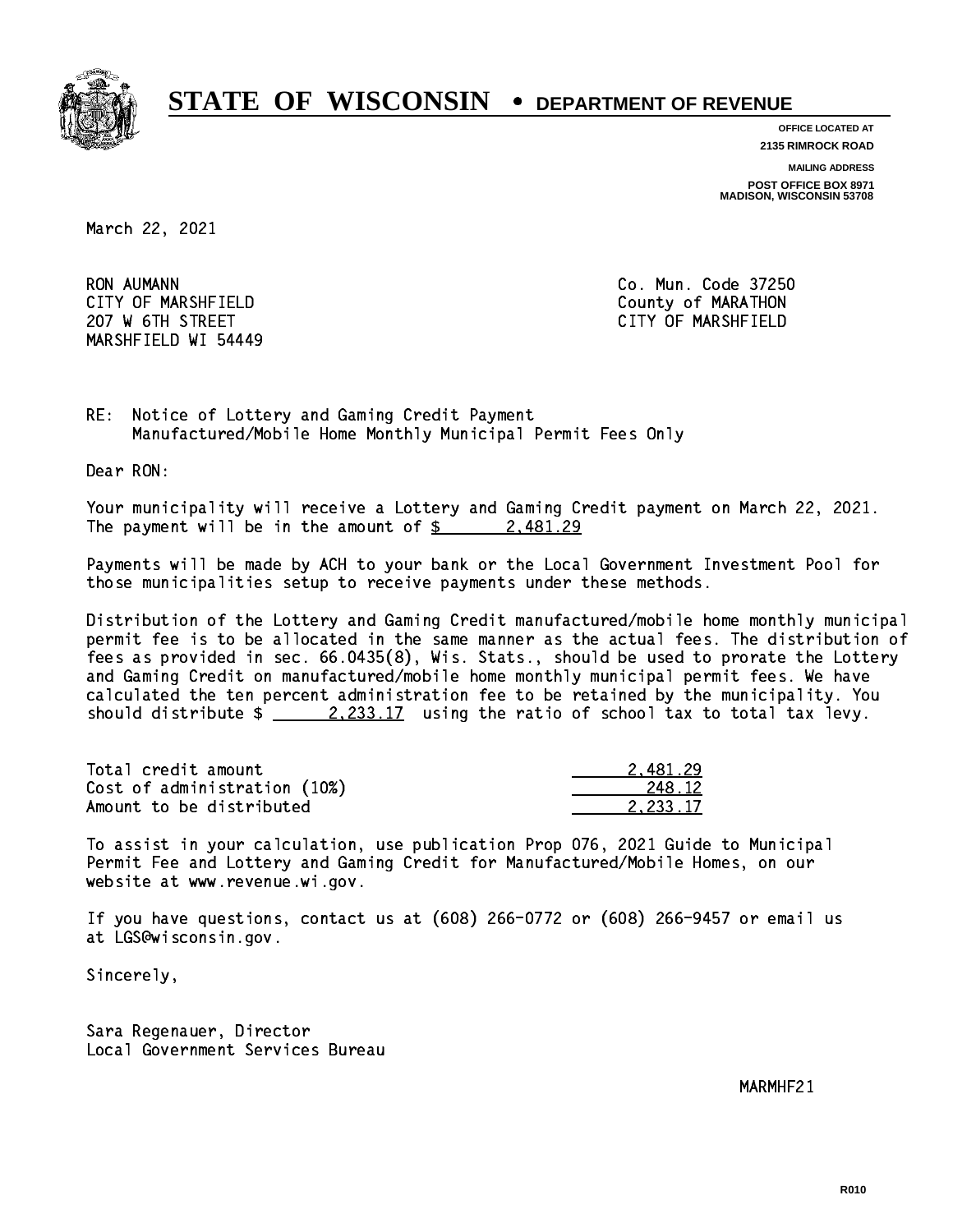

**OFFICE LOCATED AT**

**2135 RIMROCK ROAD**

**MAILING ADDRESS**

**POST OFFICE BOX 8971 MADISON, WISCONSIN 53708**

March 22, 2021

 LISA QUINN Co. Mun. Code 37281 CITY OF SCHOFIELD County of MARATHON 200 PARK ST CITY OF SCHOFIELD SCHOFIELD WI 54476-1164

RE: Notice of Lottery and Gaming Credit Payment Manufactured/Mobile Home Monthly Municipal Permit Fees Only

Dear LISA:

 Your municipality will receive a Lottery and Gaming Credit payment on March 22, 2021. The payment will be in the amount of  $\frac{2}{3}$  633.00

 Payments will be made by ACH to your bank or the Local Government Investment Pool for those municipalities setup to receive payments under these methods.

 Distribution of the Lottery and Gaming Credit manufactured/mobile home monthly municipal permit fee is to be allocated in the same manner as the actual fees. The distribution of fees as provided in sec. 66.0435(8), Wis. Stats., should be used to prorate the Lottery and Gaming Credit on manufactured/mobile home monthly municipal permit fees. We have calculated the ten percent administration fee to be retained by the municipality. You should distribute  $\frac{2}{1-x} = \frac{569.70}{1-x}$  using the ratio of school tax to total tax levy.

| Total credit amount          | 633.00 |
|------------------------------|--------|
| Cost of administration (10%) | 63.30  |
| Amount to be distributed     | 569.70 |

 To assist in your calculation, use publication Prop 076, 2021 Guide to Municipal Permit Fee and Lottery and Gaming Credit for Manufactured/Mobile Homes, on our website at www.revenue.wi.gov.

 If you have questions, contact us at (608) 266-0772 or (608) 266-9457 or email us at LGS@wisconsin.gov.

Sincerely,

 Sara Regenauer, Director Local Government Services Bureau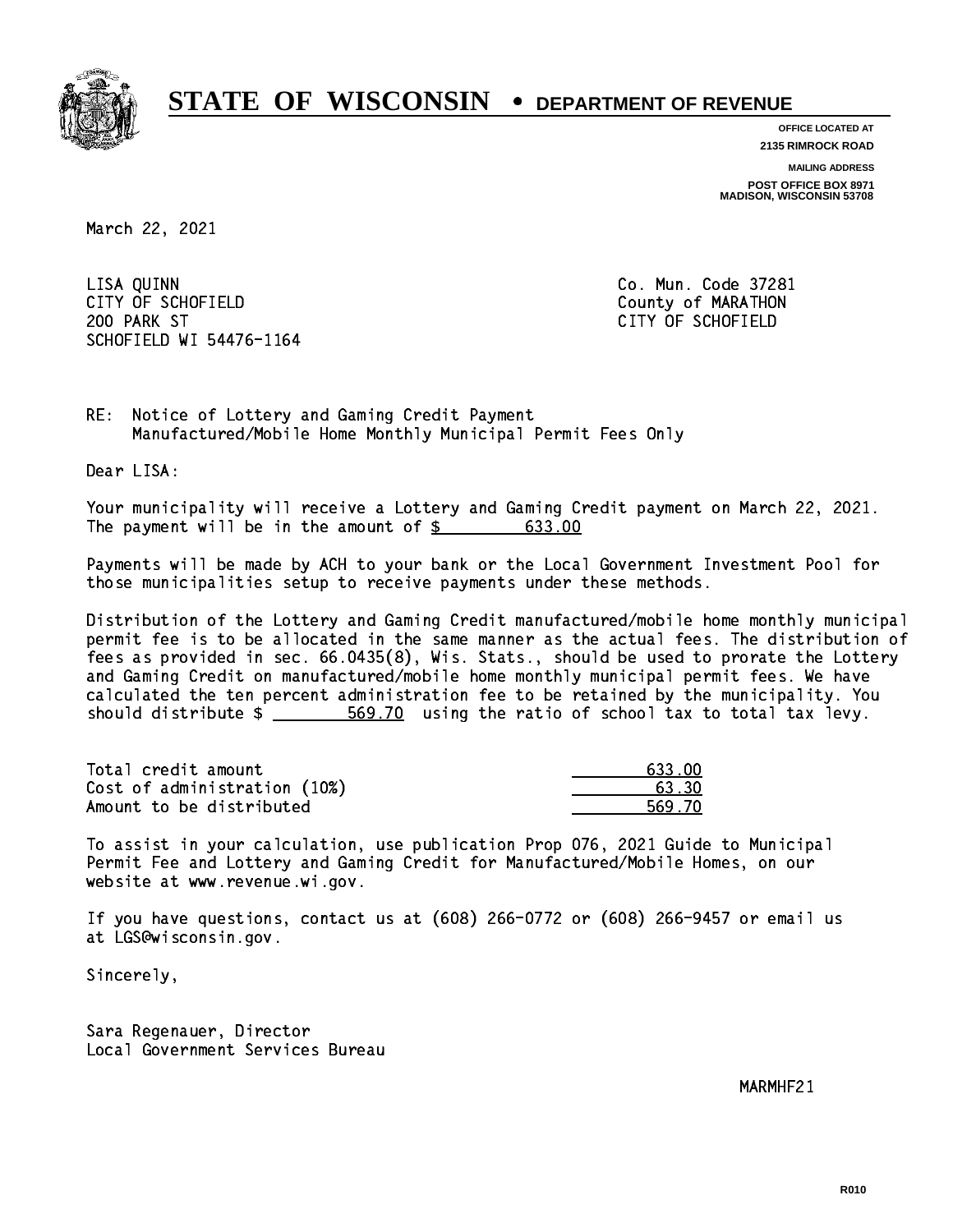

**OFFICE LOCATED AT**

**2135 RIMROCK ROAD**

**MAILING ADDRESS**

**POST OFFICE BOX 8971 MADISON, WISCONSIN 53708**

March 22, 2021

WAUSAU WI 54403

 MARYANNE GROAT Co. Mun. Code 37291 CITY OF WAUSAU COUNTY OF MARATHON 407 GRANT ST CITY OF WAUSAU

RE: Notice of Lottery and Gaming Credit Payment Manufactured/Mobile Home Monthly Municipal Permit Fees Only

Dear MARYANNE:

 Your municipality will receive a Lottery and Gaming Credit payment on March 22, 2021. The payment will be in the amount of  $\frac{2}{3}$  14,588.00

 Payments will be made by ACH to your bank or the Local Government Investment Pool for those municipalities setup to receive payments under these methods.

 Distribution of the Lottery and Gaming Credit manufactured/mobile home monthly municipal permit fee is to be allocated in the same manner as the actual fees. The distribution of fees as provided in sec. 66.0435(8), Wis. Stats., should be used to prorate the Lottery and Gaming Credit on manufactured/mobile home monthly municipal permit fees. We have calculated the ten percent administration fee to be retained by the municipality. You should distribute  $\frac{13,129.20}{2}$  using the ratio of school tax to total tax levy.

| Total credit amount          | 14,588,00 |
|------------------------------|-----------|
| Cost of administration (10%) | 1.458.80  |
| Amount to be distributed     | 13.129.20 |

 To assist in your calculation, use publication Prop 076, 2021 Guide to Municipal Permit Fee and Lottery and Gaming Credit for Manufactured/Mobile Homes, on our website at www.revenue.wi.gov.

 If you have questions, contact us at (608) 266-0772 or (608) 266-9457 or email us at LGS@wisconsin.gov.

Sincerely,

 Sara Regenauer, Director Local Government Services Bureau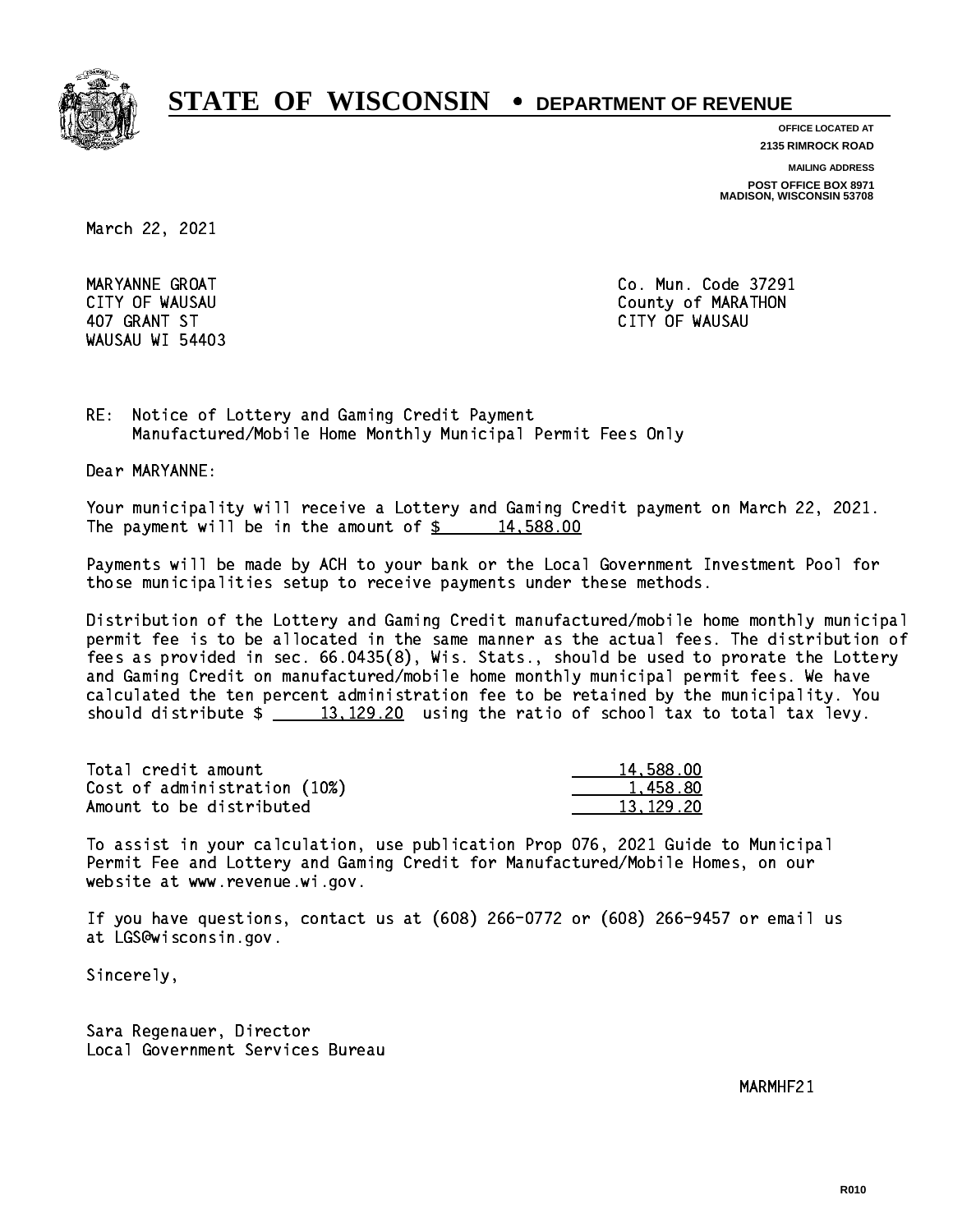

**OFFICE LOCATED AT**

**2135 RIMROCK ROAD**

**MAILING ADDRESS**

**POST OFFICE BOX 8971 MADISON, WISCONSIN 53708**

March 22, 2021

 WENDELL PHILIPPS Co. Mun. Code 38026 TOWN OF PORTERFIELD County of MARINETTE W3108 TWIN CREEK RD TOWN OF PORTERFIELD PORTERFIELD WI 54159-9747

RE: Notice of Lottery and Gaming Credit Payment Manufactured/Mobile Home Monthly Municipal Permit Fees Only

Dear WENDELL:

 Your municipality will receive a Lottery and Gaming Credit payment on March 22, 2021. The payment will be in the amount of  $\frac{2}{3}$  117.83

 Payments will be made by ACH to your bank or the Local Government Investment Pool for those municipalities setup to receive payments under these methods.

 Distribution of the Lottery and Gaming Credit manufactured/mobile home monthly municipal permit fee is to be allocated in the same manner as the actual fees. The distribution of fees as provided in sec. 66.0435(8), Wis. Stats., should be used to prorate the Lottery and Gaming Credit on manufactured/mobile home monthly municipal permit fees. We have calculated the ten percent administration fee to be retained by the municipality. You should distribute  $\frac{106.05}{106.05}$  using the ratio of school tax to total tax levy.

Total credit amount Cost of administration (10%) Amount to be distributed

| 117 83     |
|------------|
| 11.78      |
| հ Ոհ<br>п. |

 To assist in your calculation, use publication Prop 076, 2021 Guide to Municipal Permit Fee and Lottery and Gaming Credit for Manufactured/Mobile Homes, on our website at www.revenue.wi.gov.

 If you have questions, contact us at (608) 266-0772 or (608) 266-9457 or email us at LGS@wisconsin.gov.

Sincerely,

 Sara Regenauer, Director Local Government Services Bureau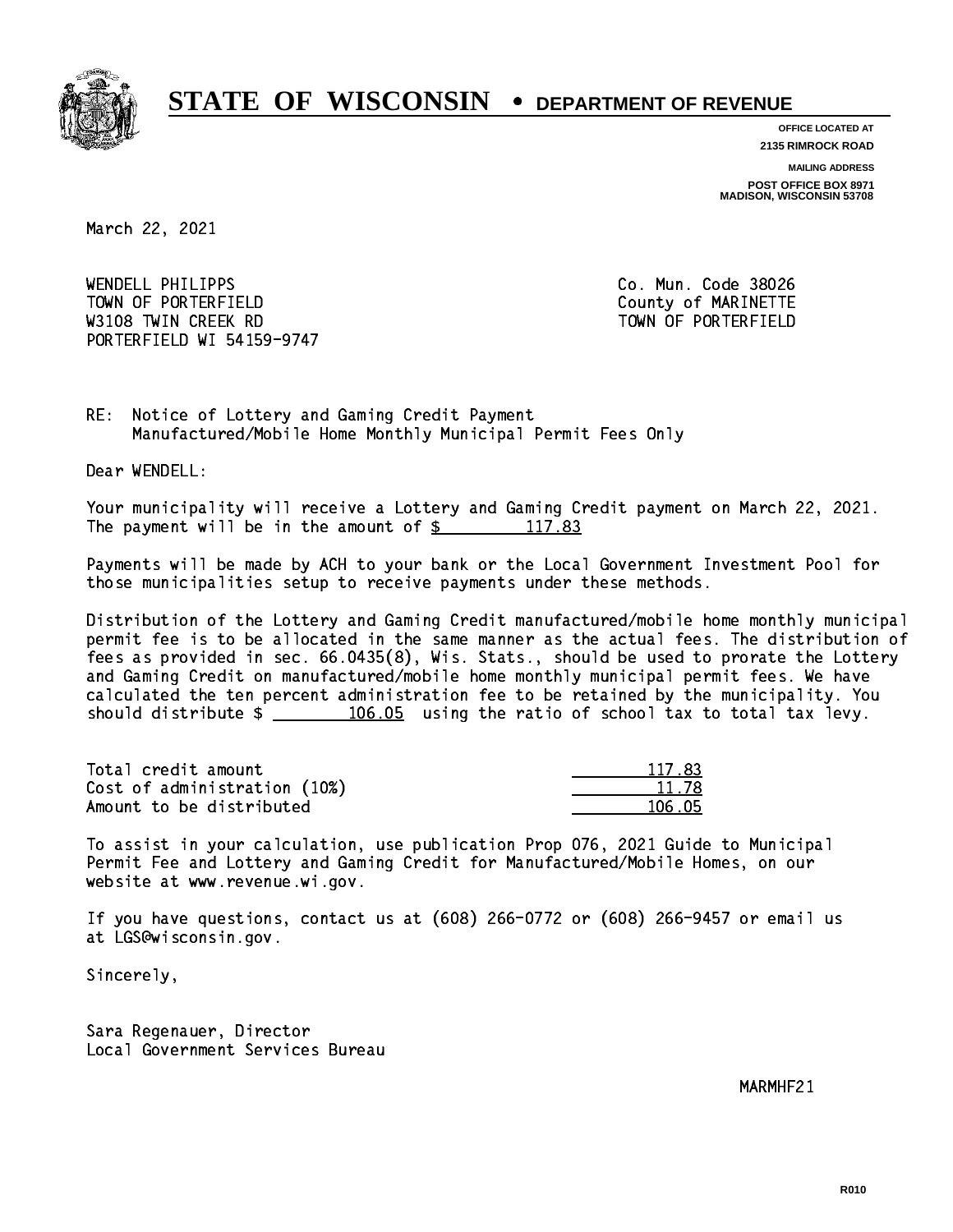

**OFFICE LOCATED AT**

**2135 RIMROCK ROAD**

**MAILING ADDRESS**

**POST OFFICE BOX 8971 MADISON, WISCONSIN 53708**

March 22, 2021

 MARY JANE KEMPKA Co. Mun. Code 38032 TOWN OF STEPHENSON COUNTY OF MARINETTE N6903 N 6TH ST TOWN OF STEPHENSON CRIVITZ WI 54114-9237

RE: Notice of Lottery and Gaming Credit Payment Manufactured/Mobile Home Monthly Municipal Permit Fees Only

Dear MARY JANE:

 Your municipality will receive a Lottery and Gaming Credit payment on March 22, 2021. The payment will be in the amount of \$ 831.60 \_\_\_\_\_\_\_\_\_\_\_\_\_\_\_\_

 Payments will be made by ACH to your bank or the Local Government Investment Pool for those municipalities setup to receive payments under these methods.

 Distribution of the Lottery and Gaming Credit manufactured/mobile home monthly municipal permit fee is to be allocated in the same manner as the actual fees. The distribution of fees as provided in sec. 66.0435(8), Wis. Stats., should be used to prorate the Lottery and Gaming Credit on manufactured/mobile home monthly municipal permit fees. We have calculated the ten percent administration fee to be retained by the municipality. You should distribute  $\frac{2}{2}$   $\frac{748.44}{2}$  using the ratio of school tax to total tax levy.

Total credit amount Cost of administration (10%) Amount to be distributed

| 831 AN |
|--------|
| 33. IG |
| Δ<br>Ξ |

 To assist in your calculation, use publication Prop 076, 2021 Guide to Municipal Permit Fee and Lottery and Gaming Credit for Manufactured/Mobile Homes, on our website at www.revenue.wi.gov.

 If you have questions, contact us at (608) 266-0772 or (608) 266-9457 or email us at LGS@wisconsin.gov.

Sincerely,

 Sara Regenauer, Director Local Government Services Bureau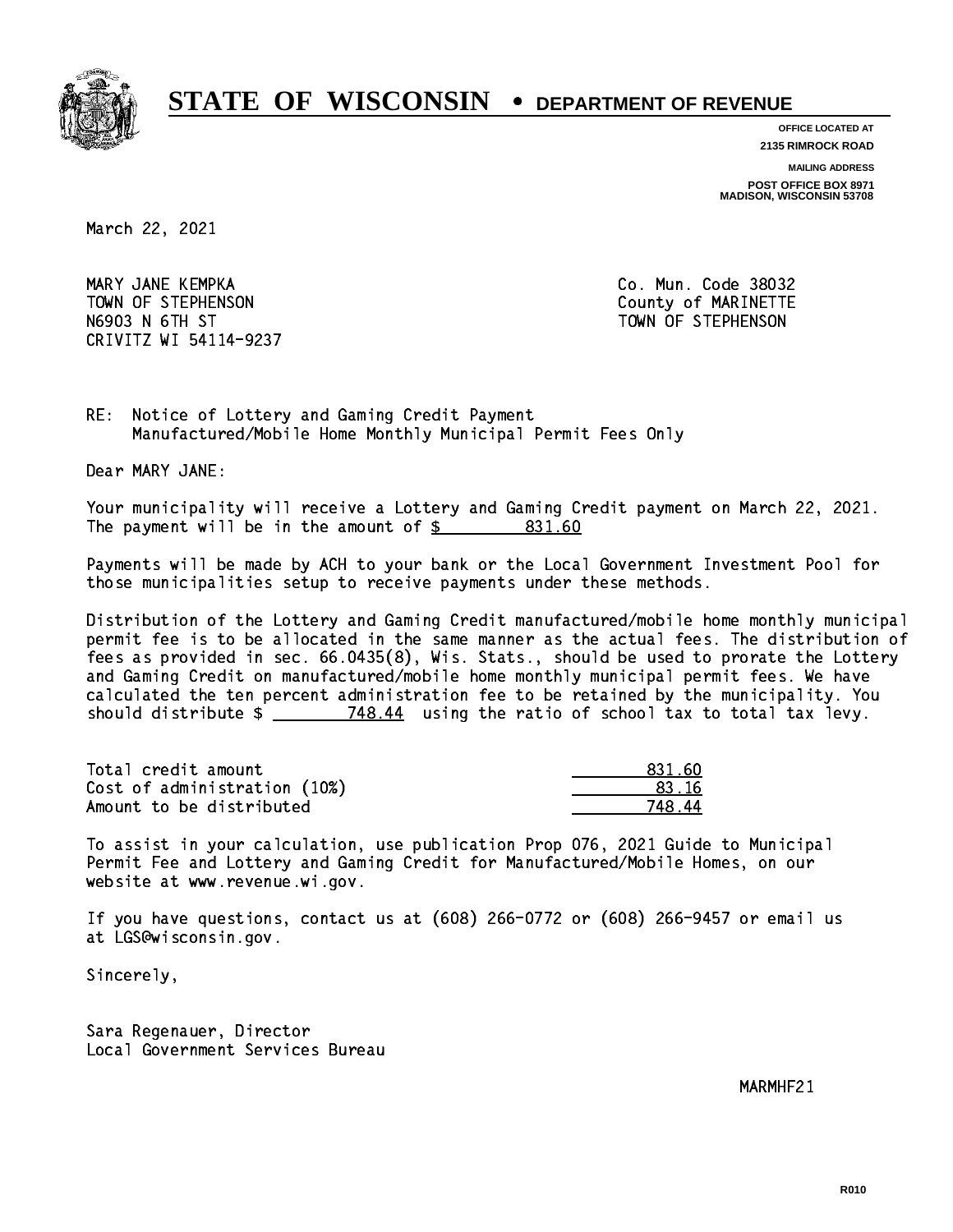

**OFFICE LOCATED AT**

**2135 RIMROCK ROAD**

**MAILING ADDRESS**

**POST OFFICE BOX 8971 MADISON, WISCONSIN 53708**

March 22, 2021

 MARILYN L. PADGETT Co. Mun. Code 38121 VILLAGE OF CRIVITZ COUNTY COUNTY OF MARINETTE PO BOX 727 VILLAGE OF CRIVITZ CRIVITZ WI 54114-0727

RE: Notice of Lottery and Gaming Credit Payment Manufactured/Mobile Home Monthly Municipal Permit Fees Only

Dear MARILYN:

 Your municipality will receive a Lottery and Gaming Credit payment on March 22, 2021. The payment will be in the amount of  $\frac{222.26}{5}$ 

 Payments will be made by ACH to your bank or the Local Government Investment Pool for those municipalities setup to receive payments under these methods.

 Distribution of the Lottery and Gaming Credit manufactured/mobile home monthly municipal permit fee is to be allocated in the same manner as the actual fees. The distribution of fees as provided in sec. 66.0435(8), Wis. Stats., should be used to prorate the Lottery and Gaming Credit on manufactured/mobile home monthly municipal permit fees. We have calculated the ten percent administration fee to be retained by the municipality. You should distribute  $\frac{200.04}{200.04}$  using the ratio of school tax to total tax levy.

Total credit amount Cost of administration (10%) Amount to be distributed

| 222.26       |
|--------------|
| 22.22        |
| 0. N4<br>211 |

 To assist in your calculation, use publication Prop 076, 2021 Guide to Municipal Permit Fee and Lottery and Gaming Credit for Manufactured/Mobile Homes, on our website at www.revenue.wi.gov.

 If you have questions, contact us at (608) 266-0772 or (608) 266-9457 or email us at LGS@wisconsin.gov.

Sincerely,

 Sara Regenauer, Director Local Government Services Bureau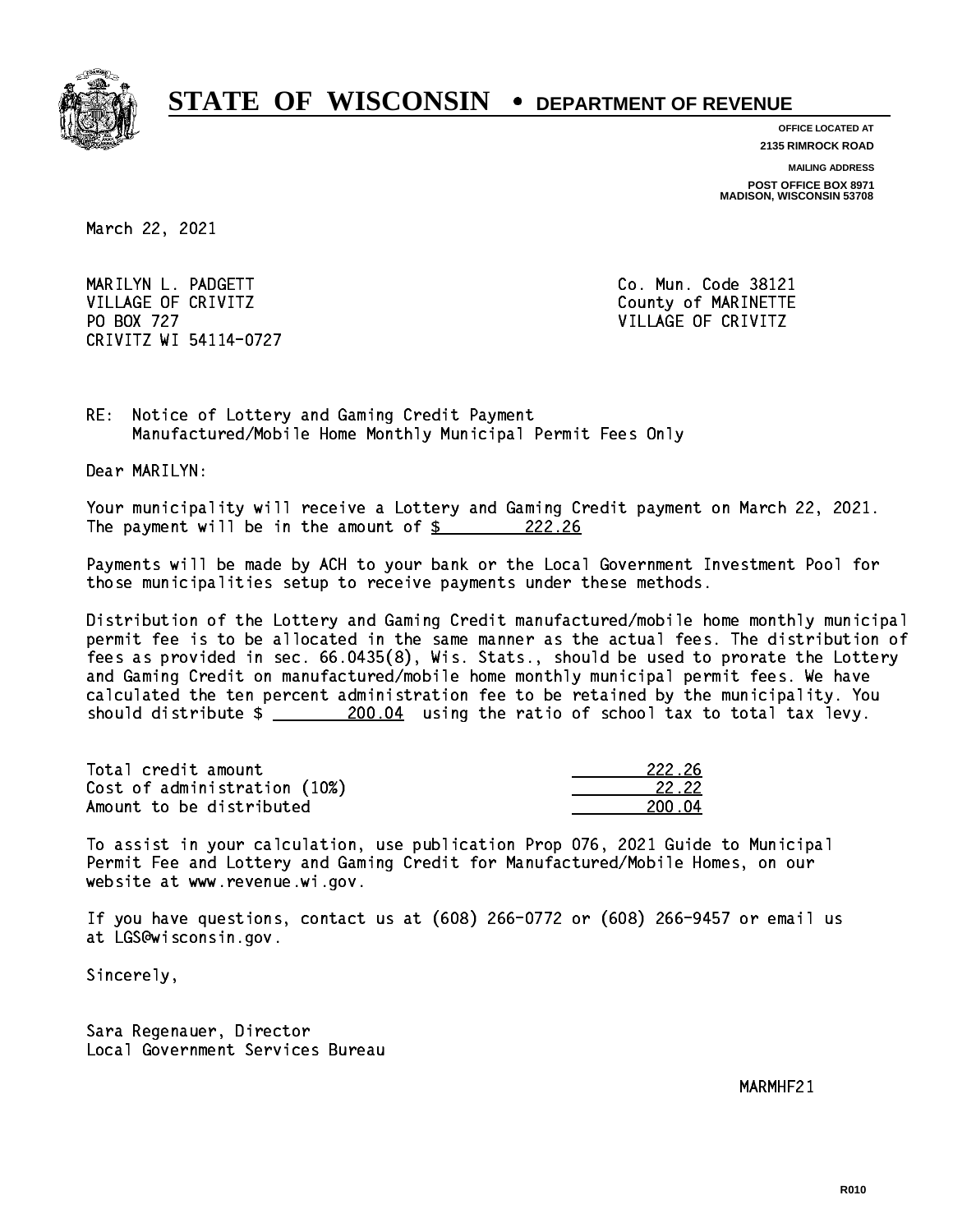

**OFFICE LOCATED AT 2135 RIMROCK ROAD**

**MAILING ADDRESS**

**POST OFFICE BOX 8971 MADISON, WISCONSIN 53708**

March 22, 2021

**SARA PULLEN** VILLAGE OF WAUSAUKEE COUNTY OF MARINETTE PO BOX 475 WAUSAUKEE WI 54177-0475

Co. Mun. Code 38191 VILLAGE OF WAUSAUKEE

RE: Notice of Lottery and Gaming Credit Payment Manufactured/Mobile Home Monthly Municipal Permit Fees Only

Dear SARA:

 Your municipality will receive a Lottery and Gaming Credit payment on March 22, 2021. The payment will be in the amount of  $\frac{2}{3}$ 49.20

 Payments will be made by ACH to your bank or the Local Government Investment Pool for those municipalities setup to receive payments under these methods.

 Distribution of the Lottery and Gaming Credit manufactured/mobile home monthly municipal permit fee is to be allocated in the same manner as the actual fees. The distribution of fees as provided in sec. 66.0435(8), Wis. Stats., should be used to prorate the Lottery and Gaming Credit on manufactured/mobile home monthly municipal permit fees. We have calculated the ten percent administration fee to be retained by the municipality. You should distribute  $\frac{44.28}{1000}$  using the ratio of school tax to total tax levy.

Total credit amount Cost of administration (10%) Amount to be distributed

| - 20 |
|------|
| -12. |
| -29  |

 To assist in your calculation, use publication Prop 076, 2021 Guide to Municipal Permit Fee and Lottery and Gaming Credit for Manufactured/Mobile Homes, on our website at www.revenue.wi.gov.

 If you have questions, contact us at (608) 266-0772 or (608) 266-9457 or email us at LGS@wisconsin.gov.

Sincerely,

 Sara Regenauer, Director Local Government Services Bureau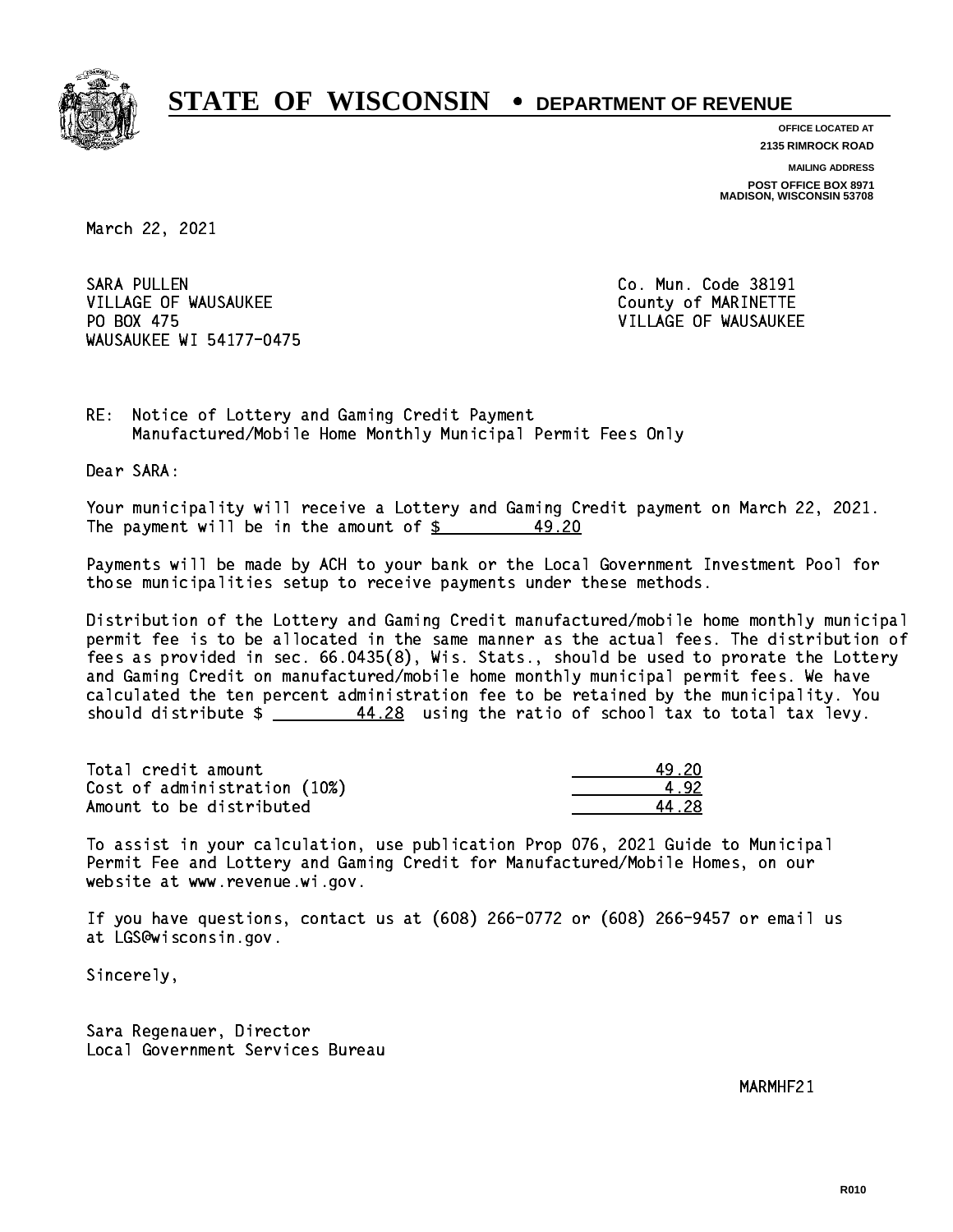

**OFFICE LOCATED AT**

**2135 RIMROCK ROAD**

**MAILING ADDRESS**

**POST OFFICE BOX 8971 MADISON, WISCONSIN 53708**

March 22, 2021

JACQUELINE MILLER Co. Mun. Code 38251 CITY OF MARINETTE COUNTY COUNTY OF MARINETTE 1905 HALL AVE CITY OF MARINETTE MARINETTE WI 54143-1716

RE: Notice of Lottery and Gaming Credit Payment Manufactured/Mobile Home Monthly Municipal Permit Fees Only

Dear JACQUELINE:

 Your municipality will receive a Lottery and Gaming Credit payment on March 22, 2021. The payment will be in the amount of  $\frac{29,363.80}{29,363.80}$ 

 Payments will be made by ACH to your bank or the Local Government Investment Pool for those municipalities setup to receive payments under these methods.

 Distribution of the Lottery and Gaming Credit manufactured/mobile home monthly municipal permit fee is to be allocated in the same manner as the actual fees. The distribution of fees as provided in sec. 66.0435(8), Wis. Stats., should be used to prorate the Lottery and Gaming Credit on manufactured/mobile home monthly municipal permit fees. We have calculated the ten percent administration fee to be retained by the municipality. You should distribute  $\frac{26,427.42}{2}$  using the ratio of school tax to total tax levy.

| Total credit amount          | 29,363.80 |
|------------------------------|-----------|
| Cost of administration (10%) | 2.936.38  |
| Amount to be distributed     | 26.427.42 |

 To assist in your calculation, use publication Prop 076, 2021 Guide to Municipal Permit Fee and Lottery and Gaming Credit for Manufactured/Mobile Homes, on our website at www.revenue.wi.gov.

 If you have questions, contact us at (608) 266-0772 or (608) 266-9457 or email us at LGS@wisconsin.gov.

Sincerely,

 Sara Regenauer, Director Local Government Services Bureau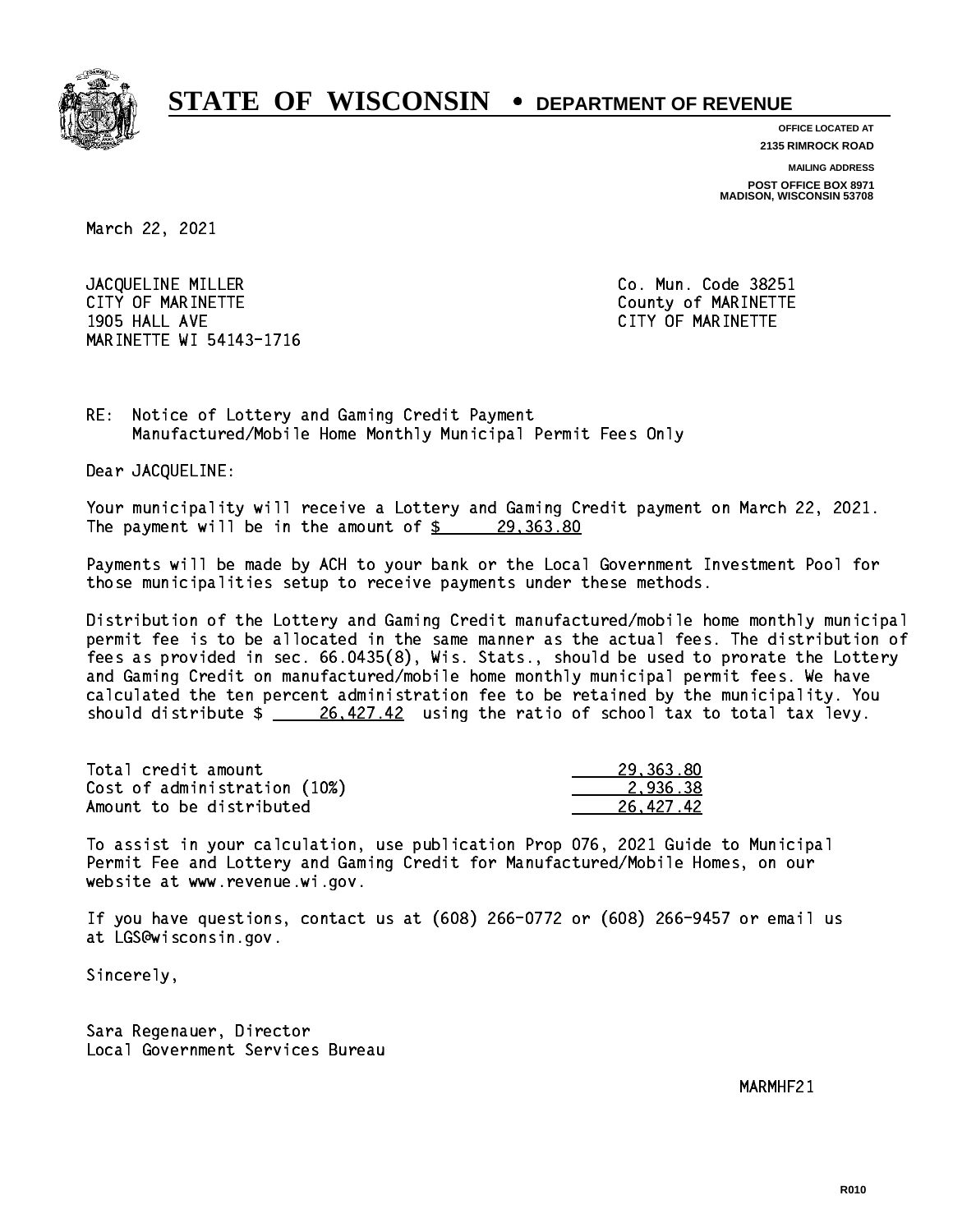

**OFFICE LOCATED AT**

**2135 RIMROCK ROAD**

**MAILING ADDRESS POST OFFICE BOX 8971 MADISON, WISCONSIN 53708**

March 22, 2021

**TAMMY KASAL**  CITY OF PESHTIGO County of MARINETTE 331 FRENCH ST SUITE A CITY OF PESHTIGO PESHTIGO WI 54157-1219

Co. Mun. Code 38271

RE: Notice of Lottery and Gaming Credit Payment Manufactured/Mobile Home Monthly Municipal Permit Fees Only

Dear TAMMY:

 Your municipality will receive a Lottery and Gaming Credit payment on March 22, 2021. The payment will be in the amount of \$ 5,190.84 \_\_\_\_\_\_\_\_\_\_\_\_\_\_\_\_

 Payments will be made by ACH to your bank or the Local Government Investment Pool for those municipalities setup to receive payments under these methods.

 Distribution of the Lottery and Gaming Credit manufactured/mobile home monthly municipal permit fee is to be allocated in the same manner as the actual fees. The distribution of fees as provided in sec. 66.0435(8), Wis. Stats., should be used to prorate the Lottery and Gaming Credit on manufactured/mobile home monthly municipal permit fees. We have calculated the ten percent administration fee to be retained by the municipality. You should distribute  $\frac{4.671.76}{2}$  using the ratio of school tax to total tax levy.

| Total credit amount          | 5.190.84 |
|------------------------------|----------|
| Cost of administration (10%) | 519.08   |
| Amount to be distributed     | 4.671.76 |

 To assist in your calculation, use publication Prop 076, 2021 Guide to Municipal Permit Fee and Lottery and Gaming Credit for Manufactured/Mobile Homes, on our website at www.revenue.wi.gov.

 If you have questions, contact us at (608) 266-0772 or (608) 266-9457 or email us at LGS@wisconsin.gov.

Sincerely,

 Sara Regenauer, Director Local Government Services Bureau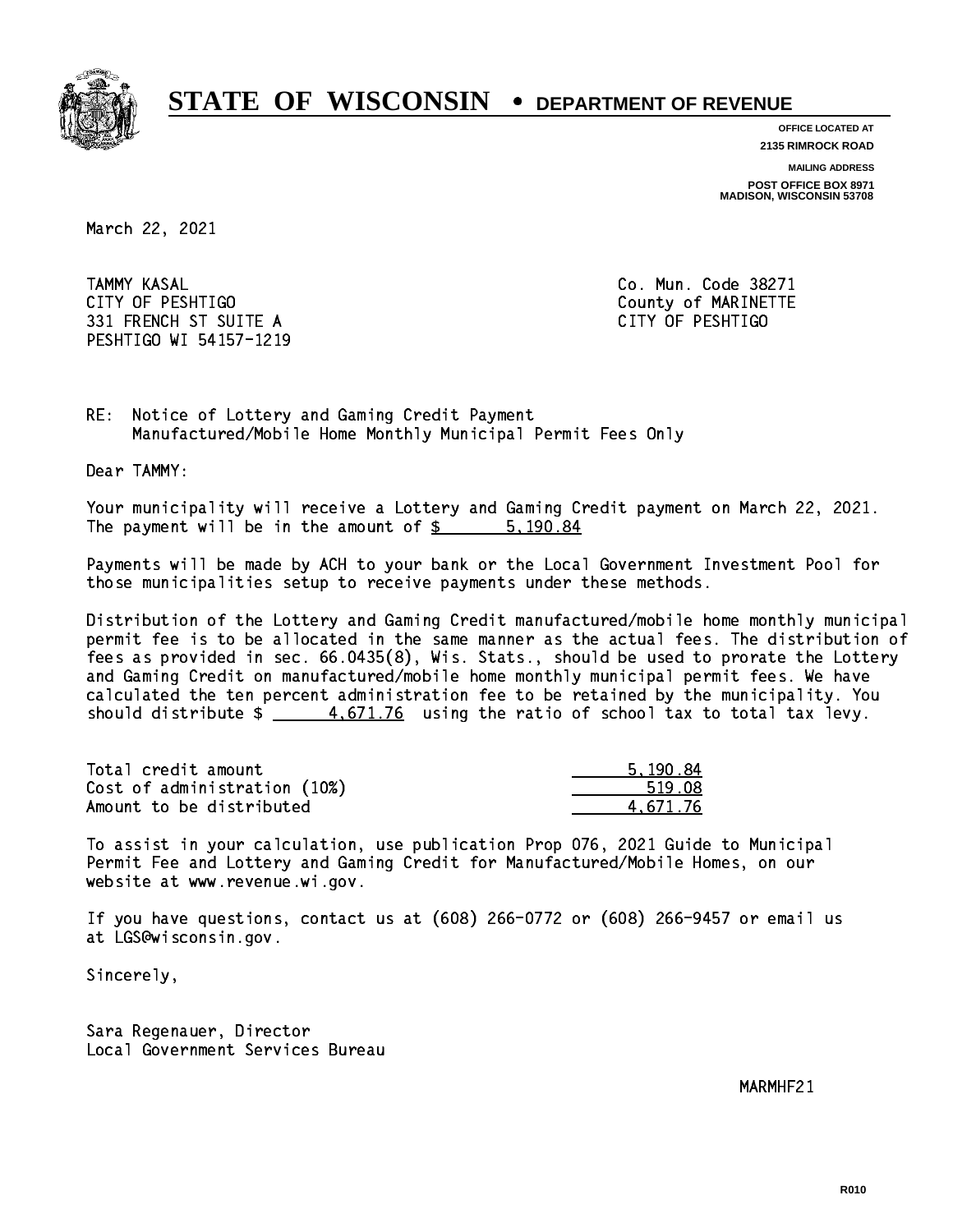

**OFFICE LOCATED AT**

**2135 RIMROCK ROAD**

**MAILING ADDRESS**

**POST OFFICE BOX 8971 MADISON, WISCONSIN 53708**

March 22, 2021

JEAN RATACZAK N1934 13Th Road Town Of Buffalo Town Of Buffalo Town Of Buffalo Town Of Buffalo Town Of Buffalo Town Of Buffalo MONTELLO WI 53949

Co. Mun. Code 39002 TOWN OF BUFFALO **COUNTY OF ALCOHOL** 

RE: Notice of Lottery and Gaming Credit Payment Manufactured/Mobile Home Monthly Municipal Permit Fees Only

Dear JEAN:

 Your municipality will receive a Lottery and Gaming Credit payment on March 22, 2021. The payment will be in the amount of  $\frac{2}{9}$  2,940.60

 Payments will be made by ACH to your bank or the Local Government Investment Pool for those municipalities setup to receive payments under these methods.

 Distribution of the Lottery and Gaming Credit manufactured/mobile home monthly municipal permit fee is to be allocated in the same manner as the actual fees. The distribution of fees as provided in sec. 66.0435(8), Wis. Stats., should be used to prorate the Lottery and Gaming Credit on manufactured/mobile home monthly municipal permit fees. We have calculated the ten percent administration fee to be retained by the municipality. You should distribute  $\frac{2.646.54}{2.646.54}$  using the ratio of school tax to total tax levy.

| Total credit amount          | 2.940.60 |
|------------------------------|----------|
| Cost of administration (10%) | 294.06   |
| Amount to be distributed     | 2.646.54 |

 To assist in your calculation, use publication Prop 076, 2021 Guide to Municipal Permit Fee and Lottery and Gaming Credit for Manufactured/Mobile Homes, on our website at www.revenue.wi.gov.

 If you have questions, contact us at (608) 266-0772 or (608) 266-9457 or email us at LGS@wisconsin.gov.

Sincerely,

 Sara Regenauer, Director Local Government Services Bureau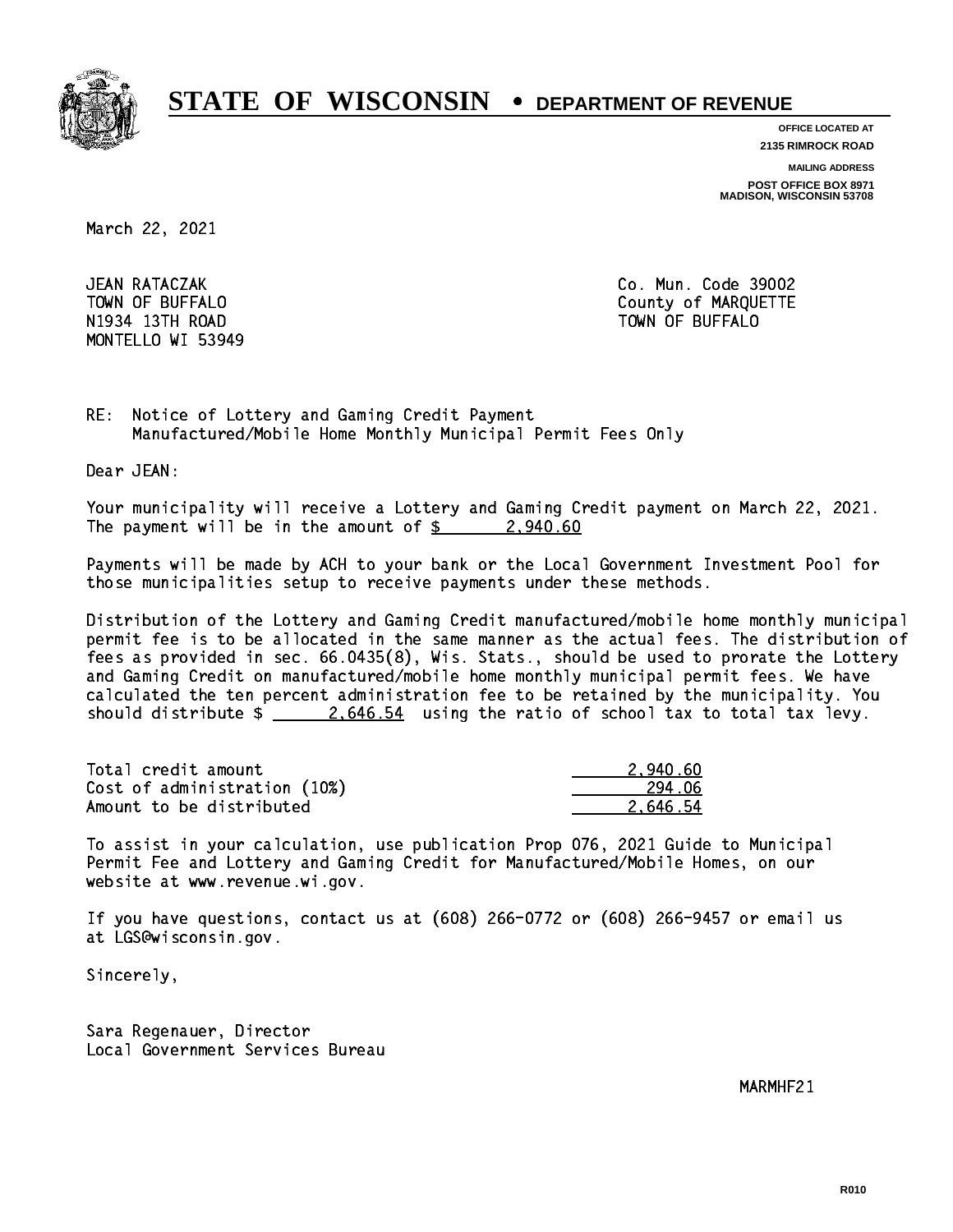

**OFFICE LOCATED AT 2135 RIMROCK ROAD**

**MAILING ADDRESS**

**POST OFFICE BOX 8971 MADISON, WISCONSIN 53708**

March 22, 2021

 LINDA QUINN Co. Mun. Code 39191 VILLAGE OF WESTFIELD County of MARQUETTE PO BOX 250, 129 E 3RD ST. VILLAGE OF WESTFIELD WESTFIELD WI 53964-0265

RE: Notice of Lottery and Gaming Credit Payment Manufactured/Mobile Home Monthly Municipal Permit Fees Only

Dear LINDA:

 Your municipality will receive a Lottery and Gaming Credit payment on March 22, 2021. The payment will be in the amount of  $\frac{2}{3}$ 446.69

 Payments will be made by ACH to your bank or the Local Government Investment Pool for those municipalities setup to receive payments under these methods.

 Distribution of the Lottery and Gaming Credit manufactured/mobile home monthly municipal permit fee is to be allocated in the same manner as the actual fees. The distribution of fees as provided in sec. 66.0435(8), Wis. Stats., should be used to prorate the Lottery and Gaming Credit on manufactured/mobile home monthly municipal permit fees. We have calculated the ten percent administration fee to be retained by the municipality. You should distribute  $\frac{402.03}{1}$  using the ratio of school tax to total tax levy.

Total credit amount Cost of administration (10%) Amount to be distributed

| 46.69  |
|--------|
| 4 հհ   |
| 402.03 |

 To assist in your calculation, use publication Prop 076, 2021 Guide to Municipal Permit Fee and Lottery and Gaming Credit for Manufactured/Mobile Homes, on our website at www.revenue.wi.gov.

 If you have questions, contact us at (608) 266-0772 or (608) 266-9457 or email us at LGS@wisconsin.gov.

Sincerely,

 Sara Regenauer, Director Local Government Services Bureau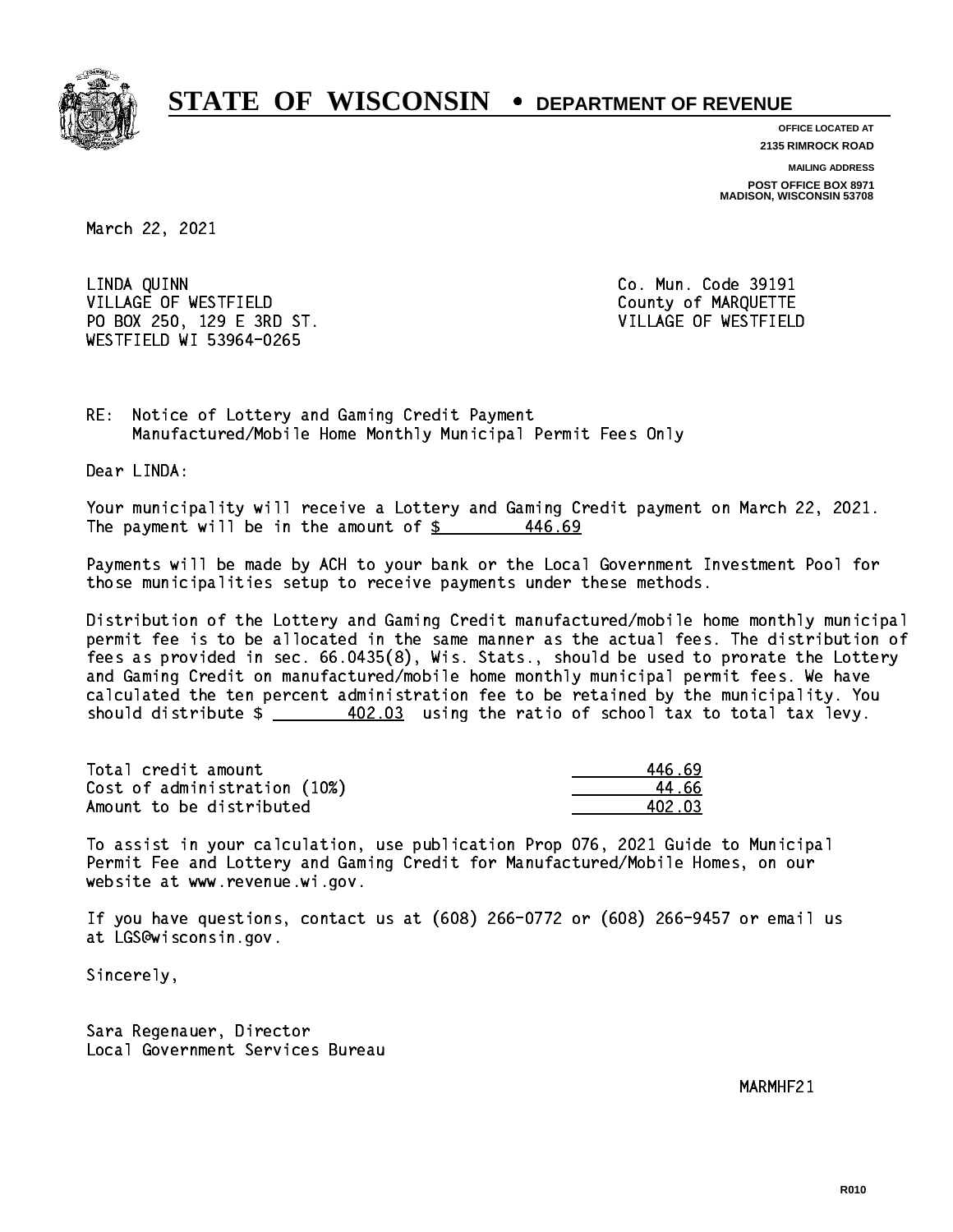

**OFFICE LOCATED AT**

**2135 RIMROCK ROAD**

**MAILING ADDRESS**

**POST OFFICE BOX 8971 MADISON, WISCONSIN 53708**

March 22, 2021

DAWN CALNIN CITY OF MONTELLO **COUNTY OF MARQUETTE** PO BOX 39 PO BOX 39 CITY OF MONTELLO MONTELLO WI 53949-0039

Co. Mun. Code 39251

RE: Notice of Lottery and Gaming Credit Payment Manufactured/Mobile Home Monthly Municipal Permit Fees Only

Dear DAWN:

 Your municipality will receive a Lottery and Gaming Credit payment on March 22, 2021. The payment will be in the amount of  $\frac{2}{3}$  1,512.72

 Payments will be made by ACH to your bank or the Local Government Investment Pool for those municipalities setup to receive payments under these methods.

 Distribution of the Lottery and Gaming Credit manufactured/mobile home monthly municipal permit fee is to be allocated in the same manner as the actual fees. The distribution of fees as provided in sec. 66.0435(8), Wis. Stats., should be used to prorate the Lottery and Gaming Credit on manufactured/mobile home monthly municipal permit fees. We have calculated the ten percent administration fee to be retained by the municipality. You should distribute  $\frac{1,361.45}{1,361.45}$  using the ratio of school tax to total tax levy.

| Total credit amount          | 1,512.72 |
|------------------------------|----------|
| Cost of administration (10%) | 151.27   |
| Amount to be distributed     | 1.361.45 |

 To assist in your calculation, use publication Prop 076, 2021 Guide to Municipal Permit Fee and Lottery and Gaming Credit for Manufactured/Mobile Homes, on our website at www.revenue.wi.gov.

 If you have questions, contact us at (608) 266-0772 or (608) 266-9457 or email us at LGS@wisconsin.gov.

Sincerely,

 Sara Regenauer, Director Local Government Services Bureau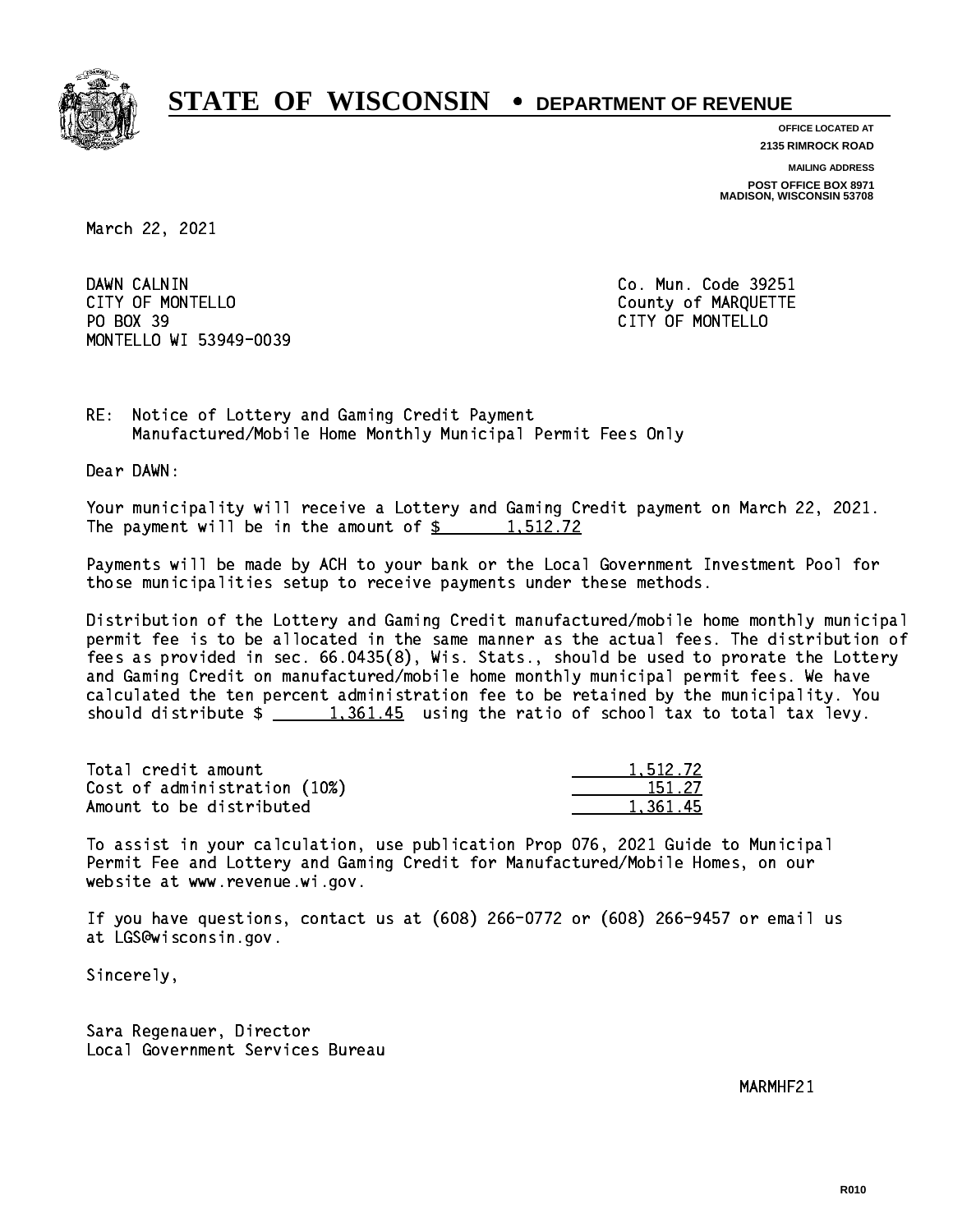

**OFFICE LOCATED AT**

**2135 RIMROCK ROAD**

**MAILING ADDRESS**

**POST OFFICE BOX 8971 MADISON, WISCONSIN 53708**

March 22, 2021

DENNIS BRODERICK CITY OF CUDAHY COUNTY COUNTY COUNTY OF MILWAUKEE PO BOX 100510 CITY OF CUDAHY CUDAHY WI 53110-0510

Co. Mun. Code 40211

RE: Notice of Lottery and Gaming Credit Payment Manufactured/Mobile Home Monthly Municipal Permit Fees Only

Dear DENNIS:

 Your municipality will receive a Lottery and Gaming Credit payment on March 22, 2021. The payment will be in the amount of  $\frac{2}{3}$  9,405.13

 Payments will be made by ACH to your bank or the Local Government Investment Pool for those municipalities setup to receive payments under these methods.

 Distribution of the Lottery and Gaming Credit manufactured/mobile home monthly municipal permit fee is to be allocated in the same manner as the actual fees. The distribution of fees as provided in sec. 66.0435(8), Wis. Stats., should be used to prorate the Lottery and Gaming Credit on manufactured/mobile home monthly municipal permit fees. We have calculated the ten percent administration fee to be retained by the municipality. You should distribute  $\frac{2}{1}$   $\frac{8,464.62}{2}$  using the ratio of school tax to total tax levy.

| Total credit amount          | 9.405.13 |
|------------------------------|----------|
| Cost of administration (10%) | 940.51   |
| Amount to be distributed     | 8.464.62 |

 To assist in your calculation, use publication Prop 076, 2021 Guide to Municipal Permit Fee and Lottery and Gaming Credit for Manufactured/Mobile Homes, on our website at www.revenue.wi.gov.

 If you have questions, contact us at (608) 266-0772 or (608) 266-9457 or email us at LGS@wisconsin.gov.

Sincerely,

 Sara Regenauer, Director Local Government Services Bureau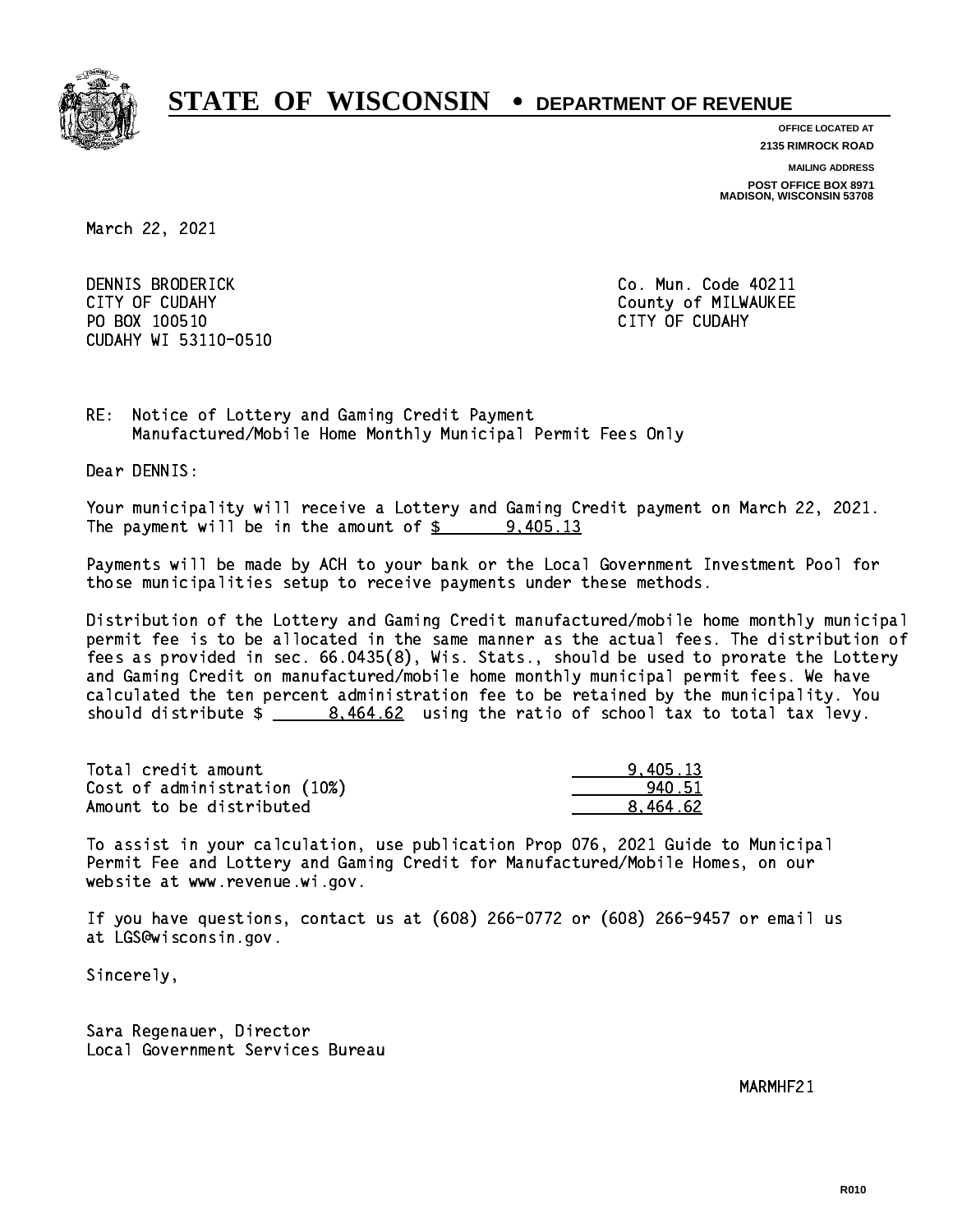

**OFFICE LOCATED AT**

**2135 RIMROCK ROAD**

**MAILING ADDRESS**

**POST OFFICE BOX 8971 MADISON, WISCONSIN 53708**

March 22, 2021

 PAUL ROTZENBERG Co. Mun. Code 40226 CITY OF FRANKLIN COUNTY COUNTY OF REARKLIN 9229 W LOOMIS RD CITY OF FRANKLIN FRANKLIN WI 53132-9728

RE: Notice of Lottery and Gaming Credit Payment Manufactured/Mobile Home Monthly Municipal Permit Fees Only

Dear PAUL:

 Your municipality will receive a Lottery and Gaming Credit payment on March 22, 2021. The payment will be in the amount of  $\frac{2}{3}$  8,799.13

 Payments will be made by ACH to your bank or the Local Government Investment Pool for those municipalities setup to receive payments under these methods.

 Distribution of the Lottery and Gaming Credit manufactured/mobile home monthly municipal permit fee is to be allocated in the same manner as the actual fees. The distribution of fees as provided in sec. 66.0435(8), Wis. Stats., should be used to prorate the Lottery and Gaming Credit on manufactured/mobile home monthly municipal permit fees. We have calculated the ten percent administration fee to be retained by the municipality. You should distribute  $\frac{2}{2}$   $\frac{7,919.22}{2}$  using the ratio of school tax to total tax levy.

| Total credit amount          | 8.799.13 |
|------------------------------|----------|
| Cost of administration (10%) | 879.91   |
| Amount to be distributed     | 7.919.22 |

 To assist in your calculation, use publication Prop 076, 2021 Guide to Municipal Permit Fee and Lottery and Gaming Credit for Manufactured/Mobile Homes, on our website at www.revenue.wi.gov.

 If you have questions, contact us at (608) 266-0772 or (608) 266-9457 or email us at LGS@wisconsin.gov.

Sincerely,

 Sara Regenauer, Director Local Government Services Bureau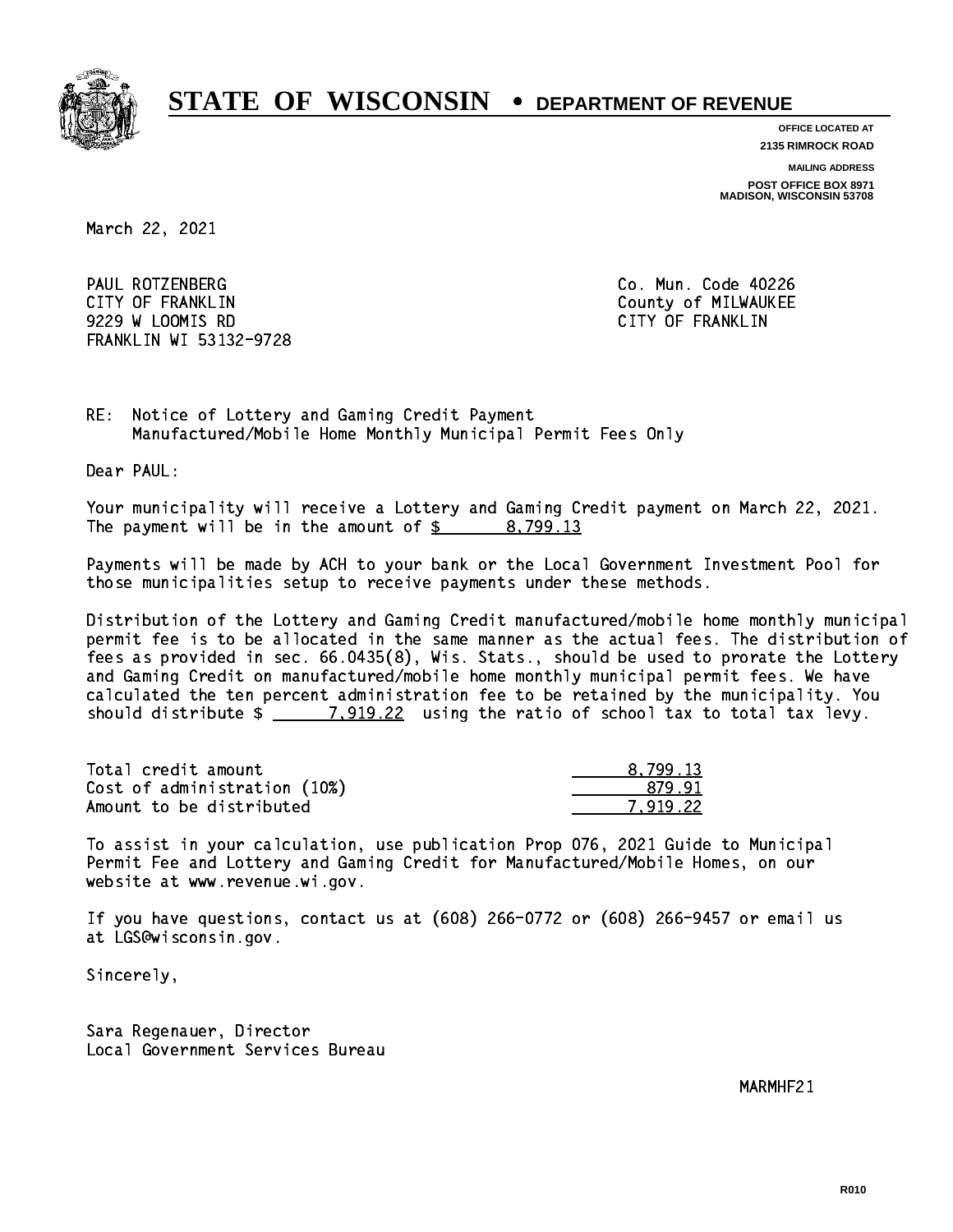

**OFFICE LOCATED AT**

**2135 RIMROCK ROAD**

**MAILING ADDRESS**

**POST OFFICE BOX 8971 MADISON, WISCONSIN 53708**

March 22, 2021

SPENCER COGGS CITY OF MILWAUKEE CITY OF MILWAUKEE 200 E WELLS ST #103 CITY OF MILWAUKEE MILWAUKEE WI 53202-3515

Co. Mun. Code 40251

RE: Notice of Lottery and Gaming Credit Payment Manufactured/Mobile Home Monthly Municipal Permit Fees Only

Dear SPENCER:

 Your municipality will receive a Lottery and Gaming Credit payment on March 22, 2021. The payment will be in the amount of  $\frac{28}{5}$  28,591.08

 Payments will be made by ACH to your bank or the Local Government Investment Pool for those municipalities setup to receive payments under these methods.

 Distribution of the Lottery and Gaming Credit manufactured/mobile home monthly municipal permit fee is to be allocated in the same manner as the actual fees. The distribution of fees as provided in sec. 66.0435(8), Wis. Stats., should be used to prorate the Lottery and Gaming Credit on manufactured/mobile home monthly municipal permit fees. We have calculated the ten percent administration fee to be retained by the municipality. You should distribute  $\frac{25,731.98}{25,731.98}$  using the ratio of school tax to total tax levy.

| Total credit amount          | 28,591.08 |
|------------------------------|-----------|
| Cost of administration (10%) | 2.859.10  |
| Amount to be distributed     | 25.731.98 |

 To assist in your calculation, use publication Prop 076, 2021 Guide to Municipal Permit Fee and Lottery and Gaming Credit for Manufactured/Mobile Homes, on our website at www.revenue.wi.gov.

 If you have questions, contact us at (608) 266-0772 or (608) 266-9457 or email us at LGS@wisconsin.gov.

Sincerely,

 Sara Regenauer, Director Local Government Services Bureau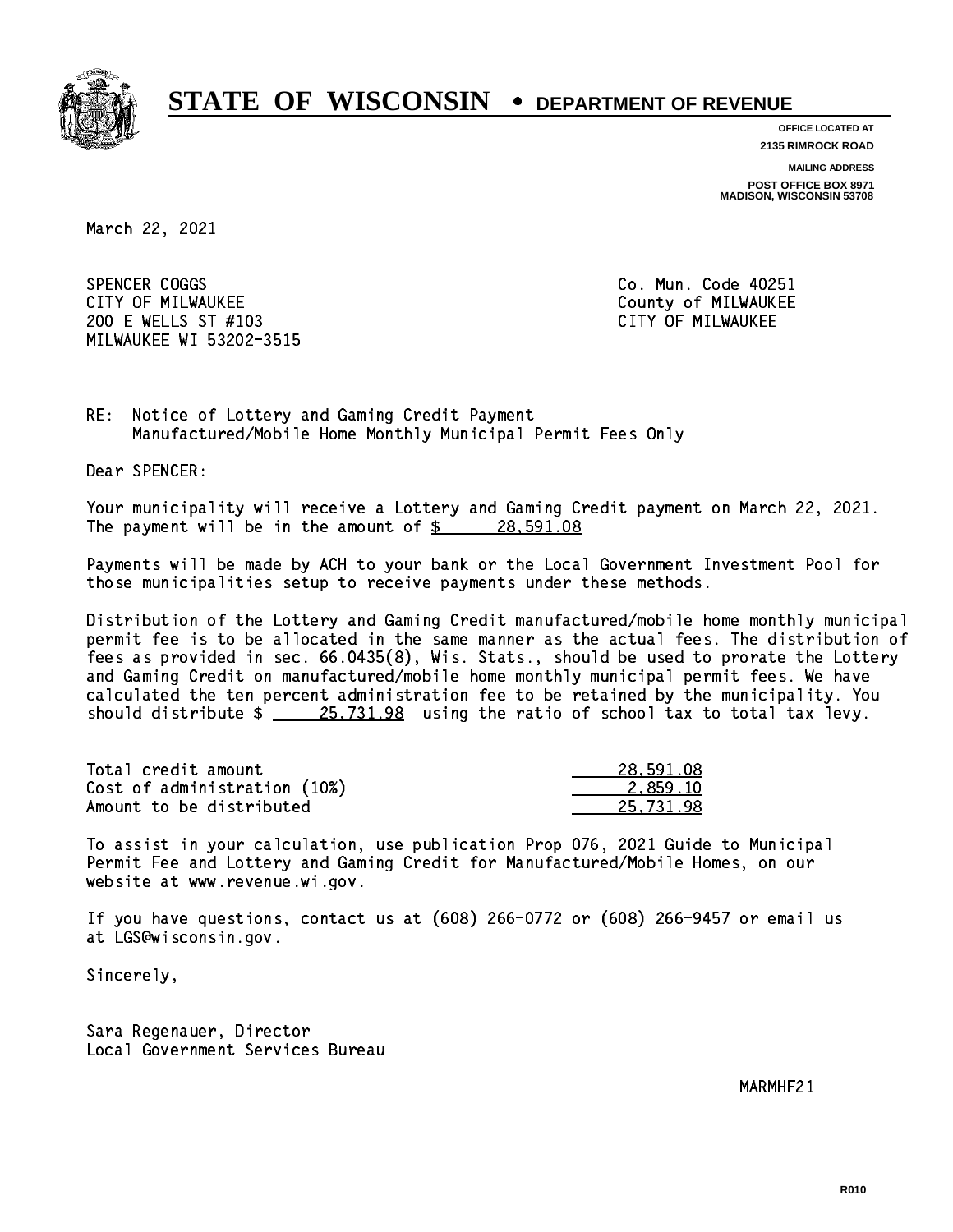

**OFFICE LOCATED AT**

**2135 RIMROCK ROAD**

**MAILING ADDRESS**

**POST OFFICE BOX 8971 MADISON, WISCONSIN 53708**

March 22, 2021

 BARBARA GUCKENBERGER Co. Mun. Code 40265 CITY OF OAK CREEK COUNTY COUNTY OF MILWAUKEE 8040 S 6TH STREET CITY OF OAK CREEK OAK CREEK WI 53154

RE: Notice of Lottery and Gaming Credit Payment Manufactured/Mobile Home Monthly Municipal Permit Fees Only

Dear BARBARA:

 Your municipality will receive a Lottery and Gaming Credit payment on March 22, 2021. The payment will be in the amount of  $\frac{2}{3}$  18,045.68

 Payments will be made by ACH to your bank or the Local Government Investment Pool for those municipalities setup to receive payments under these methods.

 Distribution of the Lottery and Gaming Credit manufactured/mobile home monthly municipal permit fee is to be allocated in the same manner as the actual fees. The distribution of fees as provided in sec. 66.0435(8), Wis. Stats., should be used to prorate the Lottery and Gaming Credit on manufactured/mobile home monthly municipal permit fees. We have calculated the ten percent administration fee to be retained by the municipality. You should distribute  $\frac{16,241.12}{ }$  using the ratio of school tax to total tax levy.

| Total credit amount          | 18,045.68 |
|------------------------------|-----------|
| Cost of administration (10%) | 1.804.56  |
| Amount to be distributed     | 16.241.12 |

 To assist in your calculation, use publication Prop 076, 2021 Guide to Municipal Permit Fee and Lottery and Gaming Credit for Manufactured/Mobile Homes, on our website at www.revenue.wi.gov.

 If you have questions, contact us at (608) 266-0772 or (608) 266-9457 or email us at LGS@wisconsin.gov.

Sincerely,

 Sara Regenauer, Director Local Government Services Bureau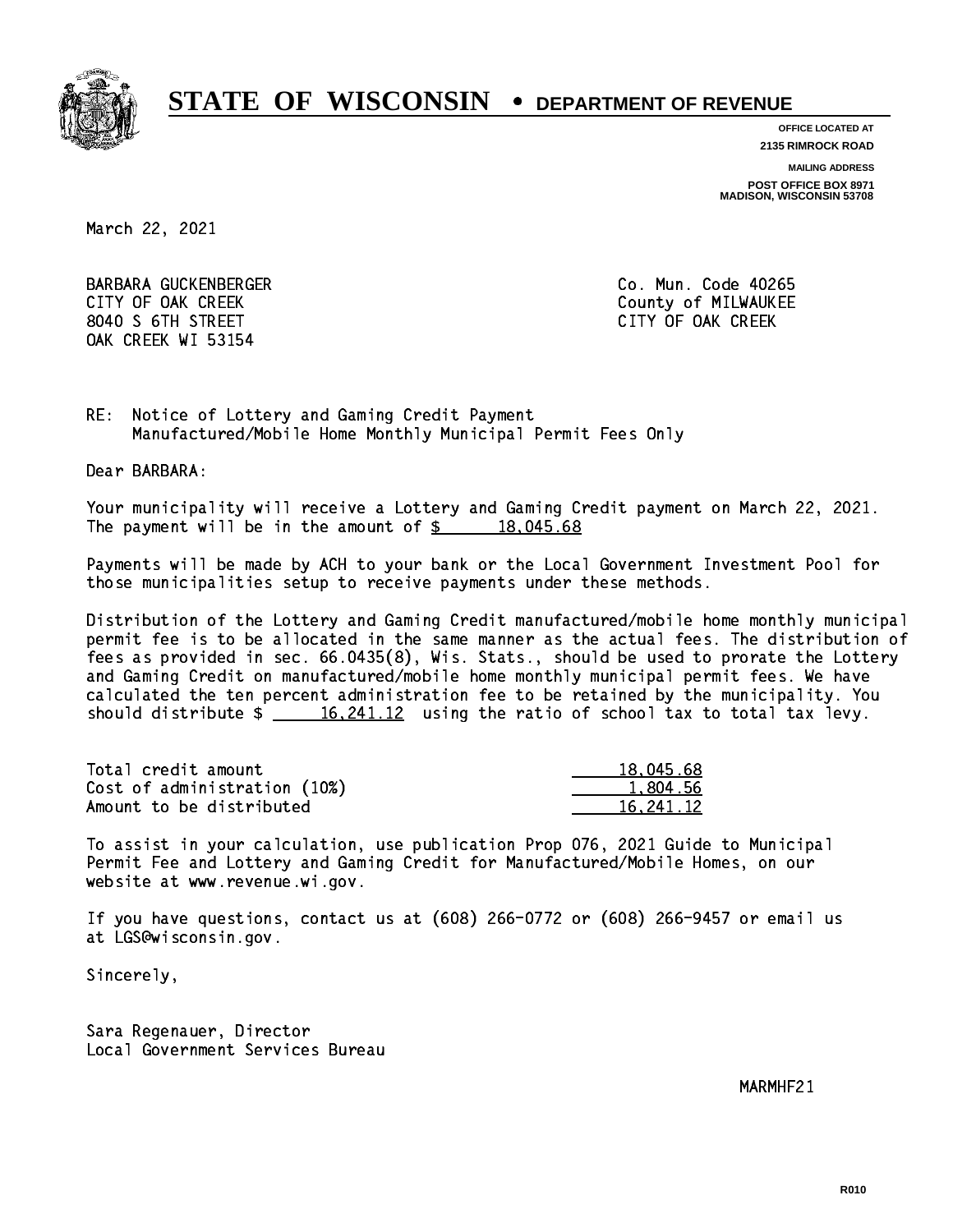

**OFFICE LOCATED AT 2135 RIMROCK ROAD**

**MAILING ADDRESS POST OFFICE BOX 8971 MADISON, WISCONSIN 53708**

March 22, 2021

 CORINNE ZURAD, INTERIM Co. Mun. Code 40292 CITY OF WEST ALLIS COUNTY OF MILWAUKEE 7525 W GREENFIELD AVENUE CITY OF WEST ALLIS WEST ALLIS WI 53214

RE: Notice of Lottery and Gaming Credit Payment Manufactured/Mobile Home Monthly Municipal Permit Fees Only

Dear CORINNE:

 Your municipality will receive a Lottery and Gaming Credit payment on March 22, 2021. The payment will be in the amount of  $\frac{23,656.08}{23,656.08}$ 

 Payments will be made by ACH to your bank or the Local Government Investment Pool for those municipalities setup to receive payments under these methods.

 Distribution of the Lottery and Gaming Credit manufactured/mobile home monthly municipal permit fee is to be allocated in the same manner as the actual fees. The distribution of fees as provided in sec. 66.0435(8), Wis. Stats., should be used to prorate the Lottery and Gaming Credit on manufactured/mobile home monthly municipal permit fees. We have calculated the ten percent administration fee to be retained by the municipality. You should distribute  $\frac{21,290.48}{21,290.48}$  using the ratio of school tax to total tax levy.

| Total credit amount          | 23.656.08 |
|------------------------------|-----------|
| Cost of administration (10%) | 2.365.60  |
| Amount to be distributed     | 21.290.48 |

 To assist in your calculation, use publication Prop 076, 2021 Guide to Municipal Permit Fee and Lottery and Gaming Credit for Manufactured/Mobile Homes, on our website at www.revenue.wi.gov.

 If you have questions, contact us at (608) 266-0772 or (608) 266-9457 or email us at LGS@wisconsin.gov.

Sincerely,

 Sara Regenauer, Director Local Government Services Bureau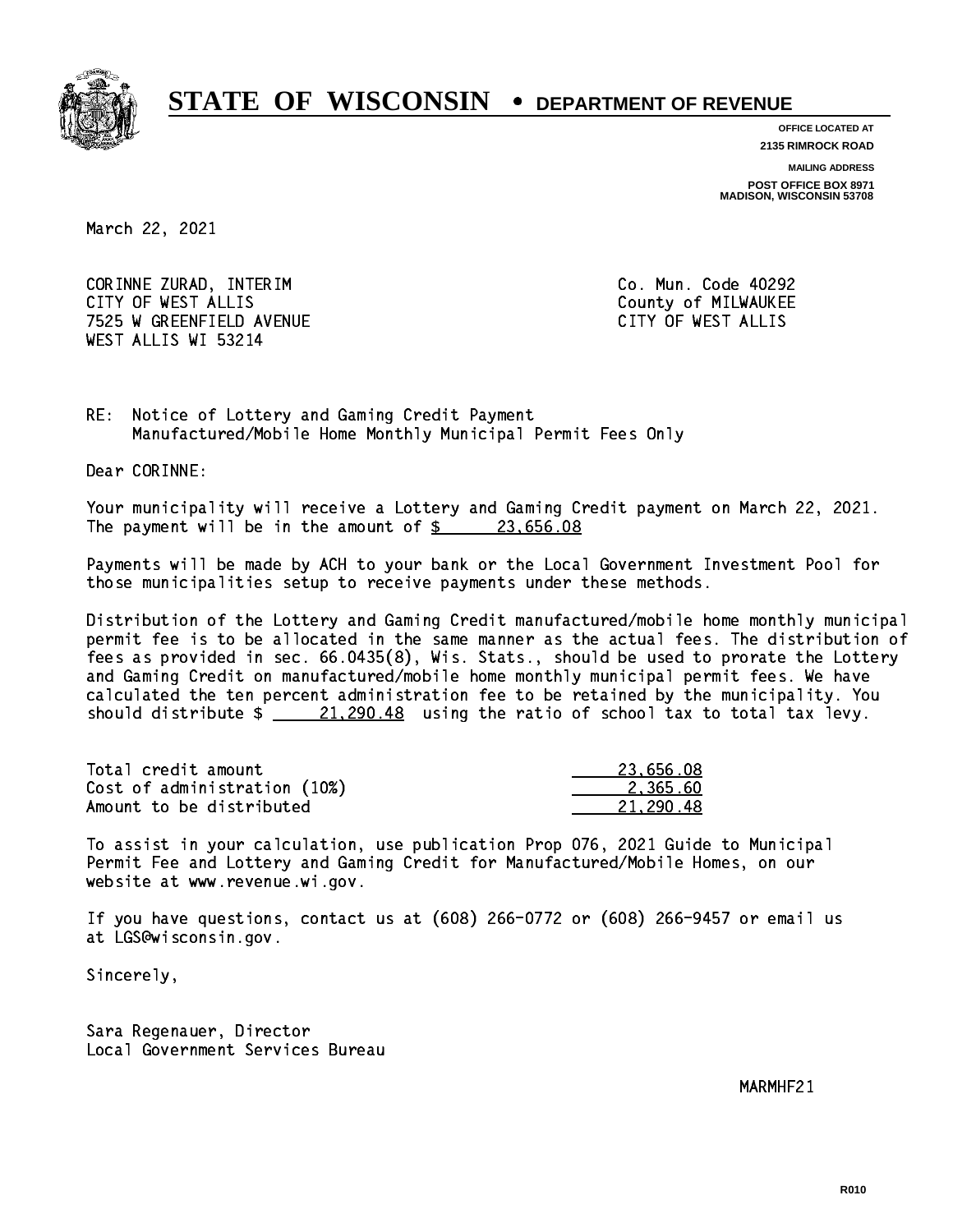

**OFFICE LOCATED AT**

**2135 RIMROCK ROAD**

**MAILING ADDRESS**

**POST OFFICE BOX 8971 MADISON, WISCONSIN 53708**

March 22, 2021

MARY CARLISLE TOWN OF ANGELO County of MONROE 10196 STATE RD 21 TOWN OF ANGELO SPARTA WI 54656-6400

Co. Mun. Code 41004

RE: Notice of Lottery and Gaming Credit Payment Manufactured/Mobile Home Monthly Municipal Permit Fees Only

Dear MARY:

 Your municipality will receive a Lottery and Gaming Credit payment on March 22, 2021. The payment will be in the amount of  $\frac{2}{3}$  1,155.51

 Payments will be made by ACH to your bank or the Local Government Investment Pool for those municipalities setup to receive payments under these methods.

 Distribution of the Lottery and Gaming Credit manufactured/mobile home monthly municipal permit fee is to be allocated in the same manner as the actual fees. The distribution of fees as provided in sec. 66.0435(8), Wis. Stats., should be used to prorate the Lottery and Gaming Credit on manufactured/mobile home monthly municipal permit fees. We have calculated the ten percent administration fee to be retained by the municipality. You should distribute  $\frac{1,039.96}{2}$  using the ratio of school tax to total tax levy.

| Total credit amount          | 1.155.51 |
|------------------------------|----------|
| Cost of administration (10%) | 115.55   |
| Amount to be distributed     | 1,039.96 |

 To assist in your calculation, use publication Prop 076, 2021 Guide to Municipal Permit Fee and Lottery and Gaming Credit for Manufactured/Mobile Homes, on our website at www.revenue.wi.gov.

 If you have questions, contact us at (608) 266-0772 or (608) 266-9457 or email us at LGS@wisconsin.gov.

Sincerely,

 Sara Regenauer, Director Local Government Services Bureau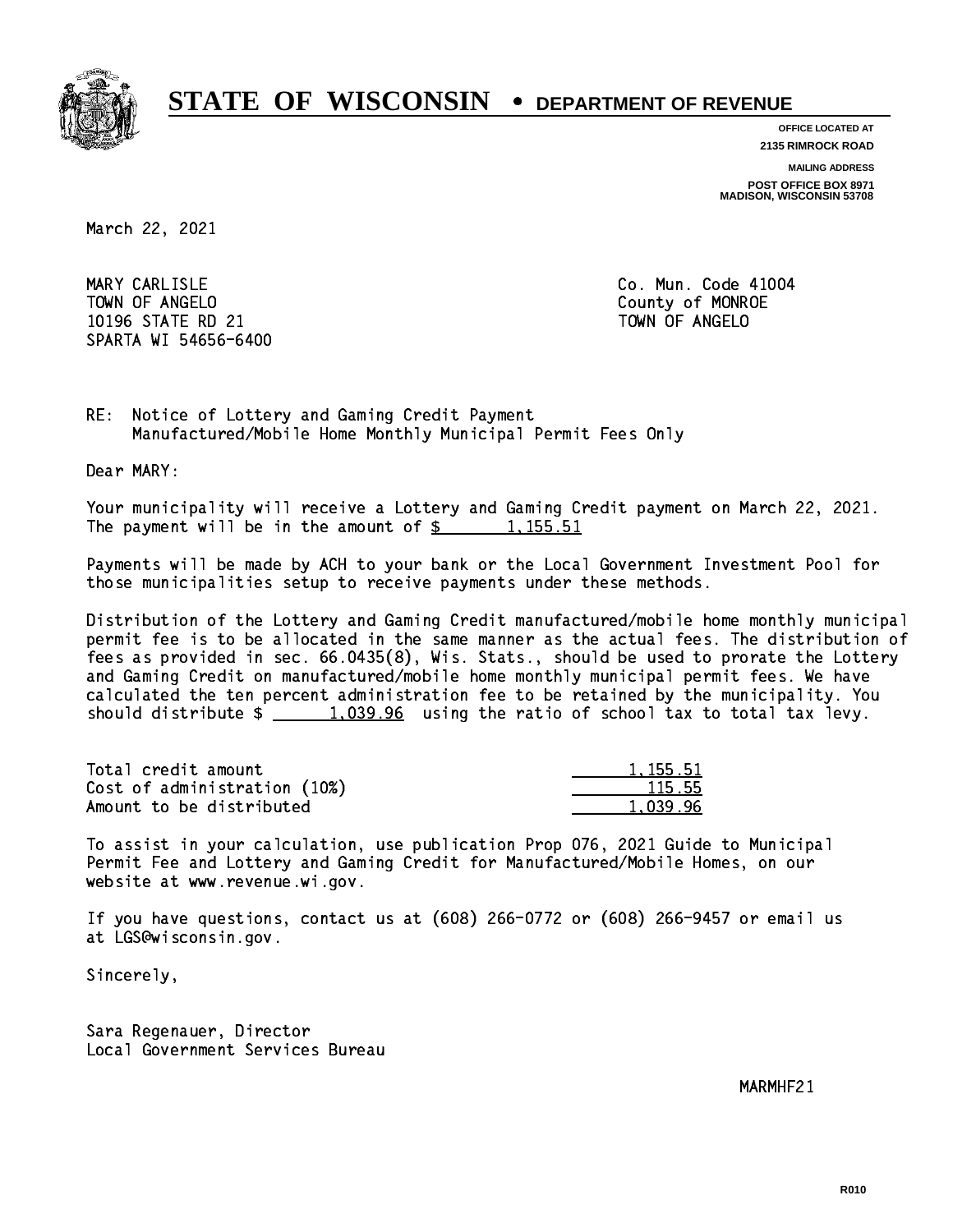

**OFFICE LOCATED AT**

**2135 RIMROCK ROAD**

**MAILING ADDRESS**

**POST OFFICE BOX 8971 MADISON, WISCONSIN 53708**

March 22, 2021

AMY KIEFER TOWN OF SPARTA County of MONROE 15067 HARDWARE RD TOWN OF SPARTA SPARTA WI 54656-5391

Co. Mun. Code 41040

RE: Notice of Lottery and Gaming Credit Payment Manufactured/Mobile Home Monthly Municipal Permit Fees Only

Dear AMY:

 Your municipality will receive a Lottery and Gaming Credit payment on March 22, 2021. The payment will be in the amount of \$ 5,753.40 \_\_\_\_\_\_\_\_\_\_\_\_\_\_\_\_

 Payments will be made by ACH to your bank or the Local Government Investment Pool for those municipalities setup to receive payments under these methods.

 Distribution of the Lottery and Gaming Credit manufactured/mobile home monthly municipal permit fee is to be allocated in the same manner as the actual fees. The distribution of fees as provided in sec. 66.0435(8), Wis. Stats., should be used to prorate the Lottery and Gaming Credit on manufactured/mobile home monthly municipal permit fees. We have calculated the ten percent administration fee to be retained by the municipality. You should distribute  $\frac{2}{1}$   $\frac{5.178.06}{2}$  using the ratio of school tax to total tax levy.

| Total credit amount          | 5.753.40 |
|------------------------------|----------|
| Cost of administration (10%) | 575.34   |
| Amount to be distributed     | 5.178.06 |

 To assist in your calculation, use publication Prop 076, 2021 Guide to Municipal Permit Fee and Lottery and Gaming Credit for Manufactured/Mobile Homes, on our website at www.revenue.wi.gov.

 If you have questions, contact us at (608) 266-0772 or (608) 266-9457 or email us at LGS@wisconsin.gov.

Sincerely,

 Sara Regenauer, Director Local Government Services Bureau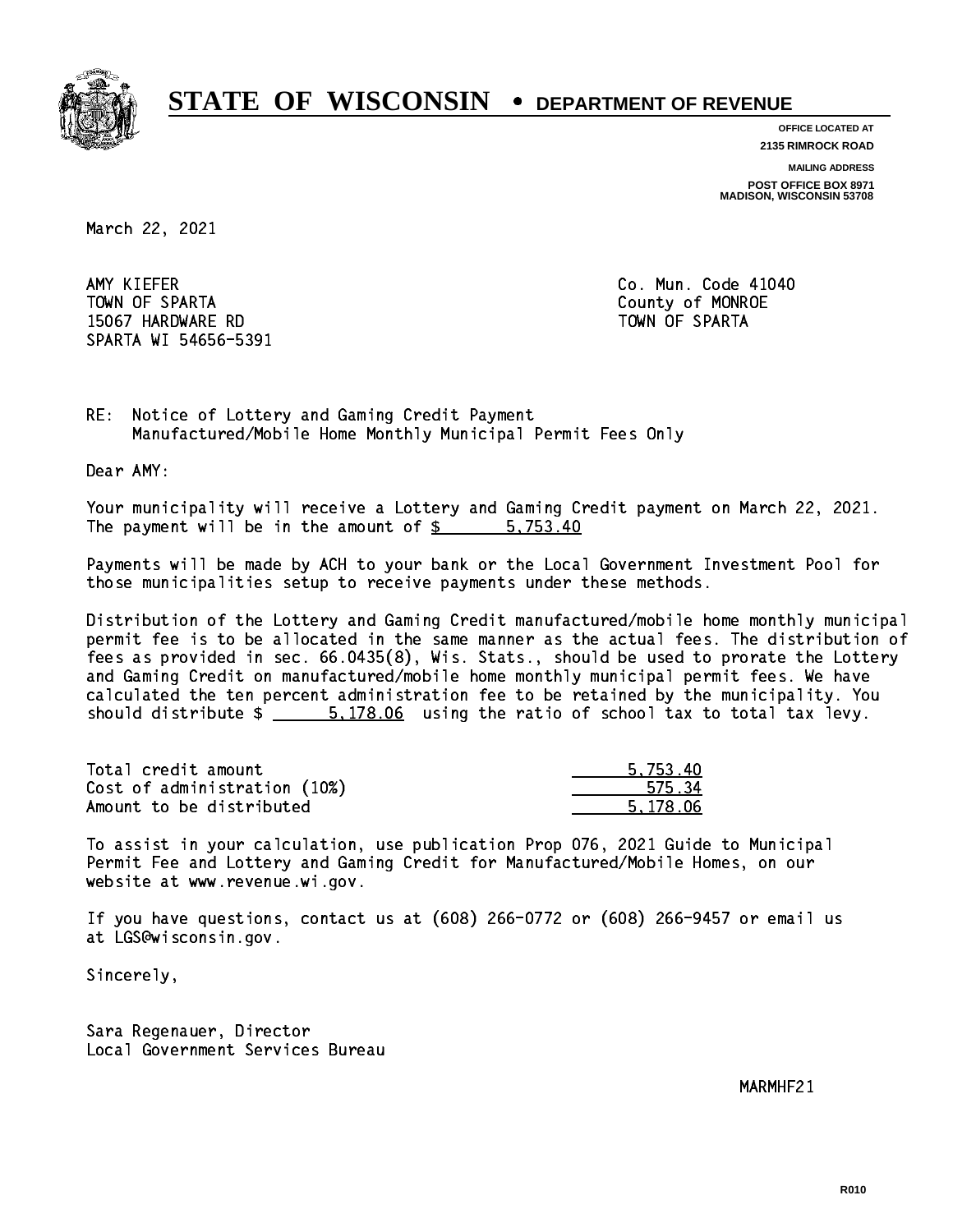

**OFFICE LOCATED AT**

**2135 RIMROCK ROAD**

**MAILING ADDRESS**

**POST OFFICE BOX 8971 MADISON, WISCONSIN 53708**

March 22, 2021

**TERESA HUBERT**  TOWN OF TOMAH County of MONROE 17510 IOWA RD TOWN OF TOMAH TOMAH WI 54660-6671

Co. Mun. Code 41042

RE: Notice of Lottery and Gaming Credit Payment Manufactured/Mobile Home Monthly Municipal Permit Fees Only

Dear TERESA:

 Your municipality will receive a Lottery and Gaming Credit payment on March 22, 2021. The payment will be in the amount of  $\frac{2}{3}$  1,621.83

 Payments will be made by ACH to your bank or the Local Government Investment Pool for those municipalities setup to receive payments under these methods.

 Distribution of the Lottery and Gaming Credit manufactured/mobile home monthly municipal permit fee is to be allocated in the same manner as the actual fees. The distribution of fees as provided in sec. 66.0435(8), Wis. Stats., should be used to prorate the Lottery and Gaming Credit on manufactured/mobile home monthly municipal permit fees. We have calculated the ten percent administration fee to be retained by the municipality. You should distribute  $\frac{1.459.65}{1.459.65}$  using the ratio of school tax to total tax levy.

| Total credit amount          | 1.621.83 |
|------------------------------|----------|
| Cost of administration (10%) | 162.18   |
| Amount to be distributed     | 1.459.65 |

 To assist in your calculation, use publication Prop 076, 2021 Guide to Municipal Permit Fee and Lottery and Gaming Credit for Manufactured/Mobile Homes, on our website at www.revenue.wi.gov.

 If you have questions, contact us at (608) 266-0772 or (608) 266-9457 or email us at LGS@wisconsin.gov.

Sincerely,

 Sara Regenauer, Director Local Government Services Bureau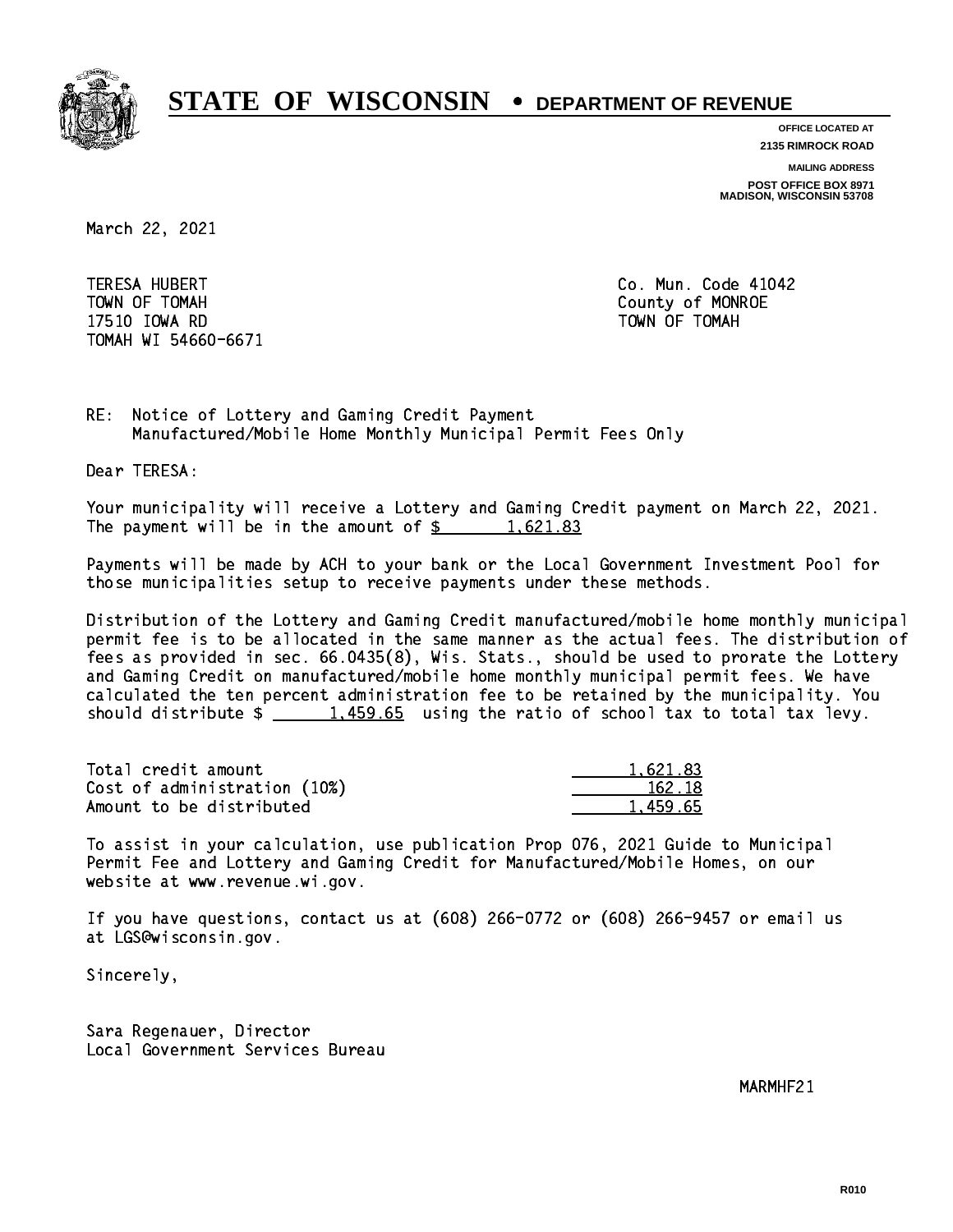

**OFFICE LOCATED AT 2135 RIMROCK ROAD**

**MAILING ADDRESS**

**POST OFFICE BOX 8971 MADISON, WISCONSIN 53708**

March 22, 2021

 TAMMY L BEKKUM Co. Mun. Code 41111 VILLAGE OF CASHTON COUNTY OF MONROE 811 MAIN ST VILLAGE OF CASHTON CASHTON WI 54619-0188

RE: Notice of Lottery and Gaming Credit Payment Manufactured/Mobile Home Monthly Municipal Permit Fees Only

Dear TAMMY:

 Your municipality will receive a Lottery and Gaming Credit payment on March 22, 2021. The payment will be in the amount of \$ 5,615.64 \_\_\_\_\_\_\_\_\_\_\_\_\_\_\_\_

 Payments will be made by ACH to your bank or the Local Government Investment Pool for those municipalities setup to receive payments under these methods.

 Distribution of the Lottery and Gaming Credit manufactured/mobile home monthly municipal permit fee is to be allocated in the same manner as the actual fees. The distribution of fees as provided in sec. 66.0435(8), Wis. Stats., should be used to prorate the Lottery and Gaming Credit on manufactured/mobile home monthly municipal permit fees. We have calculated the ten percent administration fee to be retained by the municipality. You should distribute  $\frac{2}{1}$   $\frac{5.054.08}{1000}$  using the ratio of school tax to total tax levy.

| Total credit amount          | 5.615.64 |
|------------------------------|----------|
| Cost of administration (10%) | 561.56   |
| Amount to be distributed     | 5.054.08 |

 To assist in your calculation, use publication Prop 076, 2021 Guide to Municipal Permit Fee and Lottery and Gaming Credit for Manufactured/Mobile Homes, on our website at www.revenue.wi.gov.

 If you have questions, contact us at (608) 266-0772 or (608) 266-9457 or email us at LGS@wisconsin.gov.

Sincerely,

 Sara Regenauer, Director Local Government Services Bureau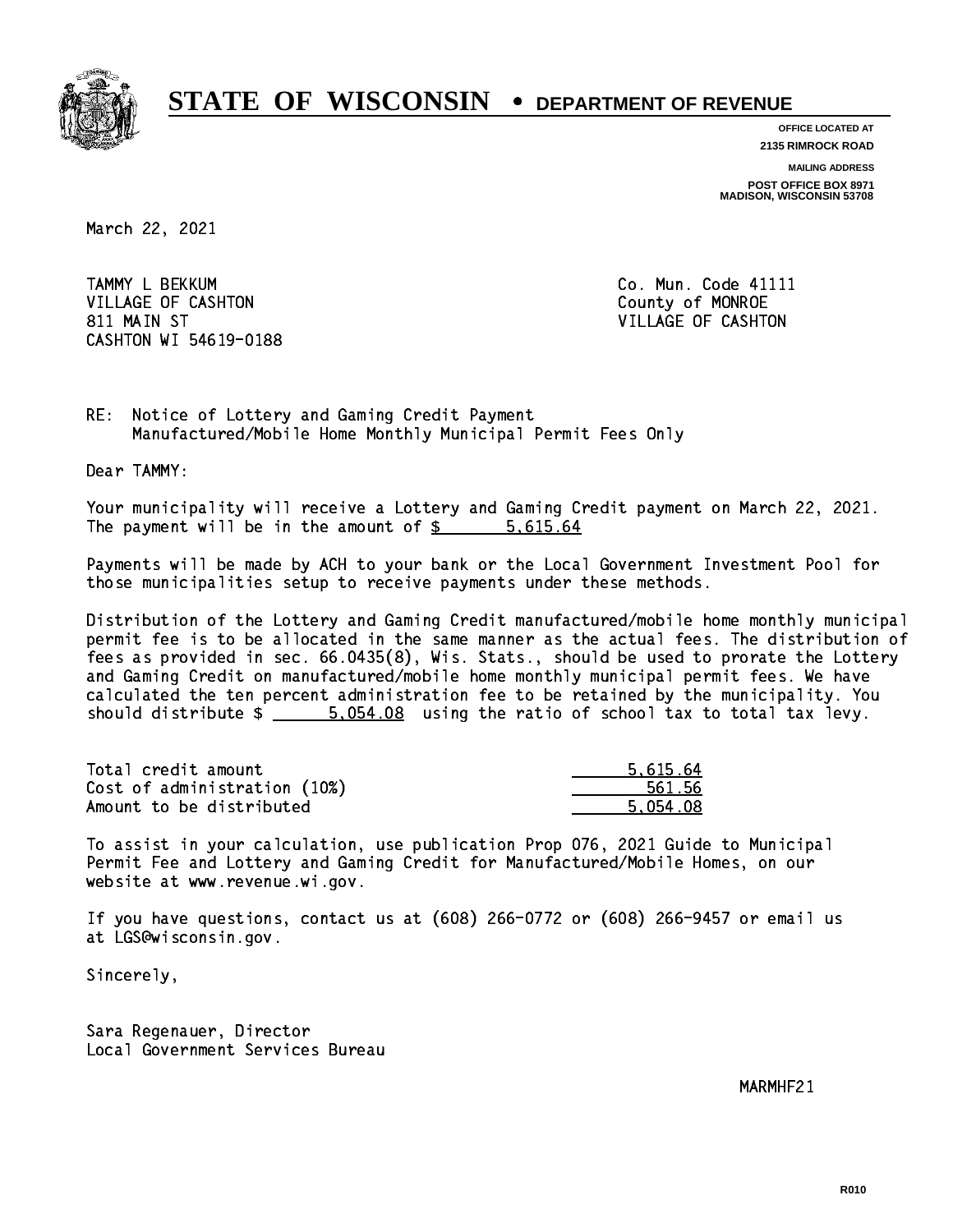

**OFFICE LOCATED AT 2135 RIMROCK ROAD**

**MAILING ADDRESS**

**POST OFFICE BOX 8971 MADISON, WISCONSIN 53708**

March 22, 2021

**BRENDA BRADLEY** VILLAGE OF OAKDALE COUNTY OF MONROE 133 WELL DRIVE, PO BOX 87 VILLAGE OF OAKDALE OAKDALE WI 54649-0087

Co. Mun. Code 41165

RE: Notice of Lottery and Gaming Credit Payment Manufactured/Mobile Home Monthly Municipal Permit Fees Only

Dear BRENDA:

 Your municipality will receive a Lottery and Gaming Credit payment on March 22, 2021. The payment will be in the amount of  $$$ 446.16

 Payments will be made by ACH to your bank or the Local Government Investment Pool for those municipalities setup to receive payments under these methods.

 Distribution of the Lottery and Gaming Credit manufactured/mobile home monthly municipal permit fee is to be allocated in the same manner as the actual fees. The distribution of fees as provided in sec. 66.0435(8), Wis. Stats., should be used to prorate the Lottery and Gaming Credit on manufactured/mobile home monthly municipal permit fees. We have calculated the ten percent administration fee to be retained by the municipality. You should distribute  $\frac{401.55}{2}$  using the ratio of school tax to total tax levy.

Total credit amount Cost of administration (10%) Amount to be distributed

| 46.16 |
|-------|
| - 61  |
| 11,55 |

 To assist in your calculation, use publication Prop 076, 2021 Guide to Municipal Permit Fee and Lottery and Gaming Credit for Manufactured/Mobile Homes, on our website at www.revenue.wi.gov.

 If you have questions, contact us at (608) 266-0772 or (608) 266-9457 or email us at LGS@wisconsin.gov.

Sincerely,

 Sara Regenauer, Director Local Government Services Bureau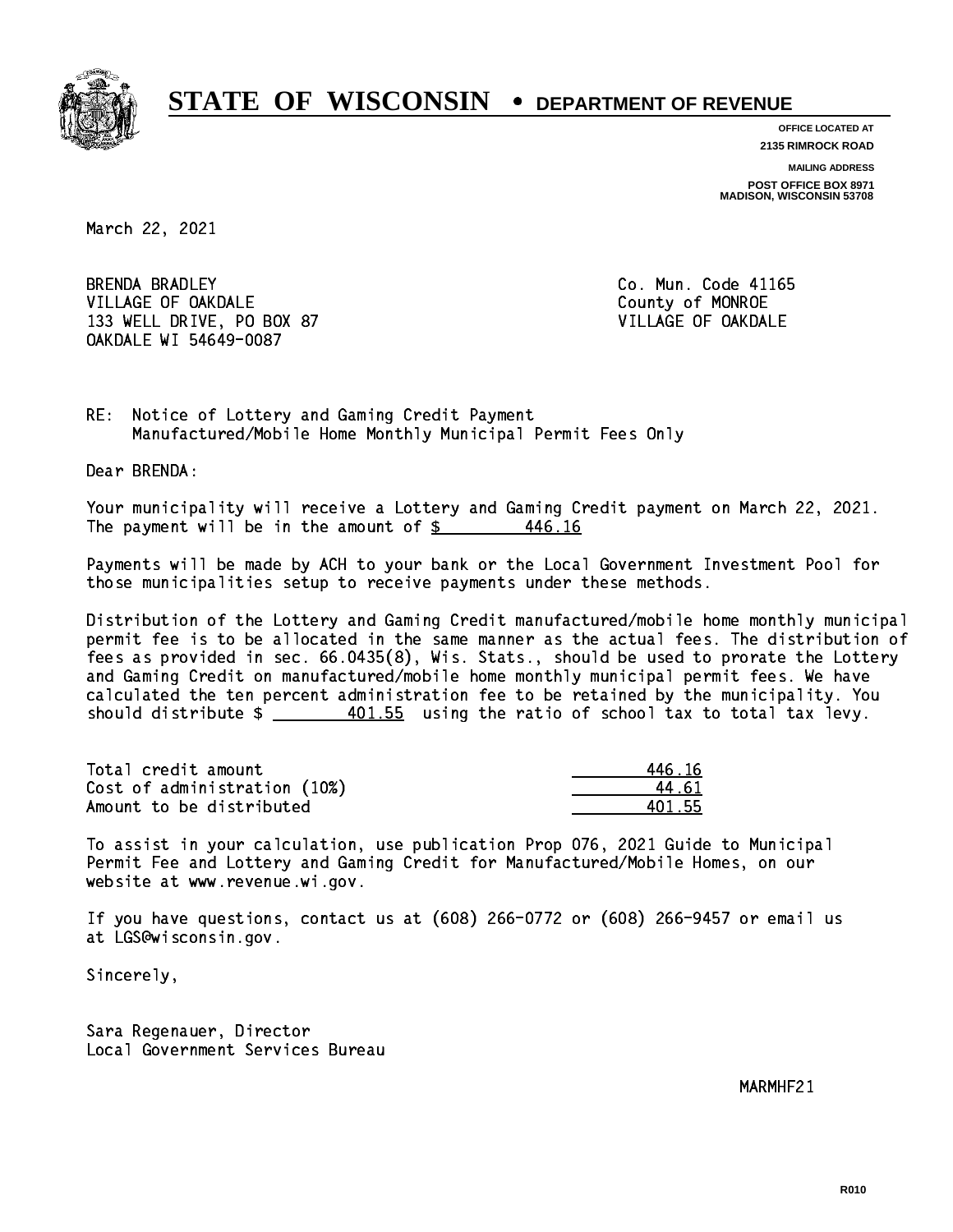

**OFFICE LOCATED AT**

**2135 RIMROCK ROAD**

**MAILING ADDRESS**

**POST OFFICE BOX 8971 MADISON, WISCONSIN 53708**

March 22, 2021

 MARK D SUND Co. Mun. Code 41281 CITY OF SPARTA County of MONROE 201 W OAK ST CITY OF SPARTA SPARTA WI 54656-2148

RE: Notice of Lottery and Gaming Credit Payment Manufactured/Mobile Home Monthly Municipal Permit Fees Only

Dear MARK:

 Your municipality will receive a Lottery and Gaming Credit payment on March 22, 2021. The payment will be in the amount of  $\frac{2}{3}$  43,084.08

 Payments will be made by ACH to your bank or the Local Government Investment Pool for those municipalities setup to receive payments under these methods.

 Distribution of the Lottery and Gaming Credit manufactured/mobile home monthly municipal permit fee is to be allocated in the same manner as the actual fees. The distribution of fees as provided in sec. 66.0435(8), Wis. Stats., should be used to prorate the Lottery and Gaming Credit on manufactured/mobile home monthly municipal permit fees. We have calculated the ten percent administration fee to be retained by the municipality. You should distribute  $\frac{28,775.68}{2}$  using the ratio of school tax to total tax levy.

| Total credit amount          | 43,084.08 |
|------------------------------|-----------|
| Cost of administration (10%) | 4.308.40  |
| Amount to be distributed     | 38.775.68 |

 To assist in your calculation, use publication Prop 076, 2021 Guide to Municipal Permit Fee and Lottery and Gaming Credit for Manufactured/Mobile Homes, on our website at www.revenue.wi.gov.

 If you have questions, contact us at (608) 266-0772 or (608) 266-9457 or email us at LGS@wisconsin.gov.

Sincerely,

 Sara Regenauer, Director Local Government Services Bureau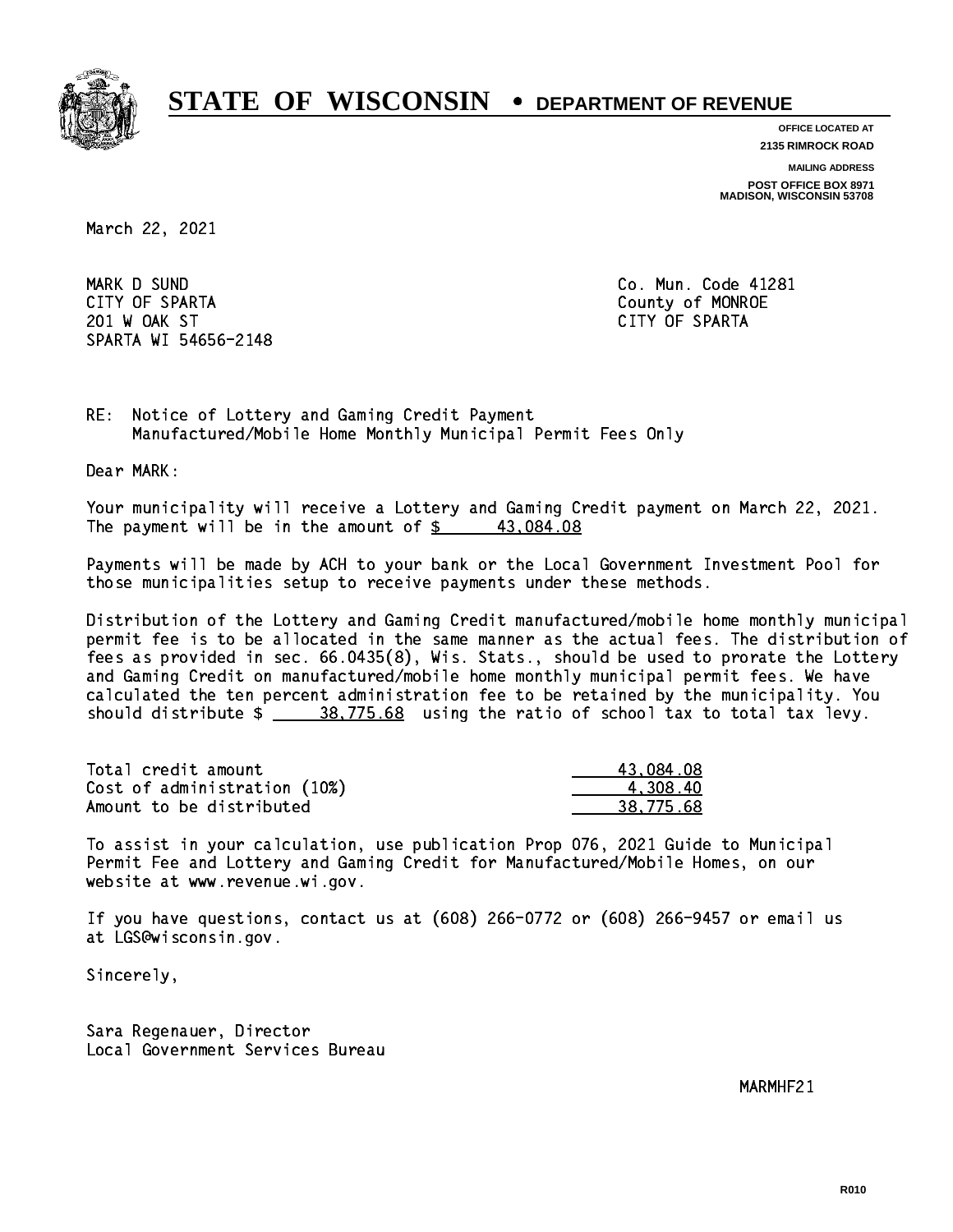

**OFFICE LOCATED AT**

**2135 RIMROCK ROAD**

**MAILING ADDRESS**

**POST OFFICE BOX 8971 MADISON, WISCONSIN 53708**

March 22, 2021

**JULIA MANN**  CITY OF TOMAH County of MONROE 819 SUPERIOR AVE CITY OF TOMAH TOMAH WI 54660-2046

Co. Mun. Code 41286

RE: Notice of Lottery and Gaming Credit Payment Manufactured/Mobile Home Monthly Municipal Permit Fees Only

Dear JULIA:

 Your municipality will receive a Lottery and Gaming Credit payment on March 22, 2021. The payment will be in the amount of  $\frac{20,214.12}{2}$ 

 Payments will be made by ACH to your bank or the Local Government Investment Pool for those municipalities setup to receive payments under these methods.

 Distribution of the Lottery and Gaming Credit manufactured/mobile home monthly municipal permit fee is to be allocated in the same manner as the actual fees. The distribution of fees as provided in sec. 66.0435(8), Wis. Stats., should be used to prorate the Lottery and Gaming Credit on manufactured/mobile home monthly municipal permit fees. We have calculated the ten percent administration fee to be retained by the municipality. You should distribute  $\frac{18,192.71}{2}$  using the ratio of school tax to total tax levy.

| Total credit amount          | 20, 214, 12 |
|------------------------------|-------------|
| Cost of administration (10%) | 2.021.41    |
| Amount to be distributed     | 18.192.71   |

 To assist in your calculation, use publication Prop 076, 2021 Guide to Municipal Permit Fee and Lottery and Gaming Credit for Manufactured/Mobile Homes, on our website at www.revenue.wi.gov.

 If you have questions, contact us at (608) 266-0772 or (608) 266-9457 or email us at LGS@wisconsin.gov.

Sincerely,

 Sara Regenauer, Director Local Government Services Bureau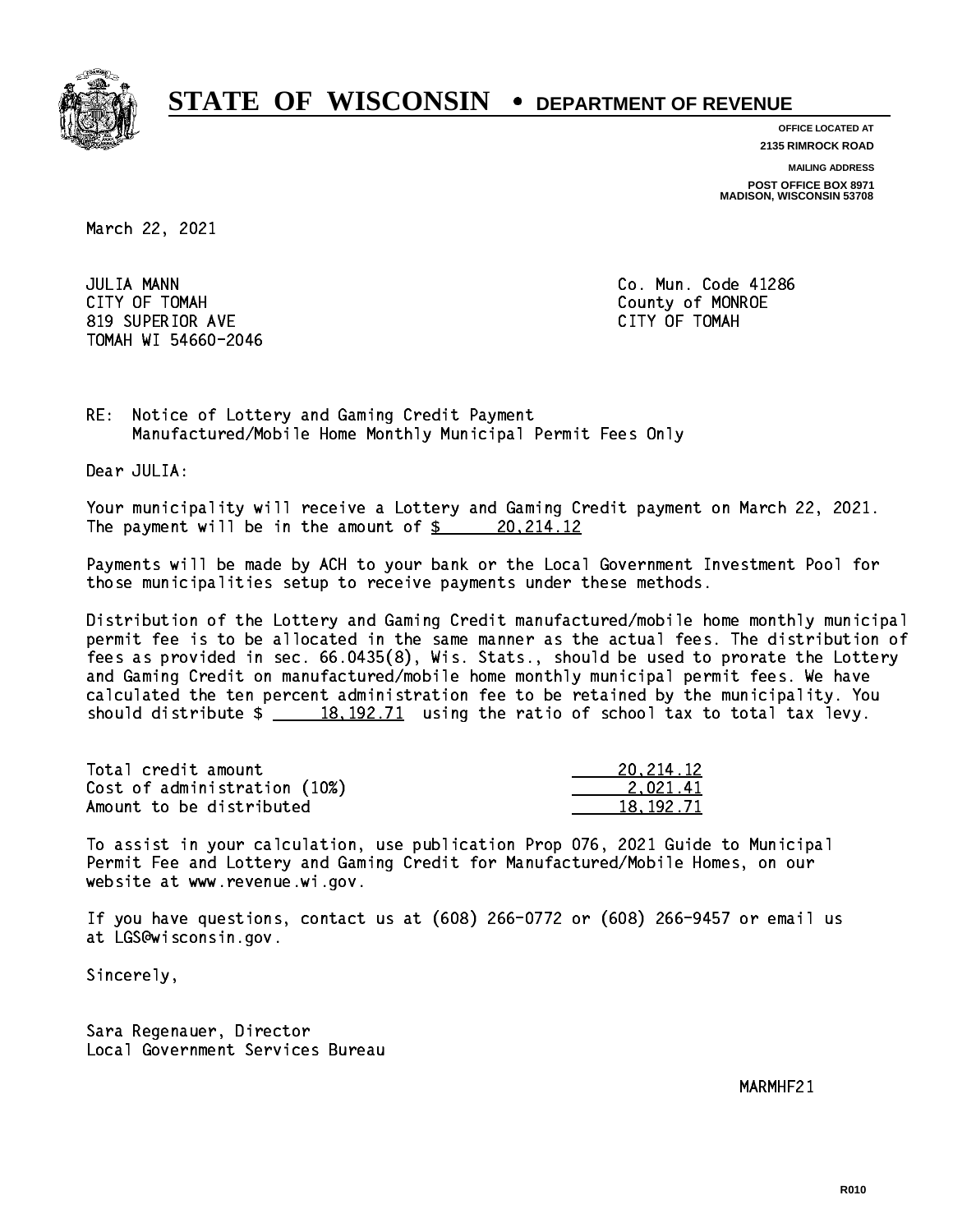

**OFFICE LOCATED AT 2135 RIMROCK ROAD**

**MAILING ADDRESS**

**POST OFFICE BOX 8971 MADISON, WISCONSIN 53708**

March 22, 2021

 MAE MICOLICHEK Co. Mun. Code 42012 TOWN OF CHASE County of OCONTO 8481 COUNTY ROAD S TOWN OF CHASE PULASKI WI 54162

RE: Notice of Lottery and Gaming Credit Payment Manufactured/Mobile Home Monthly Municipal Permit Fees Only

Dear MAE:

 Your municipality will receive a Lottery and Gaming Credit payment on March 22, 2021. The payment will be in the amount of  $\frac{2}{3}$  1,403.64

 Payments will be made by ACH to your bank or the Local Government Investment Pool for those municipalities setup to receive payments under these methods.

 Distribution of the Lottery and Gaming Credit manufactured/mobile home monthly municipal permit fee is to be allocated in the same manner as the actual fees. The distribution of fees as provided in sec. 66.0435(8), Wis. Stats., should be used to prorate the Lottery and Gaming Credit on manufactured/mobile home monthly municipal permit fees. We have calculated the ten percent administration fee to be retained by the municipality. You should distribute  $\frac{1,263.28}{1,263.28}$  using the ratio of school tax to total tax levy.

| Total credit amount          | 1.403.64 |
|------------------------------|----------|
| Cost of administration (10%) | 140.36   |
| Amount to be distributed     | 1.263.28 |

 To assist in your calculation, use publication Prop 076, 2021 Guide to Municipal Permit Fee and Lottery and Gaming Credit for Manufactured/Mobile Homes, on our website at www.revenue.wi.gov.

 If you have questions, contact us at (608) 266-0772 or (608) 266-9457 or email us at LGS@wisconsin.gov.

Sincerely,

 Sara Regenauer, Director Local Government Services Bureau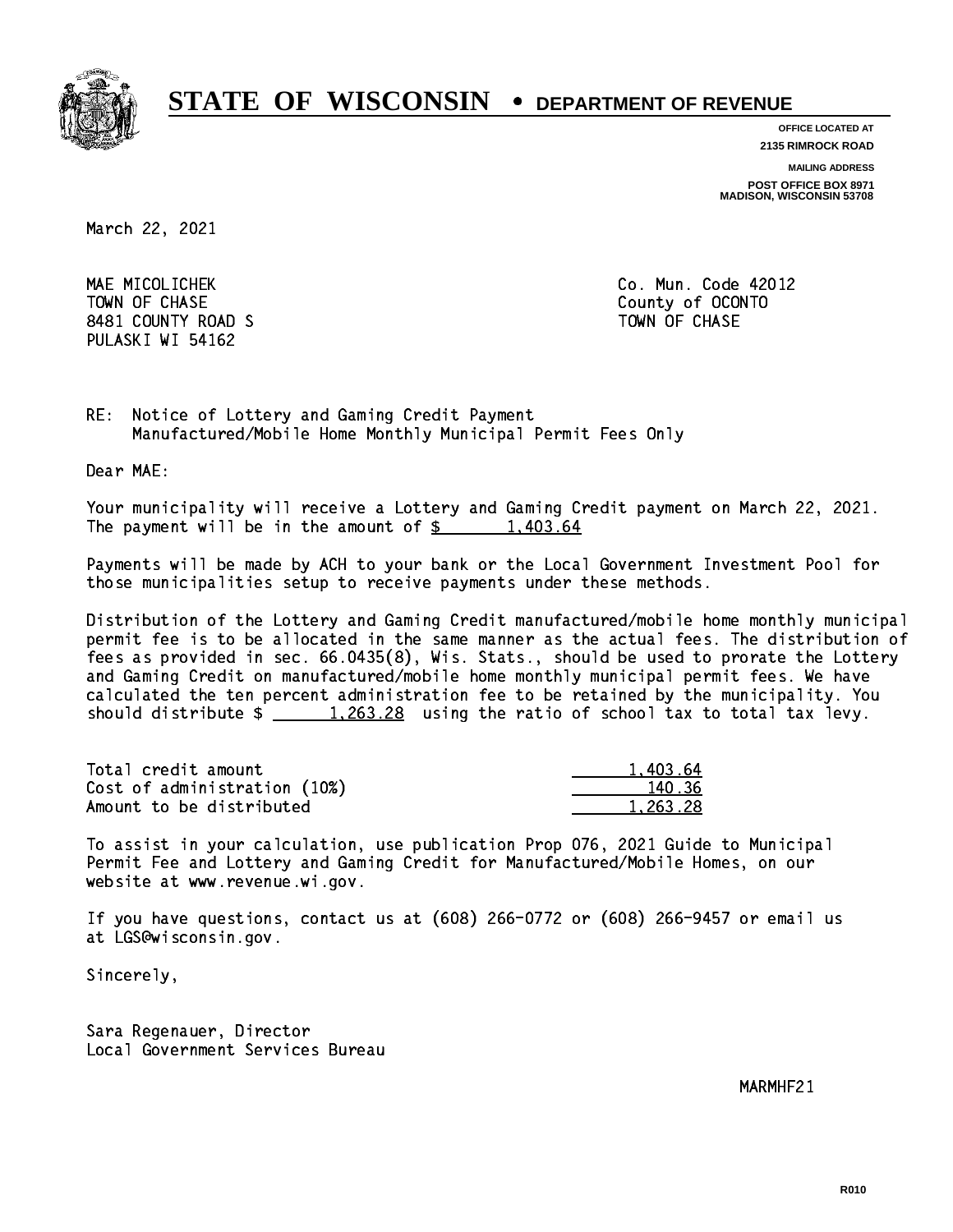

**OFFICE LOCATED AT 2135 RIMROCK ROAD**

**MAILING ADDRESS**

**POST OFFICE BOX 8971 MADISON, WISCONSIN 53708**

March 22, 2021

NIKKI TOLZMAN TOWN OF LITTLE SUAMICO **COUNTY COUNTY COUNTY**  5964A COUNTY ROAD S TOWN OF LITTLE SUAMICO SOBIESKI WI 54171-9713

Co. Mun. Code 42024

RE: Notice of Lottery and Gaming Credit Payment Manufactured/Mobile Home Monthly Municipal Permit Fees Only

Dear NIKKI:

 Your municipality will receive a Lottery and Gaming Credit payment on March 22, 2021. The payment will be in the amount of  $\frac{2}{3}$  9,441.00

 Payments will be made by ACH to your bank or the Local Government Investment Pool for those municipalities setup to receive payments under these methods.

 Distribution of the Lottery and Gaming Credit manufactured/mobile home monthly municipal permit fee is to be allocated in the same manner as the actual fees. The distribution of fees as provided in sec. 66.0435(8), Wis. Stats., should be used to prorate the Lottery and Gaming Credit on manufactured/mobile home monthly municipal permit fees. We have calculated the ten percent administration fee to be retained by the municipality. You should distribute  $\frac{2}{2}$   $\frac{8,496.90}{2}$  using the ratio of school tax to total tax levy.

| Total credit amount          | 9.441.00 |
|------------------------------|----------|
| Cost of administration (10%) | 944 10   |
| Amount to be distributed     | 8.496.90 |

 To assist in your calculation, use publication Prop 076, 2021 Guide to Municipal Permit Fee and Lottery and Gaming Credit for Manufactured/Mobile Homes, on our website at www.revenue.wi.gov.

 If you have questions, contact us at (608) 266-0772 or (608) 266-9457 or email us at LGS@wisconsin.gov.

Sincerely,

 Sara Regenauer, Director Local Government Services Bureau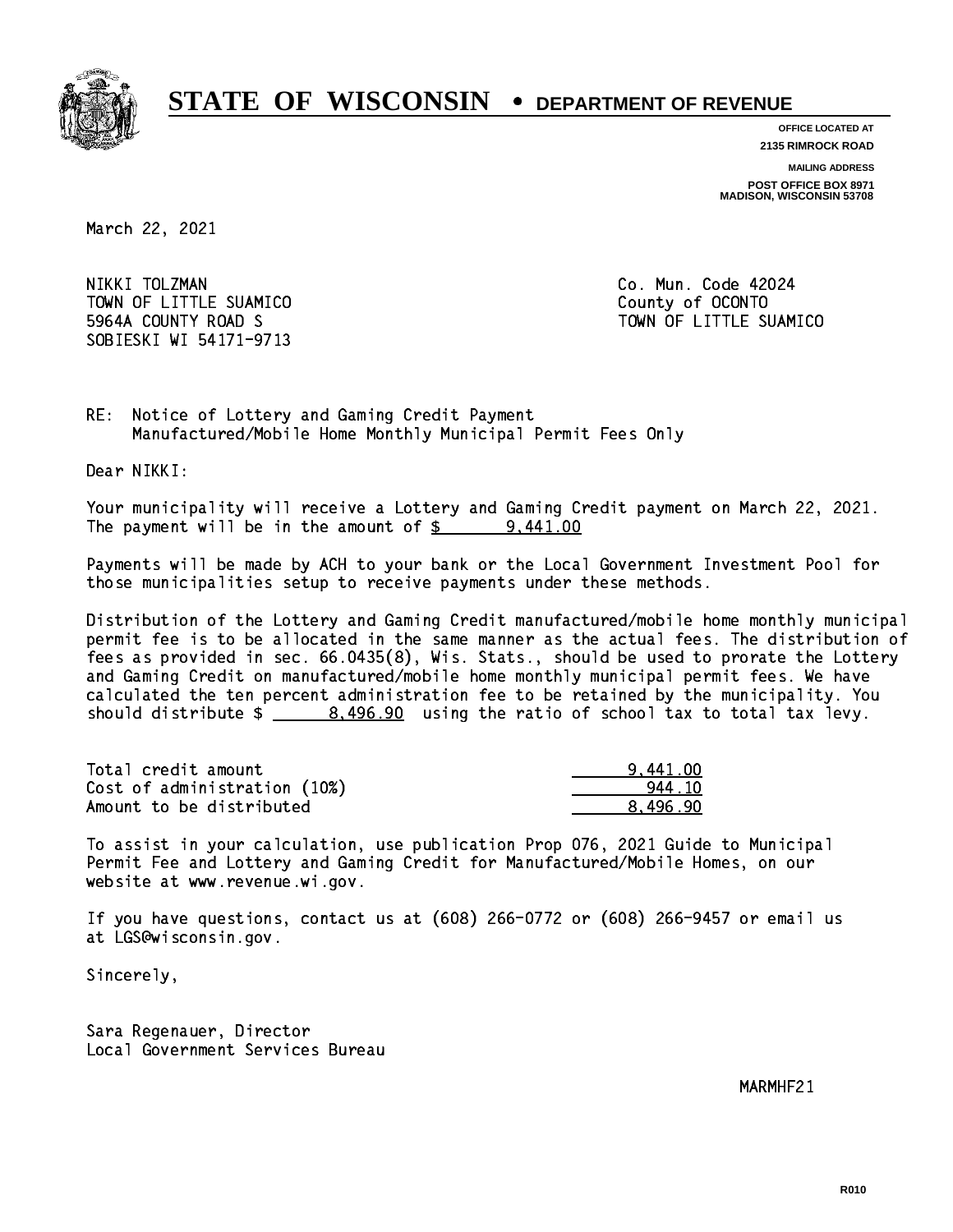

**OFFICE LOCATED AT**

**2135 RIMROCK ROAD**

**MAILING ADDRESS**

**POST OFFICE BOX 8971 MADISON, WISCONSIN 53708**

March 22, 2021

 TANYA PETERSON Co. Mun. Code 42040 TOWN OF STILES County of OCONTO PO BOX 56 PO BOX 56 TOWN OF STILES OCONTO FALLS WI 54154

RE: Notice of Lottery and Gaming Credit Payment Manufactured/Mobile Home Monthly Municipal Permit Fees Only

Dear TANYA:

 Your municipality will receive a Lottery and Gaming Credit payment on March 22, 2021. The payment will be in the amount of \$ 3,715.89 \_\_\_\_\_\_\_\_\_\_\_\_\_\_\_\_

 Payments will be made by ACH to your bank or the Local Government Investment Pool for those municipalities setup to receive payments under these methods.

 Distribution of the Lottery and Gaming Credit manufactured/mobile home monthly municipal permit fee is to be allocated in the same manner as the actual fees. The distribution of fees as provided in sec. 66.0435(8), Wis. Stats., should be used to prorate the Lottery and Gaming Credit on manufactured/mobile home monthly municipal permit fees. We have calculated the ten percent administration fee to be retained by the municipality. You should distribute  $\frac{2}{3}$   $\frac{3}{344.31}$  using the ratio of school tax to total tax levy.

| Total credit amount          | 3.715.89 |
|------------------------------|----------|
| Cost of administration (10%) | 371.58   |
| Amount to be distributed     | 3.344.31 |

 To assist in your calculation, use publication Prop 076, 2021 Guide to Municipal Permit Fee and Lottery and Gaming Credit for Manufactured/Mobile Homes, on our website at www.revenue.wi.gov.

 If you have questions, contact us at (608) 266-0772 or (608) 266-9457 or email us at LGS@wisconsin.gov.

Sincerely,

 Sara Regenauer, Director Local Government Services Bureau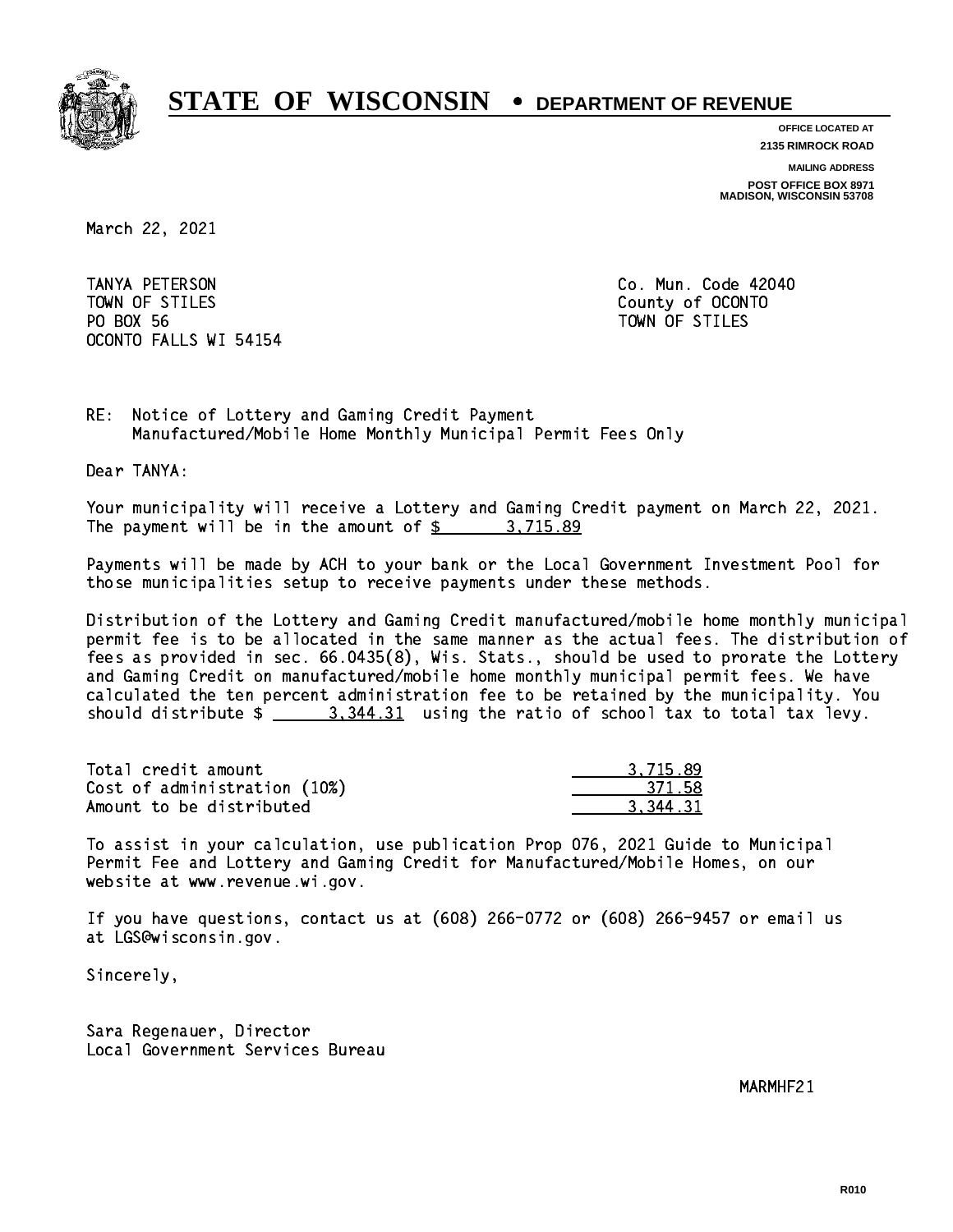

**OFFICE LOCATED AT**

**2135 RIMROCK ROAD**

**MAILING ADDRESS**

**POST OFFICE BOX 8971 MADISON, WISCONSIN 53708**

March 22, 2021

**BETH HARTMAN**  TOWN OF TOWNSEND County of OCONTO PO BOX 111 PO BOX 111 TOWN OF TOWNSEND TOWNSEND WI 54175-0111

Co. Mun. Code 42042

RE: Notice of Lottery and Gaming Credit Payment Manufactured/Mobile Home Monthly Municipal Permit Fees Only

Dear BETH:

 Your municipality will receive a Lottery and Gaming Credit payment on March 22, 2021. The payment will be in the amount of  $\frac{25}{3}$ 498.45

 Payments will be made by ACH to your bank or the Local Government Investment Pool for those municipalities setup to receive payments under these methods.

 Distribution of the Lottery and Gaming Credit manufactured/mobile home monthly municipal permit fee is to be allocated in the same manner as the actual fees. The distribution of fees as provided in sec. 66.0435(8), Wis. Stats., should be used to prorate the Lottery and Gaming Credit on manufactured/mobile home monthly municipal permit fees. We have calculated the ten percent administration fee to be retained by the municipality. You should distribute  $\frac{448.61}{1000}$  using the ratio of school tax to total tax levy.

| Total credit amount          | 498.45 |
|------------------------------|--------|
| Cost of administration (10%) | 49.84  |
| Amount to be distributed     | 448 G1 |

 To assist in your calculation, use publication Prop 076, 2021 Guide to Municipal Permit Fee and Lottery and Gaming Credit for Manufactured/Mobile Homes, on our website at www.revenue.wi.gov.

 If you have questions, contact us at (608) 266-0772 or (608) 266-9457 or email us at LGS@wisconsin.gov.

Sincerely,

 Sara Regenauer, Director Local Government Services Bureau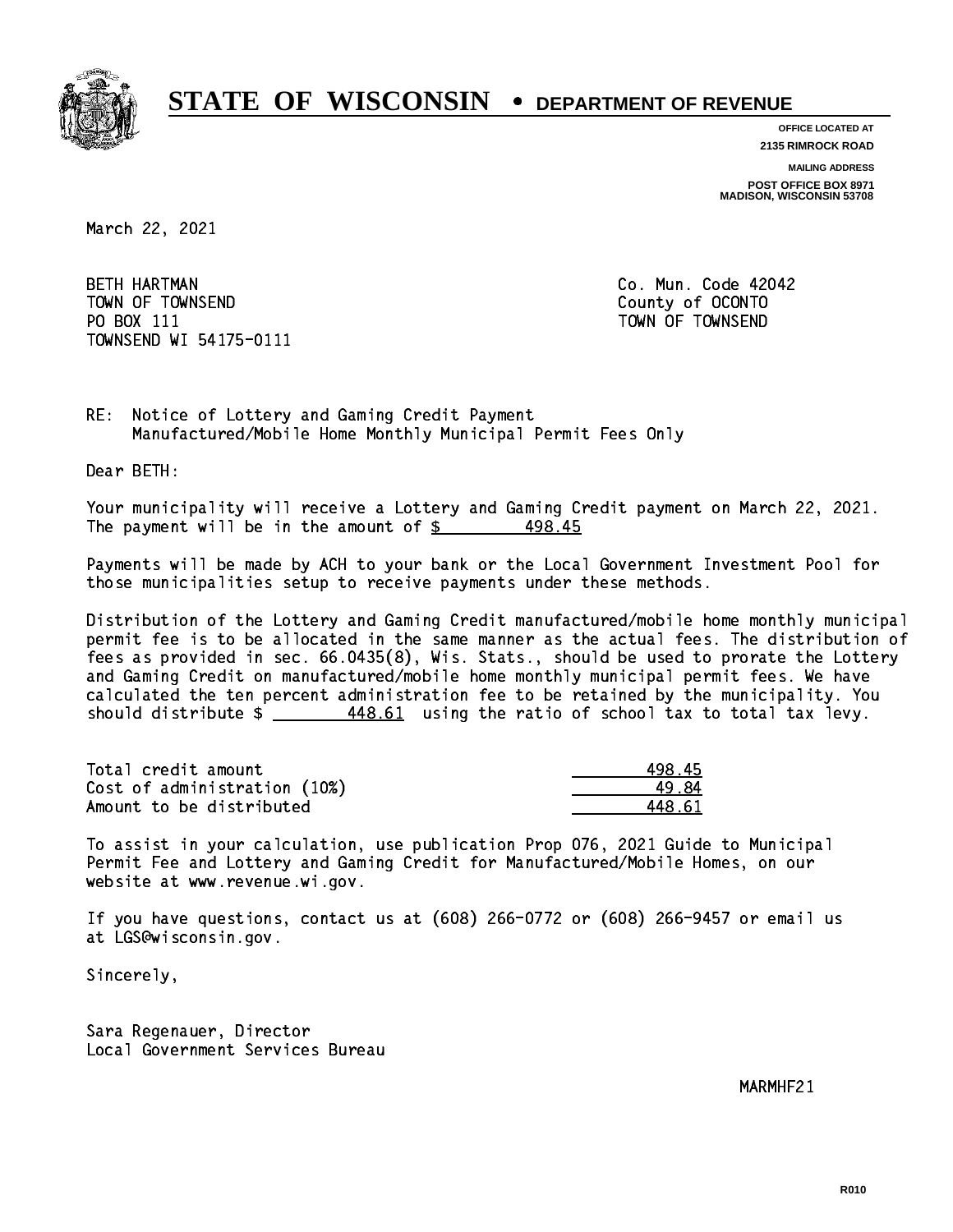

**OFFICE LOCATED AT 2135 RIMROCK ROAD**

**MAILING ADDRESS**

**POST OFFICE BOX 8971 MADISON, WISCONSIN 53708**

March 22, 2021

 KIM GRUETZMACHER Co. Mun. Code 42181 VILLAGE OF SURING COUNTY OF COUNTY OF SURING PO BOX 31, 604 E MAIN STREET VILLAGE OF SURING SURING WI 54174-0031

RE: Notice of Lottery and Gaming Credit Payment Manufactured/Mobile Home Monthly Municipal Permit Fees Only

Dear KIM:

 Your municipality will receive a Lottery and Gaming Credit payment on March 22, 2021. The payment will be in the amount of \$ 602.05 \_\_\_\_\_\_\_\_\_\_\_\_\_\_\_\_

 Payments will be made by ACH to your bank or the Local Government Investment Pool for those municipalities setup to receive payments under these methods.

 Distribution of the Lottery and Gaming Credit manufactured/mobile home monthly municipal permit fee is to be allocated in the same manner as the actual fees. The distribution of fees as provided in sec. 66.0435(8), Wis. Stats., should be used to prorate the Lottery and Gaming Credit on manufactured/mobile home monthly municipal permit fees. We have calculated the ten percent administration fee to be retained by the municipality. You should distribute  $\frac{2}{1}$   $\frac{541.85}{2}$  using the ratio of school tax to total tax levy.

| Total credit amount          | 602.05 |
|------------------------------|--------|
| Cost of administration (10%) | -60.20 |
| Amount to be distributed     | 541.85 |

 To assist in your calculation, use publication Prop 076, 2021 Guide to Municipal Permit Fee and Lottery and Gaming Credit for Manufactured/Mobile Homes, on our website at www.revenue.wi.gov.

 If you have questions, contact us at (608) 266-0772 or (608) 266-9457 or email us at LGS@wisconsin.gov.

Sincerely,

 Sara Regenauer, Director Local Government Services Bureau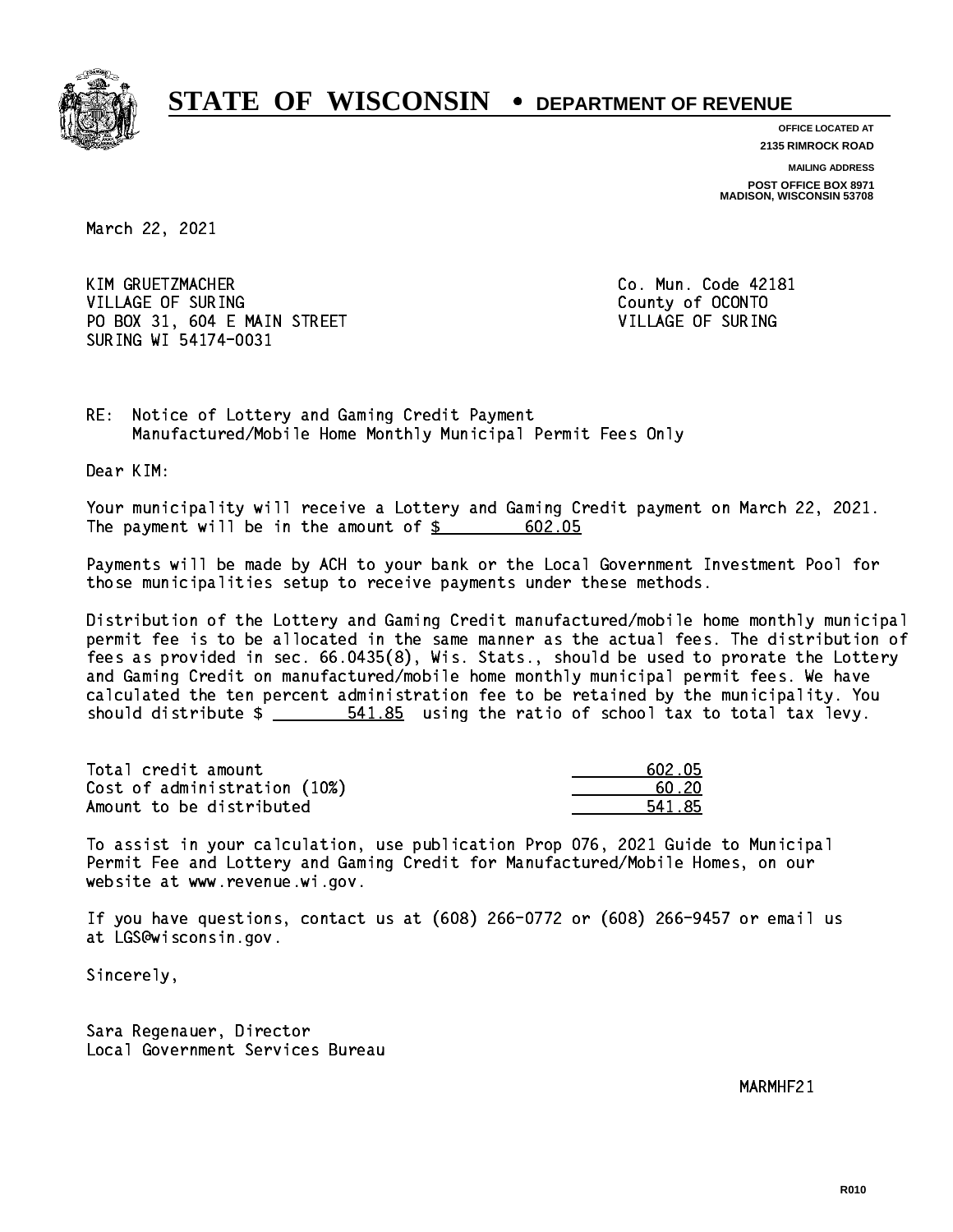

**OFFICE LOCATED AT**

**2135 RIMROCK ROAD**

**MAILING ADDRESS**

**POST OFFICE BOX 8971 MADISON, WISCONSIN 53708**

March 22, 2021

 CHELSEA ANDERSON Co. Mun. Code 42231 CITY OF GILLETT County of OCONTO 150 N MCKENZIE AVE **CITY OF GILLETT** GILLETT WI 54124-9330

RE: Notice of Lottery and Gaming Credit Payment Manufactured/Mobile Home Monthly Municipal Permit Fees Only

Dear CHELSEA:

 Your municipality will receive a Lottery and Gaming Credit payment on March 22, 2021. The payment will be in the amount of  $\frac{2}{0.27.66}$ 

 Payments will be made by ACH to your bank or the Local Government Investment Pool for those municipalities setup to receive payments under these methods.

 Distribution of the Lottery and Gaming Credit manufactured/mobile home monthly municipal permit fee is to be allocated in the same manner as the actual fees. The distribution of fees as provided in sec. 66.0435(8), Wis. Stats., should be used to prorate the Lottery and Gaming Credit on manufactured/mobile home monthly municipal permit fees. We have calculated the ten percent administration fee to be retained by the municipality. You should distribute  $\frac{1.824.90}{1.824.90}$  using the ratio of school tax to total tax levy.

| Total credit amount          | 2.027.66 |
|------------------------------|----------|
| Cost of administration (10%) | 202.76   |
| Amount to be distributed     | 1.824.90 |

 To assist in your calculation, use publication Prop 076, 2021 Guide to Municipal Permit Fee and Lottery and Gaming Credit for Manufactured/Mobile Homes, on our website at www.revenue.wi.gov.

 If you have questions, contact us at (608) 266-0772 or (608) 266-9457 or email us at LGS@wisconsin.gov.

Sincerely,

 Sara Regenauer, Director Local Government Services Bureau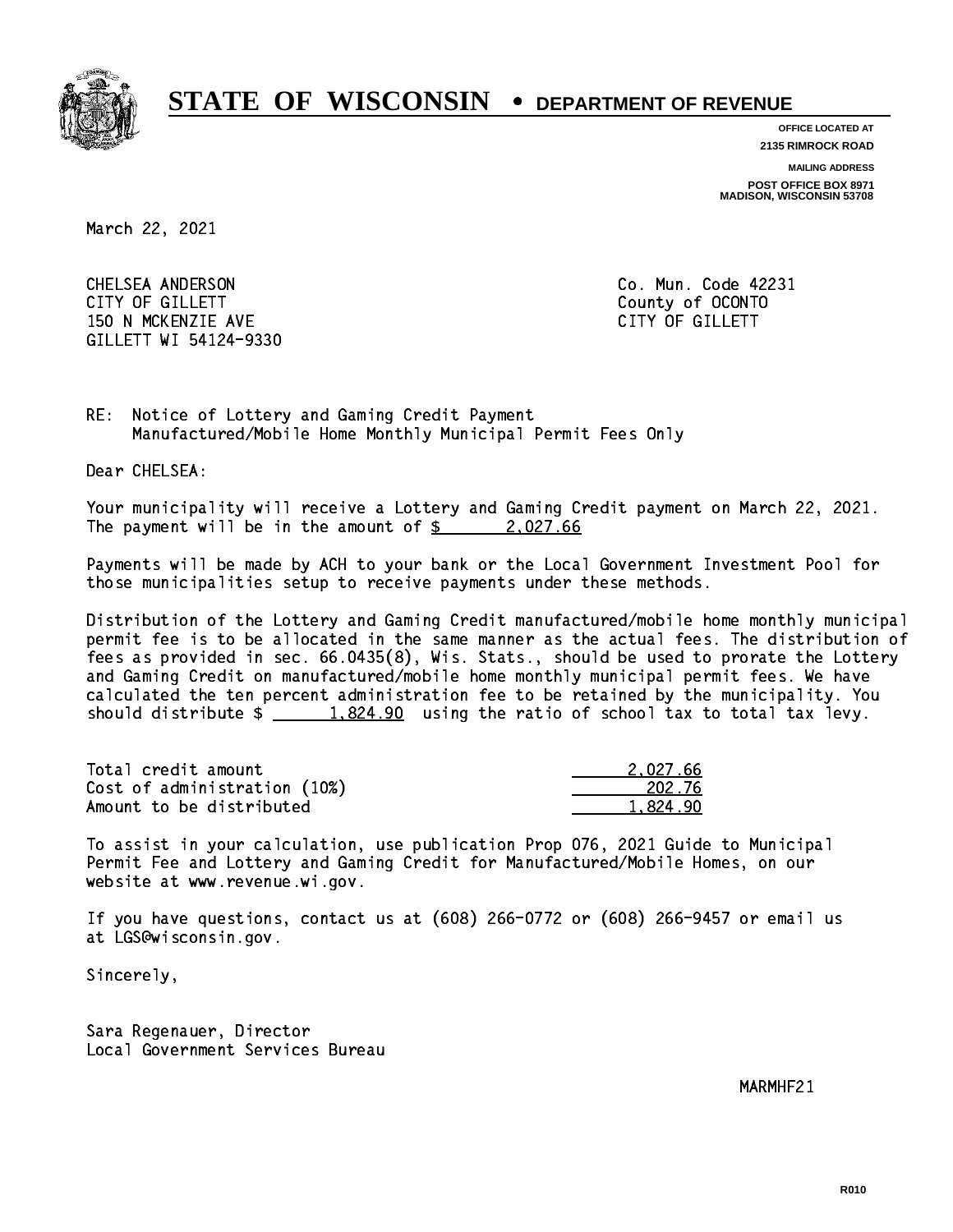

**OFFICE LOCATED AT**

**2135 RIMROCK ROAD**

**MAILING ADDRESS**

**POST OFFICE BOX 8971 MADISON, WISCONSIN 53708**

March 22, 2021

 SARA J. PERRIZO Co. Mun. Code 42265 CITY OF OCONTO County of OCONTO 1210 MAIN ST CITY OF OCONTO OCONTO WI 54153-1542

RE: Notice of Lottery and Gaming Credit Payment Manufactured/Mobile Home Monthly Municipal Permit Fees Only

Dear SARA:

 Your municipality will receive a Lottery and Gaming Credit payment on March 22, 2021. The payment will be in the amount of \$ 5,479.49 \_\_\_\_\_\_\_\_\_\_\_\_\_\_\_\_

 Payments will be made by ACH to your bank or the Local Government Investment Pool for those municipalities setup to receive payments under these methods.

 Distribution of the Lottery and Gaming Credit manufactured/mobile home monthly municipal permit fee is to be allocated in the same manner as the actual fees. The distribution of fees as provided in sec. 66.0435(8), Wis. Stats., should be used to prorate the Lottery and Gaming Credit on manufactured/mobile home monthly municipal permit fees. We have calculated the ten percent administration fee to be retained by the municipality. You should distribute  $\frac{4.931.55}{2}$  using the ratio of school tax to total tax levy.

| Total credit amount          | 5.479.49 |
|------------------------------|----------|
| Cost of administration (10%) | 547.94   |
| Amount to be distributed     | 4.931.55 |

 To assist in your calculation, use publication Prop 076, 2021 Guide to Municipal Permit Fee and Lottery and Gaming Credit for Manufactured/Mobile Homes, on our website at www.revenue.wi.gov.

 If you have questions, contact us at (608) 266-0772 or (608) 266-9457 or email us at LGS@wisconsin.gov.

Sincerely,

 Sara Regenauer, Director Local Government Services Bureau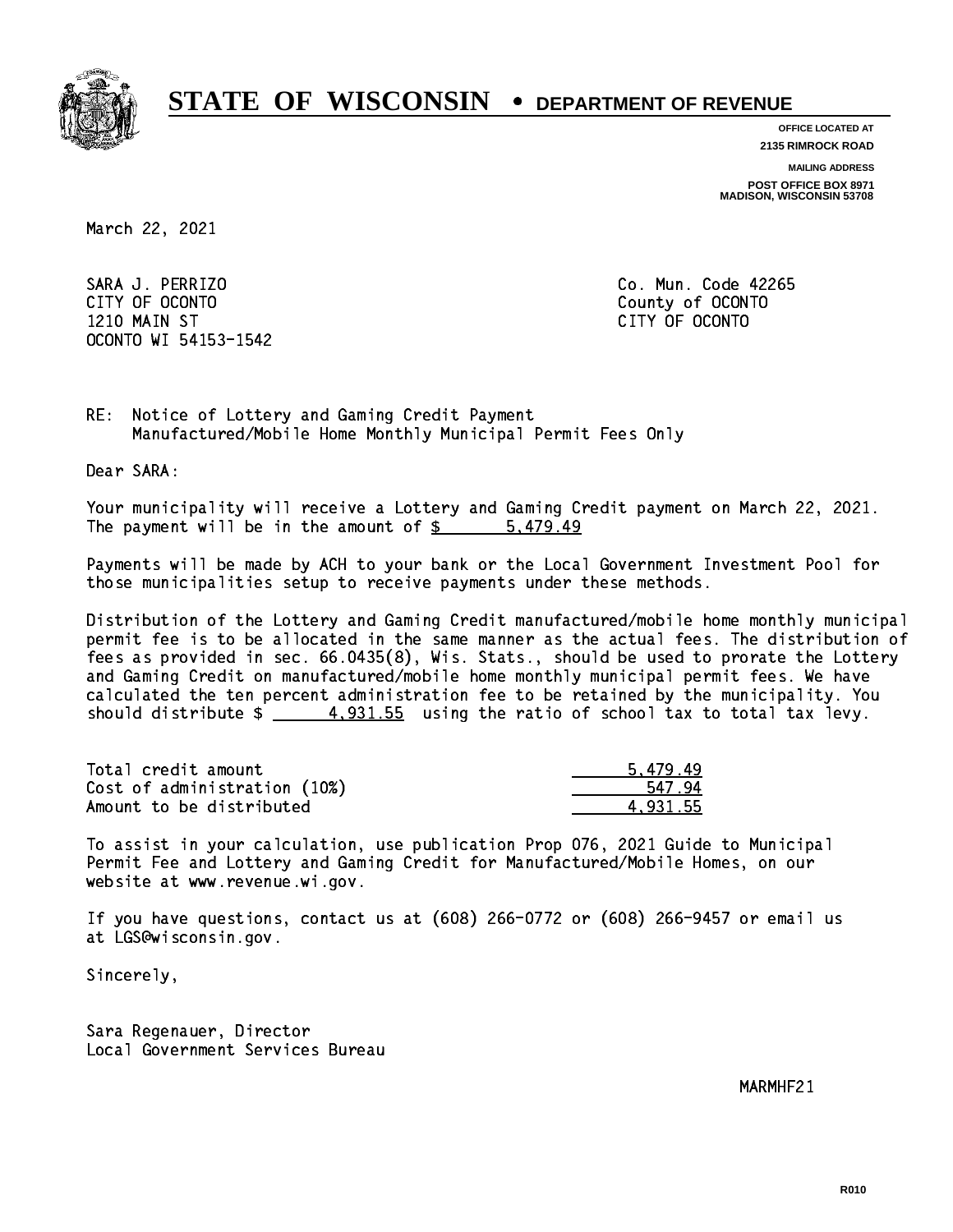

**OFFICE LOCATED AT**

**2135 RIMROCK ROAD**

**MAILING ADDRESS**

**POST OFFICE BOX 8971 MADISON, WISCONSIN 53708**

March 22, 2021

 VICKI ROBERTS Co. Mun. Code 42266 CITY OF OCONTO FALLS **COUNTY COUNTY OF OCONTO** 500 N CHESTNUT AVE, PO BOX 70 CITY OF OCONTO FALLS OCONTO FALLS WI 54154-0070

RE: Notice of Lottery and Gaming Credit Payment Manufactured/Mobile Home Monthly Municipal Permit Fees Only

Dear VICKI:

 Your municipality will receive a Lottery and Gaming Credit payment on March 22, 2021. The payment will be in the amount of  $\frac{2}{3}$  1,328.68

 Payments will be made by ACH to your bank or the Local Government Investment Pool for those municipalities setup to receive payments under these methods.

 Distribution of the Lottery and Gaming Credit manufactured/mobile home monthly municipal permit fee is to be allocated in the same manner as the actual fees. The distribution of fees as provided in sec. 66.0435(8), Wis. Stats., should be used to prorate the Lottery and Gaming Credit on manufactured/mobile home monthly municipal permit fees. We have calculated the ten percent administration fee to be retained by the municipality. You should distribute  $\frac{1}{2}$   $\frac{1}{1}$   $\frac{195.82}{1}$  using the ratio of school tax to total tax levy.

| Total credit amount          | 1,328.68 |
|------------------------------|----------|
| Cost of administration (10%) | 132.86   |
| Amount to be distributed     | 1,195.82 |

 To assist in your calculation, use publication Prop 076, 2021 Guide to Municipal Permit Fee and Lottery and Gaming Credit for Manufactured/Mobile Homes, on our website at www.revenue.wi.gov.

 If you have questions, contact us at (608) 266-0772 or (608) 266-9457 or email us at LGS@wisconsin.gov.

Sincerely,

 Sara Regenauer, Director Local Government Services Bureau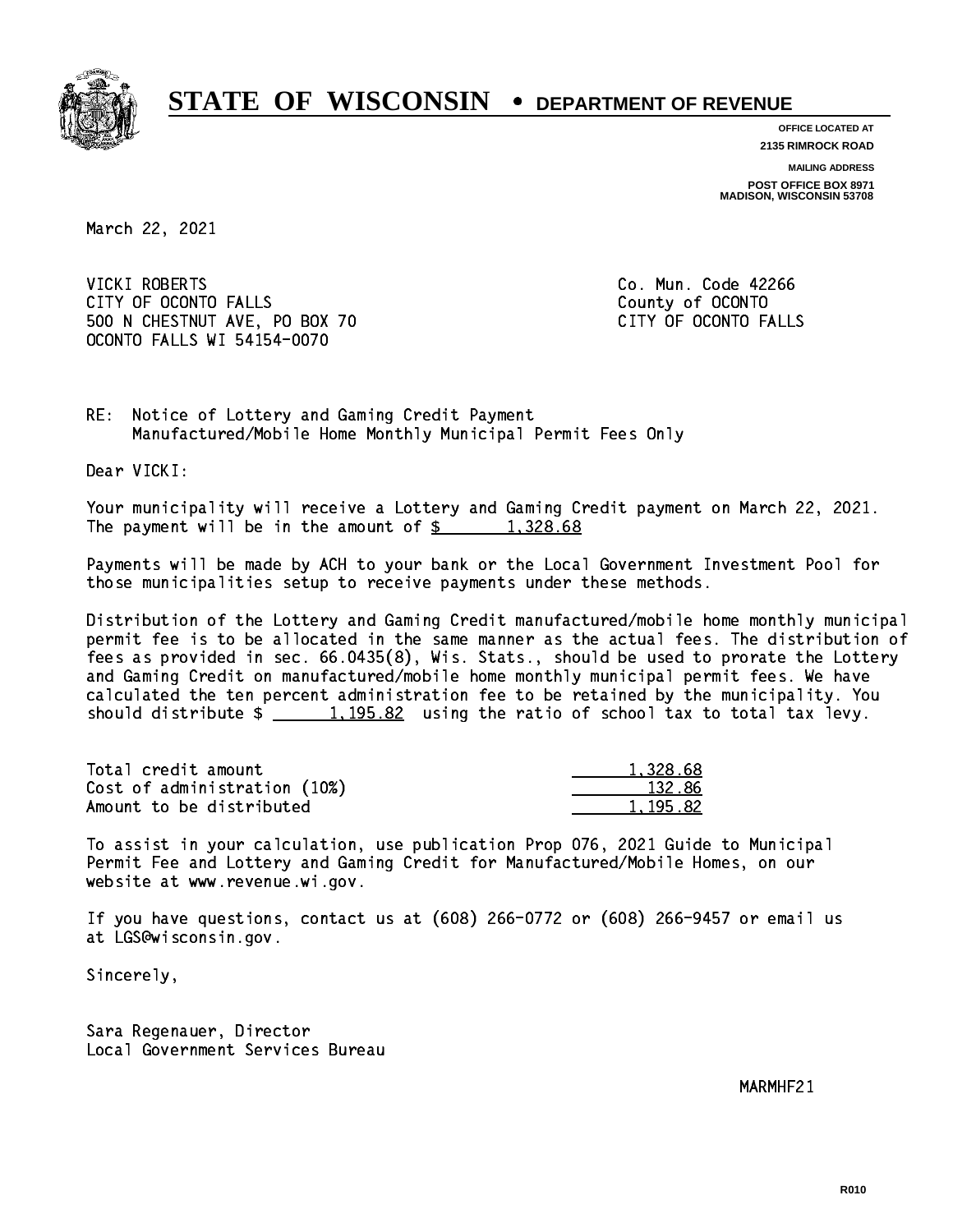

**OFFICE LOCATED AT 2135 RIMROCK ROAD**

**MAILING ADDRESS**

**POST OFFICE BOX 8971 MADISON, WISCONSIN 53708**

March 22, 2021

 THERESA LASSIG Co. Mun. Code 43276 CITY OF RHINELANDER **COUNTY COUNTY OF SHINE COUNTY** COUNTY OF ONEIDA 135 S STEVENS ST CITY OF RHINELANDER RHINELANDER WI 54501-3434

RE: Notice of Lottery and Gaming Credit Payment Manufactured/Mobile Home Monthly Municipal Permit Fees Only

Dear THERESA:

 Your municipality will receive a Lottery and Gaming Credit payment on March 22, 2021. The payment will be in the amount of  $\frac{20,173.32}{20,173.32}$ 

 Payments will be made by ACH to your bank or the Local Government Investment Pool for those municipalities setup to receive payments under these methods.

 Distribution of the Lottery and Gaming Credit manufactured/mobile home monthly municipal permit fee is to be allocated in the same manner as the actual fees. The distribution of fees as provided in sec. 66.0435(8), Wis. Stats., should be used to prorate the Lottery and Gaming Credit on manufactured/mobile home monthly municipal permit fees. We have calculated the ten percent administration fee to be retained by the municipality. You should distribute  $\frac{18,155.99}{2}$  using the ratio of school tax to total tax levy.

| Total credit amount          | 20, 173, 32 |
|------------------------------|-------------|
| Cost of administration (10%) | 2.017.33    |
| Amount to be distributed     | 18.155.99   |

 To assist in your calculation, use publication Prop 076, 2021 Guide to Municipal Permit Fee and Lottery and Gaming Credit for Manufactured/Mobile Homes, on our website at www.revenue.wi.gov.

 If you have questions, contact us at (608) 266-0772 or (608) 266-9457 or email us at LGS@wisconsin.gov.

Sincerely,

 Sara Regenauer, Director Local Government Services Bureau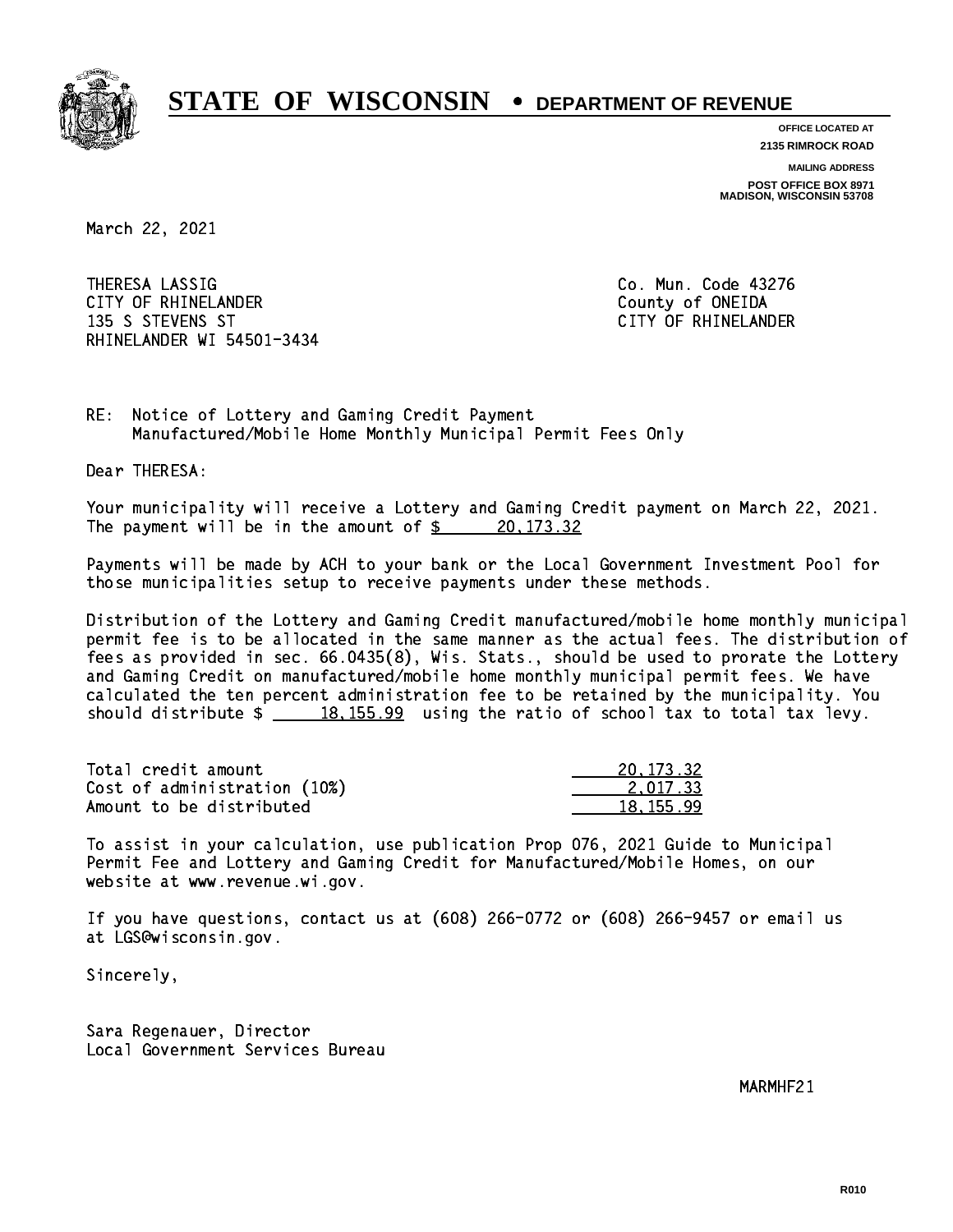

**OFFICE LOCATED AT 2135 RIMROCK ROAD**

**MAILING ADDRESS**

**POST OFFICE BOX 8971 MADISON, WISCONSIN 53708**

March 22, 2021

AMY OLSON TOWN OF CENTER **COUNTY OF COUNTY COUNTY OF COULD A** N3990 STATE ROAD 47 TOWN OF CENTER APPLETON WI 54913-8484

Co. Mun. Code 44008

RE: Notice of Lottery and Gaming Credit Payment Manufactured/Mobile Home Monthly Municipal Permit Fees Only

Dear AMY:

 Your municipality will receive a Lottery and Gaming Credit payment on March 22, 2021. The payment will be in the amount of  $\frac{2}{3}$  1,074.60

 Payments will be made by ACH to your bank or the Local Government Investment Pool for those municipalities setup to receive payments under these methods.

 Distribution of the Lottery and Gaming Credit manufactured/mobile home monthly municipal permit fee is to be allocated in the same manner as the actual fees. The distribution of fees as provided in sec. 66.0435(8), Wis. Stats., should be used to prorate the Lottery and Gaming Credit on manufactured/mobile home monthly municipal permit fees. We have calculated the ten percent administration fee to be retained by the municipality. You should distribute  $\frac{267.14}{100}$  using the ratio of school tax to total tax levy.

| Total credit amount          | 1.074.60 |
|------------------------------|----------|
| Cost of administration (10%) | 107.46   |
| Amount to be distributed     | 967 14   |

 To assist in your calculation, use publication Prop 076, 2021 Guide to Municipal Permit Fee and Lottery and Gaming Credit for Manufactured/Mobile Homes, on our website at www.revenue.wi.gov.

 If you have questions, contact us at (608) 266-0772 or (608) 266-9457 or email us at LGS@wisconsin.gov.

Sincerely,

 Sara Regenauer, Director Local Government Services Bureau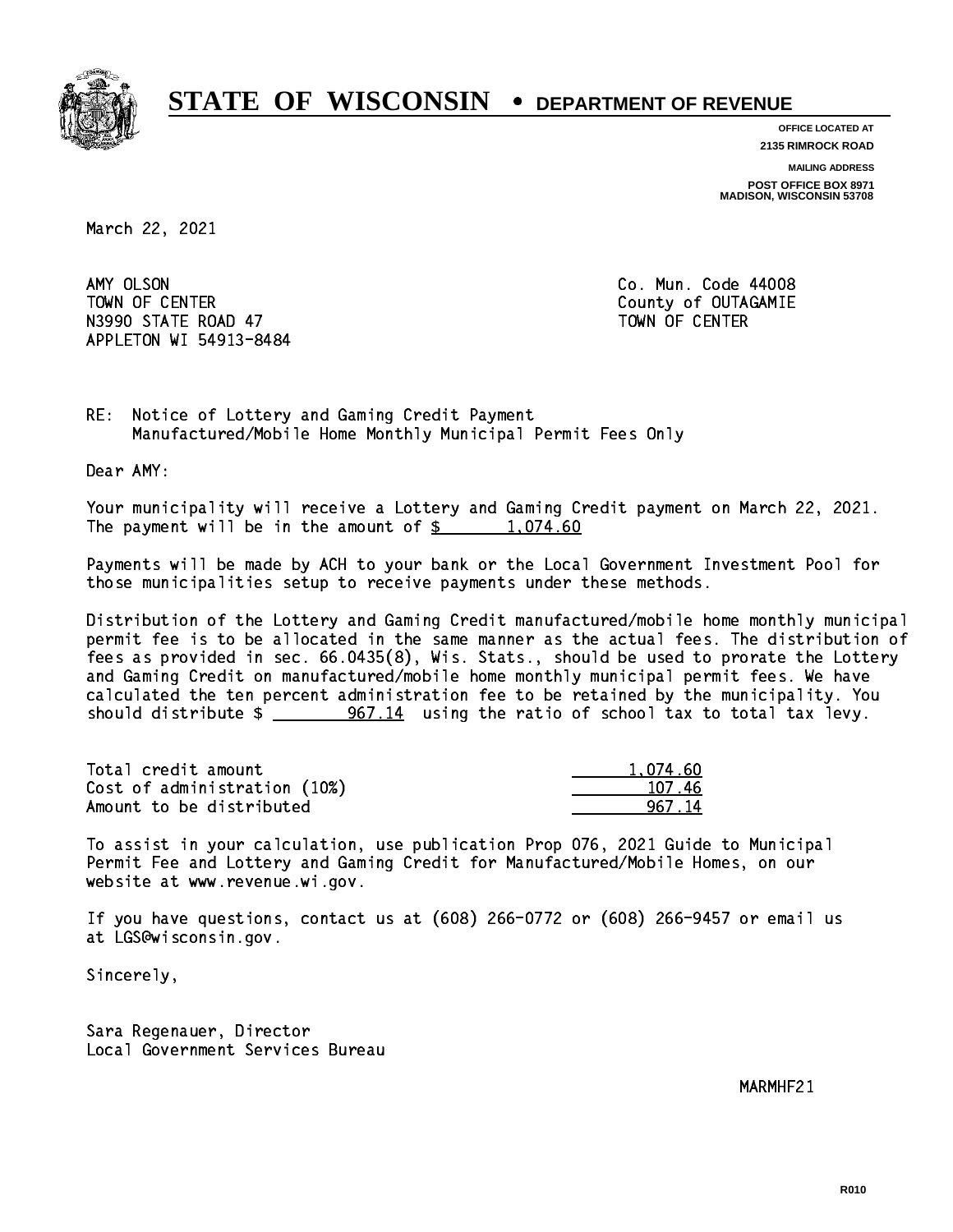

**OFFICE LOCATED AT**

**2135 RIMROCK ROAD**

**MAILING ADDRESS**

**POST OFFICE BOX 8971 MADISON, WISCONSIN 53708**

March 22, 2021

 COLLEEN LAHA Co. Mun. Code 44018 FREEDOM WI 54131

TOWN OF FREEDOM County of OUTAGAMIE PO BOX 1007 TOWN OF FREEDOM

RE: Notice of Lottery and Gaming Credit Payment Manufactured/Mobile Home Monthly Municipal Permit Fees Only

Dear COLLEEN:

 Your municipality will receive a Lottery and Gaming Credit payment on March 22, 2021. The payment will be in the amount of \$ 6,740.04 \_\_\_\_\_\_\_\_\_\_\_\_\_\_\_\_

 Payments will be made by ACH to your bank or the Local Government Investment Pool for those municipalities setup to receive payments under these methods.

 Distribution of the Lottery and Gaming Credit manufactured/mobile home monthly municipal permit fee is to be allocated in the same manner as the actual fees. The distribution of fees as provided in sec. 66.0435(8), Wis. Stats., should be used to prorate the Lottery and Gaming Credit on manufactured/mobile home monthly municipal permit fees. We have calculated the ten percent administration fee to be retained by the municipality. You should distribute  $\frac{2}{1}$   $\frac{6,066.04}{60.066.04}$  using the ratio of school tax to total tax levy.

| Total credit amount          | 6.740.04 |
|------------------------------|----------|
| Cost of administration (10%) | .674 በበ  |
| Amount to be distributed     | 6.066.04 |

 To assist in your calculation, use publication Prop 076, 2021 Guide to Municipal Permit Fee and Lottery and Gaming Credit for Manufactured/Mobile Homes, on our website at www.revenue.wi.gov.

 If you have questions, contact us at (608) 266-0772 or (608) 266-9457 or email us at LGS@wisconsin.gov.

Sincerely,

 Sara Regenauer, Director Local Government Services Bureau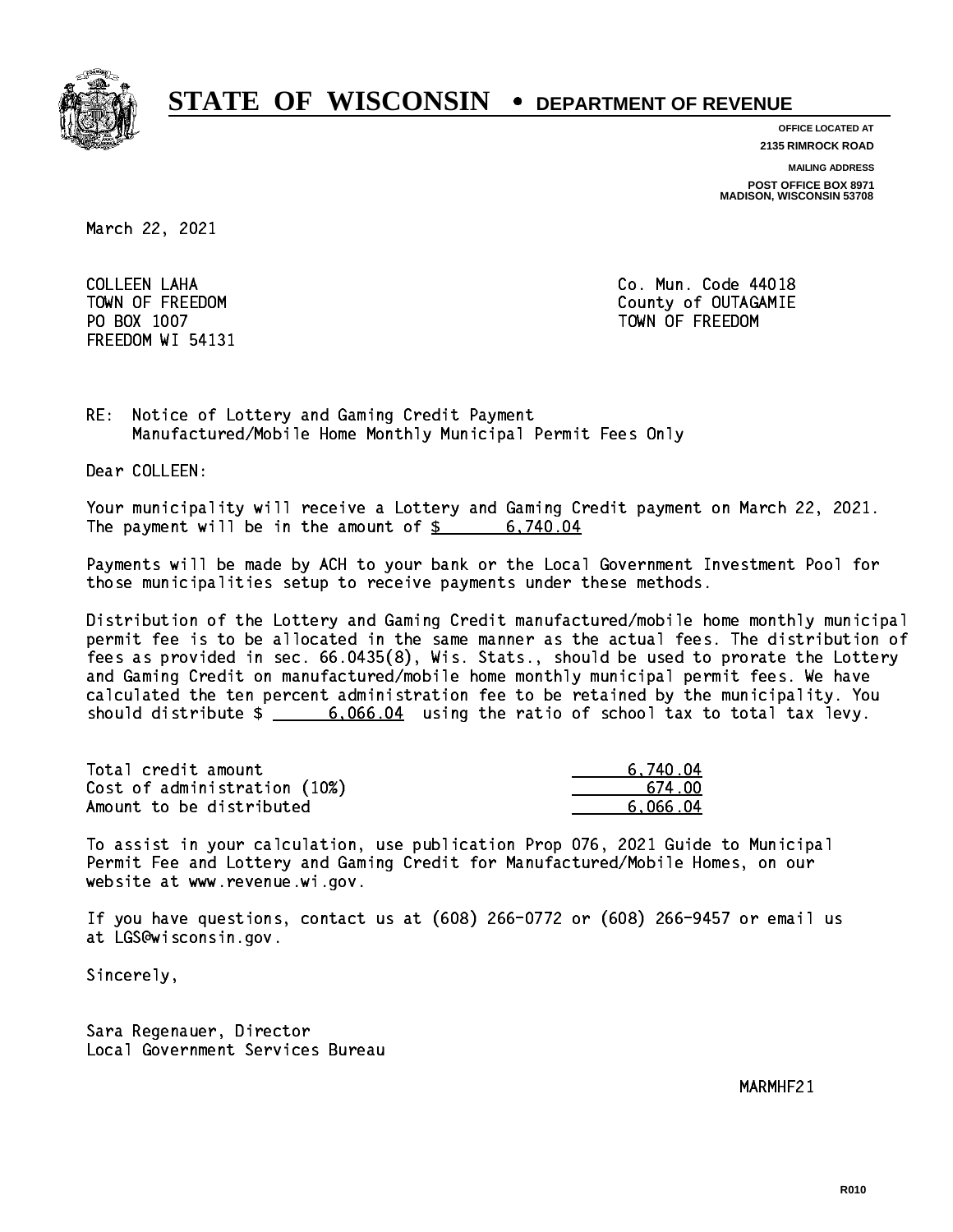

**OFFICE LOCATED AT**

**2135 RIMROCK ROAD**

**MAILING ADDRESS**

**POST OFFICE BOX 8971 MADISON, WISCONSIN 53708**

March 22, 2021

 LISA BEYER Co. Mun. Code 44022 TOWN OF GREENVILLE TOWN OF GREENVILLE W6860 PARKVIEW DRIVE TOWN OF GREENVILLE GREENVILLE WI 54942

RE: Notice of Lottery and Gaming Credit Payment Manufactured/Mobile Home Monthly Municipal Permit Fees Only

Dear LISA:

 Your municipality will receive a Lottery and Gaming Credit payment on March 22, 2021. The payment will be in the amount of  $\frac{2}{3}$  4,013.77

 Payments will be made by ACH to your bank or the Local Government Investment Pool for those municipalities setup to receive payments under these methods.

 Distribution of the Lottery and Gaming Credit manufactured/mobile home monthly municipal permit fee is to be allocated in the same manner as the actual fees. The distribution of fees as provided in sec. 66.0435(8), Wis. Stats., should be used to prorate the Lottery and Gaming Credit on manufactured/mobile home monthly municipal permit fees. We have calculated the ten percent administration fee to be retained by the municipality. You should distribute  $\frac{2}{2}$   $\frac{3.612.40}{2}$  using the ratio of school tax to total tax levy.

| Total credit amount          | 4.013.77 |
|------------------------------|----------|
| Cost of administration (10%) | 401.37   |
| Amount to be distributed     | 3.612.40 |

 To assist in your calculation, use publication Prop 076, 2021 Guide to Municipal Permit Fee and Lottery and Gaming Credit for Manufactured/Mobile Homes, on our website at www.revenue.wi.gov.

 If you have questions, contact us at (608) 266-0772 or (608) 266-9457 or email us at LGS@wisconsin.gov.

Sincerely,

 Sara Regenauer, Director Local Government Services Bureau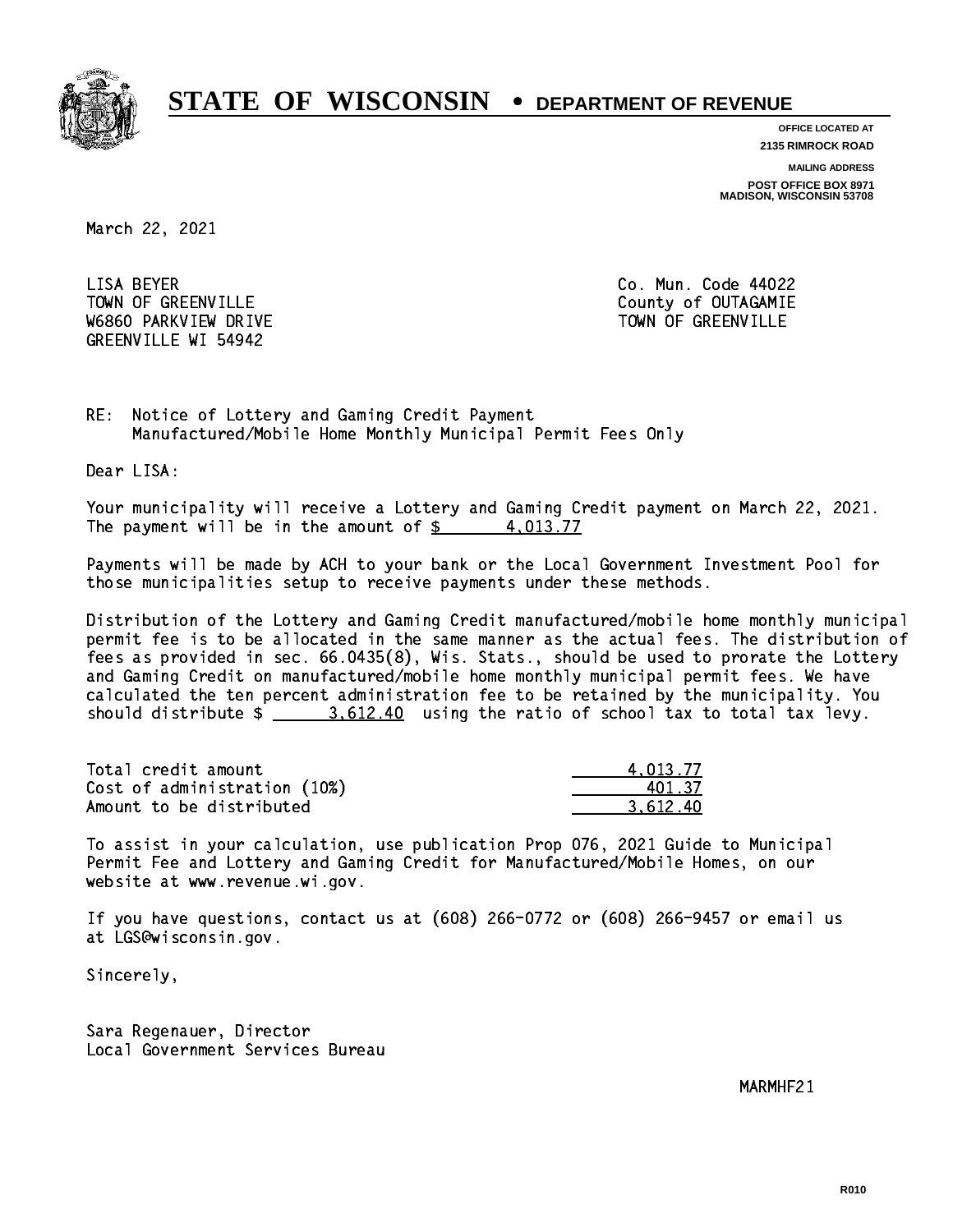

**OFFICE LOCATED AT**

**2135 RIMROCK ROAD**

**MAILING ADDRESS POST OFFICE BOX 8971 MADISON, WISCONSIN 53708**

March 22, 2021

**BARBARA SCHUH** VILLAGE OF BLACK CREEK COUNTY OF OUTAGAMIE 301 N MAPLE STREET VILLAGE OF BLACK CREEK BLACK CREEK WI 54106-9791

Co. Mun. Code 44107

RE: Notice of Lottery and Gaming Credit Payment Manufactured/Mobile Home Monthly Municipal Permit Fees Only

Dear BARBARA:

 Your municipality will receive a Lottery and Gaming Credit payment on March 22, 2021. The payment will be in the amount of  $$ 637.09$ 

 Payments will be made by ACH to your bank or the Local Government Investment Pool for those municipalities setup to receive payments under these methods.

 Distribution of the Lottery and Gaming Credit manufactured/mobile home monthly municipal permit fee is to be allocated in the same manner as the actual fees. The distribution of fees as provided in sec. 66.0435(8), Wis. Stats., should be used to prorate the Lottery and Gaming Credit on manufactured/mobile home monthly municipal permit fees. We have calculated the ten percent administration fee to be retained by the municipality. You should distribute  $\frac{2}{1}$   $\frac{573.39}{2}$  using the ratio of school tax to total tax levy.

Total credit amount Cost of administration (10%) Amount to be distributed

| ्र7 ।        |
|--------------|
| 3. ZO        |
| $\sqrt{2}$ . |

 To assist in your calculation, use publication Prop 076, 2021 Guide to Municipal Permit Fee and Lottery and Gaming Credit for Manufactured/Mobile Homes, on our website at www.revenue.wi.gov.

 If you have questions, contact us at (608) 266-0772 or (608) 266-9457 or email us at LGS@wisconsin.gov.

Sincerely,

 Sara Regenauer, Director Local Government Services Bureau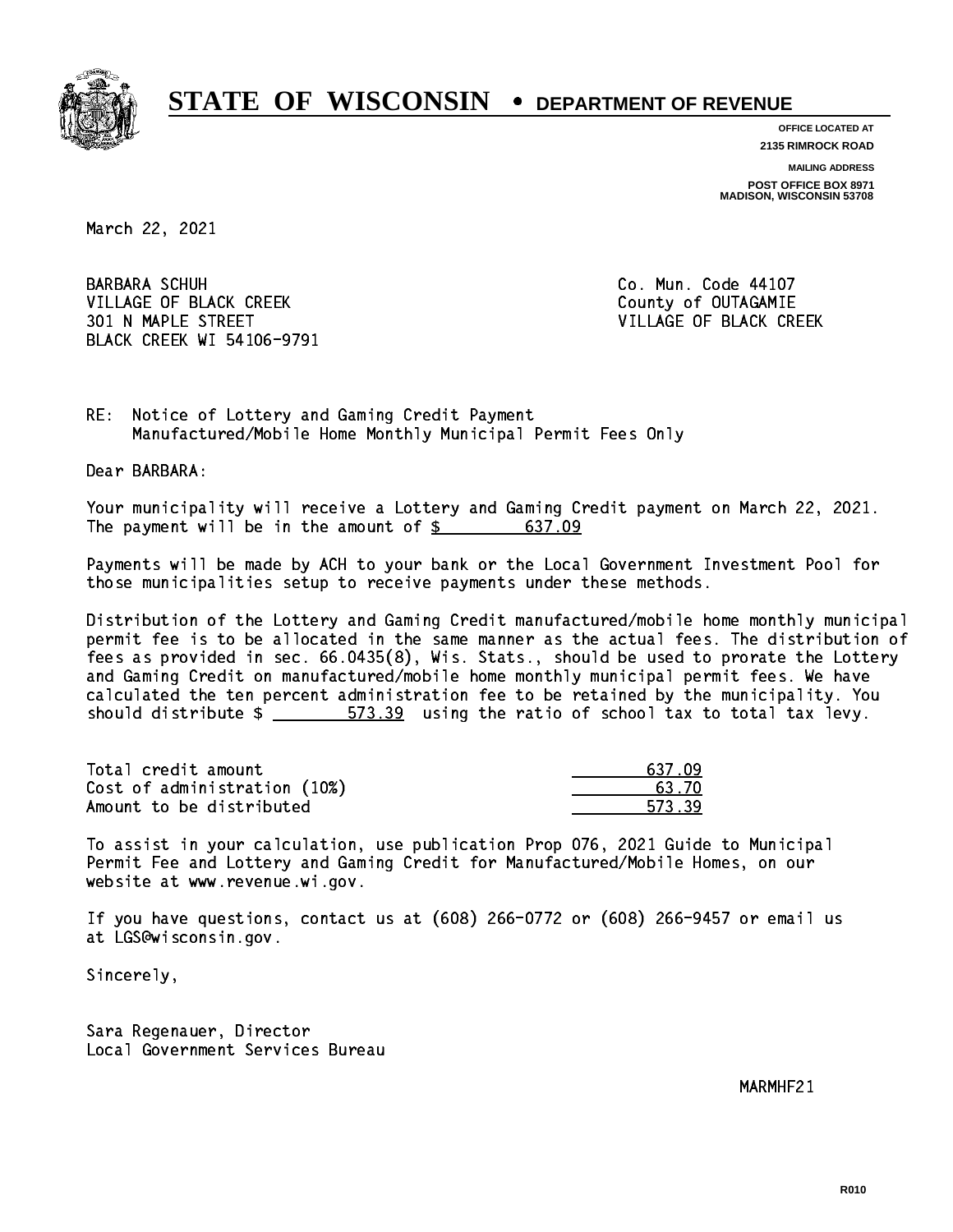

**OFFICE LOCATED AT**

**2135 RIMROCK ROAD**

**MAILING ADDRESS POST OFFICE BOX 8971 MADISON, WISCONSIN 53708**

March 22, 2021

 LISA REMIKER-DEWALL Co. Mun. Code 44146 VILLAGE OF LITTLE CHUTE COUNTY OF OUTAGAMIE 108 W MAIN ST VILLAGE OF LITTLE CHUTE LITTLE CHUTE WI 54140-1750

RE: Notice of Lottery and Gaming Credit Payment Manufactured/Mobile Home Monthly Municipal Permit Fees Only

Dear LISA:

 Your municipality will receive a Lottery and Gaming Credit payment on March 22, 2021. The payment will be in the amount of  $\frac{2}{3}$  12,527.52

 Payments will be made by ACH to your bank or the Local Government Investment Pool for those municipalities setup to receive payments under these methods.

 Distribution of the Lottery and Gaming Credit manufactured/mobile home monthly municipal permit fee is to be allocated in the same manner as the actual fees. The distribution of fees as provided in sec. 66.0435(8), Wis. Stats., should be used to prorate the Lottery and Gaming Credit on manufactured/mobile home monthly municipal permit fees. We have calculated the ten percent administration fee to be retained by the municipality. You should distribute  $\frac{11,274.77}{2}$  using the ratio of school tax to total tax levy.

| Total credit amount          | 12,527.52 |
|------------------------------|-----------|
| Cost of administration (10%) | 1.252.75  |
| Amount to be distributed     | 11,274.77 |

 To assist in your calculation, use publication Prop 076, 2021 Guide to Municipal Permit Fee and Lottery and Gaming Credit for Manufactured/Mobile Homes, on our website at www.revenue.wi.gov.

 If you have questions, contact us at (608) 266-0772 or (608) 266-9457 or email us at LGS@wisconsin.gov.

Sincerely,

 Sara Regenauer, Director Local Government Services Bureau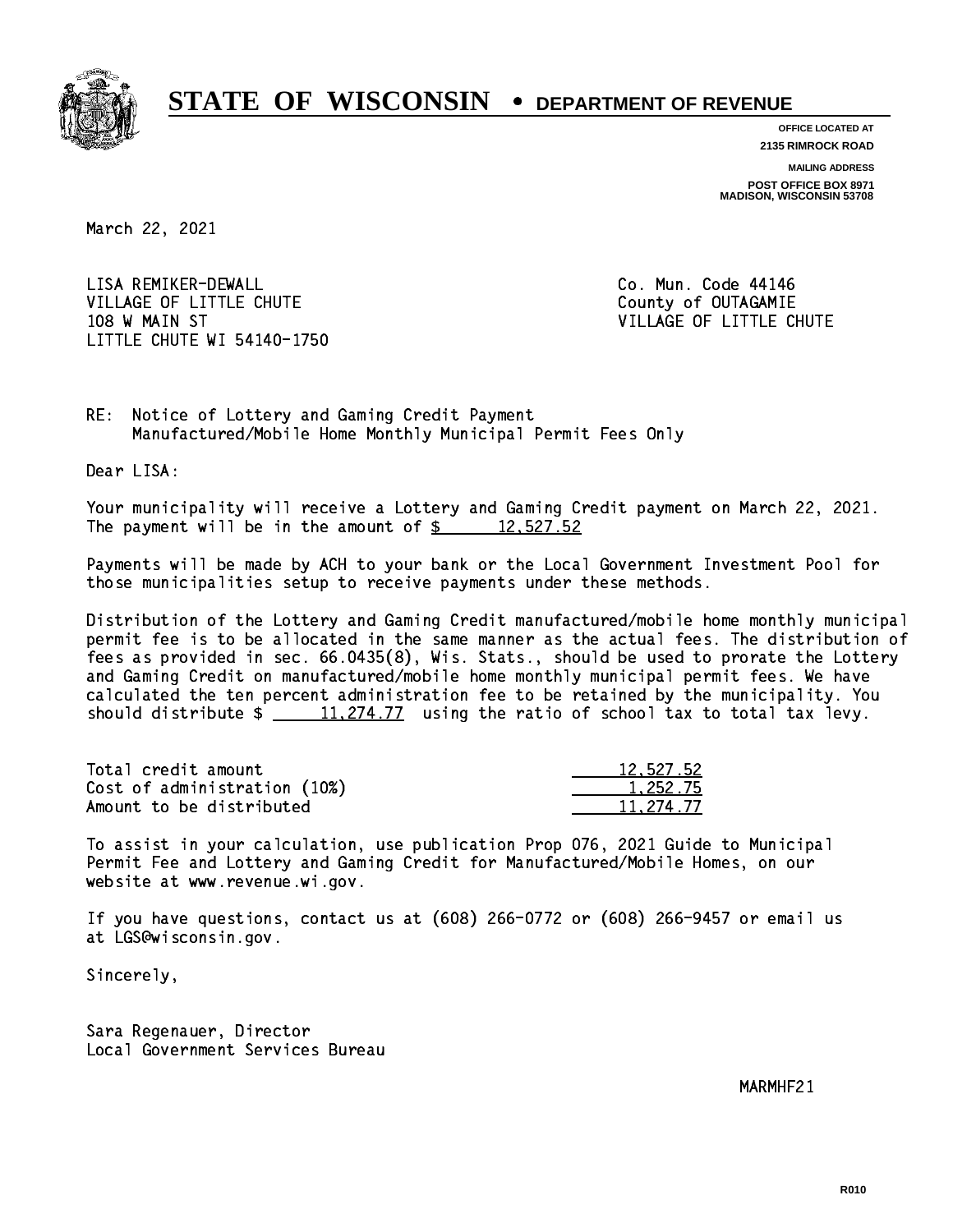

**OFFICE LOCATED AT**

**2135 RIMROCK ROAD**

**MAILING ADDRESS**

**POST OFFICE BOX 8971 MADISON, WISCONSIN 53708**

March 22, 2021

LINDA HOES VILLAGE OF NICHOLS **COUNTY OF SEXUAL COUNTY OF OUTAGAMIE**  PO BOX 169 N9065 KRULL RD. VILLAGE OF NICHOLS NICHOLS WI 54152-0169

Co. Mun. Code 44155

RE: Notice of Lottery and Gaming Credit Payment Manufactured/Mobile Home Monthly Municipal Permit Fees Only

Dear LINDA:

 Your municipality will receive a Lottery and Gaming Credit payment on March 22, 2021. The payment will be in the amount of  $\frac{2}{3}$  2,121.17

 Payments will be made by ACH to your bank or the Local Government Investment Pool for those municipalities setup to receive payments under these methods.

 Distribution of the Lottery and Gaming Credit manufactured/mobile home monthly municipal permit fee is to be allocated in the same manner as the actual fees. The distribution of fees as provided in sec. 66.0435(8), Wis. Stats., should be used to prorate the Lottery and Gaming Credit on manufactured/mobile home monthly municipal permit fees. We have calculated the ten percent administration fee to be retained by the municipality. You should distribute  $\frac{1,909.06}{1,909.06}$  using the ratio of school tax to total tax levy.

| Total credit amount          | 2.121.17 |
|------------------------------|----------|
| Cost of administration (10%) | 212.11   |
| Amount to be distributed     | 1.909.06 |

 To assist in your calculation, use publication Prop 076, 2021 Guide to Municipal Permit Fee and Lottery and Gaming Credit for Manufactured/Mobile Homes, on our website at www.revenue.wi.gov.

 If you have questions, contact us at (608) 266-0772 or (608) 266-9457 or email us at LGS@wisconsin.gov.

Sincerely,

 Sara Regenauer, Director Local Government Services Bureau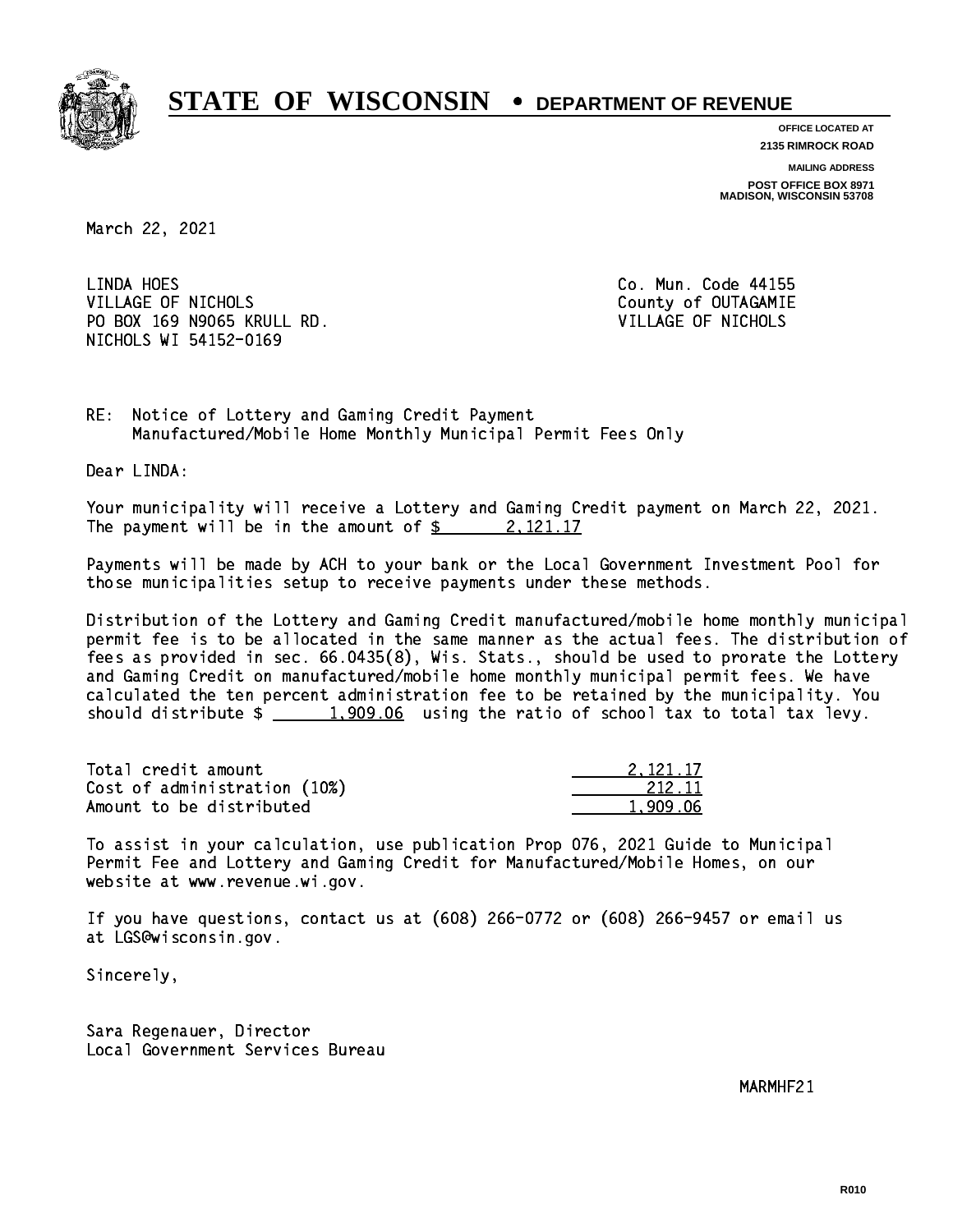

**OFFICE LOCATED AT 2135 RIMROCK ROAD**

**MAILING ADDRESS**

**POST OFFICE BOX 8971 MADISON, WISCONSIN 53708**

March 22, 2021

 LAURIE SWEENEY Co. Mun. Code 44181 VILLAGE OF SHIOCTON COUNTY OF OUTAGAMIE PO BOX 96, N5605 STATE HWY 76 VILLAGE OF SHIOCTON SHIOCTON WI 54170-0096

RE: Notice of Lottery and Gaming Credit Payment Manufactured/Mobile Home Monthly Municipal Permit Fees Only

Dear LAURIE:

 Your municipality will receive a Lottery and Gaming Credit payment on March 22, 2021. The payment will be in the amount of  $\frac{28}{100}$  = 5,408.28

 Payments will be made by ACH to your bank or the Local Government Investment Pool for those municipalities setup to receive payments under these methods.

 Distribution of the Lottery and Gaming Credit manufactured/mobile home monthly municipal permit fee is to be allocated in the same manner as the actual fees. The distribution of fees as provided in sec. 66.0435(8), Wis. Stats., should be used to prorate the Lottery and Gaming Credit on manufactured/mobile home monthly municipal permit fees. We have calculated the ten percent administration fee to be retained by the municipality. You should distribute  $\frac{4.867.46}{2}$  using the ratio of school tax to total tax levy.

| Total credit amount          | 5.408.28 |
|------------------------------|----------|
| Cost of administration (10%) | 540.82   |
| Amount to be distributed     | 4.867.46 |

 To assist in your calculation, use publication Prop 076, 2021 Guide to Municipal Permit Fee and Lottery and Gaming Credit for Manufactured/Mobile Homes, on our website at www.revenue.wi.gov.

 If you have questions, contact us at (608) 266-0772 or (608) 266-9457 or email us at LGS@wisconsin.gov.

Sincerely,

 Sara Regenauer, Director Local Government Services Bureau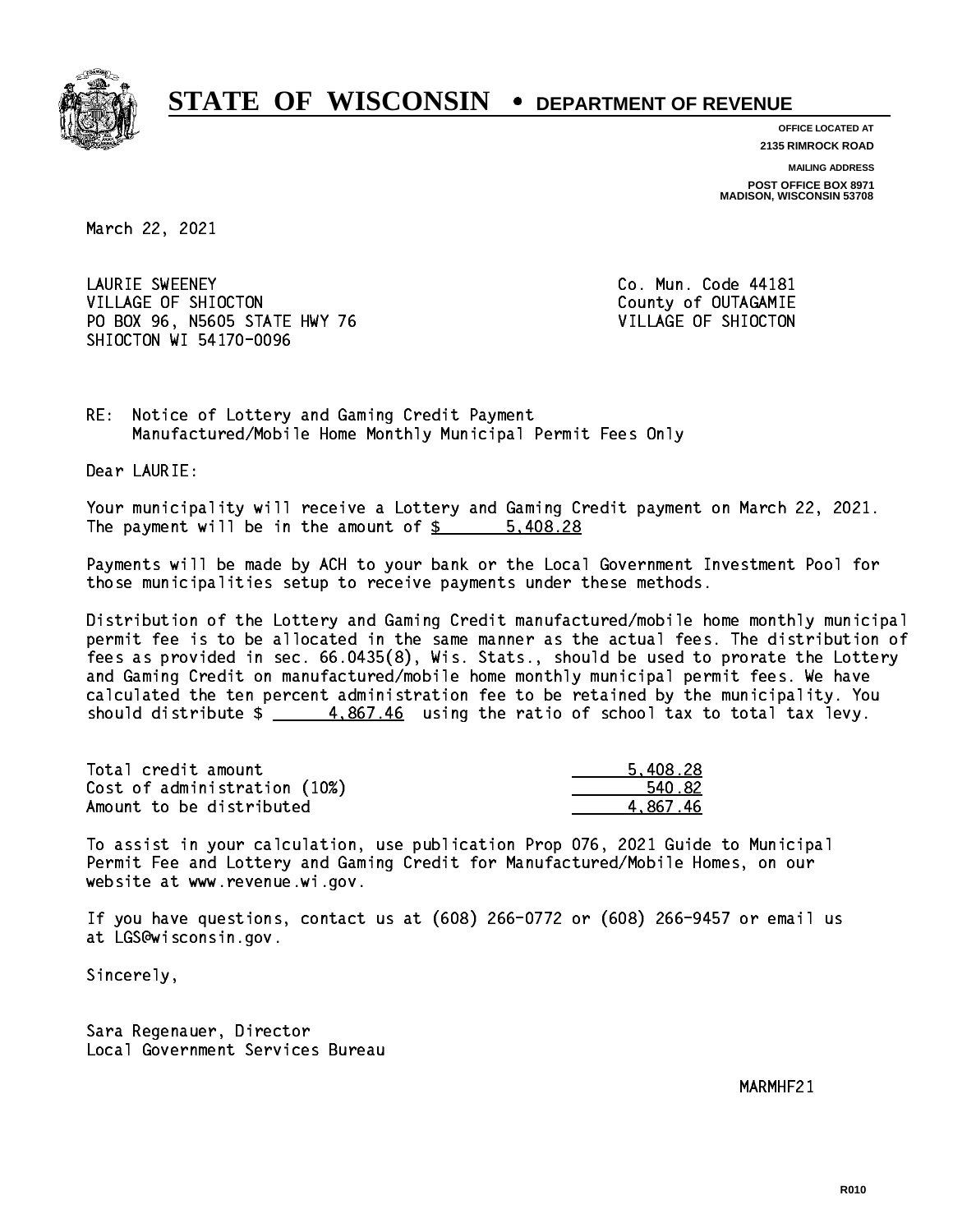

**OFFICE LOCATED AT**

**2135 RIMROCK ROAD**

**MAILING ADDRESS**

**POST OFFICE BOX 8971 MADISON, WISCONSIN 53708**

March 22, 2021

 BONNIE BARTEL Co. Mun. Code 45008 TOWN OF GRAFTON COUNTY OF OUR COUNTY OF OUR COUNTY OF OUR COUNTY OF OUR COUNTY OF OUR COUNTY OF OUR COUNTY OF THE ONLY AND THE OUR COUNTY OF OUR COUNTY OF OUR COUNTY OF OUR COUNTY OF OUR COUNTY OF OUR COUNTY OF OUR COUNTY 1102 BRIDGE ST. TOWN OF GRAFIT ST. TOWN OF GRAFIT ST. TOWN OF GRAFIT ST. TOWN OF GRAFIT ST. TOWN OF GRAFIT ST. GRAFTON WI 53024-0143

RE: Notice of Lottery and Gaming Credit Payment Manufactured/Mobile Home Monthly Municipal Permit Fees Only

Dear BONNIE:

 Your municipality will receive a Lottery and Gaming Credit payment on March 22, 2021. The payment will be in the amount of  $\frac{2}{3}$  4,822.80

 Payments will be made by ACH to your bank or the Local Government Investment Pool for those municipalities setup to receive payments under these methods.

 Distribution of the Lottery and Gaming Credit manufactured/mobile home monthly municipal permit fee is to be allocated in the same manner as the actual fees. The distribution of fees as provided in sec. 66.0435(8), Wis. Stats., should be used to prorate the Lottery and Gaming Credit on manufactured/mobile home monthly municipal permit fees. We have calculated the ten percent administration fee to be retained by the municipality. You should distribute  $\frac{4,340.52}{2}$  using the ratio of school tax to total tax levy.

| Total credit amount          | 4.822.80 |
|------------------------------|----------|
| Cost of administration (10%) | 482.28   |
| Amount to be distributed     | 4.340.52 |

 To assist in your calculation, use publication Prop 076, 2021 Guide to Municipal Permit Fee and Lottery and Gaming Credit for Manufactured/Mobile Homes, on our website at www.revenue.wi.gov.

 If you have questions, contact us at (608) 266-0772 or (608) 266-9457 or email us at LGS@wisconsin.gov.

Sincerely,

 Sara Regenauer, Director Local Government Services Bureau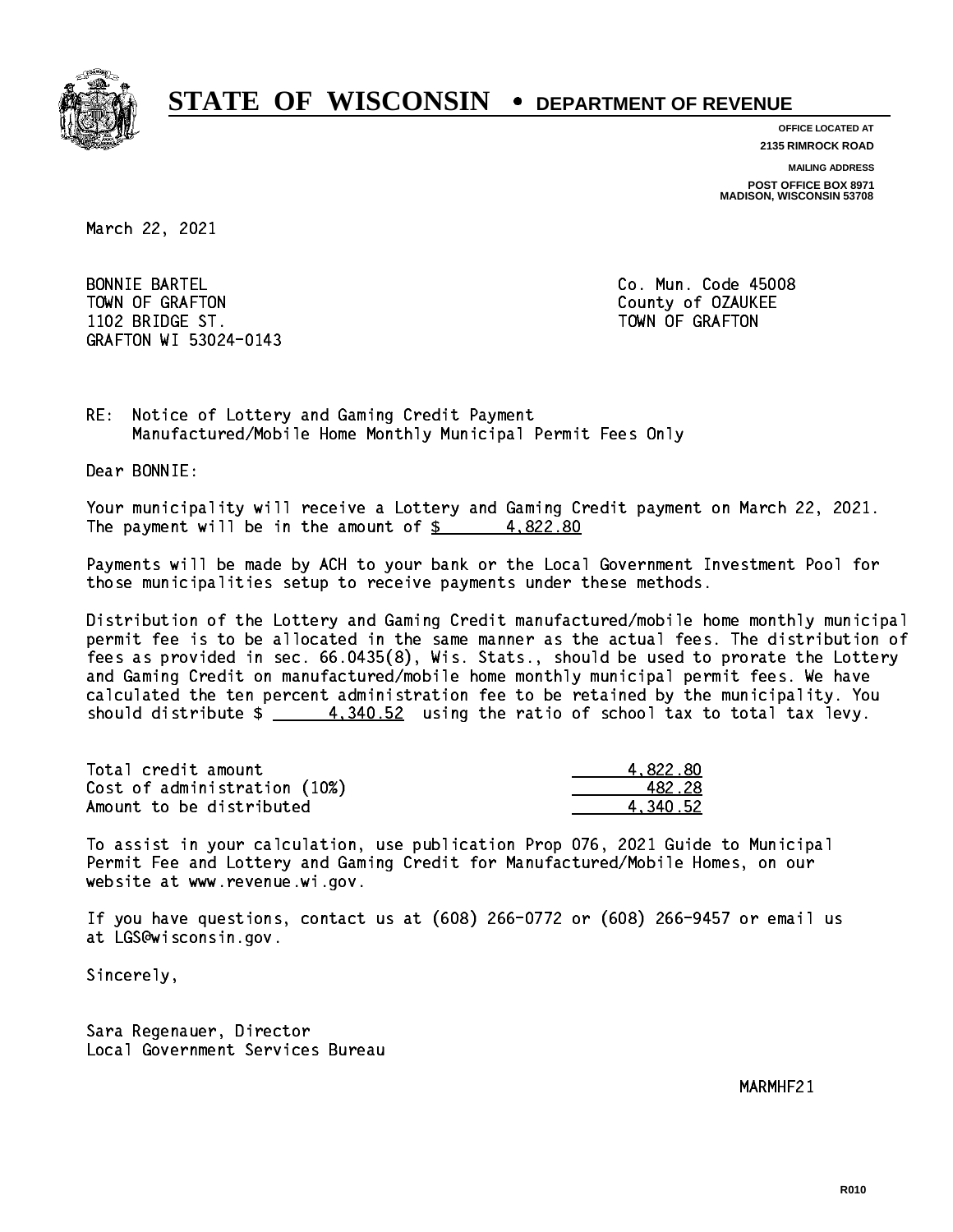

**OFFICE LOCATED AT 2135 RIMROCK ROAD**

**MAILING ADDRESS**

**POST OFFICE BOX 8971 MADISON, WISCONSIN 53708**

March 22, 2021

MARY SAMPONT TOWN OF PORT WASHINGTON TOWN COUNTY OF OZAUKEE 2354 WILLOW RD TOWN OF PORT WASHINGTON PORT WASHINGTON WI 53074-9751

Co. Mun. Code 45012

RE: Notice of Lottery and Gaming Credit Payment Manufactured/Mobile Home Monthly Municipal Permit Fees Only

Dear MARY:

 Your municipality will receive a Lottery and Gaming Credit payment on March 22, 2021. The payment will be in the amount of  $\frac{2}{3}$  1,579.30

 Payments will be made by ACH to your bank or the Local Government Investment Pool for those municipalities setup to receive payments under these methods.

 Distribution of the Lottery and Gaming Credit manufactured/mobile home monthly municipal permit fee is to be allocated in the same manner as the actual fees. The distribution of fees as provided in sec. 66.0435(8), Wis. Stats., should be used to prorate the Lottery and Gaming Credit on manufactured/mobile home monthly municipal permit fees. We have calculated the ten percent administration fee to be retained by the municipality. You should distribute  $\frac{1,421.37}{1,421.37}$  using the ratio of school tax to total tax levy.

| Total credit amount          | 1,579.30 |
|------------------------------|----------|
| Cost of administration (10%) | 157.93   |
| Amount to be distributed     | 1.421.37 |

 To assist in your calculation, use publication Prop 076, 2021 Guide to Municipal Permit Fee and Lottery and Gaming Credit for Manufactured/Mobile Homes, on our website at www.revenue.wi.gov.

 If you have questions, contact us at (608) 266-0772 or (608) 266-9457 or email us at LGS@wisconsin.gov.

Sincerely,

 Sara Regenauer, Director Local Government Services Bureau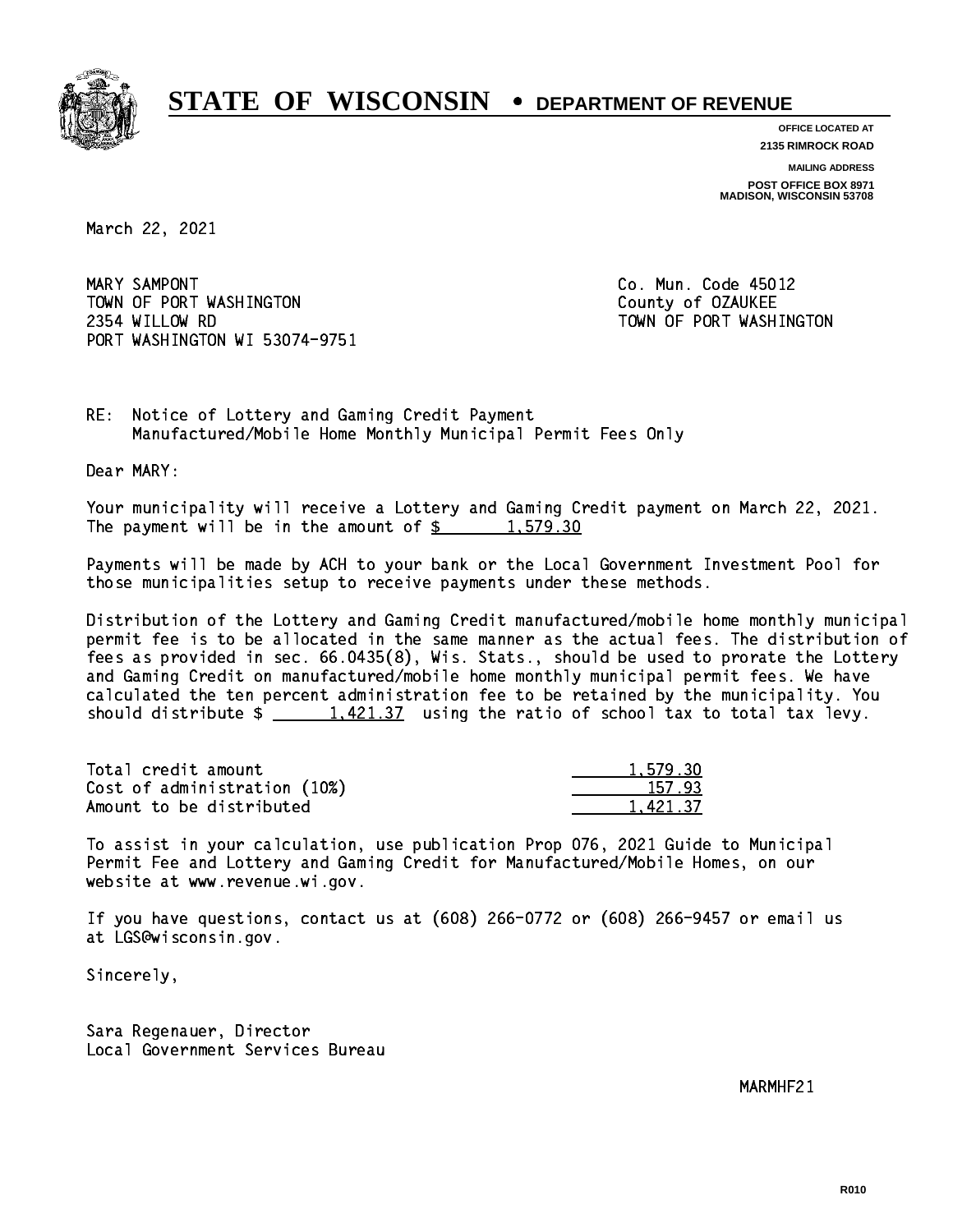

**OFFICE LOCATED AT**

**2135 RIMROCK ROAD**

**MAILING ADDRESS**

**POST OFFICE BOX 8971 MADISON, WISCONSIN 53708**

March 22, 2021

 AUDREY BAUER Co. Mun. Code 46004 TOWN OF DURAND COUNTY OF PERIODIC COUNTY OF PERIODIC COUNTY OF PERIODIC COUNTY OF PERIODIC COUNTY OF PERIODIC W5267 COUNTY RD V TOWN OF DURAND DURAND WI 54736-4721

RE: Notice of Lottery and Gaming Credit Payment Manufactured/Mobile Home Monthly Municipal Permit Fees Only

Dear AUDREY:

 Your municipality will receive a Lottery and Gaming Credit payment on March 22, 2021. The payment will be in the amount of  $\frac{2}{3}$  1,709.92

 Payments will be made by ACH to your bank or the Local Government Investment Pool for those municipalities setup to receive payments under these methods.

 Distribution of the Lottery and Gaming Credit manufactured/mobile home monthly municipal permit fee is to be allocated in the same manner as the actual fees. The distribution of fees as provided in sec. 66.0435(8), Wis. Stats., should be used to prorate the Lottery and Gaming Credit on manufactured/mobile home monthly municipal permit fees. We have calculated the ten percent administration fee to be retained by the municipality. You should distribute  $\frac{1.538.93}{1.538.93}$  using the ratio of school tax to total tax levy.

| Total credit amount          | 1,709.92 |
|------------------------------|----------|
| Cost of administration (10%) | 170.99   |
| Amount to be distributed     | 1,538.93 |

 To assist in your calculation, use publication Prop 076, 2021 Guide to Municipal Permit Fee and Lottery and Gaming Credit for Manufactured/Mobile Homes, on our website at www.revenue.wi.gov.

 If you have questions, contact us at (608) 266-0772 or (608) 266-9457 or email us at LGS@wisconsin.gov.

Sincerely,

 Sara Regenauer, Director Local Government Services Bureau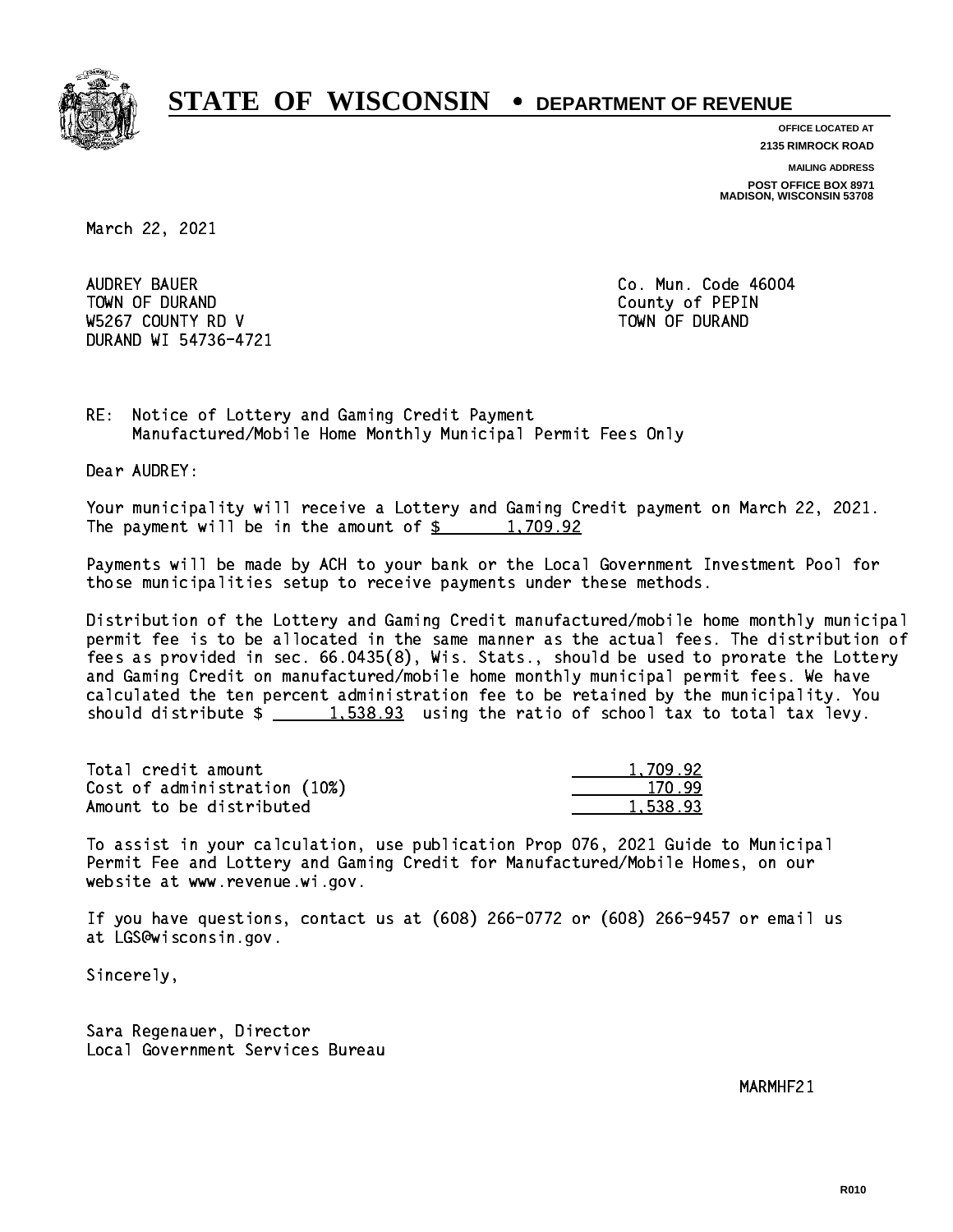

**OFFICE LOCATED AT 2135 RIMROCK ROAD**

**MAILING ADDRESS**

**POST OFFICE BOX 8971 MADISON, WISCONSIN 53708**

March 22, 2021

**MISSY MURRAY**  VILLAGE OF PEPIN County of PEPIN 508 2ND ST, PO BOX 277 VILLAGE OF PEPIN PEPIN WI 54759-0277

Co. Mun. Code 46171

RE: Notice of Lottery and Gaming Credit Payment Manufactured/Mobile Home Monthly Municipal Permit Fees Only

Dear MISSY:

 Your municipality will receive a Lottery and Gaming Credit payment on March 22, 2021. The payment will be in the amount of  $\frac{2}{3}$  635.95

 Payments will be made by ACH to your bank or the Local Government Investment Pool for those municipalities setup to receive payments under these methods.

 Distribution of the Lottery and Gaming Credit manufactured/mobile home monthly municipal permit fee is to be allocated in the same manner as the actual fees. The distribution of fees as provided in sec. 66.0435(8), Wis. Stats., should be used to prorate the Lottery and Gaming Credit on manufactured/mobile home monthly municipal permit fees. We have calculated the ten percent administration fee to be retained by the municipality. You should distribute  $\frac{2}{1}$   $\frac{572.36}{2}$  using the ratio of school tax to total tax levy.

Total credit amount Cost of administration (10%) Amount to be distributed

| פ      |
|--------|
| 3.59   |
| 572.36 |

 To assist in your calculation, use publication Prop 076, 2021 Guide to Municipal Permit Fee and Lottery and Gaming Credit for Manufactured/Mobile Homes, on our website at www.revenue.wi.gov.

 If you have questions, contact us at (608) 266-0772 or (608) 266-9457 or email us at LGS@wisconsin.gov.

Sincerely,

 Sara Regenauer, Director Local Government Services Bureau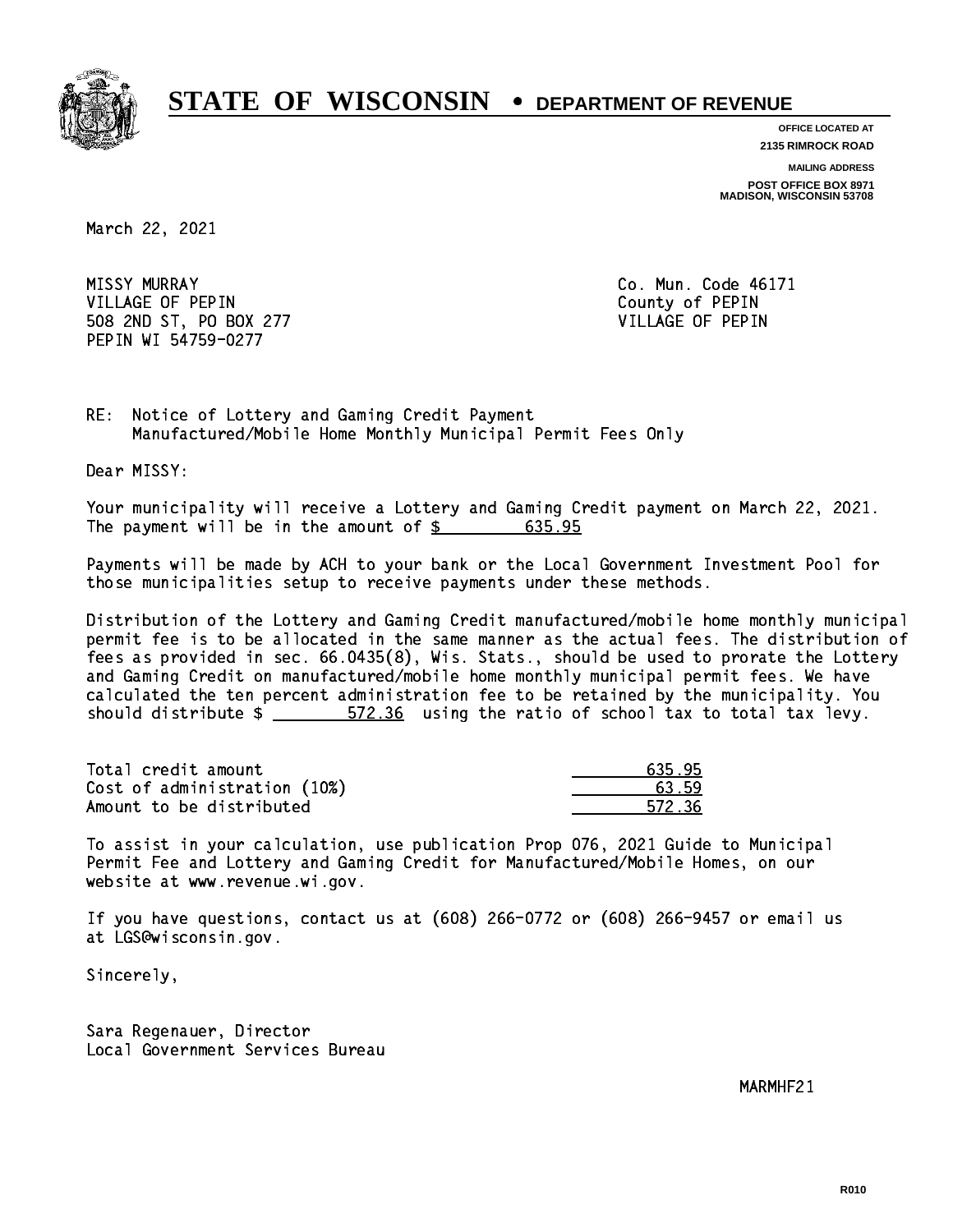

**OFFICE LOCATED AT**

**2135 RIMROCK ROAD**

**MAILING ADDRESS**

**POST OFFICE BOX 8971 MADISON, WISCONSIN 53708**

March 22, 2021

**KIM LUNDA** VILLAGE OF BAY CITY COUNTY County of PIERCE PO BOX 9, W6275 MAIN ST. VILLAGE OF BAY CITY BAY CITY WI 54723-0009

Co. Mun. Code 47106

RE: Notice of Lottery and Gaming Credit Payment Manufactured/Mobile Home Monthly Municipal Permit Fees Only

Dear KIM:

 Your municipality will receive a Lottery and Gaming Credit payment on March 22, 2021. The payment will be in the amount of  $\frac{2}{3}$  15,627.73

 Payments will be made by ACH to your bank or the Local Government Investment Pool for those municipalities setup to receive payments under these methods.

 Distribution of the Lottery and Gaming Credit manufactured/mobile home monthly municipal permit fee is to be allocated in the same manner as the actual fees. The distribution of fees as provided in sec. 66.0435(8), Wis. Stats., should be used to prorate the Lottery and Gaming Credit on manufactured/mobile home monthly municipal permit fees. We have calculated the ten percent administration fee to be retained by the municipality. You should distribute  $\frac{14,064.96}{2}$  using the ratio of school tax to total tax levy.

| Total credit amount          | 15,627.73 |
|------------------------------|-----------|
| Cost of administration (10%) | 1.562.77  |
| Amount to be distributed     | 14.064.96 |

 To assist in your calculation, use publication Prop 076, 2021 Guide to Municipal Permit Fee and Lottery and Gaming Credit for Manufactured/Mobile Homes, on our website at www.revenue.wi.gov.

 If you have questions, contact us at (608) 266-0772 or (608) 266-9457 or email us at LGS@wisconsin.gov.

Sincerely,

 Sara Regenauer, Director Local Government Services Bureau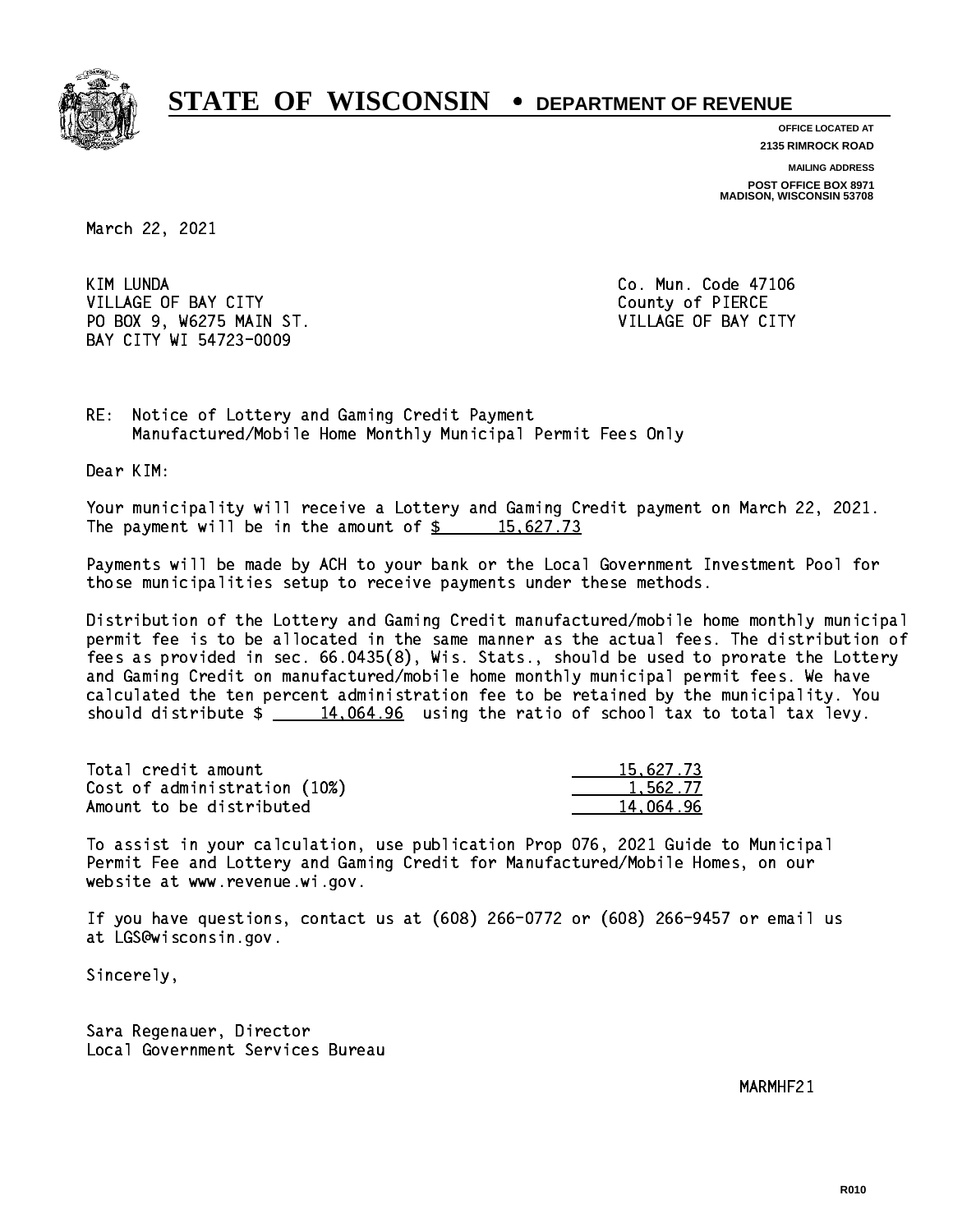

**OFFICE LOCATED AT 2135 RIMROCK ROAD**

**MAILING ADDRESS**

**POST OFFICE BOX 8971 MADISON, WISCONSIN 53708**

March 22, 2021

 NICOLE STEWART Co. Mun. Code 47121 VILLAGE OF ELLSWORTH COUNTY OF PIERCE 130 N CHESTNUT ST VILLAGE OF ELLSWORTH ELLSWORTH WI 54011-4135

RE: Notice of Lottery and Gaming Credit Payment Manufactured/Mobile Home Monthly Municipal Permit Fees Only

Dear NICOLE:

 Your municipality will receive a Lottery and Gaming Credit payment on March 22, 2021. The payment will be in the amount of  $\frac{2}{3}$  9,046.16

 Payments will be made by ACH to your bank or the Local Government Investment Pool for those municipalities setup to receive payments under these methods.

 Distribution of the Lottery and Gaming Credit manufactured/mobile home monthly municipal permit fee is to be allocated in the same manner as the actual fees. The distribution of fees as provided in sec. 66.0435(8), Wis. Stats., should be used to prorate the Lottery and Gaming Credit on manufactured/mobile home monthly municipal permit fees. We have calculated the ten percent administration fee to be retained by the municipality. You should distribute  $\frac{2}{1}$   $\frac{8.141.55}{2}$  using the ratio of school tax to total tax levy.

| Total credit amount          | 9.046.16 |
|------------------------------|----------|
| Cost of administration (10%) | 904.61   |
| Amount to be distributed     | 8.141.55 |

 To assist in your calculation, use publication Prop 076, 2021 Guide to Municipal Permit Fee and Lottery and Gaming Credit for Manufactured/Mobile Homes, on our website at www.revenue.wi.gov.

 If you have questions, contact us at (608) 266-0772 or (608) 266-9457 or email us at LGS@wisconsin.gov.

Sincerely,

 Sara Regenauer, Director Local Government Services Bureau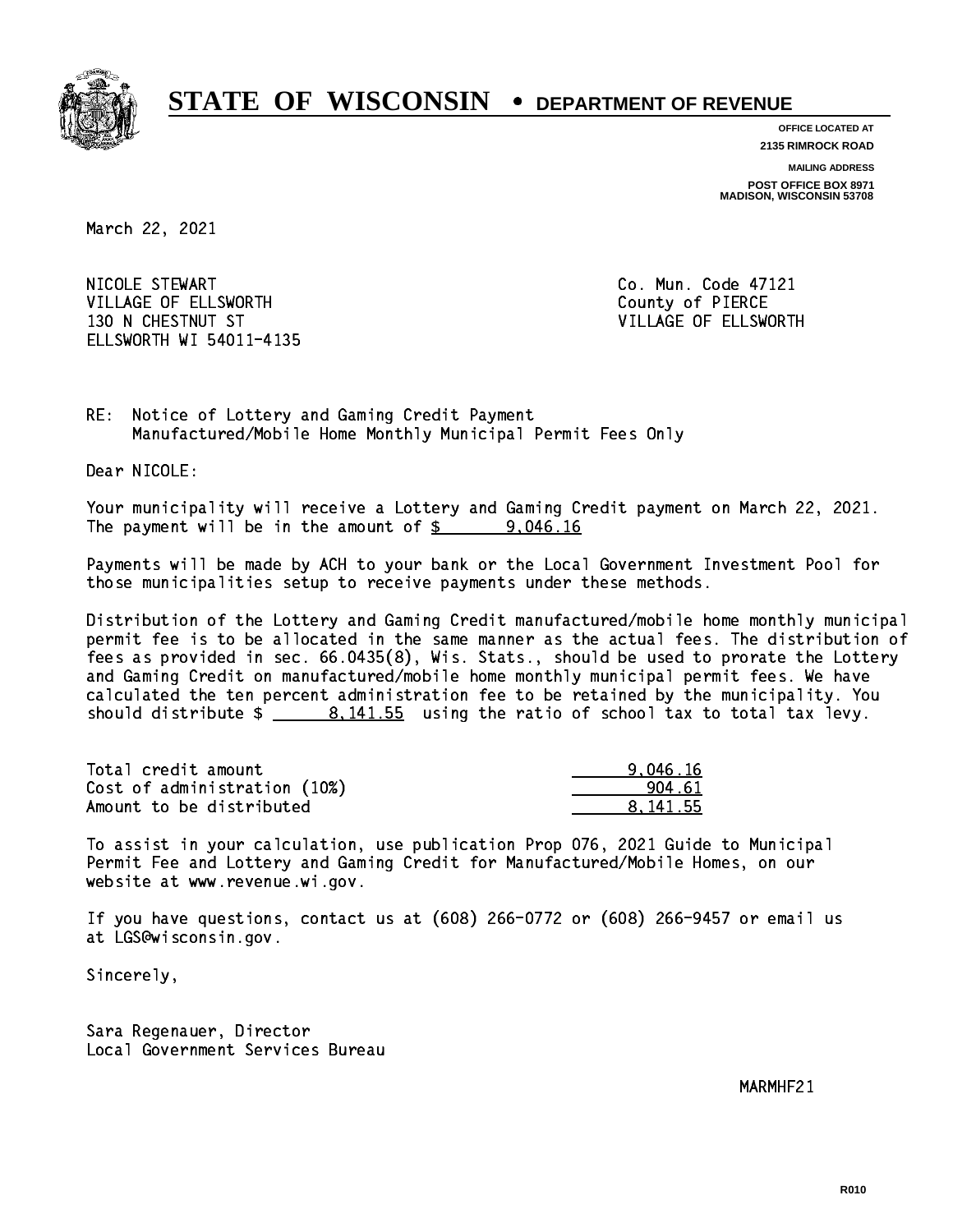

**OFFICE LOCATED AT**

**2135 RIMROCK ROAD**

**MAILING ADDRESS POST OFFICE BOX 8971 MADISON, WISCONSIN 53708**

March 22, 2021

ROXANNE GILLES Co. Mun. Code 47171 VILLAGE OF PLUM CITY COUNTY County of PIERCE PO BOX 207 PLUM CITY WI 54761-0207

VILLAGE OF PLUM CITY

RE: Notice of Lottery and Gaming Credit Payment Manufactured/Mobile Home Monthly Municipal Permit Fees Only

Dear ROXANNE:

 Your municipality will receive a Lottery and Gaming Credit payment on March 22, 2021. The payment will be in the amount of  $\frac{2}{3}$  1,001.16

 Payments will be made by ACH to your bank or the Local Government Investment Pool for those municipalities setup to receive payments under these methods.

 Distribution of the Lottery and Gaming Credit manufactured/mobile home monthly municipal permit fee is to be allocated in the same manner as the actual fees. The distribution of fees as provided in sec. 66.0435(8), Wis. Stats., should be used to prorate the Lottery and Gaming Credit on manufactured/mobile home monthly municipal permit fees. We have calculated the ten percent administration fee to be retained by the municipality. You should distribute  $\frac{1}{2}$   $\frac{901.05}{2}$  using the ratio of school tax to total tax levy.

| Total credit amount          | 1.001.16 |
|------------------------------|----------|
| Cost of administration (10%) | 100.11   |
| Amount to be distributed     | 901.05   |

 To assist in your calculation, use publication Prop 076, 2021 Guide to Municipal Permit Fee and Lottery and Gaming Credit for Manufactured/Mobile Homes, on our website at www.revenue.wi.gov.

 If you have questions, contact us at (608) 266-0772 or (608) 266-9457 or email us at LGS@wisconsin.gov.

Sincerely,

 Sara Regenauer, Director Local Government Services Bureau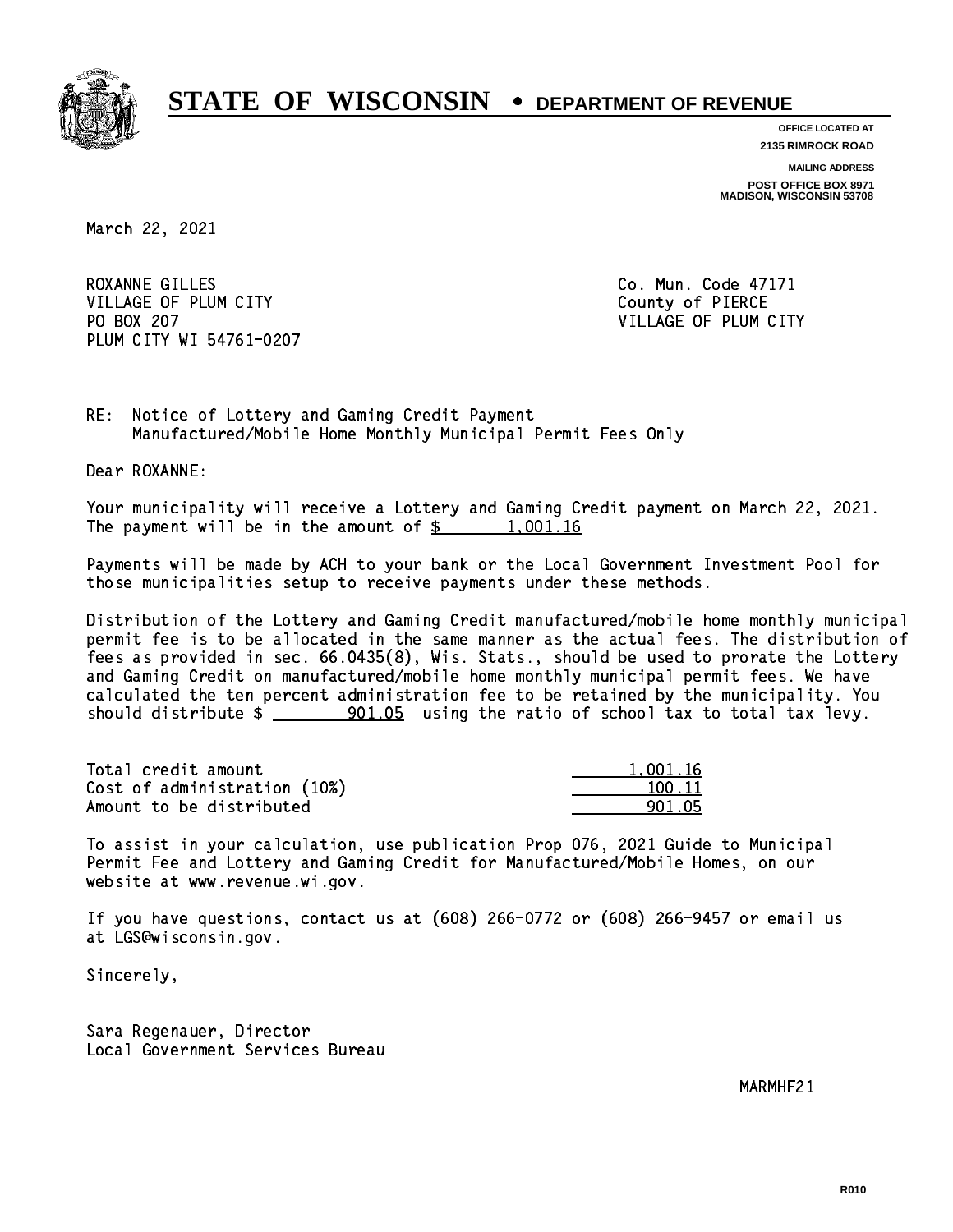

**OFFICE LOCATED AT 2135 RIMROCK ROAD**

**MAILING ADDRESS POST OFFICE BOX 8971 MADISON, WISCONSIN 53708**

March 22, 2021

**LUANN EMERSON** VILLAGE OF SPRING VALLEY COUNTY OF PIERCE PO BOX 276 VILLAGE OF SPRING VALLEY SPRING VALLEY WI 54767-0276

Co. Mun. Code 47181

RE: Notice of Lottery and Gaming Credit Payment Manufactured/Mobile Home Monthly Municipal Permit Fees Only

Dear LUANN:

 Your municipality will receive a Lottery and Gaming Credit payment on March 22, 2021. The payment will be in the amount of  $\frac{2}{3}$  3,283.08

 Payments will be made by ACH to your bank or the Local Government Investment Pool for those municipalities setup to receive payments under these methods.

 Distribution of the Lottery and Gaming Credit manufactured/mobile home monthly municipal permit fee is to be allocated in the same manner as the actual fees. The distribution of fees as provided in sec. 66.0435(8), Wis. Stats., should be used to prorate the Lottery and Gaming Credit on manufactured/mobile home monthly municipal permit fees. We have calculated the ten percent administration fee to be retained by the municipality. You should distribute  $\frac{2.954.78}{2.954.78}$  using the ratio of school tax to total tax levy.

| Total credit amount          | 3.283.08 |
|------------------------------|----------|
| Cost of administration (10%) | 328.30   |
| Amount to be distributed     | 2.954.78 |

 To assist in your calculation, use publication Prop 076, 2021 Guide to Municipal Permit Fee and Lottery and Gaming Credit for Manufactured/Mobile Homes, on our website at www.revenue.wi.gov.

 If you have questions, contact us at (608) 266-0772 or (608) 266-9457 or email us at LGS@wisconsin.gov.

Sincerely,

 Sara Regenauer, Director Local Government Services Bureau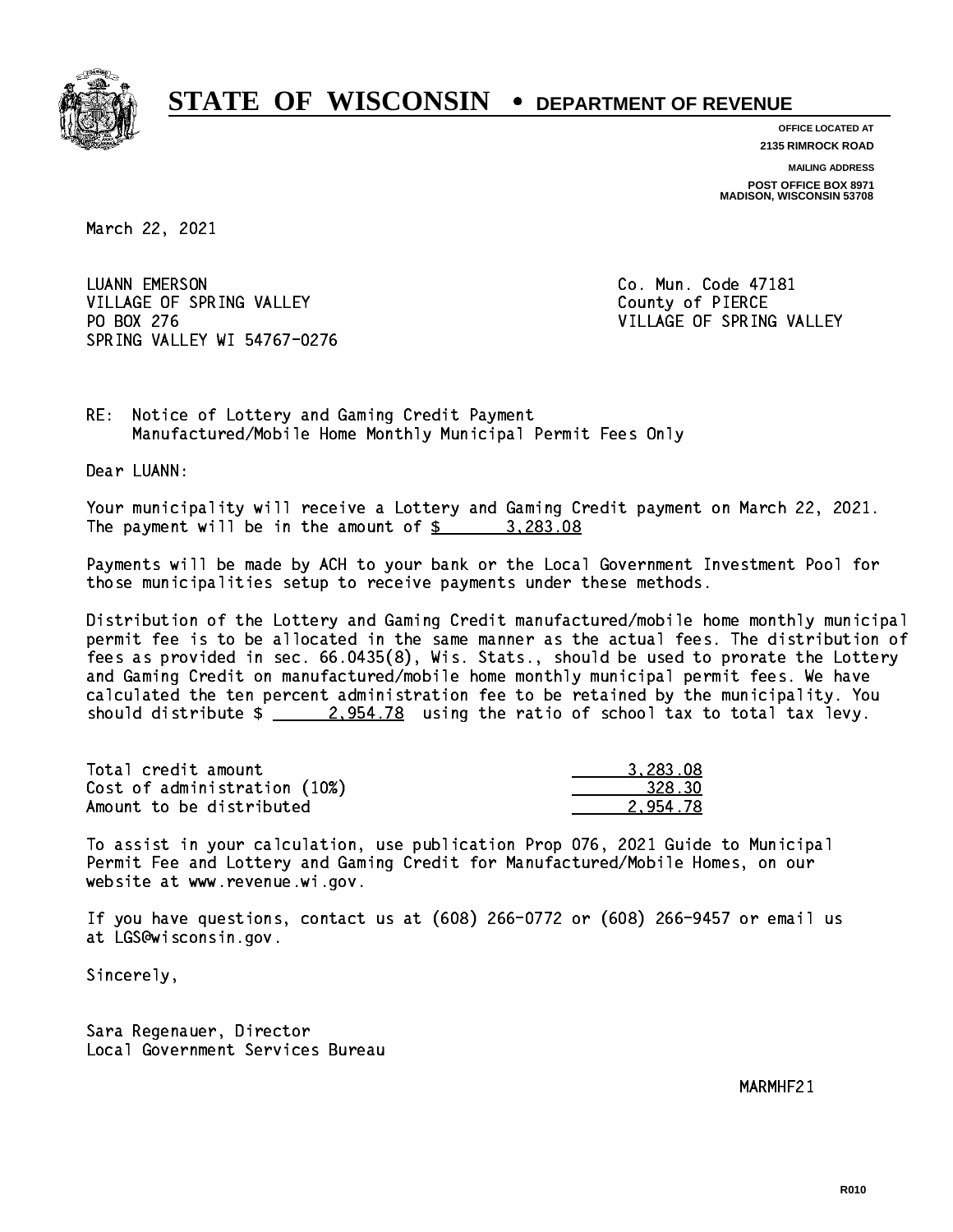

**OFFICE LOCATED AT**

**2135 RIMROCK ROAD**

**MAILING ADDRESS**

**POST OFFICE BOX 8971 MADISON, WISCONSIN 53708**

March 22, 2021

 ELIZABETH LANSING Co. Mun. Code 47271 CITY OF PRESCOTT County of PIERCE 800 BORNER ST N CITY OF PRESCOTT PRESCOTT WI 54021-2011

RE: Notice of Lottery and Gaming Credit Payment Manufactured/Mobile Home Monthly Municipal Permit Fees Only

Dear ELIZABETH:

 Your municipality will receive a Lottery and Gaming Credit payment on March 22, 2021. The payment will be in the amount of  $\frac{2}{3}$  8,884.71

 Payments will be made by ACH to your bank or the Local Government Investment Pool for those municipalities setup to receive payments under these methods.

 Distribution of the Lottery and Gaming Credit manufactured/mobile home monthly municipal permit fee is to be allocated in the same manner as the actual fees. The distribution of fees as provided in sec. 66.0435(8), Wis. Stats., should be used to prorate the Lottery and Gaming Credit on manufactured/mobile home monthly municipal permit fees. We have calculated the ten percent administration fee to be retained by the municipality. You should distribute  $\frac{2}{1.996.24}$  using the ratio of school tax to total tax levy.

| Total credit amount          | 8.884.71 |
|------------------------------|----------|
| Cost of administration (10%) | 888.47   |
| Amount to be distributed     | 7.996.24 |

 To assist in your calculation, use publication Prop 076, 2021 Guide to Municipal Permit Fee and Lottery and Gaming Credit for Manufactured/Mobile Homes, on our website at www.revenue.wi.gov.

 If you have questions, contact us at (608) 266-0772 or (608) 266-9457 or email us at LGS@wisconsin.gov.

Sincerely,

 Sara Regenauer, Director Local Government Services Bureau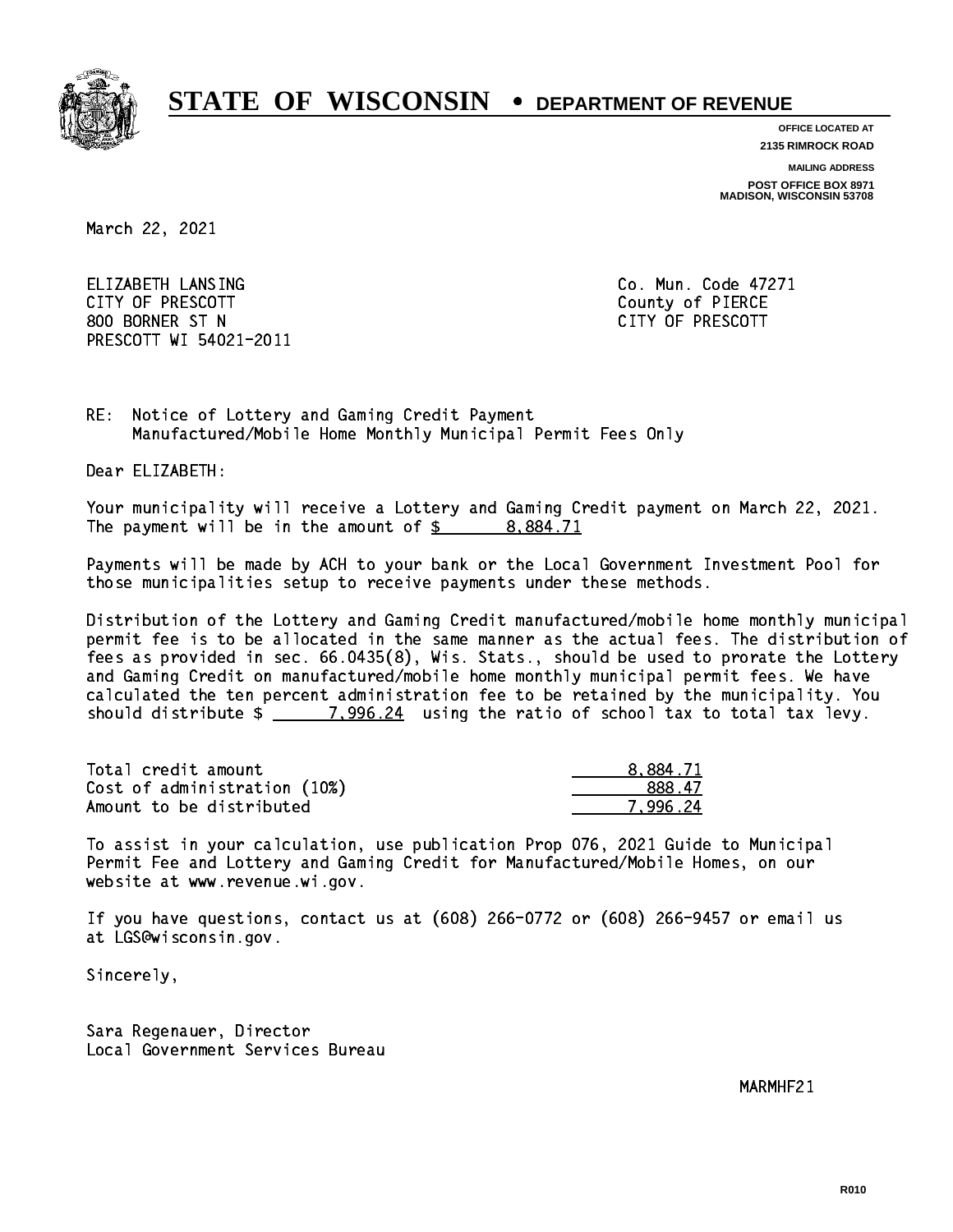

**OFFICE LOCATED AT**

**2135 RIMROCK ROAD**

**MAILING ADDRESS POST OFFICE BOX 8971 MADISON, WISCONSIN 53708**

March 22, 2021

 SARAH KARLSSON Co. Mun. Code 47276 CITY OF RIVER FALLS COUNTY OF PIERCE 222 LEWIS ST SUITE 207 CITY OF RIVER FALLS RIVER FALLS WI 54022-2190

RE: Notice of Lottery and Gaming Credit Payment Manufactured/Mobile Home Monthly Municipal Permit Fees Only

Dear SARAH:

 Your municipality will receive a Lottery and Gaming Credit payment on March 22, 2021. The payment will be in the amount of  $\frac{2}{3}$  9,437.09

 Payments will be made by ACH to your bank or the Local Government Investment Pool for those municipalities setup to receive payments under these methods.

 Distribution of the Lottery and Gaming Credit manufactured/mobile home monthly municipal permit fee is to be allocated in the same manner as the actual fees. The distribution of fees as provided in sec. 66.0435(8), Wis. Stats., should be used to prorate the Lottery and Gaming Credit on manufactured/mobile home monthly municipal permit fees. We have calculated the ten percent administration fee to be retained by the municipality. You should distribute  $\frac{2}{1}$   $\frac{8,493.39}{2}$  using the ratio of school tax to total tax levy.

| Total credit amount          | 9.437.09 |
|------------------------------|----------|
| Cost of administration (10%) | 943.70   |
| Amount to be distributed     | 8.493.39 |

 To assist in your calculation, use publication Prop 076, 2021 Guide to Municipal Permit Fee and Lottery and Gaming Credit for Manufactured/Mobile Homes, on our website at www.revenue.wi.gov.

 If you have questions, contact us at (608) 266-0772 or (608) 266-9457 or email us at LGS@wisconsin.gov.

Sincerely,

 Sara Regenauer, Director Local Government Services Bureau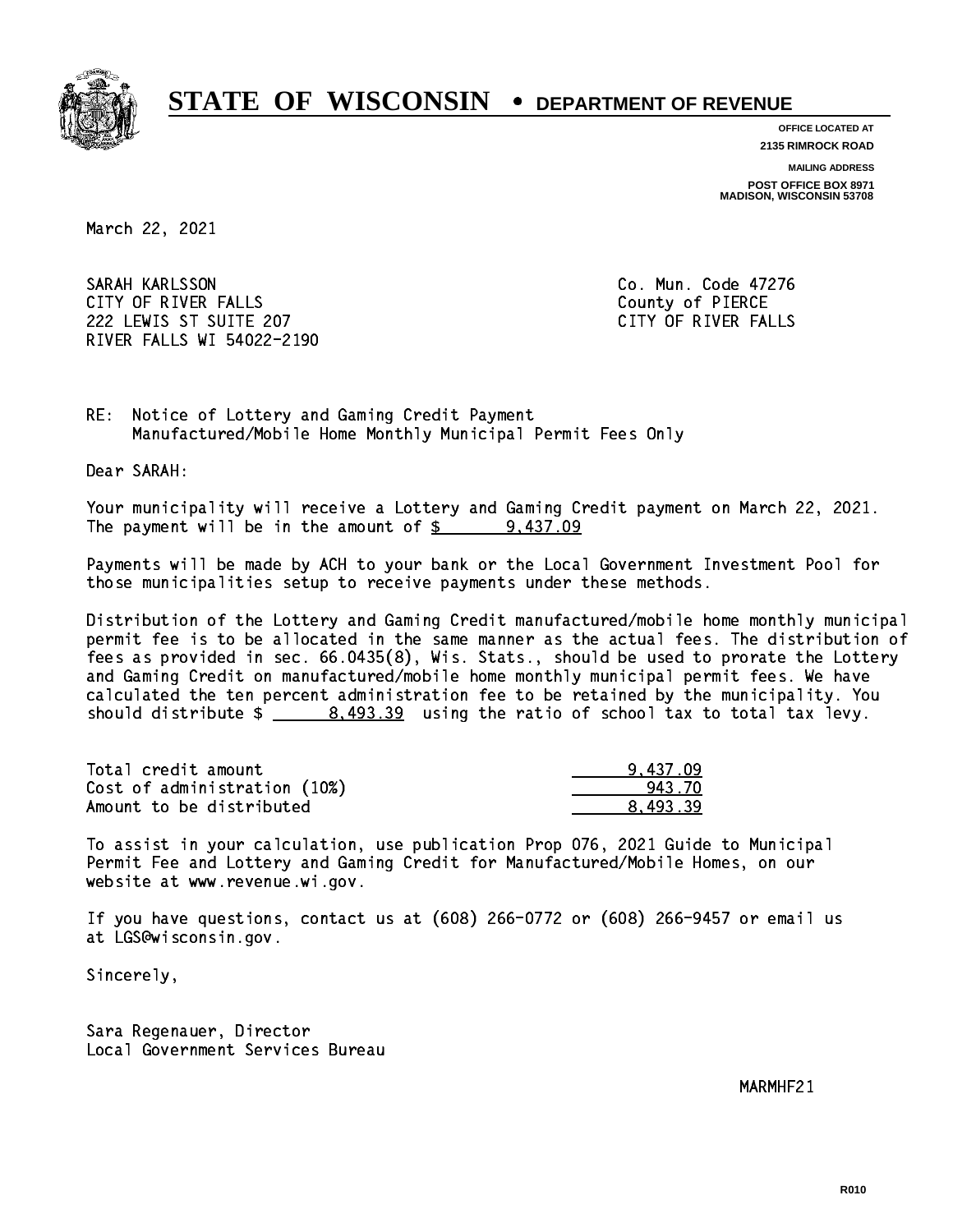

**OFFICE LOCATED AT**

**2135 RIMROCK ROAD**

**MAILING ADDRESS POST OFFICE BOX 8971 MADISON, WISCONSIN 53708**

March 22, 2021

LORI A DUNCAN VILLAGE OF BALSAM LAKE County of POLK 404 MAIN ST., POB 506 VILLAGE OF BALSAM LAKE BALSAM LAKE WI 54810-0506

Co. Mun. Code 48106

RE: Notice of Lottery and Gaming Credit Payment Manufactured/Mobile Home Monthly Municipal Permit Fees Only

Dear LORI:

 Your municipality will receive a Lottery and Gaming Credit payment on March 22, 2021. The payment will be in the amount of  $\frac{2}{3}$  9,809.64

 Payments will be made by ACH to your bank or the Local Government Investment Pool for those municipalities setup to receive payments under these methods.

 Distribution of the Lottery and Gaming Credit manufactured/mobile home monthly municipal permit fee is to be allocated in the same manner as the actual fees. The distribution of fees as provided in sec. 66.0435(8), Wis. Stats., should be used to prorate the Lottery and Gaming Credit on manufactured/mobile home monthly municipal permit fees. We have calculated the ten percent administration fee to be retained by the municipality. You should distribute  $\frac{2}{2}$   $\frac{8,828.68}{2}$  using the ratio of school tax to total tax levy.

| Total credit amount          | 9.809.64 |
|------------------------------|----------|
| Cost of administration (10%) | 980.96   |
| Amount to be distributed     | 8.828.68 |

 To assist in your calculation, use publication Prop 076, 2021 Guide to Municipal Permit Fee and Lottery and Gaming Credit for Manufactured/Mobile Homes, on our website at www.revenue.wi.gov.

 If you have questions, contact us at (608) 266-0772 or (608) 266-9457 or email us at LGS@wisconsin.gov.

Sincerely,

 Sara Regenauer, Director Local Government Services Bureau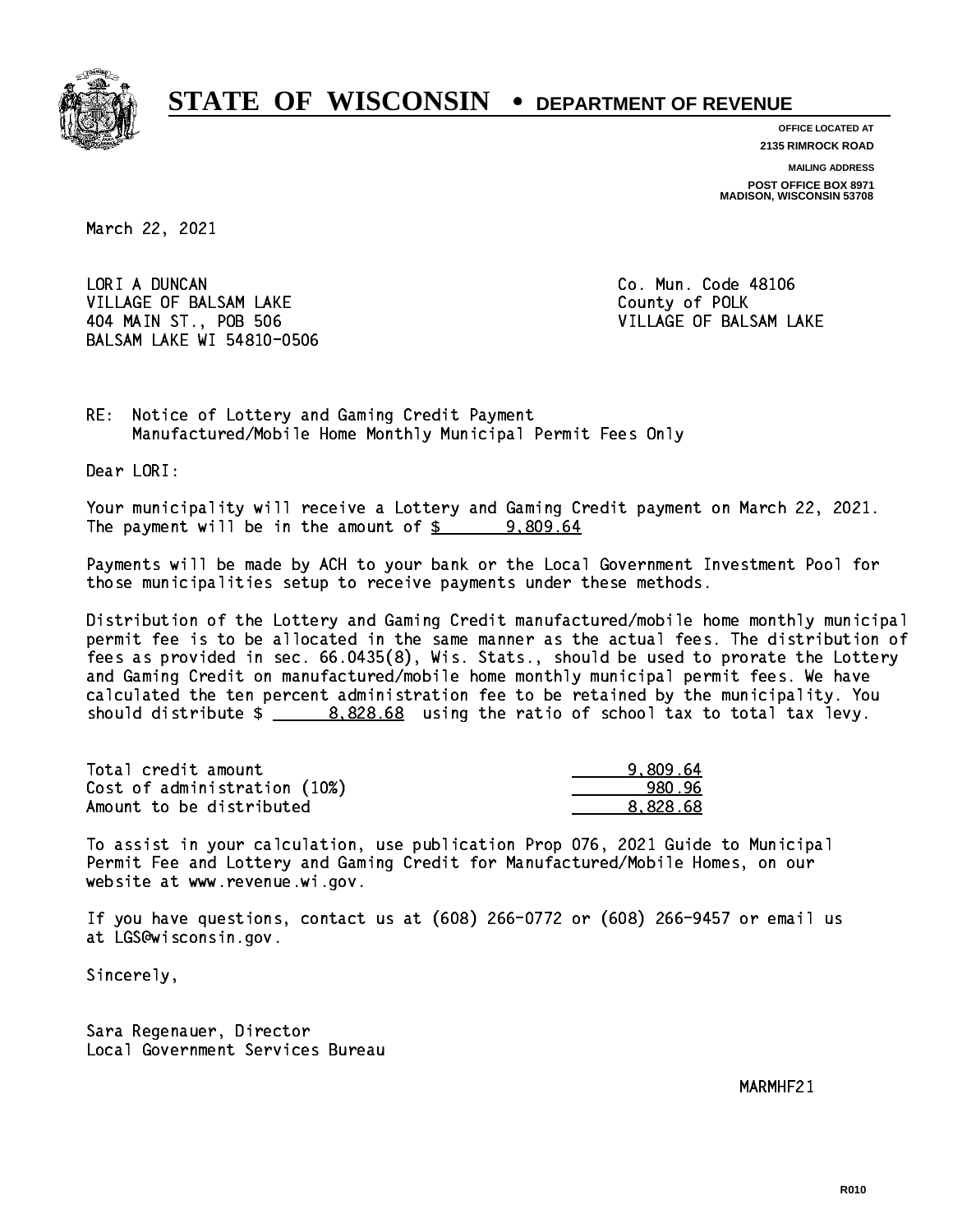

**OFFICE LOCATED AT 2135 RIMROCK ROAD**

**MAILING ADDRESS**

**POST OFFICE BOX 8971 MADISON, WISCONSIN 53708**

March 22, 2021

**KAREN EDGELL** VILLAGE OF CENTURIA COUNTY OF POLK PO BOX 280 CENTURIA WI 54824-0280

Co. Mun. Code 48111 VILLAGE OF CENTURIA

RE: Notice of Lottery and Gaming Credit Payment Manufactured/Mobile Home Monthly Municipal Permit Fees Only

Dear KAREN:

 Your municipality will receive a Lottery and Gaming Credit payment on March 22, 2021. The payment will be in the amount of  $\frac{2}{3}$  3,321.48

 Payments will be made by ACH to your bank or the Local Government Investment Pool for those municipalities setup to receive payments under these methods.

 Distribution of the Lottery and Gaming Credit manufactured/mobile home monthly municipal permit fee is to be allocated in the same manner as the actual fees. The distribution of fees as provided in sec. 66.0435(8), Wis. Stats., should be used to prorate the Lottery and Gaming Credit on manufactured/mobile home monthly municipal permit fees. We have calculated the ten percent administration fee to be retained by the municipality. You should distribute  $\frac{2.989.34}{2.989.34}$  using the ratio of school tax to total tax levy.

| Total credit amount          | 3.321.48 |
|------------------------------|----------|
| Cost of administration (10%) | 332.14   |
| Amount to be distributed     | 2.989.34 |

 To assist in your calculation, use publication Prop 076, 2021 Guide to Municipal Permit Fee and Lottery and Gaming Credit for Manufactured/Mobile Homes, on our website at www.revenue.wi.gov.

 If you have questions, contact us at (608) 266-0772 or (608) 266-9457 or email us at LGS@wisconsin.gov.

Sincerely,

 Sara Regenauer, Director Local Government Services Bureau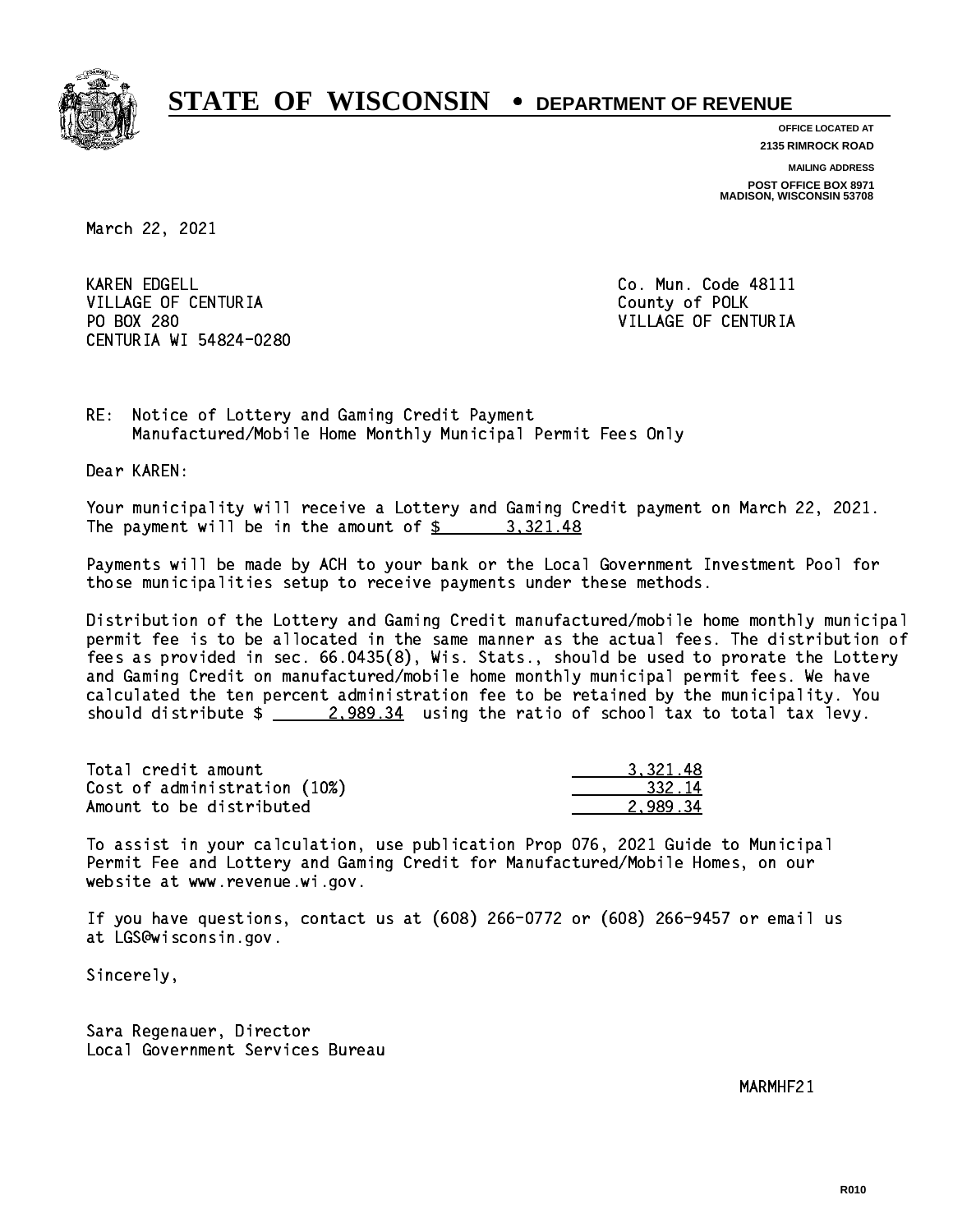

**OFFICE LOCATED AT**

**2135 RIMROCK ROAD**

**MAILING ADDRESS POST OFFICE BOX 8971 MADISON, WISCONSIN 53708**

March 22, 2021

AL BANNINK VILLAGE OF CLEAR LAKE County of POLK PO BOX 48, 350 4TH AVENUE VILLAGE OF CLEAR LAKE CLEAR LAKE WI 54005-0048

Co. Mun. Code 48113

RE: Notice of Lottery and Gaming Credit Payment Manufactured/Mobile Home Monthly Municipal Permit Fees Only

Dear AL:

 Your municipality will receive a Lottery and Gaming Credit payment on March 22, 2021. The payment will be in the amount of  $\frac{2}{3}$  4,038.37

 Payments will be made by ACH to your bank or the Local Government Investment Pool for those municipalities setup to receive payments under these methods.

 Distribution of the Lottery and Gaming Credit manufactured/mobile home monthly municipal permit fee is to be allocated in the same manner as the actual fees. The distribution of fees as provided in sec. 66.0435(8), Wis. Stats., should be used to prorate the Lottery and Gaming Credit on manufactured/mobile home monthly municipal permit fees. We have calculated the ten percent administration fee to be retained by the municipality. You should distribute  $\frac{2.534.54}{2.634.54}$  using the ratio of school tax to total tax levy.

| Total credit amount          | 4.038.37 |
|------------------------------|----------|
| Cost of administration (10%) | 403.83   |
| Amount to be distributed     | 3.634.54 |

 To assist in your calculation, use publication Prop 076, 2021 Guide to Municipal Permit Fee and Lottery and Gaming Credit for Manufactured/Mobile Homes, on our website at www.revenue.wi.gov.

 If you have questions, contact us at (608) 266-0772 or (608) 266-9457 or email us at LGS@wisconsin.gov.

Sincerely,

 Sara Regenauer, Director Local Government Services Bureau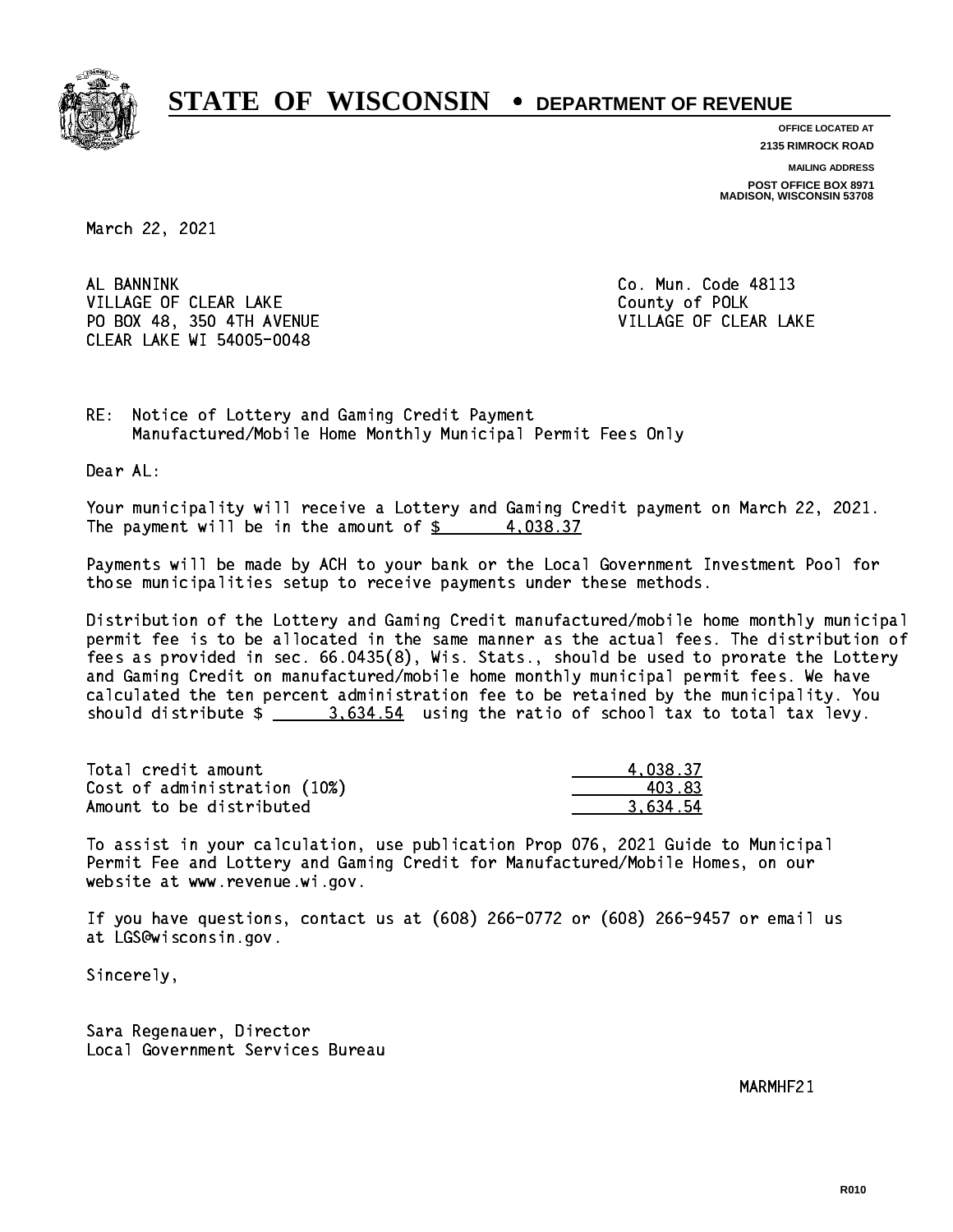

**OFFICE LOCATED AT 2135 RIMROCK ROAD**

**MAILING ADDRESS**

**POST OFFICE BOX 8971 MADISON, WISCONSIN 53708**

March 22, 2021

 JODI A. GILBERT Co. Mun. Code 48116 VILLAGE OF DRESSER COUNTY OF POLK PO BOX 547 DRESSER WI 54009-0547

VILLAGE OF DRESSER

RE: Notice of Lottery and Gaming Credit Payment Manufactured/Mobile Home Monthly Municipal Permit Fees Only

Dear JODI:

 Your municipality will receive a Lottery and Gaming Credit payment on March 22, 2021. The payment will be in the amount of \$ 822.92 \_\_\_\_\_\_\_\_\_\_\_\_\_\_\_\_

 Payments will be made by ACH to your bank or the Local Government Investment Pool for those municipalities setup to receive payments under these methods.

 Distribution of the Lottery and Gaming Credit manufactured/mobile home monthly municipal permit fee is to be allocated in the same manner as the actual fees. The distribution of fees as provided in sec. 66.0435(8), Wis. Stats., should be used to prorate the Lottery and Gaming Credit on manufactured/mobile home monthly municipal permit fees. We have calculated the ten percent administration fee to be retained by the municipality. You should distribute  $\frac{2}{2}$   $\frac{740.63}{2}$  using the ratio of school tax to total tax levy.

Total credit amount Cost of administration (10%) Amount to be distributed

| 322.92 |
|--------|
| }2.29  |
| 63     |

 To assist in your calculation, use publication Prop 076, 2021 Guide to Municipal Permit Fee and Lottery and Gaming Credit for Manufactured/Mobile Homes, on our website at www.revenue.wi.gov.

 If you have questions, contact us at (608) 266-0772 or (608) 266-9457 or email us at LGS@wisconsin.gov.

Sincerely,

 Sara Regenauer, Director Local Government Services Bureau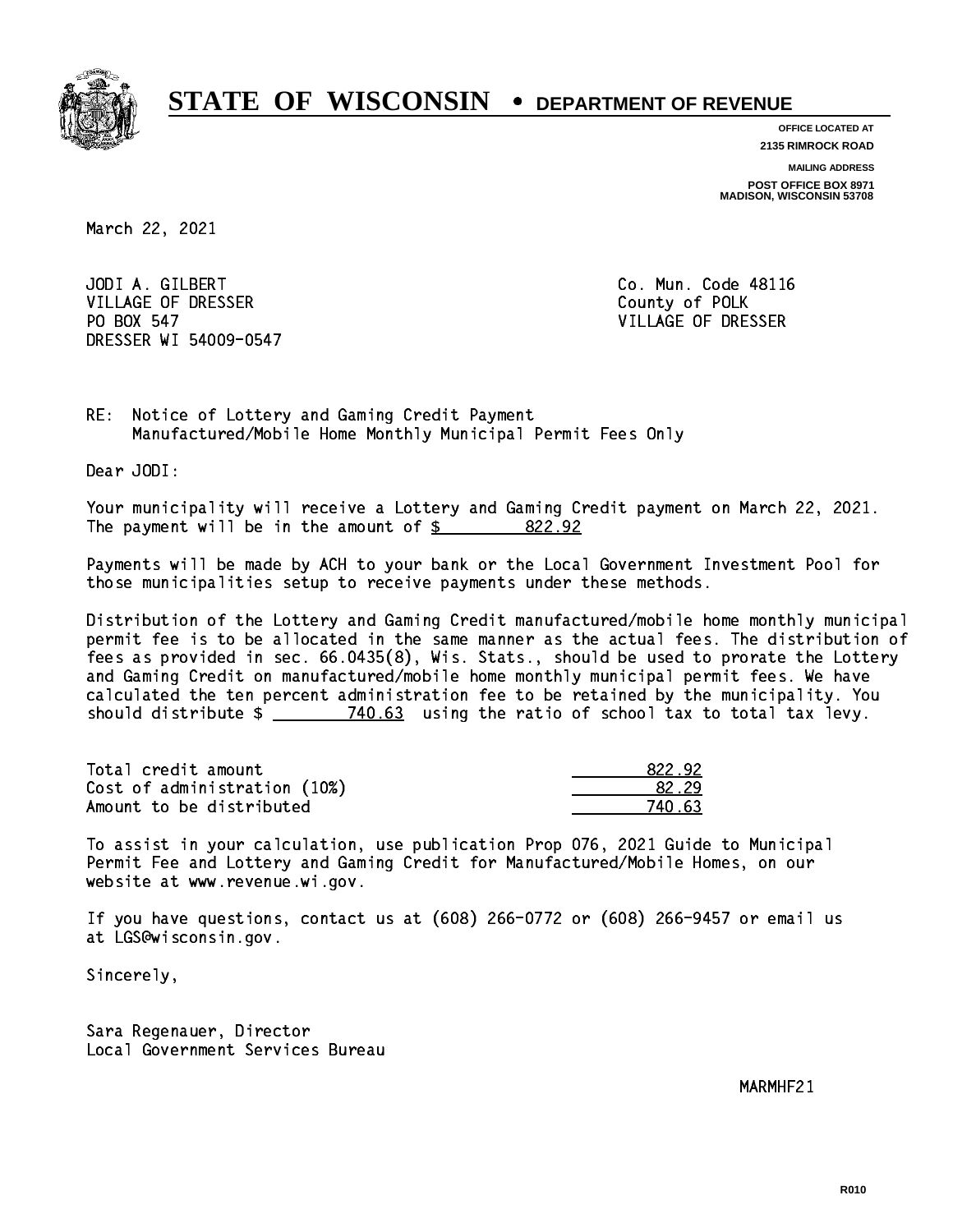

**OFFICE LOCATED AT 2135 RIMROCK ROAD**

**MAILING ADDRESS**

**POST OFFICE BOX 8971 MADISON, WISCONSIN 53708**

March 22, 2021

 JENNIFER PHERNETTON Co. Mun. Code 48126 VILLAGE OF FREDERIC **COUNTY OF SALES** FREDERIC WI 54837

110 OAK ST. VILLAGE OF FREDERIC

RE: Notice of Lottery and Gaming Credit Payment Manufactured/Mobile Home Monthly Municipal Permit Fees Only

Dear JENNIFER:

 Your municipality will receive a Lottery and Gaming Credit payment on March 22, 2021. The payment will be in the amount of  $\frac{2}{3}$  1,928.46

 Payments will be made by ACH to your bank or the Local Government Investment Pool for those municipalities setup to receive payments under these methods.

 Distribution of the Lottery and Gaming Credit manufactured/mobile home monthly municipal permit fee is to be allocated in the same manner as the actual fees. The distribution of fees as provided in sec. 66.0435(8), Wis. Stats., should be used to prorate the Lottery and Gaming Credit on manufactured/mobile home monthly municipal permit fees. We have calculated the ten percent administration fee to be retained by the municipality. You should distribute  $\frac{1,735.62}{1,735.62}$  using the ratio of school tax to total tax levy.

| Total credit amount          | 1.928.46 |
|------------------------------|----------|
| Cost of administration (10%) | 192.84   |
| Amount to be distributed     | 1.735.62 |

 To assist in your calculation, use publication Prop 076, 2021 Guide to Municipal Permit Fee and Lottery and Gaming Credit for Manufactured/Mobile Homes, on our website at www.revenue.wi.gov.

 If you have questions, contact us at (608) 266-0772 or (608) 266-9457 or email us at LGS@wisconsin.gov.

Sincerely,

 Sara Regenauer, Director Local Government Services Bureau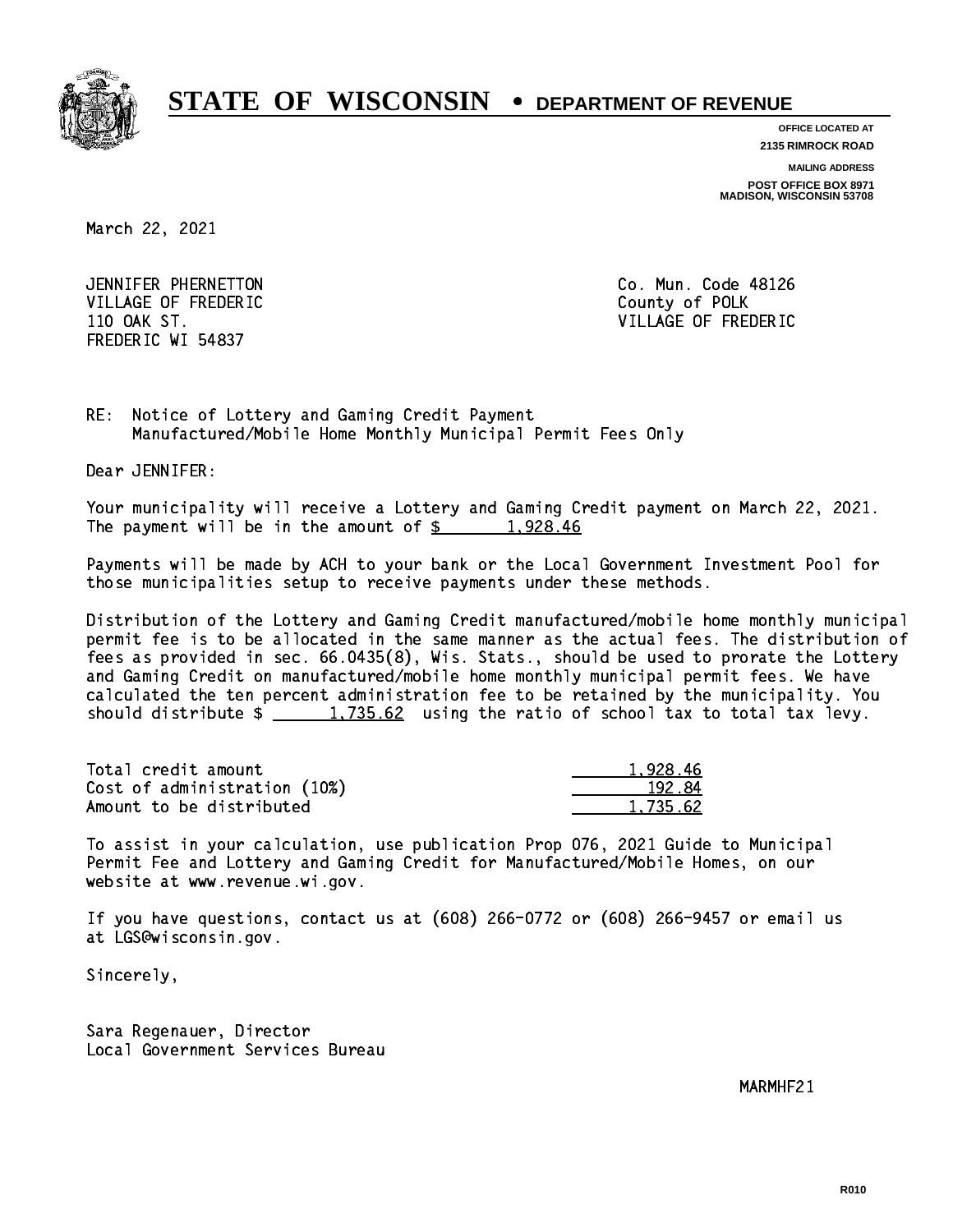

**OFFICE LOCATED AT 2135 RIMROCK ROAD**

**MAILING ADDRESS**

**POST OFFICE BOX 8971 MADISON, WISCONSIN 53708**

March 22, 2021

LAURIE COOK VILLAGE OF LUCK County of POLK P.O.BOX 315 VILLAGE OF LUCK LUCK WI 54853-0315

Co. Mun. Code 48146

RE: Notice of Lottery and Gaming Credit Payment Manufactured/Mobile Home Monthly Municipal Permit Fees Only

Dear LAURIE:

 Your municipality will receive a Lottery and Gaming Credit payment on March 22, 2021. The payment will be in the amount of  $\frac{2}{3}$  2,503.44

 Payments will be made by ACH to your bank or the Local Government Investment Pool for those municipalities setup to receive payments under these methods.

 Distribution of the Lottery and Gaming Credit manufactured/mobile home monthly municipal permit fee is to be allocated in the same manner as the actual fees. The distribution of fees as provided in sec. 66.0435(8), Wis. Stats., should be used to prorate the Lottery and Gaming Credit on manufactured/mobile home monthly municipal permit fees. We have calculated the ten percent administration fee to be retained by the municipality. You should distribute  $\frac{2.253.10}{2.253.10}$  using the ratio of school tax to total tax levy.

| Total credit amount          | 2.503.44 |
|------------------------------|----------|
| Cost of administration (10%) | 250.34   |
| Amount to be distributed     | 2.253.10 |

 To assist in your calculation, use publication Prop 076, 2021 Guide to Municipal Permit Fee and Lottery and Gaming Credit for Manufactured/Mobile Homes, on our website at www.revenue.wi.gov.

 If you have questions, contact us at (608) 266-0772 or (608) 266-9457 or email us at LGS@wisconsin.gov.

Sincerely,

 Sara Regenauer, Director Local Government Services Bureau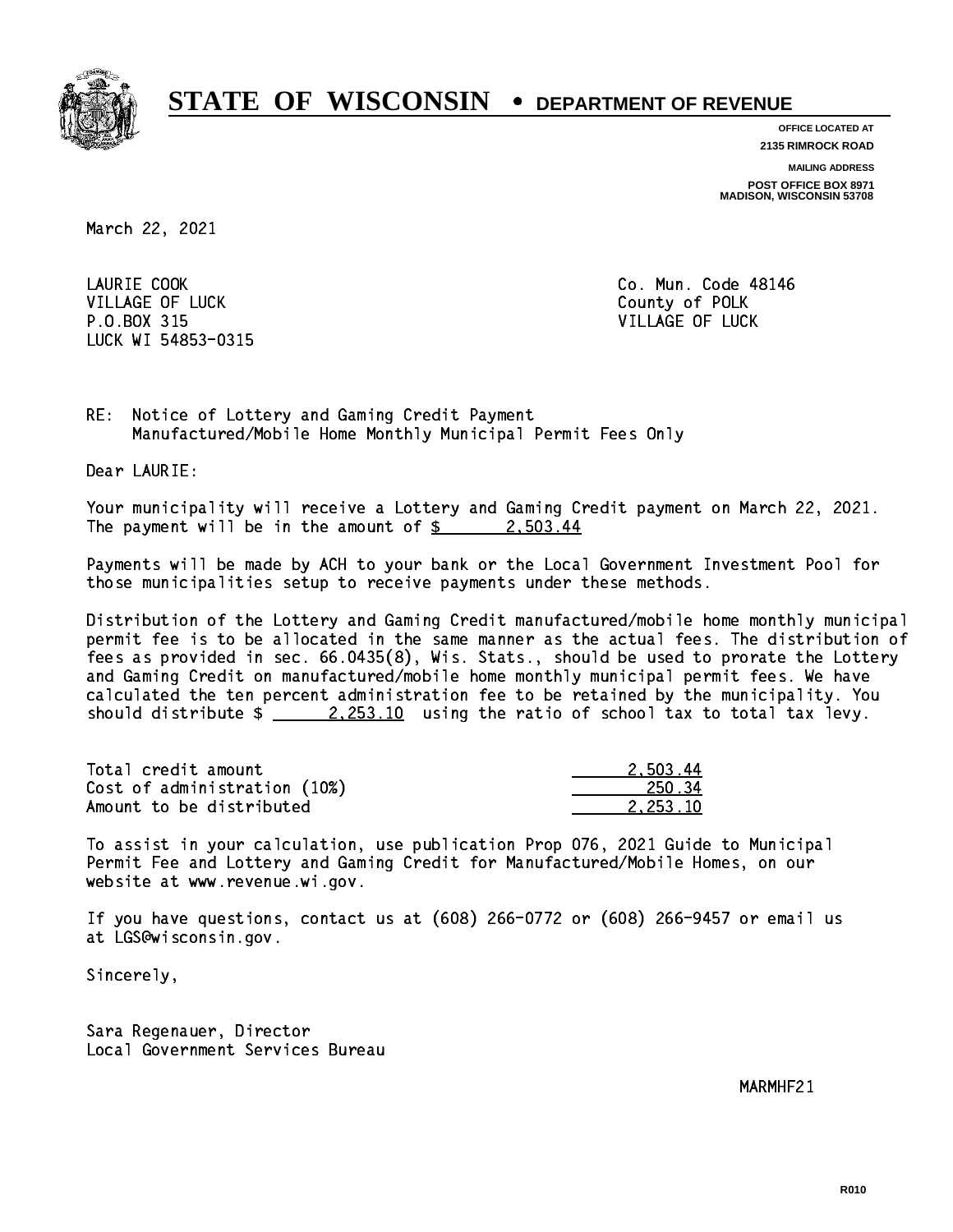

**OFFICE LOCATED AT**

**2135 RIMROCK ROAD**

**MAILING ADDRESS**

**POST OFFICE BOX 8971 MADISON, WISCONSIN 53708**

March 22, 2021

**FRANCES DUNCANSON** VILLAGE OF OSCEOLA COUNTY OF POLK OSCEOLA WI 54020

Co. Mun. Code 48165 PO BOX 217 VILLAGE OF OSCEOLA

RE: Notice of Lottery and Gaming Credit Payment Manufactured/Mobile Home Monthly Municipal Permit Fees Only

Dear FRANCES:

 Your municipality will receive a Lottery and Gaming Credit payment on March 22, 2021. The payment will be in the amount of  $\frac{2}{3}$  10,527.12

 Payments will be made by ACH to your bank or the Local Government Investment Pool for those municipalities setup to receive payments under these methods.

 Distribution of the Lottery and Gaming Credit manufactured/mobile home monthly municipal permit fee is to be allocated in the same manner as the actual fees. The distribution of fees as provided in sec. 66.0435(8), Wis. Stats., should be used to prorate the Lottery and Gaming Credit on manufactured/mobile home monthly municipal permit fees. We have calculated the ten percent administration fee to be retained by the municipality. You should distribute  $\frac{2}{1}$  9,474.41 using the ratio of school tax to total tax levy.

| Total credit amount          | 10,527.12 |
|------------------------------|-----------|
| Cost of administration (10%) | 1.052.71  |
| Amount to be distributed     | 9.474.41  |

 To assist in your calculation, use publication Prop 076, 2021 Guide to Municipal Permit Fee and Lottery and Gaming Credit for Manufactured/Mobile Homes, on our website at www.revenue.wi.gov.

 If you have questions, contact us at (608) 266-0772 or (608) 266-9457 or email us at LGS@wisconsin.gov.

Sincerely,

 Sara Regenauer, Director Local Government Services Bureau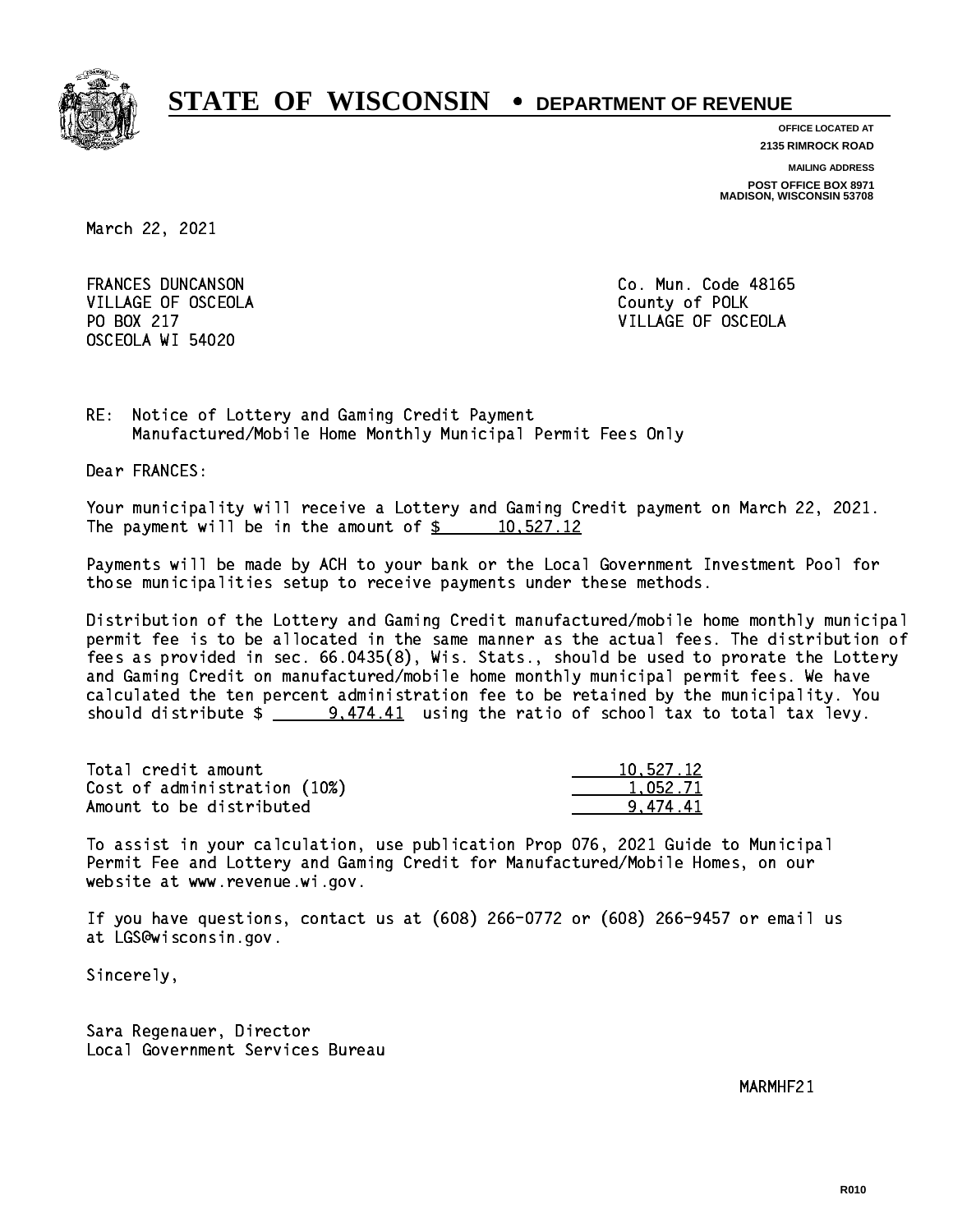

**OFFICE LOCATED AT**

**2135 RIMROCK ROAD**

**MAILING ADDRESS**

**POST OFFICE BOX 8971 MADISON, WISCONSIN 53708**

March 22, 2021

 PATTY BJORKLUND Co. Mun. Code 48201 CITY OF AMERY County of POLK 118 CENTER ST W CITY OF AMERY AMERY WI 54001-1151

RE: Notice of Lottery and Gaming Credit Payment Manufactured/Mobile Home Monthly Municipal Permit Fees Only

Dear PATTY:

 Your municipality will receive a Lottery and Gaming Credit payment on March 22, 2021. The payment will be in the amount of \$ 5,872.40 \_\_\_\_\_\_\_\_\_\_\_\_\_\_\_\_

 Payments will be made by ACH to your bank or the Local Government Investment Pool for those municipalities setup to receive payments under these methods.

 Distribution of the Lottery and Gaming Credit manufactured/mobile home monthly municipal permit fee is to be allocated in the same manner as the actual fees. The distribution of fees as provided in sec. 66.0435(8), Wis. Stats., should be used to prorate the Lottery and Gaming Credit on manufactured/mobile home monthly municipal permit fees. We have calculated the ten percent administration fee to be retained by the municipality. You should distribute \$ 5,285.16 using the ratio of school tax to total tax levy. \_\_\_\_\_\_\_\_\_\_\_\_\_\_

| Total credit amount          | 5.872.40 |
|------------------------------|----------|
| Cost of administration (10%) | 587.24   |
| Amount to be distributed     | 5.285.16 |

 To assist in your calculation, use publication Prop 076, 2021 Guide to Municipal Permit Fee and Lottery and Gaming Credit for Manufactured/Mobile Homes, on our website at www.revenue.wi.gov.

 If you have questions, contact us at (608) 266-0772 or (608) 266-9457 or email us at LGS@wisconsin.gov.

Sincerely,

 Sara Regenauer, Director Local Government Services Bureau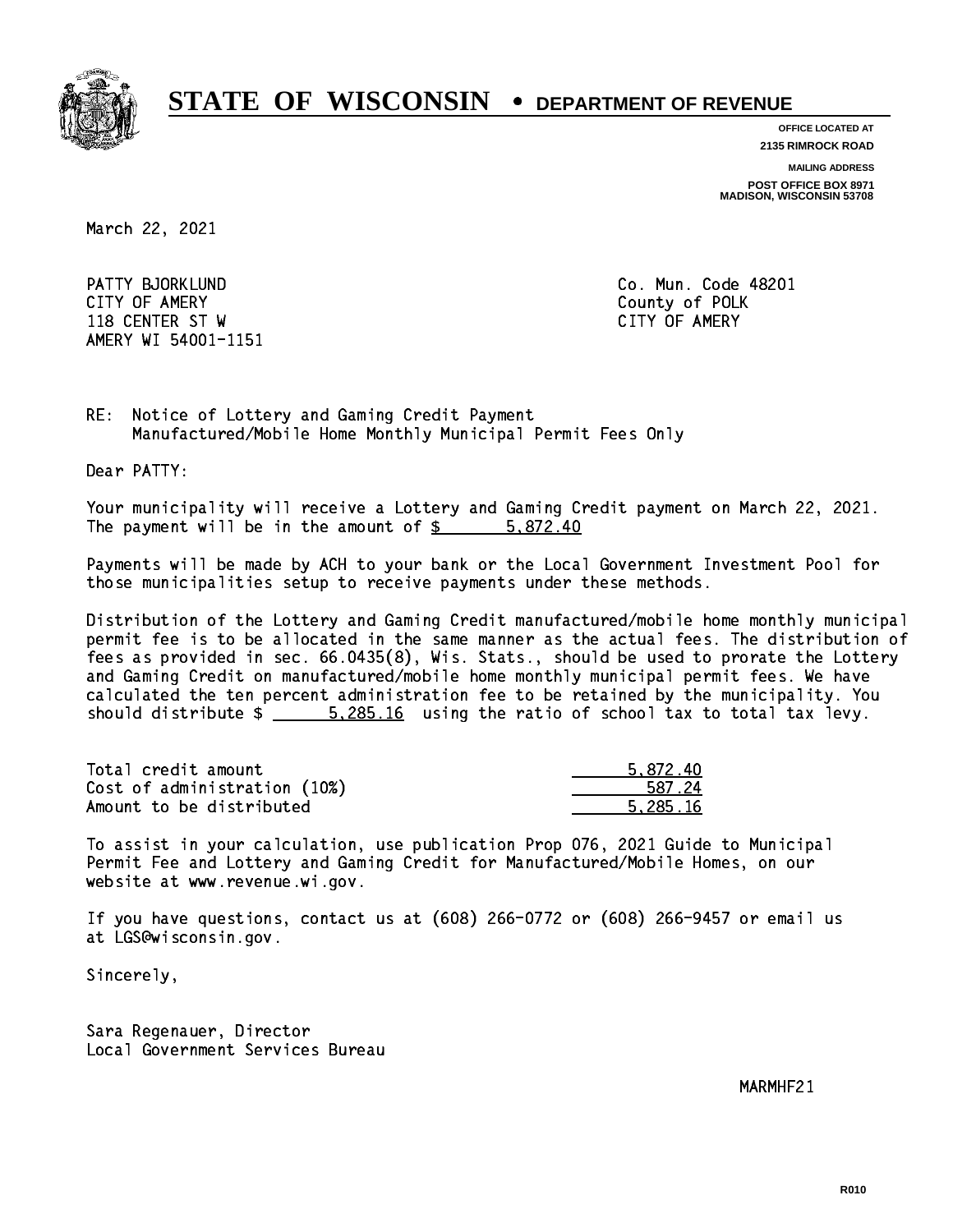

**OFFICE LOCATED AT 2135 RIMROCK ROAD**

**MAILING ADDRESS**

**POST OFFICE BOX 8971 MADISON, WISCONSIN 53708**

March 22, 2021

**GAIL BIBEAU** CITY OF SAINT CROIX FALLS COUNTY OF SAINT CROIX FALLS ST CROIX FALLS WI 54024

Co. Mun. Code 48281 710 HWY 35 SOUTH CITY OF SAINT CROIX FALLS

RE: Notice of Lottery and Gaming Credit Payment Manufactured/Mobile Home Monthly Municipal Permit Fees Only

Dear GAIL:

 Your municipality will receive a Lottery and Gaming Credit payment on March 22, 2021. The payment will be in the amount of  $\frac{2}{3}$  2,577.12

 Payments will be made by ACH to your bank or the Local Government Investment Pool for those municipalities setup to receive payments under these methods.

 Distribution of the Lottery and Gaming Credit manufactured/mobile home monthly municipal permit fee is to be allocated in the same manner as the actual fees. The distribution of fees as provided in sec. 66.0435(8), Wis. Stats., should be used to prorate the Lottery and Gaming Credit on manufactured/mobile home monthly municipal permit fees. We have calculated the ten percent administration fee to be retained by the municipality. You should distribute  $\frac{2,319.41}{2}$  using the ratio of school tax to total tax levy.

| Total credit amount          | 2.577.12 |
|------------------------------|----------|
| Cost of administration (10%) | 257.71   |
| Amount to be distributed     | 2.319.41 |

 To assist in your calculation, use publication Prop 076, 2021 Guide to Municipal Permit Fee and Lottery and Gaming Credit for Manufactured/Mobile Homes, on our website at www.revenue.wi.gov.

 If you have questions, contact us at (608) 266-0772 or (608) 266-9457 or email us at LGS@wisconsin.gov.

Sincerely,

 Sara Regenauer, Director Local Government Services Bureau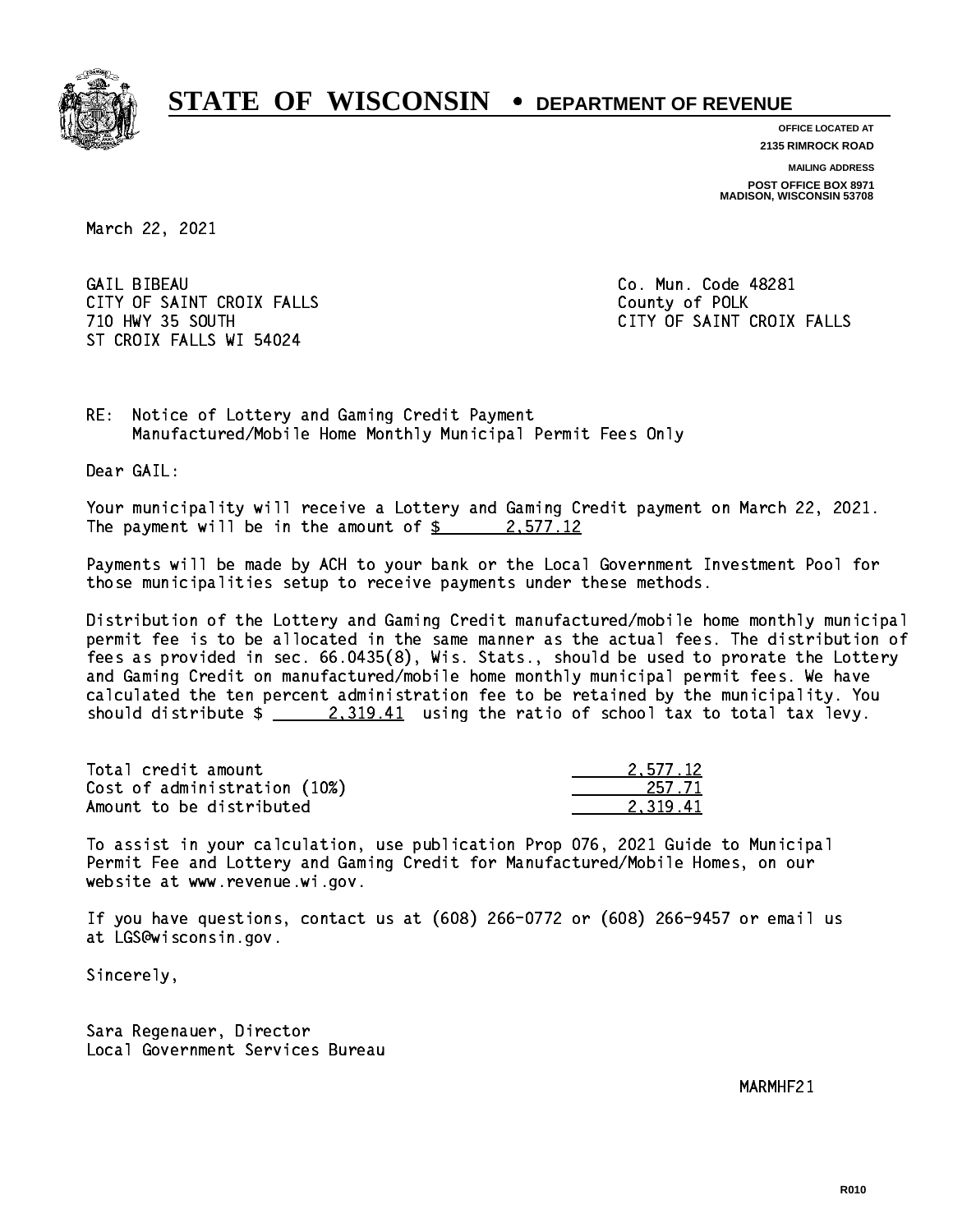

**OFFICE LOCATED AT**

**2135 RIMROCK ROAD**

**MAILING ADDRESS**

**POST OFFICE BOX 8971 MADISON, WISCONSIN 53708**

March 22, 2021

 JOSIE NAPIWOCKI Co. Mun. Code 49014 TOWN OF DEWEY COUNTY OF RESERVE TOWN OF DEWEY 430 DEWEY DRIVE TOWN OF DEWEY STEVENS POINT WI 54481

RE: Notice of Lottery and Gaming Credit Payment Manufactured/Mobile Home Monthly Municipal Permit Fees Only

Dear JOSIE:

 Your municipality will receive a Lottery and Gaming Credit payment on March 22, 2021. The payment will be in the amount of  $$$ 645.62

 Payments will be made by ACH to your bank or the Local Government Investment Pool for those municipalities setup to receive payments under these methods.

 Distribution of the Lottery and Gaming Credit manufactured/mobile home monthly municipal permit fee is to be allocated in the same manner as the actual fees. The distribution of fees as provided in sec. 66.0435(8), Wis. Stats., should be used to prorate the Lottery and Gaming Credit on manufactured/mobile home monthly municipal permit fees. We have calculated the ten percent administration fee to be retained by the municipality. You should distribute  $\frac{2}{1}$   $\frac{581.06}{100}$  using the ratio of school tax to total tax levy.

Total credit amount Cost of administration (10%) Amount to be distributed

| 45.62   |
|---------|
| 1.56    |
| 581. በ6 |

 To assist in your calculation, use publication Prop 076, 2021 Guide to Municipal Permit Fee and Lottery and Gaming Credit for Manufactured/Mobile Homes, on our website at www.revenue.wi.gov.

 If you have questions, contact us at (608) 266-0772 or (608) 266-9457 or email us at LGS@wisconsin.gov.

Sincerely,

 Sara Regenauer, Director Local Government Services Bureau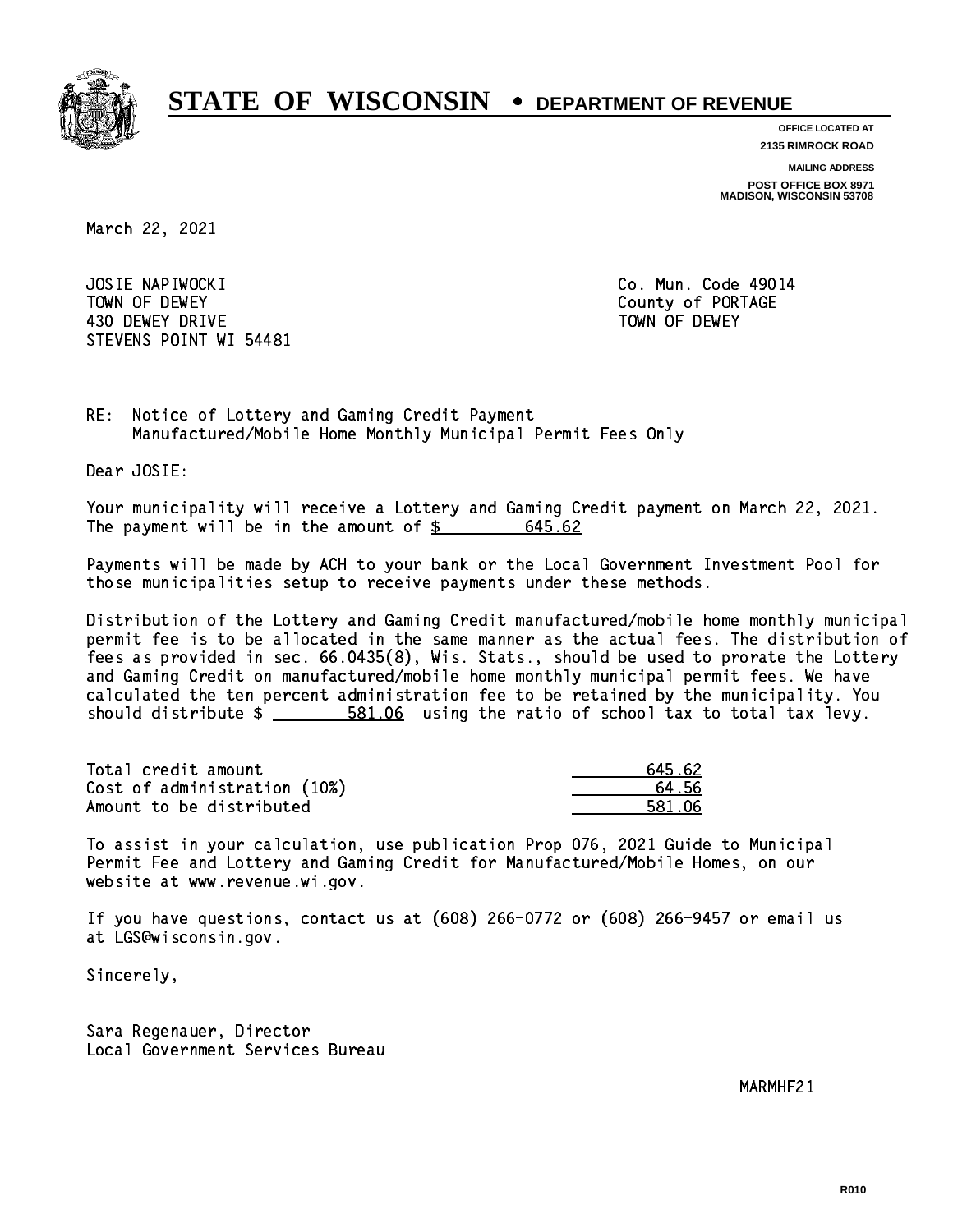

**OFFICE LOCATED AT 2135 RIMROCK ROAD**

**MAILING ADDRESS**

**POST OFFICE BOX 8971 MADISON, WISCONSIN 53708**

March 22, 2021

 JAMES KRUZIKI Co. Mun. Code 49020 TOWN OF HULL County of PORTAGE 4550 WOJCIK MEMORIAL DR STEVENS POINT WI 54482-8738

TOWN OF HULL

RE: Notice of Lottery and Gaming Credit Payment Manufactured/Mobile Home Monthly Municipal Permit Fees Only

Dear JAMES:

 Your municipality will receive a Lottery and Gaming Credit payment on March 22, 2021. The payment will be in the amount of  $\frac{2}{3}$  8,820.96

 Payments will be made by ACH to your bank or the Local Government Investment Pool for those municipalities setup to receive payments under these methods.

 Distribution of the Lottery and Gaming Credit manufactured/mobile home monthly municipal permit fee is to be allocated in the same manner as the actual fees. The distribution of fees as provided in sec. 66.0435(8), Wis. Stats., should be used to prorate the Lottery and Gaming Credit on manufactured/mobile home monthly municipal permit fees. We have calculated the ten percent administration fee to be retained by the municipality. You should distribute  $\frac{2}{2}$   $\frac{7,938.87}{2}$  using the ratio of school tax to total tax levy.

| Total credit amount          | 8.820.96 |
|------------------------------|----------|
| Cost of administration (10%) | 882.09   |
| Amount to be distributed     | 7.938.87 |

 To assist in your calculation, use publication Prop 076, 2021 Guide to Municipal Permit Fee and Lottery and Gaming Credit for Manufactured/Mobile Homes, on our website at www.revenue.wi.gov.

 If you have questions, contact us at (608) 266-0772 or (608) 266-9457 or email us at LGS@wisconsin.gov.

Sincerely,

 Sara Regenauer, Director Local Government Services Bureau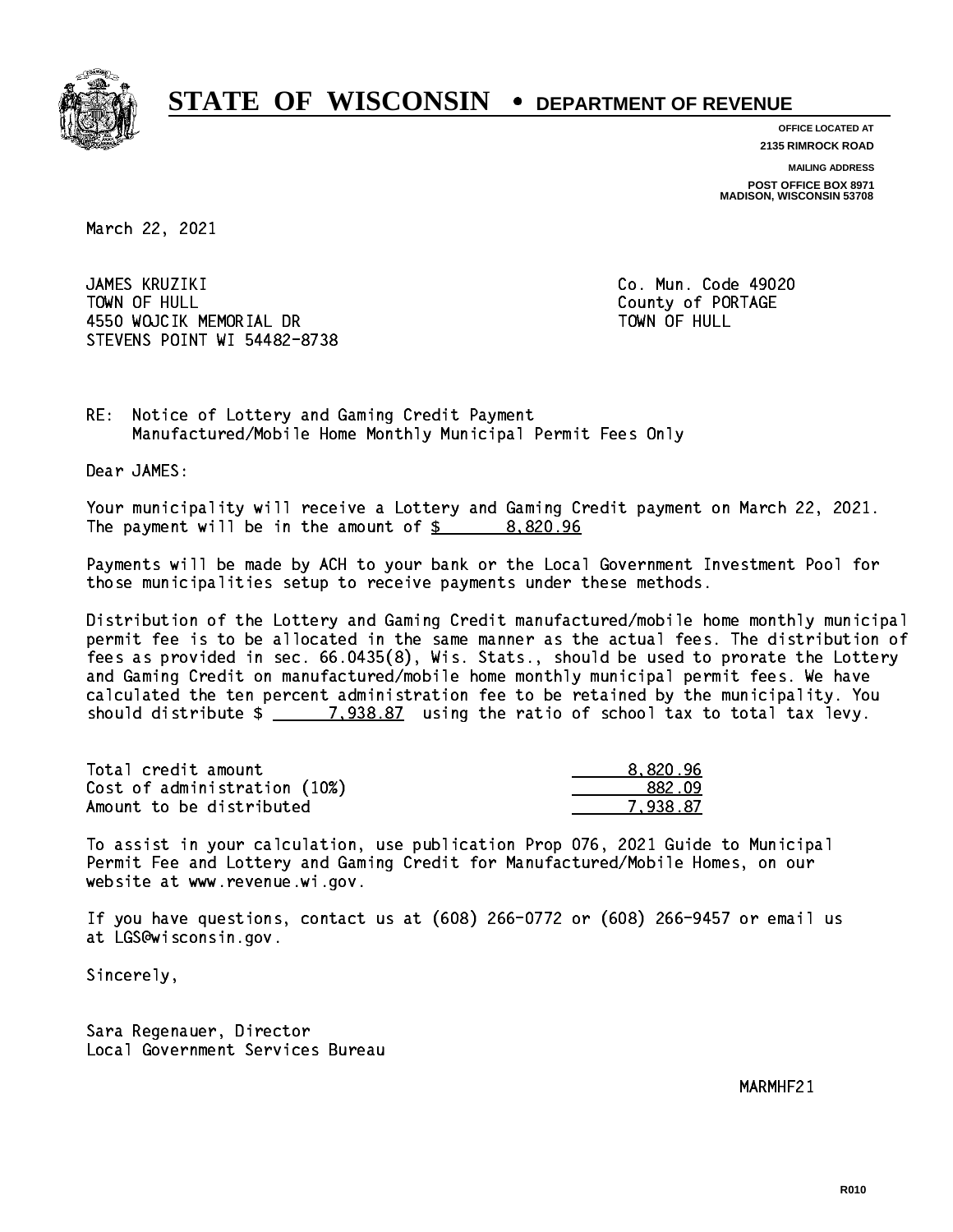

**OFFICE LOCATED AT**

**2135 RIMROCK ROAD**

**MAILING ADDRESS**

**POST OFFICE BOX 8971 MADISON, WISCONSIN 53708**

March 22, 2021

PAULA CUMMINGS TOWN OF PINE GROVE TOWN OF PORTAGE 5444 COUNTY RD WEST, POB 312 TOWN OF PINE GROVE BANCROFT WI 54921-0312

Co. Mun. Code 49028

RE: Notice of Lottery and Gaming Credit Payment Manufactured/Mobile Home Monthly Municipal Permit Fees Only

Dear PAULA:

 Your municipality will receive a Lottery and Gaming Credit payment on March 22, 2021. The payment will be in the amount of  $\frac{25}{3}$ 475.08

 Payments will be made by ACH to your bank or the Local Government Investment Pool for those municipalities setup to receive payments under these methods.

 Distribution of the Lottery and Gaming Credit manufactured/mobile home monthly municipal permit fee is to be allocated in the same manner as the actual fees. The distribution of fees as provided in sec. 66.0435(8), Wis. Stats., should be used to prorate the Lottery and Gaming Credit on manufactured/mobile home monthly municipal permit fees. We have calculated the ten percent administration fee to be retained by the municipality. You should distribute  $\frac{427.58}{1.20}$  using the ratio of school tax to total tax levy.

Total credit amount Cost of administration (10%) Amount to be distributed

| 75 N.  |
|--------|
| 17 5N  |
| 127.58 |

 To assist in your calculation, use publication Prop 076, 2021 Guide to Municipal Permit Fee and Lottery and Gaming Credit for Manufactured/Mobile Homes, on our website at www.revenue.wi.gov.

 If you have questions, contact us at (608) 266-0772 or (608) 266-9457 or email us at LGS@wisconsin.gov.

Sincerely,

 Sara Regenauer, Director Local Government Services Bureau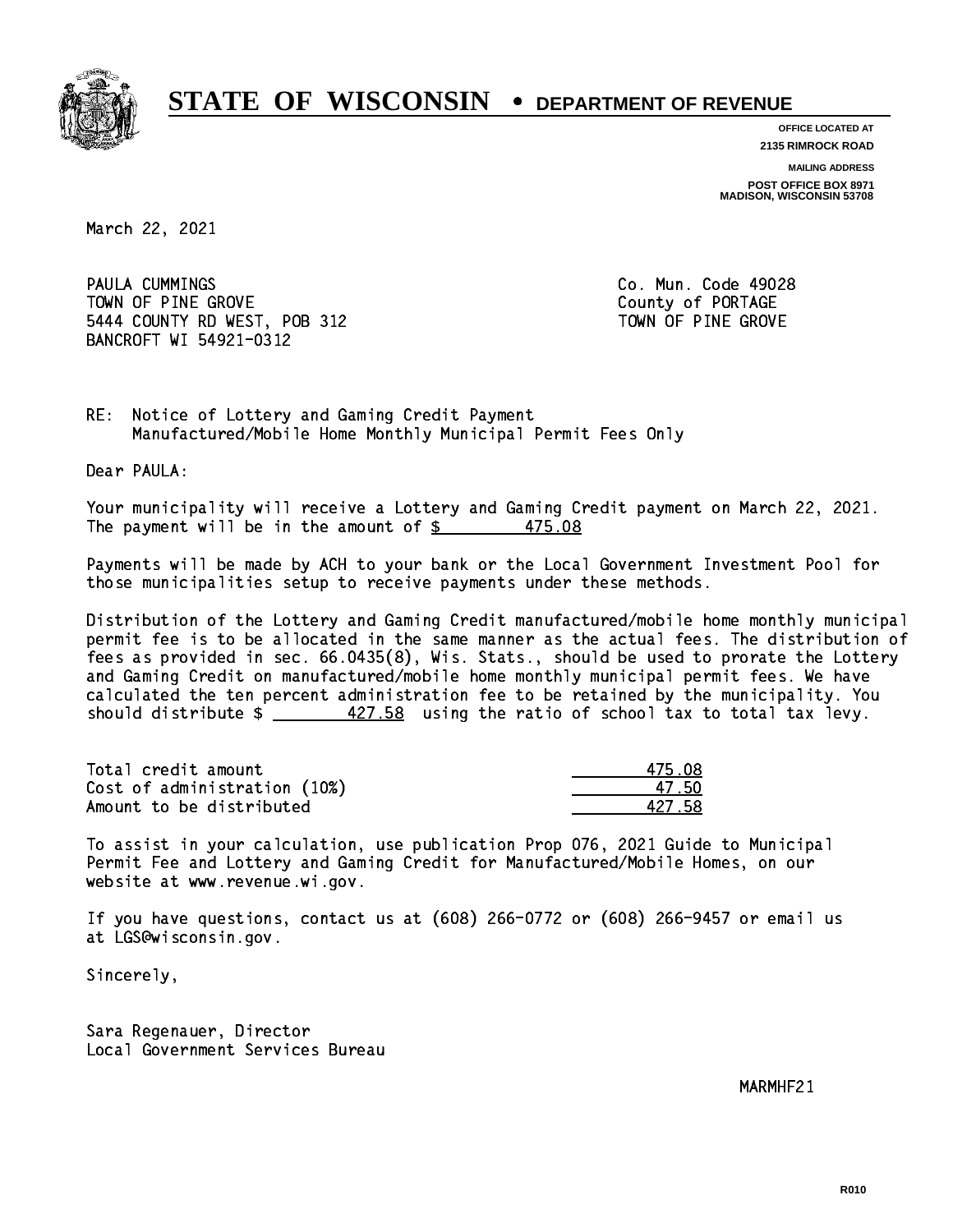

**OFFICE LOCATED AT**

**2135 RIMROCK ROAD**

**MAILING ADDRESS**

**POST OFFICE BOX 8971 MADISON, WISCONSIN 53708**

March 22, 2021

PATRICIA WELLER **Co. Mun. Code 49030** TOWN OF PLOVER **COUNTY OF PORTAGE**  5081 HOOVER AVENUE SOUTH TOWN OF PLOVER PLOVER WI 54467

RE: Notice of Lottery and Gaming Credit Payment Manufactured/Mobile Home Monthly Municipal Permit Fees Only

Dear PATRICIA:

 Your municipality will receive a Lottery and Gaming Credit payment on March 22, 2021. The payment will be in the amount of  $\frac{2}{3}$  1,805.52

 Payments will be made by ACH to your bank or the Local Government Investment Pool for those municipalities setup to receive payments under these methods.

 Distribution of the Lottery and Gaming Credit manufactured/mobile home monthly municipal permit fee is to be allocated in the same manner as the actual fees. The distribution of fees as provided in sec. 66.0435(8), Wis. Stats., should be used to prorate the Lottery and Gaming Credit on manufactured/mobile home monthly municipal permit fees. We have calculated the ten percent administration fee to be retained by the municipality. You should distribute  $\frac{1.624.97}{1.624.97}$  using the ratio of school tax to total tax levy.

| Total credit amount          | 1.805.52 |
|------------------------------|----------|
| Cost of administration (10%) | 180.55   |
| Amount to be distributed     | 1.624.97 |

 To assist in your calculation, use publication Prop 076, 2021 Guide to Municipal Permit Fee and Lottery and Gaming Credit for Manufactured/Mobile Homes, on our website at www.revenue.wi.gov.

 If you have questions, contact us at (608) 266-0772 or (608) 266-9457 or email us at LGS@wisconsin.gov.

Sincerely,

 Sara Regenauer, Director Local Government Services Bureau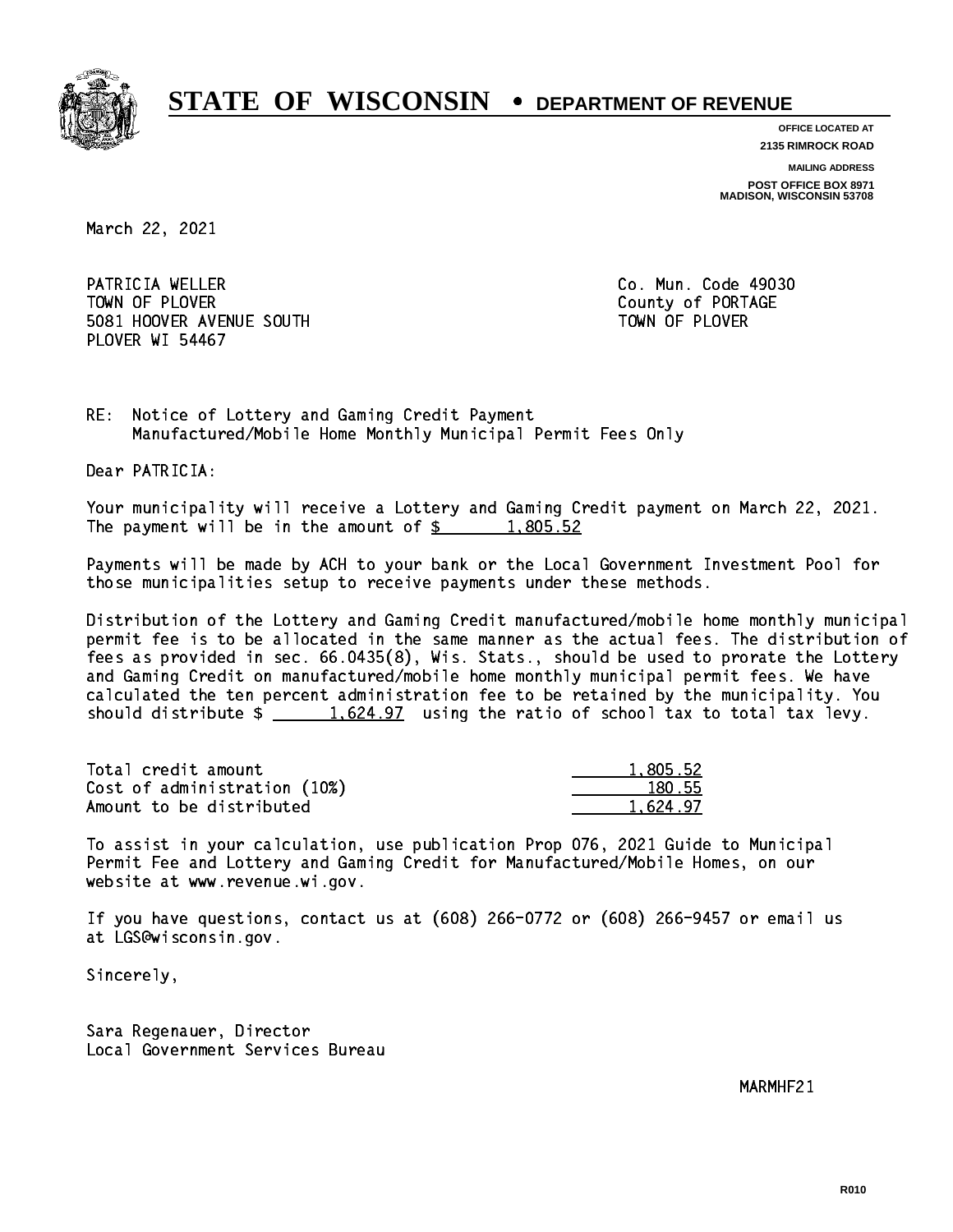

**OFFICE LOCATED AT**

**2135 RIMROCK ROAD**

**MAILING ADDRESS**

**POST OFFICE BOX 8971 MADISON, WISCONSIN 53708**

March 22, 2021

 SANDRA WALTERS Co. Mun. Code 49034 CUSTER WI 54423

TOWN OF STOCKTON COUNTY OF STOCKTON 7252 6TH STREET TOWN OF STOCKTON

RE: Notice of Lottery and Gaming Credit Payment Manufactured/Mobile Home Monthly Municipal Permit Fees Only

Dear SANDRA:

 Your municipality will receive a Lottery and Gaming Credit payment on March 22, 2021. The payment will be in the amount of  $\frac{2}{3}$  2,465.52

 Payments will be made by ACH to your bank or the Local Government Investment Pool for those municipalities setup to receive payments under these methods.

 Distribution of the Lottery and Gaming Credit manufactured/mobile home monthly municipal permit fee is to be allocated in the same manner as the actual fees. The distribution of fees as provided in sec. 66.0435(8), Wis. Stats., should be used to prorate the Lottery and Gaming Credit on manufactured/mobile home monthly municipal permit fees. We have calculated the ten percent administration fee to be retained by the municipality. You should distribute  $\frac{2.218.97}{2.218.97}$  using the ratio of school tax to total tax levy.

| Total credit amount          | 2.465.52 |
|------------------------------|----------|
| Cost of administration (10%) | 246.55   |
| Amount to be distributed     | 2.218.97 |

 To assist in your calculation, use publication Prop 076, 2021 Guide to Municipal Permit Fee and Lottery and Gaming Credit for Manufactured/Mobile Homes, on our website at www.revenue.wi.gov.

 If you have questions, contact us at (608) 266-0772 or (608) 266-9457 or email us at LGS@wisconsin.gov.

Sincerely,

 Sara Regenauer, Director Local Government Services Bureau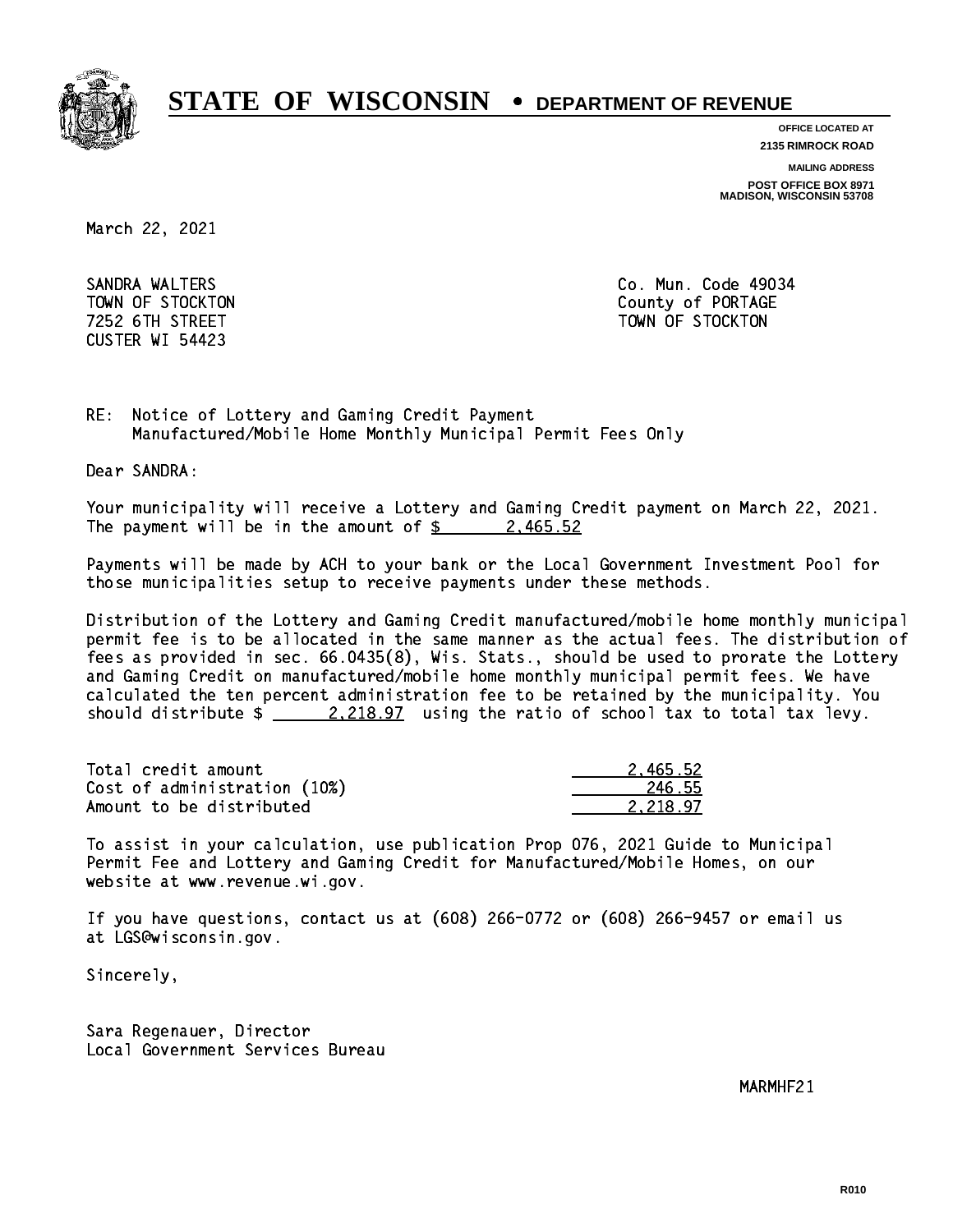

**OFFICE LOCATED AT 2135 RIMROCK ROAD**

**MAILING ADDRESS POST OFFICE BOX 8971 MADISON, WISCONSIN 53708**

March 22, 2021

NANCY STEUCK VILLAGE OF JUNCTION CITY THE COUNTY COUNTY COUNTY 508 W FIRST ST VILLAGE OF JUNCTION CITY JUNCTION CITY WI 54443-9499

Co. Mun. Code 49141

RE: Notice of Lottery and Gaming Credit Payment Manufactured/Mobile Home Monthly Municipal Permit Fees Only

Dear NANCY:

 Your municipality will receive a Lottery and Gaming Credit payment on March 22, 2021. The payment will be in the amount of  $\frac{2}{3}$  163.68

 Payments will be made by ACH to your bank or the Local Government Investment Pool for those municipalities setup to receive payments under these methods.

 Distribution of the Lottery and Gaming Credit manufactured/mobile home monthly municipal permit fee is to be allocated in the same manner as the actual fees. The distribution of fees as provided in sec. 66.0435(8), Wis. Stats., should be used to prorate the Lottery and Gaming Credit on manufactured/mobile home monthly municipal permit fees. We have calculated the ten percent administration fee to be retained by the municipality. You should distribute  $\frac{147.32}{147.32}$  using the ratio of school tax to total tax levy.

Total credit amount Cost of administration (10%) Amount to be distributed

| 63.68 |
|-------|
| 5.36  |
| .732  |

 To assist in your calculation, use publication Prop 076, 2021 Guide to Municipal Permit Fee and Lottery and Gaming Credit for Manufactured/Mobile Homes, on our website at www.revenue.wi.gov.

 If you have questions, contact us at (608) 266-0772 or (608) 266-9457 or email us at LGS@wisconsin.gov.

Sincerely,

 Sara Regenauer, Director Local Government Services Bureau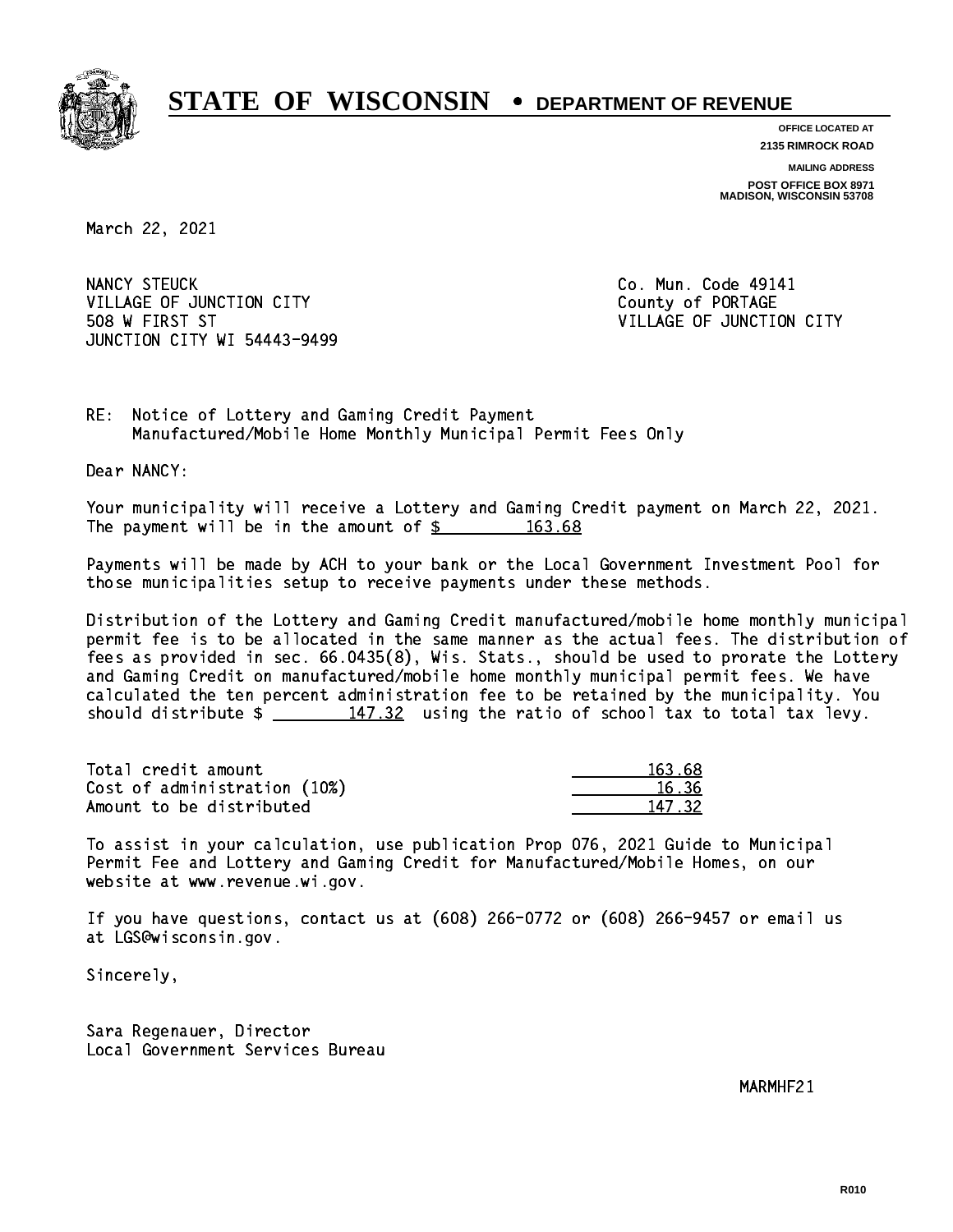

**OFFICE LOCATED AT**

**2135 RIMROCK ROAD**

**MAILING ADDRESS**

**POST OFFICE BOX 8971 MADISON, WISCONSIN 53708**

March 22, 2021

**JULIA MANN** VILLAGE OF PLOVER COUNTY OF PORTAGE PO BOX 37, 2400 POST RD VILLAGE OF PLOVER PLOVER WI 54467-0037

Co. Mun. Code 49173

RE: Notice of Lottery and Gaming Credit Payment Manufactured/Mobile Home Monthly Municipal Permit Fees Only

Dear JULIA:

 Your municipality will receive a Lottery and Gaming Credit payment on March 22, 2021. The payment will be in the amount of  $\frac{25}{2}$  9,406.25

 Payments will be made by ACH to your bank or the Local Government Investment Pool for those municipalities setup to receive payments under these methods.

 Distribution of the Lottery and Gaming Credit manufactured/mobile home monthly municipal permit fee is to be allocated in the same manner as the actual fees. The distribution of fees as provided in sec. 66.0435(8), Wis. Stats., should be used to prorate the Lottery and Gaming Credit on manufactured/mobile home monthly municipal permit fees. We have calculated the ten percent administration fee to be retained by the municipality. You should distribute  $\frac{2}{1}$   $\frac{8,465.63}{2}$  using the ratio of school tax to total tax levy.

| Total credit amount          | 9.406.25 |
|------------------------------|----------|
| Cost of administration (10%) | 940.62   |
| Amount to be distributed     | 8.465.63 |

 To assist in your calculation, use publication Prop 076, 2021 Guide to Municipal Permit Fee and Lottery and Gaming Credit for Manufactured/Mobile Homes, on our website at www.revenue.wi.gov.

 If you have questions, contact us at (608) 266-0772 or (608) 266-9457 or email us at LGS@wisconsin.gov.

Sincerely,

 Sara Regenauer, Director Local Government Services Bureau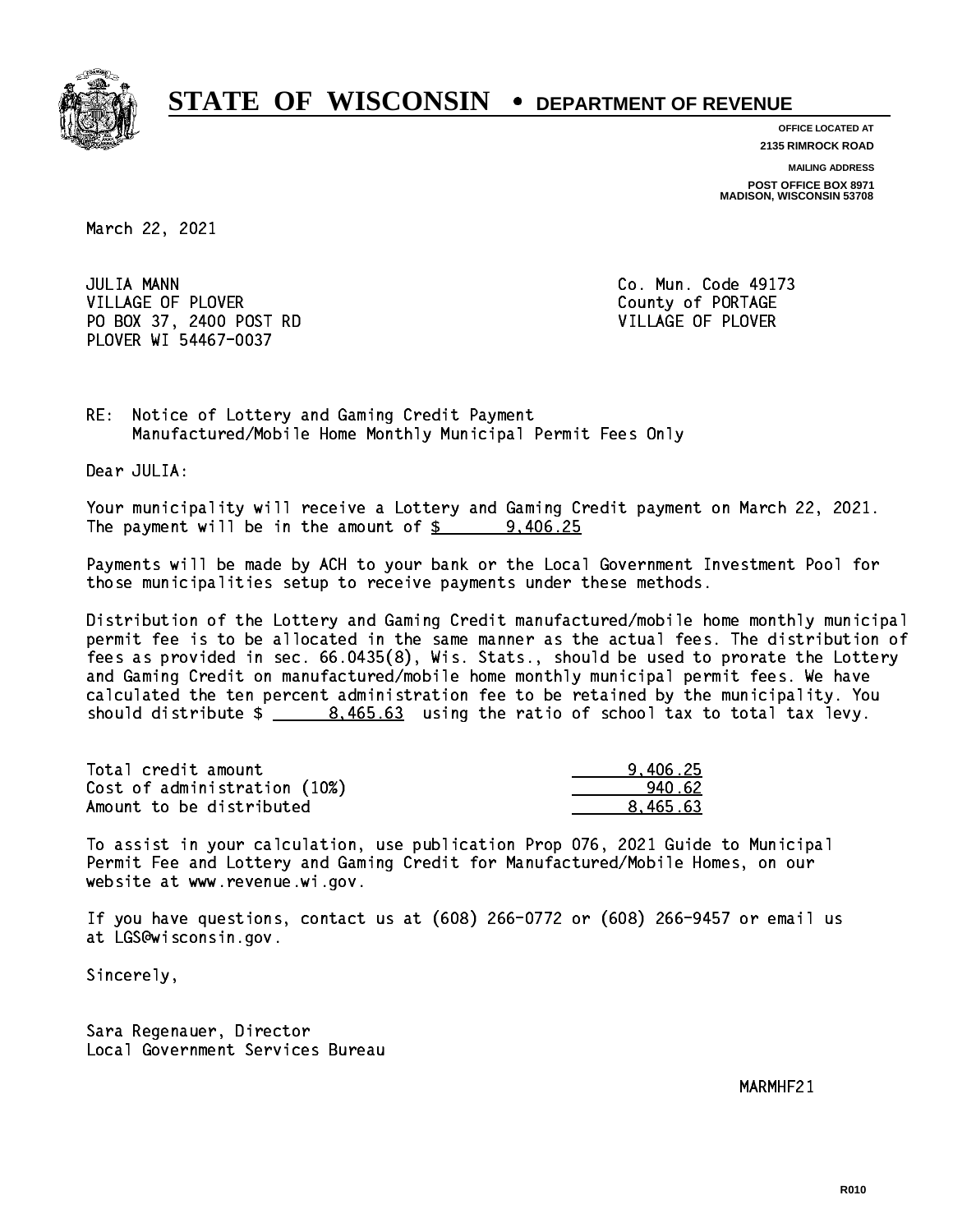

**OFFICE LOCATED AT 2135 RIMROCK ROAD**

**MAILING ADDRESS**

**POST OFFICE BOX 8971 MADISON, WISCONSIN 53708**

March 22, 2021

 COREY LADICK Co. Mun. Code 49281 CITY OF STEVENS POINT COUNTS AND COUNTY OF PORTAGE 1515 STRONGS AVE CITY OF STEVENS POINT STEVENS POINT WI 54481-3543

RE: Notice of Lottery and Gaming Credit Payment Manufactured/Mobile Home Monthly Municipal Permit Fees Only

Dear COREY:

 Your municipality will receive a Lottery and Gaming Credit payment on March 22, 2021. The payment will be in the amount of  $\frac{2}{3}$  18,225.84

 Payments will be made by ACH to your bank or the Local Government Investment Pool for those municipalities setup to receive payments under these methods.

 Distribution of the Lottery and Gaming Credit manufactured/mobile home monthly municipal permit fee is to be allocated in the same manner as the actual fees. The distribution of fees as provided in sec. 66.0435(8), Wis. Stats., should be used to prorate the Lottery and Gaming Credit on manufactured/mobile home monthly municipal permit fees. We have calculated the ten percent administration fee to be retained by the municipality. You should distribute  $\frac{16,403.26}{2}$  using the ratio of school tax to total tax levy.

| Total credit amount          | 18,225.84 |
|------------------------------|-----------|
| Cost of administration (10%) | 1,822.58  |
| Amount to be distributed     | 16.403.26 |

 To assist in your calculation, use publication Prop 076, 2021 Guide to Municipal Permit Fee and Lottery and Gaming Credit for Manufactured/Mobile Homes, on our website at www.revenue.wi.gov.

 If you have questions, contact us at (608) 266-0772 or (608) 266-9457 or email us at LGS@wisconsin.gov.

Sincerely,

 Sara Regenauer, Director Local Government Services Bureau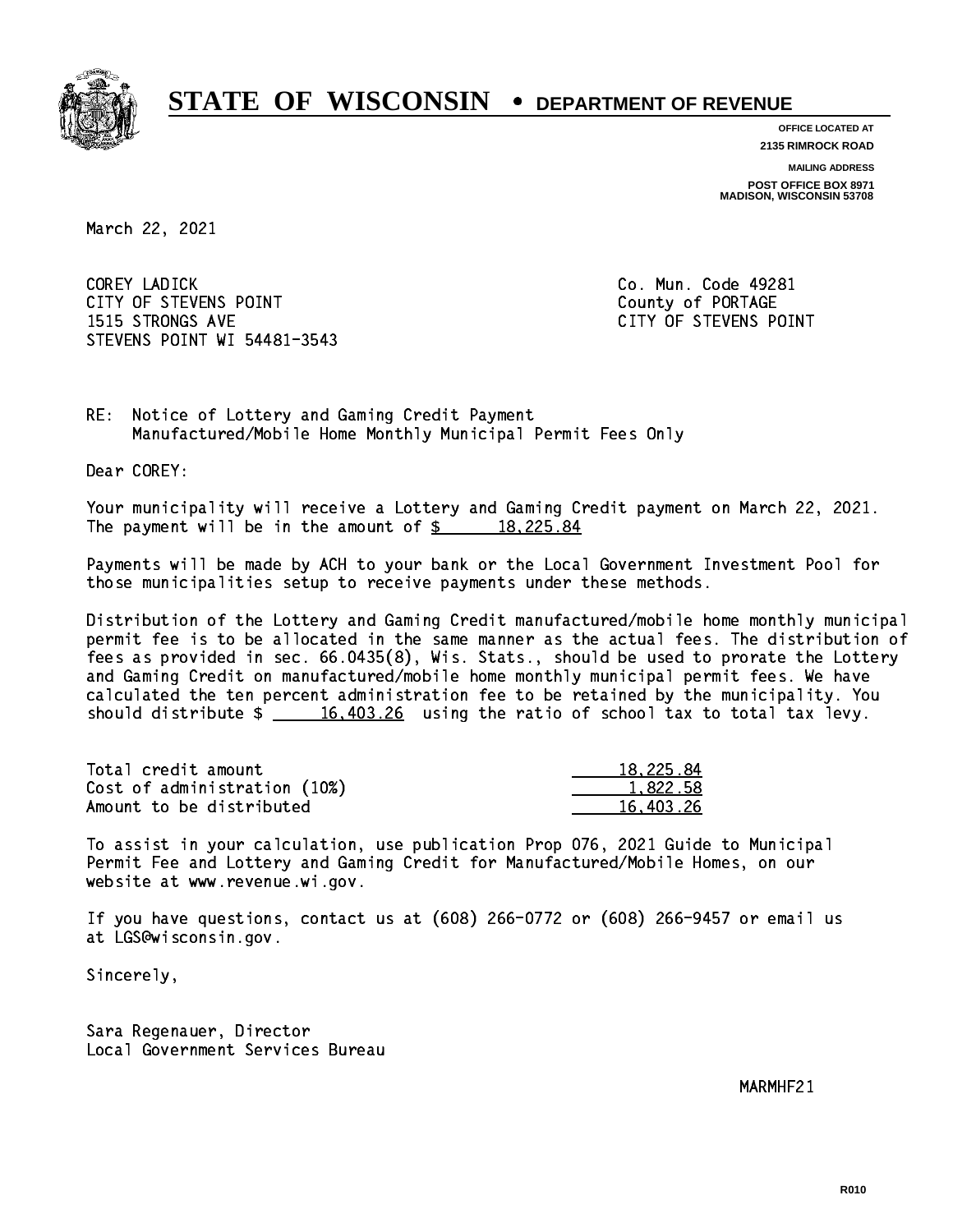

**OFFICE LOCATED AT**

**2135 RIMROCK ROAD**

**MAILING ADDRESS**

**POST OFFICE BOX 8971 MADISON, WISCONSIN 53708**

March 22, 2021

MICHELLE M SMITH Communication of the Co. Mun. Code 50271 CITY OF PARK FALLS **COUNTY OF PARK** FALLS PO BOX 146 PARK FALLS WI 54552

CITY OF PARK FALLS

RE: Notice of Lottery and Gaming Credit Payment Manufactured/Mobile Home Monthly Municipal Permit Fees Only

Dear MICHELLE:

 Your municipality will receive a Lottery and Gaming Credit payment on March 22, 2021. The payment will be in the amount of  $\frac{2}{3}$  988.57

 Payments will be made by ACH to your bank or the Local Government Investment Pool for those municipalities setup to receive payments under these methods.

 Distribution of the Lottery and Gaming Credit manufactured/mobile home monthly municipal permit fee is to be allocated in the same manner as the actual fees. The distribution of fees as provided in sec. 66.0435(8), Wis. Stats., should be used to prorate the Lottery and Gaming Credit on manufactured/mobile home monthly municipal permit fees. We have calculated the ten percent administration fee to be retained by the municipality. You should distribute  $\frac{2}{2}$   $\frac{889.72}{2}$  using the ratio of school tax to total tax levy.

| Total credit amount          | 988.57 |
|------------------------------|--------|
| Cost of administration (10%) | 98.85  |
| Amount to be distributed     | 889.72 |

| -57 |
|-----|
| ₹۳  |
| .72 |

 To assist in your calculation, use publication Prop 076, 2021 Guide to Municipal Permit Fee and Lottery and Gaming Credit for Manufactured/Mobile Homes, on our website at www.revenue.wi.gov.

 If you have questions, contact us at (608) 266-0772 or (608) 266-9457 or email us at LGS@wisconsin.gov.

Sincerely,

 Sara Regenauer, Director Local Government Services Bureau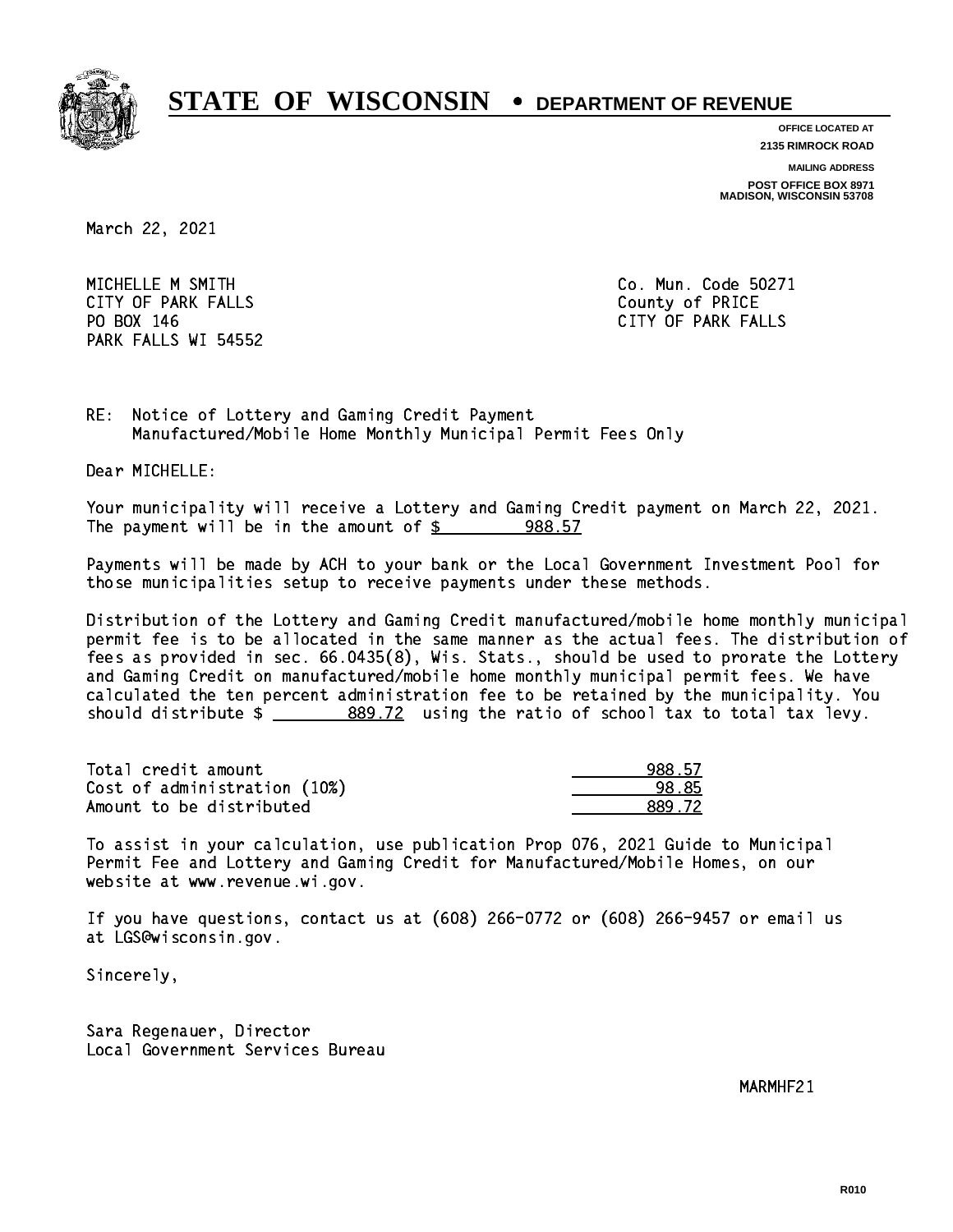

**OFFICE LOCATED AT**

**2135 RIMROCK ROAD**

**MAILING ADDRESS**

**POST OFFICE BOX 8971 MADISON, WISCONSIN 53708**

March 22, 2021

SHELBY PROCHNOW CITY OF PHILLIPS County of PRICE 174 S EYDER AVE CITY OF PHILLIPS PHILLIPS WI 54555-1337

Co. Mun. Code 50272

RE: Notice of Lottery and Gaming Credit Payment Manufactured/Mobile Home Monthly Municipal Permit Fees Only

Dear SHELBY:

 Your municipality will receive a Lottery and Gaming Credit payment on March 22, 2021. The payment will be in the amount of  $\frac{20.40}{20.40}$ 

 Payments will be made by ACH to your bank or the Local Government Investment Pool for those municipalities setup to receive payments under these methods.

 Distribution of the Lottery and Gaming Credit manufactured/mobile home monthly municipal permit fee is to be allocated in the same manner as the actual fees. The distribution of fees as provided in sec. 66.0435(8), Wis. Stats., should be used to prorate the Lottery and Gaming Credit on manufactured/mobile home monthly municipal permit fees. We have calculated the ten percent administration fee to be retained by the municipality. You should distribute  $\frac{2}{1}$   $\frac{558.36}{20}$  using the ratio of school tax to total tax levy.

| Total credit amount          | 620.40 |
|------------------------------|--------|
| Cost of administration (10%) | .62.04 |
| Amount to be distributed     | 558.36 |

| 62N 4N |
|--------|
| 62.04  |
| 558.36 |

 To assist in your calculation, use publication Prop 076, 2021 Guide to Municipal Permit Fee and Lottery and Gaming Credit for Manufactured/Mobile Homes, on our website at www.revenue.wi.gov.

 If you have questions, contact us at (608) 266-0772 or (608) 266-9457 or email us at LGS@wisconsin.gov.

Sincerely,

 Sara Regenauer, Director Local Government Services Bureau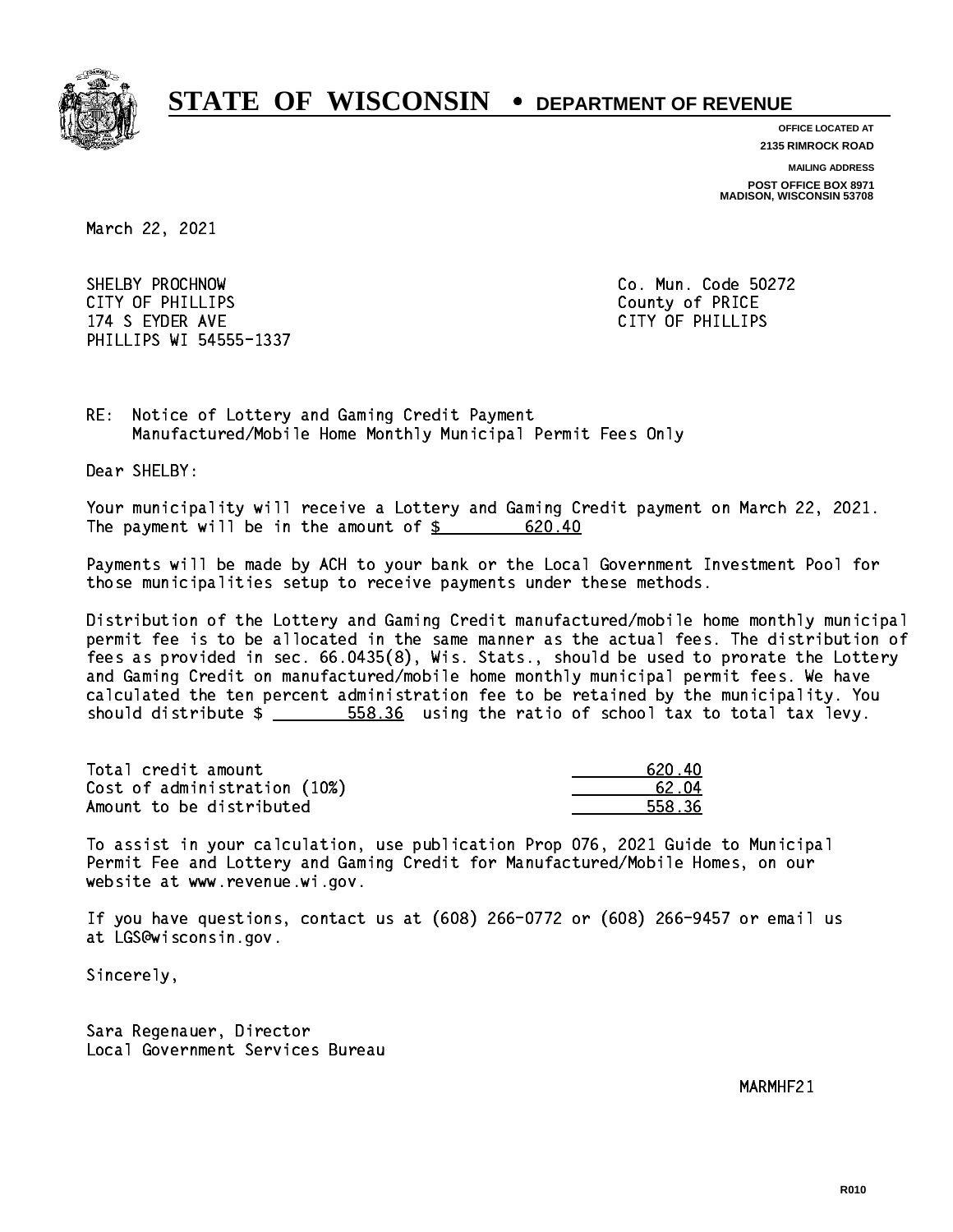

**OFFICE LOCATED AT**

**2135 RIMROCK ROAD**

**MAILING ADDRESS**

**POST OFFICE BOX 8971 MADISON, WISCONSIN 53708**

March 22, 2021

BRIAN GRAZIANO TOWN OF BURLINGTON COUNTY OF RACINE 32288 BUSHNELL RD TOWN OF BURLINGTON BURLINGTON WI 53105-9426

Co. Mun. Code 51002

RE: Notice of Lottery and Gaming Credit Payment Manufactured/Mobile Home Monthly Municipal Permit Fees Only

Dear BRIAN:

 Your municipality will receive a Lottery and Gaming Credit payment on March 22, 2021. The payment will be in the amount of \$ 5,762.76 \_\_\_\_\_\_\_\_\_\_\_\_\_\_\_\_

 Payments will be made by ACH to your bank or the Local Government Investment Pool for those municipalities setup to receive payments under these methods.

 Distribution of the Lottery and Gaming Credit manufactured/mobile home monthly municipal permit fee is to be allocated in the same manner as the actual fees. The distribution of fees as provided in sec. 66.0435(8), Wis. Stats., should be used to prorate the Lottery and Gaming Credit on manufactured/mobile home monthly municipal permit fees. We have calculated the ten percent administration fee to be retained by the municipality. You should distribute  $\frac{2}{1}$   $\frac{5.186.49}{2}$  using the ratio of school tax to total tax levy.

| Total credit amount          | 5.762.76 |
|------------------------------|----------|
| Cost of administration (10%) | 576.27   |
| Amount to be distributed     | 5.186.49 |

 To assist in your calculation, use publication Prop 076, 2021 Guide to Municipal Permit Fee and Lottery and Gaming Credit for Manufactured/Mobile Homes, on our website at www.revenue.wi.gov.

 If you have questions, contact us at (608) 266-0772 or (608) 266-9457 or email us at LGS@wisconsin.gov.

Sincerely,

 Sara Regenauer, Director Local Government Services Bureau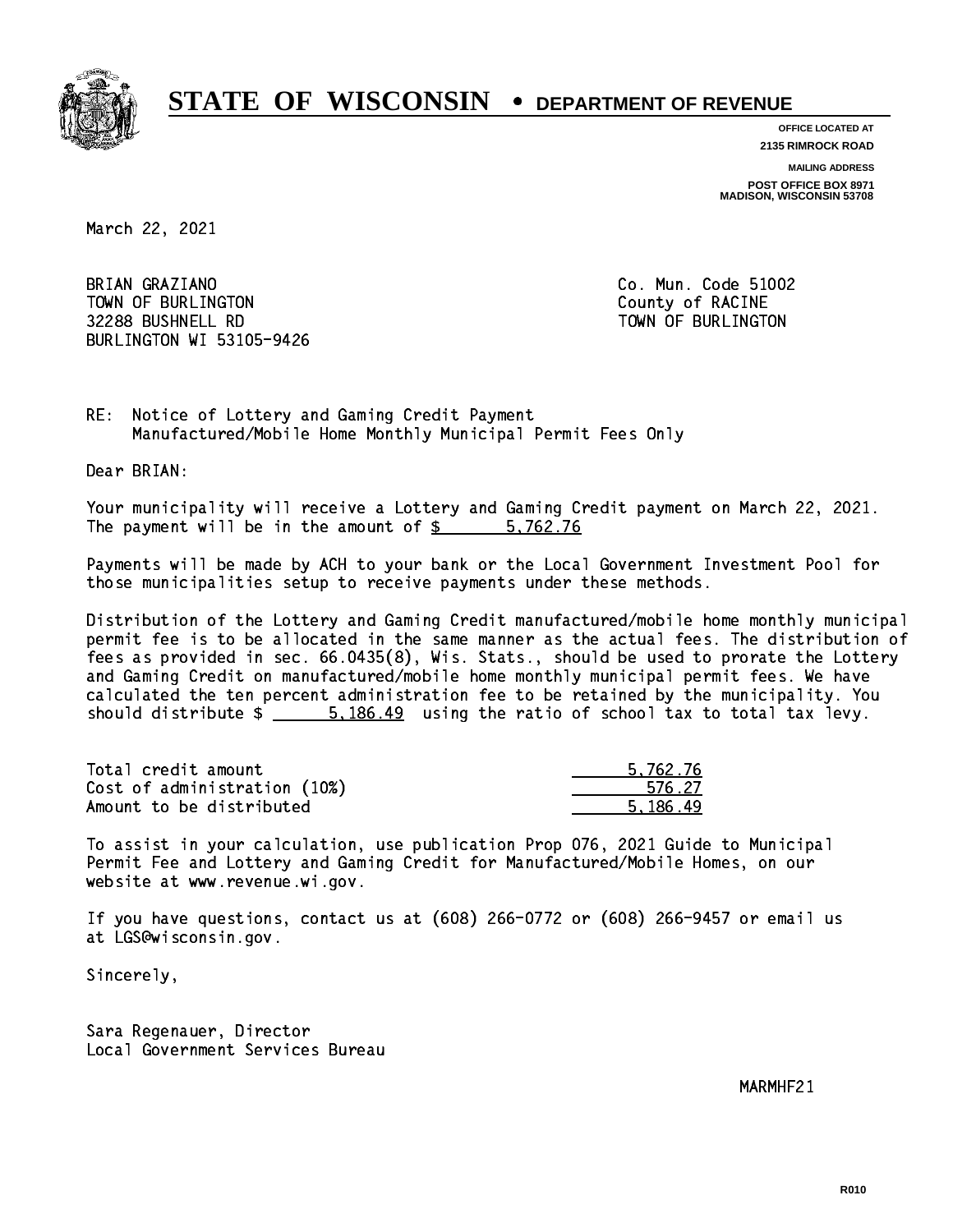

**OFFICE LOCATED AT**

**2135 RIMROCK ROAD**

**MAILING ADDRESS**

**POST OFFICE BOX 8971 MADISON, WISCONSIN 53708**

March 22, 2021

 CAMILLE GEROU Co. Mun. Code 51006 TOWN OF DOVER COUNTY OF RACINE 4110 S BEAUMONT AVE **TOWN OF DOVER** KANSASVILLE WI 53139-9522

RE: Notice of Lottery and Gaming Credit Payment Manufactured/Mobile Home Monthly Municipal Permit Fees Only

Dear CAMILLE:

 Your municipality will receive a Lottery and Gaming Credit payment on March 22, 2021. The payment will be in the amount of  $\frac{2}{3}$  11,623.68

 Payments will be made by ACH to your bank or the Local Government Investment Pool for those municipalities setup to receive payments under these methods.

 Distribution of the Lottery and Gaming Credit manufactured/mobile home monthly municipal permit fee is to be allocated in the same manner as the actual fees. The distribution of fees as provided in sec. 66.0435(8), Wis. Stats., should be used to prorate the Lottery and Gaming Credit on manufactured/mobile home monthly municipal permit fees. We have calculated the ten percent administration fee to be retained by the municipality. You should distribute  $\frac{10,461.32}{10,461.32}$  using the ratio of school tax to total tax levy.

| Total credit amount          | 11,623.68 |
|------------------------------|-----------|
| Cost of administration (10%) | 1.162.36  |
| Amount to be distributed     | 10.461.32 |

 To assist in your calculation, use publication Prop 076, 2021 Guide to Municipal Permit Fee and Lottery and Gaming Credit for Manufactured/Mobile Homes, on our website at www.revenue.wi.gov.

 If you have questions, contact us at (608) 266-0772 or (608) 266-9457 or email us at LGS@wisconsin.gov.

Sincerely,

 Sara Regenauer, Director Local Government Services Bureau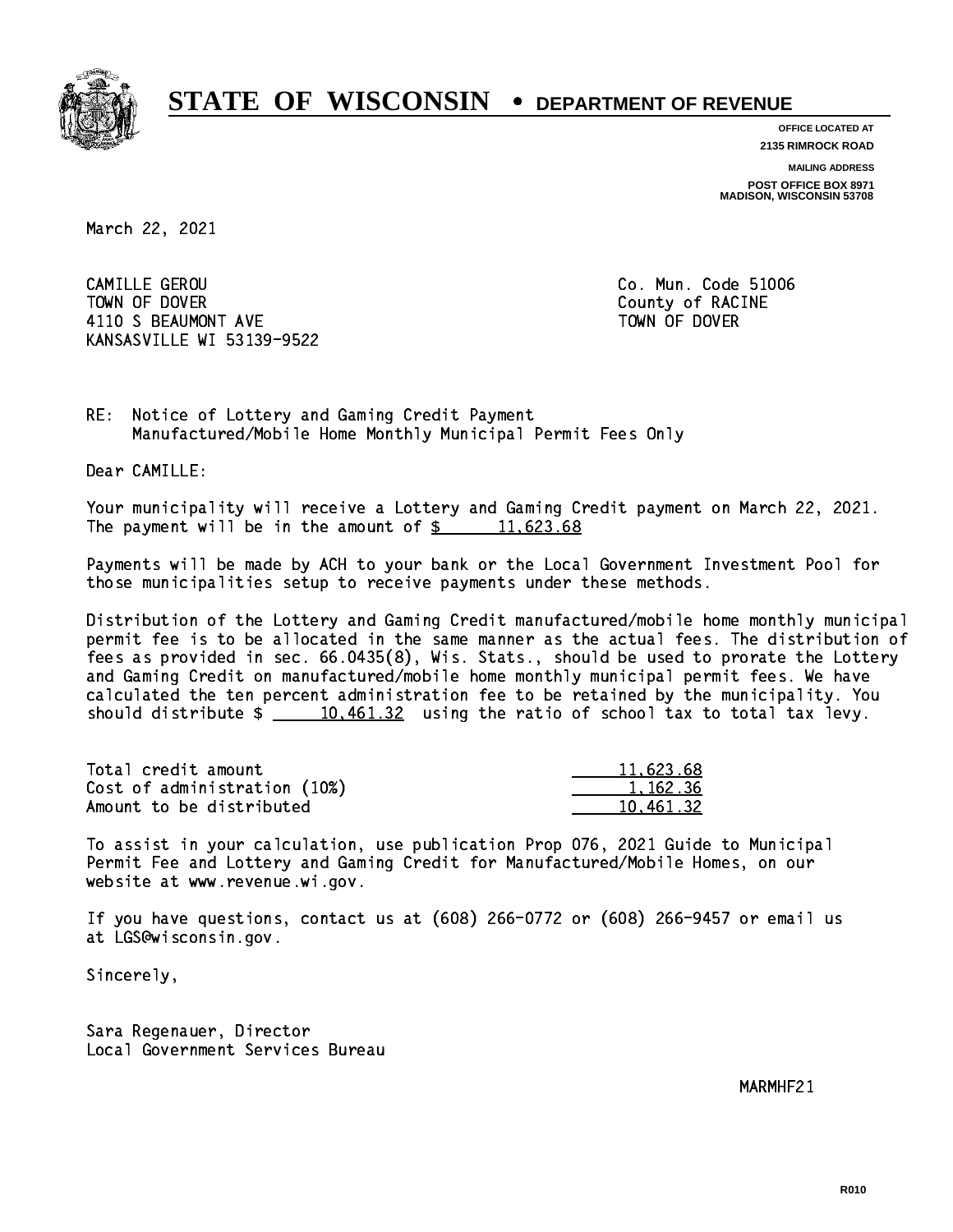

**OFFICE LOCATED AT 2135 RIMROCK ROAD**

**MAILING ADDRESS POST OFFICE BOX 8971 MADISON, WISCONSIN 53708**

March 22, 2021

STEPHANIE KOHLHAGEN **Co. Mun. Code 51151** VILLAGE OF MOUNT PLEASANT COUNTY OF RACINE 8811 CAMPUS DRIVE VILLAGE OF MOUNT PLEASANT MT PLEASANT WI 53406-7014

RE: Notice of Lottery and Gaming Credit Payment Manufactured/Mobile Home Monthly Municipal Permit Fees Only

Dear STEPHANIE:

 Your municipality will receive a Lottery and Gaming Credit payment on March 22, 2021. The payment will be in the amount of \$ 266.76 \_\_\_\_\_\_\_\_\_\_\_\_\_\_\_\_

 Payments will be made by ACH to your bank or the Local Government Investment Pool for those municipalities setup to receive payments under these methods.

 Distribution of the Lottery and Gaming Credit manufactured/mobile home monthly municipal permit fee is to be allocated in the same manner as the actual fees. The distribution of fees as provided in sec. 66.0435(8), Wis. Stats., should be used to prorate the Lottery and Gaming Credit on manufactured/mobile home monthly municipal permit fees. We have calculated the ten percent administration fee to be retained by the municipality. You should distribute  $\frac{240.09}{240.09}$  using the ratio of school tax to total tax levy.

Total credit amount Cost of administration (10%) Amount to be distributed

| 266.76    |
|-----------|
| 26.67     |
| N N9<br>2 |

 To assist in your calculation, use publication Prop 076, 2021 Guide to Municipal Permit Fee and Lottery and Gaming Credit for Manufactured/Mobile Homes, on our website at www.revenue.wi.gov.

 If you have questions, contact us at (608) 266-0772 or (608) 266-9457 or email us at LGS@wisconsin.gov.

Sincerely,

 Sara Regenauer, Director Local Government Services Bureau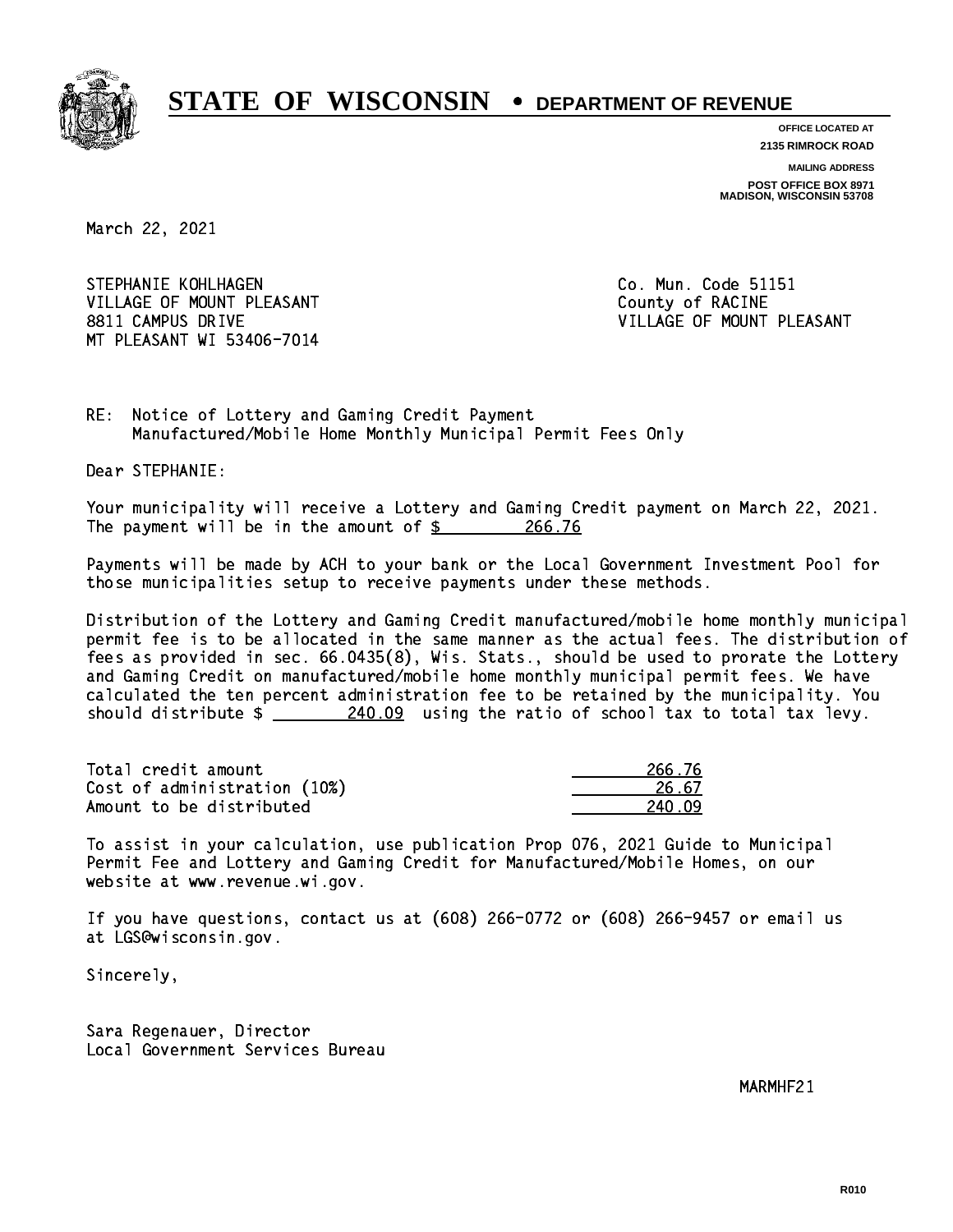

**OFFICE LOCATED AT**

**2135 RIMROCK ROAD**

**MAILING ADDRESS POST OFFICE BOX 8971 MADISON, WISCONSIN 53708**

March 22, 2021

**KERRY BENNETT** VILLAGE OF UNION GROVE COUNTY OF RACINE 925 15TH AVE VILLAGE OF UNION GROVE UNION GROVE WI 53182-1427

Co. Mun. Code 51186

RE: Notice of Lottery and Gaming Credit Payment Manufactured/Mobile Home Monthly Municipal Permit Fees Only

Dear :

 Your municipality will receive a Lottery and Gaming Credit payment on March 22, 2021. The payment will be in the amount of  $\frac{2}{3}$  2,796.82

 Payments will be made by ACH to your bank or the Local Government Investment Pool for those municipalities setup to receive payments under these methods.

 Distribution of the Lottery and Gaming Credit manufactured/mobile home monthly municipal permit fee is to be allocated in the same manner as the actual fees. The distribution of fees as provided in sec. 66.0435(8), Wis. Stats., should be used to prorate the Lottery and Gaming Credit on manufactured/mobile home monthly municipal permit fees. We have calculated the ten percent administration fee to be retained by the municipality. You should distribute  $\frac{2.517.14}{2.517.14}$  using the ratio of school tax to total tax levy.

| Total credit amount          | 2.796.82 |
|------------------------------|----------|
| Cost of administration (10%) | 279.68   |
| Amount to be distributed     | 2.517.14 |

 To assist in your calculation, use publication Prop 076, 2021 Guide to Municipal Permit Fee and Lottery and Gaming Credit for Manufactured/Mobile Homes, on our website at www.revenue.wi.gov.

 If you have questions, contact us at (608) 266-0772 or (608) 266-9457 or email us at LGS@wisconsin.gov.

Sincerely,

 Sara Regenauer, Director Local Government Services Bureau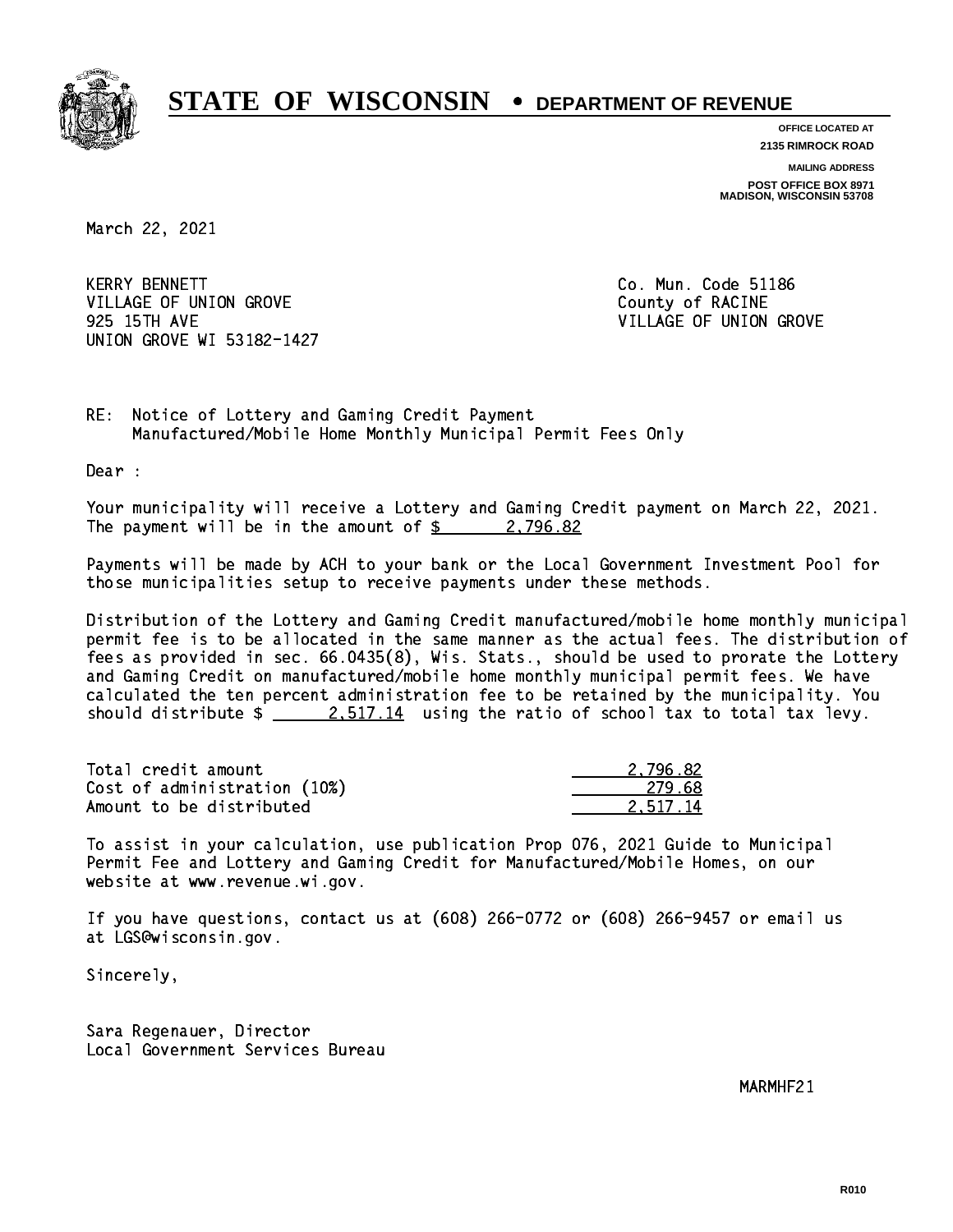

**OFFICE LOCATED AT**

**2135 RIMROCK ROAD**

**MAILING ADDRESS POST OFFICE BOX 8971 MADISON, WISCONSIN 53708**

March 22, 2021

MICHELLE VANDEHEY VILLAGE OF WATERFORD County of RACINE 123 N RIVER ST VILLAGE OF WATERFORD WATERFORD WI 53185-4149

Co. Mun. Code 51191

RE: Notice of Lottery and Gaming Credit Payment Manufactured/Mobile Home Monthly Municipal Permit Fees Only

Dear MICHELLE:

 Your municipality will receive a Lottery and Gaming Credit payment on March 22, 2021. The payment will be in the amount of \$ 24,209.76 \_\_\_\_\_\_\_\_\_\_\_\_\_\_\_\_

 Payments will be made by ACH to your bank or the Local Government Investment Pool for those municipalities setup to receive payments under these methods.

 Distribution of the Lottery and Gaming Credit manufactured/mobile home monthly municipal permit fee is to be allocated in the same manner as the actual fees. The distribution of fees as provided in sec. 66.0435(8), Wis. Stats., should be used to prorate the Lottery and Gaming Credit on manufactured/mobile home monthly municipal permit fees. We have calculated the ten percent administration fee to be retained by the municipality. You should distribute  $\frac{21,788.79}{21,788.79}$  using the ratio of school tax to total tax levy.

| Total credit amount          | 24.209.76 |
|------------------------------|-----------|
| Cost of administration (10%) | 2.420.97  |
| Amount to be distributed     | 21.788.79 |

 To assist in your calculation, use publication Prop 076, 2021 Guide to Municipal Permit Fee and Lottery and Gaming Credit for Manufactured/Mobile Homes, on our website at www.revenue.wi.gov.

 If you have questions, contact us at (608) 266-0772 or (608) 266-9457 or email us at LGS@wisconsin.gov.

Sincerely,

 Sara Regenauer, Director Local Government Services Bureau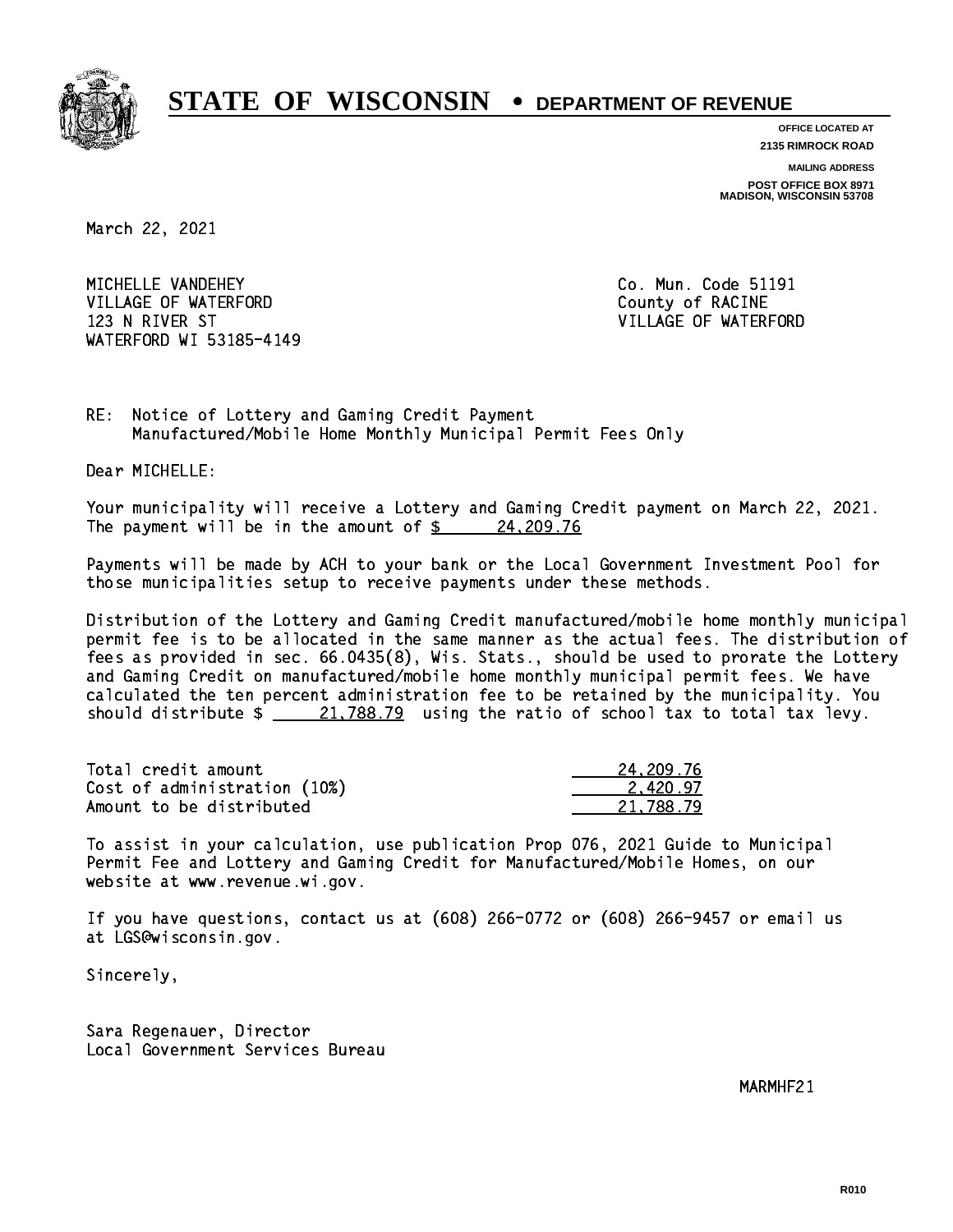

**OFFICE LOCATED AT**

**2135 RIMROCK ROAD**

**MAILING ADDRESS**

**POST OFFICE BOX 8971 MADISON, WISCONSIN 53708**

March 22, 2021

MICHELE STUTE VILLAGE OF YORKVILLE COUNTY OF RACINE UNION GROVE WI 53182

Co. Mun. Code 51194 925 15TH AVE VILLAGE OF YORKVILLE

RE: Notice of Lottery and Gaming Credit Payment Manufactured/Mobile Home Monthly Municipal Permit Fees Only

Dear MICHELE:

 Your municipality will receive a Lottery and Gaming Credit payment on March 22, 2021. The payment will be in the amount of  $\frac{2}{3}$  32,817.12

 Payments will be made by ACH to your bank or the Local Government Investment Pool for those municipalities setup to receive payments under these methods.

 Distribution of the Lottery and Gaming Credit manufactured/mobile home monthly municipal permit fee is to be allocated in the same manner as the actual fees. The distribution of fees as provided in sec. 66.0435(8), Wis. Stats., should be used to prorate the Lottery and Gaming Credit on manufactured/mobile home monthly municipal permit fees. We have calculated the ten percent administration fee to be retained by the municipality. You should distribute  $\frac{29.535.41}{29.535.41}$  using the ratio of school tax to total tax levy.

| Total credit amount          | 32,817.12 |
|------------------------------|-----------|
| Cost of administration (10%) | 3.281.71  |
| Amount to be distributed     | 29.535.41 |

 To assist in your calculation, use publication Prop 076, 2021 Guide to Municipal Permit Fee and Lottery and Gaming Credit for Manufactured/Mobile Homes, on our website at www.revenue.wi.gov.

 If you have questions, contact us at (608) 266-0772 or (608) 266-9457 or email us at LGS@wisconsin.gov.

Sincerely,

 Sara Regenauer, Director Local Government Services Bureau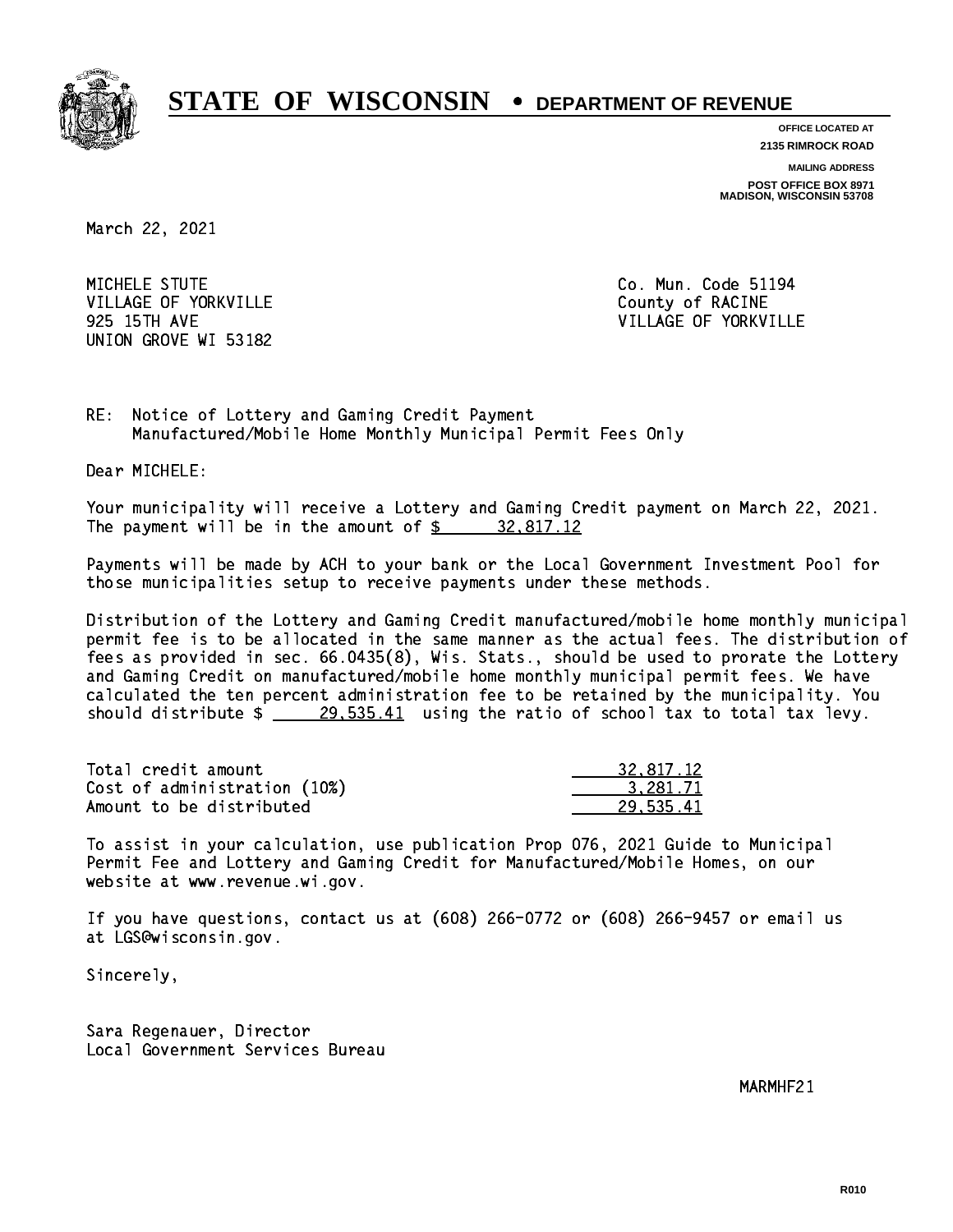

**OFFICE LOCATED AT**

**2135 RIMROCK ROAD**

**MAILING ADDRESS**

**POST OFFICE BOX 8971 MADISON, WISCONSIN 53708**

March 22, 2021

 BARBARA BROCKWAY Co. Mun. Code 52006 TOWN OF BUENA VISTA County of RICHLAND 29960 US HWY 14 TOWN OF BUENA VISTA LONE ROCK WI 53556-4145

RE: Notice of Lottery and Gaming Credit Payment Manufactured/Mobile Home Monthly Municipal Permit Fees Only

Dear BARBARA:

 Your municipality will receive a Lottery and Gaming Credit payment on March 22, 2021. The payment will be in the amount of \$ 3,674.96 \_\_\_\_\_\_\_\_\_\_\_\_\_\_\_\_

 Payments will be made by ACH to your bank or the Local Government Investment Pool for those municipalities setup to receive payments under these methods.

 Distribution of the Lottery and Gaming Credit manufactured/mobile home monthly municipal permit fee is to be allocated in the same manner as the actual fees. The distribution of fees as provided in sec. 66.0435(8), Wis. Stats., should be used to prorate the Lottery and Gaming Credit on manufactured/mobile home monthly municipal permit fees. We have calculated the ten percent administration fee to be retained by the municipality. You should distribute  $\frac{2}{3}$   $\frac{3}{307.47}$  using the ratio of school tax to total tax levy.

| Total credit amount          | 3.674.96 |
|------------------------------|----------|
| Cost of administration (10%) | -367-49  |
| Amount to be distributed     | 3.307.47 |

 To assist in your calculation, use publication Prop 076, 2021 Guide to Municipal Permit Fee and Lottery and Gaming Credit for Manufactured/Mobile Homes, on our website at www.revenue.wi.gov.

 If you have questions, contact us at (608) 266-0772 or (608) 266-9457 or email us at LGS@wisconsin.gov.

Sincerely,

 Sara Regenauer, Director Local Government Services Bureau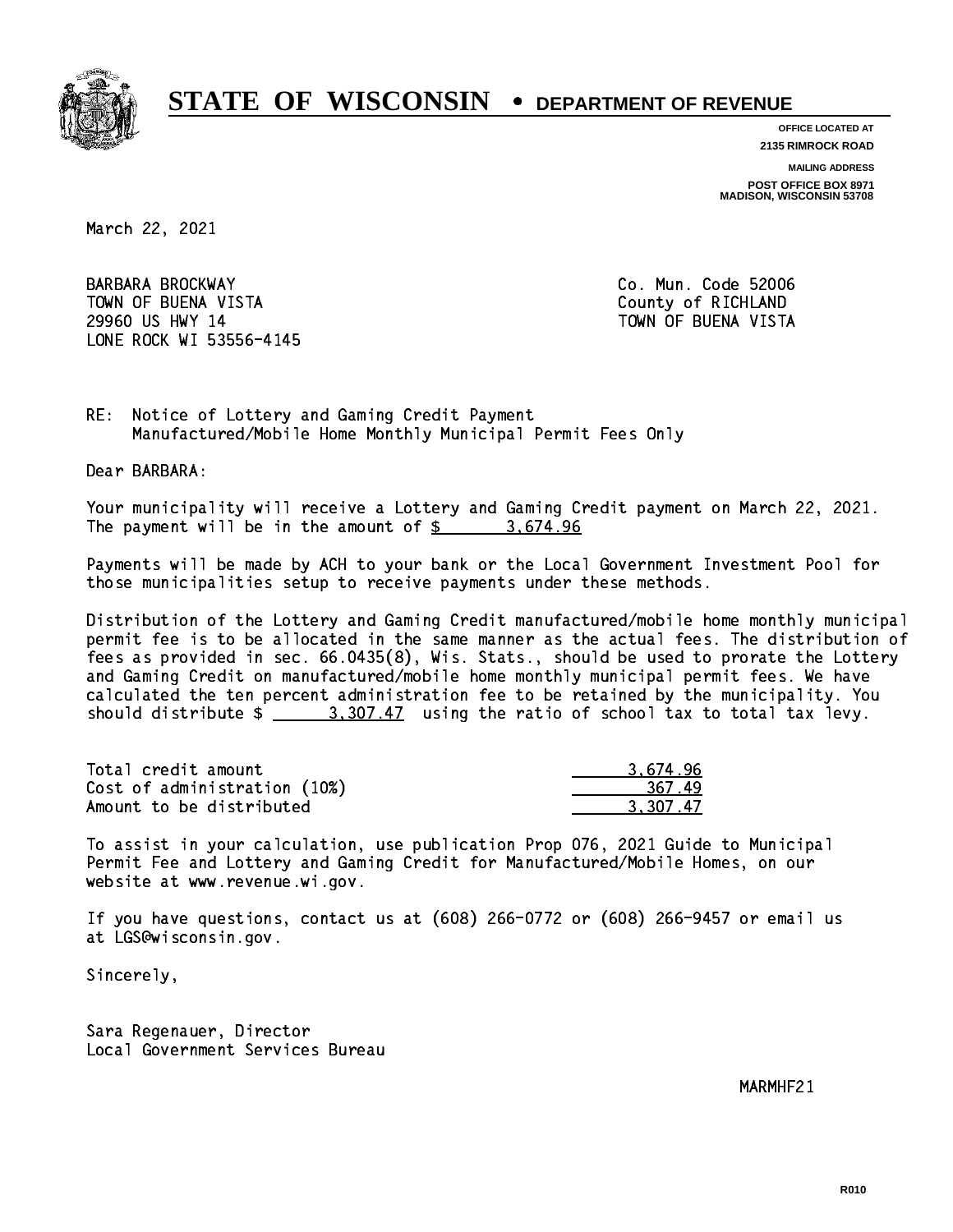

**OFFICE LOCATED AT**

**2135 RIMROCK ROAD**

**MAILING ADDRESS**

**POST OFFICE BOX 8971 MADISON, WISCONSIN 53708**

March 22, 2021

**ESTHER MARSHALL** VILLAGE OF LONE ROCK **COUNTY COULD A** County of RICHLAND LONE ROCK WI 53556

Co. Mun. Code 52146 314 E FOREST ST VILLAGE OF LONE ROCK

RE: Notice of Lottery and Gaming Credit Payment Manufactured/Mobile Home Monthly Municipal Permit Fees Only

Dear ESTHER:

 Your municipality will receive a Lottery and Gaming Credit payment on March 22, 2021. The payment will be in the amount of \$ 3,595.44 \_\_\_\_\_\_\_\_\_\_\_\_\_\_\_\_

 Payments will be made by ACH to your bank or the Local Government Investment Pool for those municipalities setup to receive payments under these methods.

 Distribution of the Lottery and Gaming Credit manufactured/mobile home monthly municipal permit fee is to be allocated in the same manner as the actual fees. The distribution of fees as provided in sec. 66.0435(8), Wis. Stats., should be used to prorate the Lottery and Gaming Credit on manufactured/mobile home monthly municipal permit fees. We have calculated the ten percent administration fee to be retained by the municipality. You should distribute  $\frac{2}{2}$   $\frac{3,235.90}{2}$  using the ratio of school tax to total tax levy.

| Total credit amount          | 3.595.44 |
|------------------------------|----------|
| Cost of administration (10%) | 359.54   |
| Amount to be distributed     | 3.235.90 |

 To assist in your calculation, use publication Prop 076, 2021 Guide to Municipal Permit Fee and Lottery and Gaming Credit for Manufactured/Mobile Homes, on our website at www.revenue.wi.gov.

 If you have questions, contact us at (608) 266-0772 or (608) 266-9457 or email us at LGS@wisconsin.gov.

Sincerely,

 Sara Regenauer, Director Local Government Services Bureau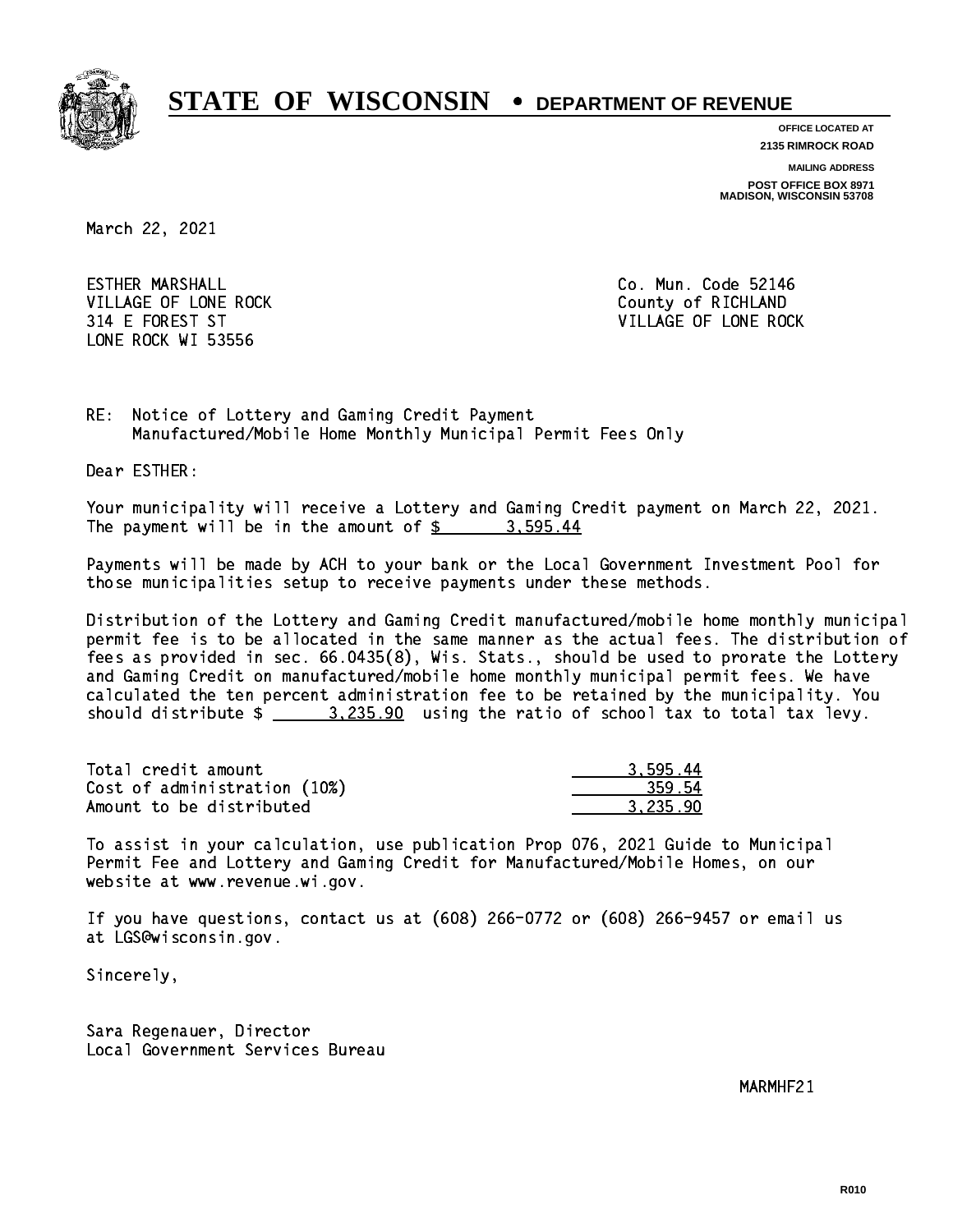

**OFFICE LOCATED AT 2135 RIMROCK ROAD**

**MAILING ADDRESS POST OFFICE BOX 8971 MADISON, WISCONSIN 53708**

March 22, 2021

 DEREK KALISH Co. Mun. Code 52276 CITY OF RICHLAND CENTER **COUNTY OF RICHLAND**  450 S MAIN ST CITY OF RICHLAND CENTER RICHLAND CENTER WI 53581-2545

RE: Notice of Lottery and Gaming Credit Payment Manufactured/Mobile Home Monthly Municipal Permit Fees Only

Dear DEREK:

 Your municipality will receive a Lottery and Gaming Credit payment on March 22, 2021. The payment will be in the amount of  $\frac{2}{3}$  6,932.68

 Payments will be made by ACH to your bank or the Local Government Investment Pool for those municipalities setup to receive payments under these methods.

 Distribution of the Lottery and Gaming Credit manufactured/mobile home monthly municipal permit fee is to be allocated in the same manner as the actual fees. The distribution of fees as provided in sec. 66.0435(8), Wis. Stats., should be used to prorate the Lottery and Gaming Credit on manufactured/mobile home monthly municipal permit fees. We have calculated the ten percent administration fee to be retained by the municipality. You should distribute  $\frac{2.239.42}{2}$  using the ratio of school tax to total tax levy.

| Total credit amount          | 6.932.68 |
|------------------------------|----------|
| Cost of administration (10%) | 693.26   |
| Amount to be distributed     | 6.239.42 |

 To assist in your calculation, use publication Prop 076, 2021 Guide to Municipal Permit Fee and Lottery and Gaming Credit for Manufactured/Mobile Homes, on our website at www.revenue.wi.gov.

 If you have questions, contact us at (608) 266-0772 or (608) 266-9457 or email us at LGS@wisconsin.gov.

Sincerely,

 Sara Regenauer, Director Local Government Services Bureau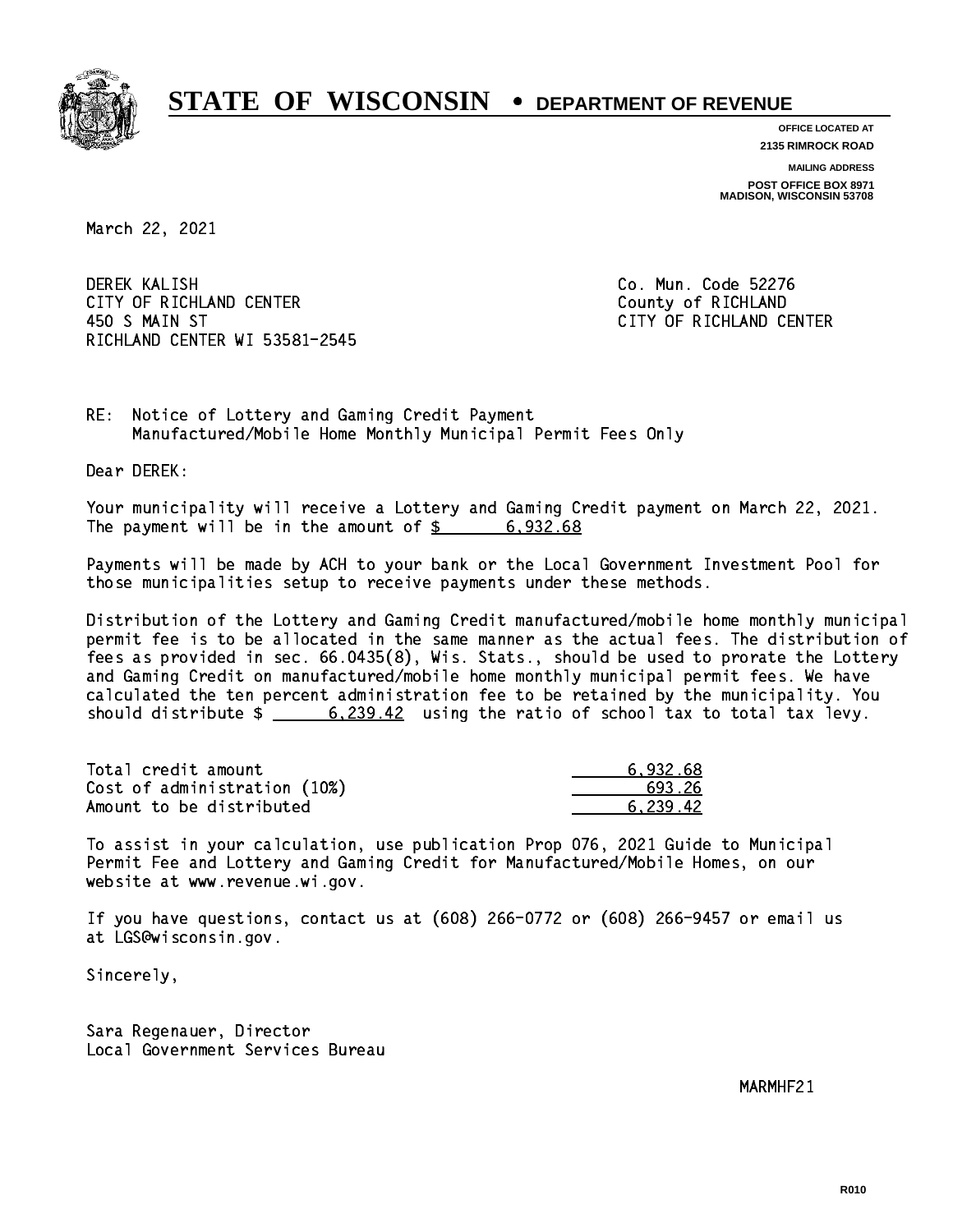

**OFFICE LOCATED AT**

**2135 RIMROCK ROAD**

**MAILING ADDRESS**

**POST OFFICE BOX 8971 MADISON, WISCONSIN 53708**

March 22, 2021

JOHN MALIZIO TOWN OF BELOIT County of ROCK 2445 SAFTON RD TOWN OF BELOIT BELOIT WI 53511-1749

Co. Mun. Code 53004

RE: Notice of Lottery and Gaming Credit Payment Manufactured/Mobile Home Monthly Municipal Permit Fees Only

Dear JOHN:

 Your municipality will receive a Lottery and Gaming Credit payment on March 22, 2021. The payment will be in the amount of  $\frac{2}{3}$  7,091.08

 Payments will be made by ACH to your bank or the Local Government Investment Pool for those municipalities setup to receive payments under these methods.

 Distribution of the Lottery and Gaming Credit manufactured/mobile home monthly municipal permit fee is to be allocated in the same manner as the actual fees. The distribution of fees as provided in sec. 66.0435(8), Wis. Stats., should be used to prorate the Lottery and Gaming Credit on manufactured/mobile home monthly municipal permit fees. We have calculated the ten percent administration fee to be retained by the municipality. You should distribute  $\frac{2}{1}$   $\frac{6,381.98}{2}$  using the ratio of school tax to total tax levy.

| Total credit amount          | 7.091.08 |
|------------------------------|----------|
| Cost of administration (10%) | 709.10   |
| Amount to be distributed     | 6.381.98 |

 To assist in your calculation, use publication Prop 076, 2021 Guide to Municipal Permit Fee and Lottery and Gaming Credit for Manufactured/Mobile Homes, on our website at www.revenue.wi.gov.

 If you have questions, contact us at (608) 266-0772 or (608) 266-9457 or email us at LGS@wisconsin.gov.

Sincerely,

 Sara Regenauer, Director Local Government Services Bureau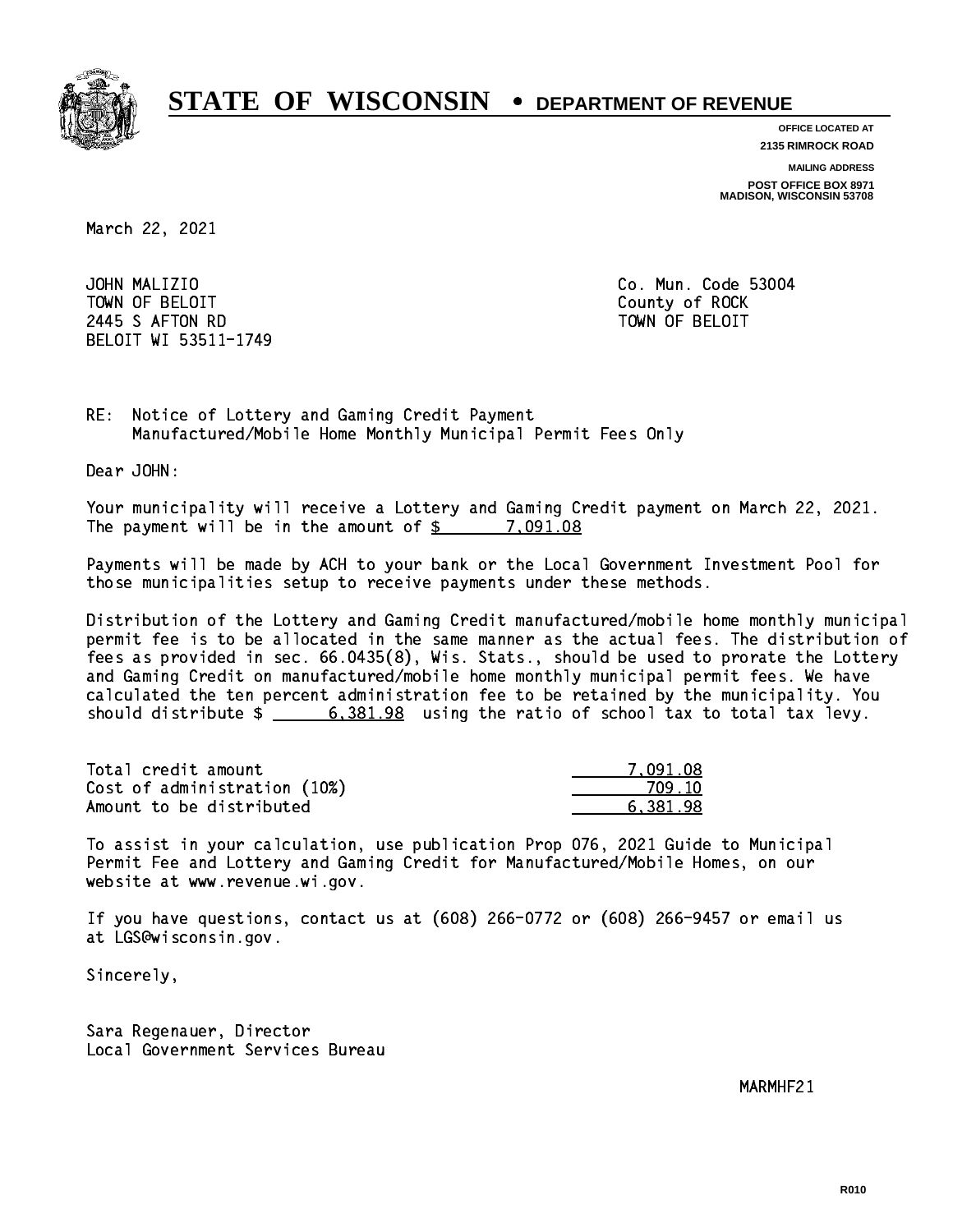

**OFFICE LOCATED AT**

**2135 RIMROCK ROAD**

**MAILING ADDRESS**

**POST OFFICE BOX 8971 MADISON, WISCONSIN 53708**

March 22, 2021

**JILL BIER** TOWN OF BRADFORD **COUNTY COUNTY OF ROCK**  2136 S TRESCHER RD TOWN OF BRADFORD AVALON WI 53505-9535

Co. Mun. Code 53006

RE: Notice of Lottery and Gaming Credit Payment Manufactured/Mobile Home Monthly Municipal Permit Fees Only

Dear JILL:

 Your municipality will receive a Lottery and Gaming Credit payment on March 22, 2021. The payment will be in the amount of  $\frac{2}{3}$  1,849.20

 Payments will be made by ACH to your bank or the Local Government Investment Pool for those municipalities setup to receive payments under these methods.

 Distribution of the Lottery and Gaming Credit manufactured/mobile home monthly municipal permit fee is to be allocated in the same manner as the actual fees. The distribution of fees as provided in sec. 66.0435(8), Wis. Stats., should be used to prorate the Lottery and Gaming Credit on manufactured/mobile home monthly municipal permit fees. We have calculated the ten percent administration fee to be retained by the municipality. You should distribute  $\frac{1.664.28}{1.664.28}$  using the ratio of school tax to total tax levy.

| Total credit amount          | 1.849.20 |
|------------------------------|----------|
| Cost of administration (10%) | 184.92   |
| Amount to be distributed     | 1.664.28 |

 To assist in your calculation, use publication Prop 076, 2021 Guide to Municipal Permit Fee and Lottery and Gaming Credit for Manufactured/Mobile Homes, on our website at www.revenue.wi.gov.

 If you have questions, contact us at (608) 266-0772 or (608) 266-9457 or email us at LGS@wisconsin.gov.

Sincerely,

 Sara Regenauer, Director Local Government Services Bureau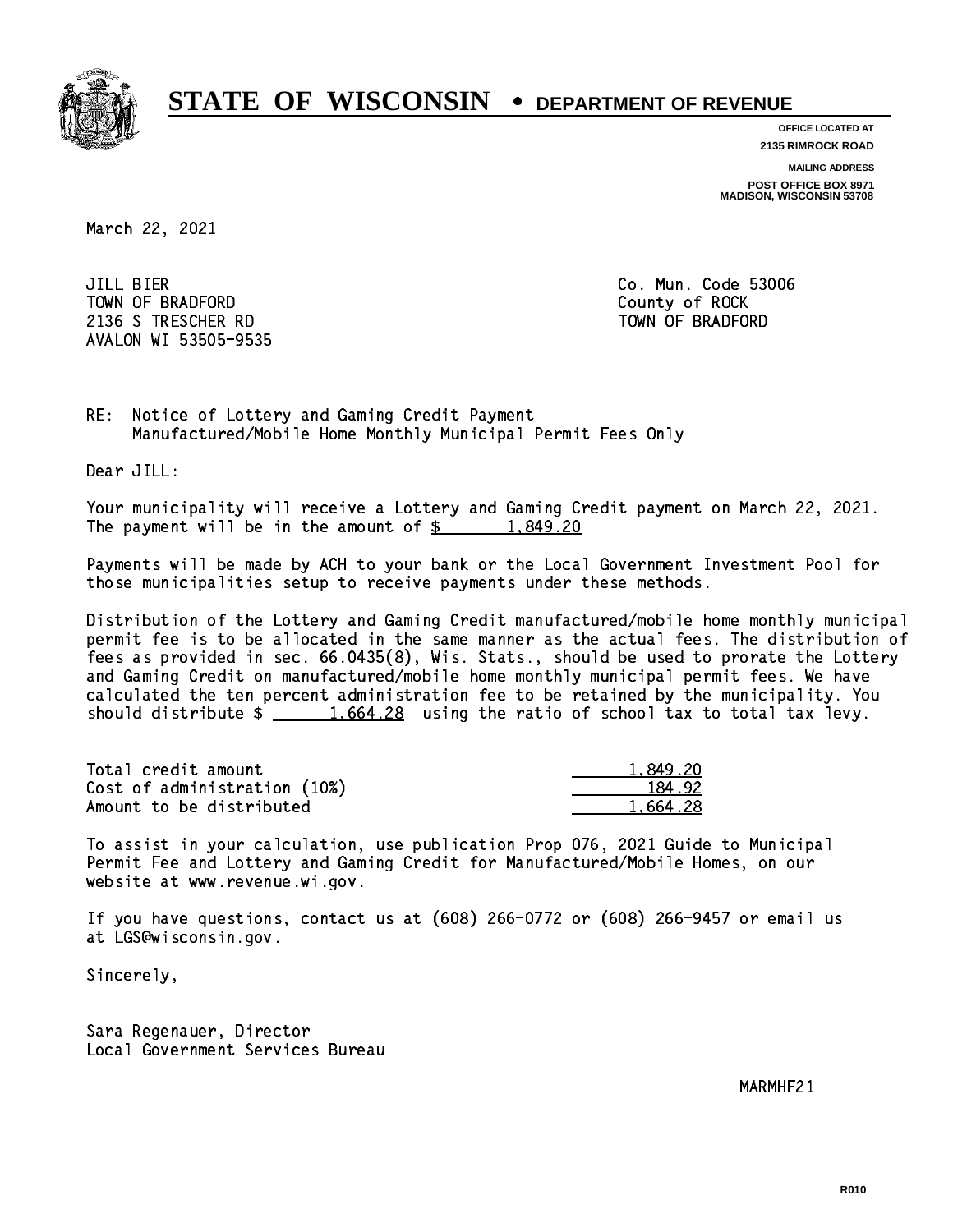

**OFFICE LOCATED AT 2135 RIMROCK ROAD**

**MAILING ADDRESS**

**POST OFFICE BOX 8971 MADISON, WISCONSIN 53708**

March 22, 2021

 CONNIE ZIMMERMAN Co. Mun. Code 53012 TOWN OF FULTON County of ROCK 2738 W FULTON CENTER DR TOWN OF FULTON EDGERTON WI 53534-8528

RE: Notice of Lottery and Gaming Credit Payment Manufactured/Mobile Home Monthly Municipal Permit Fees Only

Dear CONNIE:

 Your municipality will receive a Lottery and Gaming Credit payment on March 22, 2021. The payment will be in the amount of  $\frac{2}{3}$  1,107.02

 Payments will be made by ACH to your bank or the Local Government Investment Pool for those municipalities setup to receive payments under these methods.

 Distribution of the Lottery and Gaming Credit manufactured/mobile home monthly municipal permit fee is to be allocated in the same manner as the actual fees. The distribution of fees as provided in sec. 66.0435(8), Wis. Stats., should be used to prorate the Lottery and Gaming Credit on manufactured/mobile home monthly municipal permit fees. We have calculated the ten percent administration fee to be retained by the municipality. You should distribute \$ 996.32 using the ratio of school tax to total tax levy. \_\_\_\_\_\_\_\_\_\_\_\_\_\_

| Total credit amount          | 1.107.02 |
|------------------------------|----------|
| Cost of administration (10%) | 110.70   |
| Amount to be distributed     | 996 32   |

 To assist in your calculation, use publication Prop 076, 2021 Guide to Municipal Permit Fee and Lottery and Gaming Credit for Manufactured/Mobile Homes, on our website at www.revenue.wi.gov.

 If you have questions, contact us at (608) 266-0772 or (608) 266-9457 or email us at LGS@wisconsin.gov.

Sincerely,

 Sara Regenauer, Director Local Government Services Bureau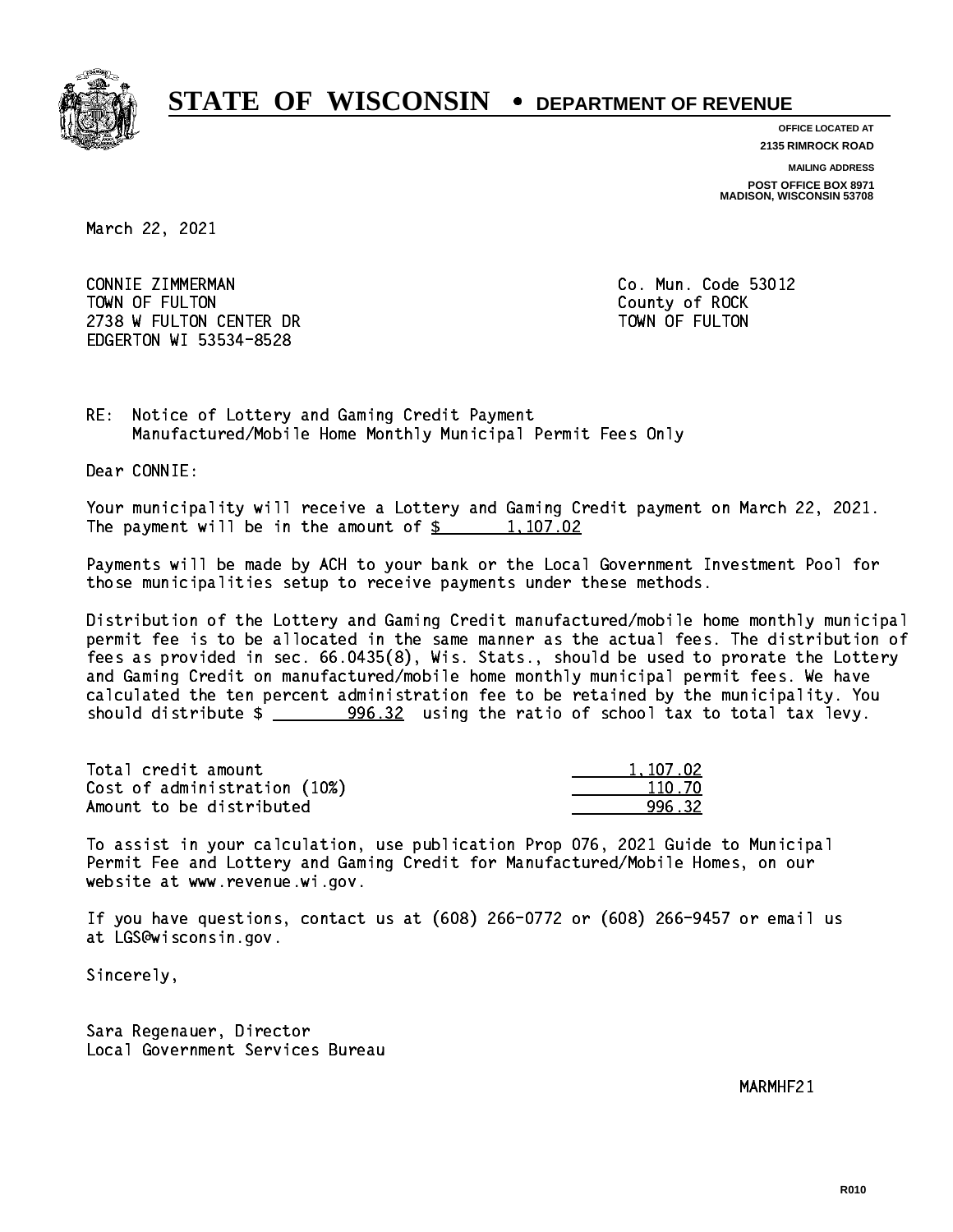

**OFFICE LOCATED AT 2135 RIMROCK ROAD**

**MAILING ADDRESS**

**POST OFFICE BOX 8971 MADISON, WISCONSIN 53708**

March 22, 2021

LISA HANAUSKA TOWN OF LIMA Town of Lima county of Lima county of Rock and the Rock of Rock and the Rock of Rock and the Rock of Rock and 8314 E HARTZELL ROAD TOWN OF LIMA MILTON WI 53563

Co. Mun. Code 53022

RE: Notice of Lottery and Gaming Credit Payment Manufactured/Mobile Home Monthly Municipal Permit Fees Only

Dear LISA:

 Your municipality will receive a Lottery and Gaming Credit payment on March 22, 2021. The payment will be in the amount of  $\frac{2}{3}$  13,981.55

 Payments will be made by ACH to your bank or the Local Government Investment Pool for those municipalities setup to receive payments under these methods.

 Distribution of the Lottery and Gaming Credit manufactured/mobile home monthly municipal permit fee is to be allocated in the same manner as the actual fees. The distribution of fees as provided in sec. 66.0435(8), Wis. Stats., should be used to prorate the Lottery and Gaming Credit on manufactured/mobile home monthly municipal permit fees. We have calculated the ten percent administration fee to be retained by the municipality. You should distribute  $\frac{2}{2}$   $\frac{12,583.40}{2}$  using the ratio of school tax to total tax levy.

| Total credit amount          | 13,981.55 |
|------------------------------|-----------|
| Cost of administration (10%) | 1,398.15  |
| Amount to be distributed     | 12.583.40 |

 To assist in your calculation, use publication Prop 076, 2021 Guide to Municipal Permit Fee and Lottery and Gaming Credit for Manufactured/Mobile Homes, on our website at www.revenue.wi.gov.

 If you have questions, contact us at (608) 266-0772 or (608) 266-9457 or email us at LGS@wisconsin.gov.

Sincerely,

 Sara Regenauer, Director Local Government Services Bureau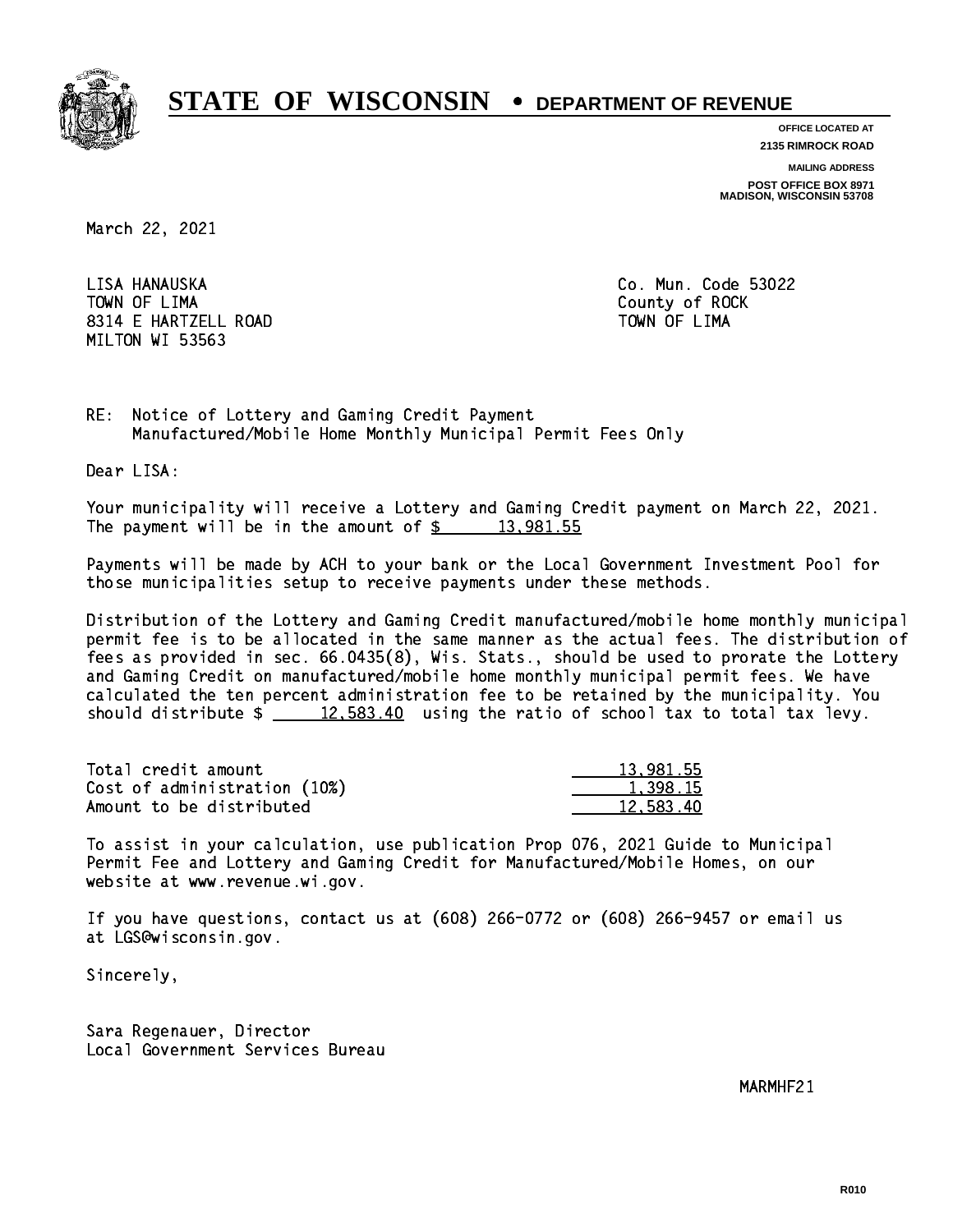

**OFFICE LOCATED AT 2135 RIMROCK ROAD**

**MAILING ADDRESS**

**POST OFFICE BOX 8971 MADISON, WISCONSIN 53708**

March 22, 2021

GRACEANN TOBERMAN CONTROLLER CO. Mun. Code 53024 TOWN OF MAGNOLIA COUNTY OF ROCK 13343 W COUNTY RD B TOWN OF MAGNOLIA BRODHEAD WI 53520-9002

RE: Notice of Lottery and Gaming Credit Payment Manufactured/Mobile Home Monthly Municipal Permit Fees Only

Dear GRACEANN:

 Your municipality will receive a Lottery and Gaming Credit payment on March 22, 2021. The payment will be in the amount of  $\frac{2}{3}$  4,164.72

 Payments will be made by ACH to your bank or the Local Government Investment Pool for those municipalities setup to receive payments under these methods.

 Distribution of the Lottery and Gaming Credit manufactured/mobile home monthly municipal permit fee is to be allocated in the same manner as the actual fees. The distribution of fees as provided in sec. 66.0435(8), Wis. Stats., should be used to prorate the Lottery and Gaming Credit on manufactured/mobile home monthly municipal permit fees. We have calculated the ten percent administration fee to be retained by the municipality. You should distribute  $\frac{25}{25}$  using the ratio of school tax to total tax levy.

| Total credit amount          | 4.164.72 |
|------------------------------|----------|
| Cost of administration (10%) | 41647    |
| Amount to be distributed     | 3.748.25 |

 To assist in your calculation, use publication Prop 076, 2021 Guide to Municipal Permit Fee and Lottery and Gaming Credit for Manufactured/Mobile Homes, on our website at www.revenue.wi.gov.

 If you have questions, contact us at (608) 266-0772 or (608) 266-9457 or email us at LGS@wisconsin.gov.

Sincerely,

 Sara Regenauer, Director Local Government Services Bureau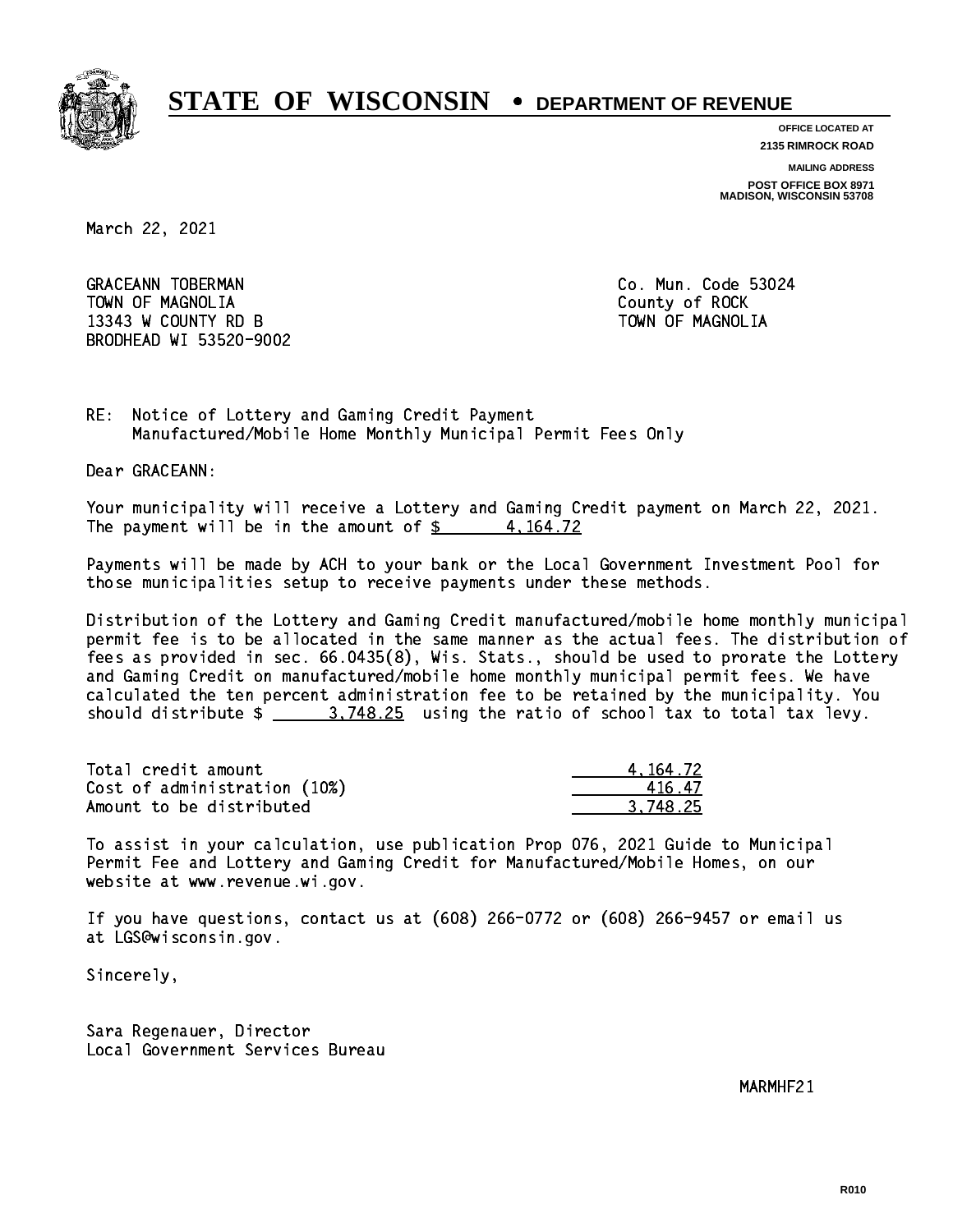

**OFFICE LOCATED AT**

**2135 RIMROCK ROAD**

**MAILING ADDRESS**

**POST OFFICE BOX 8971 MADISON, WISCONSIN 53708**

March 22, 2021

**DEBORAH BENNETT**  TOWN OF ROCK County of ROCK 5814 S DUGGAN RD TOWN OF ROCK BELOIT WI 53511-9046

Co. Mun. Code 53034

RE: Notice of Lottery and Gaming Credit Payment Manufactured/Mobile Home Monthly Municipal Permit Fees Only

Dear DEBORAH:

 Your municipality will receive a Lottery and Gaming Credit payment on March 22, 2021. The payment will be in the amount of  $\frac{22,885.73}{22,885.73}$ 

 Payments will be made by ACH to your bank or the Local Government Investment Pool for those municipalities setup to receive payments under these methods.

 Distribution of the Lottery and Gaming Credit manufactured/mobile home monthly municipal permit fee is to be allocated in the same manner as the actual fees. The distribution of fees as provided in sec. 66.0435(8), Wis. Stats., should be used to prorate the Lottery and Gaming Credit on manufactured/mobile home monthly municipal permit fees. We have calculated the ten percent administration fee to be retained by the municipality. You should distribute  $\frac{20.597.16}{20.597.16}$  using the ratio of school tax to total tax levy.

| Total credit amount          | 22,885.73 |
|------------------------------|-----------|
| Cost of administration (10%) | 2.288.57  |
| Amount to be distributed     | 20,597.16 |

 To assist in your calculation, use publication Prop 076, 2021 Guide to Municipal Permit Fee and Lottery and Gaming Credit for Manufactured/Mobile Homes, on our website at www.revenue.wi.gov.

 If you have questions, contact us at (608) 266-0772 or (608) 266-9457 or email us at LGS@wisconsin.gov.

Sincerely,

 Sara Regenauer, Director Local Government Services Bureau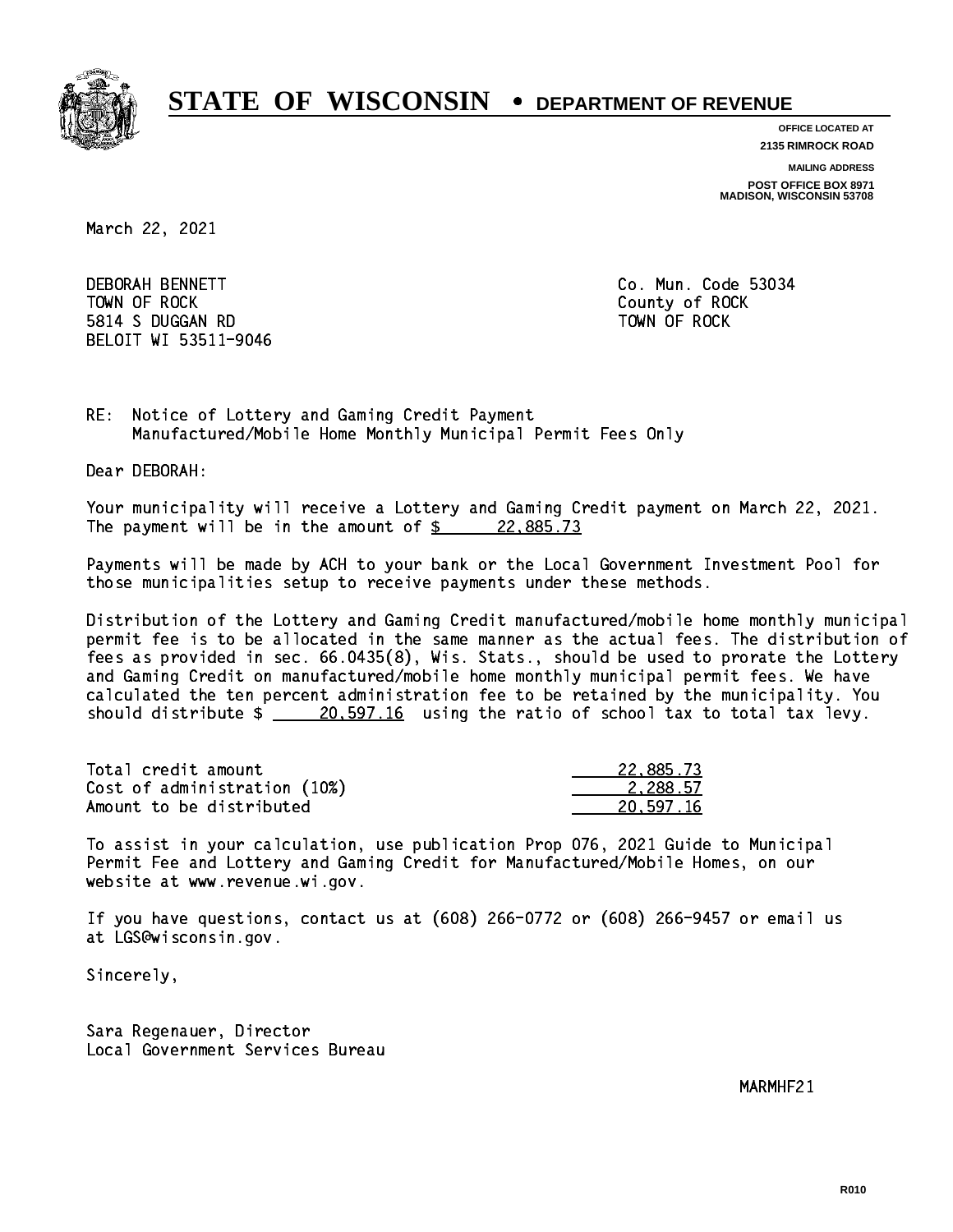

**OFFICE LOCATED AT 2135 RIMROCK ROAD**

**MAILING ADDRESS**

**POST OFFICE BOX 8971 MADISON, WISCONSIN 53708**

March 22, 2021

 JESSICA NELLEN Co. Mun. Code 53040 TOWN OF UNION COUNTY OF ROCK 15531 W GREEN BAY RD. TOWN OF UNION EVANSVILLE WI 53536-9342

RE: Notice of Lottery and Gaming Credit Payment Manufactured/Mobile Home Monthly Municipal Permit Fees Only

Dear JESSICA:

 Your municipality will receive a Lottery and Gaming Credit payment on March 22, 2021. The payment will be in the amount of \$ 5,311.11 \_\_\_\_\_\_\_\_\_\_\_\_\_\_\_\_

 Payments will be made by ACH to your bank or the Local Government Investment Pool for those municipalities setup to receive payments under these methods.

 Distribution of the Lottery and Gaming Credit manufactured/mobile home monthly municipal permit fee is to be allocated in the same manner as the actual fees. The distribution of fees as provided in sec. 66.0435(8), Wis. Stats., should be used to prorate the Lottery and Gaming Credit on manufactured/mobile home monthly municipal permit fees. We have calculated the ten percent administration fee to be retained by the municipality. You should distribute  $\frac{2}{1}$   $\frac{4,780.00}{2}$  using the ratio of school tax to total tax levy.

| Total credit amount          | 5.311.11 |
|------------------------------|----------|
| Cost of administration (10%) | 531.11   |
| Amount to be distributed     | 4.780.00 |

 To assist in your calculation, use publication Prop 076, 2021 Guide to Municipal Permit Fee and Lottery and Gaming Credit for Manufactured/Mobile Homes, on our website at www.revenue.wi.gov.

 If you have questions, contact us at (608) 266-0772 or (608) 266-9457 or email us at LGS@wisconsin.gov.

Sincerely,

 Sara Regenauer, Director Local Government Services Bureau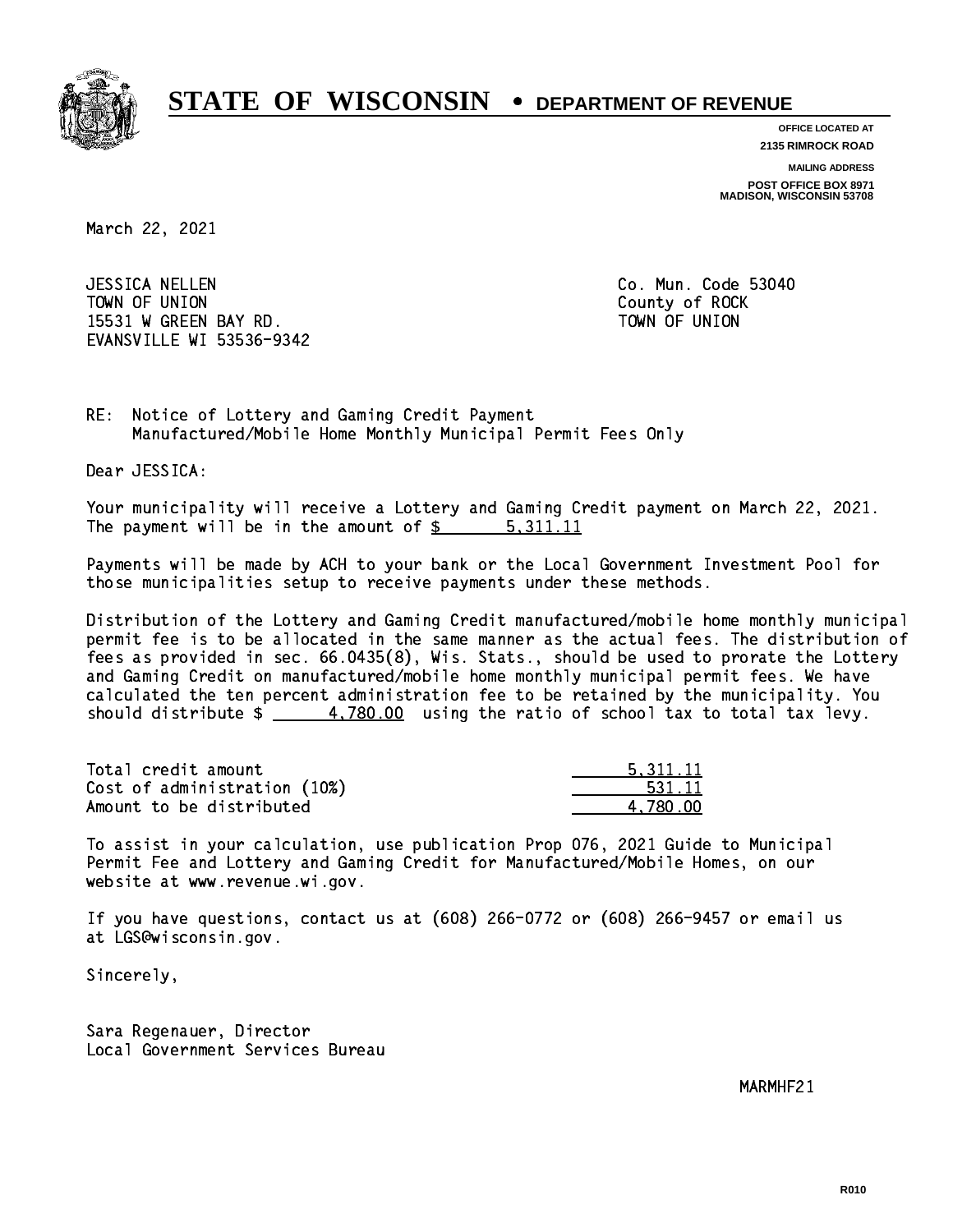

**OFFICE LOCATED AT**

**2135 RIMROCK ROAD**

**MAILING ADDRESS POST OFFICE BOX 8971 MADISON, WISCONSIN 53708**

March 22, 2021

**PAM FRANSEEN** VILLAGE OF CLINTON COUNTY OF ROCK CLINTON WI 53525

Co. Mun. Code 53111 301 CROSS STREET VILLAGE OF CLINTON

RE: Notice of Lottery and Gaming Credit Payment Manufactured/Mobile Home Monthly Municipal Permit Fees Only

Dear PAM:

 Your municipality will receive a Lottery and Gaming Credit payment on March 22, 2021. The payment will be in the amount of  $\frac{2}{3}$  1,180.68

 Payments will be made by ACH to your bank or the Local Government Investment Pool for those municipalities setup to receive payments under these methods.

 Distribution of the Lottery and Gaming Credit manufactured/mobile home monthly municipal permit fee is to be allocated in the same manner as the actual fees. The distribution of fees as provided in sec. 66.0435(8), Wis. Stats., should be used to prorate the Lottery and Gaming Credit on manufactured/mobile home monthly municipal permit fees. We have calculated the ten percent administration fee to be retained by the municipality. You should distribute  $\frac{1.062.62}{1.062.62}$  using the ratio of school tax to total tax levy.

| Total credit amount          | 1,180.68 |
|------------------------------|----------|
| Cost of administration (10%) | 118.06   |
| Amount to be distributed     | 1.062.62 |

 To assist in your calculation, use publication Prop 076, 2021 Guide to Municipal Permit Fee and Lottery and Gaming Credit for Manufactured/Mobile Homes, on our website at www.revenue.wi.gov.

 If you have questions, contact us at (608) 266-0772 or (608) 266-9457 or email us at LGS@wisconsin.gov.

Sincerely,

 Sara Regenauer, Director Local Government Services Bureau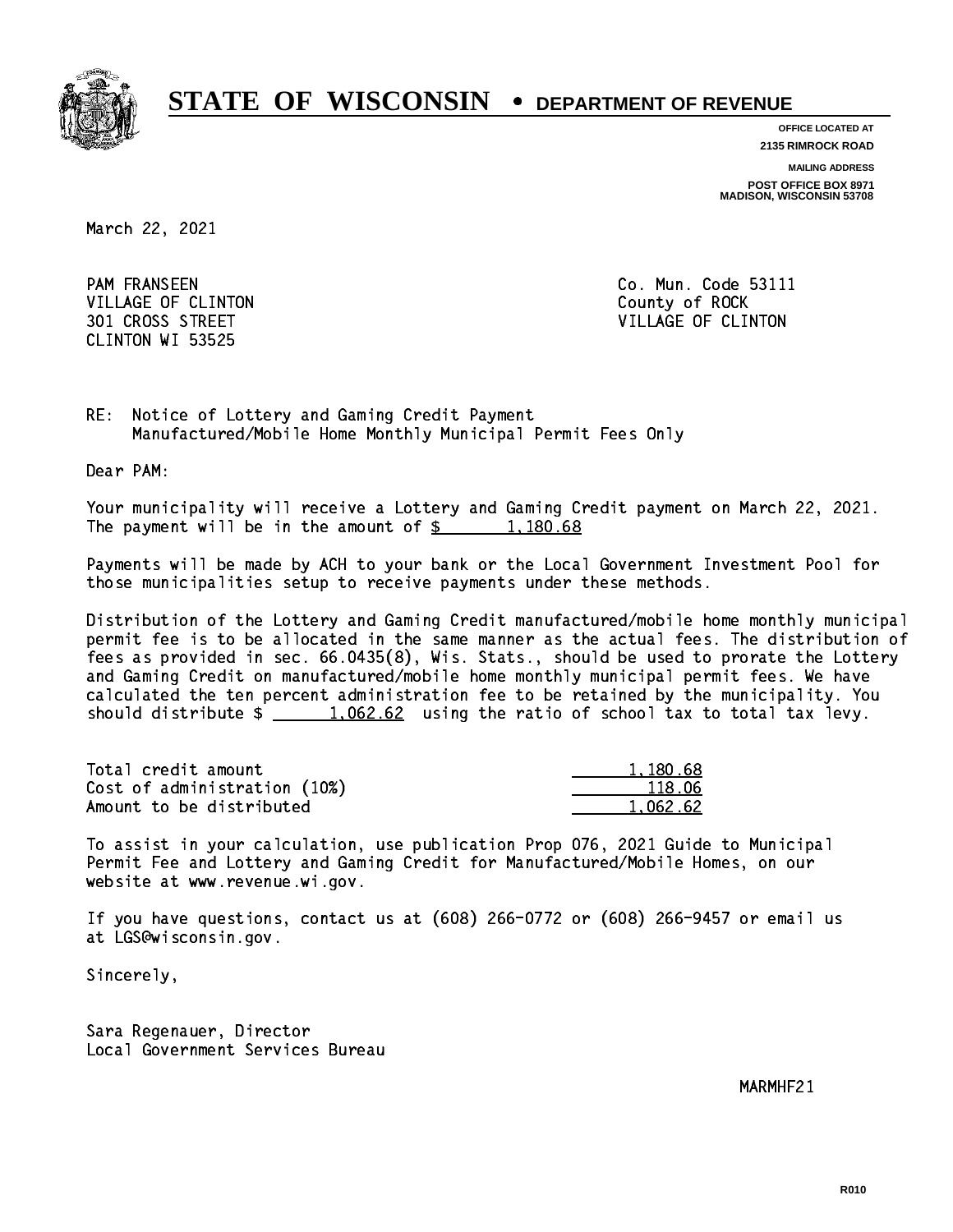

**OFFICE LOCATED AT**

**2135 RIMROCK ROAD**

**MAILING ADDRESS**

**POST OFFICE BOX 8971 MADISON, WISCONSIN 53708**

March 22, 2021

 LORENA STOTTLER Co. Mun. Code 53206 CITY OF BELOIT County of ROCK 100 STATE STREET CITY OF BELOIT BELOIT WI 53511

RE: Notice of Lottery and Gaming Credit Payment Manufactured/Mobile Home Monthly Municipal Permit Fees Only

Dear LORENA:

 Your municipality will receive a Lottery and Gaming Credit payment on March 22, 2021. The payment will be in the amount of  $\frac{2}{3}$  1,869.84

 Payments will be made by ACH to your bank or the Local Government Investment Pool for those municipalities setup to receive payments under these methods.

 Distribution of the Lottery and Gaming Credit manufactured/mobile home monthly municipal permit fee is to be allocated in the same manner as the actual fees. The distribution of fees as provided in sec. 66.0435(8), Wis. Stats., should be used to prorate the Lottery and Gaming Credit on manufactured/mobile home monthly municipal permit fees. We have calculated the ten percent administration fee to be retained by the municipality. You should distribute  $\frac{1.682.86}{1.682.86}$  using the ratio of school tax to total tax levy.

| Total credit amount          | 1.869.84 |
|------------------------------|----------|
| Cost of administration (10%) | 186.98   |
| Amount to be distributed     | 1.682.86 |

 To assist in your calculation, use publication Prop 076, 2021 Guide to Municipal Permit Fee and Lottery and Gaming Credit for Manufactured/Mobile Homes, on our website at www.revenue.wi.gov.

 If you have questions, contact us at (608) 266-0772 or (608) 266-9457 or email us at LGS@wisconsin.gov.

Sincerely,

 Sara Regenauer, Director Local Government Services Bureau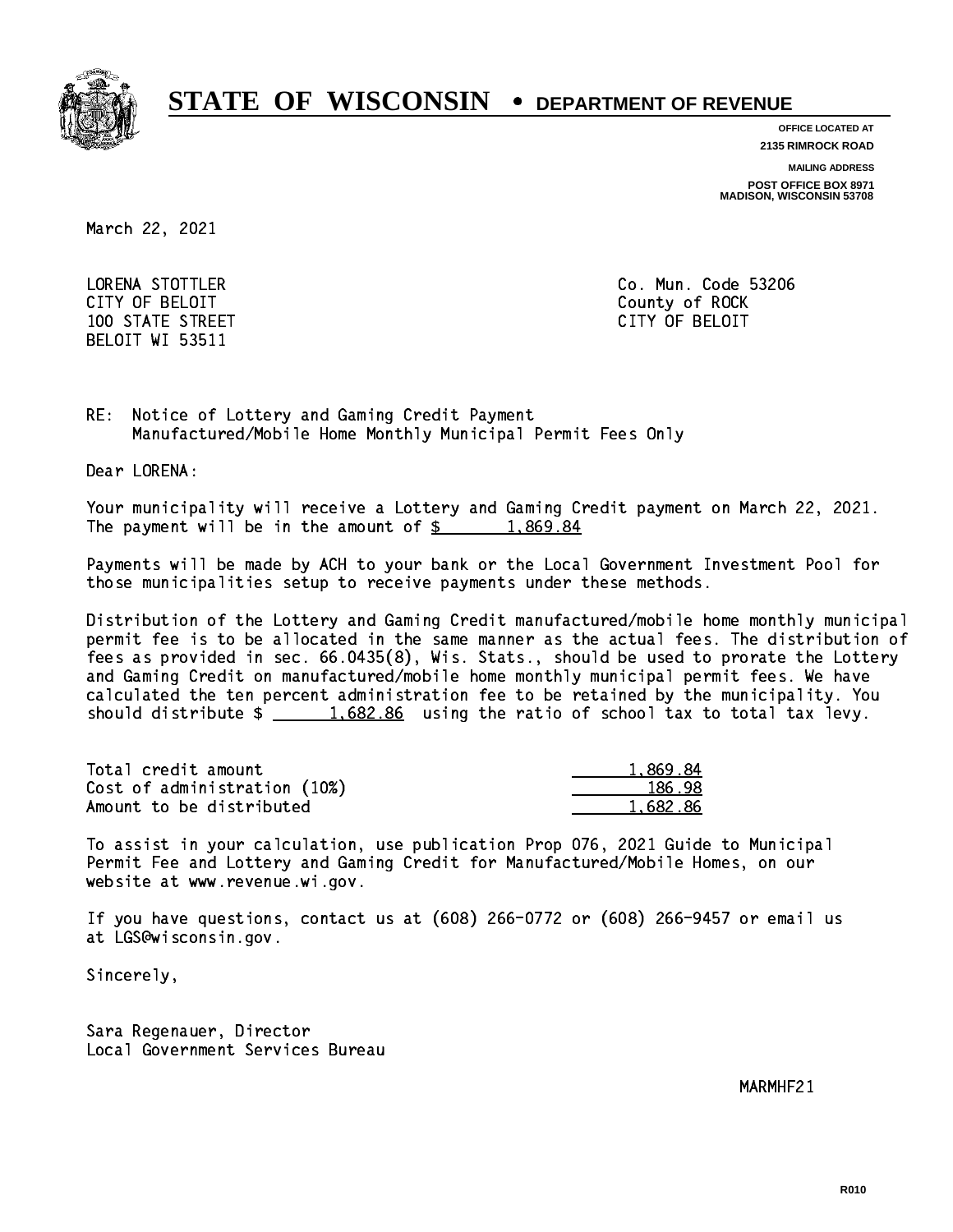

**OFFICE LOCATED AT 2135 RIMROCK ROAD**

**MAILING ADDRESS**

**POST OFFICE BOX 8971 MADISON, WISCONSIN 53708**

March 22, 2021

DAVID GODEK CITY OF JANESVILLE **COUNTY COUNTY OF ROCK** PO BOX 5005 JANESVILLE WI 53547-5005

Co. Mun. Code 53241 CITY OF JANESVILLE

RE: Notice of Lottery and Gaming Credit Payment Manufactured/Mobile Home Monthly Municipal Permit Fees Only

Dear DAVID:

 Your municipality will receive a Lottery and Gaming Credit payment on March 22, 2021. The payment will be in the amount of  $\frac{26,084.00}{26,084.00}$ 

 Payments will be made by ACH to your bank or the Local Government Investment Pool for those municipalities setup to receive payments under these methods.

 Distribution of the Lottery and Gaming Credit manufactured/mobile home monthly municipal permit fee is to be allocated in the same manner as the actual fees. The distribution of fees as provided in sec. 66.0435(8), Wis. Stats., should be used to prorate the Lottery and Gaming Credit on manufactured/mobile home monthly municipal permit fees. We have calculated the ten percent administration fee to be retained by the municipality. You should distribute  $\frac{23,475.60}{23,475.60}$  using the ratio of school tax to total tax levy.

| Total credit amount          | 26,084.00 |
|------------------------------|-----------|
| Cost of administration (10%) | 2.608.40  |
| Amount to be distributed     | 23.475.60 |

 To assist in your calculation, use publication Prop 076, 2021 Guide to Municipal Permit Fee and Lottery and Gaming Credit for Manufactured/Mobile Homes, on our website at www.revenue.wi.gov.

 If you have questions, contact us at (608) 266-0772 or (608) 266-9457 or email us at LGS@wisconsin.gov.

Sincerely,

 Sara Regenauer, Director Local Government Services Bureau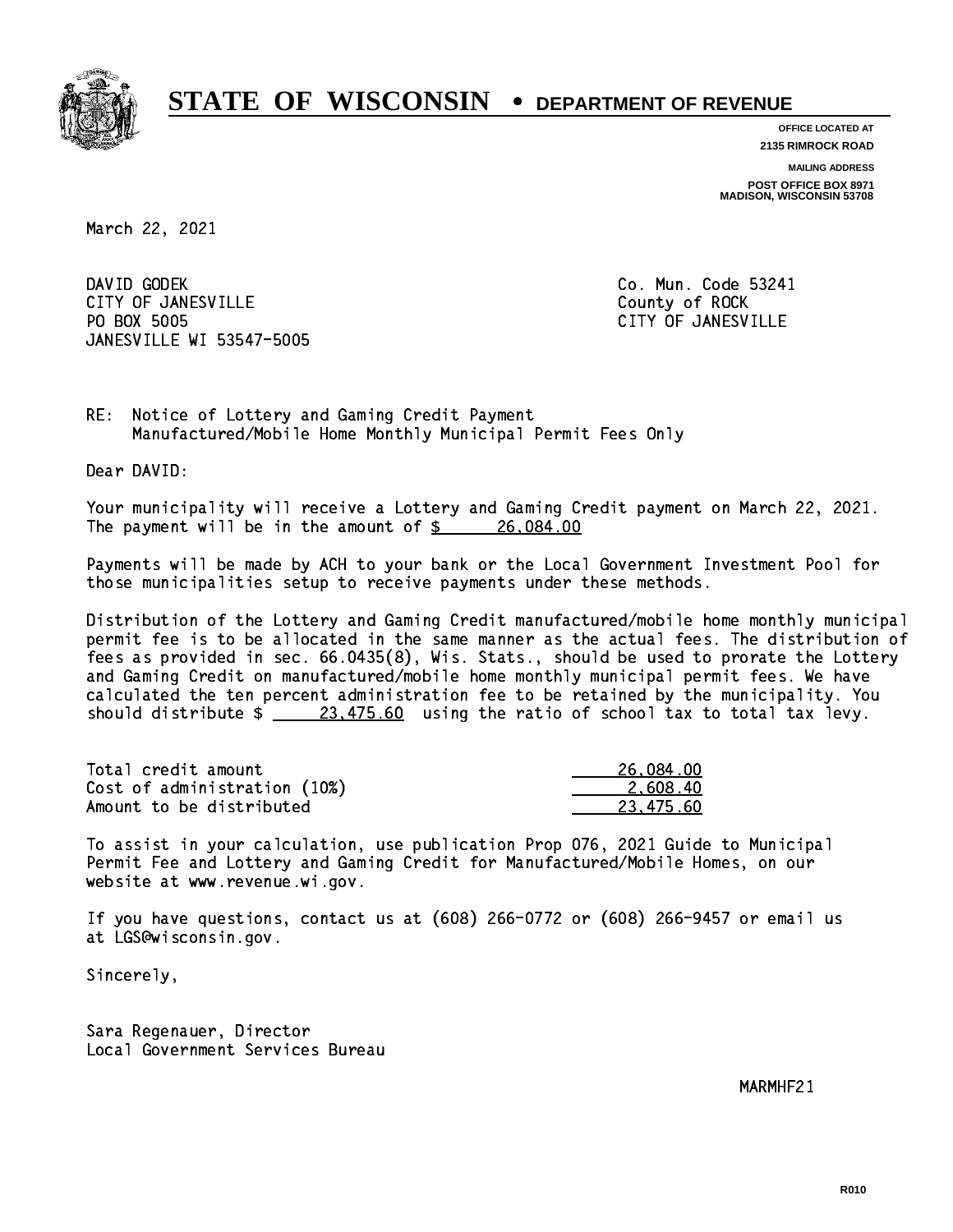

**OFFICE LOCATED AT 2135 RIMROCK ROAD**

**MAILING ADDRESS**

**POST OFFICE BOX 8971 MADISON, WISCONSIN 53708**

March 22, 2021

VICKIE RICHARDSON TOWN OF FLAMBEAU COUNTY OF RUSK W8392 E PARKVIEW RD TOWN OF FLAMBEAU LADYSMITH WI 54848-9630

Co. Mun. Code 54012

RE: Notice of Lottery and Gaming Credit Payment Manufactured/Mobile Home Monthly Municipal Permit Fees Only

Dear VICKIE:

 Your municipality will receive a Lottery and Gaming Credit payment on March 22, 2021. The payment will be in the amount of  $\frac{2}{3}$  1,019.88

 Payments will be made by ACH to your bank or the Local Government Investment Pool for those municipalities setup to receive payments under these methods.

 Distribution of the Lottery and Gaming Credit manufactured/mobile home monthly municipal permit fee is to be allocated in the same manner as the actual fees. The distribution of fees as provided in sec. 66.0435(8), Wis. Stats., should be used to prorate the Lottery and Gaming Credit on manufactured/mobile home monthly municipal permit fees. We have calculated the ten percent administration fee to be retained by the municipality. You should distribute  $\frac{2}{2}$   $\frac{917.90}{2}$  using the ratio of school tax to total tax levy.

| Total credit amount          | 1.019.88 |
|------------------------------|----------|
| Cost of administration (10%) | 101.98   |
| Amount to be distributed     | 917 90   |

 To assist in your calculation, use publication Prop 076, 2021 Guide to Municipal Permit Fee and Lottery and Gaming Credit for Manufactured/Mobile Homes, on our website at www.revenue.wi.gov.

 If you have questions, contact us at (608) 266-0772 or (608) 266-9457 or email us at LGS@wisconsin.gov.

Sincerely,

 Sara Regenauer, Director Local Government Services Bureau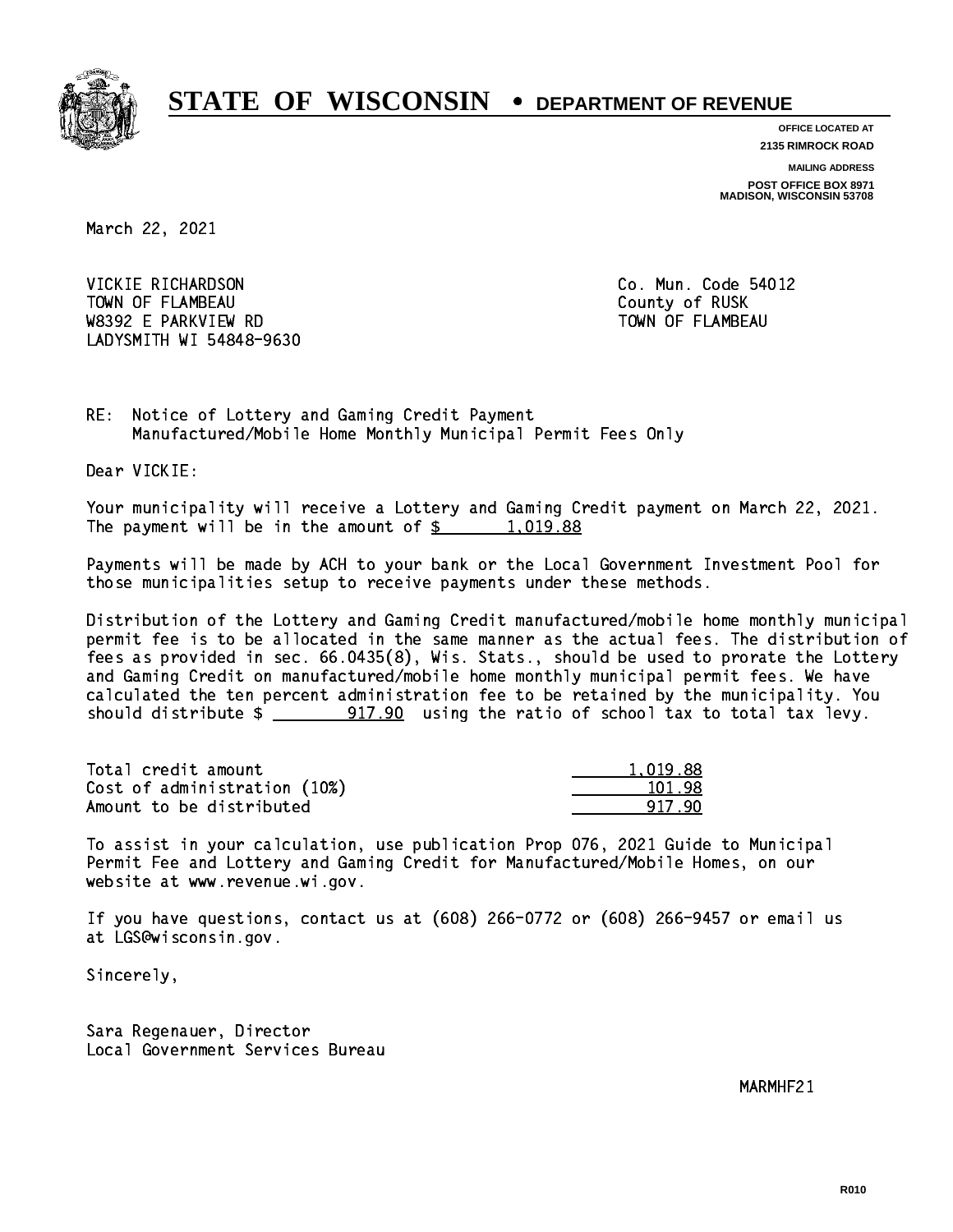

**OFFICE LOCATED AT 2135 RIMROCK ROAD**

**MAILING ADDRESS**

**POST OFFICE BOX 8971 MADISON, WISCONSIN 53708**

March 22, 2021

 JESSICA HEGEHOLZ Co. Mun. Code 54106 VILLAGE OF BRUCE COUNTY OF RUSK 100 W RIVER AVE, PO BOX 238 VILLAGE OF BRUCE BRUCE WI 54819-0238

RE: Notice of Lottery and Gaming Credit Payment Manufactured/Mobile Home Monthly Municipal Permit Fees Only

Dear JESSICA:

 Your municipality will receive a Lottery and Gaming Credit payment on March 22, 2021. The payment will be in the amount of  $\frac{2}{3}$  1,368.48

 Payments will be made by ACH to your bank or the Local Government Investment Pool for those municipalities setup to receive payments under these methods.

 Distribution of the Lottery and Gaming Credit manufactured/mobile home monthly municipal permit fee is to be allocated in the same manner as the actual fees. The distribution of fees as provided in sec. 66.0435(8), Wis. Stats., should be used to prorate the Lottery and Gaming Credit on manufactured/mobile home monthly municipal permit fees. We have calculated the ten percent administration fee to be retained by the municipality. You should distribute  $\frac{1,231.64}{1,231.64}$  using the ratio of school tax to total tax levy.

| Total credit amount          | 1.368.48 |
|------------------------------|----------|
| Cost of administration (10%) | 136.84   |
| Amount to be distributed     | 1.231.64 |

 To assist in your calculation, use publication Prop 076, 2021 Guide to Municipal Permit Fee and Lottery and Gaming Credit for Manufactured/Mobile Homes, on our website at www.revenue.wi.gov.

 If you have questions, contact us at (608) 266-0772 or (608) 266-9457 or email us at LGS@wisconsin.gov.

Sincerely,

 Sara Regenauer, Director Local Government Services Bureau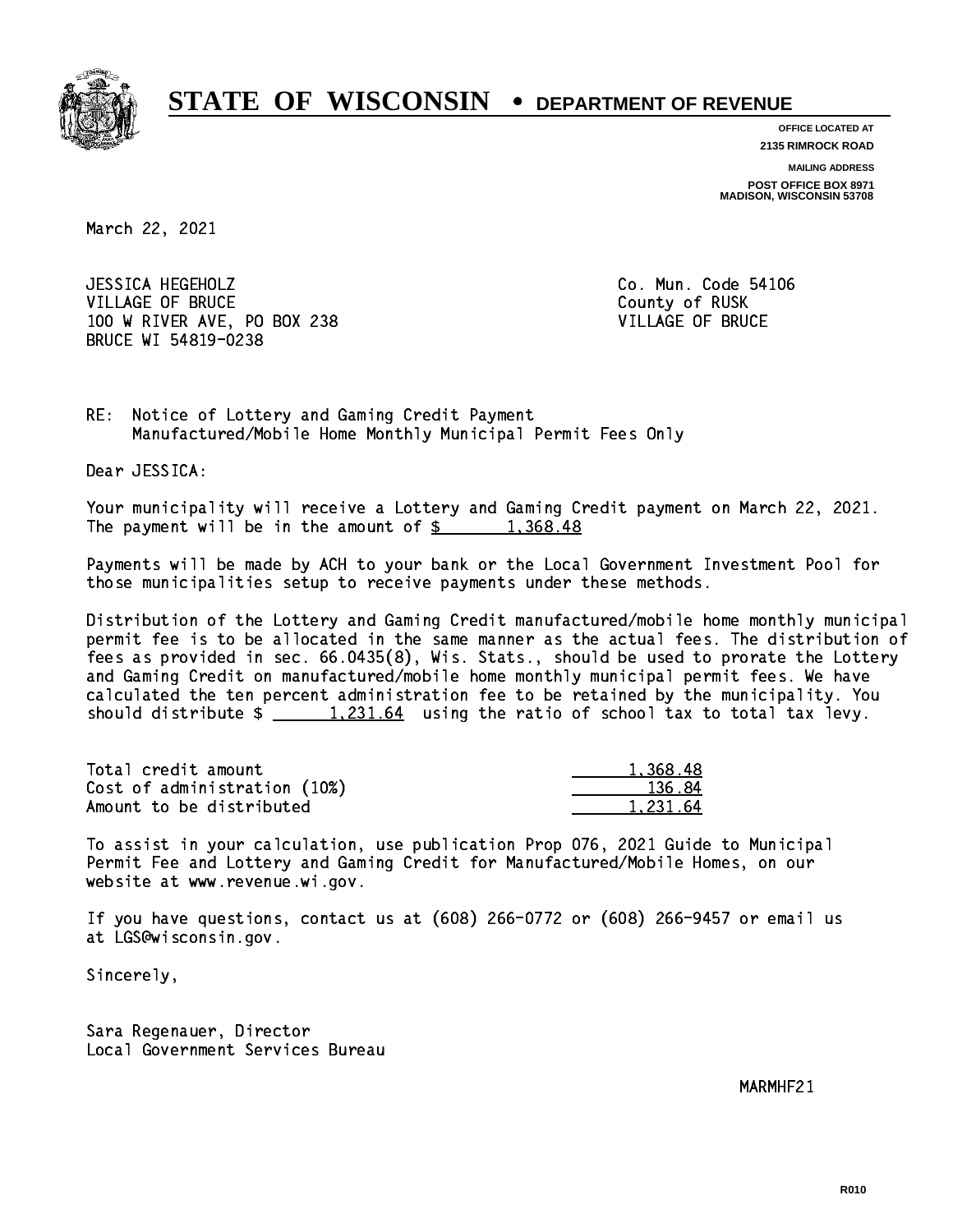

**OFFICE LOCATED AT 2135 RIMROCK ROAD**

**MAILING ADDRESS**

**POST OFFICE BOX 8971 MADISON, WISCONSIN 53708**

March 22, 2021

ALICIA VALENTINE VILLAGE OF HAWKINS **COUNTY OF RUSK**  PO BOX 108 VILLAGE OF HAWKINS HAWKINS WI 54530-0108

Co. Mun. Code 54136

RE: Notice of Lottery and Gaming Credit Payment Manufactured/Mobile Home Monthly Municipal Permit Fees Only

Dear ALICIA:

 Your municipality will receive a Lottery and Gaming Credit payment on March 22, 2021. The payment will be in the amount of \$ 782.04 \_\_\_\_\_\_\_\_\_\_\_\_\_\_\_\_

 Payments will be made by ACH to your bank or the Local Government Investment Pool for those municipalities setup to receive payments under these methods.

 Distribution of the Lottery and Gaming Credit manufactured/mobile home monthly municipal permit fee is to be allocated in the same manner as the actual fees. The distribution of fees as provided in sec. 66.0435(8), Wis. Stats., should be used to prorate the Lottery and Gaming Credit on manufactured/mobile home monthly municipal permit fees. We have calculated the ten percent administration fee to be retained by the municipality. You should distribute  $\frac{2}{2}$   $\frac{703.84}{2}$  using the ratio of school tax to total tax levy.

Total credit amount Cost of administration (10%) Amount to be distributed

| 82.04      |
|------------|
| ≀ 2N       |
| 03.84<br>7 |

 To assist in your calculation, use publication Prop 076, 2021 Guide to Municipal Permit Fee and Lottery and Gaming Credit for Manufactured/Mobile Homes, on our website at www.revenue.wi.gov.

 If you have questions, contact us at (608) 266-0772 or (608) 266-9457 or email us at LGS@wisconsin.gov.

Sincerely,

 Sara Regenauer, Director Local Government Services Bureau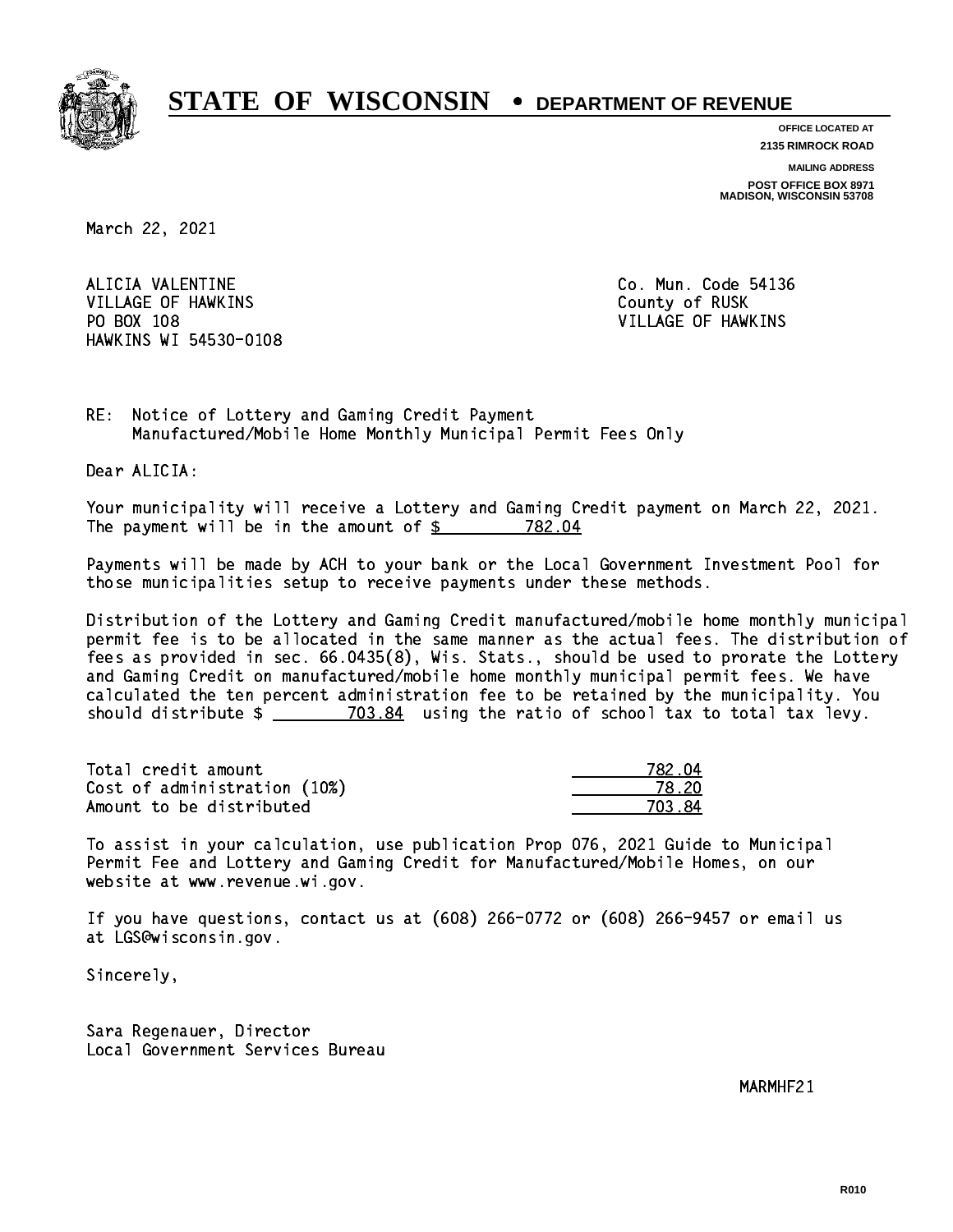

**OFFICE LOCATED AT 2135 RIMROCK ROAD**

**MAILING ADDRESS**

**POST OFFICE BOX 8971 MADISON, WISCONSIN 53708**

March 22, 2021

MARY DICUS VILLAGE OF SHELDON COUNTY OF RUSK N643 7TH AVENUE VILLAGE OF SHELDON SHELDON WI 54766-9798

Co. Mun. Code 54181

RE: Notice of Lottery and Gaming Credit Payment Manufactured/Mobile Home Monthly Municipal Permit Fees Only

Dear MARY:

 Your municipality will receive a Lottery and Gaming Credit payment on March 22, 2021. The payment will be in the amount of  $\frac{25}{5}$ 36.79

 Payments will be made by ACH to your bank or the Local Government Investment Pool for those municipalities setup to receive payments under these methods.

 Distribution of the Lottery and Gaming Credit manufactured/mobile home monthly municipal permit fee is to be allocated in the same manner as the actual fees. The distribution of fees as provided in sec. 66.0435(8), Wis. Stats., should be used to prorate the Lottery and Gaming Credit on manufactured/mobile home monthly municipal permit fees. We have calculated the ten percent administration fee to be retained by the municipality. You should distribute  $\frac{23.12}{212}$  using the ratio of school tax to total tax levy.

Total credit amount Cost of administration (10%) Amount to be distributed

| 12. |
|-----|

 To assist in your calculation, use publication Prop 076, 2021 Guide to Municipal Permit Fee and Lottery and Gaming Credit for Manufactured/Mobile Homes, on our website at www.revenue.wi.gov.

 If you have questions, contact us at (608) 266-0772 or (608) 266-9457 or email us at LGS@wisconsin.gov.

Sincerely,

 Sara Regenauer, Director Local Government Services Bureau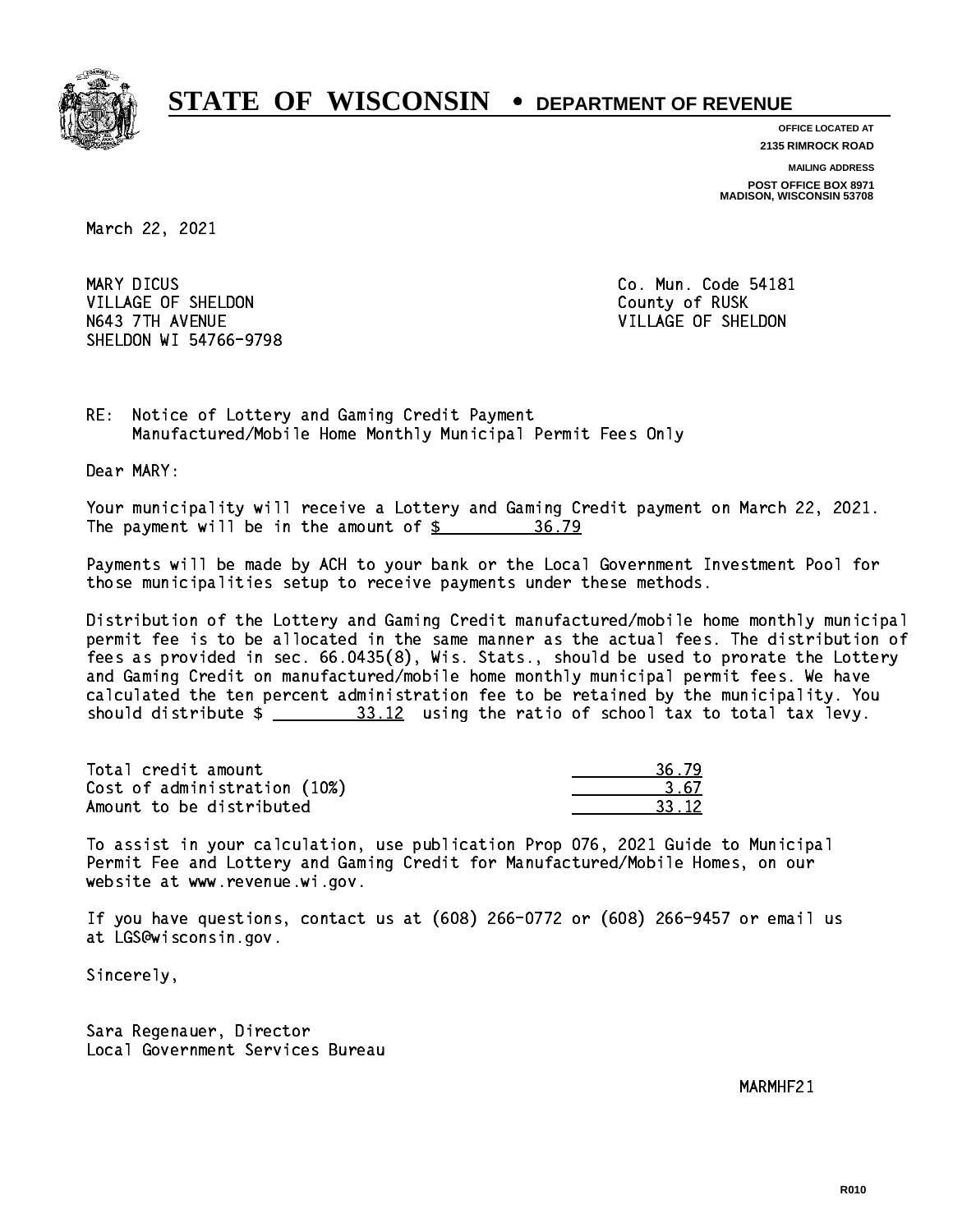

**OFFICE LOCATED AT**

**2135 RIMROCK ROAD**

**MAILING ADDRESS**

**POST OFFICE BOX 8971 MADISON, WISCONSIN 53708**

March 22, 2021

 SHERI SODERQUIST Co. Mun. Code 55026 TOWN OF RICHMOND COUNTY COUNTY OF ST CROIX 1525 COUNTY RD A TOWN OF RICHMOND NEW RICHMOND WI 54017-6312

RE: Notice of Lottery and Gaming Credit Payment Manufactured/Mobile Home Monthly Municipal Permit Fees Only

Dear SHERI:

 Your municipality will receive a Lottery and Gaming Credit payment on March 22, 2021. The payment will be in the amount of  $\frac{2}{3}$  1,998.60

 Payments will be made by ACH to your bank or the Local Government Investment Pool for those municipalities setup to receive payments under these methods.

 Distribution of the Lottery and Gaming Credit manufactured/mobile home monthly municipal permit fee is to be allocated in the same manner as the actual fees. The distribution of fees as provided in sec. 66.0435(8), Wis. Stats., should be used to prorate the Lottery and Gaming Credit on manufactured/mobile home monthly municipal permit fees. We have calculated the ten percent administration fee to be retained by the municipality. You should distribute  $\frac{2}{1,798.74}$  using the ratio of school tax to total tax levy.

| Total credit amount          | 1.998.60 |
|------------------------------|----------|
| Cost of administration (10%) | 199.86   |
| Amount to be distributed     | 1.798.74 |

 To assist in your calculation, use publication Prop 076, 2021 Guide to Municipal Permit Fee and Lottery and Gaming Credit for Manufactured/Mobile Homes, on our website at www.revenue.wi.gov.

 If you have questions, contact us at (608) 266-0772 or (608) 266-9457 or email us at LGS@wisconsin.gov.

Sincerely,

 Sara Regenauer, Director Local Government Services Bureau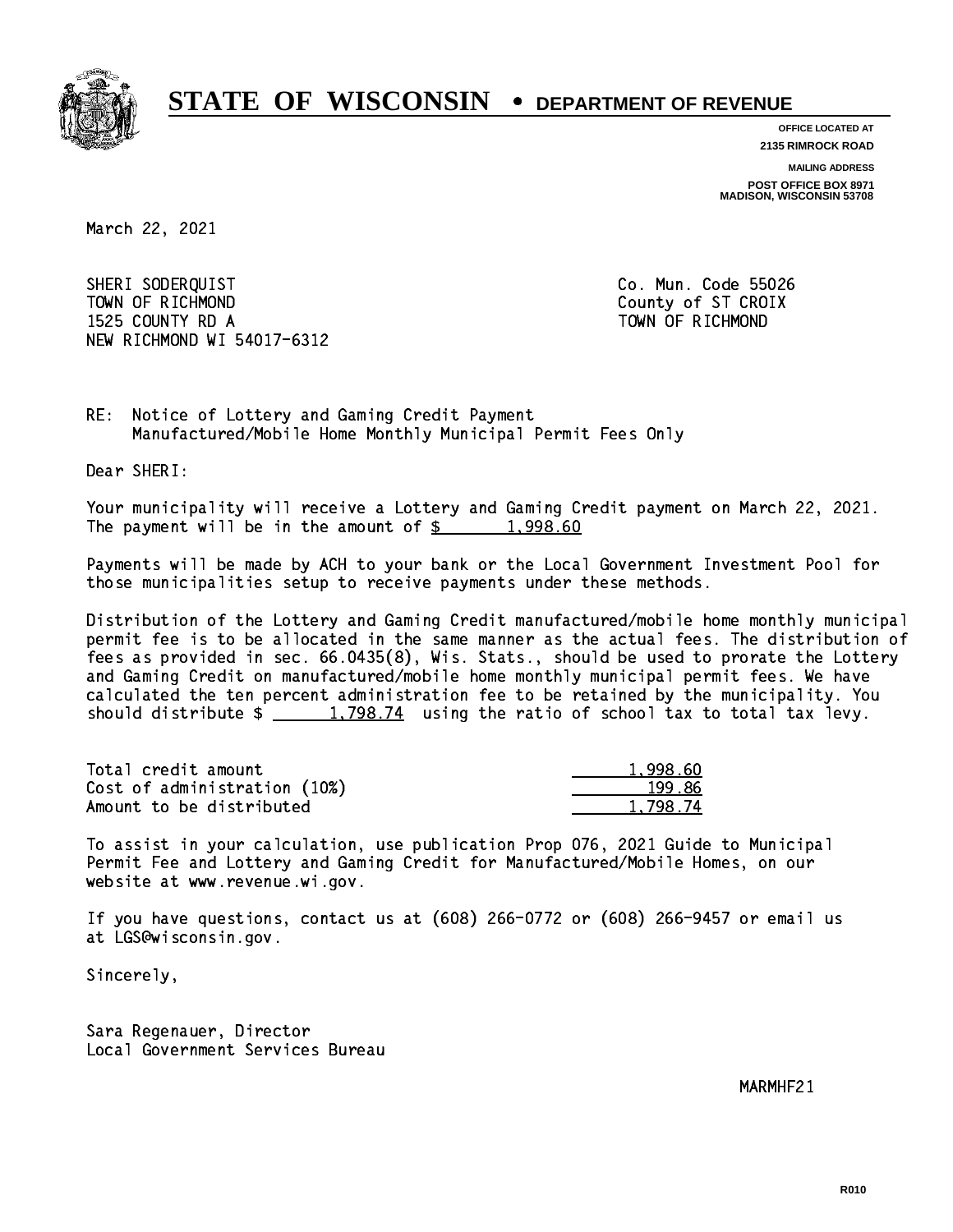

**OFFICE LOCATED AT**

**2135 RIMROCK ROAD**

**MAILING ADDRESS**

**POST OFFICE BOX 8971 MADISON, WISCONSIN 53708**

March 22, 2021

ANNIE COYLE TOWN OF SAINT JOSEPH COUNTY OF STICROIX HUDSON WI 54016-6712

Co. Mun. Code 55030 1337 COUNTY RD V TOWN OF SAINT JOSEPH

RE: Notice of Lottery and Gaming Credit Payment Manufactured/Mobile Home Monthly Municipal Permit Fees Only

Dear ANNIE:

 Your municipality will receive a Lottery and Gaming Credit payment on March 22, 2021. The payment will be in the amount of \$ 5,805.34 \_\_\_\_\_\_\_\_\_\_\_\_\_\_\_\_

 Payments will be made by ACH to your bank or the Local Government Investment Pool for those municipalities setup to receive payments under these methods.

 Distribution of the Lottery and Gaming Credit manufactured/mobile home monthly municipal permit fee is to be allocated in the same manner as the actual fees. The distribution of fees as provided in sec. 66.0435(8), Wis. Stats., should be used to prorate the Lottery and Gaming Credit on manufactured/mobile home monthly municipal permit fees. We have calculated the ten percent administration fee to be retained by the municipality. You should distribute  $\frac{2.224.81}{2}$  using the ratio of school tax to total tax levy.

| Total credit amount          | 5.805.34 |
|------------------------------|----------|
| Cost of administration (10%) | 580.53   |
| Amount to be distributed     | 5.224.81 |

 To assist in your calculation, use publication Prop 076, 2021 Guide to Municipal Permit Fee and Lottery and Gaming Credit for Manufactured/Mobile Homes, on our website at www.revenue.wi.gov.

 If you have questions, contact us at (608) 266-0772 or (608) 266-9457 or email us at LGS@wisconsin.gov.

Sincerely,

 Sara Regenauer, Director Local Government Services Bureau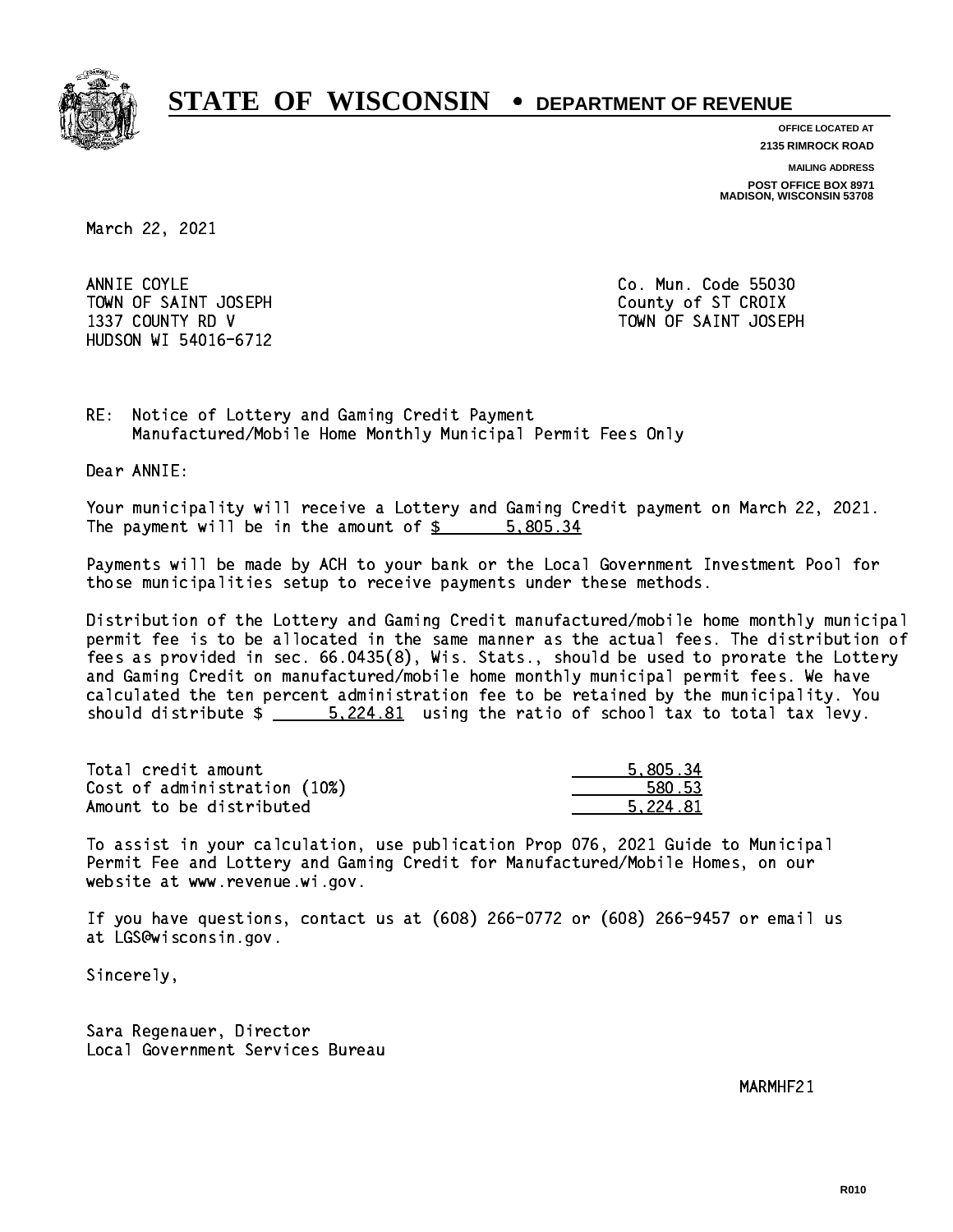

**OFFICE LOCATED AT**

**2135 RIMROCK ROAD**

**MAILING ADDRESS POST OFFICE BOX 8971 MADISON, WISCONSIN 53708**

March 22, 2021

JERI KOESTER TOWN OF SOMERSET COUNTY OF STATES COUNTY OF STATES OF STATES OF STATES OF STATES OF STATES OF STATES OF STATES PO BOX 248, 748 BUS HWY 35 TOWN OF SOMERSET SOMERSET WI 54025-0248

Co. Mun. Code 55032

RE: Notice of Lottery and Gaming Credit Payment Manufactured/Mobile Home Monthly Municipal Permit Fees Only

Dear JERI:

 Your municipality will receive a Lottery and Gaming Credit payment on March 22, 2021. The payment will be in the amount of  $\frac{2}{3}$  2,466.32

 Payments will be made by ACH to your bank or the Local Government Investment Pool for those municipalities setup to receive payments under these methods.

 Distribution of the Lottery and Gaming Credit manufactured/mobile home monthly municipal permit fee is to be allocated in the same manner as the actual fees. The distribution of fees as provided in sec. 66.0435(8), Wis. Stats., should be used to prorate the Lottery and Gaming Credit on manufactured/mobile home monthly municipal permit fees. We have calculated the ten percent administration fee to be retained by the municipality. You should distribute  $\frac{2.219.69}{2.219.69}$  using the ratio of school tax to total tax levy.

| Total credit amount          | 2.466.32 |
|------------------------------|----------|
| Cost of administration (10%) | 246.63   |
| Amount to be distributed     | 2.219.69 |

 To assist in your calculation, use publication Prop 076, 2021 Guide to Municipal Permit Fee and Lottery and Gaming Credit for Manufactured/Mobile Homes, on our website at www.revenue.wi.gov.

 If you have questions, contact us at (608) 266-0772 or (608) 266-9457 or email us at LGS@wisconsin.gov.

Sincerely,

 Sara Regenauer, Director Local Government Services Bureau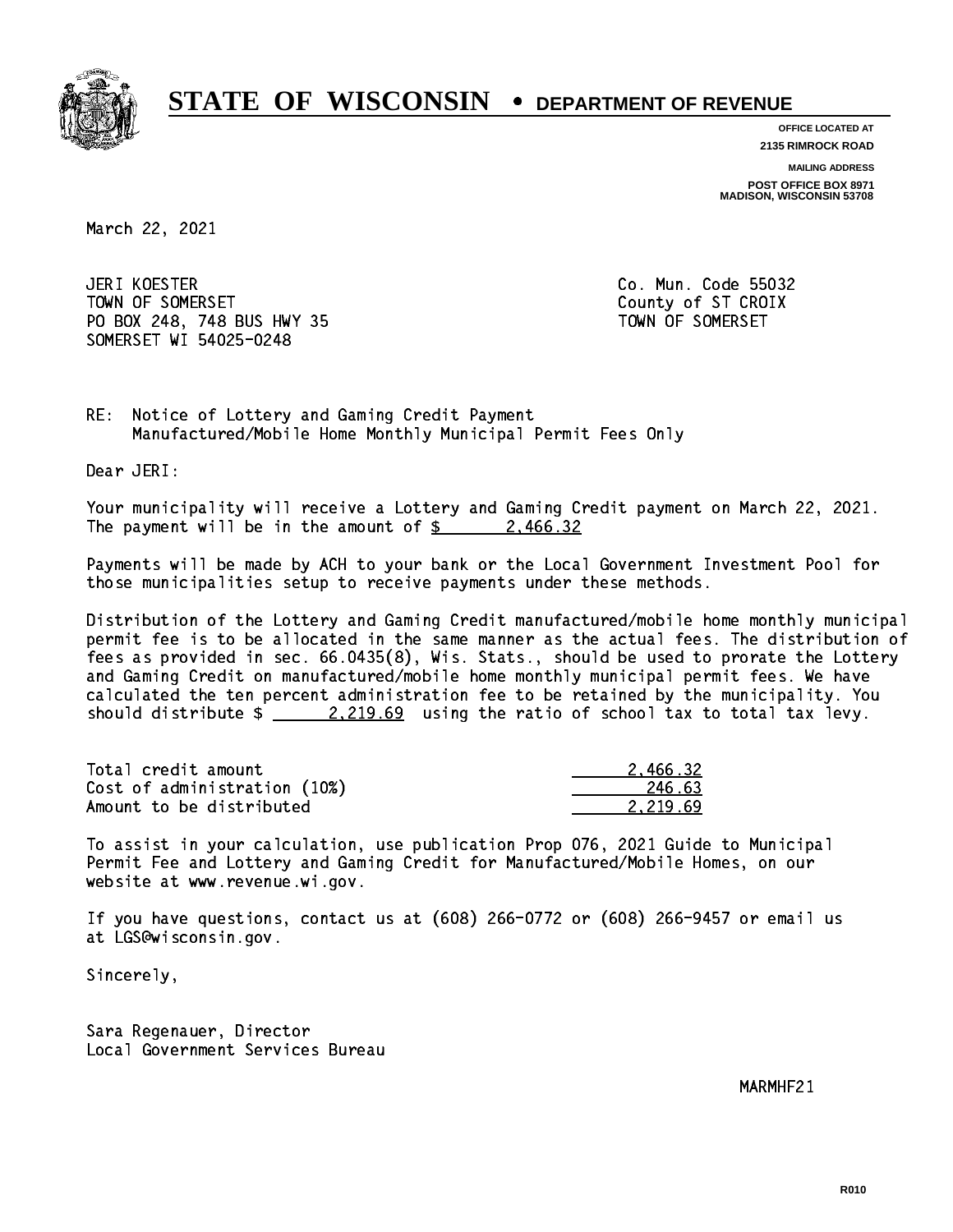

**OFFICE LOCATED AT**

**2135 RIMROCK ROAD**

**MAILING ADDRESS**

**POST OFFICE BOX 8971 MADISON, WISCONSIN 53708**

March 22, 2021

**SHARON BALCEREK** TOWN OF STANTON COUNTY OF STANTON 224 COUNTY RD T TOWN OF STANDARD COUNTY ROLL AND STRUCTURE OF STANDARD COUNTY AND ALL COUNTY OF STANDARD COUNTY. DEER PARK WI 54007-7307

Co. Mun. Code 55036

RE: Notice of Lottery and Gaming Credit Payment Manufactured/Mobile Home Monthly Municipal Permit Fees Only

Dear SHARON:

 Your municipality will receive a Lottery and Gaming Credit payment on March 22, 2021. The payment will be in the amount of  $\frac{2}{3}$  1,011.60

 Payments will be made by ACH to your bank or the Local Government Investment Pool for those municipalities setup to receive payments under these methods.

 Distribution of the Lottery and Gaming Credit manufactured/mobile home monthly municipal permit fee is to be allocated in the same manner as the actual fees. The distribution of fees as provided in sec. 66.0435(8), Wis. Stats., should be used to prorate the Lottery and Gaming Credit on manufactured/mobile home monthly municipal permit fees. We have calculated the ten percent administration fee to be retained by the municipality. You should distribute  $\frac{20.44}{20.44}$  using the ratio of school tax to total tax levy.

| Total credit amount          | 1.011.60 |
|------------------------------|----------|
| Cost of administration (10%) | 101.16   |
| Amount to be distributed     | 91044    |

 To assist in your calculation, use publication Prop 076, 2021 Guide to Municipal Permit Fee and Lottery and Gaming Credit for Manufactured/Mobile Homes, on our website at www.revenue.wi.gov.

 If you have questions, contact us at (608) 266-0772 or (608) 266-9457 or email us at LGS@wisconsin.gov.

Sincerely,

 Sara Regenauer, Director Local Government Services Bureau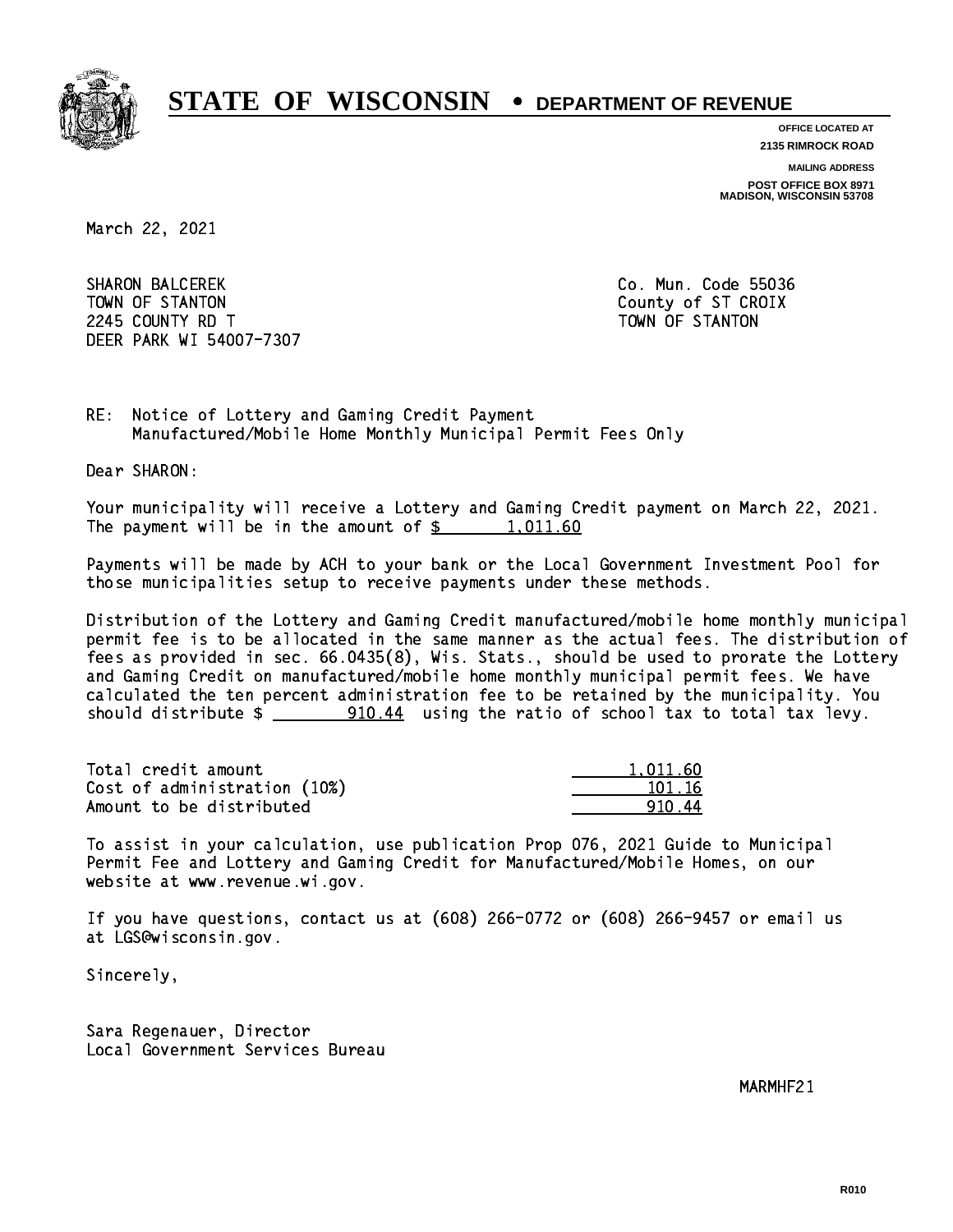

**OFFICE LOCATED AT 2135 RIMROCK ROAD**

**MAILING ADDRESS POST OFFICE BOX 8971 MADISON, WISCONSIN 53708**

March 22, 2021

 MICHAEL BURKE Co. Mun. Code 55038 TOWN OF STAR PRAIRIE **COUNTY COUNTY OF STAR PRAIRIE** 2118 COOK DRIVE TOWN OF STAR PRAIRIE SOMERSET WI 54025-7551

RE: Notice of Lottery and Gaming Credit Payment Manufactured/Mobile Home Monthly Municipal Permit Fees Only

Dear MICHAEL:

 Your municipality will receive a Lottery and Gaming Credit payment on March 22, 2021. The payment will be in the amount of  $\frac{2}{3}$  11,330.22

 Payments will be made by ACH to your bank or the Local Government Investment Pool for those municipalities setup to receive payments under these methods.

 Distribution of the Lottery and Gaming Credit manufactured/mobile home monthly municipal permit fee is to be allocated in the same manner as the actual fees. The distribution of fees as provided in sec. 66.0435(8), Wis. Stats., should be used to prorate the Lottery and Gaming Credit on manufactured/mobile home monthly municipal permit fees. We have calculated the ten percent administration fee to be retained by the municipality. You should distribute  $\frac{10,197.20}{2}$  using the ratio of school tax to total tax levy.

| Total credit amount          | 11,330.22 |
|------------------------------|-----------|
| Cost of administration (10%) | 1.133.02  |
| Amount to be distributed     | 10.197.20 |

 To assist in your calculation, use publication Prop 076, 2021 Guide to Municipal Permit Fee and Lottery and Gaming Credit for Manufactured/Mobile Homes, on our website at www.revenue.wi.gov.

 If you have questions, contact us at (608) 266-0772 or (608) 266-9457 or email us at LGS@wisconsin.gov.

Sincerely,

 Sara Regenauer, Director Local Government Services Bureau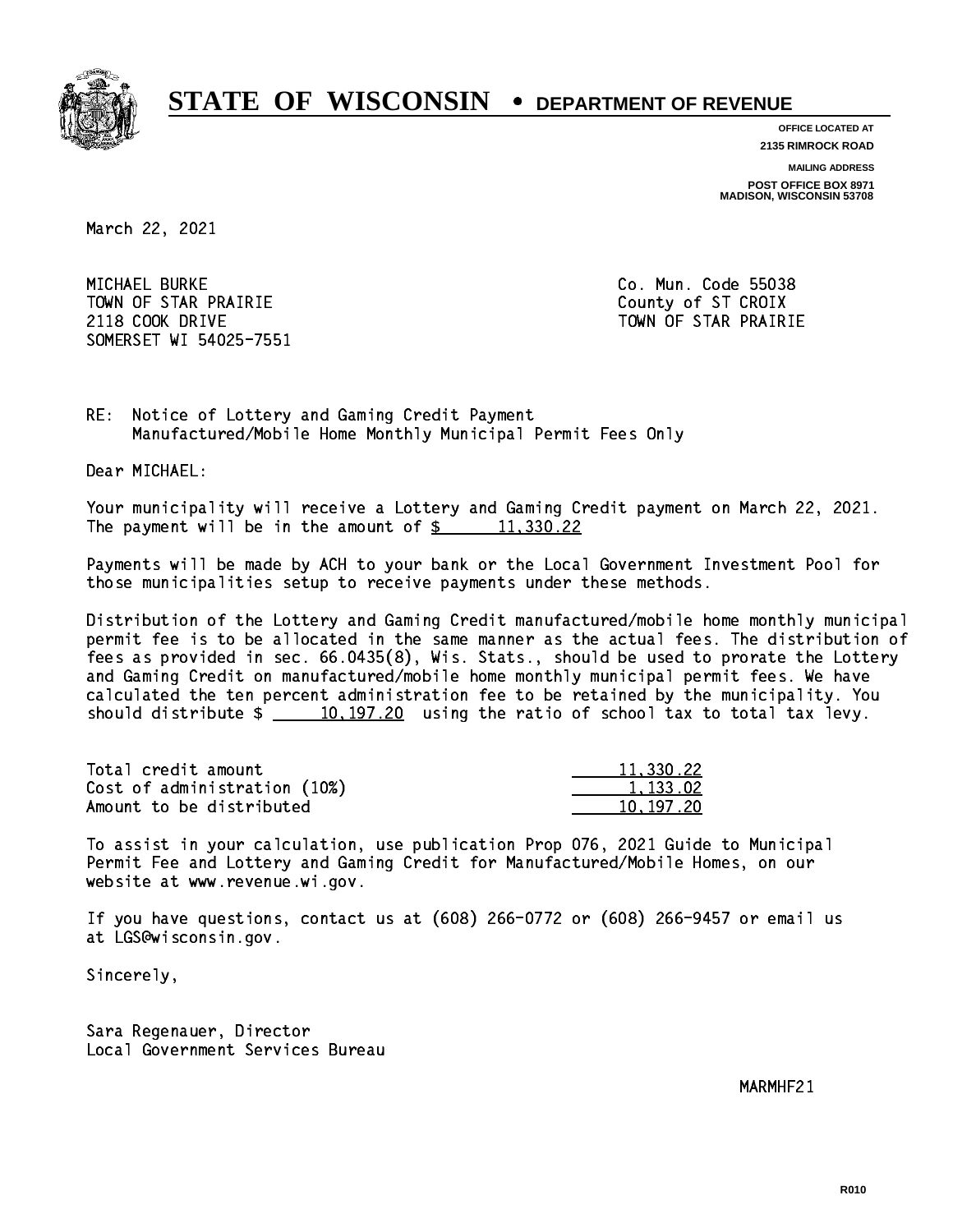

**OFFICE LOCATED AT**

**2135 RIMROCK ROAD**

**MAILING ADDRESS**

**POST OFFICE BOX 8971 MADISON, WISCONSIN 53708**

March 22, 2021

 GAIL ANDERSON Co. Mun. Code 55040 TOWN OF TROY County of ST CROIX 654 GLOVER RD TOWN OF TROY HUDSON WI 54016-8201

RE: Notice of Lottery and Gaming Credit Payment Manufactured/Mobile Home Monthly Municipal Permit Fees Only

Dear JENNIFER:

 Your municipality will receive a Lottery and Gaming Credit payment on March 22, 2021. The payment will be in the amount of  $\frac{2}{3}$  4,733.66

 Payments will be made by ACH to your bank or the Local Government Investment Pool for those municipalities setup to receive payments under these methods.

 Distribution of the Lottery and Gaming Credit manufactured/mobile home monthly municipal permit fee is to be allocated in the same manner as the actual fees. The distribution of fees as provided in sec. 66.0435(8), Wis. Stats., should be used to prorate the Lottery and Gaming Credit on manufactured/mobile home monthly municipal permit fees. We have calculated the ten percent administration fee to be retained by the municipality. You should distribute  $\frac{4,260.30}{2}$  using the ratio of school tax to total tax levy.

| Total credit amount          | 4.733.66 |
|------------------------------|----------|
| Cost of administration (10%) | 473.36   |
| Amount to be distributed     | 4.260.30 |

 To assist in your calculation, use publication Prop 076, 2021 Guide to Municipal Permit Fee and Lottery and Gaming Credit for Manufactured/Mobile Homes, on our website at www.revenue.wi.gov.

 If you have questions, contact us at (608) 266-0772 or (608) 266-9457 or email us at LGS@wisconsin.gov.

Sincerely,

 Sara Regenauer, Director Local Government Services Bureau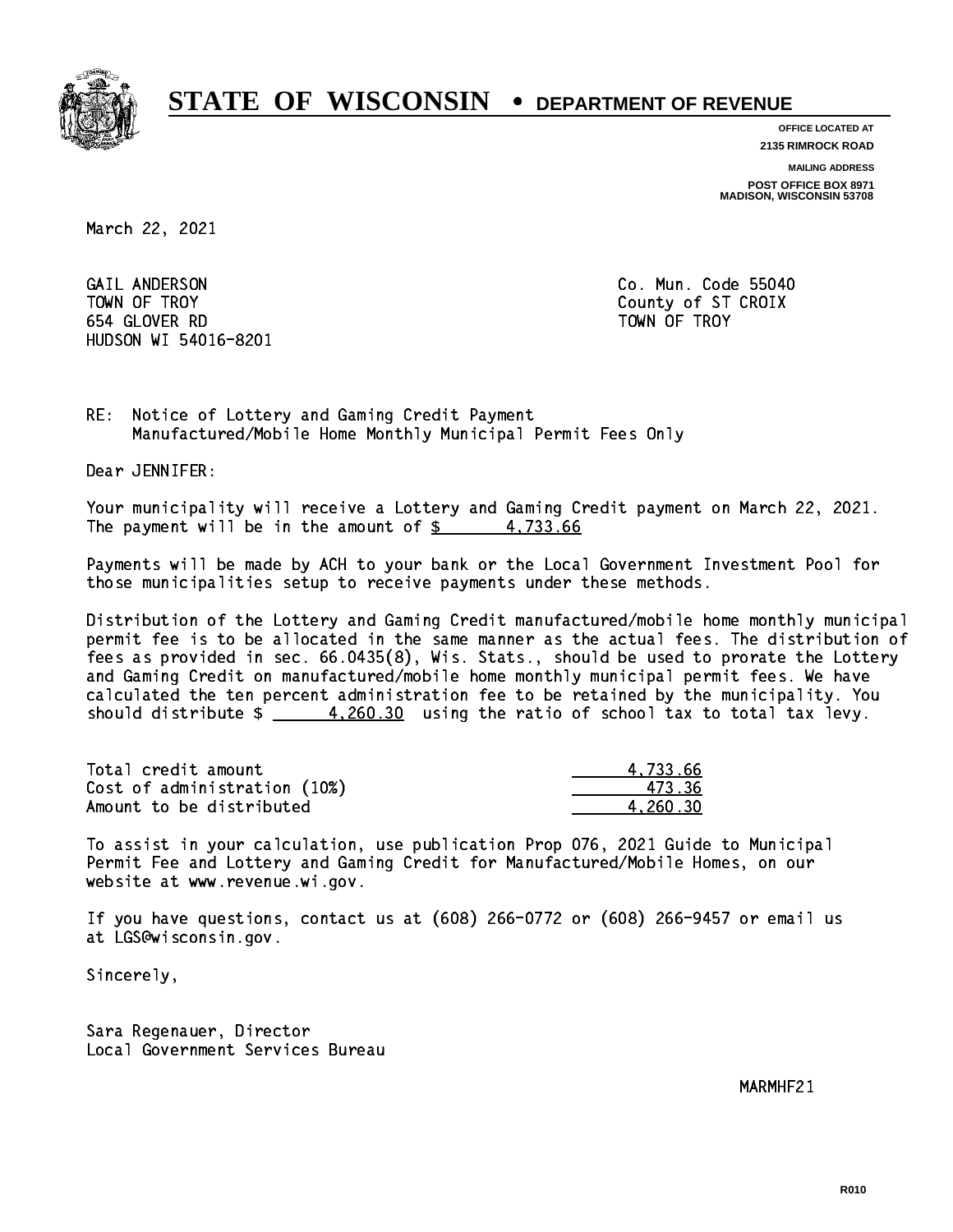

**OFFICE LOCATED AT 2135 RIMROCK ROAD**

**MAILING ADDRESS**

**POST OFFICE BOX 8971 MADISON, WISCONSIN 53708**

March 22, 2021

TRACY CARLSON VILLAGE OF BALDWIN COUNTY COUNTY OF ST CROIX PO BOX 97 BALDWIN WI 54002-0097

Co. Mun. Code 55106 VILLAGE OF BALDWIN

RE: Notice of Lottery and Gaming Credit Payment Manufactured/Mobile Home Monthly Municipal Permit Fees Only

Dear TRACY:

 Your municipality will receive a Lottery and Gaming Credit payment on March 22, 2021. The payment will be in the amount of  $\frac{2}{3}$  6,340.95

 Payments will be made by ACH to your bank or the Local Government Investment Pool for those municipalities setup to receive payments under these methods.

 Distribution of the Lottery and Gaming Credit manufactured/mobile home monthly municipal permit fee is to be allocated in the same manner as the actual fees. The distribution of fees as provided in sec. 66.0435(8), Wis. Stats., should be used to prorate the Lottery and Gaming Credit on manufactured/mobile home monthly municipal permit fees. We have calculated the ten percent administration fee to be retained by the municipality. You should distribute  $\frac{2}{1}$   $\frac{5,706.86}{2}$  using the ratio of school tax to total tax levy.

| Total credit amount          | 6.340.95 |
|------------------------------|----------|
| Cost of administration (10%) | 634.09   |
| Amount to be distributed     | 5.706.86 |

 To assist in your calculation, use publication Prop 076, 2021 Guide to Municipal Permit Fee and Lottery and Gaming Credit for Manufactured/Mobile Homes, on our website at www.revenue.wi.gov.

 If you have questions, contact us at (608) 266-0772 or (608) 266-9457 or email us at LGS@wisconsin.gov.

Sincerely,

 Sara Regenauer, Director Local Government Services Bureau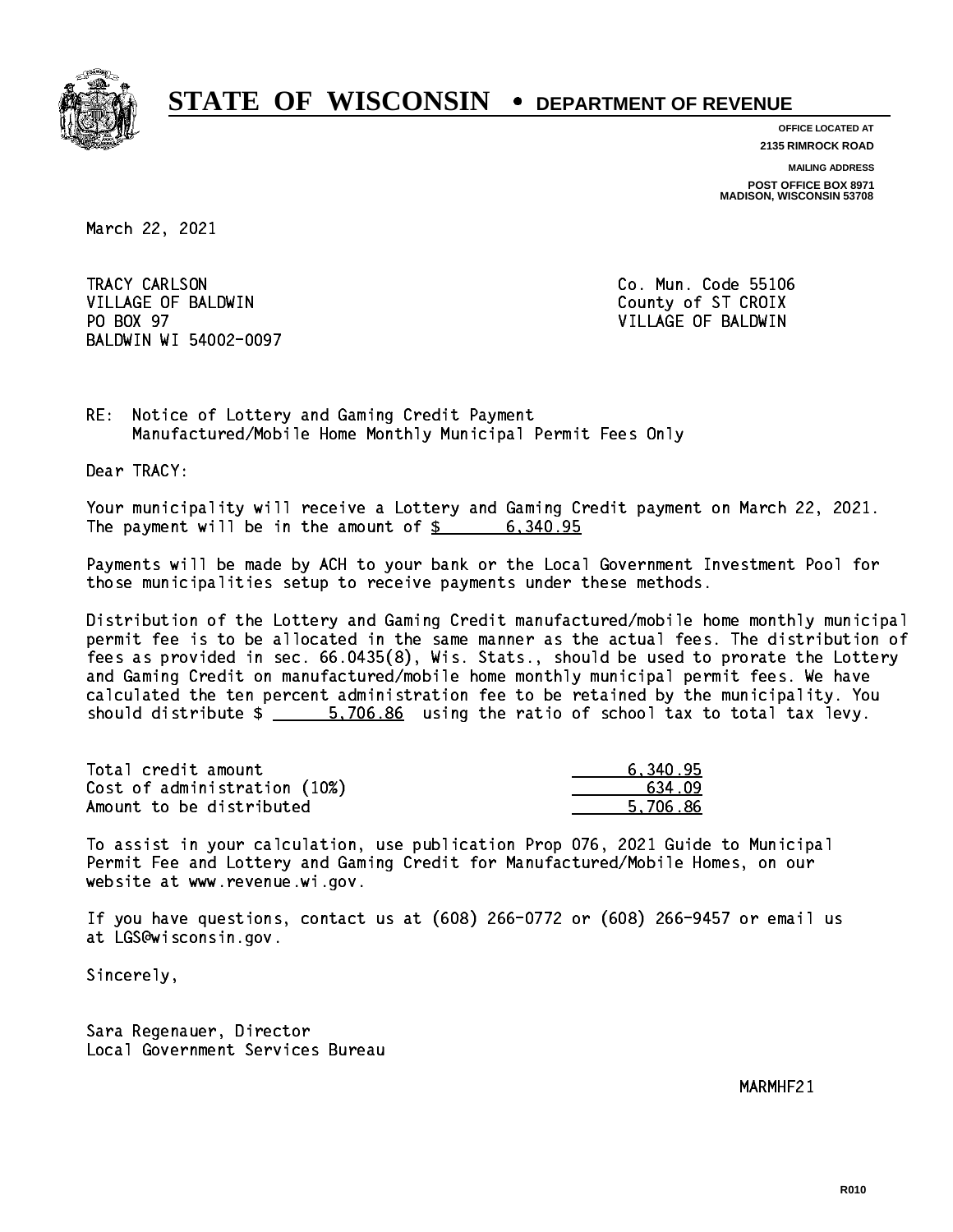

**OFFICE LOCATED AT 2135 RIMROCK ROAD**

**MAILING ADDRESS POST OFFICE BOX 8971 MADISON, WISCONSIN 53708**

March 22, 2021

SANDI HAZER SANDI HAZER CO. MUN. CO. MUN. CO. MUN. CO. MUN. CO. MUN. CO. MUN. CO. MUN. CO. MUN. CO. MUN. CO. MUN. CO. MUN. VILLAGE OF HAMMOND County of ST CROIX PO BOX 337 VILLAGE OF HAMMOND HAMMOND WI 54015-0337

RE: Notice of Lottery and Gaming Credit Payment Manufactured/Mobile Home Monthly Municipal Permit Fees Only

Dear SANDI:

 Your municipality will receive a Lottery and Gaming Credit payment on March 22, 2021. The payment will be in the amount of  $\frac{2}{3}$  4,802.76

 Payments will be made by ACH to your bank or the Local Government Investment Pool for those municipalities setup to receive payments under these methods.

 Distribution of the Lottery and Gaming Credit manufactured/mobile home monthly municipal permit fee is to be allocated in the same manner as the actual fees. The distribution of fees as provided in sec. 66.0435(8), Wis. Stats., should be used to prorate the Lottery and Gaming Credit on manufactured/mobile home monthly municipal permit fees. We have calculated the ten percent administration fee to be retained by the municipality. You should distribute  $\frac{2}{1} - \frac{4,322.49}{4}$  using the ratio of school tax to total tax levy.

| Total credit amount          | 4.802.76 |
|------------------------------|----------|
| Cost of administration (10%) | 480.27   |
| Amount to be distributed     | 4.322.49 |

 To assist in your calculation, use publication Prop 076, 2021 Guide to Municipal Permit Fee and Lottery and Gaming Credit for Manufactured/Mobile Homes, on our website at www.revenue.wi.gov.

 If you have questions, contact us at (608) 266-0772 or (608) 266-9457 or email us at LGS@wisconsin.gov.

Sincerely,

 Sara Regenauer, Director Local Government Services Bureau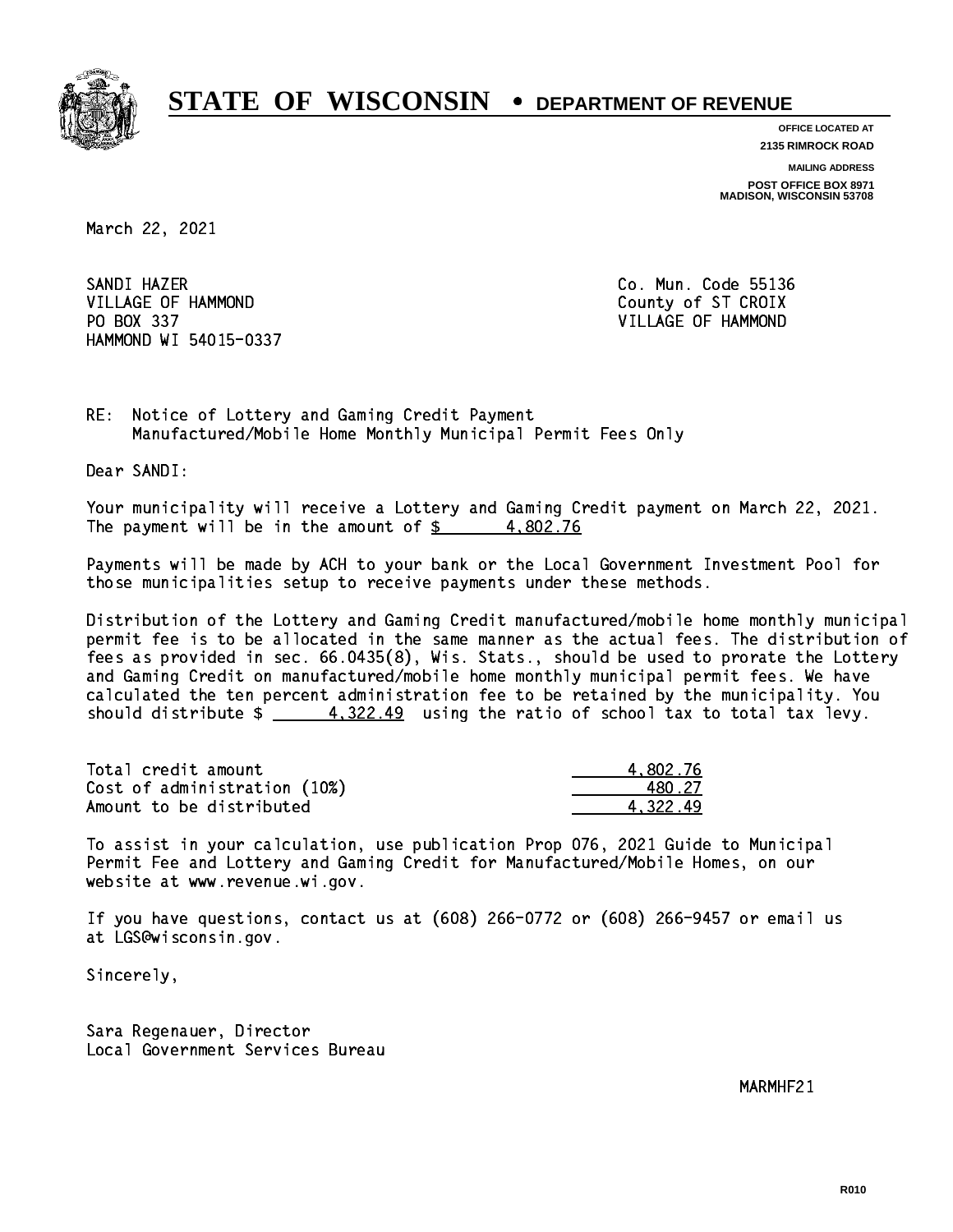

**OFFICE LOCATED AT 2135 RIMROCK ROAD**

**MAILING ADDRESS POST OFFICE BOX 8971 MADISON, WISCONSIN 53708**

March 22, 2021

NATHAN TROESTER **Co. Mun. Code 55161** VILLAGE OF NORTH HUDSON COUNTY OF ST CROIX HUDSON WI 54016-1166

400 7TH STREET N VILLAGE OF NORTH HUDSON

RE: Notice of Lottery and Gaming Credit Payment Manufactured/Mobile Home Monthly Municipal Permit Fees Only

Dear NATHAN:

 Your municipality will receive a Lottery and Gaming Credit payment on March 22, 2021. The payment will be in the amount of  $\frac{291.84}{5}$ 

 Payments will be made by ACH to your bank or the Local Government Investment Pool for those municipalities setup to receive payments under these methods.

 Distribution of the Lottery and Gaming Credit manufactured/mobile home monthly municipal permit fee is to be allocated in the same manner as the actual fees. The distribution of fees as provided in sec. 66.0435(8), Wis. Stats., should be used to prorate the Lottery and Gaming Credit on manufactured/mobile home monthly municipal permit fees. We have calculated the ten percent administration fee to be retained by the municipality. You should distribute  $\frac{262.66}{202.66}$  using the ratio of school tax to total tax levy.

| Total credit amount          | 291.84 |
|------------------------------|--------|
| Cost of administration (10%) | 29.18  |
| Amount to be distributed     | 262.66 |

| 91.R4  |
|--------|
| 1. I.R |
| 262.66 |

 To assist in your calculation, use publication Prop 076, 2021 Guide to Municipal Permit Fee and Lottery and Gaming Credit for Manufactured/Mobile Homes, on our website at www.revenue.wi.gov.

 If you have questions, contact us at (608) 266-0772 or (608) 266-9457 or email us at LGS@wisconsin.gov.

Sincerely,

 Sara Regenauer, Director Local Government Services Bureau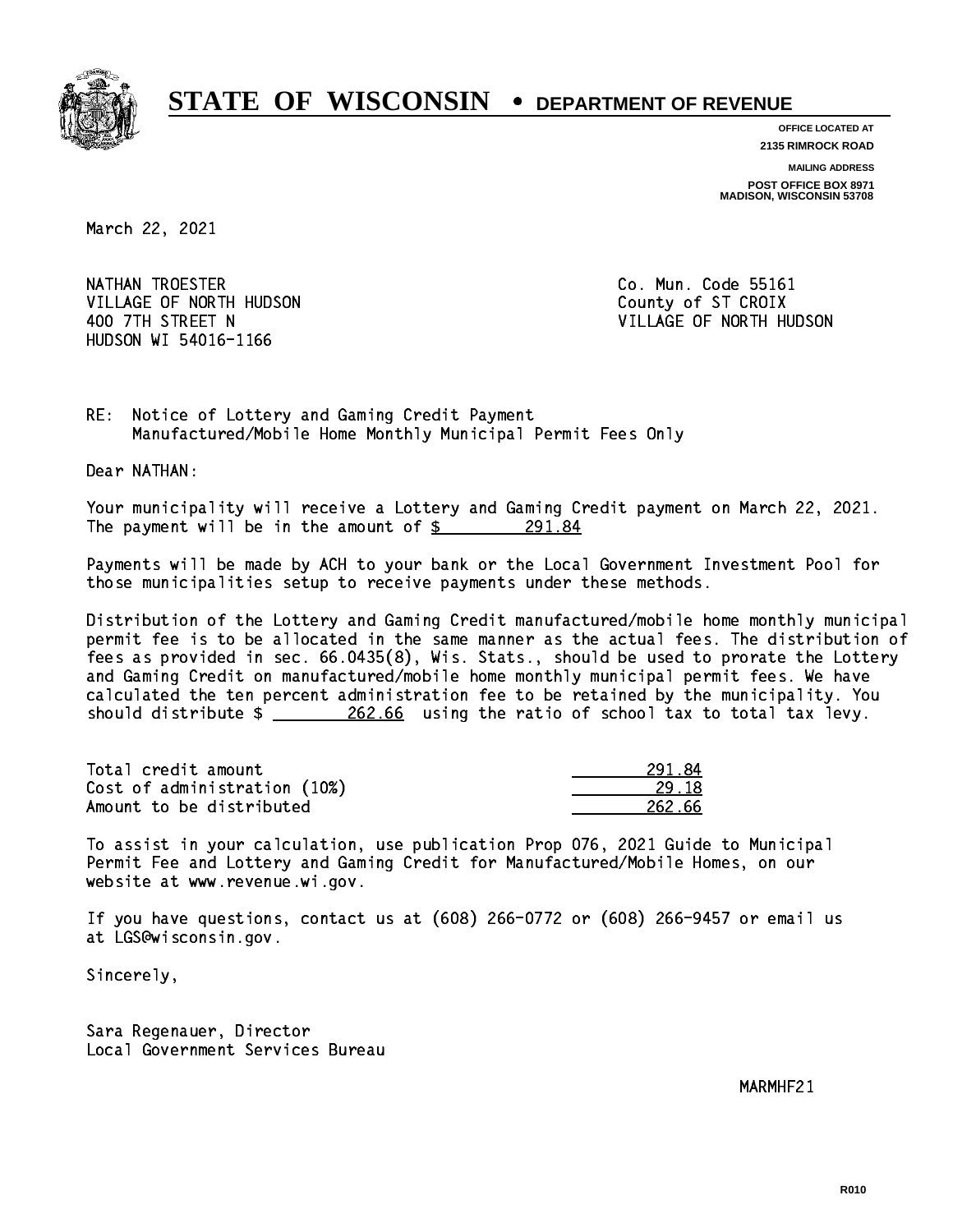

**OFFICE LOCATED AT**

**2135 RIMROCK ROAD**

**MAILING ADDRESS**

**POST OFFICE BOX 8971 MADISON, WISCONSIN 53708**

March 22, 2021

**MEGAN DULL** VILLAGE OF ROBERTS COUNTY OF STICROIX 107 E MAPLE ST VILLAGE OF ROBERTS ROBERTS WI 54023-9703

Co. Mun. Code 55176

RE: Notice of Lottery and Gaming Credit Payment Manufactured/Mobile Home Monthly Municipal Permit Fees Only

Dear MEGAN:

 Your municipality will receive a Lottery and Gaming Credit payment on March 22, 2021. The payment will be in the amount of \$ 5,867.44 \_\_\_\_\_\_\_\_\_\_\_\_\_\_\_\_

 Payments will be made by ACH to your bank or the Local Government Investment Pool for those municipalities setup to receive payments under these methods.

 Distribution of the Lottery and Gaming Credit manufactured/mobile home monthly municipal permit fee is to be allocated in the same manner as the actual fees. The distribution of fees as provided in sec. 66.0435(8), Wis. Stats., should be used to prorate the Lottery and Gaming Credit on manufactured/mobile home monthly municipal permit fees. We have calculated the ten percent administration fee to be retained by the municipality. You should distribute  $\frac{200.70}{20.70}$  using the ratio of school tax to total tax levy.

| Total credit amount          | 5.867.44 |
|------------------------------|----------|
| Cost of administration (10%) | 586.74   |
| Amount to be distributed     | 5.280.70 |

 To assist in your calculation, use publication Prop 076, 2021 Guide to Municipal Permit Fee and Lottery and Gaming Credit for Manufactured/Mobile Homes, on our website at www.revenue.wi.gov.

 If you have questions, contact us at (608) 266-0772 or (608) 266-9457 or email us at LGS@wisconsin.gov.

Sincerely,

 Sara Regenauer, Director Local Government Services Bureau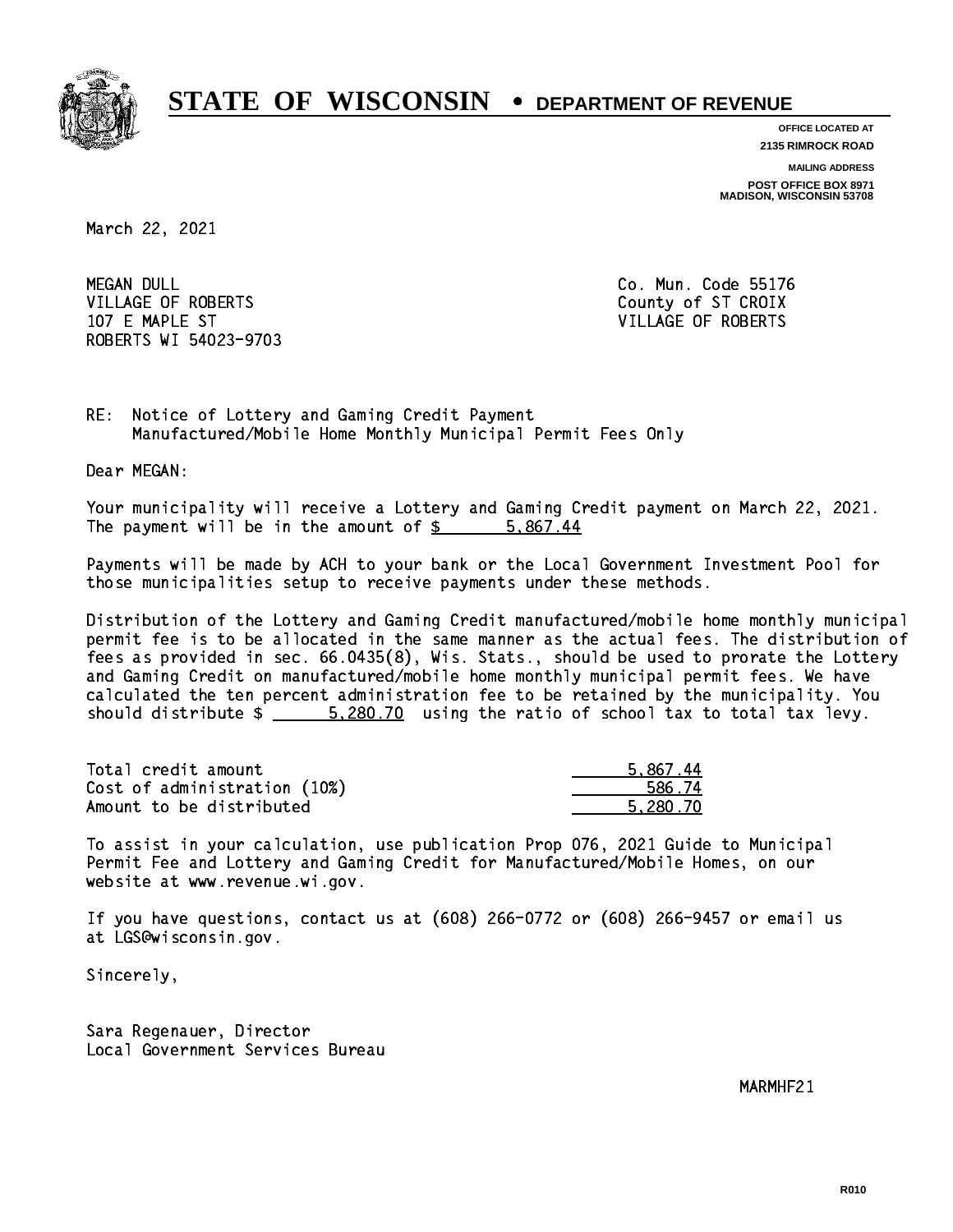

**OFFICE LOCATED AT 2135 RIMROCK ROAD**

**MAILING ADDRESS POST OFFICE BOX 8971 MADISON, WISCONSIN 53708**

March 22, 2021

JANET NELSON VILLAGE OF WOODVILLE COUNTY OF ST CROIX PO BOX 205 WOODVILLE WI 54028-0205

Co. Mun. Code 55192 VILLAGE OF WOODVILLE

RE: Notice of Lottery and Gaming Credit Payment Manufactured/Mobile Home Monthly Municipal Permit Fees Only

Dear JANET:

 Your municipality will receive a Lottery and Gaming Credit payment on March 22, 2021. The payment will be in the amount of \$ 6,126.24 \_\_\_\_\_\_\_\_\_\_\_\_\_\_\_\_

 Payments will be made by ACH to your bank or the Local Government Investment Pool for those municipalities setup to receive payments under these methods.

 Distribution of the Lottery and Gaming Credit manufactured/mobile home monthly municipal permit fee is to be allocated in the same manner as the actual fees. The distribution of fees as provided in sec. 66.0435(8), Wis. Stats., should be used to prorate the Lottery and Gaming Credit on manufactured/mobile home monthly municipal permit fees. We have calculated the ten percent administration fee to be retained by the municipality. You should distribute  $\frac{2}{1}$   $\frac{5.513.62}{2}$  using the ratio of school tax to total tax levy.

| Total credit amount          | 6.126.24 |
|------------------------------|----------|
| Cost of administration (10%) | 612.62   |
| Amount to be distributed     | 5.513.62 |

 To assist in your calculation, use publication Prop 076, 2021 Guide to Municipal Permit Fee and Lottery and Gaming Credit for Manufactured/Mobile Homes, on our website at www.revenue.wi.gov.

 If you have questions, contact us at (608) 266-0772 or (608) 266-9457 or email us at LGS@wisconsin.gov.

Sincerely,

 Sara Regenauer, Director Local Government Services Bureau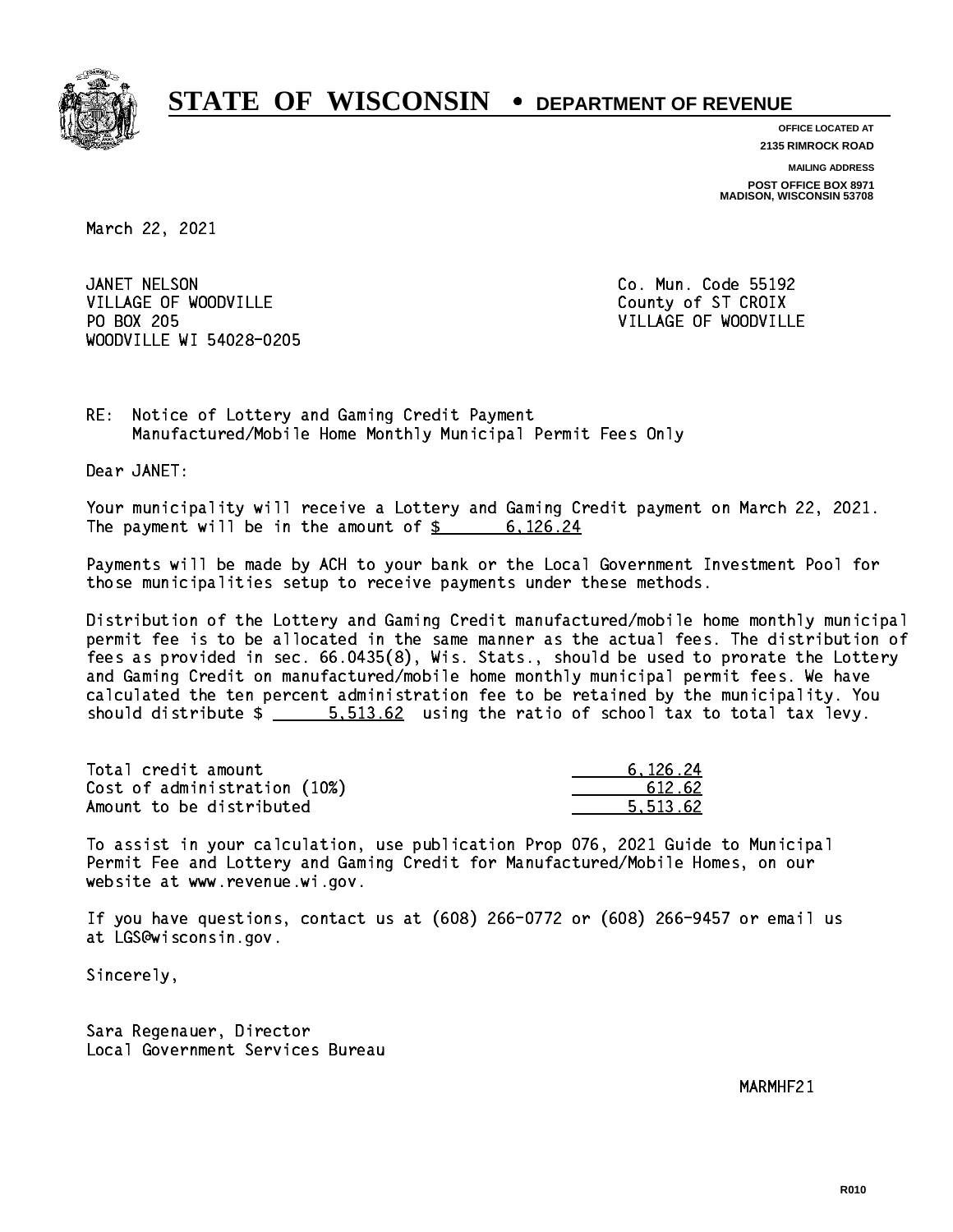

**OFFICE LOCATED AT**

**2135 RIMROCK ROAD**

**MAILING ADDRESS POST OFFICE BOX 8971 MADISON, WISCONSIN 53708**

March 22, 2021

SHARI ROSENOW CITY OF GLENWOOD CITY COUNTY COUNTY COUNTY OF ST CROIX 113 WEST OAK ST. PO BOX 368 CITY OF GLENWOOD CITY GLENWOOD CITY WI 54013-0368

Co. Mun. Code 55231

RE: Notice of Lottery and Gaming Credit Payment Manufactured/Mobile Home Monthly Municipal Permit Fees Only

Dear SHARI:

 Your municipality will receive a Lottery and Gaming Credit payment on March 22, 2021. The payment will be in the amount of \$ 3,141.94 \_\_\_\_\_\_\_\_\_\_\_\_\_\_\_\_

 Payments will be made by ACH to your bank or the Local Government Investment Pool for those municipalities setup to receive payments under these methods.

 Distribution of the Lottery and Gaming Credit manufactured/mobile home monthly municipal permit fee is to be allocated in the same manner as the actual fees. The distribution of fees as provided in sec. 66.0435(8), Wis. Stats., should be used to prorate the Lottery and Gaming Credit on manufactured/mobile home monthly municipal permit fees. We have calculated the ten percent administration fee to be retained by the municipality. You should distribute  $\frac{2.827.75}{2.827.75}$  using the ratio of school tax to total tax levy.

| Total credit amount          | 3.141.94 |
|------------------------------|----------|
| Cost of administration (10%) | 314.19   |
| Amount to be distributed     | 2.827.75 |

 To assist in your calculation, use publication Prop 076, 2021 Guide to Municipal Permit Fee and Lottery and Gaming Credit for Manufactured/Mobile Homes, on our website at www.revenue.wi.gov.

 If you have questions, contact us at (608) 266-0772 or (608) 266-9457 or email us at LGS@wisconsin.gov.

Sincerely,

 Sara Regenauer, Director Local Government Services Bureau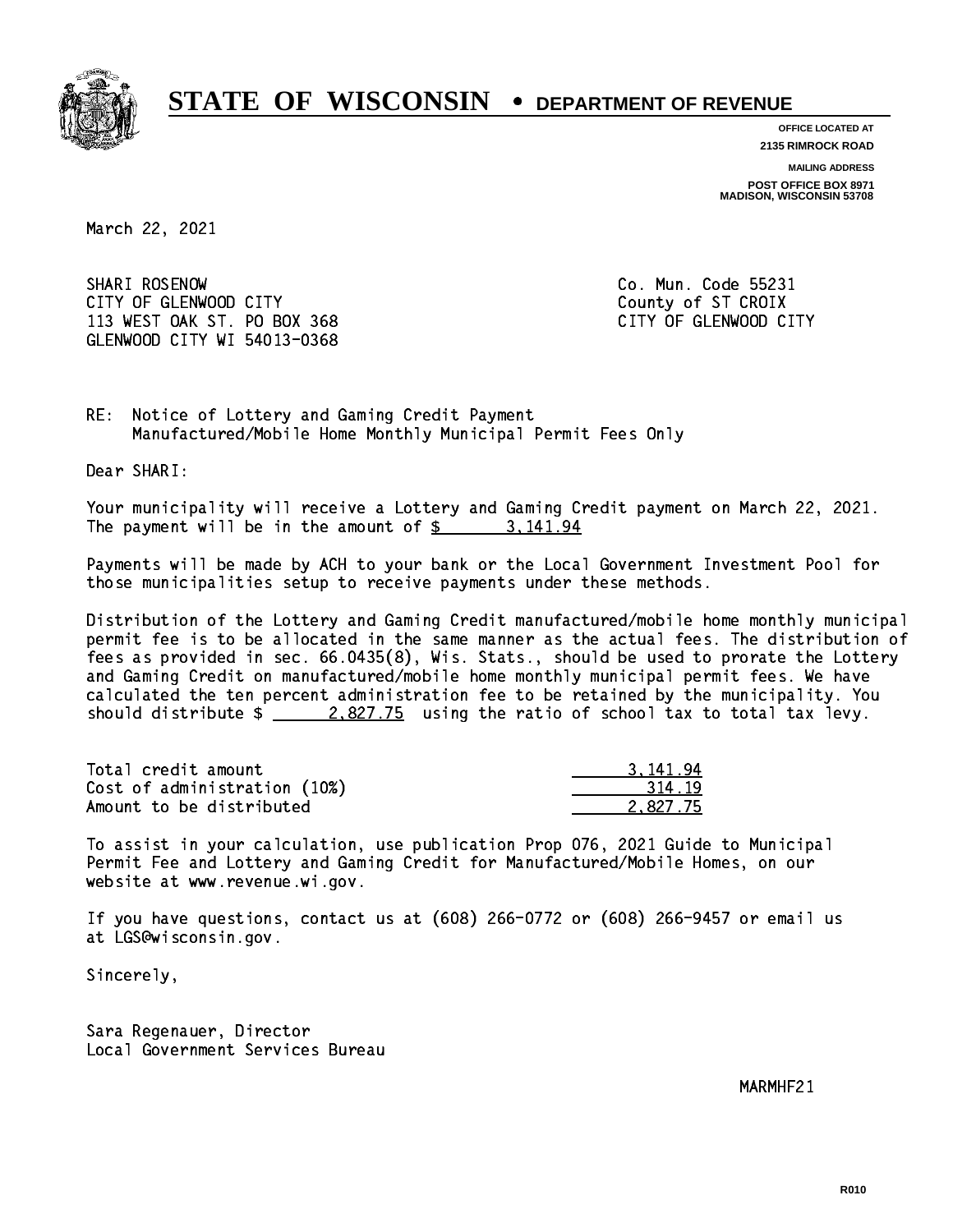

**OFFICE LOCATED AT**

**2135 RIMROCK ROAD**

**MAILING ADDRESS POST OFFICE BOX 8971 MADISON, WISCONSIN 53708**

March 22, 2021

 BEV LANGENBACK Co. Mun. Code 55261 CITY OF NEW RICHMOND COUNTY OF ST CROIX 156 EAST FIRST STREET CITY OF NEW RICHMOND NEW RICHMOND WI 54017-1802

RE: Notice of Lottery and Gaming Credit Payment Manufactured/Mobile Home Monthly Municipal Permit Fees Only

Dear BEV:

 Your municipality will receive a Lottery and Gaming Credit payment on March 22, 2021. The payment will be in the amount of  $\frac{2}{3}$  1,718.58

 Payments will be made by ACH to your bank or the Local Government Investment Pool for those municipalities setup to receive payments under these methods.

 Distribution of the Lottery and Gaming Credit manufactured/mobile home monthly municipal permit fee is to be allocated in the same manner as the actual fees. The distribution of fees as provided in sec. 66.0435(8), Wis. Stats., should be used to prorate the Lottery and Gaming Credit on manufactured/mobile home monthly municipal permit fees. We have calculated the ten percent administration fee to be retained by the municipality. You should distribute  $\frac{1.546.73}{1.546.73}$  using the ratio of school tax to total tax levy.

| Total credit amount          | 1,718.58 |
|------------------------------|----------|
| Cost of administration (10%) | 171.85   |
| Amount to be distributed     | 1,546.73 |

 To assist in your calculation, use publication Prop 076, 2021 Guide to Municipal Permit Fee and Lottery and Gaming Credit for Manufactured/Mobile Homes, on our website at www.revenue.wi.gov.

 If you have questions, contact us at (608) 266-0772 or (608) 266-9457 or email us at LGS@wisconsin.gov.

Sincerely,

 Sara Regenauer, Director Local Government Services Bureau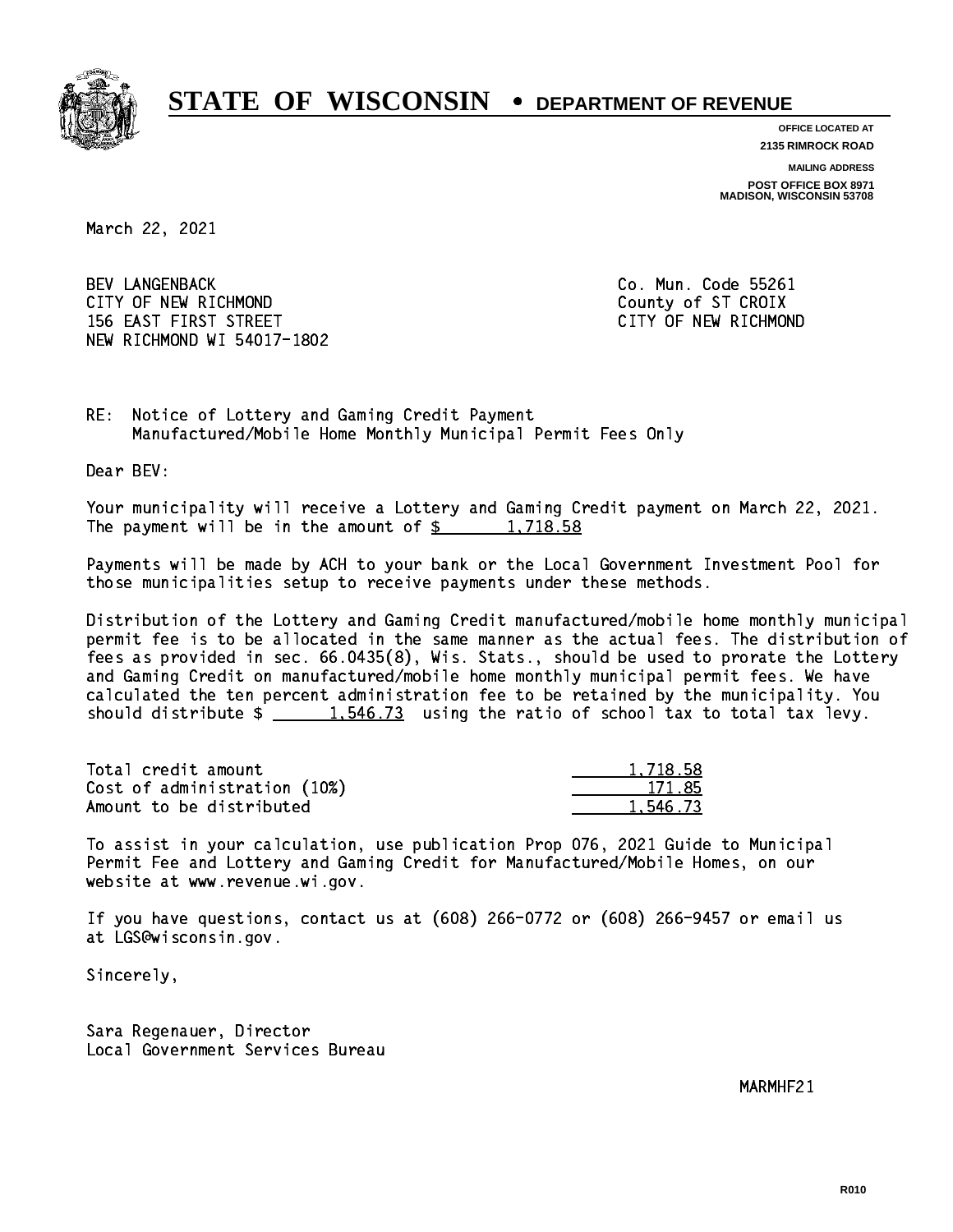

**OFFICE LOCATED AT 2135 RIMROCK ROAD**

**MAILING ADDRESS**

**POST OFFICE BOX 8971 MADISON, WISCONSIN 53708**

March 22, 2021

MARY STIEVE TOWN OF BARABOO **COUNTY OF SAUK** BARABOO WI 53913

Co. Mun. Code 56002 101 CEDAR STREET TOWN OF BARABOO

RE: Notice of Lottery and Gaming Credit Payment Manufactured/Mobile Home Monthly Municipal Permit Fees Only

Dear MARY:

 Your municipality will receive a Lottery and Gaming Credit payment on March 22, 2021. The payment will be in the amount of  $\frac{2}{3}$  483.36

 Payments will be made by ACH to your bank or the Local Government Investment Pool for those municipalities setup to receive payments under these methods.

 Distribution of the Lottery and Gaming Credit manufactured/mobile home monthly municipal permit fee is to be allocated in the same manner as the actual fees. The distribution of fees as provided in sec. 66.0435(8), Wis. Stats., should be used to prorate the Lottery and Gaming Credit on manufactured/mobile home monthly municipal permit fees. We have calculated the ten percent administration fee to be retained by the municipality. You should distribute  $\frac{435.03}{2}$  using the ratio of school tax to total tax levy.

| Total credit amount          | 483.36 |
|------------------------------|--------|
| Cost of administration (10%) | 48.33  |
| Amount to be distributed     | 435 03 |

 To assist in your calculation, use publication Prop 076, 2021 Guide to Municipal Permit Fee and Lottery and Gaming Credit for Manufactured/Mobile Homes, on our website at www.revenue.wi.gov.

 If you have questions, contact us at (608) 266-0772 or (608) 266-9457 or email us at LGS@wisconsin.gov.

Sincerely,

 Sara Regenauer, Director Local Government Services Bureau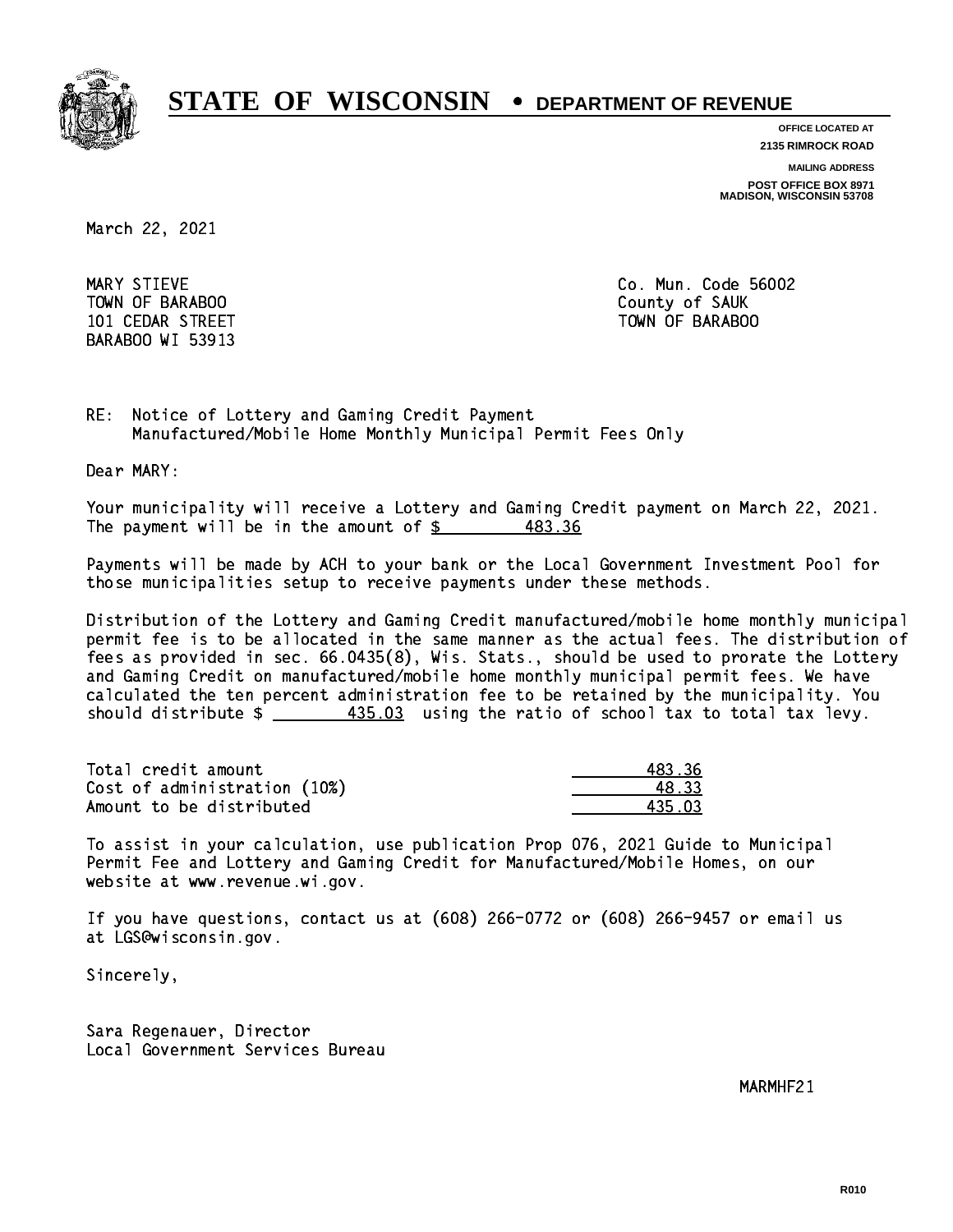

**OFFICE LOCATED AT 2135 RIMROCK ROAD**

**MAILING ADDRESS**

**POST OFFICE BOX 8971 MADISON, WISCONSIN 53708**

March 22, 2021

 MARY GRIFFIN Co. Mun. Code 56006 TOWN OF DELLONA County of SAUK E8062 HWY H TOWN OF DELLONA LYNDON STATION WI 53944

RE: Notice of Lottery and Gaming Credit Payment Manufactured/Mobile Home Monthly Municipal Permit Fees Only

Dear MARY:

 Your municipality will receive a Lottery and Gaming Credit payment on March 22, 2021. The payment will be in the amount of  $\frac{2}{3}$  3,766.44

 Payments will be made by ACH to your bank or the Local Government Investment Pool for those municipalities setup to receive payments under these methods.

 Distribution of the Lottery and Gaming Credit manufactured/mobile home monthly municipal permit fee is to be allocated in the same manner as the actual fees. The distribution of fees as provided in sec. 66.0435(8), Wis. Stats., should be used to prorate the Lottery and Gaming Credit on manufactured/mobile home monthly municipal permit fees. We have calculated the ten percent administration fee to be retained by the municipality. You should distribute  $\frac{2}{2}$   $\frac{3}{389.80}$  using the ratio of school tax to total tax levy.

| Total credit amount          | 3.766.44 |
|------------------------------|----------|
| Cost of administration (10%) | -376.64  |
| Amount to be distributed     | 3.389.80 |

 To assist in your calculation, use publication Prop 076, 2021 Guide to Municipal Permit Fee and Lottery and Gaming Credit for Manufactured/Mobile Homes, on our website at www.revenue.wi.gov.

 If you have questions, contact us at (608) 266-0772 or (608) 266-9457 or email us at LGS@wisconsin.gov.

Sincerely,

 Sara Regenauer, Director Local Government Services Bureau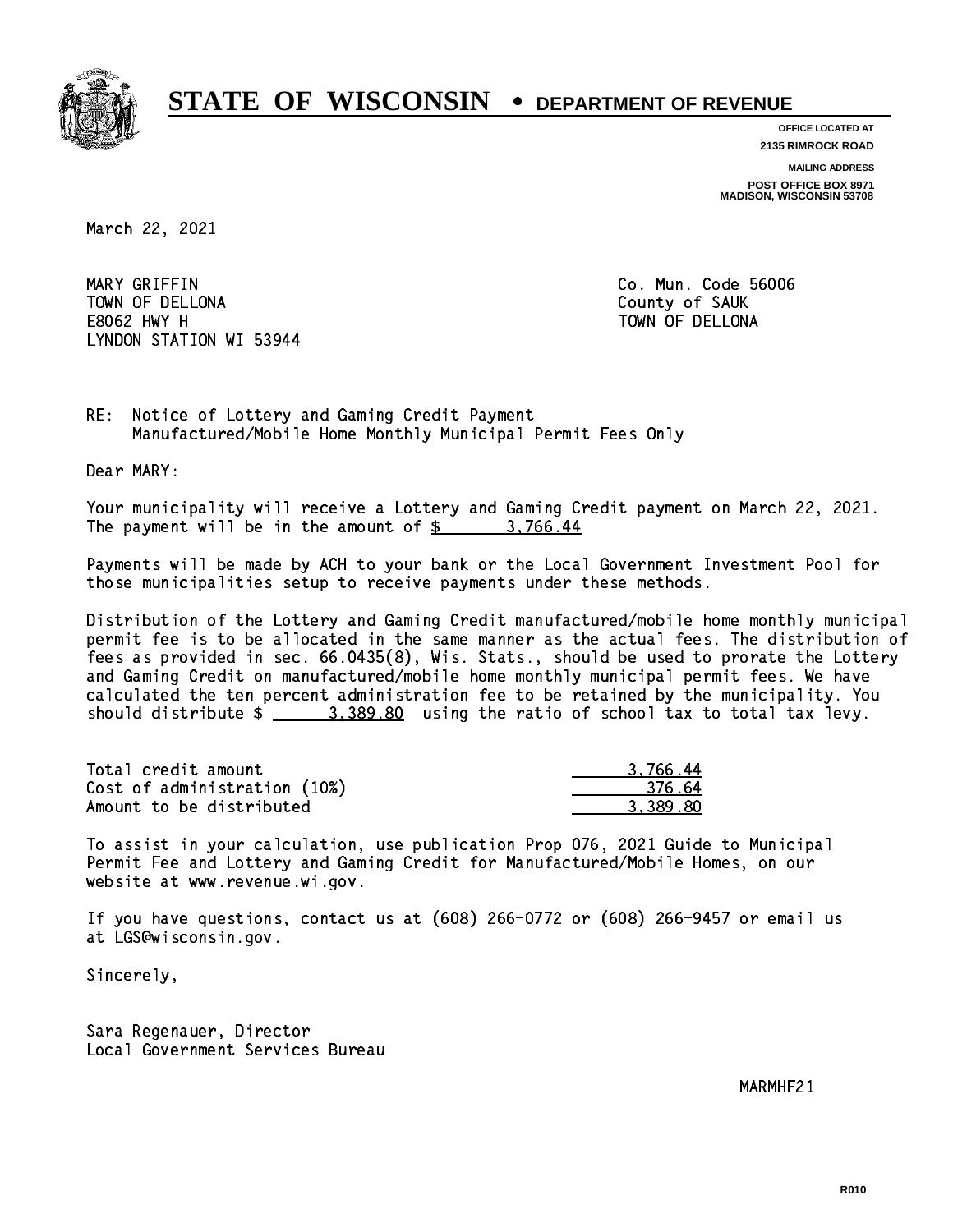

**OFFICE LOCATED AT 2135 RIMROCK ROAD**

**MAILING ADDRESS**

**POST OFFICE BOX 8971 MADISON, WISCONSIN 53708**

March 22, 2021

 DEBORAH L KOWALKE Co. Mun. Code 56008 TOWN OF DELTON County of SAUK PO BOX 148 PO BOX 148 TOWN OF DELTON LAKE DELTON WI 53940-0148

RE: Notice of Lottery and Gaming Credit Payment Manufactured/Mobile Home Monthly Municipal Permit Fees Only

Dear DEBORAH:

 Your municipality will receive a Lottery and Gaming Credit payment on March 22, 2021. The payment will be in the amount of  $\frac{2}{3}$  7,584.84

 Payments will be made by ACH to your bank or the Local Government Investment Pool for those municipalities setup to receive payments under these methods.

 Distribution of the Lottery and Gaming Credit manufactured/mobile home monthly municipal permit fee is to be allocated in the same manner as the actual fees. The distribution of fees as provided in sec. 66.0435(8), Wis. Stats., should be used to prorate the Lottery and Gaming Credit on manufactured/mobile home monthly municipal permit fees. We have calculated the ten percent administration fee to be retained by the municipality. You should distribute \$ 6,826.36 using the ratio of school tax to total tax levy. \_\_\_\_\_\_\_\_\_\_\_\_\_\_

| Total credit amount          | 7.584.84 |
|------------------------------|----------|
| Cost of administration (10%) | 758.48   |
| Amount to be distributed     | 6.826.36 |

 To assist in your calculation, use publication Prop 076, 2021 Guide to Municipal Permit Fee and Lottery and Gaming Credit for Manufactured/Mobile Homes, on our website at www.revenue.wi.gov.

 If you have questions, contact us at (608) 266-0772 or (608) 266-9457 or email us at LGS@wisconsin.gov.

Sincerely,

 Sara Regenauer, Director Local Government Services Bureau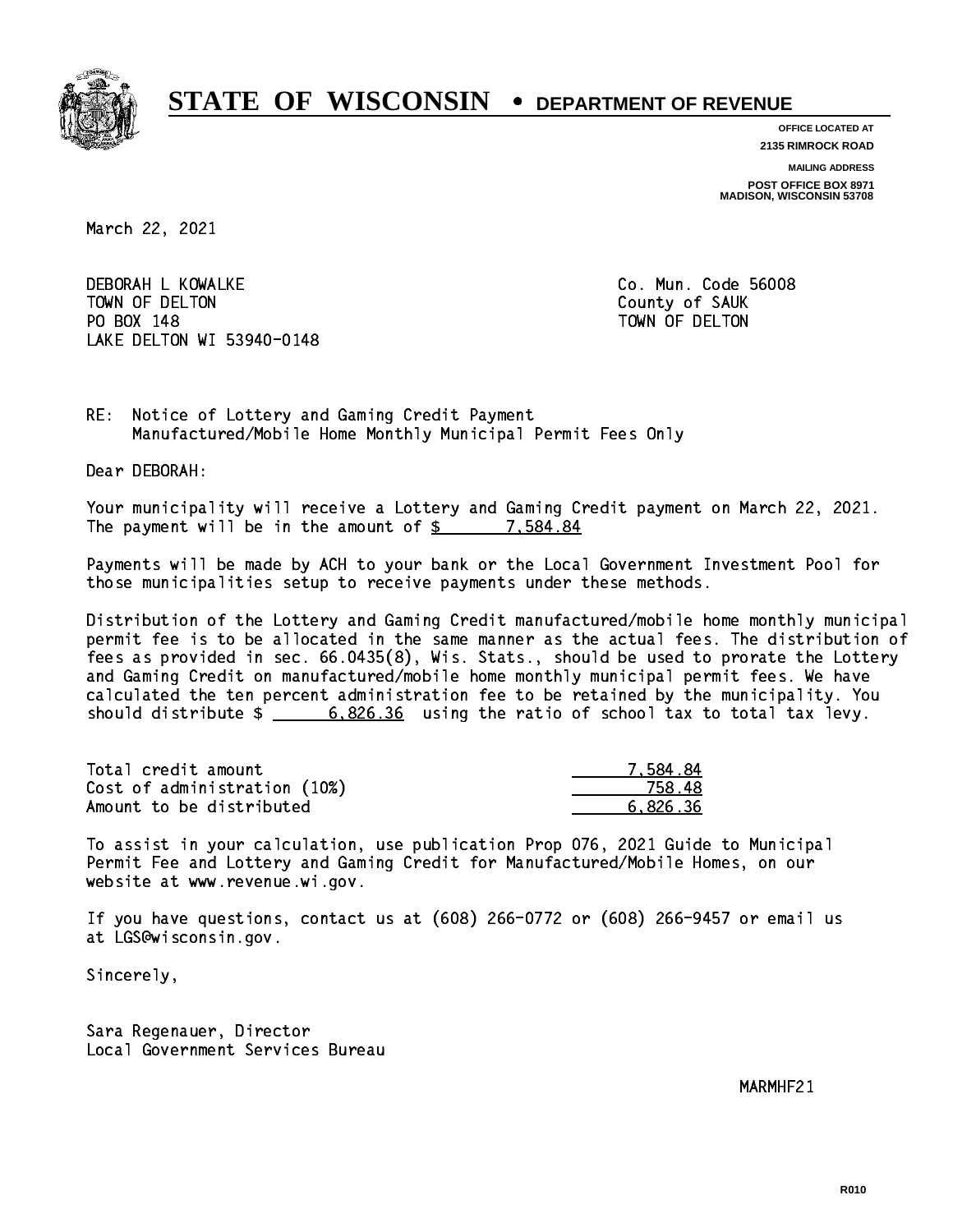

**OFFICE LOCATED AT**

**2135 RIMROCK ROAD**

**MAILING ADDRESS**

**POST OFFICE BOX 8971 MADISON, WISCONSIN 53708**

March 22, 2021

 MARILYN J ADAMS Co. Mun. Code 56012 TOWN OF FAIRFIELD County of SAUK E11938 SHADY LANE RD TOWN OF FAIRFIELD BARABOO WI 53913-9742

RE: Notice of Lottery and Gaming Credit Payment Manufactured/Mobile Home Monthly Municipal Permit Fees Only

Dear MARILYN:

 Your municipality will receive a Lottery and Gaming Credit payment on March 22, 2021. The payment will be in the amount of  $\frac{26}{5}$ 364.79

 Payments will be made by ACH to your bank or the Local Government Investment Pool for those municipalities setup to receive payments under these methods.

 Distribution of the Lottery and Gaming Credit manufactured/mobile home monthly municipal permit fee is to be allocated in the same manner as the actual fees. The distribution of fees as provided in sec. 66.0435(8), Wis. Stats., should be used to prorate the Lottery and Gaming Credit on manufactured/mobile home monthly municipal permit fees. We have calculated the ten percent administration fee to be retained by the municipality. You should distribute  $\frac{208.32}{1000}$  using the ratio of school tax to total tax levy.

Total credit amount Cost of administration (10%) Amount to be distributed

| 4.79   |
|--------|
| 17     |
| 328.32 |

 To assist in your calculation, use publication Prop 076, 2021 Guide to Municipal Permit Fee and Lottery and Gaming Credit for Manufactured/Mobile Homes, on our website at www.revenue.wi.gov.

 If you have questions, contact us at (608) 266-0772 or (608) 266-9457 or email us at LGS@wisconsin.gov.

Sincerely,

 Sara Regenauer, Director Local Government Services Bureau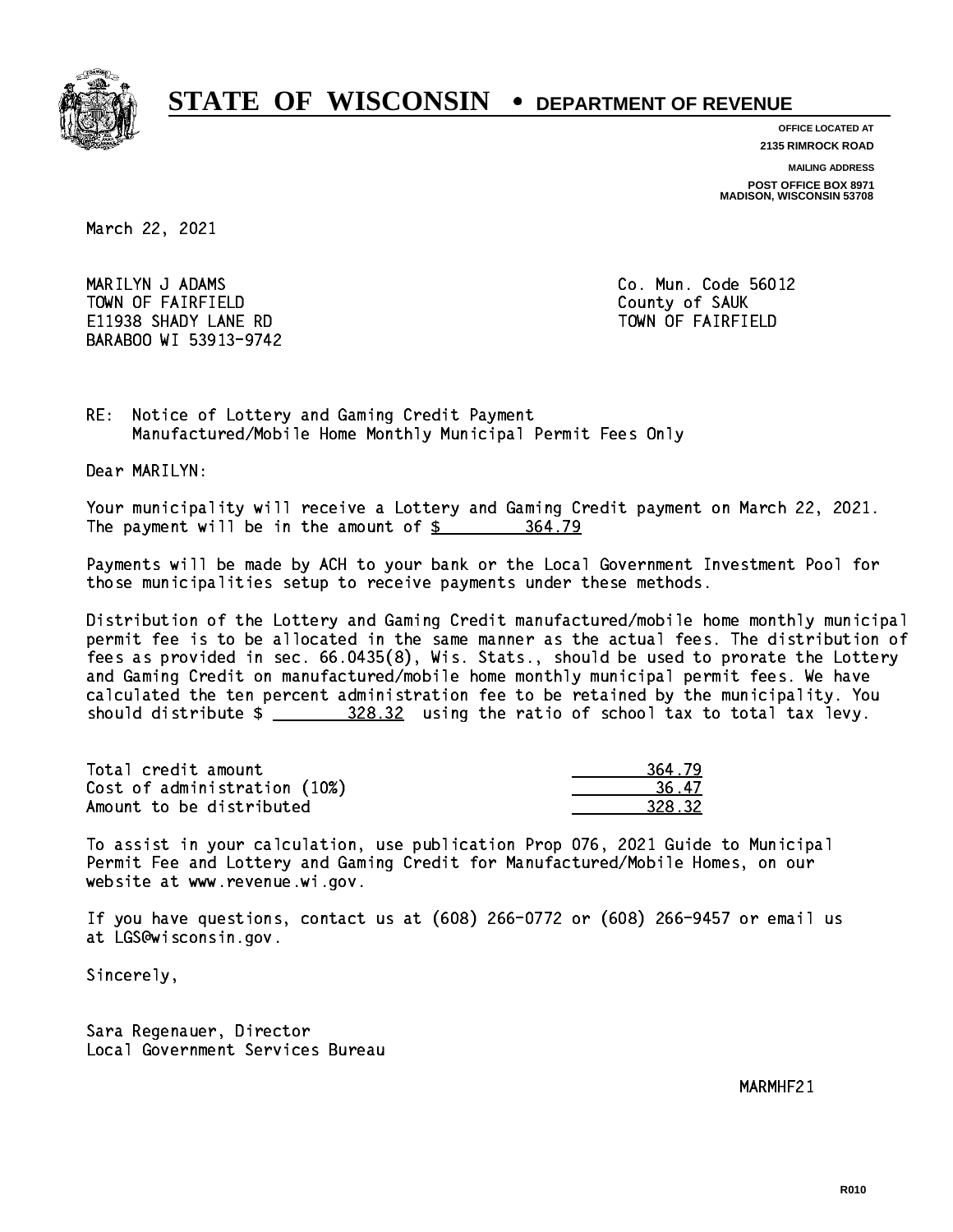

**OFFICE LOCATED AT 2135 RIMROCK ROAD**

**MAILING ADDRESS**

**POST OFFICE BOX 8971 MADISON, WISCONSIN 53708**

March 22, 2021

 TIM MC CUMBER Co. Mun. Code 56026 TOWN OF MERRIMAC COUNTY OF SAUK PO BOX 115 MERRIMAC WI 53561-0115

TOWN OF MERRIMAC

RE: Notice of Lottery and Gaming Credit Payment Manufactured/Mobile Home Monthly Municipal Permit Fees Only

Dear TIM:

 Your municipality will receive a Lottery and Gaming Credit payment on March 22, 2021. The payment will be in the amount of  $\frac{2}{3}$  3,914.48

 Payments will be made by ACH to your bank or the Local Government Investment Pool for those municipalities setup to receive payments under these methods.

 Distribution of the Lottery and Gaming Credit manufactured/mobile home monthly municipal permit fee is to be allocated in the same manner as the actual fees. The distribution of fees as provided in sec. 66.0435(8), Wis. Stats., should be used to prorate the Lottery and Gaming Credit on manufactured/mobile home monthly municipal permit fees. We have calculated the ten percent administration fee to be retained by the municipality. You should distribute  $\frac{2}{2}$   $\frac{3.523.04}{2}$  using the ratio of school tax to total tax levy.

| Total credit amount          | 3.914.48 |
|------------------------------|----------|
| Cost of administration (10%) | 391.44   |
| Amount to be distributed     | 3.523.04 |

 To assist in your calculation, use publication Prop 076, 2021 Guide to Municipal Permit Fee and Lottery and Gaming Credit for Manufactured/Mobile Homes, on our website at www.revenue.wi.gov.

 If you have questions, contact us at (608) 266-0772 or (608) 266-9457 or email us at LGS@wisconsin.gov.

Sincerely,

 Sara Regenauer, Director Local Government Services Bureau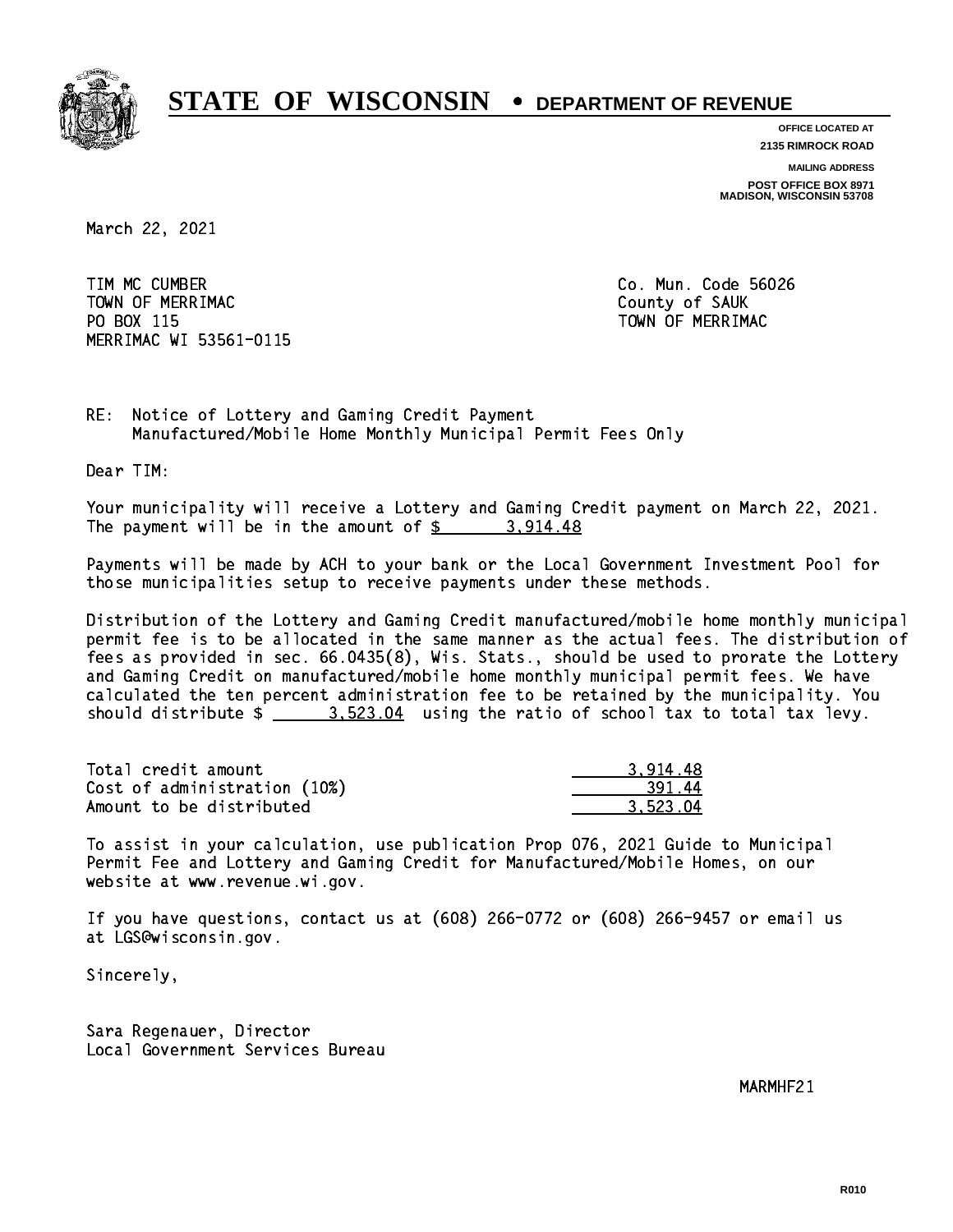

**OFFICE LOCATED AT 2135 RIMROCK ROAD**

**MAILING ADDRESS**

**POST OFFICE BOX 8971 MADISON, WISCONSIN 53708**

March 22, 2021

**KAREN SHELTON** TOWN OF SPRING GREEN COUNTY OF SAUK S12596 PEARL RD TOWN OF SPRING GREEN SPRING GREEN WI 53588-9685

Co. Mun. Code 56032

RE: Notice of Lottery and Gaming Credit Payment Manufactured/Mobile Home Monthly Municipal Permit Fees Only

Dear KAREN:

 Your municipality will receive a Lottery and Gaming Credit payment on March 22, 2021. The payment will be in the amount of  $\frac{2}{3}$  14,508.82

 Payments will be made by ACH to your bank or the Local Government Investment Pool for those municipalities setup to receive payments under these methods.

 Distribution of the Lottery and Gaming Credit manufactured/mobile home monthly municipal permit fee is to be allocated in the same manner as the actual fees. The distribution of fees as provided in sec. 66.0435(8), Wis. Stats., should be used to prorate the Lottery and Gaming Credit on manufactured/mobile home monthly municipal permit fees. We have calculated the ten percent administration fee to be retained by the municipality. You should distribute  $\frac{2}{13,057.94}$  using the ratio of school tax to total tax levy.

| Total credit amount          | 14,508.82 |
|------------------------------|-----------|
| Cost of administration (10%) | 1.450.88  |
| Amount to be distributed     | 13.057.94 |

 To assist in your calculation, use publication Prop 076, 2021 Guide to Municipal Permit Fee and Lottery and Gaming Credit for Manufactured/Mobile Homes, on our website at www.revenue.wi.gov.

 If you have questions, contact us at (608) 266-0772 or (608) 266-9457 or email us at LGS@wisconsin.gov.

Sincerely,

 Sara Regenauer, Director Local Government Services Bureau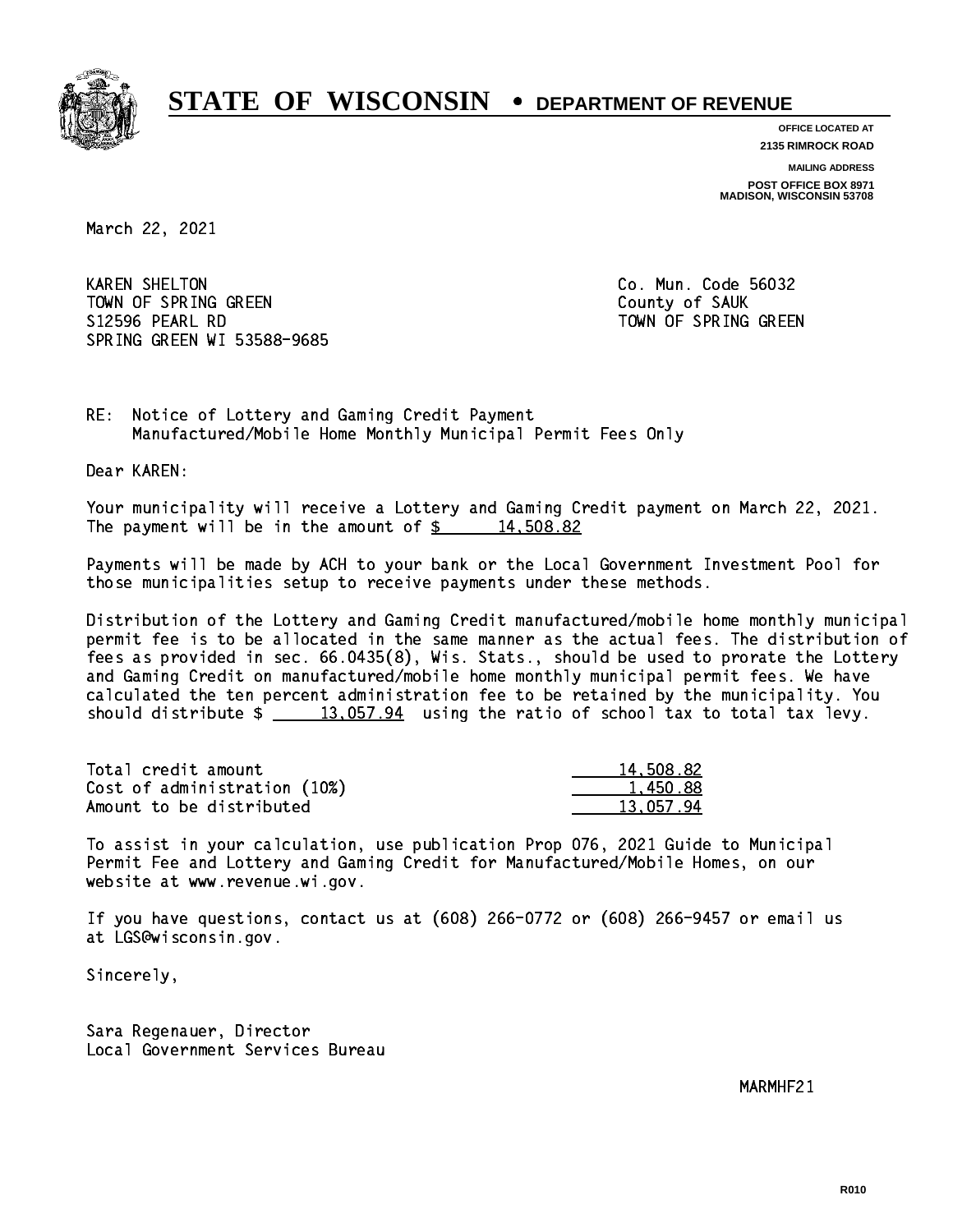

**OFFICE LOCATED AT 2135 RIMROCK ROAD**

**MAILING ADDRESS**

**POST OFFICE BOX 8971 MADISON, WISCONSIN 53708**

March 22, 2021

**ROBIN MEIER**  TOWN OF SUMPTER County of SAUK E11097 KINGS CORNER RD TOWN OF SUMPTER NORTH FREEDOM WI 53951-9724

Co. Mun. Code 56034

RE: Notice of Lottery and Gaming Credit Payment Manufactured/Mobile Home Monthly Municipal Permit Fees Only

Dear ROBIN:

 Your municipality will receive a Lottery and Gaming Credit payment on March 22, 2021. The payment will be in the amount of  $\frac{2}{3}$  14,406.00

 Payments will be made by ACH to your bank or the Local Government Investment Pool for those municipalities setup to receive payments under these methods.

 Distribution of the Lottery and Gaming Credit manufactured/mobile home monthly municipal permit fee is to be allocated in the same manner as the actual fees. The distribution of fees as provided in sec. 66.0435(8), Wis. Stats., should be used to prorate the Lottery and Gaming Credit on manufactured/mobile home monthly municipal permit fees. We have calculated the ten percent administration fee to be retained by the municipality. You should distribute  $\frac{2}{2}$   $\frac{12,965.40}{2}$  using the ratio of school tax to total tax levy.

| Total credit amount          | 14,406.00 |
|------------------------------|-----------|
| Cost of administration (10%) | 1.440.60  |
| Amount to be distributed     | 12.965.40 |

 To assist in your calculation, use publication Prop 076, 2021 Guide to Municipal Permit Fee and Lottery and Gaming Credit for Manufactured/Mobile Homes, on our website at www.revenue.wi.gov.

 If you have questions, contact us at (608) 266-0772 or (608) 266-9457 or email us at LGS@wisconsin.gov.

Sincerely,

 Sara Regenauer, Director Local Government Services Bureau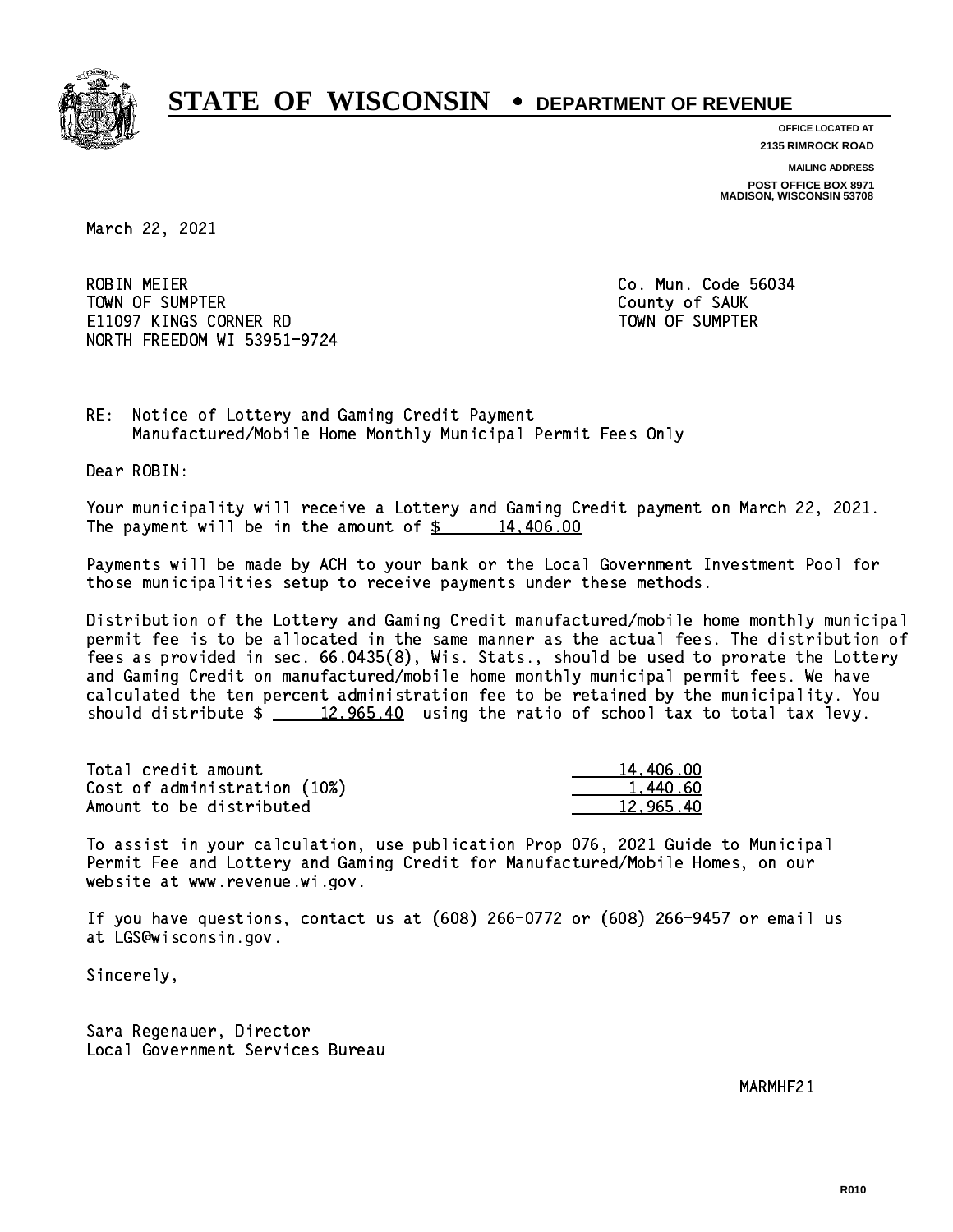

**OFFICE LOCATED AT 2135 RIMROCK ROAD**

**MAILING ADDRESS**

**POST OFFICE BOX 8971 MADISON, WISCONSIN 53708**

March 22, 2021

**KAY C MACKESEY** VILLAGE OF LAKE DELTON COUNTY OF SAUK PO BOX 87 LAKE DELTON WI 53940-0087

Co. Mun. Code 56146 VILLAGE OF LAKE DELTON

RE: Notice of Lottery and Gaming Credit Payment Manufactured/Mobile Home Monthly Municipal Permit Fees Only

Dear KAY:

 Your municipality will receive a Lottery and Gaming Credit payment on March 22, 2021. The payment will be in the amount of  $\frac{2}{3}$  40,458.96

 Payments will be made by ACH to your bank or the Local Government Investment Pool for those municipalities setup to receive payments under these methods.

 Distribution of the Lottery and Gaming Credit manufactured/mobile home monthly municipal permit fee is to be allocated in the same manner as the actual fees. The distribution of fees as provided in sec. 66.0435(8), Wis. Stats., should be used to prorate the Lottery and Gaming Credit on manufactured/mobile home monthly municipal permit fees. We have calculated the ten percent administration fee to be retained by the municipality. You should distribute  $\frac{26,413.07}{2}$  using the ratio of school tax to total tax levy.

| Total credit amount          | 40.458.96 |
|------------------------------|-----------|
| Cost of administration (10%) | 4.045.89  |
| Amount to be distributed     | 36.413.07 |

 To assist in your calculation, use publication Prop 076, 2021 Guide to Municipal Permit Fee and Lottery and Gaming Credit for Manufactured/Mobile Homes, on our website at www.revenue.wi.gov.

 If you have questions, contact us at (608) 266-0772 or (608) 266-9457 or email us at LGS@wisconsin.gov.

Sincerely,

 Sara Regenauer, Director Local Government Services Bureau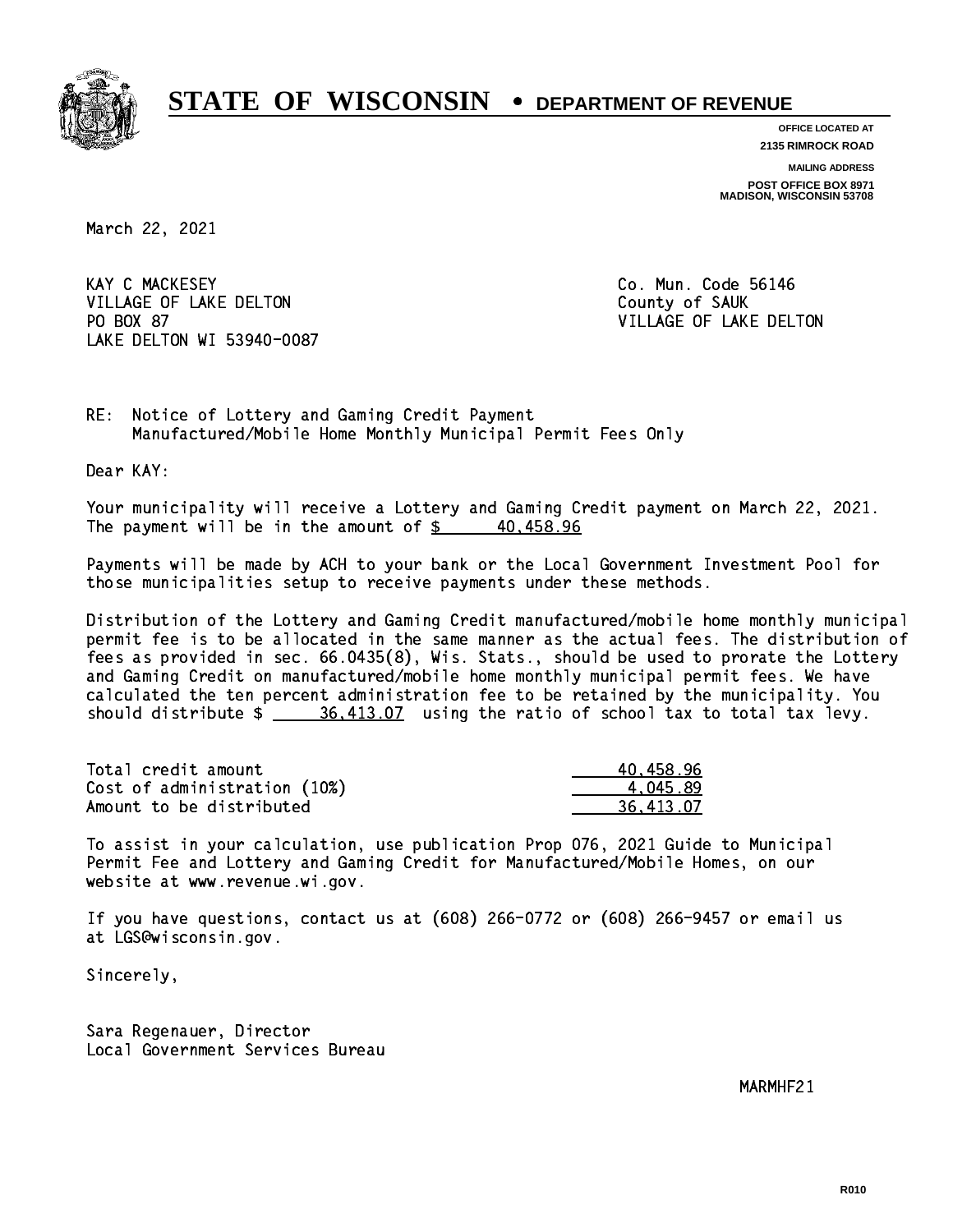

**OFFICE LOCATED AT 2135 RIMROCK ROAD**

**MAILING ADDRESS**

**POST OFFICE BOX 8971 MADISON, WISCONSIN 53708**

March 22, 2021

NICKI BREUNIG VILLAGE OF NORTH FREEDOM COUNTY OF SAUK PO BOX 300, 105 N MAPLE ST. SALL SERVICE STRANGE OF NORTH FREEDOM NORTH FREEDOM WI 53951-0300

Co. Mun. Code 56161

RE: Notice of Lottery and Gaming Credit Payment Manufactured/Mobile Home Monthly Municipal Permit Fees Only

Dear NICKI:

 Your municipality will receive a Lottery and Gaming Credit payment on March 22, 2021. The payment will be in the amount of  $\frac{2}{3}$  2,837.77

 Payments will be made by ACH to your bank or the Local Government Investment Pool for those municipalities setup to receive payments under these methods.

 Distribution of the Lottery and Gaming Credit manufactured/mobile home monthly municipal permit fee is to be allocated in the same manner as the actual fees. The distribution of fees as provided in sec. 66.0435(8), Wis. Stats., should be used to prorate the Lottery and Gaming Credit on manufactured/mobile home monthly municipal permit fees. We have calculated the ten percent administration fee to be retained by the municipality. You should distribute  $\frac{2.554.00}{2.554.00}$  using the ratio of school tax to total tax levy.

| Total credit amount          | 2.837.77 |
|------------------------------|----------|
| Cost of administration (10%) | 283.77   |
| Amount to be distributed     | 2,554.00 |

 To assist in your calculation, use publication Prop 076, 2021 Guide to Municipal Permit Fee and Lottery and Gaming Credit for Manufactured/Mobile Homes, on our website at www.revenue.wi.gov.

 If you have questions, contact us at (608) 266-0772 or (608) 266-9457 or email us at LGS@wisconsin.gov.

Sincerely,

 Sara Regenauer, Director Local Government Services Bureau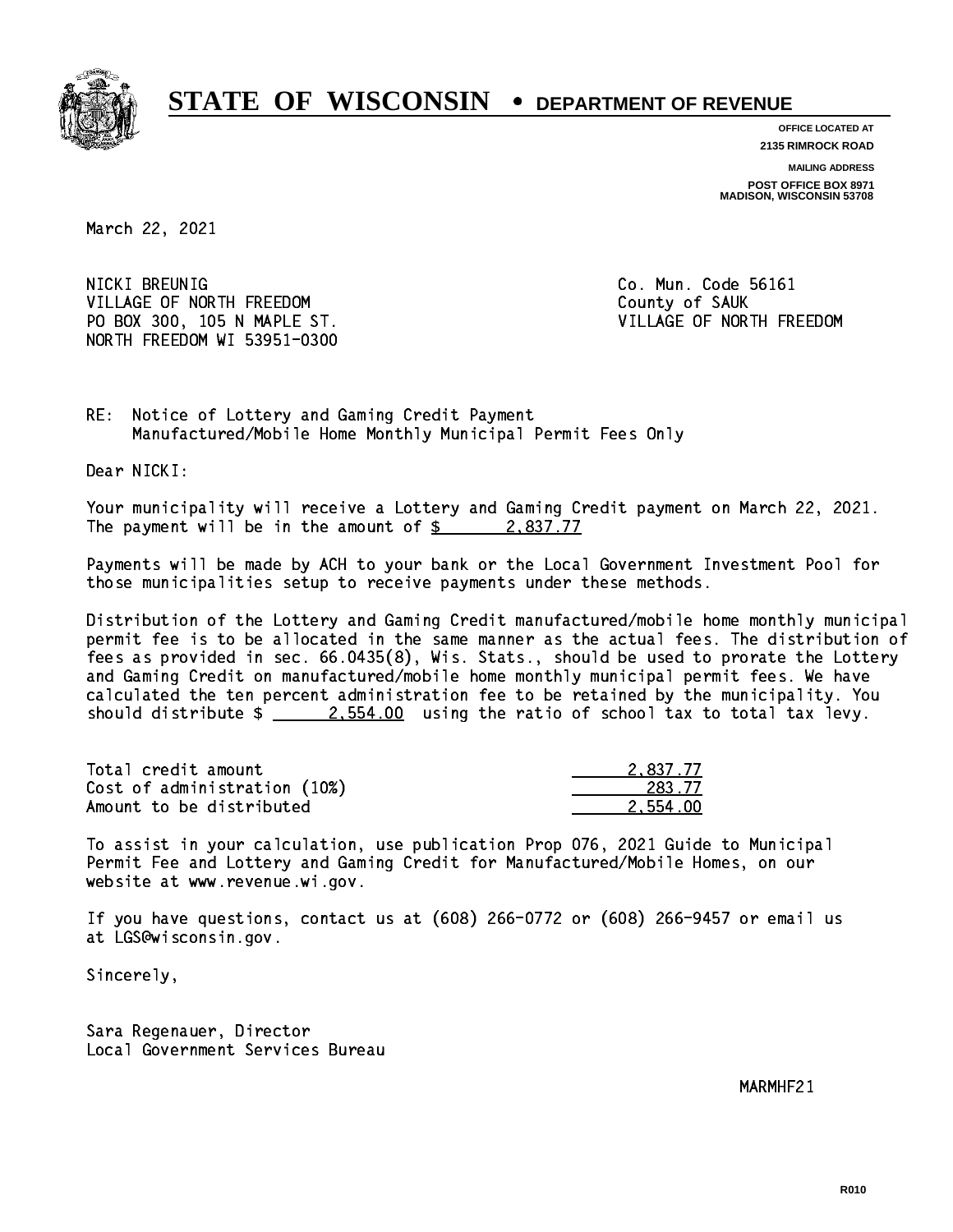

**OFFICE LOCATED AT 2135 RIMROCK ROAD**

**MAILING ADDRESS**

**POST OFFICE BOX 8971 MADISON, WISCONSIN 53708**

March 22, 2021

LORI LAUX CITY OF BARABOO County of SAUK 101 SOUTH BLVD CITY OF BARABOO BARABOO WI 53913-2148

Co. Mun. Code 56206

RE: Notice of Lottery and Gaming Credit Payment Manufactured/Mobile Home Monthly Municipal Permit Fees Only

Dear LORI:

 Your municipality will receive a Lottery and Gaming Credit payment on March 22, 2021. The payment will be in the amount of  $\frac{2}{3}$  36,800.91

 Payments will be made by ACH to your bank or the Local Government Investment Pool for those municipalities setup to receive payments under these methods.

 Distribution of the Lottery and Gaming Credit manufactured/mobile home monthly municipal permit fee is to be allocated in the same manner as the actual fees. The distribution of fees as provided in sec. 66.0435(8), Wis. Stats., should be used to prorate the Lottery and Gaming Credit on manufactured/mobile home monthly municipal permit fees. We have calculated the ten percent administration fee to be retained by the municipality. You should distribute  $\frac{20.82}{20.82}$  using the ratio of school tax to total tax levy.

| Total credit amount          | 36,800.91  |
|------------------------------|------------|
| Cost of administration (10%) | 3.680.09   |
| Amount to be distributed     | -33.120.82 |

 To assist in your calculation, use publication Prop 076, 2021 Guide to Municipal Permit Fee and Lottery and Gaming Credit for Manufactured/Mobile Homes, on our website at www.revenue.wi.gov.

 If you have questions, contact us at (608) 266-0772 or (608) 266-9457 or email us at LGS@wisconsin.gov.

Sincerely,

 Sara Regenauer, Director Local Government Services Bureau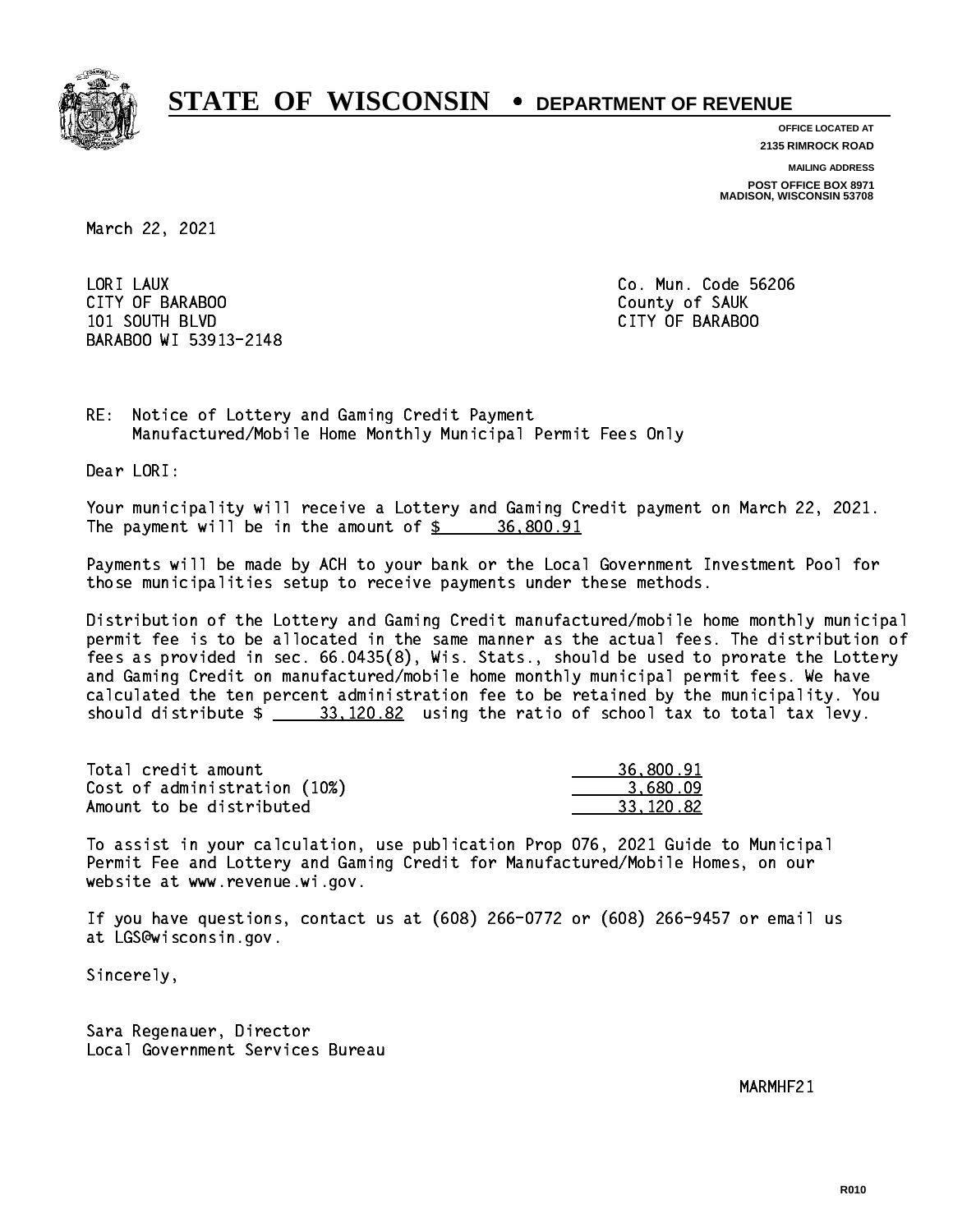

**OFFICE LOCATED AT**

**2135 RIMROCK ROAD**

**MAILING ADDRESS**

**POST OFFICE BOX 8971 MADISON, WISCONSIN 53708**

March 22, 2021

JACOB CROSETTO CITY OF REEDSBURG COUNTY COUNTY OF SAUK 134 S LOCUST ST CITY OF REEDSBURG REEDSBURG WI 53959

Co. Mun. Code 56276

RE: Notice of Lottery and Gaming Credit Payment Manufactured/Mobile Home Monthly Municipal Permit Fees Only

Dear JACOB:

 Your municipality will receive a Lottery and Gaming Credit payment on March 22, 2021. The payment will be in the amount of  $\frac{27,601.80}{27}$ 

 Payments will be made by ACH to your bank or the Local Government Investment Pool for those municipalities setup to receive payments under these methods.

 Distribution of the Lottery and Gaming Credit manufactured/mobile home monthly municipal permit fee is to be allocated in the same manner as the actual fees. The distribution of fees as provided in sec. 66.0435(8), Wis. Stats., should be used to prorate the Lottery and Gaming Credit on manufactured/mobile home monthly municipal permit fees. We have calculated the ten percent administration fee to be retained by the municipality. You should distribute  $\frac{24.841.62}{24.841.62}$  using the ratio of school tax to total tax levy.

| Total credit amount          | 27.601.80 |
|------------------------------|-----------|
| Cost of administration (10%) | 2.760.18  |
| Amount to be distributed     | 24.841.62 |

 To assist in your calculation, use publication Prop 076, 2021 Guide to Municipal Permit Fee and Lottery and Gaming Credit for Manufactured/Mobile Homes, on our website at www.revenue.wi.gov.

 If you have questions, contact us at (608) 266-0772 or (608) 266-9457 or email us at LGS@wisconsin.gov.

Sincerely,

 Sara Regenauer, Director Local Government Services Bureau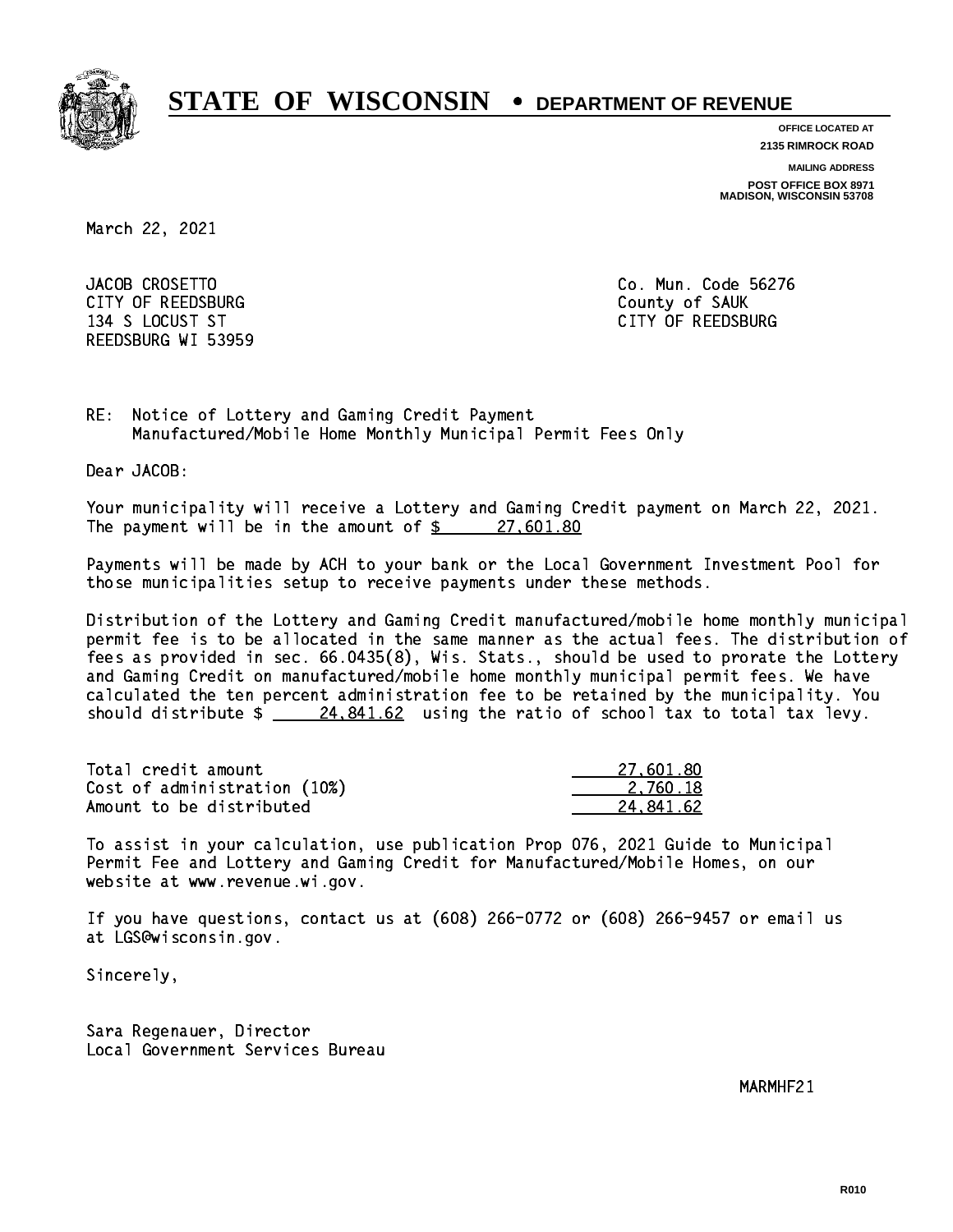

**OFFICE LOCATED AT 2135 RIMROCK ROAD**

**MAILING ADDRESS POST OFFICE BOX 8971 MADISON, WISCONSIN 53708**

March 22, 2021

SARAH BROWN CITY OF WISCONSIN DELLS COUNTY OF SAUK 300 LACROSSE ST CITY OF WISCONSIN DELLS WISCONSIN DELLS WI 53965-1569

Co. Mun. Code 56291

RE: Notice of Lottery and Gaming Credit Payment Manufactured/Mobile Home Monthly Municipal Permit Fees Only

Dear SARAH:

 Your municipality will receive a Lottery and Gaming Credit payment on March 22, 2021. The payment will be in the amount of  $\frac{2}{3}$  1,954.56

 Payments will be made by ACH to your bank or the Local Government Investment Pool for those municipalities setup to receive payments under these methods.

 Distribution of the Lottery and Gaming Credit manufactured/mobile home monthly municipal permit fee is to be allocated in the same manner as the actual fees. The distribution of fees as provided in sec. 66.0435(8), Wis. Stats., should be used to prorate the Lottery and Gaming Credit on manufactured/mobile home monthly municipal permit fees. We have calculated the ten percent administration fee to be retained by the municipality. You should distribute  $\frac{1,759.11}{1,759.11}$  using the ratio of school tax to total tax levy.

| Total credit amount          | 1.954.56 |
|------------------------------|----------|
| Cost of administration (10%) | 195.45   |
| Amount to be distributed     | 1.759.11 |

 To assist in your calculation, use publication Prop 076, 2021 Guide to Municipal Permit Fee and Lottery and Gaming Credit for Manufactured/Mobile Homes, on our website at www.revenue.wi.gov.

 If you have questions, contact us at (608) 266-0772 or (608) 266-9457 or email us at LGS@wisconsin.gov.

Sincerely,

 Sara Regenauer, Director Local Government Services Bureau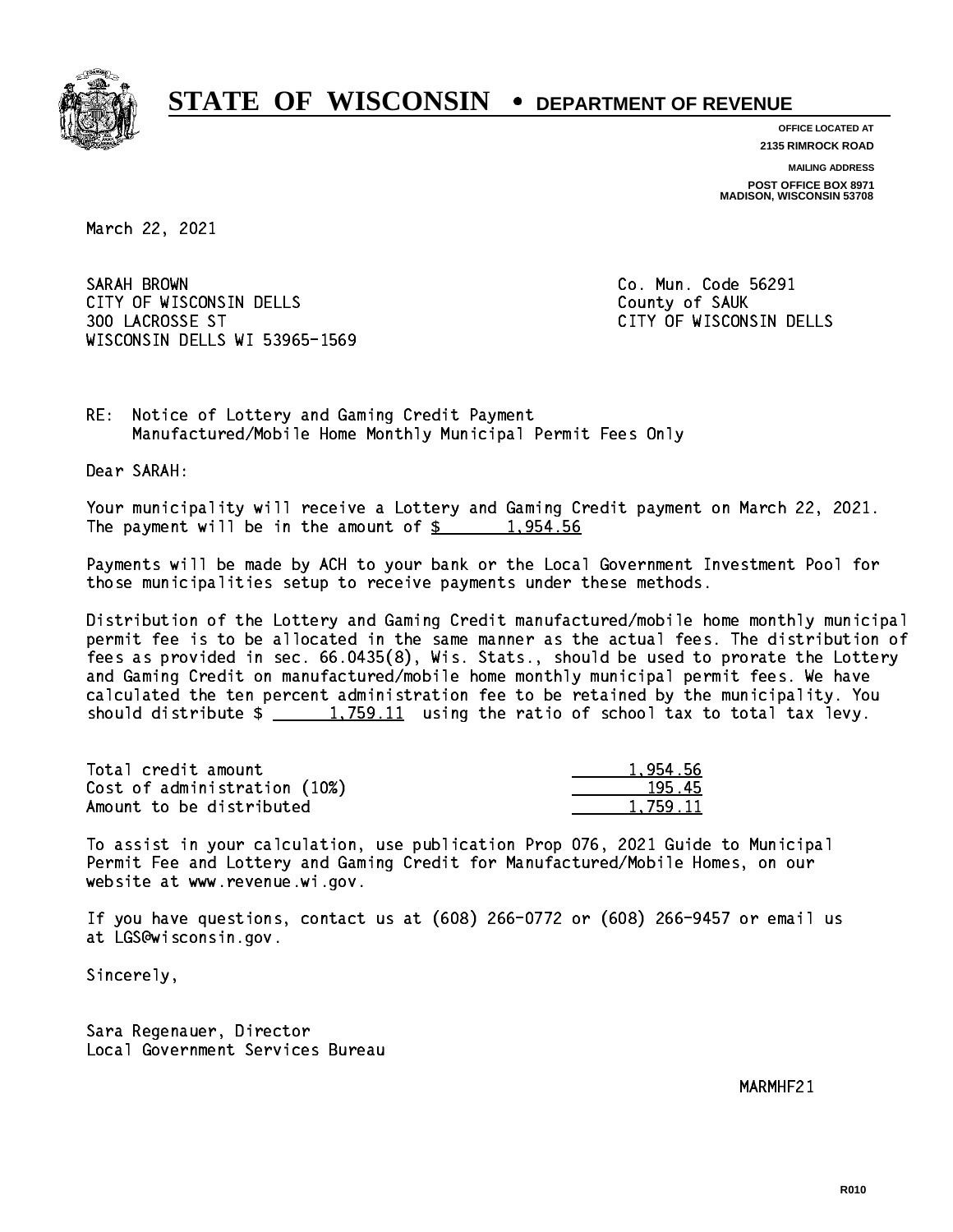

**OFFICE LOCATED AT 2135 RIMROCK ROAD**

**MAILING ADDRESS**

**POST OFFICE BOX 8971 MADISON, WISCONSIN 53708**

March 22, 2021

**KIM METCALF** TOWN OF HAYWARD COUNTY OF SAMPLE COUNTY OF SAMPLER 15460W STATE ROAD 77E TOWN OF HAYWARD HAYWARD WI 54843-2565

Co. Mun. Code 57010

RE: Notice of Lottery and Gaming Credit Payment Manufactured/Mobile Home Monthly Municipal Permit Fees Only

Dear KIM:

 Your municipality will receive a Lottery and Gaming Credit payment on March 22, 2021. The payment will be in the amount of  $\frac{2}{2}$  2,211.00

 Payments will be made by ACH to your bank or the Local Government Investment Pool for those municipalities setup to receive payments under these methods.

 Distribution of the Lottery and Gaming Credit manufactured/mobile home monthly municipal permit fee is to be allocated in the same manner as the actual fees. The distribution of fees as provided in sec. 66.0435(8), Wis. Stats., should be used to prorate the Lottery and Gaming Credit on manufactured/mobile home monthly municipal permit fees. We have calculated the ten percent administration fee to be retained by the municipality. You should distribute  $\frac{2}{1,989.90}$  using the ratio of school tax to total tax levy.

| Total credit amount          | 2.211.00 |
|------------------------------|----------|
| Cost of administration (10%) | 221.10   |
| Amount to be distributed     | 1.989.90 |

 To assist in your calculation, use publication Prop 076, 2021 Guide to Municipal Permit Fee and Lottery and Gaming Credit for Manufactured/Mobile Homes, on our website at www.revenue.wi.gov.

 If you have questions, contact us at (608) 266-0772 or (608) 266-9457 or email us at LGS@wisconsin.gov.

Sincerely,

 Sara Regenauer, Director Local Government Services Bureau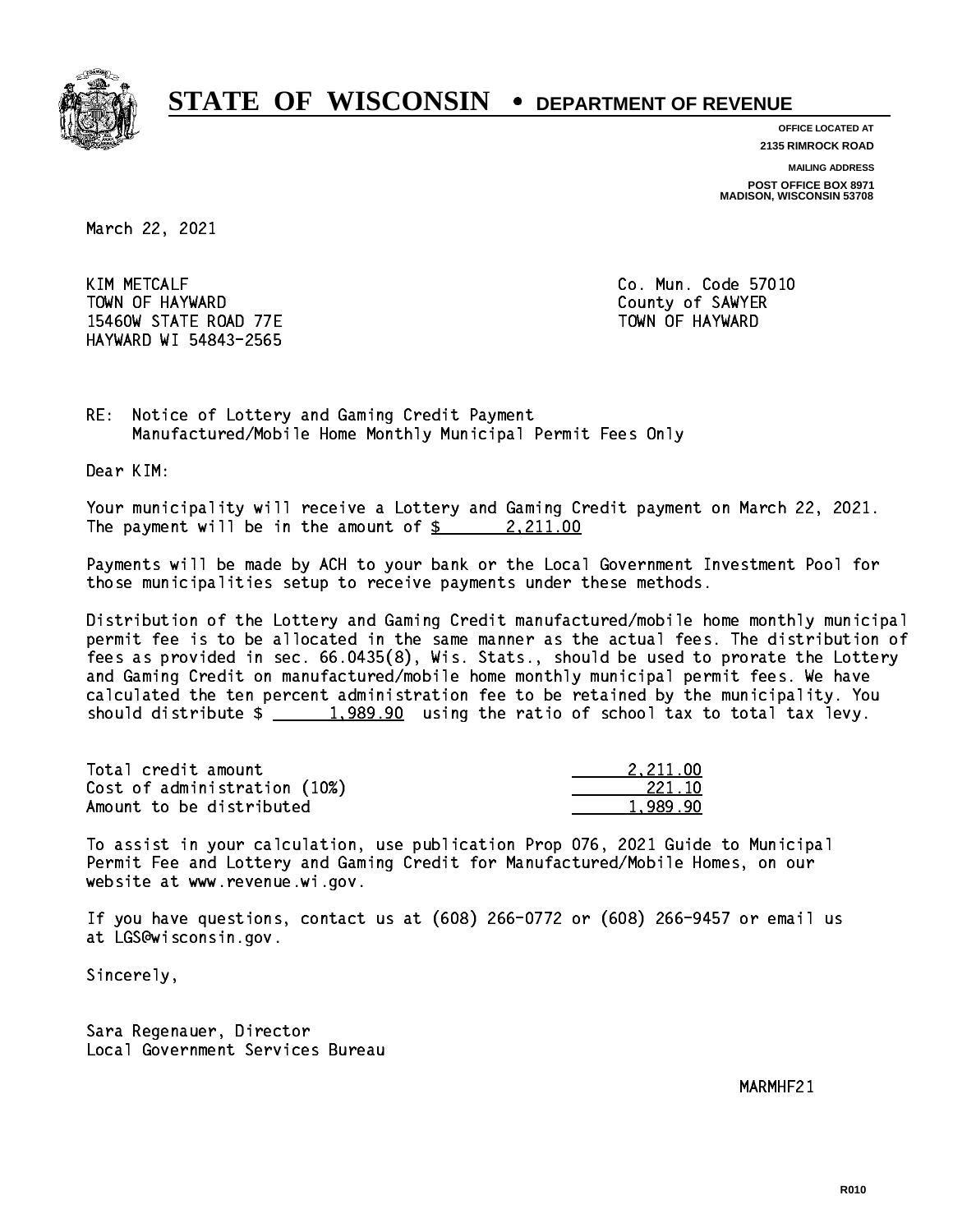

**OFFICE LOCATED AT**

**2135 RIMROCK ROAD**

**MAILING ADDRESS**

**POST OFFICE BOX 8971 MADISON, WISCONSIN 53708**

March 22, 2021

 KATHLEEN L BALCITIS Co. Mun. Code 57190 VILLAGE OF WINTER COUNTY OF SAMPLE COUNTY OF SAMPLE COUNTY OF SAMPLE COUNTY OF SAMPLE COUNTY OF SAMPLE COUNTY OF SAMPLE COUNTY OF SAMPLE COUNTY OF SAMPLE COUNTY OF SAMPLE COUNTY OF SAMPLE COUNTY OF SAMPLE COUNTY OF SAMPLE PO BOX 277 VILLAGE OF WINTER WINTER WI 54896-0277

RE: Notice of Lottery and Gaming Credit Payment Manufactured/Mobile Home Monthly Municipal Permit Fees Only

Dear KATHLEEN:

 Your municipality will receive a Lottery and Gaming Credit payment on March 22, 2021. The payment will be in the amount of  $\frac{2}{3}$  1,957.53

 Payments will be made by ACH to your bank or the Local Government Investment Pool for those municipalities setup to receive payments under these methods.

 Distribution of the Lottery and Gaming Credit manufactured/mobile home monthly municipal permit fee is to be allocated in the same manner as the actual fees. The distribution of fees as provided in sec. 66.0435(8), Wis. Stats., should be used to prorate the Lottery and Gaming Credit on manufactured/mobile home monthly municipal permit fees. We have calculated the ten percent administration fee to be retained by the municipality. You should distribute  $\frac{1,761.78}{1,761.78}$  using the ratio of school tax to total tax levy.

| Total credit amount          | 1.957.53 |
|------------------------------|----------|
| Cost of administration (10%) | 195.75   |
| Amount to be distributed     | 1.761.78 |

 To assist in your calculation, use publication Prop 076, 2021 Guide to Municipal Permit Fee and Lottery and Gaming Credit for Manufactured/Mobile Homes, on our website at www.revenue.wi.gov.

 If you have questions, contact us at (608) 266-0772 or (608) 266-9457 or email us at LGS@wisconsin.gov.

Sincerely,

 Sara Regenauer, Director Local Government Services Bureau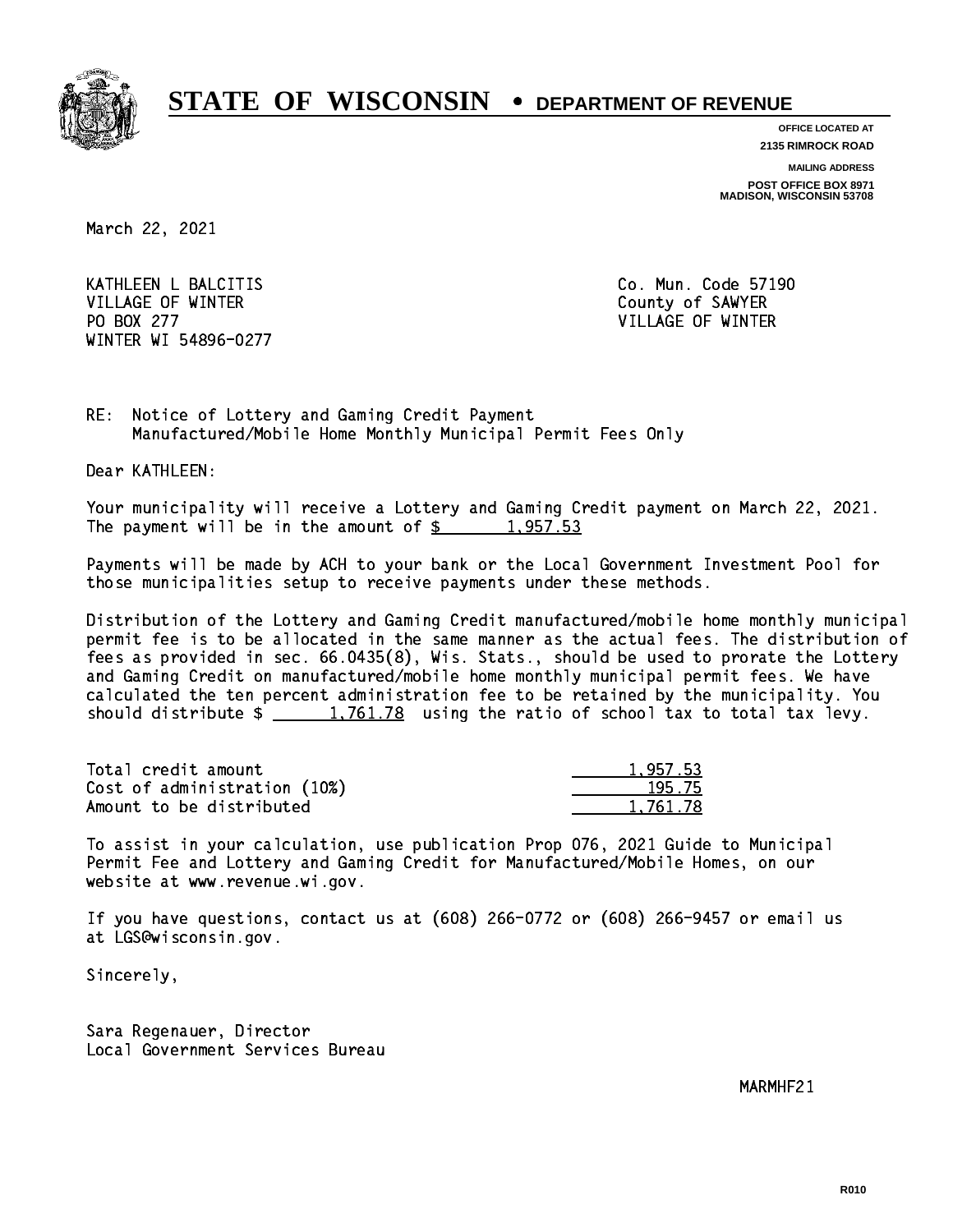

**OFFICE LOCATED AT**

**2135 RIMROCK ROAD**

**MAILING ADDRESS**

**POST OFFICE BOX 8971 MADISON, WISCONSIN 53708**

March 22, 2021

LISA POPPE CITY OF HAYWARD County of SAWYER PO BOX 969 PO BOX 969 CITY OF HAYWARD HAYWARD WI 54843-0969

Co. Mun. Code 57236

RE: Notice of Lottery and Gaming Credit Payment Manufactured/Mobile Home Monthly Municipal Permit Fees Only

Dear LISA:

 Your municipality will receive a Lottery and Gaming Credit payment on March 22, 2021. The payment will be in the amount of  $\frac{2}{3}$  3,649.80

 Payments will be made by ACH to your bank or the Local Government Investment Pool for those municipalities setup to receive payments under these methods.

 Distribution of the Lottery and Gaming Credit manufactured/mobile home monthly municipal permit fee is to be allocated in the same manner as the actual fees. The distribution of fees as provided in sec. 66.0435(8), Wis. Stats., should be used to prorate the Lottery and Gaming Credit on manufactured/mobile home monthly municipal permit fees. We have calculated the ten percent administration fee to be retained by the municipality. You should distribute  $\frac{2}{2}$   $\frac{3,284.82}{2}$  using the ratio of school tax to total tax levy.

| Total credit amount          | 3.649.80 |
|------------------------------|----------|
| Cost of administration (10%) | 364.98   |
| Amount to be distributed     | 3.284.82 |

 To assist in your calculation, use publication Prop 076, 2021 Guide to Municipal Permit Fee and Lottery and Gaming Credit for Manufactured/Mobile Homes, on our website at www.revenue.wi.gov.

 If you have questions, contact us at (608) 266-0772 or (608) 266-9457 or email us at LGS@wisconsin.gov.

Sincerely,

 Sara Regenauer, Director Local Government Services Bureau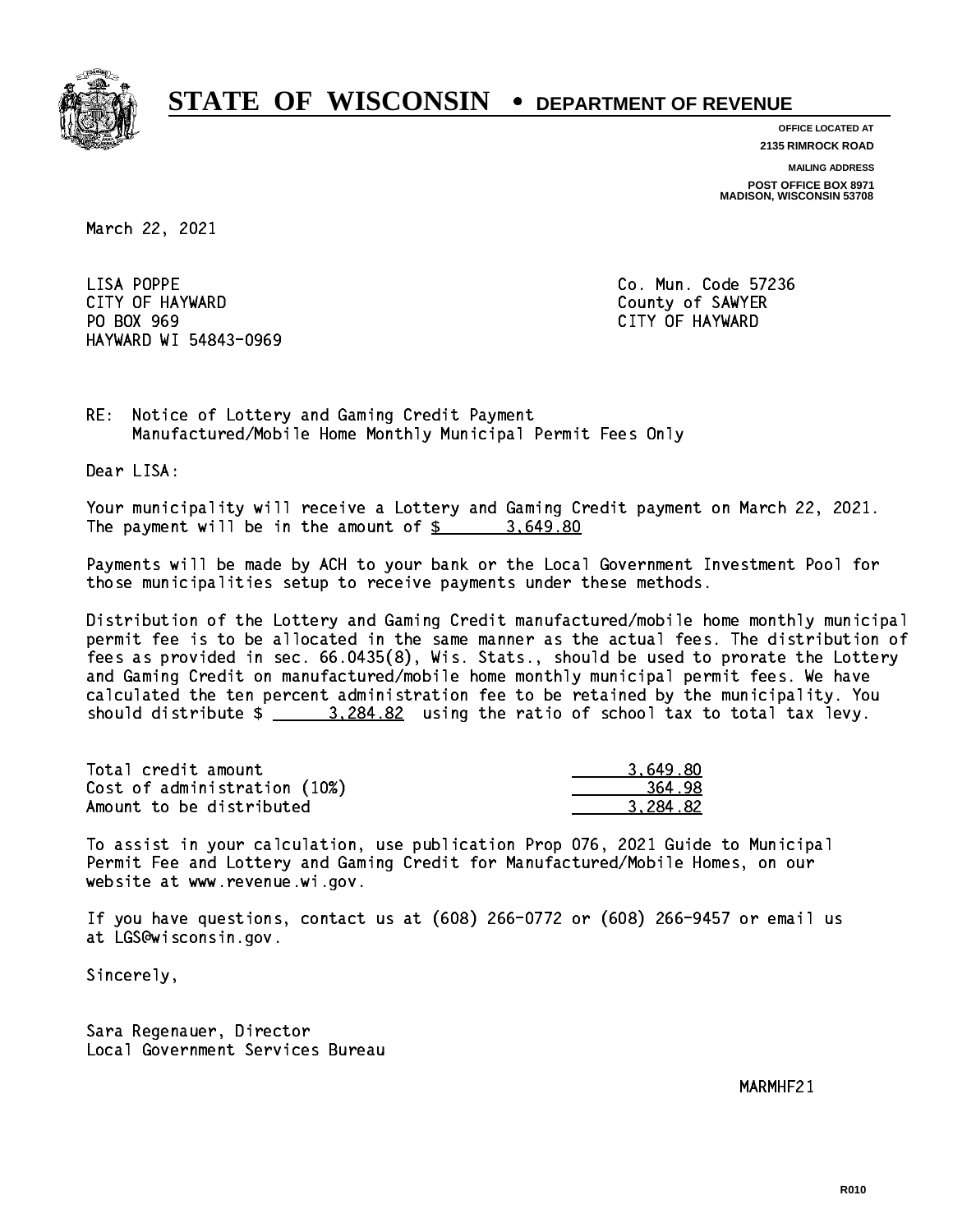

**OFFICE LOCATED AT**

**2135 RIMROCK ROAD**

**MAILING ADDRESS POST OFFICE BOX 8971 MADISON, WISCONSIN 53708**

March 22, 2021

**KAY KRISTOF** TOWN OF BELLE PLAINE **COUNTY OF SHAWANO**  N72940 SPRUCE RD TOWN OF BELLE PLAINE CLINTONVILLE WI 54929

Co. Mun. Code 58010

RE: Notice of Lottery and Gaming Credit Payment Manufactured/Mobile Home Monthly Municipal Permit Fees Only

Dear KAY:

 Your municipality will receive a Lottery and Gaming Credit payment on March 22, 2021. The payment will be in the amount of  $\frac{2411.28}{240}$ 

 Payments will be made by ACH to your bank or the Local Government Investment Pool for those municipalities setup to receive payments under these methods.

 Distribution of the Lottery and Gaming Credit manufactured/mobile home monthly municipal permit fee is to be allocated in the same manner as the actual fees. The distribution of fees as provided in sec. 66.0435(8), Wis. Stats., should be used to prorate the Lottery and Gaming Credit on manufactured/mobile home monthly municipal permit fees. We have calculated the ten percent administration fee to be retained by the municipality. You should distribute  $\frac{2.170.16}{2.170.16}$  using the ratio of school tax to total tax levy.

| Total credit amount          | 2.411.28 |
|------------------------------|----------|
| Cost of administration (10%) | 241.12   |
| Amount to be distributed     | 2.170.16 |

 To assist in your calculation, use publication Prop 076, 2021 Guide to Municipal Permit Fee and Lottery and Gaming Credit for Manufactured/Mobile Homes, on our website at www.revenue.wi.gov.

 If you have questions, contact us at (608) 266-0772 or (608) 266-9457 or email us at LGS@wisconsin.gov.

Sincerely,

 Sara Regenauer, Director Local Government Services Bureau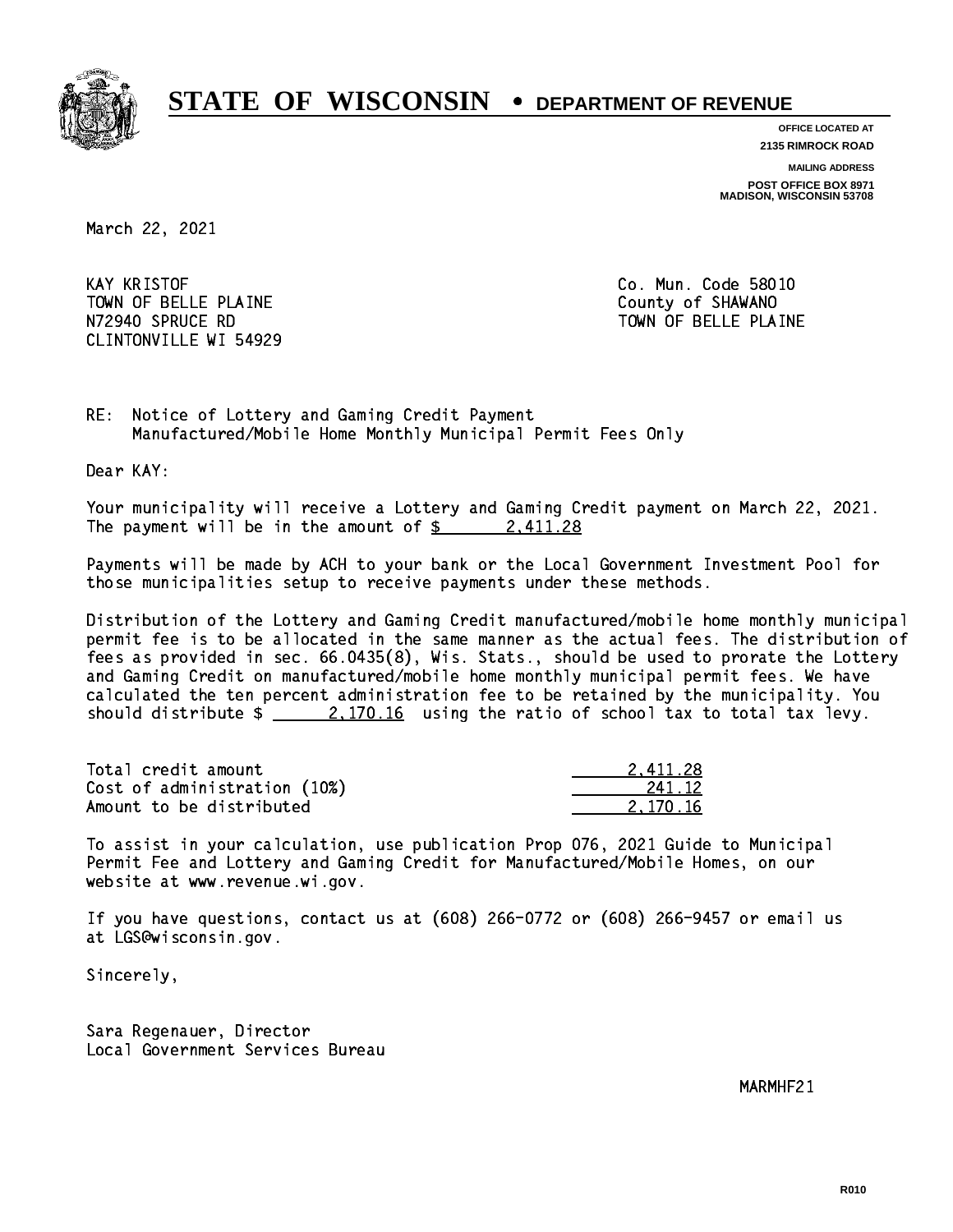

**OFFICE LOCATED AT**

**2135 RIMROCK ROAD**

**MAILING ADDRESS**

**POST OFFICE BOX 8971 MADISON, WISCONSIN 53708**

March 22, 2021

NOELLE BUETTNER W8398 BROADWAY RD TOWN OF RICHMOND SHAWANO WI 54166

Co. Mun. Code 58040 TOWN OF RICHMOND COUNTY OF SHAWANO

RE: Notice of Lottery and Gaming Credit Payment Manufactured/Mobile Home Monthly Municipal Permit Fees Only

Dear NOELLE:

 Your municipality will receive a Lottery and Gaming Credit payment on March 22, 2021. The payment will be in the amount of  $\frac{2}{3}$  9,834.00

 Payments will be made by ACH to your bank or the Local Government Investment Pool for those municipalities setup to receive payments under these methods.

 Distribution of the Lottery and Gaming Credit manufactured/mobile home monthly municipal permit fee is to be allocated in the same manner as the actual fees. The distribution of fees as provided in sec. 66.0435(8), Wis. Stats., should be used to prorate the Lottery and Gaming Credit on manufactured/mobile home monthly municipal permit fees. We have calculated the ten percent administration fee to be retained by the municipality. You should distribute  $\frac{2}{2}$   $\frac{8,850.60}{2}$  using the ratio of school tax to total tax levy.

| Total credit amount          | 9.834.00 |
|------------------------------|----------|
| Cost of administration (10%) | 983.40   |
| Amount to be distributed     | 8.850.60 |

 To assist in your calculation, use publication Prop 076, 2021 Guide to Municipal Permit Fee and Lottery and Gaming Credit for Manufactured/Mobile Homes, on our website at www.revenue.wi.gov.

 If you have questions, contact us at (608) 266-0772 or (608) 266-9457 or email us at LGS@wisconsin.gov.

Sincerely,

 Sara Regenauer, Director Local Government Services Bureau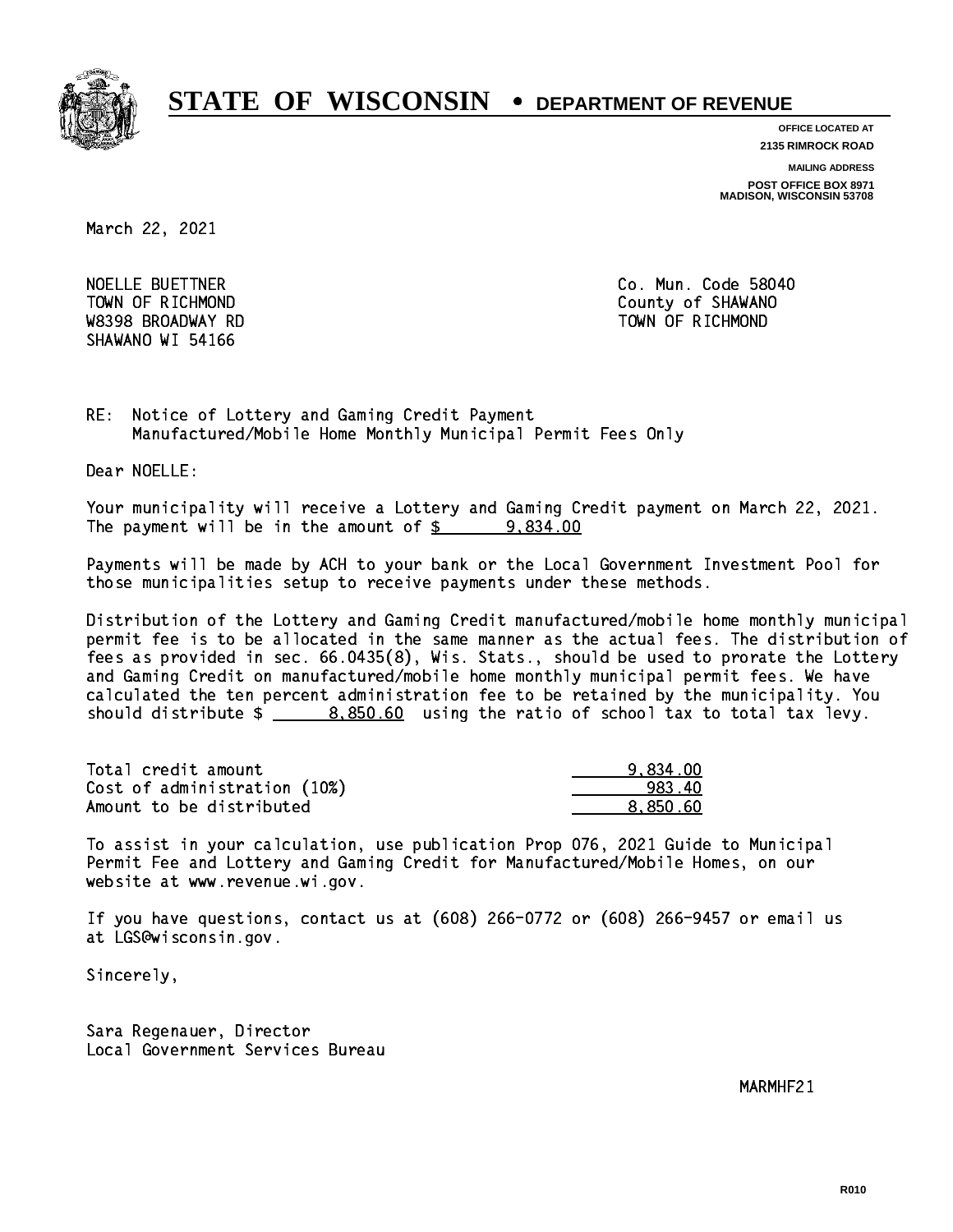

**OFFICE LOCATED AT**

**2135 RIMROCK ROAD**

**MAILING ADDRESS**

**POST OFFICE BOX 8971 MADISON, WISCONSIN 53708**

March 22, 2021

SHERRY VOELZ TOWN OF SENECA County of SHAWANO PO BOX 43 PO BOX 43 TOWN OF SENECA TILLEDA WI 54978-0043

Co. Mun. Code 58042

RE: Notice of Lottery and Gaming Credit Payment Manufactured/Mobile Home Monthly Municipal Permit Fees Only

Dear SHERRY:

 Your municipality will receive a Lottery and Gaming Credit payment on March 22, 2021. The payment will be in the amount of  $\frac{2}{3}$ 900.72

 Payments will be made by ACH to your bank or the Local Government Investment Pool for those municipalities setup to receive payments under these methods.

 Distribution of the Lottery and Gaming Credit manufactured/mobile home monthly municipal permit fee is to be allocated in the same manner as the actual fees. The distribution of fees as provided in sec. 66.0435(8), Wis. Stats., should be used to prorate the Lottery and Gaming Credit on manufactured/mobile home monthly municipal permit fees. We have calculated the ten percent administration fee to be retained by the municipality. You should distribute  $\frac{2}{2}$   $\frac{810.65}{2}$  using the ratio of school tax to total tax levy.

Total credit amount Cost of administration  $(10%)$ Amount to be distributed

| N. 72  |
|--------|
| L 07.  |
| 810.65 |

 To assist in your calculation, use publication Prop 076, 2021 Guide to Municipal Permit Fee and Lottery and Gaming Credit for Manufactured/Mobile Homes, on our website at www.revenue.wi.gov.

 If you have questions, contact us at (608) 266-0772 or (608) 266-9457 or email us at LGS@wisconsin.gov.

Sincerely,

 Sara Regenauer, Director Local Government Services Bureau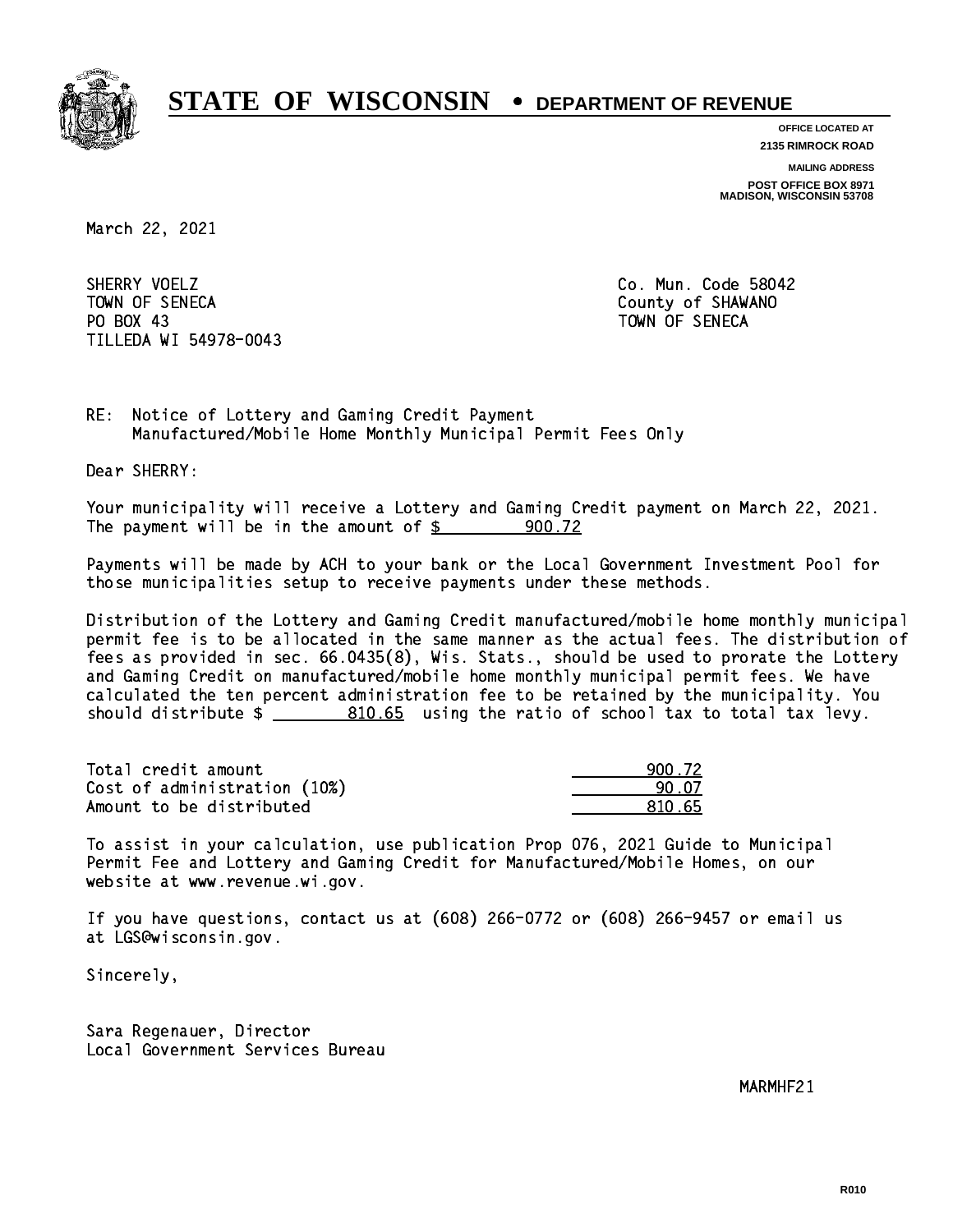

**OFFICE LOCATED AT**

**2135 RIMROCK ROAD**

**MAILING ADDRESS**

**POST OFFICE BOX 8971 MADISON, WISCONSIN 53708**

March 22, 2021

AMBER BAHR TOWN OF WASHINGTON COUNTY OF SHAWANO PO BOX 219 CECIL WI 54111-0219

Co. Mun. Code 58044 TOWN OF WASHINGTON

RE: Notice of Lottery and Gaming Credit Payment Manufactured/Mobile Home Monthly Municipal Permit Fees Only

Dear AMBER:

 Your municipality will receive a Lottery and Gaming Credit payment on March 22, 2021. The payment will be in the amount of \$ 5,099.40 \_\_\_\_\_\_\_\_\_\_\_\_\_\_\_\_

 Payments will be made by ACH to your bank or the Local Government Investment Pool for those municipalities setup to receive payments under these methods.

 Distribution of the Lottery and Gaming Credit manufactured/mobile home monthly municipal permit fee is to be allocated in the same manner as the actual fees. The distribution of fees as provided in sec. 66.0435(8), Wis. Stats., should be used to prorate the Lottery and Gaming Credit on manufactured/mobile home monthly municipal permit fees. We have calculated the ten percent administration fee to be retained by the municipality. You should distribute  $\frac{4.589.46}{2}$  using the ratio of school tax to total tax levy.

| Total credit amount          | 5.099.40 |
|------------------------------|----------|
| Cost of administration (10%) | 509.94   |
| Amount to be distributed     | 4.589.46 |

 To assist in your calculation, use publication Prop 076, 2021 Guide to Municipal Permit Fee and Lottery and Gaming Credit for Manufactured/Mobile Homes, on our website at www.revenue.wi.gov.

 If you have questions, contact us at (608) 266-0772 or (608) 266-9457 or email us at LGS@wisconsin.gov.

Sincerely,

 Sara Regenauer, Director Local Government Services Bureau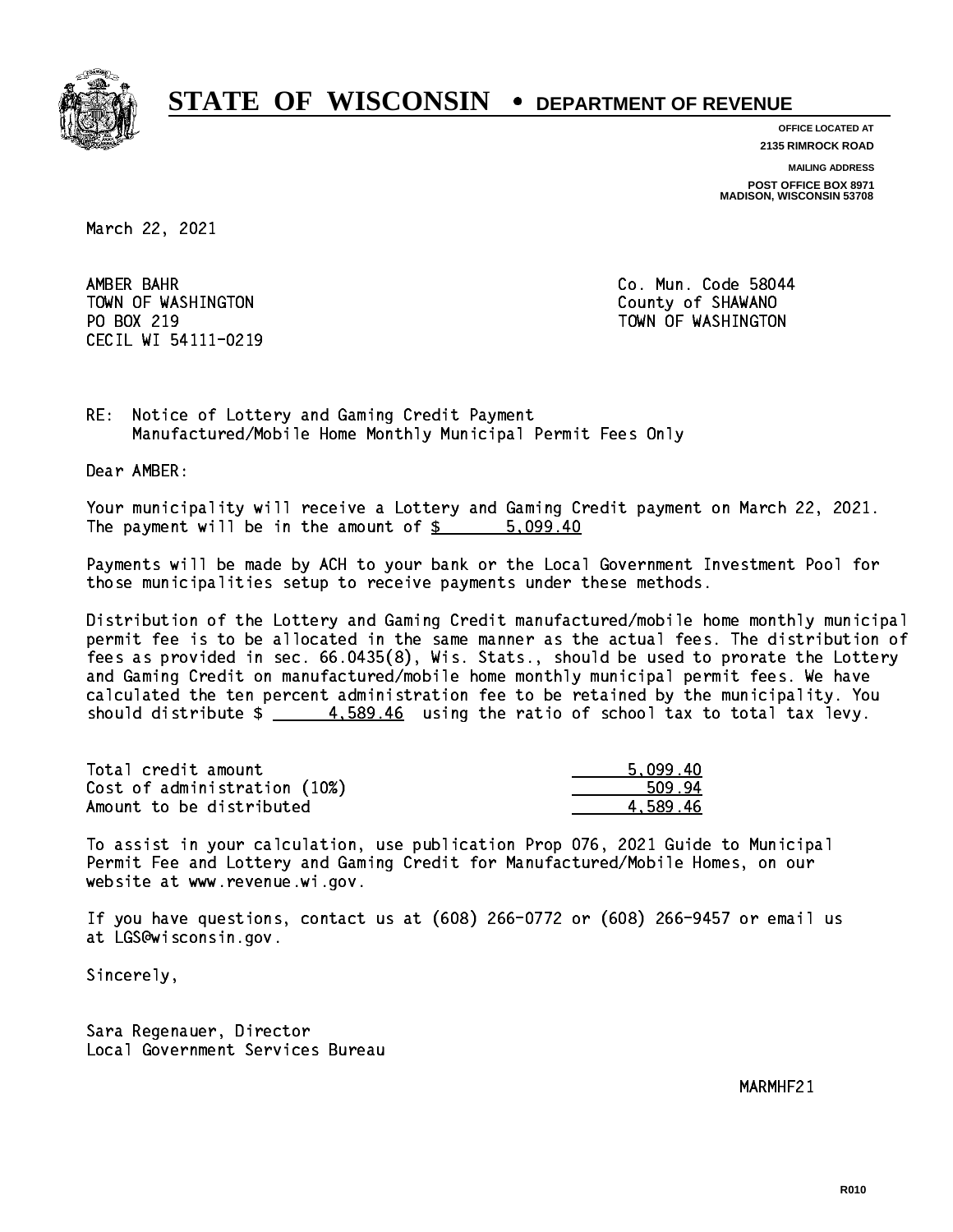

**OFFICE LOCATED AT**

**2135 RIMROCK ROAD**

**MAILING ADDRESS**

**POST OFFICE BOX 8971 MADISON, WISCONSIN 53708**

March 22, 2021

SARAH KIRCHNER CO. Mun. Code 58048 TOWN OF WESCOTT COUNTY OF SHAWANO PO BOX 536 PO BOX 536 TOWN OF WESCOTT SHAWANO WI 54166-0536

RE: Notice of Lottery and Gaming Credit Payment Manufactured/Mobile Home Monthly Municipal Permit Fees Only

Dear SARAH:

 Your municipality will receive a Lottery and Gaming Credit payment on March 22, 2021. The payment will be in the amount of  $\frac{2}{3}$ 490.46

 Payments will be made by ACH to your bank or the Local Government Investment Pool for those municipalities setup to receive payments under these methods.

 Distribution of the Lottery and Gaming Credit manufactured/mobile home monthly municipal permit fee is to be allocated in the same manner as the actual fees. The distribution of fees as provided in sec. 66.0435(8), Wis. Stats., should be used to prorate the Lottery and Gaming Credit on manufactured/mobile home monthly municipal permit fees. We have calculated the ten percent administration fee to be retained by the municipality. You should distribute  $\frac{441.42}{2}$  using the ratio of school tax to total tax levy.

| Total credit amount          | 490 46 |
|------------------------------|--------|
| Cost of administration (10%) | 19 N.A |
| Amount to be distributed     | 44142  |

441.42

 To assist in your calculation, use publication Prop 076, 2021 Guide to Municipal Permit Fee and Lottery and Gaming Credit for Manufactured/Mobile Homes, on our website at www.revenue.wi.gov.

 If you have questions, contact us at (608) 266-0772 or (608) 266-9457 or email us at LGS@wisconsin.gov.

Sincerely,

 Sara Regenauer, Director Local Government Services Bureau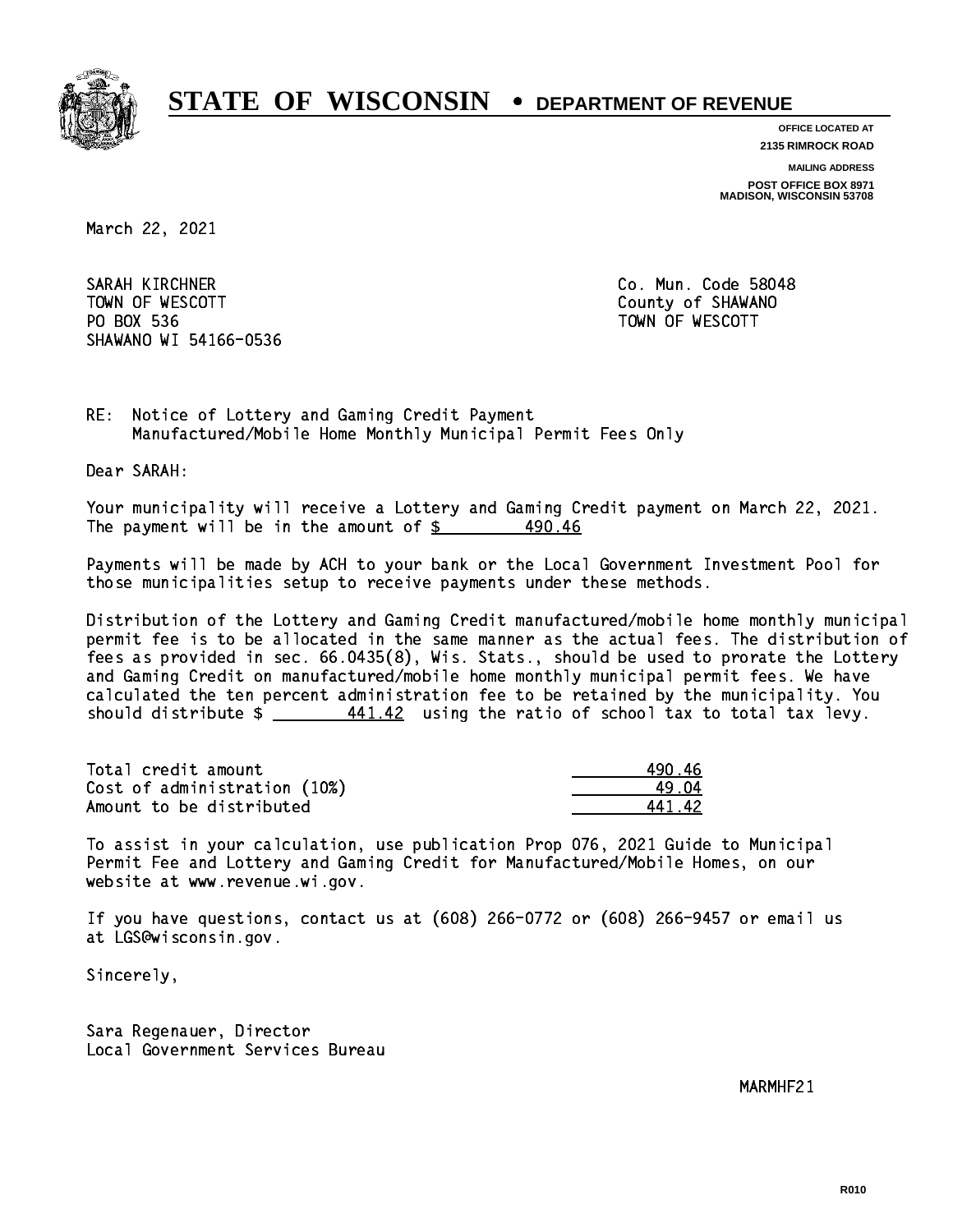

**OFFICE LOCATED AT**

**2135 RIMROCK ROAD**

**MAILING ADDRESS**

**POST OFFICE BOX 8971 MADISON, WISCONSIN 53708**

March 22, 2021

 VILLAGE OF ANIWA County of SHAWANO PO BOX 15 PO BOX 15 VILLAGE OF ANIWA ANIWA WI 54408-0083

BARBARA REISSMANN Co. Mun. Code 58101

RE: Notice of Lottery and Gaming Credit Payment Manufactured/Mobile Home Monthly Municipal Permit Fees Only

Dear BARBARA:

 Your municipality will receive a Lottery and Gaming Credit payment on March 22, 2021. The payment will be in the amount of \$ 655.20 \_\_\_\_\_\_\_\_\_\_\_\_\_\_\_\_

 Payments will be made by ACH to your bank or the Local Government Investment Pool for those municipalities setup to receive payments under these methods.

 Distribution of the Lottery and Gaming Credit manufactured/mobile home monthly municipal permit fee is to be allocated in the same manner as the actual fees. The distribution of fees as provided in sec. 66.0435(8), Wis. Stats., should be used to prorate the Lottery and Gaming Credit on manufactured/mobile home monthly municipal permit fees. We have calculated the ten percent administration fee to be retained by the municipality. You should distribute  $\frac{2}{1}$   $\frac{589.68}{68}$  using the ratio of school tax to total tax levy.

| Total credit amount          | 655.20 |
|------------------------------|--------|
| Cost of administration (10%) | 65.52  |
| Amount to be distributed     | 589.68 |

 To assist in your calculation, use publication Prop 076, 2021 Guide to Municipal Permit Fee and Lottery and Gaming Credit for Manufactured/Mobile Homes, on our website at www.revenue.wi.gov.

 If you have questions, contact us at (608) 266-0772 or (608) 266-9457 or email us at LGS@wisconsin.gov.

Sincerely,

 Sara Regenauer, Director Local Government Services Bureau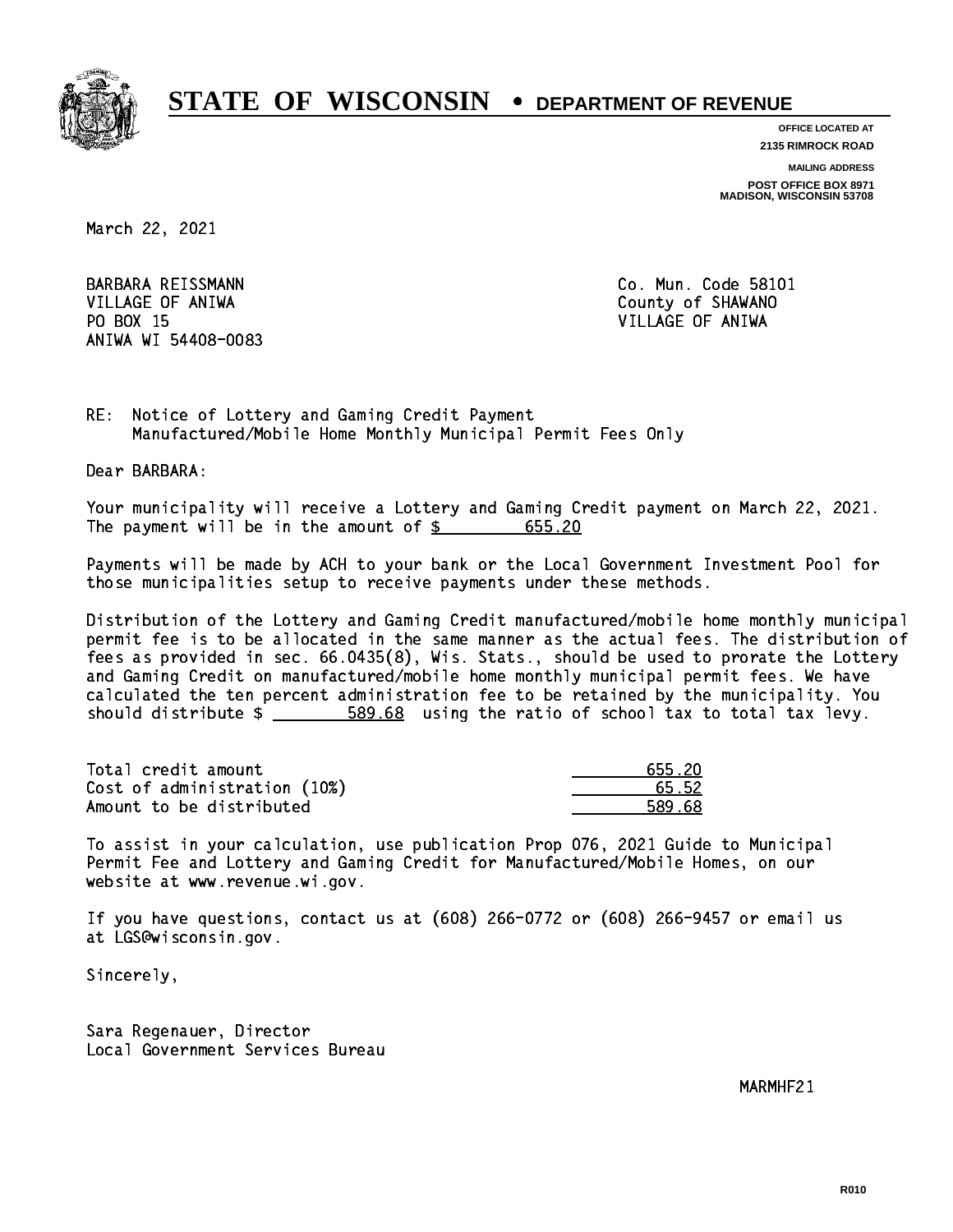

**OFFICE LOCATED AT 2135 RIMROCK ROAD**

**MAILING ADDRESS**

**POST OFFICE BOX 8971 MADISON, WISCONSIN 53708**

March 22, 2021

 LAURI KLUMPYAN Co. Mun. Code 58106 VILLAGE OF BIRNAMWOOD **County of SHAWANO** PO BOX M BIRNAMWOOD WI 54414-0913

VILLAGE OF BIRNAMWOOD

RE: Notice of Lottery and Gaming Credit Payment Manufactured/Mobile Home Monthly Municipal Permit Fees Only

Dear LAURI:

 Your municipality will receive a Lottery and Gaming Credit payment on March 22, 2021. The payment will be in the amount of  $\frac{2}{3}$  2,756.52

 Payments will be made by ACH to your bank or the Local Government Investment Pool for those municipalities setup to receive payments under these methods.

 Distribution of the Lottery and Gaming Credit manufactured/mobile home monthly municipal permit fee is to be allocated in the same manner as the actual fees. The distribution of fees as provided in sec. 66.0435(8), Wis. Stats., should be used to prorate the Lottery and Gaming Credit on manufactured/mobile home monthly municipal permit fees. We have calculated the ten percent administration fee to be retained by the municipality. You should distribute  $\frac{2.480.87}{2.480.87}$  using the ratio of school tax to total tax levy.

| Total credit amount          | 2.756.52 |
|------------------------------|----------|
| Cost of administration (10%) | 275.65   |
| Amount to be distributed     | 2.480.87 |

 To assist in your calculation, use publication Prop 076, 2021 Guide to Municipal Permit Fee and Lottery and Gaming Credit for Manufactured/Mobile Homes, on our website at www.revenue.wi.gov.

 If you have questions, contact us at (608) 266-0772 or (608) 266-9457 or email us at LGS@wisconsin.gov.

Sincerely,

 Sara Regenauer, Director Local Government Services Bureau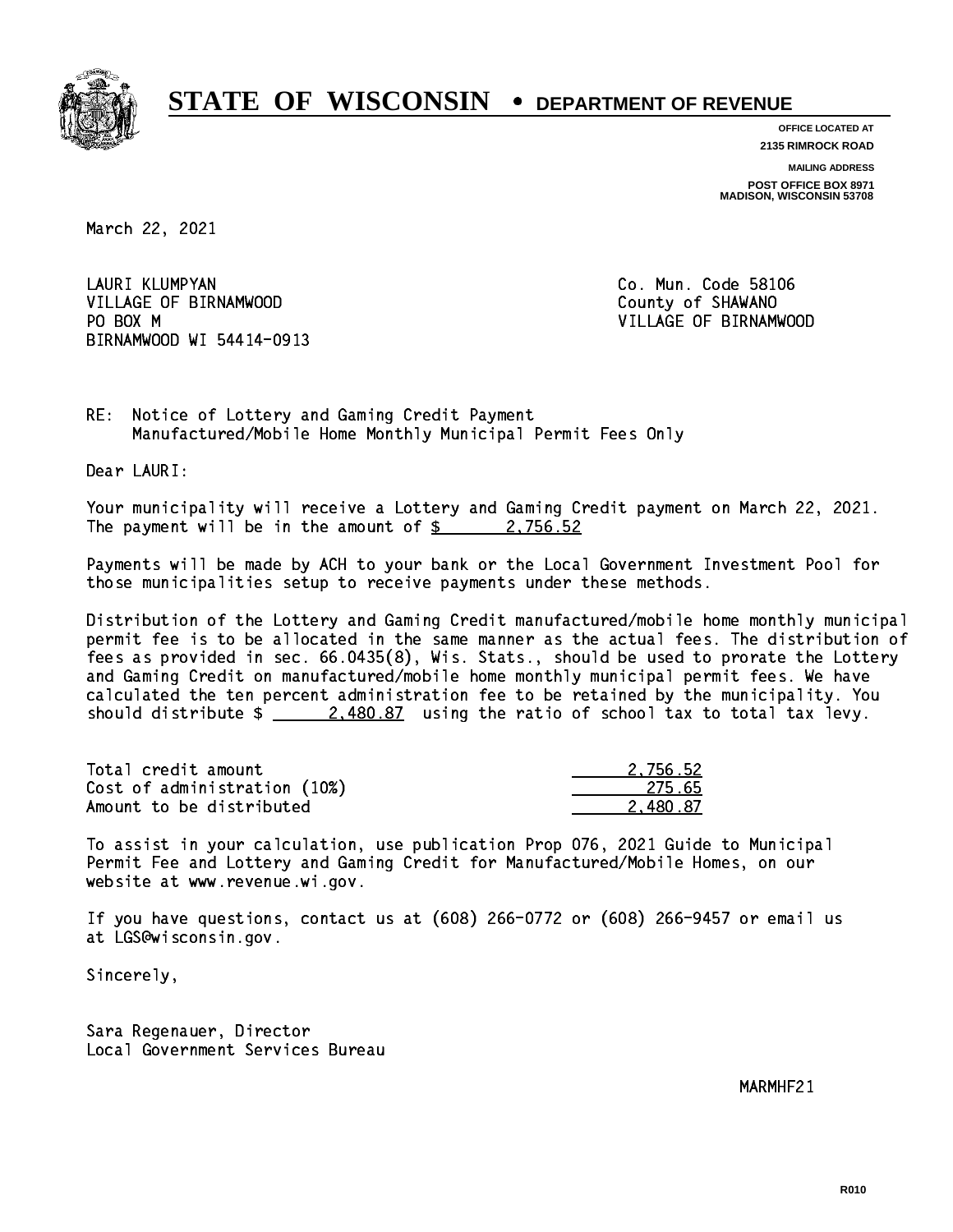

**OFFICE LOCATED AT**

**2135 RIMROCK ROAD**

**MAILING ADDRESS POST OFFICE BOX 8971 MADISON, WISCONSIN 53708**

March 22, 2021

**JUDY KRISTOF** VILLAGE OF GRESHAM COUNTY OF SHAWANO P O BOX 50, 1126 MAIN ST. VILLAGE OF GRESHAM GRESHAM WI 54128-0050

Co. Mun. Code 58131

RE: Notice of Lottery and Gaming Credit Payment Manufactured/Mobile Home Monthly Municipal Permit Fees Only

Dear JUDY:

 Your municipality will receive a Lottery and Gaming Credit payment on March 22, 2021. The payment will be in the amount of  $\frac{2}{3}$  3,522.60

 Payments will be made by ACH to your bank or the Local Government Investment Pool for those municipalities setup to receive payments under these methods.

 Distribution of the Lottery and Gaming Credit manufactured/mobile home monthly municipal permit fee is to be allocated in the same manner as the actual fees. The distribution of fees as provided in sec. 66.0435(8), Wis. Stats., should be used to prorate the Lottery and Gaming Credit on manufactured/mobile home monthly municipal permit fees. We have calculated the ten percent administration fee to be retained by the municipality. You should distribute  $\frac{2}{1}$   $\frac{3}{170.34}$  using the ratio of school tax to total tax levy.

| Total credit amount          | 3.522.60 |
|------------------------------|----------|
| Cost of administration (10%) | 352.26   |
| Amount to be distributed     | 3.170.34 |

 To assist in your calculation, use publication Prop 076, 2021 Guide to Municipal Permit Fee and Lottery and Gaming Credit for Manufactured/Mobile Homes, on our website at www.revenue.wi.gov.

 If you have questions, contact us at (608) 266-0772 or (608) 266-9457 or email us at LGS@wisconsin.gov.

Sincerely,

 Sara Regenauer, Director Local Government Services Bureau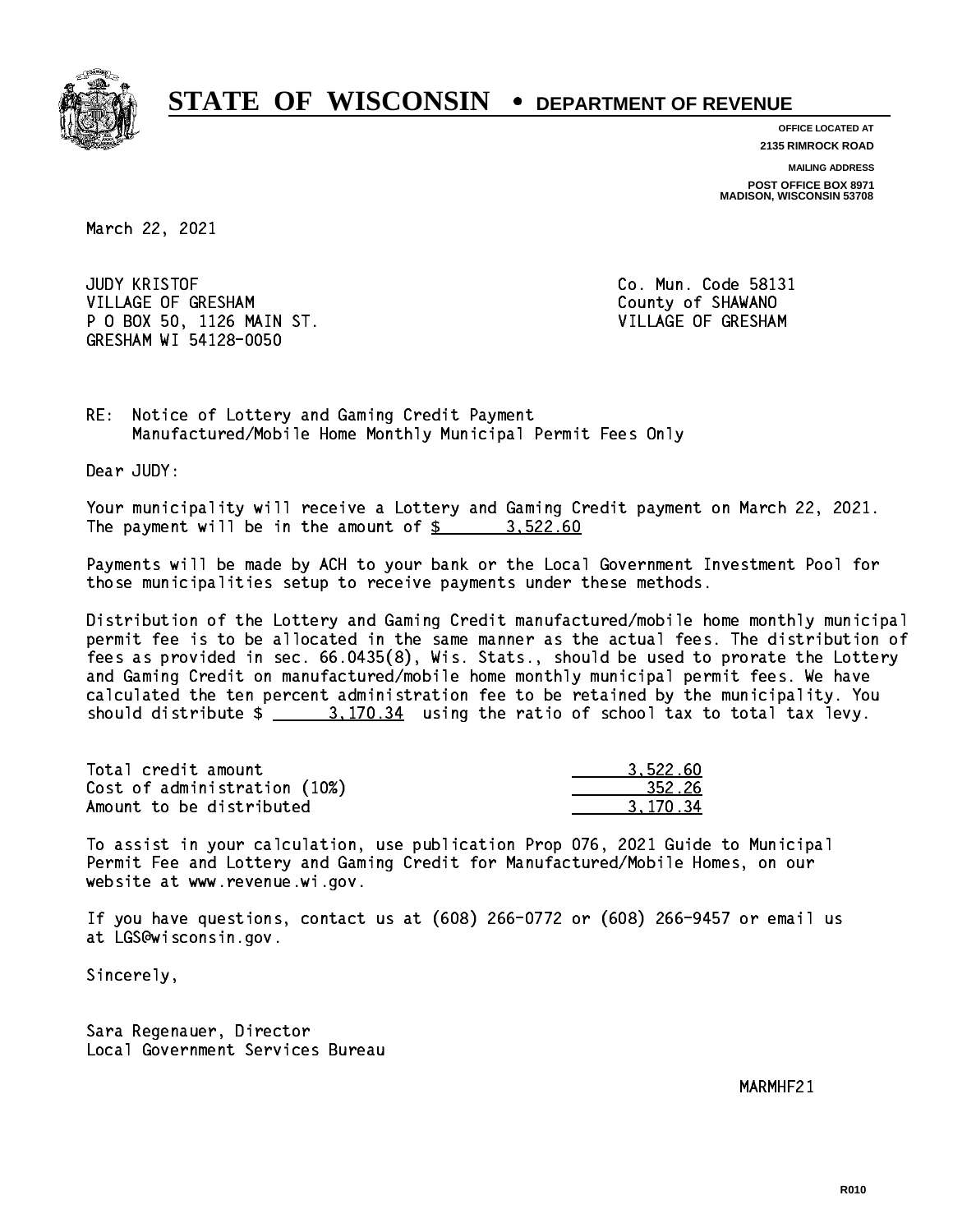

**OFFICE LOCATED AT 2135 RIMROCK ROAD**

**MAILING ADDRESS**

**POST OFFICE BOX 8971 MADISON, WISCONSIN 53708**

March 22, 2021

TRISHA HOFFMAN VILLAGE OF TIGERTON COUNTY OF SHAWANO PO BOX 147 TIGERTON WI 54486-0147

Co. Mun. Code 58186 VILLAGE OF TIGERTON

RE: Notice of Lottery and Gaming Credit Payment Manufactured/Mobile Home Monthly Municipal Permit Fees Only

Dear TRISHA:

 Your municipality will receive a Lottery and Gaming Credit payment on March 22, 2021. The payment will be in the amount of  $\frac{239.13}{2}$ 

 Payments will be made by ACH to your bank or the Local Government Investment Pool for those municipalities setup to receive payments under these methods.

 Distribution of the Lottery and Gaming Credit manufactured/mobile home monthly municipal permit fee is to be allocated in the same manner as the actual fees. The distribution of fees as provided in sec. 66.0435(8), Wis. Stats., should be used to prorate the Lottery and Gaming Credit on manufactured/mobile home monthly municipal permit fees. We have calculated the ten percent administration fee to be retained by the municipality. You should distribute  $\frac{215.22}{215.22}$  using the ratio of school tax to total tax levy.

Total credit amount Cost of administration (10%) Amount to be distributed

| 12         |
|------------|
| ''         |
| 5.22<br>21 |

 To assist in your calculation, use publication Prop 076, 2021 Guide to Municipal Permit Fee and Lottery and Gaming Credit for Manufactured/Mobile Homes, on our website at www.revenue.wi.gov.

 If you have questions, contact us at (608) 266-0772 or (608) 266-9457 or email us at LGS@wisconsin.gov.

Sincerely,

 Sara Regenauer, Director Local Government Services Bureau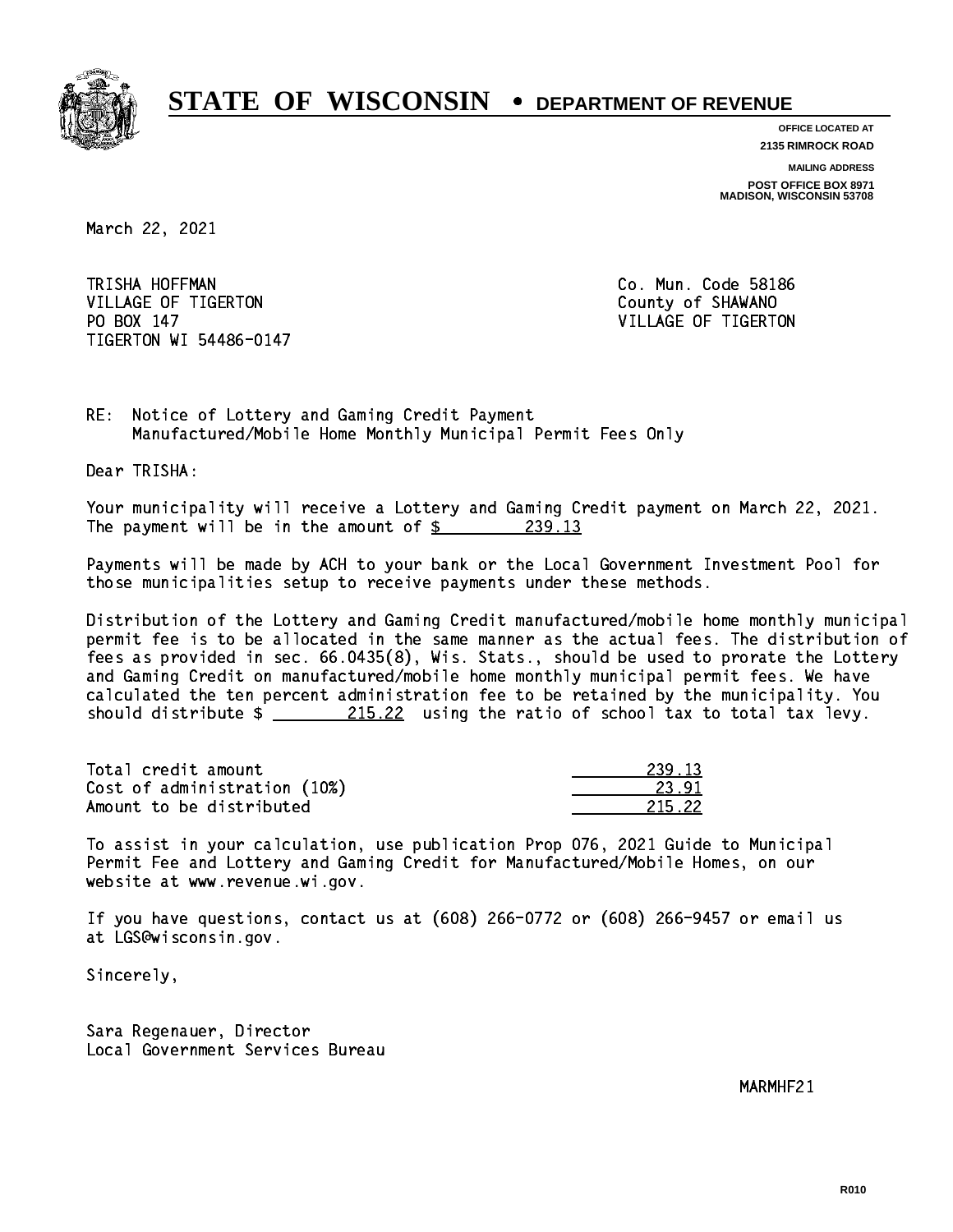

**OFFICE LOCATED AT**

**2135 RIMROCK ROAD**

**MAILING ADDRESS POST OFFICE BOX 8971 MADISON, WISCONSIN 53708**

March 22, 2021

TRACI MATSCHE VILLAGE OF WITTENBERG COUNTY OF SHAWANO PO BOX 331, 208 WEST VINAL ST VILLAGE OF WITTENBERG WITTENBERG WI 54499-0331

Co. Mun. Code 58191

RE: Notice of Lottery and Gaming Credit Payment Manufactured/Mobile Home Monthly Municipal Permit Fees Only

Dear TRACI:

 Your municipality will receive a Lottery and Gaming Credit payment on March 22, 2021. The payment will be in the amount of  $\frac{2}{3}$  905.40

 Payments will be made by ACH to your bank or the Local Government Investment Pool for those municipalities setup to receive payments under these methods.

 Distribution of the Lottery and Gaming Credit manufactured/mobile home monthly municipal permit fee is to be allocated in the same manner as the actual fees. The distribution of fees as provided in sec. 66.0435(8), Wis. Stats., should be used to prorate the Lottery and Gaming Credit on manufactured/mobile home monthly municipal permit fees. We have calculated the ten percent administration fee to be retained by the municipality. You should distribute  $\frac{2}{2}$   $\frac{814.86}{2}$  using the ratio of school tax to total tax levy.

| Total credit amount          | 905.40 |
|------------------------------|--------|
| Cost of administration (10%) | 90.54  |
| Amount to be distributed     | 814.86 |

 To assist in your calculation, use publication Prop 076, 2021 Guide to Municipal Permit Fee and Lottery and Gaming Credit for Manufactured/Mobile Homes, on our website at www.revenue.wi.gov.

 If you have questions, contact us at (608) 266-0772 or (608) 266-9457 or email us at LGS@wisconsin.gov.

Sincerely,

 Sara Regenauer, Director Local Government Services Bureau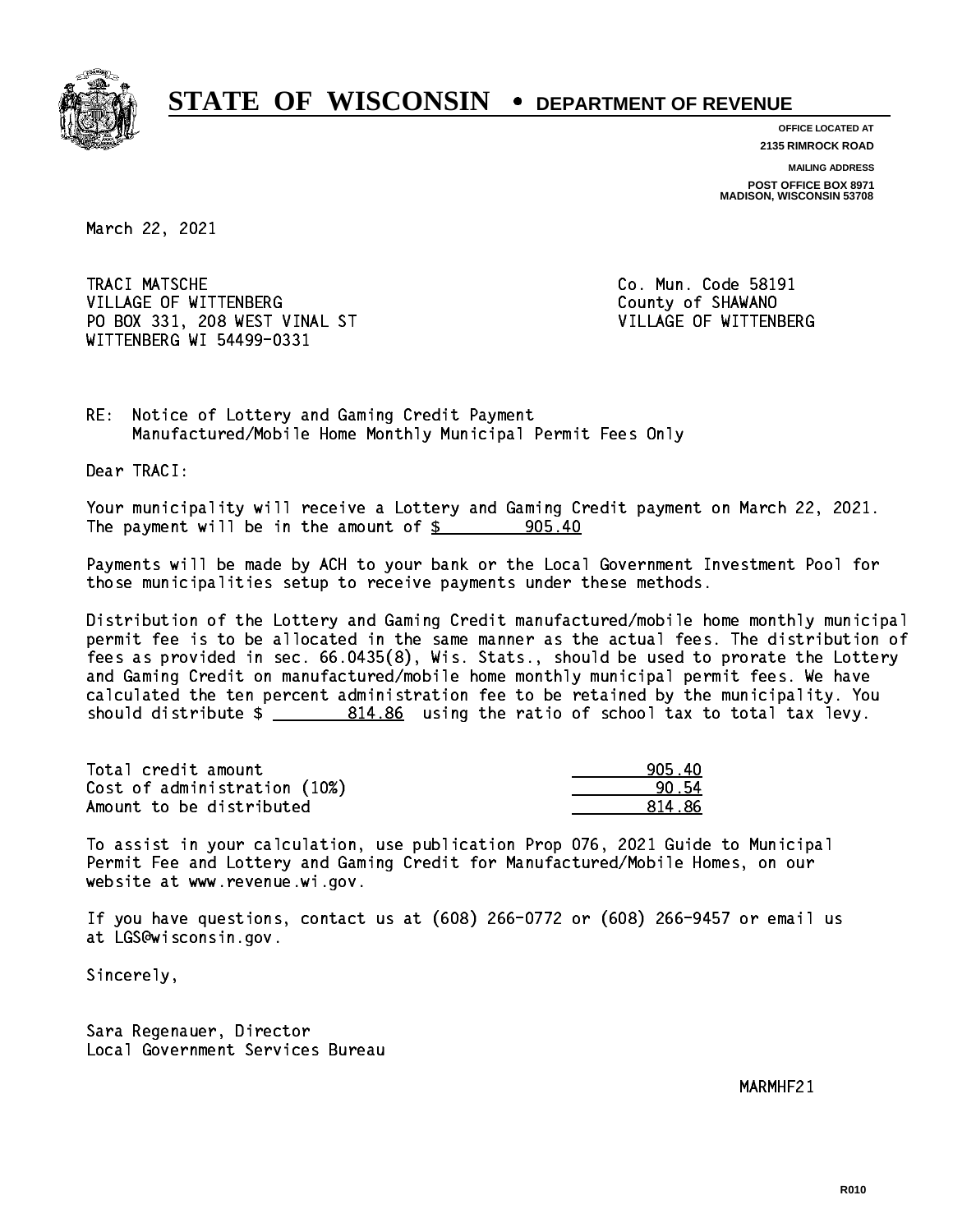

**OFFICE LOCATED AT**

**2135 RIMROCK ROAD**

**MAILING ADDRESS**

**POST OFFICE BOX 8971 MADISON, WISCONSIN 53708**

March 22, 2021

**GREG SMITH** CITY OF SHAWANO **COULD AND SHAWANO COULD AND SHAWANO**  127 SOUTH SAWYER ST CITY OF SHAWANO SHAWANO WI 54166

Co. Mun. Code 58281

RE: Notice of Lottery and Gaming Credit Payment Manufactured/Mobile Home Monthly Municipal Permit Fees Only

Dear GREG:

 Your municipality will receive a Lottery and Gaming Credit payment on March 22, 2021. The payment will be in the amount of  $\frac{2}{3}$  4,303.92

 Payments will be made by ACH to your bank or the Local Government Investment Pool for those municipalities setup to receive payments under these methods.

 Distribution of the Lottery and Gaming Credit manufactured/mobile home monthly municipal permit fee is to be allocated in the same manner as the actual fees. The distribution of fees as provided in sec. 66.0435(8), Wis. Stats., should be used to prorate the Lottery and Gaming Credit on manufactured/mobile home monthly municipal permit fees. We have calculated the ten percent administration fee to be retained by the municipality. You should distribute  $\frac{2}{2}$   $\frac{3.873.53}{2}$  using the ratio of school tax to total tax levy.

| Total credit amount          | 4.303.92 |
|------------------------------|----------|
| Cost of administration (10%) | 430.39   |
| Amount to be distributed     | 3.873.53 |

 To assist in your calculation, use publication Prop 076, 2021 Guide to Municipal Permit Fee and Lottery and Gaming Credit for Manufactured/Mobile Homes, on our website at www.revenue.wi.gov.

 If you have questions, contact us at (608) 266-0772 or (608) 266-9457 or email us at LGS@wisconsin.gov.

Sincerely,

 Sara Regenauer, Director Local Government Services Bureau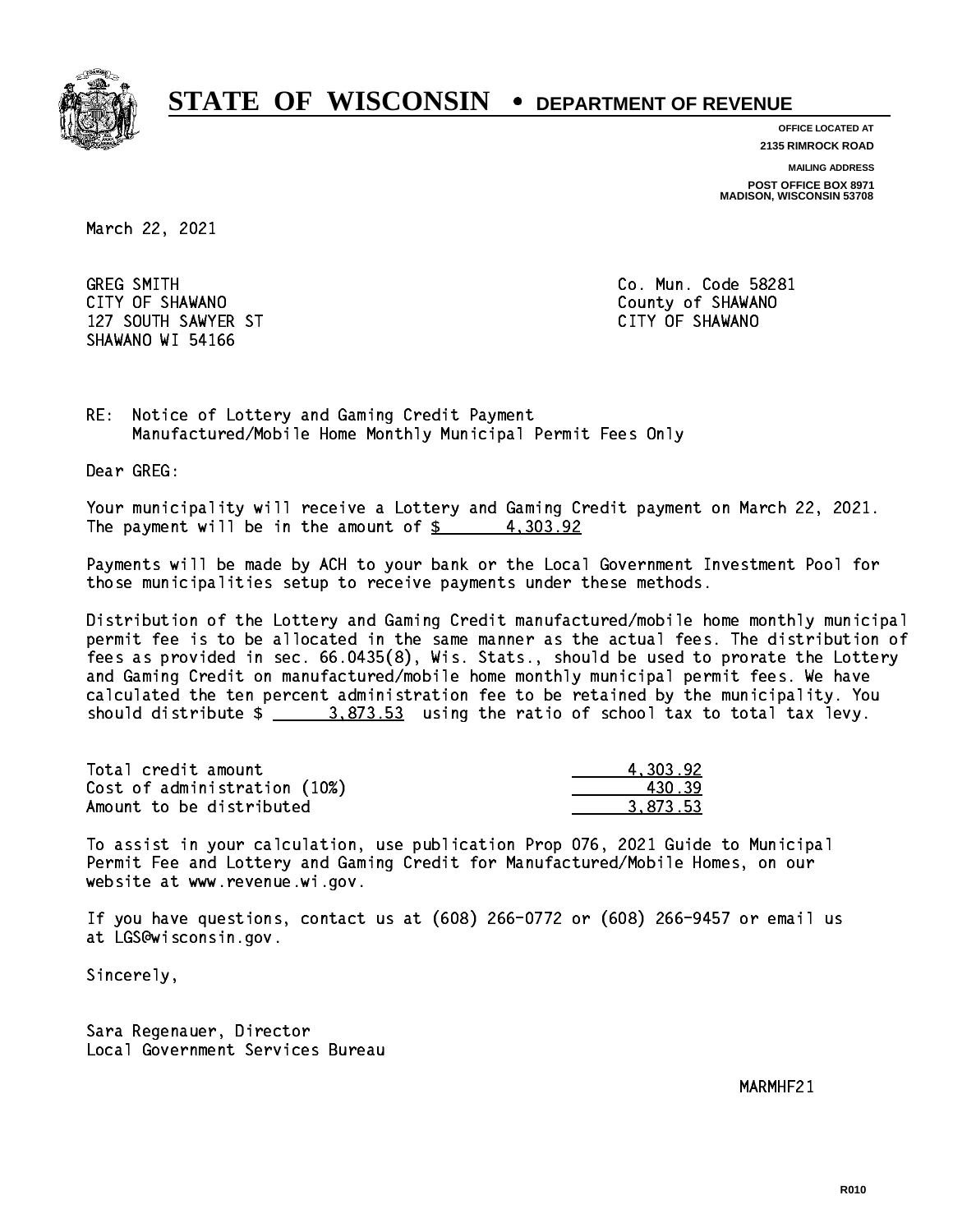

**OFFICE LOCATED AT**

**2135 RIMROCK ROAD**

**MAILING ADDRESS**

**POST OFFICE BOX 8971 MADISON, WISCONSIN 53708**

March 22, 2021

**BRENDA PHIPPS** TOWN OF GREENBUSH County of SHEBOYGAN N6644 SUGARBUSH RD TOWN OF GREENBUSH GLENBEULAH WI 53023-1236

Co. Mun. Code 59002

RE: Notice of Lottery and Gaming Credit Payment Manufactured/Mobile Home Monthly Municipal Permit Fees Only

Dear BRENDA:

 Your municipality will receive a Lottery and Gaming Credit payment on March 22, 2021. The payment will be in the amount of \$ 718.68 \_\_\_\_\_\_\_\_\_\_\_\_\_\_\_\_

 Payments will be made by ACH to your bank or the Local Government Investment Pool for those municipalities setup to receive payments under these methods.

 Distribution of the Lottery and Gaming Credit manufactured/mobile home monthly municipal permit fee is to be allocated in the same manner as the actual fees. The distribution of fees as provided in sec. 66.0435(8), Wis. Stats., should be used to prorate the Lottery and Gaming Credit on manufactured/mobile home monthly municipal permit fees. We have calculated the ten percent administration fee to be retained by the municipality. You should distribute  $\frac{2}{\sqrt{5}}$   $\frac{646.82}{\sqrt{5}}$  using the ratio of school tax to total tax levy.

Total credit amount Cost of administration (10%) Amount to be distributed

| 8. 68<br>71) |
|--------------|
| 71.86        |
| 446.82       |

 To assist in your calculation, use publication Prop 076, 2021 Guide to Municipal Permit Fee and Lottery and Gaming Credit for Manufactured/Mobile Homes, on our website at www.revenue.wi.gov.

 If you have questions, contact us at (608) 266-0772 or (608) 266-9457 or email us at LGS@wisconsin.gov.

Sincerely,

 Sara Regenauer, Director Local Government Services Bureau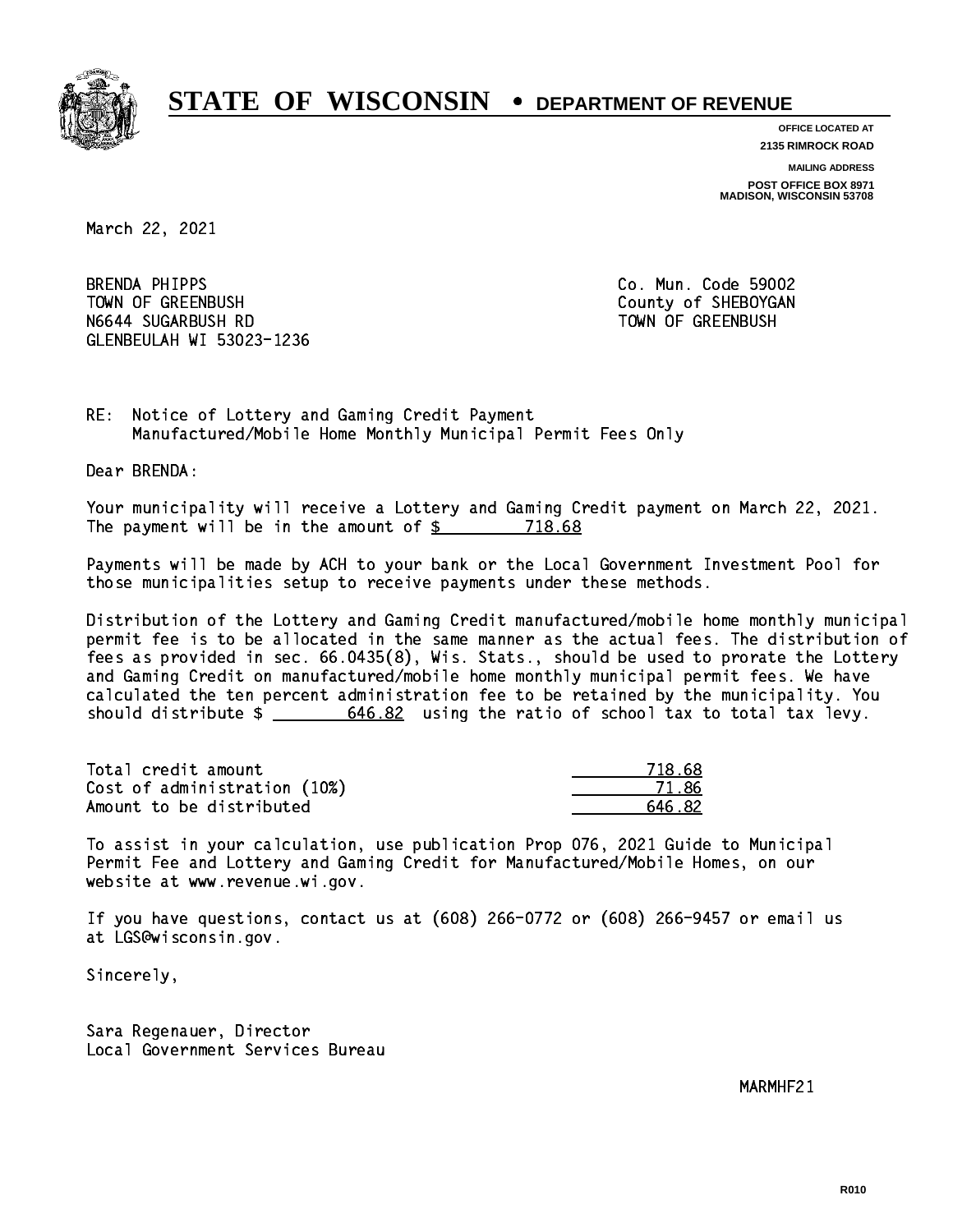

**OFFICE LOCATED AT 2135 RIMROCK ROAD**

**MAILING ADDRESS**

**POST OFFICE BOX 8971 MADISON, WISCONSIN 53708**

March 22, 2021

RHONDA KLATT TOWN OF LYNDON COUNTY OF SHEBOYGAN W6081 COUNTY ROAD N TOWN OF LYNDON PLYMOUTH WI 53073-4638

Co. Mun. Code 59010

RE: Notice of Lottery and Gaming Credit Payment Manufactured/Mobile Home Monthly Municipal Permit Fees Only

Dear RHONDA:

 Your municipality will receive a Lottery and Gaming Credit payment on March 22, 2021. The payment will be in the amount of  $\frac{2}{3}$  1,414.66

 Payments will be made by ACH to your bank or the Local Government Investment Pool for those municipalities setup to receive payments under these methods.

 Distribution of the Lottery and Gaming Credit manufactured/mobile home monthly municipal permit fee is to be allocated in the same manner as the actual fees. The distribution of fees as provided in sec. 66.0435(8), Wis. Stats., should be used to prorate the Lottery and Gaming Credit on manufactured/mobile home monthly municipal permit fees. We have calculated the ten percent administration fee to be retained by the municipality. You should distribute  $\frac{1}{273.20}$  using the ratio of school tax to total tax levy.

| Total credit amount          | 1,414.66 |
|------------------------------|----------|
| Cost of administration (10%) | 141.46   |
| Amount to be distributed     | 1.273.20 |

 To assist in your calculation, use publication Prop 076, 2021 Guide to Municipal Permit Fee and Lottery and Gaming Credit for Manufactured/Mobile Homes, on our website at www.revenue.wi.gov.

 If you have questions, contact us at (608) 266-0772 or (608) 266-9457 or email us at LGS@wisconsin.gov.

Sincerely,

 Sara Regenauer, Director Local Government Services Bureau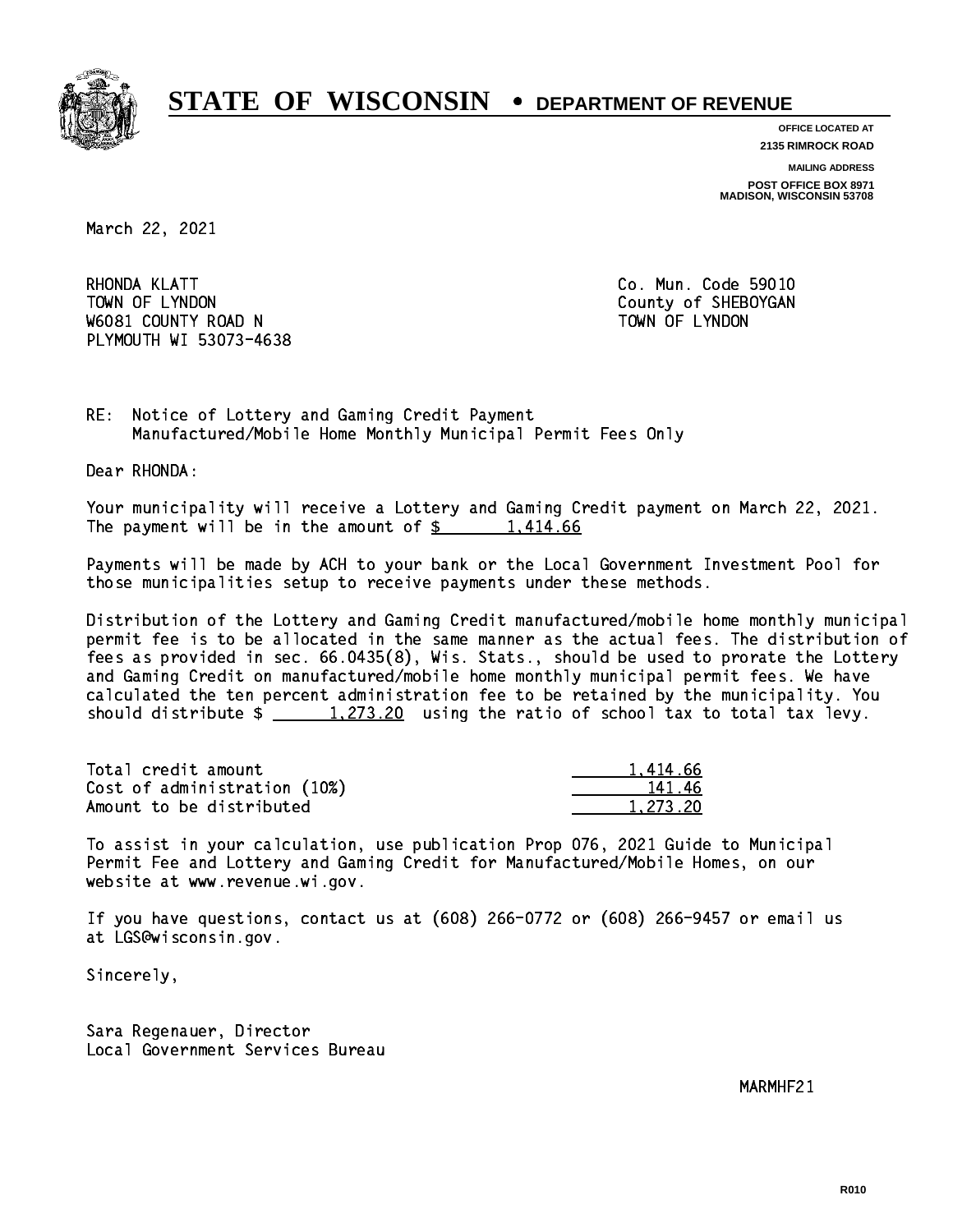

**OFFICE LOCATED AT 2135 RIMROCK ROAD**

**MAILING ADDRESS**

**POST OFFICE BOX 8971 MADISON, WISCONSIN 53708**

March 22, 2021

 JEANETTE MEYER Co. Mun. Code 59026 TOWN OF SHEBOYGAN FALLS **COUNTY OF SHEBOYGAN**  W3860 COUNTY ROAD O TOWN OF SHEBOYGAN FALLS SHEBOYGAN FALLS WI 53085-0046

RE: Notice of Lottery and Gaming Credit Payment Manufactured/Mobile Home Monthly Municipal Permit Fees Only

Dear JEANETTE:

 Your municipality will receive a Lottery and Gaming Credit payment on March 22, 2021. The payment will be in the amount of  $\frac{2}{3}$  6,002.86

 Payments will be made by ACH to your bank or the Local Government Investment Pool for those municipalities setup to receive payments under these methods.

 Distribution of the Lottery and Gaming Credit manufactured/mobile home monthly municipal permit fee is to be allocated in the same manner as the actual fees. The distribution of fees as provided in sec. 66.0435(8), Wis. Stats., should be used to prorate the Lottery and Gaming Credit on manufactured/mobile home monthly municipal permit fees. We have calculated the ten percent administration fee to be retained by the municipality. You should distribute  $\frac{2}{1}$   $\frac{5,402.58}{2}$  using the ratio of school tax to total tax levy.

| Total credit amount          | 6,002.86 |
|------------------------------|----------|
| Cost of administration (10%) | .600.28  |
| Amount to be distributed     | 5.402.58 |

 To assist in your calculation, use publication Prop 076, 2021 Guide to Municipal Permit Fee and Lottery and Gaming Credit for Manufactured/Mobile Homes, on our website at www.revenue.wi.gov.

 If you have questions, contact us at (608) 266-0772 or (608) 266-9457 or email us at LGS@wisconsin.gov.

Sincerely,

 Sara Regenauer, Director Local Government Services Bureau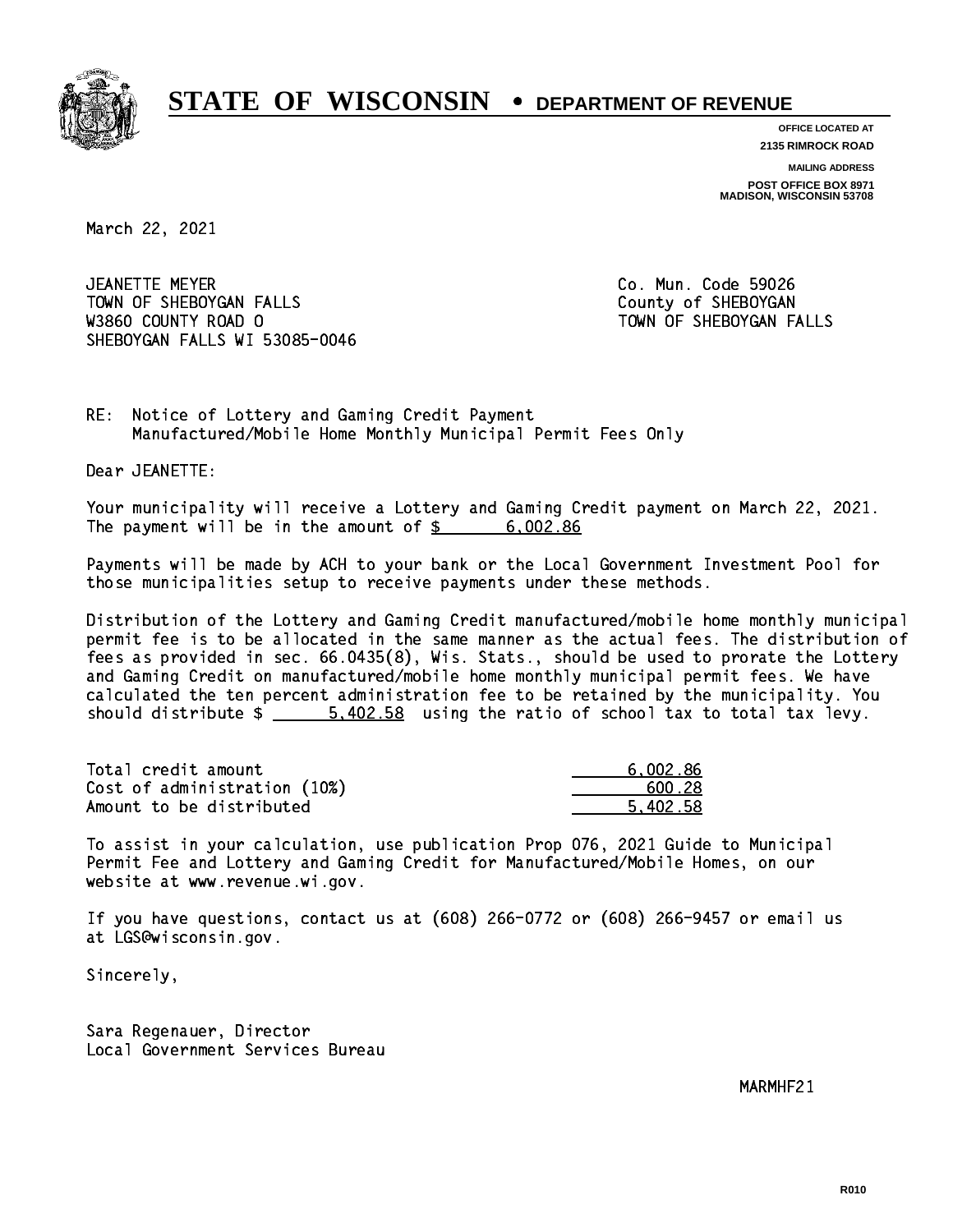

**OFFICE LOCATED AT**

**2135 RIMROCK ROAD**

**MAILING ADDRESS**

**POST OFFICE BOX 8971 MADISON, WISCONSIN 53708**

March 22, 2021

SABRINA DITTMAN COLLECTED CO. Mun. Code 59271 CITY OF PLYMOUTH CITY OF PLYMOUTH PO BOX 107 CITY OF PLYMOUTH PLYMOUTH WI 53073-0107

RE: Notice of Lottery and Gaming Credit Payment Manufactured/Mobile Home Monthly Municipal Permit Fees Only

Dear SABRINA:

 Your municipality will receive a Lottery and Gaming Credit payment on March 22, 2021. The payment will be in the amount of  $\frac{2}{3}$  11,374.44

 Payments will be made by ACH to your bank or the Local Government Investment Pool for those municipalities setup to receive payments under these methods.

 Distribution of the Lottery and Gaming Credit manufactured/mobile home monthly municipal permit fee is to be allocated in the same manner as the actual fees. The distribution of fees as provided in sec. 66.0435(8), Wis. Stats., should be used to prorate the Lottery and Gaming Credit on manufactured/mobile home monthly municipal permit fees. We have calculated the ten percent administration fee to be retained by the municipality. You should distribute  $\frac{10,237.00}{237.00}$  using the ratio of school tax to total tax levy.

| Total credit amount          | 11,374.44 |
|------------------------------|-----------|
| Cost of administration (10%) | 1.137.44  |
| Amount to be distributed     | 10.237.00 |

 To assist in your calculation, use publication Prop 076, 2021 Guide to Municipal Permit Fee and Lottery and Gaming Credit for Manufactured/Mobile Homes, on our website at www.revenue.wi.gov.

 If you have questions, contact us at (608) 266-0772 or (608) 266-9457 or email us at LGS@wisconsin.gov.

Sincerely,

 Sara Regenauer, Director Local Government Services Bureau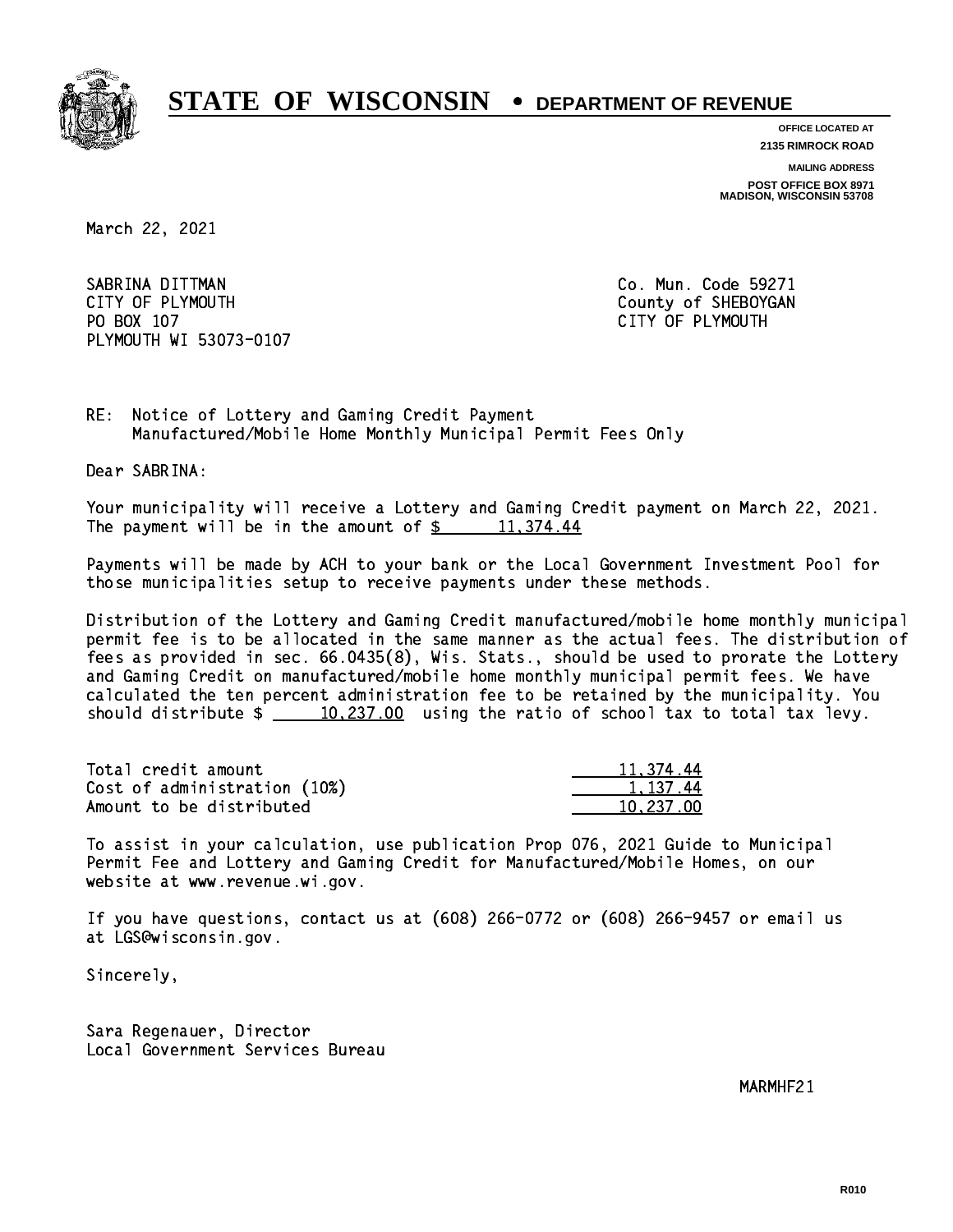

**OFFICE LOCATED AT**

**2135 RIMROCK ROAD**

**MAILING ADDRESS**

**POST OFFICE BOX 8971 MADISON, WISCONSIN 53708**

March 22, 2021

**TREASURER** CITY OF SHEBOYGAN COUNTY OF SHEBOYGAN 828 CENTER AVE STE 205 CENTER AVE STE 205 SHEBOYGAN WI 53081-4442

Co. Mun. Code 59281

RE: Notice of Lottery and Gaming Credit Payment Manufactured/Mobile Home Monthly Municipal Permit Fees Only

Dear TREASURER:

 Your municipality will receive a Lottery and Gaming Credit payment on March 22, 2021. The payment will be in the amount of  $\frac{2}{3}$  38,946.24

 Payments will be made by ACH to your bank or the Local Government Investment Pool for those municipalities setup to receive payments under these methods.

 Distribution of the Lottery and Gaming Credit manufactured/mobile home monthly municipal permit fee is to be allocated in the same manner as the actual fees. The distribution of fees as provided in sec. 66.0435(8), Wis. Stats., should be used to prorate the Lottery and Gaming Credit on manufactured/mobile home monthly municipal permit fees. We have calculated the ten percent administration fee to be retained by the municipality. You should distribute  $\frac{25.051.62}{2}$  using the ratio of school tax to total tax levy.

| Total credit amount          | 38,946.24 |
|------------------------------|-----------|
| Cost of administration (10%) | 3.894.62  |
| Amount to be distributed     | 35.051.62 |

 To assist in your calculation, use publication Prop 076, 2021 Guide to Municipal Permit Fee and Lottery and Gaming Credit for Manufactured/Mobile Homes, on our website at www.revenue.wi.gov.

 If you have questions, contact us at (608) 266-0772 or (608) 266-9457 or email us at LGS@wisconsin.gov.

Sincerely,

 Sara Regenauer, Director Local Government Services Bureau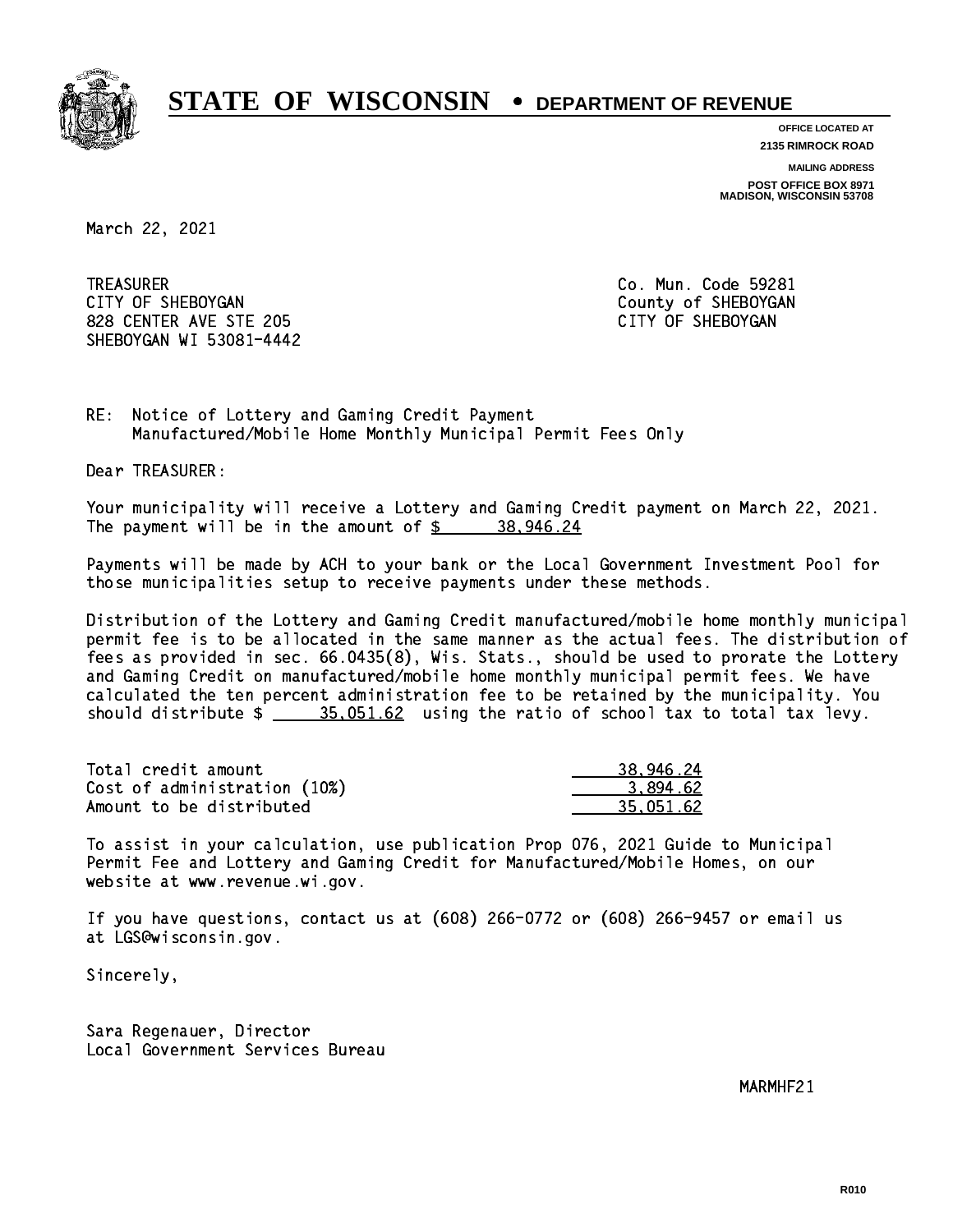

**OFFICE LOCATED AT**

**2135 RIMROCK ROAD**

**MAILING ADDRESS**

**POST OFFICE BOX 8971 MADISON, WISCONSIN 53708**

March 22, 2021

ALYSSA WALFORD CITY OF SHEBOYGAN FALLS COUNTY OF SHEBOYGAN PO BOX 186 SHEBOYGAN FALLS WI 53085-0186

Co. Mun. Code 59282 CITY OF SHEBOYGAN FALLS

RE: Notice of Lottery and Gaming Credit Payment Manufactured/Mobile Home Monthly Municipal Permit Fees Only

Dear ALYSSA:

 Your municipality will receive a Lottery and Gaming Credit payment on March 22, 2021. The payment will be in the amount of  $\frac{2}{3}$  45,789.09

 Payments will be made by ACH to your bank or the Local Government Investment Pool for those municipalities setup to receive payments under these methods.

 Distribution of the Lottery and Gaming Credit manufactured/mobile home monthly municipal permit fee is to be allocated in the same manner as the actual fees. The distribution of fees as provided in sec. 66.0435(8), Wis. Stats., should be used to prorate the Lottery and Gaming Credit on manufactured/mobile home monthly municipal permit fees. We have calculated the ten percent administration fee to be retained by the municipality. You should distribute  $\frac{41,210.19}{2}$  using the ratio of school tax to total tax levy.

| Total credit amount          | 45.789.09 |
|------------------------------|-----------|
| Cost of administration (10%) | 4.578.90  |
| Amount to be distributed     | 41.210.19 |

 To assist in your calculation, use publication Prop 076, 2021 Guide to Municipal Permit Fee and Lottery and Gaming Credit for Manufactured/Mobile Homes, on our website at www.revenue.wi.gov.

 If you have questions, contact us at (608) 266-0772 or (608) 266-9457 or email us at LGS@wisconsin.gov.

Sincerely,

 Sara Regenauer, Director Local Government Services Bureau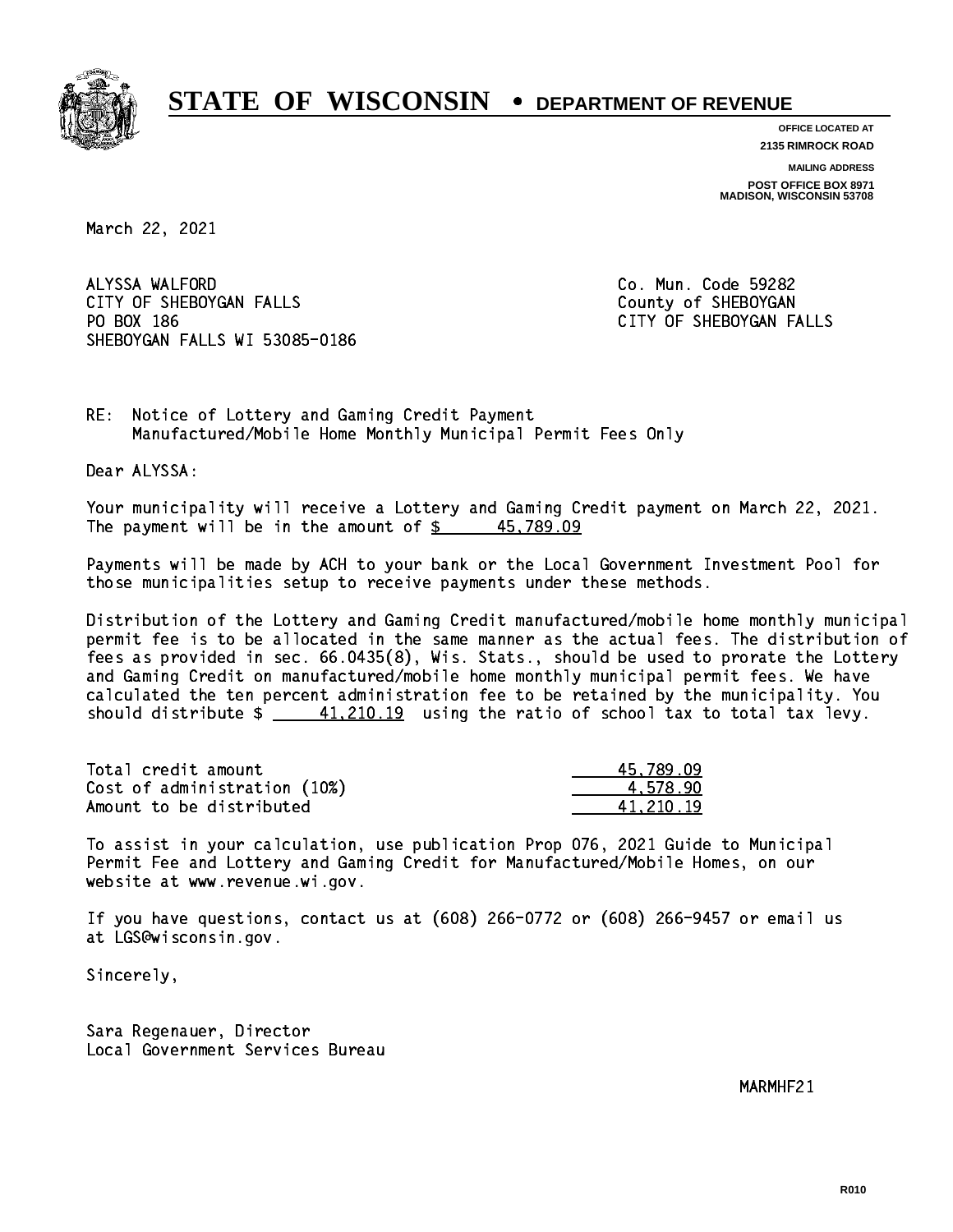

**OFFICE LOCATED AT**

**2135 RIMROCK ROAD**

**MAILING ADDRESS**

**POST OFFICE BOX 8971 MADISON, WISCONSIN 53708**

March 22, 2021

 CAROL PERNSTEINER Co. Mun. Code 60032 TOWN OF MEDICINE COUNTY OF MEDICINE COUNTY OF TAXABLE COUNTY OF TAXABLE COUNTY OF TAXABLE COUNTY OF TAXABLE CO W6657 CEDAR ST TOWN OF MEDFORD MEDFORD WI 54451-8904

RE: Notice of Lottery and Gaming Credit Payment Manufactured/Mobile Home Monthly Municipal Permit Fees Only

Dear CAROL:

 Your municipality will receive a Lottery and Gaming Credit payment on March 22, 2021. The payment will be in the amount of \$ 311.52 \_\_\_\_\_\_\_\_\_\_\_\_\_\_\_\_

 Payments will be made by ACH to your bank or the Local Government Investment Pool for those municipalities setup to receive payments under these methods.

 Distribution of the Lottery and Gaming Credit manufactured/mobile home monthly municipal permit fee is to be allocated in the same manner as the actual fees. The distribution of fees as provided in sec. 66.0435(8), Wis. Stats., should be used to prorate the Lottery and Gaming Credit on manufactured/mobile home monthly municipal permit fees. We have calculated the ten percent administration fee to be retained by the municipality. You should distribute  $\frac{280.37}{1}$  using the ratio of school tax to total tax levy.

Total credit amount Cost of administration (10%) Amount to be distributed

| 152       |
|-----------|
| 15.<br>15 |
| 27        |

 To assist in your calculation, use publication Prop 076, 2021 Guide to Municipal Permit Fee and Lottery and Gaming Credit for Manufactured/Mobile Homes, on our website at www.revenue.wi.gov.

 If you have questions, contact us at (608) 266-0772 or (608) 266-9457 or email us at LGS@wisconsin.gov.

Sincerely,

 Sara Regenauer, Director Local Government Services Bureau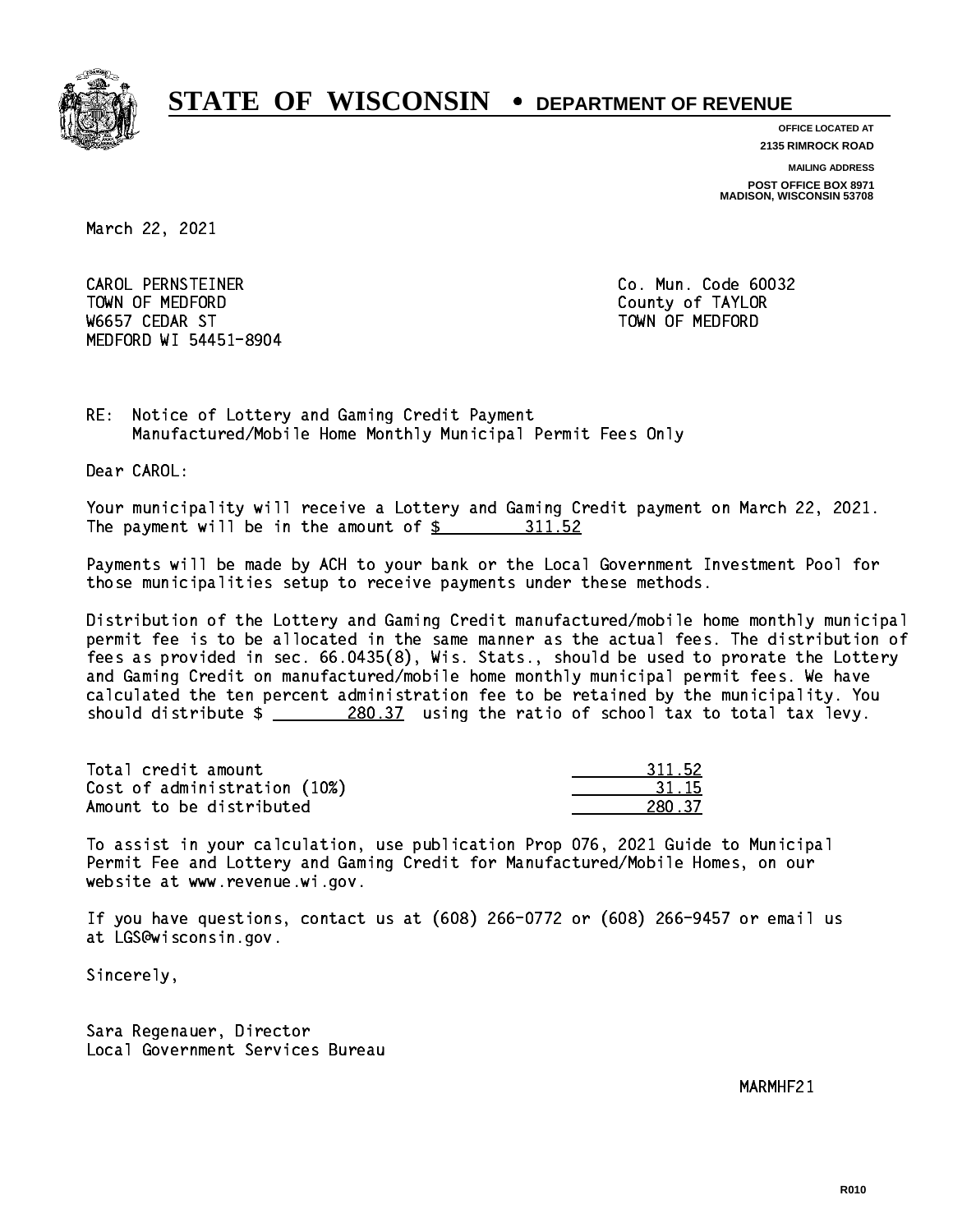

**OFFICE LOCATED AT**

**2135 RIMROCK ROAD**

**MAILING ADDRESS**

**POST OFFICE BOX 8971 MADISON, WISCONSIN 53708**

March 22, 2021

FRANCES PRASNICKI VILLAGE OF GILMAN COUNTY OF TAYLOR PO BOX 142 VILLAGE OF GILMAN GILMAN WI 54433-0157

Co. Mun. Code 60131

RE: Notice of Lottery and Gaming Credit Payment Manufactured/Mobile Home Monthly Municipal Permit Fees Only

Dear FRANCES:

 Your municipality will receive a Lottery and Gaming Credit payment on March 22, 2021. The payment will be in the amount of \$ 688.56 \_\_\_\_\_\_\_\_\_\_\_\_\_\_\_\_

 Payments will be made by ACH to your bank or the Local Government Investment Pool for those municipalities setup to receive payments under these methods.

 Distribution of the Lottery and Gaming Credit manufactured/mobile home monthly municipal permit fee is to be allocated in the same manner as the actual fees. The distribution of fees as provided in sec. 66.0435(8), Wis. Stats., should be used to prorate the Lottery and Gaming Credit on manufactured/mobile home monthly municipal permit fees. We have calculated the ten percent administration fee to be retained by the municipality. You should distribute  $\frac{2}{1}$   $\frac{619.71}{21}$  using the ratio of school tax to total tax levy.

Total credit amount Cost of administration (10%) Amount to be distributed

| 88.56 |
|-------|
| 8.85  |
| 19.71 |

 To assist in your calculation, use publication Prop 076, 2021 Guide to Municipal Permit Fee and Lottery and Gaming Credit for Manufactured/Mobile Homes, on our website at www.revenue.wi.gov.

 If you have questions, contact us at (608) 266-0772 or (608) 266-9457 or email us at LGS@wisconsin.gov.

Sincerely,

 Sara Regenauer, Director Local Government Services Bureau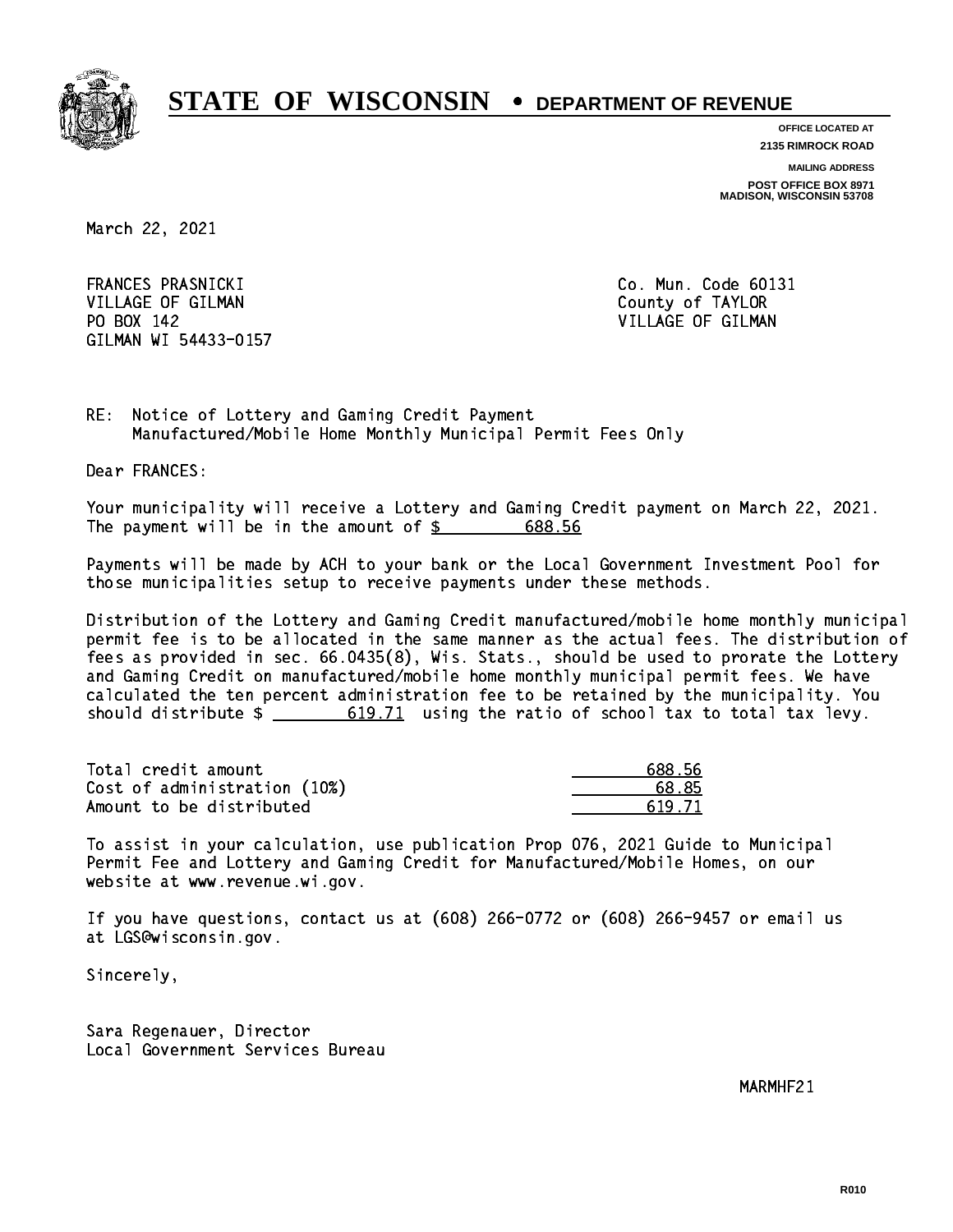

**OFFICE LOCATED AT**

**2135 RIMROCK ROAD**

**MAILING ADDRESS**

**POST OFFICE BOX 8971 MADISON, WISCONSIN 53708**

March 22, 2021

**KRISTIN LUECK** VILLAGE OF RIB LAKE County of TAYLOR PO BOX 205, 655 PEARL ST. THE RESERVITION OF RIB LAKE RIB LAKE WI 54470-0205

Co. Mun. Code 60176

RE: Notice of Lottery and Gaming Credit Payment Manufactured/Mobile Home Monthly Municipal Permit Fees Only

Dear KRISTIN:

 Your municipality will receive a Lottery and Gaming Credit payment on March 22, 2021. The payment will be in the amount of \$ 330.17 \_\_\_\_\_\_\_\_\_\_\_\_\_\_\_\_

 Payments will be made by ACH to your bank or the Local Government Investment Pool for those municipalities setup to receive payments under these methods.

 Distribution of the Lottery and Gaming Credit manufactured/mobile home monthly municipal permit fee is to be allocated in the same manner as the actual fees. The distribution of fees as provided in sec. 66.0435(8), Wis. Stats., should be used to prorate the Lottery and Gaming Credit on manufactured/mobile home monthly municipal permit fees. We have calculated the ten percent administration fee to be retained by the municipality. You should distribute  $\frac{297.16}{27.16}$  using the ratio of school tax to total tax levy.

Total credit amount Cost of administration (10%) Amount to be distributed

| $-17$     |
|-----------|
| 72 L<br>m |
| 716       |

 To assist in your calculation, use publication Prop 076, 2021 Guide to Municipal Permit Fee and Lottery and Gaming Credit for Manufactured/Mobile Homes, on our website at www.revenue.wi.gov.

 If you have questions, contact us at (608) 266-0772 or (608) 266-9457 or email us at LGS@wisconsin.gov.

Sincerely,

 Sara Regenauer, Director Local Government Services Bureau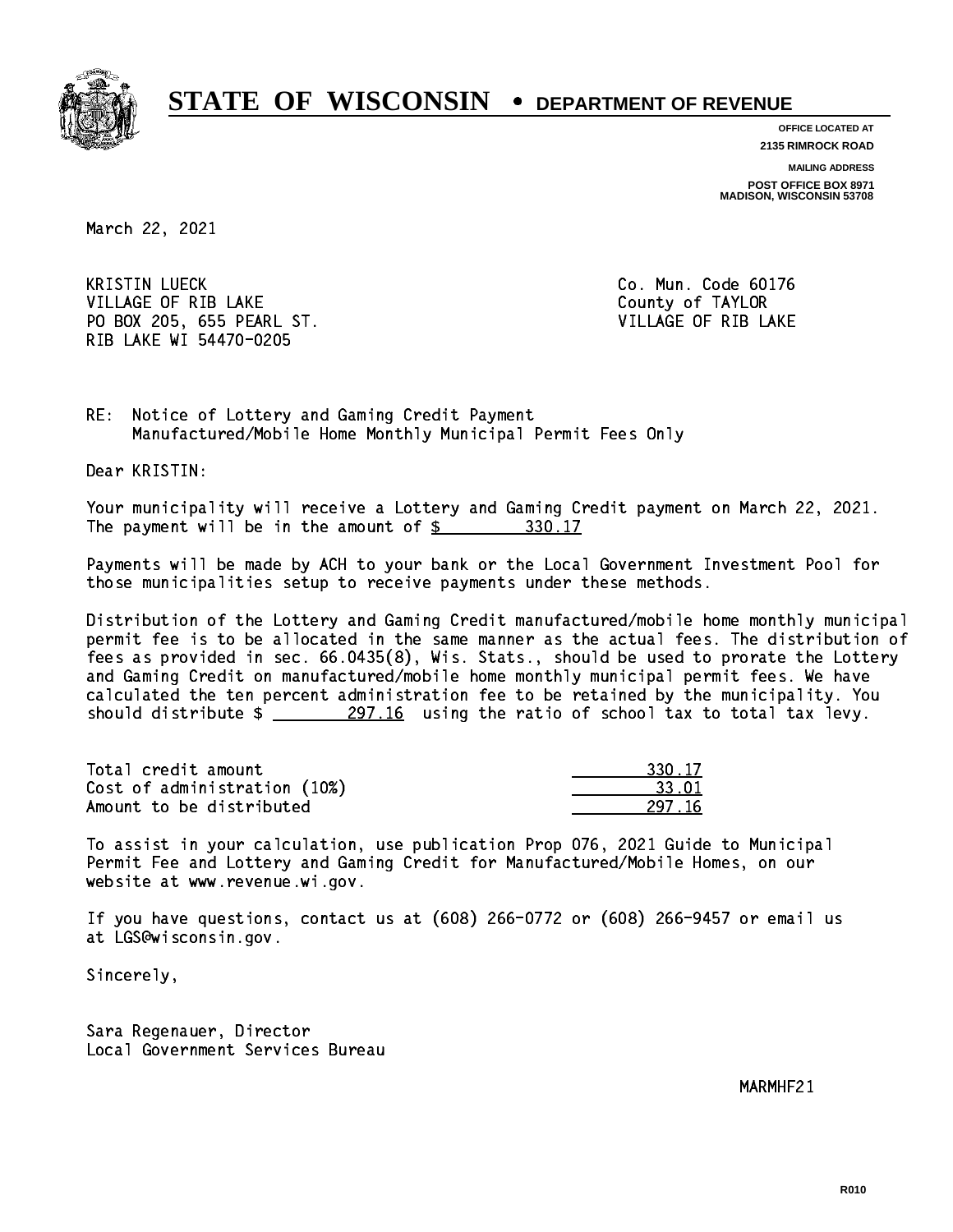

**OFFICE LOCATED AT 2135 RIMROCK ROAD**

**MAILING ADDRESS POST OFFICE BOX 8971 MADISON, WISCONSIN 53708**

March 22, 2021

JAN TISCHENDORF VILLAGE OF STETSONVILLE COUNTY OF TAYLOR P 0 BOX 219 STETSONVILLE WI 54480

Co. Mun. Code 60181 VILLAGE OF STETSONVILLE

RE: Notice of Lottery and Gaming Credit Payment Manufactured/Mobile Home Monthly Municipal Permit Fees Only

Dear JAN:

 Your municipality will receive a Lottery and Gaming Credit payment on March 22, 2021. The payment will be in the amount of  $\frac{21}{100}$ 410.70

 Payments will be made by ACH to your bank or the Local Government Investment Pool for those municipalities setup to receive payments under these methods.

 Distribution of the Lottery and Gaming Credit manufactured/mobile home monthly municipal permit fee is to be allocated in the same manner as the actual fees. The distribution of fees as provided in sec. 66.0435(8), Wis. Stats., should be used to prorate the Lottery and Gaming Credit on manufactured/mobile home monthly municipal permit fees. We have calculated the ten percent administration fee to be retained by the municipality. You should distribute  $\frac{269.63}{2}$  using the ratio of school tax to total tax levy.

Total credit amount Cost of administration (10%) Amount to be distributed

| 410.70 |
|--------|
| 41.OZ  |
| 69.63  |

 To assist in your calculation, use publication Prop 076, 2021 Guide to Municipal Permit Fee and Lottery and Gaming Credit for Manufactured/Mobile Homes, on our website at www.revenue.wi.gov.

 If you have questions, contact us at (608) 266-0772 or (608) 266-9457 or email us at LGS@wisconsin.gov.

Sincerely,

 Sara Regenauer, Director Local Government Services Bureau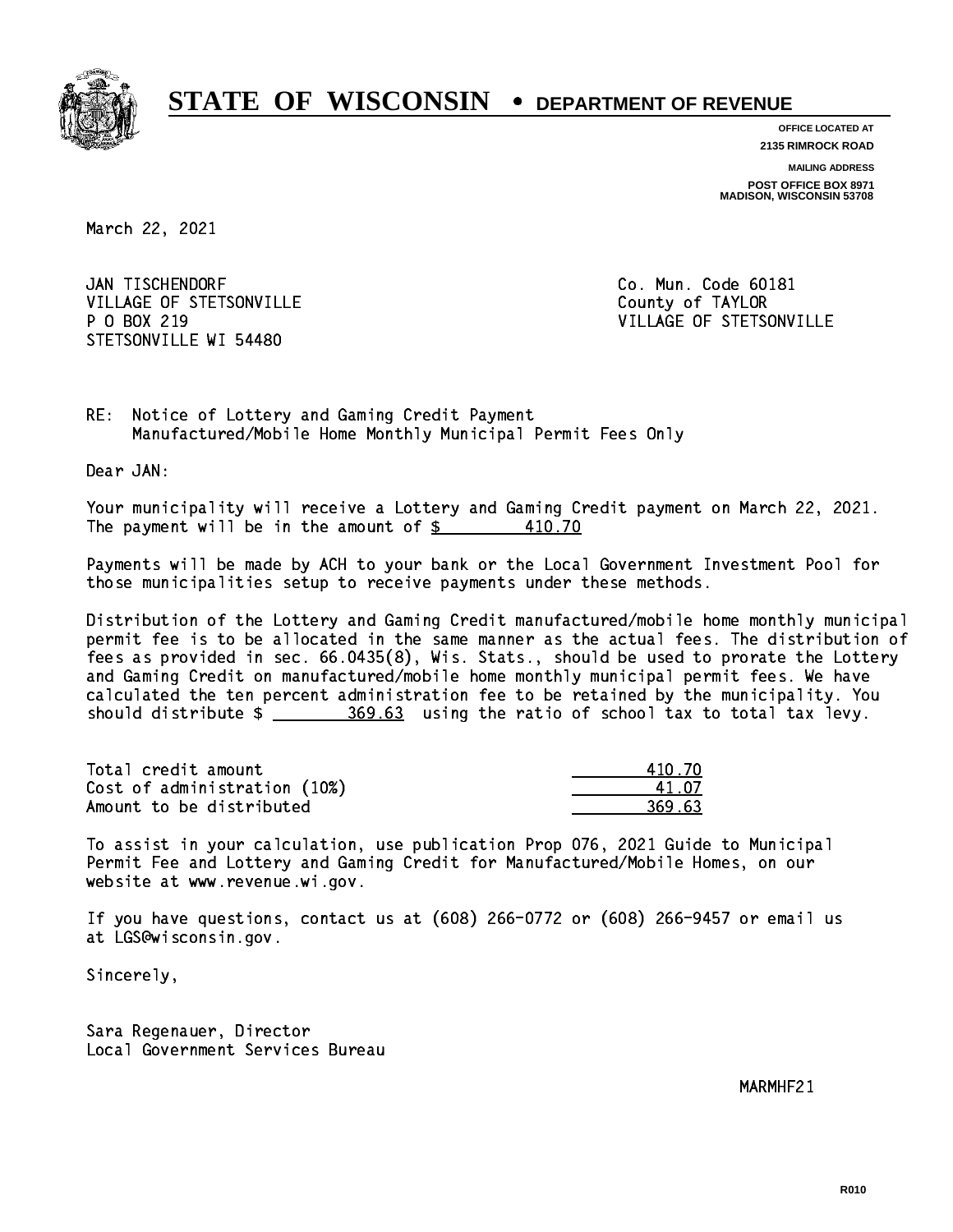

**OFFICE LOCATED AT 2135 RIMROCK ROAD**

**MAILING ADDRESS**

**POST OFFICE BOX 8971 MADISON, WISCONSIN 53708**

March 22, 2021

KATHY TOM CITY OF MEDFORD County of TAYLOR 639 S 2ND ST CITY OF MEDFORD MEDFORD WI 54451-2058

Co. Mun. Code 60251

RE: Notice of Lottery and Gaming Credit Payment Manufactured/Mobile Home Monthly Municipal Permit Fees Only

Dear KATHY:

 Your municipality will receive a Lottery and Gaming Credit payment on March 22, 2021. The payment will be in the amount of  $\frac{2}{3}$  12,586.68

 Payments will be made by ACH to your bank or the Local Government Investment Pool for those municipalities setup to receive payments under these methods.

 Distribution of the Lottery and Gaming Credit manufactured/mobile home monthly municipal permit fee is to be allocated in the same manner as the actual fees. The distribution of fees as provided in sec. 66.0435(8), Wis. Stats., should be used to prorate the Lottery and Gaming Credit on manufactured/mobile home monthly municipal permit fees. We have calculated the ten percent administration fee to be retained by the municipality. You should distribute  $\frac{11,328.02}{11,328.02}$  using the ratio of school tax to total tax levy.

| Total credit amount          | 12,586.68 |
|------------------------------|-----------|
| Cost of administration (10%) | 1.258.66  |
| Amount to be distributed     | 11.328.02 |

 To assist in your calculation, use publication Prop 076, 2021 Guide to Municipal Permit Fee and Lottery and Gaming Credit for Manufactured/Mobile Homes, on our website at www.revenue.wi.gov.

 If you have questions, contact us at (608) 266-0772 or (608) 266-9457 or email us at LGS@wisconsin.gov.

Sincerely,

 Sara Regenauer, Director Local Government Services Bureau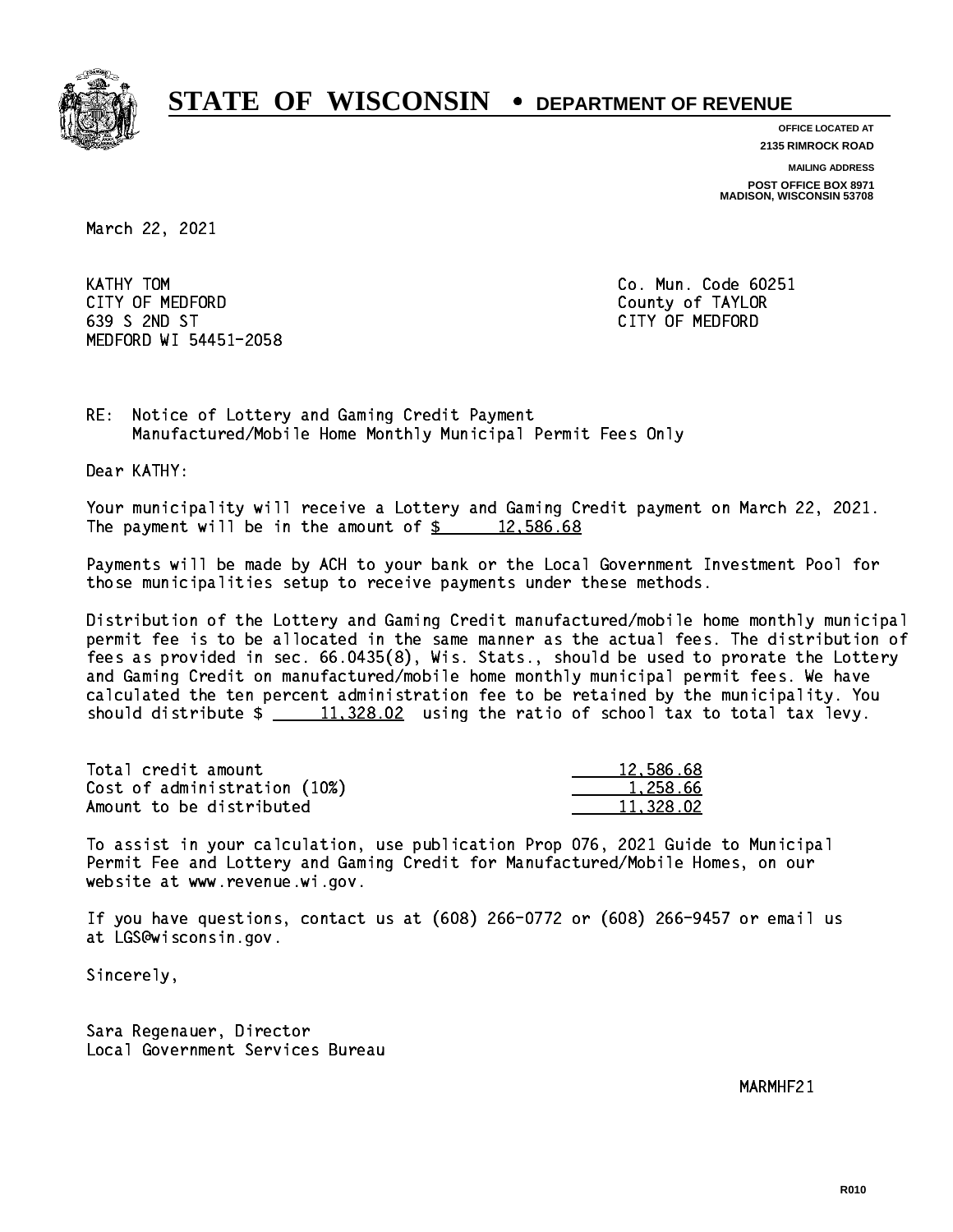

**OFFICE LOCATED AT 2135 RIMROCK ROAD**

**MAILING ADDRESS**

**POST OFFICE BOX 8971 MADISON, WISCONSIN 53708**

March 22, 2021

**KELLY MOEN** N50151 COUNTY RD Y TOWN OF ALBION ELEVA WI 54738

Co. Mun. Code 61002 TOWN OF ALBION COUNTY OF TREMPEALEAU

RE: Notice of Lottery and Gaming Credit Payment Manufactured/Mobile Home Monthly Municipal Permit Fees Only

Dear KELLY:

 Your municipality will receive a Lottery and Gaming Credit payment on March 22, 2021. The payment will be in the amount of  $\frac{2}{3}$  984.48

 Payments will be made by ACH to your bank or the Local Government Investment Pool for those municipalities setup to receive payments under these methods.

 Distribution of the Lottery and Gaming Credit manufactured/mobile home monthly municipal permit fee is to be allocated in the same manner as the actual fees. The distribution of fees as provided in sec. 66.0435(8), Wis. Stats., should be used to prorate the Lottery and Gaming Credit on manufactured/mobile home monthly municipal permit fees. We have calculated the ten percent administration fee to be retained by the municipality. You should distribute  $\frac{2}{2}$   $\frac{886.04}{2}$  using the ratio of school tax to total tax levy.

| Total credit amount          | 984.48 |
|------------------------------|--------|
| Cost of administration (10%) | 98.44  |
| Amount to be distributed     | 886 N4 |

 To assist in your calculation, use publication Prop 076, 2021 Guide to Municipal Permit Fee and Lottery and Gaming Credit for Manufactured/Mobile Homes, on our website at www.revenue.wi.gov.

 If you have questions, contact us at (608) 266-0772 or (608) 266-9457 or email us at LGS@wisconsin.gov.

Sincerely,

 Sara Regenauer, Director Local Government Services Bureau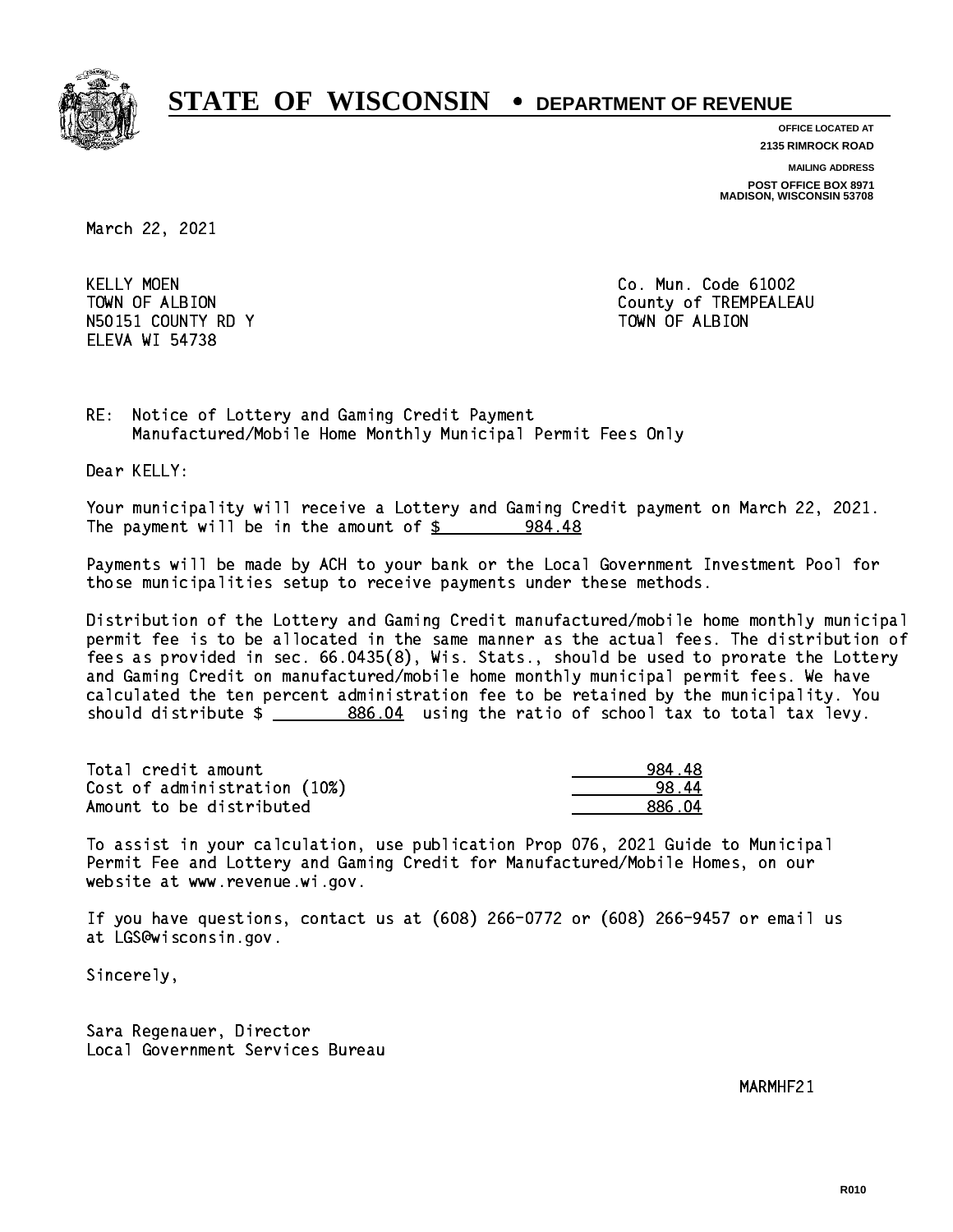

**OFFICE LOCATED AT 2135 RIMROCK ROAD**

**MAILING ADDRESS**

**POST OFFICE BOX 8971 MADISON, WISCONSIN 53708**

March 22, 2021

 BLAZE STEGEMEYER Co. Mun. Code 61008 TOWN OF CALEDONIA County of TREMPEALEAU W19706 SAWMILL RD TOWN OF CALEDONIA GALESVILLE WI 54630-8337

RE: Notice of Lottery and Gaming Credit Payment Manufactured/Mobile Home Monthly Municipal Permit Fees Only

Dear BLAZE:

 Your municipality will receive a Lottery and Gaming Credit payment on March 22, 2021. The payment will be in the amount of  $\frac{2}{3}$  7,542.70

 Payments will be made by ACH to your bank or the Local Government Investment Pool for those municipalities setup to receive payments under these methods.

 Distribution of the Lottery and Gaming Credit manufactured/mobile home monthly municipal permit fee is to be allocated in the same manner as the actual fees. The distribution of fees as provided in sec. 66.0435(8), Wis. Stats., should be used to prorate the Lottery and Gaming Credit on manufactured/mobile home monthly municipal permit fees. We have calculated the ten percent administration fee to be retained by the municipality. You should distribute  $\frac{2}{1}$   $\frac{6,788.43}{2}$  using the ratio of school tax to total tax levy.

| Total credit amount          | 7.542.70 |
|------------------------------|----------|
| Cost of administration (10%) | 754 27   |
| Amount to be distributed     | 6.788.43 |

 To assist in your calculation, use publication Prop 076, 2021 Guide to Municipal Permit Fee and Lottery and Gaming Credit for Manufactured/Mobile Homes, on our website at www.revenue.wi.gov.

 If you have questions, contact us at (608) 266-0772 or (608) 266-9457 or email us at LGS@wisconsin.gov.

Sincerely,

 Sara Regenauer, Director Local Government Services Bureau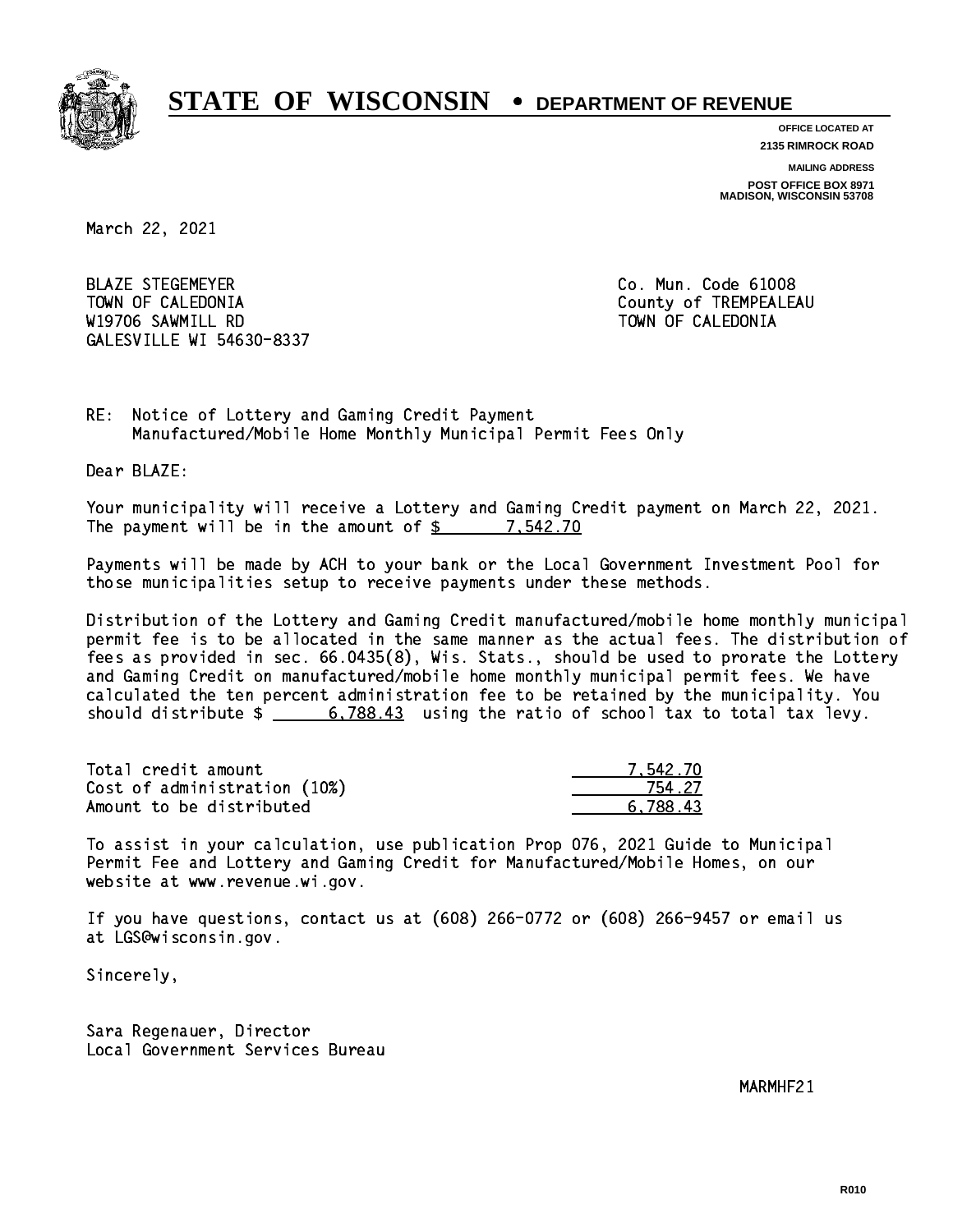

**OFFICE LOCATED AT 2135 RIMROCK ROAD**

**MAILING ADDRESS**

**POST OFFICE BOX 8971 MADISON, WISCONSIN 53708**

March 22, 2021

SUE HENDERSON TOWN OF GALE **COUNTY OF SALE** N1880 TRIM RD TOWN OF GALERY COMPUTER STATES OF GALERY COMPUTER STATES OF GALERY COMPUTER STATES OF GALERY COMPUTERS GALESVILLE WI 54630-8276

Co. Mun. Code 61016

RE: Notice of Lottery and Gaming Credit Payment Manufactured/Mobile Home Monthly Municipal Permit Fees Only

Dear SUE:

 Your municipality will receive a Lottery and Gaming Credit payment on March 22, 2021. The payment will be in the amount of \$ 643.61 \_\_\_\_\_\_\_\_\_\_\_\_\_\_\_\_

 Payments will be made by ACH to your bank or the Local Government Investment Pool for those municipalities setup to receive payments under these methods.

 Distribution of the Lottery and Gaming Credit manufactured/mobile home monthly municipal permit fee is to be allocated in the same manner as the actual fees. The distribution of fees as provided in sec. 66.0435(8), Wis. Stats., should be used to prorate the Lottery and Gaming Credit on manufactured/mobile home monthly municipal permit fees. We have calculated the ten percent administration fee to be retained by the municipality. You should distribute  $\frac{25}{1000}$  579.25 using the ratio of school tax to total tax levy.

| Total credit amount          | 643.61 |
|------------------------------|--------|
| Cost of administration (10%) | 64.36  |
| Amount to be distributed     | 579.25 |

 To assist in your calculation, use publication Prop 076, 2021 Guide to Municipal Permit Fee and Lottery and Gaming Credit for Manufactured/Mobile Homes, on our website at www.revenue.wi.gov.

 If you have questions, contact us at (608) 266-0772 or (608) 266-9457 or email us at LGS@wisconsin.gov.

Sincerely,

 Sara Regenauer, Director Local Government Services Bureau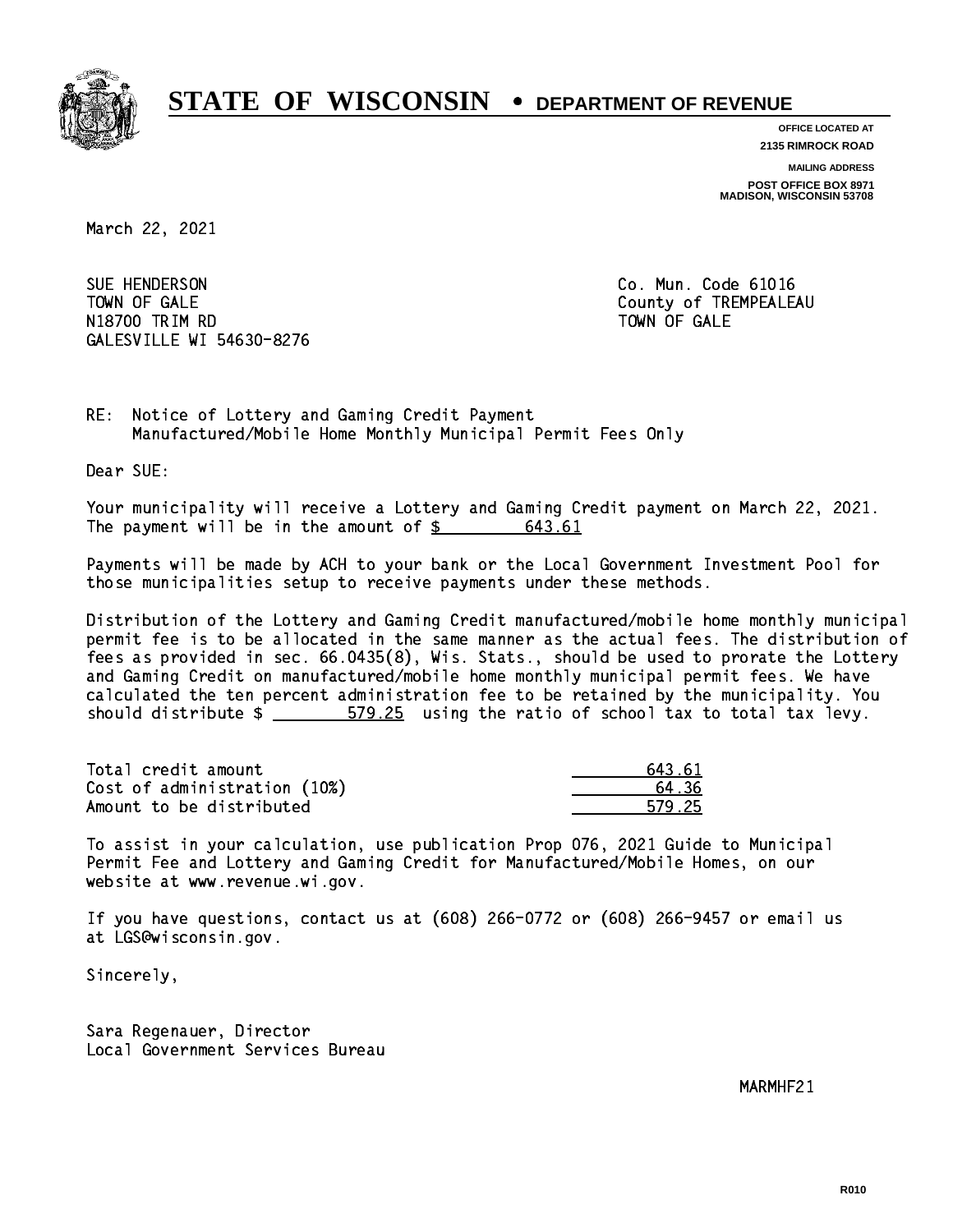

**OFFICE LOCATED AT**

**2135 RIMROCK ROAD**

**MAILING ADDRESS**

**POST OFFICE BOX 8971 MADISON, WISCONSIN 53708**

March 22, 2021

 VALERIE PRONSCHINSKE Co. Mun. Code 61020 TOWN OF LINCOLN County of TREMPEALEAU N36690 GIEROK RD TOWN OF LINCOLNS INDEPENDENCE WI 54747-9601

RE: Notice of Lottery and Gaming Credit Payment Manufactured/Mobile Home Monthly Municipal Permit Fees Only

Dear VALERIE:

 Your municipality will receive a Lottery and Gaming Credit payment on March 22, 2021. The payment will be in the amount of  $\frac{2}{3}$  1,975.00

 Payments will be made by ACH to your bank or the Local Government Investment Pool for those municipalities setup to receive payments under these methods.

 Distribution of the Lottery and Gaming Credit manufactured/mobile home monthly municipal permit fee is to be allocated in the same manner as the actual fees. The distribution of fees as provided in sec. 66.0435(8), Wis. Stats., should be used to prorate the Lottery and Gaming Credit on manufactured/mobile home monthly municipal permit fees. We have calculated the ten percent administration fee to be retained by the municipality. You should distribute  $\frac{1,777.50}{1,777.50}$  using the ratio of school tax to total tax levy.

| Total credit amount          | 1.975.00 |
|------------------------------|----------|
| Cost of administration (10%) | 197.50   |
| Amount to be distributed     | 1,777.50 |

 To assist in your calculation, use publication Prop 076, 2021 Guide to Municipal Permit Fee and Lottery and Gaming Credit for Manufactured/Mobile Homes, on our website at www.revenue.wi.gov.

 If you have questions, contact us at (608) 266-0772 or (608) 266-9457 or email us at LGS@wisconsin.gov.

Sincerely,

 Sara Regenauer, Director Local Government Services Bureau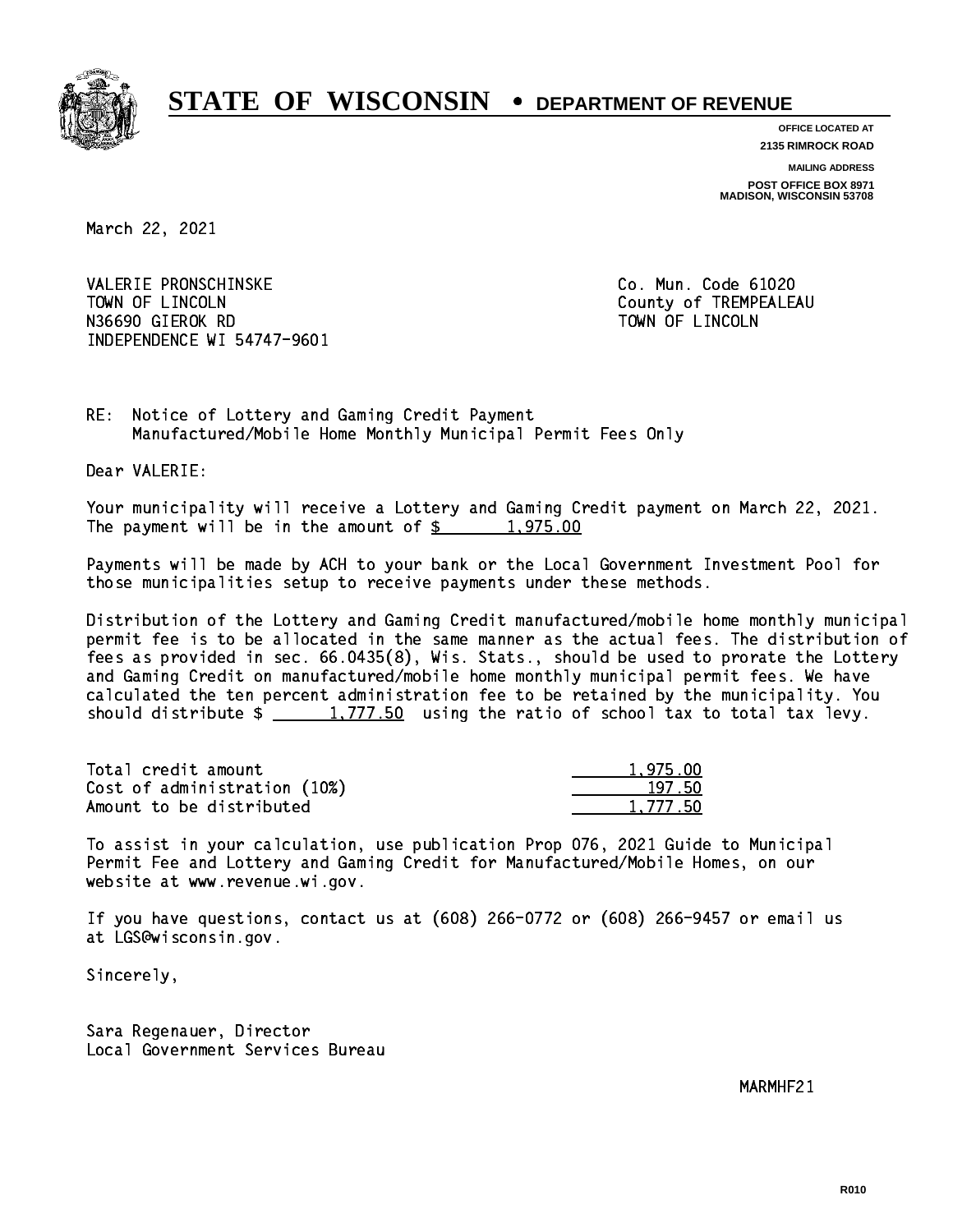

**OFFICE LOCATED AT**

**2135 RIMROCK ROAD**

**MAILING ADDRESS POST OFFICE BOX 8971 MADISON, WISCONSIN 53708**

March 22, 2021

SONJA A BYRNE TOWN OF TREMPEALEAU **TOWA COUNTY OF TREMPEALEAU** W24854 STATE RD 54/93 TOWN OF TREMPEALEAU GALESVILLE WI 54630-8243

Co. Mun. Code 61028

RE: Notice of Lottery and Gaming Credit Payment Manufactured/Mobile Home Monthly Municipal Permit Fees Only

Dear SONJA:

 Your municipality will receive a Lottery and Gaming Credit payment on March 22, 2021. The payment will be in the amount of  $\frac{238.20}{2}$ 

 Payments will be made by ACH to your bank or the Local Government Investment Pool for those municipalities setup to receive payments under these methods.

 Distribution of the Lottery and Gaming Credit manufactured/mobile home monthly municipal permit fee is to be allocated in the same manner as the actual fees. The distribution of fees as provided in sec. 66.0435(8), Wis. Stats., should be used to prorate the Lottery and Gaming Credit on manufactured/mobile home monthly municipal permit fees. We have calculated the ten percent administration fee to be retained by the municipality. You should distribute  $\frac{214.38}{214.38}$  using the ratio of school tax to total tax levy.

Total credit amount Cost of administration (10%) Amount to be distributed

| l 2N       |
|------------|
| 82.<br>. . |
| 21<br>79.  |

 To assist in your calculation, use publication Prop 076, 2021 Guide to Municipal Permit Fee and Lottery and Gaming Credit for Manufactured/Mobile Homes, on our website at www.revenue.wi.gov.

 If you have questions, contact us at (608) 266-0772 or (608) 266-9457 or email us at LGS@wisconsin.gov.

Sincerely,

 Sara Regenauer, Director Local Government Services Bureau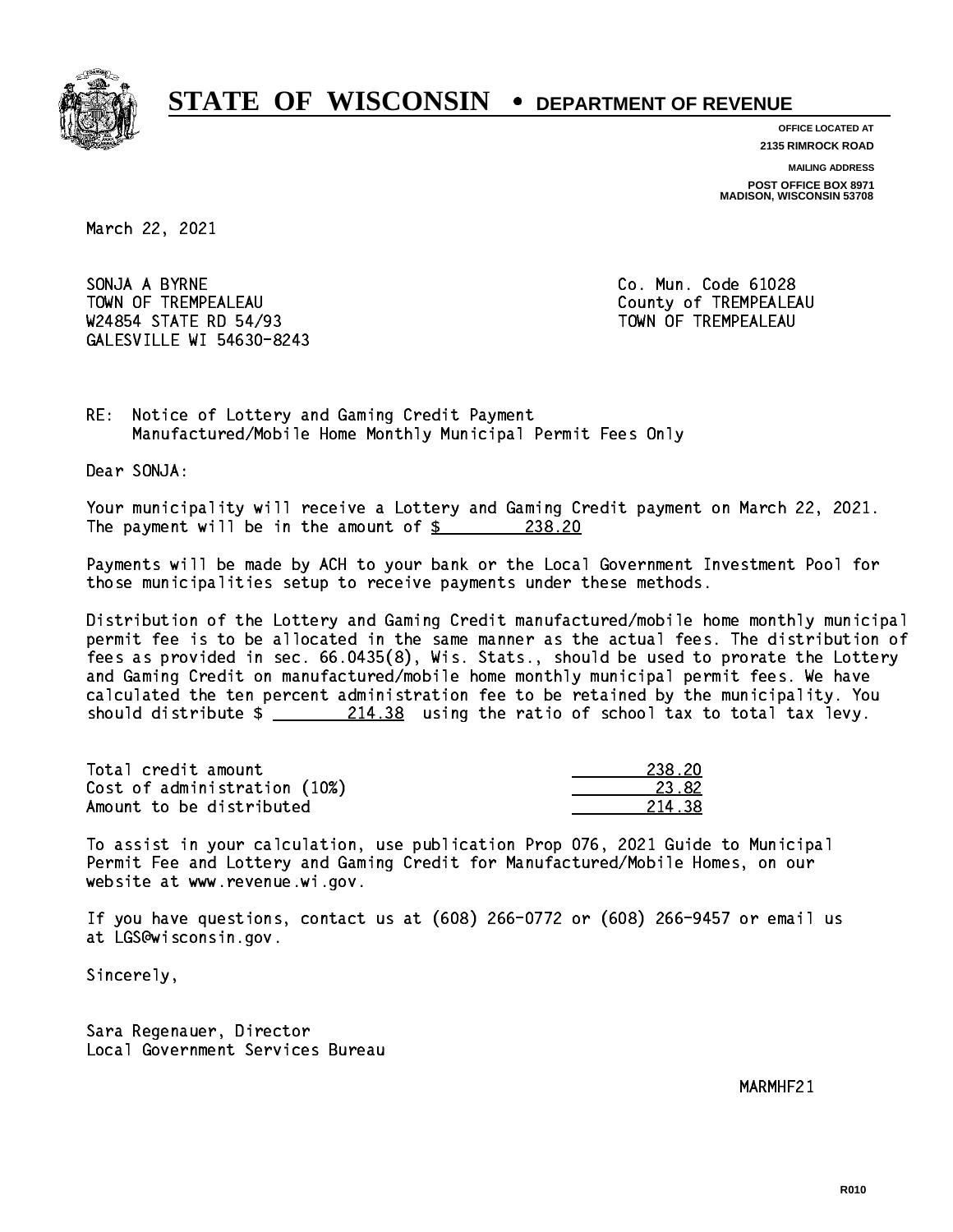

**OFFICE LOCATED AT 2135 RIMROCK ROAD**

**MAILING ADDRESS**

**POST OFFICE BOX 8971 MADISON, WISCONSIN 53708**

March 22, 2021

JANE JENSEN PO BOX 125 VILLAGE OF ETTRICK ETTRICK WI 54627-0125

Co. Mun. Code 61122 VILLAGE OF ETTRICK County of TREMPEALEAU

1,174.68

RE: Notice of Lottery and Gaming Credit Payment Manufactured/Mobile Home Monthly Municipal Permit Fees Only

Dear JANE:

 Your municipality will receive a Lottery and Gaming Credit payment on March 22, 2021. The payment will be in the amount of  $\frac{2}{3}$  1,174.68

 Payments will be made by ACH to your bank or the Local Government Investment Pool for those municipalities setup to receive payments under these methods.

 Distribution of the Lottery and Gaming Credit manufactured/mobile home monthly municipal permit fee is to be allocated in the same manner as the actual fees. The distribution of fees as provided in sec. 66.0435(8), Wis. Stats., should be used to prorate the Lottery and Gaming Credit on manufactured/mobile home monthly municipal permit fees. We have calculated the ten percent administration fee to be retained by the municipality. You should distribute  $\frac{1.057.22}{1.057.22}$  using the ratio of school tax to total tax levy.

| Total credit amount          | 1.174.68 |
|------------------------------|----------|
| Cost of administration (10%) | 117.46   |
| Amount to be distributed     | 1,057.22 |

 To assist in your calculation, use publication Prop 076, 2021 Guide to Municipal Permit Fee and Lottery and Gaming Credit for Manufactured/Mobile Homes, on our website at www.revenue.wi.gov.

 If you have questions, contact us at (608) 266-0772 or (608) 266-9457 or email us at LGS@wisconsin.gov.

Sincerely,

 Sara Regenauer, Director Local Government Services Bureau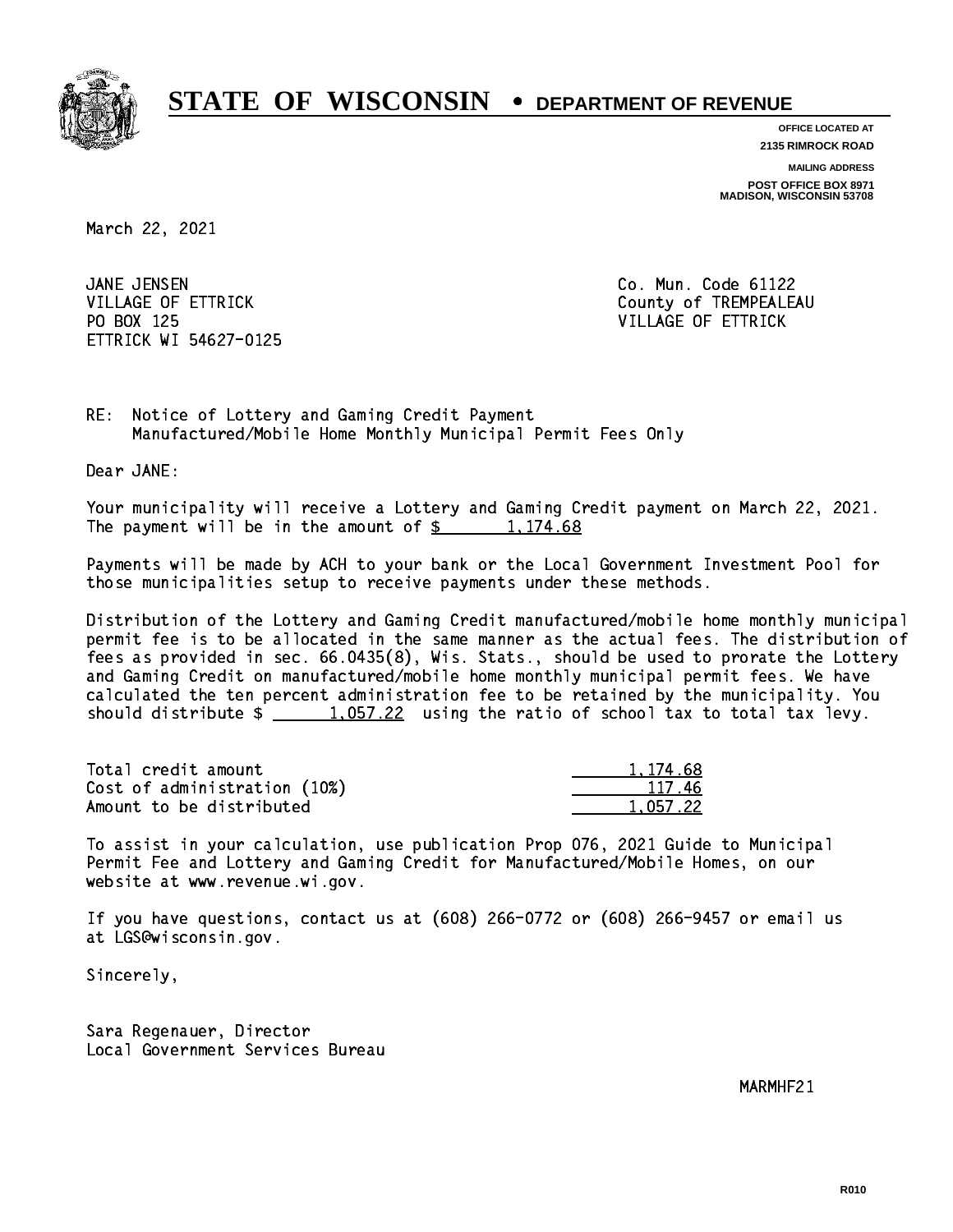

**OFFICE LOCATED AT 2135 RIMROCK ROAD**

**MAILING ADDRESS**

**POST OFFICE BOX 8971 MADISON, WISCONSIN 53708**

March 22, 2021

HOLLIE SOBOTTA VILLAGE OF TREMPEALEAU County of TREMPEALEAU PO BOX 247 TREMPEALEAU WI 54661

Co. Mun. Code 61186 VILLAGE OF TREMPEALEAU

RE: Notice of Lottery and Gaming Credit Payment Manufactured/Mobile Home Monthly Municipal Permit Fees Only

Dear HOLLIE:

 Your municipality will receive a Lottery and Gaming Credit payment on March 22, 2021. The payment will be in the amount of  $\frac{20,399.04}{20,399.04}$ 

 Payments will be made by ACH to your bank or the Local Government Investment Pool for those municipalities setup to receive payments under these methods.

 Distribution of the Lottery and Gaming Credit manufactured/mobile home monthly municipal permit fee is to be allocated in the same manner as the actual fees. The distribution of fees as provided in sec. 66.0435(8), Wis. Stats., should be used to prorate the Lottery and Gaming Credit on manufactured/mobile home monthly municipal permit fees. We have calculated the ten percent administration fee to be retained by the municipality. You should distribute  $\frac{18,359.14}{2}$  using the ratio of school tax to total tax levy.

| Total credit amount          | 20,399.04   |
|------------------------------|-------------|
| Cost of administration (10%) | 2.039.90    |
| Amount to be distributed     | 18, 359, 14 |

 To assist in your calculation, use publication Prop 076, 2021 Guide to Municipal Permit Fee and Lottery and Gaming Credit for Manufactured/Mobile Homes, on our website at www.revenue.wi.gov.

 If you have questions, contact us at (608) 266-0772 or (608) 266-9457 or email us at LGS@wisconsin.gov.

Sincerely,

 Sara Regenauer, Director Local Government Services Bureau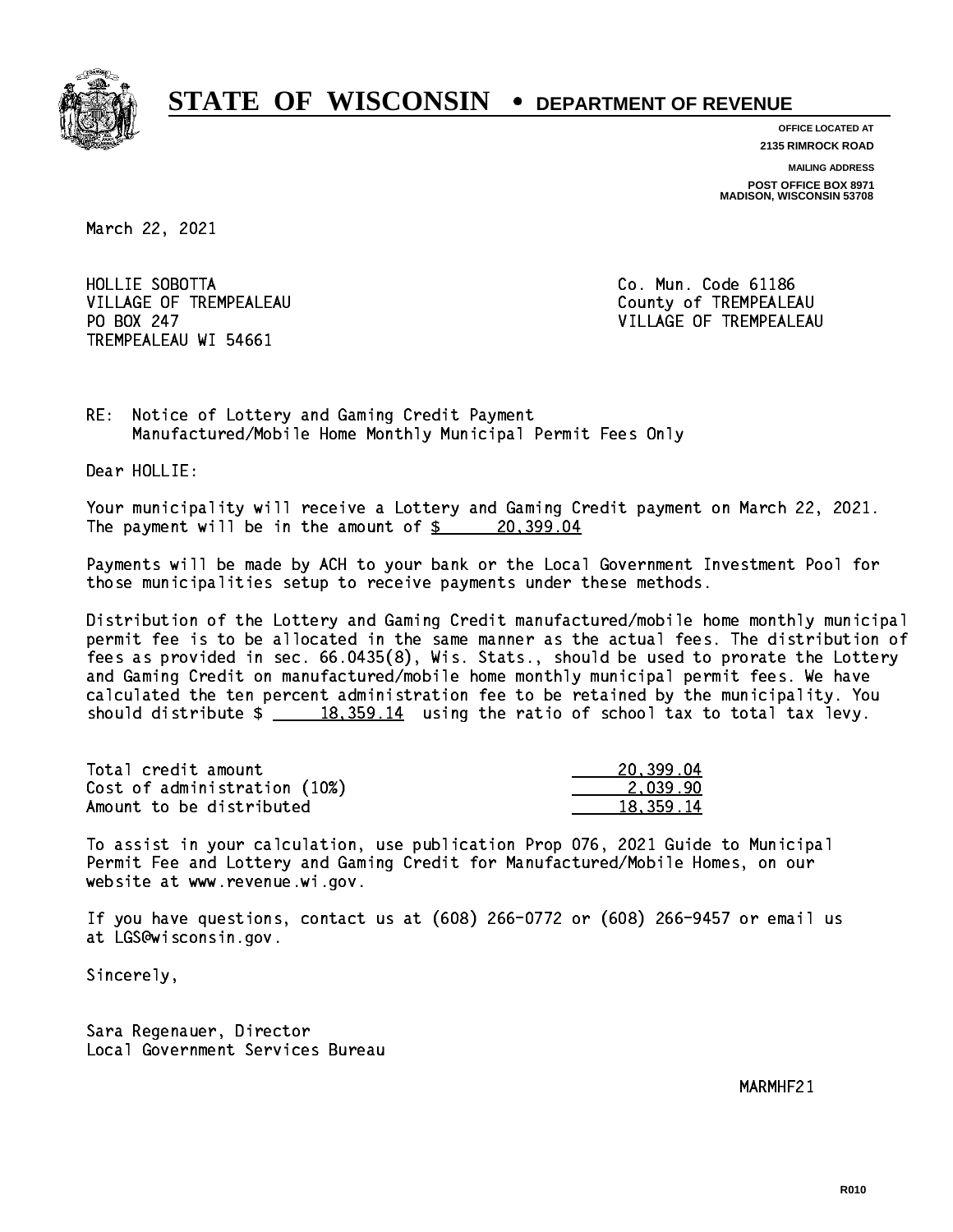

**OFFICE LOCATED AT**

**2135 RIMROCK ROAD**

**MAILING ADDRESS POST OFFICE BOX 8971 MADISON, WISCONSIN 53708**

March 22, 2021

ANGELA BERG 203 W MAIN ST CITY OF ARCADIA ARCADIA WI 54612-1329

Co. Mun. Code 61201 CITY OF ARCADIA County of TREMPEALEAU

RE: Notice of Lottery and Gaming Credit Payment Manufactured/Mobile Home Monthly Municipal Permit Fees Only

Dear ANGELA:

 Your municipality will receive a Lottery and Gaming Credit payment on March 22, 2021. The payment will be in the amount of  $\frac{2}{3}$  3,894.24

 Payments will be made by ACH to your bank or the Local Government Investment Pool for those municipalities setup to receive payments under these methods.

 Distribution of the Lottery and Gaming Credit manufactured/mobile home monthly municipal permit fee is to be allocated in the same manner as the actual fees. The distribution of fees as provided in sec. 66.0435(8), Wis. Stats., should be used to prorate the Lottery and Gaming Credit on manufactured/mobile home monthly municipal permit fees. We have calculated the ten percent administration fee to be retained by the municipality. You should distribute  $\frac{2}{2}$   $\frac{3.504.82}{2}$  using the ratio of school tax to total tax levy.

| Total credit amount          | 3.894.24 |
|------------------------------|----------|
| Cost of administration (10%) | 389.42   |
| Amount to be distributed     | 3.504.82 |

 To assist in your calculation, use publication Prop 076, 2021 Guide to Municipal Permit Fee and Lottery and Gaming Credit for Manufactured/Mobile Homes, on our website at www.revenue.wi.gov.

 If you have questions, contact us at (608) 266-0772 or (608) 266-9457 or email us at LGS@wisconsin.gov.

Sincerely,

 Sara Regenauer, Director Local Government Services Bureau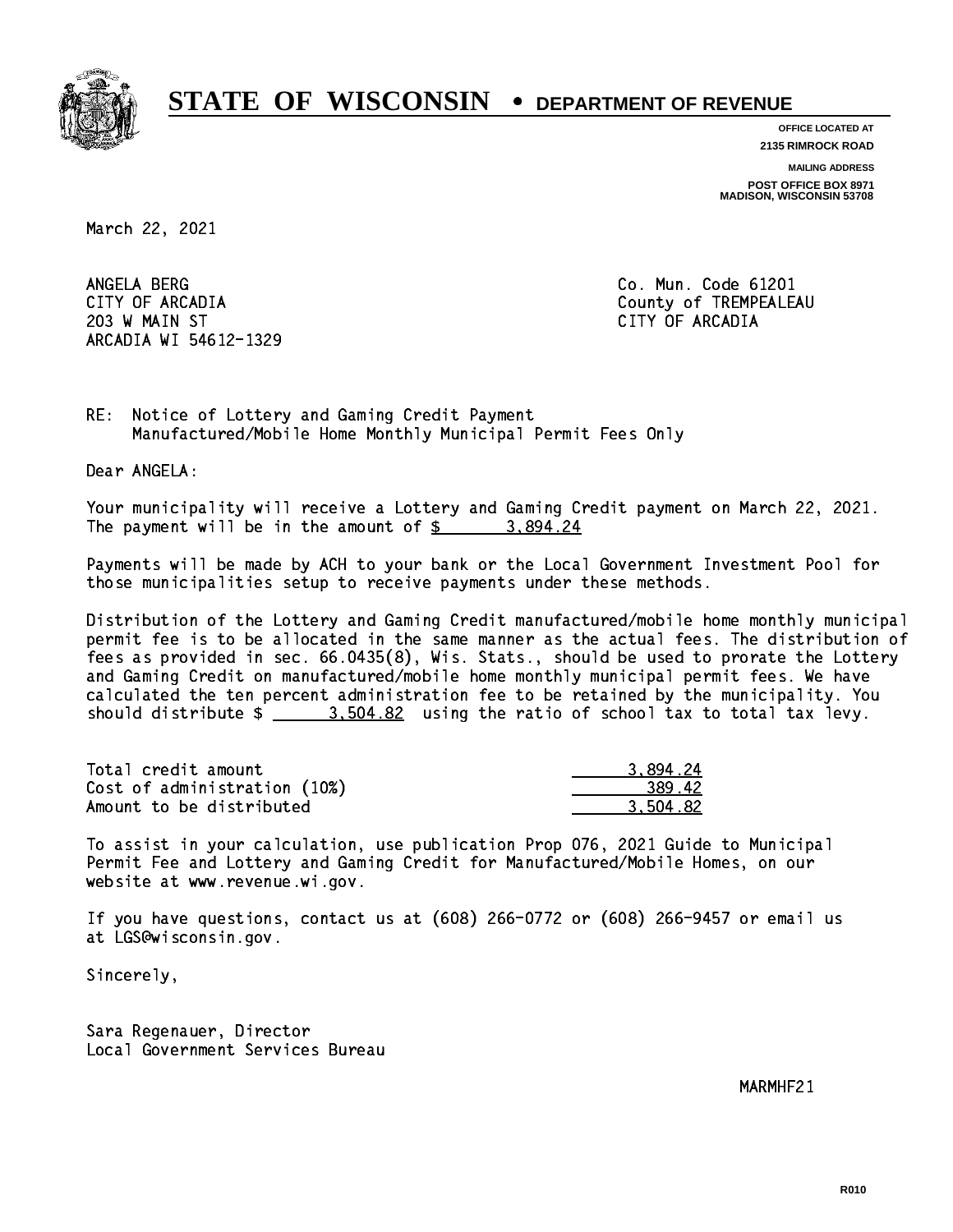

**OFFICE LOCATED AT**

**2135 RIMROCK ROAD**

**MAILING ADDRESS POST OFFICE BOX 8971 MADISON, WISCONSIN 53708**

March 22, 2021

 SUSAN FREDERIXON Co. Mun. Code 61206 PO BOX 147 PO BOX 147 CITY OF BLACK IS A RELEASED OF BLACK IS A RELEASED OF BLACK IS A RELEASED OF BLACK IS A RELEASED OF BLAIR WI 54616-0147

CITY OF BLAIR County of TREMPEALEAU

RE: Notice of Lottery and Gaming Credit Payment Manufactured/Mobile Home Monthly Municipal Permit Fees Only

Dear SUSAN:

 Your municipality will receive a Lottery and Gaming Credit payment on March 22, 2021. The payment will be in the amount of  $\frac{2}{3}$  4,075.32

 Payments will be made by ACH to your bank or the Local Government Investment Pool for those municipalities setup to receive payments under these methods.

 Distribution of the Lottery and Gaming Credit manufactured/mobile home monthly municipal permit fee is to be allocated in the same manner as the actual fees. The distribution of fees as provided in sec. 66.0435(8), Wis. Stats., should be used to prorate the Lottery and Gaming Credit on manufactured/mobile home monthly municipal permit fees. We have calculated the ten percent administration fee to be retained by the municipality. You should distribute  $\frac{2}{2}$   $\frac{3.667.79}{2}$  using the ratio of school tax to total tax levy.

| Total credit amount          | 4.075.32 |
|------------------------------|----------|
| Cost of administration (10%) | 407.53   |
| Amount to be distributed     | 3.667.79 |

 To assist in your calculation, use publication Prop 076, 2021 Guide to Municipal Permit Fee and Lottery and Gaming Credit for Manufactured/Mobile Homes, on our website at www.revenue.wi.gov.

 If you have questions, contact us at (608) 266-0772 or (608) 266-9457 or email us at LGS@wisconsin.gov.

Sincerely,

 Sara Regenauer, Director Local Government Services Bureau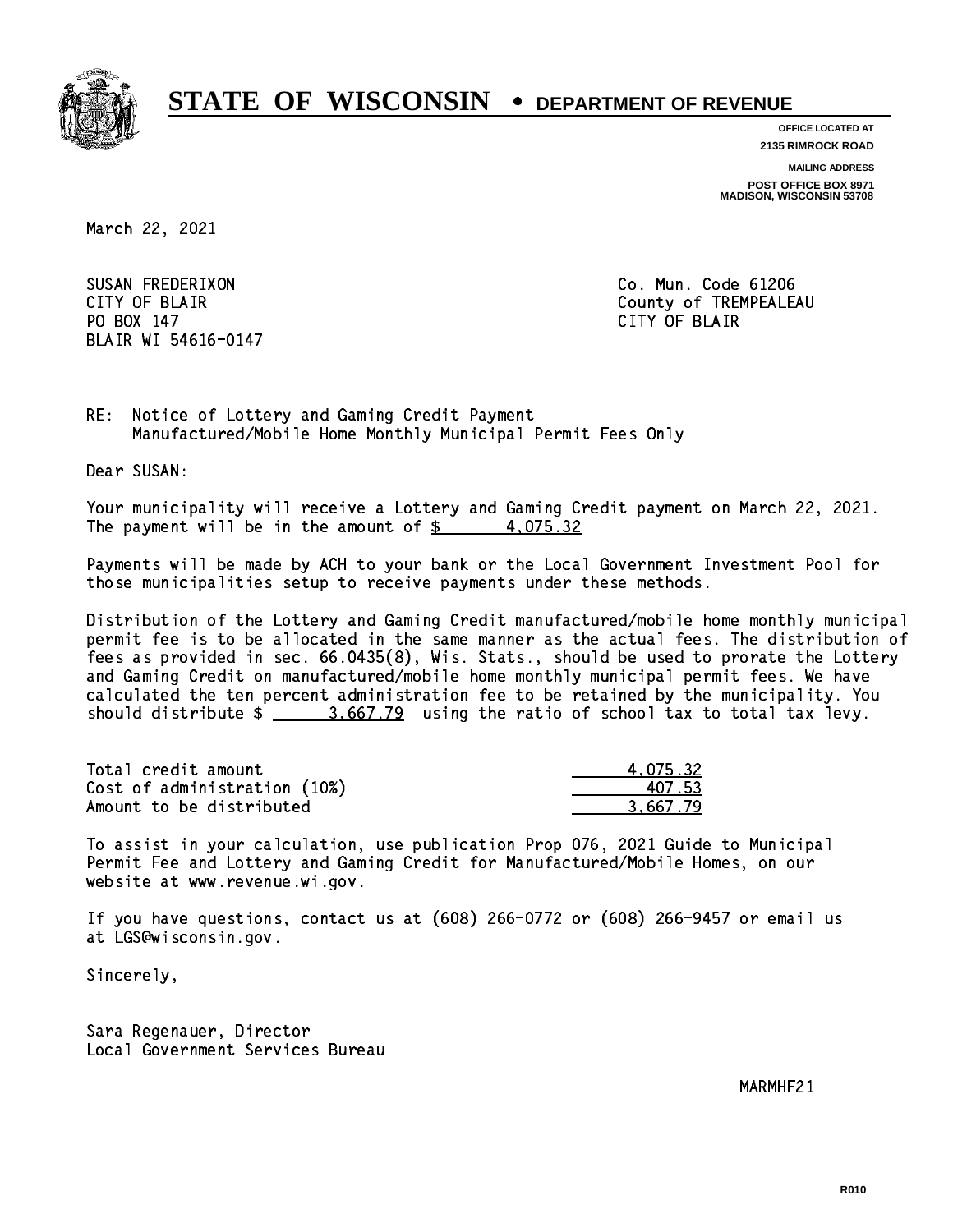

**OFFICE LOCATED AT**

**2135 RIMROCK ROAD**

**MAILING ADDRESS**

**POST OFFICE BOX 8971 MADISON, WISCONSIN 53708**

March 22, 2021

BLYANN E JOHNSON CO. Mun. Code 61265 PO BOX 308 PO BOX 308 CITY OF OSSEO OSSEO WI 54758-0308

CITY OF OSSEO COUNTY OF OSSEO

RE: Notice of Lottery and Gaming Credit Payment Manufactured/Mobile Home Monthly Municipal Permit Fees Only

Dear BLYANN:

 Your municipality will receive a Lottery and Gaming Credit payment on March 22, 2021. The payment will be in the amount of  $\frac{234.67}{234.67}$ 

 Payments will be made by ACH to your bank or the Local Government Investment Pool for those municipalities setup to receive payments under these methods.

 Distribution of the Lottery and Gaming Credit manufactured/mobile home monthly municipal permit fee is to be allocated in the same manner as the actual fees. The distribution of fees as provided in sec. 66.0435(8), Wis. Stats., should be used to prorate the Lottery and Gaming Credit on manufactured/mobile home monthly municipal permit fees. We have calculated the ten percent administration fee to be retained by the municipality. You should distribute  $\frac{211.21}{21}$  using the ratio of school tax to total tax levy.

Total credit amount 234.67 Cost of administration (10%) 23.46 Amount to be distributed

211.21

 To assist in your calculation, use publication Prop 076, 2021 Guide to Municipal Permit Fee and Lottery and Gaming Credit for Manufactured/Mobile Homes, on our website at www.revenue.wi.gov.

 If you have questions, contact us at (608) 266-0772 or (608) 266-9457 or email us at LGS@wisconsin.gov.

Sincerely,

 Sara Regenauer, Director Local Government Services Bureau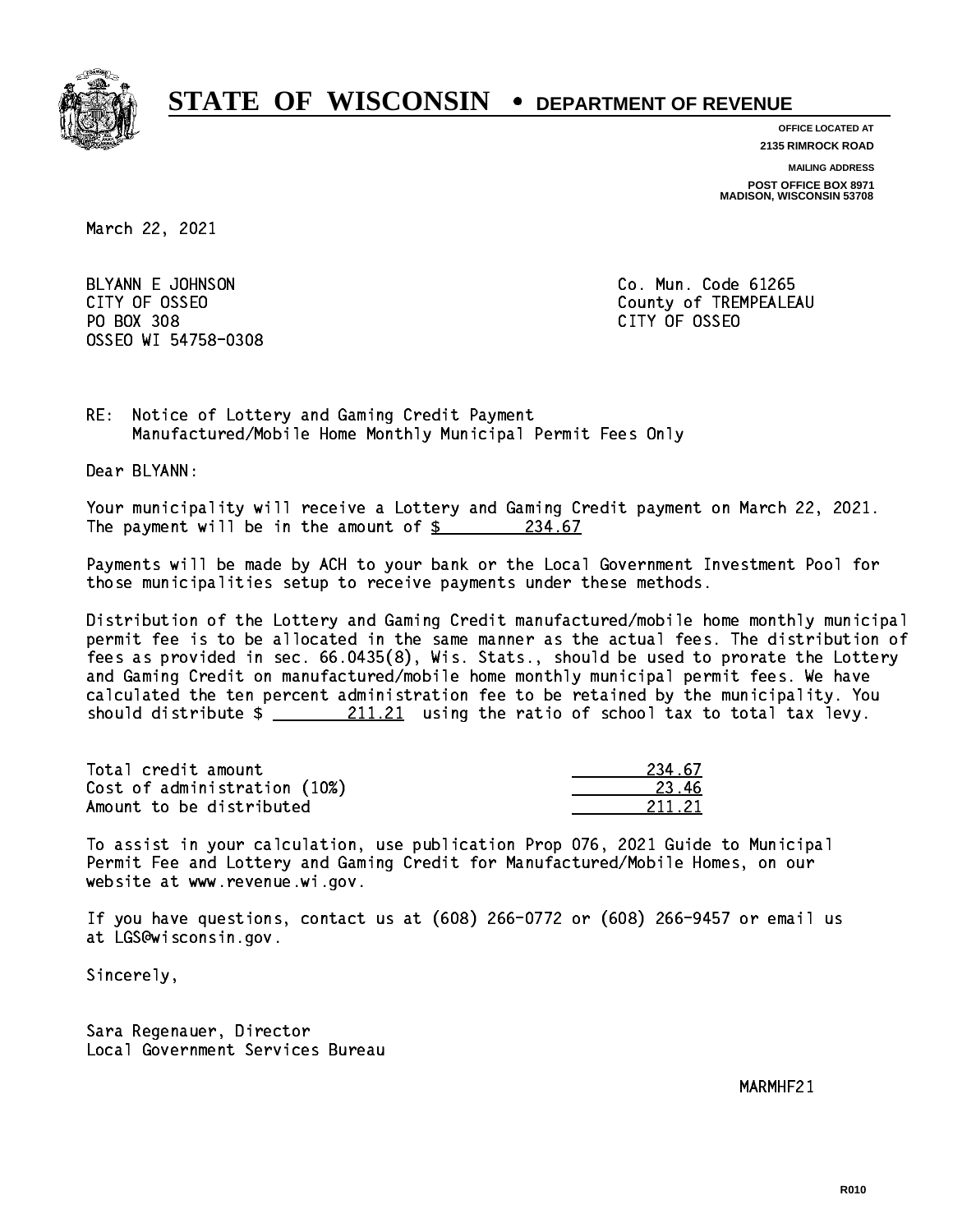

**OFFICE LOCATED AT**

**2135 RIMROCK ROAD**

**MAILING ADDRESS**

**POST OFFICE BOX 8971 MADISON, WISCONSIN 53708**

March 22, 2021

 JESSICA L ROGERS Co. Mun. Code 62012 TOWN OF FRANKLIN County of VERNON S7580 STATE HWY 27 TOWN OF FRANKLIN VIROQUA WI 54665-8673

RE: Notice of Lottery and Gaming Credit Payment Manufactured/Mobile Home Monthly Municipal Permit Fees Only

Dear JESSICA:

 Your municipality will receive a Lottery and Gaming Credit payment on March 22, 2021. The payment will be in the amount of  $\frac{2}{3}$  1,299.01

 Payments will be made by ACH to your bank or the Local Government Investment Pool for those municipalities setup to receive payments under these methods.

 Distribution of the Lottery and Gaming Credit manufactured/mobile home monthly municipal permit fee is to be allocated in the same manner as the actual fees. The distribution of fees as provided in sec. 66.0435(8), Wis. Stats., should be used to prorate the Lottery and Gaming Credit on manufactured/mobile home monthly municipal permit fees. We have calculated the ten percent administration fee to be retained by the municipality. You should distribute  $\frac{1,169.11}{1,169.11}$  using the ratio of school tax to total tax levy.

| Total credit amount          | 1.299.01 |
|------------------------------|----------|
| Cost of administration (10%) | 129.90   |
| Amount to be distributed     | 1.169.11 |

 To assist in your calculation, use publication Prop 076, 2021 Guide to Municipal Permit Fee and Lottery and Gaming Credit for Manufactured/Mobile Homes, on our website at www.revenue.wi.gov.

 If you have questions, contact us at (608) 266-0772 or (608) 266-9457 or email us at LGS@wisconsin.gov.

Sincerely,

 Sara Regenauer, Director Local Government Services Bureau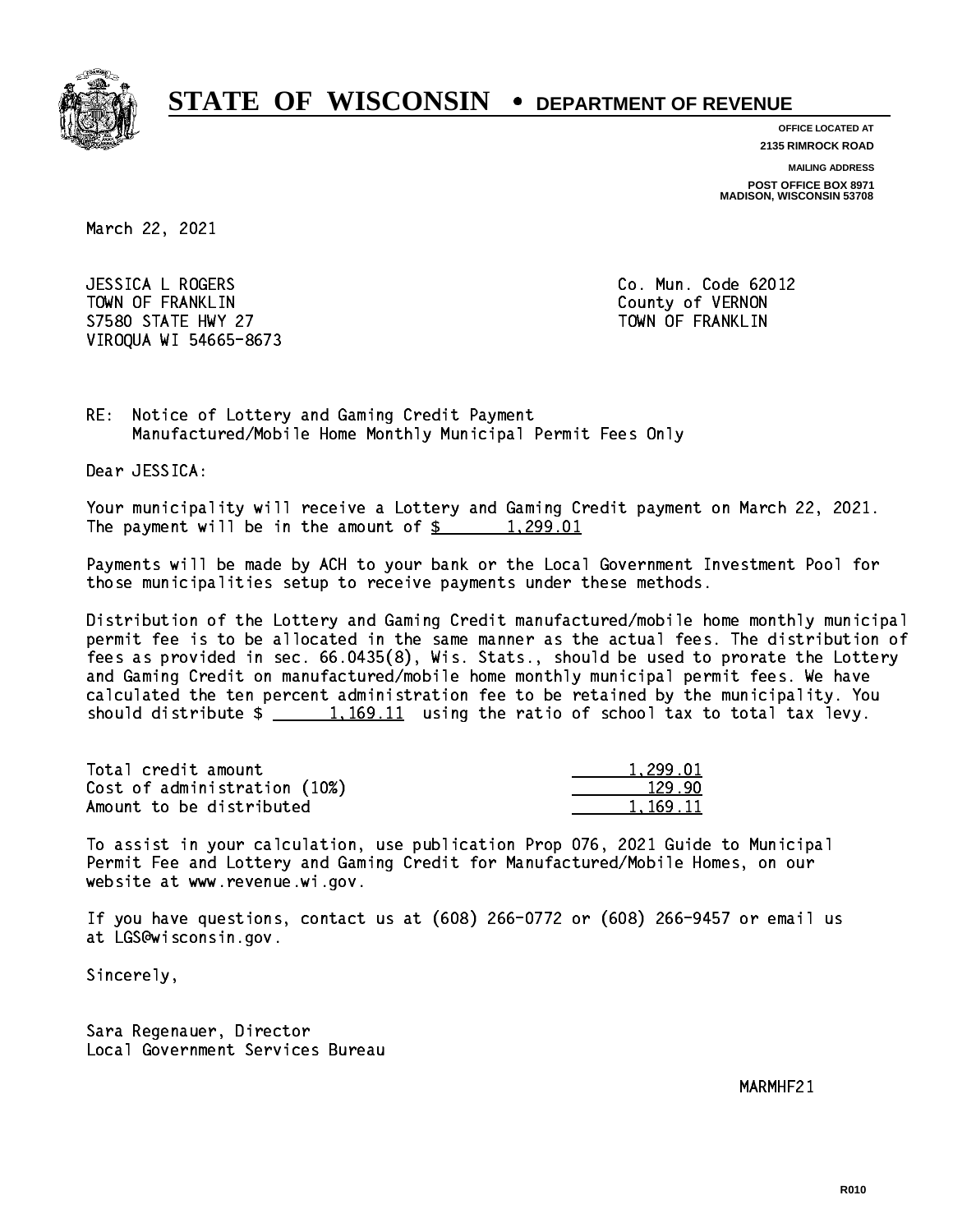

**OFFICE LOCATED AT**

**2135 RIMROCK ROAD**

**MAILING ADDRESS**

**POST OFFICE BOX 8971 MADISON, WISCONSIN 53708**

March 22, 2021

E778 MAPLE DR TOWN OF GENOA GENOA WI 54632

 CHERRIE JOHNSON Co. Mun. Code 62014 TOWN OF GENOA County of VERNON

RE: Notice of Lottery and Gaming Credit Payment Manufactured/Mobile Home Monthly Municipal Permit Fees Only

Dear CHERRIE:

 Your municipality will receive a Lottery and Gaming Credit payment on March 22, 2021. The payment will be in the amount of  $\frac{2}{3}$  3,171.67

 Payments will be made by ACH to your bank or the Local Government Investment Pool for those municipalities setup to receive payments under these methods.

 Distribution of the Lottery and Gaming Credit manufactured/mobile home monthly municipal permit fee is to be allocated in the same manner as the actual fees. The distribution of fees as provided in sec. 66.0435(8), Wis. Stats., should be used to prorate the Lottery and Gaming Credit on manufactured/mobile home monthly municipal permit fees. We have calculated the ten percent administration fee to be retained by the municipality. You should distribute  $\frac{2.854.51}{2.854.51}$  using the ratio of school tax to total tax levy.

| Total credit amount          | 3.171.67 |
|------------------------------|----------|
| Cost of administration (10%) | 317.16   |
| Amount to be distributed     | 2.854.51 |

 To assist in your calculation, use publication Prop 076, 2021 Guide to Municipal Permit Fee and Lottery and Gaming Credit for Manufactured/Mobile Homes, on our website at www.revenue.wi.gov.

 If you have questions, contact us at (608) 266-0772 or (608) 266-9457 or email us at LGS@wisconsin.gov.

Sincerely,

 Sara Regenauer, Director Local Government Services Bureau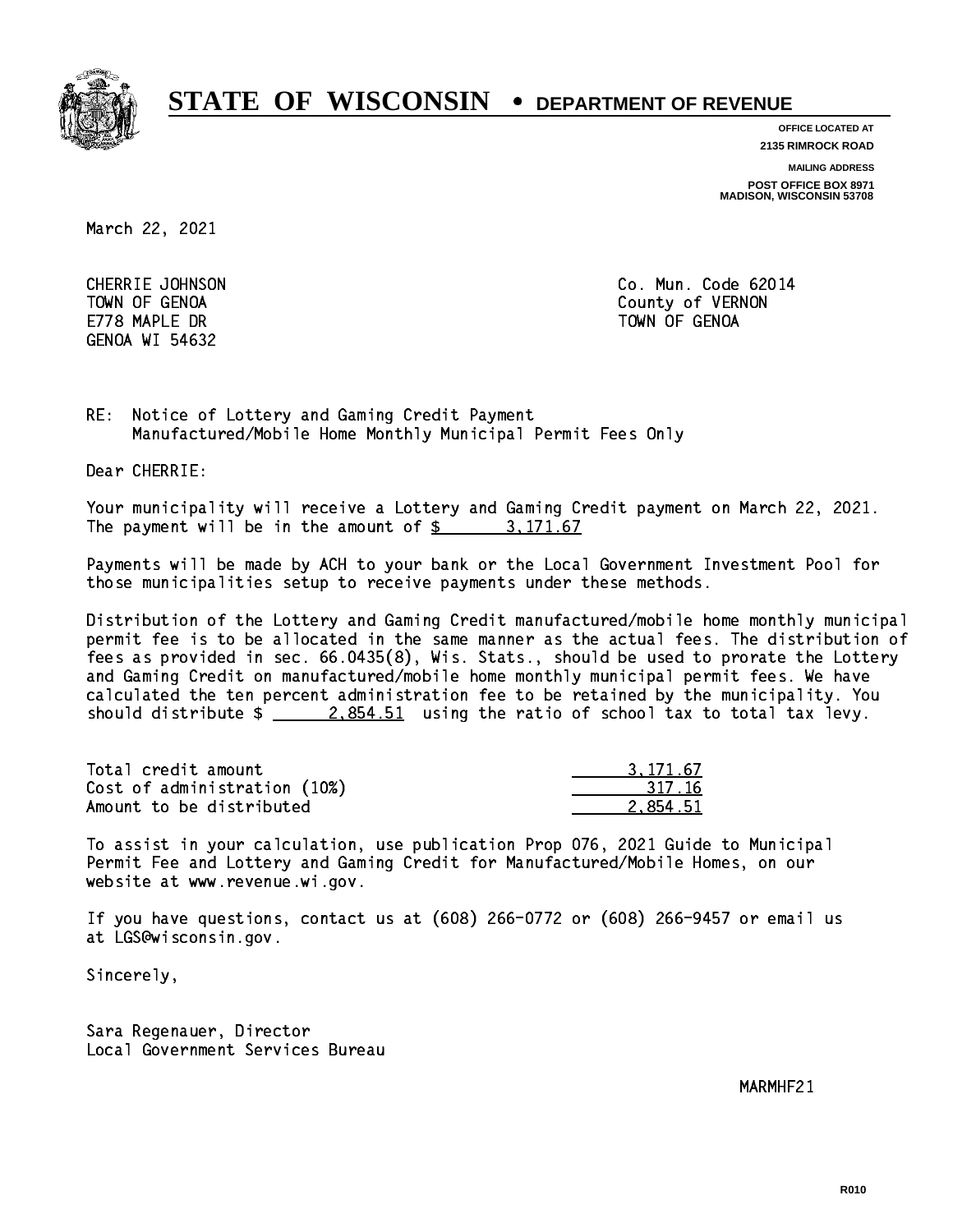

**OFFICE LOCATED AT 2135 RIMROCK ROAD**

**MAILING ADDRESS**

**POST OFFICE BOX 8971 MADISON, WISCONSIN 53708**

March 22, 2021

 ALICE SEBRANEK Co. Mun. Code 62022 TOWN OF HILLSBORO County of VERNON E16681 RIDGE RD TOWN OF HILLSBORO HILLSBORO WI 54634-3265

RE: Notice of Lottery and Gaming Credit Payment Manufactured/Mobile Home Monthly Municipal Permit Fees Only

Dear ALICE:

 Your municipality will receive a Lottery and Gaming Credit payment on March 22, 2021. The payment will be in the amount of  $\frac{2}{3}$  1,457.40

 Payments will be made by ACH to your bank or the Local Government Investment Pool for those municipalities setup to receive payments under these methods.

 Distribution of the Lottery and Gaming Credit manufactured/mobile home monthly municipal permit fee is to be allocated in the same manner as the actual fees. The distribution of fees as provided in sec. 66.0435(8), Wis. Stats., should be used to prorate the Lottery and Gaming Credit on manufactured/mobile home monthly municipal permit fees. We have calculated the ten percent administration fee to be retained by the municipality. You should distribute  $\frac{1,311.66}{1,311.66}$  using the ratio of school tax to total tax levy.

| Total credit amount          | 1.457.40 |
|------------------------------|----------|
| Cost of administration (10%) | 145.74   |
| Amount to be distributed     | 1.311.66 |

 To assist in your calculation, use publication Prop 076, 2021 Guide to Municipal Permit Fee and Lottery and Gaming Credit for Manufactured/Mobile Homes, on our website at www.revenue.wi.gov.

 If you have questions, contact us at (608) 266-0772 or (608) 266-9457 or email us at LGS@wisconsin.gov.

Sincerely,

 Sara Regenauer, Director Local Government Services Bureau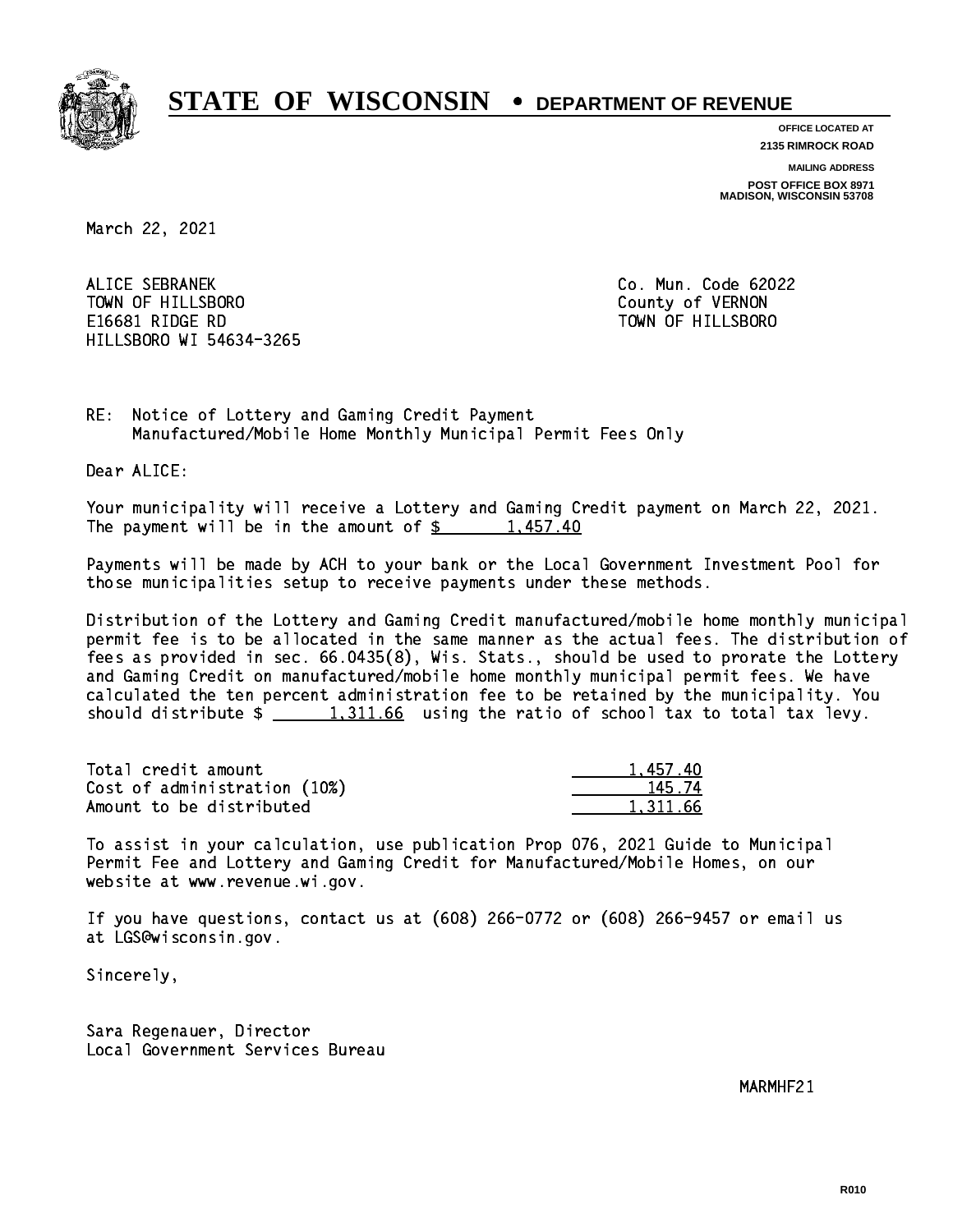

**OFFICE LOCATED AT**

**2135 RIMROCK ROAD**

**MAILING ADDRESS**

**POST OFFICE BOX 8971 MADISON, WISCONSIN 53708**

March 22, 2021

KELLY BOARDMAN TOWN OF WHEATLAND COUNTY OF SALES AND TOWN OF WHEATLAND 1553 WILL KUMLIN RD TOWN OF WHEATLAND DE SOTO WI 54624

Co. Mun. Code 62040

RE: Notice of Lottery and Gaming Credit Payment Manufactured/Mobile Home Monthly Municipal Permit Fees Only

Dear KELLY:

 Your municipality will receive a Lottery and Gaming Credit payment on March 22, 2021. The payment will be in the amount of  $\frac{2}{3}$  845.16

 Payments will be made by ACH to your bank or the Local Government Investment Pool for those municipalities setup to receive payments under these methods.

 Distribution of the Lottery and Gaming Credit manufactured/mobile home monthly municipal permit fee is to be allocated in the same manner as the actual fees. The distribution of fees as provided in sec. 66.0435(8), Wis. Stats., should be used to prorate the Lottery and Gaming Credit on manufactured/mobile home monthly municipal permit fees. We have calculated the ten percent administration fee to be retained by the municipality. You should distribute  $\frac{2}{2}$   $\frac{760.65}{2}$  using the ratio of school tax to total tax levy.

Total credit amount Cost of administration (10%) Amount to be distributed

| 45.16      |
|------------|
| 4.51       |
| 50.65<br>- |

 To assist in your calculation, use publication Prop 076, 2021 Guide to Municipal Permit Fee and Lottery and Gaming Credit for Manufactured/Mobile Homes, on our website at www.revenue.wi.gov.

 If you have questions, contact us at (608) 266-0772 or (608) 266-9457 or email us at LGS@wisconsin.gov.

Sincerely,

 Sara Regenauer, Director Local Government Services Bureau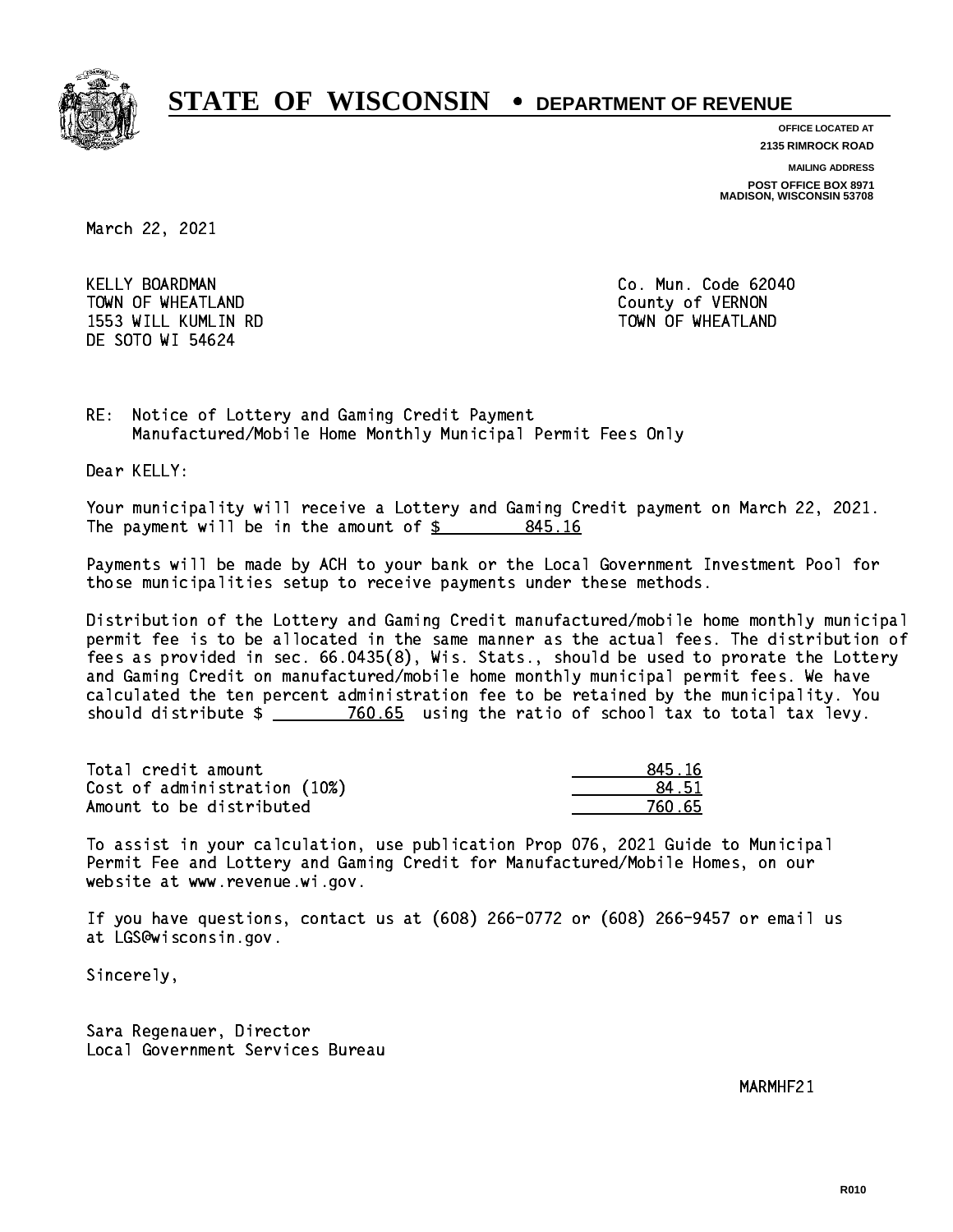

**OFFICE LOCATED AT**

**2135 RIMROCK ROAD**

**MAILING ADDRESS POST OFFICE BOX 8971 MADISON, WISCONSIN 53708**

March 22, 2021

 RENITA WILLIAMSON Co. Mun. Code 62112 VILLAGE OF COON VALLEY COUNTY OF VERNON 205 ANDERSON ST., PO BOX 129 VILLAGE OF COON VALLEY COON VALLEY WI 54623-0129

RE: Notice of Lottery and Gaming Credit Payment Manufactured/Mobile Home Monthly Municipal Permit Fees Only

Dear RENITA:

 Your municipality will receive a Lottery and Gaming Credit payment on March 22, 2021. The payment will be in the amount of  $\frac{2}{3}$  3,435.12

 Payments will be made by ACH to your bank or the Local Government Investment Pool for those municipalities setup to receive payments under these methods.

 Distribution of the Lottery and Gaming Credit manufactured/mobile home monthly municipal permit fee is to be allocated in the same manner as the actual fees. The distribution of fees as provided in sec. 66.0435(8), Wis. Stats., should be used to prorate the Lottery and Gaming Credit on manufactured/mobile home monthly municipal permit fees. We have calculated the ten percent administration fee to be retained by the municipality. You should distribute  $\frac{2}{2}$   $\frac{3.091.61}{2}$  using the ratio of school tax to total tax levy.

| Total credit amount          | 3.435.12 |
|------------------------------|----------|
| Cost of administration (10%) | 343.51   |
| Amount to be distributed     | 3.091.61 |

 To assist in your calculation, use publication Prop 076, 2021 Guide to Municipal Permit Fee and Lottery and Gaming Credit for Manufactured/Mobile Homes, on our website at www.revenue.wi.gov.

 If you have questions, contact us at (608) 266-0772 or (608) 266-9457 or email us at LGS@wisconsin.gov.

Sincerely,

 Sara Regenauer, Director Local Government Services Bureau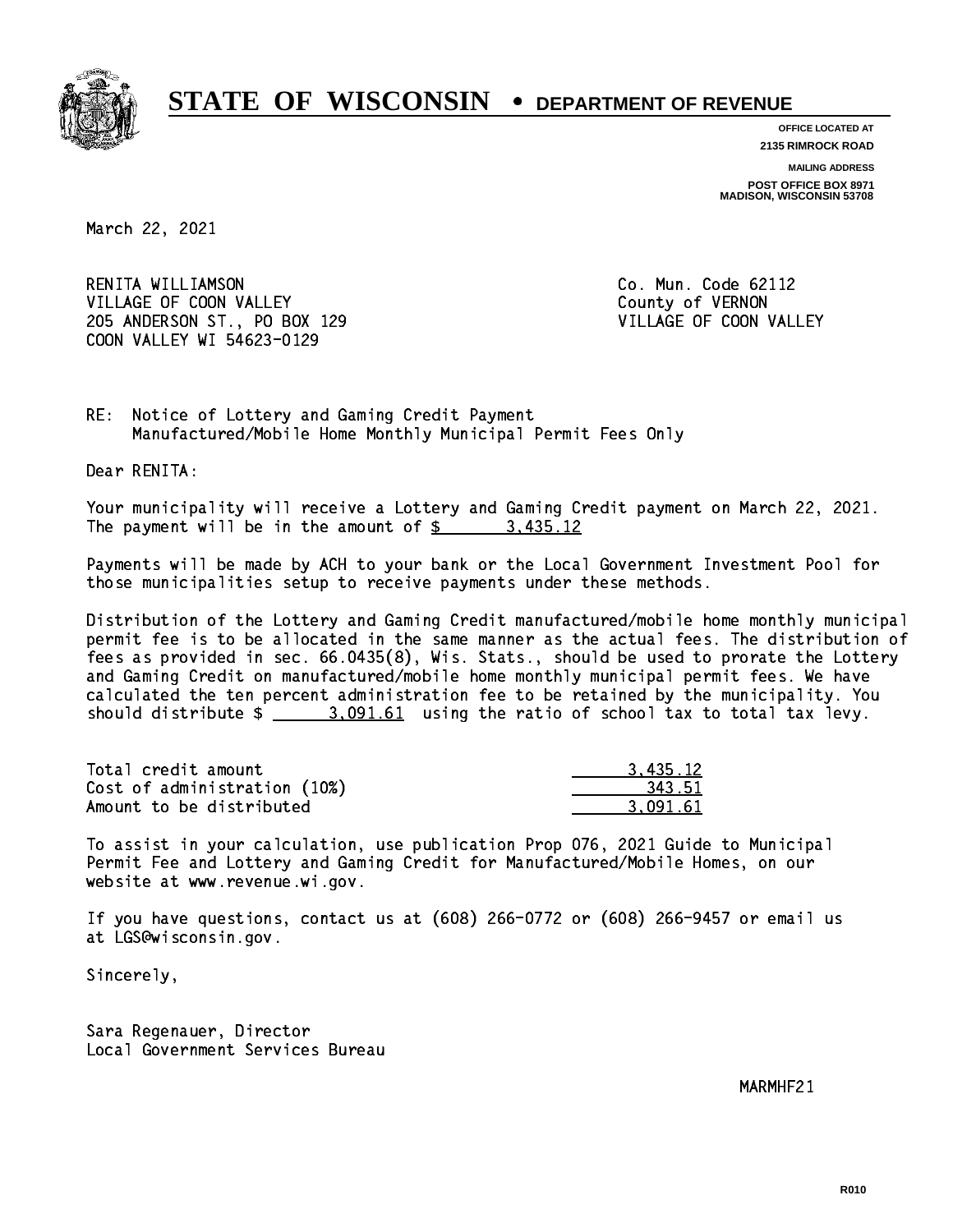

**OFFICE LOCATED AT 2135 RIMROCK ROAD**

**MAILING ADDRESS**

**POST OFFICE BOX 8971 MADISON, WISCONSIN 53708**

March 22, 2021

CARRIE BRUDOS VILLAGE OF DE SOTO COUNTY OF VERNON PO BOX 37, 115 S HOUGHTON ST VILLAGE OF DE SOTO DE SOTO WI 54624-0037

Co. Mun. Code 62116

RE: Notice of Lottery and Gaming Credit Payment Manufactured/Mobile Home Monthly Municipal Permit Fees Only

Dear CARRIE:

 Your municipality will receive a Lottery and Gaming Credit payment on March 22, 2021. The payment will be in the amount of  $$ 928.06$ 

 Payments will be made by ACH to your bank or the Local Government Investment Pool for those municipalities setup to receive payments under these methods.

 Distribution of the Lottery and Gaming Credit manufactured/mobile home monthly municipal permit fee is to be allocated in the same manner as the actual fees. The distribution of fees as provided in sec. 66.0435(8), Wis. Stats., should be used to prorate the Lottery and Gaming Credit on manufactured/mobile home monthly municipal permit fees. We have calculated the ten percent administration fee to be retained by the municipality. You should distribute  $\frac{25.26}{20}$  using the ratio of school tax to total tax levy.

| Total credit amount          | 928.06 |
|------------------------------|--------|
| Cost of administration (10%) | 92.80  |
| Amount to be distributed     | 835.26 |

 To assist in your calculation, use publication Prop 076, 2021 Guide to Municipal Permit Fee and Lottery and Gaming Credit for Manufactured/Mobile Homes, on our website at www.revenue.wi.gov.

 If you have questions, contact us at (608) 266-0772 or (608) 266-9457 or email us at LGS@wisconsin.gov.

Sincerely,

 Sara Regenauer, Director Local Government Services Bureau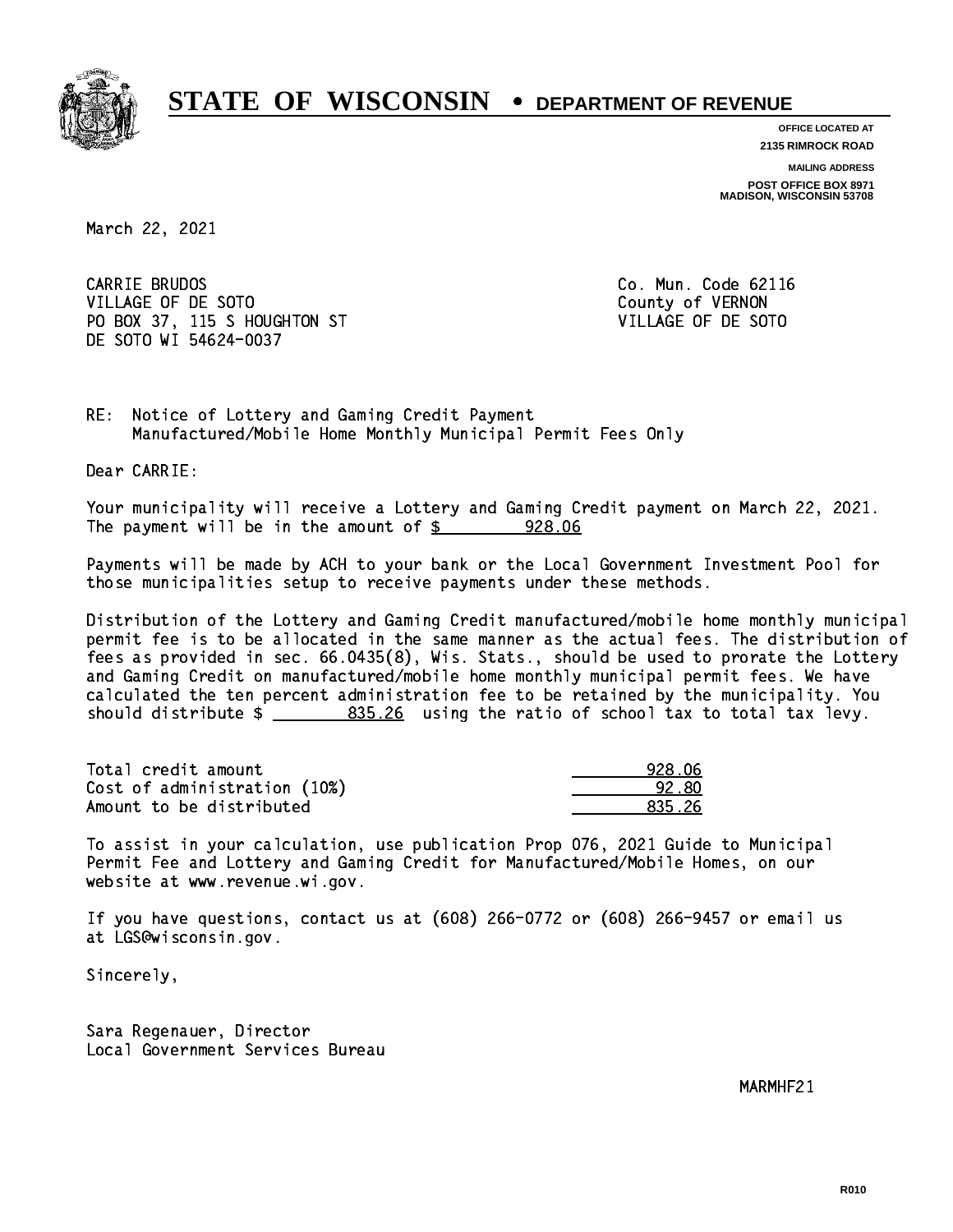

**OFFICE LOCATED AT 2135 RIMROCK ROAD**

**MAILING ADDRESS**

**POST OFFICE BOX 8971 MADISON, WISCONSIN 53708**

March 22, 2021

 KIMBERLY WALKER Co. Mun. Code 62146 VILLAGE OF LA FARGE COUNTY OF VERNON PO BOX 37, 105 W MAIN ST. VILLAGE OF LA FARGE LA FARGE WI 54639-0037

RE: Notice of Lottery and Gaming Credit Payment Manufactured/Mobile Home Monthly Municipal Permit Fees Only

Dear KIMBERLY:

 Your municipality will receive a Lottery and Gaming Credit payment on March 22, 2021. The payment will be in the amount of \$ 349.31 \_\_\_\_\_\_\_\_\_\_\_\_\_\_\_\_

 Payments will be made by ACH to your bank or the Local Government Investment Pool for those municipalities setup to receive payments under these methods.

 Distribution of the Lottery and Gaming Credit manufactured/mobile home monthly municipal permit fee is to be allocated in the same manner as the actual fees. The distribution of fees as provided in sec. 66.0435(8), Wis. Stats., should be used to prorate the Lottery and Gaming Credit on manufactured/mobile home monthly municipal permit fees. We have calculated the ten percent administration fee to be retained by the municipality. You should distribute  $\frac{2 \frac{314.38}{2}}{2 \frac{314.38}{2}}$  using the ratio of school tax to total tax levy.

| Total credit amount          | 349.31 |
|------------------------------|--------|
| Cost of administration (10%) | 34.93  |
| Amount to be distributed     | 314.38 |

 To assist in your calculation, use publication Prop 076, 2021 Guide to Municipal Permit Fee and Lottery and Gaming Credit for Manufactured/Mobile Homes, on our website at www.revenue.wi.gov.

 If you have questions, contact us at (608) 266-0772 or (608) 266-9457 or email us at LGS@wisconsin.gov.

Sincerely,

 Sara Regenauer, Director Local Government Services Bureau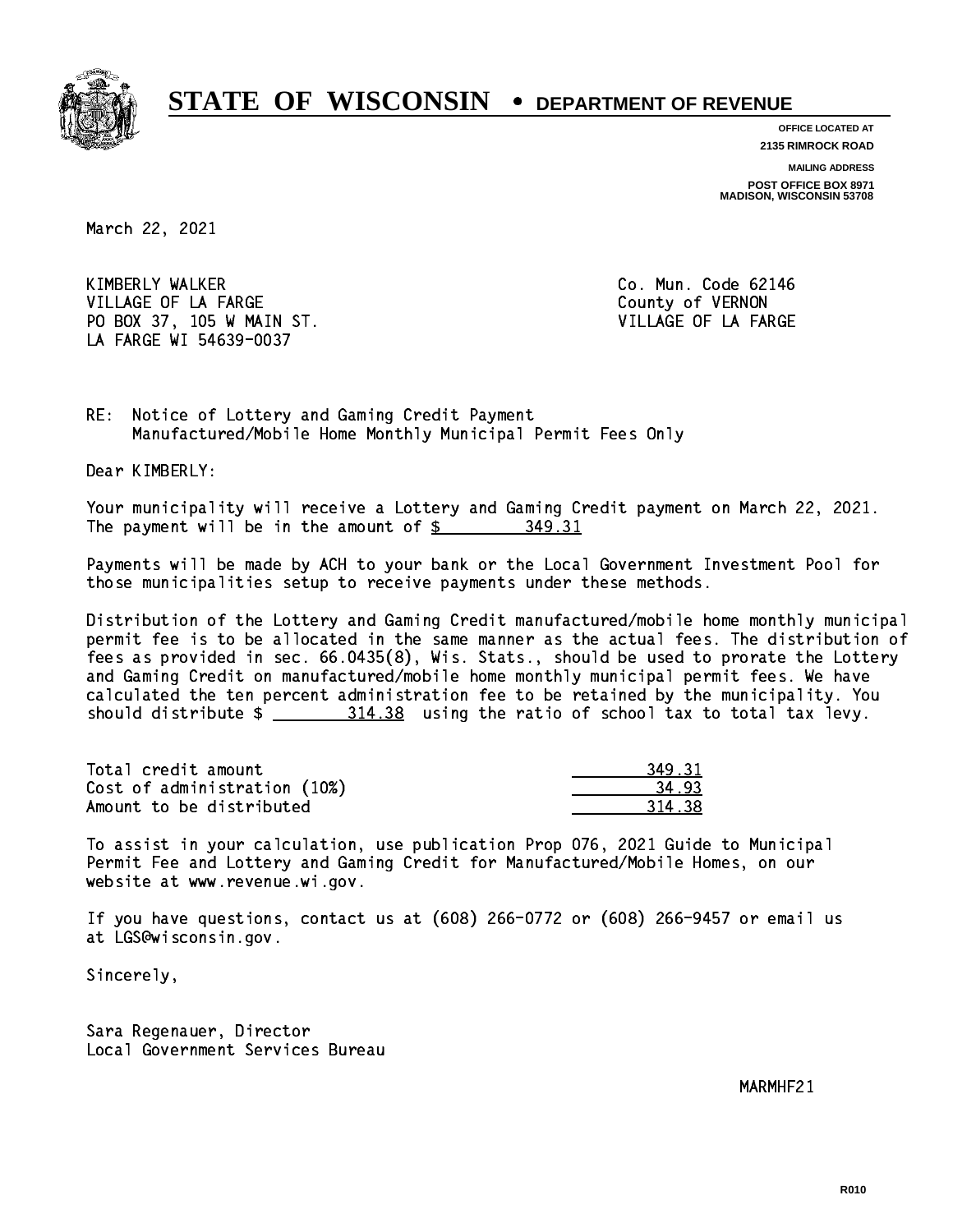

**OFFICE LOCATED AT**

**2135 RIMROCK ROAD**

**MAILING ADDRESS**

**POST OFFICE BOX 8971 MADISON, WISCONSIN 53708**

March 22, 2021

**TERESA TAYLOR** VILLAGE OF ONTARIO **COUNTY OF SERVICE OF STATE OF STATE OF STATE OF STATE OF STATE OF STATE OF STATE OF STATE OF STATE OF STATE OF STATE OF STATE OF STATE OF STATE OF STATE OF STATE OF STATE OF STATE OF STATE OF STATE OF S** PO BOX 66 ONTARIO WI 54651-0066

Co. Mun. Code 62165 VILLAGE OF ONTARIO

RE: Notice of Lottery and Gaming Credit Payment Manufactured/Mobile Home Monthly Municipal Permit Fees Only

Dear TERRI:

 Your municipality will receive a Lottery and Gaming Credit payment on March 22, 2021. The payment will be in the amount of  $\frac{2}{3}$  993.12

 Payments will be made by ACH to your bank or the Local Government Investment Pool for those municipalities setup to receive payments under these methods.

 Distribution of the Lottery and Gaming Credit manufactured/mobile home monthly municipal permit fee is to be allocated in the same manner as the actual fees. The distribution of fees as provided in sec. 66.0435(8), Wis. Stats., should be used to prorate the Lottery and Gaming Credit on manufactured/mobile home monthly municipal permit fees. We have calculated the ten percent administration fee to be retained by the municipality. You should distribute  $\frac{2}{2}$   $\frac{893.81}{2}$  using the ratio of school tax to total tax levy.

| Total credit amount          | 993.12  |
|------------------------------|---------|
| Cost of administration (10%) | 99.31   |
| Amount to be distributed     | 893. 81 |

 To assist in your calculation, use publication Prop 076, 2021 Guide to Municipal Permit Fee and Lottery and Gaming Credit for Manufactured/Mobile Homes, on our website at www.revenue.wi.gov.

 If you have questions, contact us at (608) 266-0772 or (608) 266-9457 or email us at LGS@wisconsin.gov.

Sincerely,

 Sara Regenauer, Director Local Government Services Bureau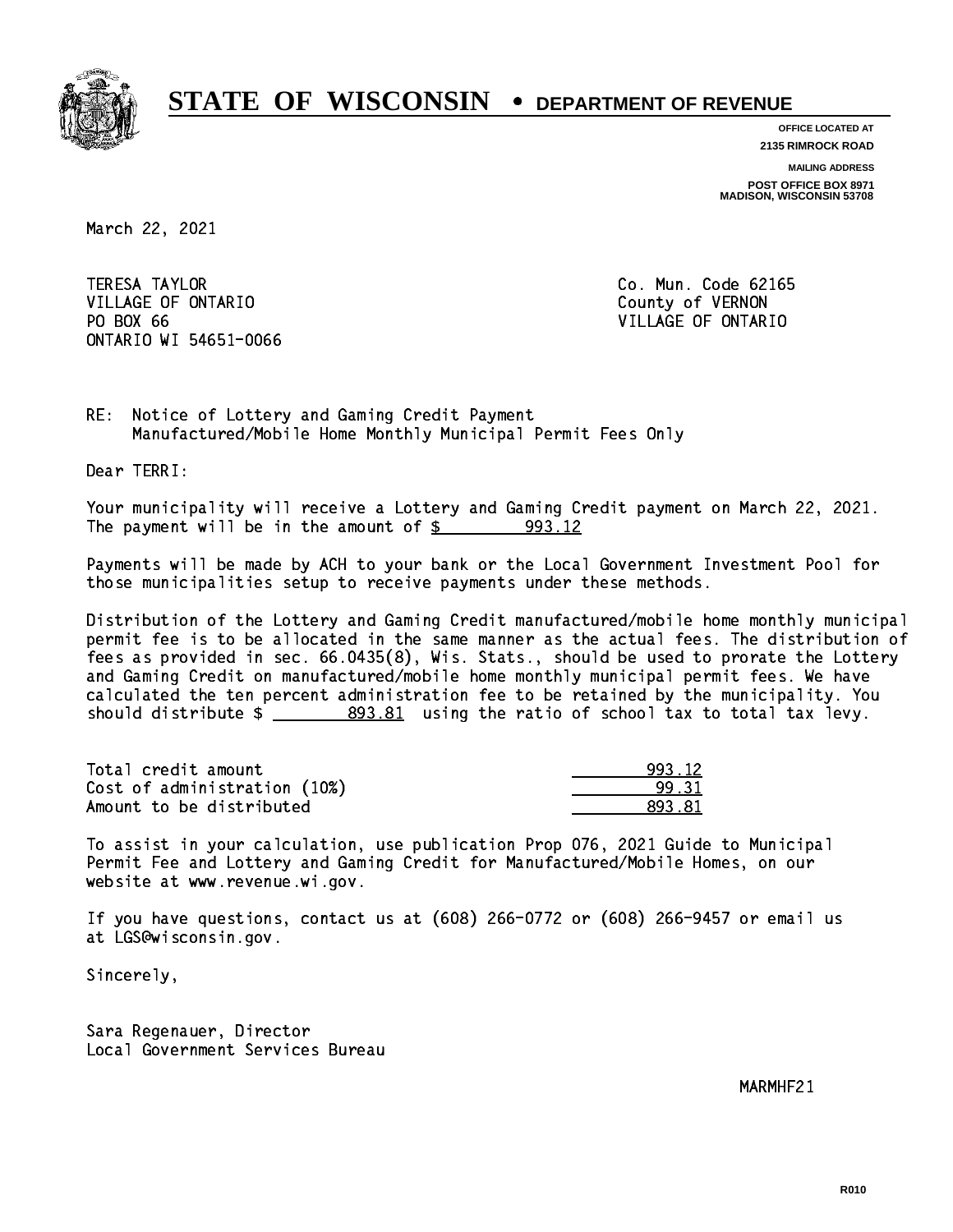

**OFFICE LOCATED AT 2135 RIMROCK ROAD**

**MAILING ADDRESS**

**POST OFFICE BOX 8971 MADISON, WISCONSIN 53708**

March 22, 2021

**KENT HATLESTAD** VILLAGE OF STODDARD County of VERNON PO BOX 236 VILLAGE OF STODDARD STODDARD WI 54658-0236

Co. Mun. Code 62181

RE: Notice of Lottery and Gaming Credit Payment Manufactured/Mobile Home Monthly Municipal Permit Fees Only

Dear KENT:

 Your municipality will receive a Lottery and Gaming Credit payment on March 22, 2021. The payment will be in the amount of  $\frac{2}{3}$  1,120.52

 Payments will be made by ACH to your bank or the Local Government Investment Pool for those municipalities setup to receive payments under these methods.

 Distribution of the Lottery and Gaming Credit manufactured/mobile home monthly municipal permit fee is to be allocated in the same manner as the actual fees. The distribution of fees as provided in sec. 66.0435(8), Wis. Stats., should be used to prorate the Lottery and Gaming Credit on manufactured/mobile home monthly municipal permit fees. We have calculated the ten percent administration fee to be retained by the municipality. You should distribute  $\frac{1,008.47}{1,008.47}$  using the ratio of school tax to total tax levy.

| Total credit amount          | 1,120.52 |
|------------------------------|----------|
| Cost of administration (10%) | 112.05   |
| Amount to be distributed     | 1.008.47 |

 To assist in your calculation, use publication Prop 076, 2021 Guide to Municipal Permit Fee and Lottery and Gaming Credit for Manufactured/Mobile Homes, on our website at www.revenue.wi.gov.

 If you have questions, contact us at (608) 266-0772 or (608) 266-9457 or email us at LGS@wisconsin.gov.

Sincerely,

 Sara Regenauer, Director Local Government Services Bureau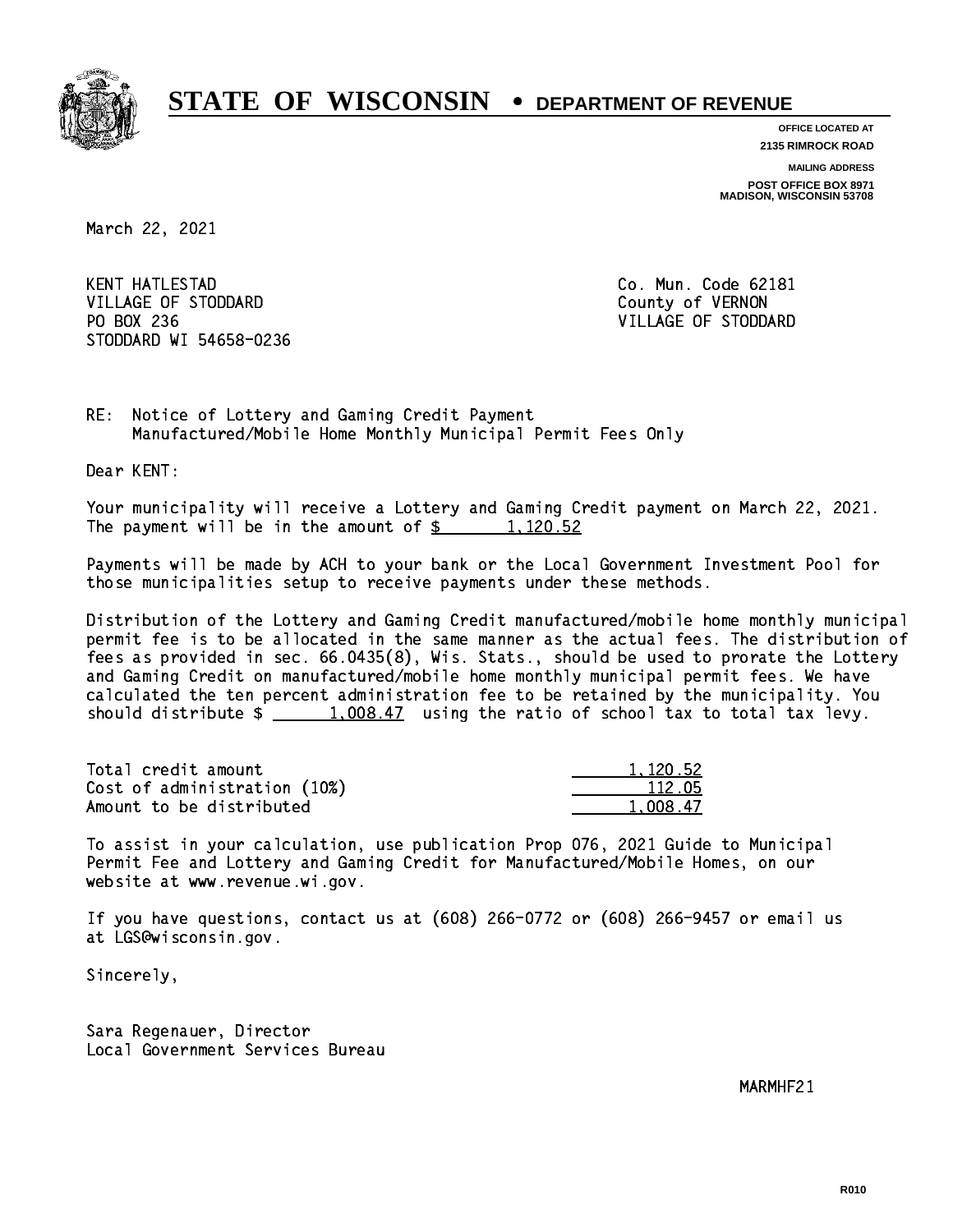

**OFFICE LOCATED AT 2135 RIMROCK ROAD**

**MAILING ADDRESS**

**POST OFFICE BOX 8971 MADISON, WISCONSIN 53708**

March 22, 2021

DANA GEORGE VILLAGE OF VIOLA **COUNTY OF VIOLA** PO BOX 38 106 W WISCONSIN VILLAGE OF VIOLA VIOLA WI 54664-0038

Co. Mun. Code 62186

RE: Notice of Lottery and Gaming Credit Payment Manufactured/Mobile Home Monthly Municipal Permit Fees Only

Dear DANA:

 Your municipality will receive a Lottery and Gaming Credit payment on March 22, 2021. The payment will be in the amount of  $\frac{2}{3}$  142.03

 Payments will be made by ACH to your bank or the Local Government Investment Pool for those municipalities setup to receive payments under these methods.

 Distribution of the Lottery and Gaming Credit manufactured/mobile home monthly municipal permit fee is to be allocated in the same manner as the actual fees. The distribution of fees as provided in sec. 66.0435(8), Wis. Stats., should be used to prorate the Lottery and Gaming Credit on manufactured/mobile home monthly municipal permit fees. We have calculated the ten percent administration fee to be retained by the municipality. You should distribute  $\frac{2}{2}$   $\frac{127.83}{2}$  using the ratio of school tax to total tax levy.

Total credit amount Cost of administration (10%) Amount to be distributed

| 12 NR  |
|--------|
| L 2N   |
| 127 83 |

 To assist in your calculation, use publication Prop 076, 2021 Guide to Municipal Permit Fee and Lottery and Gaming Credit for Manufactured/Mobile Homes, on our website at www.revenue.wi.gov.

 If you have questions, contact us at (608) 266-0772 or (608) 266-9457 or email us at LGS@wisconsin.gov.

Sincerely,

 Sara Regenauer, Director Local Government Services Bureau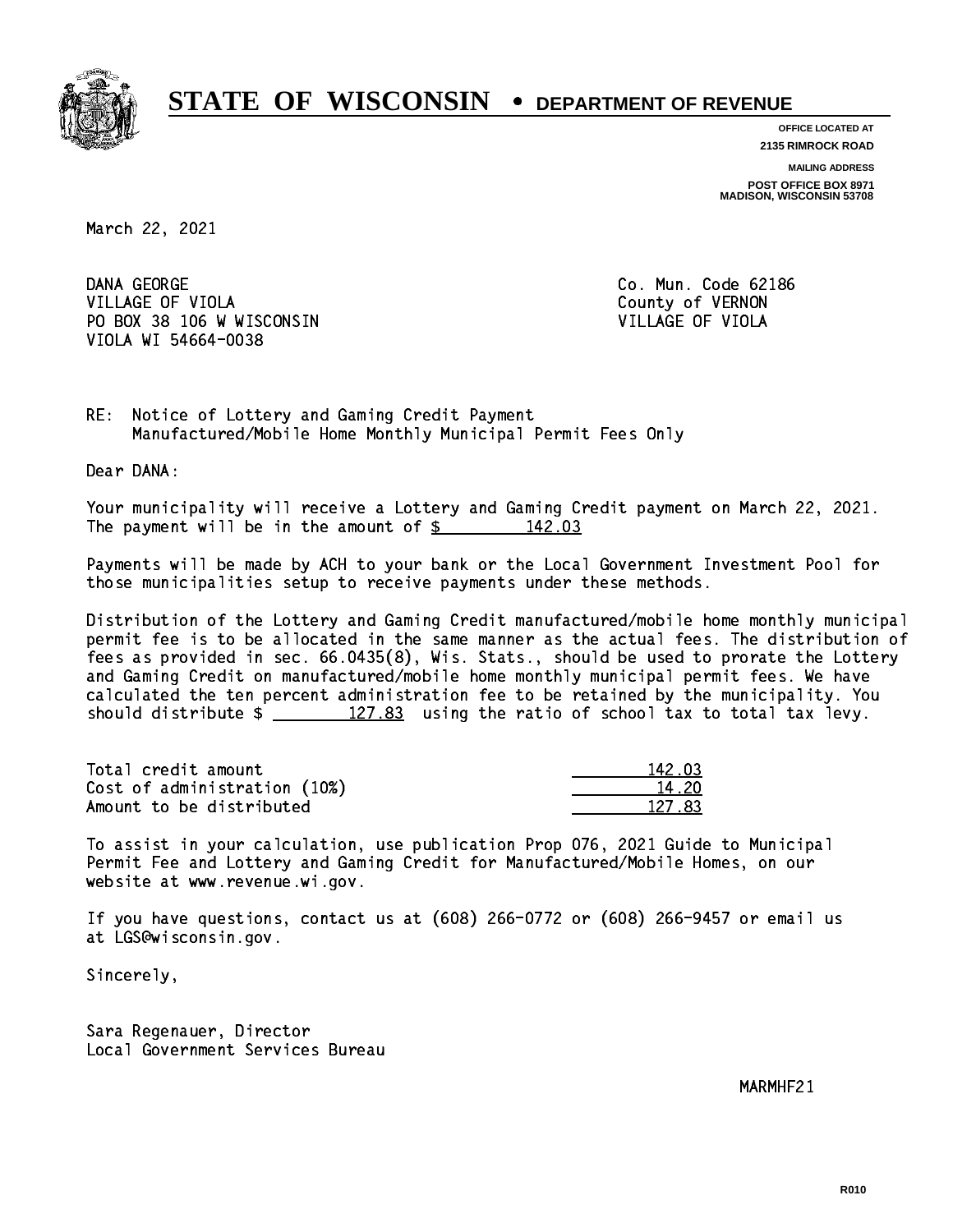

**OFFICE LOCATED AT**

**2135 RIMROCK ROAD**

**MAILING ADDRESS**

**POST OFFICE BOX 8971 MADISON, WISCONSIN 53708**

March 22, 2021

 LORI POLHAMUS Co. Mun. Code 62286 CITY OF VIROQUA COUNTY OF VERNON 202 N MAIN ST CITY OF VIROQUA VIROQUA WI 54665-1476

RE: Notice of Lottery and Gaming Credit Payment Manufactured/Mobile Home Monthly Municipal Permit Fees Only

Dear LORI:

 Your municipality will receive a Lottery and Gaming Credit payment on March 22, 2021. The payment will be in the amount of  $\frac{2}{3}$  15,602.16

 Payments will be made by ACH to your bank or the Local Government Investment Pool for those municipalities setup to receive payments under these methods.

 Distribution of the Lottery and Gaming Credit manufactured/mobile home monthly municipal permit fee is to be allocated in the same manner as the actual fees. The distribution of fees as provided in sec. 66.0435(8), Wis. Stats., should be used to prorate the Lottery and Gaming Credit on manufactured/mobile home monthly municipal permit fees. We have calculated the ten percent administration fee to be retained by the municipality. You should distribute  $\frac{14,041.95}{2}$  using the ratio of school tax to total tax levy.

| Total credit amount          | 15,602.16 |
|------------------------------|-----------|
| Cost of administration (10%) | 1,560.21  |
| Amount to be distributed     | 14.041.95 |

 To assist in your calculation, use publication Prop 076, 2021 Guide to Municipal Permit Fee and Lottery and Gaming Credit for Manufactured/Mobile Homes, on our website at www.revenue.wi.gov.

 If you have questions, contact us at (608) 266-0772 or (608) 266-9457 or email us at LGS@wisconsin.gov.

Sincerely,

 Sara Regenauer, Director Local Government Services Bureau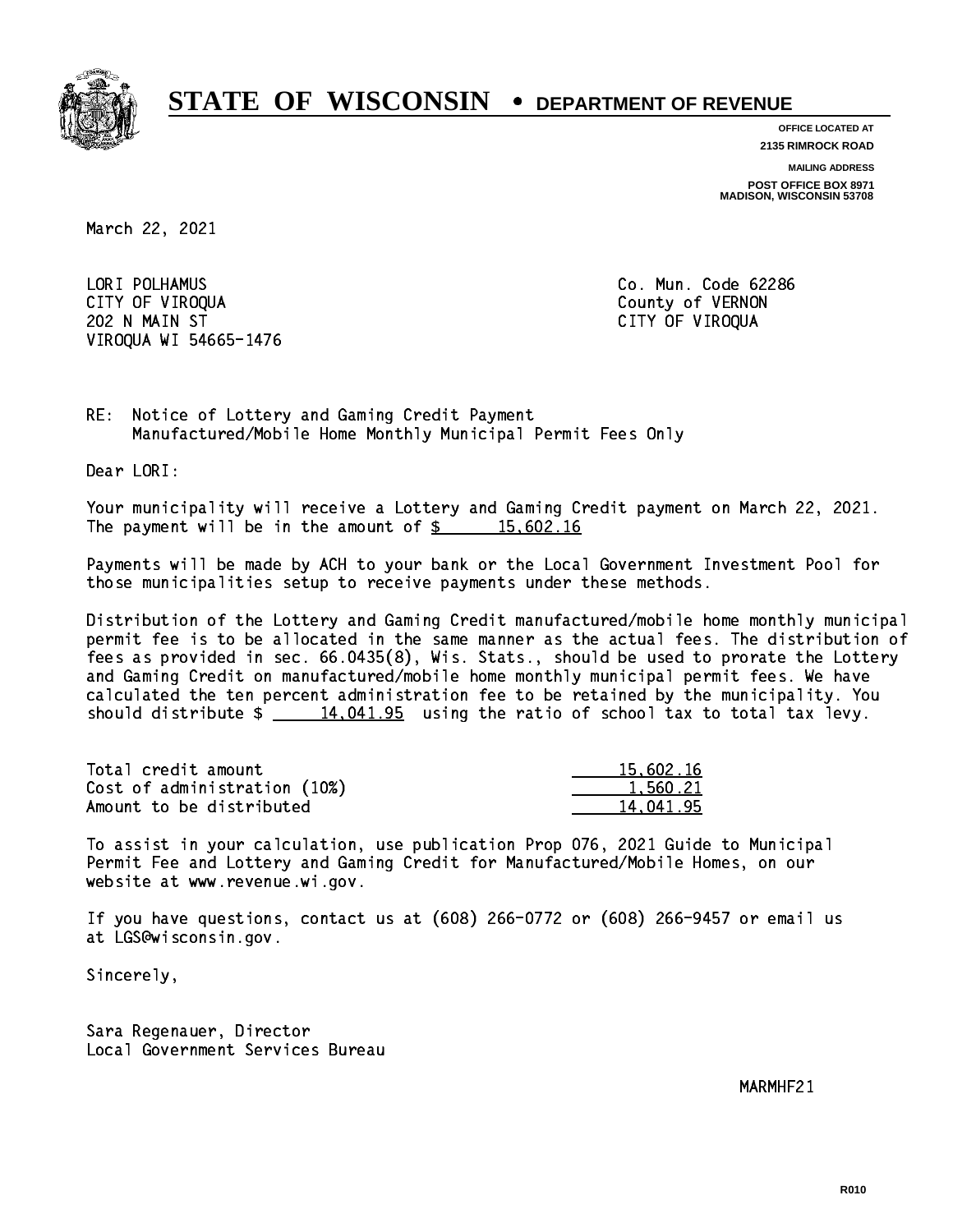

**OFFICE LOCATED AT**

**2135 RIMROCK ROAD**

**MAILING ADDRESS**

**POST OFFICE BOX 8971 MADISON, WISCONSIN 53708**

March 22, 2021

ROXY WEDWICK CITY OF WESTBY County of VERNON 200 N MAIN ST CITY OF WESTBY WESTBY WI 54667-1108

Co. Mun. Code 62291

RE: Notice of Lottery and Gaming Credit Payment Manufactured/Mobile Home Monthly Municipal Permit Fees Only

Dear ROXY:

 Your municipality will receive a Lottery and Gaming Credit payment on March 22, 2021. The payment will be in the amount of  $\frac{2}{3}$  12,995.10

 Payments will be made by ACH to your bank or the Local Government Investment Pool for those municipalities setup to receive payments under these methods.

 Distribution of the Lottery and Gaming Credit manufactured/mobile home monthly municipal permit fee is to be allocated in the same manner as the actual fees. The distribution of fees as provided in sec. 66.0435(8), Wis. Stats., should be used to prorate the Lottery and Gaming Credit on manufactured/mobile home monthly municipal permit fees. We have calculated the ten percent administration fee to be retained by the municipality. You should distribute  $\frac{11695.59}{2}$  using the ratio of school tax to total tax levy.

| Total credit amount          | 12,995.10 |
|------------------------------|-----------|
| Cost of administration (10%) | 1.299.51  |
| Amount to be distributed     | 11,695.59 |

 To assist in your calculation, use publication Prop 076, 2021 Guide to Municipal Permit Fee and Lottery and Gaming Credit for Manufactured/Mobile Homes, on our website at www.revenue.wi.gov.

 If you have questions, contact us at (608) 266-0772 or (608) 266-9457 or email us at LGS@wisconsin.gov.

Sincerely,

 Sara Regenauer, Director Local Government Services Bureau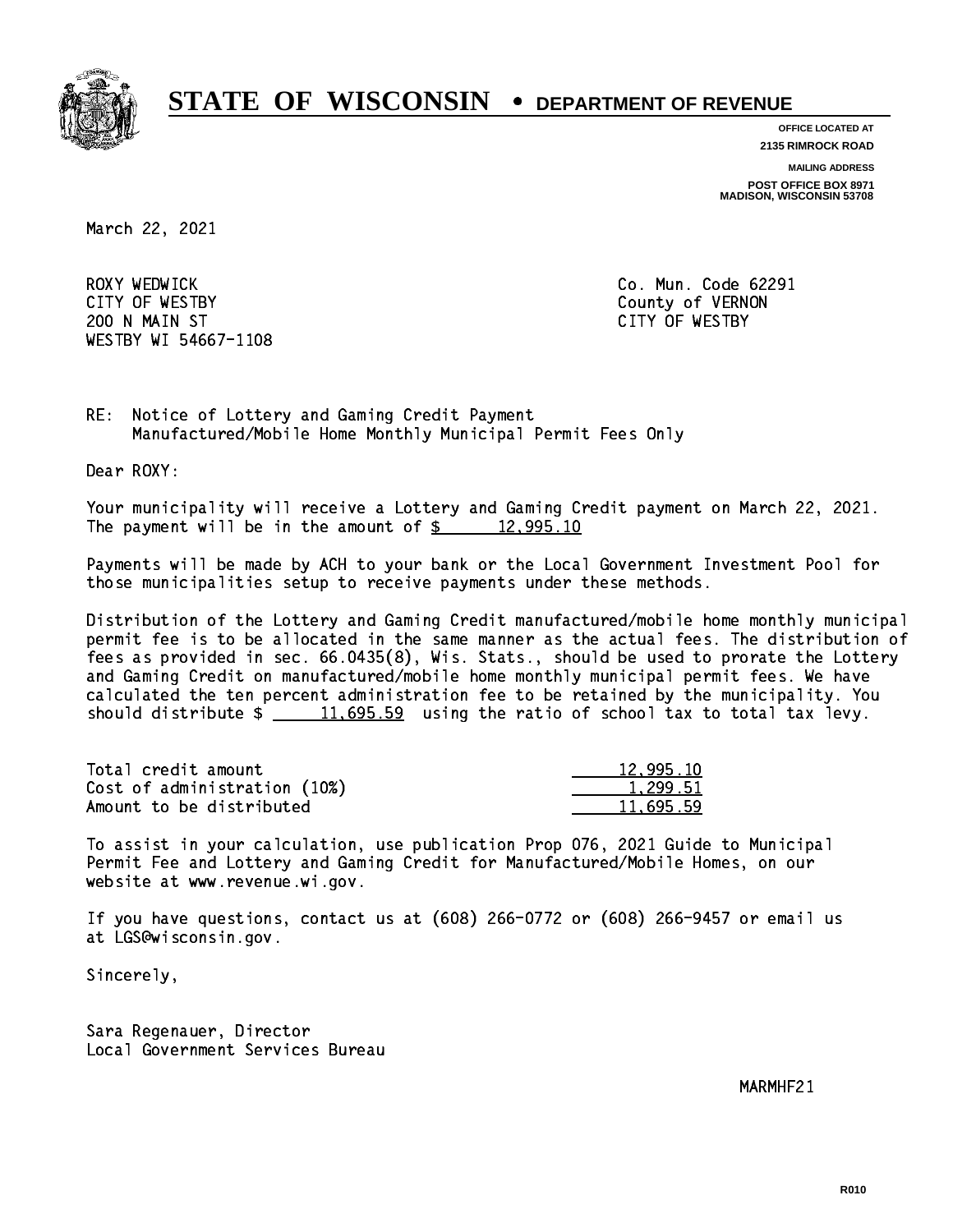

**OFFICE LOCATED AT**

**2135 RIMROCK ROAD**

**MAILING ADDRESS**

**POST OFFICE BOX 8971 MADISON, WISCONSIN 53708**

March 22, 2021

 KATIE HAYES Co. Mun. Code 63026 TOWN OF WASHINGTON COUNTY OF VILAS 2145 PINEWOOD DR TOWN OF WASHINGTON EAGLE RIVER WI 54521-8848

RE: Notice of Lottery and Gaming Credit Payment Manufactured/Mobile Home Monthly Municipal Permit Fees Only

Dear KATIE:

 Your municipality will receive a Lottery and Gaming Credit payment on March 22, 2021. The payment will be in the amount of  $\frac{2}{3}$  1,494.30

 Payments will be made by ACH to your bank or the Local Government Investment Pool for those municipalities setup to receive payments under these methods.

 Distribution of the Lottery and Gaming Credit manufactured/mobile home monthly municipal permit fee is to be allocated in the same manner as the actual fees. The distribution of fees as provided in sec. 66.0435(8), Wis. Stats., should be used to prorate the Lottery and Gaming Credit on manufactured/mobile home monthly municipal permit fees. We have calculated the ten percent administration fee to be retained by the municipality. You should distribute  $\frac{1,344.87}{1,344.87}$  using the ratio of school tax to total tax levy.

| Total credit amount          | 1.494.30 |
|------------------------------|----------|
| Cost of administration (10%) | 149.43   |
| Amount to be distributed     | 1.344.87 |

 To assist in your calculation, use publication Prop 076, 2021 Guide to Municipal Permit Fee and Lottery and Gaming Credit for Manufactured/Mobile Homes, on our website at www.revenue.wi.gov.

 If you have questions, contact us at (608) 266-0772 or (608) 266-9457 or email us at LGS@wisconsin.gov.

Sincerely,

 Sara Regenauer, Director Local Government Services Bureau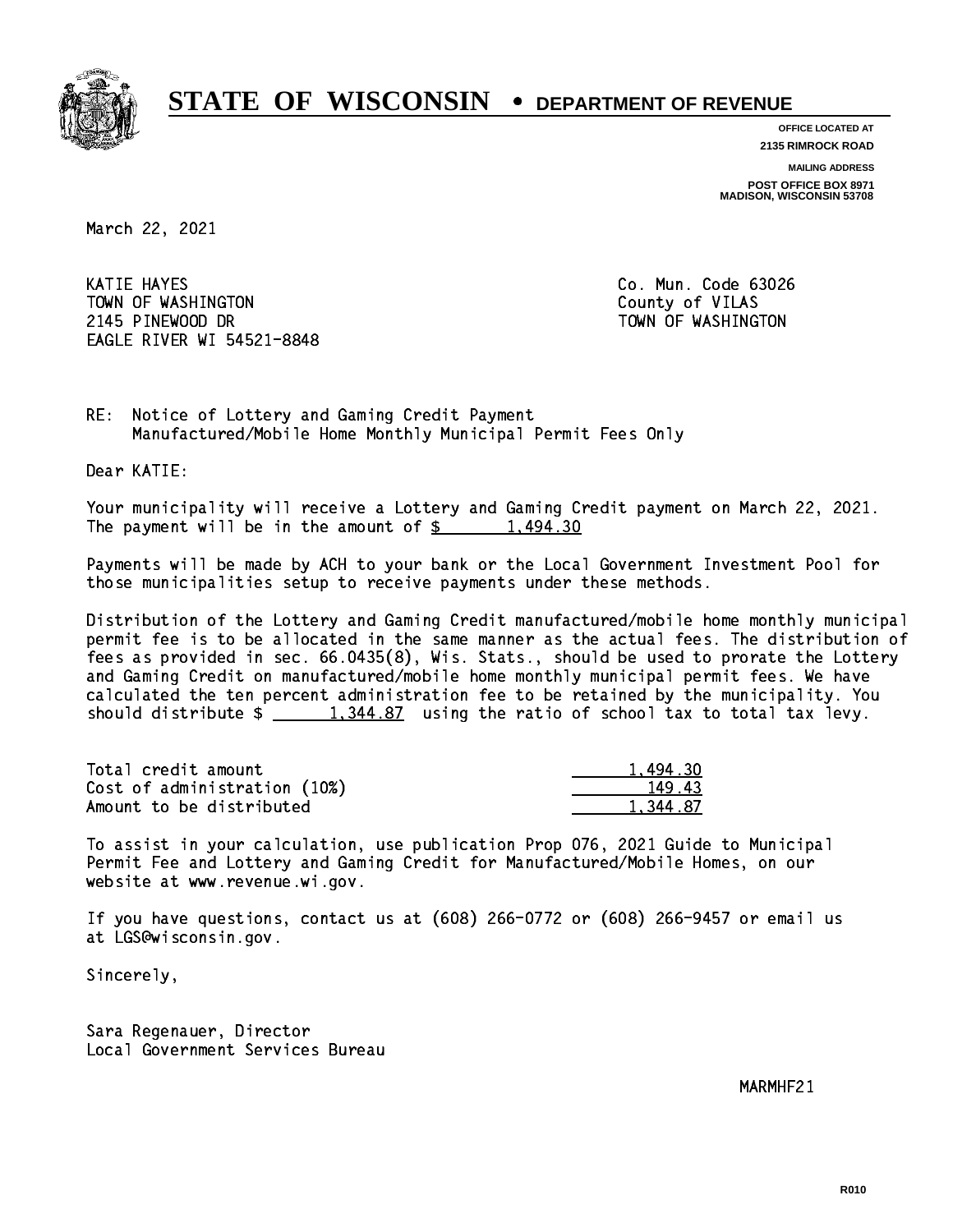

**OFFICE LOCATED AT 2135 RIMROCK ROAD**

**MAILING ADDRESS POST OFFICE BOX 8971 MADISON, WISCONSIN 53708**

March 22, 2021

LORI DOMINO TOWN OF BLOOMFIELD County of WALWORTH PO BOX 704 PELL LAKE WI 53157-0704

Co. Mun. Code 64002 TOWN OF BLOOMFIELD

RE: Notice of Lottery and Gaming Credit Payment Manufactured/Mobile Home Monthly Municipal Permit Fees Only

Dear LORI:

 Your municipality will receive a Lottery and Gaming Credit payment on March 22, 2021. The payment will be in the amount of  $\frac{2}{3}$  34,978.20

 Payments will be made by ACH to your bank or the Local Government Investment Pool for those municipalities setup to receive payments under these methods.

 Distribution of the Lottery and Gaming Credit manufactured/mobile home monthly municipal permit fee is to be allocated in the same manner as the actual fees. The distribution of fees as provided in sec. 66.0435(8), Wis. Stats., should be used to prorate the Lottery and Gaming Credit on manufactured/mobile home monthly municipal permit fees. We have calculated the ten percent administration fee to be retained by the municipality. You should distribute  $\frac{21.480.38}{2}$  using the ratio of school tax to total tax levy.

| Total credit amount          | 34,978.20 |
|------------------------------|-----------|
| Cost of administration (10%) | 3.497.82  |
| Amount to be distributed     | 31.480.38 |

 To assist in your calculation, use publication Prop 076, 2021 Guide to Municipal Permit Fee and Lottery and Gaming Credit for Manufactured/Mobile Homes, on our website at www.revenue.wi.gov.

 If you have questions, contact us at (608) 266-0772 or (608) 266-9457 or email us at LGS@wisconsin.gov.

Sincerely,

 Sara Regenauer, Director Local Government Services Bureau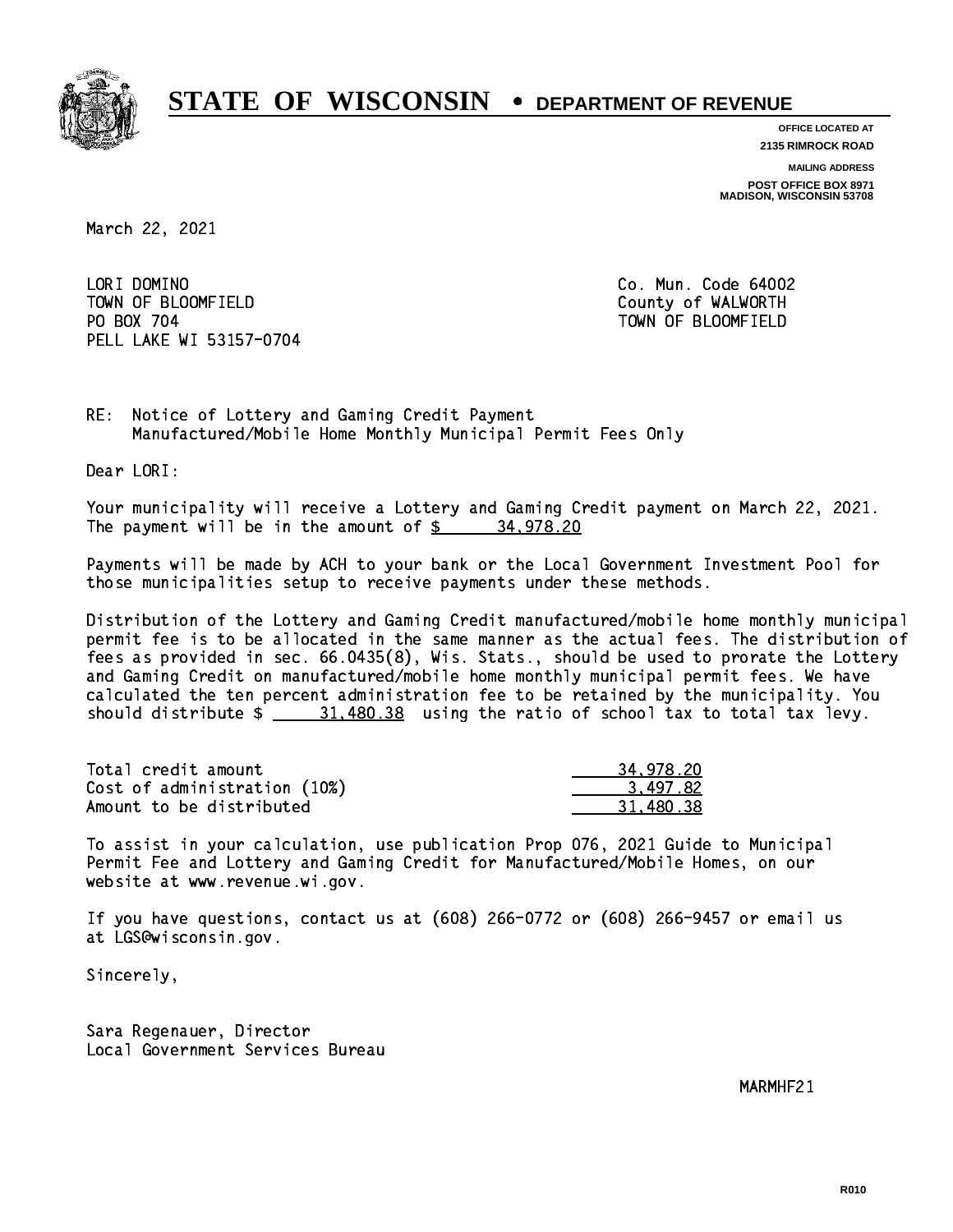

**OFFICE LOCATED AT**

**2135 RIMROCK ROAD**

**MAILING ADDRESS**

**POST OFFICE BOX 8971 MADISON, WISCONSIN 53708**

March 22, 2021

RICHARD A. LOGTERMAN **Co. Mun. Code 64004** TOWN OF DARIEN County of WALWORTH N2826 FOUNDRY RD TOWN OF DARIEN DARIEN WI 53114

RE: Notice of Lottery and Gaming Credit Payment Manufactured/Mobile Home Monthly Municipal Permit Fees Only

Dear RICHARD:

 Your municipality will receive a Lottery and Gaming Credit payment on March 22, 2021. The payment will be in the amount of  $\frac{2}{3}$  12,084.34

 Payments will be made by ACH to your bank or the Local Government Investment Pool for those municipalities setup to receive payments under these methods.

 Distribution of the Lottery and Gaming Credit manufactured/mobile home monthly municipal permit fee is to be allocated in the same manner as the actual fees. The distribution of fees as provided in sec. 66.0435(8), Wis. Stats., should be used to prorate the Lottery and Gaming Credit on manufactured/mobile home monthly municipal permit fees. We have calculated the ten percent administration fee to be retained by the municipality. You should distribute  $\frac{10,875.91}{2}$  using the ratio of school tax to total tax levy.

| Total credit amount          | 12,084.34 |
|------------------------------|-----------|
| Cost of administration (10%) | 1.208.43  |
| Amount to be distributed     | 10.875.91 |

 To assist in your calculation, use publication Prop 076, 2021 Guide to Municipal Permit Fee and Lottery and Gaming Credit for Manufactured/Mobile Homes, on our website at www.revenue.wi.gov.

 If you have questions, contact us at (608) 266-0772 or (608) 266-9457 or email us at LGS@wisconsin.gov.

Sincerely,

 Sara Regenauer, Director Local Government Services Bureau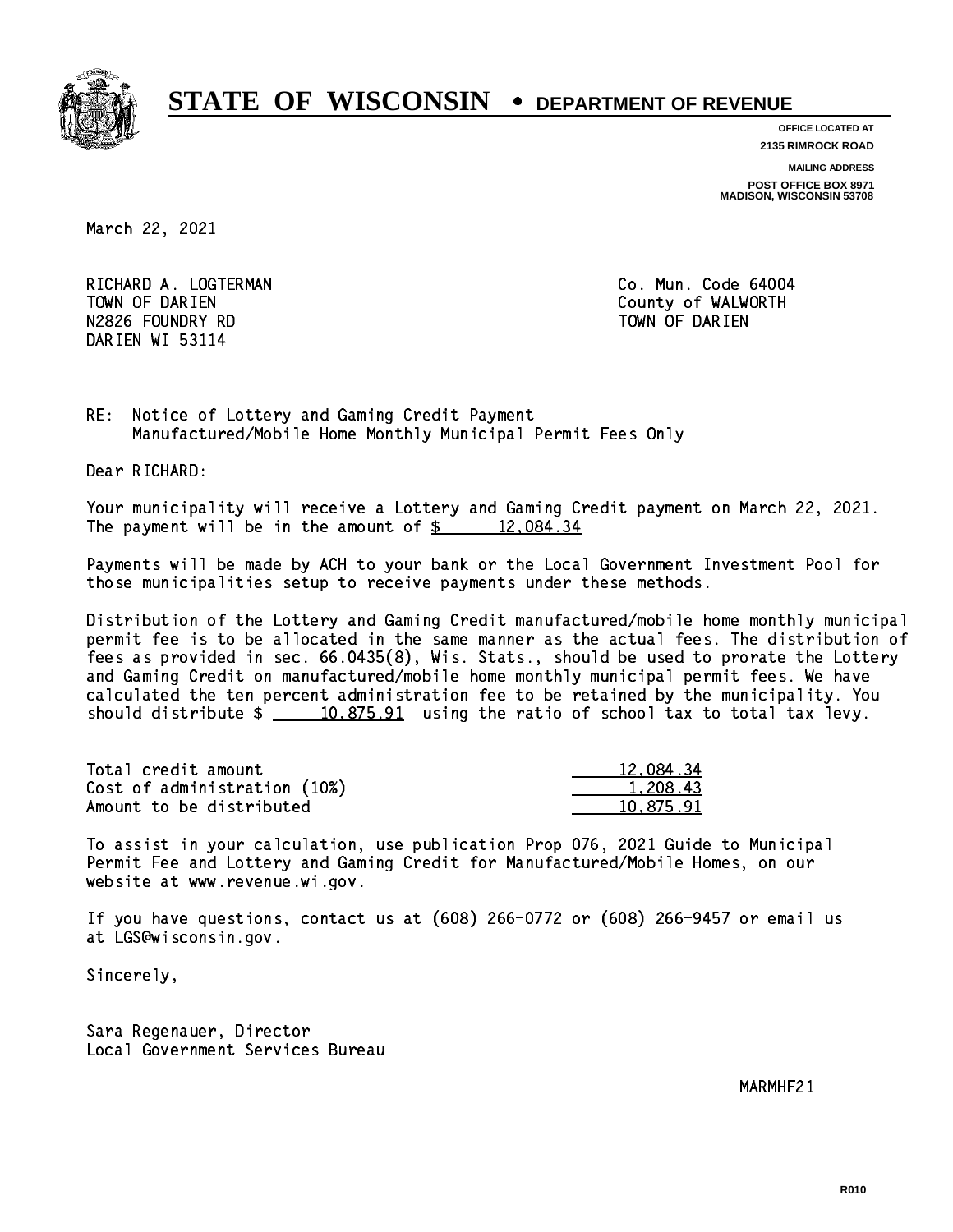

**OFFICE LOCATED AT**

**2135 RIMROCK ROAD**

**MAILING ADDRESS**

**POST OFFICE BOX 8971 MADISON, WISCONSIN 53708**

March 22, 2021

 LAURA DUCHEMIN Co. Mun. Code 64006 5621 TOWN HALL RD TOWN OF DELAVAN DELAVAN WI 53115

TOWN OF DELAVAN County of WALWORTH

RE: Notice of Lottery and Gaming Credit Payment Manufactured/Mobile Home Monthly Municipal Permit Fees Only

Dear LAURA:

 Your municipality will receive a Lottery and Gaming Credit payment on March 22, 2021. The payment will be in the amount of  $\frac{2.675.93}{2.675.93}$ 

 Payments will be made by ACH to your bank or the Local Government Investment Pool for those municipalities setup to receive payments under these methods.

 Distribution of the Lottery and Gaming Credit manufactured/mobile home monthly municipal permit fee is to be allocated in the same manner as the actual fees. The distribution of fees as provided in sec. 66.0435(8), Wis. Stats., should be used to prorate the Lottery and Gaming Credit on manufactured/mobile home monthly municipal permit fees. We have calculated the ten percent administration fee to be retained by the municipality. You should distribute  $\frac{2.408.34}{2.408.34}$  using the ratio of school tax to total tax levy.

| Total credit amount          | 2.675.93 |
|------------------------------|----------|
| Cost of administration (10%) | 267.59   |
| Amount to be distributed     | 2.408.34 |

 To assist in your calculation, use publication Prop 076, 2021 Guide to Municipal Permit Fee and Lottery and Gaming Credit for Manufactured/Mobile Homes, on our website at www.revenue.wi.gov.

 If you have questions, contact us at (608) 266-0772 or (608) 266-9457 or email us at LGS@wisconsin.gov.

Sincerely,

 Sara Regenauer, Director Local Government Services Bureau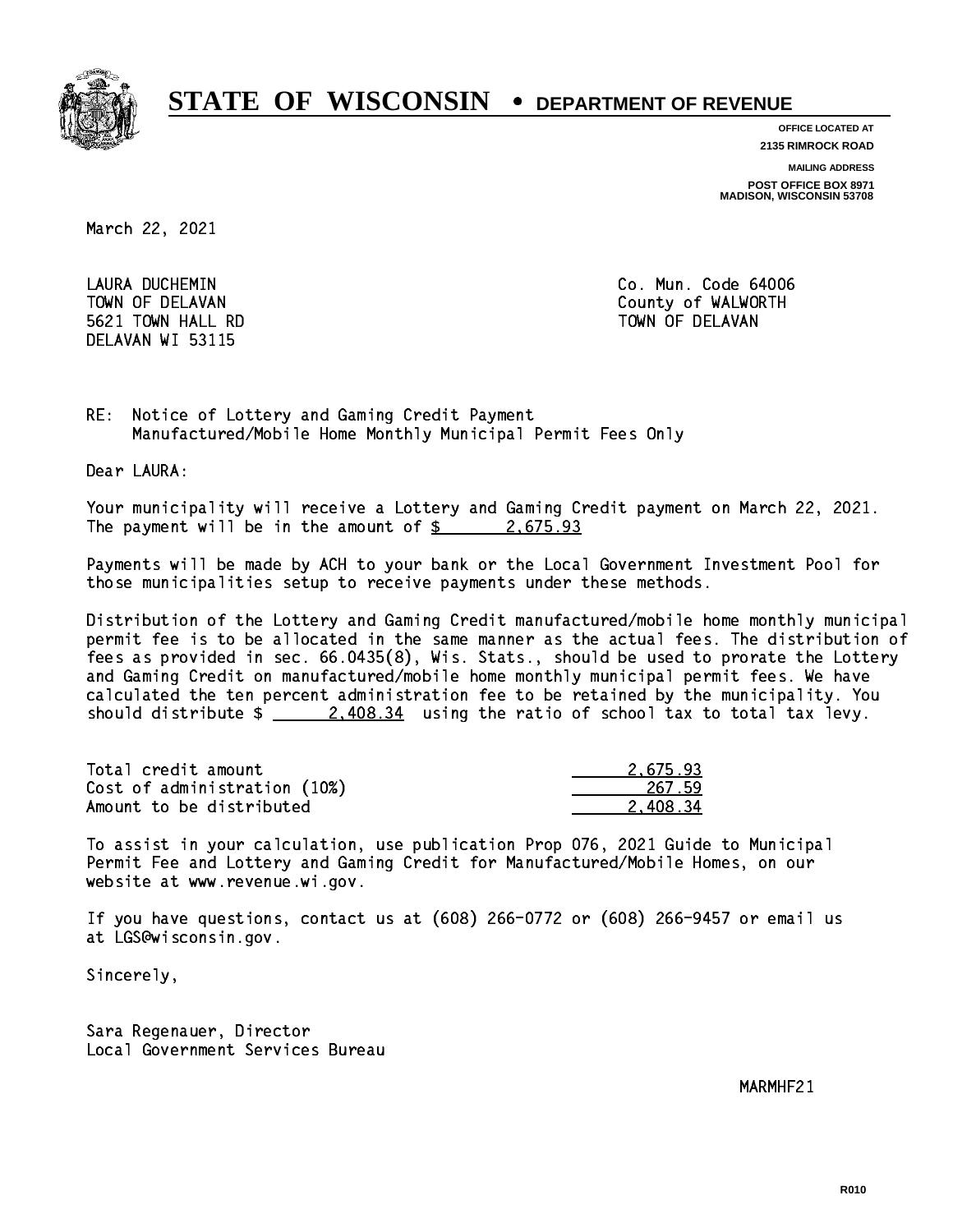

**OFFICE LOCATED AT**

**2135 RIMROCK ROAD**

**MAILING ADDRESS**

**POST OFFICE BOX 8971 MADISON, WISCONSIN 53708**

March 22, 2021

**DEBRA KIRCH**  TOWN OF GENEVA County of WALWORTH N3496 COMO RD N3496 COMO RD TOWN OF GENEVAL COMO RD TOWN OF GENEVAL COMO RD TOWN OF GENEVAL COMO RD TOWN OF GENEVAL COMO RD T LAKE GENEVA WI 53147-2617

Co. Mun. Code 64010

RE: Notice of Lottery and Gaming Credit Payment Manufactured/Mobile Home Monthly Municipal Permit Fees Only

Dear DEBRA:

 Your municipality will receive a Lottery and Gaming Credit payment on March 22, 2021. The payment will be in the amount of \$ 893.49 \_\_\_\_\_\_\_\_\_\_\_\_\_\_\_\_

 Payments will be made by ACH to your bank or the Local Government Investment Pool for those municipalities setup to receive payments under these methods.

 Distribution of the Lottery and Gaming Credit manufactured/mobile home monthly municipal permit fee is to be allocated in the same manner as the actual fees. The distribution of fees as provided in sec. 66.0435(8), Wis. Stats., should be used to prorate the Lottery and Gaming Credit on manufactured/mobile home monthly municipal permit fees. We have calculated the ten percent administration fee to be retained by the municipality. You should distribute  $\frac{2}{10}$   $\frac{804.15}{100}$  using the ratio of school tax to total tax levy.

| Total credit amount          | 893.49 |
|------------------------------|--------|
| Cost of administration (10%) | .89.34 |
| Amount to be distributed     | 804 15 |

 To assist in your calculation, use publication Prop 076, 2021 Guide to Municipal Permit Fee and Lottery and Gaming Credit for Manufactured/Mobile Homes, on our website at www.revenue.wi.gov.

 If you have questions, contact us at (608) 266-0772 or (608) 266-9457 or email us at LGS@wisconsin.gov.

Sincerely,

 Sara Regenauer, Director Local Government Services Bureau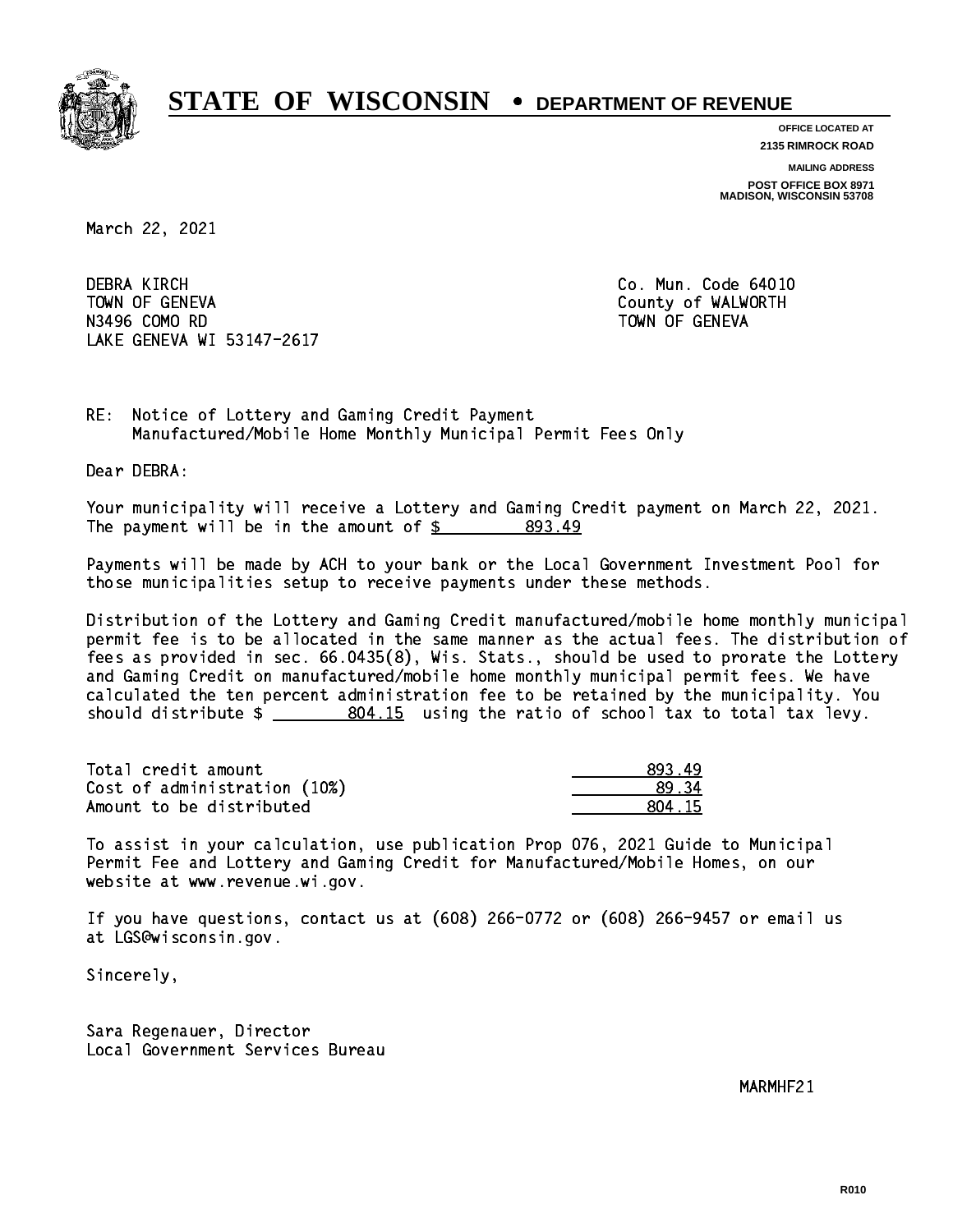

**OFFICE LOCATED AT**

**2135 RIMROCK ROAD**

**MAILING ADDRESS**

**POST OFFICE BOX 8971 MADISON, WISCONSIN 53708**

March 22, 2021

LINDA SKILES PO BOX 148 PO BOX 148 TOWN OF LYONS LYONS WI 53148-0148

Co. Mun. Code 64018 TOWN OF LYONS **County of WALWORTH** 

RE: Notice of Lottery and Gaming Credit Payment Manufactured/Mobile Home Monthly Municipal Permit Fees Only

Dear LINDA:

 Your municipality will receive a Lottery and Gaming Credit payment on March 22, 2021. The payment will be in the amount of \$ 690.24 \_\_\_\_\_\_\_\_\_\_\_\_\_\_\_\_

 Payments will be made by ACH to your bank or the Local Government Investment Pool for those municipalities setup to receive payments under these methods.

 Distribution of the Lottery and Gaming Credit manufactured/mobile home monthly municipal permit fee is to be allocated in the same manner as the actual fees. The distribution of fees as provided in sec. 66.0435(8), Wis. Stats., should be used to prorate the Lottery and Gaming Credit on manufactured/mobile home monthly municipal permit fees. We have calculated the ten percent administration fee to be retained by the municipality. You should distribute  $\frac{2 \cdot 621.22}{2}$  using the ratio of school tax to total tax levy.

| Total credit amount          | 690 24 |
|------------------------------|--------|
| Cost of administration (10%) | -69 N2 |
| Amount to be distributed     | 621 22 |

 To assist in your calculation, use publication Prop 076, 2021 Guide to Municipal Permit Fee and Lottery and Gaming Credit for Manufactured/Mobile Homes, on our website at www.revenue.wi.gov.

 If you have questions, contact us at (608) 266-0772 or (608) 266-9457 or email us at LGS@wisconsin.gov.

Sincerely,

 Sara Regenauer, Director Local Government Services Bureau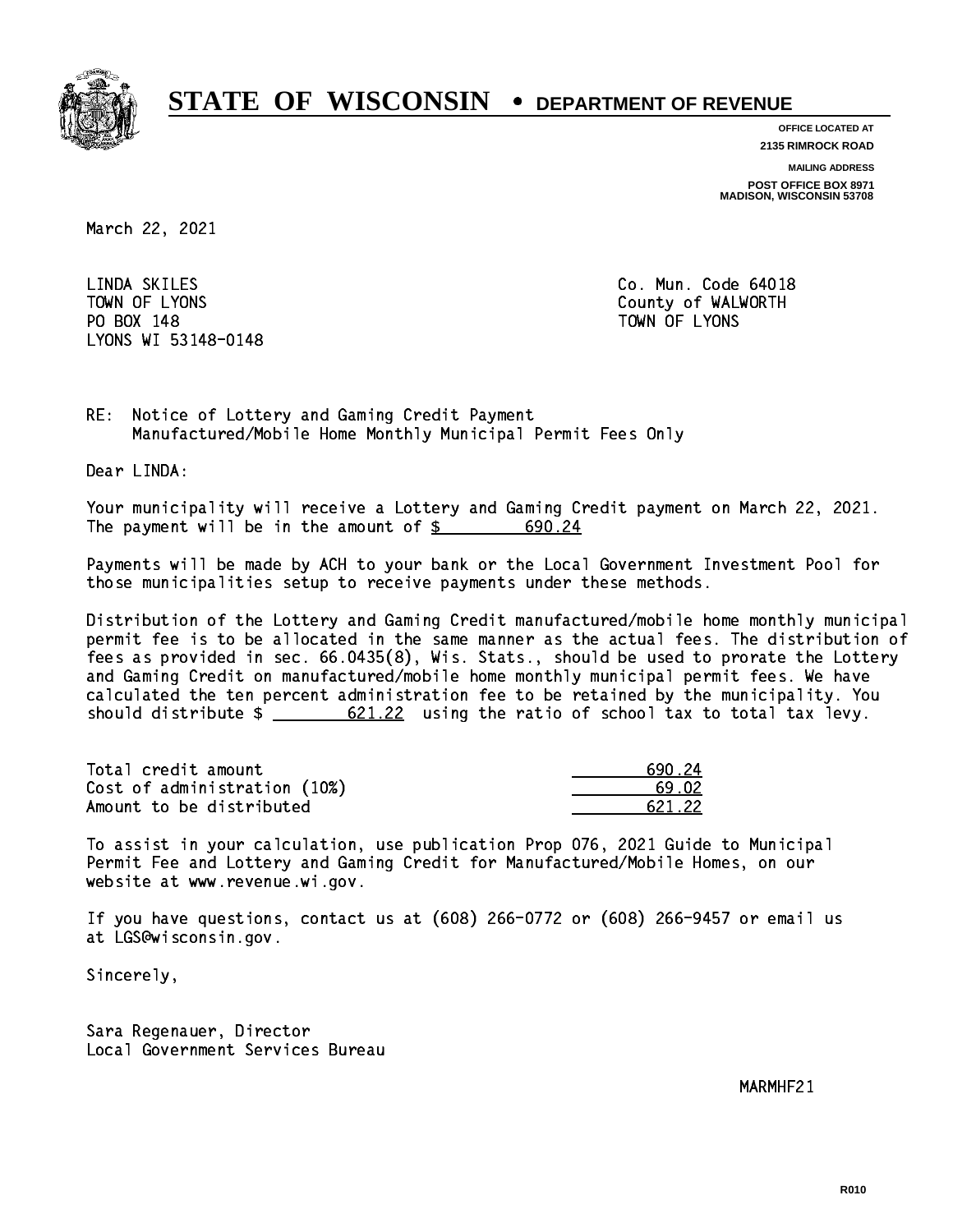

**OFFICE LOCATED AT**

**2135 RIMROCK ROAD**

**MAILING ADDRESS**

**POST OFFICE BOX 8971 MADISON, WISCONSIN 53708**

March 22, 2021

ANN SEAVER TOWN OF RICHMOND County of WALWORTH PO BOX 886 PO BOX 886 TOWN OF RICHMOND DELAVAN WI 53115-0886

Co. Mun. Code 64020

RE: Notice of Lottery and Gaming Credit Payment Manufactured/Mobile Home Monthly Municipal Permit Fees Only

Dear ANN:

 Your municipality will receive a Lottery and Gaming Credit payment on March 22, 2021. The payment will be in the amount of  $\frac{2}{3}$  1,497.39

 Payments will be made by ACH to your bank or the Local Government Investment Pool for those municipalities setup to receive payments under these methods.

 Distribution of the Lottery and Gaming Credit manufactured/mobile home monthly municipal permit fee is to be allocated in the same manner as the actual fees. The distribution of fees as provided in sec. 66.0435(8), Wis. Stats., should be used to prorate the Lottery and Gaming Credit on manufactured/mobile home monthly municipal permit fees. We have calculated the ten percent administration fee to be retained by the municipality. You should distribute  $\frac{1,347.66}{1,347.66}$  using the ratio of school tax to total tax levy.

| Total credit amount          | 1.497.39 |
|------------------------------|----------|
| Cost of administration (10%) | 149.73   |
| Amount to be distributed     | 1.347.66 |

 To assist in your calculation, use publication Prop 076, 2021 Guide to Municipal Permit Fee and Lottery and Gaming Credit for Manufactured/Mobile Homes, on our website at www.revenue.wi.gov.

 If you have questions, contact us at (608) 266-0772 or (608) 266-9457 or email us at LGS@wisconsin.gov.

Sincerely,

 Sara Regenauer, Director Local Government Services Bureau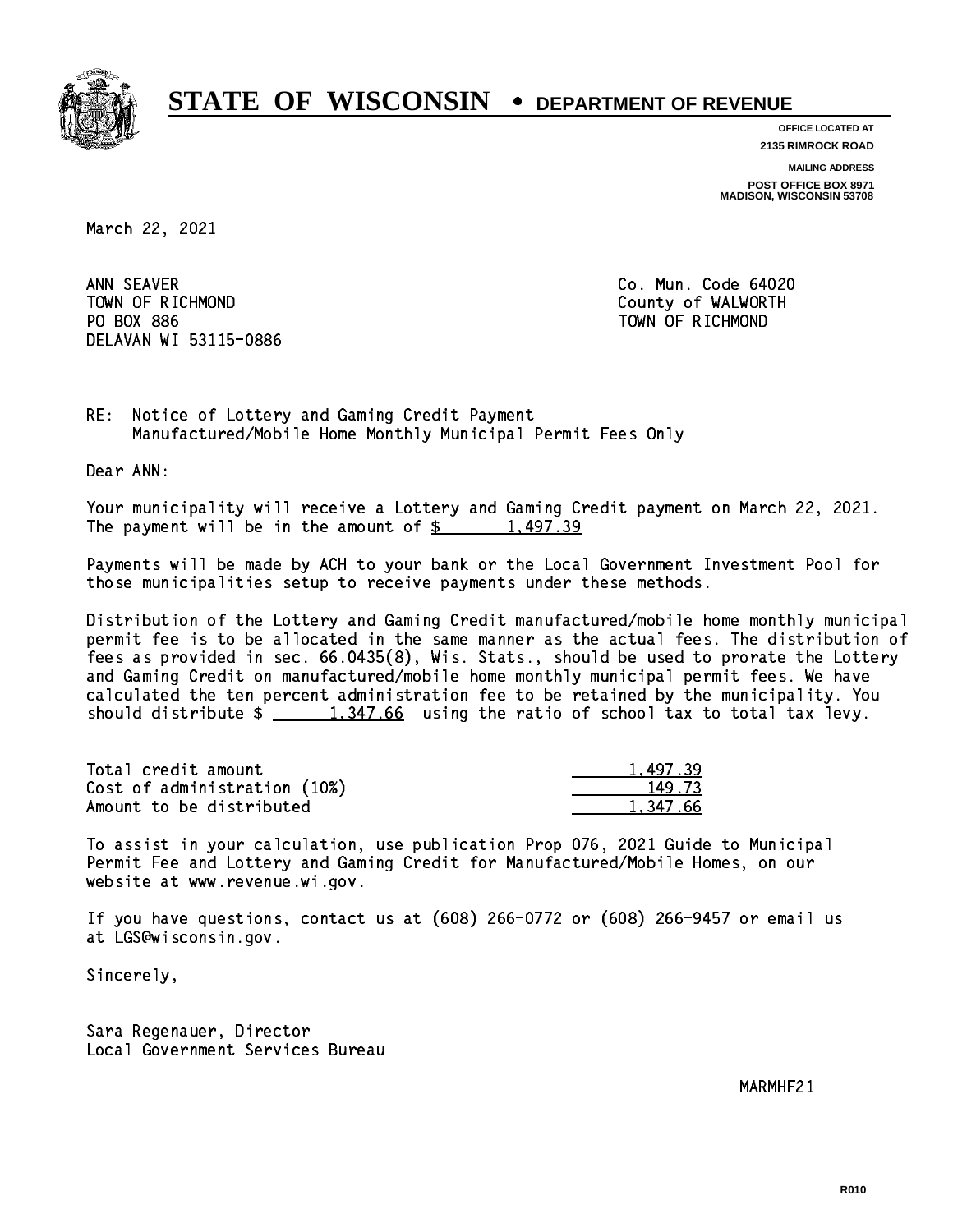

**OFFICE LOCATED AT**

**2135 RIMROCK ROAD**

**MAILING ADDRESS**

**POST OFFICE BOX 8971 MADISON, WISCONSIN 53708**

March 22, 2021

 TRACEY RAYMOND Co. Mun. Code 64028 TOWN OF TROY **COUNTY COUNTY COUNTY OF WALWORTH** N8870 BRIGGS STREET TOWN OF TROY EAST TROY WI 53120

RE: Notice of Lottery and Gaming Credit Payment Manufactured/Mobile Home Monthly Municipal Permit Fees Only

Dear TRACEY:

 Your municipality will receive a Lottery and Gaming Credit payment on March 22, 2021. The payment will be in the amount of  $\frac{2}{3}$  9,403.80

 Payments will be made by ACH to your bank or the Local Government Investment Pool for those municipalities setup to receive payments under these methods.

 Distribution of the Lottery and Gaming Credit manufactured/mobile home monthly municipal permit fee is to be allocated in the same manner as the actual fees. The distribution of fees as provided in sec. 66.0435(8), Wis. Stats., should be used to prorate the Lottery and Gaming Credit on manufactured/mobile home monthly municipal permit fees. We have calculated the ten percent administration fee to be retained by the municipality. You should distribute  $\frac{2}{1}$   $\frac{8,463.42}{2}$  using the ratio of school tax to total tax levy.

| Total credit amount          | 9.403.80 |
|------------------------------|----------|
| Cost of administration (10%) | 940.38   |
| Amount to be distributed     | 8.463.42 |

 To assist in your calculation, use publication Prop 076, 2021 Guide to Municipal Permit Fee and Lottery and Gaming Credit for Manufactured/Mobile Homes, on our website at www.revenue.wi.gov.

 If you have questions, contact us at (608) 266-0772 or (608) 266-9457 or email us at LGS@wisconsin.gov.

Sincerely,

 Sara Regenauer, Director Local Government Services Bureau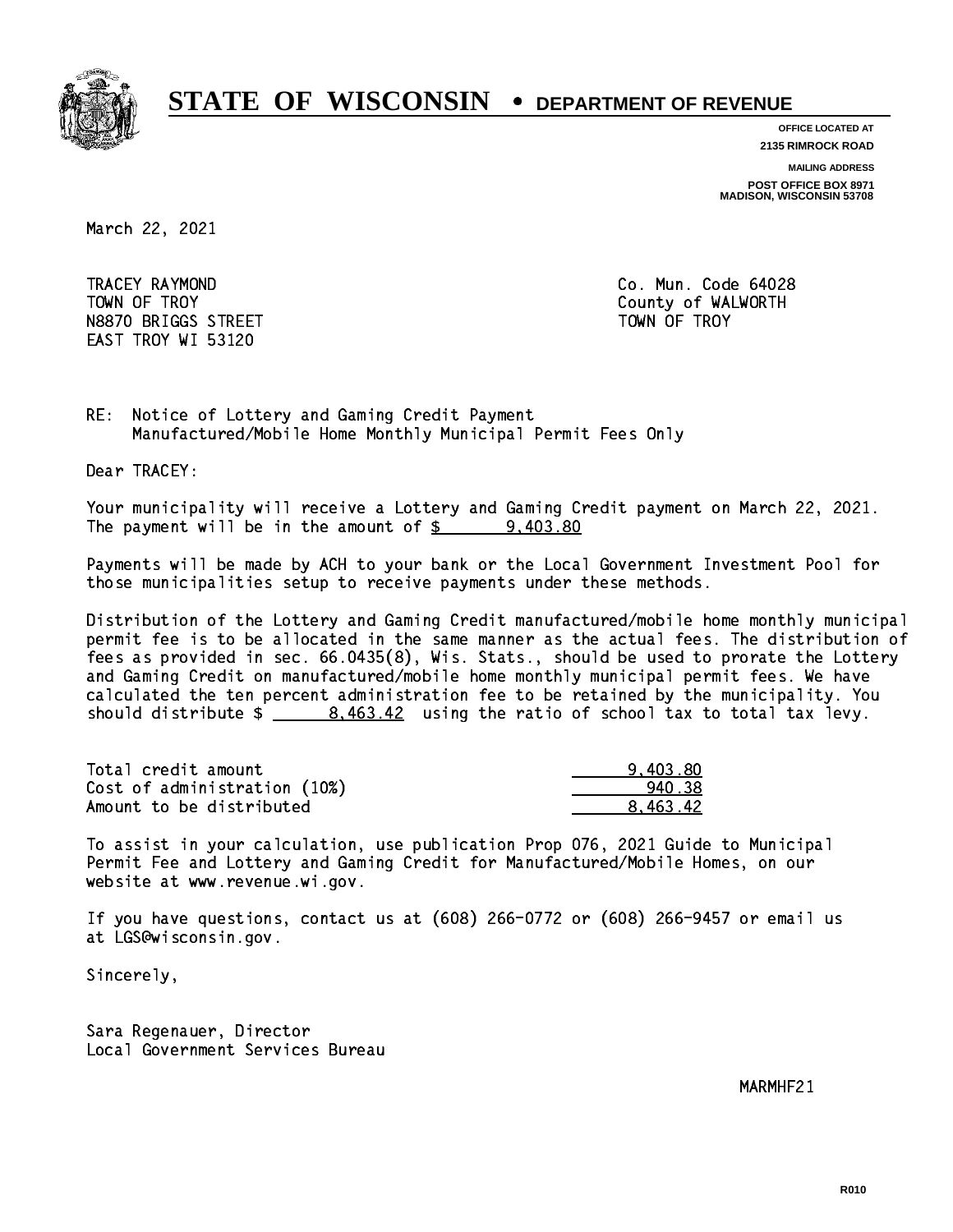

**OFFICE LOCATED AT**

**2135 RIMROCK ROAD**

**MAILING ADDRESS**

**POST OFFICE BOX 8971 MADISON, WISCONSIN 53708**

March 22, 2021

EILEEN SUHM CORPORATION CO. Mun. Code 64121 VILLAGE OF EAST TROY COUNTY OF WALWORTH EAST TROY WI 53120

2015 ENERGY DRIVE VILLAGE OF EAST TROY

RE: Notice of Lottery and Gaming Credit Payment Manufactured/Mobile Home Monthly Municipal Permit Fees Only

Dear EILEEN:

 Your municipality will receive a Lottery and Gaming Credit payment on March 22, 2021. The payment will be in the amount of \$ 9,717.72 \_\_\_\_\_\_\_\_\_\_\_\_\_\_\_\_

 Payments will be made by ACH to your bank or the Local Government Investment Pool for those municipalities setup to receive payments under these methods.

 Distribution of the Lottery and Gaming Credit manufactured/mobile home monthly municipal permit fee is to be allocated in the same manner as the actual fees. The distribution of fees as provided in sec. 66.0435(8), Wis. Stats., should be used to prorate the Lottery and Gaming Credit on manufactured/mobile home monthly municipal permit fees. We have calculated the ten percent administration fee to be retained by the municipality. You should distribute  $\frac{2}{1}$   $\frac{8.745.95}{2}$  using the ratio of school tax to total tax levy.

| Total credit amount          | 9.717.72 |
|------------------------------|----------|
| Cost of administration (10%) | 971 77   |
| Amount to be distributed     | 8.745.95 |

 To assist in your calculation, use publication Prop 076, 2021 Guide to Municipal Permit Fee and Lottery and Gaming Credit for Manufactured/Mobile Homes, on our website at www.revenue.wi.gov.

 If you have questions, contact us at (608) 266-0772 or (608) 266-9457 or email us at LGS@wisconsin.gov.

Sincerely,

 Sara Regenauer, Director Local Government Services Bureau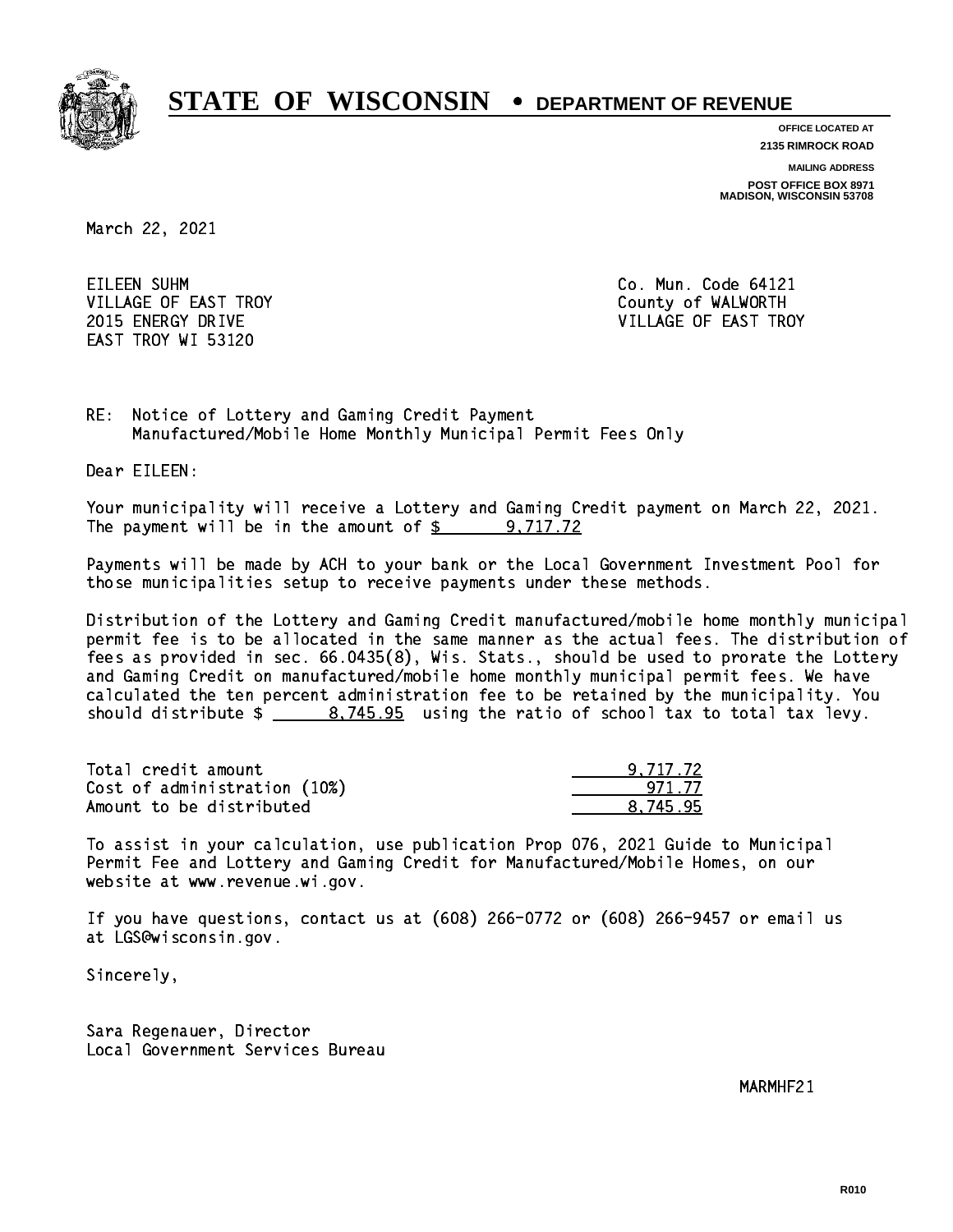

**OFFICE LOCATED AT**

**2135 RIMROCK ROAD**

**MAILING ADDRESS**

**POST OFFICE BOX 8971 MADISON, WISCONSIN 53708**

March 22, 2021

SUSAN STEELE VILLAGE OF SHARON County of WALWORTH PO BOX 379 VILLAGE OF SHARON SHARON WI 53585-0379

Co. Mun. Code 64181

RE: Notice of Lottery and Gaming Credit Payment Manufactured/Mobile Home Monthly Municipal Permit Fees Only

Dear SUSAN:

 Your municipality will receive a Lottery and Gaming Credit payment on March 22, 2021. The payment will be in the amount of \$ 3,419.52 \_\_\_\_\_\_\_\_\_\_\_\_\_\_\_\_

 Payments will be made by ACH to your bank or the Local Government Investment Pool for those municipalities setup to receive payments under these methods.

 Distribution of the Lottery and Gaming Credit manufactured/mobile home monthly municipal permit fee is to be allocated in the same manner as the actual fees. The distribution of fees as provided in sec. 66.0435(8), Wis. Stats., should be used to prorate the Lottery and Gaming Credit on manufactured/mobile home monthly municipal permit fees. We have calculated the ten percent administration fee to be retained by the municipality. You should distribute  $\frac{2.077.57}{2}$  using the ratio of school tax to total tax levy.

| Total credit amount          | 3.419.52 |
|------------------------------|----------|
| Cost of administration (10%) | 341.95   |
| Amount to be distributed     | 3.077.57 |

 To assist in your calculation, use publication Prop 076, 2021 Guide to Municipal Permit Fee and Lottery and Gaming Credit for Manufactured/Mobile Homes, on our website at www.revenue.wi.gov.

 If you have questions, contact us at (608) 266-0772 or (608) 266-9457 or email us at LGS@wisconsin.gov.

Sincerely,

 Sara Regenauer, Director Local Government Services Bureau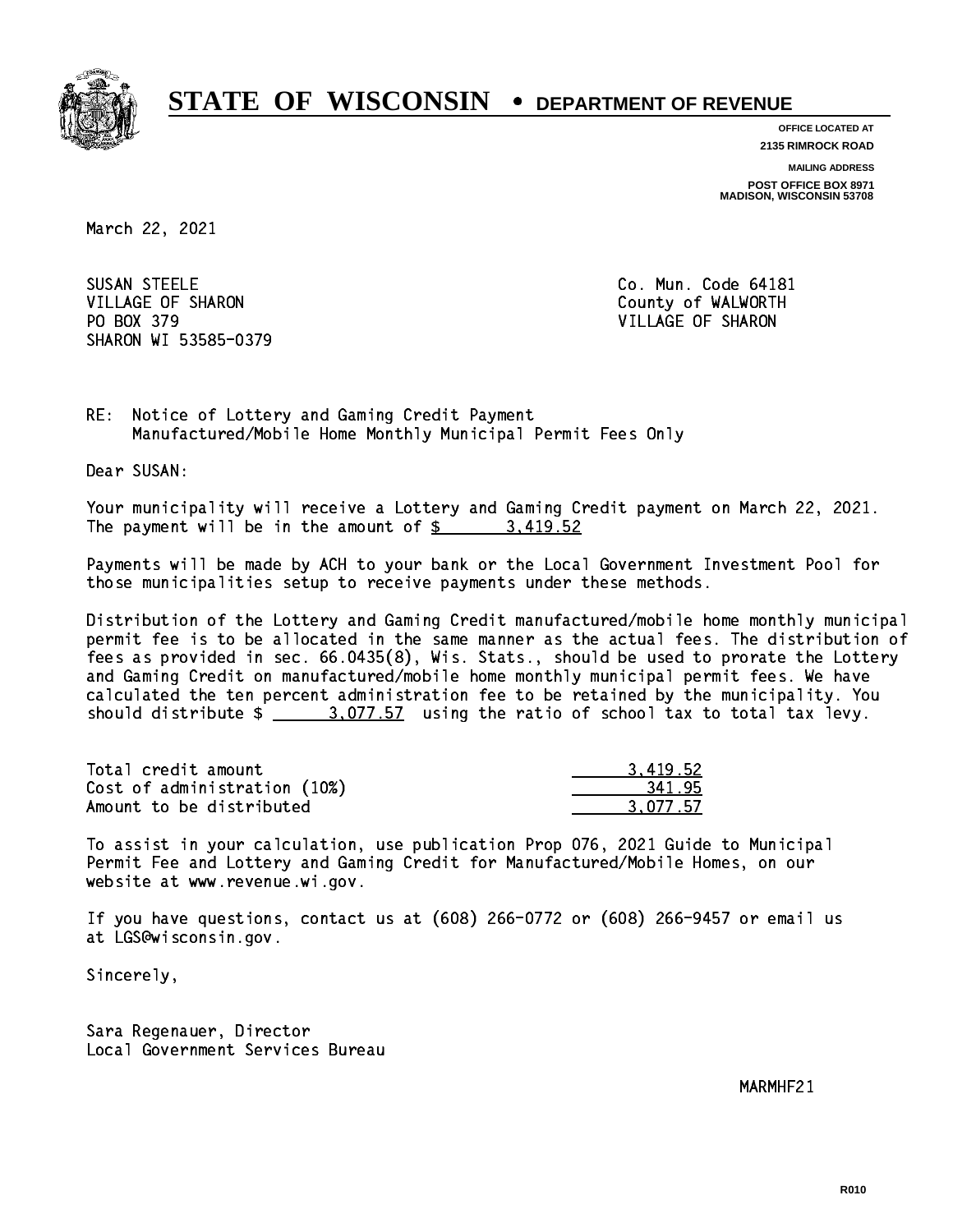

**OFFICE LOCATED AT**

**2135 RIMROCK ROAD**

**MAILING ADDRESS**

**POST OFFICE BOX 8971 MADISON, WISCONSIN 53708**

March 22, 2021

 JESSIE BARTMANN Co. Mun. Code 64221 CITY OF ELKHORN County of WALWORTH PO BOX 920 PO BOX 920 CITY OF ELKHORN ELKHORN WI 53121-0920

RE: Notice of Lottery and Gaming Credit Payment Manufactured/Mobile Home Monthly Municipal Permit Fees Only

Dear JESSIE:

 Your municipality will receive a Lottery and Gaming Credit payment on March 22, 2021. The payment will be in the amount of \$ 5,807.43 \_\_\_\_\_\_\_\_\_\_\_\_\_\_\_\_

 Payments will be made by ACH to your bank or the Local Government Investment Pool for those municipalities setup to receive payments under these methods.

 Distribution of the Lottery and Gaming Credit manufactured/mobile home monthly municipal permit fee is to be allocated in the same manner as the actual fees. The distribution of fees as provided in sec. 66.0435(8), Wis. Stats., should be used to prorate the Lottery and Gaming Credit on manufactured/mobile home monthly municipal permit fees. We have calculated the ten percent administration fee to be retained by the municipality. You should distribute  $\frac{2.26.69}{2.26.69}$  using the ratio of school tax to total tax levy.

| Total credit amount          | 5,807.43 |
|------------------------------|----------|
| Cost of administration (10%) | 580.74   |
| Amount to be distributed     | 5.226.69 |

 To assist in your calculation, use publication Prop 076, 2021 Guide to Municipal Permit Fee and Lottery and Gaming Credit for Manufactured/Mobile Homes, on our website at www.revenue.wi.gov.

 If you have questions, contact us at (608) 266-0772 or (608) 266-9457 or email us at LGS@wisconsin.gov.

Sincerely,

 Sara Regenauer, Director Local Government Services Bureau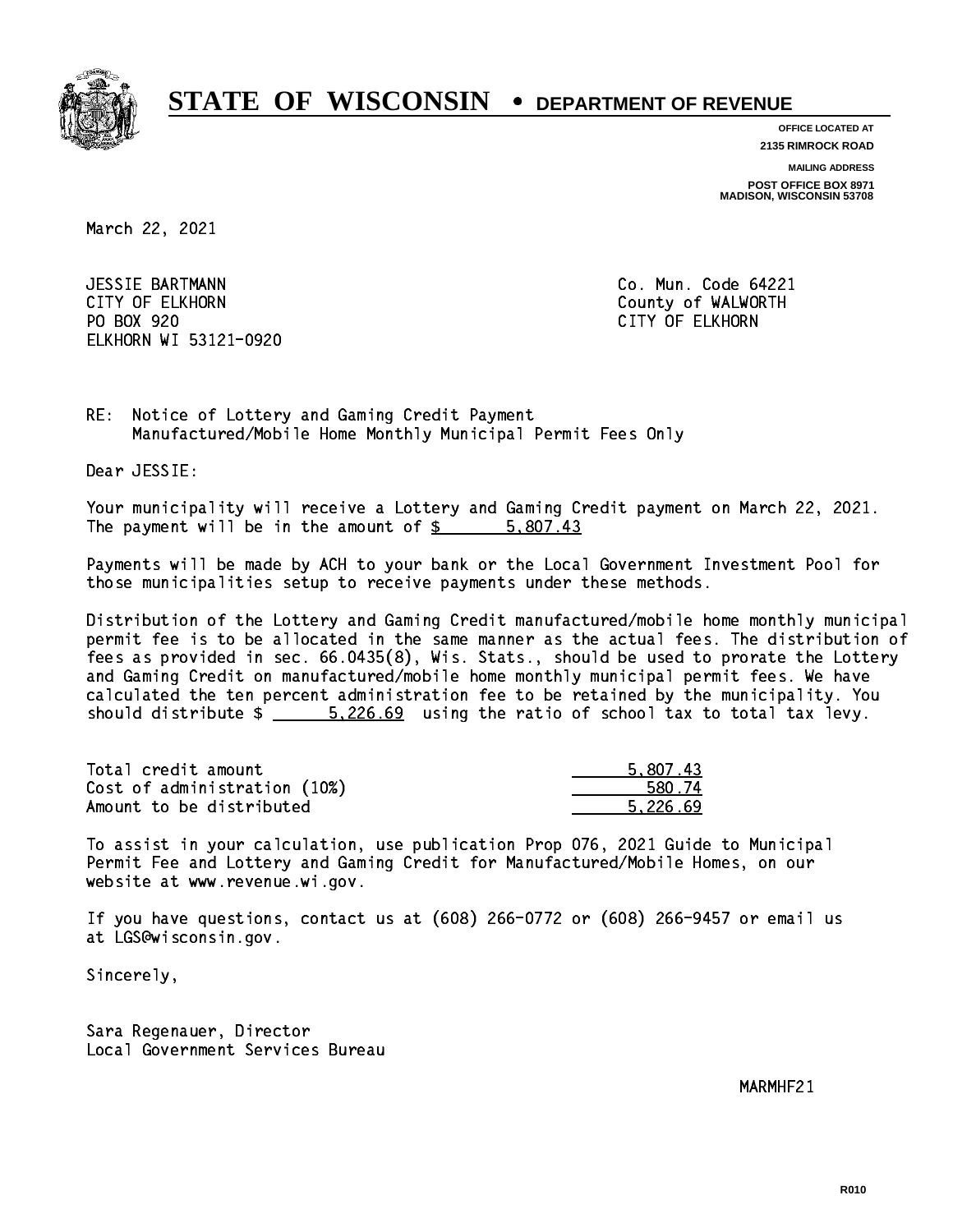

**OFFICE LOCATED AT**

**2135 RIMROCK ROAD**

**MAILING ADDRESS**

**POST OFFICE BOX 8971 MADISON, WISCONSIN 53708**

March 22, 2021

JOAN AVERY TOWN OF SPOONER County of WASHBURN N5781 COUNTY RD K TOWN OF SPOONER SPOONER WI 54801-8411

Co. Mun. Code 65034

RE: Notice of Lottery and Gaming Credit Payment Manufactured/Mobile Home Monthly Municipal Permit Fees Only

Dear JOAN:

 Your municipality will receive a Lottery and Gaming Credit payment on March 22, 2021. The payment will be in the amount of  $\frac{2}{3}$  1,027.61

 Payments will be made by ACH to your bank or the Local Government Investment Pool for those municipalities setup to receive payments under these methods.

 Distribution of the Lottery and Gaming Credit manufactured/mobile home monthly municipal permit fee is to be allocated in the same manner as the actual fees. The distribution of fees as provided in sec. 66.0435(8), Wis. Stats., should be used to prorate the Lottery and Gaming Credit on manufactured/mobile home monthly municipal permit fees. We have calculated the ten percent administration fee to be retained by the municipality. You should distribute  $\frac{224.85}{212}$  using the ratio of school tax to total tax levy.

| Total credit amount          | 1,027.61 |
|------------------------------|----------|
| Cost of administration (10%) | 102.76   |
| Amount to be distributed     | 924.85   |

 To assist in your calculation, use publication Prop 076, 2021 Guide to Municipal Permit Fee and Lottery and Gaming Credit for Manufactured/Mobile Homes, on our website at www.revenue.wi.gov.

 If you have questions, contact us at (608) 266-0772 or (608) 266-9457 or email us at LGS@wisconsin.gov.

Sincerely,

 Sara Regenauer, Director Local Government Services Bureau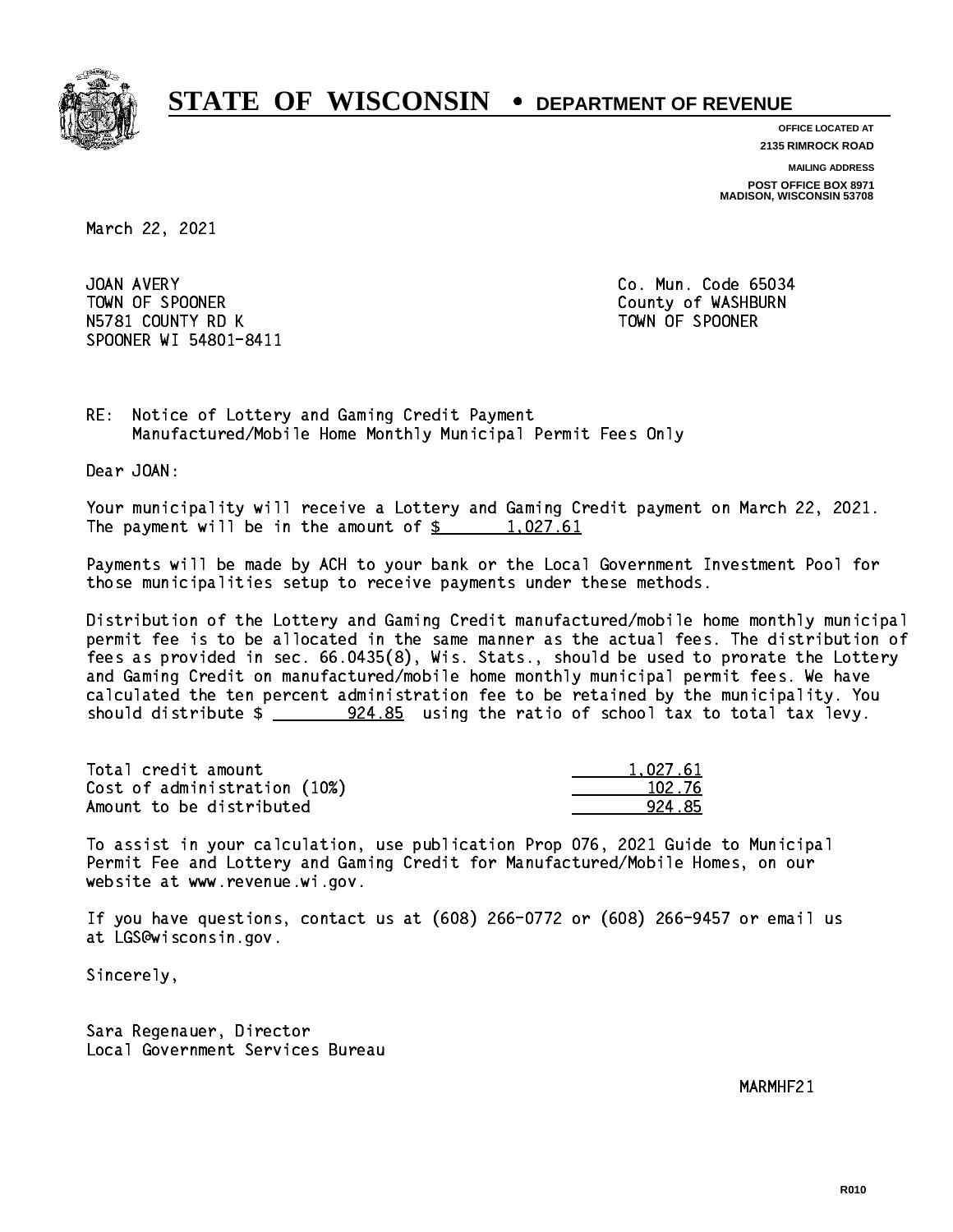

**OFFICE LOCATED AT**

**2135 RIMROCK ROAD**

**MAILING ADDRESS POST OFFICE BOX 8971 MADISON, WISCONSIN 53708**

March 22, 2021

 KRISTA LYONS HARTWIG Co. Mun. Code 65281 CITY OF SPOONER COUNTY OF SPOONER 515 N SUMMIT STREET, POB 548 CITY OF SPOONER SPOONER WI 54801-0548

RE: Notice of Lottery and Gaming Credit Payment Manufactured/Mobile Home Monthly Municipal Permit Fees Only

Dear KRISTA:

 Your municipality will receive a Lottery and Gaming Credit payment on March 22, 2021. The payment will be in the amount of  $\frac{2}{9}$  2,992.98

 Payments will be made by ACH to your bank or the Local Government Investment Pool for those municipalities setup to receive payments under these methods.

 Distribution of the Lottery and Gaming Credit manufactured/mobile home monthly municipal permit fee is to be allocated in the same manner as the actual fees. The distribution of fees as provided in sec. 66.0435(8), Wis. Stats., should be used to prorate the Lottery and Gaming Credit on manufactured/mobile home monthly municipal permit fees. We have calculated the ten percent administration fee to be retained by the municipality. You should distribute  $\frac{2.693.69}{2.693.69}$  using the ratio of school tax to total tax levy.

| Total credit amount          | 2.992.98 |
|------------------------------|----------|
| Cost of administration (10%) | 299.29   |
| Amount to be distributed     | 2.693.69 |

 To assist in your calculation, use publication Prop 076, 2021 Guide to Municipal Permit Fee and Lottery and Gaming Credit for Manufactured/Mobile Homes, on our website at www.revenue.wi.gov.

 If you have questions, contact us at (608) 266-0772 or (608) 266-9457 or email us at LGS@wisconsin.gov.

Sincerely,

 Sara Regenauer, Director Local Government Services Bureau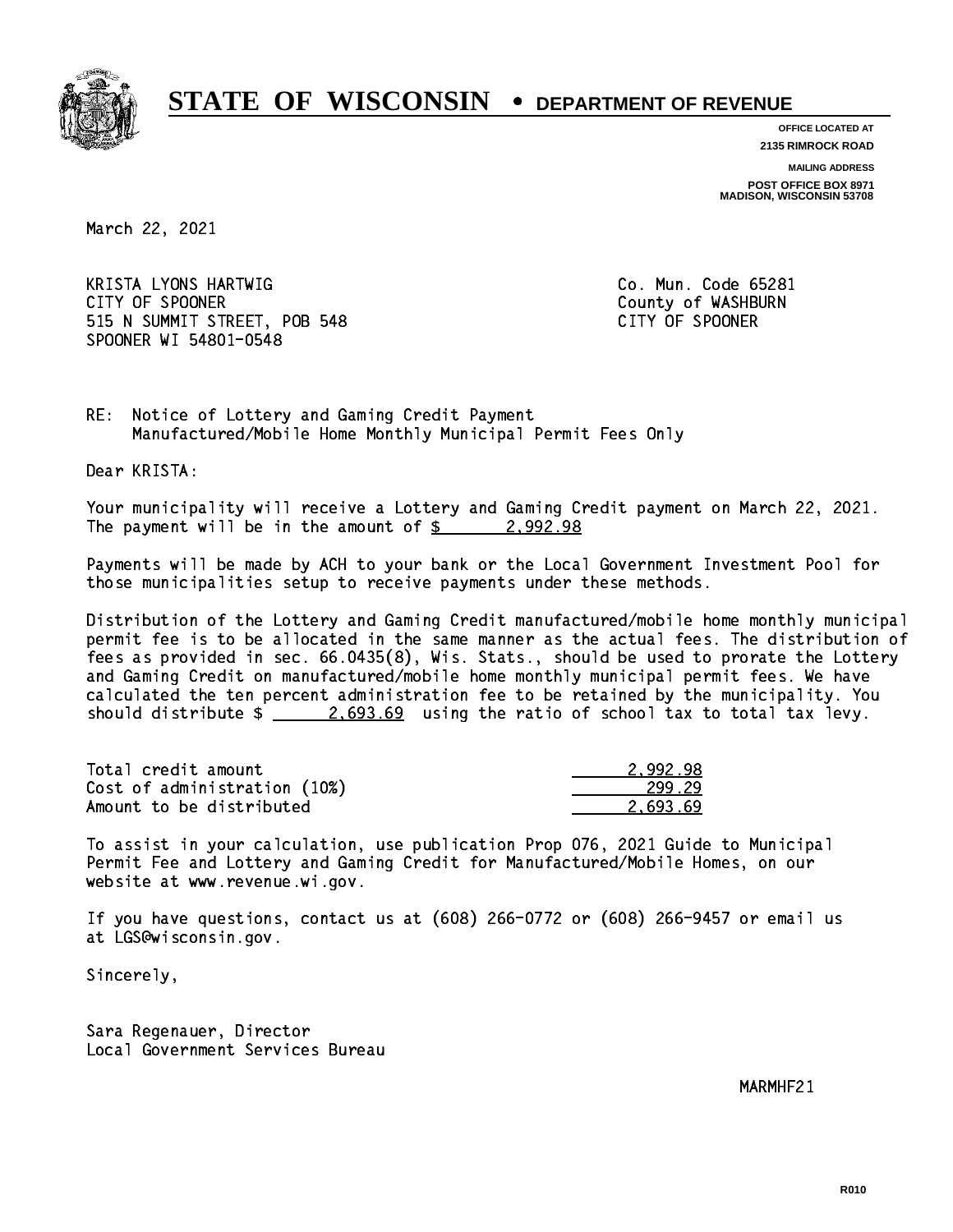

**OFFICE LOCATED AT**

**2135 RIMROCK ROAD**

**MAILING ADDRESS**

**POST OFFICE BOX 8971 MADISON, WISCONSIN 53708**

March 22, 2021

ANDREW EICHE CITY OF SHELL LAKE COUNTY OF WASHBURN PO BOX 520 SHELL LAKE WI 54871-0520

Co. Mun. Code 65282 CITY OF SHELL LAKE

RE: Notice of Lottery and Gaming Credit Payment Manufactured/Mobile Home Monthly Municipal Permit Fees Only

Dear ANDREW:

 Your municipality will receive a Lottery and Gaming Credit payment on March 22, 2021. The payment will be in the amount of  $\frac{2}{3}$  1,956.84

 Payments will be made by ACH to your bank or the Local Government Investment Pool for those municipalities setup to receive payments under these methods.

 Distribution of the Lottery and Gaming Credit manufactured/mobile home monthly municipal permit fee is to be allocated in the same manner as the actual fees. The distribution of fees as provided in sec. 66.0435(8), Wis. Stats., should be used to prorate the Lottery and Gaming Credit on manufactured/mobile home monthly municipal permit fees. We have calculated the ten percent administration fee to be retained by the municipality. You should distribute  $\frac{1,761.16}{1,761.16}$  using the ratio of school tax to total tax levy.

| Total credit amount          | 1.956.84 |
|------------------------------|----------|
| Cost of administration (10%) | 195.68   |
| Amount to be distributed     | 1.761.16 |

 To assist in your calculation, use publication Prop 076, 2021 Guide to Municipal Permit Fee and Lottery and Gaming Credit for Manufactured/Mobile Homes, on our website at www.revenue.wi.gov.

 If you have questions, contact us at (608) 266-0772 or (608) 266-9457 or email us at LGS@wisconsin.gov.

Sincerely,

 Sara Regenauer, Director Local Government Services Bureau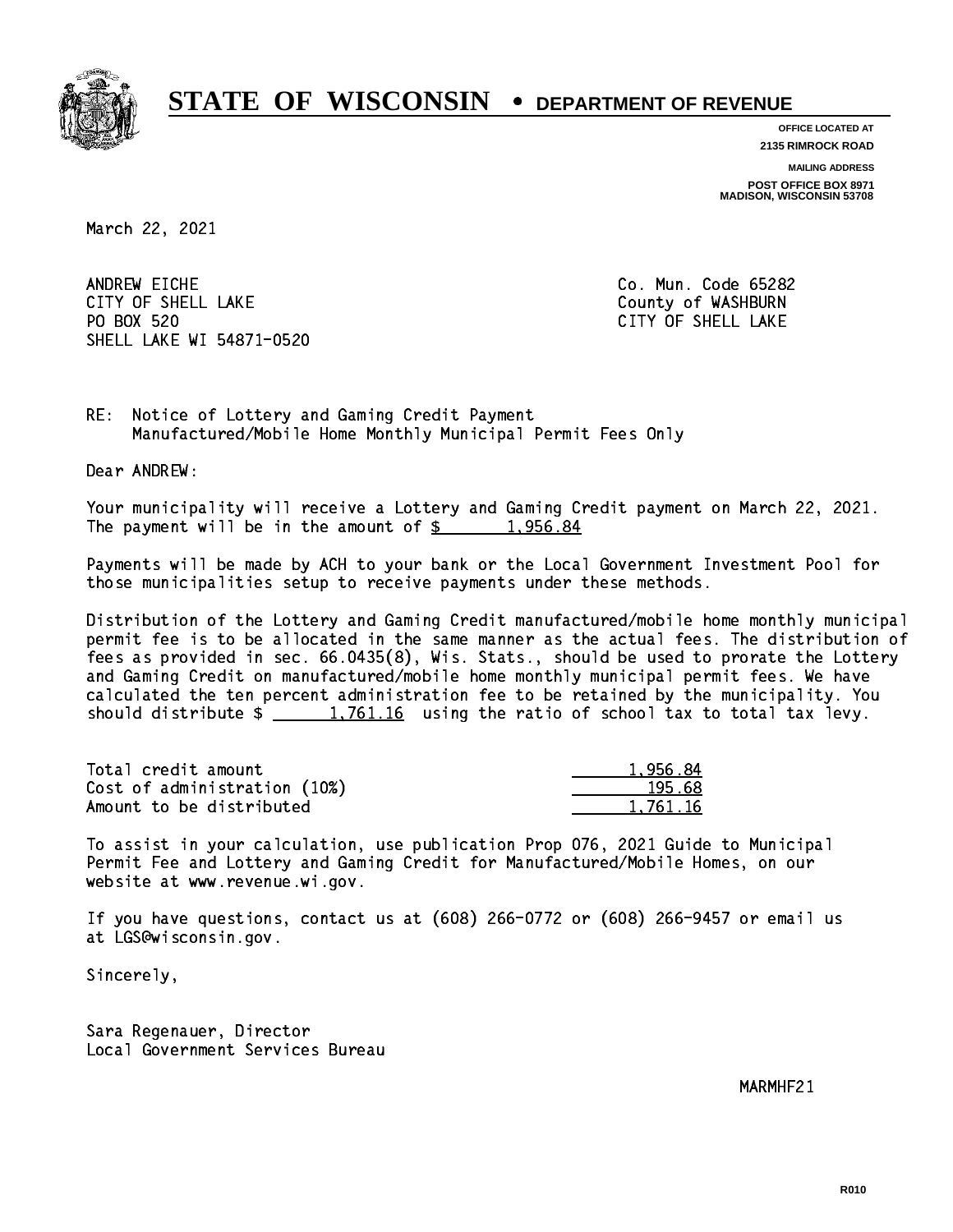

**OFFICE LOCATED AT**

**2135 RIMROCK ROAD**

**MAILING ADDRESS**

**POST OFFICE BOX 8971 MADISON, WISCONSIN 53708**

March 22, 2021

 CHRISTINE PFEIFER Co. Mun. Code 66012 TOWN OF HARTFORD County of WASHINGTON 3360 COUNTY RD K TOWN OF HARTFORD HARTFORD WI 53027-9269

RE: Notice of Lottery and Gaming Credit Payment Manufactured/Mobile Home Monthly Municipal Permit Fees Only

Dear CHRISTINE:

 Your municipality will receive a Lottery and Gaming Credit payment on March 22, 2021. The payment will be in the amount of  $\frac{2}{3}$  1,968.12

 Payments will be made by ACH to your bank or the Local Government Investment Pool for those municipalities setup to receive payments under these methods.

 Distribution of the Lottery and Gaming Credit manufactured/mobile home monthly municipal permit fee is to be allocated in the same manner as the actual fees. The distribution of fees as provided in sec. 66.0435(8), Wis. Stats., should be used to prorate the Lottery and Gaming Credit on manufactured/mobile home monthly municipal permit fees. We have calculated the ten percent administration fee to be retained by the municipality. You should distribute  $\frac{1,771.31}{1,771.31}$  using the ratio of school tax to total tax levy.

| Total credit amount          | 1.968.12 |
|------------------------------|----------|
| Cost of administration (10%) | 196.81   |
| Amount to be distributed     | 1.771.31 |

 To assist in your calculation, use publication Prop 076, 2021 Guide to Municipal Permit Fee and Lottery and Gaming Credit for Manufactured/Mobile Homes, on our website at www.revenue.wi.gov.

 If you have questions, contact us at (608) 266-0772 or (608) 266-9457 or email us at LGS@wisconsin.gov.

Sincerely,

 Sara Regenauer, Director Local Government Services Bureau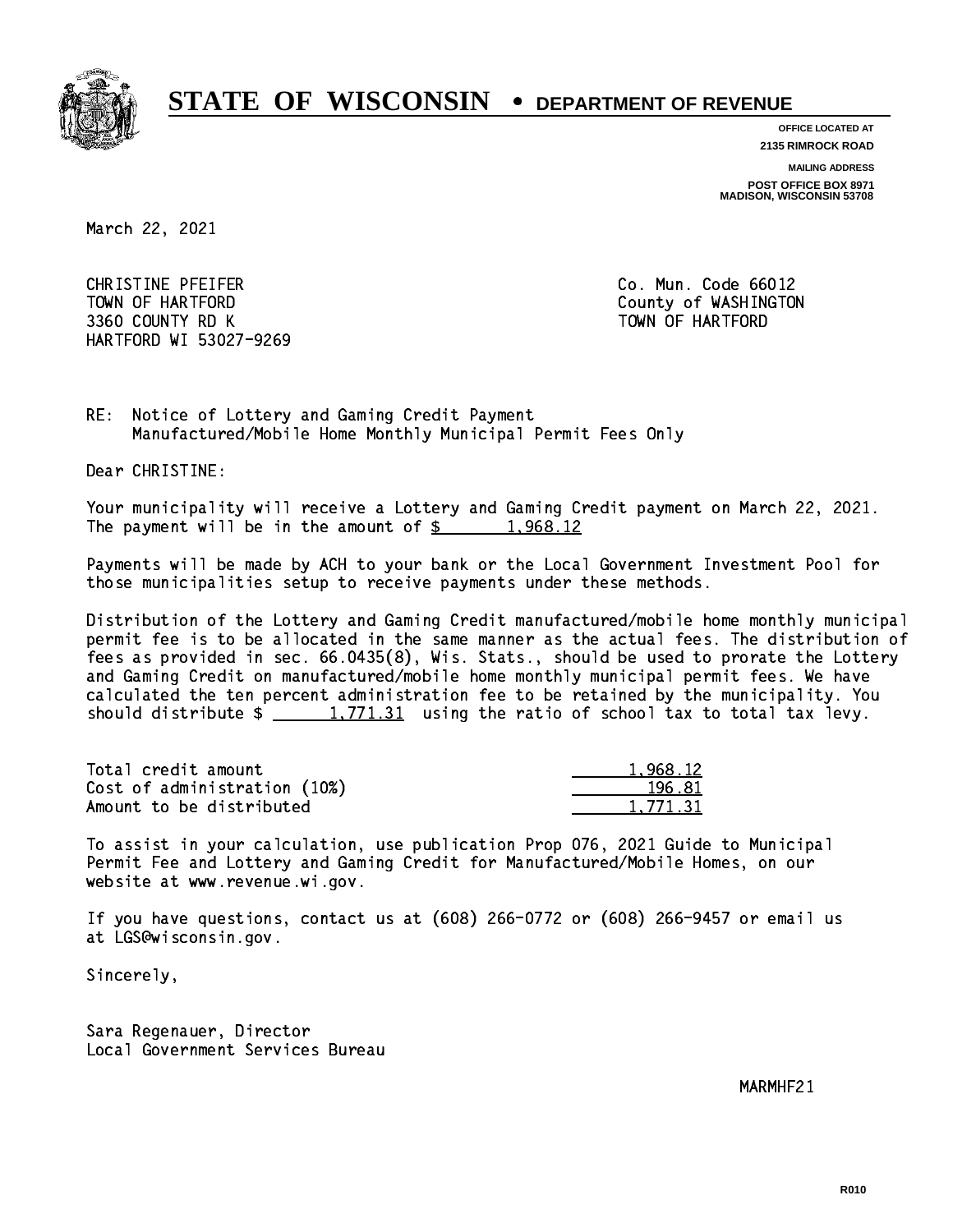

**OFFICE LOCATED AT**

**2135 RIMROCK ROAD**

**MAILING ADDRESS**

**POST OFFICE BOX 8971 MADISON, WISCONSIN 53708**

March 22, 2021

DEANNA BRAUNSCHWEIG VILLAGE OF GERMANTOWN COUNTY OF WASHINGTON PO BOX 337 VILLAGE OF GERMANTOWN GERMANTOWN WI 53022-0337

Co. Mun. Code 66131

RE: Notice of Lottery and Gaming Credit Payment Manufactured/Mobile Home Monthly Municipal Permit Fees Only

Dear DEANNA:

 Your municipality will receive a Lottery and Gaming Credit payment on March 22, 2021. The payment will be in the amount of  $\frac{20,789.40}{20,789.40}$ 

 Payments will be made by ACH to your bank or the Local Government Investment Pool for those municipalities setup to receive payments under these methods.

 Distribution of the Lottery and Gaming Credit manufactured/mobile home monthly municipal permit fee is to be allocated in the same manner as the actual fees. The distribution of fees as provided in sec. 66.0435(8), Wis. Stats., should be used to prorate the Lottery and Gaming Credit on manufactured/mobile home monthly municipal permit fees. We have calculated the ten percent administration fee to be retained by the municipality. You should distribute  $\frac{2}{18,710.46}$  using the ratio of school tax to total tax levy.

| Total credit amount          | 20.789.40 |
|------------------------------|-----------|
| Cost of administration (10%) | 2.078.94  |
| Amount to be distributed     | 18,710.46 |

 To assist in your calculation, use publication Prop 076, 2021 Guide to Municipal Permit Fee and Lottery and Gaming Credit for Manufactured/Mobile Homes, on our website at www.revenue.wi.gov.

 If you have questions, contact us at (608) 266-0772 or (608) 266-9457 or email us at LGS@wisconsin.gov.

Sincerely,

 Sara Regenauer, Director Local Government Services Bureau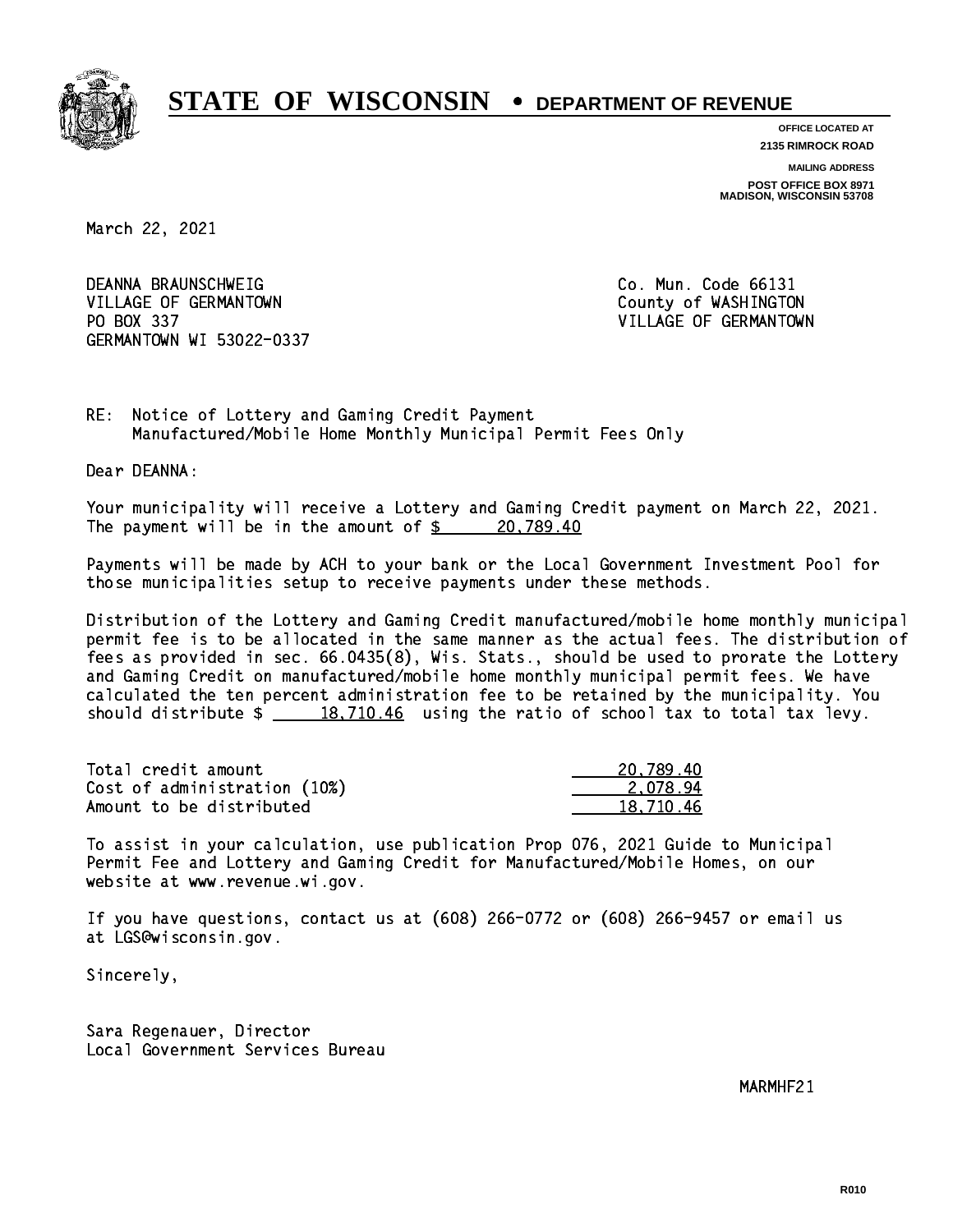

**OFFICE LOCATED AT**

**2135 RIMROCK ROAD**

**MAILING ADDRESS**

**POST OFFICE BOX 8971 MADISON, WISCONSIN 53708**

March 22, 2021

DARLENE SMITH N168 W20733 MAIN ST VILLAGE OF JACKSON JACKSON WI 53037

Co. Mun. Code 66141 VILLAGE OF JACKSON COUNTY OF WASHINGTON

RE: Notice of Lottery and Gaming Credit Payment Manufactured/Mobile Home Monthly Municipal Permit Fees Only

Dear DARLENE:

 Your municipality will receive a Lottery and Gaming Credit payment on March 22, 2021. The payment will be in the amount of  $\frac{2}{3}$  43,783.08

 Payments will be made by ACH to your bank or the Local Government Investment Pool for those municipalities setup to receive payments under these methods.

 Distribution of the Lottery and Gaming Credit manufactured/mobile home monthly municipal permit fee is to be allocated in the same manner as the actual fees. The distribution of fees as provided in sec. 66.0435(8), Wis. Stats., should be used to prorate the Lottery and Gaming Credit on manufactured/mobile home monthly municipal permit fees. We have calculated the ten percent administration fee to be retained by the municipality. You should distribute  $\frac{29,404.78}{2}$  using the ratio of school tax to total tax levy.

| Total credit amount          | 43.783.08 |
|------------------------------|-----------|
| Cost of administration (10%) | 4.378.30  |
| Amount to be distributed     | 39.404.78 |

 To assist in your calculation, use publication Prop 076, 2021 Guide to Municipal Permit Fee and Lottery and Gaming Credit for Manufactured/Mobile Homes, on our website at www.revenue.wi.gov.

 If you have questions, contact us at (608) 266-0772 or (608) 266-9457 or email us at LGS@wisconsin.gov.

Sincerely,

 Sara Regenauer, Director Local Government Services Bureau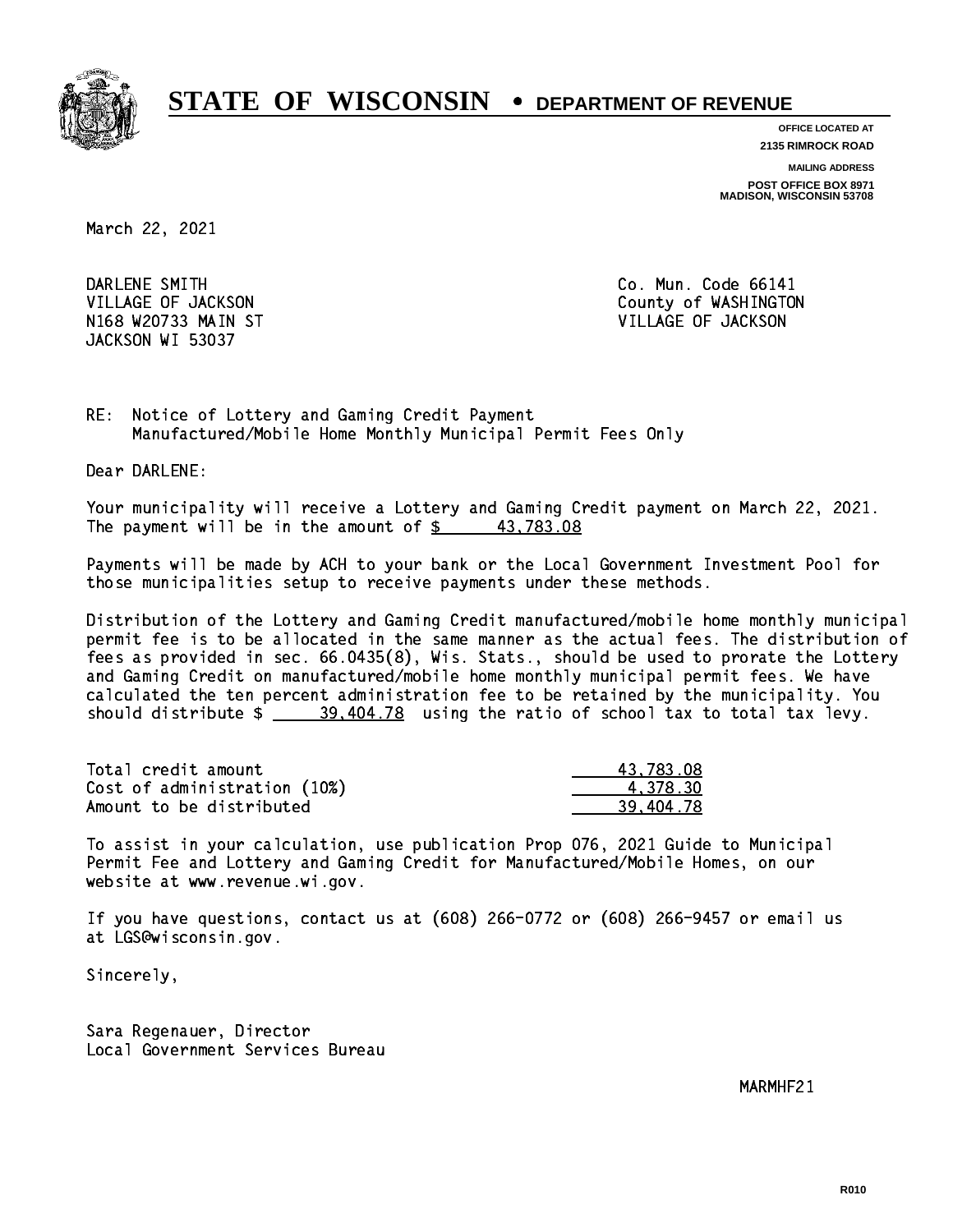

**OFFICE LOCATED AT**

**2135 RIMROCK ROAD**

**MAILING ADDRESS**

**POST OFFICE BOX 8971 MADISON, WISCONSIN 53708**

March 22, 2021

VALERIE KNETZGER CO. Mun. Code 66181 VILLAGE OF SLINGER COUNTY OF WASHINGTON 300 SLINGER RD VILLAGE OF SLINGER SLINGER WI 53086-0227

RE: Notice of Lottery and Gaming Credit Payment Manufactured/Mobile Home Monthly Municipal Permit Fees Only

Dear VALERIE:

 Your municipality will receive a Lottery and Gaming Credit payment on March 22, 2021. The payment will be in the amount of  $\frac{2}{3}$  6,357.24

 Payments will be made by ACH to your bank or the Local Government Investment Pool for those municipalities setup to receive payments under these methods.

 Distribution of the Lottery and Gaming Credit manufactured/mobile home monthly municipal permit fee is to be allocated in the same manner as the actual fees. The distribution of fees as provided in sec. 66.0435(8), Wis. Stats., should be used to prorate the Lottery and Gaming Credit on manufactured/mobile home monthly municipal permit fees. We have calculated the ten percent administration fee to be retained by the municipality. You should distribute  $\frac{2}{1}$   $\frac{5}{721.52}$  using the ratio of school tax to total tax levy.

| Total credit amount          | 6.357.24 |
|------------------------------|----------|
| Cost of administration (10%) | 635.72   |
| Amount to be distributed     | 5.721.52 |

 To assist in your calculation, use publication Prop 076, 2021 Guide to Municipal Permit Fee and Lottery and Gaming Credit for Manufactured/Mobile Homes, on our website at www.revenue.wi.gov.

 If you have questions, contact us at (608) 266-0772 or (608) 266-9457 or email us at LGS@wisconsin.gov.

Sincerely,

 Sara Regenauer, Director Local Government Services Bureau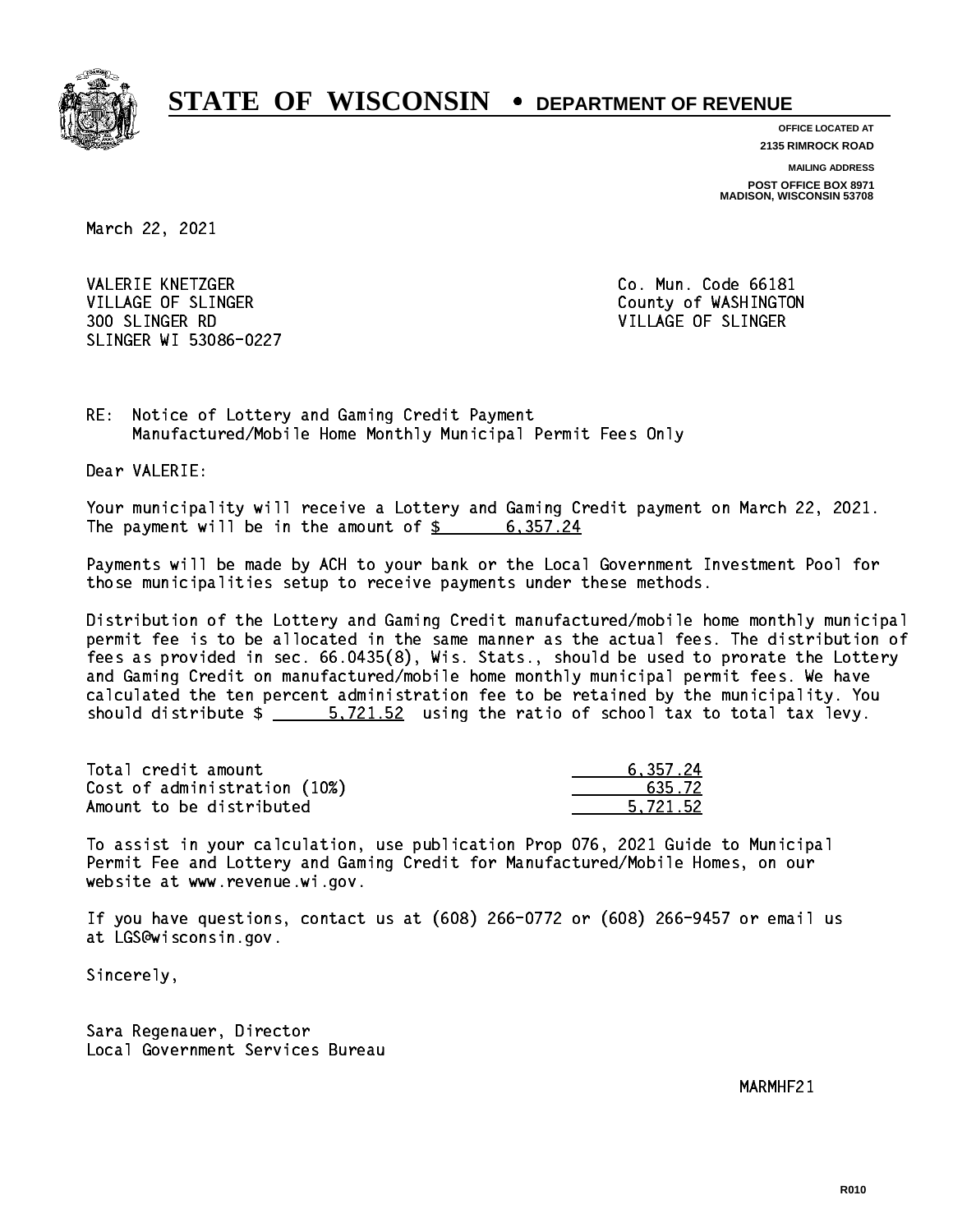

**OFFICE LOCATED AT**

**2135 RIMROCK ROAD**

**MAILING ADDRESS**

**POST OFFICE BOX 8971 MADISON, WISCONSIN 53708**

March 22, 2021

JOAN SIEFERT TOWN OF LISBON County of WAUKESHA W234 N8676 WOODSIDE RD TOWN OF LISBON SUSSEX WI 53089-1545

Co. Mun. Code 67010

RE: Notice of Lottery and Gaming Credit Payment Manufactured/Mobile Home Monthly Municipal Permit Fees Only

Dear JOAN:

 Your municipality will receive a Lottery and Gaming Credit payment on March 22, 2021. The payment will be in the amount of  $\frac{2}{3}$  42,531.84

 Payments will be made by ACH to your bank or the Local Government Investment Pool for those municipalities setup to receive payments under these methods.

 Distribution of the Lottery and Gaming Credit manufactured/mobile home monthly municipal permit fee is to be allocated in the same manner as the actual fees. The distribution of fees as provided in sec. 66.0435(8), Wis. Stats., should be used to prorate the Lottery and Gaming Credit on manufactured/mobile home monthly municipal permit fees. We have calculated the ten percent administration fee to be retained by the municipality. You should distribute  $\frac{28.278.66}{28.278.66}$  using the ratio of school tax to total tax levy.

| Total credit amount          | 42,531.84 |
|------------------------------|-----------|
| Cost of administration (10%) | 4.253.18  |
| Amount to be distributed     | 38.278.66 |

 To assist in your calculation, use publication Prop 076, 2021 Guide to Municipal Permit Fee and Lottery and Gaming Credit for Manufactured/Mobile Homes, on our website at www.revenue.wi.gov.

 If you have questions, contact us at (608) 266-0772 or (608) 266-9457 or email us at LGS@wisconsin.gov.

Sincerely,

 Sara Regenauer, Director Local Government Services Bureau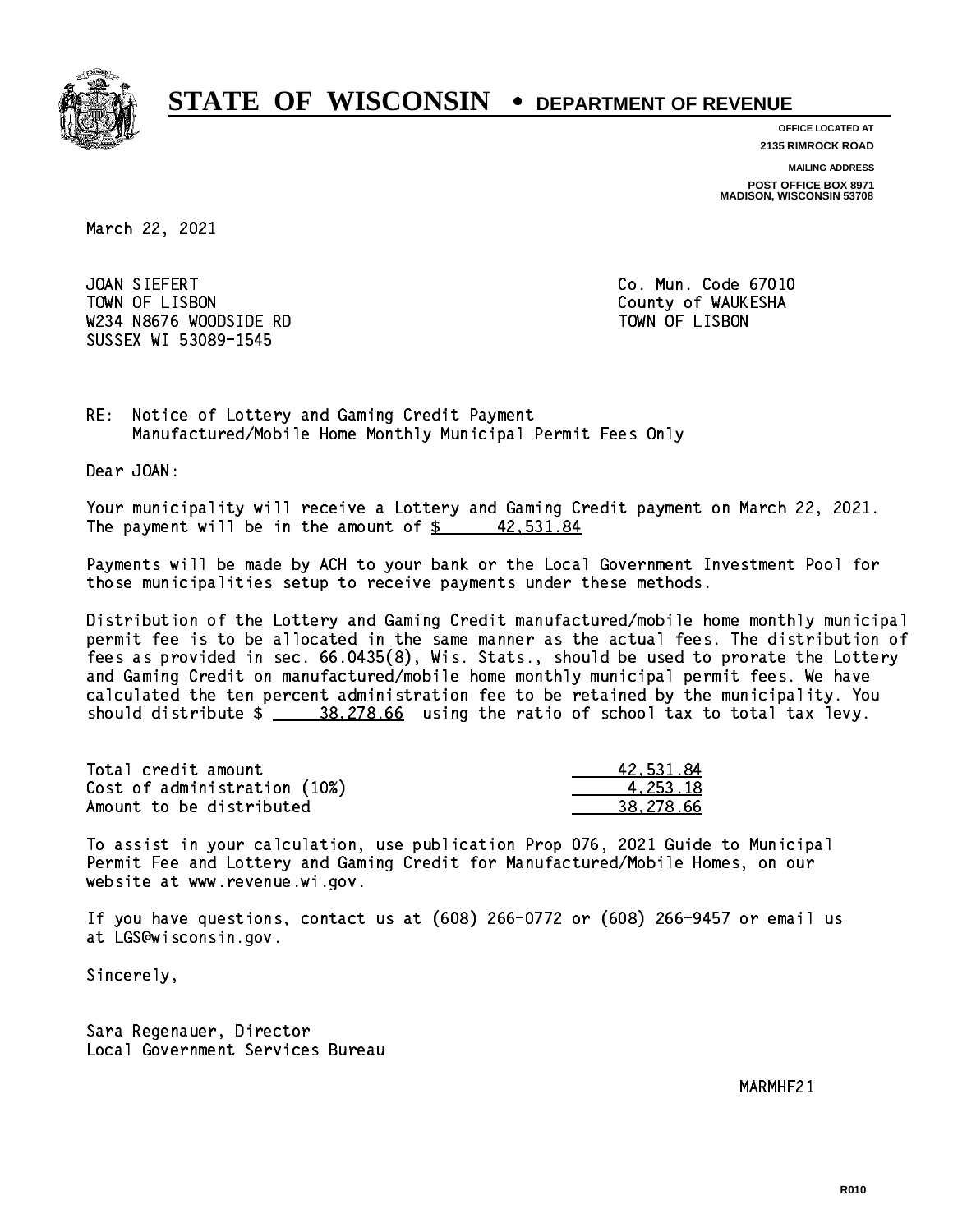

**OFFICE LOCATED AT**

**2135 RIMROCK ROAD**

**MAILING ADDRESS**

**POST OFFICE BOX 8971 MADISON, WISCONSIN 53708**

March 22, 2021

 MELISSA KEMPEN Co. Mun. Code 67014 PO BOX 128 TOWN OF MERTON NORTH LAKE WI 53066

TOWN OF MERTON County of WAUKESHA

RE: Notice of Lottery and Gaming Credit Payment Manufactured/Mobile Home Monthly Municipal Permit Fees Only

Dear MELISSA:

 Your municipality will receive a Lottery and Gaming Credit payment on March 22, 2021. The payment will be in the amount of  $\frac{2}{3}$  2,071.32

 Payments will be made by ACH to your bank or the Local Government Investment Pool for those municipalities setup to receive payments under these methods.

 Distribution of the Lottery and Gaming Credit manufactured/mobile home monthly municipal permit fee is to be allocated in the same manner as the actual fees. The distribution of fees as provided in sec. 66.0435(8), Wis. Stats., should be used to prorate the Lottery and Gaming Credit on manufactured/mobile home monthly municipal permit fees. We have calculated the ten percent administration fee to be retained by the municipality. You should distribute  $\frac{1,864.19}{1,864.19}$  using the ratio of school tax to total tax levy.

| Total credit amount          | 2.071.32 |
|------------------------------|----------|
| Cost of administration (10%) | 207.13   |
| Amount to be distributed     | 1.864.19 |

 To assist in your calculation, use publication Prop 076, 2021 Guide to Municipal Permit Fee and Lottery and Gaming Credit for Manufactured/Mobile Homes, on our website at www.revenue.wi.gov.

 If you have questions, contact us at (608) 266-0772 or (608) 266-9457 or email us at LGS@wisconsin.gov.

Sincerely,

 Sara Regenauer, Director Local Government Services Bureau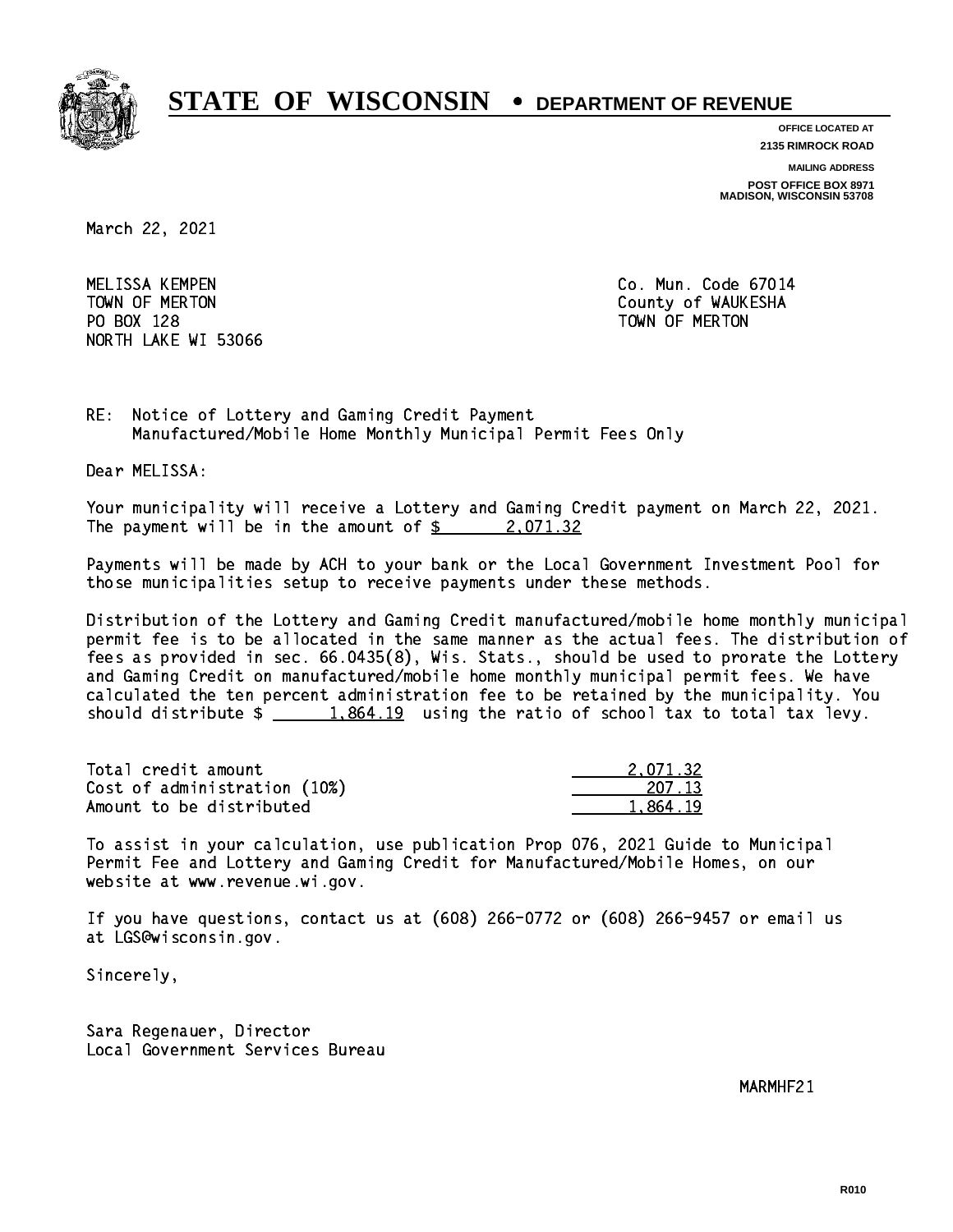

**OFFICE LOCATED AT**

**2135 RIMROCK ROAD**

**MAILING ADDRESS POST OFFICE BOX 8971 MADISON, WISCONSIN 53708**

March 22, 2021

**BRENDA KLEMMER** VILLAGE OF LANNON COUNTY OF WAUKESHA PO BOX 456 LANNON WI 53046-0456

Co. Mun. Code 67147 VILLAGE OF LANNON

RE: Notice of Lottery and Gaming Credit Payment Manufactured/Mobile Home Monthly Municipal Permit Fees Only

Dear BRENDA:

 Your municipality will receive a Lottery and Gaming Credit payment on March 22, 2021. The payment will be in the amount of  $\frac{2}{3}$  16,188.21

 Payments will be made by ACH to your bank or the Local Government Investment Pool for those municipalities setup to receive payments under these methods.

 Distribution of the Lottery and Gaming Credit manufactured/mobile home monthly municipal permit fee is to be allocated in the same manner as the actual fees. The distribution of fees as provided in sec. 66.0435(8), Wis. Stats., should be used to prorate the Lottery and Gaming Credit on manufactured/mobile home monthly municipal permit fees. We have calculated the ten percent administration fee to be retained by the municipality. You should distribute  $\frac{14,569.39}{2}$  using the ratio of school tax to total tax levy.

| Total credit amount          | 16, 188, 21 |
|------------------------------|-------------|
| Cost of administration (10%) | 1.618.82    |
| Amount to be distributed     | 14.569.39   |

 To assist in your calculation, use publication Prop 076, 2021 Guide to Municipal Permit Fee and Lottery and Gaming Credit for Manufactured/Mobile Homes, on our website at www.revenue.wi.gov.

 If you have questions, contact us at (608) 266-0772 or (608) 266-9457 or email us at LGS@wisconsin.gov.

Sincerely,

 Sara Regenauer, Director Local Government Services Bureau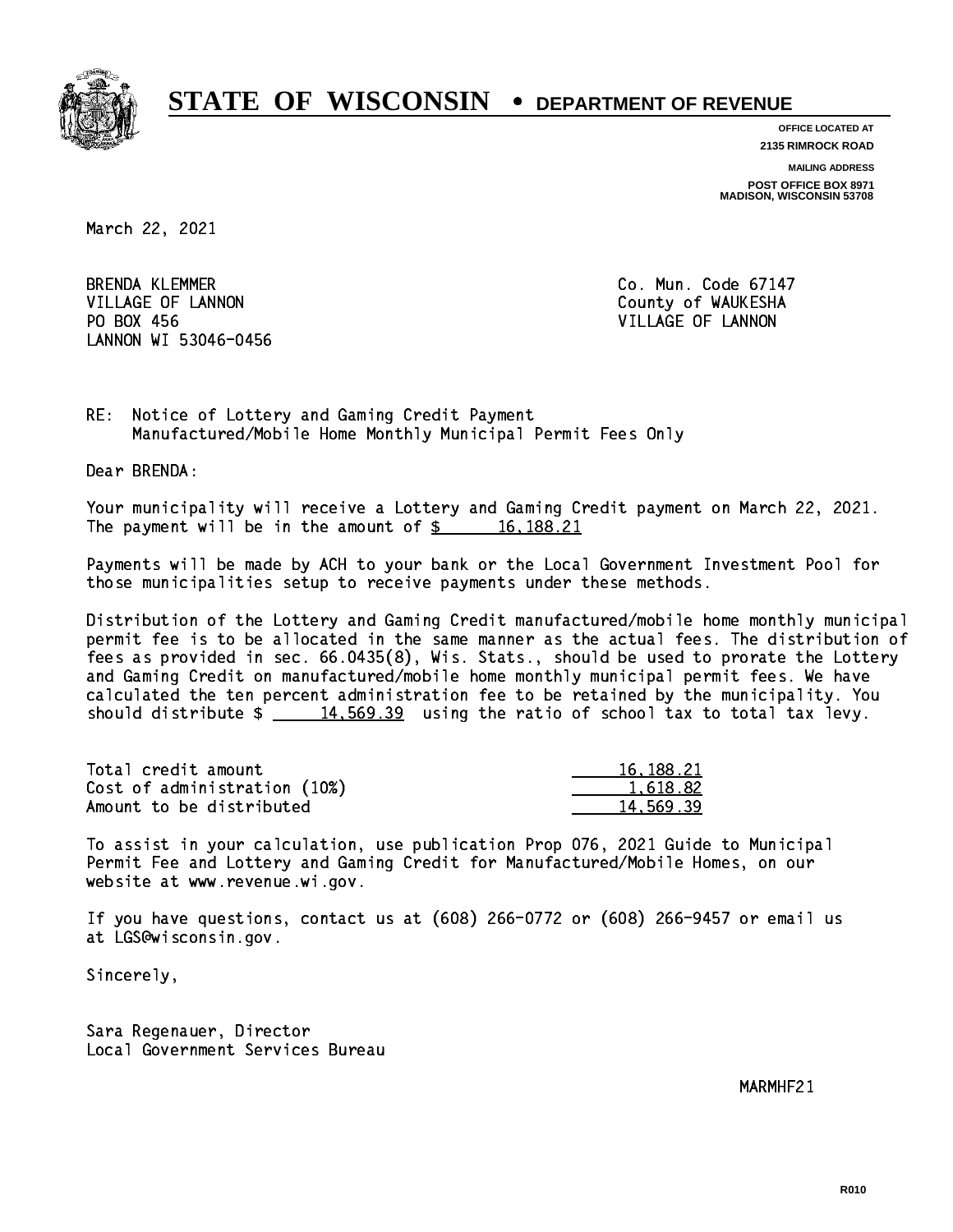

**OFFICE LOCATED AT 2135 RIMROCK ROAD**

**MAILING ADDRESS**

**POST OFFICE BOX 8971 MADISON, WISCONSIN 53708**

March 22, 2021

JANICE MOYER VILLAGE OF MENOMONEE FALLS **COUNTY OF WAUKESHA**  W156 N8480 PILGRIM RD VILLAGE OF MENOMONEE FALLS MENOMONEE FALLS WI 53051-3140

Co. Mun. Code 67151

RE: Notice of Lottery and Gaming Credit Payment Manufactured/Mobile Home Monthly Municipal Permit Fees Only

Dear JANICE:

 Your municipality will receive a Lottery and Gaming Credit payment on March 22, 2021. The payment will be in the amount of  $\frac{2}{3}$  2,790.78

 Payments will be made by ACH to your bank or the Local Government Investment Pool for those municipalities setup to receive payments under these methods.

 Distribution of the Lottery and Gaming Credit manufactured/mobile home monthly municipal permit fee is to be allocated in the same manner as the actual fees. The distribution of fees as provided in sec. 66.0435(8), Wis. Stats., should be used to prorate the Lottery and Gaming Credit on manufactured/mobile home monthly municipal permit fees. We have calculated the ten percent administration fee to be retained by the municipality. You should distribute  $\frac{2.511.71}{2.511.71}$  using the ratio of school tax to total tax levy.

| Total credit amount          | 2,790.78 |
|------------------------------|----------|
| Cost of administration (10%) | -279.07  |
| Amount to be distributed     | 2.511.71 |

 To assist in your calculation, use publication Prop 076, 2021 Guide to Municipal Permit Fee and Lottery and Gaming Credit for Manufactured/Mobile Homes, on our website at www.revenue.wi.gov.

 If you have questions, contact us at (608) 266-0772 or (608) 266-9457 or email us at LGS@wisconsin.gov.

Sincerely,

 Sara Regenauer, Director Local Government Services Bureau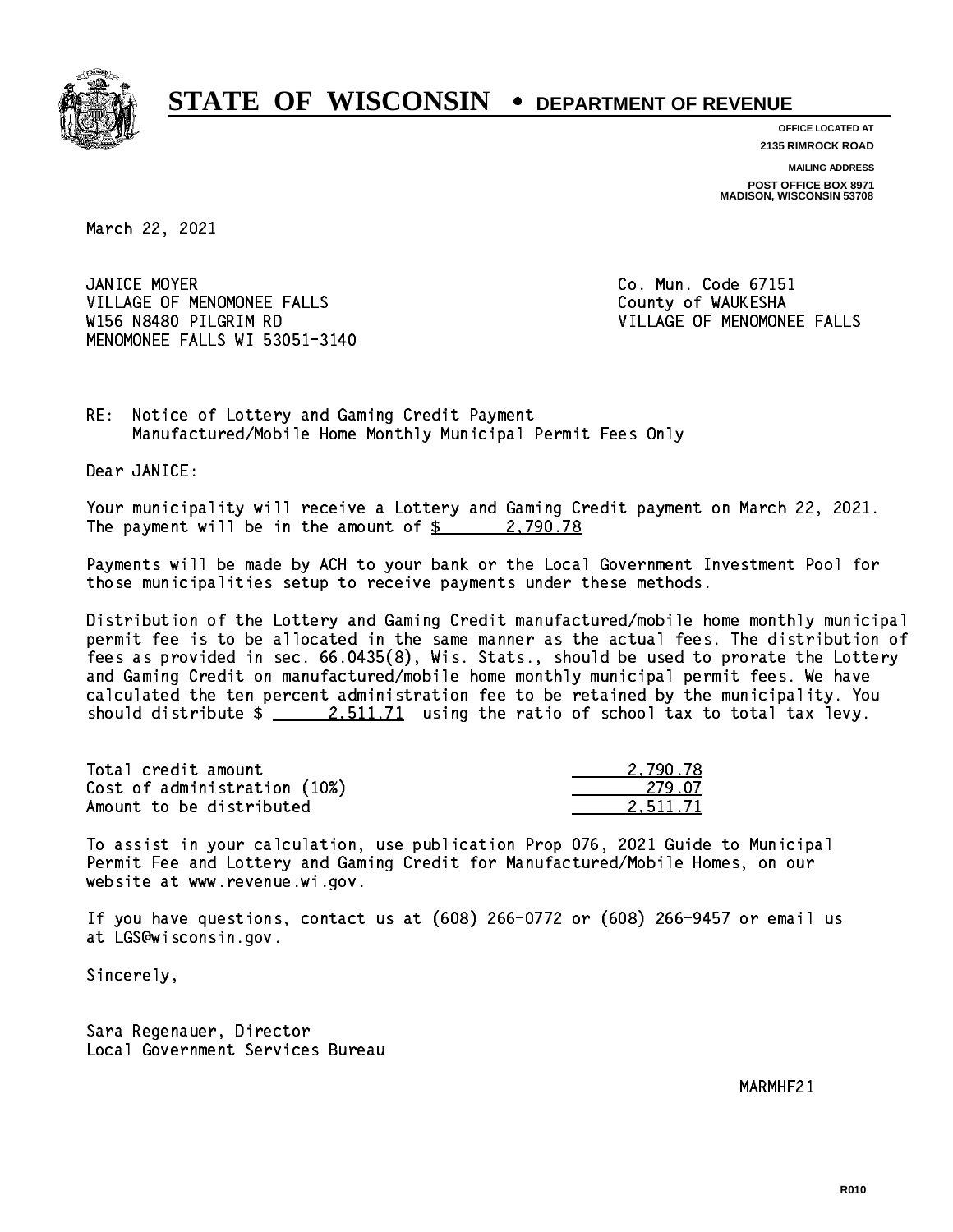

**OFFICE LOCATED AT**

**2135 RIMROCK ROAD**

**MAILING ADDRESS**

**POST OFFICE BOX 8971 MADISON, WISCONSIN 53708**

March 22, 2021

**KAY YANG** VILLAGE OF PEWAUKEE COUNTY OF WAUKESHA PEWAUKEE WI 53072

Co. Mun. Code 67171 235 HICKORY ST VILLAGE OF PEWAUKEE

RE: Notice of Lottery and Gaming Credit Payment Manufactured/Mobile Home Monthly Municipal Permit Fees Only

Dear KAY:

 Your municipality will receive a Lottery and Gaming Credit payment on March 22, 2021. The payment will be in the amount of  $\frac{2}{3}$  2,394.00

 Payments will be made by ACH to your bank or the Local Government Investment Pool for those municipalities setup to receive payments under these methods.

 Distribution of the Lottery and Gaming Credit manufactured/mobile home monthly municipal permit fee is to be allocated in the same manner as the actual fees. The distribution of fees as provided in sec. 66.0435(8), Wis. Stats., should be used to prorate the Lottery and Gaming Credit on manufactured/mobile home monthly municipal permit fees. We have calculated the ten percent administration fee to be retained by the municipality. You should distribute  $\frac{2.154.60}{2.154.60}$  using the ratio of school tax to total tax levy.

| Total credit amount          | 2.394.00 |
|------------------------------|----------|
| Cost of administration (10%) | -239.40  |
| Amount to be distributed     | 2.154.60 |

 To assist in your calculation, use publication Prop 076, 2021 Guide to Municipal Permit Fee and Lottery and Gaming Credit for Manufactured/Mobile Homes, on our website at www.revenue.wi.gov.

 If you have questions, contact us at (608) 266-0772 or (608) 266-9457 or email us at LGS@wisconsin.gov.

Sincerely,

 Sara Regenauer, Director Local Government Services Bureau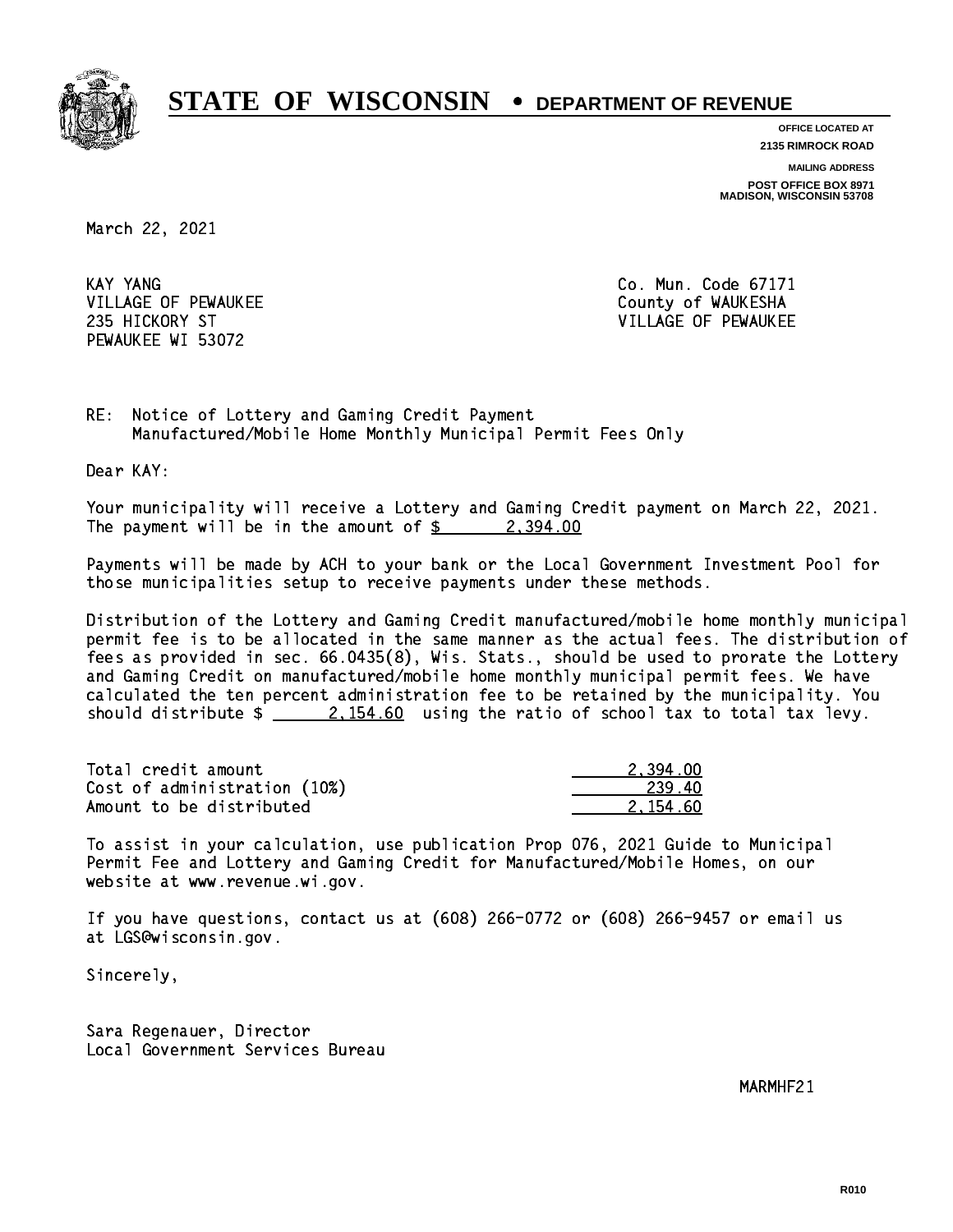

**OFFICE LOCATED AT**

**2135 RIMROCK ROAD**

**MAILING ADDRESS**

**POST OFFICE BOX 8971 MADISON, WISCONSIN 53708**

March 22, 2021

GINA KOZLIK CITY OF WAUKESHA County of WAUKESHA 201 DELAFIELD ST CITY OF WAUKESHA WAUKESHA WI 53188-3646

Co. Mun. Code 67291

RE: Notice of Lottery and Gaming Credit Payment Manufactured/Mobile Home Monthly Municipal Permit Fees Only

Dear GINA:

 Your municipality will receive a Lottery and Gaming Credit payment on March 22, 2021. The payment will be in the amount of  $\frac{2}{3}$  11,627.08

 Payments will be made by ACH to your bank or the Local Government Investment Pool for those municipalities setup to receive payments under these methods.

 Distribution of the Lottery and Gaming Credit manufactured/mobile home monthly municipal permit fee is to be allocated in the same manner as the actual fees. The distribution of fees as provided in sec. 66.0435(8), Wis. Stats., should be used to prorate the Lottery and Gaming Credit on manufactured/mobile home monthly municipal permit fees. We have calculated the ten percent administration fee to be retained by the municipality. You should distribute  $\frac{10,464.38}{2}$  using the ratio of school tax to total tax levy.

| Total credit amount          | 11,627.08 |
|------------------------------|-----------|
| Cost of administration (10%) | 1.162.70  |
| Amount to be distributed     | 10.464.38 |

 To assist in your calculation, use publication Prop 076, 2021 Guide to Municipal Permit Fee and Lottery and Gaming Credit for Manufactured/Mobile Homes, on our website at www.revenue.wi.gov.

 If you have questions, contact us at (608) 266-0772 or (608) 266-9457 or email us at LGS@wisconsin.gov.

Sincerely,

 Sara Regenauer, Director Local Government Services Bureau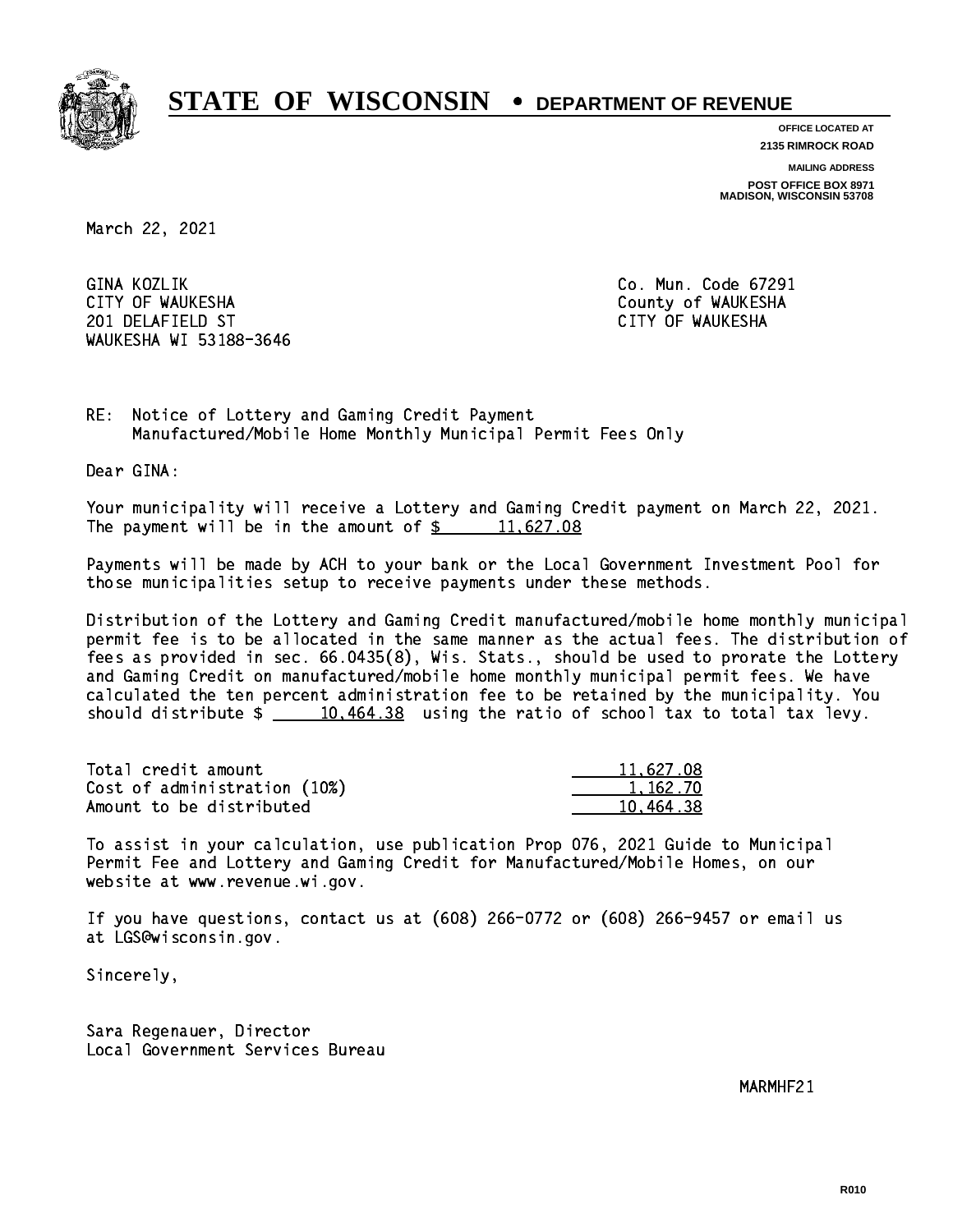

**OFFICE LOCATED AT**

**2135 RIMROCK ROAD**

**MAILING ADDRESS**

**POST OFFICE BOX 8971 MADISON, WISCONSIN 53708**

March 22, 2021

LYNN TANK TOWN OF LEBANON **COUNTY OF SEARCH COULD A** COUNTY OF WAUPACA NSA 44 BUELOW RD TOWN OF LEBANON RD TOWN OF LEBANON RD TOWN OF LEBANON RD TOWN OF LEBANON RD TOWN OF LEBANON R NEW LONDON WI 54961

Co. Mun. Code 68022

RE: Notice of Lottery and Gaming Credit Payment Manufactured/Mobile Home Monthly Municipal Permit Fees Only

Dear LYNN:

 Your municipality will receive a Lottery and Gaming Credit payment on March 22, 2021. The payment will be in the amount of \$ 6,486.12 \_\_\_\_\_\_\_\_\_\_\_\_\_\_\_\_

 Payments will be made by ACH to your bank or the Local Government Investment Pool for those municipalities setup to receive payments under these methods.

 Distribution of the Lottery and Gaming Credit manufactured/mobile home monthly municipal permit fee is to be allocated in the same manner as the actual fees. The distribution of fees as provided in sec. 66.0435(8), Wis. Stats., should be used to prorate the Lottery and Gaming Credit on manufactured/mobile home monthly municipal permit fees. We have calculated the ten percent administration fee to be retained by the municipality. You should distribute  $\frac{2}{1}$   $\frac{5.837.51}{2}$  using the ratio of school tax to total tax levy.

| Total credit amount          | 6.486.12 |
|------------------------------|----------|
| Cost of administration (10%) | 648.61   |
| Amount to be distributed     | 5.837.51 |

 To assist in your calculation, use publication Prop 076, 2021 Guide to Municipal Permit Fee and Lottery and Gaming Credit for Manufactured/Mobile Homes, on our website at www.revenue.wi.gov.

 If you have questions, contact us at (608) 266-0772 or (608) 266-9457 or email us at LGS@wisconsin.gov.

Sincerely,

 Sara Regenauer, Director Local Government Services Bureau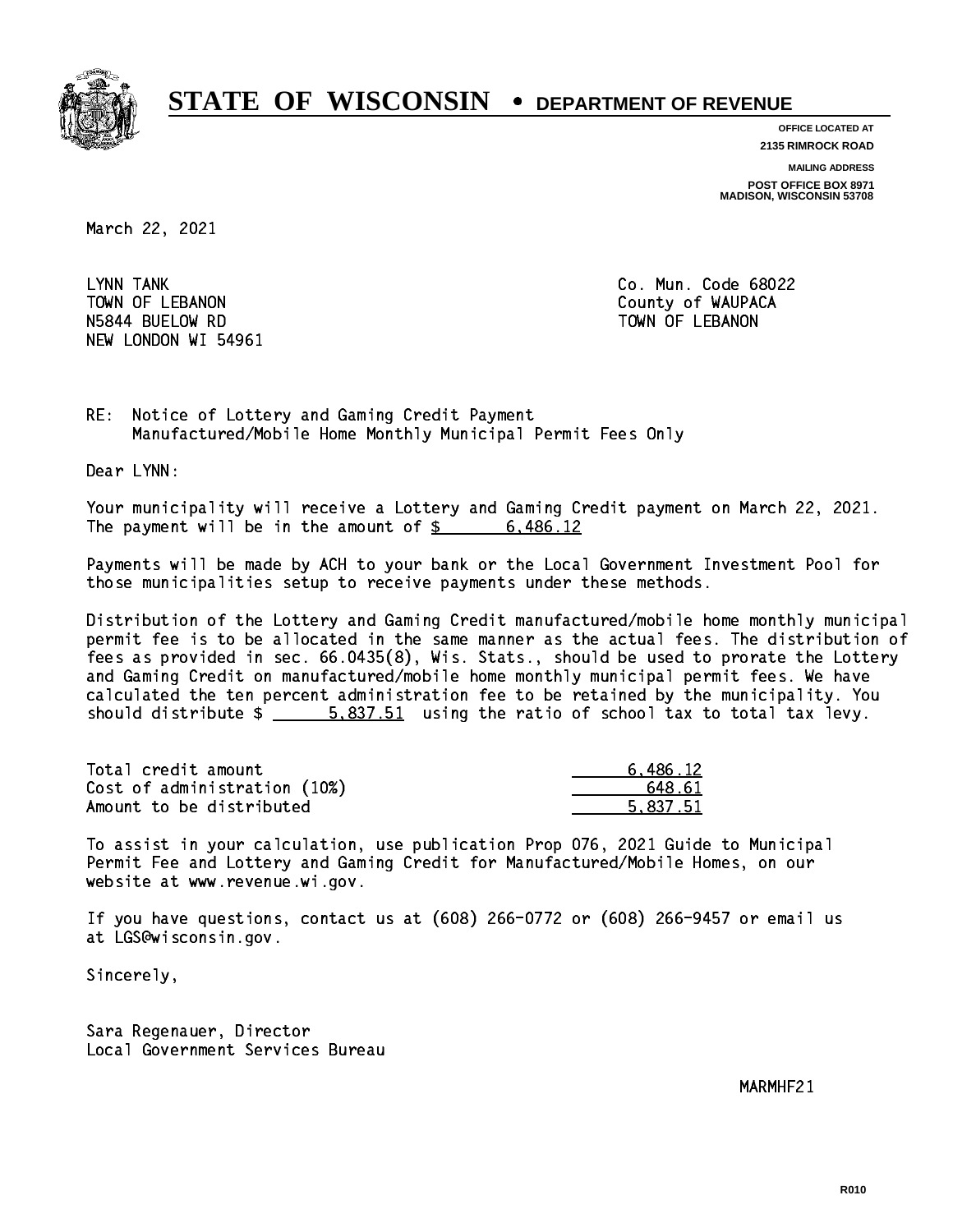

**OFFICE LOCATED AT**

**2135 RIMROCK ROAD**

**MAILING ADDRESS**

**POST OFFICE BOX 8971 MADISON, WISCONSIN 53708**

March 22, 2021

**BRENDA GROVE**  TOWN OF MUKWA County of WAUPACA E8514 WEYAUWEGA RD TOWN OF MUKWA NEW LONDON WI 54961-7934

Co. Mun. Code 68030

RE: Notice of Lottery and Gaming Credit Payment Manufactured/Mobile Home Monthly Municipal Permit Fees Only

Dear BRENDA:

 Your municipality will receive a Lottery and Gaming Credit payment on March 22, 2021. The payment will be in the amount of  $\frac{2}{3}$  6,837.96

 Payments will be made by ACH to your bank or the Local Government Investment Pool for those municipalities setup to receive payments under these methods.

 Distribution of the Lottery and Gaming Credit manufactured/mobile home monthly municipal permit fee is to be allocated in the same manner as the actual fees. The distribution of fees as provided in sec. 66.0435(8), Wis. Stats., should be used to prorate the Lottery and Gaming Credit on manufactured/mobile home monthly municipal permit fees. We have calculated the ten percent administration fee to be retained by the municipality. You should distribute  $\frac{2}{10}$   $\frac{6,154.17}{2}$  using the ratio of school tax to total tax levy.

| Total credit amount          | 6.837.96 |
|------------------------------|----------|
| Cost of administration (10%) | 683.79   |
| Amount to be distributed     | 6.154.17 |

 To assist in your calculation, use publication Prop 076, 2021 Guide to Municipal Permit Fee and Lottery and Gaming Credit for Manufactured/Mobile Homes, on our website at www.revenue.wi.gov.

 If you have questions, contact us at (608) 266-0772 or (608) 266-9457 or email us at LGS@wisconsin.gov.

Sincerely,

 Sara Regenauer, Director Local Government Services Bureau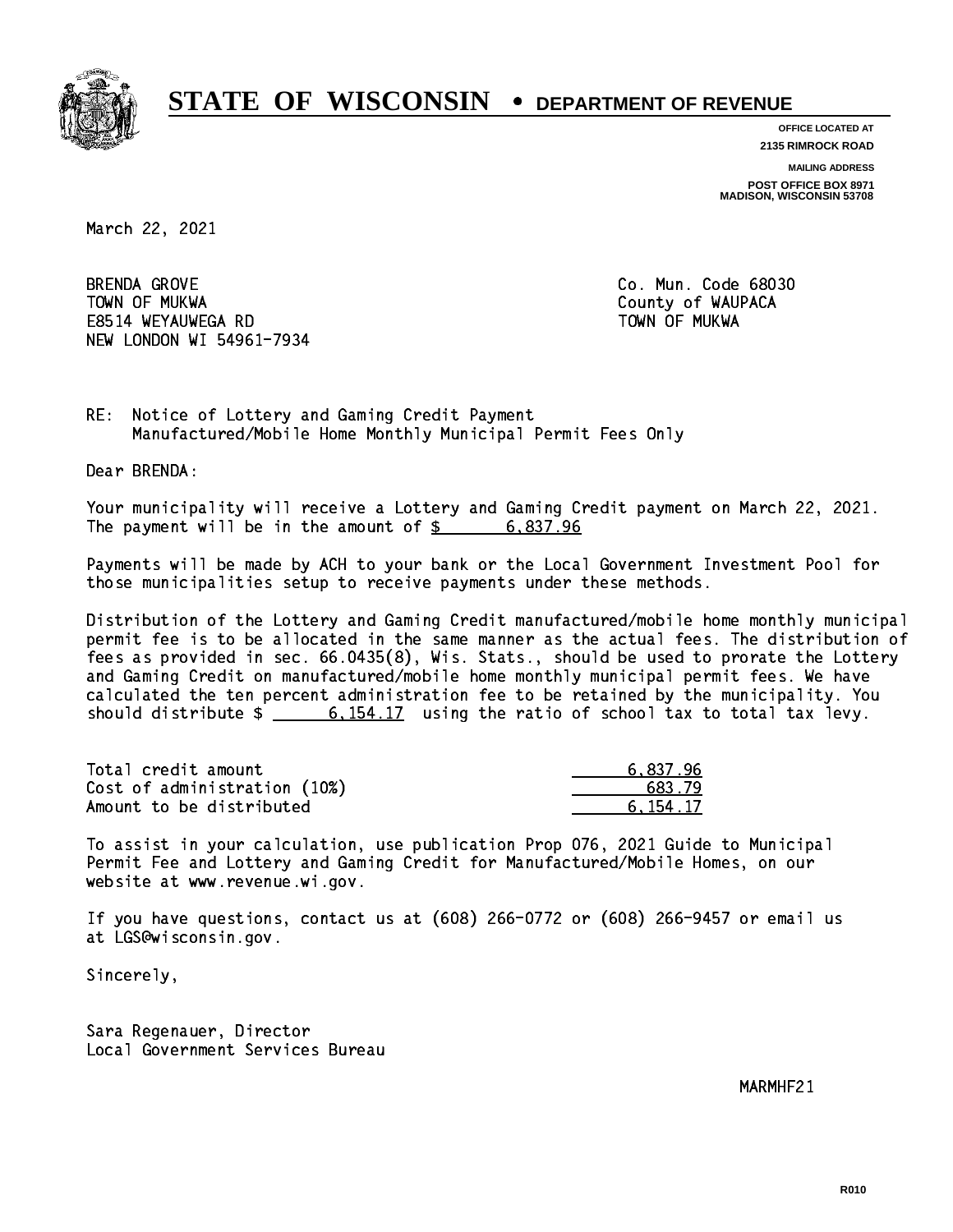

**OFFICE LOCATED AT**

**2135 RIMROCK ROAD**

**MAILING ADDRESS POST OFFICE BOX 8971 MADISON, WISCONSIN 53708**

March 22, 2021

PEGGY JOHNSON CITY OF CLINTONVILLE COUNTY COUNTY OF WAUPACA 50 10TH ST CLINTONVILLE WI 54929-1513

Co. Mun. Code 68211 CITY OF CLINTONVILLE

RE: Notice of Lottery and Gaming Credit Payment Manufactured/Mobile Home Monthly Municipal Permit Fees Only

Dear PEGGY:

 Your municipality will receive a Lottery and Gaming Credit payment on March 22, 2021. The payment will be in the amount of  $\frac{2}{3}$  4,027.08

 Payments will be made by ACH to your bank or the Local Government Investment Pool for those municipalities setup to receive payments under these methods.

 Distribution of the Lottery and Gaming Credit manufactured/mobile home monthly municipal permit fee is to be allocated in the same manner as the actual fees. The distribution of fees as provided in sec. 66.0435(8), Wis. Stats., should be used to prorate the Lottery and Gaming Credit on manufactured/mobile home monthly municipal permit fees. We have calculated the ten percent administration fee to be retained by the municipality. You should distribute  $\frac{2}{2}$   $\frac{3.624.38}{2}$  using the ratio of school tax to total tax levy.

| Total credit amount          | 4.027.08 |
|------------------------------|----------|
| Cost of administration (10%) | 402.70   |
| Amount to be distributed     | 3.624.38 |

 To assist in your calculation, use publication Prop 076, 2021 Guide to Municipal Permit Fee and Lottery and Gaming Credit for Manufactured/Mobile Homes, on our website at www.revenue.wi.gov.

 If you have questions, contact us at (608) 266-0772 or (608) 266-9457 or email us at LGS@wisconsin.gov.

Sincerely,

 Sara Regenauer, Director Local Government Services Bureau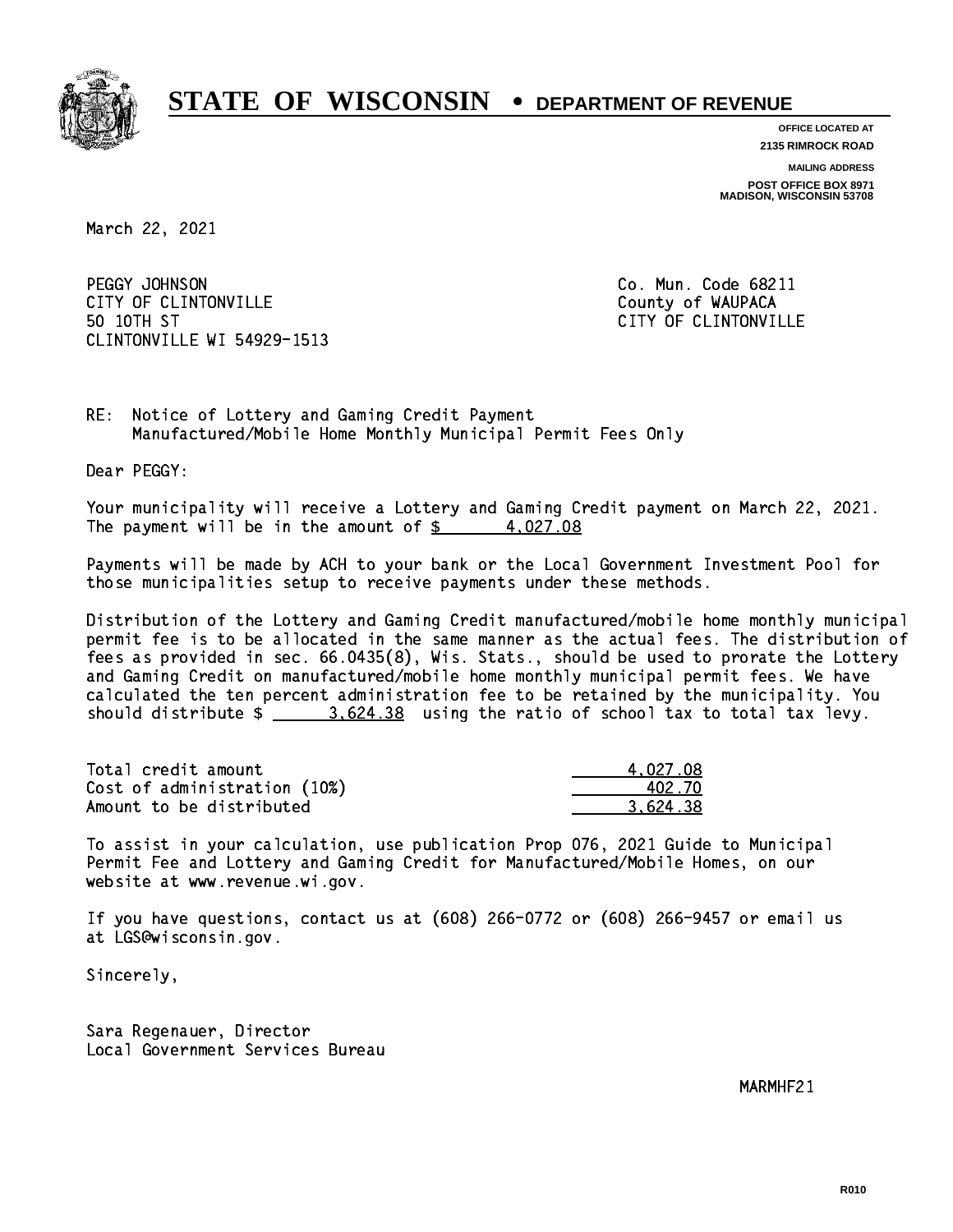

**OFFICE LOCATED AT**

**2135 RIMROCK ROAD**

**MAILING ADDRESS**

**POST OFFICE BOX 8971 MADISON, WISCONSIN 53708**

March 22, 2021

**LOGAN HASS**  CITY OF MANAWA County of WAUPACA PO BOX 248 CITY OF MANAWA MANAWA WI 54949-0248

Co. Mun. Code 68251

RE: Notice of Lottery and Gaming Credit Payment Manufactured/Mobile Home Monthly Municipal Permit Fees Only

Dear LOGAN:

 Your municipality will receive a Lottery and Gaming Credit payment on March 22, 2021. The payment will be in the amount of  $\frac{2}{3}$  2,369.10

 Payments will be made by ACH to your bank or the Local Government Investment Pool for those municipalities setup to receive payments under these methods.

 Distribution of the Lottery and Gaming Credit manufactured/mobile home monthly municipal permit fee is to be allocated in the same manner as the actual fees. The distribution of fees as provided in sec. 66.0435(8), Wis. Stats., should be used to prorate the Lottery and Gaming Credit on manufactured/mobile home monthly municipal permit fees. We have calculated the ten percent administration fee to be retained by the municipality. You should distribute  $\frac{2,132.19}{2}$  using the ratio of school tax to total tax levy.

| Total credit amount          | 2.369.10 |
|------------------------------|----------|
| Cost of administration (10%) | 236.91   |
| Amount to be distributed     | 2.132.19 |

 To assist in your calculation, use publication Prop 076, 2021 Guide to Municipal Permit Fee and Lottery and Gaming Credit for Manufactured/Mobile Homes, on our website at www.revenue.wi.gov.

 If you have questions, contact us at (608) 266-0772 or (608) 266-9457 or email us at LGS@wisconsin.gov.

Sincerely,

 Sara Regenauer, Director Local Government Services Bureau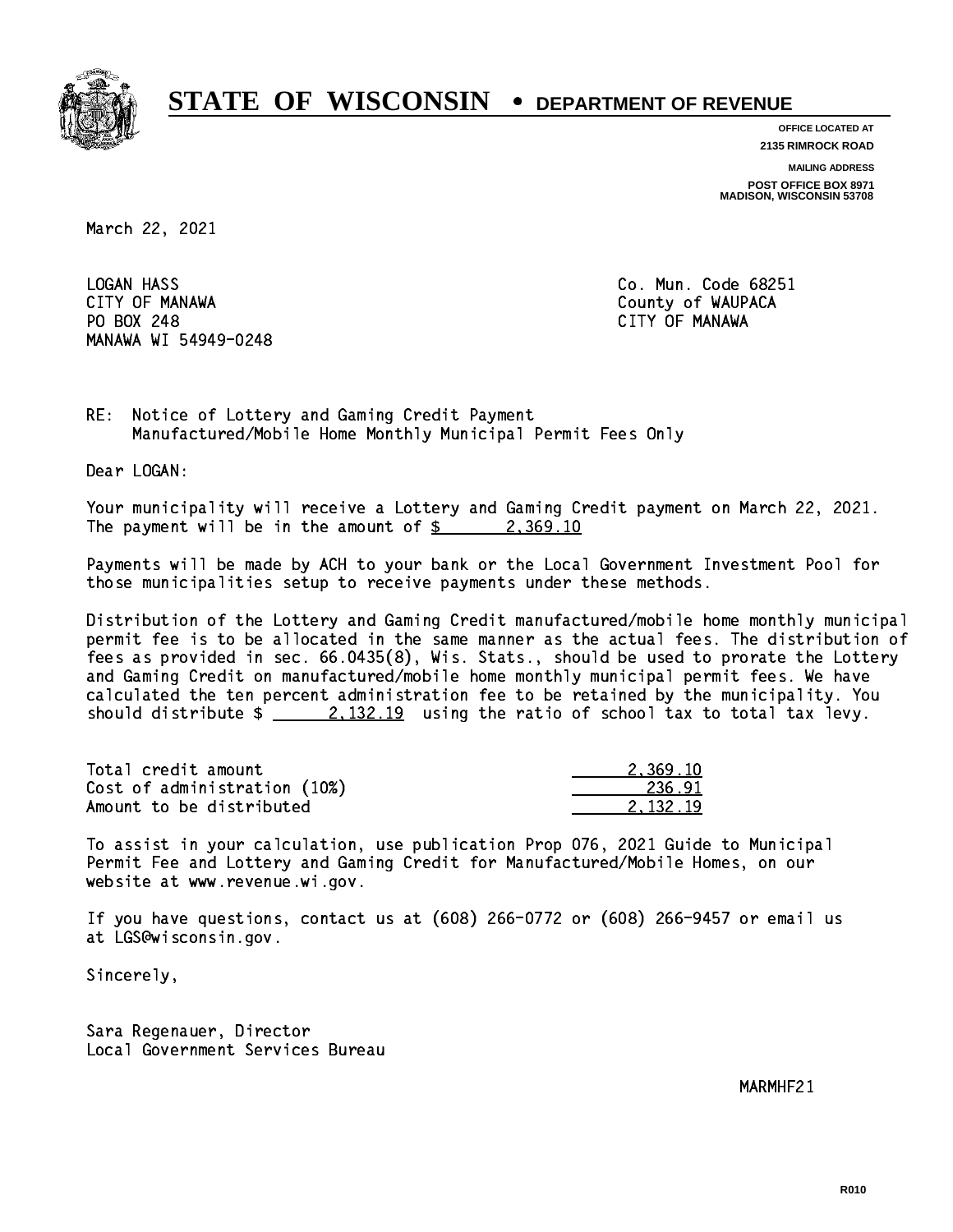

**OFFICE LOCATED AT**

**2135 RIMROCK ROAD**

**MAILING ADDRESS**

**POST OFFICE BOX 8971 MADISON, WISCONSIN 53708**

March 22, 2021

 MARY S. ROGERS Co. Mun. Code 68252 CITY OF MARION COUNTY COUNTY OF MARION PO BOX 127 CITY OF MARION MARION WI 54950-0127

RE: Notice of Lottery and Gaming Credit Payment Manufactured/Mobile Home Monthly Municipal Permit Fees Only

Dear MARY:

 Your municipality will receive a Lottery and Gaming Credit payment on March 22, 2021. The payment will be in the amount of  $\frac{2}{3}$  175.06

 Payments will be made by ACH to your bank or the Local Government Investment Pool for those municipalities setup to receive payments under these methods.

 Distribution of the Lottery and Gaming Credit manufactured/mobile home monthly municipal permit fee is to be allocated in the same manner as the actual fees. The distribution of fees as provided in sec. 66.0435(8), Wis. Stats., should be used to prorate the Lottery and Gaming Credit on manufactured/mobile home monthly municipal permit fees. We have calculated the ten percent administration fee to be retained by the municipality. You should distribute  $\frac{157.56}{2}$  using the ratio of school tax to total tax levy.

Total credit amount 175.06 Cost of administration (10%) 17.50 \_\_\_\_\_\_\_\_\_\_\_\_\_\_ Amount to be distributed 157.56

 To assist in your calculation, use publication Prop 076, 2021 Guide to Municipal Permit Fee and Lottery and Gaming Credit for Manufactured/Mobile Homes, on our website at www.revenue.wi.gov.

 If you have questions, contact us at (608) 266-0772 or (608) 266-9457 or email us at LGS@wisconsin.gov.

Sincerely,

 Sara Regenauer, Director Local Government Services Bureau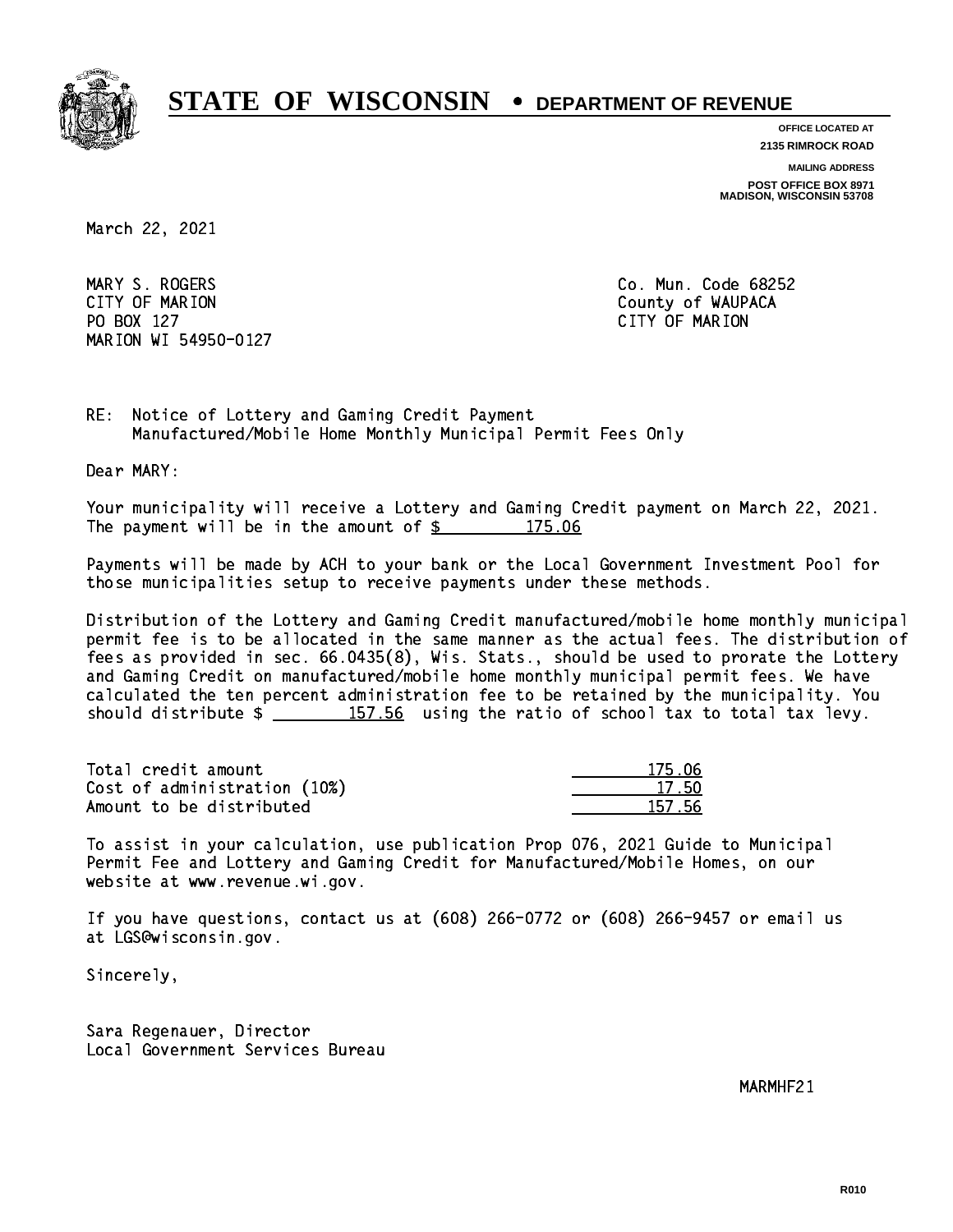

**OFFICE LOCATED AT**

**2135 RIMROCK ROAD**

**MAILING ADDRESS**

**POST OFFICE BOX 8971 MADISON, WISCONSIN 53708**

March 22, 2021

**JUDY RADKE** CITY OF NEW LONDON COUNTY OF WAUPACA 215 N SHAWANO ST CITY OF NEW LONDON NEW LONDON WI 54961-1147

Co. Mun. Code 68261

RE: Notice of Lottery and Gaming Credit Payment Manufactured/Mobile Home Monthly Municipal Permit Fees Only

Dear JUDY:

 Your municipality will receive a Lottery and Gaming Credit payment on March 22, 2021. The payment will be in the amount of  $\frac{2}{3}$  9,607.08

 Payments will be made by ACH to your bank or the Local Government Investment Pool for those municipalities setup to receive payments under these methods.

 Distribution of the Lottery and Gaming Credit manufactured/mobile home monthly municipal permit fee is to be allocated in the same manner as the actual fees. The distribution of fees as provided in sec. 66.0435(8), Wis. Stats., should be used to prorate the Lottery and Gaming Credit on manufactured/mobile home monthly municipal permit fees. We have calculated the ten percent administration fee to be retained by the municipality. You should distribute  $\frac{2}{2}$   $\frac{8.646.38}{2}$  using the ratio of school tax to total tax levy.

| Total credit amount          | 9.607.08 |
|------------------------------|----------|
| Cost of administration (10%) | 960.70   |
| Amount to be distributed     | 8.646.38 |

 To assist in your calculation, use publication Prop 076, 2021 Guide to Municipal Permit Fee and Lottery and Gaming Credit for Manufactured/Mobile Homes, on our website at www.revenue.wi.gov.

 If you have questions, contact us at (608) 266-0772 or (608) 266-9457 or email us at LGS@wisconsin.gov.

Sincerely,

 Sara Regenauer, Director Local Government Services Bureau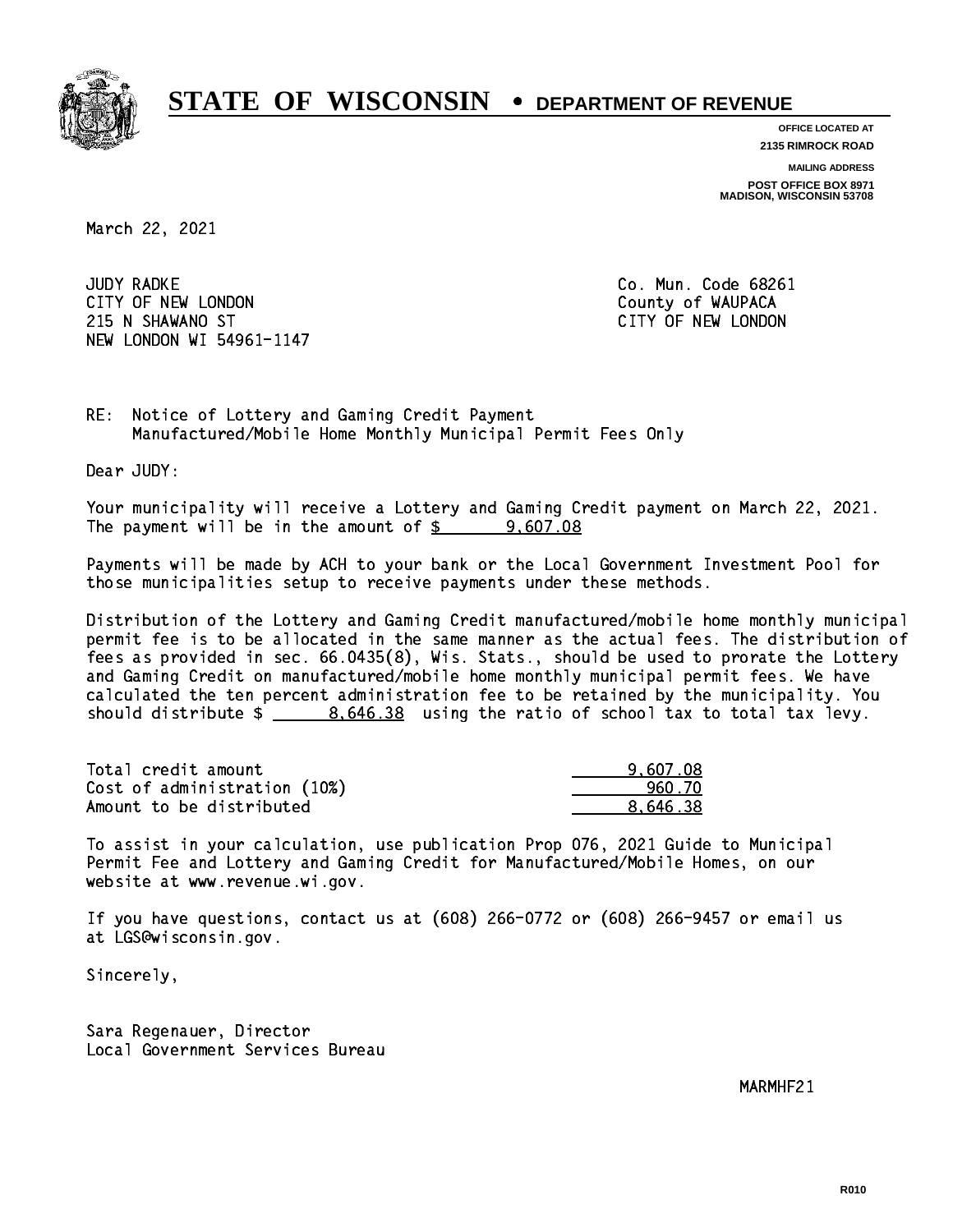

**OFFICE LOCATED AT**

**2135 RIMROCK ROAD**

**MAILING ADDRESS**

**POST OFFICE BOX 8971 MADISON, WISCONSIN 53708**

March 22, 2021

 KATHRYN KASZA Co. Mun. Code 68291 CITY OF WAUPACA **COULD ACCOUNT OF WAUPACA** 11 S MAIN ST CITY OF WAUPACA CHARGE IN STREET IN STREET IN STREET IN STREET IN STREET IN STREET IN STREET IN WAUPACA WI 54981-1521

RE: Notice of Lottery and Gaming Credit Payment Manufactured/Mobile Home Monthly Municipal Permit Fees Only

Dear KATHRYN:

 Your municipality will receive a Lottery and Gaming Credit payment on March 22, 2021. The payment will be in the amount of  $\frac{2}{3}$  1,914.12

 Payments will be made by ACH to your bank or the Local Government Investment Pool for those municipalities setup to receive payments under these methods.

 Distribution of the Lottery and Gaming Credit manufactured/mobile home monthly municipal permit fee is to be allocated in the same manner as the actual fees. The distribution of fees as provided in sec. 66.0435(8), Wis. Stats., should be used to prorate the Lottery and Gaming Credit on manufactured/mobile home monthly municipal permit fees. We have calculated the ten percent administration fee to be retained by the municipality. You should distribute  $\frac{1,722.71}{1,722.71}$  using the ratio of school tax to total tax levy.

| Total credit amount          | 1.914.12 |
|------------------------------|----------|
| Cost of administration (10%) | 191.41   |
| Amount to be distributed     | 1.722.71 |

 To assist in your calculation, use publication Prop 076, 2021 Guide to Municipal Permit Fee and Lottery and Gaming Credit for Manufactured/Mobile Homes, on our website at www.revenue.wi.gov.

 If you have questions, contact us at (608) 266-0772 or (608) 266-9457 or email us at LGS@wisconsin.gov.

Sincerely,

 Sara Regenauer, Director Local Government Services Bureau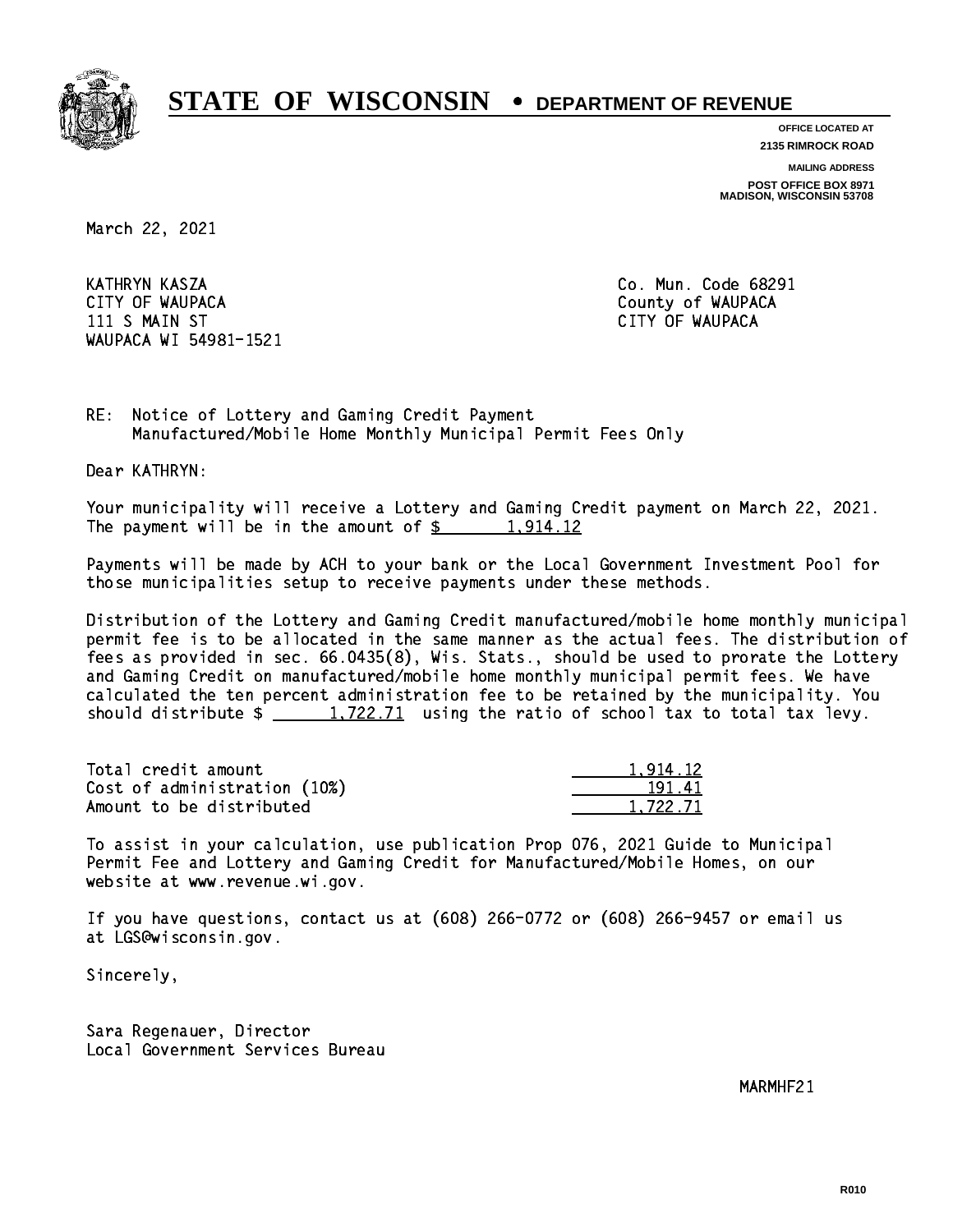

**OFFICE LOCATED AT**

**2135 RIMROCK ROAD**

**MAILING ADDRESS**

**POST OFFICE BOX 8971 MADISON, WISCONSIN 53708**

March 22, 2021

 KATRINA HERBST-GUTCHE Co. Mun. Code 68292 CITY OF WEYAUWEGA **COULD ACCOUNT OF SEXUAL COULD A** COUNTY OF WAUPACA PO BOX 578 WEYAUWEGA WI 54983-0578

CITY OF WEYAUWEGA

RE: Notice of Lottery and Gaming Credit Payment Manufactured/Mobile Home Monthly Municipal Permit Fees Only

Dear KATRINA:

 Your municipality will receive a Lottery and Gaming Credit payment on March 22, 2021. The payment will be in the amount of  $\frac{2}{3}$  3,267.48

 Payments will be made by ACH to your bank or the Local Government Investment Pool for those municipalities setup to receive payments under these methods.

 Distribution of the Lottery and Gaming Credit manufactured/mobile home monthly municipal permit fee is to be allocated in the same manner as the actual fees. The distribution of fees as provided in sec. 66.0435(8), Wis. Stats., should be used to prorate the Lottery and Gaming Credit on manufactured/mobile home monthly municipal permit fees. We have calculated the ten percent administration fee to be retained by the municipality. You should distribute  $\frac{2.940.74}{2.940.74}$  using the ratio of school tax to total tax levy.

| Total credit amount          | 3.267.48 |
|------------------------------|----------|
| Cost of administration (10%) | 326.74   |
| Amount to be distributed     | 2.940.74 |

 To assist in your calculation, use publication Prop 076, 2021 Guide to Municipal Permit Fee and Lottery and Gaming Credit for Manufactured/Mobile Homes, on our website at www.revenue.wi.gov.

 If you have questions, contact us at (608) 266-0772 or (608) 266-9457 or email us at LGS@wisconsin.gov.

Sincerely,

 Sara Regenauer, Director Local Government Services Bureau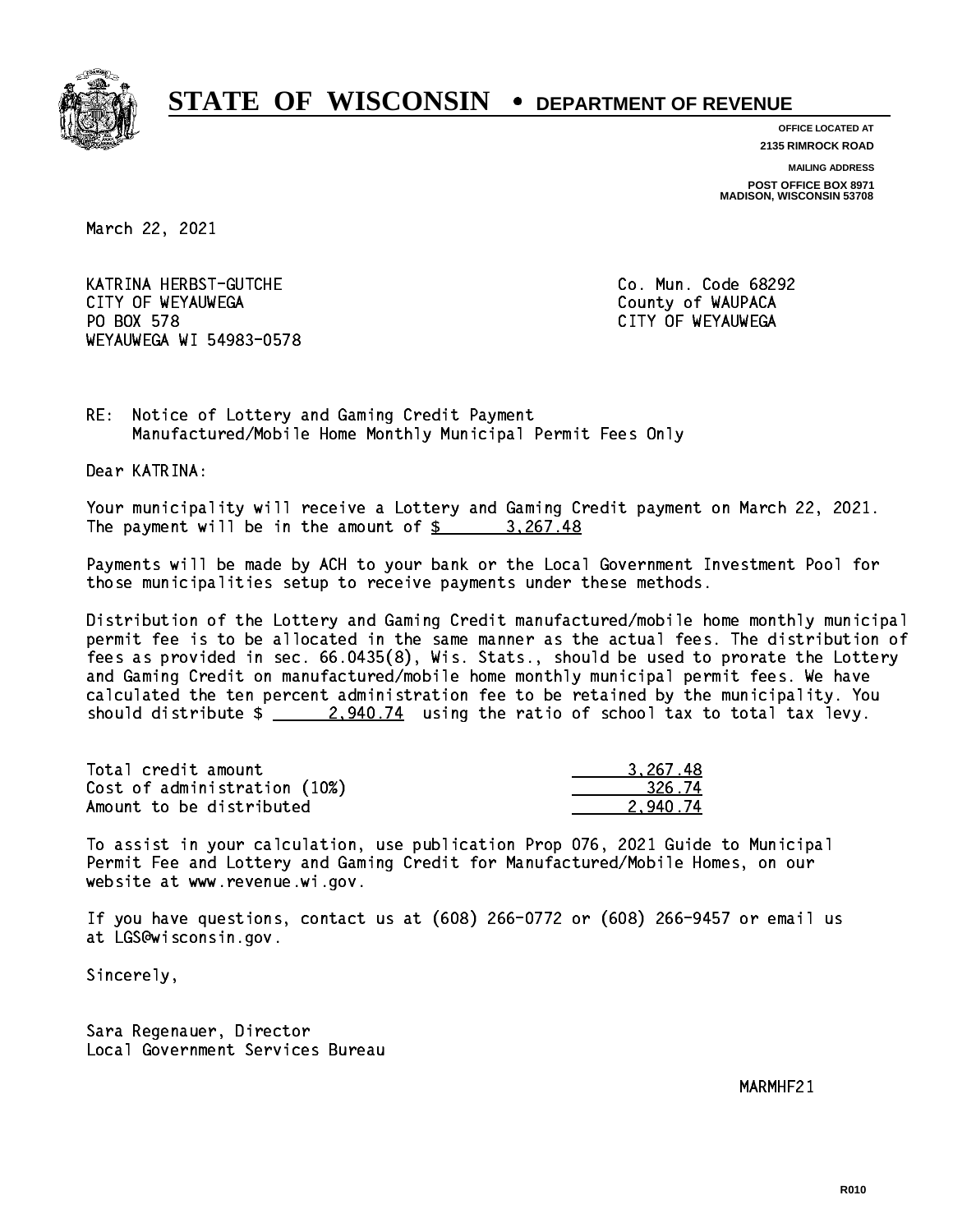

**OFFICE LOCATED AT**

**2135 RIMROCK ROAD**

**MAILING ADDRESS**

**POST OFFICE BOX 8971 MADISON, WISCONSIN 53708**

March 22, 2021

TERRI JACKSON TOWN OF COLOMA County of WAUSHARA W13494 BURR OAK CT AND TOWN OF COLOMA COLOMA WI 54930-9142

Co. Mun. Code 69006

RE: Notice of Lottery and Gaming Credit Payment Manufactured/Mobile Home Monthly Municipal Permit Fees Only

Dear TERRI:

 Your municipality will receive a Lottery and Gaming Credit payment on March 22, 2021. The payment will be in the amount of  $\frac{2}{3}$  458.88

 Payments will be made by ACH to your bank or the Local Government Investment Pool for those municipalities setup to receive payments under these methods.

 Distribution of the Lottery and Gaming Credit manufactured/mobile home monthly municipal permit fee is to be allocated in the same manner as the actual fees. The distribution of fees as provided in sec. 66.0435(8), Wis. Stats., should be used to prorate the Lottery and Gaming Credit on manufactured/mobile home monthly municipal permit fees. We have calculated the ten percent administration fee to be retained by the municipality. You should distribute  $\frac{413.00}{2}$  using the ratio of school tax to total tax levy.

Total credit amount Cost of administration (10%) Amount to be distributed

| 58.88  |
|--------|
| 5.88   |
| 113 NN |

 To assist in your calculation, use publication Prop 076, 2021 Guide to Municipal Permit Fee and Lottery and Gaming Credit for Manufactured/Mobile Homes, on our website at www.revenue.wi.gov.

 If you have questions, contact us at (608) 266-0772 or (608) 266-9457 or email us at LGS@wisconsin.gov.

Sincerely,

 Sara Regenauer, Director Local Government Services Bureau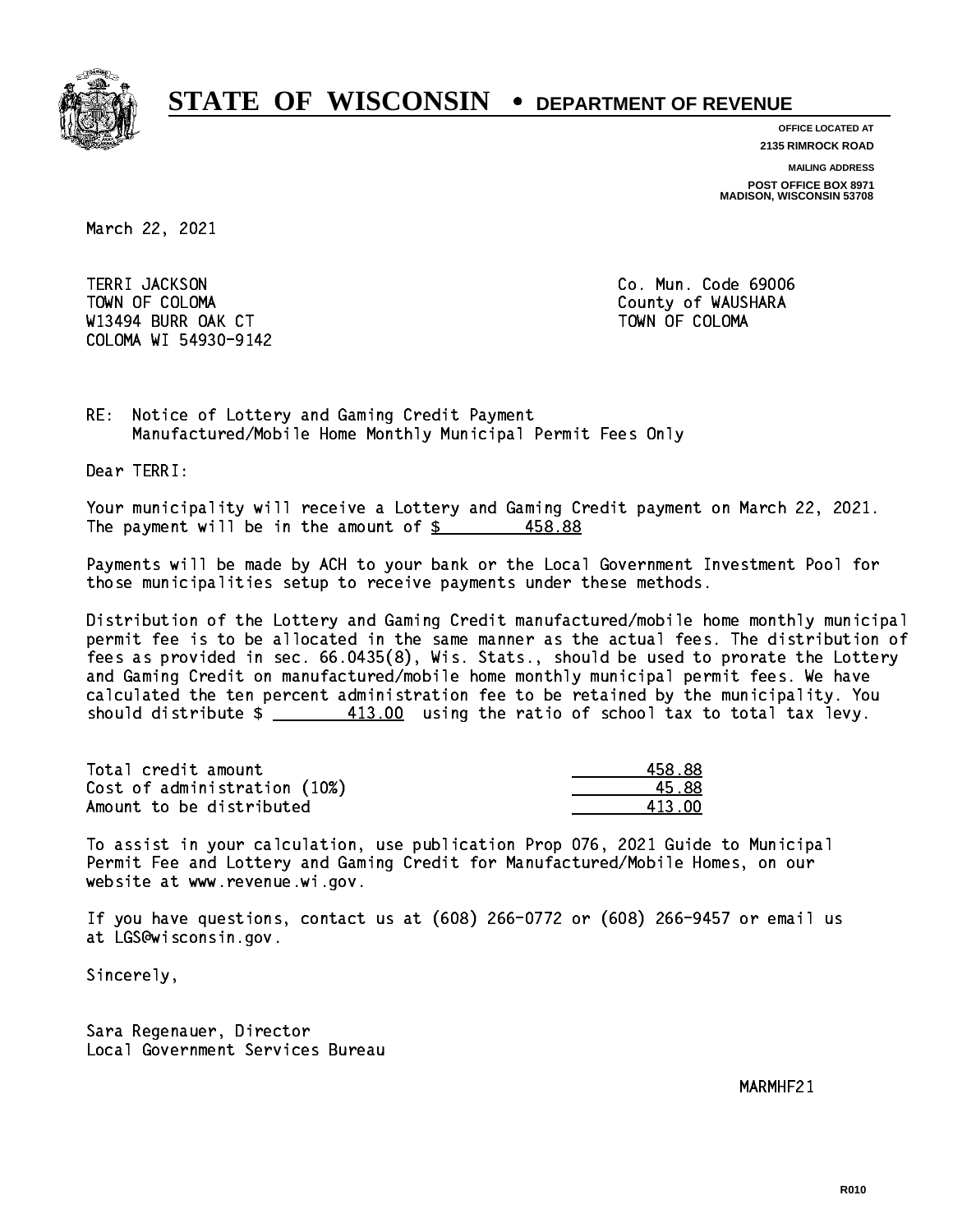

**OFFICE LOCATED AT**

**2135 RIMROCK ROAD**

**MAILING ADDRESS**

**POST OFFICE BOX 8971 MADISON, WISCONSIN 53708**

March 22, 2021

**TERI KUBASTA**  TOWN OF DAKOTA County of WAUSHARA N1470 STATE ROAD 22 TOWN OF DAKOTA WAUTOMA WI 54982

Co. Mun. Code 69008

RE: Notice of Lottery and Gaming Credit Payment Manufactured/Mobile Home Monthly Municipal Permit Fees Only

Dear TERI:

 Your municipality will receive a Lottery and Gaming Credit payment on March 22, 2021. The payment will be in the amount of  $\frac{2}{3}$  4,797.51

 Payments will be made by ACH to your bank or the Local Government Investment Pool for those municipalities setup to receive payments under these methods.

 Distribution of the Lottery and Gaming Credit manufactured/mobile home monthly municipal permit fee is to be allocated in the same manner as the actual fees. The distribution of fees as provided in sec. 66.0435(8), Wis. Stats., should be used to prorate the Lottery and Gaming Credit on manufactured/mobile home monthly municipal permit fees. We have calculated the ten percent administration fee to be retained by the municipality. You should distribute  $\frac{4.317.76}{2}$  using the ratio of school tax to total tax levy.

| Total credit amount          | 4.797.51 |
|------------------------------|----------|
| Cost of administration (10%) | 479.75   |
| Amount to be distributed     | 4.317.76 |

 To assist in your calculation, use publication Prop 076, 2021 Guide to Municipal Permit Fee and Lottery and Gaming Credit for Manufactured/Mobile Homes, on our website at www.revenue.wi.gov.

 If you have questions, contact us at (608) 266-0772 or (608) 266-9457 or email us at LGS@wisconsin.gov.

Sincerely,

 Sara Regenauer, Director Local Government Services Bureau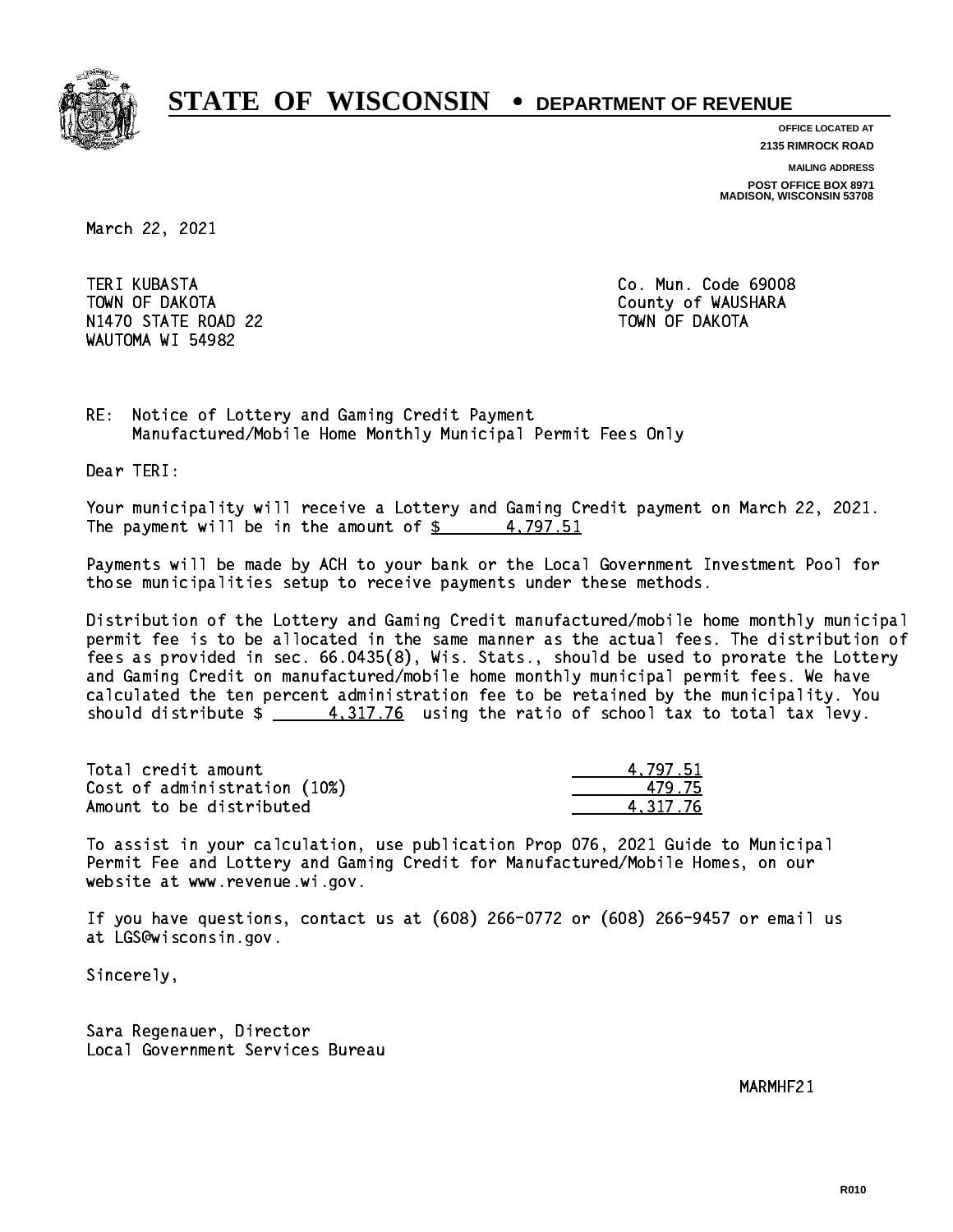

**OFFICE LOCATED AT**

**2135 RIMROCK ROAD**

**MAILING ADDRESS POST OFFICE BOX 8971 MADISON, WISCONSIN 53708**

March 22, 2021

**BRENDA BLACK** VILLAGE OF PLAINFIELD County of WAUSHARA PO BOX 352 PLAINFIELD WI 54966-0352

Co. Mun. Code 69171 VILLAGE OF PLAINFIELD

RE: Notice of Lottery and Gaming Credit Payment Manufactured/Mobile Home Monthly Municipal Permit Fees Only

Dear BRENDA:

 Your municipality will receive a Lottery and Gaming Credit payment on March 22, 2021. The payment will be in the amount of \$ 26.88 \_\_\_\_\_\_\_\_\_\_\_\_\_\_\_\_ 26.88

 Payments will be made by ACH to your bank or the Local Government Investment Pool for those municipalities setup to receive payments under these methods.

 Distribution of the Lottery and Gaming Credit manufactured/mobile home monthly municipal permit fee is to be allocated in the same manner as the actual fees. The distribution of fees as provided in sec. 66.0435(8), Wis. Stats., should be used to prorate the Lottery and Gaming Credit on manufactured/mobile home monthly municipal permit fees. We have calculated the ten percent administration fee to be retained by the municipality. You should distribute  $\frac{24.20}{12}$  using the ratio of school tax to total tax levy.

Total credit amount Cost of administration (10%) Amount to be distributed

| 38   |
|------|
| 2.68 |
| L 2N |

 To assist in your calculation, use publication Prop 076, 2021 Guide to Municipal Permit Fee and Lottery and Gaming Credit for Manufactured/Mobile Homes, on our website at www.revenue.wi.gov.

 If you have questions, contact us at (608) 266-0772 or (608) 266-9457 or email us at LGS@wisconsin.gov.

Sincerely,

 Sara Regenauer, Director Local Government Services Bureau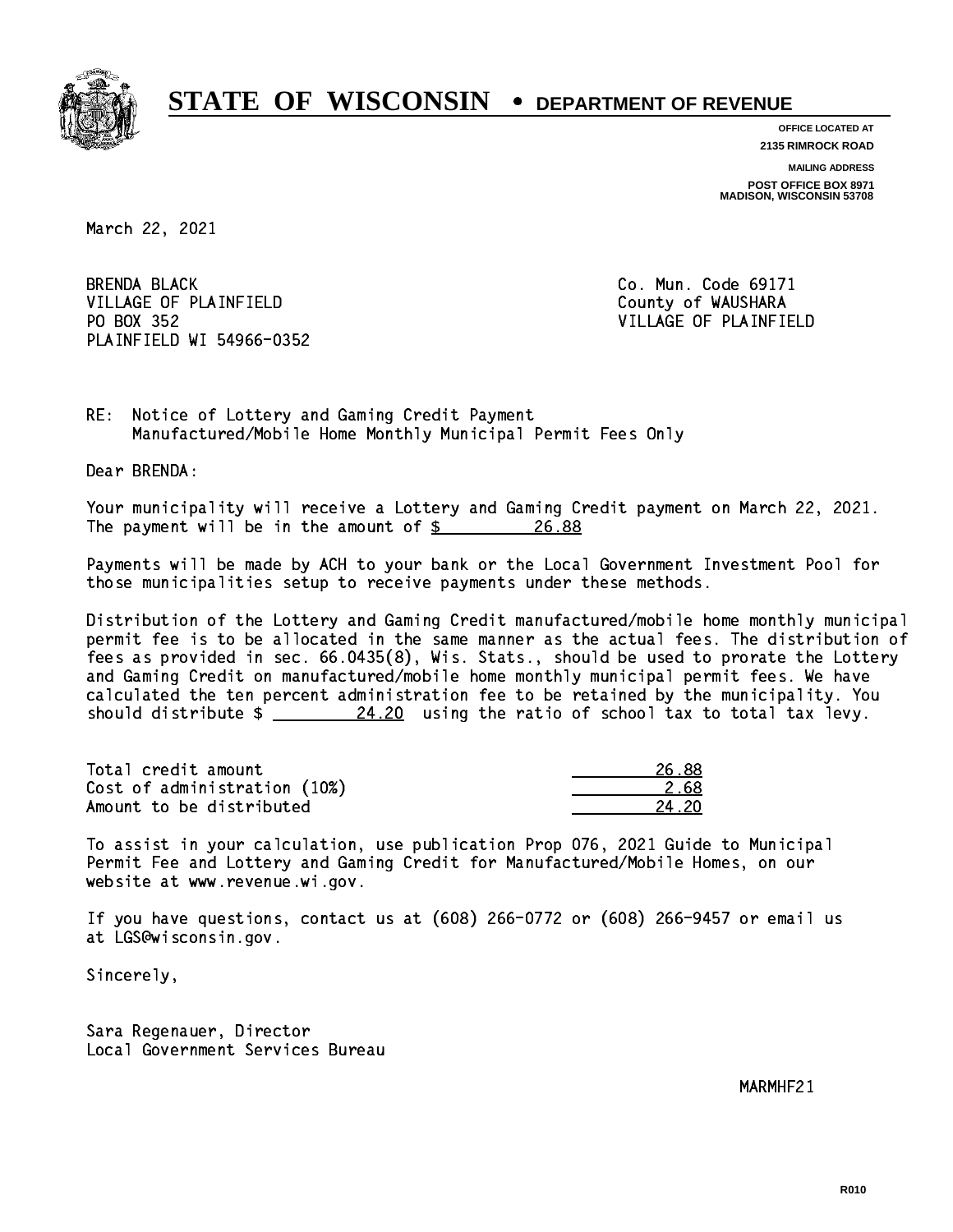

**OFFICE LOCATED AT**

**2135 RIMROCK ROAD**

**MAILING ADDRESS POST OFFICE BOX 8971 MADISON, WISCONSIN 53708**

March 22, 2021

CHRISTY GROSKREUTZ VILLAGE OF REDGRANITE COUNTY OF WAUSHARA 161 DEARBORN ST, PO BOX 500 VILLAGE OF REDGRANITE REDGRANITE WI 54970

Co. Mun. Code 69176

RE: Notice of Lottery and Gaming Credit Payment Manufactured/Mobile Home Monthly Municipal Permit Fees Only

Dear CHRISTY:

 Your municipality will receive a Lottery and Gaming Credit payment on March 22, 2021. The payment will be in the amount of  $$$ 411.24

 Payments will be made by ACH to your bank or the Local Government Investment Pool for those municipalities setup to receive payments under these methods.

 Distribution of the Lottery and Gaming Credit manufactured/mobile home monthly municipal permit fee is to be allocated in the same manner as the actual fees. The distribution of fees as provided in sec. 66.0435(8), Wis. Stats., should be used to prorate the Lottery and Gaming Credit on manufactured/mobile home monthly municipal permit fees. We have calculated the ten percent administration fee to be retained by the municipality. You should distribute  $\frac{270.12}{12}$  using the ratio of school tax to total tax levy.

Total credit amount Cost of administration (10%) Amount to be distributed

| 111.24 |
|--------|
| 1.12   |
| 1.12   |

 To assist in your calculation, use publication Prop 076, 2021 Guide to Municipal Permit Fee and Lottery and Gaming Credit for Manufactured/Mobile Homes, on our website at www.revenue.wi.gov.

 If you have questions, contact us at (608) 266-0772 or (608) 266-9457 or email us at LGS@wisconsin.gov.

Sincerely,

 Sara Regenauer, Director Local Government Services Bureau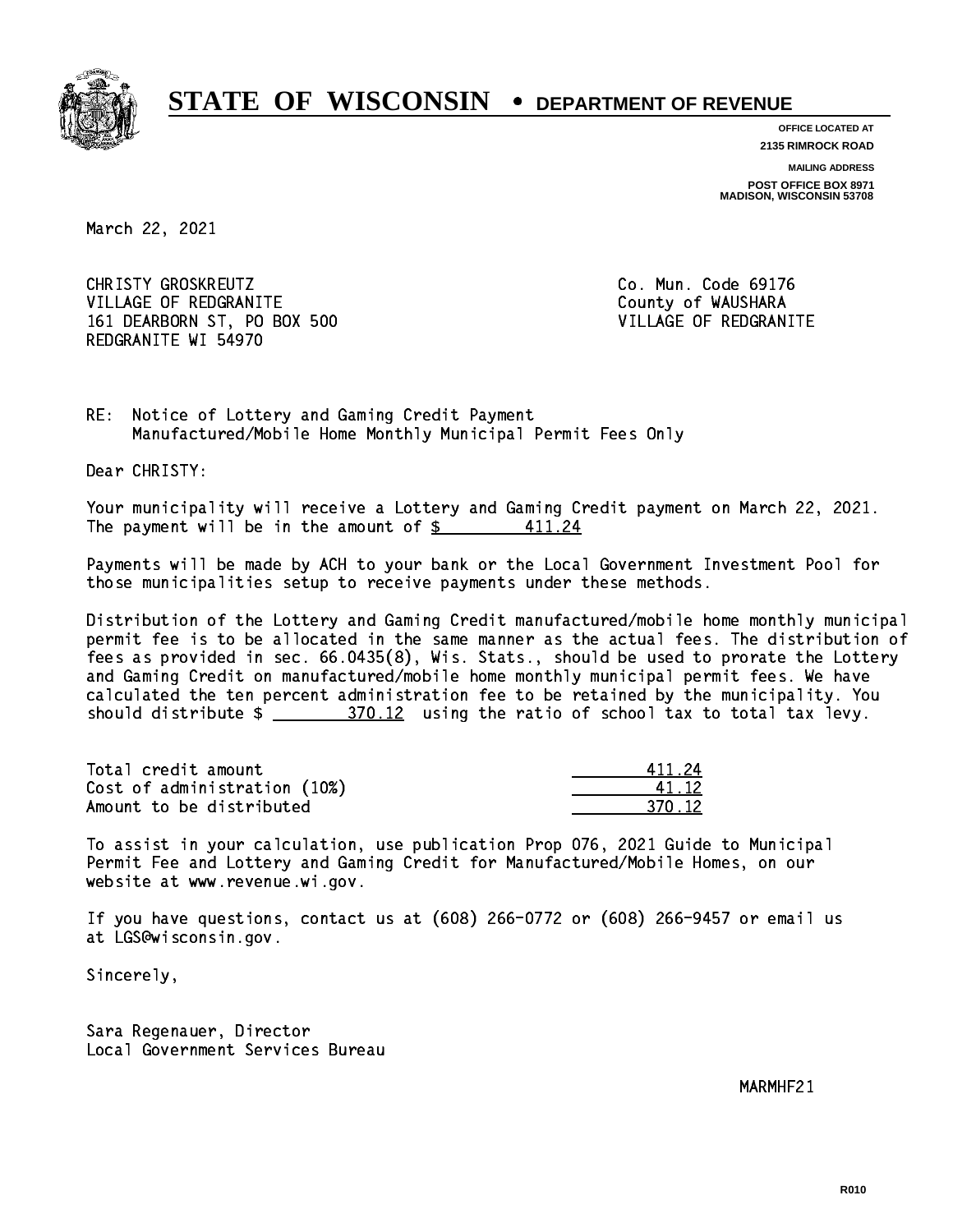

**OFFICE LOCATED AT**

**2135 RIMROCK ROAD**

**MAILING ADDRESS**

**POST OFFICE BOX 8971 MADISON, WISCONSIN 53708**

March 22, 2021

LINDSEY INDA VILLAGE OF WILD ROSE COUNTY OF WAUSHARA PO BOX 292 WILD ROSE WI 54984

Co. Mun. Code 69191 VILLAGE OF WILD ROSE

RE: Notice of Lottery and Gaming Credit Payment Manufactured/Mobile Home Monthly Municipal Permit Fees Only

Dear LINDSEY:

 Your municipality will receive a Lottery and Gaming Credit payment on March 22, 2021. The payment will be in the amount of \$ 707.64 \_\_\_\_\_\_\_\_\_\_\_\_\_\_\_\_

 Payments will be made by ACH to your bank or the Local Government Investment Pool for those municipalities setup to receive payments under these methods.

 Distribution of the Lottery and Gaming Credit manufactured/mobile home monthly municipal permit fee is to be allocated in the same manner as the actual fees. The distribution of fees as provided in sec. 66.0435(8), Wis. Stats., should be used to prorate the Lottery and Gaming Credit on manufactured/mobile home monthly municipal permit fees. We have calculated the ten percent administration fee to be retained by the municipality. You should distribute  $\frac{2}{1}$   $\frac{636.88}{2}$  using the ratio of school tax to total tax levy.

Total credit amount Cost of administration (10%) Amount to be distributed

| 77 64  |
|--------|
| 1.76   |
| 636.88 |

 To assist in your calculation, use publication Prop 076, 2021 Guide to Municipal Permit Fee and Lottery and Gaming Credit for Manufactured/Mobile Homes, on our website at www.revenue.wi.gov.

 If you have questions, contact us at (608) 266-0772 or (608) 266-9457 or email us at LGS@wisconsin.gov.

Sincerely,

 Sara Regenauer, Director Local Government Services Bureau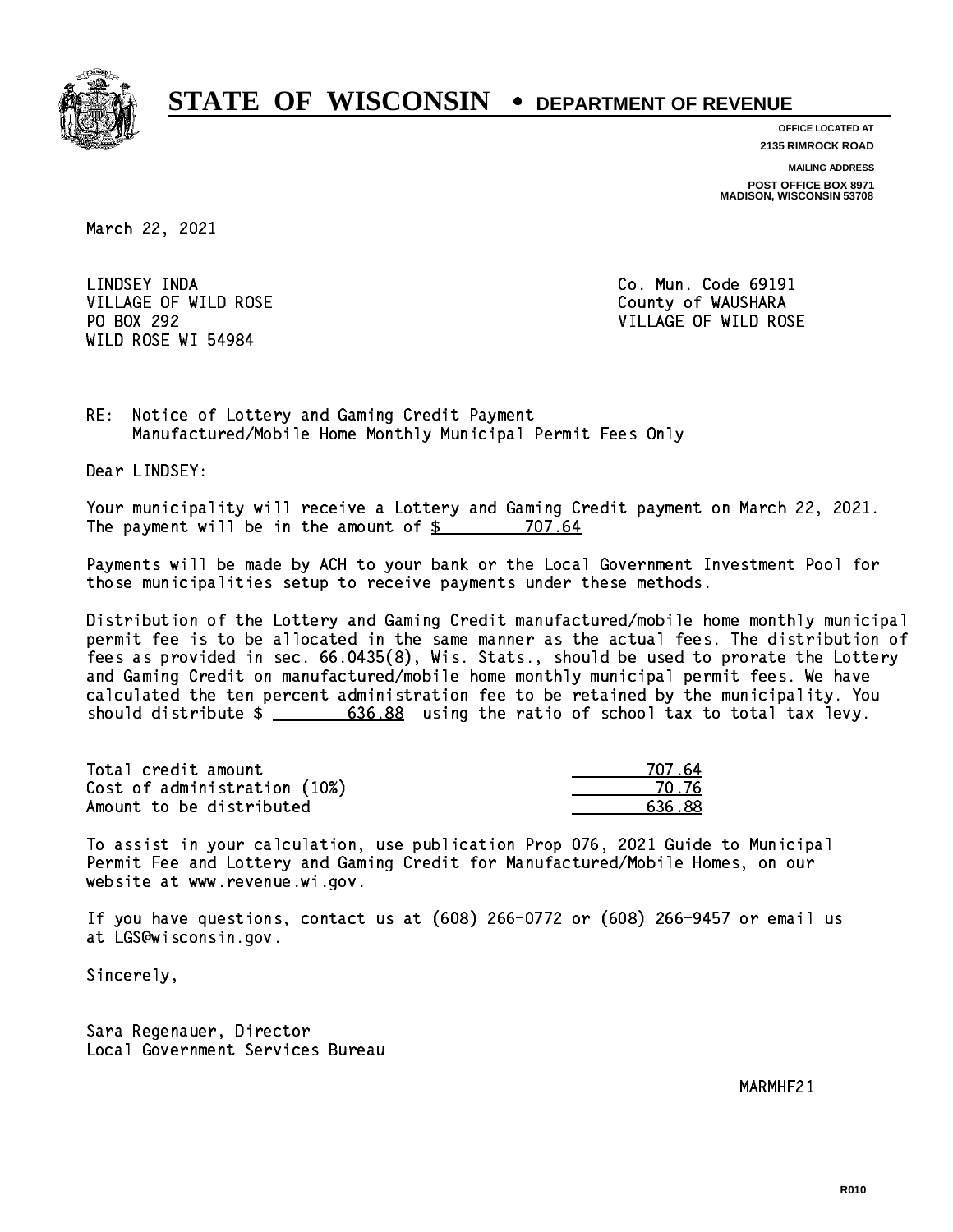

**OFFICE LOCATED AT**

**2135 RIMROCK ROAD**

**MAILING ADDRESS**

**POST OFFICE BOX 8971 MADISON, WISCONSIN 53708**

March 22, 2021

TOMMY BOHLER CITY OF WAUTOMA County of WAUSHARA PO BOX 428 CITY OF WAUTOMA WAUTOMA WI 54982-0428

Co. Mun. Code 69291

RE: Notice of Lottery and Gaming Credit Payment Manufactured/Mobile Home Monthly Municipal Permit Fees Only

Dear TOMMY:

 Your municipality will receive a Lottery and Gaming Credit payment on March 22, 2021. The payment will be in the amount of  $\frac{2}{3}$  1,125.00

 Payments will be made by ACH to your bank or the Local Government Investment Pool for those municipalities setup to receive payments under these methods.

 Distribution of the Lottery and Gaming Credit manufactured/mobile home monthly municipal permit fee is to be allocated in the same manner as the actual fees. The distribution of fees as provided in sec. 66.0435(8), Wis. Stats., should be used to prorate the Lottery and Gaming Credit on manufactured/mobile home monthly municipal permit fees. We have calculated the ten percent administration fee to be retained by the municipality. You should distribute  $\frac{1,012.50}{1,012.50}$  using the ratio of school tax to total tax levy.

| Total credit amount          | 1,125,00 |
|------------------------------|----------|
| Cost of administration (10%) | 112.50   |
| Amount to be distributed     | 1.012.50 |

| 125.00 |
|--------|
| 112.50 |
| በ12 5በ |

 To assist in your calculation, use publication Prop 076, 2021 Guide to Municipal Permit Fee and Lottery and Gaming Credit for Manufactured/Mobile Homes, on our website at www.revenue.wi.gov.

 If you have questions, contact us at (608) 266-0772 or (608) 266-9457 or email us at LGS@wisconsin.gov.

Sincerely,

 Sara Regenauer, Director Local Government Services Bureau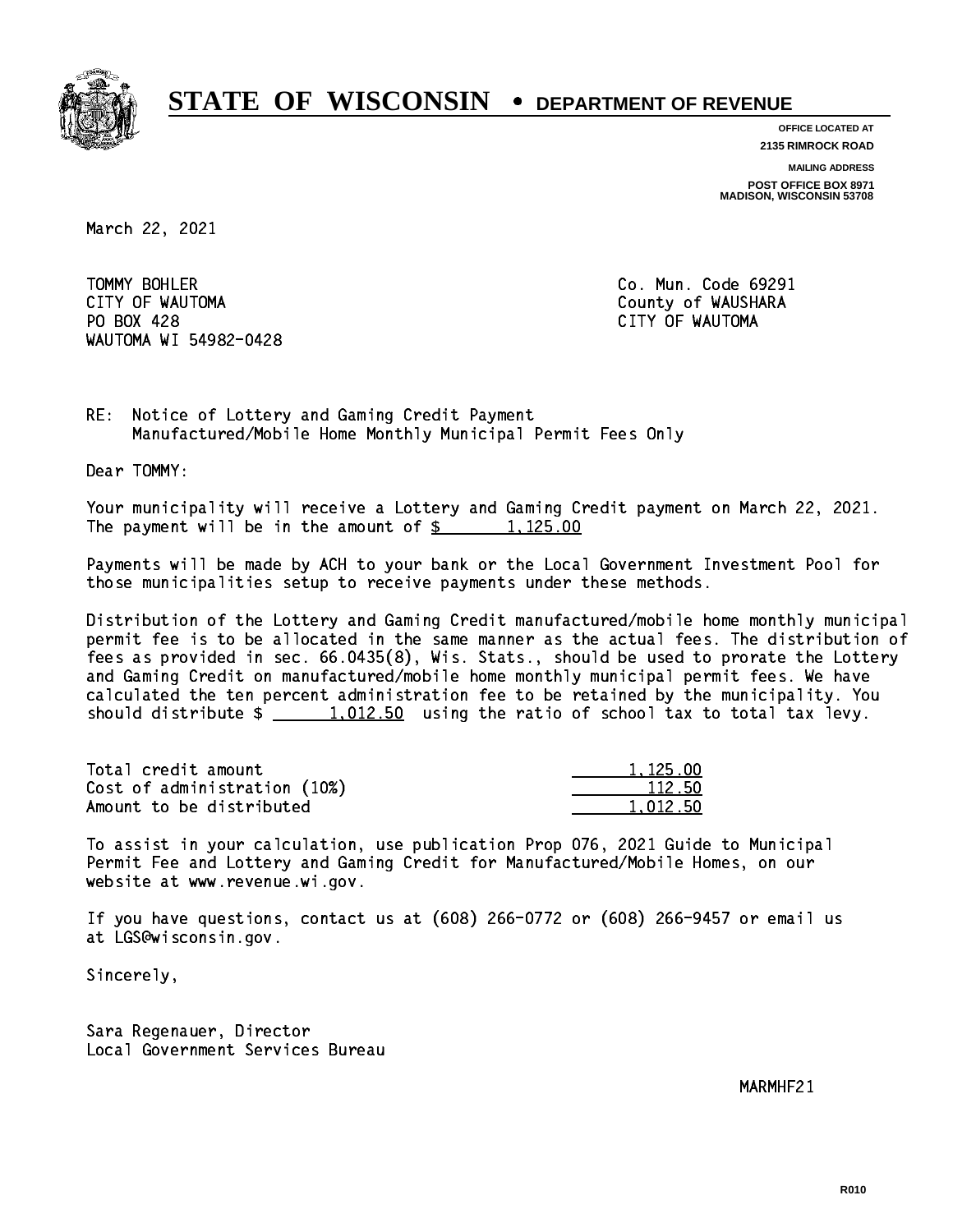

**OFFICE LOCATED AT**

**2135 RIMROCK ROAD**

**MAILING ADDRESS**

**POST OFFICE BOX 8971 MADISON, WISCONSIN 53708**

March 22, 2021

 SABINA SCHIESSL Co. Mun. Code 70006 8348 COUNTY ROAD TWO COUNTY AND TOWN OF CLAYTON LARSEN WI 54947

TOWN OF CLAYTON COUNTY OF WINNEBAGO

RE: Notice of Lottery and Gaming Credit Payment Manufactured/Mobile Home Monthly Municipal Permit Fees Only

Dear SABINA:

 Your municipality will receive a Lottery and Gaming Credit payment on March 22, 2021. The payment will be in the amount of  $\frac{2}{3}$  6,062.04

 Payments will be made by ACH to your bank or the Local Government Investment Pool for those municipalities setup to receive payments under these methods.

 Distribution of the Lottery and Gaming Credit manufactured/mobile home monthly municipal permit fee is to be allocated in the same manner as the actual fees. The distribution of fees as provided in sec. 66.0435(8), Wis. Stats., should be used to prorate the Lottery and Gaming Credit on manufactured/mobile home monthly municipal permit fees. We have calculated the ten percent administration fee to be retained by the municipality. You should distribute  $\frac{2}{1}$   $\frac{5.455.84}{2}$  using the ratio of school tax to total tax levy.

| Total credit amount          | 6.062.04 |
|------------------------------|----------|
| Cost of administration (10%) | .606.20  |
| Amount to be distributed     | 5.455.84 |

 To assist in your calculation, use publication Prop 076, 2021 Guide to Municipal Permit Fee and Lottery and Gaming Credit for Manufactured/Mobile Homes, on our website at www.revenue.wi.gov.

 If you have questions, contact us at (608) 266-0772 or (608) 266-9457 or email us at LGS@wisconsin.gov.

Sincerely,

 Sara Regenauer, Director Local Government Services Bureau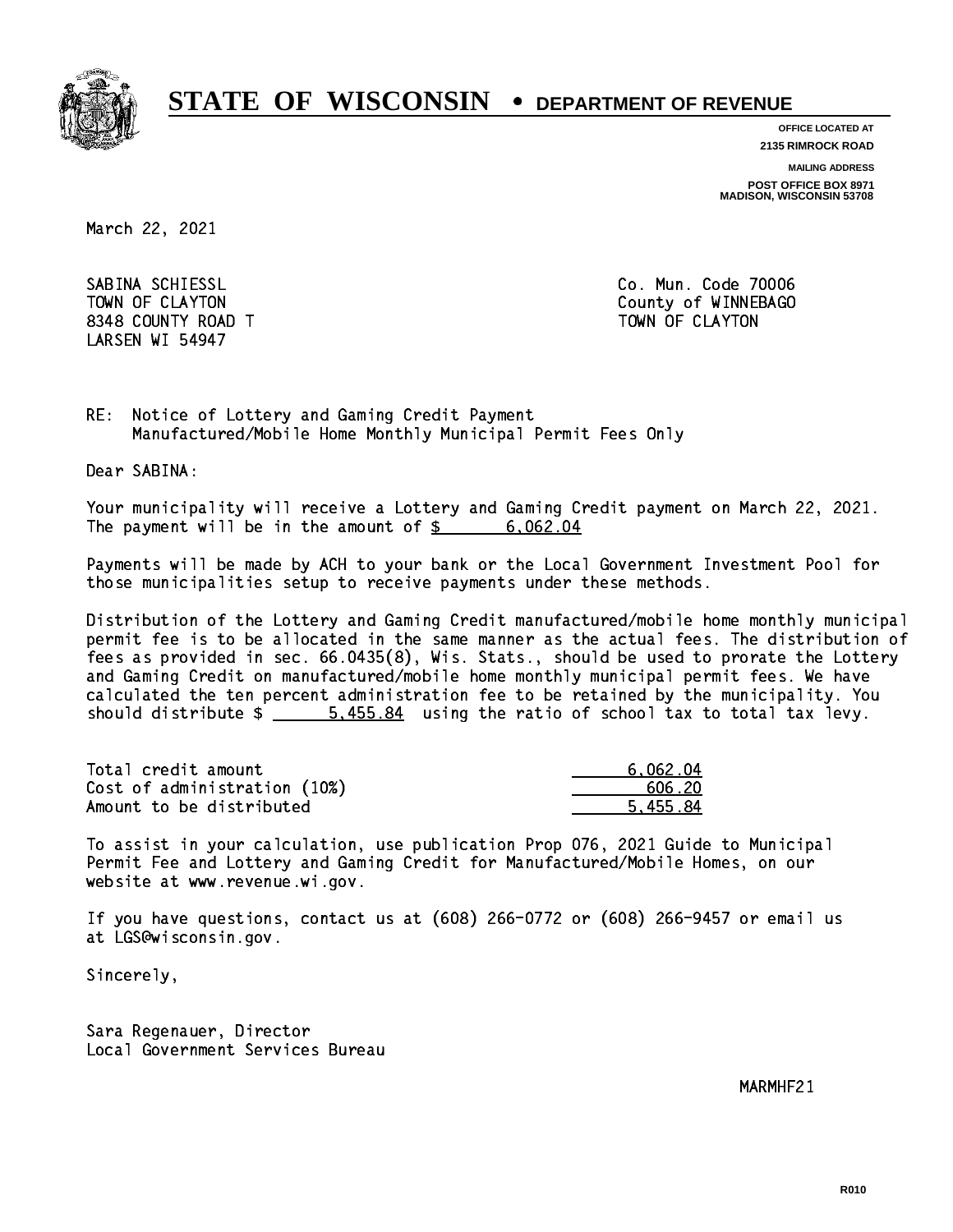

**OFFICE LOCATED AT**

**2135 RIMROCK ROAD**

**MAILING ADDRESS**

**POST OFFICE BOX 8971 MADISON, WISCONSIN 53708**

March 22, 2021

 SUE SCHWARTZBAUER Co. Mun. Code 70028 LARSEN WI 54947

 TOWN OF WINCHESTER County of WINNEBAGO 8522 PARK WAY LN TOWN OF WINCHESTER

RE: Notice of Lottery and Gaming Credit Payment Manufactured/Mobile Home Monthly Municipal Permit Fees Only

Dear SUE:

 Your municipality will receive a Lottery and Gaming Credit payment on March 22, 2021. The payment will be in the amount of  $\frac{2}{3}$  1,583.04

 Payments will be made by ACH to your bank or the Local Government Investment Pool for those municipalities setup to receive payments under these methods.

 Distribution of the Lottery and Gaming Credit manufactured/mobile home monthly municipal permit fee is to be allocated in the same manner as the actual fees. The distribution of fees as provided in sec. 66.0435(8), Wis. Stats., should be used to prorate the Lottery and Gaming Credit on manufactured/mobile home monthly municipal permit fees. We have calculated the ten percent administration fee to be retained by the municipality. You should distribute  $\frac{1.424.74}{1.424.74}$  using the ratio of school tax to total tax levy.

| Total credit amount          | 1.583.04 |
|------------------------------|----------|
| Cost of administration (10%) | 158.30   |
| Amount to be distributed     | 1 424.74 |

 To assist in your calculation, use publication Prop 076, 2021 Guide to Municipal Permit Fee and Lottery and Gaming Credit for Manufactured/Mobile Homes, on our website at www.revenue.wi.gov.

 If you have questions, contact us at (608) 266-0772 or (608) 266-9457 or email us at LGS@wisconsin.gov.

Sincerely,

 Sara Regenauer, Director Local Government Services Bureau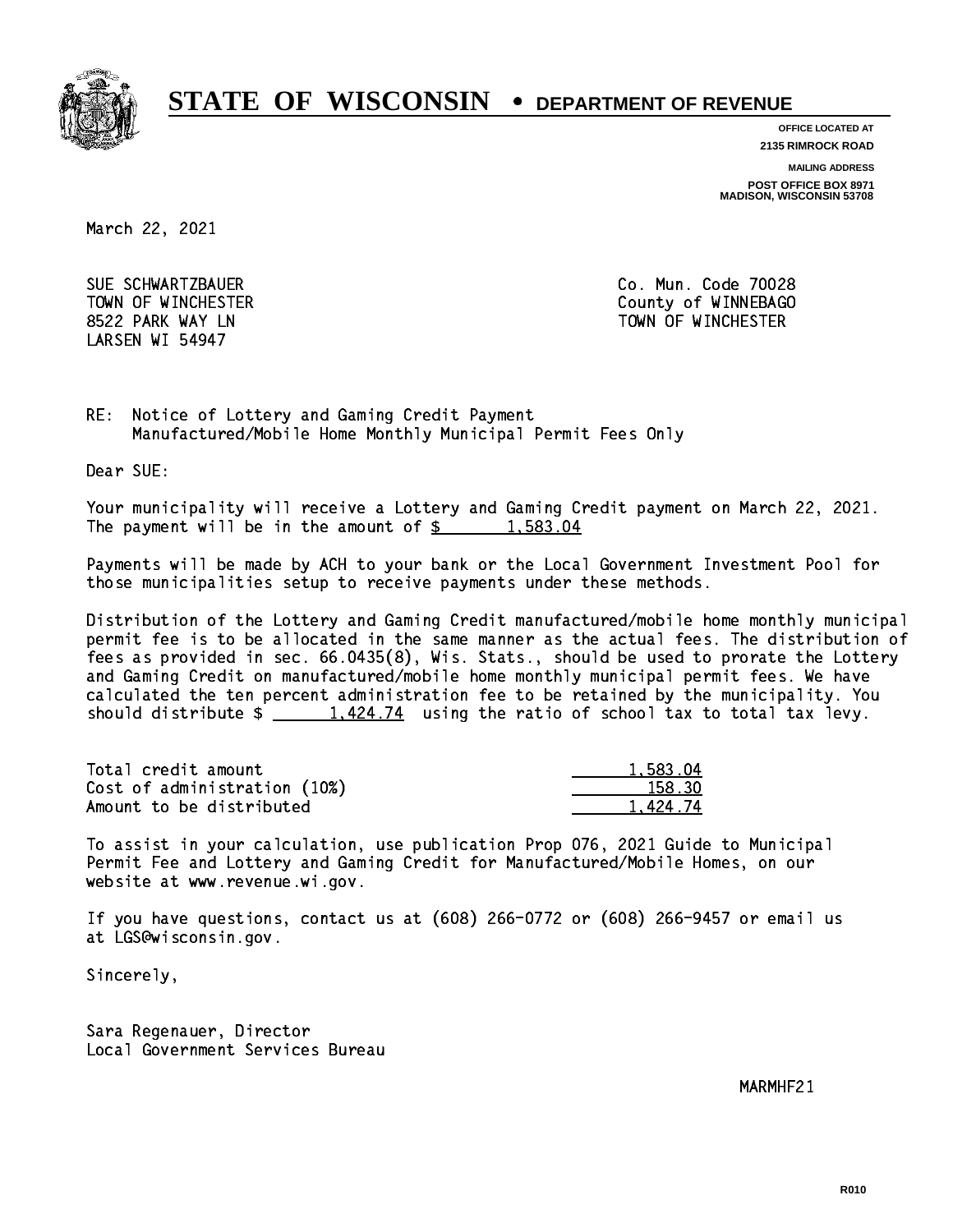

**OFFICE LOCATED AT 2135 RIMROCK ROAD**

**MAILING ADDRESS POST OFFICE BOX 8971 MADISON, WISCONSIN 53708**

March 22, 2021

MYRA PIERGROSSI VILLAGE OF FOX CROSSING COUNTY OF WINNEBAGO NEENAH WI 54956-5663

Co. Mun. Code 70121 2000 MUNICIPAL DR VILLAGE OF FOX CROSSING

RE: Notice of Lottery and Gaming Credit Payment Manufactured/Mobile Home Monthly Municipal Permit Fees Only

Dear MYRA:

 Your municipality will receive a Lottery and Gaming Credit payment on March 22, 2021. The payment will be in the amount of  $\frac{23,829.96}{23,829.96}$ 

 Payments will be made by ACH to your bank or the Local Government Investment Pool for those municipalities setup to receive payments under these methods.

 Distribution of the Lottery and Gaming Credit manufactured/mobile home monthly municipal permit fee is to be allocated in the same manner as the actual fees. The distribution of fees as provided in sec. 66.0435(8), Wis. Stats., should be used to prorate the Lottery and Gaming Credit on manufactured/mobile home monthly municipal permit fees. We have calculated the ten percent administration fee to be retained by the municipality. You should distribute  $\frac{21,446.97}{21,446.97}$  using the ratio of school tax to total tax levy.

| Total credit amount          | 23.829.96 |
|------------------------------|-----------|
| Cost of administration (10%) | 2.382.99  |
| Amount to be distributed     | 21.446.97 |

 To assist in your calculation, use publication Prop 076, 2021 Guide to Municipal Permit Fee and Lottery and Gaming Credit for Manufactured/Mobile Homes, on our website at www.revenue.wi.gov.

 If you have questions, contact us at (608) 266-0772 or (608) 266-9457 or email us at LGS@wisconsin.gov.

Sincerely,

 Sara Regenauer, Director Local Government Services Bureau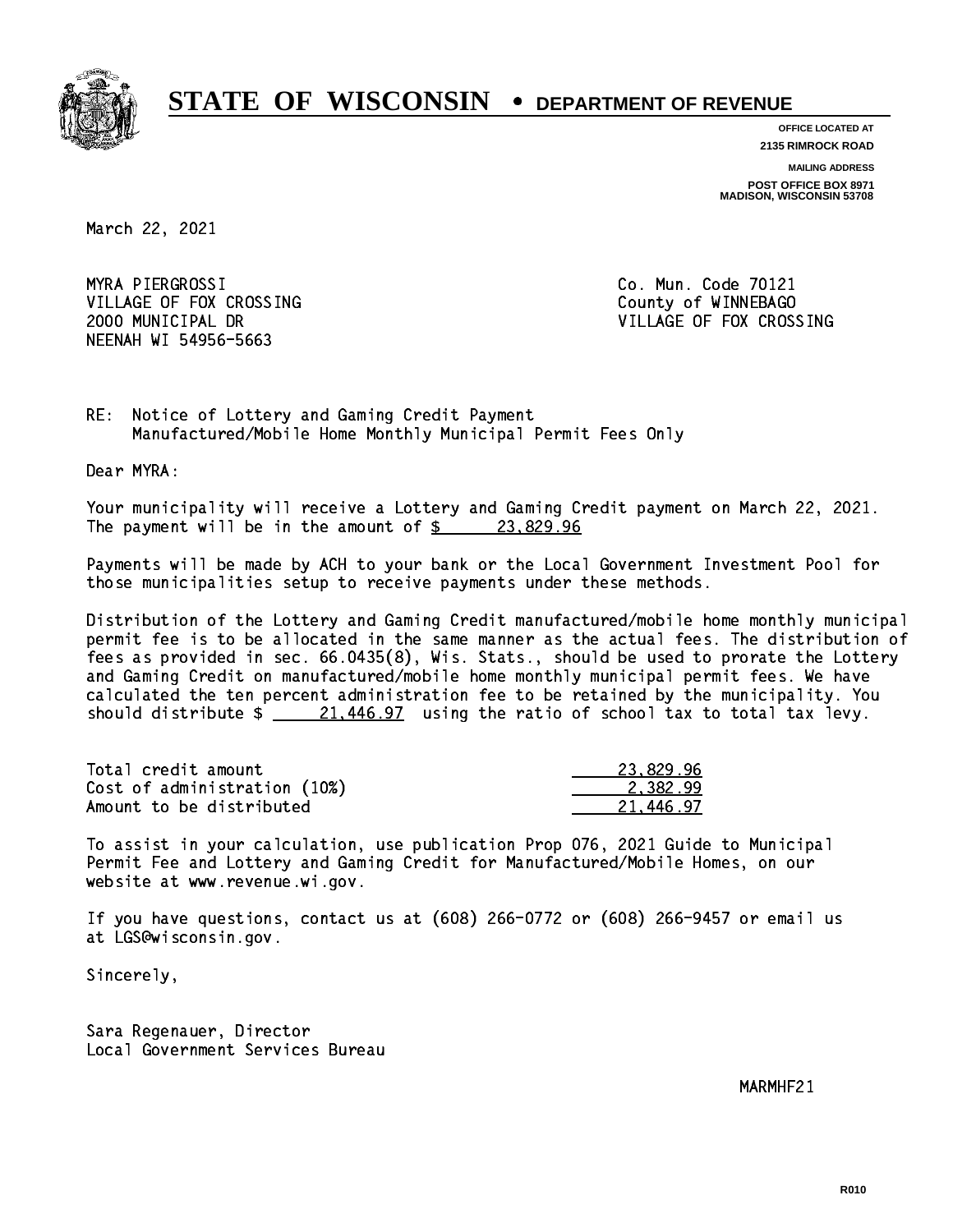

**OFFICE LOCATED AT**

**2135 RIMROCK ROAD**

**MAILING ADDRESS**

**POST OFFICE BOX 8971 MADISON, WISCONSIN 53708**

March 22, 2021

 JENNIFER SASSMAN Co. Mun. Code 70251 CITY OF MENASHA COUNTY OF MENASHA 100 MAIN ST., SUITE 200 CITY OF MENASHA MENASHA WI 54952-3190

RE: Notice of Lottery and Gaming Credit Payment Manufactured/Mobile Home Monthly Municipal Permit Fees Only

Dear JENNIFER:

 Your municipality will receive a Lottery and Gaming Credit payment on March 22, 2021. The payment will be in the amount of  $\frac{277.00}{271.00}$ 

 Payments will be made by ACH to your bank or the Local Government Investment Pool for those municipalities setup to receive payments under these methods.

 Distribution of the Lottery and Gaming Credit manufactured/mobile home monthly municipal permit fee is to be allocated in the same manner as the actual fees. The distribution of fees as provided in sec. 66.0435(8), Wis. Stats., should be used to prorate the Lottery and Gaming Credit on manufactured/mobile home monthly municipal permit fees. We have calculated the ten percent administration fee to be retained by the municipality. You should distribute  $\frac{42,549.30}{2}$  using the ratio of school tax to total tax levy.

| Total credit amount          | 47,277.00 |
|------------------------------|-----------|
| Cost of administration (10%) | 4.727.70  |
| Amount to be distributed     | 42.549.30 |

 To assist in your calculation, use publication Prop 076, 2021 Guide to Municipal Permit Fee and Lottery and Gaming Credit for Manufactured/Mobile Homes, on our website at www.revenue.wi.gov.

 If you have questions, contact us at (608) 266-0772 or (608) 266-9457 or email us at LGS@wisconsin.gov.

Sincerely,

 Sara Regenauer, Director Local Government Services Bureau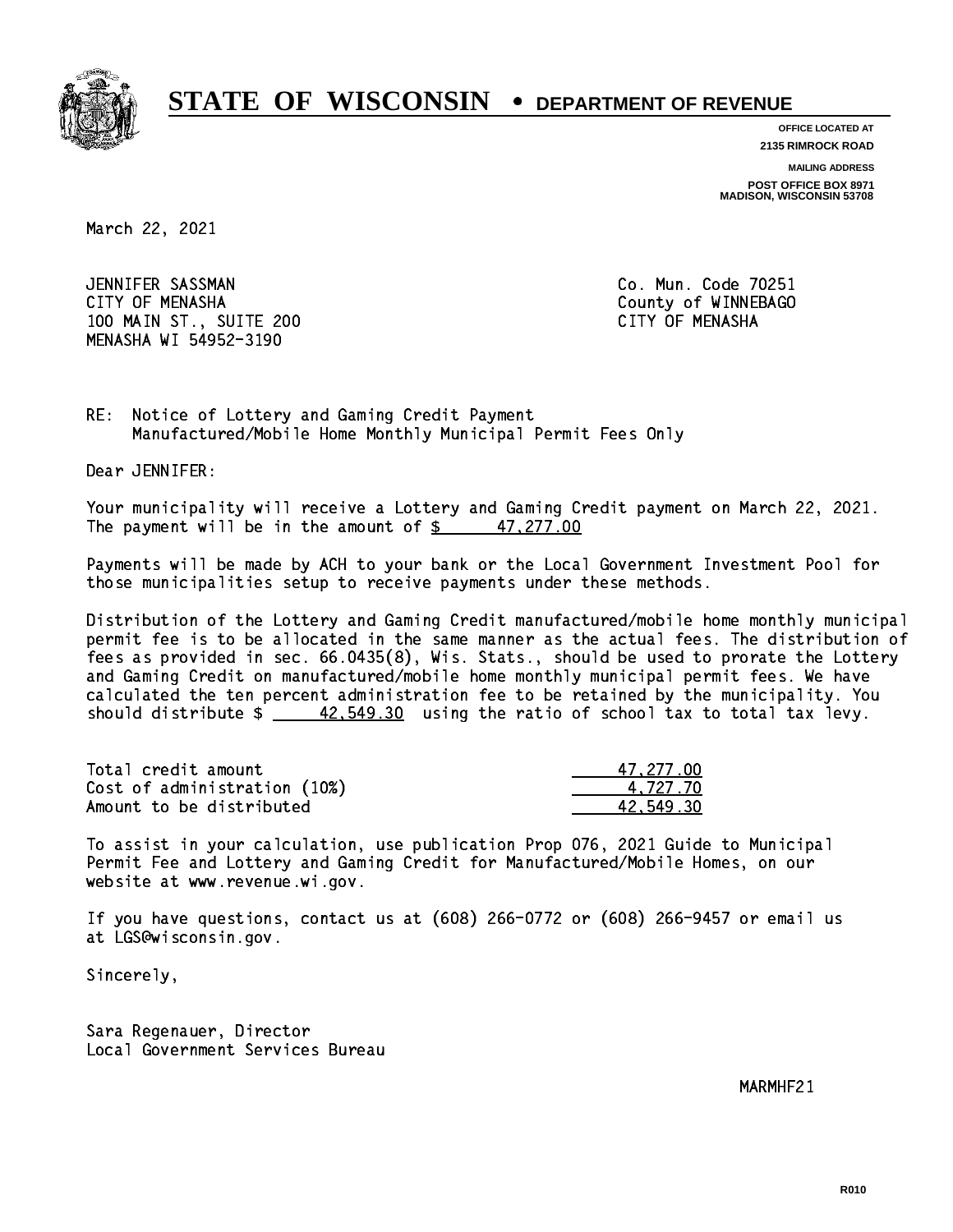

**OFFICE LOCATED AT**

**2135 RIMROCK ROAD**

**MAILING ADDRESS**

**POST OFFICE BOX 8971 MADISON, WISCONSIN 53708**

March 22, 2021

 LINDA KUTCHENRITER Co. Mun. Code 70265 CITY OF OMRO COUNTY COUNTY OF MESSAGE COUNTY OF MESSAGE COUNTY OF MESSAGE COUNTY OF MESSAGE COUNTY OF MESSAGE COUNTY OF MESSAGE COUNTY OF MESSAGE COUNTY OF MESSAGE COUNTY OF MESSAGE COUNTY OF MESSAGE COUNTY OF MESSAGE COUN 205 SWEBSTER AVENUE **CITY OF OMRO** OMRO WI 54963

RE: Notice of Lottery and Gaming Credit Payment Manufactured/Mobile Home Monthly Municipal Permit Fees Only

Dear LINDA:

 Your municipality will receive a Lottery and Gaming Credit payment on March 22, 2021. The payment will be in the amount of  $\frac{2}{3}$  3,011.28

 Payments will be made by ACH to your bank or the Local Government Investment Pool for those municipalities setup to receive payments under these methods.

 Distribution of the Lottery and Gaming Credit manufactured/mobile home monthly municipal permit fee is to be allocated in the same manner as the actual fees. The distribution of fees as provided in sec. 66.0435(8), Wis. Stats., should be used to prorate the Lottery and Gaming Credit on manufactured/mobile home monthly municipal permit fees. We have calculated the ten percent administration fee to be retained by the municipality. You should distribute  $\frac{2,710.16}{2}$  using the ratio of school tax to total tax levy.

| Total credit amount          | 3.011.28 |
|------------------------------|----------|
| Cost of administration (10%) | 301.12   |
| Amount to be distributed     | 2.710.16 |

 To assist in your calculation, use publication Prop 076, 2021 Guide to Municipal Permit Fee and Lottery and Gaming Credit for Manufactured/Mobile Homes, on our website at www.revenue.wi.gov.

 If you have questions, contact us at (608) 266-0772 or (608) 266-9457 or email us at LGS@wisconsin.gov.

Sincerely,

 Sara Regenauer, Director Local Government Services Bureau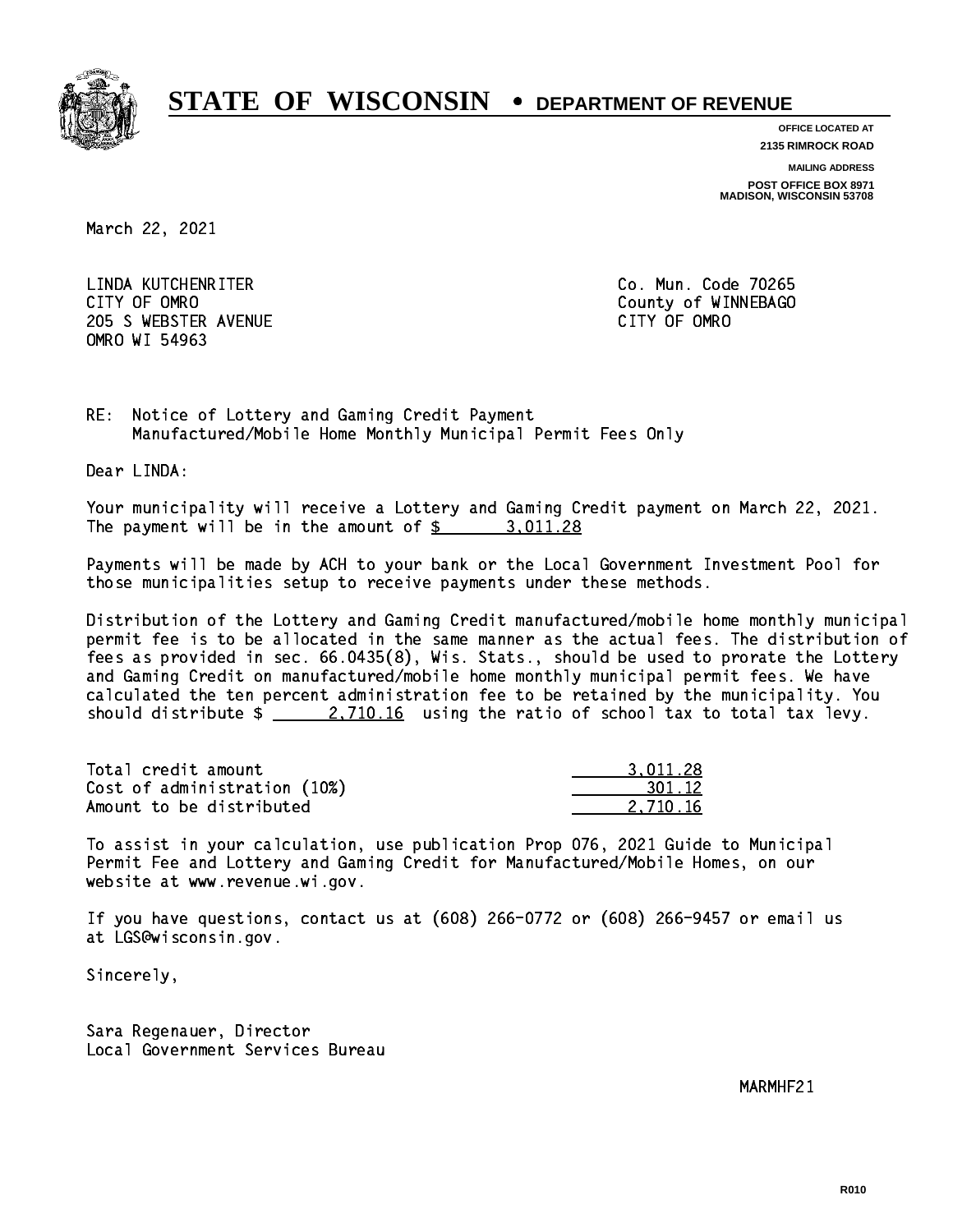

**OFFICE LOCATED AT**

**2135 RIMROCK ROAD**

**MAILING ADDRESS**

**POST OFFICE BOX 8971 MADISON, WISCONSIN 53708**

March 22, 2021

 JENNIFER MESSERSCHMIDT Co. Mun. Code 70266 CITY OF OSHKOSH County of WINNEBAGO PO BOX 1130 CITY OF OSHKOSH OSHKOSH WI 54903

RE: Notice of Lottery and Gaming Credit Payment Manufactured/Mobile Home Monthly Municipal Permit Fees Only

Dear JENNIFER:

 Your municipality will receive a Lottery and Gaming Credit payment on March 22, 2021. The payment will be in the amount of  $\frac{25,636.80}{25,636.80}$ 

 Payments will be made by ACH to your bank or the Local Government Investment Pool for those municipalities setup to receive payments under these methods.

 Distribution of the Lottery and Gaming Credit manufactured/mobile home monthly municipal permit fee is to be allocated in the same manner as the actual fees. The distribution of fees as provided in sec. 66.0435(8), Wis. Stats., should be used to prorate the Lottery and Gaming Credit on manufactured/mobile home monthly municipal permit fees. We have calculated the ten percent administration fee to be retained by the municipality. You should distribute  $\frac{23,073.12}{23,073.12}$  using the ratio of school tax to total tax levy.

| Total credit amount          | 25.636.80 |
|------------------------------|-----------|
| Cost of administration (10%) | 2.563.68  |
| Amount to be distributed     | 23.073.12 |

 To assist in your calculation, use publication Prop 076, 2021 Guide to Municipal Permit Fee and Lottery and Gaming Credit for Manufactured/Mobile Homes, on our website at www.revenue.wi.gov.

 If you have questions, contact us at (608) 266-0772 or (608) 266-9457 or email us at LGS@wisconsin.gov.

Sincerely,

 Sara Regenauer, Director Local Government Services Bureau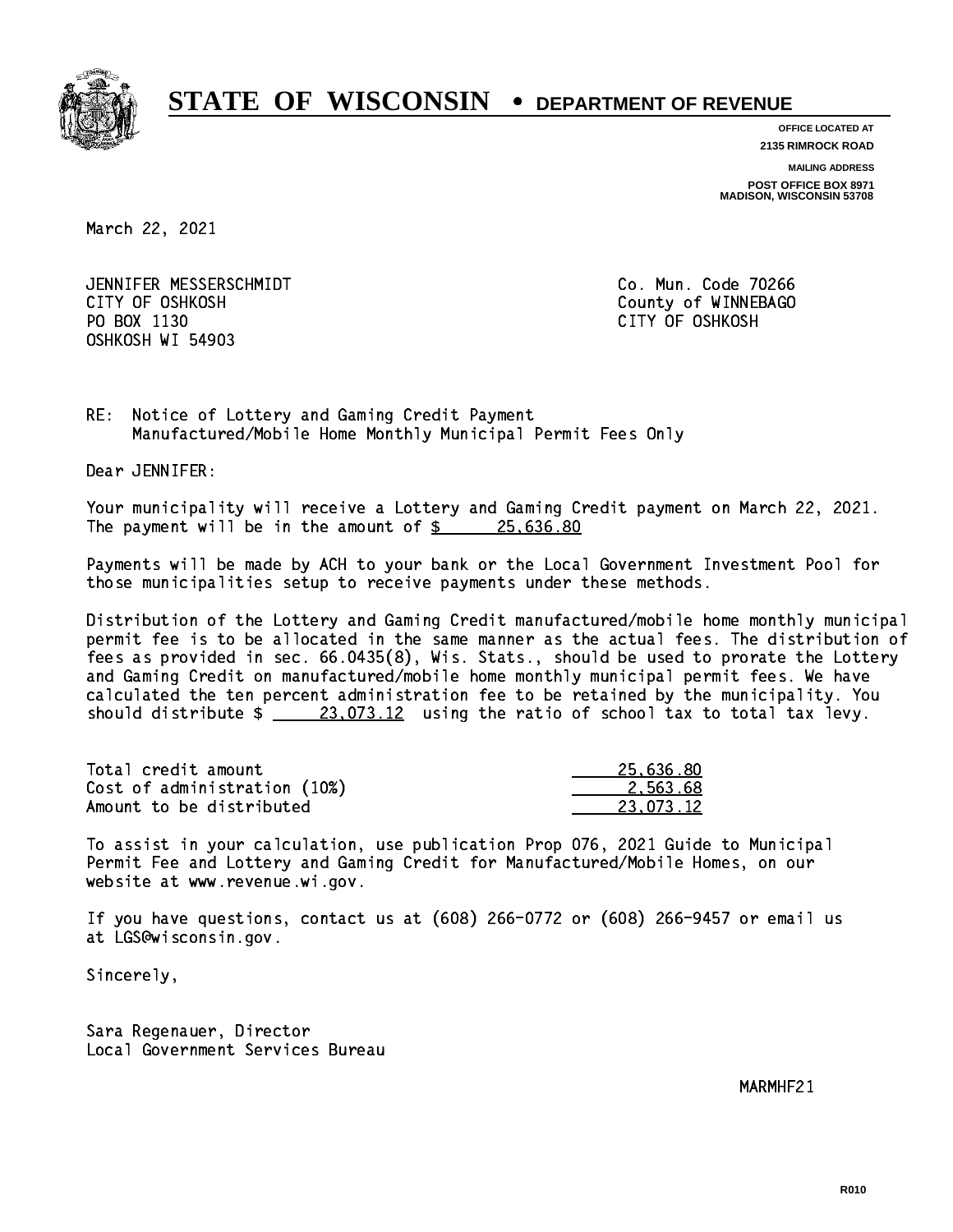

**OFFICE LOCATED AT 2135 RIMROCK ROAD**

**MAILING ADDRESS**

**POST OFFICE BOX 8971 MADISON, WISCONSIN 53708**

March 22, 2021

AMY COOK TOWN OF GRAND RAPIDS County of WOOD 2410 48TH ST S TOWN OF GRAND RAPIDS WIS RAPIDS WI 54494-7796

Co. Mun. Code 71014

RE: Notice of Lottery and Gaming Credit Payment Manufactured/Mobile Home Monthly Municipal Permit Fees Only

Dear AMY:

 Your municipality will receive a Lottery and Gaming Credit payment on March 22, 2021. The payment will be in the amount of  $\frac{2}{3}$  3,955.22

 Payments will be made by ACH to your bank or the Local Government Investment Pool for those municipalities setup to receive payments under these methods.

 Distribution of the Lottery and Gaming Credit manufactured/mobile home monthly municipal permit fee is to be allocated in the same manner as the actual fees. The distribution of fees as provided in sec. 66.0435(8), Wis. Stats., should be used to prorate the Lottery and Gaming Credit on manufactured/mobile home monthly municipal permit fees. We have calculated the ten percent administration fee to be retained by the municipality. You should distribute  $\frac{2}{2}$   $\frac{3.559.70}{2}$  using the ratio of school tax to total tax levy.

| Total credit amount          | 3.955.22 |
|------------------------------|----------|
| Cost of administration (10%) | 395.52   |
| Amount to be distributed     | 3.559.70 |

 To assist in your calculation, use publication Prop 076, 2021 Guide to Municipal Permit Fee and Lottery and Gaming Credit for Manufactured/Mobile Homes, on our website at www.revenue.wi.gov.

 If you have questions, contact us at (608) 266-0772 or (608) 266-9457 or email us at LGS@wisconsin.gov.

Sincerely,

 Sara Regenauer, Director Local Government Services Bureau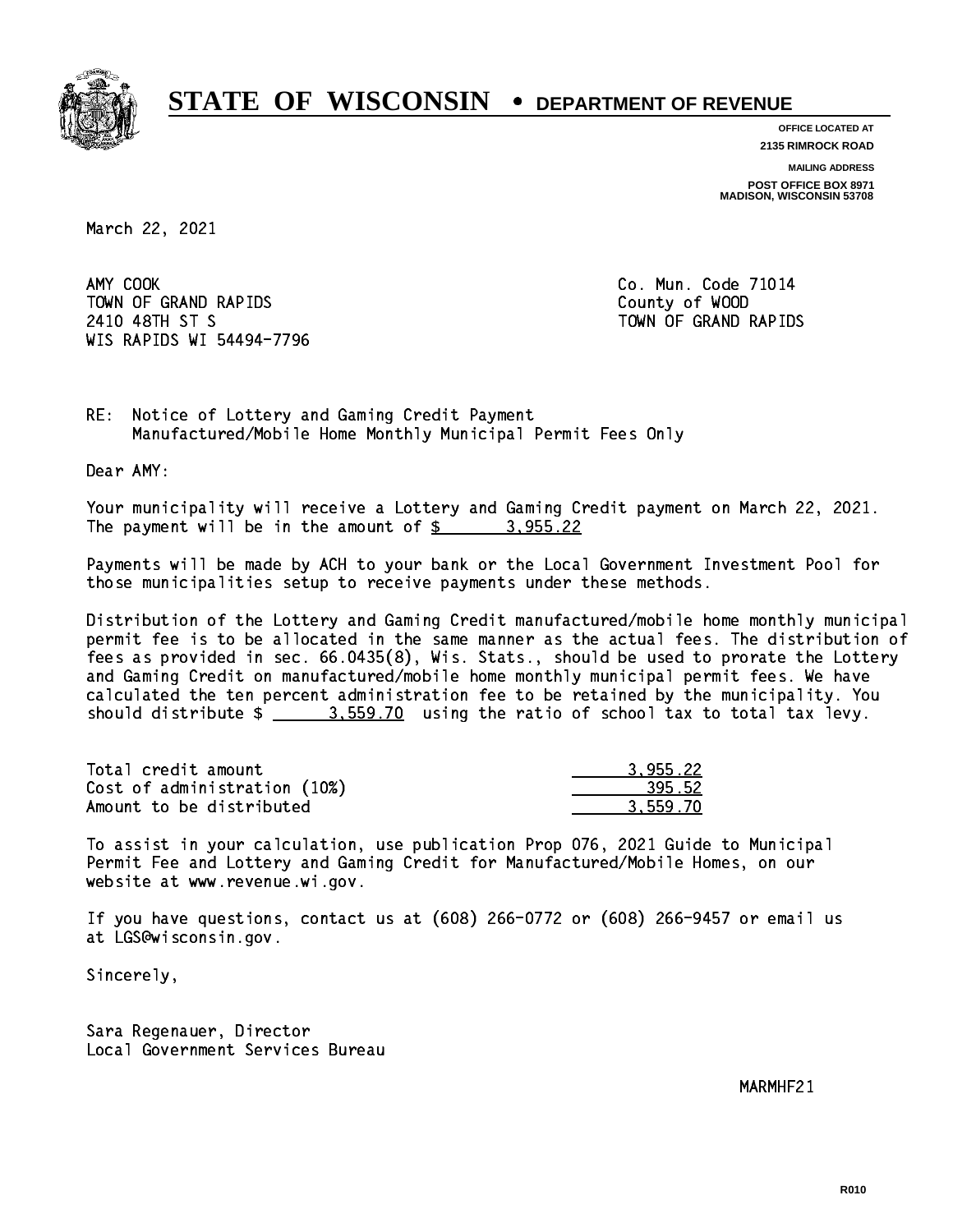

**OFFICE LOCATED AT**

**2135 RIMROCK ROAD**

**MAILING ADDRESS**

**POST OFFICE BOX 8971 MADISON, WISCONSIN 53708**

March 22, 2021

 BILLIE-JO KESTER Co. Mun. Code 71036 TOWN OF SARATOGA County of WOOD 1120 STATE HWY 73 S TOWN OF SARATOGA WIS RAPIDS WI 54494

RE: Notice of Lottery and Gaming Credit Payment Manufactured/Mobile Home Monthly Municipal Permit Fees Only

Dear BILLIE-JO:

 Your municipality will receive a Lottery and Gaming Credit payment on March 22, 2021. The payment will be in the amount of  $\frac{2}{3}$  11,478.92

 Payments will be made by ACH to your bank or the Local Government Investment Pool for those municipalities setup to receive payments under these methods.

 Distribution of the Lottery and Gaming Credit manufactured/mobile home monthly municipal permit fee is to be allocated in the same manner as the actual fees. The distribution of fees as provided in sec. 66.0435(8), Wis. Stats., should be used to prorate the Lottery and Gaming Credit on manufactured/mobile home monthly municipal permit fees. We have calculated the ten percent administration fee to be retained by the municipality. You should distribute  $\frac{10,331.03}{10,331.03}$  using the ratio of school tax to total tax levy.

| Total credit amount          | 11,478.92 |
|------------------------------|-----------|
| Cost of administration (10%) | 1.147.89  |
| Amount to be distributed     | 10.331.03 |

 To assist in your calculation, use publication Prop 076, 2021 Guide to Municipal Permit Fee and Lottery and Gaming Credit for Manufactured/Mobile Homes, on our website at www.revenue.wi.gov.

 If you have questions, contact us at (608) 266-0772 or (608) 266-9457 or email us at LGS@wisconsin.gov.

Sincerely,

 Sara Regenauer, Director Local Government Services Bureau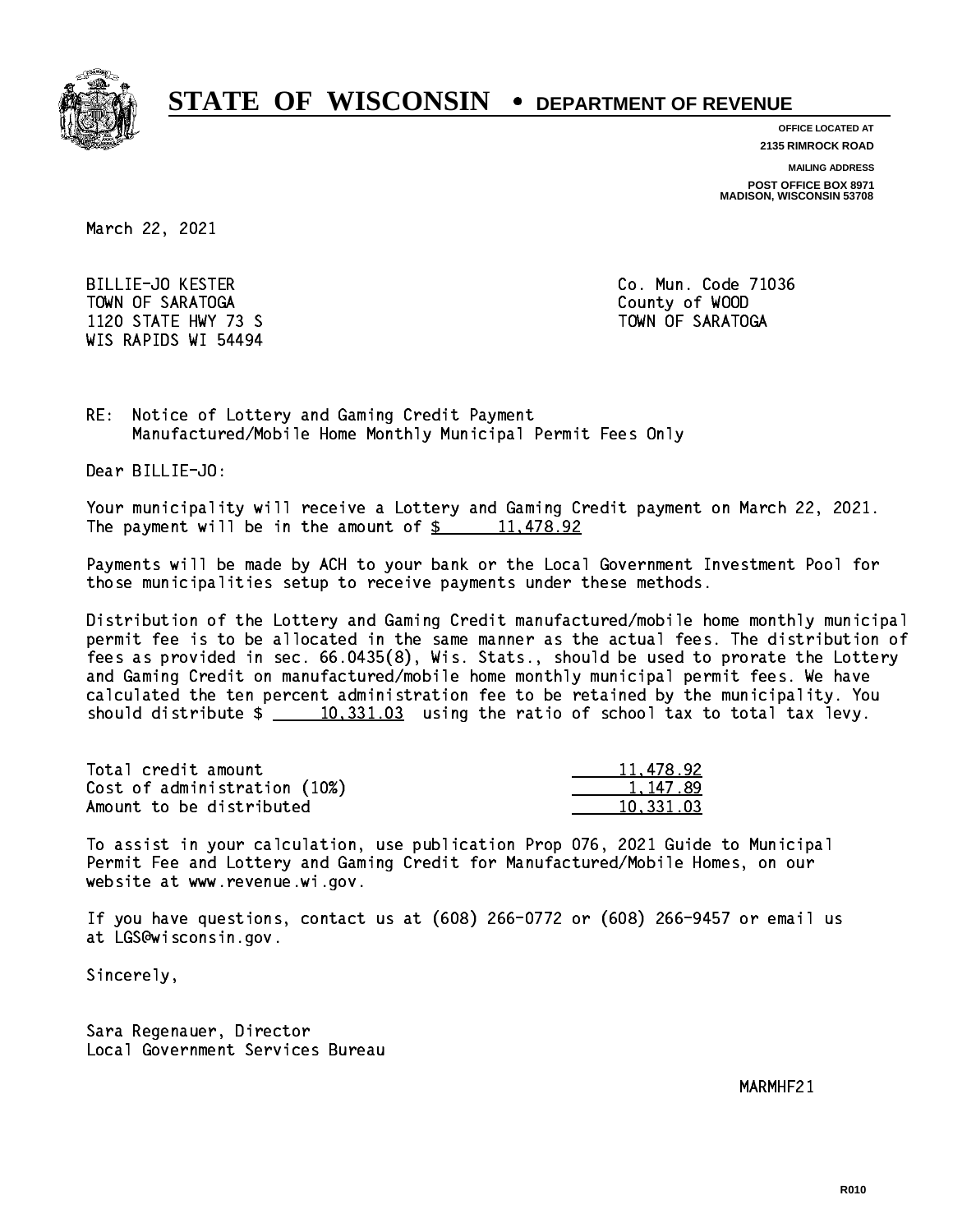

**OFFICE LOCATED AT**

**2135 RIMROCK ROAD**

**MAILING ADDRESS**

**POST OFFICE BOX 8971 MADISON, WISCONSIN 53708**

March 22, 2021

 DEBRA SCHALOW Co. Mun. Code 71186 VILLAGE OF VESPER COUNTY OF WOOD VESPER WI 54489

5059 SUNSET CIR VILLAGE OF VESPER

RE: Notice of Lottery and Gaming Credit Payment Manufactured/Mobile Home Monthly Municipal Permit Fees Only

Dear DEBRA:

 Your municipality will receive a Lottery and Gaming Credit payment on March 22, 2021. The payment will be in the amount of \$ 266.60 \_\_\_\_\_\_\_\_\_\_\_\_\_\_\_\_

 Payments will be made by ACH to your bank or the Local Government Investment Pool for those municipalities setup to receive payments under these methods.

 Distribution of the Lottery and Gaming Credit manufactured/mobile home monthly municipal permit fee is to be allocated in the same manner as the actual fees. The distribution of fees as provided in sec. 66.0435(8), Wis. Stats., should be used to prorate the Lottery and Gaming Credit on manufactured/mobile home monthly municipal permit fees. We have calculated the ten percent administration fee to be retained by the municipality. You should distribute  $\frac{239.94}{239.94}$  using the ratio of school tax to total tax levy.

Total credit amount Cost of administration (10%) Amount to be distributed

| 266.60     |
|------------|
| 26.66      |
| ıЛ<br>239. |

 To assist in your calculation, use publication Prop 076, 2021 Guide to Municipal Permit Fee and Lottery and Gaming Credit for Manufactured/Mobile Homes, on our website at www.revenue.wi.gov.

 If you have questions, contact us at (608) 266-0772 or (608) 266-9457 or email us at LGS@wisconsin.gov.

Sincerely,

 Sara Regenauer, Director Local Government Services Bureau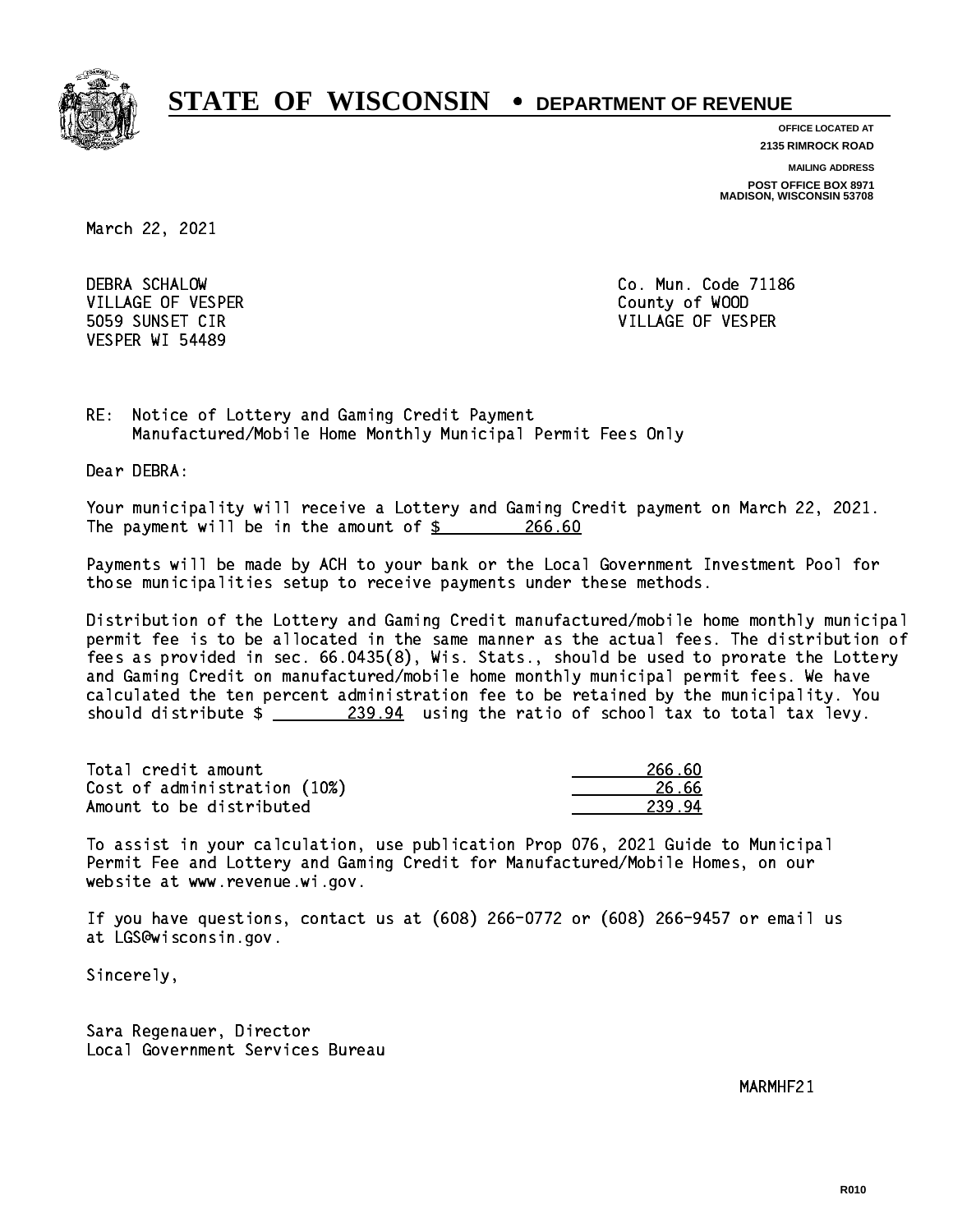

**OFFICE LOCATED AT**

**2135 RIMROCK ROAD**

**MAILING ADDRESS**

**POST OFFICE BOX 8971 MADISON, WISCONSIN 53708**

March 22, 2021

**RON AUMANN**  CITY OF MARSHFIELD County of WOOD 207 W 6TH STREET CITY OF MARSHFIELD MARSHFIELD WI 54449

Co. Mun. Code 71251

RE: Notice of Lottery and Gaming Credit Payment Manufactured/Mobile Home Monthly Municipal Permit Fees Only

Dear RON:

 Your municipality will receive a Lottery and Gaming Credit payment on March 22, 2021. The payment will be in the amount of  $\frac{2}{3}$  17,939.74

 Payments will be made by ACH to your bank or the Local Government Investment Pool for those municipalities setup to receive payments under these methods.

 Distribution of the Lottery and Gaming Credit manufactured/mobile home monthly municipal permit fee is to be allocated in the same manner as the actual fees. The distribution of fees as provided in sec. 66.0435(8), Wis. Stats., should be used to prorate the Lottery and Gaming Credit on manufactured/mobile home monthly municipal permit fees. We have calculated the ten percent administration fee to be retained by the municipality. You should distribute  $\frac{16,145.77}{16,145.77}$  using the ratio of school tax to total tax levy.

| Total credit amount          | 17,939.74 |
|------------------------------|-----------|
| Cost of administration (10%) | 1.793.97  |
| Amount to be distributed     | 16.145.77 |

 To assist in your calculation, use publication Prop 076, 2021 Guide to Municipal Permit Fee and Lottery and Gaming Credit for Manufactured/Mobile Homes, on our website at www.revenue.wi.gov.

 If you have questions, contact us at (608) 266-0772 or (608) 266-9457 or email us at LGS@wisconsin.gov.

Sincerely,

 Sara Regenauer, Director Local Government Services Bureau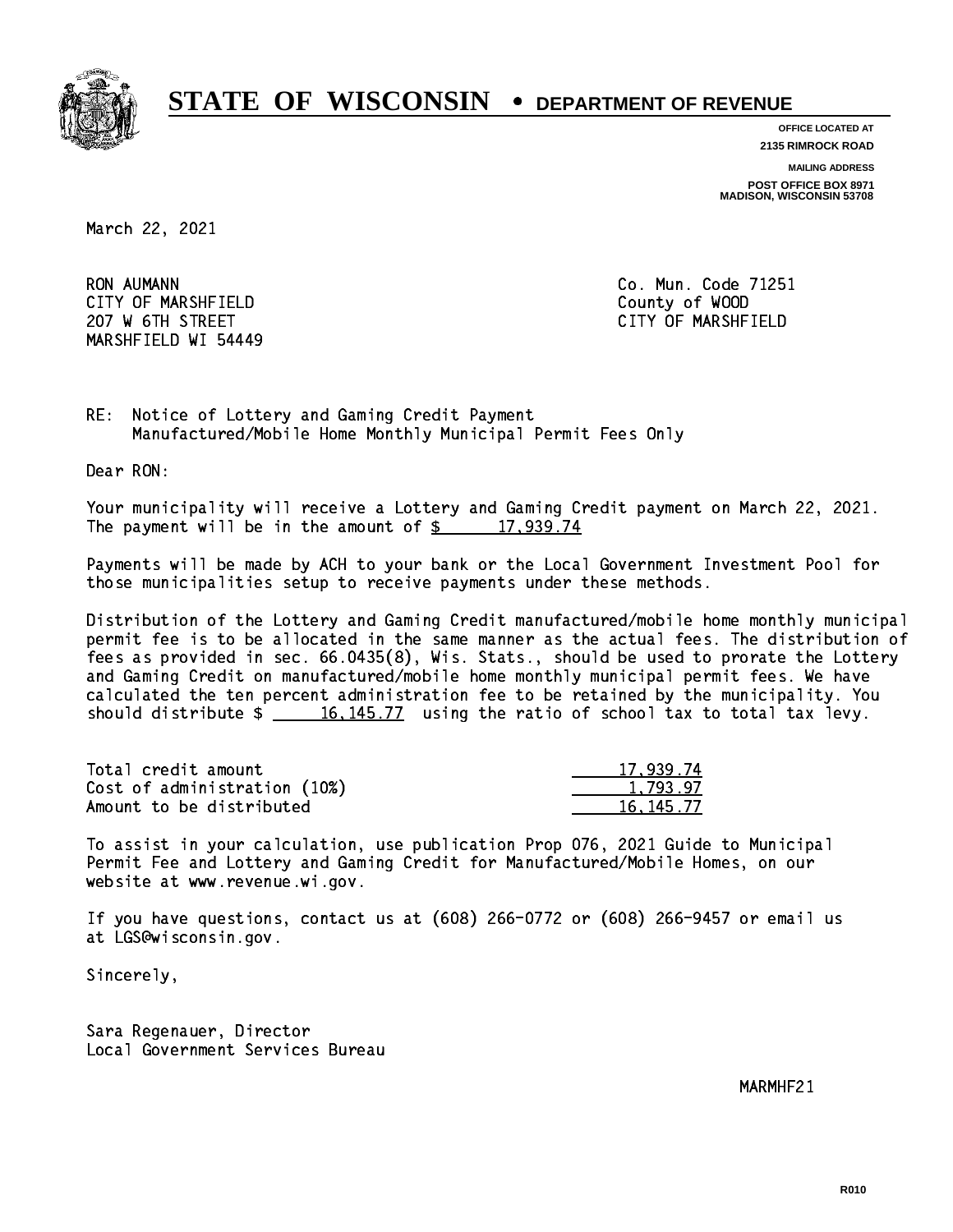

**OFFICE LOCATED AT 2135 RIMROCK ROAD**

**MAILING ADDRESS**

**POST OFFICE BOX 8971 MADISON, WISCONSIN 53708**

March 22, 2021

 TAMI HAHN Co. Mun. Code 71271 CITY OF PITTSVILLE **COUNTY COUNTY OF SUITS** PO BOX 100 PITTSVILLE WI 54466-0100

CITY OF PITTSVILLE

RE: Notice of Lottery and Gaming Credit Payment Manufactured/Mobile Home Monthly Municipal Permit Fees Only

Dear TAMI:

 Your municipality will receive a Lottery and Gaming Credit payment on March 22, 2021. The payment will be in the amount of  $\frac{251.90}{251.90}$ 

 Payments will be made by ACH to your bank or the Local Government Investment Pool for those municipalities setup to receive payments under these methods.

 Distribution of the Lottery and Gaming Credit manufactured/mobile home monthly municipal permit fee is to be allocated in the same manner as the actual fees. The distribution of fees as provided in sec. 66.0435(8), Wis. Stats., should be used to prorate the Lottery and Gaming Credit on manufactured/mobile home monthly municipal permit fees. We have calculated the ten percent administration fee to be retained by the municipality. You should distribute  $\frac{226.71}{20.71}$  using the ratio of school tax to total tax levy.

Total credit amount Cost of administration (10%) Amount to be distributed

| - 1        |
|------------|
| . 71<br>22 |

 To assist in your calculation, use publication Prop 076, 2021 Guide to Municipal Permit Fee and Lottery and Gaming Credit for Manufactured/Mobile Homes, on our website at www.revenue.wi.gov.

 If you have questions, contact us at (608) 266-0772 or (608) 266-9457 or email us at LGS@wisconsin.gov.

Sincerely,

 Sara Regenauer, Director Local Government Services Bureau